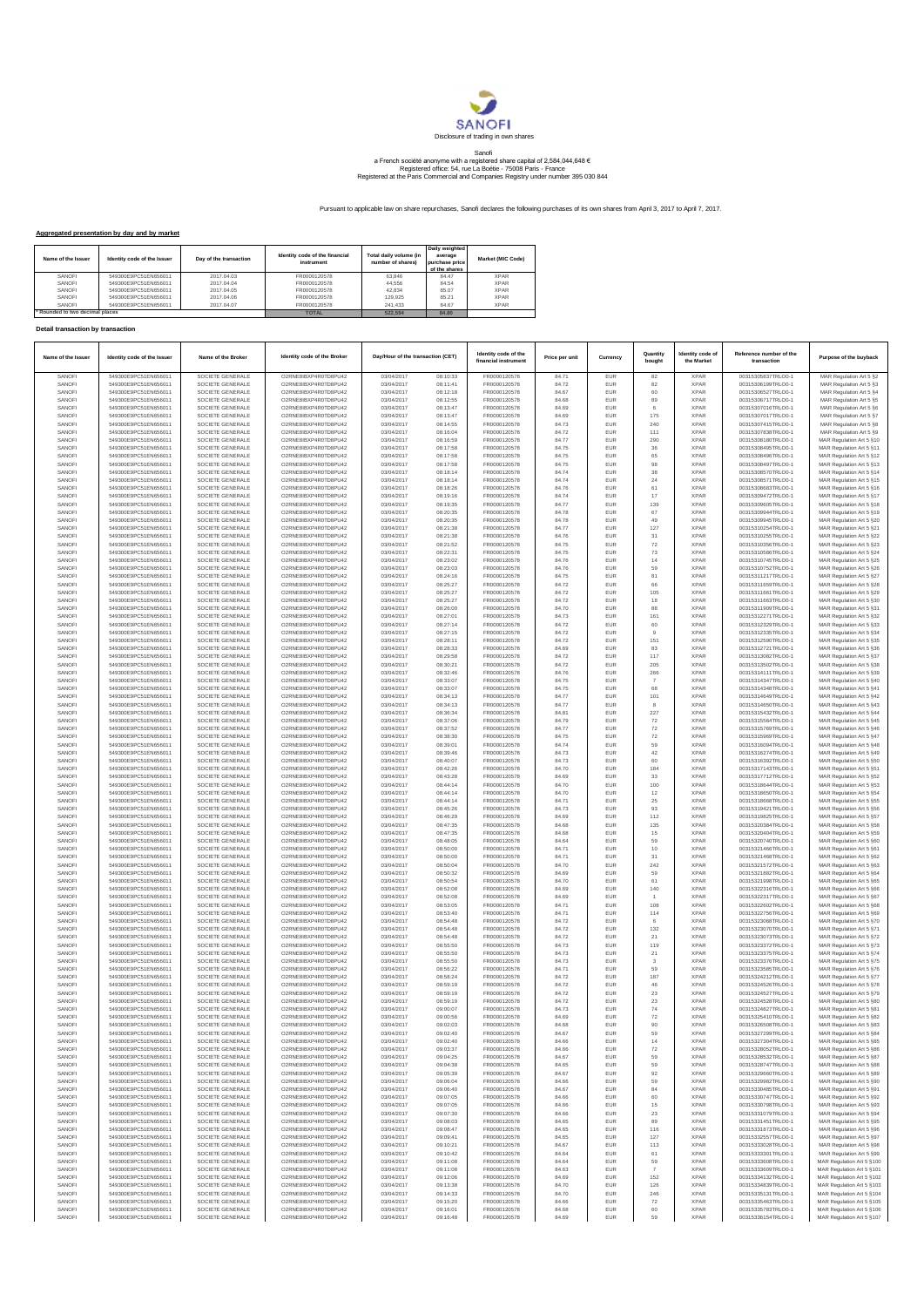| SANOFI<br>SANOFI | 549300E9PC51EN656011<br>549300E9PC51EN656011 | SOCIETE GENERALE<br>SOCIETE GENERALE | O2RNE8IBXP4R0TD8PLI42<br>O2RNE8IBXP4R0TD8PU42 | 03/04/2017<br>03/04/2017 | 09:16:48<br>09:17:36 | FR0000120578<br>FR0000120578 | 84.69<br>84.68 | <b>EUR</b><br><b>EUR</b> | 59                       | <b>XPAR</b><br><b>XPAR</b> | 00315336155TRLO0-1<br>00315336379TRLO0-1 | MAR Regulation Art 5 §108<br>MAR Regulation Art 5 §109  |
|------------------|----------------------------------------------|--------------------------------------|-----------------------------------------------|--------------------------|----------------------|------------------------------|----------------|--------------------------|--------------------------|----------------------------|------------------------------------------|---------------------------------------------------------|
| SANOFI           | 549300E9PC51EN656011                         | SOCIETE GENERALE                     | O2RNE8IBXP4R0TD8PU42                          | 03/04/2017               | 09:18:19             | FR0000120578                 | 84.61          | EUR                      | $23\,$                   | <b>XPAR</b>                | 00315336713TRLO0-1                       | MAR Regulation Art 5 §110                               |
| SANOFI           | 549300E9PC51EN656011                         | SOCIETE GENERALE                     | O2RNE8IBXP4R0TD8PU42                          | 03/04/2017               | 09:20:20             | FR0000120578                 | 84.64          | EUR                      | 205                      | <b>XPAR</b>                | 00315337600TRLO0-1                       | MAR Regulation Art 5 §111                               |
| SANOFI<br>SANOFI | 549300E9PC51EN656011<br>549300E9PC51EN656011 | SOCIETE GENERALE<br>SOCIETE GENERALE | O2RNE8IBXP4R0TD8PU42<br>O2RNE8IBXP4R0TD8PLI42 | 03/04/2017<br>03/04/2017 | 09:20:42<br>09:20:42 | FR0000120578<br>FR0000120578 | 84.62<br>84.62 | EUR<br><b>EUR</b>        | 59<br>14                 | <b>XPAR</b><br><b>XPAR</b> | 00315337829TRLO0-1<br>00315337838TRLO0-1 | MAR Regulation Art 5 §112<br>MAR Regulation Art 5 §113  |
| SANOFI           | 549300E9PC51EN656011                         | SOCIETE GENERALE                     | O2RNE8IBXP4R0TD8PU42                          | 03/04/2017               | 09:21:30             | FR0000120578                 | 84.63          | EUR                      | 83                       | <b>XPAR</b>                | 00315338240TRLO0-1                       | MAR Regulation Art 5 §114                               |
| SANOFI           | 549300E9PC51EN656011                         | SOCIETE GENERALE                     | O2RNE8IBXP4R0TD8PU42                          | 03/04/2017               | 09:22:02             | FR0000120578                 | 84.66          | <b>EUR</b>               | 42                       | <b>XPAR</b>                | 00315338498TRLO0-1                       | MAR Regulation Art 5 §115                               |
| SANOFI           | 549300E9PC51EN656011                         | SOCIETE GENERALE                     | O2RNE8IBXP4R0TD8PU42                          | 03/04/2017               | 09:23:44             | FR0000120578                 | 84.68          | EUR                      | 255                      | <b>XPAR</b>                | 00315339185TRLO0-1                       | MAR Regulation Art 5 §116                               |
| SANOFI<br>SANOFI | 549300E9PC51EN656011<br>549300E9PC51EN656011 | SOCIETE GENERALE<br>SOCIETE GENERALE | O2RNE8IBXP4R0TD8PU42<br>O2RNE8IBXP4R0TD8PU42  | 03/04/2017<br>03/04/2017 | 09:23:44<br>09:24:52 | FR0000120578<br>FR0000120578 | 84.68<br>84.70 | EUR<br>EUR               | 27<br>140                | <b>XPAR</b><br><b>XPAR</b> | 00315339186TRLO0-1<br>00315339654TRLO0-1 | MAR Regulation Art 5 §117<br>MAR Regulation Art 5 §118  |
| SANOFI           | 549300E9PC51EN656011                         | SOCIETE GENERALE                     | O2RNE8IBXP4R0TD8PU42                          | 03/04/2017               | 09:28:18             | FR0000120578                 | 84.67          | EUR                      | 327                      | <b>XPAR</b>                | 00315341503TRLO0-1                       | MAR Regulation Art 5 §119                               |
| SANOFI           | 549300E9PC51EN656011                         | SOCIETE GENERALE                     | O2RNE8IBXP4R0TD8PU42                          | 03/04/2017               | 09:28:18             | FR0000120578                 | 84.67          | EUR                      | 96                       | <b>XPAR</b>                | 00315341504TRLO0-1                       | MAR Regulation Art 5 §120                               |
| SANOFI           | 549300E9PC51EN656011                         | SOCIETE GENERALE                     | O2RNE8IBXP4R0TD8PU42                          | 03/04/2017               | 09:29:14             | FR0000120578                 | 84.68          | EUR                      | 115                      | <b>XPAR</b>                | 00315341823TRLO0-1                       | MAR Regulation Art 5 §121                               |
| SANOFI<br>SANOFI | 549300E9PC51EN656011<br>549300E9PC51EN656011 | SOCIETE GENERALE<br>SOCIETE GENERALE | O2RNE8IBXP4R0TD8PU42<br>O2RNE8IBXP4R0TD8PU42  | 03/04/2017<br>03/04/2017 | 09:30:38<br>09:30:38 | FR0000120578<br>FR0000120578 | 84.68<br>84.68 | <b>EUR</b><br>EUR        | 158<br>54                | <b>XPAR</b><br><b>XPAR</b> | 00315342244TRLO0-1<br>00315342252TRLO0-1 | MAR Regulation Art 5 §122                               |
| SANOFI           | 549300E9PC51EN656011                         | SOCIETE GENERALE                     | O2RNE8IBXP4R0TD8PU42                          | 03/04/2017               | 09:31:42             | FR0000120578                 | 84.69          | <b>EUR</b>               | 17                       | <b>XPAR</b>                | 00315342586TRLO0-1                       | MAR Regulation Art 5 §123<br>MAR Regulation Art 5 §124  |
| SANOFI           | 549300E9PC51EN656011                         | SOCIETE GENERALE                     | O2RNE8IBXP4R0TD8PU42                          | 03/04/2017               | 09:33:26             | FR0000120578                 | 84.69          | EUR                      | 208                      | <b>XPAR</b>                | 00315343140TRLO0-1                       | MAR Regulation Art 5 §125                               |
| SANOFI           | 549300E9PC51EN656011                         | SOCIETE GENERALE                     | O2RNE8IBXP4R0TD8PU42                          | 03/04/2017               | 09:34:46             | FR0000120578                 | 84.69          | EUR                      | 172                      | <b>XPAR</b>                | 00315343558TRLO0-1                       | MAR Regulation Art 5 §126                               |
| SANOFI           | 549300E9PC51EN656011                         | SOCIETE GENERALE                     | O2RNE8IBXP4R0TD8PU42                          | 03/04/2017               | 09:36:00             | FR0000120578                 | 84.68          | EUR                      | 122                      | <b>XPAR</b>                | 00315343962TRLO0-1                       | MAR Regulation Art 5 §127                               |
| SANOFI           | 549300E9PC51EN656011                         | SOCIETE GENERALE                     | O2RNE8IBXP4R0TD8PU42                          | 03/04/2017               | 09:37:49             | FR0000120578                 | 84.78          | EUR                      | $13\,$                   | <b>XPAR</b>                | 00315344693TRLO0-1                       | MAR Regulation Art 5 §128                               |
| SANOFI           | 549300E9PC51EN656011                         | SOCIETE GENERALE                     | O2RNE8IBXP4R0TD8PU42                          | 03/04/2017               | 09:38:19             | FR0000120578                 | 84.78          | EUR                      | 97                       | <b>XPAR</b>                | 00315344846TRLO0-1                       | MAR Regulation Art 5 §129                               |
| SANOFI<br>SANOFI | 549300E9PC51EN656011<br>549300E9PC51EN656011 | SOCIETE GENERALE<br>SOCIETE GENERALE | O2RNE8IBXP4R0TD8PU42<br>O2RNE8IBXP4R0TD8PU42  | 03/04/2017<br>03/04/2017 | 09:39:25<br>09:39:42 | FR0000120578<br>FR0000120578 | 84.80<br>84.78 | EUR<br><b>EUR</b>        | 64<br>$23\,$             | <b>XPAR</b><br><b>XPAR</b> | 00315345182TRLO0-1<br>00315345280TRLO0-1 | MAR Regulation Art 5 §130<br>MAR Regulation Art 5 §131  |
| SANOFI           | 549300E9PC51EN656011                         | SOCIETE GENERALE                     | O2RNE8IBXP4R0TD8PU42                          | 03/04/2017               | 09:40:04             | FR0000120578                 | 84.79          | EUR                      | 58                       | <b>XPAR</b>                | 00315345360TRLO0-1                       | MAR Regulation Art 5 §132                               |
| SANOFI           | 549300E9PC51EN656011                         | SOCIETE GENERALE                     | O2RNE8IBXP4R0TD8PU42                          | 03/04/2017               | 09:42:42             | FR0000120578                 | 84.89          | EUR                      | 64                       | <b>XPAR</b>                | 00315346108TRLO0-1                       | MAR Regulation Art 5 §133                               |
| SANOFI           | 549300E9PC51EN656011                         | SOCIETE GENERALE                     | O2RNE8IBXP4R0TD8PU42                          | 03/04/2017               | 09:44:14             | FR0000120578                 | 84.81          | EUR                      | 64                       | <b>XPAR</b>                | 00315346631TRLO0-1                       | MAR Regulation Art 5 §134                               |
| SANOFI           | 549300E9PC51EN656011                         | SOCIETE GENERALE                     | O2RNE8IBXP4R0TD8PU42                          | 03/04/2017               | 09:46:36             | FR0000120578                 | 84.89          | EUR                      | 146                      | <b>XPAR</b>                | 00315347325TRLO0-1                       | MAR Regulation Art 5 §135                               |
| SANOFI<br>SANOFI | 549300E9PC51EN656011<br>549300E9PC51EN656011 | SOCIETE GENERALE<br>SOCIETE GENERALE | O2RNE8IBXP4R0TD8PU42<br>O2RNE8IBXP4R0TD8PU42  | 03/04/2017<br>03/04/2017 | 09:47:21<br>09:48:19 | FR0000120578<br>FR0000120578 | 84.88<br>84.85 | EUR<br>EUR               | 59<br>72                 | <b>XPAR</b><br><b>XPAR</b> | 00315347619TRLO0-1<br>00315348114TRLO0-1 | MAR Regulation Art 5 §136<br>MAR Regulation Art 5 §137  |
| SANOFI           | 549300E9PC51EN656011                         | SOCIETE GENERALE                     | O2RNE8IBXP4R0TD8PU42                          | 03/04/2017               | 09:49:20             | FR0000120578                 | 84.85          | EUR                      | $\scriptstyle{72}$       | <b>XPAR</b>                | 00315348442TRLO0-1                       | MAR Regulation Art 5 §138                               |
| SANOFI           | 549300E9PC51EN656011                         | SOCIETE GENERALE                     | O2RNE8IBXP4R0TD8PU42                          | 03/04/2017               | 09:50:23             | FR0000120578                 | 84.91          | EUR                      | 81                       | <b>XPAR</b>                | 00315348804TRLO0-1                       | MAR Regulation Art 5 §139                               |
| SANOFI           | 549300E9PC51EN656011                         | SOCIETE GENERALE                     | O2RNE8IBXP4R0TD8PU42                          | 03/04/2017               | 09:50:23             | FR0000120578                 | 84.90          | EUR                      | $_{9}$                   | <b>XPAR</b>                | 00315348811TRLO0-1                       | MAR Regulation Art 5 §140                               |
| SANOFI           | 549300E9PC51EN656011                         | SOCIETE GENERALE                     | O2RNE8IBXP4R0TD8PU42                          | 03/04/2017               | 09:51:46             | FR0000120578                 | 84.91          | EUR                      | 81                       | <b>XPAR</b>                | 00315349175TRLO0-1                       | MAR Regulation Art 5 §141                               |
| SANOFI<br>SANOFI | 549300E9PC51EN656011<br>549300E9PC51EN656011 | SOCIETE GENERALE                     | O2RNE8IBXP4R0TD8PU42                          | 03/04/2017               | 09:53:17             | FR0000120578                 | 84.90          | <b>EUR</b>               | 71                       | <b>XPAR</b><br><b>XPAR</b> | 00315349732TRLO0-1                       | MAR Regulation Art 5 §142                               |
| SANOFI           | 549300E9PC51EN656011                         | SOCIETE GENERALE<br>SOCIETE GENERALE | O2RNE8IBXP4R0TD8PU42<br>O2RNE8IBXP4R0TD8PU42  | 03/04/2017<br>03/04/2017 | 09:54:53<br>09:59:10 | FR0000120578<br>FR0000120578 | 84.87<br>84.95 | EUR<br>EUR               | $71\,$<br>106            | <b>XPAR</b>                | 00315350149TRLO0-1<br>00315351279TRLO0-1 | MAR Regulation Art 5 §143<br>MAR Regulation Art 5 §144  |
| SANOFI           | 549300E9PC51EN656011                         | SOCIETE GENERALE                     | O2RNE8IBXP4R0TD8PU42                          | 03/04/2017               | 10:01:23             | FR0000120578                 | 84.94          | EUR                      | $\scriptstyle{72}$       | <b>XPAR</b>                | 00315351900TRLO0-1                       | MAR Regulation Art 5 §145                               |
| SANOFI           | 549300E9PC51EN656011                         | SOCIETE GENERALE                     | O2RNE8IBXP4R0TD8PU42                          | 03/04/2017               | 10:03:16             | FR0000120578                 | 84.94          | EUR                      | ${\bf 72}$               | <b>XPAR</b>                | 00315352437TRLO0-1                       | MAR Regulation Art 5 §146                               |
| SANOFI           | 549300E9PC51EN656011                         | SOCIETE GENERALE                     | O2RNE8IBXP4R0TD8PU42                          | 03/04/2017               | 10:05:12             | FR0000120578                 | 84.93          | EUR                      | $\scriptstyle{72}$       | <b>XPAR</b>                | 00315352983TRLO0-1                       | MAR Regulation Art 5 §147                               |
| SANOFI           | 549300E9PC51EN656011                         | SOCIETE GENERALE                     | O2RNE8IBXP4R0TD8PU42                          | 03/04/2017               | 10:06:32             | FR0000120578                 | 84.91          | EUR                      | 59                       | <b>XPAR</b>                | 00315353565TRLO0-1                       | MAR Regulation Art 5 §148<br>MAR Regulation Art 5 \$149 |
| SANOFI<br>SANOFI | 549300E9PC51EN656011<br>549300E9PC51EN656011 | SOCIETE GENERALE<br>SOCIETE GENERALE | O2RNE8IBXP4R0TD8PU42<br>O2RNE8IBXP4R0TD8PU42  | 03/04/2017<br>03/04/2017 | 10:08:09<br>10:10:24 | FR0000120578<br>FR0000120578 | 84.89<br>84.93 | <b>EUR</b><br>EUR        | 58<br>$64\,$             | <b>XPAR</b><br><b>XPAR</b> | 00315354349TRLO0-1<br>00315354963TRLO0-1 | MAR Regulation Art 5 §150                               |
| SANOFI           | 549300E9PC51EN656011                         | SOCIETE GENERALE                     | O2RNE8IBXP4R0TD8PU42                          | 03/04/2017               | 10:13:03             | FR0000120578                 | 84.96          | <b>EUR</b>               | 71                       | <b>XPAR</b>                | 00315355630TRLO0-1                       | MAR Regulation Art 5 \$151                              |
| SANOFI           | 549300E9PC51EN656011                         | SOCIETE GENERALE                     | O2RNE8IBXP4R0TD8PU42                          | 03/04/2017               | 10:15:58             | FR0000120578                 | 84.96          | EUR                      | $_{\rm 87}$              | <b>XPAR</b>                | 00315356627TRLO0-1                       | MAR Regulation Art 5 §152                               |
| SANOFI           | 549300E9PC51EN656011                         | SOCIETE GENERALE                     | O2RNE8IBXP4R0TD8PU42                          | 03/04/2017               | 10:17:05             | FR0000120578                 | 84.98          | EUR                      | 58                       | <b>XPAR</b>                | 00315357041TRLO0-1                       | MAR Regulation Art 5 §153                               |
| SANOFI           | 549300E9PC51EN656011                         | SOCIETE GENERALE<br>SOCIETE GENERALE | O2RNE8IBXP4R0TD8PU42<br>O2RNE8IBXP4R0TD8PU42  | 03/04/2017               | 10:21:15             | FR0000120578                 | 84.98          | EUR                      | 64                       | <b>XPAR</b>                | 00315358091TRLO0-1                       | MAR Regulation Art 5 §154                               |
| SANOFI<br>SANOFI | 549300E9PC51EN656011<br>549300E9PC51EN656011 | SOCIETE GENERALE                     | O2RNE8IBXP4R0TD8PLI42                         | 03/04/2017<br>03/04/2017 | 10:24:24<br>10:26:33 | FR0000120578<br>FR0000120578 | 84.98<br>85.04 | EUR<br><b>EUR</b>        | 73<br>$\scriptstyle{72}$ | <b>XPAR</b><br><b>XPAR</b> | 00315359011TRLO0-1<br>00315359995TRLO0-1 | MAR Regulation Art 5 §155<br>MAR Regulation Art 5 §156  |
| SANOFI           | 549300E9PC51EN656011                         | SOCIETE GENERALE                     | O2RNE8IBXP4R0TD8PU42                          | 03/04/2017               | 10:30:20             | FR0000120578                 | 85.01          | EUR                      | $71\,$                   | <b>XPAR</b>                | 00315361170TRLO0-1                       | MAR Regulation Art 5 §157                               |
| SANOFI           | 549300E9PC51EN656011                         | SOCIETE GENERALE                     | O2RNE8IBXP4R0TD8PU42                          | 03/04/2017               | 10:32:23             | FR0000120578                 | 85.03          | <b>EUR</b>               | 58                       | <b>XPAR</b>                | 00315362096TRLO0-1                       | MAR Regulation Art 5 §158                               |
| SANOFI           | 549300E9PC51EN656011                         | SOCIETE GENERALE                     | O2RNE8IBXP4R0TD8PU42                          | 03/04/2017               | 10:33:27             | FR0000120578                 | 85.01          | EUR                      | 58                       | <b>XPAR</b>                | 00315362434TRLO0-1                       | MAR Regulation Art 5 §159                               |
| SANOFI           | 549300E9PC51EN656011                         | SOCIETE GENERALE                     | O2RNE8IBXP4R0TD8PU42                          | 03/04/2017               | 10:41:01             | FR0000120578                 | 84.94          | EUR                      | 58                       | <b>XPAR</b>                | 00315365082TRLO0-1                       | MAR Regulation Art 5 §160                               |
| SANOFI<br>SANOFI | 549300E9PC51EN656011<br>549300E9PC51EN656011 | SOCIETE GENERALE<br>SOCIETE GENERALE | O2RNE8IBXP4R0TD8PU42<br>O2RNE8IBXP4R0TD8PU42  | 03/04/2017<br>03/04/2017 | 10:52:06<br>10:52:06 | FR0000120578<br>FR0000120578 | 85.04<br>85.04 | EUR<br>EUR               | 19<br>45                 | <b>XPAR</b><br><b>XPAR</b> | 00315368445TRLO0-1<br>00315368447TRLO0-1 | MAR Regulation Art 5 §161<br>MAR Regulation Art 5 §162  |
| SANOFI           | 549300E9PC51EN656011                         | SOCIETE GENERALE                     | O2RNE8IBXP4R0TD8PU42                          | 03/04/2017               | 11:05:56             | FR0000120578                 | 85.04          | EUR                      |                          | <b>XPAR</b>                | 00315373665TRLO0-1                       | MAR Regulation Art 5 §163                               |
| SANOFI           | 549300E9PC51EN656011                         | SOCIETE GENERALE                     | O2RNE8IBXP4R0TD8PU42                          | 03/04/2017               | 11:09:11             | FR0000120578                 | 85.03          | EUR                      | $30\,$                   | <b>XPAR</b>                | 00315374520TRLO0-1                       | MAR Regulation Art 5 §164                               |
| SANOFI           | 549300E9PC51EN656011                         | SOCIETE GENERALE                     | O2RNE8IBXP4R0TD8PU42                          | 03/04/2017               | 11:14:09             | FR0000120578                 | 85.04          | EUR                      | 58                       | <b>XPAR</b>                | 00315375709TRLO0-1                       | MAR Regulation Art 5 §165                               |
| SANOFI           | 549300E9PC51EN656011                         | SOCIETE GENERALE                     | O2RNE8IBXP4R0TD8PU42                          | 03/04/2017               | 11:21:26             | FR0000120578                 | 85.02          | EUR                      | 58                       | <b>XPAR</b>                | 00315377645TRLO0-1                       | MAR Regulation Art 5 §166                               |
| SANOFI           | 549300E9PC51EN656011                         | SOCIETE GENERALE                     | O2RNE8IBXP4R0TD8PU42                          | 03/04/2017               | 11:26:05             | FR0000120578                 | 85.01          | <b>EUR</b>               | 58                       | <b>XPAR</b>                | 00315379073TRLO0-1                       | MAR Regulation Art 5 §167                               |
| SANOFI<br>SANOFI | 549300E9PC51EN656011<br>549300E9PC51EN656011 | SOCIETE GENERALE<br>SOCIETE GENERALE | O2RNE8IBXP4R0TD8PU42<br>O2RNE8IBXP4R0TD8PU42  | 03/04/2017<br>03/04/2017 | 11:32:31<br>11:33:32 | FR0000120578<br>FR0000120578 | 84.98<br>84.98 | EUR<br>EUR               | 33<br>64                 | <b>XPAR</b><br><b>XPAR</b> | 00315380626TRLO0-1<br>00315380828TRLO0-1 | MAR Regulation Art 5 §168<br>MAR Regulation Art 5 §169  |
| SANOFI           | 549300E9PC51EN656011                         | SOCIETE GENERALE                     | O2RNE8IBXP4R0TD8PU42                          | 03/04/2017               | 11:36:16             | FR0000120578                 | 84.92          | EUR                      | 58                       | <b>XPAR</b>                | 00315381796TRLO0-1                       | MAR Regulation Art 5 §170                               |
| SANOFI           | 549300E9PC51EN656011                         | SOCIETE GENERALE                     | O2RNE8IBXP4R0TD8PU42                          | 03/04/2017               | 11:37:28             | FR0000120578                 | 84.90          | EUR                      | $71\,$                   | <b>XPAR</b>                | 00315382087TRLO0-1                       | MAR Regulation Art 5 §171                               |
| SANOFI           | 549300E9PC51EN656011                         | SOCIETE GENERALE                     | O2RNE8IBXP4R0TD8PU42                          | 03/04/2017               | 11:37:28             | FR0000120578                 | 84.90          | EUR                      | 8                        | <b>XPAR</b>                | 00315382094TRLO0-1                       | MAR Regulation Art 5 §172                               |
| SANOFI           | 549300E9PC51EN656011                         | SOCIETE GENERALE                     | O2RNE8IBXP4R0TD8PU42                          | 03/04/2017               | 11:40:24             | FR0000120578                 | 84.85          | EUR                      | 106                      | <b>XPAR</b>                | 00315383079TRLO0-1                       | MAR Regulation Art 5 §173                               |
| SANOFI<br>SANOFI | 549300E9PC51EN656011<br>549300E9PC51EN656011 | SOCIETE GENERALE<br>SOCIETE GENERALE | O2RNE8IBXP4R0TD8PU42<br>O2RNE8IBXP4R0TD8PU42  | 03/04/2017<br>03/04/2017 | 11:40:24<br>11:43:16 | FR0000120578<br>FR0000120578 | 84.85<br>84.87 | <b>EUR</b><br>EUR        | 11<br>90                 | <b>XPAR</b><br><b>XPAR</b> | 00315383086TRLO0-1<br>00315383750TRLO0-1 | MAR Regulation Art 5 §174<br>MAR Regulation Art 5 §175  |
| SANOFI           | 549300E9PC51EN656011                         | SOCIETE GENERALE                     | O2RNE8IBXP4R0TD8PU42                          | 03/04/2017               | 11:45:31             | FR0000120578                 | 84.90          | <b>EUR</b>               | 12                       | <b>XPAR</b>                | 00315384214TRLO0-1                       | MAR Regulation Art 5 §176                               |
| SANOFI           | 549300E9PC51EN656011                         | SOCIETE GENERALE                     | O2RNE8IBXP4R0TD8PU42                          | 03/04/2017               | 11:45:31             | FR0000120578                 | 84.90          | EUR                      | 88                       | <b>XPAR</b>                | 00315384215TRLO0-1                       | MAR Regulation Art 5 §177                               |
| SANOFI           | 549300E9PC51EN656011                         | SOCIETE GENERALE                     | O2RNE8IBXP4R0TD8PU42                          | 03/04/2017               | 11:45:31             | FR0000120578                 | 84.90          | EUR                      | $11$                     | <b>XPAR</b>                | 00315384216TRLO0-1                       | MAR Regulation Art 5 §178                               |
| SANOFI           | 549300E9PC51EN656011                         | SOCIETE GENERALE                     | O2RNE8IBXP4R0TD8PU42<br>O2RNE8IBXP4R0TD8PU42  | 03/04/2017               | 11:49:00             | FR0000120578                 | 84.94          | EUR                      | 166                      | <b>XPAR</b>                | 00315385010TRLO0-1                       | MAR Regulation Art 5 §179                               |
| SANOFI<br>SANOFI | 549300E9PC51EN656011<br>549300E9PC51EN656011 | SOCIETE GENERALE<br>SOCIETE GENERALE | O2RNE8IBXP4R0TD8PU42                          | 03/04/2017<br>03/04/2017 | 11:50:54<br>11:52:24 | FR0000120578<br>FR0000120578 | 84.90<br>84.89 | EUR<br><b>EUR</b>        | 89<br>58                 | <b>XPAR</b><br><b>XPAR</b> | 00315385845TRLO0-1<br>00315386196TRLO0-1 | MAR Regulation Art 5 §180<br>MAR Regulation Art 5 §181  |
| SANOFI           | 549300E9PC51EN656011                         | SOCIETE GENERALE                     | O2RNE8IBXP4R0TD8PU42                          | 03/04/2017               | 11:54:10             | FR0000120578                 | 84.85          | EUR                      | $33\,$                   | <b>XPAR</b>                | 00315386720TRLO0-1                       | MAR Regulation Art 5 §182                               |
| SANOFI           | 549300E9PC51EN656011                         | SOCIETE GENERALE                     | O2RNE8IBXP4R0TD8PU42                          | 03/04/2017               | 11:54:10             | FR0000120578                 | 84.85          | EUR                      | $23\,$                   | <b>XPAR</b>                | 00315386721TRLO0-1                       | MAR Regulation Art 5 §183                               |
| SANOFI           | 549300E9PC51EN656011                         | SOCIETE GENERALE                     | O2RNE8IBXP4R0TD8PU42                          | 03/04/2017               | 11:54:10             | FR0000120578                 | 84.85          | EUR                      | 15                       | <b>XPAR</b>                | 00315386722TRLO0-1                       | MAR Regulation Art 5 §184                               |
| SANOFI<br>SANOFI | 549300E9PC51EN656011<br>549300E9PC51EN656011 | SOCIETE GENERALE<br>SOCIETE GENERALE | O2RNE8IBXP4R0TD8PU42<br>O2RNE8IBXP4R0TD8PU42  | 03/04/2017               | 11:55:54             | FR0000120578                 | 84.80          | <b>EUR</b><br>EUR        | 71<br>59                 | <b>XPAR</b><br><b>XPAR</b> | 00315387313TRLO0-1                       | MAR Regulation Art 5 §185                               |
| SANOFI           | 549300E9PC51EN656011                         | SOCIETE GENERALE                     | O2RNE8IBXP4R0TD8PU42                          | 03/04/2017<br>03/04/2017 | 11:57:15<br>11:59:03 | FR0000120578<br>FR0000120578 | 84.74<br>84.72 | EUR                      | 65                       | <b>XPAR</b>                | 00315387898TRLO0-1<br>00315388472TRLO0-1 | MAR Regulation Art 5 §186<br>MAR Regulation Art 5 §187  |
| SANOFI           | 549300E9PC51EN656011                         | SOCIETE GENERALE                     | O2RNE8IBXP4R0TD8PU42                          | 03/04/2017               | 12:00:26             | FR0000120578                 | 84.72          | EUR                      | $23\,$                   | <b>XPAR</b>                | 00315389240TRLO0-1                       | MAR Regulation Art 5 §188                               |
| SANOFI           | 549300E9PC51EN656011                         | SOCIETE GENERALE                     | O2RNE8IBXP4R0TD8PU42                          | 03/04/2017               | 12:00:26             | FR0000120578                 | 84.72          | EUR                      | $23\,$                   | <b>XPAR</b>                | 00315389241TRLO0-1                       | MAR Regulation Art 5 §189                               |
| SANOFI           | 549300E9PC51EN656011                         | SOCIETE GENERALE                     | O2RNE8IBXP4R0TD8PU42                          | 03/04/2017               | 12:00:26             | FR0000120578                 | 84.72          | EUR                      | 13                       | <b>XPAR</b>                | 00315389242TRLO0-1                       | MAR Regulation Art 5 \$190                              |
| SANOFI<br>SANOFI | 549300E9PC51EN656011<br>549300E9PC51EN656011 | SOCIETE GENERALE<br>SOCIETE GENERALE | O2RNE8IBXP4R0TD8PU42<br>O2RNE8IBXP4R0TD8PU42  | 03/04/2017<br>03/04/2017 | 12:04:50<br>12:06:37 | FR0000120578                 | 84.79<br>84.77 | EUR                      | 160<br>12                | <b>XPAR</b><br><b>XPAR</b> | 00315390662TRLO0-1<br>00315390944TRLO0-1 | MAR Regulation Art 5 §191<br>MAR Regulation Art 5 \$192 |
| SANOFI           | 549300E9PC51EN656011                         | SOCIETE GENERALE                     | O2RNE8IBXP4R0TD8PU42                          | 03/04/2017               | 12:08:03             | FR0000120578<br>FR0000120578 | 84.76          | <b>EUR</b><br>EUR        | 58                       | <b>XPAR</b>                | 00315391371TRLO0-1                       | MAR Regulation Art 5 §193                               |
| SANOFI           | 549300E9PC51EN656011                         | SOCIETE GENERALE                     | O2RNE8IBXP4R0TD8PU42                          | 03/04/2017               | 12:09:40             | FR0000120578                 | 84.78          | EUR                      | 79                       | <b>XPAR</b>                | 00315391694TRLO0-1                       | MAR Regulation Art 5 §194                               |
| SANOFI           | 549300E9PC51EN656011                         | SOCIETE GENERALE                     | O2RNE8IBXP4R0TD8PU42                          | 03/04/2017               | 12:12:53             | FR0000120578                 | 84.81          | EUR                      | 16                       | <b>XPAR</b>                | 00315392473TRLO0-1                       | MAR Regulation Art 5 §195                               |
| SANOFI           | 549300E9PC51EN656011                         | SOCIETE GENERALE                     | O2RNE8IBXP4R0TD8PU42                          | 03/04/2017               | 12:12:53             | FR0000120578                 | 84.81          | EUR                      | $20\,$                   | <b>XPAR</b>                | 00315392474TRLO0-1                       | MAR Regulation Art 5 §196                               |
| SANOFI<br>SANOFI | 549300E9PC51EN656011<br>549300E9PC51EN656011 | SOCIETE GENERALE<br>SOCIETE GENERALE | O2RNE8IBXP4R0TD8PU42<br>O2RNE8IBXP4R0TD8PU42  | 03/04/2017<br>03/04/2017 | 12:13:24<br>12:13:24 | FR0000120578<br>FR0000120578 | 84.80<br>84.79 | EUR<br>EUR               | $_{\rm 87}$              | <b>XPAR</b><br><b>XPAR</b> | 00315392613TRLO0-1<br>00315392641TRLO0-1 | MAR Regulation Art 5 §197<br>MAR Regulation Art 5 §198  |
| SANOFI           | 549300E9PC51EN656011                         | SOCIETE GENERALE                     | O2RNE8IBXP4R0TD8PU42                          | 03/04/2017               | 12:15:24             | FR0000120578                 | 84.78          | <b>EUR</b>               | 90                       | <b>XPAR</b>                | 00315393288TRLO0-1                       | MAR Regulation Art 5 §199                               |
| SANOFI           | 549300E9PC51EN656011                         | SOCIETE GENERALE                     | O2RNE8IBXP4R0TD8PU42                          | 03/04/2017               | 12:16:11             | FR0000120578                 | 84.74          | EUR                      | 60                       | <b>XPAR</b>                | 00315393603TRLO0-1                       | MAR Regulation Art 5 §200                               |
| SANOFI           | 549300E9PC51EN656011                         | SOCIETE GENERALE                     | O2RNE8IBXP4R0TD8PLI42                         | 03/04/2017               | 12:19:27             | FR0000120578                 | 84.75          | <b>EUR</b>               | 192                      | <b>XPAR</b>                | 00315394527TRLO0-1                       | MAR Regulation Art 5 §201                               |
| SANOFI           | 549300E9PC51EN656011                         | SOCIETE GENERALE                     | O2RNE8IBXP4R0TD8PU42                          | 03/04/2017               | 12:20:23             | FR0000120578                 | 84.70          | EUR                      | 60                       | <b>XPAR</b>                | 00315394761TRLO0-1                       | MAR Regulation Art 5 §202                               |
| SANOFI<br>SANOFI | 549300E9PC51EN656011<br>549300E9PC51EN656011 | SOCIETE GENERALE<br>SOCIETE GENERALE | O2RNE8IBXP4R0TD8PU42<br>O2RNE8IBXP4R0TD8PU42  | 03/04/2017<br>03/04/2017 | 12:21:02<br>12:21:02 | FR0000120578<br>FR0000120578 | 84.70<br>84.70 | EUR<br>EUR               | ${\bf 72}$<br>8          | <b>XPAR</b><br><b>XPAR</b> | 00315395152TRLO0-1<br>00315395164TRLO0-1 | MAR Regulation Art 5 §203<br>MAR Regulation Art 5 §204  |
| SANOFI           | 549300E9PC51EN656011                         | SOCIETE GENERALE                     | O2RNE8IBXP4R0TD8PU42                          | 03/04/2017               | 12:22:00             | FR0000120578                 | 84.67          | EUR                      | 110                      | <b>XPAR</b>                | 00315395652TRLO0-1                       | MAR Regulation Art 5 §205                               |
| SANOFI           | 549300E9PC51EN656011                         | SOCIETE GENERALE                     | O2RNE8IBXP4R0TD8PU42                          | 03/04/2017               | 12:22:00             | FR0000120578                 | 84.67          | EUR                      | 173                      | <b>XPAR</b>                | 00315395653TRLO0-1                       | MAR Regulation Art 5 §206                               |
| SANOFI           | 549300E9PC51EN656011                         | SOCIETE GENERALE                     | O2RNE8IBXP4R0TD8PU42                          | 03/04/2017               | 12:22:00             | FR0000120578                 | 84.67          | EUR                      | 195                      | <b>XPAR</b>                | 00315395654TRLO0-1                       | MAR Regulation Art 5 §207                               |
| SANOFI<br>SANOFI | 549300E9PC51EN656011<br>549300E9PC51EN656011 | SOCIETE GENERALE<br>SOCIETE GENERALE | O2RNE8IBXP4R0TD8PU42<br>O2RNE8IBXP4R0TD8PU42  | 03/04/2017<br>03/04/2017 | 12:22:00<br>12:22:00 | FR0000120578<br>FR0000120578 | 84.67<br>84.67 | <b>EUR</b><br>EUR        | 114<br>177               | <b>XPAR</b><br><b>XPAR</b> | 00315395655TRLO0-1<br>00315395656TRLO0-1 | MAR Regulation Art 5 §208<br>MAR Regulation Art 5 §209  |
| SANOFI           | 549300E9PC51EN656011                         | SOCIETE GENERALE                     | O2RNE8IBXP4R0TD8PU42                          | 03/04/2017               | 12:22:00             | FR0000120578                 | 84.67          | <b>EUR</b>               | 177                      | <b>XPAR</b>                | 00315395657TRLO0-1                       | MAR Regulation Art 5 §210                               |
| SANOFI           | 549300E9PC51EN656011                         | SOCIETE GENERALE                     | O2RNE8IBXP4R0TD8PU42                          | 03/04/2017               | 12:22:00             | FR0000120578                 | 84.67          | EUR                      | 54                       | <b>XPAR</b>                | 00315395658TRLO0-1                       | MAR Regulation Art 5 §211                               |
| SANOFI           | 549300E9PC51EN656011                         | SOCIETE GENERALE                     | O2RNE8IBXP4R0TD8PU42                          | 03/04/2017               | 12:25:23             | FR0000120578                 | 84.69          | EUR                      | 272                      | <b>XPAR</b>                | 00315396367TRLO0-1                       | MAR Regulation Art 5 §212                               |
| SANOFI           | 549300E9PC51EN656011                         | SOCIETE GENERALE                     | O2RNE8IBXP4R0TD8PU42                          | 03/04/2017               | 12:26:04             | FR0000120578                 | 84.67          | EUR                      | 27                       | <b>XPAR</b>                | 00315396628TRLO0-1                       | MAR Regulation Art 5 §213                               |
| SANOFI<br>SANOFI | 549300E9PC51EN656011<br>549300E9PC51EN656011 | SOCIETE GENERALE<br>SOCIETE GENERALE | O2RNE8IBXP4R0TD8PU42<br>O2RNE8IBXP4R0TD8PU42  | 03/04/2017<br>03/04/2017 | 12:26:04<br>12:27:33 | FR0000120578<br>FR0000120578 | 84.67<br>84.70 | EUR<br><b>EUR</b>        | 116<br>111               | <b>XPAR</b><br><b>XPAR</b> | 00315396629TRLO0-1<br>00315396990TRLO0-1 | MAR Regulation Art 5 §214                               |
| SANOFI           | 549300E9PC51EN656011                         | SOCIETE GENERALE                     | O2RNE8IBXP4R0TD8PU42                          | 03/04/2017               | 12:27:33             | FR0000120578                 | 84.70          | EUR                      | 42                       | <b>XPAR</b>                | 00315396991TRLO0-1                       | MAR Regulation Art 5 §215<br>MAR Regulation Art 5 §216  |
| SANOFI           | 549300E9PC51EN656011                         | SOCIETE GENERALE                     | O2RNE8IBXP4R0TD8PU42                          | 03/04/2017               | 12:28:27             | FR0000120578                 | 84.67          | <b>EUR</b>               | $\overline{\mathbf{3}}$  | <b>XPAR</b>                | 00315397107TRLO0-1                       | MAR Regulation Art 5 §217                               |
| SANOFI           | 549300E9PC51EN656011                         | SOCIETE GENERALE                     | O2RNE8IBXP4R0TD8PU42                          | 03/04/2017               | 12:28:27             | FR0000120578                 | 84.67          | EUR                      | 50                       | <b>XPAR</b>                | 00315397108TRLO0-1                       | MAR Regulation Art 5 §218                               |
| SANOFI           | 549300E9PC51EN656011                         | SOCIETE GENERALE                     | O2RNE8IBXP4R0TD8PU42                          | 03/04/2017               | 12:28:27             | FR0000120578                 | 84.67          | <b>EUR</b>               | 29                       | <b>XPAR</b>                | 00315397109TRLO0-1                       | MAR Regulation Art 5 §219                               |
| SANOFI<br>SANOFI | 549300E9PC51EN656011<br>549300E9PC51EN656011 | SOCIETE GENERALE<br>SOCIETE GENERALE | O2RNE8IBXP4R0TD8PU42<br>O2RNE8IBXP4R0TD8PU42  | 03/04/2017<br>03/04/2017 | 12:30:18<br>12:31:03 | FR0000120578<br>FR0000120578 | 84.63<br>84.54 | EUR<br>EUR               | 138<br>$43\,$            | <b>XPAR</b><br>XPAR        | 00315397568TRLO0-1<br>00315398114TRLO0-1 | MAR Regulation Art 5 §220<br>MAR Regulation Art 5 §221  |
| SANOFI           | 549300E9PC51EN656011                         | SOCIETE GENERALE                     | O2RNE8IBXP4R0TD8PU42                          | 03/04/2017               | 12:31:03             | FR0000120578                 | 84.54          | EUR                      | 17                       | <b>XPAR</b>                | 00315398115TRLO0-1                       | MAR Regulation Art 5 §222                               |
| SANOFI           | 549300E9PC51EN656011                         | SOCIETE GENERALE                     | O2RNE8IBXP4R0TD8PU42                          | 03/04/2017               | 12:31:46             | FR0000120578                 | 84.54          | EUR                      | 24                       | <b>XPAR</b>                | 00315398388TRLO0-1                       | MAR Regulation Art 5 §223                               |
| SANOFI           | 549300E9PC51EN656011                         | SOCIETE GENERALE                     | O2RNE8IBXP4R0TD8PU42                          | 03/04/2017               | 12:33:43             | FR0000120578                 | 84.60          | <b>EUR</b>               | 29                       | <b>XPAR</b>                | 00315398904TRLO0-1                       | MAR Regulation Art 5 §224                               |
| SANOFI           | 549300E9PC51EN656011                         | SOCIETE GENERALE                     | O2RNE8IBXP4R0TD8PU42                          | 03/04/2017               | 12:33:43             | FR0000120578                 | 84.60          | EUR                      | 19                       | <b>XPAR</b>                | 00315398905TRLO0-1                       | MAR Regulation Art 5 §225                               |
| SANOFI<br>SANOFI | 549300E9PC51EN656011<br>549300E9PC51EN656011 | SOCIETE GENERALE<br>SOCIETE GENERALE | O2RNE8IBXP4R0TD8PU42<br>O2RNE8IBXP4R0TD8PU42  | 03/04/2017<br>03/04/2017 | 12:33:53<br>12:33:53 | FR0000120578<br>FR0000120578 | 84.60<br>84.60 | <b>EUR</b><br>EUR        | 51<br>59                 | <b>XPAR</b><br><b>XPAR</b> | 00315398939TRLO0-1<br>00315398941TRLO0-1 | MAR Regulation Art 5 §226                               |
| SANOFI           | 549300E9PC51EN656011                         | SOCIETE GENERALE                     | O2RNE8IBXP4R0TD8PU42                          | 03/04/2017               | 12:33:53             | FR0000120578                 | 84.60          | EUR                      | 359                      | <b>XPAR</b>                | 00315398942TRLO0-1                       | MAR Regulation Art 5 §227<br>MAR Regulation Art 5 §228  |
| SANOFI           | 549300E9PC51EN656011                         | SOCIETE GENERALE                     | O2RNE8IBXP4R0TD8PU42                          | 03/04/2017               | 12:33:53             | FR0000120578                 | 84.60          | EUR                      | 106                      | <b>XPAR</b>                | 00315398943TRLO0-1                       | MAR Regulation Art 5 §229                               |
| SANOFI           | 549300E9PC51EN656011                         | SOCIETE GENERALE                     | O2RNE8IBXP4R0TD8PU42                          | 03/04/2017               | 12:33:53             | FR0000120578                 | 84.60          | EUR                      | 44                       | <b>XPAR</b>                | 00315398944TRLO0-1                       | MAR Regulation Art 5 §230                               |
| SANOFI           | 549300E9PC51EN656011                         | SOCIETE GENERALE                     | O2RNE8IBXP4R0TD8PU42                          | 03/04/2017               | 12:33:53             | FR0000120578                 | 84.60          | EUR                      | 61                       | <b>XPAR</b>                | 00315398945TRLO0-1                       | MAR Regulation Art 5 §231                               |
| SANOFI<br>SANOFI | 549300E9PC51EN656011<br>549300E9PC51EN656011 | SOCIETE GENERALE<br>SOCIETE GENERALE | O2RNE8IBXP4R0TD8PU42<br>O2RNE8IBXP4R0TD8PU42  | 03/04/2017<br>03/04/2017 | 12:33:53<br>12:33:53 | FR0000120578                 | 84.60<br>84.60 | EUR<br><b>EUR</b>        | 88<br>393                | <b>XPAR</b><br><b>XPAR</b> | 00315398946TRLO0-1<br>00315398947TRLO0-1 | MAR Regulation Art 5 §232                               |
| SANOFI           | 549300E9PC51EN656011                         | SOCIETE GENERALE                     | O2RNE8IBXP4R0TD8PU42                          | 03/04/2017               | 12:34:37             | FR0000120578<br>FR0000120578 | 84.60          | EUR                      | 138                      | <b>XPAR</b>                | 00315399067TRLO0-1                       | MAR Regulation Art 5 §233<br>MAR Regulation Art 5 §234  |
| SANOFI           | 549300E9PC51EN656011                         | SOCIETE GENERALE                     | O2RNE8IBXP4R0TD8PU42                          | 03/04/2017               | 12:34:37             | FR0000120578                 | 84.60          | <b>EUR</b>               | 238                      | <b>XPAR</b>                | 00315399072TRLO0-1                       | MAR Regulation Art 5 §235                               |
| SANOFI           | 549300E9PC51EN656011                         | SOCIETE GENERALE                     | O2RNE8IBXP4R0TD8PU42                          | 03/04/2017               | 12:34:37             | FR0000120578                 | 84.60          | EUR                      | 110                      | <b>XPAR</b>                | 00315399075TRLO0-1                       | MAR Regulation Art 5 §236                               |
| SANOFI           | 549300E9PC51EN656011                         | SOCIETE GENERALE                     | O2RNE8IBXP4R0TD8PU42                          | 03/04/2017               | 12:34:37             | FR0000120578                 | 84.60          | EUR                      | 591                      | <b>XPAR</b>                | 00315399078TRLO0-1                       | MAR Regulation Art 5 §237                               |
| SANOFI<br>SANOFI | 549300E9PC51EN656011<br>549300E9PC51EN656011 | SOCIETE GENERALE<br>SOCIETE GENERALE | O2RNE8IBXP4R0TD8PU42<br>O2RNE8IBXP4R0TD8PU42  | 03/04/2017<br>03/04/2017 | 12:35:31<br>12:42:15 | FR0000120578<br>FR0000120578 | 84.59<br>84.64 | EUR<br>EUR               | 90<br>$52\,$             | <b>XPAR</b><br><b>XPAR</b> | 00315399286TRLO0-1<br>00315401285TRLO0-1 | MAR Regulation Art 5 §238<br>MAR Regulation Art 5 §239  |
| SANOFI           | 549300E9PC51EN656011                         | SOCIETE GENERALE                     | O2RNE8IBXP4R0TD8PU42                          | 03/04/2017               | 12:42:15             | FR0000120578                 | 84.64          | EUR                      | 5                        | <b>XPAR</b>                | 00315401286TRLO0-1                       | MAR Regulation Art 5 §240                               |
| SANOFI           | 549300E9PC51EN656011                         | SOCIETE GENERALE                     | O2RNE8IBXP4R0TD8PU42                          | 03/04/2017               | 12:42:15             | FR0000120578                 | 84.64          | EUR                      | 42                       | <b>XPAR</b>                | 00315401287TRLO0-1                       | MAR Regulation Art 5 §241                               |
| SANOFI           | 549300E9PC51EN656011                         | SOCIETE GENERALE                     | O2RNE8IBXP4R0TD8PU42                          | 03/04/2017               | 12:42:15             | FR0000120578                 | 84.64          | <b>EUR</b>               | $\overline{7}$           | <b>XPAR</b>                | 00315401288TRLO0-1                       | MAR Regulation Art 5 §242                               |
| SANOFI           | 549300E9PC51EN656011                         | SOCIETE GENERALE                     | O2RNE8IBXP4R0TD8PU42                          | 03/04/2017               | 12:42:58             | FR0000120578                 | 84.63          | EUR                      | 494                      | <b>XPAR</b>                | 00315401390TRLO0-1                       | MAR Regulation Art 5 §243                               |
| SANOFI<br>SANOFI | 549300E9PC51EN656011                         | SOCIETE GENERALE                     | O2RNE8IBXP4R0TD8PU42                          | 03/04/2017               | 12:43:45             | FR0000120578                 | 84.62<br>84.58 | <b>EUR</b>               | 72<br>60                 | <b>XPAR</b><br><b>XPAR</b> | 00315401539TRLO0-1                       | MAR Regulation Art 5 §244                               |
| SANOFI           | 549300E9PC51EN656011<br>549300E9PC51EN656011 | SOCIETE GENERALE<br>SOCIETE GENERALE | O2RNE8IBXP4R0TD8PU42<br>O2RNE8IBXP4R0TD8PU42  | 03/04/2017<br>03/04/2017 | 12:45:38<br>12:47:38 | FR0000120578<br>FR0000120578 | 84.56          | EUR<br>EUR               | 156                      | <b>XPAR</b>                | 00315401985TRLO0-1<br>00315402449TRLO0-1 | MAR Regulation Art 5 §245<br>MAR Regulation Art 5 §246  |
| SANOFI           | 549300E9PC51EN656011                         | SOCIETE GENERALE                     | O2RNE8IBXP4R0TD8PU42                          | 03/04/2017               | 12:49:15             | FR0000120578                 | 84.57          | EUR                      | 193                      | <b>XPAR</b>                | 00315402844TRLO0-1                       | MAR Regulation Art 5 §247                               |
| SANOFI           | 549300E9PC51EN656011                         | SOCIETE GENERALE                     | O2RNE8IBXP4R0TD8PU42                          | 03/04/2017               | 12:54:14             | FR0000120578                 | 84.59          | EUR                      | 64                       | <b>XPAR</b>                | 00315403939TRLO0-1                       | MAR Regulation Art 5 §248                               |
| SANOFI           | 549300E9PC51EN656011                         | SOCIETE GENERALE                     | O2RNE8IBXP4R0TD8PU42                          | 03/04/2017               | 12:55:13             | FR0000120578                 | 84.59          | EUR                      | 222                      | <b>XPAR</b>                | 00315404196TRLO0-1                       | MAR Regulation Art 5 §249                               |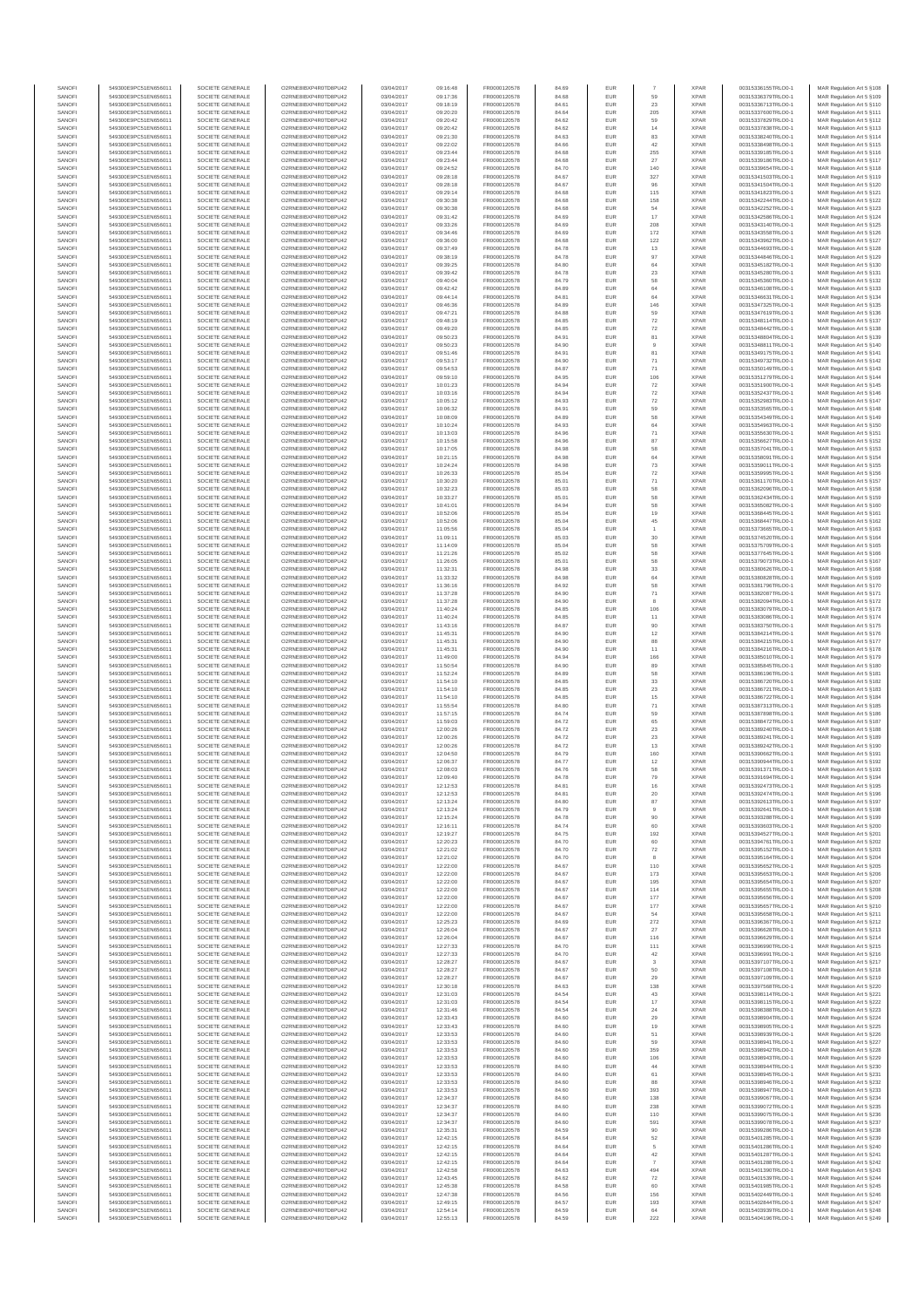| SANOFI<br>SANOFI | 549300E9PC51EN656011<br>549300E9PC51EN656011 | SOCIETE GENERALE<br>SOCIETE GENERALE | O2RNE8IBXP4R0TD8PU42<br>O2RNE8IBXP4R0TD8PU42  | 03/04/2017<br>03/04/2017 | 12:56:13<br>12:56:51 | FR0000120578<br>FR0000120578 | 84.58<br>84.58 | <b>EUR</b><br>EUR | 104                           | <b>XPAR</b><br><b>XPAR</b> | 00315404563TRLO0-1<br>00315404699TRLO0-1 | MAR Regulation Art 5 §250<br>MAR Regulation Art 5 §251  |
|------------------|----------------------------------------------|--------------------------------------|-----------------------------------------------|--------------------------|----------------------|------------------------------|----------------|-------------------|-------------------------------|----------------------------|------------------------------------------|---------------------------------------------------------|
| SANOFI           | 549300E9PC51EN656011                         | SOCIETE GENERALE                     | O2RNE8IBXP4R0TD8PU42                          | 03/04/2017               | 12:57:26             | FR0000120578                 | 84.57          | <b>EUR</b>        | 61                            | <b>XPAR</b>                | 00315404848TRLO0-1                       | MAR Regulation Art 5 §252                               |
| SANOFI           | 549300E9PC51EN656011                         | SOCIETE GENERALE                     | O2RNE8IBXP4R0TD8PU42                          | 03/04/2017               | 12:58:58             | FR0000120578                 | 84.55          | EUR               | 131                           | <b>XPAR</b>                | 00315405134TRLO0-1                       | MAR Regulation Art 5 §253                               |
| SANOFI<br>SANOFI | 549300E9PC51EN656011<br>549300E9PC51EN656011 | SOCIETE GENERALE<br>SOCIETE GENERALE | O2RNE8IBXP4R0TD8PU42<br>O2RNE8IBXP4R0TD8PU42  | 03/04/2017<br>03/04/2017 | 12:58:58<br>13:00:16 | FR0000120578<br>FR0000120578 | 84.55<br>84.56 | <b>EUR</b><br>EUR | 15<br>117                     | <b>XPAR</b><br><b>XPAR</b> | 00315405141TRLO0-1<br>00315405513TRLO0-1 | MAR Regulation Art 5 §254<br>MAR Regulation Art 5 §255  |
| SANOFI           | 549300E9PC51EN656011                         | SOCIETE GENERALE                     | O2RNE8IBXP4R0TD8PU42                          | 03/04/2017               | 13:00:16             | FR0000120578                 | 84.56          | EUR               | $13\,$                        | <b>XPAR</b>                | 00315405515TRLO0-1                       | MAR Regulation Art 5 §256                               |
| SANOFI<br>SANOFI | 549300E9PC51EN656011<br>549300E9PC51EN656011 | SOCIETE GENERALE<br>SOCIETE GENERALE | O2RNE8IBXP4R0TD8PU42<br>O2RNE8IBXP4R0TD8PU42  | 03/04/2017<br>03/04/2017 | 13:02:01             | FR0000120578<br>FR0000120578 | 84.55          | EUR<br>EUR        | 161<br>177                    | <b>XPAR</b><br><b>XPAR</b> | 00315405970TRLO0-1<br>00315406617TRLO0-1 | MAR Regulation Art 5 §257<br>MAR Regulation Art 5 §258  |
| SANOFI           | 549300E9PC51EN656011                         | SOCIETE GENERALE                     | O2RNE8IBXP4R0TD8PU42                          | 03/04/2017               | 13:05:01<br>13:05:38 | FR0000120578                 | 84.57<br>84.55 | <b>EUR</b>        | 59                            | <b>XPAR</b>                | 00315406796TRLO0-1                       | MAR Regulation Art 5 §259                               |
| SANOFI           | 549300E9PC51EN656011                         | SOCIETE GENERALE                     | O2RNE8IBXP4R0TD8PU42                          | 03/04/2017               | 13:07:10             | FR0000120578                 | 84.55          | EUR               | 114                           | <b>XPAR</b>                | 00315407158TRLO0-1                       | MAR Regulation Art 5 §260                               |
| SANOFI<br>SANOFI | 549300E9PC51EN656011<br>549300E9PC51EN656011 | SOCIETE GENERALE<br>SOCIETE GENERALE | O2RNE8IBXP4R0TD8PU42<br>O2RNE8IBXP4R0TD8PU42  | 03/04/2017<br>03/04/2017 | 13:08:16<br>13:08:16 | FR0000120578<br>FR0000120578 | 84.53<br>84.53 | <b>EUR</b><br>EUR | 49<br>26                      | <b>XPAR</b><br><b>XPAR</b> | 00315407582TRLO0-1<br>00315407584TRLO0-1 | MAR Regulation Art 5 \$261<br>MAR Regulation Art 5 §262 |
| SANOFI           | 549300E9PC51EN656011                         | SOCIETE GENERALE                     | O2RNE8IBXP4R0TD8PU42                          | 03/04/2017               | 13:09:48             | FR0000120578                 | 84.51          | <b>EUR</b>        | 128                           | <b>XPAR</b>                | 00315408088TRLO0-1                       | MAR Regulation Art 5 §263                               |
| SANOFI           | 549300E9PC51EN656011                         | SOCIETE GENERALE                     | O2RNE8IBXP4R0TD8PU42                          | 03/04/2017               | 13:11:13             | FR0000120578                 | 84.48          | EUR               | 106                           | <b>XPAR</b>                | 00315408775TRLO0-1                       | MAR Regulation Art 5 §264                               |
| SANOFI<br>SANOFI | 549300E9PC51EN656011<br>549300E9PC51EN656011 | SOCIETE GENERALE<br>SOCIETE GENERALE | O2RNE8IBXP4R0TD8PU42<br>O2RNE8IBXP4R0TD8PU42  | 03/04/2017<br>03/04/2017 | 13:11:13<br>13:12:31 | FR0000120578<br>FR0000120578 | 84.48<br>84.53 | EUR<br>EUR        | 5<br>89                       | <b>XPAR</b><br><b>XPAR</b> | 00315408776TRLO0-1<br>00315409297TRLO0-1 | MAR Regulation Art 5 §265<br>MAR Regulation Art 5 §266  |
| SANOFI           | 549300E9PC51EN656011                         | SOCIETE GENERALE                     | O2RNE8IBXP4R0TD8PU42                          | 03/04/2017               | 13:14:24             | FR0000120578                 | 84.53          | EUR               | 131                           | <b>XPAR</b>                | 00315409756TRLO0-1                       | MAR Regulation Art 5 §267                               |
| SANOFI           | 549300E9PC51EN656011                         | SOCIETE GENERALE                     | O2RNE8IBXP4R0TD8PU42                          | 03/04/2017               | 13:17:28             | FR0000120578                 | 84.56          | <b>EUR</b>        | 274                           | <b>XPAR</b>                | 00315410623TRLO0-1                       | MAR Regulation Art 5 §268                               |
| SANOFI<br>SANOFI | 549300E9PC51EN656011<br>549300E9PC51EN656011 | SOCIETE GENERALE<br>SOCIETE GENERALE | O2RNE8IBXP4R0TD8PU42<br>O2RNE8IBXP4R0TD8PU42  | 03/04/2017<br>03/04/2017 | 13:18:31<br>13:19:48 | FR0000120578<br>FR0000120578 | 84.55<br>84.54 | EUR<br><b>EUR</b> | 80<br>116                     | <b>XPAR</b><br><b>XPAR</b> | 00315410904TRLO0-1<br>00315411251TRLO0-1 | MAR Regulation Art 5 §269<br>MAR Regulation Art 5 \$270 |
| SANOFI           | 549300E9PC51EN656011                         | SOCIETE GENERALE                     | O2RNE8IBXP4R0TD8PU42                          | 03/04/2017               | 13:21:03             | FR0000120578                 | 84.55          | EUR               | 215                           | <b>XPAR</b>                | 00315411830TRLO0-1                       | MAR Regulation Art 5 \$271                              |
| SANOFI           | 549300E9PC51EN656011                         | SOCIETE GENERALE                     | O2RNE8IBXP4R0TD8PU42                          | 03/04/2017               | 13:21:52             | FR0000120578                 | 84.55          | EUR               | 90                            | <b>XPAR</b>                | 00315412062TRLO0-1                       | MAR Regulation Art 5 §272                               |
| SANOFI<br>SANOFI | 549300E9PC51EN656011<br>549300E9PC51EN656011 | SOCIETE GENERALE<br>SOCIETE GENERALE | O2RNE8IBXP4R0TD8PU42<br>O2RNE8IBXP4R0TD8PU42  | 03/04/2017<br>03/04/2017 | 13:22:31<br>13:22:50 | FR0000120578<br>FR0000120578 | 84.54<br>84.53 | EUR<br>EUR        | $_{\rm 87}$<br>59             | <b>XPAR</b><br><b>XPAR</b> | 00315412214TRLO0-1<br>00315412348TRLO0-1 | MAR Regulation Art 5 §273<br>MAR Regulation Art 5 §274  |
| SANOFI           | 549300E9PC51EN656011                         | SOCIETE GENERALE                     | O2RNE8IBXP4R0TD8PU42                          | 03/04/2017               | 13:24:38             | FR0000120578                 | 84.52          | EUR               | 222                           | <b>XPAR</b>                | 00315413037TRLO0-1                       | MAR Regulation Art 5 §275                               |
| SANOFI<br>SANOFI | 549300E9PC51EN656011<br>549300E9PC51EN656011 | SOCIETE GENERALE<br>SOCIETE GENERALE | O2RNE8IBXP4R0TD8PU42<br>O2RNE8IBXP4R0TD8PU42  | 03/04/2017<br>03/04/2017 | 13:26:34             | FR0000120578                 | 84.52          | EUR               | 21<br>215                     | <b>XPAR</b><br><b>XPAR</b> | 00315413806TRLO0-1                       | MAR Regulation Art 5 §276                               |
| SANOFI           | 549300E9PC51EN656011                         | SOCIETE GENERALE                     | O2RNE8IBXP4R0TD8PU42                          | 03/04/2017               | 13:26:34<br>13:28:21 | FR0000120578<br>FR0000120578 | 84.52<br>84.51 | <b>EUR</b><br>EUR | 186                           | <b>XPAR</b>                | 00315413812TRLO0-1<br>00315414464TRLO0-1 | MAR Regulation Art 5 §277<br>MAR Regulation Art 5 §278  |
| SANOFI           | 549300E9PC51EN656011                         | SOCIETE GENERALE                     | O2RNE8IBXP4R0TD8PU42                          | 03/04/2017               | 13:28:49             | FR0000120578                 | 84.49          | <b>EUR</b>        | 59                            | <b>XPAR</b>                | 00315414651TRLO0-1                       | MAR Regulation Art 5 §279                               |
| SANOFI<br>SANOFI | 549300E9PC51EN656011<br>549300E9PC51EN656011 | SOCIETE GENERALE<br>SOCIETE GENERALE | O2RNE8IBXP4R0TD8PU42<br>O2RNE8IBXP4R0TD8PU42  | 03/04/2017<br>03/04/2017 | 13:29:26<br>13:30:21 | FR0000120578<br>FR0000120578 | 84.47<br>84.44 | EUR<br>EUR        | 83<br>105                     | <b>XPAR</b><br><b>XPAR</b> | 00315414851TRLO0-1<br>00315415354TRLO0-1 | MAR Regulation Art 5 §280<br>MAR Regulation Art 5 §281  |
| SANOFI           | 549300E9PC51EN656011                         | SOCIETE GENERALE                     | O2RNE8IBXP4R0TD8PU42                          | 03/04/2017               | 13:30:21             | FR0000120578                 | 84.43          | EUR               | 59                            | <b>XPAR</b>                | 00315415358TRLO0-1                       | MAR Regulation Art 5 §282                               |
| SANOFI           | 549300E9PC51EN656011                         | SOCIETE GENERALE                     | O2RNE8IBXP4R0TD8PU42                          | 03/04/2017               | 13:31:05             | FR0000120578                 | 84.42          | EUR               | 96                            | <b>XPAR</b>                | 00315415738TRLO0-1                       | MAR Regulation Art 5 §283                               |
| SANOFI<br>SANOFI | 549300E9PC51EN656011<br>549300E9PC51EN656011 | SOCIETE GENERALE<br>SOCIETE GENERALE | O2RNE8IBXP4R0TD8PU42<br>O2RNE8IBXP4R0TD8PU42  | 03/04/2017<br>03/04/2017 | 13:31:05<br>13:31:05 | FR0000120578<br>FR0000120578 | 84.42<br>84.42 | EUR<br>EUR        | 91<br>187                     | <b>XPAR</b><br><b>XPAR</b> | 00315415739TRLO0-1<br>00315415740TRLO0-1 | MAR Regulation Art 5 §284<br>MAR Regulation Art 5 §285  |
| SANOFI           | 549300E9PC51EN656011                         | SOCIETE GENERALE                     | O2RNE8IBXP4R0TD8PU42                          | 03/04/2017               | 13:31:05             | FR0000120578                 | 84.42          | <b>EUR</b>        | 173                           | <b>XPAR</b>                | 00315415741TRLO0-1                       | MAR Regulation Art 5 §286                               |
| SANOFI<br>SANOFI | 549300E9PC51EN656011<br>549300E9PC51EN656011 | SOCIETE GENERALE<br>SOCIETE GENERALE | O2RNE8IBXP4R0TD8PU42<br>O2RNE8IBXP4R0TD8PU42  | 03/04/2017<br>03/04/2017 | 13:31:05<br>13:31:05 | FR0000120578<br>FR0000120578 | 84.42<br>84.42 | EUR<br><b>EUR</b> | 104<br>163                    | <b>XPAR</b><br><b>XPAR</b> | 00315415742TRLO0-1<br>00315415743TRLO0-1 | MAR Regulation Art 5 §287<br>MAR Regulation Art 5 §288  |
| SANOFI           | 549300E9PC51EN656011                         | SOCIETE GENERALE                     | O2RNE8IBXP4R0TD8PU42                          | 03/04/2017               | 13:31:25             | FR0000120578                 | 84.43          | EUR               | 195                           | <b>XPAR</b>                | 00315415892TRLO0-1                       | MAR Regulation Art 5 §289                               |
| SANOFI           | 549300E9PC51EN656011                         | SOCIETE GENERALE                     | O2RNE8IBXP4R0TD8PU42                          | 03/04/2017               | 13:33:28             | FR0000120578                 | 84.44          | EUR               | 58                            | <b>XPAR</b>                | 00315416775TRLO0-1                       | MAR Regulation Art 5 §290                               |
| SANOFI<br>SANOFI | 549300E9PC51EN656011<br>549300E9PC51EN656011 | SOCIETE GENERALE<br>SOCIETE GENERALE | O2RNE8IBXP4R0TD8PU42<br>O2RNE8IBXP4R0TD8PU42  | 03/04/2017<br>03/04/2017 | 13:33:28<br>13:33:28 | FR0000120578<br>FR0000120578 | 84.44<br>84.44 | EUR<br>EUR        | 95<br>$_{33}$                 | <b>XPAR</b><br><b>XPAR</b> | 00315416776TRLO0-1<br>00315416777TRLO0-1 | MAR Regulation Art 5 §291<br>MAR Regulation Art 5 §292  |
| SANOFI           | 549300E9PC51EN656011                         | SOCIETE GENERALE                     | O2RNE8IBXP4R0TD8PU42                          | 03/04/2017               | 13:33:28             | FR0000120578                 | 84.44          | EUR               | 70                            | <b>XPAR</b>                | 00315416778TRLO0-1                       | MAR Regulation Art 5 §293                               |
| SANOFI           | 549300E9PC51EN656011                         | SOCIETE GENERALE                     | O2RNE8IBXP4R0TD8PU42                          | 03/04/2017               | 13:33:28             | FR0000120578                 | 84.44          | EUR               | $20\,$                        | <b>XPAR</b>                | 00315416779TRLO0-1                       | MAR Regulation Art 5 §294                               |
| SANOFI<br>SANOFI | 549300E9PC51EN656011<br>549300E9PC51EN656011 | SOCIETE GENERALE<br>SOCIETE GENERALE | O2RNE8IBXP4R0TD8PU42<br>O2RNE8IBXP4R0TD8PU42  | 03/04/2017<br>03/04/2017 | 13:33:28<br>13:33:28 | FR0000120578<br>FR0000120578 | 84.44<br>84.44 | <b>EUR</b><br>EUR | $\overline{4}$<br>$^{\rm 84}$ | <b>XPAR</b><br><b>XPAR</b> | 00315416780TRLO0-1<br>00315416781TRLO0-1 | MAR Regulation Art 5 §295<br>MAR Regulation Art 5 §296  |
| SANOFI           | 549300E9PC51EN656011                         | SOCIETE GENERALE                     | O2RNE8IBXP4R0TD8PU42                          | 03/04/2017               | 13:33:29             | FR0000120578                 | 84.44          | <b>EUR</b>        | 48                            | <b>XPAR</b>                | 00315416795TRLO0-1                       | MAR Regulation Art 5 \$297                              |
| SANOFI<br>SANOFI | 549300E9PC51EN656011<br>549300E9PC51EN656011 | SOCIETE GENERALE<br>SOCIETE GENERALE | O2RNE8IBXP4R0TD8PU42<br>O2RNE8IBXP4R0TD8PU42  | 03/04/2017<br>03/04/2017 | 13:33:30<br>13:33:35 | FR0000120578<br>FR0000120578 | 84.44<br>84.44 | EUR<br>EUR        | 15<br>$50\,$                  | <b>XPAR</b><br><b>XPAR</b> | 00315416819TRLO0-1<br>00315416856TRLO0-1 | MAR Regulation Art 5 §298<br>MAR Regulation Art 5 §299  |
| SANOFI           | 549300E9PC51EN656011                         | SOCIETE GENERALE                     | O2RNE8IBXP4R0TD8PU42                          | 03/04/2017               | 13:34:21             | FR0000120578                 | 84.43          | EUR               | 377                           | <b>XPAR</b>                | 00315417226TRLO0-1                       | MAR Regulation Art 5 §300                               |
| SANOFI           | 549300E9PC51EN656011                         | SOCIETE GENERALE                     | O2RNE8IBXP4R0TD8PU42                          | 03/04/2017               | 13:34:21             | FR0000120578                 | 84.42          | EUR               | 191                           | <b>XPAR</b>                | 00315417227TRLO0-1                       | MAR Regulation Art 5 §301                               |
| SANOFI<br>SANOFI | 549300E9PC51EN656011<br>549300E9PC51EN656011 | SOCIETE GENERALE<br>SOCIETE GENERALE | O2RNE8IBXP4R0TD8PU42<br>O2RNE8IBXP4R0TD8PU42  | 03/04/2017<br>03/04/2017 | 13:34:32<br>13:36:24 | FR0000120578<br>FR0000120578 | 84.41<br>84.39 | <b>EUR</b><br>EUR | 60<br>150                     | <b>XPAR</b><br><b>XPAR</b> | 00315417311TRLO0-1<br>00315418371TRLO0-1 | MAR Regulation Art 5 §302<br>MAR Regulation Art 5 §303  |
| SANOFI           | 549300E9PC51EN656011                         | SOCIETE GENERALE                     | O2RNE8IBXP4R0TD8PU42                          | 03/04/2017               | 13:36:24             | FR0000120578                 | 84.39          | <b>EUR</b>        | 220                           | <b>XPAR</b>                | 00315418373TRLO0-1                       | MAR Regulation Art 5 §304                               |
| SANOFI           | 549300E9PC51EN656011                         | SOCIETE GENERALE                     | O2RNE8IBXP4R0TD8PU42                          | 03/04/2017               | 13:37:00             | FR0000120578                 | 84.38          | EUR               | 102                           | <b>XPAR</b>                | 00315418714TRLO0-1                       | MAR Regulation Art 5 §305                               |
| SANOFI<br>SANOFI | 549300E9PC51EN656011<br>549300E9PC51EN656011 | SOCIETE GENERALE<br>SOCIETE GENERALE | O2RNE8IBXP4R0TD8PU42<br>O2RNE8IBXP4R0TD8PU42  | 03/04/2017<br>03/04/2017 | 13:37:00<br>13:38:12 | FR0000120578<br>FR0000120578 | 84.38<br>84.36 | EUR<br>EUR        | $40\,$<br>$17\,$              | <b>XPAR</b><br><b>XPAR</b> | 00315418717TRLO0-1<br>00315419276TRLO0-1 | MAR Regulation Art 5 §306<br>MAR Regulation Art 5 §307  |
| SANOFI           | 549300E9PC51EN656011                         | SOCIETE GENERALE                     | O2RNE8IBXP4R0TD8PU42                          | 03/04/2017               | 13:38:12             | FR0000120578                 | 84.36          | EUR               | 98                            | <b>XPAR</b>                | 00315419277TRLO0-1                       | MAR Regulation Art 5 §308                               |
| SANOFI           | 549300E9PC51EN656011                         | SOCIETE GENERALE                     | O2RNE8IBXP4R0TD8PU42                          | 03/04/2017               | 13:38:12             | FR0000120578                 | 84.36          | EUR               | 65                            | <b>XPAR</b>                | 00315419278TRLO0-1                       | MAR Regulation Art 5 §309                               |
| SANOFI<br>SANOFI | 549300E9PC51EN656011<br>549300E9PC51EN656011 | SOCIETE GENERALE<br>SOCIETE GENERALE | O2RNE8IBXP4R0TD8PU42<br>O2RNE8IBXP4R0TD8PU42  | 03/04/2017<br>03/04/2017 | 13:38:12<br>13:39:52 | FR0000120578<br>FR0000120578 | 84.36<br>84.37 | EUR<br><b>EUR</b> | $29\,$<br>340                 | <b>XPAR</b><br><b>XPAR</b> | 00315419279TRLO0-1<br>00315420027TRLO0-1 | MAR Regulation Art 5 §310<br>MAR Regulation Art 5 §311  |
| SANOFI           | 549300E9PC51EN656011                         | SOCIETE GENERALE                     | O2RNE8IBXP4R0TD8PU42                          | 03/04/2017               | 13:40:13             | FR0000120578                 | 84.36          | EUR               | 59                            | <b>XPAR</b>                | 00315420273TRLO0-1                       | MAR Regulation Art 5 §312                               |
| SANOFI<br>SANOFI | 549300E9PC51EN656011<br>549300E9PC51EN656011 | SOCIETE GENERALE<br>SOCIETE GENERALE | O2RNE8IBXP4R0TD8PU42<br>O2RNE8IBXP4R0TD8PU42  | 03/04/2017<br>03/04/2017 | 13:40:34<br>13:40:34 | FR0000120578<br>FR0000120578 | 84.33<br>84.33 | <b>EUR</b><br>EUR | 59<br>13                      | <b>XPAR</b><br><b>XPAR</b> | 00315420502TRLO0-1<br>00315420505TRLO0-1 | MAR Regulation Art 5 §313<br>MAR Regulation Art 5 §314  |
| SANOFI           | 549300E9PC51EN656011                         | SOCIETE GENERALE                     | O2RNE8IBXP4R0TD8PU42                          | 03/04/2017               | 13:40:59             | FR0000120578                 | 84.31          | EUR               | 59                            | <b>XPAR</b>                | 00315420652TRLO0-1                       | MAR Regulation Art 5 §315                               |
| SANOFI           | 549300E9PC51EN656011                         | SOCIETE GENERALE                     | O2RNE8IBXP4R0TD8PU42                          | 03/04/2017               | 13:41:25             | FR0000120578                 | 84.27          | EUR               | 59                            | <b>XPAR</b>                | 00315420869TRLO0-1                       | MAR Regulation Art 5 §316                               |
| SANOFI<br>SANOFI | 549300E9PC51EN656011<br>549300E9PC51EN656011 | SOCIETE GENERALE<br>SOCIETE GENERALE | O2RNE8IBXP4R0TD8PU42<br>O2RNE8IBXP4R0TD8PU42  | 03/04/2017<br>03/04/2017 | 13:43:18<br>13:43:18 | FR0000120578<br>FR0000120578 | 84.24<br>84.24 | EUR<br>EUR        | 127<br>83                     | <b>XPAR</b><br><b>XPAR</b> | 00315421772TRLO0-1<br>00315421775TRLO0-1 | MAR Regulation Art 5 §317<br>MAR Regulation Art 5 §318  |
| SANOFI           | 549300E9PC51EN656011                         | SOCIETE GENERALE                     | O2RNE8IBXP4R0TD8PU42                          | 03/04/2017               | 13:43:18             | FR0000120578                 | 84.24          | EUR               | $23\,$                        | <b>XPAR</b>                | 00315421779TRLO0-1                       | MAR Regulation Art 5 §319                               |
| SANOFI<br>SANOFI | 549300E9PC51EN656011<br>549300E9PC51EN656011 | SOCIETE GENERALE<br>SOCIETE GENERALE | O2RNE8IBXP4R0TD8PU42<br>O2RNE8IBXP4R0TD8PU42  | 03/04/2017<br>03/04/2017 | 13:43:39<br>13:44:09 | FR0000120578<br>FR0000120578 | 84.18<br>84.16 | <b>EUR</b><br>EUR | $_{\rm 34}$<br>97             | <b>XPAR</b><br><b>XPAR</b> | 00315422067TRLO0-1<br>00315422276TRLO0-1 | MAR Regulation Art 5 §320<br>MAR Regulation Art 5 §321  |
| SANOFI           | 549300E9PC51EN656011                         | SOCIETE GENERALE                     | O2RNE8IBXP4R0TD8PU42                          | 03/04/2017               | 13:46:27             | FR0000120578                 | 84.16          | <b>EUR</b>        | 241                           | <b>XPAR</b>                | 00315423319TRLO0-1                       | MAR Regulation Art 5 §322                               |
| SANOFI           | 549300E9PC51EN656011                         | SOCIETE GENERALE                     | O2RNE8IBXP4R0TD8PU42                          | 03/04/2017               | 13:48:13             | FR0000120578                 | 84.20          | EUR               | 200                           | <b>XPAR</b>                | 00315423677TRLO0-1                       | MAR Regulation Art 5 §323                               |
| SANOFI<br>SANOFI | 549300E9PC51EN656011<br>549300E9PC51EN656011 | SOCIETE GENERALE<br>SOCIETE GENERALE | O2RNE8IBXP4R0TD8PU42<br>O2RNE8IBXP4R0TD8PU42  | 03/04/2017<br>03/04/2017 | 13:48:13<br>13:48:13 | FR0000120578<br>FR0000120578 | 84.20<br>84.20 | EUR<br>EUR        | $16\,$<br>85                  | <b>XPAR</b><br><b>XPAR</b> | 00315423678TRLO0-1<br>00315423681TRLO0-1 | MAR Regulation Art 5 §324<br>MAR Regulation Art 5 §325  |
| SANOFI           | 549300E9PC51EN656011                         | SOCIETE GENERALE                     | O2RNE8IBXP4R0TD8PU42                          | 03/04/2017               | 13:48:13             | FR0000120578                 | 84.20          | EUR               | 115                           | <b>XPAR</b>                | 00315423683TRLO0-1                       | MAR Regulation Art 5 §326                               |
| SANOFI           | 549300E9PC51EN656011                         | SOCIETE GENERALE                     | O2RNE8IBXP4R0TD8PU42                          | 03/04/2017               | 13:48:13             | FR0000120578                 | 84.20          | EUR               | 85                            | <b>XPAR</b>                | 00315423684TRLO0-1<br>00315423685TRLO0-1 | MAR Regulation Art 5 §327                               |
| SANOFI<br>SANOFI | 549300E9PC51EN656011<br>549300E9PC51EN656011 | SOCIETE GENERALE<br>SOCIETE GENERALE | O2RNE8IBXP4R0TD8PU42<br>O2RNE8IBXP4R0TD8PU42  | 03/04/2017<br>03/04/2017 | 13:48:13<br>13:48:13 | FR0000120578<br>FR0000120578 | 84.20<br>84.20 | EUR<br><b>EUR</b> | 5<br>43                       | <b>XPAR</b><br><b>XPAR</b> | 00315423686TRLO0-1                       | MAR Regulation Art 5 §328<br>MAR Regulation Art 5 §329  |
| SANOFI           | 549300E9PC51EN656011                         | SOCIETE GENERALE                     | O2RNE8IBXP4R0TD8PU42                          | 03/04/2017               | 13:48:13             | FR0000120578                 | 84.20          | EUR               | 168                           | <b>XPAR</b>                | 00315423687TRLO0-1                       | MAR Regulation Art 5 §330                               |
| SANOFI<br>SANOFI | 549300E9PC51EN656011<br>549300E9PC51EN656011 | SOCIETE GENERALE<br>SOCIETE GENERALE | O2RNE8IBXP4R0TD8PU42<br>O2RNE8IBXP4R0TD8PU42  | 03/04/2017<br>03/04/2017 | 13:48:13<br>13:48:13 | FR0000120578<br>FR0000120578 | 84.20<br>84.20 | <b>EUR</b><br>EUR | 48<br>$\sqrt{5}$              | <b>XPAR</b><br><b>XPAR</b> | 00315423688TRLO0-1<br>00315423689TRLO0-1 | MAR Regulation Art 5 §331<br>MAR Regulation Art 5 §332  |
| SANOFI           | 549300E9PC51EN656011                         | SOCIETE GENERALE                     | O2RNE8IBXP4R0TD8PU42                          | 03/04/2017               | 13:48:13             | FR0000120578                 | 84.20          | EUR               | 35                            | <b>XPAR</b>                | 00315423690TRLO0-1                       | MAR Regulation Art 5 §333                               |
| SANOFI           | 549300E9PC51EN656011                         | SOCIETE GENERALE                     | O2RNE8IBXP4R0TD8PU42                          | 03/04/2017               | 13:48:13             | FR0000120578                 | 84.20          | EUR               | 146                           | <b>XPAR</b>                | 00315423691TRLO0-1                       | MAR Regulation Art 5 §334                               |
| SANOFI<br>SANOFI | 549300E9PC51EN656011<br>549300E9PC51EN656011 | SOCIETE GENERALE<br>SOCIETE GENERALE | O2RNE8IBXP4R0TD8PLI42<br>O2RNE8IBXP4R0TD8PU42 | 03/04/2017<br>03/04/2017 | 13:48:13<br>13:48:13 | FR0000120578<br>FR0000120578 | 84.20<br>84.20 | EUR<br><b>EUR</b> | 115<br>109                    | <b>XPAR</b><br><b>XPAR</b> | 00315423692TRLO0-1<br>00315423693TRLO0-1 | MAR Regulation Art 5 \$335<br>MAR Regulation Art 5 §336 |
| SANOF            | 549300E9PC51EN656011                         | SOCIETE GENERALE                     | O2RNE8IBXP4R0TD8PU42                          | 03/04/2017               | 13:48:50             | FR0000120578                 | 84.2           | EUR               |                               | <b>XPAR</b>                | 00315423872TRLO0-                        | MAR Regulation Art 5 §337                               |
| SANOFI<br>SANOFI | 549300E9PC51EN656011<br>549300E9PC51EN656011 | SOCIETE GENERALE<br>SOCIETE GENERALE | O2RNE8IBXP4R0TD8PU42<br>O2RNE8IBXP4R0TD8PU42  | 03/04/2017<br>03/04/2017 | 13:48:50<br>13:48:50 | FR0000120578<br>FR0000120578 | 84.21<br>84.21 | <b>EUR</b><br>EUR | 81<br>108                     | <b>XPAR</b><br><b>XPAR</b> | 00315423873TRLO0-1<br>00315423874TRLO0-1 | MAR Regulation Art 5 §338                               |
| SANOFI           | 549300E9PC51EN656011                         | SOCIETE GENERALE                     | O2RNE8IBXP4R0TD8PU42                          | 03/04/2017               | 13:48:50             | FR0000120578                 | 84.21          | <b>EUR</b>        | 267                           | <b>XPAR</b>                | 00315423875TRLO0-1                       | MAR Regulation Art 5 §339<br>MAR Regulation Art 5 §340  |
| SANOFI           | 549300E9PC51EN656011                         | SOCIETE GENERALE                     | O2RNE8IBXP4R0TD8PU42                          | 03/04/2017               | 13:48:50             | FR0000120578                 | 84.21          | <b>EUR</b>        | 301                           | <b>XPAR</b>                | 00315423876TRLO0-1                       | MAR Regulation Art 5 §341                               |
| SANOFI<br>SANOFI | 549300E9PC51EN656011<br>549300E9PC51EN656011 | SOCIETE GENERALE<br>SOCIETE GENERALE | O2RNE8IBXP4R0TD8PU42<br>O2RNE8IBXP4R0TD8PU42  | 03/04/2017<br>03/04/2017 | 13:48:50<br>13:48:50 | FR0000120578<br>FR0000120578 | 84.21<br>84.21 | EUR<br>EUR        | 134<br>16                     | <b>XPAR</b><br><b>XPAR</b> | 00315423877TRLO0-1<br>00315423878TRLO0-1 | MAR Regulation Art 5 §342<br>MAR Regulation Art 5 §343  |
| SANOFI           | 549300E9PC51EN656011                         | SOCIETE GENERALE                     | O2RNE8IBXP4R0TD8PU42                          | 03/04/2017               | 13:48:50             | FR0000120578                 | 84.21          | EUR               | 59                            | <b>XPAR</b>                | 00315423879TRLO0-1                       | MAR Regulation Art 5 §344                               |
| SANOFI           | 549300E9PC51EN656011                         | SOCIETE GENERALE<br>SOCIETE GENERALE | O2RNE8IBXP4R0TD8PU42<br>O2RNE8IBXP4R0TD8PU42  | 03/04/2017               | 13:48:51             | FR0000120578                 | 84.21          | <b>EUR</b>        | 92                            | <b>XPAR</b>                | 00315423882TRLO0-1                       | MAR Regulation Art 5 §345                               |
| SANOFI<br>SANOFI | 549300E9PC51EN656011<br>549300E9PC51EN656011 | SOCIETE GENERALE                     | O2RNE8IBXP4R0TD8PU42                          | 03/04/2017<br>03/04/2017 | 13:48:51<br>13:48:51 | FR0000120578<br>FR0000120578 | 84.21<br>84.21 | EUR<br><b>EUR</b> | 227<br>35                     | <b>XPAR</b><br><b>XPAR</b> | 00315423883TRLO0-1<br>00315423884TRLO0-1 | MAR Regulation Art 5 §346<br>MAR Regulation Art 5 §347  |
| SANOFI           | 549300E9PC51EN656011                         | SOCIETE GENERALE                     | O2RNE8IBXP4R0TD8PU42                          | 03/04/2017               | 13:49:00             | FR0000120578                 | 84.21          | EUR               | 301                           | <b>XPAR</b>                | 00315423902TRLO0-1                       | MAR Regulation Art 5 §348                               |
| SANOFI<br>SANOFI | 549300E9PC51EN656011<br>549300E9PC51EN656011 | SOCIETE GENERALE<br>SOCIETE GENERALE | O2RNE8IBXP4R0TD8PU42<br>O2RNE8IBXP4R0TD8PU42  | 03/04/2017<br>03/04/2017 | 13:49:00<br>13:49:00 | FR0000120578<br>FR0000120578 | 84.21<br>84.21 | EUR<br>EUR        | 285<br>$71\,$                 | XPAR<br><b>XPAR</b>        | 00315423903TRLO0-1<br>00315423904TRLO0-1 | MAR Regulation Art 5 §349<br>MAR Regulation Art 5 §350  |
| SANOFI           | 549300E9PC51EN656011                         | SOCIETE GENERALE                     | O2RNE8IBXP4R0TD8PU42                          | 03/04/2017               | 13:49:00             | FR0000120578                 | 84.21          | EUR               | 301                           | <b>XPAR</b>                | 00315423905TRLO0-1                       | MAR Regulation Art 5 §351                               |
| SANOFI<br>SANOFI | 549300E9PC51EN656011<br>549300E9PC51EN656011 | SOCIETE GENERALE<br>SOCIETE GENERALE | O2RNE8IBXP4R0TD8PU42<br>O2RNE8IBXP4R0TD8PU42  | 03/04/2017<br>03/04/2017 | 13:49:00<br>13:49:00 | FR0000120578<br>FR0000120578 | 84.21<br>84.21 | <b>EUR</b><br>EUR | 54<br>130                     | <b>XPAR</b><br><b>XPAR</b> | 00315423906TRLO0-1<br>00315423907TRLO0-1 | MAR Regulation Art 5 §352<br>MAR Regulation Art 5 §353  |
| SANOFI           | 549300E9PC51EN656011                         | SOCIETE GENERALE                     | O2RNE8IBXP4R0TD8PU42                          | 03/04/2017               | 13:49:00             | FR0000120578                 | 84.21          | <b>EUR</b>        | 163                           | <b>XPAR</b>                | 00315423908TRLO0-1                       | MAR Regulation Art 5 §354                               |
| SANOFI<br>SANOFI | 549300E9PC51EN656011<br>549300E9PC51EN656011 | SOCIETE GENERALE<br>SOCIETE GENERALE | O2RNE8IBXP4R0TD8PU42<br>O2RNE8IBXP4R0TD8PU42  | 03/04/2017<br>03/04/2017 | 13:49:00<br>13:49:00 | FR0000120578<br>FR0000120578 | 84.21<br>84.21 | EUR<br><b>EUR</b> | 8<br>92                       | <b>XPAR</b><br><b>XPAR</b> | 00315423909TRLO0-1<br>00315423910TRLO0-1 | MAR Regulation Art 5 §355                               |
| SANOFI           | 549300E9PC51EN656011                         | SOCIETE GENERALE                     | O2RNE8IBXP4R0TD8PU42                          | 03/04/2017               | 13:49:05             | FR0000120578                 | 84.21          | EUR               | 260                           | <b>XPAR</b>                | 00315423916TRLO0-1                       | MAR Regulation Art 5 §356<br>MAR Regulation Art 5 §357  |
| SANOFI           | 549300E9PC51EN656011                         | SOCIETE GENERALE                     | O2RNE8IBXP4R0TD8PU42                          | 03/04/2017               | 13:49:05             | FR0000120578                 | 84.21          | EUR               | 41                            | <b>XPAR</b>                | 00315423918TRLO0-1                       | MAR Regulation Art 5 §358                               |
| SANOFI<br>SANOFI | 549300E9PC51EN656011<br>549300E9PC51EN656011 | SOCIETE GENERALE<br>SOCIETE GENERALE | O2RNE8IBXP4R0TD8PU42<br>O2RNE8IBXP4R0TD8PU42  | 03/04/2017<br>03/04/2017 | 13:49:05<br>13:49:05 | FR0000120578<br>FR0000120578 | 84.21<br>84.21 | EUR<br>EUR        | 260<br>72                     | <b>XPAR</b><br><b>XPAR</b> | 00315423919TRLO0-1<br>00315423920TRLO0-1 | MAR Regulation Art 5 §359<br>MAR Regulation Art 5 §360  |
| SANOFI           | 549300E9PC51EN656011                         | SOCIETE GENERALE                     | O2RNE8IBXP4R0TD8PU42                          | 03/04/2017               | 13:49:44             | FR0000120578                 | 84.17          | EUR               | 100                           | <b>XPAR</b>                | 00315424163TRLO0-1                       | MAR Regulation Art 5 §361                               |
| SANOFI           | 549300E9PC51EN656011                         | SOCIETE GENERALE                     | O2RNE8IBXP4R0TD8PU42                          | 03/04/2017               | 13:49:44             | FR0000120578                 | 84.17          | EUR               | 172                           | <b>XPAR</b>                | 00315424164TRLO0-1                       | MAR Regulation Art 5 §362                               |
| SANOFI<br>SANOFI | 549300E9PC51EN656011<br>549300E9PC51EN656011 | SOCIETE GENERALE<br>SOCIETE GENERALE | O2RNE8IBXP4R0TD8PU42<br>O2RNE8IBXP4R0TD8PU42  | 03/04/2017<br>03/04/2017 | 13:49:45<br>13:51:24 | FR0000120578<br>FR0000120578 | 84.17<br>84.23 | <b>EUR</b><br>EUR | 140<br>383                    | <b>XPAR</b><br><b>XPAR</b> | 00315424167TRLO0-1<br>00315424583TRLO0-1 | MAR Regulation Art 5 §363<br>MAR Regulation Art 5 §364  |
| SANOFI           | 549300E9PC51EN656011                         | SOCIETE GENERALE                     | O2RNE8IBXP4R0TD8PU42                          | 03/04/2017               | 13:51:44             | FR0000120578                 | 84.22          | <b>EUR</b>        | 209                           | <b>XPAR</b>                | 00315424692TRLO0-1                       | MAR Regulation Art 5 §365                               |
| SANOFI<br>SANOFI | 549300E9PC51EN656011<br>549300E9PC51EN656011 | SOCIETE GENERALE<br>SOCIETE GENERALE | O2RNE8IBXP4R0TD8PU42<br>O2RNE8IBXP4R0TD8PU42  | 03/04/2017<br>03/04/2017 | 13:51:44<br>13:52:57 | FR0000120578<br>FR0000120578 | 84.22<br>84.23 | EUR<br>EUR        | 62<br>209                     | <b>XPAR</b><br><b>XPAR</b> | 00315424694TRLO0-1<br>00315425100TRLO0-1 | MAR Regulation Art 5 §366<br>MAR Regulation Art 5 §367  |
| SANOFI           | 549300E9PC51EN656011                         | SOCIETE GENERALE                     | O2RNE8IBXP4R0TD8PU42                          | 03/04/2017               | 13:52:57             | FR0000120578                 | 84.23          | EUR               | 209                           | <b>XPAR</b>                | 00315425101TRLO0-1                       | MAR Regulation Art 5 §368                               |
| SANOFI           | 549300E9PC51EN656011                         | SOCIETE GENERALE                     | O2RNE8IBXP4R0TD8PU42                          | 03/04/2017               | 13:52:57             | FR0000120578                 | 84.23          | EUR               | 360                           | <b>XPAR</b>                | 00315425103TRLO0-1                       | MAR Regulation Art 5 §369                               |
| SANOFI<br>SANOFI | 549300E9PC51EN656011<br>549300E9PC51EN656011 | SOCIETE GENERALE<br>SOCIETE GENERALE | O2RNE8IBXP4R0TD8PU42<br>O2RNE8IBXP4R0TD8PU42  | 03/04/2017<br>03/04/2017 | 13:52:57<br>13:52:57 | FR0000120578<br>FR0000120578 | 84.23<br>84.23 | <b>EUR</b><br>EUR | 136<br>73                     | <b>XPAR</b><br><b>XPAR</b> | 00315425104TRLO0-1<br>00315425105TRLO0-1 | MAR Regulation Art 5 §370<br>MAR Regulation Art 5 §371  |
| SANOFI           | 549300E9PC51EN656011                         | SOCIETE GENERALE                     | O2RNE8IBXP4R0TD8PU42                          | 03/04/2017               | 13:52:57             | FR0000120578                 | 84.23          | <b>EUR</b>        | 54                            | <b>XPAR</b>                | 00315425113TRLO0-1                       | MAR Regulation Art 5 §372                               |
| SANOFI<br>SANOFI | 549300E9PC51EN656011<br>549300E9PC51EN656011 | SOCIETE GENERALE<br>SOCIETE GENERALE | O2RNE8IBXP4R0TD8PU42<br>O2RNE8IBXP4R0TD8PU42  | 03/04/2017<br>03/04/2017 | 13:52:57<br>13:53:05 | FR0000120578                 | 84.23<br>84.23 | EUR<br><b>EUR</b> | 50<br>105                     | <b>XPAR</b><br><b>XPAR</b> | 00315425114TRLO0-1<br>00315425161TRLO0-1 | MAR Regulation Art 5 §373                               |
| SANOFI           | 549300E9PC51EN656011                         | SOCIETE GENERALE                     | O2RNE8IBXP4R0TD8PU42                          | 03/04/2017               | 13:53:05             | FR0000120578<br>FR0000120578 | 84.23          | EUR               | 294                           | <b>XPAR</b>                | 00315425162TRLO0-1                       | MAR Regulation Art 5 §374<br>MAR Regulation Art 5 §375  |
| SANOFI           | 549300E9PC51EN656011                         | SOCIETE GENERALE                     | O2RNE8IBXP4R0TD8PU42                          | 03/04/2017               | 13:53:05             | FR0000120578                 | 84.23          | EUR               | 392                           | <b>XPAR</b>                | 00315425163TRLO0-1                       | MAR Regulation Art 5 §376                               |
| SANOFI<br>SANOFI | 549300E9PC51EN656011<br>549300E9PC51EN656011 | SOCIETE GENERALE<br>SOCIETE GENERALE | O2RNE8IBXP4R0TD8PU42<br>O2RNE8IBXP4R0TD8PU42  | 03/04/2017<br>03/04/2017 | 13:54:52<br>13:55:00 | FR0000120578<br>FR0000120578 | 84.21<br>84.20 | EUR<br>EUR        | 290<br>60                     | <b>XPAR</b><br><b>XPAR</b> | 00315425634TRLO0-1<br>00315425679TRLO0-1 | MAR Regulation Art 5 §377<br>MAR Regulation Art 5 §378  |
| SANOFI           | 549300E9PC51EN656011                         | SOCIETE GENERALE                     | O2RNE8IBXP4R0TD8PU42                          | 03/04/2017               | 13:57:33             | FR0000120578                 | 84.19          | <b>EUR</b>        | 435                           | <b>XPAR</b>                | 00315426339TRLO0-1                       | MAR Regulation Art 5 §379                               |
| SANOFI           | 549300E9PC51EN656011                         | SOCIETE GENERALE                     | O2RNE8IBXP4R0TD8PU42                          | 03/04/2017               | 13:57:34             | FR0000120578                 | 84.18          | EUR               | 44                            | <b>XPAR</b>                | 00315426341TRLO0-1                       | MAR Regulation Art 5 §380                               |
| SANOFI<br>SANOFI | 549300E9PC51EN656011<br>549300E9PC51EN656011 | SOCIETE GENERALE<br>SOCIETE GENERALE | O2RNE8IBXP4R0TD8PU42<br>O2RNE8IBXP4R0TD8PU42  | 03/04/2017<br>03/04/2017 | 13:57:58<br>13:58:50 | FR0000120578<br>FR0000120578 | 84.16<br>84.20 | <b>EUR</b><br>EUR | 115<br>176                    | <b>XPAR</b><br><b>XPAR</b> | 00315426424TRLO0-1<br>00315426968TRLO0-1 | MAR Regulation Art 5 §381<br>MAR Regulation Art 5 §382  |
| SANOFI           | 549300E9PC51EN656011                         | SOCIETE GENERALE                     | O2RNE8IBXP4R0TD8PU42                          | 03/04/2017               | 14:00:00             | FR0000120578                 | 84.15          | <b>EUR</b>        | 179                           | <b>XPAR</b>                | 00315427346TRLO0-1                       | MAR Regulation Art 5 §383                               |
| SANOFI<br>SANOFI | 549300E9PC51EN656011<br>549300E9PC51EN656011 | SOCIETE GENERALE<br>SOCIETE GENERALE | O2RNE8IBXP4R0TD8PU42<br>O2RNE8IBXP4R0TD8PU42  | 03/04/2017<br>03/04/2017 | 14:00:00<br>14:00:42 | FR0000120578<br>FR0000120578 | 84.15<br>84.17 | EUR<br>EUR        | 64<br>110                     | <b>XPAR</b><br><b>XPAR</b> | 00315427354TRLO0-1<br>00315427607TRLO0-1 | MAR Regulation Art 5 §384<br>MAR Regulation Art 5 §385  |
| SANOFI           | 549300E9PC51EN656011                         | SOCIETE GENERALE                     | O2RNE8IBXP4R0TD8PU42                          | 03/04/2017               | 14:01:33             | FR0000120578                 | 84.17          | EUR               | 150                           | <b>XPAR</b>                | 00315427813TRLO0-1                       | MAR Regulation Art 5 §386                               |
| SANOFI<br>SANOFI | 549300E9PC51EN656011<br>549300E9PC51EN656011 | SOCIETE GENERALE<br>SOCIETE GENERALE | O2RNE8IBXP4R0TD8PU42<br>O2RNE8IBXP4R0TD8PU42  | 03/04/2017<br>03/04/2017 | 14:01:33<br>14:02:24 | FR0000120578                 | 84.17<br>84.15 | EUR               | 66<br>117                     | <b>XPAR</b><br><b>XPAR</b> | 00315427816TRLO0-1                       | MAR Regulation Art 5 §387                               |
| SANOFI           | 549300E9PC51EN656011                         | SOCIETE GENERALE                     | O2RNE8IBXP4R0TD8PU42                          | 03/04/2017               | 14:02:42             | FR0000120578<br>FR0000120578 | 84.14          | <b>EUR</b><br>EUR | 62                            | <b>XPAR</b>                | 00315428032TRLO0-1<br>00315428106TRLO0-1 | MAR Regulation Art 5 §388<br>MAR Regulation Art 5 §389  |
| SANOFI           | 549300E9PC51EN656011                         | SOCIETE GENERALE                     | O2RNE8IBXP4R0TD8PU42                          | 03/04/2017               | 14:02:44             | FR0000120578                 | 84.13          | <b>EUR</b>        | 62                            | <b>XPAR</b>                | 00315428108TRLO0-1                       | MAR Regulation Art 5 §390                               |
| SANOFI           | 549300E9PC51EN656011                         | SOCIETE GENERALE                     | O2RNE8IBXP4R0TD8PU42                          | 03/04/2017               | 14:04:44             | FR0000120578                 | 84.14          | EUR               | 364                           | XPAR                       | 00315428621TRLO0-1                       | MAR Regulation Art 5 §391                               |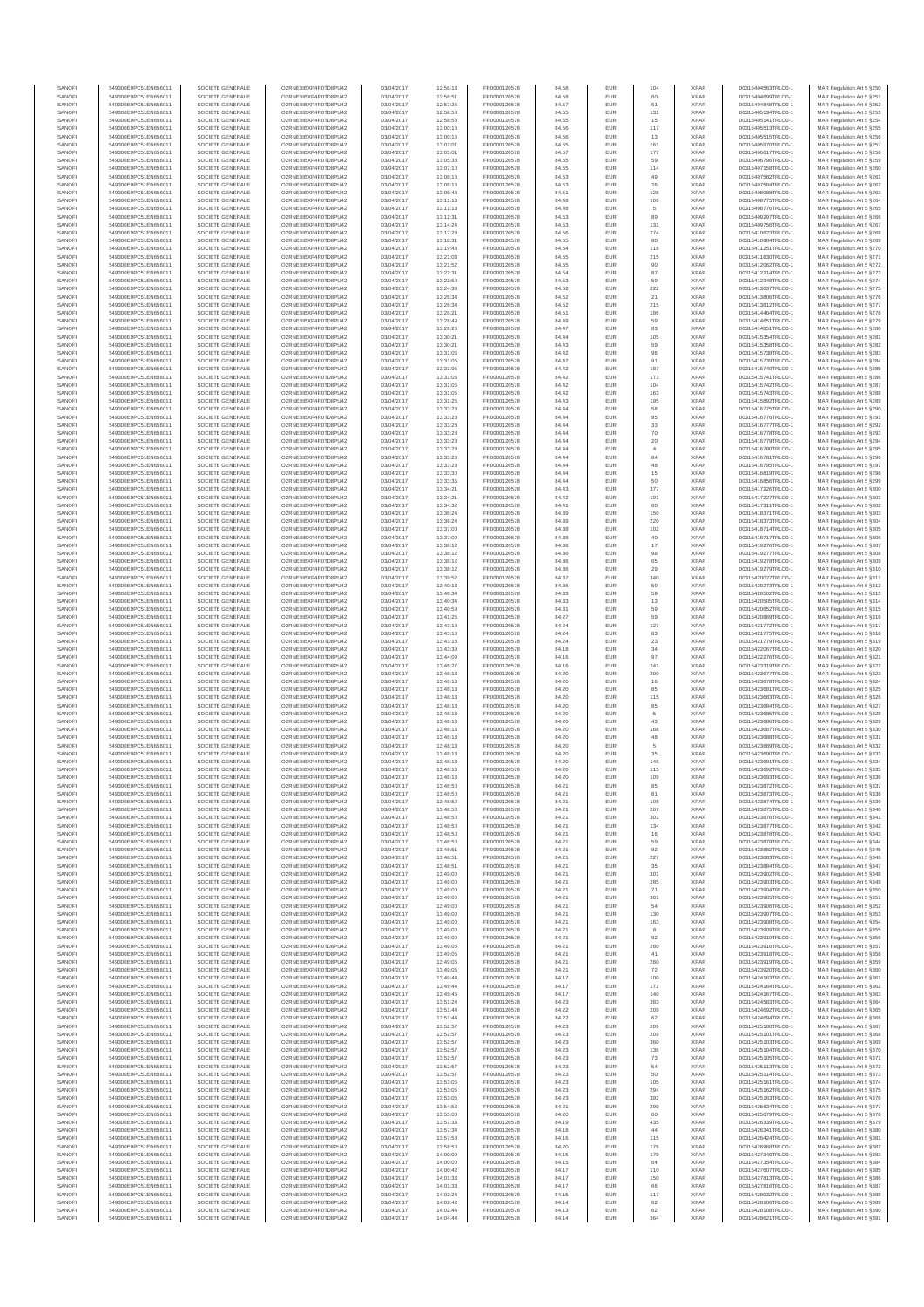| SANOF            | 549300E9PC51EN656011                         | SOCIETE GENERALE                     | O2RNE8IBXP4R0TD8PU42                          | 03/04/2017               | 14:05:18             | FR0000120578                 | 84.14          | EUR                      | 115              | <b>XPAR</b>                | 00315428798TRLO0-1                       | MAR Regulation Art 5 §392                               |
|------------------|----------------------------------------------|--------------------------------------|-----------------------------------------------|--------------------------|----------------------|------------------------------|----------------|--------------------------|------------------|----------------------------|------------------------------------------|---------------------------------------------------------|
| SANOFI<br>SANOFI | 549300E9PC51EN656011                         | SOCIETE GENERALE<br>SOCIETE GENERALE | O2RNE8IBXP4R0TD8PU42                          | 03/04/2017<br>03/04/2017 | 14:05:19             | FR0000120578                 | 84.14<br>84.13 | EUR<br>EUR               | 45<br>59         | <b>XPAR</b><br><b>XPAR</b> | 00315428809TRLO0-1                       | MAR Regulation Art 5 §393                               |
| SANOFI           | 549300E9PC51EN656011<br>549300E9PC51EN656011 | SOCIETE GENERALE                     | O2RNE8IBXP4R0TD8PU42<br>O2RNE8IBXP4R0TD8PU42  | 03/04/2017               | 14:05:53<br>14:07:36 | FR0000120578<br>FR0000120578 | 84.13          | EUR                      | 291              | <b>XPAR</b>                | 00315429083TRLO0-1<br>00315429563TRLO0-1 | MAR Regulation Art 5 §394<br>MAR Regulation Art 5 \$395 |
| SANOFI           | 549300E9PC51EN656011                         | SOCIETE GENERALE                     | O2RNE8IBXP4R0TD8PU42                          | 03/04/2017               | 14:10:03             | FR0000120578                 | 84.15          | EUR                      | 433              | <b>XPAR</b>                | 00315430295TRLO0-1                       | MAR Regulation Art 5 §396                               |
| SANOFI           | 549300E9PC51EN656011                         | SOCIETE GENERALE                     | O2RNE8IBXP4R0TD8PU42                          | 03/04/2017               | 14:11:28             | FR0000120578                 | 84.16          | EUR                      | 262              | <b>XPAR</b>                | 00315430786TRLO0-1                       | MAR Regulation Art 5 §397                               |
| SANOFI<br>SANOFI | 549300E9PC51EN656011<br>549300E9PC51EN656011 | SOCIETE GENERALE<br>SOCIETE GENERALE | O2RNE8IBXP4R0TD8PU42<br>O2RNE8IBXP4R0TD8PU42  | 03/04/2017<br>03/04/2017 | 14:12:13<br>14:12:25 | FR0000120578<br>FR0000120578 | 84.16<br>84.15 | <b>EUR</b><br>EUR        | 103<br>56        | <b>XPAR</b><br><b>XPAR</b> | 00315430921TRLO0-1<br>00315430978TRLO0-1 | MAR Regulation Art 5 \$398<br>MAR Regulation Art 5 §399 |
| SANOFI           | 549300E9PC51EN656011                         | SOCIETE GENERALE                     | O2RNE8IBXP4R0TD8PU42                          | 03/04/2017               | 14:13:17             | FR0000120578                 | 84.14          | <b>EUR</b>               | 38               | <b>XPAR</b>                | 00315431216TRLO0-1                       | MAR Regulation Art 5 §400                               |
| SANOFI           | 549300E9PC51EN656011                         | SOCIETE GENERALE                     | O2RNE8IBXP4R0TD8PU42                          | 03/04/2017               | 14:13:17             | FR0000120578                 | 84.14          | EUR                      | 123              | <b>XPAR</b>                | 00315431219TRLO0-1                       | MAR Regulation Art 5 §401                               |
| SANOFI<br>SANOFI | 549300E9PC51EN656011<br>549300E9PC51EN656011 | SOCIETE GENERALE<br>SOCIETE GENERALE | O2RNE8IBXP4R0TD8PU42<br>O2RNE8IBXP4R0TD8PU42  | 03/04/2017<br>03/04/2017 | 14:13:17<br>14:14:44 | FR0000120578                 | 84.14          | EUR                      | $40\,$           | <b>XPAR</b><br><b>XPAR</b> | 00315431232TRLO0-1                       | MAR Regulation Art 5 §402                               |
| SANOFI           | 549300E9PC51EN656011                         | SOCIETE GENERALE                     | O2RNE8IBXP4R0TD8PU42                          | 03/04/2017               | 14:14:44             | FR0000120578<br>FR0000120578 | 84.11<br>84.11 | EUR<br>EUR               | 237<br>144       | <b>XPAR</b>                | 00315431601TRLO0-1<br>00315431602TRLO0-1 | MAR Regulation Art 5 §403<br>MAR Regulation Art 5 §404  |
| SANOFI           | 549300E9PC51EN656011                         | SOCIETE GENERALE                     | O2RNE8IBXP4R0TD8PU42                          | 03/04/2017               | 14:14:44             | FR0000120578                 | 84.11          | EUR                      | 211              | <b>XPAR</b>                | 00315431603TRLO0-1                       | MAR Regulation Art 5 §405                               |
| SANOFI           | 549300E9PC51EN656011                         | SOCIETE GENERALE                     | O2RNE8IBXP4R0TD8PU42                          | 03/04/2017               | 14:14:44             | FR0000120578                 | 84.11          | EUR                      | 381              | <b>XPAR</b>                | 00315431604TRLO0-1                       | MAR Regulation Art 5 §406                               |
| SANOFI<br>SANOFI | 549300E9PC51EN656011<br>549300E9PC51EN656011 | SOCIETE GENERALE<br>SOCIETE GENERALE | O2RNE8IBXP4R0TD8PU42<br>O2RNE8IBXP4R0TD8PU42  | 03/04/2017<br>03/04/2017 | 14:14:44<br>14:14:44 | FR0000120578<br>FR0000120578 | 84.11<br>84.11 | <b>EUR</b><br>EUR        | 73<br>25         | <b>XPAR</b><br><b>XPAR</b> | 00315431605TRLO0-1<br>00315431606TRLO0-1 | MAR Regulation Art 5 §407<br>MAR Regulation Art 5 §408  |
| SANOFI           | 549300E9PC51EN656011                         | SOCIETE GENERALE                     | O2RNE8IBXP4R0TD8PU42                          | 03/04/2017               | 14:14:44             | FR0000120578                 | 84.11          | <b>EUR</b>               | 356              | <b>XPAR</b>                | 00315431607TRLO0-1                       | MAR Regulation Art 5 §409                               |
| SANOFI           | 549300E9PC51EN656011                         | SOCIETE GENERALE                     | O2RNE8IBXP4R0TD8PU42                          | 03/04/2017               | 14:15:42             | FR0000120578                 | 84.13          | EUR                      | 111              | <b>XPAR</b>                | 00315431861TRLO0-1                       | MAR Regulation Art 5 §410                               |
| SANOFI           | 549300E9PC51EN656011                         | SOCIETE GENERALE                     | O2RNE8IBXP4R0TD8PU42                          | 03/04/2017               | 14:15:42             | FR0000120578                 | 84.13          | EUR                      | 50               | <b>XPAR</b>                | 00315431864TRLO0-1                       | MAR Regulation Art 5 §411                               |
| SANOFI<br>SANOFI | 549300E9PC51EN656011<br>549300E9PC51EN656011 | SOCIETE GENERALE<br>SOCIETE GENERALE | O2RNE8IBXP4R0TD8PU42<br>O2RNE8IBXP4R0TD8PU42  | 03/04/2017<br>03/04/2017 | 14:18:05<br>14:18:05 | FR0000120578<br>FR0000120578 | 84.17<br>84.17 | EUR<br>EUR               | $21\,$<br>$20\,$ | <b>XPAR</b><br><b>XPAR</b> | 00315432514TRLO0-1<br>00315432515TRLO0-1 | MAR Regulation Art 5 §412<br>MAR Regulation Art 5 §413  |
| SANOFI           | 549300E9PC51EN656011                         | SOCIETE GENERALE                     | O2RNE8IBXP4R0TD8PU42                          | 03/04/2017               | 14:18:19             | FR0000120578                 | 84.16          | <b>EUR</b>               | 12               | <b>XPAR</b>                | 00315432553TRLO0-1                       | MAR Regulation Art 5 §414                               |
| SANOFI           | 549300E9PC51EN656011                         | SOCIETE GENERALE                     | O2RNE8IBXP4R0TD8PU42                          | 03/04/2017               | 14:18:19             | FR0000120578                 | 84.16          | EUR                      | 50               | <b>XPAR</b>                | 00315432554TRLO0-1                       | MAR Regulation Art 5 §415                               |
| SANOFI<br>SANOFI | 549300E9PC51EN656011<br>549300E9PC51EN656011 | SOCIETE GENERALE<br>SOCIETE GENERALE | O2RNE8IBXP4R0TD8PU42<br>O2RNE8IBXP4R0TD8PU42  | 03/04/2017<br>03/04/2017 | 14:18:19<br>14:18:19 | FR0000120578<br>FR0000120578 | 84.16<br>84.16 | <b>EUR</b><br>EUR        | $50\,$<br>5      | <b>XPAR</b><br><b>XPAR</b> | 00315432555TRLO0-1<br>00315432556TRLO0-1 | MAR Regulation Art 5 §416<br>MAR Regulation Art 5 §417  |
| SANOFI           | 549300E9PC51EN656011                         | SOCIETE GENERALE                     | O2RNE8IBXP4R0TD8PU42                          | 03/04/2017               | 14:18:19             | FR0000120578                 | 84.16          | <b>EUR</b>               | 50               | <b>XPAR</b>                | 00315432557TRLO0-1                       | MAR Regulation Art 5 §418                               |
| SANOFI           | 549300E9PC51EN656011                         | SOCIETE GENERALE                     | O2RNE8IBXP4R0TD8PU42                          | 03/04/2017               | 14:18:24             | FR0000120578                 | 84.16          | EUR                      | 41               | <b>XPAR</b>                | 00315432596TRLO0-1                       | MAR Regulation Art 5 §419                               |
| SANOFI           | 549300E9PC51EN656011                         | SOCIETE GENERALE                     | O2RNE8IBXP4R0TD8PU42                          | 03/04/2017               | 14:18:35             | FR0000120578                 | 84.16          | EUR                      | 197              | <b>XPAR</b>                | 00315432662TRLO0-1                       | MAR Regulation Art 5 §420                               |
| SANOFI<br>SANOFI | 549300E9PC51EN656011<br>549300E9PC51EN656011 | SOCIETE GENERALE<br>SOCIETE GENERALE | O2RNE8IBXP4R0TD8PU42<br>O2RNE8IBXP4R0TD8PU42  | 03/04/2017<br>03/04/2017 | 14:18:35<br>14:18:35 | FR0000120578<br>FR0000120578 | 84.16<br>84.16 | EUR<br>EUR               | $77\,$<br>50     | <b>XPAR</b><br><b>XPAR</b> | 00315432664TRLO0-1<br>00315432665TRLO0-1 | MAR Regulation Art 5 §421<br>MAR Regulation Art 5 §422  |
| SANOFI           | 549300E9PC51EN656011                         | SOCIETE GENERALE                     | O2RNE8IBXP4R0TD8PU42                          | 03/04/2017               | 14:18:41             | FR0000120578                 | 84.16          | <b>EUR</b>               | 11               | <b>XPAR</b>                | 00315432702TRLO0-1                       | MAR Regulation Art 5 §423                               |
| SANOFI           | 549300E9PC51EN656011                         | SOCIETE GENERALE                     | O2RNE8IBXP4R0TD8PU42                          | 03/04/2017               | 14:19:48             | FR0000120578                 | 84.16          | EUR                      | $\sqrt{28}$      | <b>XPAR</b>                | 00315433323TRLO0-1                       | MAR Regulation Art 5 §424                               |
| SANOFI<br>SANOFI | 549300E9PC51EN656011<br>549300E9PC51EN656011 | SOCIETE GENERALE<br>SOCIETE GENERALE | O2RNE8IBXP4R0TD8PU42<br>O2RNE8IBXP4R0TD8PU42  | 03/04/2017<br>03/04/2017 | 14:19:48<br>14:19:48 | FR0000120578<br>FR0000120578 | 84.16<br>84.16 | <b>EUR</b><br>EUR        | 30               | <b>XPAR</b><br><b>XPAR</b> | 00315433325TRLO0-1<br>00315433329TRLO0-1 | MAR Regulation Art 5 §425                               |
| SANOFI           | 549300E9PC51EN656011                         | SOCIETE GENERALE                     | O2RNE8IBXP4R0TD8PU42                          | 03/04/2017               | 14:19:48             | FR0000120578                 | 84.16          | EUR                      | 180<br>26        | <b>XPAR</b>                | 00315433336TRLO0-1                       | MAR Regulation Art 5 §426<br>MAR Regulation Art 5 §427  |
| SANOFI           | 549300E9PC51EN656011                         | SOCIETE GENERALE                     | O2RNE8IBXP4R0TD8PU42                          | 03/04/2017               | 14:21:37             | FR0000120578                 | 84.15          | EUR                      | 218              | <b>XPAR</b>                | 00315434204TRLO0-1                       | MAR Regulation Art 5 §428                               |
| SANOFI           | 549300E9PC51EN656011                         | SOCIETE GENERALE                     | O2RNE8IBXP4R0TD8PU42                          | 03/04/2017               | 14:24:11             | FR0000120578                 | 84.20          | EUR                      | 58               | <b>XPAR</b>                | 00315435290TRLO0-1                       | MAR Regulation Art 5 §429                               |
| SANOFI<br>SANOFI | 549300E9PC51EN656011<br>549300E9PC51EN656011 | SOCIETE GENERALE<br>SOCIETE GENERALE | O2RNE8IBXP4R0TD8PU42<br>O2RNE8IBXP4R0TD8PU42  | 03/04/2017<br>03/04/2017 | 14:24:12<br>14:25:00 | FR0000120578<br>FR0000120578 | 84.20<br>84.23 | EUR<br>EUR               | 294              | <b>XPAR</b><br><b>XPAR</b> | 00315435291TRLO0-1<br>00315435909TRLO0-1 | MAR Regulation Art 5 §430<br>MAR Regulation Art 5 §431  |
| SANOFI           | 549300E9PC51EN656011                         | SOCIETE GENERALE                     | O2RNE8IBXP4R0TD8PU42                          | 03/04/2017               | 14:25:00             | FR0000120578                 | 84.23          | <b>EUR</b>               | 100              | <b>XPAR</b>                | 00315435912TRLO0-1                       | MAR Regulation Art 5 §432                               |
| SANOFI           | 549300E9PC51EN656011                         | SOCIETE GENERALE                     | O2RNE8IBXP4R0TD8PU42                          | 03/04/2017               | 14:25:00             | FR0000120578                 | 84.23          | EUR                      | 20               | <b>XPAR</b>                | 00315435914TRLO0-1                       | MAR Regulation Art 5 §433                               |
| SANOFI<br>SANOFI | 549300E9PC51EN656011<br>549300E9PC51EN656011 | SOCIETE GENERALE<br>SOCIETE GENERALE | O2RNE8IBXP4R0TD8PLI42<br>O2RNE8IBXP4R0TD8PU42 | 03/04/2017<br>03/04/2017 | 14:25:00<br>14:25:10 | FR0000120578<br>FR0000120578 | 84.23<br>84.24 | <b>EUR</b><br>EUR        | 69               | <b>XPAR</b><br><b>XPAR</b> | 00315435917TRLO0-1<br>00315436103TRLO0-1 | MAR Regulation Art 5 §434<br>MAR Regulation Art 5 \$435 |
| SANOFI           | 549300E9PC51EN656011                         | SOCIETE GENERALE                     | O2RNE8IBXP4R0TD8PU42                          | 03/04/2017               | 14:25:33             | FR0000120578                 | 84.23          | EUR                      | 277<br>60        | <b>XPAR</b>                | 00315436267TRLO0-1                       | MAR Regulation Art 5 §436                               |
| SANOFI           | 549300E9PC51EN656011                         | SOCIETE GENERALE                     | O2RNE8IBXP4R0TD8PU42                          | 03/04/2017               | 14:25:33             | FR0000120578                 | 84.23          | EUR                      | 57               | <b>XPAR</b>                | 00315436287TRLO0-1                       | MAR Regulation Art 5 §437                               |
| SANOFI           | 549300E9PC51EN656011                         | SOCIETE GENERALE                     | O2RNE8IBXP4R0TD8PU42                          | 03/04/2017               | 14:26:35             | FR0000120578                 | 84.27          | EUR                      | $\mathbf{^{24}}$ | <b>XPAR</b>                | 00315436551TRLO0-1                       | MAR Regulation Art 5 §438                               |
| SANOFI<br>SANOFI | 549300E9PC51EN656011<br>549300E9PC51EN656011 | SOCIETE GENERALE<br>SOCIETE GENERALE | O2RNE8IBXP4R0TD8PU42<br>O2RNE8IBXP4R0TD8PU42  | 03/04/2017<br>03/04/2017 | 14:26:37<br>14:27:12 | FR0000120578<br>FR0000120578 | 84.27<br>84.26 | EUR<br>EUR               | 105<br>106       | <b>XPAR</b><br><b>XPAR</b> | 00315436555TRLO0-1<br>00315436839TRLO0-1 | MAR Regulation Art 5 §439<br>MAR Regulation Art 5 §440  |
| SANOFI           | 549300E9PC51EN656011                         | SOCIETE GENERALE                     | O2RNE8IBXP4R0TD8PU42                          | 03/04/2017               | 14:28:06             | FR0000120578                 | 84.28          | <b>EUR</b>               | $47\,$           | <b>XPAR</b>                | 00315437032TRLO0-1                       | MAR Regulation Art 5 §441                               |
| SANOFI           | 549300E9PC51EN656011                         | SOCIETE GENERALE                     | O2RNE8IBXP4R0TD8PU42                          | 03/04/2017               | 14:28:06             | FR0000120578                 | 84.28          | EUR                      | $\overline{4}$   | <b>XPAR</b>                | 00315437033TRLO0-1                       | MAR Regulation Art 5 \$442                              |
| SANOFI           | 549300E9PC51EN656011                         | SOCIETE GENERALE                     | O2RNE8IBXP4R0TD8PU42                          | 03/04/2017               | 14:28:07             | FR0000120578                 | 84.28          | <b>EUR</b>               | 46               | <b>XPAR</b>                | 00315437041TRLO0-1                       | MAR Regulation Art 5 §443                               |
| SANOFI<br>SANOFI | 549300E9PC51EN656011<br>549300E9PC51EN656011 | SOCIETE GENERALE<br>SOCIETE GENERALE | O2RNE8IBXP4R0TD8PU42<br>O2RNE8IBXP4R0TD8PU42  | 03/04/2017<br>03/04/2017 | 14:28:37<br>14:28:38 | FR0000120578<br>FR0000120578 | 84.28<br>84.27 | EUR<br>EUR               | 395<br>$90\,$    | <b>XPAR</b><br><b>XPAR</b> | 00315437171TRLO0-1<br>00315437178TRLO0-1 | MAR Regulation Art 5 §444<br>MAR Regulation Art 5 §445  |
| SANOFI           | 549300E9PC51EN656011                         | SOCIETE GENERALE                     | O2RNE8IBXP4R0TD8PU42                          | 03/04/2017               | 14:29:49             | FR0000120578                 | 84.26          | EUR                      | 289              | <b>XPAR</b>                | 00315437998TRLO0-1                       | MAR Regulation Art 5 §446                               |
| SANOFI           | 549300E9PC51EN656011                         | SOCIETE GENERALE                     | O2RNE8IBXP4R0TD8PU42                          | 03/04/2017               | 14:29:59             | FR0000120578                 | 84.25          | EUR                      | 101              | <b>XPAR</b>                | 00315438097TRLO0-1                       | MAR Regulation Art 5 §447                               |
| SANOFI           | 549300E9PC51EN656011                         | SOCIETE GENERALE                     | O2RNE8IBXP4R0TD8PU42                          | 03/04/2017               | 14:29:59             | FR0000120578                 | 84.25          | <b>EUR</b>               | 41               | <b>XPAR</b>                | 00315438108TRLO0-1                       | MAR Regulation Art 5 §448                               |
| SANOFI<br>SANOFI | 549300E9PC51EN656011<br>549300E9PC51EN656011 | SOCIETE GENERALE<br>SOCIETE GENERALE | O2RNE8IBXP4R0TD8PU42<br>O2RNE8IBXP4R0TD8PU42  | 03/04/2017<br>03/04/2017 | 14:30:09<br>14:31:32 | FR0000120578<br>FR0000120578 | 84.24<br>84.30 | EUR<br><b>EUR</b>        | $_{\rm 64}$<br>6 | <b>XPAR</b><br><b>XPAR</b> | 00315438532TRLO0-1<br>00315440157TRLO0-1 | MAR Regulation Art 5 §449<br>MAR Regulation Art 5 §450  |
| SANOFI           | 549300E9PC51EN656011                         | SOCIETE GENERALE                     | O2RNE8IBXP4R0TD8PU42                          | 03/04/2017               | 14:31:32             | FR0000120578                 | 84.30          | EUR                      | 25               | <b>XPAR</b>                | 00315440159TRLO0-1                       | MAR Regulation Art 5 §451                               |
| SANOFI           | 549300E9PC51EN656011                         | SOCIETE GENERALE                     | O2RNE8IBXP4R0TD8PU42                          | 03/04/2017               | 14:31:34             | FR0000120578                 | 84.30          | <b>EUR</b>               | 176              | <b>XPAR</b>                | 00315440181TRLO0-1                       | MAR Regulation Art 5 §452                               |
| SANOFI           | 549300E9PC51EN656011                         | SOCIETE GENERALE                     | O2RNE8IBXP4R0TD8PU42                          | 03/04/2017               | 14:31:34             | FR0000120578                 | 84.30          | EUR                      | 147              | <b>XPAR</b>                | 00315440182TRLO0-1                       | MAR Regulation Art 5 §453                               |
| SANOFI<br>SANOFI | 549300E9PC51EN656011<br>549300E9PC51EN656011 | SOCIETE GENERALE<br>SOCIETE GENERALE | O2RNE8IBXP4R0TD8PU42<br>O2RNE8IBXP4R0TD8PU42  | 03/04/2017<br>03/04/2017 | 14:32:08<br>14:32:08 | FR0000120578<br>FR0000120578 | 84.28<br>84.27 | EUR<br>EUR               | 240<br>92        | <b>XPAR</b><br><b>XPAR</b> | 00315440427TRLO0-1<br>00315440436TRLO0-1 | MAR Regulation Art 5 §454<br>MAR Regulation Art 5 §455  |
| SANOFI           | 549300E9PC51EN656011                         | SOCIETE GENERALE                     | O2RNE8IBXP4R0TD8PU42                          | 03/04/2017               | 14:32:38             | FR0000120578                 | 84.24          | EUR                      | 162              | <b>XPAR</b>                | 00315440734TRLO0-1                       | MAR Regulation Art 5 §456                               |
| SANOFI           | 549300E9PC51EN656011                         | SOCIETE GENERALE                     | O2RNE8IBXP4R0TD8PU42                          | 03/04/2017               | 14:33:49             | FR0000120578                 | 84.26          | <b>EUR</b>               | 290              | <b>XPAR</b>                | 00315441293TRLO0-1                       | MAR Regulation Art 5 §457                               |
| SANOFI<br>SANOFI | 549300E9PC51EN656011<br>549300E9PC51EN656011 | SOCIETE GENERALE<br>SOCIETE GENERALE | O2RNE8IBXP4R0TD8PU42<br>O2RNE8IBXP4R0TD8PU42  | 03/04/2017<br>03/04/2017 | 14:33:55<br>14:33:55 | FR0000120578<br>FR0000120578 | 84.29<br>84.29 | EUR<br><b>EUR</b>        | 148<br>18        | <b>XPAR</b><br><b>XPAR</b> | 00315441336TRLO0-1<br>00315441338TRLO0-1 | MAR Regulation Art 5 §458<br>MAR Regulation Art 5 §459  |
| SANOFI           | 549300E9PC51EN656011                         | SOCIETE GENERALE                     | O2RNE8IBXP4R0TD8PU42                          | 03/04/2017               | 14:34:18             | FR0000120578                 | 84.29          | EUR                      | 69               | <b>XPAR</b>                | 00315441527TRLO0-1                       | MAR Regulation Art 5 §460                               |
| SANOFI           | 549300E9PC51EN656011                         | SOCIETE GENERALE                     | O2RNE8IBXP4R0TD8PU42                          | 03/04/2017               | 14:34:18             | FR0000120578                 | 84.29          | EUR                      | 40               | <b>XPAR</b>                | 00315441528TRLO0-1                       | MAR Regulation Art 5 §461                               |
| SANOFI           | 549300E9PC51EN656011                         | SOCIETE GENERALE                     | O2RNE8IBXP4R0TD8PU42                          | 03/04/2017               | 14:34:41             | FR0000120578                 | 84.28          | EUR                      | 64               | <b>XPAR</b>                | 00315441632TRLO0-1                       | MAR Regulation Art 5 §462                               |
| SANOFI<br>SANOFI | 549300E9PC51EN656011<br>549300E9PC51EN656011 | SOCIETE GENERALE<br>SOCIETE GENERALE | O2RNE8IBXP4R0TD8PU42<br>O2RNE8IBXP4R0TD8PU42  | 03/04/2017<br>03/04/2017 | 14:35:18<br>14:35:38 | FR0000120578<br>FR0000120578 | 84.29<br>84.29 | EUR<br>EUR               | 278<br>50        | <b>XPAR</b><br><b>XPAR</b> | 00315441892TRLO0-1<br>00315442059TRLO0-1 | MAR Regulation Art 5 §463<br>MAR Regulation Art 5 §464  |
| SANOFI           | 549300E9PC51EN656011                         | SOCIETE GENERALE                     | O2RNE8IBXP4R0TD8PU42                          | 03/04/2017               | 14:35:41             | FR0000120578                 | 84.29          | EUR                      | 10               | <b>XPAR</b>                | 00315442067TRLO0-1                       | MAR Regulation Art 5 §465                               |
| SANOFI           | 549300E9PC51EN656011                         | SOCIETE GENERALE                     | O2RNE8IBXP4R0TD8PU42                          | 03/04/2017               | 14:35:43             | FR0000120578                 | 84.28          | <b>EUR</b>               | 50               | <b>XPAR</b>                | 00315442079TRLO0-1                       | MAR Regulation Art 5 §466                               |
| SANOFI           | 549300E9PC51EN656011                         | SOCIETE GENERALE                     | O2RNE8IBXP4R0TD8PU42                          | 03/04/2017               | 14:35:43             | FR0000120578                 | 84.28          | EUR                      | 16               | <b>XPAR</b>                | 00315442080TRLO0-1                       | MAR Regulation Art 5 \$467                              |
| SANOFI<br>SANOFI | 549300E9PC51EN656011<br>549300E9PC51EN656011 | SOCIETE GENERALE<br>SOCIETE GENERALE | O2RNE8IBXP4R0TD8PU42<br>O2RNE8IBXP4R0TD8PU42  | 03/04/2017<br>03/04/2017 | 14:35:43<br>14:36:54 | FR0000120578<br>FR0000120578 | 84.28<br>84.30 | <b>EUR</b><br>EUR        | 10<br>6          | <b>XPAR</b><br><b>XPAR</b> | 00315442081TRLO0-1<br>00315442700TRLO0-1 | MAR Regulation Art 5 §468<br>MAR Regulation Art 5 \$469 |
| SANOFI           | 549300E9PC51EN656011                         | SOCIETE GENERALE                     | O2RNE8IBXP4R0TD8PU42                          | 03/04/2017               | 14:36:57             | FR0000120578                 | 84.30          | EUR                      | $_{\rm 6}$       | <b>XPAR</b>                | 00315442719TRLO0-1                       | MAR Regulation Art 5 §470                               |
| SANOFI           | 549300E9PC51EN656011                         | SOCIETE GENERALE                     | O2RNE8IBXP4R0TD8PU42                          | 03/04/2017               | 14:36:58             | FR0000120578                 | 84.30          | EUR                      |                  | <b>XPAR</b>                | 00315442742TRLO0-1                       | MAR Regulation Art 5 §471                               |
| SANOFI<br>SANOFI | 549300E9PC51EN656011                         | SOCIETE GENERALE                     | O2RNE8IBXP4R0TD8PLI42<br>O2RNE8IBXP4R0TD8PU42 | 03/04/2017               | 14:37:14             | FR0000120578                 | 84.30          | EUR                      | 397              | <b>XPAR</b>                | 00315442840TRLO0-1                       | MAR Regulation Art 5 §472                               |
| SANOFI           | 549300E9PC51EN656011<br>549300E9PC51EN656011 | SOCIETE GENERALE<br>SOCIETE GENERALE | O2RNE8IBXP4R0TD8PU42                          | 03/04/2017<br>03/04/2017 | 14:37:34<br>14:37:34 | FR0000120578<br>FR0000120578 | 84.29<br>84.29 | EUR<br>EUR               | 103<br>43        | <b>XPAR</b><br><b>XPAR</b> | 00315443062TRLO0-1<br>00315443063TRLO0-1 | MAR Regulation Art 5 §473<br>MAR Regulation Art 5 §474  |
| SANOFI           | 549300E9PC51EN656011                         | SOCIETE GENERALE                     | O2RNE8IBXP4R0TD8PU42                          | 03/04/2017               | 14:37:58             | FR0000120578                 | 84.29          | <b>EUR</b>               | 61               | <b>XPAR</b>                | 00315443234TRLO0-1                       | MAR Regulation Art 5 §475                               |
| SANOFI           | 549300E9PC51EN656011                         | SOCIETE GENERALE                     | O2RNE8IBXP4R0TD8PU42                          | 03/04/2017               | 14:37:58             | FR0000120578                 | 84.29          | EUR                      | 55               | <b>XPAR</b>                | 00315443239TRLO0-1                       | MAR Regulation Art 5 §476                               |
| SANOFI<br>SANOFI | 549300E9PC51EN656011<br>549300E9PC51EN656011 | SOCIETE GENERALE<br>SOCIETE GENERALE | O2RNE8IBXP4R0TD8PU42<br>O2RNE8IBXP4R0TD8PU42  | 03/04/2017<br>03/04/2017 | 14:38:12<br>14:39:31 | FR0000120578<br>FR0000120578 | 84.29<br>84.30 | <b>EUR</b><br>EUR        | 61<br>6          | <b>XPAR</b><br><b>XPAR</b> | 00315443341TRLO0-1<br>00315444126TRLO0-1 | MAR Regulation Art 5 §477<br>MAR Regulation Art 5 §478  |
| SANOFI           | 549300E9PC51EN656011                         | SOCIETE GENERALE                     | O2RNE8IBXP4R0TD8PU42                          | 03/04/2017               | 14:39:32             | FR0000120578                 | 84.30          | EUR                      | 6                | <b>XPAR</b>                | 00315444130TRLO0-1                       | MAR Regulation Art 5 §479                               |
| SANOFI           | 549300E9PC51EN656011                         | SOCIETE GENERALE                     | O2RNE8IBXP4R0TD8PU42                          | 03/04/2017               | 14:39:33             | FR0000120578                 | 84.30          | <b>EUR</b>               | 6                | <b>XPAR</b>                | 00315444143TRLO0-1                       | MAR Regulation Art 5 §480                               |
| SANOFI<br>SANOFI | 549300E9PC51EN656011<br>549300E9PC51EN656011 | SOCIETE GENERALE<br>SOCIETE GENERALE | O2RNE8IBXP4R0TD8PU42<br>O2RNE8IBXP4R0TD8PU42  | 03/04/2017<br>03/04/2017 | 14:39:35<br>14:39:36 | FR0000120578                 | 84.30<br>84.30 | EUR<br>EUR               | 6<br>6           | <b>XPAR</b><br><b>XPAR</b> | 00315444157TRLO0-1<br>00315444177TRLO0-1 | MAR Regulation Art 5 §481<br>MAR Regulation Art 5 §482  |
| SANOFI           | 549300E9PC51EN656011                         | SOCIETE GENERALE                     | O2RNE8IBXP4R0TD8PU42                          | 03/04/2017               | 14:39:37             | FR0000120578<br>FR0000120578 | 84.30          | EUR                      | 6                | <b>XPAR</b>                | 00315444198TRLO0-1                       | MAR Regulation Art 5 §483                               |
| SANOFI           | 549300E9PC51EN656011                         | SOCIETE GENERALE                     | O2RNE8IBXP4R0TD8PU42                          | 03/04/2017               | 14:39:38             | FR0000120578                 | 84.30          | <b>EUR</b>               | 6                | <b>XPAR</b>                | 00315444210TRLO0-1                       | MAR Regulation Art 5 §484                               |
| SANOFI           | 549300E9PC51EN656011                         | SOCIETE GENERALE                     | O2RNE8IBXP4R0TD8PU42                          | 03/04/2017               | 14:39:40             | FR0000120578                 | 84.30          | EUR                      | 6                | <b>XPAR</b>                | 00315444221TRLO0-1                       | MAR Regulation Art 5 §485                               |
| SANOFI<br>SANOFI | 549300E9PC51EN656011<br>549300E9PC51EN656011 | SOCIETE GENERALE<br>SOCIETE GENERALE | O2RNE8IBXP4R0TD8PU42<br>O2RNE8IBXP4R0TD8PU42  | 03/04/2017<br>03/04/2017 | 14:39:41<br>14:39:41 | FR0000120578<br>FR0000120578 | 84.30<br>84.30 | <b>EUR</b><br><b>EUR</b> | 6<br>6           | <b>XPAR</b><br><b>XPAR</b> | 00315444224TRLO0-1<br>00315444237TRLO0-1 | MAR Regulation Art 5 \$486<br>MAR Regulation Art 5 §487 |
| SANOFI           | 549300E9PC51EN656011                         | SOCIETE GENERALE                     | O2RNE8IBXP4R0TD8PU42                          | 03/04/2017               | 14:39:42             | FR0000120578                 | 84.30          | EUR                      | $_{\rm 6}$       | <b>XPAR</b>                | 00315444241TRLO0-1                       | MAR Regulation Art 5 §488                               |
| SANOFI           | 549300E9PC51EN656011                         | SOCIETE GENERALE                     | O2RNE8IBXP4R0TD8PU42                          | 03/04/2017               | 14:39:43             | FR0000120578                 | 84.30          | EUR                      | 6                | <b>XPAR</b>                | 00315444248TRLO0-1                       | MAR Regulation Art 5 §489                               |
| SANOFI<br>SANOFI | 549300E9PC51EN656011<br>549300E9PC51EN656011 | SOCIETE GENERALE<br>SOCIETE GENERALE | O2RNE8IBXP4R0TD8PU42<br>O2RNE8IBXP4R0TD8PU42  | 03/04/2017<br>03/04/2017 | 14:39:44<br>14:39:44 | FR0000120578<br>FR0000120578 | 84.30<br>84.30 | EUR<br><b>EUR</b>        | 6<br>6           | <b>XPAR</b><br><b>XPAR</b> | 00315444266TRLO0-1<br>00315444275TRLO0-1 | MAR Regulation Art 5 §490<br>MAR Regulation Art 5 §491  |
| SANOFI           | 549300E9PC51EN656011                         | SOCIETE GENERALE                     | O2RNE8IBXP4R0TD8PU42                          | 03/04/2017               | 14:39:45             | FR0000120578                 | 84.30          | EUR                      | 6                | <b>XPAR</b>                | 00315444279TRLO0-1                       | MAR Regulation Art 5 §492                               |
| SANOFI           | 549300E9PC51EN656011                         | SOCIETE GENERALE                     | O2RNE8IBXP4R0TD8PU42                          | 03/04/2017               | 14:39:46             | FR0000120578                 | 84.30          | <b>EUR</b>               | 6                | <b>XPAR</b>                | 00315444291TRLO0-1                       | MAR Regulation Art 5 §493                               |
| SANOFI<br>SANOFI | 549300E9PC51EN656011<br>549300E9PC51EN656011 | SOCIETE GENERALE<br>SOCIETE GENERALE | O2RNE8IBXP4R0TD8PU42<br>O2RNE8IBXP4R0TD8PU42  | 03/04/2017<br>03/04/2017 | 14:39:48<br>14:39:49 | FR0000120578<br>FR0000120578 | 84.30<br>84.30 | EUR<br>EUR               | 6<br>$_{\rm 6}$  | <b>XPAR</b><br><b>XPAR</b> | 00315444298TRLO0-1<br>00315444303TRLO0-1 | MAR Regulation Art 5 §494<br>MAR Regulation Art 5 §495  |
| SANOFI           | 549300E9PC51EN656011                         | SOCIETE GENERALE                     | O2RNE8IBXP4R0TD8PU42                          | 03/04/2017               | 14:39:50             | FR0000120578                 | 84.30          | EUR                      | 6                | <b>XPAR</b>                | 00315444308TRLO0-1                       | MAR Regulation Art 5 §496                               |
| SANOFI           | 549300E9PC51EN656011                         | SOCIETE GENERALE                     | O2RNE8IBXP4R0TD8PU42                          | 03/04/2017               | 14:39:50             | FR0000120578                 | 84.29          | EUR                      | 367              | <b>XPAR</b>                | 00315444321TRLO0-1                       | MAR Regulation Art 5 §497                               |
| SANOFI<br>SANOFI | 549300E9PC51EN656011<br>549300E9PC51EN656011 | SOCIETE GENERALE<br>SOCIETE GENERALE | O2RNE8IBXP4R0TD8PU42<br>O2RNE8IBXP4R0TD8PU42  | 03/04/2017<br>03/04/2017 | 14:41:05<br>14:41:06 | FR0000120578<br>FR0000120578 | 84.29<br>84.28 | EUR<br>EUR               | 302<br>66        | <b>XPAR</b><br><b>XPAR</b> | 00315445010TRLO0-1<br>00315445012TRLO0-1 | MAR Regulation Art 5 §498                               |
| SANOFI           | 549300E9PC51EN656011                         | SOCIETE GENERALE                     | O2RNE8IBXP4R0TD8PU42                          | 03/04/2017               | 14:41:20             | FR0000120578                 | 84.25          | <b>EUR</b>               | 60               | <b>XPAR</b>                | 00315445153TRLO0-1                       | MAR Regulation Art 5 §499<br>MAR Regulation Art 5 §500  |
| SANOFI           | 549300E9PC51EN656011                         | SOCIETE GENERALE                     | O2RNE8IBXP4R0TD8PU42                          | 03/04/2017               | 14:42:22             | FR0000120578                 | 84.24          | EUR                      | 69               | <b>XPAR</b>                | 00315445816TRLO0-1                       | MAR Regulation Art 5 §501                               |
| SANOFI           | 549300E9PC51EN656011                         | SOCIETE GENERALE                     | O2RNE8IBXP4R0TD8PU42                          | 03/04/2017               | 14:42:22             | FR0000120578                 | 84.24          | <b>EUR</b>               | 144              | <b>XPAR</b>                | 00315445817TRLO0-1                       | MAR Regulation Art 5 §502                               |
| SANOFI<br>SANOFI | 549300E9PC51EN656011<br>549300E9PC51EN656011 | SOCIETE GENERALE<br>SOCIETE GENERALE | O2RNE8IBXP4R0TD8PU42<br>O2RNE8IBXP4R0TD8PU42  | 03/04/2017<br>03/04/2017 | 14:42:45<br>14:43:27 | FR0000120578<br>FR0000120578 | 84.24<br>84.25 | EUR<br>EUR               | 135<br>169       | <b>XPAR</b><br><b>XPAR</b> | 00315445969TRLO0-1<br>00315446278TRLO0-1 | MAR Regulation Art 5 §503<br>MAR Regulation Art 5 §504  |
| SANOFI           | 549300E9PC51EN656011                         | SOCIETE GENERALE                     | O2RNE8IBXP4R0TD8PU42                          | 03/04/2017               | 14:44:30             | FR0000120578                 | 84.29          | EUR                      | 265              | <b>XPAR</b>                | 00315446713TRLO0-1                       | MAR Regulation Art 5 §505                               |
| SANOFI           | 549300E9PC51EN656011                         | SOCIETE GENERALE                     | O2RNE8IBXP4R0TD8PU42                          | 03/04/2017               | 14:44:30             | FR0000120578                 | 84.29          | EUR                      | $30\,$           | <b>XPAR</b>                | 00315446727TRLO0-1                       | MAR Regulation Art 5 §506                               |
| SANOFI<br>SANOFI | 549300E9PC51EN656011<br>549300E9PC51EN656011 | SOCIETE GENERALE<br>SOCIETE GENERALE | O2RNE8IBXP4R0TD8PU42<br>O2RNE8IBXP4R0TD8PU42  | 03/04/2017<br>03/04/2017 | 14:44:49<br>14:45:55 | FR0000120578<br>FR0000120578 | 84.29<br>84.29 | EUR<br>EUR               | 87<br>235        | <b>XPAR</b><br><b>XPAR</b> | 00315446911TRLO0-1<br>00315447355TRLO0-1 | MAR Regulation Art 5 §507                               |
| SANOFI           | 549300E9PC51EN656011                         | SOCIETE GENERALE                     | O2RNE8IBXP4R0TD8PU42                          | 03/04/2017               | 14:45:56             | FR0000120578                 | 84.29          | <b>EUR</b>               | 49               | <b>XPAR</b>                | 00315447358TRLO0-1                       | MAR Regulation Art 5 §508<br>MAR Regulation Art 5 §509  |
| SANOFI           | 549300E9PC51EN656011                         | SOCIETE GENERALE                     | O2RNE8IBXP4R0TD8PU42                          | 03/04/2017               | 14:46:17             | FR0000120578                 | 84.29          | EUR                      | 60               | <b>XPAR</b>                | 00315447495TRLO0-1                       | MAR Regulation Art 5 §510                               |
| SANOFI           | 549300E9PC51EN656011                         | SOCIETE GENERALE                     | O2RNE8IBXP4R0TD8PU42                          | 03/04/2017               | 14:46:36             | FR0000120578                 | 84.28          | <b>EUR</b>               | 134              | <b>XPAR</b>                | 00315447652TRLO0-1                       | MAR Regulation Art 5 §511                               |
| SANOFI<br>SANOFI | 549300E9PC51EN656011<br>549300E9PC51EN656011 | SOCIETE GENERALE<br>SOCIETE GENERALE | O2RNE8IBXP4R0TD8PU42<br>O2RNE8IBXP4R0TD8PU42  | 03/04/2017<br>03/04/2017 | 14:46:36<br>14:47:45 | FR0000120578<br>FR0000120578 | 84.28<br>84.27 | <b>EUR</b><br>EUR        | 16<br>287        | <b>XPAR</b><br>XPAR        | 00315447654TRLO0-1<br>00315448197TRLO0-1 | MAR Regulation Art 5 §512<br>MAR Regulation Art 5 §513  |
| SANOFI           | 549300E9PC51EN656011                         | SOCIETE GENERALE                     | O2RNE8IBXP4R0TD8PU42                          | 03/04/2017               | 14:47:45             | FR0000120578                 | 84.27          | EUR                      | 32               | <b>XPAR</b>                | 00315448212TRLO0-1                       | MAR Regulation Art 5 §514                               |
| SANOFI           | 549300E9PC51EN656011                         | SOCIETE GENERALE                     | O2RNE8IBXP4R0TD8PU42                          | 03/04/2017               | 14:49:09             | FR0000120578                 | 84.28          | EUR                      | 310              | <b>XPAR</b>                | 00315449280TRLO0-1                       | MAR Regulation Art 5 §515                               |
| SANOFI           | 549300E9PC51EN656011                         | SOCIETE GENERALE                     | O2RNE8IBXP4R0TD8PU42                          | 03/04/2017               | 14:49:09             | FR0000120578                 | 84.28          | EUR                      | 19               | <b>XPAR</b>                | 00315449281TRLO0-1                       | MAR Regulation Art 5 §516                               |
| SANOFI<br>SANOFI | 549300E9PC51EN656011<br>549300E9PC51EN656011 | SOCIETE GENERALE<br>SOCIETE GENERALE | O2RNE8IBXP4R0TD8PU42<br>O2RNE8IBXP4R0TD8PU42  | 03/04/2017<br>03/04/2017 | 14:49:09<br>14:49:27 | FR0000120578<br>FR0000120578 | 84.28<br>84.26 | EUR<br><b>EUR</b>        | 50<br>59         | <b>XPAR</b><br><b>XPAR</b> | 00315449283TRLO0-1<br>00315449534TRLO0-1 | MAR Regulation Art 5 §517<br>MAR Regulation Art 5 §518  |
| SANOFI           | 549300E9PC51EN656011                         | SOCIETE GENERALE                     | O2RNE8IBXP4R0TD8PU42                          | 03/04/2017               | 14:49:27             | FR0000120578                 | 84.26          | EUR                      | 28               | <b>XPAR</b>                | 00315449538TRLO0-1                       | MAR Regulation Art 5 §519                               |
| SANOFI           | 549300E9PC51EN656011                         | SOCIETE GENERALE                     | O2RNE8IBXP4R0TD8PU42                          | 03/04/2017               | 14:49:54             | FR0000120578                 | 84.27          | <b>EUR</b>               | 59               | <b>XPAR</b>                | 00315449866TRLO0-1                       | MAR Regulation Art 5 §520                               |
| SANOFI           | 549300E9PC51EN656011                         | SOCIETE GENERALE                     | O2RNE8IBXP4R0TD8PU42                          | 03/04/2017               | 14:49:54             | FR0000120578                 | 84.27          | EUR                      | 64               | <b>XPAR</b>                | 00315449878TRLO0-1                       | MAR Regulation Art 5 §521                               |
| SANOFI<br>SANOFI | 549300E9PC51EN656011<br>549300E9PC51EN656011 | SOCIETE GENERALE<br>SOCIETE GENERALE | O2RNE8IBXP4R0TD8PU42<br>O2RNE8IBXP4R0TD8PU42  | 03/04/2017<br>03/04/2017 | 14:50:51<br>14:50:51 | FR0000120578<br>FR0000120578 | 84.28<br>84.28 | EUR<br>EUR               | 215<br>58        | <b>XPAR</b><br><b>XPAR</b> | 00315450847TRLO0-1<br>00315450850TRLO0-1 | MAR Regulation Art 5 §522<br>MAR Regulation Art 5 §523  |
| SANOFI           | 549300E9PC51EN656011                         | SOCIETE GENERALE                     | O2RNE8IBXP4R0TD8PU42                          | 03/04/2017               | 14:51:38             | FR0000120578                 | 84.27          | EUR                      | 250              | <b>XPAR</b>                | 00315451461TRLO0-1                       | MAR Regulation Art 5 §524                               |
| SANOFI           | 549300E9PC51EN656011                         | SOCIETE GENERALE                     | O2RNE8IBXP4R0TD8PU42                          | 03/04/2017               | 14:52:50             | FR0000120578                 | 84.30          | <b>EUR</b>               | 6                | <b>XPAR</b>                | 00315452481TRLO0-1                       | MAR Regulation Art 5 §525                               |
| SANOFI<br>SANOFI | 549300E9PC51EN656011<br>549300E9PC51EN656011 | SOCIETE GENERALE<br>SOCIETE GENERALE | O2RNE8IBXP4R0TD8PU42<br>O2RNE8IBXP4R0TD8PU42  | 03/04/2017<br>03/04/2017 | 14:52:53<br>14:52:56 | FR0000120578<br>FR0000120578 | 84.30<br>84.30 | EUR<br><b>EUR</b>        | 6<br>6           | <b>XPAR</b><br><b>XPAR</b> | 00315452527TRLO0-1<br>00315452575TRLO0-1 | MAR Regulation Art 5 §526<br>MAR Regulation Art 5 §527  |
| SANOFI           | 549300E9PC51EN656011                         | SOCIETE GENERALE                     | O2RNE8IBXP4R0TD8PU42                          | 03/04/2017               | 14:52:57             | FR0000120578                 | 84.30          | EUR                      | 6                | <b>XPAR</b>                | 00315452584TRLO0-1                       | MAR Regulation Art 5 §528                               |
| SANOFI           | 549300E9PC51EN656011                         | SOCIETE GENERALE                     | O2RNE8IBXP4R0TD8PU42                          | 03/04/2017               | 14:52:59             | FR0000120578                 | 84.30          | EUR                      | 6                | <b>XPAR</b>                | 00315452611TRLO0-1                       | MAR Regulation Art 5 §529                               |
| SANOFI           | 549300E9PC51EN656011                         | SOCIETE GENERALE                     | O2RNE8IBXP4R0TD8PU42                          | 03/04/2017               | 14:53:00             | FR0000120578                 | 84.30          | EUR                      | 6                | <b>XPAR</b><br><b>XPAR</b> | 00315452629TRLO0-1                       | MAR Regulation Art 5 §530                               |
| SANOFI<br>SANOFI | 549300E9PC51EN656011<br>549300E9PC51EN656011 | SOCIETE GENERALE<br>SOCIETE GENERALE | O2RNE8IBXP4R0TD8PU42<br>O2RNE8IBXP4R0TD8PU42  | 03/04/2017<br>03/04/2017 | 14:53:03<br>14:53:04 | FR0000120578<br>FR0000120578 | 84.30<br>84.30 | EUR<br>EUR               | $_{\rm 6}$<br>6  | <b>XPAR</b>                | 00315452672TRLO0-1<br>00315452687TRLO0-1 | MAR Regulation Art 5 §531<br>MAR Regulation Art 5 §532  |
| SANOFI           | 549300E9PC51EN656011                         | SOCIETE GENERALE                     | O2RNE8IBXP4R0TD8PU42                          | 03/04/2017               | 14:53:05             | FR0000120578                 | 84.30          | EUR                      | 6                | <b>XPAR</b>                | 00315452694TRLO0-1                       | MAR Regulation Art 5 §533                               |
|                  |                                              |                                      |                                               |                          |                      |                              |                |                          |                  |                            |                                          |                                                         |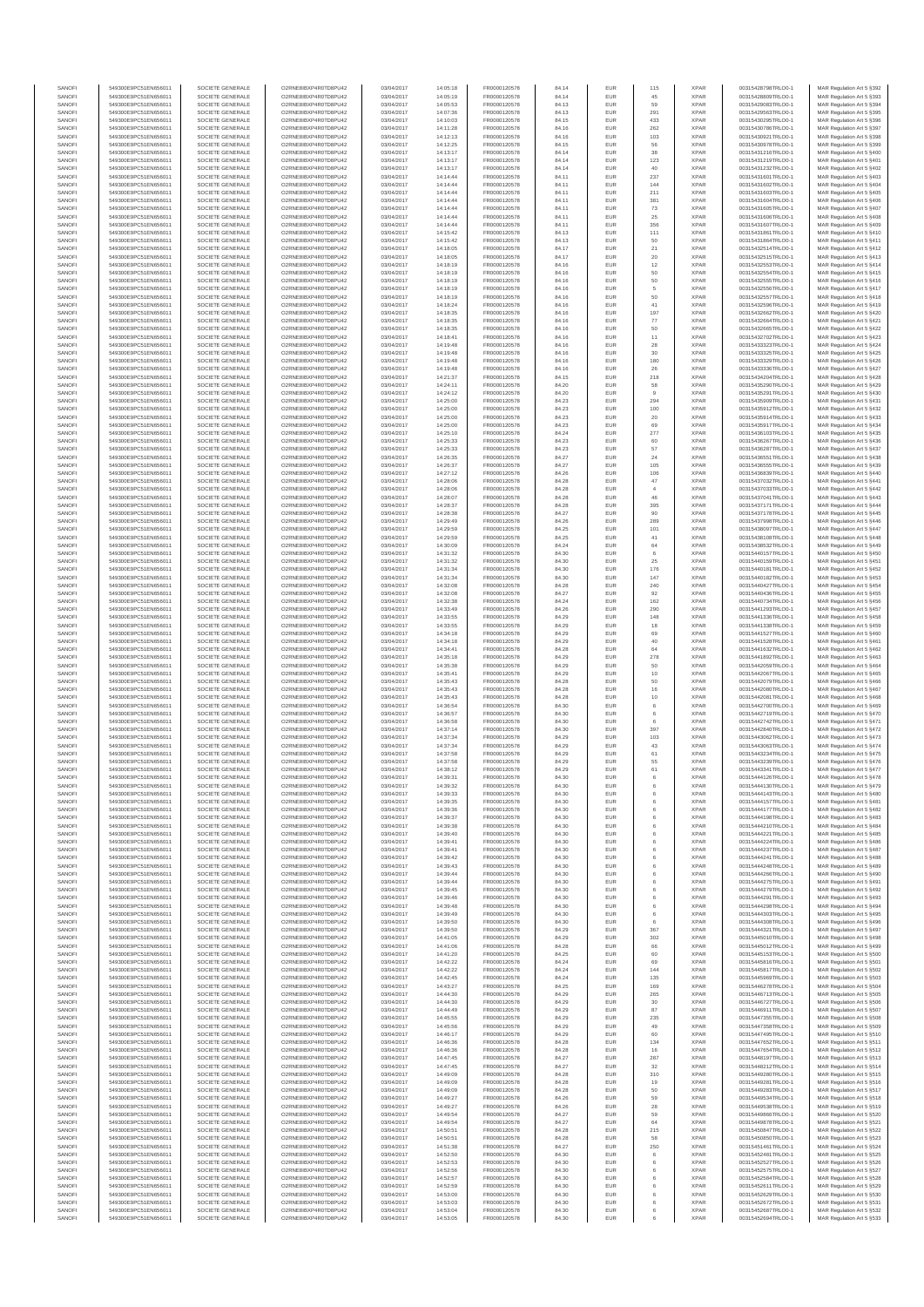| SANOFI<br>SANOFI | 549300E9PC51EN656011<br>549300E9PC51EN656011 | SOCIETE GENERALE<br>SOCIETE GENERALE | O2RNE8IBXP4R0TD8PU42<br>O2RNE8IBXP4R0TD8PU42 | 03/04/2017<br>03/04/2017 | 14:53:07<br>14:53:08 | FR0000120578<br>FR0000120578 | 84.30<br>84.30 | <b>EUR</b><br>EUR |                      | <b>XPAR</b><br><b>XPAR</b> | 00315452718TRLO0-1<br>00315452748TRLO0-1 | MAR Regulation Art 5 §534<br>MAR Regulation Art 5 §535  |
|------------------|----------------------------------------------|--------------------------------------|----------------------------------------------|--------------------------|----------------------|------------------------------|----------------|-------------------|----------------------|----------------------------|------------------------------------------|---------------------------------------------------------|
| SANOFI           | 549300E9PC51EN656011                         | SOCIETE GENERALE                     | O2RNE8IBXP4R0TD8PU42                         | 03/04/2017               | 14:53:10             | FR0000120578                 | 84.30          | <b>EUR</b>        | 6                    | <b>XPAR</b>                | 00315452787TRLO0-1                       | MAR Regulation Art 5 §536                               |
| SANOFI           | 549300E9PC51EN656011                         | SOCIETE GENERALE                     | O2RNE8IBXP4R0TD8PU42                         | 03/04/2017               | 14:53:28             | FR0000120578                 | 84.31          | EUR               | 129                  | <b>XPAR</b>                | 00315453154TRLO0-1                       | MAR Regulation Art 5 §537                               |
| SANOFI<br>SANOFI | 549300E9PC51EN656011<br>549300E9PC51EN656011 | SOCIETE GENERALE<br>SOCIETE GENERALE | O2RNE8IBXP4R0TD8PU42<br>O2RNE8IBXP4R0TD8PU42 | 03/04/2017<br>03/04/2017 | 14:53:28<br>14:54:49 | FR0000120578<br>FR0000120578 | 84.31<br>84.36 | <b>EUR</b><br>EUR | 50<br>184            | <b>XPAR</b><br><b>XPAR</b> | 00315453155TRLO0-1<br>00315454465TRLO0-1 | MAR Regulation Art 5 §538<br>MAR Regulation Art 5 §539  |
| SANOFI           | 549300E9PC51EN656011                         | SOCIETE GENERALE                     | O2RNE8IBXP4R0TD8PU42                         | 03/04/2017               | 14:55:21             | FR0000120578                 | 84.36          | EUR               | 449                  | <b>XPAR</b>                | 00315455111TRLO0-1                       | MAR Regulation Art 5 §540                               |
| SANOFI<br>SANOFI | 549300E9PC51EN656011<br>549300E9PC51EN656011 | SOCIETE GENERALE<br>SOCIETE GENERALE | O2RNE8IBXP4R0TD8PU42<br>O2RNE8IBXP4R0TD8PU42 | 03/04/2017<br>03/04/2017 | 14:55:22<br>14:55:35 | FR0000120578<br>FR0000120578 | 84.36          | EUR<br>EUR        | 59<br>202            | <b>XPAR</b><br><b>XPAR</b> | 00315455114TRLO0-1<br>00315455372TRLO0-1 | MAR Regulation Art 5 §541<br>MAR Regulation Art 5 §542  |
| SANOFI           | 549300E9PC51EN656011                         | SOCIETE GENERALE                     | O2RNE8IBXP4R0TD8PU42                         | 03/04/2017               | 14:55:35             | FR0000120578                 | 84.35<br>84.35 | <b>EUR</b>        | 118                  | <b>XPAR</b>                | 00315455380TRLO0-1                       | MAR Regulation Art 5 §543                               |
| SANOFI           | 549300E9PC51EN656011                         | SOCIETE GENERALE                     | O2RNE8IBXP4R0TD8PU42                         | 03/04/2017               | 14:57:07             | FR0000120578                 | 84.39          | EUR               | 28                   | <b>XPAR</b>                | 00315456920TRLO0-1                       | MAR Regulation Art 5 §544                               |
| SANOFI<br>SANOFI | 549300E9PC51EN656011<br>549300E9PC51EN656011 | SOCIETE GENERALE<br>SOCIETE GENERALE | O2RNE8IBXP4R0TD8PU42<br>O2RNE8IBXP4R0TD8PU42 | 03/04/2017<br>03/04/2017 | 14:58:53<br>14:58:53 | FR0000120578<br>FR0000120578 | 84.42<br>84.42 | <b>EUR</b><br>EUR | 47<br>43             | <b>XPAR</b><br><b>XPAR</b> | 00315458384TRLO0-1<br>00315458387TRLO0-1 | MAR Regulation Art 5 §545<br>MAR Regulation Art 5 §546  |
| SANOFI           | 549300E9PC51EN656011                         | SOCIETE GENERALE                     | O2RNE8IBXP4R0TD8PU42                         | 03/04/2017               | 14:58:53             | FR0000120578                 | 84.42          | <b>EUR</b>        | 190                  | <b>XPAR</b>                | 00315458390TRLO0-1                       | MAR Regulation Art 5 §547                               |
| SANOFI<br>SANOFI | 549300E9PC51EN656011<br>549300E9PC51EN656011 | SOCIETE GENERALE<br>SOCIETE GENERALE | O2RNE8IBXP4R0TD8PU42<br>O2RNE8IBXP4R0TD8PU42 | 03/04/2017<br>03/04/2017 | 14:59:06<br>14:59:06 | FR0000120578<br>FR0000120578 | 84.41<br>84.41 | EUR<br>EUR        | 332<br>424           | <b>XPAR</b><br><b>XPAR</b> | 00315458642TRLO0-1<br>00315458739TRLO0-1 | MAR Regulation Art 5 §548<br>MAR Regulation Art 5 §549  |
| SANOFI           | 549300E9PC51EN656011                         | SOCIETE GENERALE                     | O2RNE8IBXP4R0TD8PU42                         | 03/04/2017               | 14:59:06             | FR0000120578                 | 84.41          | EUR               | 50                   | <b>XPAR</b>                | 00315458749TRLO0-1                       | MAR Regulation Art 5 §550                               |
| SANOFI           | 549300E9PC51EN656011                         | SOCIETE GENERALE                     | O2RNE8IBXP4R0TD8PU42                         | 03/04/2017               | 15:01:00             | FR0000120578                 | 84.43          | EUR               | 202                  | <b>XPAR</b>                | 00315461418TRLO0-1                       | MAR Regulation Art 5 §551                               |
| SANOFI<br>SANOFI | 549300E9PC51EN656011<br>549300E9PC51EN656011 | SOCIETE GENERALE<br>SOCIETE GENERALE | O2RNE8IBXP4R0TD8PU42<br>O2RNE8IBXP4R0TD8PU42 | 03/04/2017<br>03/04/2017 | 15:01:01<br>15:01:03 | FR0000120578<br>FR0000120578 | 84.43<br>84.43 | <b>EUR</b><br>EUR | 234<br>93            | <b>XPAR</b><br><b>XPAR</b> | 00315461482TRLO0-1<br>00315461564TRLO0-1 | MAR Regulation Art 5 §552<br>MAR Regulation Art 5 §553  |
| SANOFI           | 549300E9PC51EN656011                         | SOCIETE GENERALE                     | O2RNE8IBXP4R0TD8PU42                         | 03/04/2017               | 15:01:03             | FR0000120578                 | 84.43          | <b>EUR</b>        | 65                   | <b>XPAR</b>                | 00315461571TRLO0-1                       | MAR Regulation Art 5 §554                               |
| SANOFI<br>SANOFI | 549300E9PC51EN656011<br>549300E9PC51EN656011 | SOCIETE GENERALE<br>SOCIETE GENERALE | O2RNE8IBXP4R0TD8PU42<br>O2RNE8IBXP4R0TD8PU42 | 03/04/2017<br>03/04/2017 | 15:01:03<br>15:01:25 | FR0000120578<br>FR0000120578 | 84.43<br>84.45 | EUR<br>EUR        | 27<br>102            | <b>XPAR</b><br><b>XPAR</b> | 00315461572TRLO0-1<br>00315461980TRLO0-1 | MAR Regulation Art 5 \$555<br>MAR Regulation Art 5 §556 |
| SANOFI           | 549300E9PC51EN656011                         | SOCIETE GENERALE                     | O2RNE8IBXP4R0TD8PU42                         | 03/04/2017               | 15:01:25             | FR0000120578                 | 84.45          | EUR               | 15                   | <b>XPAR</b>                | 00315461981TRLO0-1                       | MAR Regulation Art 5 §557                               |
| SANOFI           | 549300E9PC51EN656011                         | SOCIETE GENERALE                     | O2RNE8IBXP4R0TD8PU42                         | 03/04/2017               | 15:01:49             | FR0000120578                 | 84.47          | EUR               | 19                   | <b>XPAR</b>                | 00315462395TRLO0-1                       | MAR Regulation Art 5 §558                               |
| SANOFI<br>SANOFI | 549300E9PC51EN656011<br>549300E9PC51EN656011 | SOCIETE GENERALE<br>SOCIETE GENERALE | O2RNE8IBXP4R0TD8PU42<br>O2RNE8IBXP4R0TD8PU42 | 03/04/2017<br>03/04/2017 | 15:01:49<br>15:02:27 | FR0000120578<br>FR0000120578 | 84.47<br>84.47 | EUR<br>EUR        | 94<br>148            | <b>XPAR</b><br><b>XPAR</b> | 00315462396TRLO0-1<br>00315463030TRLO0-1 | MAR Regulation Art 5 §559<br>MAR Regulation Art 5 §560  |
| SANOFI           | 549300E9PC51EN656011                         | SOCIETE GENERALE                     | O2RNE8IBXP4R0TD8PU42                         | 03/04/2017               | 15:03:20             | FR0000120578                 | 84.51          | <b>EUR</b>        | 177                  | <b>XPAR</b>                | 00315464607TRLO0-1                       | MAR Regulation Art 5 §561                               |
| SANOFI<br>SANOFI | 549300E9PC51EN656011<br>549300E9PC51EN656011 | SOCIETE GENERALE<br>SOCIETE GENERALE | O2RNE8IBXP4R0TD8PU42<br>O2RNE8IBXP4R0TD8PU42 | 03/04/2017<br>03/04/2017 | 15:03:20<br>15:03:20 | FR0000120578<br>FR0000120578 | 84.52<br>84.52 | EUR<br><b>EUR</b> | 126<br>24            | <b>XPAR</b><br><b>XPAR</b> | 00315464620TRLO0-1<br>00315464622TRLO0-1 | MAR Regulation Art 5 §562<br>MAR Regulation Art 5 §563  |
| SANOFI           | 549300E9PC51EN656011                         | SOCIETE GENERALE                     | O2RNE8IBXP4R0TD8PU42                         | 03/04/2017               | 15:04:22             | FR0000120578                 | 84.51          | EUR               | 276                  | <b>XPAR</b>                | 00315465488TRLO0-1                       | MAR Regulation Art 5 §564                               |
| SANOFI           | 549300E9PC51EN656011                         | SOCIETE GENERALE                     | O2RNE8IBXP4R0TD8PU42                         | 03/04/2017               | 15:04:22             | FR0000120578                 | 84.51          | EUR               | $30\,$               | <b>XPAR</b>                | 00315465491TRLO0-1                       | MAR Regulation Art 5 §565                               |
| SANOFI<br>SANOFI | 549300E9PC51EN656011<br>549300E9PC51EN656011 | SOCIETE GENERALE<br>SOCIETE GENERALE | O2RNE8IBXP4R0TD8PU42<br>O2RNE8IBXP4R0TD8PU42 | 03/04/2017<br>03/04/2017 | 15:06:22<br>15:06:37 | FR0000120578<br>FR0000120578 | 84.45<br>84.42 | EUR<br>EUR        | 59<br>59             | <b>XPAR</b><br><b>XPAR</b> | 00315467070TRLO0-1<br>00315467317TRLO0-1 | MAR Regulation Art 5 §566<br>MAR Regulation Art 5 §567  |
| SANOFI           | 549300E9PC51EN656011                         | SOCIETE GENERALE                     | O2RNE8IBXP4R0TD8PU42                         | 03/04/2017               | 15:11:42             | FR0000120578                 | 84.45          | EUR               | $36\,$               | <b>XPAR</b>                | 00315471487TRLO0-1                       | MAR Regulation Art 5 §568                               |
| SANOFI<br>SANOFI | 549300E9PC51EN656011<br>549300E9PC51EN656011 | SOCIETE GENERALE<br>SOCIETE GENERALE | O2RNE8IBXP4R0TD8PU42<br>O2RNE8IBXP4R0TD8PU42 | 03/04/2017<br>03/04/2017 | 15:12:43<br>15:13:01 | FR0000120578<br>FR0000120578 | 84.45<br>84.42 | EUR<br><b>EUR</b> | 81<br>60             | <b>XPAR</b><br><b>XPAR</b> | 00315472182TRLO0-1<br>00315472441TRLO0-1 | MAR Regulation Art 5 §569<br>MAR Regulation Art 5 §570  |
| SANOFI           | 549300E9PC51EN656011                         | SOCIETE GENERALE                     | O2RNE8IBXP4R0TD8PU42                         | 03/04/2017               | 15:21:58             | FR0000120578                 | 84.42          | EUR               | 9                    | <b>XPAR</b>                | 00315477907TRLO0-1                       | MAR Regulation Art 5 §571                               |
| SANOFI           | 549300E9PC51EN656011                         | SOCIETE GENERALE                     | O2RNE8IBXP4R0TD8PU42                         | 03/04/2017               | 15:21:58             | FR0000120578                 | 84.42          | <b>EUR</b>        | 54                   | <b>XPAR</b>                | 00315477909TRLO0-1                       | MAR Regulation Art 5 §572                               |
| SANOFI<br>SANOFI | 549300E9PC51EN656011<br>549300E9PC51EN656011 | SOCIETE GENERALE<br>SOCIETE GENERALE | O2RNE8IBXP4R0TD8PU42<br>O2RNE8IBXP4R0TD8PU42 | 03/04/2017<br>03/04/2017 | 15:23:23<br>15:26:36 | FR0000120578<br>FR0000120578 | 84.45<br>84.54 | EUR<br>EUR        | 185<br>92            | <b>XPAR</b><br><b>XPAR</b> | 00315478780TRLO0-1<br>00315480496TRLO0-1 | MAR Regulation Art 5 §573<br>MAR Regulation Art 5 §574  |
| SANOFI           | 549300E9PC51EN656011                         | SOCIETE GENERALE                     | O2RNE8IBXP4R0TD8PU42                         | 03/04/2017               | 15:27:39             | FR0000120578                 | 84.54          | EUR               | 11                   | <b>XPAR</b>                | 00315481003TRLO0-1                       | MAR Regulation Art 5 §575                               |
| SANOFI           | 549300E9PC51EN656011                         | SOCIETE GENERALE                     | O2RNE8IBXP4R0TD8PU42                         | 03/04/2017               | 15:27:39             | FR0000120578                 | 84.54          | EUR               | $22\,$               | <b>XPAR</b>                | 00315481004TRLO0-1                       | MAR Regulation Art 5 §576                               |
| SANOFI<br>SANOFI | 549300E9PC51EN656011<br>549300E9PC51EN656011 | SOCIETE GENERALE<br>SOCIETE GENERALE | O2RNE8IBXP4R0TD8PU42<br>O2RNE8IBXP4R0TD8PU42 | 03/04/2017<br>03/04/2017 | 15:27:39<br>15:27:52 | FR0000120578<br>FR0000120578 | 84.54<br>84.57 | EUR<br>EUR        | 203                  | <b>XPAR</b><br><b>XPAR</b> | 00315481005TRLO0-1<br>00315481095TRLO0-1 | MAR Regulation Art 5 §577<br>MAR Regulation Art 5 §578  |
| SANOFI           | 549300E9PC51EN656011                         | SOCIETE GENERALE                     | O2RNE8IBXP4R0TD8PU42                         | 03/04/2017               | 15:28:58             | FR0000120578                 | 84.60          | <b>EUR</b>        | 160                  | <b>XPAR</b>                | 00315481549TRLO0-1                       | MAR Regulation Art 5 §579                               |
| SANOFI<br>SANOFI | 549300E9PC51EN656011<br>549300E9PC51EN656011 | SOCIETE GENERALE<br>SOCIETE GENERALE | O2RNE8IBXP4R0TD8PU42<br>O2RNE8IBXP4R0TD8PU42 | 03/04/2017<br>03/04/2017 | 15:28:58<br>15:29:54 | FR0000120578<br>FR0000120578 | 84.59<br>84.58 | EUR<br><b>EUR</b> | 17<br>111            | <b>XPAR</b><br><b>XPAR</b> | 00315481568TRLO0-1<br>00315482190TRLO0-1 | MAR Regulation Art 5 §580<br>MAR Regulation Art 5 §581  |
| SANOFI           | 549300E9PC51EN656011                         | SOCIETE GENERALE                     | O2RNE8IBXP4R0TD8PU42                         | 03/04/2017               | 15:30:58             | FR0000120578                 | 84.56          | EUR               | 172                  | <b>XPAR</b>                | 00315482738TRLO0-1                       | MAR Regulation Art 5 §582                               |
| SANOFI           | 549300E9PC51EN656011                         | SOCIETE GENERALE                     | O2RNE8IBXP4R0TD8PU42                         | 03/04/2017               | 15:31:41             | FR0000120578                 | 84.55          | EUR               | $92\,$               | <b>XPAR</b>                | 00315483111TRLO0-1                       | MAR Regulation Art 5 §583                               |
| SANOFI<br>SANOFI | 549300E9PC51EN656011<br>549300E9PC51EN656011 | SOCIETE GENERALE<br>SOCIETE GENERALE | O2RNE8IBXP4R0TD8PU42<br>O2RNE8IBXP4R0TD8PU42 | 03/04/2017<br>03/04/2017 | 15:31:41<br>15:32:05 | FR0000120578<br>FR0000120578 | 84.54<br>84.51 | EUR<br>EUR        | $21\,$<br>61         | <b>XPAR</b><br><b>XPAR</b> | 00315483121TRLO0-1<br>00315483425TRLO0-1 | MAR Regulation Art 5 §584<br>MAR Regulation Art 5 §585  |
| SANOFI           | 549300E9PC51EN656011                         | SOCIETE GENERALE                     | O2RNE8IBXP4R0TD8PU42                         | 03/04/2017               | 15:33:33             | FR0000120578                 | 84.56          | <b>EUR</b>        | 210                  | <b>XPAR</b>                | 00315484337TRLO0-1                       | MAR Regulation Art 5 §586                               |
| SANOFI<br>SANOFI | 549300E9PC51EN656011<br>549300E9PC51EN656011 | SOCIETE GENERALE<br>SOCIETE GENERALE | O2RNE8IBXP4R0TD8PU42<br>O2RNE8IBXP4R0TD8PU42 | 03/04/2017<br>03/04/2017 | 15:33:56<br>15:34:30 | FR0000120578<br>FR0000120578 | 84.55<br>84.58 | EUR<br><b>EUR</b> | 59<br>102            | <b>XPAR</b><br><b>XPAR</b> | 00315484473TRLO0-1<br>00315484742TRLO0-1 | MAR Regulation Art 5 §587<br>MAR Regulation Art 5 §588  |
| SANOFI           | 549300E9PC51EN656011                         | SOCIETE GENERALE                     | O2RNE8IBXP4R0TD8PU42                         | 03/04/2017               | 15:35:27             | FR0000120578                 | 84.61          | EUR               | 140                  | <b>XPAR</b>                | 00315485263TRLO0-1                       | MAR Regulation Art 5 §589                               |
| SANOFI           | 549300E9PC51EN656011                         | SOCIETE GENERALE                     | O2RNE8IBXP4R0TD8PU42                         | 03/04/2017               | 15:35:27             | FR0000120578                 | 84.61          | EUR               | 16                   | <b>XPAR</b>                | 00315485283TRLO0-1                       | MAR Regulation Art 5 §590                               |
| SANOFI<br>SANOFI | 549300E9PC51EN656011<br>549300E9PC51EN656011 | SOCIETE GENERALE<br>SOCIETE GENERALE | O2RNE8IBXP4R0TD8PU42<br>O2RNE8IBXP4R0TD8PU42 | 03/04/2017<br>03/04/2017 | 15:36:53<br>16:10:38 | FR0000120578<br>FR0000120578 | 84.60<br>84.61 | EUR<br>EUR        | 161<br>127           | <b>XPAR</b><br><b>XPAR</b> | 00315486223TRLO0-1<br>00315506375TRLO0-1 | MAR Regulation Art 5 §591<br>MAR Regulation Art 5 §592  |
| SANOFI           | 549300E9PC51EN656011                         | SOCIETE GENERALE                     | O2RNE8IBXP4R0TD8PU42                         | 03/04/2017               | 16:11:30             | FR0000120578                 | 84.61          | EUR               | $\scriptstyle{72}$   | <b>XPAR</b>                | 00315507056TRLO0-1                       | MAR Regulation Art 5 §593                               |
| SANOFI<br>SANOFI | 549300E9PC51EN656011<br>549300E9PC51EN656011 | SOCIETE GENERALE<br>SOCIETE GENERALE | O2RNE8IBXP4R0TD8PU42<br>O2RNE8IBXP4R0TD8PU42 | 03/04/2017<br>03/04/2017 | 16:11:30<br>16:11:59 | FR0000120578<br>FR0000120578 | 84.61<br>84.61 | EUR<br><b>EUR</b> | $44\,$<br>13         | <b>XPAR</b><br><b>XPAR</b> | 00315507059TRLO0-1<br>00315507319TRLO0-1 | MAR Regulation Art 5 §594<br>MAR Regulation Art 5 §595  |
| SANOFI           | 549300E9PC51EN656011                         | SOCIETE GENERALE                     | O2RNE8IBXP4R0TD8PU42                         | 03/04/2017               | 16:12:01             | FR0000120578                 | 84.61          | EUR               | 101                  | <b>XPAR</b>                | 00315507345TRLO0-1                       | MAR Regulation Art 5 §596                               |
| SANOFI           | 549300E9PC51EN656011                         | SOCIETE GENERALE                     | O2RNE8IBXP4R0TD8PU42                         | 03/04/2017               | 16:12:28             | FR0000120578                 | 84.60          | <b>EUR</b>        | 118                  | <b>XPAR</b>                | 00315507638TRLO0-1                       | MAR Regulation Art 5 §597                               |
| SANOFI<br>SANOFI | 549300E9PC51EN656011<br>549300E9PC51EN656011 | SOCIETE GENERALE<br>SOCIETE GENERALE | O2RNE8IBXP4R0TD8PU42<br>O2RNE8IBXP4R0TD8PU42 | 03/04/2017<br>03/04/2017 | 16:12:28<br>16:13:15 | FR0000120578<br>FR0000120578 | 84.60<br>84.59 | EUR<br>EUR        | 15<br>134            | <b>XPAR</b><br><b>XPAR</b> | 00315507648TRLO0-1<br>00315508231TRLO0-1 | MAR Regulation Art 5 §598<br>MAR Regulation Art 5 §599  |
| SANOFI           | 549300E9PC51EN656011                         | SOCIETE GENERALE                     | O2RNE8IBXP4R0TD8PU42                         | 03/04/2017               | 16:13:15             | FR0000120578                 | 84.59          | EUR               | ${\bf 28}$           | <b>XPAR</b>                | 00315508251TRLO0-1                       | MAR Regulation Art 5 §600                               |
| SANOFI<br>SANOFI | 549300E9PC51EN656011<br>549300E9PC51EN656011 | SOCIETE GENERALE<br>SOCIETE GENERALE | O2RNE8IBXP4R0TD8PU42<br>O2RNE8IBXP4R0TD8PU42 | 03/04/2017<br>03/04/2017 | 16:13:32<br>16:13:32 | FR0000120578<br>FR0000120578 | 84.56<br>84.56 | EUR<br>EUR        | 59<br>15             | <b>XPAR</b><br><b>XPAR</b> | 00315508454TRLO0-1<br>00315508475TRLO0-1 | MAR Regulation Art 5 §601<br>MAR Regulation Art 5 §602  |
| SANOFI           | 549300E9PC51EN656011                         | SOCIETE GENERALE                     | O2RNE8IBXP4R0TD8PU42                         | 03/04/2017               | 16:14:26             | FR0000120578                 | 84.60          | EUR               | 6                    | <b>XPAR</b>                | 00315509097TRLO0-1                       | MAR Regulation Art 5 §603                               |
| SANOFI           | 549300E9PC51EN656011                         | SOCIETE GENERALE                     | O2RNE8IBXP4R0TD8PU42                         | 03/04/2017               | 16:14:26             | FR0000120578                 | 84.60          | <b>EUR</b>        | 33                   | <b>XPAR</b>                | 00315509100TRLO0-1                       | MAR Regulation Art 5 §604                               |
| SANOFI<br>SANOFI | 549300E9PC51EN656011<br>549300E9PC51EN656011 | SOCIETE GENERALE<br>SOCIETE GENERALE | O2RNE8IBXP4R0TD8PU42<br>O2RNE8IBXP4R0TD8PU42 | 03/04/2017<br>03/04/2017 | 16:14:47<br>16:14:47 | FR0000120578<br>FR0000120578 | 84.60<br>84.60 | EUR<br><b>EUR</b> | 52<br>$_{9}$         | <b>XPAR</b><br><b>XPAR</b> | 00315509326TRLO0-1<br>00315509328TRLO0-1 | MAR Regulation Art 5 §605<br>MAR Regulation Art 5 §606  |
| SANOFI           | 549300E9PC51EN656011                         | SOCIETE GENERALE                     | O2RNE8IBXP4R0TD8PU42                         | 03/04/2017               | 16:15:08             | FR0000120578                 | 84.60          | EUR               | 19                   | <b>XPAR</b>                | 00315509571TRLO0-1                       | MAR Regulation Art 5 §607                               |
| SANOFI<br>SANOFI | 549300E9PC51EN656011<br>549300E9PC51EN656011 | SOCIETE GENERALE<br>SOCIETE GENERALE | O2RNE8IBXP4R0TD8PU42<br>O2RNE8IBXP4R0TD8PU42 | 03/04/2017<br>03/04/2017 | 16:15:08<br>16:15:37 | FR0000120578<br>FR0000120578 | 84.60<br>84.61 | EUR<br>EUR        | $34\,$<br>121        | <b>XPAR</b><br><b>XPAR</b> | 00315509573TRLO0-1<br>00315509968TRLO0-1 | MAR Regulation Art 5 §608<br>MAR Regulation Art 5 §609  |
| SANOFI           | 549300E9PC51EN656011                         | SOCIETE GENERALE                     | O2RNE8IBXP4R0TD8PU42                         | 03/04/2017               | 16:15:37             | FR0000120578                 | 84.61          | EUR               | 52                   | <b>XPAR</b>                | 00315509969TRLO0-1                       | MAR Regulation Art 5 §610                               |
| SANOFI<br>SANOFI | 549300E9PC51EN656011<br>549300E9PC51EN656011 | SOCIETE GENERALE<br>SOCIETE GENERALE | O2RNE8IBXP4R0TD8PU42<br>O2RNE8IBXP4R0TD8PU42 | 03/04/2017<br>03/04/2017 | 16:15:37<br>16:15:50 | FR0000120578<br>FR0000120578 | 84.61<br>84.62 | EUR<br>EUR        | $17\,$<br>88         | <b>XPAR</b><br><b>XPAR</b> | 00315509970TRLO0-1<br>00315510298TRLO0-1 | MAR Regulation Art 5 §611                               |
| SANOFI           | 549300E9PC51EN656011                         | SOCIETE GENERALE                     | O2RNE8IBXP4R0TD8PU42                         | 03/04/2017               | 16:15:57             | FR0000120578                 | 84.62          | <b>EUR</b>        | 69                   | <b>XPAR</b>                | 00315510389TRLO0-1                       | MAR Regulation Art 5 §612<br>MAR Regulation Art 5 §613  |
| SANOFI           | 549300E9PC51EN656011                         | SOCIETE GENERALE                     | O2RNE8IBXP4R0TD8PU42                         | 03/04/2017               | 16:16:05             | FR0000120578                 | 84.61          | EUR               | 186                  | <b>XPAR</b>                | 00315510503TRLO0-1                       | MAR Regulation Art 5 §614                               |
| SANOFI<br>SANOFI | 549300E9PC51EN656011<br>549300E9PC51EN656011 | SOCIETE GENERALE<br>SOCIETE GENERALE | O2RNE8IBXP4R0TD8PU42<br>O2RNE8IBXP4R0TD8PU42 | 03/04/2017<br>03/04/2017 | 16:16:05<br>16:16:05 | FR0000120578<br>FR0000120578 | 84.61<br>84.61 | <b>EUR</b><br>EUR | 15<br>$_{33}$        | <b>XPAR</b><br><b>XPAR</b> | 00315510504TRLO0-1<br>00315510505TRLO0-1 | MAR Regulation Art 5 §615<br>MAR Regulation Art 5 §616  |
| SANOFI           | 549300E9PC51EN656011                         | SOCIETE GENERALE                     | O2RNE8IBXP4R0TD8PU42                         | 03/04/2017               | 16:16:05             | FR0000120578                 | 84.61          | EUR               | 89                   | <b>XPAR</b>                | 00315510508TRLO0-1                       | MAR Regulation Art 5 §617                               |
| SANOFI           | 549300E9PC51EN656011                         | SOCIETE GENERALE                     | O2RNE8IBXP4R0TD8PU42<br>O2RNE8IBXP4R0TD8PU42 | 03/04/2017               | 16:16:46             | FR0000120578                 | 84.61          | EUR               | 18<br>143            | <b>XPAR</b><br><b>XPAR</b> | 00315510968TRLO0-1                       | MAR Regulation Art 5 §618                               |
| SANOFI<br>SANOFI | 549300E9PC51EN656011<br>549300E9PC51EN656011 | SOCIETE GENERALE<br>SOCIETE GENERALE | O2RNE8IBXP4R0TD8PU42                         | 03/04/2017<br>03/04/2017 | 16:16:48<br>16:16:48 | FR0000120578<br>FR0000120578 | 84.61<br>84.61 | EUR<br><b>EUR</b> | 116                  | <b>XPAR</b>                | 00315511011TRLO0-1<br>00315511013TRLO0-1 | MAR Regulation Art 5 §619<br>MAR Regulation Art 5 §620  |
| SANOF            | 549300E9PC51EN656011                         | SOCIETE GENERALE                     | O2RNE8IBXP4R0TD8PU42                         | 03/04/2017               | 16:17:12             | FR0000120578                 | 84.60          | EUR               | 208                  | <b>XPAR</b>                | 00315511308TRLO0-                        | MAR Regulation Art 5 §621                               |
| SANOFI<br>SANOFI | 549300E9PC51EN656011<br>549300E9PC51EN656011 | SOCIETE GENERALE<br>SOCIETE GENERALE | O2RNE8IBXP4R0TD8PU42<br>O2RNE8IBXP4R0TD8PU42 | 03/04/2017<br>03/04/2017 | 16:17:15<br>16:17:30 | FR0000120578<br>FR0000120578 | 84.57<br>84.56 | <b>EUR</b><br>EUR | 46<br>45             | <b>XPAR</b><br><b>XPAR</b> | 00315511339TRLO0-1<br>00315511542TRLO0-1 | MAR Regulation Art 5 §622<br>MAR Regulation Art 5 §623  |
| SANOFI           | 549300E9PC51EN656011                         | SOCIETE GENERALE                     | O2RNE8IBXP4R0TD8PU42                         | 03/04/2017               | 16:17:30             | FR0000120578                 | 84.56          | <b>EUR</b>        | 17                   | <b>XPAR</b>                | 00315511543TRLO0-1                       | MAR Regulation Art 5 §624                               |
| SANOFI           | 549300E9PC51EN656011                         | SOCIETE GENERALE<br>SOCIETE GENERALE | O2RNE8IBXP4R0TD8PU42                         | 03/04/2017               | 16:17:44             | FR0000120578<br>FR0000120578 | 84.55          | <b>EUR</b>        | 84                   | <b>XPAR</b>                | 00315511661TRLO0-1                       | MAR Regulation Art 5 §625                               |
| SANOFI<br>SANOFI | 549300E9PC51EN656011<br>549300E9PC51EN656011 | SOCIETE GENERALE                     | O2RNE8IBXP4R0TD8PU42<br>O2RNE8IBXP4R0TD8PU42 | 03/04/2017<br>03/04/2017 | 16:17:44<br>16:18:14 | FR0000120578                 | 84.55<br>84.53 | EUR<br>EUR        | 100<br>162           | <b>XPAR</b><br><b>XPAR</b> | 00315511676TRLO0-1<br>00315512127TRLO0-1 | MAR Regulation Art 5 §626<br>MAR Regulation Art 5 §627  |
| SANOFI           | 549300E9PC51EN656011                         | SOCIETE GENERALE                     | O2RNE8IBXP4R0TD8PU42                         | 03/04/2017               | 16:18:14             | FR0000120578                 | 84.52          | EUR               | 69                   | <b>XPAR</b>                | 00315512128TRLO0-1                       | MAR Regulation Art 5 §628                               |
| SANOFI<br>SANOFI | 549300E9PC51EN656011<br>549300E9PC51EN656011 | SOCIETE GENERALE<br>SOCIETE GENERALE | O2RNE8IBXP4R0TD8PU42<br>O2RNE8IBXP4R0TD8PU42 | 03/04/2017<br>03/04/2017 | 16:18:32<br>16:18:32 | FR0000120578<br>FR0000120578 | 84.50<br>84.50 | <b>EUR</b><br>EUR | 16<br>46             | <b>XPAR</b><br><b>XPAR</b> | 00315512315TRLO0-1<br>00315512347TRLO0-1 | MAR Regulation Art 5 §629<br>MAR Regulation Art 5 §630  |
| SANOFI           | 549300E9PC51EN656011                         | SOCIETE GENERALE                     | O2RNE8IBXP4R0TD8PU42                         | 03/04/2017               | 16:18:32             | FR0000120578                 | 84.49          | <b>EUR</b>        | 85                   | <b>XPAR</b>                | 00315512348TRLO0-1                       | MAR Regulation Art 5 §631                               |
| SANOFI<br>SANOFI | 549300E9PC51EN656011<br>549300E9PC51EN656011 | SOCIETE GENERALE<br>SOCIETE GENERALE | O2RNE8IBXP4R0TD8PU42<br>O2RNE8IBXP4R0TD8PU42 | 03/04/2017<br>03/04/2017 | 16:19:01<br>16:19:01 | FR0000120578<br>FR0000120578 | 84.50<br>84.49 | EUR<br>EUR        | 200<br>$23\,$        | <b>XPAR</b><br>XPAR        | 00315512833TRLO0-1<br>00315512842TRLO0-1 | MAR Regulation Art 5 §632<br>MAR Regulation Art 5 \$633 |
| SANOFI           | 549300E9PC51EN656011                         | SOCIETE GENERALE                     | O2RNE8IBXP4R0TD8PU42                         | 03/04/2017               | 16:19:20             | FR0000120578                 | 84.48          | EUR               | 28                   | <b>XPAR</b>                | 00315513133TRLO0-1                       | MAR Regulation Art 5 §634                               |
| SANOFI<br>SANOFI | 549300E9PC51EN656011<br>549300E9PC51EN656011 | SOCIETE GENERALE<br>SOCIETE GENERALE | O2RNE8IBXP4R0TD8PU42<br>O2RNE8IBXP4R0TD8PU42 | 03/04/2017<br>03/04/2017 | 16:19:20<br>16:19:20 | FR0000120578<br>FR0000120578 | 84.48<br>84.48 | EUR<br>EUR        | 33<br>85             | <b>XPAR</b><br><b>XPAR</b> | 00315513134TRLO0-1<br>00315513136TRLO0-1 | MAR Regulation Art 5 §635<br>MAR Regulation Art 5 §636  |
| SANOFI           | 549300E9PC51EN656011                         | SOCIETE GENERALE                     | O2RNE8IBXP4R0TD8PU42                         | 03/04/2017               | 16:19:46             | FR0000120578                 | 84.47          | EUR               | 156                  | <b>XPAR</b>                | 00315513478TRLO0-1                       | MAR Regulation Art 5 §637                               |
| SANOFI           | 549300E9PC51EN656011                         | SOCIETE GENERALE                     | O2RNE8IBXP4R0TD8PU42<br>O2RNE8IBXP4R0TD8PU42 | 03/04/2017               | 16:19:46             | FR0000120578                 | 84.47          | <b>EUR</b>        | 29                   | <b>XPAR</b>                | 00315513482TRLO0-1                       | MAR Regulation Art 5 §638                               |
| SANOFI<br>SANOFI | 549300E9PC51EN656011<br>549300E9PC51EN656011 | SOCIETE GENERALE<br>SOCIETE GENERALE | O2RNE8IBXP4R0TD8PU42                         | 03/04/2017<br>03/04/2017 | 16:19:46<br>16:20:30 | FR0000120578<br>FR0000120578 | 84.47<br>84.47 | EUR<br><b>EUR</b> | 23<br>68             | <b>XPAR</b><br><b>XPAR</b> | 00315513488TRLO0-1<br>00315514122TRLO0-1 | MAR Regulation Art 5 §639<br>MAR Regulation Art 5 §640  |
| SANOFI           | 549300E9PC51EN656011                         | SOCIETE GENERALE                     | O2RNE8IBXP4R0TD8PU42                         | 03/04/2017               | 16:20:32             | FR0000120578                 | 84.46          | EUR               | 69                   | <b>XPAR</b>                | 00315514169TRLO0-1                       | MAR Regulation Art 5 §641                               |
| SANOFI<br>SANOFI | 549300E9PC51EN656011<br>549300E9PC51EN656011 | SOCIETE GENERALE<br>SOCIETE GENERALE | O2RNE8IBXP4R0TD8PU42<br>O2RNE8IBXP4R0TD8PU42 | 03/04/2017<br>03/04/2017 | 16:20:32<br>16:20:39 | FR0000120578<br>FR0000120578 | 84.46<br>84.46 | EUR<br>EUR        | $\overline{2}$<br>62 | <b>XPAR</b><br><b>XPAR</b> | 00315514170TRLO0-1<br>00315514259TRLO0-1 | MAR Regulation Art 5 §642<br>MAR Regulation Art 5 §643  |
| SANOFI           | 549300E9PC51EN656011                         | SOCIETE GENERALE                     | O2RNE8IBXP4R0TD8PU42                         | 03/04/2017               | 16:20:46             | FR0000120578                 | 84.48          | EUR               | $40\,$               | <b>XPAR</b>                | 00315514378TRLO0-1                       | MAR Regulation Art 5 §644                               |
| SANOFI           | 549300E9PC51EN656011                         | SOCIETE GENERALE                     | O2RNE8IBXP4R0TD8PU42                         | 03/04/2017               | 16:20:51             | FR0000120578                 | 84.49          | EUR               | ${\bf 78}$           | <b>XPAR</b>                | 00315514466TRLO0-1                       | MAR Regulation Art 5 §645                               |
| SANOFI<br>SANOFI | 549300E9PC51EN656011<br>549300E9PC51EN656011 | SOCIETE GENERALE<br>SOCIETE GENERALE | O2RNE8IBXP4R0TD8PU42<br>O2RNE8IBXP4R0TD8PU42 | 03/04/2017<br>03/04/2017 | 16:20:52<br>16:20:59 | FR0000120578<br>FR0000120578 | 84.49<br>84.48 | EUR<br><b>EUR</b> | 69<br>134            | <b>XPAR</b><br><b>XPAR</b> | 00315514482TRLO0-1<br>00315514554TRLO0-1 | MAR Regulation Art 5 §646<br>MAR Regulation Art 5 §647  |
| SANOFI           | 549300E9PC51EN656011                         | SOCIETE GENERALE                     | O2RNE8IBXP4R0TD8PU42                         | 03/04/2017               | 16:21:29             | FR0000120578                 | 84.50          | EUR               | 238                  | <b>XPAR</b>                | 00315515060TRLO0-1                       | MAR Regulation Art 5 §648                               |
| SANOFI<br>SANOFI | 549300E9PC51EN656011<br>549300E9PC51EN656011 | SOCIETE GENERALE<br>SOCIETE GENERALE | O2RNE8IBXP4R0TD8PU42<br>O2RNE8IBXP4R0TD8PU42 | 03/04/2017<br>03/04/2017 | 16:21:30<br>16:21:47 | FR0000120578<br>FR0000120578 | 84.49<br>84.47 | <b>EUR</b><br>EUR | 56<br>20             | <b>XPAR</b><br><b>XPAR</b> | 00315515092TRLO0-1<br>00315515363TRLO0-1 | MAR Regulation Art 5 §649<br>MAR Regulation Art 5 §650  |
| SANOFI           | 549300E9PC51EN656011                         | SOCIETE GENERALE                     | O2RNE8IBXP4R0TD8PU42                         | 03/04/2017               | 16:21:49             | FR0000120578                 | 84.45          | EUR               | $96\,$               | <b>XPAR</b>                | 00315515401TRLO0-1                       | MAR Regulation Art 5 §651                               |
| SANOFI           | 549300E9PC51EN656011                         | SOCIETE GENERALE                     | O2RNE8IBXP4R0TD8PU42                         | 03/04/2017               | 16:21:52             | FR0000120578                 | 84.43          | EUR               | 59                   | <b>XPAR</b>                | 00315515510TRLO0-1                       | MAR Regulation Art 5 §652                               |
| SANOFI<br>SANOFI | 549300E9PC51EN656011<br>549300E9PC51EN656011 | SOCIETE GENERALE<br>SOCIETE GENERALE | O2RNE8IBXP4R0TD8PU42<br>O2RNE8IBXP4R0TD8PU42 | 03/04/2017<br>03/04/2017 | 16:22:17<br>16:22:17 | FR0000120578<br>FR0000120578 | 84.47<br>84.47 | EUR<br><b>EUR</b> | 119<br>64            | <b>XPAR</b><br><b>XPAR</b> | 00315515877TRLO0-1<br>00315515888TRLO0-1 | MAR Regulation Art 5 §653<br>MAR Regulation Art 5 §654  |
| SANOFI           | 549300E9PC51EN656011                         | SOCIETE GENERALE                     | O2RNE8IBXP4R0TD8PU42                         | 03/04/2017               | 16:23:03             | FR0000120578                 | 84.49          | EUR               | 100                  | <b>XPAR</b>                | 00315516534TRLO0-1                       | MAR Regulation Art 5 §655                               |
| SANOFI<br>SANOFI | 549300E9PC51EN656011<br>549300E9PC51EN656011 | SOCIETE GENERALE<br>SOCIETE GENERALE | O2RNE8IBXP4R0TD8PU42<br>O2RNE8IBXP4R0TD8PU42 | 03/04/2017<br>03/04/2017 | 16:23:03<br>16:23:03 | FR0000120578<br>FR0000120578 | 84.49<br>84.49 | <b>EUR</b><br>EUR | 88<br>18             | <b>XPAR</b><br><b>XPAR</b> | 00315516545TRLO0-1<br>00315516546TRLO0-1 | MAR Regulation Art 5 §656                               |
| SANOFI           | 549300E9PC51EN656011                         | SOCIETE GENERALE                     | O2RNE8IBXP4R0TD8PU42                         | 03/04/2017               | 16:23:03             | FR0000120578                 | 84.49          | <b>EUR</b>        | $\overline{2}$       | <b>XPAR</b>                | 00315516547TRLO0-1                       | MAR Regulation Art 5 §657<br>MAR Regulation Art 5 §658  |
| SANOFI           | 549300E9PC51EN656011                         | SOCIETE GENERALE                     | O2RNE8IBXP4R0TD8PU42                         | 03/04/2017               | 16:23:04             | FR0000120578                 | 84.48          | EUR               | 182                  | <b>XPAR</b>                | 00315516579TRLO0-1                       | MAR Regulation Art 5 §659                               |
| SANOFI<br>SANOFI | 549300E9PC51EN656011<br>549300E9PC51EN656011 | SOCIETE GENERALE<br>SOCIETE GENERALE | O2RNE8IBXP4R0TD8PU42<br>O2RNE8IBXP4R0TD8PU42 | 03/04/2017<br>03/04/2017 | 16:23:43<br>16:23:43 | FR0000120578<br>FR0000120578 | 84.51<br>84.51 | EUR<br>EUR        | 11<br>$17\,$         | <b>XPAR</b><br><b>XPAR</b> | 00315517000TRLO0-1<br>00315517002TRLO0-1 | MAR Regulation Art 5 §660<br>MAR Regulation Art 5 §661  |
| SANOFI           | 549300E9PC51EN656011                         | SOCIETE GENERALE                     | O2RNE8IBXP4R0TD8PU42                         | 03/04/2017               | 16:24:00             | FR0000120578                 | 84.52          | EUR               | $70$                 | <b>XPAR</b>                | 00315517222TRLO0-1                       | MAR Regulation Art 5 §662                               |
| SANOFI<br>SANOFI | 549300E9PC51EN656011<br>549300E9PC51EN656011 | SOCIETE GENERALE<br>SOCIETE GENERALE | O2RNE8IBXP4R0TD8PU42<br>O2RNE8IBXP4R0TD8PU42 | 03/04/2017<br>03/04/2017 | 16:24:00<br>16:24:00 | FR0000120578<br>FR0000120578 | 84.51<br>84.51 | <b>EUR</b><br>EUR | 32<br>50             | <b>XPAR</b><br><b>XPAR</b> | 00315517228TRLO0-1<br>00315517230TRLO0-1 | MAR Regulation Art 5 §663<br>MAR Regulation Art 5 §664  |
| SANOFI           | 549300E9PC51EN656011                         | SOCIETE GENERALE                     | O2RNE8IBXP4R0TD8PU42                         | 03/04/2017               | 16:24:00             | FR0000120578                 | 84.51          | <b>EUR</b>        | 6                    | <b>XPAR</b>                | 00315517233TRLO0-1                       | MAR Regulation Art 5 §665                               |
| SANOFI           | 549300E9PC51EN656011                         | SOCIETE GENERALE                     | O2RNE8IBXP4R0TD8PU42                         | 03/04/2017               | 16:24:21             | FR0000120578                 | 84.49          | EUR               | 62                   | <b>XPAR</b>                | 00315517497TRLO0-1                       | MAR Regulation Art 5 §666                               |
| SANOFI<br>SANOFI | 549300E9PC51EN656011<br>549300E9PC51EN656011 | SOCIETE GENERALE<br>SOCIETE GENERALE | O2RNE8IBXP4R0TD8PU42<br>O2RNE8IBXP4R0TD8PU42 | 03/04/2017<br>03/04/2017 | 16:24:21<br>16:24:30 | FR0000120578<br>FR0000120578 | 84.49<br>84.49 | <b>EUR</b><br>EUR | 5<br>69              | <b>XPAR</b><br><b>XPAR</b> | 00315517499TRLO0-1<br>00315517587TRLO0-1 | MAR Regulation Art 5 §667<br>MAR Regulation Art 5 §668  |
| SANOFI           | 549300E9PC51EN656011                         | SOCIETE GENERALE                     | O2RNE8IBXP4R0TD8PU42                         | 03/04/2017               | 16:24:40             | FR0000120578                 | 84.49          | EUR               | 68                   | <b>XPAR</b>                | 00315517680TRLO0-1                       | MAR Regulation Art 5 §669                               |
| SANOFI<br>SANOFI | 549300E9PC51EN656011<br>549300E9PC51EN656011 | SOCIETE GENERALE<br>SOCIETE GENERALE | O2RNE8IBXP4R0TD8PU42<br>O2RNE8IBXP4R0TD8PU42 | 03/04/2017<br>03/04/2017 | 16:24:57<br>16:24:57 | FR0000120578<br>FR0000120578 | 84.52<br>84.52 | EUR<br>EUR        | 69<br>56             | <b>XPAR</b><br><b>XPAR</b> | 00315517927TRLO0-1<br>00315517928TRLO0-1 | MAR Regulation Art 5 §670<br>MAR Regulation Art 5 §671  |
| SANOFI           | 549300E9PC51EN656011                         | SOCIETE GENERALE                     | O2RNE8IBXP4R0TD8PU42                         | 03/04/2017               | 16:25:00             | FR0000120578                 | 84.52          | <b>EUR</b>        | 124                  | <b>XPAR</b>                | 00315517972TRLO0-1                       | MAR Regulation Art 5 §672                               |
| SANOFI           | 549300E9PC51EN656011                         | SOCIETE GENERALE                     | O2RNE8IBXP4R0TD8PU42                         | 03/04/2017               | 16:25:00             | FR0000120578                 | 84.52          | EUR               | $12\,$               | <b>XPAR</b>                | 00315517973TRLO0-1                       | MAR Regulation Art 5 §673                               |
| SANOFI<br>SANOFI | 549300E9PC51EN656011<br>549300E9PC51EN656011 | SOCIETE GENERALE<br>SOCIETE GENERALE | O2RNE8IBXP4R0TD8PU42<br>O2RNE8IBXP4R0TD8PU42 | 03/04/2017<br>03/04/2017 | 16:25:17<br>16:25:22 | FR0000120578<br>FR0000120578 | 84.57<br>84.56 | <b>EUR</b><br>EUR | 89<br>62             | <b>XPAR</b><br>XPAR        | 00315518129TRLO0-1<br>00315518183TRLO0-1 | MAR Regulation Art 5 §674<br>MAR Regulation Art 5 §675  |
|                  |                                              |                                      |                                              |                          |                      |                              |                |                   |                      |                            |                                          |                                                         |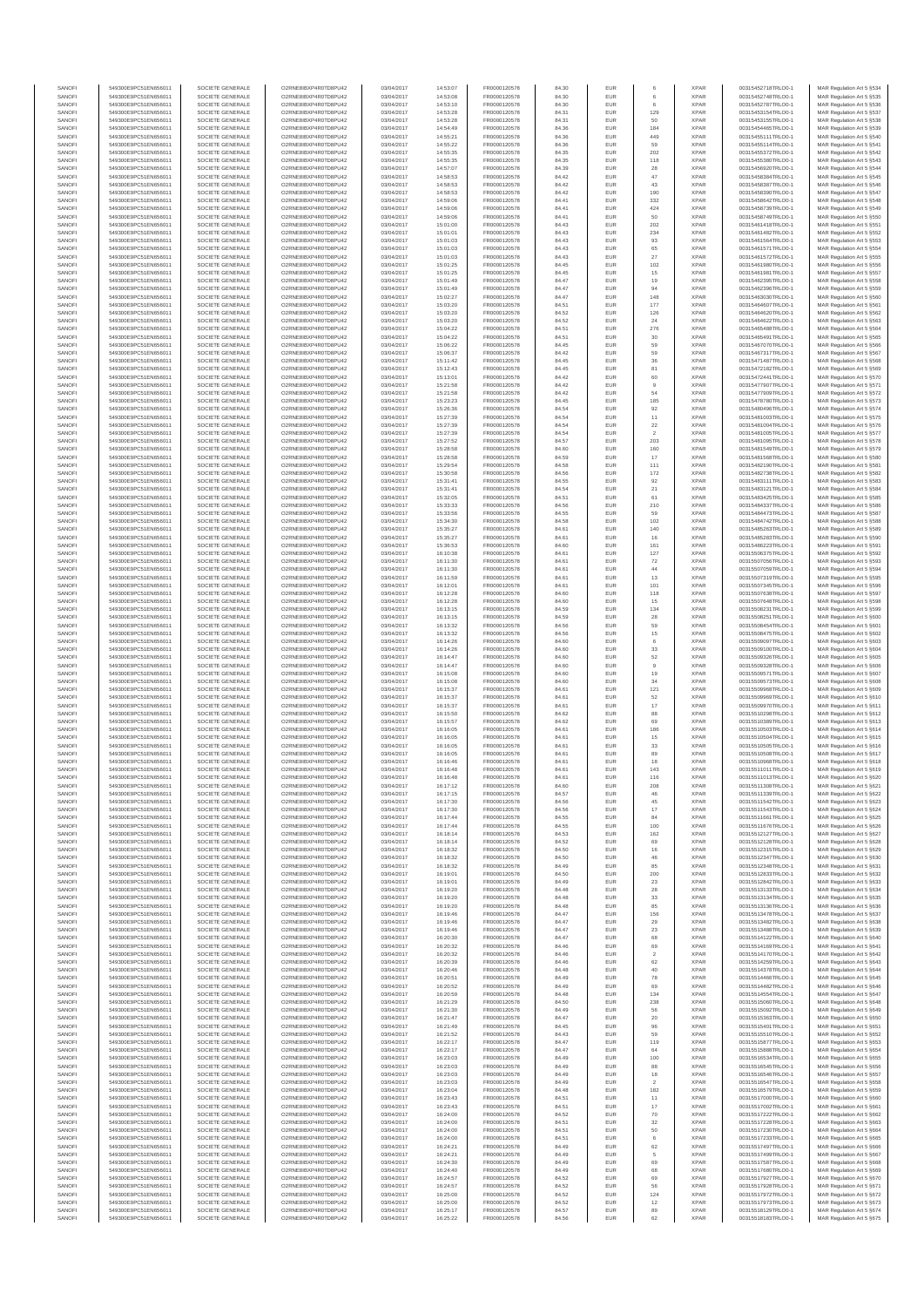| SANOFI<br>SANOFI | 549300E9PC51EN656011<br>549300E9PC51EN656011 | SOCIETE GENERALE<br>SOCIETE GENERALE | O2RNE8IBXP4R0TD8PU42<br>O2RNE8IBXP4R0TD8PU42  | 03/04/2017<br>03/04/2017 | 16:25:33<br>16:25:33 | FR0000120578<br>FR0000120578 | 84.55<br>84.55 | <b>EUR</b><br>EUR | 23                        | <b>XPAR</b><br><b>XPAR</b> | 00315518339TRLO0-1<br>00315518340TRLO0-1 | MAR Regulation Art 5 §676<br>MAR Regulation Art 5 §677  |
|------------------|----------------------------------------------|--------------------------------------|-----------------------------------------------|--------------------------|----------------------|------------------------------|----------------|-------------------|---------------------------|----------------------------|------------------------------------------|---------------------------------------------------------|
| SANOFI           | 549300E9PC51EN656011                         | SOCIETE GENERALE                     | O2RNE8IBXP4R0TD8PU42                          | 03/04/2017               | 16:25:33             | FR0000120578                 | 84.54          | <b>EUR</b>        | 50                        | <b>XPAR</b>                | 00315518341TRLO0-1                       | MAR Regulation Art 5 §678                               |
| SANOFI           | 549300E9PC51EN656011                         | SOCIETE GENERALE                     | O2RNE8IBXP4R0TD8PU42                          | 03/04/2017               | 16:25:43             | FR0000120578                 | 84.53          | EUR               | 65                        | <b>XPAR</b>                | 00315518447TRLO0-1                       | MAR Regulation Art 5 6679                               |
| SANOFI<br>SANOFI | 549300E9PC51EN656011<br>549300E9PC51EN656011 | SOCIETE GENERALE<br>SOCIETE GENERALE | O2RNE8IBXP4R0TD8PU42<br>O2RNE8IBXP4R0TD8PU42  | 03/04/2017<br>03/04/2017 | 16:25:43<br>16:25:50 | FR0000120578<br>FR0000120578 | 84.53<br>84.52 | <b>EUR</b><br>EUR | 45<br>62                  | <b>XPAR</b><br><b>XPAR</b> | 00315518460TRLO0-1<br>00315518559TRLO0-  | MAR Regulation Art 5 §680<br>MAR Regulation Art 5 §681  |
| SANOFI           | 549300E9PC51EN656011                         | SOCIETE GENERALE                     | O2RNE8IBXP4R0TD8PU42                          | 03/04/2017               | 16:26:01             | FR0000120578                 | 84.53          | EUR               | 36                        | <b>XPAR</b>                | 00315518745TRLO0-1                       | MAR Regulation Art 5 §682                               |
| SANOFI<br>SANOFI | 549300E9PC51EN656011<br>549300E9PC51EN656011 | SOCIETE GENERALE<br>SOCIETE GENERALE | O2RNE8IBXP4R0TD8PU42<br>O2RNE8IBXP4R0TD8PU42  | 03/04/2017<br>03/04/2017 | 16:26:02<br>16:26:05 | FR0000120578<br>FR0000120578 | 84.53          | EUR<br>EUR        | 11<br>19                  | <b>XPAR</b><br><b>XPAR</b> | 00315518770TRLO0-1<br>00315518797TRLO0-1 | MAR Regulation Art 5 §683<br>MAR Regulation Art 5 §684  |
| SANOFI           | 549300E9PC51EN656011                         | SOCIETE GENERALE                     | O2RNE8IBXP4R0TD8PU42                          | 03/04/2017               | 16:26:14             | FR0000120578                 | 84.53<br>84.53 | <b>EUR</b>        | 8                         | <b>XPAR</b>                | 00315518905TRLO0-1                       | MAR Regulation Art 5 §685                               |
| SANOFI           | 549300E9PC51EN656011                         | SOCIETE GENERALE                     | O2RNE8IBXP4R0TD8PU42                          | 03/04/2017               | 16:26:22             | FR0000120578                 | 84.55          | EUR               | $^{\rm 8}$                | <b>XPAR</b>                | 00315519017TRLO0-1                       | MAR Regulation Art 5 \$686                              |
| SANOFI<br>SANOFI | 549300E9PC51EN656011<br>549300E9PC51EN656011 | SOCIETE GENERALE<br>SOCIETE GENERALE | O2RNE8IBXP4R0TD8PLI42<br>O2RNE8IBXP4R0TD8PU42 | 03/04/2017<br>03/04/2017 | 16:26:22<br>16:26:22 | FR0000120578<br>FR0000120578 | 84.55<br>84.55 | <b>EUR</b><br>EUR | $\overline{2}$<br>68      | <b>XPAR</b><br><b>XPAR</b> | 00315519018TRLO0-1<br>00315519022TRLO0-1 | MAR Regulation Art 5 §687<br>MAR Regulation Art 5 §688  |
| SANOFI           | 549300E9PC51EN656011                         | SOCIETE GENERALE                     | O2RNE8IBXP4R0TD8PU42                          | 03/04/2017               | 16:26:37             | FR0000120578                 | 84.57          | <b>EUR</b>        | 70                        | <b>XPAR</b>                | 00315519201TRLO0-1                       | MAR Regulation Art 5 \$689                              |
| SANOFI           | 549300E9PC51EN656011                         | SOCIETE GENERALE                     | O2RNE8IBXP4R0TD8PU42                          | 03/04/2017               | 16:26:37             | FR0000120578                 | 84.57          | EUR               | $23\,$                    | <b>XPAR</b>                | 00315519202TRLO0-1                       | MAR Regulation Art 5 §690                               |
| SANOFI<br>SANOFI | 549300E9PC51EN656011<br>549300E9PC51EN656011 | SOCIETE GENERALE<br>SOCIETE GENERALE | O2RNE8IBXP4R0TD8PU42<br>O2RNE8IBXP4R0TD8PU42  | 03/04/2017<br>03/04/2017 | 16:26:37<br>16:26:37 | FR0000120578<br>FR0000120578 | 84.57<br>84.57 | EUR<br>EUR        | 60<br>11                  | <b>XPAR</b><br><b>XPAR</b> | 00315519203TRLO0-1<br>00315519204TRLO0-1 | MAR Regulation Art 5 §691<br>MAR Regulation Art 5 §692  |
| SANOFI           | 549300E9PC51EN656011                         | SOCIETE GENERALE                     | O2RNE8IBXP4R0TD8PU42                          | 03/04/2017               | 16:26:42             | FR0000120578                 | 84.57          | EUR               | 69                        | <b>XPAR</b>                | 00315519241TRLO0-1                       | MAR Regulation Art 5 §693                               |
| SANOFI           | 549300E9PC51EN656011                         | SOCIETE GENERALE                     | O2RNE8IBXP4R0TD8PU42<br>O2RNE8IBXP4R0TD8PU42  | 03/04/2017               | 16:26:59             | FR0000120578<br>FR0000120578 | 84.56          | <b>EUR</b>        | 100                       | <b>XPAR</b>                | 00315519366TRLO0-1                       | MAR Regulation Art 5 §694                               |
| SANOFI<br>SANOFI | 549300E9PC51EN656011<br>549300E9PC51EN656011 | SOCIETE GENERALE<br>SOCIETE GENERALE | O2RNE8IBXP4R0TD8PU42                          | 03/04/2017<br>04/04/2017 | 16:26:59<br>08:00:45 | FR0000120578                 | 84.56<br>84.33 | EUR<br><b>EUR</b> | 88<br>42                  | <b>XPAR</b><br><b>XPAR</b> | 00315519367TRLO0-1<br>00315551594TRLO0-1 | MAR Regulation Art 5 §695<br>MAR Regulation Art 5 6696  |
| SANOFI           | 549300E9PC51EN656011                         | SOCIETE GENERALE                     | O2RNE8IBXP4R0TD8PU42                          | 04/04/2017               | 08:00:45             | FR0000120578                 | 84.33          | EUR               | $22\,$                    | <b>XPAR</b>                | 00315551597TRLO0-1                       | MAR Regulation Art 5 \$697                              |
| SANOFI<br>SANOFI | 549300E9PC51EN656011<br>549300E9PC51EN656011 | SOCIETE GENERALE                     | O2RNE8IBXP4R0TD8PU42                          | 04/04/2017               | 08:00:45             | FR0000120578                 | 84.33          | <b>EUR</b>        | 81                        | <b>XPAR</b><br><b>XPAR</b> | 00315551598TRLO0-1                       | MAR Regulation Art 5 §698                               |
| SANOFI           | 549300E9PC51EN656011                         | SOCIETE GENERALE<br>SOCIETE GENERALE | O2RNE8IBXP4R0TD8PU42<br>O2RNE8IBXP4R0TD8PU42  | 04/04/2017<br>04/04/2017 | 08:00:52<br>08:02:08 | FR0000120578<br>FR0000120578 | 84.32<br>84.44 | EUR<br>EUR        | 62<br>78                  | <b>XPAR</b>                | 00315551731TRLO0-1<br>00315552786TRLO0-1 | MAR Regulation Art 5 §699<br>MAR Regulation Art 5 §700  |
| SANOFI           | 549300E9PC51EN656011                         | SOCIETE GENERALE                     | O2RNE8IBXP4R0TD8PU42                          | 04/04/2017               | 08:02:09             | FR0000120578                 | 84.44          | EUR               | 11                        | <b>XPAR</b>                | 00315552803TRLO0-1                       | MAR Regulation Art 5 §701                               |
| SANOFI<br>SANOFI | 549300E9PC51EN656011<br>549300E9PC51EN656011 | SOCIETE GENERALE<br>SOCIETE GENERALE | O2RNE8IBXP4R0TD8PU42<br>O2RNE8IBXP4R0TD8PLI42 | 04/04/2017<br>04/04/2017 | 08:02:46<br>08:02:46 | FR0000120578<br>FR0000120578 | 84.42<br>84.43 | EUR<br><b>EUR</b> | 221<br>70                 | <b>XPAR</b><br><b>XPAR</b> | 00315553108TRLO0-1<br>00315553111TRLO0-1 | MAR Regulation Art 5 §702<br>MAR Regulation Art 5 §703  |
| SANOFI           | 549300E9PC51EN656011                         | SOCIETE GENERALE                     | O2RNE8IBXP4R0TD8PU42                          | 04/04/2017               | 08:02:51             | FR0000120578                 | 84.46          | EUR               | 40                        | <b>XPAR</b>                | 00315553187TRLO0-1                       | MAR Regulation Art 5 §704                               |
| SANOFI           | 549300E9PC51EN656011                         | SOCIETE GENERALE                     | O2RNE8IBXP4R0TD8PU42                          | 04/04/2017               | 08:03:23             | FR0000120578                 | 84.54          | <b>EUR</b>        | 112                       | <b>XPAR</b>                | 00315553538TRLO0-1                       | MAR Regulation Art 5 §705                               |
| SANOFI<br>SANOFI | 549300E9PC51EN656011<br>549300E9PC51EN656011 | SOCIETE GENERALE<br>SOCIETE GENERALE | O2RNE8IBXP4R0TD8PU42<br>O2RNE8IBXP4R0TD8PU42  | 04/04/2017<br>04/04/2017 | 08:03:23<br>08:04:06 | FR0000120578<br>FR0000120578 | 84.54<br>84.55 | EUR<br>EUR        | 41<br>102                 | <b>XPAR</b><br><b>XPAR</b> | 00315553539TRLO0-1<br>00315553995TRLO0-1 | MAR Regulation Art 5 §706<br>MAR Regulation Art 5 §707  |
| SANOFI           | 549300E9PC51EN656011                         | SOCIETE GENERALE                     | O2RNE8IBXP4R0TD8PU42                          | 04/04/2017               | 08:04:29             | FR0000120578                 | 84.49          | EUR               | 129                       | <b>XPAR</b>                | 00315554196TRLO0-1                       | MAR Regulation Art 5 §708                               |
| SANOFI<br>SANOFI | 549300E9PC51EN656011<br>549300E9PC51EN656011 | SOCIETE GENERALE<br>SOCIETE GENERALE | O2RNE8IBXP4R0TD8PU42<br>O2RNE8IBXP4R0TD8PU42  | 04/04/2017<br>04/04/2017 | 08:04:44             | FR0000120578                 | 84.47<br>84.47 | EUR               | 55                        | <b>XPAR</b><br><b>XPAR</b> | 00315554324TRLO0-1<br>00315554326TRLO0-1 | MAR Regulation Art 5 §709                               |
| SANOFI           | 549300E9PC51EN656011                         | SOCIETE GENERALE                     | O2RNE8IBXP4R0TD8PU42                          | 04/04/2017               | 08:04:44<br>08:04:59 | FR0000120578<br>FR0000120578 | 84.42          | EUR<br>EUR        | 98<br>114                 | <b>XPAR</b>                | 00315554481TRLO0-1                       | MAR Regulation Art 5 §710<br>MAR Regulation Art 5 §711  |
| SANOFI           | 549300E9PC51EN656011                         | SOCIETE GENERALE                     | O2RNE8IBXP4R0TD8PU42                          | 04/04/2017               | 08:05:31             | FR0000120578                 | 84.45          | <b>EUR</b>        | 159                       | <b>XPAR</b>                | 00315554883TRLO0-1                       | MAR Regulation Art 5 §712                               |
| SANOFI<br>SANOFI | 549300E9PC51EN656011<br>549300E9PC51EN656011 | SOCIETE GENERALE<br>SOCIETE GENERALE | O2RNE8IBXP4R0TD8PU42<br>O2RNE8IBXP4R0TD8PLI42 | 04/04/2017<br>04/04/2017 | 08:05:42<br>08:06:28 | FR0000120578<br>FR0000120578 | 84.43<br>84.41 | EUR<br><b>EUR</b> | 109<br>157                | <b>XPAR</b><br><b>XPAR</b> | 00315554966TRLO0-1<br>00315555448TRLO0-1 | MAR Regulation Art 5 §713<br>MAR Regulation Art 5 \$714 |
| SANOFI           | 549300E9PC51EN656011                         | SOCIETE GENERALE                     | O2RNE8IBXP4R0TD8PU42                          | 04/04/2017               | 08:07:00             | FR0000120578                 | 84.37          | EUR               | 323                       | <b>XPAR</b>                | 00315555874TRLO0-                        | MAR Regulation Art 5 §715                               |
| SANOFI           | 549300E9PC51EN656011                         | SOCIETE GENERALE                     | O2RNE8IBXP4R0TD8PU42                          | 04/04/2017               | 08:07:40             | FR0000120578                 | 84.45          | EUR               | 181                       | <b>XPAR</b>                | 00315556486TRLO0-1                       | MAR Regulation Art 5 §716                               |
| SANOFI<br>SANOFI | 549300E9PC51EN656011<br>549300E9PC51EN656011 | SOCIETE GENERALE<br>SOCIETE GENERALE | O2RNE8IBXP4R0TD8PU42<br>O2RNE8IBXP4R0TD8PU42  | 04/04/2017<br>04/04/2017 | 08:07:41<br>08:07:56 | FR0000120578<br>FR0000120578 | 84.44<br>84.42 | EUR<br>EUR        | 141<br>101                | <b>XPAR</b><br><b>XPAR</b> | 00315556498TRLO0-1<br>00315556707TRLO0-1 | MAR Regulation Art 5 §717<br>MAR Regulation Art 5 §718  |
| SANOFI           | 549300E9PC51EN656011                         | SOCIETE GENERALE                     | O2RNE8IBXP4R0TD8PU42                          | 04/04/2017               | 08:07:56             | FR0000120578                 | 84.42          | EUR               | 30                        | <b>XPAR</b>                | 00315556708TRLO0-1                       | MAR Regulation Art 5 §719                               |
| SANOFI<br>SANOFI | 549300E9PC51EN656011<br>549300E9PC51EN656011 | SOCIETE GENERALE<br>SOCIETE GENERALE | O2RNE8IBXP4R0TD8PU42<br>O2RNE8IBXP4R0TD8PU42  | 04/04/2017<br>04/04/2017 | 08:08:27<br>08:08:47 | FR0000120578<br>FR0000120578 | 84.43<br>84.40 | EUR<br><b>EUR</b> | 322<br>131                | <b>XPAR</b><br><b>XPAR</b> | 00315557008TRLO0-1<br>00315557192TRLO0-1 | MAR Regulation Art 5 §720<br>MAR Regulation Art 5 §721  |
| SANOFI           | 549300E9PC51EN656011                         | SOCIETE GENERALE                     | O2RNE8IBXP4R0TD8PU42                          | 04/04/2017               | 08:08:47             | FR0000120578                 | 84.40          | EUR               | $75\,$                    | <b>XPAR</b>                | 00315557193TRLO0-1                       | MAR Regulation Art 5 §722                               |
| SANOFI           | 549300E9PC51EN656011                         | SOCIETE GENERALE                     | O2RNE8IBXP4R0TD8PU42                          | 04/04/2017               | 08:10:07             | FR0000120578                 | 84.47          | <b>EUR</b>        | $\overline{2}$            | <b>XPAR</b>                | 00315557843TRLO0-1                       | MAR Regulation Art 5 §723                               |
| SANOFI<br>SANOFI | 549300E9PC51EN656011<br>549300E9PC51EN656011 | SOCIETE GENERALE<br>SOCIETE GENERALE | O2RNE8IBXP4R0TD8PU42<br>O2RNE8IBXP4R0TD8PU42  | 04/04/2017<br>04/04/2017 | 08:10:24<br>08:10:26 | FR0000120578<br>FR0000120578 | 84.49<br>84.47 | EUR<br>EUR        | 50<br>286                 | <b>XPAR</b><br><b>XPAR</b> | 00315557941TRLO0-<br>00315557947TRLO0-1  | MAR Regulation Art 5 §724<br>MAR Regulation Art 5 §725  |
| SANOFI           | 549300E9PC51EN656011                         | SOCIETE GENERALE                     | O2RNE8IBXP4R0TD8PU42                          | 04/04/2017               | 08:10:26             | FR0000120578                 | 84.47          | EUR               | 108                       | <b>XPAR</b>                | 00315557950TRLO0-1                       | MAR Regulation Art 5 §726                               |
| SANOFI           | 549300E9PC51EN656011                         | SOCIETE GENERALE                     | O2RNE8IBXP4R0TD8PU42                          | 04/04/2017               | 08:10:45             | FR0000120578                 | 84.51          | EUR               | 36                        | <b>XPAR</b>                | 00315558051TRLO0-1                       | MAR Regulation Art 5 §727                               |
| SANOFI<br>SANOFI | 549300E9PC51EN656011<br>549300E9PC51EN656011 | SOCIETE GENERALE<br>SOCIETE GENERALE | O2RNE8IBXP4R0TD8PU42<br>O2RNE8IBXP4R0TD8PU42  | 04/04/2017<br>04/04/2017 | 08:10:47<br>08:11:32 | FR0000120578<br>FR0000120578 | 84.51<br>84.49 | <b>EUR</b><br>EUR | 140<br>169                | <b>XPAR</b><br><b>XPAR</b> | 00315558054TRLO0-1<br>00315558335TRLO0-1 | MAR Regulation Art 5 §728<br>MAR Regulation Art 5 \$729 |
| SANOFI           | 549300E9PC51EN656011                         | SOCIETE GENERALE                     | O2RNE8IBXP4R0TD8PLI42                         | 04/04/2017               | 08:11:32             | FR0000120578                 | 84.48          | <b>EUR</b>        | 43                        | <b>XPAR</b>                | 00315558340TRLO0-1                       | MAR Regulation Art 5 §730                               |
| SANOFI<br>SANOFI | 549300E9PC51EN656011                         | SOCIETE GENERALE                     | O2RNE8IBXP4R0TD8PU42                          | 04/04/2017               | 08:12:03             | FR0000120578                 | 84.48          | EUR<br>EUR        | 134<br>61                 | <b>XPAR</b><br><b>XPAR</b> | 00315558605TRLO0-1                       | MAR Regulation Art 5 §731<br>MAR Regulation Art 5 §732  |
| SANOFI           | 549300E9PC51EN656011<br>549300E9PC51EN656011 | SOCIETE GENERALE<br>SOCIETE GENERALE | O2RNE8IBXP4R0TD8PU42<br>O2RNE8IBXP4R0TD8PU42  | 04/04/2017<br>04/04/2017 | 08:12:03<br>08:12:07 | FR0000120578<br>FR0000120578 | 84.48<br>84.46 | EUR               | 44                        | <b>XPAR</b>                | 00315558606TRLO0-1<br>00315558627TRLO0-1 | MAR Regulation Art 5 §733                               |
| SANOFI           | 549300E9PC51EN656011                         | SOCIETE GENERALE                     | O2RNE8IBXP4R0TD8PU42                          | 04/04/2017               | 08:12:10             | FR0000120578                 | 84.44          | EUR               | 64                        | <b>XPAR</b>                | 00315558637TRLO0-1                       | MAR Regulation Art 5 §734                               |
| SANOFI<br>SANOFI | 549300E9PC51EN656011<br>549300E9PC51EN656011 | SOCIETE GENERALE<br>SOCIETE GENERALE | O2RNE8IBXP4R0TD8PU42<br>O2RNE8IBXP4R0TD8PU42  | 04/04/2017<br>04/04/2017 | 08:12:24<br>08:12:37 | FR0000120578<br>FR0000120578 | 84.43<br>84.43 | EUR<br>EUR        | 65<br>107                 | <b>XPAR</b><br><b>XPAR</b> | 00315558753TRLO0-1<br>00315558875TRLO0-1 | MAR Regulation Art 5 §735<br>MAR Regulation Art 5 §736  |
| SANOFI           | 549300E9PC51EN656011                         | SOCIETE GENERALE                     | O2RNE8IBXP4R0TD8PU42                          | 04/04/2017               | 08:12:37             | FR0000120578                 | 84.43          | <b>EUR</b>        | 23                        | <b>XPAR</b>                | 00315558876TRLO0-1                       | MAR Regulation Art 5 §737                               |
| SANOFI           | 549300E9PC51EN656011                         | SOCIETE GENERALE                     | O2RNE8IBXP4R0TD8PU42                          | 04/04/2017               | 08:13:18             | FR0000120578                 | 84.43          | EUR               | 110                       | <b>XPAR</b>                | 00315559132TRLO0-1                       | MAR Regulation Art 5 §738                               |
| SANOFI<br>SANOFI | 549300E9PC51EN656011<br>549300E9PC51EN656011 | SOCIETE GENERALE<br>SOCIETE GENERALE | O2RNE8IBXP4R0TD8PU42<br>O2RNE8IBXP4R0TD8PU42  | 04/04/2017<br>04/04/2017 | 08:13:44<br>08:13:44 | FR0000120578<br>FR0000120578 | 84.39<br>84.39 | <b>EUR</b><br>EUR | 63<br>$23\,$              | <b>XPAR</b><br><b>XPAR</b> | 00315559285TRLO0-1<br>00315559286TRLO0-1 | MAR Regulation Art 5 §739<br>MAR Regulation Art 5 §740  |
| SANOFI           | 549300E9PC51EN656011                         | SOCIETE GENERALE                     | O2RNE8IBXP4R0TD8PU42                          | 04/04/2017               | 08:13:44             | FR0000120578                 | 84.39          | EUR               | 23                        | <b>XPAR</b>                | 00315559287TRLO0-1                       | MAR Regulation Art 5 §741                               |
| SANOFI<br>SANOFI | 549300E9PC51EN656011<br>549300E9PC51EN656011 | SOCIETE GENERALE<br>SOCIETE GENERALE | O2RNE8IBXP4R0TD8PU42<br>O2RNE8IBXP4R0TD8PU42  | 04/04/2017<br>04/04/2017 | 08:13:44<br>08:13:51 | FR0000120578<br>FR0000120578 | 84.39<br>84.37 | EUR<br>EUR        | 18<br>61                  | <b>XPAR</b><br><b>XPAR</b> | 00315559288TRLO0-1<br>00315559349TRLO0-1 | MAR Regulation Art 5 §742<br>MAR Regulation Art 5 §743  |
| SANOFI           | 549300E9PC51EN656011                         | SOCIETE GENERALE                     | O2RNE8IBXP4R0TD8PU42                          | 04/04/2017               | 08:14:00             | FR0000120578                 | 84.39          | EUR               | $\scriptstyle{72}$        | <b>XPAR</b>                | 00315559428TRLO0-1                       | MAR Regulation Art 5 §744                               |
| SANOFI           | 549300E9PC51EN656011                         | SOCIETE GENERALE                     | O2RNE8IBXP4R0TD8PU42                          | 04/04/2017               | 08:14:11             | FR0000120578                 | 84.35          | EUR               | 59                        | <b>XPAR</b>                | 00315559495TRLO0-1                       | MAR Regulation Art 5 §745                               |
| SANOFI<br>SANOFI | 549300E9PC51EN656011<br>549300E9PC51EN656011 | SOCIETE GENERALE<br>SOCIETE GENERALE | O2RNE8IBXP4R0TD8PU42<br>O2RNE8IBXP4R0TD8PU42  | 04/04/2017<br>04/04/2017 | 08:14:47<br>08:15:13 | FR0000120578<br>FR0000120578 | 84.35<br>84.32 | <b>EUR</b><br>EUR | 59<br>142                 | <b>XPAR</b><br><b>XPAR</b> | 00315559735TRLO0-1<br>00315559967TRLO0-1 | MAR Regulation Art 5 §746<br>MAR Regulation Art 5 §747  |
| SANOFI           | 549300E9PC51EN656011                         | SOCIETE GENERALE                     | O2RNE8IBXP4R0TD8PU42                          | 04/04/2017               | 08:15:14             | FR0000120578                 | 84.32          | <b>EUR</b>        | 52                        | <b>XPAR</b>                | 00315559979TRLO0-1                       | MAR Regulation Art 5 §748                               |
| SANOFI<br>SANOFI | 549300E9PC51EN656011                         | SOCIETE GENERALE                     | O2RNE8IBXP4R0TD8PU42                          | 04/04/2017               | 08:15:15             | FR0000120578                 | 84.30          | <b>EUR</b><br>EUR | 63<br>191                 | <b>XPAR</b><br><b>XPAR</b> | 00315559981TRLO0-1                       | MAR Regulation Art 5 §749                               |
| SANOFI           | 549300E9PC51EN656011<br>549300E9PC51EN656011 | SOCIETE GENERALE<br>SOCIETE GENERALE | O2RNE8IBXP4R0TD8PU42<br>O2RNE8IBXP4R0TD8PU42  | 04/04/2017<br>04/04/2017 | 08:15:51<br>08:15:54 | FR0000120578<br>FR0000120578 | 84.33<br>84.33 | EUR               | 159                       | <b>XPAR</b>                | 00315560267TRLO0-1<br>00315560291TRLO0-1 | MAR Regulation Art 5 §750<br>MAR Regulation Art 5 §751  |
| SANOFI           | 549300E9PC51EN656011                         | SOCIETE GENERALE                     | O2RNE8IBXP4R0TD8PU42                          | 04/04/2017               | 08:15:58             | FR0000120578                 | 84.32          | EUR               | 23                        | <b>XPAR</b>                | 00315560303TRLO0-1                       | MAR Regulation Art 5 §752                               |
| SANOFI<br>SANOFI | 549300E9PC51EN656011<br>549300E9PC51EN656011 | SOCIETE GENERALE<br>SOCIETE GENERALE | O2RNE8IBXP4R0TD8PU42<br>O2RNE8IBXP4R0TD8PU42  | 04/04/2017<br>04/04/2017 | 08:15:58<br>08:16:18 | FR0000120578<br>FR0000120578 | 84.32<br>84.32 | <b>EUR</b><br>EUR | 44<br>126                 | <b>XPAR</b><br><b>XPAR</b> | 00315560304TRLO0-1<br>00315560415TRLO0-1 | MAR Regulation Art 5 §753<br>MAR Regulation Art 5 §754  |
| SANOFI           | 549300E9PC51EN656011                         | SOCIETE GENERALE                     | O2RNE8IBXP4R0TD8PU42                          | 04/04/2017               | 08:16:18             | FR0000120578                 | 84.32          | <b>EUR</b>        | 78                        | <b>XPAR</b>                | 00315560418TRLO0-1                       | MAR Regulation Art 5 §755                               |
| SANOFI           | 549300E9PC51EN656011<br>549300E9PC51EN656011 | SOCIETE GENERALE                     | O2RNE8IBXP4R0TD8PU42                          | 04/04/2017               | 08:17:17             | FR0000120578<br>FR0000120578 | 84.35          | EUR               | 515                       | <b>XPAR</b>                | 00315560877TRLO0-1                       | MAR Regulation Art 5 §756                               |
| SANOFI<br>SANOFI | 549300E9PC51EN656011                         | SOCIETE GENERALE<br>SOCIETE GENERALE | O2RNE8IBXP4R0TD8PU42<br>O2RNE8IBXP4R0TD8PU42  | 04/04/2017<br>04/04/2017 | 08:17:20<br>08:17:20 | FR0000120578                 | 84.34<br>84.34 | <b>EUR</b><br>EUR | 29<br>$_{\rm 38}$         | <b>XPAR</b><br><b>XPAR</b> | 00315560886TRLO0-1<br>00315560887TRLO0-1 | MAR Regulation Art 5 §757<br>MAR Regulation Art 5 §758  |
| SANOFI           | 549300E9PC51EN656011                         | SOCIETE GENERALE                     | O2RNE8IBXP4R0TD8PU42                          | 04/04/2017               | 08:17:27             | FR0000120578                 | 84.32          | EUR               | 59                        | <b>XPAR</b>                | 00315560925TRLO0-1                       | MAR Regulation Art 5 §759                               |
| SANOFI<br>SANOFI | 549300E9PC51EN656011<br>549300E9PC51EN656011 | SOCIETE GENERALE<br>SOCIETE GENERALE | O2RNE8IBXP4R0TD8PU42<br>O2RNE8IBXP4R0TD8PU42  | 04/04/2017<br>04/04/2017 | 08:17:33<br>08:17:33 | FR0000120578<br>FR0000120578 | 84.30<br>84.30 | EUR<br>EUR        | 67<br>$20\,$              | <b>XPAR</b><br><b>XPAR</b> | 00315560960TRLO0-1<br>00315560962TRLO0-1 | MAR Regulation Art 5 §760<br>MAR Regulation Art 5 §761  |
| SANOFI           | 549300E9PC51EN656011                         | SOCIETE GENERALE                     | O2RNE8IBXP4R0TD8PU42                          | 04/04/2017               | 08:17:51             | FR0000120578                 | 84.28          | <b>EUR</b>        | 59                        | <b>XPAR</b>                | 00315561181TRLO0-1                       | MAR Regulation Art 5 §762                               |
| <b>SANOF</b>     | 549300E9PC51EN656011                         | SOCIETE GENERALE                     | O2RNE8IBXP4R0TD8PU42                          | 04/04/2017               | 08:17:57             | FR0000120578                 | 84.27          | EUR               |                           | <b>XPAR</b>                | 00315561201TRLO0-                        | MAR Regulation Art 5 §763                               |
| SANOFI<br>SANOFI | 549300E9PC51EN656011<br>549300E9PC51EN656011 | SOCIETE GENERALE<br>SOCIETE GENERALE | O2RNE8IBXP4R0TD8PU42<br>O2RNE8IBXP4R0TD8PU42  | 04/04/2017<br>04/04/2017 | 08:18:14<br>08:19:05 | FR0000120578<br>FR0000120578 | 84.28<br>84.29 | <b>EUR</b><br>EUR | 135<br>64                 | <b>XPAR</b><br><b>XPAR</b> | 00315561317TRLO0-1<br>00315561618TRLO0-1 | MAR Regulation Art 5 §764<br>MAR Regulation Art 5 §765  |
| SANOFI           | 549300E9PC51EN656011                         | SOCIETE GENERALE                     | O2RNE8IBXP4R0TD8PU42                          | 04/04/2017               | 08:19:10             | FR0000120578                 | 84.29          | <b>EUR</b>        | 65                        | <b>XPAR</b>                | 00315561666TRLO0-1                       | MAR Regulation Art 5 §766                               |
| SANOFI<br>SANOFI | 549300E9PC51EN656011<br>549300E9PC51EN656011 | SOCIETE GENERALE<br>SOCIETE GENERALE | O2RNE8IBXP4R0TD8PU42<br>O2RNE8IBXP4R0TD8PU42  | 04/04/2017<br>04/04/2017 | 08:19:31<br>08:19:31 | FR0000120578<br>FR0000120578 | 84.30<br>84.30 | EUR<br>EUR        | 108<br>110                | <b>XPAR</b><br><b>XPAR</b> | 00315561784TRLO0-1<br>00315561785TRLO0-1 | MAR Regulation Art 5 §767<br>MAR Regulation Art 5 §768  |
| SANOFI           | 549300E9PC51EN656011                         | SOCIETE GENERALE                     | O2RNE8IBXP4R0TD8PU42                          | 04/04/2017               | 08:19:31             | FR0000120578                 | 84.30          | EUR               | 196                       | <b>XPAR</b>                | 00315561786TRLO0-1                       | MAR Regulation Art 5 §769                               |
| SANOFI           | 549300E9PC51EN656011                         | SOCIETE GENERALE                     | O2RNE8IBXP4R0TD8PU42                          | 04/04/2017               | 08:19:36             | FR0000120578                 | 84.30          | EUR               | 77                        | <b>XPAR</b>                | 00315561808TRLO0-1                       | MAR Regulation Art 5 §770                               |
| SANOFI<br>SANOFI | 549300E9PC51EN656011<br>549300E9PC51EN656011 | SOCIETE GENERALE<br>SOCIETE GENERALE | O2RNE8IBXP4R0TD8PU42<br>O2RNE8IBXP4R0TD8PU42  | 04/04/2017<br>04/04/2017 | 08:19:36<br>08:19:38 | FR0000120578<br>FR0000120578 | 84.30<br>84.30 | <b>EUR</b><br>EUR | $12\,$<br>79              | <b>XPAR</b><br><b>XPAR</b> | 00315561810TRLO0-1<br>00315561819TRLO0-1 | MAR Regulation Art 5 §771<br>MAR Regulation Art 5 §772  |
| SANOFI           | 549300E9PC51EN656011                         | SOCIETE GENERALE                     | O2RNE8IBXP4R0TD8PU42                          | 04/04/2017               | 08:20:06             | FR0000120578                 | 84.32          | <b>EUR</b>        | 454                       | <b>XPAR</b>                | 00315561974TRLO0-1                       | MAR Regulation Art 5 §773                               |
| SANOFI<br>SANOFI | 549300E9PC51EN656011<br>549300E9PC51EN656011 | SOCIETE GENERALE<br>SOCIETE GENERALE | O2RNE8IBXP4R0TD8PU42<br>O2RNE8IBXP4R0TD8PU42  | 04/04/2017<br>04/04/2017 | 08:20:23<br>08:20:24 | FR0000120578<br>FR0000120578 | 84.31<br>84.31 | EUR<br>EUR        | 176<br>$\scriptstyle{72}$ | <b>XPAR</b><br><b>XPAR</b> | 00315562164TRLO0-1<br>00315562165TRLO0-1 | MAR Regulation Art 5 §774<br>MAR Regulation Art 5 §775  |
| SANOFI           | 549300E9PC51EN656011                         | SOCIETE GENERALE                     | O2RNE8IBXP4R0TD8PU42                          | 04/04/2017               | 08:20:44             | FR0000120578                 | 84.28          | EUR               | 133                       | <b>XPAR</b>                | 00315562311TRLO0-1                       | MAR Regulation Art 5 §776                               |
| SANOFI<br>SANOFI | 549300E9PC51EN656011<br>549300E9PC51EN656011 | SOCIETE GENERALE<br>SOCIETE GENERALE | O2RNE8IBXP4R0TD8PU42<br>O2RNE8IBXP4R0TD8PU42  | 04/04/2017<br>04/04/2017 | 08:22:08<br>08:22:11 | FR0000120578<br>FR0000120578 | 84.29<br>84.29 | EUR<br>EUR        | 419<br>284                | <b>XPAR</b><br><b>XPAR</b> | 00315563627TRLO0-1<br>00315563735TRLO0-1 | MAR Regulation Art 5 §777<br>MAR Regulation Art 5 §778  |
| SANOFI           | 549300E9PC51EN656011                         | SOCIETE GENERALE                     | O2RNE8IBXP4R0TD8PU42                          | 04/04/2017               | 08:22:11             | FR0000120578                 | 84.29          | EUR               | 176                       | <b>XPAR</b>                | 00315563737TRLO0-1                       | MAR Regulation Art 5 §779                               |
| SANOFI           | 549300E9PC51EN656011                         | SOCIETE GENERALE                     | O2RNE8IBXP4R0TD8PLI42<br>O2RNE8IBXP4R0TD8PU42 | 04/04/2017               | 08:22:13             | FR0000120578                 | 84.27          | EUR               | 81                        | <b>XPAR</b>                | 00315563814TRLO0-1                       | MAR Regulation Art 5 §780                               |
| SANOFI<br>SANOFI | 549300E9PC51EN656011<br>549300E9PC51EN656011 | SOCIETE GENERALE<br>SOCIETE GENERALE | O2RNE8IBXP4R0TD8PU42                          | 04/04/2017<br>04/04/2017 | 08:22:25<br>08:22:39 | FR0000120578<br>FR0000120578 | 84.26<br>84.22 | EUR<br><b>EUR</b> | 133<br>143                | <b>XPAR</b><br><b>XPAR</b> | 00315564221TRLO0-1<br>00315564503TRLO0-1 | MAR Regulation Art 5 §781<br>MAR Regulation Art 5 §782  |
| SANOFI           | 549300E9PC51EN656011                         | SOCIETE GENERALE                     | O2RNE8IBXP4R0TD8PU42                          | 04/04/2017               | 08:22:39             | FR0000120578                 | 84.22          | EUR               | $42\,$                    | <b>XPAR</b>                | 00315564548TRLO0-1                       | MAR Regulation Art 5 §783                               |
| SANOFI<br>SANOFI | 549300E9PC51EN656011<br>549300E9PC51EN656011 | SOCIETE GENERALE<br>SOCIETE GENERALE | O2RNE8IBXP4R0TD8PU42<br>O2RNE8IBXP4R0TD8PU42  | 04/04/2017<br>04/04/2017 | 08:23:17<br>08:23:17 | FR0000120578<br>FR0000120578 | 84.25<br>84.25 | EUR<br>EUR        | 71<br>153                 | <b>XPAR</b><br><b>XPAR</b> | 00315565227TRLO0-1<br>00315565230TRLO0-1 | MAR Regulation Art 5 §784<br>MAR Regulation Art 5 §785  |
| SANOFI           | 549300E9PC51EN656011                         | SOCIETE GENERALE                     | O2RNE8IBXP4R0TD8PU42                          | 04/04/2017               | 08:23:44             | FR0000120578                 | 84.23          | EUR               | 192                       | <b>XPAR</b>                | 00315565450TRLO0-1                       | MAR Regulation Art 5 §786                               |
| SANOFI           | 549300E9PC51EN656011                         | SOCIETE GENERALE                     | O2RNE8IBXP4R0TD8PU42                          | 04/04/2017               | 08:23:44             | FR0000120578                 | 84.23          | EUR               | 43                        | <b>XPAR</b>                | 00315565453TRLO0-1                       | MAR Regulation Art 5 §787                               |
| SANOFI<br>SANOFI | 549300E9PC51EN656011<br>549300E9PC51EN656011 | SOCIETE GENERALE<br>SOCIETE GENERALE | O2RNE8IBXP4R0TD8PU42<br>O2RNE8IBXP4R0TD8PU42  | 04/04/2017<br>04/04/2017 | 08:23:44<br>08:24:34 | FR0000120578<br>FR0000120578 | 84.23<br>84.27 | EUR<br><b>EUR</b> | 174<br>461                | <b>XPAR</b><br><b>XPAR</b> | 00315565454TRLO0-1<br>00315565991TRLO0-1 | MAR Regulation Art 5 §788<br>MAR Regulation Art 5 §789  |
| SANOFI           | 549300E9PC51EN656011                         | SOCIETE GENERALE                     | O2RNE8IBXP4R0TD8PU42                          | 04/04/2017               | 08:25:27             | FR0000120578                 | 84.29          | EUR               | 129                       | <b>XPAR</b>                | 00315566593TRLO0-1                       | MAR Regulation Art 5 §790                               |
| SANOFI<br>SANOFI | 549300E9PC51EN656011<br>549300E9PC51EN656011 | SOCIETE GENERALE<br>SOCIETE GENERALE | O2RNE8IBXP4R0TD8PU42<br>O2RNE8IBXP4R0TD8PU42  | 04/04/2017<br>04/04/2017 | 08:25:28<br>08:25:34 | FR0000120578<br>FR0000120578 | 84.29<br>84.28 | <b>EUR</b><br>EUR | 280<br>65                 | <b>XPAR</b><br><b>XPAR</b> | 00315566595TRLO0-1<br>00315566639TRLO0-1 | MAR Regulation Art 5 §791<br>MAR Regulation Art 5 §792  |
| SANOFI           | 549300E9PC51EN656011                         | SOCIETE GENERALE                     | O2RNE8IBXP4R0TD8PU42                          | 04/04/2017               | 08:25:55             | FR0000120578                 | 84.24          | EUR               | 85                        | <b>XPAR</b>                | 00315566744TRLO0-1                       | MAR Regulation Art 5 §793                               |
| SANOFI           | 549300E9PC51EN656011                         | SOCIETE GENERALE                     | O2RNE8IBXP4R0TD8PU42                          | 04/04/2017               | 08:26:23             | FR0000120578                 | 84.26          | EUR               | 236                       | <b>XPAR</b>                | 00315566890TRLO0-1                       | MAR Regulation Art 5 §794                               |
| SANOFI<br>SANOFI | 549300E9PC51EN656011<br>549300E9PC51EN656011 | SOCIETE GENERALE<br>SOCIETE GENERALE | O2RNE8IBXP4R0TD8PU42<br>O2RNE8IBXP4R0TD8PU42  | 04/04/2017<br>04/04/2017 | 08:26:42<br>08:27:31 | FR0000120578<br>FR0000120578 | 84.27<br>84.29 | EUR<br><b>EUR</b> | 116<br>188                | <b>XPAR</b><br><b>XPAR</b> | 00315567010TRLO0-1<br>00315567344TRLO0-1 | MAR Regulation Art 5 §795<br>MAR Regulation Art 5 §796  |
| SANOFI           | 549300E9PC51EN656011                         | SOCIETE GENERALE                     | O2RNE8IBXP4R0TD8PU42                          | 04/04/2017               | 08:28:57             | FR0000120578                 | 84.33          | EUR               | 597                       | <b>XPAR</b>                | 00315568068TRLO0-1                       | MAR Regulation Art 5 §797                               |
| SANOFI<br>SANOFI | 549300E9PC51EN656011<br>549300E9PC51EN656011 | SOCIETE GENERALE<br>SOCIETE GENERALE | O2RNE8IBXP4R0TD8PU42<br>O2RNE8IBXP4R0TD8PU42  | 04/04/2017<br>04/04/2017 | 08:29:13<br>08:29:13 | FR0000120578<br>FR0000120578 | 84.32<br>84.32 | <b>EUR</b><br>EUR | 143<br>36                 | <b>XPAR</b><br><b>XPAR</b> | 00315568168TRLO0-1<br>00315568174TRLO0-1 | MAR Regulation Art 5 §798                               |
| SANOFI           | 549300E9PC51EN656011                         | SOCIETE GENERALE                     | O2RNE8IBXP4R0TD8PU42                          | 04/04/2017               | 08:29:13             | FR0000120578                 | 84.32          | <b>EUR</b>        | 20                        | <b>XPAR</b>                | 00315568176TRLO0-1                       | MAR Regulation Art 5 §799<br>MAR Regulation Art 5 §800  |
| SANOFI           | 549300E9PC51EN656011                         | SOCIETE GENERALE                     | O2RNE8IBXP4R0TD8PU42                          | 04/04/2017               | 08:29:32             | FR0000120578                 | 84.30          | EUR               | 122                       | <b>XPAR</b>                | 00315568336TRLO0-1                       | MAR Regulation Art 5 §801                               |
| SANOFI<br>SANOFI | 549300E9PC51EN656011<br>549300E9PC51EN656011 | SOCIETE GENERALE<br>SOCIETE GENERALE | O2RNE8IBXP4R0TD8PU42<br>O2RNE8IBXP4R0TD8PU42  | 04/04/2017<br>04/04/2017 | 08:29:59<br>08:29:59 | FR0000120578<br>FR0000120578 | 84.33<br>84.33 | EUR<br>EUR        | 100<br>80                 | <b>XPAR</b><br>XPAR        | 00315568548TRLO0-1<br>00315568550TRLO0-1 | MAR Regulation Art 5 §802<br>MAR Regulation Art 5 §803  |
| SANOFI           | 549300E9PC51EN656011                         | SOCIETE GENERALE                     | O2RNE8IBXP4R0TD8PU42                          | 04/04/2017               | 08:30:15             | FR0000120578                 | 84.31          | EUR               | 60                        | <b>XPAR</b>                | 00315568704TRLO0-1                       | MAR Regulation Art 5 §804                               |
| SANOFI<br>SANOFI | 549300E9PC51EN656011<br>549300E9PC51EN656011 | SOCIETE GENERALE<br>SOCIETE GENERALE | O2RNE8IBXP4R0TD8PU42<br>O2RNE8IBXP4R0TD8PU42  | 04/04/2017<br>04/04/2017 | 08:30:15<br>08:31:26 | FR0000120578<br>FR0000120578 | 84.30<br>84.30 | <b>EUR</b><br>EUR | 21<br>227                 | <b>XPAR</b><br><b>XPAR</b> | 00315568707TRLO0-1<br>00315569164TRLO0-1 | MAR Regulation Art 5 §805<br>MAR Regulation Art 5 §806  |
| SANOFI           | 549300E9PC51EN656011                         | SOCIETE GENERALE                     | O2RNE8IBXP4R0TD8PU42                          | 04/04/2017               | 08:31:39             | FR0000120578                 | 84.29          | <b>EUR</b>        | 39                        | <b>XPAR</b>                | 00315569231TRLO0-1                       | MAR Regulation Art 5 §807                               |
| SANOFI           | 549300E9PC51EN656011                         | SOCIETE GENERALE                     | O2RNE8IBXP4R0TD8PU42                          | 04/04/2017               | 08:32:02             | FR0000120578                 | 84.34          | EUR               | 215                       | <b>XPAR</b>                | 00315569433TRLO0-1                       | MAR Regulation Art 5 §808                               |
| SANOFI<br>SANOFI | 549300E9PC51EN656011<br>549300E9PC51EN656011 | SOCIETE GENERALE<br>SOCIETE GENERALE | O2RNE8IBXP4R0TD8PU42<br>O2RNE8IBXP4R0TD8PU42  | 04/04/2017<br>04/04/2017 | 08:32:08<br>08:32:22 | FR0000120578<br>FR0000120578 | 84.33<br>84.32 | <b>EUR</b><br>EUR | 79<br>105                 | <b>XPAR</b><br><b>XPAR</b> | 00315569470TRLO0-1<br>00315569595TRLO0-1 | MAR Regulation Art 5 §809<br>MAR Regulation Art 5 §810  |
| SANOFI           | 549300E9PC51EN656011                         | SOCIETE GENERALE                     | O2RNE8IBXP4R0TD8PU42                          | 04/04/2017               | 08:32:37             | FR0000120578                 | 84.31          | EUR               | $_{\rm 64}$               | <b>XPAR</b>                | 00315569694TRLO0-1                       | MAR Regulation Art 5 §811                               |
| SANOFI<br>SANOFI | 549300E9PC51EN656011<br>549300E9PC51EN656011 | SOCIETE GENERALE<br>SOCIETE GENERALE | O2RNE8IBXP4R0TD8PU42<br>O2RNE8IBXP4R0TD8PU42  | 04/04/2017<br>04/04/2017 | 08:32:46<br>08:32:46 | FR0000120578<br>FR0000120578 | 84.31<br>84.31 | EUR<br>EUR        | $12\,$<br>$23\,$          | <b>XPAR</b><br><b>XPAR</b> | 00315569736TRLO0-1<br>00315569741TRLO0-1 | MAR Regulation Art 5 §812<br>MAR Regulation Art 5 §813  |
| SANOFI           | 549300E9PC51EN656011                         | SOCIETE GENERALE                     | O2RNE8IBXP4R0TD8PU42                          | 04/04/2017               | 08:32:46             | FR0000120578                 | 84.31          | <b>EUR</b>        | ${\bf 28}$                | <b>XPAR</b>                | 00315569746TRLO0-1                       | MAR Regulation Art 5 §814                               |
| SANOFI           | 549300E9PC51EN656011                         | SOCIETE GENERALE                     | O2RNE8IBXP4R0TD8PU42                          | 04/04/2017               | 08:33:24             | FR0000120578                 | 84.33          | EUR               | 123                       | <b>XPAR</b><br><b>XPAR</b> | 00315570011TRLO0-                        | MAR Regulation Art 5 §815                               |
| SANOFI<br>SANOFI | 549300E9PC51EN656011<br>549300E9PC51EN656011 | SOCIETE GENERALE<br>SOCIETE GENERALE | O2RNE8IBXP4R0TD8PU42<br>O2RNE8IBXP4R0TD8PU42  | 04/04/2017<br>04/04/2017 | 08:33:24<br>08:33:57 | FR0000120578<br>FR0000120578 | 84.33<br>84.34 | <b>EUR</b><br>EUR | 39<br>55                  | XPAR                       | 00315570012TRLO0-1<br>00315570210TRLO0-1 | MAR Regulation Art 5 §816<br>MAR Regulation Art 5 §817  |
|                  |                                              |                                      |                                               |                          |                      |                              |                |                   |                           |                            |                                          |                                                         |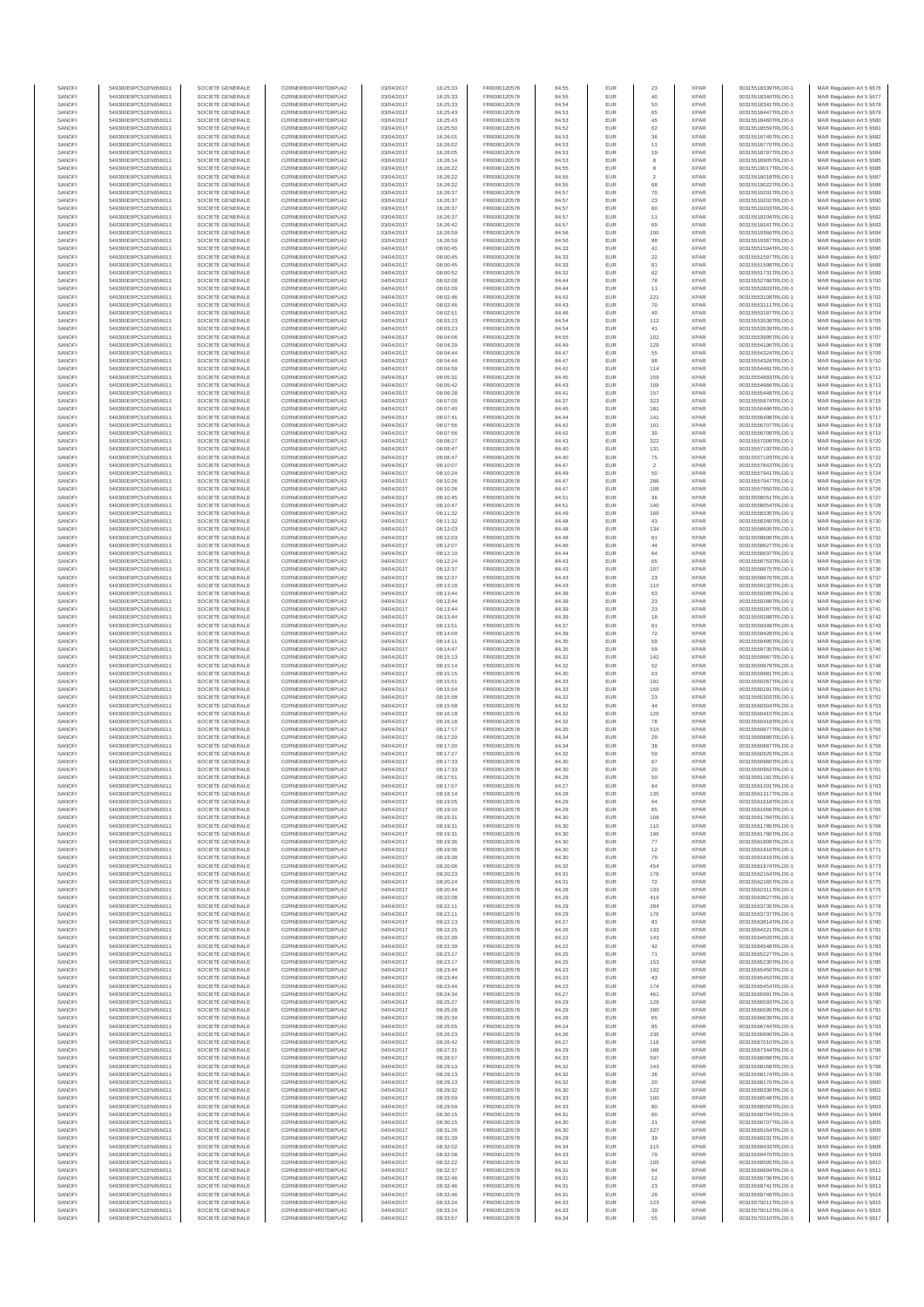| SANOFI<br>SANOFI | 549300E9PC51EN656011<br>549300E9PC51EN656011 | SOCIETE GENERALE<br>SOCIETE GENERALE | O2RNE8IBXP4R0TD8PU42<br>O2RNE8IBXP4R0TD8PU42  | 04/04/2017<br>04/04/2017 | 08:33:57<br>08:33:58 | FR0000120578<br>FR0000120578 | 84.34<br>84.34 | <b>EUR</b><br>EUR | 23<br>12                 | <b>XPAR</b><br><b>XPAR</b> | 00315570213TRLO0-1<br>00315570219TRLO0-1 | MAR Regulation Art 5 §818                               |
|------------------|----------------------------------------------|--------------------------------------|-----------------------------------------------|--------------------------|----------------------|------------------------------|----------------|-------------------|--------------------------|----------------------------|------------------------------------------|---------------------------------------------------------|
| SANOFI           | 549300E9PC51EN656011                         | SOCIETE GENERALE                     | O2RNE8IBXP4R0TD8PU42                          | 04/04/2017               | 08:34:25             | FR0000120578                 | 84.34          | <b>EUR</b>        | 11                       | <b>XPAR</b>                | 00315570454TRLO0-1                       | MAR Regulation Art 5 §819<br>MAR Regulation Art 5 §820  |
| SANOFI           | 549300E9PC51EN656011                         | SOCIETE GENERALE                     | O2RNE8IBXP4R0TD8PU42                          | 04/04/2017               | 08:34:29             | FR0000120578                 | 84.34          | EUR               | 193                      | <b>XPAR</b>                | 00315570489TRLO0-1                       | MAR Regulation Art 5 §821                               |
| SANOFI           | 549300E9PC51EN656011                         | SOCIETE GENERALE                     | O2RNE8IBXP4R0TD8PU42                          | 04/04/2017               | 08:34:29             | FR0000120578                 | 84.34          | <b>EUR</b>        | 23                       | <b>XPAR</b>                | 00315570491TRLO0-1                       | MAR Regulation Art 5 §822                               |
| SANOFI<br>SANOFI | 549300E9PC51EN656011                         | SOCIETE GENERALE                     | O2RNE8IBXP4R0TD8PU42<br>O2RNE8IBXP4R0TD8PU42  | 04/04/2017               | 08:34:29             | FR0000120578<br>FR0000120578 | 84.34<br>84.34 | EUR<br>EUR        | $12\,$<br>146            | <b>XPAR</b><br><b>XPAR</b> | 00315570492TRLO0-1                       | MAR Regulation Art 5 §823<br>MAR Regulation Art 5 §824  |
| SANOFI           | 549300E9PC51EN656011<br>549300E9PC51EN656011 | SOCIETE GENERALE<br>SOCIETE GENERALE | O2RNE8IBXP4R0TD8PU42                          | 04/04/2017<br>04/04/2017 | 08:34:54<br>08:35:19 | FR0000120578                 | 84.36          | EUR               | 40                       | <b>XPAR</b>                | 00315570766TRLO0-1<br>00315570918TRLO0-1 | MAR Regulation Art 5 §825                               |
| SANOFI           | 549300E9PC51EN656011                         | SOCIETE GENERALE                     | O2RNE8IBXP4R0TD8PU42                          | 04/04/2017               | 08:35:19             | FR0000120578                 | 84.36          | <b>EUR</b>        | 72                       | <b>XPAR</b>                | 00315570919TRLO0-1                       | MAR Regulation Art 5 §826                               |
| SANOFI           | 549300E9PC51EN656011                         | SOCIETE GENERALE                     | O2RNE8IBXP4R0TD8PU42                          | 04/04/2017               | 08:35:42             | FR0000120578                 | 84.37          | <b>EUR</b>        | 224                      | <b>XPAR</b>                | 00315571128TRLO0-1                       | MAR Regulation Art 5 §827                               |
| SANOFI<br>SANOFI | 549300E9PC51EN656011<br>549300E9PC51EN656011 | SOCIETE GENERALE<br>SOCIETE GENERALE | O2RNE8IBXP4R0TD8PU42<br>O2RNE8IBXP4R0TD8PU42  | 04/04/2017<br>04/04/2017 | 08:36:10<br>08:36:20 | FR0000120578<br>FR0000120578 | 84.35          | EUR               | 191<br>62                | <b>XPAR</b><br><b>XPAR</b> | 00315571334TRLO0-1<br>00315571392TRLO0-1 | MAR Regulation Art 5 §828                               |
| SANOFI           | 549300E9PC51EN656011                         | SOCIETE GENERALE                     | O2RNE8IBXP4R0TD8PU42                          | 04/04/2017               | 08:36:32             | FR0000120578                 | 84.33<br>84.31 | <b>EUR</b><br>EUR | $23\,$                   | <b>XPAR</b>                | 00315571474TRLO0-1                       | MAR Regulation Art 5 §829<br>MAR Regulation Art 5 §830  |
| SANOFI           | 549300E9PC51EN656011                         | SOCIETE GENERALE                     | O2RNE8IBXP4R0TD8PU42                          | 04/04/2017               | 08:36:46             | FR0000120578                 | 84.33          | <b>EUR</b>        | 62                       | <b>XPAR</b>                | 00315571556TRLO0-1                       | MAR Regulation Art 5 6831                               |
| SANOFI           | 549300E9PC51EN656011                         | SOCIETE GENERALE                     | O2RNE8IBXP4R0TD8PU42                          | 04/04/2017               | 08:36:46             | FR0000120578                 | 84.32          | EUR               | $90\,$                   | <b>XPAR</b>                | 00315571559TRLO0-1                       | MAR Regulation Art 5 §832                               |
| SANOFI           | 549300E9PC51EN656011                         | SOCIETE GENERALE                     | O2RNE8IBXP4R0TD8PU42                          | 04/04/2017               | 08:36:46             | FR0000120578                 | 84.32          | EUR               | $43\,$                   | <b>XPAR</b>                | 00315571560TRLO0-1                       | MAR Regulation Art 5 §833                               |
| SANOFI           | 549300E9PC51EN656011                         | SOCIETE GENERALE                     | O2RNE8IBXP4R0TD8PU42                          | 04/04/2017               | 08:37:15             | FR0000120578                 | 84.31          | EUR               | 197                      | <b>XPAR</b>                | 00315571801TRLO0-1                       | MAR Regulation Art 5 §834                               |
| SANOFI<br>SANOFI | 549300E9PC51EN656011<br>549300E9PC51EN656011 | SOCIETE GENERALE<br>SOCIETE GENERALE | O2RNE8IBXP4R0TD8PU42<br>O2RNE8IBXP4R0TD8PU42  | 04/04/2017<br>04/04/2017 | 08:37:15<br>08:37:15 | FR0000120578<br>FR0000120578 | 84.30<br>84.30 | EUR<br><b>EUR</b> | $25\,$<br>22             | <b>XPAR</b><br><b>XPAR</b> | 00315571805TRLO0-1<br>00315571808TRLO0-1 | MAR Regulation Art 5 §835<br>MAR Regulation Art 5 §836  |
| SANOFI           | 549300E9PC51EN656011                         | SOCIETE GENERALE                     | O2RNE8IBXP4R0TD8PU42                          | 04/04/2017               | 08:37:58             | FR0000120578                 | 84.30          | EUR               | 212                      | <b>XPAR</b>                | 00315572012TRLO0-1                       | MAR Regulation Art 5 §837                               |
| SANOFI           | 549300E9PC51EN656011                         | SOCIETE GENERALE                     | O2RNE8IBXP4R0TD8PU42                          | 04/04/2017               | 08:37:58             | FR0000120578                 | 84.30          | <b>EUR</b>        | 36                       | <b>XPAR</b>                | 00315572013TRLO0-1                       | MAR Regulation Art 5 \$838                              |
| SANOFI           | 549300E9PC51EN656011                         | SOCIETE GENERALE                     | O2RNE8IBXP4R0TD8PU42                          | 04/04/2017               | 08:37:58             | FR0000120578                 | 84.30          | EUR               | 97                       | <b>XPAR</b>                | 00315572014TRLO0-1                       | MAR Regulation Art 5 §839                               |
| SANOFI           | 549300E9PC51EN656011                         | SOCIETE GENERALE                     | O2RNE8IBXP4R0TD8PU42                          | 04/04/2017               | 08:38:44             | FR0000120578                 | 84.31          | <b>EUR</b>        | 101                      | <b>XPAR</b>                | 00315572343TRLO0-1                       | MAR Regulation Art 5 §840                               |
| SANOFI           | 549300E9PC51EN656011                         | SOCIETE GENERALE                     | O2RNE8IBXP4R0TD8PU42                          | 04/04/2017               | 08:39:09             | FR0000120578                 | 84.30          | EUR               | $\overline{9}$           | <b>XPAR</b>                | 00315572495TRLO0-1                       | MAR Regulation Art 5 §841                               |
| SANOFI<br>SANOFI | 549300E9PC51EN656011<br>549300E9PC51EN656011 | SOCIETE GENERALE<br>SOCIETE GENERALE | O2RNE8IBXP4R0TD8PU42<br>O2RNE8IBXP4R0TD8PU42  | 04/04/2017<br>04/04/2017 | 08:39:23<br>08:39:23 | FR0000120578<br>FR0000120578 | 84.30<br>84.30 | EUR<br>EUR        | 281<br>218               | <b>XPAR</b><br><b>XPAR</b> | 00315572580TRLO0-1<br>00315572588TRLO0-1 | MAR Regulation Art 5 §842<br>MAR Regulation Art 5 §843  |
| SANOFI           | 549300E9PC51EN656011                         | SOCIETE GENERALE                     | O2RNE8IBXP4R0TD8PU42                          | 04/04/2017               | 08:39:29             | FR0000120578                 | 84.27          | EUR               | 61                       | <b>XPAR</b>                | 00315572691TRLO0-1                       | MAR Regulation Art 5 §844                               |
| SANOFI           | 549300E9PC51EN656011                         | SOCIETE GENERALE                     | O2RNE8IBXP4R0TD8PU42                          | 04/04/2017               | 08:39:29             | FR0000120578                 | 84.27          | <b>EUR</b>        | 23                       | <b>XPAR</b>                | 00315572693TRLO0-1                       | MAR Regulation Art 5 §845                               |
| SANOFI           | 549300E9PC51EN656011                         | SOCIETE GENERALE                     | O2RNE8IBXP4R0TD8PU42                          | 04/04/2017               | 08:40:02             | FR0000120578                 | 84.29          | EUR               | 195                      | <b>XPAR</b>                | 00315572946TRLO0-1                       | MAR Regulation Art 5 §846                               |
| SANOFI           | 549300E9PC51EN656011                         | SOCIETE GENERALE                     | O2RNE8IBXP4R0TD8PU42                          | 04/04/2017               | 08:40:02             | FR0000120578                 | 84.29          | <b>EUR</b>        | 23                       | <b>XPAR</b>                | 00315572948TRLO0-1                       | MAR Regulation Art 5 §847                               |
| SANOFI<br>SANOFI | 549300E9PC51EN656011<br>549300E9PC51EN656011 | SOCIETE GENERALE<br>SOCIETE GENERALE | O2RNE8IBXP4R0TD8PU42<br>O2RNE8IBXP4R0TD8PU42  | 04/04/2017<br>04/04/2017 | 08:40:02<br>08:40:02 | FR0000120578<br>FR0000120578 | 84.29<br>84.29 | EUR<br>EUR        | $23\,$<br>$17\,$         | <b>XPAR</b><br><b>XPAR</b> | 00315572950TRLO0-1<br>00315572951TRLO0-1 | MAR Regulation Art 5 §848<br>MAR Regulation Art 5 §849  |
| SANOFI           | 549300E9PC51EN656011                         | SOCIETE GENERALE                     | O2RNE8IBXP4R0TD8PU42                          | 04/04/2017               | 08:40:42             | FR0000120578                 | 84.31          | EUR               | $35\,$                   | <b>XPAR</b>                | 00315573258TRLO0-1                       | MAR Regulation Art 5 §850                               |
| SANOFI           | 549300E9PC51EN656011                         | SOCIETE GENERALE                     | O2RNE8IBXP4R0TD8PU42                          | 04/04/2017               | 08:40:42             | FR0000120578                 | 84.31          | EUR               | 139                      | <b>XPAR</b>                | 00315573259TRLO0-1                       | MAR Regulation Art 5 §851                               |
| SANOFI           | 549300E9PC51EN656011                         | SOCIETE GENERALE                     | O2RNE8IBXP4R0TD8PU42                          | 04/04/2017               | 08:42:58             | FR0000120578                 | 84.35          | EUR               | 703                      | <b>XPAR</b>                | 00315574204TRLO0-1                       | MAR Regulation Art 5 §852                               |
| SANOFI<br>SANOFI | 549300E9PC51EN656011<br>549300E9PC51EN656011 | SOCIETE GENERALE<br>SOCIETE GENERALE | O2RNE8IBXP4R0TD8PU42<br>O2RNE8IBXP4R0TD8PU42  | 04/04/2017<br>04/04/2017 | 08:42:58<br>08:42:58 | FR0000120578<br>FR0000120578 | 84.35<br>84.35 | EUR<br><b>EUR</b> | 23<br>23                 | <b>XPAR</b><br><b>XPAR</b> | 00315574217TRLO0-1<br>00315574221TRLO0-1 | MAR Regulation Art 5 §853<br>MAR Regulation Art 5 §854  |
| SANOFI           | 549300E9PC51EN656011                         | SOCIETE GENERALE                     | O2RNE8IBXP4R0TD8PU42                          | 04/04/2017               | 08:44:45             | FR0000120578                 | 84.49          | EUR               | 150                      | <b>XPAR</b>                | 00315575107TRLO0-1                       | MAR Regulation Art 5 §855                               |
| SANOFI           | 549300E9PC51EN656011                         | SOCIETE GENERALE                     | O2RNE8IBXP4R0TD8PU42                          | 04/04/2017               | 08:44:45             | FR0000120578                 | 84.49          | <b>EUR</b>        | 23                       | <b>XPAR</b>                | 00315575108TRLO0-1                       | MAR Regulation Art 5 §856                               |
| SANOFI           | 549300E9PC51EN656011                         | SOCIETE GENERALE                     | O2RNE8IBXP4R0TD8PU42                          | 04/04/2017               | 08:45:48             | FR0000120578                 | 84.48          | EUR               | ${\bf 74}$               | <b>XPAR</b>                | 00315575709TRLO0-1                       | MAR Regulation Art 5 §857                               |
| SANOFI           | 549300E9PC51EN656011                         | SOCIETE GENERALE                     | O2RNE8IBXP4R0TD8PU42                          | 04/04/2017               | 08:45:48             | FR0000120578                 | 84.48          | EUR               | $27\,$                   | <b>XPAR</b>                | 00315575713TRLO0-1                       | MAR Regulation Art 5 §858                               |
| SANOFI<br>SANOFI | 549300E9PC51EN656011<br>549300E9PC51EN656011 | SOCIETE GENERALE<br>SOCIETE GENERALE | O2RNE8IBXP4R0TD8PU42<br>O2RNE8IBXP4R0TD8PU42  | 04/04/2017<br>04/04/2017 | 08:45:48<br>08:46:41 | FR0000120578<br>FR0000120578 | 84.48<br>84.52 | EUR<br>EUR        | 47<br>205                | <b>XPAR</b><br><b>XPAR</b> | 00315575717TRLO0-1<br>00315576210TRLO0-1 | MAR Regulation Art 5 §859<br>MAR Regulation Art 5 §860  |
| SANOFI           | 549300E9PC51EN656011                         | SOCIETE GENERALE                     | O2RNE8IBXP4R0TD8PU42                          | 04/04/2017               | 08:46:45             | FR0000120578                 | 84.51          | EUR               | 62                       | <b>XPAR</b>                | 00315576260TRLO0-1                       | MAR Regulation Art 5 §861                               |
| SANOFI           | 549300E9PC51EN656011                         | SOCIETE GENERALE                     | O2RNE8IBXP4R0TD8PU42                          | 04/04/2017               | 08:47:09             | FR0000120578                 | 84.54          | EUR               | 114                      | <b>XPAR</b>                | 00315576499TRLO0-1                       | MAR Regulation Art 5 §862                               |
| SANOFI           | 549300E9PC51EN656011                         | SOCIETE GENERALE                     | O2RNE8IBXP4R0TD8PU42                          | 04/04/2017               | 08:47:50             | FR0000120578                 | 84.58          | <b>EUR</b>        | 175                      | <b>XPAR</b>                | 00315576798TRLO0-1                       | MAR Regulation Art 5 §863                               |
| SANOFI           | 549300E9PC51EN656011<br>549300E9PC51EN656011 | SOCIETE GENERALE                     | O2RNE8IBXP4R0TD8PU42                          | 04/04/2017               | 08:47:50             | FR0000120578                 | 84.58          | EUR               | 18                       | <b>XPAR</b>                | 00315576800TRLO0-1                       | MAR Regulation Art 5 \$864                              |
| SANOFI<br>SANOFI | 549300E9PC51EN656011                         | SOCIETE GENERALE                     | O2RNE8IBXP4R0TD8PU42<br>O2RNE8IBXP4R0TD8PU42  | 04/04/2017               | 08:48:25             | FR0000120578                 | 84.56<br>84.56 | <b>EUR</b>        | 53                       | <b>XPAR</b><br><b>XPAR</b> | 00315577096TRLO0-1                       | MAR Regulation Art 5 §865                               |
| SANOFI           | 549300E9PC51EN656011                         | SOCIETE GENERALE<br>SOCIETE GENERALE | O2RNE8IBXP4R0TD8PU42                          | 04/04/2017<br>04/04/2017 | 08:48:25<br>08:49:05 | FR0000120578<br>FR0000120578 | 84.60          | EUR<br>EUR        | $\boldsymbol{29}$<br>110 | <b>XPAR</b>                | 00315577100TRLO0-1<br>00315577407TRLO0-1 | MAR Regulation Art 5 §866<br>MAR Regulation Art 5 §867  |
| SANOFI           | 549300E9PC51EN656011                         | SOCIETE GENERALE                     | O2RNE8IBXP4R0TD8PU42                          | 04/04/2017               | 08:49:22             | FR0000120578                 | 84.58          | EUR               | 61                       | <b>XPAR</b>                | 00315577528TRLO0-1                       | MAR Regulation Art 5 §868                               |
| SANOFI           | 549300E9PC51EN656011                         | SOCIETE GENERALE                     | O2RNE8IBXP4R0TD8PU42                          | 04/04/2017               | 08:49:22             | FR0000120578                 | 84.58          | EUR               | 23                       | <b>XPAR</b>                | 00315577531TRLO0-1                       | MAR Regulation Art 5 §869                               |
| SANOFI           | 549300E9PC51EN656011                         | SOCIETE GENERALE                     | O2RNE8IBXP4R0TD8PU42                          | 04/04/2017               | 08:49:38             | FR0000120578                 | 84.56          | <b>EUR</b>        | 62                       | <b>XPAR</b>                | 00315577718TRLO0-1                       | MAR Regulation Art 5 §870                               |
| SANOFI<br>SANOFI | 549300E9PC51EN656011<br>549300E9PC51EN656011 | SOCIETE GENERALE<br>SOCIETE GENERALE | O2RNE8IBXP4R0TD8PU42<br>O2RNE8IBXP4R0TD8PU42  | 04/04/2017<br>04/04/2017 | 08:49:57<br>08:51:11 | FR0000120578<br>FR0000120578 | 84.54<br>84.59 | EUR               | $62\,$<br>19             | <b>XPAR</b><br><b>XPAR</b> | 00315577838TRLO0-1<br>00315578476TRLO0-1 | MAR Regulation Art 5 6871<br>MAR Regulation Art 5 \$872 |
| SANOFI           | 549300E9PC51EN656011                         | SOCIETE GENERALE                     | O2RNE8IBXP4R0TD8PU42                          | 04/04/2017               | 08:51:28             | FR0000120578                 | 84.59          | <b>EUR</b><br>EUR | 235                      | <b>XPAR</b>                | 00315578601TRLO0-1                       | MAR Regulation Art 5 \$873                              |
| SANOFI           | 549300E9PC51EN656011                         | SOCIETE GENERALE                     | O2RNE8IBXP4R0TD8PU42                          | 04/04/2017               | 08:51:39             | FR0000120578                 | 84.58          | EUR               | $16\,$                   | <b>XPAR</b>                | 00315578660TRLO0-1                       | MAR Regulation Art 5 §874                               |
| SANOFI           | 549300E9PC51EN656011                         | SOCIETE GENERALE                     | O2RNE8IBXP4R0TD8PU42                          | 04/04/2017               | 08:51:39             | FR0000120578                 | 84.58          | EUR               | 88                       | <b>XPAR</b>                | 00315578661TRLO0-1                       | MAR Regulation Art 5 §875                               |
| SANOFI           | 549300E9PC51EN656011                         | SOCIETE GENERALE                     | O2RNE8IBXP4R0TD8PU42                          | 04/04/2017               | 08:51:48             | FR0000120578                 | 84.59          | EUR               | 49                       | <b>XPAR</b>                | 00315578693TRLO0-1                       | MAR Regulation Art 5 §876                               |
| SANOFI           | 549300E9PC51EN656011                         | SOCIETE GENERALE                     | O2RNE8IBXP4R0TD8PU42                          | 04/04/2017               | 08:52:23             | FR0000120578                 | 84.58          | EUR               | 92                       | <b>XPAR</b>                | 00315578921TRLO0-1                       | MAR Regulation Art 5 §877                               |
| SANOFI<br>SANOFI | 549300E9PC51EN656011<br>549300E9PC51EN656011 | SOCIETE GENERALE<br>SOCIETE GENERALE | O2RNE8IBXP4R0TD8PU42<br>O2RNE8IBXP4R0TD8PU42  | 04/04/2017<br>04/04/2017 | 08:52:23<br>08:53:10 | FR0000120578<br>FR0000120578 | 84.58<br>84.60 | EUR<br><b>EUR</b> | $\overline{7}$<br>204    | <b>XPAR</b><br><b>XPAR</b> | 00315578923TRLO0-1<br>00315579191TRLO0-1 | MAR Regulation Art 5 §878<br>MAR Regulation Art 5 §879  |
| SANOFI           | 549300E9PC51EN656011                         | SOCIETE GENERALE                     | O2RNE8IBXP4R0TD8PU42                          | 04/04/2017               | 08:53:59             | FR0000120578                 | 84.62          | EUR               | $\sqrt{73}$              | <b>XPAR</b>                | 00315579527TRLO0-1                       | MAR Regulation Art 5 §880                               |
| SANOFI           | 549300E9PC51EN656011                         | SOCIETE GENERALE                     | O2RNE8IBXP4R0TD8PU42                          | 04/04/2017               | 08:54:23             | FR0000120578                 | 84.61          | <b>EUR</b>        | 60                       | <b>XPAR</b>                | 00315579642TRLO0-1                       | MAR Regulation Art 5 §881                               |
| SANOFI           | 549300E9PC51EN656011                         | SOCIETE GENERALE                     | O2RNE8IBXP4R0TD8PU42                          | 04/04/2017               | 08:55:02             | FR0000120578                 | 84.60          | EUR               | $^{\rm 84}$              | <b>XPAR</b>                | 00315580038TRLO0-1                       | MAR Regulation Art 5 §882                               |
| SANOFI           | 549300E9PC51EN656011                         | SOCIETE GENERALE                     | O2RNE8IBXP4R0TD8PU42                          | 04/04/2017               | 08:55:30             | FR0000120578                 | 84.58          | <b>EUR</b>        | -7                       | <b>XPAR</b>                | 00315580276TRLO0-1                       | MAR Regulation Art 5 §883                               |
| SANOFI<br>SANOFI | 549300E9PC51EN656011<br>549300E9PC51EN656011 | SOCIETE GENERALE<br>SOCIETE GENERALE | O2RNE8IBXP4R0TD8PU42<br>O2RNE8IBXP4R0TD8PU42  | 04/04/2017<br>04/04/2017 | 08:55:30<br>08:55:30 | FR0000120578<br>FR0000120578 | 84.58<br>84.58 | EUR<br>EUR        | 39<br>$17\,$             | <b>XPAR</b><br><b>XPAR</b> | 00315580277TRLO0-1<br>00315580278TRLO0-1 | MAR Regulation Art 5 §884<br>MAR Regulation Art 5 §885  |
| SANOFI           | 549300E9PC51EN656011                         | SOCIETE GENERALE                     | O2RNE8IBXP4R0TD8PU42                          | 04/04/2017               | 08:56:00             | FR0000120578                 | 84.57          | EUR               | 17                       | <b>XPAR</b>                | 00315580472TRLO0-1                       | MAR Regulation Art 5 §886                               |
| SANOFI           | 549300E9PC51EN656011                         | SOCIETE GENERALE                     | O2RNE8IBXP4R0TD8PU42                          | 04/04/2017               | 08:56:00             | FR0000120578                 | 84.57          | EUR               | 120                      | <b>XPAR</b>                | 00315580473TRLO0-1                       | MAR Regulation Art 5 §887                               |
| SANOFI           | 549300E9PC51EN656011                         | SOCIETE GENERALE                     | O2RNE8IBXP4R0TD8PU42                          | 04/04/2017               | 08:57:32             | FR0000120578                 | 84.60          | <b>EUR</b>        | 197                      | <b>XPAR</b>                | 00315581157TRLO0-1                       | MAR Regulation Art 5 §888                               |
| SANOFI<br>SANOFI | 549300E9PC51EN656011<br>549300E9PC51EN656011 | SOCIETE GENERALE<br>SOCIETE GENERALE | O2RNE8IBXP4R0TD8PU42<br>O2RNE8IBXP4R0TD8PU42  | 04/04/2017<br>04/04/2017 | 08:57:32<br>08:57:32 | FR0000120578<br>FR0000120578 | 84.60<br>84.60 | EUR<br><b>EUR</b> | 132<br>23                | <b>XPAR</b><br><b>XPAR</b> | 00315581159TRLO0-1<br>00315581160TRLO0-1 | MAR Regulation Art 5 §889<br>MAR Regulation Art 5 6890  |
| SANOFI           | 549300E9PC51EN656011                         | SOCIETE GENERALE                     | O2RNE8IBXP4R0TD8PU42                          | 04/04/2017               | 08:58:24             | FR0000120578                 | 84.57          | EUR               | 182                      | <b>XPAR</b>                | 00315581583TRLO0-1                       | MAR Regulation Art 5 §891                               |
| SANOFI           | 549300E9PC51EN656011                         | SOCIETE GENERALE                     | O2RNE8IBXP4R0TD8PU42                          | 04/04/2017               | 08:58:44             | FR0000120578                 | 84.56          | EUR               | 61                       | <b>XPAR</b>                | 00315581669TRLO0-1                       | MAR Regulation Art 5 §892                               |
| SANOFI           | 549300E9PC51EN656011                         | SOCIETE GENERALE                     | O2RNE8IBXP4R0TD8PU42                          | 04/04/2017               | 08:59:20             | FR0000120578                 | 84.58          | EUR               | 83                       | <b>XPAR</b>                | 00315582191TRLO0-1                       | MAR Regulation Art 5 §893                               |
| SANOFI           | 549300E9PC51EN656011                         | SOCIETE GENERALE                     | O2RNE8IBXP4R0TD8PU42                          | 04/04/2017               | 09:00:42             | FR0000120578                 | 84.58          | EUR               | 186                      | <b>XPAR</b>                | 00315582959TRLO0-1                       | MAR Regulation Art 5 §894                               |
| SANOFI<br>SANOFI | 549300E9PC51EN656011<br>549300E9PC51EN656011 | SOCIETE GENERALE<br>SOCIETE GENERALE | O2RNESIBXP4R0TD8PLI42<br>O2RNE8IBXP4R0TD8PU42 | 04/04/2017<br>04/04/2017 | 09:00:43<br>09:00:43 | FR0000120578<br>FR0000120578 | 84.58<br>84.58 | <b>EUR</b><br>EUR | 103<br>28                | <b>XPAR</b><br><b>XPAR</b> | 00315582966TRLO0-1<br>00315582972TRLO0-1 | MAR Regulation Art 5 §895<br>MAR Regulation Art 5 §896  |
| SANOFI           | 549300E9PC51EN656011                         | SOCIETE GENERALE                     | O2RNE8IBXP4R0TD8PLI42                         | 04/04/2017               | 09:01:00             | FR0000120578                 | 84.57          | <b>EUR</b>        | $\overline{2}$           | <b>XPAR</b>                | 00315583135TRLO0-1                       | MAR Regulation Art 5 \$897                              |
| SANOFI           | 549300E9PC51EN656011                         | SOCIETE GENERALE                     | O2RNE8IBXP4R0TD8PU42                          | 04/04/2017               | 09:01:16             | FR0000120578                 | 84.58          | EUR               | 66                       | <b>XPAR</b>                | 00315583290TRLO0-1                       | MAR Regulation Art 5 §898                               |
| SANOFI           | 549300E9PC51EN656011                         | SOCIETE GENERALE                     | O2RNE8IBXP4R0TD8PU42                          | 04/04/2017               | 09:01:16             | FR0000120578                 | 84.58          | <b>EUR</b>        | 23                       | <b>XPAR</b>                | 00315583292TRLO0-1                       | MAR Regulation Art 5 §899                               |
| SANOFI           | 549300E9PC51EN656011<br>549300E9PC51EN656011 | SOCIETE GENERALE                     | O2RNE8IBXP4R0TD8PU42                          | 04/04/2017               | 09:02:03             | FR0000120578                 | 84.56          | EUR               | 167                      | <b>XPAR</b>                | 00315583598TRLO0-1                       | MAR Regulation Art 5 §900                               |
| SANOFI<br>SANOFI | 549300E9PC51EN656011                         | SOCIETE GENERALE<br>SOCIETE GENERALE | O2RNE8IBXP4R0TD8PU42<br>O2RNE8IBXP4R0TD8PU42  | 04/04/2017<br>04/04/2017 | 09:02:03<br>09:02:36 | FR0000120578<br>FR0000120578 | 84.56<br>84.55 | EUR<br>EUR        | 18<br>$\scriptstyle{72}$ | <b>XPAR</b><br><b>XPAR</b> | 00315583599TRLO0-1<br>00315583766TRLO0-1 | MAR Regulation Art 5 §901<br>MAR Regulation Art 5 §902  |
| SANOFI           | 549300E9PC51EN656011                         | SOCIETE GENERALE                     | O2RNE8IBXP4R0TD8PU42                          | 04/04/2017               | 09:02:36             | FR0000120578                 | 84.55          | EUR               | 24                       | <b>XPAR</b>                | 00315583767TRLO0-1                       | MAR Regulation Art 5 §903                               |
| SANOFI           | 549300E9PC51EN656011                         | SOCIETE GENERALE                     | O2RNE8IBXP4R0TD8PU42                          | 04/04/2017               | 09:03:03             | FR0000120578                 | 84.54          | <b>EUR</b>        | 96                       | <b>XPAR</b>                | 00315583988TRLO0-1                       | MAR Regulation Art 5 §904                               |
| SANOF            | 549300E9PC51EN656011                         | SOCIETE GENERALE                     | O2RNE8IBXP4R0TD8PU42                          | 04/04/2017               | 09:03:31             | FR0000120578                 | 84.52          | EUF               | 57                       | <b>XPAF</b>                | 00315584211TRLO0-                        | MAR Regulation Art 5 §905                               |
| SANOFI           | 549300E9PC51EN656011<br>549300E9PC51EN656011 | SOCIETE GENERALE                     | O2RNE8IBXP4R0TD8PLI42                         | 04/04/2017               | 09:03:31             | FR0000120578<br>FR0000120578 | 84.52          | <b>EUR</b>        | 42                       | <b>XPAR</b>                | 00315584212TRLO0-1                       | MAR Regulation Art 5 §906                               |
| SANOFI<br>SANOFI | 549300E9PC51EN656011                         | SOCIETE GENERALE<br>SOCIETE GENERALE | O2RNE8IBXP4R0TD8PU42<br>O2RNE8IBXP4R0TD8PU42  | 04/04/2017<br>04/04/2017 | 09:03:45<br>09:03:58 | FR0000120578                 | 84.52<br>84.50 | EUR<br><b>EUR</b> | 60<br>59                 | <b>XPAR</b><br><b>XPAR</b> | 00315584337TRLO0-1<br>00315584427TRLO0-1 | MAR Regulation Art 5 §907<br>MAR Regulation Art 5 §908  |
| SANOFI           | 549300E9PC51EN656011                         | SOCIETE GENERALE                     | O2RNE8IBXP4R0TD8PU42                          | 04/04/2017               | 09:03:58             | FR0000120578                 | 84.49          | <b>EUR</b>        | 8                        | <b>XPAR</b>                | 00315584442TRLO0-1                       | MAR Regulation Art 5 §909                               |
| SANOFI           | 549300E9PC51EN656011                         | SOCIETE GENERALE                     | O2RNE8IBXP4R0TD8PU42                          | 04/04/2017               | 09:04:19             | FR0000120578                 | 84.51          | EUR               | 61                       | <b>XPAR</b>                | 00315584596TRLO0-1                       | MAR Regulation Art 5 §910                               |
| SANOFI           | 549300E9PC51EN656011                         | SOCIETE GENERALE                     | O2RNE8IBXP4R0TD8PU42                          | 04/04/2017               | 09:04:42             | FR0000120578                 | 84.50          | EUR               | 59                       | <b>XPAR</b>                | 00315584712TRLO0-1                       | MAR Regulation Art 5 §911                               |
| SANOFI<br>SANOFI | 549300E9PC51EN656011<br>549300E9PC51EN656011 | SOCIETE GENERALE<br>SOCIETE GENERALE | O2RNE8IBXP4R0TD8PU42<br>O2RNE8IBXP4R0TD8PU42  | 04/04/2017<br>04/04/2017 | 09:05:24<br>09:06:47 | FR0000120578<br>FR0000120578 | 84.50<br>84.53 | EUR<br><b>EUR</b> | 144<br>54                | <b>XPAR</b><br><b>XPAR</b> | 00315585102TRLO0-1<br>00315585795TRLO0-1 | MAR Regulation Art 5 §912<br>MAR Regulation Art 5 §913  |
| SANOFI           | 549300E9PC51EN656011                         | SOCIETE GENERALE                     | O2RNE8IBXP4R0TD8PU42                          | 04/04/2017               | 09:06:47             | FR0000120578                 | 84.53          | EUR               | 27                       | <b>XPAR</b>                | 00315585796TRLO0-1                       | MAR Regulation Art 5 §914                               |
| SANOFI           | 549300E9PC51EN656011                         | SOCIETE GENERALE                     | O2RNE8IBXP4R0TD8PU42                          | 04/04/2017               | 09:07:49             | FR0000120578                 | 84.54          | <b>EUR</b>        | 116                      | <b>XPAR</b>                | 00315586253TRLO0-1                       | MAR Regulation Art 5 §915                               |
| SANOFI           | 549300E9PC51EN656011                         | SOCIETE GENERALE                     | O2RNE8IBXP4R0TD8PU42                          | 04/04/2017               | 09:08:17             | FR0000120578                 | 84.55          | EUR               | 197                      | <b>XPAR</b>                | 00315586407TRLO0-1                       | MAR Regulation Art 5 §916                               |
| SANOFI<br>SANOFI | 549300E9PC51EN656011<br>549300E9PC51EN656011 | SOCIETE GENERALE<br>SOCIETE GENERALE | O2RNE8IBXP4R0TD8PU42<br>O2RNE8IBXP4R0TD8PU42  | 04/04/2017<br>04/04/2017 | 09:08:17<br>09:08:50 | FR0000120578<br>FR0000120578 | 84.55<br>84.55 | EUR<br>EUR        | $23\,$<br>74             | XPAR<br><b>XPAR</b>        | 00315586411TRLO0-1<br>00315586693TRLO0-1 | MAR Regulation Art 5 §917<br>MAR Regulation Art 5 §918  |
| SANOFI           | 549300E9PC51EN656011                         | SOCIETE GENERALE                     | O2RNE8IBXP4R0TD8PU42                          | 04/04/2017               | 09:10:09             | FR0000120578                 | 84.54          | EUR               | 174                      | <b>XPAR</b>                | 00315587699TRLO0-1                       | MAR Regulation Art 5 §919                               |
| SANOFI           | 549300E9PC51EN656011                         | SOCIETE GENERALE                     | O2RNE8IBXP4R0TD8PU42                          | 04/04/2017               | 09:10:21             | FR0000120578                 | 84.53          | <b>EUR</b>        | 160                      | <b>XPAR</b>                | 00315587763TRLO0-1                       | MAR Regulation Art 5 §920                               |
| SANOFI           | 549300E9PC51EN656011                         | SOCIETE GENERALE                     | O2RNE8IBXP4R0TD8PU42                          | 04/04/2017               | 09:10:21             | FR0000120578                 | 84.53          | EUR               | 35                       | <b>XPAR</b>                | 00315587773TRLO0-1                       | MAR Regulation Art 5 §921                               |
| SANOFI<br>SANOFI | 549300E9PC51EN656011<br>549300E9PC51EN656011 | SOCIETE GENERALE<br>SOCIETE GENERALE | O2RNE8IBXP4R0TD8PU42<br>O2RNE8IBXP4R0TD8PU42  | 04/04/2017<br>04/04/2017 | 09:10:21<br>09:10:42 | FR0000120578<br>FR0000120578 | 84.53<br>84.50 | <b>EUR</b><br>EUR | $\overline{7}$<br>61     | <b>XPAR</b><br><b>XPAR</b> | 00315587774TRLO0-1<br>00315587972TRLO0-1 | MAR Regulation Art 5 §922                               |
| SANOFI           | 549300E9PC51EN656011                         | SOCIETE GENERALE                     | O2RNE8IBXP4R0TD8PU42                          | 04/04/2017               | 09:10:58             | FR0000120578                 | 84.49          | <b>EUR</b>        | 99                       | <b>XPAR</b>                | 00315588152TRLO0-1                       | MAR Regulation Art 5 §923<br>MAR Regulation Art 5 §924  |
| SANOFI           | 549300E9PC51EN656011                         | SOCIETE GENERALE                     | O2RNE8IBXP4R0TD8PU42                          | 04/04/2017               | 09:11:34             | FR0000120578                 | 84.49          | EUR               | 93                       | <b>XPAR</b>                | 00315588381TRLO0-1                       | MAR Regulation Art 5 §925                               |
| SANOFI           | 549300E9PC51EN656011                         | SOCIETE GENERALE                     | O2RNE8IBXP4R0TD8PU42                          | 04/04/2017               | 09:12:58             | FR0000120578                 | 84.50          | EUR               | 127                      | <b>XPAR</b>                | 00315589195TRLO0-1                       | MAR Regulation Art 5 §926                               |
| SANOFI           | 549300E9PC51EN656011                         | SOCIETE GENERALE                     | O2RNE8IBXP4R0TD8PU42                          | 04/04/2017               | 09:12:58             | FR0000120578                 | 84.50          | EUR               | $22\,$                   | <b>XPAR</b>                | 00315589196TRLO0-1                       | MAR Regulation Art 5 §927                               |
| SANOFI<br>SANOFI | 549300E9PC51EN656011<br>549300E9PC51EN656011 | SOCIETE GENERALE<br>SOCIETE GENERALE | O2RNE8IBXP4R0TD8PU42<br>O2RNE8IBXP4R0TD8PU42  | 04/04/2017<br>04/04/2017 | 09:12:58<br>09:13:10 | FR0000120578<br>FR0000120578 | 84.50<br>84.49 | EUR<br>EUR        | $40\,$<br>68             | <b>XPAR</b><br><b>XPAR</b> | 00315589197TRLO0-1<br>00315589277TRLO0-1 | MAR Regulation Art 5 §928<br>MAR Regulation Art 5 §929  |
| SANOFI           | 549300E9PC51EN656011                         | SOCIETE GENERALE                     | O2RNE8IBXP4R0TD8PU42                          | 04/04/2017               | 09:13:10             | FR0000120578                 | 84.49          | EUR               | 23                       | <b>XPAR</b>                | 00315589280TRLO0-1                       | MAR Regulation Art 5 §930                               |
| SANOFI           | 549300E9PC51EN656011                         | SOCIETE GENERALE                     | O2RNE8IBXP4R0TD8PU42                          | 04/04/2017               | 09:13:27             | FR0000120578                 | 84.52          | <b>EUR</b>        | 213                      | <b>XPAR</b>                | 00315589536TRLO0-1                       | MAR Regulation Art 5 §931                               |
| SANOFI           | 549300E9PC51EN656011                         | SOCIETE GENERALE                     | O2RNE8IBXP4R0TD8PU42                          | 04/04/2017               | 09:14:36             | FR0000120578                 | 84.55          | EUR               | 320                      | <b>XPAR</b>                | 00315590222TRLO0-1                       | MAR Regulation Art 5 §932                               |
| SANOFI<br>SANOFI | 549300E9PC51EN656011                         | SOCIETE GENERALE                     | O2RNE8IBXP4R0TD8PU42                          | 04/04/2017               | 09:14:56             | FR0000120578                 | 84.55          | <b>EUR</b>        | 108                      | <b>XPAR</b><br><b>XPAR</b> | 00315590331TRLO0-1                       | MAR Regulation Art 5 §933                               |
| SANOFI           | 549300E9PC51EN656011<br>549300E9PC51EN656011 | SOCIETE GENERALE<br>SOCIETE GENERALE | O2RNE8IBXP4R0TD8PU42<br>O2RNE8IBXP4R0TD8PU42  | 04/04/2017<br>04/04/2017 | 09:15:24<br>09:15:24 | FR0000120578<br>FR0000120578 | 84.56<br>84.56 | EUR<br>EUR        | 99<br>$10$               | <b>XPAR</b>                | 00315590599TRLO0-1<br>00315590600TRLO0-1 | MAR Regulation Art 5 §934<br>MAR Regulation Art 5 §935  |
| SANOFI           | 549300E9PC51EN656011                         | SOCIETE GENERALE                     | O2RNE8IBXP4R0TD8PU42                          | 04/04/2017               | 09:16:55             | FR0000120578                 | 84.57          | EUR               | 281                      | <b>XPAR</b>                | 00315591347TRLO0-1                       | MAR Regulation Art 5 §936                               |
| SANOFI           | 549300E9PC51EN656011                         | SOCIETE GENERALE                     | O2RNE8IBXP4R0TD8PU42                          | 04/04/2017               | 09:18:00             | FR0000120578                 | 84.57          | EUR               | 210                      | <b>XPAR</b>                | 00315591861TRLO0-1                       | MAR Regulation Art 5 §937                               |
| SANOFI           | 549300E9PC51EN656011                         | SOCIETE GENERALE                     | O2RNE8IBXP4R0TD8PU42                          | 04/04/2017               | 09:18:01             | FR0000120578                 | 84.55          | <b>EUR</b>        | 36                       | <b>XPAR</b>                | 00315591865TRLO0-1                       | MAR Regulation Art 5 §938                               |
| SANOFI<br>SANOFI | 549300E9PC51EN656011<br>549300E9PC51EN656011 | SOCIETE GENERALE<br>SOCIETE GENERALE | O2RNE8IBXP4R0TD8PU42<br>O2RNE8IBXP4R0TD8PU42  | 04/04/2017<br>04/04/2017 | 09:18:01<br>09:18:30 | FR0000120578<br>FR0000120578 | 84.55<br>84.56 | EUR               | 40<br>95                 | <b>XPAR</b><br><b>XPAR</b> | 00315591866TRLO0-1<br>00315592047TRLO0-1 | MAR Regulation Art 5 §939                               |
| SANOFI           | 549300E9PC51EN656011                         | SOCIETE GENERALE                     | O2RNE8IBXP4R0TD8PU42                          | 04/04/2017               | 09:19:20             | FR0000120578                 | 84.60          | <b>EUR</b><br>EUR | 130                      | <b>XPAR</b>                | 00315592523TRLO0-1                       | MAR Regulation Art 5 §940<br>MAR Regulation Art 5 §941  |
| SANOFI           | 549300E9PC51EN656011                         | SOCIETE GENERALE                     | O2RNE8IBXP4R0TD8PU42                          | 04/04/2017               | 09:19:20             | FR0000120578                 | 84.60          | <b>EUR</b>        | 23                       | <b>XPAR</b>                | 00315592525TRLO0-1                       | MAR Regulation Art 5 §942                               |
| SANOFI           | 549300E9PC51EN656011                         | SOCIETE GENERALE                     | O2RNE8IBXP4R0TD8PU42                          | 04/04/2017               | 09:21:15             | FR0000120578                 | 84.67          | EUR               | 70                       | <b>XPAR</b>                | 00315593503TRLO0-1                       | MAR Regulation Art 5 §943                               |
| SANOFI           | 549300E9PC51EN656011                         | SOCIETE GENERALE                     | O2RNE8IBXP4R0TD8PU42                          | 04/04/2017               | 09:21:20             | FR0000120578                 | 84.67          | EUR               | 57                       | <b>XPAR</b>                | 00315593528TRLO0-1                       | MAR Regulation Art 5 §944                               |
| SANOFI           | 549300E9PC51EN656011                         | SOCIETE GENERALE                     | O2RNE8IBXP4R0TD8PU42                          | 04/04/2017               | 09:21:32             | FR0000120578                 | 84.67          | EUR               | 236                      | <b>XPAR</b>                | 00315593622TRLO0-1                       | MAR Regulation Art 5 §945                               |
| SANOFI<br>SANOFI | 549300E9PC51EN656011<br>549300E9PC51EN656011 | SOCIETE GENERALE<br>SOCIETE GENERALE | O2RNE8IBXP4R0TD8PU42<br>O2RNE8IBXP4R0TD8PU42  | 04/04/2017<br>04/04/2017 | 09:21:32<br>09:22:18 | FR0000120578<br>FR0000120578 | 84.67<br>84.67 | EUR<br><b>EUR</b> | 206<br>226               | <b>XPAR</b><br><b>XPAR</b> | 00315593626TRLO0-1<br>00315593996TRLO0-1 | MAR Regulation Art 5 §946<br>MAR Regulation Art 5 §947  |
| SANOFI           | 549300E9PC51EN656011                         | SOCIETE GENERALE                     | O2RNE8IBXP4R0TD8PU42                          | 04/04/2017               | 09:23:12             | FR0000120578                 | 84.66          | EUR               | 107                      | <b>XPAR</b>                | 00315594485TRLO0-1                       | MAR Regulation Art 5 §948                               |
| SANOFI           | 549300E9PC51EN656011                         | SOCIETE GENERALE                     | O2RNE8IBXP4R0TD8PU42                          | 04/04/2017               | 09:23:13             | FR0000120578                 | 84.66          | <b>EUR</b>        | 142                      | <b>XPAR</b>                | 00315594498TRLO0-1                       | MAR Regulation Art 5 §949                               |
| SANOFI           | 549300E9PC51EN656011                         | SOCIETE GENERALE                     | O2RNE8IBXP4R0TD8PU42                          | 04/04/2017               | 09:23:23             | FR0000120578                 | 84.64          | EUR               | 59                       | <b>XPAR</b>                | 00315594573TRLO0-1                       | MAR Regulation Art 5 §950                               |
| SANOFI<br>SANOFI | 549300E9PC51EN656011                         | SOCIETE GENERALE<br>SOCIETE GENERALE | O2RNE8IBXP4R0TD8PU42<br>O2RNE8IBXP4R0TD8PU42  | 04/04/2017<br>04/04/2017 | 09:24:42<br>09:24:42 | FR0000120578                 | 84.67<br>84.67 | <b>EUR</b>        | 89<br>69                 | <b>XPAR</b><br><b>XPAR</b> | 00315595589TRLO0-1<br>00315595590TRLO0-1 | MAR Regulation Art 5 §951                               |
| SANOFI           | 549300E9PC51EN656011<br>549300E9PC51EN656011 | SOCIETE GENERALE                     | O2RNE8IBXP4R0TD8PU42                          | 04/04/2017               | 09:25:34             | FR0000120578<br>FR0000120578 | 84.68          | EUR<br>EUR        | 127                      | <b>XPAR</b>                | 00315595932TRLO0-1                       | MAR Regulation Art 5 §952<br>MAR Regulation Art 5 §953  |
| SANOFI           | 549300E9PC51EN656011                         | SOCIETE GENERALE                     | O2RNE8IBXP4R0TD8PU42                          | 04/04/2017               | 09:26:08             | FR0000120578                 | 84.69          | EUR               | $22\,$                   | <b>XPAR</b>                | 00315596133TRLO0-1                       | MAR Regulation Art 5 §954                               |
| SANOFI           | 549300E9PC51EN656011                         | SOCIETE GENERALE                     | O2RNE8IBXP4R0TD8PU42                          | 04/04/2017               | 09:26:08             | FR0000120578                 | 84.69          | EUR               | 95                       | <b>XPAR</b>                | 00315596134TRLO0-1                       | MAR Regulation Art 5 §955                               |
| SANOFI           | 549300E9PC51EN656011                         | SOCIETE GENERALE                     | O2RNE8IBXP4R0TD8PU42                          | 04/04/2017               | 09:26:27             | FR0000120578                 | 84.67          | <b>EUR</b>        | 60                       | <b>XPAR</b>                | 00315596313TRLO0-1                       | MAR Regulation Art 5 §956                               |
| SANOFI<br>SANOFI | 549300E9PC51EN656011<br>549300E9PC51EN656011 | SOCIETE GENERALE<br>SOCIETE GENERALE | O2RNE8IBXP4R0TD8PU42<br>O2RNE8IBXP4R0TD8PU42  | 04/04/2017<br>04/04/2017 | 09:27:21<br>09:29:30 | FR0000120578<br>FR0000120578 | 84.65<br>84.75 | EUR<br><b>EUR</b> | 130<br>137               | <b>XPAR</b><br><b>XPAR</b> | 00315596601TRLO0-1<br>00315597485TRLO0-1 | MAR Regulation Art 5 §957<br>MAR Regulation Art 5 §958  |
| SANOFI           | 549300E9PC51EN656011                         | SOCIETE GENERALE                     | O2RNE8IBXP4R0TD8PU42                          | 04/04/2017               | 09:29:30             | FR0000120578                 | 84.75          | EUR               | 186                      | XPAR                       | 00315597486TRLO0-1                       | MAR Regulation Art 5 §959                               |
|                  |                                              |                                      |                                               |                          |                      |                              |                |                   |                          |                            |                                          |                                                         |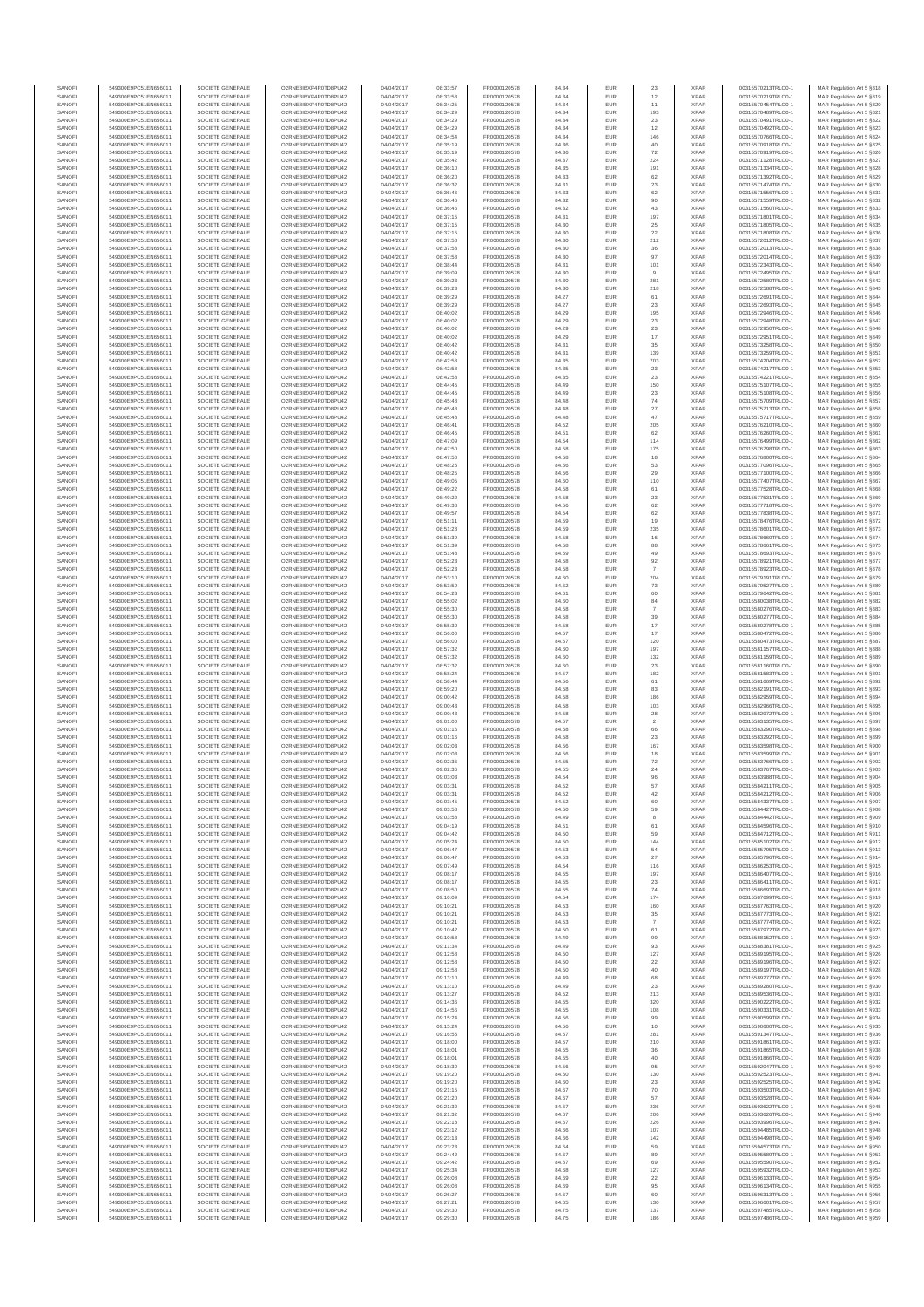| SANOFI<br>SANOFI       | 549300E9PC51EN656011<br>549300E9PC51EN656011 | SOCIETE GENERALE<br>SOCIETE GENERALE | O2RNE8IBXP4R0TD8PU42<br>O2RNE8IBXP4R0TD8PU42  | 04/04/2017<br>04/04/2017 | 09:30:29<br>09:31:18 | FR0000120578<br>FR0000120578 | 84.76<br>84.74 | <b>EUR</b><br>EUR           | 132<br>133                       | <b>XPAR</b><br><b>XPAR</b> | 00315597922TRLO0-1<br>00315598273TRLO0-1 | MAR Regulation Art 5 §960<br>MAR Regulation Art 5 §961    |
|------------------------|----------------------------------------------|--------------------------------------|-----------------------------------------------|--------------------------|----------------------|------------------------------|----------------|-----------------------------|----------------------------------|----------------------------|------------------------------------------|-----------------------------------------------------------|
| SANOFI                 | 549300E9PC51EN656011                         | SOCIETE GENERALE                     | O2RNE8IBXP4R0TD8PU42                          | 04/04/2017               | 09:32:09             | FR0000120578                 | 84.75          | <b>EUR</b>                  | 104                              | <b>XPAR</b>                | 00315598743TRLO0-1                       | MAR Regulation Art 5 §962                                 |
| SANOFI                 | 549300E9PC51EN656011                         | SOCIETE GENERALE                     | O2RNE8IBXP4R0TD8PU42                          | 04/04/2017               | 09:32:34             | FR0000120578                 | 84.75          | EUR                         | 59                               | <b>XPAR</b>                | 00315598961TRLO0-1                       | MAR Regulation Art 5 §963                                 |
| SANOFI<br>SANOFI       | 549300E9PC51EN656011<br>549300E9PC51EN656011 | SOCIETE GENERALE<br>SOCIETE GENERALE | O2RNE8IBXP4R0TD8PU42<br>O2RNE8IBXP4R0TD8PU42  | 04/04/2017<br>04/04/2017 | 09:33:21<br>09:35:25 | FR0000120578<br>FR0000120578 | 84.77<br>84.80 | <b>EUR</b><br>EUR           | 58<br>135                        | <b>XPAR</b><br><b>XPAR</b> | 00315599586TRLO0-1<br>00315600429TRLO0-  | MAR Regulation Art 5 §964<br>MAR Regulation Art 5 §965    |
| SANOFI                 | 549300E9PC51EN656011                         | SOCIETE GENERALE                     | O2RNE8IBXP4R0TD8PU42                          | 04/04/2017               | 09:36:24             | FR0000120578                 | 84.76          | EUR                         | $71\,$                           | <b>XPAR</b>                | 00315600796TRLO0-1                       | MAR Regulation Art 5 §966                                 |
| SANOFI<br>SANOFI       | 549300E9PC51EN656011<br>549300E9PC51EN656011 | SOCIETE GENERALE<br>SOCIETE GENERALE | O2RNE8IBXP4R0TD8PU42<br>O2RNE8IBXP4R0TD8PU42  | 04/04/2017<br>04/04/2017 | 09:37:29<br>09:37:29 | FR0000120578<br>FR0000120578 | 84.70<br>84.70 | EUR<br>EUR                  | 61                               | <b>XPAR</b><br><b>XPAR</b> | 00315601400TRLO0-1<br>00315601401TRLO0-1 | MAR Regulation Art 5 §967<br>MAR Regulation Art 5 §968    |
| SANOFI                 | 549300E9PC51EN656011                         | SOCIETE GENERALE                     | O2RNE8IBXP4R0TD8PU42                          | 04/04/2017               | 09:38:38             | FR0000120578                 | 84.72          | <b>EUR</b>                  | $\scriptstyle{72}$               | <b>XPAR</b>                | 00315601894TRLO0-1                       | MAR Regulation Art 5 §969                                 |
| SANOFI                 | 549300E9PC51EN656011                         | SOCIETE GENERALE                     | O2RNE8IBXP4R0TD8PU42                          | 04/04/2017               | 09:39:16             | FR0000120578                 | 84.72          | EUR                         | 65                               | <b>XPAR</b>                | 00315602225TRLO0-1                       | MAR Regulation Art 5 §970                                 |
| SANOFI<br>SANOFI       | 549300E9PC51EN656011<br>549300E9PC51EN656011 | SOCIETE GENERALE<br>SOCIETE GENERALE | O2RNE8IBXP4R0TD8PU42<br>O2RNE8IBXP4R0TD8PU42  | 04/04/2017<br>04/04/2017 | 09:40:21<br>09:41:35 | FR0000120578<br>FR0000120578 | 84.73<br>84.73 | <b>EUR</b><br>EUR           | 72<br>115                        | <b>XPAR</b><br><b>XPAR</b> | 00315602808TRLO0-1<br>00315603565TRLO0-1 | MAR Regulation Art 5 §971<br>MAR Regulation Art 5 §972    |
| SANOFI                 | 549300E9PC51EN656011                         | SOCIETE GENERALE                     | O2RNE8IBXP4R0TD8PU42                          | 04/04/2017               | 09:41:35             | FR0000120578                 | 84.73          | <b>EUR</b>                  | $12\,$                           | <b>XPAR</b>                | 00315603566TRLO0-1                       | MAR Regulation Art 5 §973                                 |
| SANOFI<br>SANOFI       | 549300E9PC51EN656011<br>549300E9PC51EN656011 | SOCIETE GENERALE<br>SOCIETE GENERALE | O2RNE8IBXP4R0TD8PU42<br>O2RNE8IBXP4R0TD8PU42  | 04/04/2017<br>04/04/2017 | 09:43:03<br>09:43:03 | FR0000120578<br>FR0000120578 | 84.75<br>84.75 | EUR<br>EUR                  | 14<br>155                        | <b>XPAR</b><br><b>XPAR</b> | 00315604067TRLO0-<br>00315604069TRLO0-1  | MAR Regulation Art 5 §974<br>MAR Regulation Art 5 §975    |
| SANOFI                 | 549300E9PC51EN656011                         | SOCIETE GENERALE                     | O2RNE8IBXP4R0TD8PU42                          | 04/04/2017               | 09:44:05             | FR0000120578                 | 84.77          | EUR                         | 98                               | <b>XPAR</b>                | 00315604484TRLO0-1                       | MAR Regulation Art 5 §976                                 |
| SANOFI                 | 549300E9PC51EN656011                         | SOCIETE GENERALE                     | O2RNE8IBXP4R0TD8PU42                          | 04/04/2017               | 09:45:04             | FR0000120578                 | 84.78          | EUR                         | $122\,$                          | <b>XPAR</b>                | 00315604839TRLO0-1                       | MAR Regulation Art 5 §977                                 |
| SANOFI<br>SANOFI       | 549300E9PC51EN656011<br>549300E9PC51EN656011 | SOCIETE GENERALE<br>SOCIETE GENERALE | O2RNE8IBXP4R0TD8PU42<br>O2RNE8IBXP4R0TD8PU42  | 04/04/2017<br>04/04/2017 | 09:45:04<br>09:46:35 | FR0000120578<br>FR0000120578 | 84.78<br>84.84 | <b>EUR</b><br>EUR           | $\boldsymbol{29}$                | <b>XPAR</b><br><b>XPAR</b> | 00315604845TRLO0-1<br>00315605505TRLO0-1 | MAR Regulation Art 5 §978<br>MAR Regulation Art 5 §979    |
| SANOFI                 | 549300E9PC51EN656011                         | SOCIETE GENERALE                     | O2RNE8IBXP4R0TD8PU42                          | 04/04/2017               | 09:47:35             | FR0000120578                 | 84.83          | <b>EUR</b>                  | 79                               | <b>XPAR</b>                | 00315605742TRLO0-1                       | MAR Regulation Art 5 \$980                                |
| SANOFI<br>SANOFI       | 549300E9PC51EN656011<br>549300E9PC51EN656011 | SOCIETE GENERALE<br>SOCIETE GENERALE | O2RNE8IBXP4R0TD8PU42<br>O2RNE8IBXP4R0TD8PU42  | 04/04/2017<br>04/04/2017 | 09:48:50<br>09:48:50 | FR0000120578<br>FR0000120578 | 84.82<br>84.82 | EUR<br><b>EUR</b>           | $23\,$<br>$23\,$                 | <b>XPAR</b><br><b>XPAR</b> | 00315606150TRLO0-1<br>00315606153TRLO0-1 | MAR Regulation Art 5 §981<br>MAR Regulation Art 5 §982    |
| SANOFI                 | 549300E9PC51EN656011                         | SOCIETE GENERALE                     | O2RNE8IBXP4R0TD8PU42                          | 04/04/2017               | 09:48:50             | FR0000120578                 | 84.82          | EUR                         | $12\,$                           | <b>XPAR</b>                | 00315606154TRLO0-1                       | MAR Regulation Art 5 §983                                 |
| SANOFI                 | 549300E9PC51EN656011                         | SOCIETE GENERALE<br>SOCIETE GENERALE | O2RNE8IBXP4R0TD8PU42                          | 04/04/2017               | 09:50:11             | FR0000120578                 | 84.80          | EUR                         | 89                               | <b>XPAR</b>                | 00315606755TRLO0-1                       | MAR Regulation Art 5 §984                                 |
| SANOFI<br>SANOFI       | 549300E9PC51EN656011<br>549300E9PC51EN656011 | SOCIETE GENERALE                     | O2RNE8IBXP4R0TD8PU42<br>O2RNE8IBXP4R0TD8PU42  | 04/04/2017<br>04/04/2017 | 09:51:09<br>09:51:09 | FR0000120578<br>FR0000120578 | 84.79<br>84.79 | EUR<br>EUR                  | $41\,$<br>17                     | <b>XPAR</b><br><b>XPAR</b> | 00315607142TRLO0-1<br>00315607143TRLO0-1 | MAR Regulation Art 5 §985<br>MAR Regulation Art 5 §986    |
| SANOFI                 | 549300E9PC51EN656011                         | SOCIETE GENERALE                     | O2RNE8IBXP4R0TD8PLI42                         | 04/04/2017               | 09:52:24             | FR0000120578                 | 84.81          | <b>EUR</b>                  | $\scriptstyle{72}$               | <b>XPAR</b>                | 00315607597TRLO0-                        | MAR Regulation Art 5 §987                                 |
| SANOFI<br>SANOFI       | 549300E9PC51EN656011<br>549300E9PC51EN656011 | SOCIETE GENERALE<br>SOCIETE GENERALE | O2RNE8IBXP4R0TD8PU42<br>O2RNE8IBXP4R0TD8PU42  | 04/04/2017<br>04/04/2017 | 09:53:56<br>09:53:56 | FR0000120578<br>FR0000120578 | 84.80<br>84.80 | EUR<br><b>EUR</b>           | $\rm 25$<br>$\overline{4}$       | <b>XPAR</b><br><b>XPAR</b> | 00315608049TRLO0-1<br>00315608050TRLO0-1 | MAR Regulation Art 5 §988<br>MAR Regulation Art 5 §989    |
| SANOFI                 | 549300E9PC51EN656011                         | SOCIETE GENERALE                     | O2RNE8IBXP4R0TD8PU42                          | 04/04/2017               | 09:53:57             | FR0000120578                 | 84.80          | EUR                         | 60                               | <b>XPAR</b>                | 00315608052TRLO0-1                       | MAR Regulation Art 5 §990                                 |
| SANOFI                 | 549300E9PC51EN656011                         | SOCIETE GENERALE                     | O2RNE8IBXP4R0TD8PU42                          | 04/04/2017               | 09:54:25             | FR0000120578                 | 84.77          | <b>EUR</b>                  | 58                               | <b>XPAR</b>                | 00315608299TRLO0-1                       | MAR Regulation Art 5 §991                                 |
| SANOFI<br>SANOFI       | 549300E9PC51EN656011<br>549300E9PC51EN656011 | SOCIETE GENERALE<br>SOCIETE GENERALE | O2RNE8IBXP4R0TD8PU42<br>O2RNE8IBXP4R0TD8PU42  | 04/04/2017<br>04/04/2017 | 09:56:38<br>09:57:17 | FR0000120578<br>FR0000120578 | 84.87<br>84.87 | EUR<br>EUR                  | 3<br>281                         | <b>XPAR</b><br><b>XPAR</b> | 00315609252TRLO0-1<br>00315609577TRLO0-1 | MAR Regulation Art 5 §992<br>MAR Regulation Art 5 §993    |
| SANOFI                 | 549300E9PC51EN656011                         | SOCIETE GENERALE                     | O2RNE8IBXP4R0TD8PU42                          | 04/04/2017               | 09:57:17             | FR0000120578                 | 84.87          | EUR                         | 11                               | <b>XPAR</b>                | 00315609581TRLO0-1                       | MAR Regulation Art 5 §994                                 |
| SANOFI<br>SANOFI       | 549300E9PC51EN656011<br>549300E9PC51EN656011 | SOCIETE GENERALE<br>SOCIETE GENERALE | O2RNE8IBXP4R0TD8PU42<br>O2RNE8IBXP4R0TD8PU42  | 04/04/2017<br>04/04/2017 | 09:57:17<br>09:57:50 | FR0000120578<br>FR0000120578 | 84.87<br>84.85 | EUR<br><b>EUR</b>           | 19<br>58                         | <b>XPAR</b><br><b>XPAR</b> | 00315609582TRLO0-1<br>00315609745TRLO0-1 | MAR Regulation Art 5 §995<br>MAR Regulation Art 5 §996    |
| SANOFI                 | 549300E9PC51EN656011                         | SOCIETE GENERALE                     | O2RNE8IBXP4R0TD8PU42                          | 04/04/2017               | 09:58:45             | FR0000120578                 | 84.84          | EUR                         | 129                              | <b>XPAR</b>                | 00315609997TRLO0-1                       | MAR Regulation Art 5 §997                                 |
| SANOFI                 | 549300E9PC51EN656011                         | SOCIETE GENERALE                     | O2RNE8IBXP4R0TD8PLI42                         | 04/04/2017               | 09:59:54             | FR0000120578                 | 84.82          | <b>EUR</b>                  | 71                               | <b>XPAR</b>                | 00315610417TRLO0-1                       | MAR Regulation Art 5 \$998                                |
| SANOFI<br>SANOFI       | 549300E9PC51EN656011<br>549300E9PC51EN656011 | SOCIETE GENERALE<br>SOCIETE GENERALE | O2RNE8IBXP4R0TD8PU42<br>O2RNE8IBXP4R0TD8PU42  | 04/04/2017<br>04/04/2017 | 10:01:02<br>10:01:02 | FR0000120578<br>FR0000120578 | 84.78<br>84.78 | EUR<br>EUR                  | $\mathbf{^{24}}$<br>34           | <b>XPAR</b><br><b>XPAR</b> | 00315611108TRLO0-1<br>00315611109TRLO0-1 | MAR Regulation Art 5 §999<br>MAR Regulation Art 5 §1000   |
| SANOFI                 | 549300E9PC51EN656011                         | SOCIETE GENERALE                     | O2RNE8IBXP4R0TD8PU42                          | 04/04/2017               | 10:04:14             | FR0000120578                 | 84.77          | EUR                         | 54                               | <b>XPAR</b>                | 00315612108TRLO0-1                       | MAR Regulation Art 5 §1001                                |
| SANOFI<br>SANOFI       | 549300E9PC51EN656011<br>549300E9PC51EN656011 | SOCIETE GENERALE<br>SOCIETE GENERALE | O2RNE8IBXP4R0TD8PU42<br>O2RNE8IBXP4R0TD8PU42  | 04/04/2017<br>04/04/2017 | 10:04:14<br>10:04:14 | FR0000120578<br>FR0000120578 | 84.77<br>84.77 | EUR<br>EUR                  | 33<br>115                        | <b>XPAR</b><br><b>XPAR</b> | 00315612110TRLO0-1<br>00315612111TRLO0-1 | MAR Regulation Art 5 §1002<br>MAR Regulation Art 5 §1003  |
| SANOFI                 | 549300E9PC51EN656011                         | SOCIETE GENERALE                     | O2RNE8IBXP4R0TD8PU42                          | 04/04/2017               | 10:05:38             | FR0000120578                 | 84.76          | EUR                         | 91                               | <b>XPAR</b>                | 00315612588TRLO0-1                       | MAR Regulation Art 5 §1004                                |
| SANOFI                 | 549300E9PC51EN656011                         | SOCIETE GENERALE                     | O2RNE8IBXP4R0TD8PU42                          | 04/04/2017               | 10:05:38             | FR0000120578                 | 84.76          | <b>EUR</b>                  | 28                               | <b>XPAR</b>                | 00315612590TRLO0-1                       | MAR Regulation Art 5 §1005                                |
| SANOFI<br>SANOFI       | 549300E9PC51EN656011<br>549300E9PC51EN656011 | SOCIETE GENERALE<br>SOCIETE GENERALE | O2RNE8IBXP4R0TD8PU42<br>O2RNE8IBXP4R0TD8PU42  | 04/04/2017<br>04/04/2017 | 10:06:22<br>10:07:43 | FR0000120578<br>FR0000120578 | 84.78<br>84.74 | EUR<br><b>EUR</b>           | $\scriptstyle{72}$<br>114        | <b>XPAR</b><br><b>XPAR</b> | 00315612979TRLO0-1<br>00315613502TRLO0-1 | MAR Regulation Art 5 §1006<br>MAR Regulation Art 5 \$1007 |
| SANOFI                 | 549300E9PC51EN656011                         | SOCIETE GENERALE                     | O2RNE8IBXP4R0TD8PU42                          | 04/04/2017               | 10:08:43             | FR0000120578                 | 84.72          | EUR                         | ${\bf 75}$                       | <b>XPAR</b>                | 00315613930TRLO0-                        | MAR Regulation Art 5 §1008                                |
| SANOFI<br>SANOFI       | 549300E9PC51EN656011<br>549300E9PC51EN656011 | SOCIETE GENERALE<br>SOCIETE GENERALE | O2RNE8IBXP4R0TD8PU42<br>O2RNE8IBXP4R0TD8PU42  | 04/04/2017<br>04/04/2017 | 10:09:32             | FR0000120578<br>FR0000120578 | 84.71          | EUR<br>EUR                  | $75\,$                           | <b>XPAR</b><br><b>XPAR</b> | 00315614179TRLO0-1<br>00315614180TRLO0-1 | MAR Regulation Art 5 §1009<br>MAR Regulation Art 5 §1010  |
| SANOFI                 | 549300E9PC51EN656011                         | SOCIETE GENERALE                     | O2RNE8IBXP4R0TD8PU42                          | 04/04/2017               | 10:09:32<br>10:12:50 | FR0000120578                 | 84.71<br>84.75 | EUR                         | $\overline{9}$<br>$\overline{4}$ | <b>XPAR</b>                | 00315615477TRLO0-1                       | MAR Regulation Art 5 §1011                                |
| SANOFI                 | 549300E9PC51EN656011                         | SOCIETE GENERALE                     | O2RNE8IBXP4R0TD8PU42                          | 04/04/2017               | 10:12:58             | FR0000120578                 | 84.74          | <b>EUR</b>                  | 94                               | <b>XPAR</b>                | 00315615552TRLO0-1                       | MAR Regulation Art 5 §1012                                |
| SANOFI<br>SANOFI       | 549300E9PC51EN656011<br>549300E9PC51EN656011 | SOCIETE GENERALE<br>SOCIETE GENERALE | O2RNE8IBXP4R0TD8PU42<br>O2RNE8IBXP4R0TD8PU42  | 04/04/2017<br>04/04/2017 | 10:15:26<br>10:15:26 | FR0000120578<br>FR0000120578 | 84.78<br>84.78 | EUR<br><b>EUR</b>           | 113<br>8                         | <b>XPAR</b><br><b>XPAR</b> | 00315616612TRLO0-1<br>00315616613TRLO0-1 | MAR Regulation Art 5 §1013<br>MAR Regulation Art 5 \$1014 |
| SANOFI                 | 549300E9PC51EN656011                         | SOCIETE GENERALE                     | O2RNE8IBXP4R0TD8PU42                          | 04/04/2017               | 10:15:26             | FR0000120578                 | 84.78          | EUR                         | 108                              | <b>XPAR</b>                | 00315616614TRLO0-1                       | MAR Regulation Art 5 §1015                                |
| SANOFI<br>SANOFI       | 549300E9PC51EN656011<br>549300E9PC51EN656011 | SOCIETE GENERALE<br>SOCIETE GENERALE | O2RNE8IBXP4R0TD8PU42<br>O2RNE8IBXP4R0TD8PU42  | 04/04/2017<br>04/04/2017 | 10:15:26<br>10:16:03 | FR0000120578<br>FR0000120578 | 84.78<br>84.77 | EUR<br>EUR                  | 51<br>$^{\rm 84}$                | <b>XPAR</b><br><b>XPAR</b> | 00315616615TRLO0-1<br>00315616845TRLO0-  | MAR Regulation Art 5 §1016<br>MAR Regulation Art 5 §1017  |
| SANOFI                 | 549300E9PC51EN656011                         | SOCIETE GENERALE                     | O2RNE8IBXP4R0TD8PU42                          | 04/04/2017               | 10:16:03             | FR0000120578                 | 84.77          | EUR                         |                                  | <b>XPAR</b>                | 00315616850TRLO0-1                       | MAR Regulation Art 5 §1018                                |
| SANOFI                 | 549300E9PC51EN656011                         | SOCIETE GENERALE                     | O2RNE8IBXP4R0TD8PU42                          | 04/04/2017               | 10:16:58             | FR0000120578                 | 84.72          | EUR                         | $77\,$                           | <b>XPAR</b>                | 00315617233TRLO0-1                       | MAR Regulation Art 5 §1019                                |
| SANOFI<br>SANOFI       | 549300E9PC51EN656011<br>549300E9PC51EN656011 | SOCIETE GENERALE<br>SOCIETE GENERALE | O2RNE8IBXP4R0TD8PU42<br>O2RNE8IBXP4R0TD8PU42  | 04/04/2017<br>04/04/2017 | 10:16:58<br>10:17:30 | FR0000120578<br>FR0000120578 | 84.72<br>84.71 | EUR<br><b>EUR</b>           | $\overline{7}$<br>$17\,$         | <b>XPAR</b><br><b>XPAR</b> | 00315617235TRLO0-1<br>00315617364TRLO0-1 | MAR Regulation Art 5 §1020<br>MAR Regulation Art 5 §1021  |
| SANOFI                 | 549300E9PC51EN656011                         | SOCIETE GENERALE                     | O2RNE8IBXP4R0TD8PU42                          | 04/04/2017               | 10:17:30             | FR0000120578                 | 84.71          | EUR                         | 40                               | <b>XPAR</b>                | 00315617365TRLO0-                        | MAR Regulation Art 5 §1022                                |
| SANOFI<br>SANOFI       | 549300E9PC51EN656011<br>549300E9PC51EN656011 | SOCIETE GENERALE<br>SOCIETE GENERALE | O2RNE8IBXP4R0TD8PU42<br>O2RNE8IBXP4R0TD8PU42  | 04/04/2017<br>04/04/2017 | 10:17:30<br>10:18:21 | FR0000120578<br>FR0000120578 | 84.71<br>84.70 | <b>EUR</b><br>EUR           | $21\,$<br>74                     | <b>XPAR</b><br><b>XPAR</b> | 00315617366TRLO0-1<br>00315617756TRLO0-  | MAR Regulation Art 5 §1023<br>MAR Regulation Art 5 §1024  |
| SANOFI                 | 549300E9PC51EN656011                         | SOCIETE GENERALE                     | O2RNE8IBXP4R0TD8PU42                          | 04/04/2017               | 10:18:21             | FR0000120578                 | 84.70          | EUR                         | 17                               | <b>XPAR</b>                | 00315617761TRLO0-1                       | MAR Regulation Art 5 §1025                                |
| SANOFI                 | 549300E9PC51EN656011                         | SOCIETE GENERALE                     | O2RNE8IBXP4R0TD8PU42                          | 04/04/2017               | 10:19:12             | FR0000120578                 | 84.64          | EUR                         | 98                               | <b>XPAR</b>                | 00315618099TRLO0-1                       | MAR Regulation Art 5 §1026                                |
| SANOFI<br>SANOFI       | 549300E9PC51EN656011<br>549300E9PC51EN656011 | SOCIETE GENERALE<br>SOCIETE GENERALE | O2RNE8IBXP4R0TD8PU42<br>O2RNE8IBXP4R0TD8PU42  | 04/04/2017<br>04/04/2017 | 10:19:58<br>10:20:22 | FR0000120578<br>FR0000120578 | 84.63<br>84.59 | EUR<br>EUR                  | 75<br>$25\,$                     | <b>XPAR</b><br><b>XPAR</b> | 00315618311TRLO0-1<br>00315618458TRLO0-1 | MAR Regulation Art 5 §1027<br>MAR Regulation Art 5 §1028  |
| SANOFI                 | 549300E9PC51EN656011                         | SOCIETE GENERALE                     | O2RNE8IBXP4R0TD8PU42                          | 04/04/2017               | 10:20:22             | FR0000120578                 | 84.59          | EUR                         | $23\,$                           | <b>XPAR</b>                | 00315618459TRLO0-1                       | MAR Regulation Art 5 §1029                                |
| SANOFI<br>SANOFI       | 549300E9PC51EN656011<br>549300E9PC51EN656011 | SOCIETE GENERALE<br>SOCIETE GENERALE | O2RNE8IBXP4R0TD8PU42<br>O2RNE8IBXP4R0TD8PU42  | 04/04/2017<br>04/04/2017 | 10:20:22<br>10:21:45 | FR0000120578<br>FR0000120578 | 84.59<br>84.59 | <b>EUR</b><br>EUR           | $12\,$<br>24                     | <b>XPAR</b><br><b>XPAR</b> | 00315618460TRLO0-<br>00315619058TRLO0-1  | MAR Regulation Art 5 §1030<br>MAR Regulation Art 5 §1031  |
| SANOFI                 | 549300E9PC51EN656011                         | SOCIETE GENERALE                     | O2RNE8IBXP4R0TD8PU42                          | 04/04/2017               | 10:21:57             | FR0000120578                 | 84.61          | <b>EUR</b>                  | 27                               | <b>XPAR</b>                | 00315619133TRLO0-1                       | MAR Regulation Art 5 §1032                                |
| SANOFI                 | 549300E9PC51EN656011                         | SOCIETE GENERALE                     | O2RNE8IBXP4R0TD8PU42                          | 04/04/2017               | 10:21:57             | FR0000120578                 | 84.61          | EUR                         | 124                              | <b>XPAR</b>                | 00315619134TRLO0-1                       | MAR Regulation Art 5 §1033                                |
| SANOFI<br>SANOFI       | 549300E9PC51EN656011<br>549300E9PC51EN656011 | SOCIETE GENERALE<br>SOCIETE GENERALE | O2RNE8IBXP4R0TD8PU42<br>O2RNE8IBXP4R0TD8PU42  | 04/04/2017<br>04/04/2017 | 10:21:57<br>10:22:34 | FR0000120578<br>FR0000120578 | 84.61<br>84.60 | EUR<br>EUR                  | 18<br>59                         | <b>XPAR</b><br><b>XPAR</b> | 00315619135TRLO0-1<br>00315619278TRLO0-1 | MAR Regulation Art 5 §1034<br>MAR Regulation Art 5 §1035  |
| SANOFI                 | 549300E9PC51EN656011                         | SOCIETE GENERALE                     | O2RNE8IBXP4R0TD8PU42                          | 04/04/2017               | 10:22:34             | FR0000120578                 | 84.60          | EUR                         | $\overline{7}$                   | <b>XPAR</b>                | 00315619280TRLO0-1                       | MAR Regulation Art 5 §1036                                |
| SANOFI<br>SANOFI       | 549300E9PC51EN656011<br>549300E9PC51EN656011 | SOCIETE GENERALE<br>SOCIETE GENERALE | O2RNE8IBXP4R0TD8PU42<br>O2RNE8IBXP4R0TD8PU42  | 04/04/2017<br>04/04/2017 | 10:23:26<br>10:24:07 | FR0000120578<br>FR0000120578 | 84.56<br>84.54 | EUR<br>EUR                  | 60<br>60                         | <b>XPAR</b><br><b>XPAR</b> | 00315619781TRLO0-<br>00315620241TRLO0-1  | MAR Regulation Art 5 §1037<br>MAR Regulation Art 5 §1038  |
| SANOFI                 | 549300E9PC51EN656011                         | SOCIETE GENERALE                     | O2RNE8IBXP4R0TD8PU42                          | 04/04/2017               | 10:24:07             | FR0000120578                 | 84.54          | <b>EUR</b>                  | 8                                | <b>XPAR</b>                | 00315620246TRLO0-1                       | MAR Regulation Art 5 §1039                                |
| SANOFI                 | 549300E9PC51EN656011                         | SOCIETE GENERALE                     | O2RNE8IBXP4R0TD8PU42                          | 04/04/2017               | 10:25:15             | FR0000120578                 | 84.52          | EUR                         | ${\bf 75}$                       | <b>XPAR</b>                | 00315620767TRLO0-1                       | MAR Regulation Art 5 §1040                                |
| SANOFI<br>SANOFI       | 549300E9PC51EN656011<br>549300E9PC51EN656011 | SOCIETE GENERALE<br>SOCIETE GENERALE | O2RNE8IBXP4R0TD8PU42<br>O2RNE8IBXP4R0TD8PU42  | 04/04/2017<br>04/04/2017 | 10:25:15<br>10:25:57 | FR0000120578<br>FR0000120578 | 84.51<br>84.51 | <b>EUR</b><br>EUR           | 17<br>59                         | <b>XPAR</b><br><b>XPAR</b> | 00315620771TRLO0-1<br>00315621193TRLO0-1 | MAR Regulation Art 5 \$1041<br>MAR Regulation Art 5 §1042 |
| SANOFI                 | 549300E9PC51EN656011                         | SOCIETE GENERALE                     | O2RNE8IBXP4R0TD8PU42                          | 04/04/2017               | 10:26:19             | FR0000120578                 | 84.50          | EUR                         | 60                               | <b>XPAR</b>                | 00315621317TRLO0-1                       | MAR Regulation Art 5 \$1043                               |
| SANOFI<br>SANOFI       | 549300E9PC51EN656011<br>549300E9PC51EN656011 | SOCIETE GENERALE<br>SOCIETE GENERALE | O2RNE8IBXP4R0TD8PU42<br>O2RNE8IBXP4R0TD8PU42  | 04/04/2017<br>04/04/2017 | 10:26:19<br>10:28:33 | FR0000120578<br>FR0000120578 | 84.50<br>84.53 | EUR<br>EUR                  | 477                              | <b>XPAR</b><br><b>XPAR</b> | 00315621319TRLO0-<br>00315622450TRLO0-1  | MAR Regulation Art 5 §1044<br>MAR Regulation Art 5 §1045  |
| SANOFI                 | 549300E9PC51EN656011                         | SOCIETE GENERALE                     | O2RNE8IBXP4R0TD8PU42                          | 04/04/2017               | 10:29:13             | FR0000120578                 | 84.54          | <b>EUR</b>                  | 116                              | <b>XPAR</b>                | 00315622774TRLO0-1                       | MAR Regulation Art 5 §1046                                |
| <b>SANOF</b><br>SANOFI | 549300E9PC51EN656011<br>549300E9PC51EN656011 | SOCIETE GENERALE<br>SOCIETE GENERALE | O2RNE8IBXP4R0TD8PU42<br>O2RNE8IBXP4R0TD8PU42  | 04/04/2017<br>04/04/2017 | 10:29:13<br>10:29:13 | FR0000120578                 | 84.54<br>84.54 | EUR<br><b>EUR</b>           | 28<br>$\mathbf{A}$               | <b>XPAR</b><br><b>XPAR</b> | 00315622778TRLO0-                        | MAR Regulation Art 5 §1047                                |
| SANOFI                 | 549300E9PC51EN656011                         | SOCIETE GENERALE                     | O2RNE8IBXP4R0TD8PU42                          | 04/04/2017               | 10:30:09             | FR0000120578<br>FR0000120578 | 84.57          | EUR                         | 192                              | <b>XPAR</b>                | 00315622784TRLO0-1<br>00315623619TRLO0-1 | MAR Regulation Art 5 §1048<br>MAR Regulation Art 5 §1049  |
| SANOFI                 | 549300E9PC51EN656011                         | SOCIETE GENERALE                     | O2RNE8IBXP4R0TD8PU42                          | 04/04/2017               | 10:31:03             | FR0000120578                 | 84.59          | <b>EUR</b>                  | 198                              | <b>XPAR</b>                | 00315624032TRLO0-1                       | MAR Regulation Art 5 §1050                                |
| SANOFI<br>SANOFI       | 549300E9PC51EN656011<br>549300E9PC51EN656011 | SOCIETE GENERALE<br>SOCIETE GENERALE | O2RNE8IBXP4R0TD8PU42<br>O2RNE8IBXP4R0TD8PU42  | 04/04/2017<br>04/04/2017 | 10:31:12<br>10:31:28 | FR0000120578<br>FR0000120578 | 84.58<br>84.57 | EUR<br>EUR                  | 60<br>63                         | <b>XPAR</b><br><b>XPAR</b> | 00315624078TRLO0-1<br>00315624210TRLO0-1 | MAR Regulation Art 5 §1051<br>MAR Regulation Art 5 §1052  |
| SANOFI                 | 549300E9PC51EN656011                         | SOCIETE GENERALE                     | O2RNE8IBXP4R0TD8PU42                          | 04/04/2017               | 10:31:53             | FR0000120578                 | 84.58          | $\ensuremath{\mathsf{EUR}}$ | 108                              | <b>XPAR</b>                | 00315624439TRLO0-1                       | MAR Regulation Art 5 §1053                                |
| SANOFI<br>SANOFI       | 549300E9PC51EN656011<br>549300E9PC51EN656011 | SOCIETE GENERALE<br>SOCIETE GENERALE | O2RNE8IBXP4R0TD8PU42<br>O2RNE8IBXP4R0TD8PU42  | 04/04/2017<br>04/04/2017 | 10:33:16<br>10:33:16 | FR0000120578<br>FR0000120578 | 84.62<br>84.62 | EUR<br><b>EUR</b>           | 302<br>31                        | <b>XPAR</b><br><b>XPAR</b> | 00315624998TRLO0-1<br>00315625000TRLO0-1 | MAR Regulation Art 5 §1054                                |
| SANOFI                 | 549300E9PC51EN656011                         | SOCIETE GENERALE                     | O2RNE8IBXP4R0TD8PU42                          | 04/04/2017               | 10:34:15             | FR0000120578                 | 84.62          | EUR                         | 203                              | <b>XPAR</b>                | 00315625386TRLO0-1                       | MAR Regulation Art 5 §1055<br>MAR Regulation Art 5 §1056  |
| SANOFI                 | 549300E9PC51EN656011                         | SOCIETE GENERALE                     | O2RNE8IBXP4R0TD8PU42                          | 04/04/2017               | 10:34:27             | FR0000120578                 | 84.61          | <b>EUR</b>                  | 60                               | <b>XPAR</b>                | 00315625464TRLO0-1                       | MAR Regulation Art 5 §1057                                |
| SANOFI<br>SANOFI       | 549300E9PC51EN656011<br>549300E9PC51EN656011 | SOCIETE GENERALE<br>SOCIETE GENERALE | O2RNE8IBXP4R0TD8PU42<br>O2RNE8IBXP4R0TD8PU42  | 04/04/2017<br>04/04/2017 | 10:35:00<br>10:35:00 | FR0000120578<br>FR0000120578 | 84.61<br>84.61 | EUR<br>EUR                  | 126<br>$_{\rm 6}$                | <b>XPAR</b><br><b>XPAR</b> | 00315625728TRLO0-<br>00315625729TRLO0-1  | MAR Regulation Art 5 §1058<br>MAR Regulation Art 5 \$1059 |
| SANOFI                 | 549300E9PC51EN656011                         | SOCIETE GENERALE                     | O2RNE8IBXP4R0TD8PU42                          | 04/04/2017               | 10:36:06             | FR0000120578                 | 84.63          | EUR                         | 113                              | <b>XPAR</b>                | 00315626150TRLO0-1                       | MAR Regulation Art 5 §1060                                |
| SANOFI<br>SANOFI       | 549300E9PC51EN656011<br>549300E9PC51EN656011 | SOCIETE GENERALE<br>SOCIETE GENERALE | O2RNE8IBXP4R0TD8PU42<br>O2RNE8IBXP4R0TD8PU42  | 04/04/2017<br>04/04/2017 | 10:38:53<br>10:39:05 | FR0000120578<br>FR0000120578 | 84.63<br>84.66 | EUR<br>EUR                  | 34<br>163                        | <b>XPAR</b><br><b>XPAR</b> | 00315627123TRLO0-1<br>00315627169TRLO0-1 | MAR Regulation Art 5 \$1061<br>MAR Regulation Art 5 §1062 |
| SANOFI                 | 549300E9PC51EN656011                         | SOCIETE GENERALE                     | O2RNE8IBXP4R0TD8PU42                          | 04/04/2017               | 10:39:05             | FR0000120578                 | 84.66          | EUR                         | 88                               | <b>XPAR</b>                | 00315627170TRLO0-1                       | MAR Regulation Art 5 §1063                                |
| SANOFI<br>SANOFI       | 549300E9PC51EN656011<br>549300E9PC51EN656011 | SOCIETE GENERALE<br>SOCIETE GENERALE | O2RNE8IBXP4R0TD8PLI42<br>O2RNE8IBXP4R0TD8PU42 | 04/04/2017<br>04/04/2017 | 10:39:08<br>10:39:19 | FR0000120578<br>FR0000120578 | 84.65<br>84.65 | <b>EUR</b><br>EUR           | 147                              | <b>XPAR</b><br><b>XPAR</b> | 00315627176TRLO0-1<br>00315627230TRLO0-1 | MAR Regulation Art 5 §1064                                |
| SANOFI                 | 549300E9PC51EN656011                         | SOCIETE GENERALE                     | O2RNE8IBXP4R0TD8PU42                          | 04/04/2017               | 10:39:19             | FR0000120578                 | 84.65          | <b>EUR</b>                  | 100<br>61                        | <b>XPAR</b>                | 00315627231TRLO0-1                       | MAR Regulation Art 5 §1065<br>MAR Regulation Art 5 §1066  |
| SANOFI                 | 549300E9PC51EN656011                         | SOCIETE GENERALE                     | O2RNE8IBXP4R0TD8PU42                          | 04/04/2017               | 10:39:21             | FR0000120578                 | 84.65          | ${\sf EUR}$                 | 59                               | <b>XPAR</b>                | 00315627238TRLO0-1                       | MAR Regulation Art 5 §1067                                |
| SANOFI<br>SANOFI       | 549300E9PC51EN656011<br>549300E9PC51EN656011 | SOCIETE GENERALE<br>SOCIETE GENERALE | O2RNE8IBXP4R0TD8PU42<br>O2RNE8IBXP4R0TD8PU42  | 04/04/2017<br>04/04/2017 | 10:41:24<br>10:42:11 | FR0000120578<br>FR0000120578 | 84.68<br>84.67 | EUR<br>EUR                  | 352<br>125                       | <b>XPAR</b><br><b>XPAR</b> | 00315628588TRLO0-1<br>00315628955TRLO0-1 | MAR Regulation Art 5 §1068<br>MAR Regulation Art 5 §1069  |
| SANOFI                 | 549300E9PC51EN656011                         | SOCIETE GENERALE                     | O2RNE8IBXP4R0TD8PU42                          | 04/04/2017               | 10:42:38             | FR0000120578                 | 84.67          | EUR                         | 36                               | <b>XPAR</b>                | 00315629163TRLO0-1                       | MAR Regulation Art 5 §1070                                |
| SANOFI<br>SANOFI       | 549300E9PC51EN656011<br>549300E9PC51EN656011 | SOCIETE GENERALE<br>SOCIETE GENERALE | O2RNE8IBXP4R0TD8PU42<br>O2RNE8IBXP4R0TD8PU42  | 04/04/2017<br>04/04/2017 | 10:42:38<br>10:44:56 | FR0000120578<br>FR0000120578 | 84.67<br>84.65 | EUR<br>EUR                  | $\mathbf{^{24}}$<br>$70$         | <b>XPAR</b><br><b>XPAR</b> | 00315629165TRLO0-1<br>00315630065TRLO0-1 | MAR Regulation Art 5 §1071<br>MAR Regulation Art 5 §1072  |
| SANOFI                 | 549300E9PC51EN656011                         | SOCIETE GENERALE                     | O2RNE8IBXP4R0TD8PU42                          | 04/04/2017               | 10:44:56             | FR0000120578                 | 84.65          | <b>EUR</b>                  | 33                               | <b>XPAR</b>                | 00315630066TRLO0-1                       | MAR Regulation Art 5 §1073                                |
| SANOFI                 | 549300E9PC51EN656011                         | SOCIETE GENERALE                     | O2RNE8IBXP4R0TD8PU42                          | 04/04/2017               | 10:45:04             | FR0000120578                 | 84.65          | EUR                         | 83                               | <b>XPAR</b>                | 00315630199TRLO0-1                       | MAR Regulation Art 5 §1074                                |
| SANOFI<br>SANOFI       | 549300E9PC51EN656011<br>549300E9PC51EN656011 | SOCIETE GENERALE<br>SOCIETE GENERALE | O2RNE8IBXP4R0TD8PU42<br>O2RNE8IBXP4R0TD8PU42  | 04/04/2017<br>04/04/2017 | 10:46:29<br>10:46:29 | FR0000120578<br>FR0000120578 | 84.63<br>84.63 | <b>EUR</b><br>EUR           | 100<br>153                       | <b>XPAR</b><br><b>XPAR</b> | 00315630961TRLO0-1<br>00315630964TRLO0-1 | MAR Regulation Art 5 §1075<br>MAR Regulation Art 5 §1076  |
| SANOFI                 | 549300E9PC51EN656011                         | SOCIETE GENERALE                     | O2RNE8IBXP4R0TD8PU42                          | 04/04/2017               | 10:48:24             | FR0000120578                 | 84.65          | EUR                         | $\overline{7}$                   | <b>XPAR</b>                | 00315631788TRLO0-1                       | MAR Regulation Art 5 §1077                                |
| SANOFI<br>SANOFI       | 549300E9PC51EN656011<br>549300E9PC51EN656011 | SOCIETE GENERALE<br>SOCIETE GENERALE | O2RNE8IBXP4R0TD8PU42<br>O2RNE8IBXP4R0TD8PU42  | 04/04/2017<br>04/04/2017 | 10:48:24<br>10:48:26 | FR0000120578<br>FR0000120578 | 84.65<br>84.64 | EUR<br>EUR                  | $\mathbf{^{24}}$<br>253          | <b>XPAR</b><br><b>XPAR</b> | 00315631792TRLO0-1<br>00315631814TRLO0-1 | MAR Regulation Art 5 §1078<br>MAR Regulation Art 5 §1079  |
| SANOFI                 | 549300E9PC51EN656011                         | SOCIETE GENERALE                     | O2RNE8IBXP4R0TD8PU42                          | 04/04/2017               | 10:48:26             | FR0000120578                 | 84.64          | <b>EUR</b>                  | 33                               | <b>XPAR</b>                | 00315631816TRLO0-1                       | MAR Regulation Art 5 §1080                                |
| SANOFI                 | 549300E9PC51EN656011                         | SOCIETE GENERALE                     | O2RNE8IBXP4R0TD8PU42                          | 04/04/2017               | 10:48:26             | FR0000120578                 | 84.64          | EUR                         | 30                               | <b>XPAR</b>                | 00315631817TRLO0-1                       | MAR Regulation Art 5 §1081                                |
| SANOFI<br>SANOFI       | 549300E9PC51EN656011<br>549300E9PC51EN656011 | SOCIETE GENERALE<br>SOCIETE GENERALE | O2RNE8IBXP4R0TD8PU42<br>O2RNE8IBXP4R0TD8PU42  | 04/04/2017<br>04/04/2017 | 10:48:48<br>10:48:48 | FR0000120578<br>FR0000120578 | 84.62<br>84.62 | <b>EUR</b><br>EUR           | 21<br>39                         | <b>XPAR</b><br><b>XPAR</b> | 00315631961TRLO0-1<br>00315631962TRLO0-1 | MAR Regulation Art 5 §1082<br>MAR Regulation Art 5 §1083  |
| SANOFI                 | 549300E9PC51EN656011                         | SOCIETE GENERALE                     | O2RNE8IBXP4R0TD8PU42                          | 04/04/2017               | 10:49:23             | FR0000120578                 | 84.59          | <b>EUR</b>                  | 74                               | <b>XPAR</b>                | 00315632153TRLO0-1                       | MAR Regulation Art 5 §1084                                |
| SANOFI<br>SANOFI       | 549300E9PC51EN656011<br>549300E9PC51EN656011 | SOCIETE GENERALE<br>SOCIETE GENERALE | O2RNE8IBXP4R0TD8PU42<br>O2RNE8IBXP4R0TD8PU42  | 04/04/2017<br>04/04/2017 | 10:50:34<br>10:51:34 | FR0000120578<br>FR0000120578 | 84.60<br>84.60 | EUR<br>EUR                  | 166<br>41                        | <b>XPAR</b><br><b>XPAR</b> | 00315632809TRLO0-1<br>00315633251TRLO0-1 | MAR Regulation Art 5 §1085<br>MAR Regulation Art 5 §1086  |
| SANOFI                 | 549300E9PC51EN656011                         | SOCIETE GENERALE                     | O2RNE8IBXP4R0TD8PU42                          | 04/04/2017               | 10:51:35             | FR0000120578                 | 84.60          | EUR                         | 110                              | <b>XPAR</b>                | 00315633252TRLO0-1                       | MAR Regulation Art 5 §1087                                |
| SANOFI                 | 549300E9PC51EN656011                         | SOCIETE GENERALE                     | O2RNE8IBXP4R0TD8PU42                          | 04/04/2017               | 10:51:50             | FR0000120578                 | 84.60          | EUR                         | 143                              | <b>XPAR</b>                | 00315633360TRLO0-1                       | MAR Regulation Art 5 §1088                                |
| SANOFI<br>SANOFI       | 549300E9PC51EN656011<br>549300E9PC51EN656011 | SOCIETE GENERALE<br>SOCIETE GENERALE | O2RNE8IBXP4R0TD8PU42<br>O2RNE8IBXP4R0TD8PU42  | 04/04/2017<br>04/04/2017 | 10:51:50<br>10:52:15 | FR0000120578<br>FR0000120578 | 84.60<br>84.60 | <b>EUR</b><br>EUR           | 39<br>59                         | <b>XPAR</b><br><b>XPAR</b> | 00315633361TRLO0-1<br>00315633723TRLO0-1 | MAR Regulation Art 5 §1089<br>MAR Regulation Art 5 §1090  |
| SANOFI                 | 549300E9PC51EN656011                         | SOCIETE GENERALE                     | O2RNE8IBXP4R0TD8PU42                          | 04/04/2017               | 10:52:40             | FR0000120578                 | 84.60          | <b>EUR</b>                  | 97                               | <b>XPAR</b>                | 00315633987TRLO0-1                       | MAR Regulation Art 5 §1091                                |
| SANOFI<br>SANOFI       | 549300E9PC51EN656011<br>549300E9PC51EN656011 | SOCIETE GENERALE<br>SOCIETE GENERALE | O2RNE8IBXP4R0TD8PU42<br>O2RNE8IBXP4R0TD8PU42  | 04/04/2017<br>04/04/2017 | 10:53:48<br>10:54:14 | FR0000120578<br>FR0000120578 | 84.61<br>84.61 | EUR<br><b>EUR</b>           | 101<br>116                       | <b>XPAR</b><br><b>XPAR</b> | 00315634459TRLO0-1<br>00315634643TRLO0-1 | MAR Regulation Art 5 §1092<br>MAR Regulation Art 5 §1093  |
| SANOFI                 | 549300E9PC51EN656011                         | SOCIETE GENERALE                     | O2RNE8IBXP4R0TD8PU42                          | 04/04/2017               | 10:54:14             | FR0000120578                 | 84.61          | EUR                         | $34\,$                           | <b>XPAR</b>                | 00315634645TRLO0-1                       | MAR Regulation Art 5 §1094                                |
| SANOFI                 | 549300E9PC51EN656011                         | SOCIETE GENERALE                     | O2RNE8IBXP4R0TD8PU42                          | 04/04/2017               | 10:54:29             | FR0000120578                 | 84.61          | EUR                         | ${\bf 78}$                       | <b>XPAR</b>                | 00315634699TRLO0-1                       | MAR Regulation Art 5 §1095                                |
| SANOFI<br>SANOFI       | 549300E9PC51EN656011<br>549300E9PC51EN656011 | SOCIETE GENERALE<br>SOCIETE GENERALE | O2RNE8IBXP4R0TD8PU42<br>O2RNE8IBXP4R0TD8PU42  | 04/04/2017<br>04/04/2017 | 10:54:29<br>10:55:45 | FR0000120578<br>FR0000120578 | 84.61<br>84.62 | ${\sf EUR}$<br>EUR          | 107<br>200                       | <b>XPAR</b><br><b>XPAR</b> | 00315634701TRLO0-1<br>00315635244TRLO0-1 | MAR Regulation Art 5 §1096<br>MAR Regulation Art 5 §1097  |
| SANOFI                 | 549300E9PC51EN656011                         | SOCIETE GENERALE                     | O2RNE8IBXP4R0TD8PU42                          | 04/04/2017               | 10:56:50             | FR0000120578                 | 84.62          | <b>EUR</b>                  | 528                              | <b>XPAR</b>                | 00315635614TRLO0-1                       | MAR Regulation Art 5 §1098                                |
| SANOFI<br>SANOFI       | 549300E9PC51EN656011<br>549300E9PC51EN656011 | SOCIETE GENERALE<br>SOCIETE GENERALE | O2RNE8IBXP4R0TD8PU42<br>O2RNE8IBXP4R0TD8PU42  | 04/04/2017<br>04/04/2017 | 10:56:54<br>10:56:54 | FR0000120578                 | 84.61<br>84.61 | EUR<br><b>EUR</b>           | 100<br>17                        | <b>XPAR</b><br><b>XPAR</b> | 00315635639TRLO0-1<br>00315635640TRLO0-1 | MAR Regulation Art 5 §1099                                |
| SANOFI                 | 549300E9PC51EN656011                         | SOCIETE GENERALE                     | O2RNE8IBXP4R0TD8PU42                          | 04/04/2017               | 10:57:49             | FR0000120578<br>FR0000120578 | 84.60          | EUR                         | 300                              | XPAR                       | 00315636037TRLO0-1                       | MAR Regulation Art 5 §1100<br>MAR Regulation Art 5 §1101  |
|                        |                                              |                                      |                                               |                          |                      |                              |                |                             |                                  |                            |                                          |                                                           |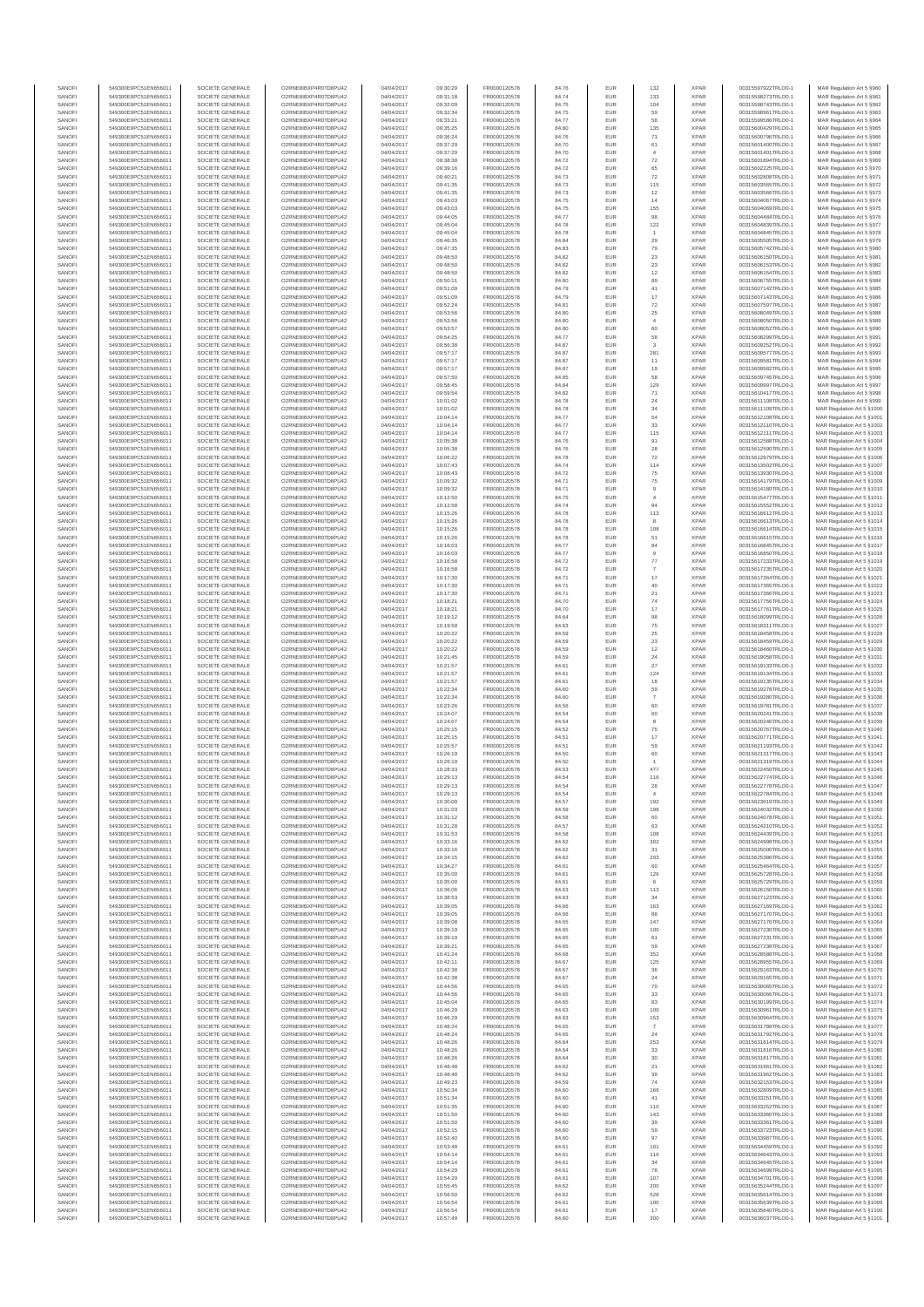| SANOF            | 549300E9PC51EN656011                         | SOCIETE GENERALE                     | O2RNE8IBXP4R0TD8PU42                          | 04/04/2017               | 11:00:16             | FR0000120578                 | 84.74          | EUR                      | 59                   | <b>XPAR</b>                | 00315637590TRLO0-1                       | MAR Regulation Art 5 §1102                                |
|------------------|----------------------------------------------|--------------------------------------|-----------------------------------------------|--------------------------|----------------------|------------------------------|----------------|--------------------------|----------------------|----------------------------|------------------------------------------|-----------------------------------------------------------|
| SANOFI<br>SANOFI | 549300E9PC51EN656011                         | SOCIETE GENERALE                     | O2RNE8IBXP4R0TD8PLI42                         | 04/04/2017               | 11:00:58             | FR0000120578                 | 84.68          | EUR                      | 60                   | <b>XPAR</b><br><b>XPAR</b> | 00315637811TRLO0-1                       | MAR Regulation Art 5 §1103                                |
| SANOFI           | 549300E9PC51EN656011<br>549300E9PC51EN656011 | SOCIETE GENERALE<br>SOCIETE GENERALE | O2RNE8IBXP4R0TD8PU42<br>O2RNE8IBXP4R0TD8PU42  | 04/04/2017<br>04/04/2017 | 11:01:55<br>11:03:20 | FR0000120578<br>FR0000120578 | 84.67<br>84.68 | <b>EUR</b><br>EUR        | 119<br>31            | <b>XPAR</b>                | 00315638076TRLO0-1<br>00315638496TRLO0-1 | MAR Regulation Art 5 §1104<br>MAR Regulation Art 5 §1105  |
| SANOFI           | 549300E9PC51EN656011                         | SOCIETE GENERALE                     | O2RNE8IBXP4R0TD8PU42                          | 04/04/2017               | 11:03:20             | FR0000120578                 | 84.68          | EUR                      | 179                  | <b>XPAR</b>                | 00315638497TRLO0-1                       | MAR Regulation Art 5 §1106                                |
| SANOFI           | 549300E9PC51EN656011                         | SOCIETE GENERALE                     | O2RNE8IBXP4R0TD8PU42                          | 04/04/2017               | 11:05:45             | FR0000120578                 | 84.73          | EUR                      | $71\,$               | <b>XPAR</b>                | 00315639454TRLO0-1                       | MAR Regulation Art 5 §1107                                |
| SANOFI<br>SANOFI | 549300E9PC51EN656011<br>549300E9PC51EN656011 | SOCIETE GENERALE<br>SOCIETE GENERALE | O2RNE8IBXP4R0TD8PU42<br>O2RNE8IBXP4R0TD8PU42  | 04/04/2017<br>04/04/2017 | 11:05:52<br>11:06:42 | FR0000120578<br>FR0000120578 | 84.73<br>84.72 | <b>EUR</b><br>EUR        | 68<br>80             | <b>XPAR</b><br><b>XPAR</b> | 00315639500TRLO0-1<br>00315639780TRLO0-1 | MAR Regulation Art 5 §1108<br>MAR Regulation Art 5 §1109  |
| SANOFI           | 549300E9PC51EN656011                         | SOCIETE GENERALE                     | O2RNE8IBXP4R0TD8PU42                          | 04/04/2017               | 11:09:08             | FR0000120578                 | 84.71          | <b>EUR</b>               | $\overline{9}$       | <b>XPAR</b>                | 00315640640TRLO0-1                       | MAR Regulation Art 5 §1110                                |
| SANOFI           | 549300E9PC51EN656011                         | SOCIETE GENERALE                     | O2RNE8IBXP4R0TD8PU42                          | 04/04/2017               | 11:09:08             | FR0000120578                 | 84.71          | EUR                      | 120                  | <b>XPAR</b>                | 00315640641TRLO0-1                       | MAR Regulation Art 5 §1111                                |
| SANOFI<br>SANOFI | 549300E9PC51EN656011<br>549300E9PC51EN656011 | SOCIETE GENERALE<br>SOCIETE GENERALE | O2RNE8IBXP4R0TD8PU42<br>O2RNE8IBXP4R0TD8PU42  | 04/04/2017<br>04/04/2017 | 11:09:16<br>11:09:32 | FR0000120578<br>FR0000120578 | 84.71<br>84.70 | EUR<br>EUR               | 80<br>$44\,$         | <b>XPAR</b><br><b>XPAR</b> | 00315640682TRLO0-1<br>00315640790TRLO0-1 | MAR Regulation Art 5 §1112<br>MAR Regulation Art 5 §1113  |
| SANOFI           | 549300E9PC51EN656011                         | SOCIETE GENERALE                     | O2RNE8IBXP4R0TD8PLI42                         | 04/04/2017               | 11:09:32             | FR0000120578                 | 84.70          | <b>EUR</b>               | 74                   | <b>XPAR</b>                | 00315640791TRLO0-1                       | MAR Regulation Art 5 §1114                                |
| SANOFI           | 549300E9PC51EN656011                         | SOCIETE GENERALE                     | O2RNE8IBXP4R0TD8PU42                          | 04/04/2017               | 11:10:38             | FR0000120578                 | 84.68          | EUR                      | $117\,$              | <b>XPAR</b>                | 00315641201TRLO0-1                       | MAR Regulation Art 5 §1115                                |
| SANOFI           | 549300E9PC51EN656011                         | SOCIETE GENERALE                     | O2RNE8IBXP4R0TD8PU42                          | 04/04/2017               | 11:12:34             | FR0000120578                 | 84.66          | EUR                      | 100                  | <b>XPAR</b>                | 00315641821TRLO0-1                       | MAR Regulation Art 5 §1116                                |
| SANOFI<br>SANOFI | 549300E9PC51EN656011<br>549300E9PC51EN656011 | SOCIETE GENERALE<br>SOCIETE GENERALE | O2RNE8IBXP4R0TD8PU42<br>O2RNE8IBXP4R0TD8PU42  | 04/04/2017<br>04/04/2017 | 11:12:34<br>11:14:41 | FR0000120578<br>FR0000120578 | 84.66<br>84.64 | <b>EUR</b><br>EUR        | 56<br>151            | <b>XPAR</b><br><b>XPAR</b> | 00315641822TRLO0-1<br>00315642426TRLO0-1 | MAR Regulation Art 5 §1117<br>MAR Regulation Art 5 §1118  |
| SANOFI           | 549300E9PC51EN656011                         | SOCIETE GENERALE                     | O2RNE8IBXP4R0TD8PU42                          | 04/04/2017               | 11:16:18             | FR0000120578                 | 84.68          | <b>EUR</b>               | 221                  | <b>XPAR</b>                | 00315643100TRLO0-1                       | MAR Regulation Art 5 §1119                                |
| SANOFI           | 549300E9PC51EN656011                         | SOCIETE GENERALE                     | O2RNE8IBXP4R0TD8PU42                          | 04/04/2017               | 11:19:35             | FR0000120578                 | 84.72          | EUR                      | 321                  | <b>XPAR</b>                | 00315644763TRLO0-1                       | MAR Regulation Art 5 §1120                                |
| SANOFI           | 549300E9PC51EN656011                         | SOCIETE GENERALE                     | O2RNE8IBXP4R0TD8PU42                          | 04/04/2017               | 11:19:49             | FR0000120578                 | 84.70          | <b>EUR</b>               | 60                   | <b>XPAR</b>                | 00315644866TRLO0-1                       | MAR Regulation Art 5 §1121                                |
| SANOFI<br>SANOFI | 549300E9PC51EN656011<br>549300E9PC51EN656011 | SOCIETE GENERALE<br>SOCIETE GENERALE | O2RNE8IBXP4R0TD8PU42<br>O2RNE8IBXP4R0TD8PU42  | 04/04/2017<br>04/04/2017 | 11:19:49<br>11:22:25 | FR0000120578<br>FR0000120578 | 84.70<br>84.74 | EUR<br>EUR               | $\sqrt{24}$<br>25    | <b>XPAR</b><br><b>XPAR</b> | 00315644875TRLO0-1<br>00315645983TRLO0-1 | MAR Regulation Art 5 §1122<br>MAR Regulation Art 5 §1123  |
| SANOFI           | 549300E9PC51EN656011                         | SOCIETE GENERALE                     | O2RNE8IBXP4R0TD8PU42                          | 04/04/2017               | 11:22:25             | FR0000120578                 | 84.74          | <b>EUR</b>               | 31                   | <b>XPAR</b>                | 00315645986TRLO0-1                       | MAR Regulation Art 5 §1124                                |
| SANOFI           | 549300E9PC51EN656011                         | SOCIETE GENERALE                     | O2RNE8IBXP4R0TD8PU42                          | 04/04/2017               | 11:22:25             | FR0000120578                 | 84.74          | EUR                      | 25                   | <b>XPAR</b>                | 00315645987TRLO0-1                       | MAR Regulation Art 5 §1125                                |
| SANOFI<br>SANOFI | 549300E9PC51EN656011<br>549300E9PC51EN656011 | SOCIETE GENERALE<br>SOCIETE GENERALE | O2RNE8IBXP4R0TD8PU42<br>O2RNE8IBXP4R0TD8PU42  | 04/04/2017<br>04/04/2017 | 11:22:25<br>11:24:17 | FR0000120578<br>FR0000120578 | 84.74<br>84.78 | <b>EUR</b><br>EUR        | 243<br>189           | <b>XPAR</b><br><b>XPAR</b> | 00315645988TRLO0-1<br>00315646673TRLO0-1 | MAR Regulation Art 5 §1126<br>MAR Regulation Art 5 §1127  |
| SANOFI           | 549300E9PC51EN656011                         | SOCIETE GENERALE                     | O2RNE8IBXP4R0TD8PU42                          | 04/04/2017               | 11:24:17             | FR0000120578                 | 84.78          | <b>EUR</b>               | 91                   | <b>XPAR</b>                | 00315646674TRLO0-1                       | MAR Regulation Art 5 §1128                                |
| SANOFI           | 549300E9PC51EN656011                         | SOCIETE GENERALE                     | O2RNE8IBXP4R0TD8PU42                          | 04/04/2017               | 11:25:09             | FR0000120578                 | 84.79          | EUR                      | $137\,$              | <b>XPAR</b>                | 00315647030TRLO0-1                       | MAR Regulation Art 5 §1129                                |
| SANOFI           | 549300E9PC51EN656011                         | SOCIETE GENERALE                     | O2RNE8IBXP4R0TD8PU42                          | 04/04/2017               | 11:27:14             | FR0000120578                 | 84.76          | EUR                      | 130                  | <b>XPAR</b>                | 00315647888TRLO0-1                       | MAR Regulation Art 5 §1130                                |
| SANOFI<br>SANOFI | 549300E9PC51EN656011<br>549300E9PC51EN656011 | SOCIETE GENERALE<br>SOCIETE GENERALE | O2RNE8IBXP4R0TD8PU42<br>O2RNE8IBXP4R0TD8PU42  | 04/04/2017<br>04/04/2017 | 11:28:59<br>11:31:24 | FR0000120578<br>FR0000120578 | 84.75<br>84.75 | EUR<br><b>EUR</b>        | 197<br>245           | <b>XPAR</b><br><b>XPAR</b> | 00315648756TRLO0-1<br>00315649895TRLO0-1 | MAR Regulation Art 5 §1131<br>MAR Regulation Art 5 §1132  |
| SANOFI           | 549300E9PC51EN656011                         | SOCIETE GENERALE                     | O2RNE8IBXP4R0TD8PU42                          | 04/04/2017               | 11:32:21             | FR0000120578                 | 84.75          | <b>EUR</b>               | 154                  | <b>XPAR</b>                | 00315650243TRLO0-1                       | MAR Regulation Art 5 §1133                                |
| SANOFI           | 549300E9PC51EN656011                         | SOCIETE GENERALE                     | O2RNE8IBXP4R0TD8PU42                          | 04/04/2017               | 11:35:53             | FR0000120578                 | 84.78          | EUR                      | 270                  | <b>XPAR</b>                | 00315651845TRLO0-1                       | MAR Regulation Art 5 §1134                                |
| SANOFI<br>SANOFI | 549300E9PC51EN656011<br>549300E9PC51EN656011 | SOCIETE GENERALE<br>SOCIETE GENERALE | O2RNE8IBXP4R0TD8PU42<br>O2RNE8IBXP4R0TD8PU42  | 04/04/2017<br>04/04/2017 | 11:35:53<br>11:38:52 | FR0000120578<br>FR0000120578 | 84.78<br>84.81 | <b>EUR</b><br>EUR        | 14<br>191            | <b>XPAR</b><br><b>XPAR</b> | 00315651848TRLO0-1<br>00315653064TRLO0-1 | MAR Regulation Art 5 §1135<br>MAR Regulation Art 5 §1136  |
| SANOFI           | 549300E9PC51EN656011                         | SOCIETE GENERALE                     | O2RNE8IBXP4R0TD8PU42                          | 04/04/2017               | 11:39:57             | FR0000120578                 | 84.81          | <b>EUR</b>               | 96                   | <b>XPAR</b>                | 00315653423TRLO0-1                       | MAR Regulation Art 5 §1137                                |
| SANOFI           | 549300E9PC51EN656011                         | SOCIETE GENERALE                     | O2RNE8IBXP4R0TD8PU42                          | 04/04/2017               | 11:40:54             | FR0000120578                 | 84.82          | EUR                      | $\overline{2}$       | <b>XPAR</b>                | 00315653828TRLO0-1                       | MAR Regulation Art 5 §1138                                |
| SANOFI           | 549300E9PC51EN656011                         | SOCIETE GENERALE                     | O2RNE8IBXP4R0TD8PU42                          | 04/04/2017               | 11:43:22             | FR0000120578                 | 84.81          | <b>EUR</b>               | 145                  | <b>XPAR</b>                | 00315654979TRLO0-1                       | MAR Regulation Art 5 §1139                                |
| SANOFI<br>SANOFI | 549300E9PC51EN656011<br>549300E9PC51EN656011 | SOCIETE GENERALE<br>SOCIETE GENERALE | O2RNE8IBXP4R0TD8PU42<br>O2RNE8IBXP4R0TD8PU42  | 04/04/2017<br>04/04/2017 | 11:46:02<br>11:47:21 | FR0000120578<br>FR0000120578 | 84.85<br>84.86 | EUR<br>EUR               | 136<br>89            | <b>XPAR</b><br><b>XPAR</b> | 00315656108TRLO0-1<br>00315656453TRLO0-1 | MAR Regulation Art 5 §1140<br>MAR Regulation Art 5 §1141  |
| SANOFI           | 549300E9PC51EN656011                         | SOCIETE GENERALE                     | O2RNE8IBXP4R0TD8PU42                          | 04/04/2017               | 11:49:23             | FR0000120578                 | 84.89          | <b>EUR</b>               | 90                   | <b>XPAR</b>                | 00315657088TRLO0-1                       | MAR Regulation Art 5 §1142                                |
| SANOFI           | 549300E9PC51EN656011                         | SOCIETE GENERALE                     | O2RNE8IBXP4R0TD8PU42                          | 04/04/2017               | 11:51:20             | FR0000120578                 | 84.89          | EUR                      | 96                   | <b>XPAR</b>                | 00315657966TRLO0-1                       | MAR Regulation Art 5 §1143                                |
| SANOFI<br>SANOFI | 549300E9PC51EN656011<br>549300E9PC51EN656011 | SOCIETE GENERALE<br>SOCIETE GENERALE | O2RNE8IBXP4R0TD8PU42<br>O2RNE8IBXP4R0TD8PU42  | 04/04/2017<br>04/04/2017 | 13:33:49<br>13:35:25 | FR0000120578<br>FR0000120578 | 84.86<br>84.91 | <b>EUR</b><br>EUR        | 18<br>130            | <b>XPAR</b><br><b>XPAR</b> | 00315698000TRLO0-1<br>00315698812TRLO0-1 | MAR Regulation Art 5 §1144<br>MAR Regulation Art 5 §1145  |
| SANOFI           | 549300E9PC51EN656011                         | SOCIETE GENERALE                     | O2RNE8IBXP4R0TD8PU42                          | 04/04/2017               | 13:35:46             | FR0000120578                 | 84.89          | <b>EUR</b>               | 119                  | <b>XPAR</b>                | 00315698990TRLO0-1                       | MAR Regulation Art 5 §1146                                |
| SANOFI           | 549300E9PC51EN656011                         | SOCIETE GENERALE                     | O2RNE8IBXP4R0TD8PU42                          | 04/04/2017               | 13:36:25             | FR0000120578                 | 84.88          | EUR                      |                      | <b>XPAR</b>                | 00315699266TRLO0-1                       | MAR Regulation Art 5 §1147                                |
| SANOFI           | 549300E9PC51EN656011                         | SOCIETE GENERALE                     | O2RNE8IBXP4R0TD8PU42<br>O2RNE8IBXP4R0TD8PU42  | 04/04/2017               | 13:37:08             | FR0000120578                 | 84.88          | EUR                      | 141                  | <b>XPAR</b>                | 00315699529TRLO0-1                       | MAR Regulation Art 5 §1148                                |
| SANOFI<br>SANOFI | 549300E9PC51EN656011<br>549300E9PC51EN656011 | SOCIETE GENERALE<br>SOCIETE GENERALE | O2RNE8IBXP4R0TD8PU42                          | 04/04/2017<br>04/04/2017 | 13:39:31<br>13:41:18 | FR0000120578<br>FR0000120578 | 84.90<br>84.93 | EUR<br>EUR               | $162\,$<br>87        | <b>XPAR</b><br><b>XPAR</b> | 00315700882TRLO0-1<br>00315701745TRLO0-1 | MAR Regulation Art 5 §1149<br>MAR Regulation Art 5 §1150  |
| SANOFI           | 549300E9PC51EN656011                         | SOCIETE GENERALE                     | O2RNE8IBXP4R0TD8PU42                          | 04/04/2017               | 13:41:18             | FR0000120578                 | 84.93          | <b>EUR</b>               | 9                    | <b>XPAR</b>                | 00315701750TRLO0-1                       | MAR Regulation Art 5 §1151                                |
| SANOFI           | 549300E9PC51EN656011                         | SOCIETE GENERALE                     | O2RNE8IBXP4R0TD8PU42                          | 04/04/2017               | 13:42:43             | FR0000120578                 | 84.90          | EUR                      | 58                   | <b>XPAR</b>                | 00315702716TRLO0-1                       | MAR Regulation Art 5 §1152                                |
| SANOFI<br>SANOFI | 549300E9PC51EN656011<br>549300E9PC51EN656011 | SOCIETE GENERALE<br>SOCIETE GENERALE | O2RNE8IBXP4R0TD8PU42<br>O2RNE8IBXP4R0TD8PU42  | 04/04/2017<br>04/04/2017 | 13:44:31<br>13:44:31 | FR0000120578<br>FR0000120578 | 84.89<br>84.89 | <b>EUR</b><br>EUR        | 50<br>37             | <b>XPAR</b><br><b>XPAR</b> | 00315703780TRLO0-1<br>00315703781TRLO0-1 | MAR Regulation Art 5 §1153<br>MAR Regulation Art 5 §1154  |
| SANOFI           | 549300E9PC51EN656011                         | SOCIETE GENERALE                     | O2RNE8IBXP4R0TD8PU42                          | 04/04/2017               | 13:47:55             | FR0000120578                 | 84.88          | EUR                      | 46                   | <b>XPAR</b>                | 00315705352TRLO0-1                       | MAR Regulation Art 5 \$1155                               |
| SANOFI           | 549300E9PC51EN656011                         | SOCIETE GENERALE                     | O2RNE8IBXP4R0TD8PU42                          | 04/04/2017               | 13:47:55             | FR0000120578                 | 84.88          | EUR                      | $127\,$              | <b>XPAR</b>                | 00315705354TRLO0-1                       | MAR Regulation Art 5 §1156                                |
| SANOFI           | 549300E9PC51EN656011                         | SOCIETE GENERALE                     | O2RNE8IBXP4R0TD8PU42                          | 04/04/2017               | 13:49:51             | FR0000120578                 | 84.87          | <b>EUR</b>               | 25                   | <b>XPAR</b>                | 00315706246TRLO0-1                       | MAR Regulation Art 5 §1157                                |
| SANOFI<br>SANOFI | 549300E9PC51EN656011<br>549300E9PC51EN656011 | SOCIETE GENERALE<br>SOCIETE GENERALE | O2RNE8IBXP4R0TD8PU42<br>O2RNE8IBXP4R0TD8PU42  | 04/04/2017<br>04/04/2017 | 13:50:08<br>13:50:08 | FR0000120578<br>FR0000120578 | 84.87<br>84.87 | <b>EUR</b><br>EUR        | 27<br>63             | <b>XPAR</b><br><b>XPAR</b> | 00315706326TRLO0-1<br>00315706327TRLO0-1 | MAR Regulation Art 5 §1158<br>MAR Regulation Art 5 §1159  |
| SANOFI           | 549300E9PC51EN656011                         | SOCIETE GENERALE                     | O2RNE8IBXP4R0TD8PU42                          | 04/04/2017               | 13:53:12             | FR0000120578                 | 84.86          | <b>EUR</b>               | 24                   | <b>XPAR</b>                | 00315707567TRLO0-1                       | MAR Regulation Art 5 §1160                                |
| SANOFI           | 549300E9PC51EN656011                         | SOCIETE GENERALE                     | O2RNE8IBXP4R0TD8PU42                          | 04/04/2017               | 13:53:12             | FR0000120578                 | 84.86          | EUR                      | 118                  | <b>XPAR</b>                | 00315707568TRLO0-1                       | MAR Regulation Art 5 §1161                                |
| SANOFI<br>SANOFI | 549300E9PC51EN656011<br>549300E9PC51EN656011 | SOCIETE GENERALE<br>SOCIETE GENERALE | O2RNE8IBXP4R0TD8PU42<br>O2RNE8IBXP4R0TD8PU42  | 04/04/2017<br>04/04/2017 | 13:55:44<br>13:55:44 | FR0000120578<br>FR0000120578 | 84.85<br>84.85 | <b>EUR</b><br>EUR        | 75<br>21             | <b>XPAR</b><br><b>XPAR</b> | 00315708565TRLO0-1<br>00315708567TRLO0-1 | MAR Regulation Art 5 §1162<br>MAR Regulation Art 5 §1163  |
| SANOFI           | 549300E9PC51EN656011                         | SOCIETE GENERALE                     | O2RNE8IBXP4R0TD8PU42                          | 04/04/2017               | 13:58:38             | FR0000120578                 | 84.85          | <b>EUR</b>               | 157                  | <b>XPAR</b>                | 00315709905TRLO0-1                       | MAR Regulation Art 5 §1164                                |
| SANOFI           | 549300E9PC51EN656011                         | SOCIETE GENERALE                     | O2RNE8IBXP4R0TD8PU42                          | 04/04/2017               | 14:02:04             | FR0000120578                 | 84.89          | EUR                      | $42\,$               | <b>XPAR</b>                | 00315711208TRLO0-1                       | MAR Regulation Art 5 §1165                                |
| SANOFI           | 549300E9PC51EN656011                         | SOCIETE GENERALE                     | O2RNE8IBXP4R0TD8PU42                          | 04/04/2017               | 14:02:08             | FR0000120578                 | 84.89          | EUR                      | 42                   | <b>XPAR</b>                | 00315711225TRLO0-1                       | MAR Regulation Art 5 §1166                                |
| SANOFI<br>SANOFI | 549300E9PC51EN656011<br>549300E9PC51EN656011 | SOCIETE GENERALE<br>SOCIETE GENERALE | O2RNE8IBXP4R0TD8PU42<br>O2RNE8IBXP4R0TD8PU42  | 04/04/2017<br>05/04/2017 | 14:02:08<br>08:00:38 | FR0000120578<br>FR0000120578 | 84.89<br>85.17 | <b>EUR</b><br>EUR        | 89<br>109            | <b>XPAR</b><br><b>XPAR</b> | 00315711228TRLO0-1<br>00315826009TRLO0-1 | MAR Regulation Art 5 §1167<br>MAR Regulation Art 5 §1168  |
| SANOFI           | 549300E9PC51EN656011                         | SOCIETE GENERALE                     | O2RNE8IBXP4R0TD8PU42                          | 05/04/2017               | 08:00:38             | FR0000120578                 | 85.20          | <b>EUR</b>               | 14                   | <b>XPAR</b>                | 00315826010TRLO0-1                       | MAR Regulation Art 5 §1169                                |
| SANOFI           | 549300E9PC51EN656011                         | SOCIETE GENERALE                     | O2RNE8IBXP4R0TD8PU42                          | 05/04/2017               | 08:03:29             | FR0000120578                 | 85.09          | EUR                      | 58                   | <b>XPAR</b>                | 00315827783TRLO0-1                       | MAR Regulation Art 5 §1170                                |
| SANOFI<br>SANOFI | 549300E9PC51EN656011<br>549300E9PC51EN656011 | SOCIETE GENERALE<br>SOCIETE GENERALE | O2RNE8IBXP4R0TD8PU42<br>O2RNE8IBXP4R0TD8PU42  | 05/04/2017<br>05/04/2017 | 08:04:07<br>08:04:18 | FR0000120578<br>FR0000120578 | 85.06<br>85.03 | <b>EUR</b><br>EUR        | 58<br>158            | <b>XPAR</b><br><b>XPAR</b> | 00315828118TRLO0-1<br>00315828235TRLO0-1 | MAR Regulation Art 5 §1171<br>MAR Regulation Art 5 §1172  |
| SANOFI           | 549300E9PC51EN656011                         | SOCIETE GENERALE                     | O2RNE8IBXP4R0TD8PU42                          | 05/04/2017               | 08:05:02             | FR0000120578                 | 85.00          | EUR                      | 182                  | <b>XPAR</b>                | 00315828565TRLO0-1                       | MAR Regulation Art 5 §1173                                |
| SANOFI           | 549300E9PC51EN656011                         | SOCIETE GENERALE                     | O2RNE8IBXP4R0TD8PU42                          | 05/04/2017               | 08:05:23             | FR0000120578                 | 84.98          | EUR                      | 39                   | <b>XPAR</b>                | 00315828859TRLO0-1                       | MAR Regulation Art 5 §1174                                |
| SANOFI           | 549300E9PC51EN656011                         | SOCIETE GENERALE                     | O2RNE8IBXP4R0TD8PU42                          | 05/04/2017               | 08:05:34             | FR0000120578                 | 84.96          | EUR                      | $249\,$              | <b>XPAR</b>                | 00315828990TRLO0-1                       | MAR Regulation Art 5 §1175                                |
| SANOFI<br>SANOFI | 549300E9PC51EN656011<br>549300E9PC51EN656011 | SOCIETE GENERALE<br>SOCIETE GENERALE | O2RNE8IBXP4R0TD8PU42<br>O2RNE8IBXP4R0TD8PU42  | 05/04/2017<br>05/04/2017 | 08:05:34<br>08:05:59 | FR0000120578<br>FR0000120578 | 84.96<br>84.95 | <b>EUR</b><br>EUR        | 21<br>60             | <b>XPAR</b><br><b>XPAR</b> | 00315828992TRLO0-1<br>00315829306TRLO0-1 | MAR Regulation Art 5 §1176<br>MAR Regulation Art 5 §1177  |
| SANOFI           | 549300E9PC51EN656011                         | SOCIETE GENERALE                     | O2RNE8IBXP4R0TD8PU42                          | 05/04/2017               | 08:06:10             | FR0000120578                 | 84.97          | <b>EUR</b>               | 48                   | <b>XPAR</b>                | 00315829482TRLO0-1                       | MAR Regulation Art 5 §1178                                |
| SANOFI           | 549300E9PC51EN656011                         | SOCIETE GENERALE                     | O2RNE8IBXP4R0TD8PU42                          | 05/04/2017               | 08:06:52             | FR0000120578                 | 85.12          | EUR                      | 78                   | <b>XPAR</b>                | 00315829964TRLO0-1                       | MAR Regulation Art 5 §1179                                |
| SANOFI<br>SANOFI | 549300E9PC51EN656011<br>549300E9PC51EN656011 | SOCIETE GENERALE<br>SOCIETE GENERALE | O2RNE8IBXP4R0TD8PU42<br>O2RNE8IBXP4R0TD8PU42  | 05/04/2017<br>05/04/2017 | 08:06:52             | FR0000120578<br>FR0000120578 | 85.12          | EUR                      | 41<br>40             | <b>XPAR</b><br><b>XPAR</b> | 00315829983TRLO0-1                       | MAR Regulation Art 5 \$1180                               |
| SANOFI           | 549300E9PC51EN656011                         | SOCIETE GENERALE                     | O2RNE8IBXP4R0TD8PU42                          | 05/04/2017               | 08:07:01<br>08:07:09 | FR0000120578                 | 85.13<br>85.13 | EUR<br><b>EUR</b>        | 40                   | <b>XPAR</b>                | 00315830061TRLO0-1<br>00315830127TRLO0-1 | MAR Regulation Art 5 §1181<br>MAR Regulation Art 5 §1182  |
| SANOFI           | 549300E9PC51EN656011                         | SOCIETE GENERALE                     | O2RNE8IBXP4R0TD8PU42                          | 05/04/2017               | 08:07:18             | FR0000120578                 | 85.13          | EUR                      | $41\,$               | <b>XPAR</b>                | 00315830197TRLO0-1                       | MAR Regulation Art 5 §1183                                |
| SANOFI           | 549300E9PC51EN656011                         | SOCIETE GENERALE                     | O2RNE8IBXP4R0TD8PU42                          | 05/04/2017               | 08:07:27             | FR0000120578                 | 85.10          | EUR                      | 252                  | <b>XPAR</b>                | 00315830256TRLO0-1                       | MAR Regulation Art 5 §1184                                |
| SANOFI<br>SANOFI | 549300E9PC51EN656011<br>549300E9PC51EN656011 | SOCIETE GENERALE<br>SOCIETE GENERALE | O2RNE8IBXP4R0TD8PU42<br>O2RNE8IBXP4R0TD8PU42  | 05/04/2017<br>05/04/2017 | 08:07:27<br>08:07:52 | FR0000120578<br>FR0000120578 | 85.10<br>85.13 | <b>EUR</b><br>EUR        | 88<br>129            | <b>XPAR</b><br><b>XPAR</b> | 00315830257TRLO0-1<br>00315830423TRLO0-1 | MAR Regulation Art 5 §1185<br>MAR Regulation Art 5 §1186  |
| SANOFI           | 549300E9PC51EN656011                         | SOCIETE GENERALE                     | O2RNE8IBXP4R0TD8PU42                          | 05/04/2017               | 08:07:57             | FR0000120578                 | 85.12          | <b>EUR</b>               | 20                   | <b>XPAR</b>                | 00315830442TRLO0-1                       | MAR Regulation Art 5 §1187                                |
| SANOFI           | 549300E9PC51EN656011                         | SOCIETE GENERALE                     | O2RNE8IBXP4R0TD8PU42                          | 05/04/2017               | 08:07:58             | FR0000120578                 | 85.12          | EUR                      | 33                   | <b>XPAR</b>                | 00315830444TRLO0-1                       | MAR Regulation Art 5 §1188                                |
| SANOFI<br>SANOFI | 549300E9PC51EN656011                         | SOCIETE GENERALE<br>SOCIETE GENERALE | O2RNE8IBXP4R0TD8PLI42<br>O2RNE8IBXP4R0TD8PU42 | 05/04/2017<br>05/04/2017 | 08:09:02<br>08:09:24 | FR0000120578                 | 85.19<br>85.17 | <b>EUR</b><br><b>EUR</b> | 58<br>59             | <b>XPAR</b><br><b>XPAR</b> | 00315831358TRLO0-1<br>00315831517TRLO0-1 | MAR Regulation Art 5 §1189                                |
| SANOFI           | 549300E9PC51EN656011<br>549300E9PC51EN656011 | SOCIETE GENERALE                     | O2RNE8IBXP4R0TD8PU42                          | 05/04/2017               | 08:10:08             | FR0000120578<br>FR0000120578 | 85.18          | EUR                      | 8                    | <b>XPAR</b>                | 00315831918TRLO0-1                       | MAR Regulation Art 5 §1190<br>MAR Regulation Art 5 §1191  |
| SANOFI           | 549300E9PC51EN656011                         | SOCIETE GENERALE                     | O2RNE8IBXP4R0TD8PU42                          | 05/04/2017               | 08:10:08             | FR0000120578                 | 85.18          | EUR                      | 160                  | <b>XPAR</b>                | 00315831919TRLO0-1                       | MAR Regulation Art 5 §1192                                |
| SANOFI           | 549300E9PC51EN656011<br>549300E9PC51EN656011 | SOCIETE GENERALE                     | O2RNE8IBXP4R0TD8PU42                          | 05/04/2017               | 08:10:55             | FR0000120578                 | 85.16          | EUR                      | 154                  | <b>XPAR</b>                | 00315832326TRLO0-1                       | MAR Regulation Art 5 §1193                                |
| SANOFI<br>SANOFI | 549300E9PC51EN656011                         | SOCIETE GENERALE<br>SOCIETE GENERALE | O2RNE8IBXP4R0TD8PU42<br>O2RNE8IBXP4R0TD8PU42  | 05/04/2017<br>05/04/2017 | 08:10:55<br>08:10:55 | FR0000120578<br>FR0000120578 | 85.15<br>85.15 | <b>EUR</b><br>EUR        | 3<br>35              | <b>XPAR</b><br><b>XPAR</b> | 00315832328TRLO0-1<br>00315832329TRLO0-1 | MAR Regulation Art 5 §1194<br>MAR Regulation Art 5 §1195  |
| SANOFI           | 549300E9PC51EN656011                         | SOCIETE GENERALE                     | O2RNE8IBXP4R0TD8PU42                          | 05/04/2017               | 08:11:24             | FR0000120578                 | 85.17          | <b>EUR</b>               | 105                  | <b>XPAR</b>                | 00315832565TRLO0-1                       | MAR Regulation Art 5 §1196                                |
| SANOFI           | 549300E9PC51EN656011                         | SOCIETE GENERALE                     | O2RNE8IBXP4R0TD8PU42                          | 05/04/2017               | 08:11:39             | FR0000120578                 | 85.11          | EUR                      | 25                   | <b>XPAR</b>                | 00315832661TRLO0-1                       | MAR Regulation Art 5 §1197                                |
| SANOFI<br>SANOFI | 549300E9PC51EN656011<br>549300E9PC51EN656011 | SOCIETE GENERALE<br>SOCIETE GENERALE | O2RNE8IBXP4R0TD8PU42<br>O2RNE8IBXP4R0TD8PU42  | 05/04/2017<br>05/04/2017 | 08:11:39<br>08:12:14 | FR0000120578<br>FR0000120578 | 85.11<br>85.15 | EUR<br>EUR               | $_{36}$<br>120       | <b>XPAR</b><br><b>XPAR</b> | 00315832662TRLO0-1<br>00315832914TRLO0-1 | MAR Regulation Art 5 \$1198<br>MAR Regulation Art 5 §1199 |
| SANOFI           | 549300E9PC51EN656011                         | SOCIETE GENERALE                     | O2RNE8IBXP4R0TD8PU42                          | 05/04/2017               | 08:13:41             | FR0000120578                 | 85.21          | EUR                      | 164                  | <b>XPAR</b>                | 00315833502TRLO0-1                       | MAR Regulation Art 5 §1200                                |
| SANOFI<br>SANOFI | 549300E9PC51EN656011<br>549300E9PC51EN656011 | SOCIETE GENERALE<br>SOCIETE GENERALE | O2RNE8IBXP4R0TD8PU42<br>O2RNE8IBXP4R0TD8PU42  | 05/04/2017<br>05/04/2017 | 08:13:41<br>08:14:07 | FR0000120578<br>FR0000120578 | 85.21<br>85.17 | <b>EUR</b><br>EUR        | 156<br>10            | <b>XPAR</b><br><b>XPAR</b> | 00315833503TRLO0-1<br>00315833657TRLO0-1 | MAR Regulation Art 5 §1201                                |
| SANOFI           | 549300E9PC51EN656011                         | SOCIETE GENERALE                     | O2RNE8IBXP4R0TD8PU42                          | 05/04/2017               | 08:14:08             | FR0000120578                 | 85.17          | <b>EUR</b>               | 50                   | <b>XPAR</b>                | 00315833665TRLO0-1                       | MAR Regulation Art 5 §1202<br>MAR Regulation Art 5 §1203  |
| SANOFI           | 549300E9PC51EN656011                         | SOCIETE GENERALE                     | O2RNE8IBXP4R0TD8PU42                          | 05/04/2017               | 08:14:08             | FR0000120578                 | 85.17          | EUR                      | 40                   | <b>XPAR</b>                | 00315833666TRLO0-1                       | MAR Regulation Art 5 §1204                                |
| SANOFI           | 549300E9PC51EN656011                         | SOCIETE GENERALE<br>SOCIETE GENERALE | O2RNE8IBXP4R0TD8PU42                          | 05/04/2017               | 08:14:49             | FR0000120578                 | 85.15          | EUR                      | 139                  | <b>XPAR</b><br><b>XPAR</b> | 00315833917TRLO0-1                       | MAR Regulation Art 5 §1205                                |
| SANOFI<br>SANOFI | 549300E9PC51EN656011<br>549300E9PC51EN656011 | SOCIETE GENERALE                     | O2RNE8IBXP4R0TD8PU42<br>O2RNE8IBXP4R0TD8PU42  | 05/04/2017<br>05/04/2017 | 08:14:53<br>08:14:53 | FR0000120578<br>FR0000120578 | 85.14<br>85.14 | EUR<br>EUR               | $\overline{2}$<br>48 | <b>XPAR</b>                | 00315833931TRLO0-1<br>00315833932TRLO0-1 | MAR Regulation Art 5 §1206<br>MAR Regulation Art 5 §1207  |
| SANOFI           | 549300E9PC51EN656011                         | SOCIETE GENERALE                     | O2RNE8IBXP4R0TD8PU42                          | 05/04/2017               | 08:15:29             | FR0000120578                 | 85.15          | EUR                      | 10                   | <b>XPAR</b>                | 00315834328TRLO0-1                       | MAR Regulation Art 5 §1208                                |
| SANOFI           | 549300E9PC51EN656011                         | SOCIETE GENERALE                     | O2RNE8IBXP4R0TD8PU42                          | 05/04/2017               | 08:15:29             | FR0000120578                 | 85.15          | EUR                      | 50                   | <b>XPAR</b>                | 00315834330TRLO0-1                       | MAR Regulation Art 5 §1209                                |
| SANOFI<br>SANOFI | 549300E9PC51EN656011<br>549300E9PC51EN656011 | SOCIETE GENERALE<br>SOCIETE GENERALE | O2RNE8IBXP4R0TD8PU42<br>O2RNE8IBXP4R0TD8PU42  | 05/04/2017<br>05/04/2017 | 08:16:22<br>08:16:38 | FR0000120578<br>FR0000120578 | 85.19<br>85.18 | <b>EUR</b><br>EUR        | 282<br>58            | <b>XPAR</b><br><b>XPAR</b> | 00315834829TRLO0-1<br>00315834962TRLO0-1 | MAR Regulation Art 5 §1210<br>MAR Regulation Art 5 §1211  |
| SANOFI           | 549300E9PC51EN656011                         | SOCIETE GENERALE                     | O2RNE8IBXP4R0TD8PLI42                         | 05/04/2017               | 08:17:34             | FR0000120578                 | 85.21          | <b>EUR</b>               | 106                  | <b>XPAR</b>                | 00315835269TRLO0-1                       | MAR Regulation Art 5 §1212                                |
| SANOFI           | 549300E9PC51EN656011                         | SOCIETE GENERALE                     | O2RNE8IBXP4R0TD8PU42                          | 05/04/2017               | 08:17:48             | FR0000120578                 | 85.19          | EUR                      | 22                   | <b>XPAR</b>                | 00315835345TRLO0-1                       | MAR Regulation Art 5 §1213                                |
| SANOFI<br>SANOFI | 549300E9PC51EN656011<br>549300E9PC51EN656011 | SOCIETE GENERALE<br>SOCIETE GENERALE | O2RNE8IBXP4R0TD8PU42<br>O2RNE8IBXP4R0TD8PU42  | 05/04/2017<br>05/04/2017 | 08:17:48<br>08:18:04 | FR0000120578<br>FR0000120578 | 85.19<br>85.21 | <b>EUR</b><br>EUR        | 36<br>$77\,$         | <b>XPAR</b><br><b>XPAR</b> | 00315835346TRLO0-1<br>00315835434TRLO0-1 | MAR Regulation Art 5 §1214<br>MAR Regulation Art 5 §1215  |
| SANOFI           | 549300E9PC51EN656011                         | SOCIETE GENERALE                     | O2RNE8IBXP4R0TD8PU42                          | 05/04/2017               | 08:18:25             | FR0000120578                 | 85.23          | EUR                      | 86                   | XPAR                       | 00315835707TRLO0-1                       | MAR Regulation Art 5 §1216                                |
| SANOFI           | 549300E9PC51EN656011                         | SOCIETE GENERALE                     | O2RNE8IBXP4R0TD8PU42                          | 05/04/2017               | 08:19:17             | FR0000120578                 | 85.19          | EUR                      | 211                  | <b>XPAR</b>                | 00315836124TRLO0-1                       | MAR Regulation Art 5 §1217                                |
| SANOFI<br>SANOFI | 549300E9PC51EN656011<br>549300E9PC51EN656011 | SOCIETE GENERALE<br>SOCIETE GENERALE | O2RNE8IBXP4R0TD8PU42<br>O2RNE8IBXP4R0TD8PU42  | 05/04/2017<br>05/04/2017 | 08:20:00<br>08:20:00 | FR0000120578<br>FR0000120578 | 85.23<br>85.23 | EUR<br><b>EUR</b>        | 109<br>77            | <b>XPAR</b><br><b>XPAR</b> | 00315836416TRLO0-1<br>00315836420TRLO0-1 | MAR Regulation Art 5 §1218                                |
| SANOFI           | 549300E9PC51EN656011                         | SOCIETE GENERALE                     | O2RNE8IBXP4R0TD8PU42                          | 05/04/2017               | 08:20:21             | FR0000120578                 | 85.21          | EUR                      | 62                   | <b>XPAR</b>                | 00315836572TRLO0-1                       | MAR Regulation Art 5 §1219<br>MAR Regulation Art 5 §1220  |
| SANOFI           | 549300E9PC51EN656011                         | SOCIETE GENERALE                     | O2RNE8IBXP4R0TD8PU42                          | 05/04/2017               | 08:20:21             | FR0000120578                 | 85.21          | <b>EUR</b>               | 33                   | <b>XPAR</b>                | 00315836576TRLO0-1                       | MAR Regulation Art 5 §1221                                |
| SANOFI           | 549300E9PC51EN656011                         | SOCIETE GENERALE                     | O2RNE8IBXP4R0TD8PU42                          | 05/04/2017               | 08:21:00             | FR0000120578                 | 85.22          | EUR                      | 67                   | <b>XPAR</b>                | 00315836851TRLO0-1                       | MAR Regulation Art 5 §1222                                |
| SANOFI<br>SANOFI | 549300E9PC51EN656011<br>549300E9PC51EN656011 | SOCIETE GENERALE<br>SOCIETE GENERALE | O2RNE8IBXP4R0TD8PU42<br>O2RNE8IBXP4R0TD8PU42  | 05/04/2017<br>05/04/2017 | 08:21:51<br>08:22:05 | FR0000120578<br>FR0000120578 | 85.24<br>85.23 | EUR<br>EUR               | 279<br>62            | XPAR<br><b>XPAR</b>        | 00315837235TRLO0-1<br>00315837309TRLO0-1 | MAR Regulation Art 5 §1223<br>MAR Regulation Art 5 §1224  |
| SANOFI           | 549300E9PC51EN656011                         | SOCIETE GENERALE                     | O2RNE8IBXP4R0TD8PU42                          | 05/04/2017               | 08:22:49             | FR0000120578                 | 85.20          | EUR                      | 121                  | <b>XPAR</b>                | 00315837771TRLO0-1                       | MAR Regulation Art 5 §1225                                |
| SANOFI           | 549300E9PC51EN656011                         | SOCIETE GENERALE                     | O2RNE8IBXP4R0TD8PU42                          | 05/04/2017               | 08:23:35             | FR0000120578                 | 85.19          | <b>EUR</b>               | 222                  | <b>XPAR</b>                | 00315838703TRLO0-1                       | MAR Regulation Art 5 §1226                                |
| SANOFI           | 549300E9PC51EN656011                         | SOCIETE GENERALE                     | O2RNE8IBXP4R0TD8PU42                          | 05/04/2017               | 08:23:35             | FR0000120578                 | 85.18          | EUR                      | 24                   | <b>XPAR</b>                | 00315838705TRLO0-1                       | MAR Regulation Art 5 §1227                                |
| SANOFI<br>SANOFI | 549300E9PC51EN656011<br>549300E9PC51EN656011 | SOCIETE GENERALE<br>SOCIETE GENERALE | O2RNE8IBXP4R0TD8PU42<br>O2RNE8IBXP4R0TD8PU42  | 05/04/2017<br>05/04/2017 | 08:23:52<br>08:23:52 | FR0000120578<br>FR0000120578 | 85.12<br>85.12 | <b>EUR</b><br>EUR        | 69<br>$22\,$         | <b>XPAR</b><br><b>XPAR</b> | 00315839097TRLO0-1<br>00315839100TRLO0-1 | MAR Regulation Art 5 §1228<br>MAR Regulation Art 5 §1229  |
| SANOFI           | 549300E9PC51EN656011                         | SOCIETE GENERALE                     | O2RNE8IBXP4R0TD8PU42                          | 05/04/2017               | 08:23:52             | FR0000120578                 | 85.12          | <b>EUR</b>               | $\overline{4}$       | <b>XPAR</b>                | 00315839102TRLO0-1                       | MAR Regulation Art 5 §1230                                |
| SANOFI           | 549300E9PC51EN656011                         | SOCIETE GENERALE                     | O2RNE8IBXP4R0TD8PU42                          | 05/04/2017               | 08:24:43             | FR0000120578                 | 85.12          | EUR                      | $117\,$              | <b>XPAR</b>                | 00315839884TRLO0-1                       | MAR Regulation Art 5 §1231                                |
| SANOFI<br>SANOFI | 549300E9PC51EN656011<br>549300E9PC51EN656011 | SOCIETE GENERALE<br>SOCIETE GENERALE | O2RNE8IBXP4R0TD8PU42<br>O2RNE8IBXP4R0TD8PU42  | 05/04/2017<br>05/04/2017 | 08:24:43             | FR0000120578<br>FR0000120578 | 85.12          | EUR                      | 30                   | <b>XPAR</b><br><b>XPAR</b> | 00315839885TRLO0-1                       | MAR Regulation Art 5 §1232                                |
| SANOFI           | 549300E9PC51EN656011                         | SOCIETE GENERALE                     | O2RNE8IBXP4R0TD8PU42                          | 05/04/2017               | 08:25:04<br>08:25:35 | FR0000120578                 | 85.11<br>85.07 | <b>EUR</b><br>EUR        | 59<br>67             | <b>XPAR</b>                | 00315840126TRLO0-1<br>00315840588TRLO0-1 | MAR Regulation Art 5 §1233<br>MAR Regulation Art 5 §1234  |
| SANOFI           | 549300E9PC51EN656011                         | SOCIETE GENERALE                     | O2RNE8IBXP4R0TD8PU42                          | 05/04/2017               | 08:25:53             | FR0000120578                 | 85.04          | <b>EUR</b>               | 59                   | <b>XPAR</b>                | 00315840892TRLO0-1                       | MAR Regulation Art 5 §1235                                |
| SANOFI           | 549300E9PC51EN656011                         | SOCIETE GENERALE                     | O2RNE8IBXP4R0TD8PU42                          | 05/04/2017               | 08:26:41             | FR0000120578                 | 85.03          | EUR                      | 95                   | <b>XPAR</b>                | 00315841647TRLO0-1                       | MAR Regulation Art 5 §1236                                |
| SANOFI<br>SANOFI | 549300E9PC51EN656011<br>549300E9PC51EN656011 | SOCIETE GENERALE<br>SOCIETE GENERALE | O2RNE8IBXP4R0TD8PU42<br>O2RNE8IBXP4R0TD8PU42  | 05/04/2017<br>05/04/2017 | 08:27:10<br>08:27:27 | FR0000120578<br>FR0000120578 | 85.01<br>84.99 | <b>EUR</b><br>EUR        | 75<br>59             | <b>XPAR</b><br><b>XPAR</b> | 00315841927TRLO0-1<br>00315842120TRLO0-1 | MAR Regulation Art 5 §1237<br>MAR Regulation Art 5 §1238  |
| SANOFI           | 549300E9PC51EN656011                         | SOCIETE GENERALE                     | O2RNE8IBXP4R0TD8PU42                          | 05/04/2017               | 08:28:09             | FR0000120578                 | 85.02          | <b>EUR</b>               | 115                  | <b>XPAR</b>                | 00315842396TRLO0-1                       | MAR Regulation Art 5 §1239                                |
| SANOFI           | 549300E9PC51EN656011                         | SOCIETE GENERALE                     | O2RNE8IBXP4R0TD8PU42                          | 05/04/2017               | 08:29:11             | FR0000120578                 | 84.96          | EUR                      | 58                   | <b>XPAR</b>                | 00315843071TRLO0-1                       | MAR Regulation Art 5 §1240                                |
| SANOFI<br>SANOFI | 549300E9PC51EN656011<br>549300E9PC51EN656011 | SOCIETE GENERALE<br>SOCIETE GENERALE | O2RNE8IBXP4R0TD8PU42<br>O2RNE8IBXP4R0TD8PU42  | 05/04/2017<br>05/04/2017 | 08:30:20<br>08:31:25 | FR0000120578<br>FR0000120578 | 84.98<br>85.00 | EUR<br>EUR               | 347<br>303           | <b>XPAR</b><br><b>XPAR</b> | 00315843967TRLO0-1<br>00315844384TRLO0-1 | MAR Regulation Art 5 §1241<br>MAR Regulation Art 5 §1242  |
| SANOFI           | 549300E9PC51EN656011                         | SOCIETE GENERALE                     | O2RNE8IBXP4R0TD8PU42                          | 05/04/2017               | 08:32:14             | FR0000120578                 | 84.98          | EUR                      | 106                  | XPAR                       | 00315844772TRLO0-1                       | MAR Regulation Art 5 §1243                                |
|                  |                                              |                                      |                                               |                          |                      |                              |                |                          |                      |                            |                                          |                                                           |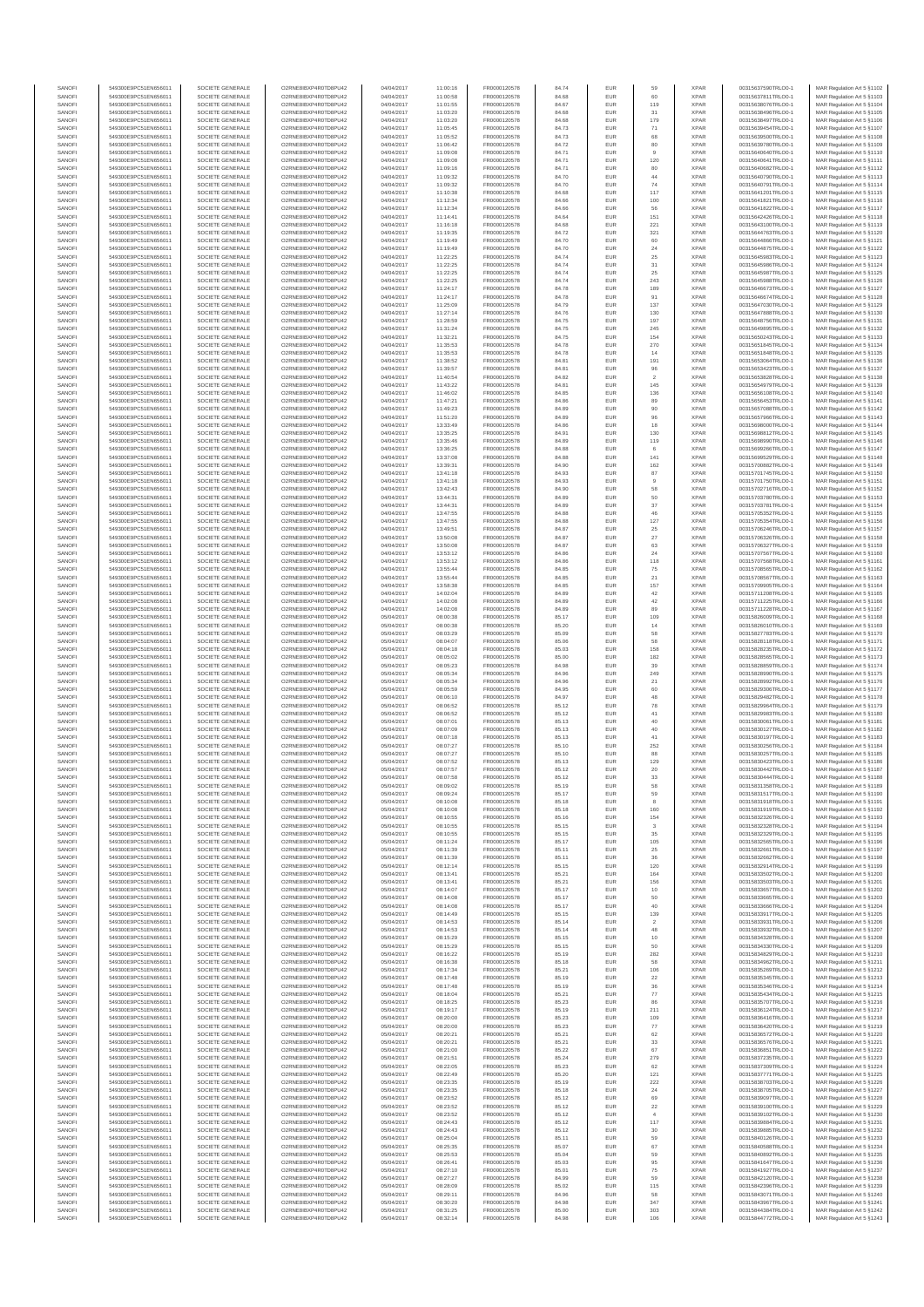| 549300E9PC51EN656011<br>SOCIETE GENERALE<br>O2RNE8IBXP4R0TD8PU42<br>05/04/2017<br>08:34:37<br>FR0000120578<br>85.03<br><b>EUR</b><br>226<br><b>XPAR</b><br>00315845874TRLO0-1<br>MAR Regulation Art 5 §1246<br>549300E9PC51EN656011<br>SOCIETE GENERALE<br>O2RNE8IBXP4R0TD8PU42<br>05/04/2017<br>08:34:37<br>FR0000120578<br>85.03<br>EUR<br>160<br><b>XPAR</b><br>00315845882TRLO0-1<br>MAR Regulation Art 5 §1247<br>SANOFI<br>549300E9PC51EN656011<br>SOCIETE GENERALE<br>O2RNE8IBXP4R0TD8PU42<br>05/04/2017<br>08:34:37<br>FR0000120578<br>85.03<br><b>EUR</b><br>110<br><b>XPAR</b><br>00315845883TRLO0-1<br>MAR Regulation Art 5 §1248<br><b>XPAR</b><br>MAR Regulation Art 5 §1249<br>549300E9PC51EN656011<br>SOCIETE GENERALE<br>O2RNE8IBXP4R0TD8PU42<br>05/04/2017<br>08:34:37<br>FR0000120578<br>85.03<br>EUR<br>88<br>00315845885TRLO0-1<br>EUR<br>$\overline{1}$<br><b>XPAR</b><br>MAR Regulation Art 5 §1250<br>549300E9PC51EN656011<br>SOCIETE GENERALE<br>O2RNE8IBXP4R0TD8PU42<br>05/04/2017<br>08:35:03<br>FR0000120578<br>85.03<br>00315846029TRLO0-1<br>SANOFI<br>114<br><b>XPAR</b><br>MAR Regulation Art 5 §1251<br>549300E9PC51EN656011<br>SOCIETE GENERALE<br>O2RNE8IBXP4R0TD8PU42<br>05/04/2017<br>08:35:18<br>FR0000120578<br>85.02<br>EUR<br>00315846099TRLO0-1<br>549300E9PC51EN656011<br>SOCIETE GENERALE<br>O2RNE8IBXP4R0TD8PU42<br>FR0000120578<br><b>XPAR</b><br>00315846397TRLO0-1<br>MAR Regulation Art 5 §1252<br>SANOFI<br>05/04/2017<br>08:36:01<br>85.03<br><b>EUR</b><br>12<br>549300E9PC51EN656011<br>SOCIETE GENERALE<br>O2RNE8IBXP4R0TD8PU42<br>05/04/2017<br>08:36:24<br>FR0000120578<br>85.06<br><b>EUR</b><br>244<br><b>XPAR</b><br>00315846570TRLO0-1<br>MAR Regulation Art 5 §1253<br>549300E9PC51EN656011<br>SOCIETE GENERALE<br>O2RNE8IBXP4R0TD8PU42<br>05/04/2017<br>08:38:14<br>FR0000120578<br>85.03<br>EUR<br>413<br><b>XPAR</b><br>00315847258TRLO0-1<br>MAR Regulation Art 5 §1254<br>SANOFI<br>549300E9PC51EN656011<br>SOCIETE GENERALE<br>O2RNE8IBXP4R0TD8PU42<br>05/04/2017<br>08:39:07<br>FR0000120578<br>85.03<br><b>EUR</b><br>242<br>XPAR<br>00315847714TRLO0-1<br>MAR Regulation Art 5 §1255<br>549300E9PC51EN656011<br>SOCIETE GENERALE<br>O2RNE8IBXP4R0TD8PU42<br>05/04/2017<br>08:39:07<br>FR0000120578<br>85.03<br>EUR<br>44<br><b>XPAR</b><br>00315847716TRLO0-1<br>MAR Regulation Art 5 §1256<br>549300E9PC51EN656011<br>SOCIETE GENERALE<br>O2RNE8IBXP4R0TD8PU42<br>05/04/2017<br>08:40:33<br>FR0000120578<br>85.05<br><b>EUR</b><br>76<br><b>XPAR</b><br>00315848440TRLO0-1<br>MAR Regulation Art 5 §1257<br>SANOFI<br>251<br><b>XPAR</b><br>MAR Regulation Art 5 §1258<br>549300E9PC51EN656011<br>SOCIETE GENERALE<br>O2RNE8IBXP4R0TD8PU42<br>05/04/2017<br>08:40:38<br>FR0000120578<br>85.05<br>EUR<br>00315848495TRLO0-1<br>SOCIETE GENERALE<br>O2RNE8IBXP4R0TD8PU42<br>FR0000120578<br><b>XPAR</b><br>MAR Regulation Art 5 §1259<br>549300E9PC51EN656011<br>05/04/2017<br>08:40:39<br>85.04<br><b>EUR</b><br>68<br>00315848503TRLO0-1<br>FR0000120578<br>85<br><b>XPAR</b><br>MAR Regulation Art 5 §1260<br>549300E9PC51EN656011<br>SOCIETE GENERALE<br>O2RNE8IBXP4R0TD8PU42<br>05/04/2017<br>08:41:26<br>85.04<br>EUR<br>00315848969TRLO0-1<br>$42\,$<br>SANOFI<br>SOCIETE GENERALE<br>O2RNE8IBXP4R0TD8PU42<br>FR0000120578<br>EUR<br><b>XPAR</b><br>MAR Regulation Art 5 §1261<br>549300E9PC51EN656011<br>05/04/2017<br>08:41:26<br>85.04<br>00315848970TRLO0-1<br>SANOFI<br>549300E9PC51EN656011<br>SOCIETE GENERALE<br>O2RNE8IBXP4R0TD8PU42<br>05/04/2017<br>08:41:41<br>FR0000120578<br>85.03<br><b>EUR</b><br>92<br><b>XPAR</b><br>00315849045TRLO0-1<br>MAR Regulation Art 5 §1262<br>549300E9PC51EN656011<br>SOCIETE GENERALE<br>O2RNE8IBXP4R0TD8PU42<br>05/04/2017<br>08:41:41<br>FR0000120578<br>85.03<br>EUR<br><b>XPAR</b><br>00315849046TRLO0-1<br>MAR Regulation Art 5 §1263<br>11<br>549300E9PC51EN656011<br>SOCIETE GENERALE<br>O2RNE8IBXP4R0TD8PU42<br>05/04/2017<br>08:41:42<br>FR0000120578<br>85.03<br><b>EUR</b><br><b>XPAR</b><br>00315849050TRLO0-1<br>MAR Regulation Art 5 §1264<br>SANOFI<br>549300E9PC51EN656011<br>SOCIETE GENERALE<br>O2RNE8IBXP4R0TD8PU42<br>05/04/2017<br>08:41:56<br>FR0000120578<br>84.99<br>EUR<br>58<br><b>XPAR</b><br>00315849242TRLO0-1<br>MAR Regulation Art 5 §1265<br>15<br><b>XPAR</b><br>MAR Regulation Art 5 §1266<br>549300E9PC51EN656011<br>SOCIETE GENERALE<br>O2RNE8IBXP4R0TD8PU42<br>05/04/2017<br>08:42:24<br>FR0000120578<br><b>EUR</b><br>00315849564TRLO0-1<br>84.98<br>FR0000120578<br>$\bf 23$<br><b>XPAR</b><br>MAR Regulation Art 5 §1267<br>549300E9PC51EN656011<br>SOCIETE GENERALE<br>O2RNE8IBXP4R0TD8PU42<br>05/04/2017<br>08:42:24<br>84.98<br>EUR<br>00315849566TRLO0-1<br>10<br>EUR<br><b>XPAR</b><br>SANOFI<br>549300E9PC51EN656011<br>SOCIETE GENERALE<br>O2RNE8IBXP4R0TD8PU42<br>05/04/2017<br>FR0000120578<br>85.00<br>00315850101TRLO0-1<br>MAR Regulation Art 5 \$1268<br>08:43:31<br>SANOFI<br>08:45:01<br>84.99<br>419<br><b>XPAR</b><br>MAR Regulation Art 5 §1269<br>549300E9PC51EN656011<br>SOCIETE GENERALE<br>O2RNE8IBXP4R0TD8PU42<br>05/04/2017<br>FR0000120578<br>EUR<br>00315850731TRLO0-1<br>O2RNE8IBXP4R0TD8PU42<br>FR0000120578<br>57<br><b>XPAR</b><br>MAR Regulation Art 5 §1270<br>549300E9PC51EN656011<br>SOCIETE GENERALE<br>05/04/2017<br>08:45:12<br>84.97<br><b>EUR</b><br>00315850888TRLO0-1<br>549300E9PC51EN656011<br>SOCIETE GENERALE<br>O2RNE8IBXP4R0TD8PU42<br>05/04/2017<br>08:45:12<br>FR0000120578<br>84.97<br><b>EUR</b><br>XPAR<br>00315850892TRLO0-1<br>MAR Regulation Art 5 §1271<br>$\overline{1}$<br>SANOFI<br>SOCIETE GENERALE<br>O2RNE8IBXP4R0TD8PU42<br>05/04/2017<br>08:45:12<br>FR0000120578<br>84.97<br>EUR<br>33<br><b>XPAR</b><br>MAR Regulation Art 5 §1272<br>549300E9PC51EN656011<br>00315850896TRLO0-1<br>104<br>549300E9PC51EN656011<br>SOCIETE GENERALE<br>O2RNE8IBXP4R0TD8PU42<br>05/04/2017<br>08:45:43<br>FR0000120578<br>84.98<br><b>EUR</b><br><b>XPAR</b><br>00315851129TRLO0-1<br>MAR Regulation Art 5 §1273<br>549300E9PC51EN656011<br>SOCIETE GENERALE<br>O2RNE8IBXP4R0TD8PU42<br>05/04/2017<br>08:49:12<br>FR0000120578<br>EUR<br>35<br><b>XPAR</b><br>00315853116TRLO0-1<br>MAR Regulation Art 5 §1274<br>85.01<br>235<br><b>XPAR</b><br>SANOFI<br>SOCIETE GENERALE<br>O2RNE8IBXP4R0TD8PU42<br>FR0000120578<br><b>EUR</b><br>00315853120TRLO0-1<br>MAR Regulation Art 5 §1275<br>549300E9PC51EN656011<br>05/04/2017<br>08:49:12<br>85.01<br>08:49:12<br>$275\,$<br><b>XPAR</b><br>MAR Regulation Art 5 §1276<br>549300E9PC51EN656011<br>SOCIETE GENERALE<br>O2RNE8IBXP4R0TD8PU42<br>05/04/2017<br>FR0000120578<br>85.01<br>EUR<br>00315853122TRLO0-1<br>O2RNE8IBXP4R0TD8PU42<br>FR0000120578<br>147<br><b>XPAR</b><br>MAR Regulation Art 5 §1277<br>549300E9PC51EN656011<br>SOCIETE GENERALE<br>05/04/2017<br>08:49:12<br>85.01<br><b>EUR</b><br>00315853123TRLO0-1<br>SANOFI<br>O2RNE8IBXP4R0TD8PU42<br>FR0000120578<br>135<br><b>XPAR</b><br>MAR Regulation Art 5 §1278<br>549300E9PC51EN656011<br>SOCIETE GENERALE<br>05/04/2017<br>08:49:29<br>84.99<br><b>EUR</b><br>00315853286TRLO0-1<br>SANOFI<br>SOCIETE GENERALE<br>O2RNE8IBXP4R0TD8PU42<br>05/04/2017<br>08:49:29<br>FR0000120578<br>84.99<br>EUR<br>112<br><b>XPAR</b><br>MAR Regulation Art 5 §1279<br>549300E9PC51EN656011<br>00315853287TRLO0-1<br>549300E9PC51EN656011<br>SOCIETE GENERALE<br>O2RNE8IBXP4R0TD8PU42<br>05/04/2017<br>08:50:29<br>FR0000120578<br>84.98<br><b>EUR</b><br>253<br><b>XPAR</b><br>00315853779TRLO0-1<br>MAR Regulation Art 5 §1280<br>549300E9PC51EN656011<br>SOCIETE GENERALE<br>O2RNE8IBXP4R0TD8PU42<br>05/04/2017<br>08:50:48<br>FR0000120578<br>84.96<br>EUR<br>60<br><b>XPAR</b><br>00315854001TRLO0-1<br>MAR Regulation Art 5 §1281<br>SANOFI<br>549300E9PC51EN656011<br>SOCIETE GENERALE<br>O2RNE8IBXP4R0TD8PU42<br>05/04/2017<br>08:50:56<br>FR0000120578<br>84.95<br><b>EUR</b><br>60<br><b>XPAR</b><br>00315854052TRLO0-1<br>MAR Regulation Art 5 §1282<br>08:51:44<br>156<br><b>XPAR</b><br>MAR Regulation Art 5 §1283<br>549300E9PC51EN656011<br>SOCIETE GENERALE<br>O2RNE8IBXP4R0TD8PU42<br>05/04/2017<br>FR0000120578<br>84.91<br>EUR<br>00315854485TRLO0-1<br>FR0000120578<br>91<br><b>XPAR</b><br>MAR Regulation Art 5 §1284<br>549300E9PC51EN656011<br>SOCIETE GENERALE<br>O2RNE8IBXP4R0TD8PU42<br>05/04/2017<br>08:52:09<br>84.91<br><b>EUR</b><br>00315854696TRLO0-1<br>SANOFI<br>374<br><b>XPAR</b><br>MAR Regulation Art 5 §1285<br>549300E9PC51EN656011<br>SOCIETE GENERALE<br>O2RNE8IBXP4R0TD8PU42<br>05/04/2017<br>08:53:47<br>FR0000120578<br>84.88<br>EUR<br>00315855439TRLO0-1<br>$42\,$<br>EUR<br><b>XPAR</b><br>MAR Regulation Art 5 §1286<br>549300E9PC51EN656011<br>SOCIETE GENERALE<br>O2RNE8IBXP4R0TD8PU42<br>05/04/2017<br>08:53:47<br>FR0000120578<br>84.88<br>00315855441TRLO0-1<br>FR0000120578<br>176<br><b>XPAR</b><br>MAR Regulation Art 5 §1287<br>549300E9PC51EN656011<br>SOCIETE GENERALE<br>O2RNE8IBXP4R0TD8PU42<br>05/04/2017<br>08:54:48<br>84.88<br>EUR<br>00315855907TRLO0-1<br>SANOFI<br>549300E9PC51EN656011<br>SOCIETE GENERALE<br>O2RNE8IBXP4R0TD8PU42<br>05/04/2017<br>08:55:18<br>FR0000120578<br>84.87<br>EUR<br>217<br><b>XPAR</b><br>00315856091TRLO0-1<br>MAR Regulation Art 5 §1288<br>549300E9PC51EN656011<br>SOCIETE GENERALE<br>O2RNE8IBXP4R0TD8PU42<br>05/04/2017<br>08:57:17<br>FR0000120578<br>84.88<br><b>EUR</b><br>30<br><b>XPAR</b><br>00315856852TRLO0-1<br>MAR Regulation Art 5 §1289<br>$15\,$<br>549300E9PC51EN656011<br>SOCIETE GENERALE<br>O2RNE8IBXP4R0TD8PU42<br>05/04/2017<br>08:57:17<br>FR0000120578<br>84.88<br>EUR<br><b>XPAR</b><br>00315856853TRLO0-1<br>MAR Regulation Art 5 §1290<br>549300E9PC51EN656011<br>SOCIETE GENERALE<br>O2RNE8IBXP4R0TD8PU42<br>05/04/2017<br>08:58:13<br>FR0000120578<br>84.93<br>EUR<br>155<br><b>XPAR</b><br>00315857212TRLO0-1<br>MAR Regulation Art 5 §1291<br>$142\,$<br><b>XPAR</b><br>MAR Regulation Art 5 §1292<br>549300E9PC51EN656011<br>SOCIETE GENERALE<br>O2RNE8IBXP4R0TD8PU42<br>05/04/2017<br>08:59:11<br>FR0000120578<br>84.96<br>EUR<br>00315857854TRLO0-1<br>EUR<br>359<br><b>XPAR</b><br>O2RNE8IBXP4R0TD8PU42<br>09:01:30<br>FR0000120578<br>84.96<br>MAR Regulation Art 5 \$1293<br>549300E9PC51EN656011<br>SOCIETE GENERALE<br>05/04/2017<br>00315858834TRLO0-1<br>88<br><b>XPAR</b><br>MAR Regulation Art 5 §1294<br>549300E9PC51EN656011<br>SOCIETE GENERALE<br>O2RNE8IBXP4R0TD8PU42<br>05/04/2017<br>09:01:31<br>FR0000120578<br>84.96<br>EUR<br>00315858839TRLO0-1<br>549300E9PC51EN656011<br>SOCIETE GENERALE<br>O2RNE8IBXP4R0TD8PU42<br>FR0000120578<br>268<br><b>XPAR</b><br>00315859114TRLO0-1<br>MAR Regulation Art 5 §1295<br>SANOFI<br>05/04/2017<br>09:02:21<br>84.99<br>EUR<br>549300E9PC51EN656011<br>SOCIETE GENERALE<br>O2RNE8IBXP4R0TD8PU42<br>05/04/2017<br>09:02:23<br>FR0000120578<br>84.98<br>EUR<br>60<br><b>XPAR</b><br>00315859119TRLO0-1<br>MAR Regulation Art 5 §1296<br>$23\,$<br>549300E9PC51EN656011<br>SOCIETE GENERALE<br>O2RNE8IBXP4R0TD8PU42<br>05/04/2017<br>09:02:23<br>FR0000120578<br>84.98<br>EUR<br><b>XPAR</b><br>00315859122TRLO0-1<br>MAR Regulation Art 5 §1297<br>SANOFI<br>549300E9PC51EN656011<br>SOCIETE GENERALE<br>O2RNE8IBXP4R0TD8PU42<br>05/04/2017<br>09:02:23<br>FR0000120578<br>84.98<br>EUR<br>36<br><b>XPAR</b><br>00315859123TRLO0-1<br>MAR Regulation Art 5 §1298<br>549300E9PC51EN656011<br>SOCIETE GENERALE<br>O2RNE8IBXP4R0TD8PU42<br>05/04/2017<br>09:03:00<br>FR0000120578<br>84.98<br>EUR<br>171<br><b>XPAR</b><br>00315859364TRLO0-1<br>MAR Regulation Art 5 §1299<br>59<br><b>XPAR</b><br>O2RNE8IBXP4R0TD8PU42<br>84.95<br>EUR<br>MAR Regulation Art 5 §1300<br>549300E9PC51EN656011<br>SOCIETE GENERALE<br>05/04/2017<br>09:03:15<br>FR0000120578<br>00315859437TRLO0-1<br>SANOFI<br>58<br><b>XPAR</b><br>MAR Regulation Art 5 §1301<br>549300E9PC51EN656011<br>SOCIETE GENERALE<br>O2RNE8IBXP4R0TD8PU42<br>05/04/2017<br>09:03:30<br>FR0000120578<br>84.94<br>EUR<br>00315859538TRLO0-1<br>SANOFI<br>SOCIETE GENERALE<br>O2RNE8IBXP4R0TD8PU42<br>FR0000120578<br>EUR<br>59<br><b>XPAR</b><br>MAR Regulation Art 5 §1302<br>549300E9PC51EN656011<br>05/04/2017<br>09:03:44<br>84.93<br>00315859684TRLO0-1<br>FR0000120578<br>$23\,$<br><b>XPAR</b><br>MAR Regulation Art 5 §1303<br>549300E9PC51EN656011<br>SOCIETE GENERALE<br>O2RNE8IBXP4R0TD8PU42<br>05/04/2017<br>09:03:44<br>84.92<br>EUR<br>00315859686TRLO0-1<br>288<br>O2RNE8IBXP4R0TD8PU42<br><b>XPAR</b><br>MAR Regulation Art 5 §1304<br>549300E9PC51EN656011<br>SOCIETE GENERALE<br>05/04/2017<br>09:05:12<br>FR0000120578<br>84.93<br><b>EUR</b><br>00315860292TRLO0-1<br>SANOFI<br>549300E9PC51EN656011<br>SOCIETE GENERALE<br>O2RNE8IBXP4R0TD8PU42<br>05/04/2017<br>09:05:12<br>FR0000120578<br>84.92<br>EUR<br>88<br><b>XPAR</b><br>00315860296TRLO0-1<br>MAR Regulation Art 5 §1305<br>549300E9PC51EN656011<br>SOCIETE GENERALE<br>O2RNE8IBXP4R0TD8PU42<br>05/04/2017<br>09:06:50<br>FR0000120578<br>84.93<br>EUR<br>144<br><b>XPAR</b><br>00315860882TRLO0-1<br>MAR Regulation Art 5 §1306<br>138<br>549300E9PC51EN656011<br>SOCIETE GENERALE<br>O2RNE8IBXP4R0TD8PU42<br>05/04/2017<br>09:06:50<br>FR0000120578<br>84.93<br>EUR<br><b>XPAR</b><br>00315860883TRLO0-1<br>MAR Regulation Art 5 §1307<br>SANOFI<br>549300E9PC51EN656011<br>SOCIETE GENERALE<br>O2RNE8IBXP4R0TD8PU42<br>05/04/2017<br>09:07:09<br>FR0000120578<br>84.92<br>EUR<br>202<br><b>XPAR</b><br>00315861034TRLO0-1<br>MAR Regulation Art 5 §1308<br><b>XPAR</b><br>MAR Regulation Art 5 §1309<br>SOCIETE GENERALE<br>O2RNE8IBXP4R0TD8PU42<br>05/04/2017<br>09:07:10<br>FR0000120578<br><b>EUR</b><br>21<br>00315861050TRLO0-1<br>549300E9PC51EN656011<br>84.91<br>123<br><b>XPAR</b><br>MAR Regulation Art 5 §1310<br>549300E9PC51EN656011<br>SOCIETE GENERALE<br>O2RNE8IBXP4R0TD8PU42<br>05/04/2017<br>09:07:38<br>FR0000120578<br>84.92<br>EUR<br>00315861297TRLO0-1<br>EUR<br>14<br><b>XPAR</b><br>SANOFI<br>549300E9PC51EN656011<br>SOCIETE GENERALE<br>O2RNE8IBXP4R0TD8PU42<br>05/04/2017<br>09:07:38<br>FR0000120578<br>00315861299TRLO0-1<br>MAR Regulation Art 5 §1311<br>84.91<br>SANOFI<br>O2RNE8IBXP4R0TD8PU42<br>05/04/2017<br>09:08:03<br>FR0000120578<br>84.88<br>61<br><b>XPAR</b><br>MAR Regulation Art 5 §1312<br>549300E9PC51EN656011<br>SOCIETE GENERALE<br>EUR<br>00315861464TRLO0-1<br>549300E9PC51EN656011<br>SOCIETE GENERALE<br>O2RNE8IBXP4R0TD8PU42<br>05/04/2017<br>09:08:18<br>FR0000120578<br>84.87<br>EUR<br>59<br><b>XPAR</b><br>00315861660TRLO0-1<br>MAR Regulation Art 5 §1313<br>157<br>549300E9PC51EN656011<br>SOCIETE GENERALE<br>O2RNE8IBXP4R0TD8PU42<br>05/04/2017<br>09:09:17<br>FR0000120578<br>84.86<br><b>EUR</b><br><b>XPAR</b><br>00315862056TRLO0-1<br>MAR Regulation Art 5 §1314<br>SANOFI<br>549300E9PC51EN656011<br>SOCIETE GENERALE<br>O2RNE8IBXP4R0TD8PU42<br>05/04/2017<br>09:09:20<br>FR0000120578<br>84.85<br>EUR<br>105<br><b>XPAR</b><br>00315862087TRLO0-1<br>MAR Regulation Art 5 §1315<br>549300E9PC51EN656011<br>SOCIETE GENERALE<br>O2RNE8IBXP4R0TD8PU42<br>05/04/2017<br>09:10:33<br>FR0000120578<br>84.87<br>EUR<br>142<br><b>XPAR</b><br>00315862521TRLO0-1<br>MAR Regulation Art 5 §1316<br>192<br><b>XPAR</b><br>MAR Regulation Art 5 §1317<br>549300E9PC51EN656011<br>SOCIETE GENERALE<br>O2RNE8IBXP4R0TD8PU42<br>05/04/2017<br>09:11:28<br>FR0000120578<br>84.91<br>EUR<br>00315862808TRLO0-1<br>SANOFI<br>EUR<br>120<br><b>XPAR</b><br>549300E9PC51EN656011<br>SOCIETE GENERALE<br>O2RNE8IBXP4R0TD8PU42<br>05/04/2017<br>09:11:28<br>FR0000120578<br>84.91<br>00315862810TRLO0-1<br>MAR Regulation Art 5 §1318<br>84.88<br>150<br><b>XPAR</b><br>MAR Regulation Art 5 §1319<br>549300E9PC51EN656011<br>SOCIETE GENERALE<br>O2RNE8IBXP4R0TD8PU42<br>05/04/2017<br>09:11:57<br>FR0000120578<br>EUR<br>00315862988TRLO0-1<br>FR0000120578<br>394<br><b>XPAR</b><br>MAR Regulation Art 5 §1320<br>549300E9PC51EN656011<br>SOCIETE GENERALE<br>O2RNE8IBXP4R0TD8PU42<br>05/04/2017<br>09:13:41<br>84.91<br><b>EUR</b><br>00315863688TRLO0-1<br>SANOFI<br>O2RNE8IBXP4R0TD8PU42<br>FR0000120578<br>460<br><b>XPAR</b><br>MAR Regulation Art 5 §1321<br>549300E9PC51EN656011<br>SOCIETE GENERALE<br>05/04/2017<br>09:14:59<br>84.95<br><b>EUR</b><br>00315864386TRLO0-1<br>SANOFI<br>SOCIETE GENERALE<br>O2RNE8IBXP4R0TD8PU42<br>05/04/2017<br>09:15:00<br>FR0000120578<br>84.96<br>EUR<br>362<br><b>XPAR</b><br>00315864388TRLO0-1<br>MAR Regulation Art 5 §1322<br>549300E9PC51EN656011<br>549300E9PC51EN656011<br>SOCIETE GENERALE<br>O2RNE8IBXP4R0TD8PU42<br>05/04/2017<br>09:15:24<br>FR0000120578<br>84.96<br>EUR<br>87<br><b>XPAR</b><br>00315864623TRLO0-1<br>MAR Regulation Art 5 §1323<br>549300E9PC51EN656011<br>SOCIETE GENERALE<br>O2RNE8IBXP4R0TD8PU42<br>05/04/2017<br>09:15:44<br>FR0000120578<br>84.96<br>EUR<br>58<br><b>XPAR</b><br>00315864881TRLO0-1<br>MAR Regulation Art 5 §1324<br>50<br>SANOFI<br>549300E9PC51EN656011<br>SOCIETE GENERALE<br>O2RNE8IBXP4R0TD8PU42<br>05/04/2017<br>09:15:44<br>FR0000120578<br>84.96<br><b>EUR</b><br><b>XPAR</b><br>00315864885TRLO0-1<br>MAR Regulation Art 5 \$1325<br>151<br><b>XPAR</b><br>MAR Regulation Art 5 §1326<br>549300E9PC51EN656011<br>SOCIETE GENERALE<br>O2RNE8IBXP4R0TD8PU42<br>05/04/2017<br>09:16:22<br>FR0000120578<br>84.99<br>EUR<br>00315865135TRLO0-1<br>O2RNE8IBXP4R0TD8PU42<br>57<br><b>XPAR</b><br>MAR Regulation Art 5 §1327<br>549300E9PC51EN656011<br>SOCIETE GENERALE<br>05/04/2017<br>09:16:50<br>FR0000120578<br>84.97<br><b>EUR</b><br>00315865298TRLO0-1<br>O2RNE8IBXP4R0TD8PU42<br>84.97<br>$\overline{\mathbf{c}}$<br><b>XPAR</b><br>MAR Regulation Art 5 §1328<br>SANOFI<br>549300E9PC51EN656011<br>SOCIETE GENERALE<br>05/04/2017<br>09:16:50<br>FR0000120578<br>EUR<br>00315865302TRLO0-1<br>549300E9PC51EN656011<br>SOCIETE GENERALE<br>O2RNE8IBXP4R0TD8PU42<br>84.97<br>EUR<br>63<br><b>XPAR</b><br>MAR Regulation Art 5 §1329<br>05/04/2017<br>09:16:50<br>FR0000120578<br>00315865303TRLO0-1<br>549300E9PC51EN656011<br>SOCIETE GENERALE<br>O2RNE8IBXP4R0TD8PU42<br>05/04/2017<br>09:17:44<br>FR0000120578<br>84.96<br><b>EUR</b><br>152<br><b>XPAR</b><br>00315865689TRLO0-1<br>MAR Regulation Art 5 §1330<br>SANOF<br>549300E9PC51EN656011<br>SOCIETE GENERALE<br>O2RNE8IBXP4R0TD8PU42<br>05/04/2017<br>09:17:44<br>FR0000120578<br>EUF<br><b>XPAR</b><br>00315865690TRLO0-<br>MAR Regulation Art 5 §1331<br>549300E9PC51EN656011<br>SOCIETE GENERALE<br>O2RNE8IBXP4R0TD8PU42<br>05/04/2017<br>09:18:14<br>FR0000120578<br>84.95<br><b>EUR</b><br>144<br><b>XPAR</b><br>00315866434TRLO0-1<br>MAR Regulation Art 5 §1332<br>549300E9PC51EN656011<br>SOCIETE GENERALE<br>O2RNE8IBXP4R0TD8PU42<br>05/04/2017<br>09:20:31<br>FR0000120578<br>84.94<br>EUR<br>94<br><b>XPAR</b><br>00315867425TRLO0-1<br>MAR Regulation Art 5 §1333<br>SANOFI<br>549300E9PC51EN656011<br>SOCIETE GENERALE<br>O2RNE8IBXP4R0TD8PU42<br>05/04/2017<br>09:20:31<br>FR0000120578<br>84.94<br><b>EUR</b><br>161<br><b>XPAR</b><br>00315867429TRLO0-1<br>MAR Regulation Art 5 §1334<br>SANOFI<br>549300E9PC51EN656011<br>SOCIETE GENERALE<br>O2RNE8IBXP4R0TD8PU42<br>05/04/2017<br>123<br><b>XPAR</b><br>00315867434TRLO0-1<br>MAR Regulation Art 5 §1335<br>09:20:31<br>FR0000120578<br>84.94<br>EUR<br>$41\,$<br>XPAR<br>549300E9PC51EN656011<br>SOCIETE GENERALE<br>O2RNE8IBXP4R0TD8PU42<br>05/04/2017<br>84.94<br>EUR<br>MAR Regulation Art 5 §1336<br>09:20:31<br>FR0000120578<br>00315867450TRLO0-1<br>SANOFI<br>549300E9PC51EN656011<br>SOCIETE GENERALE<br>O2RNE8IBXP4R0TD8PU42<br>05/04/2017<br>09:21:17<br>FR0000120578<br>84.95<br>EUR<br>170<br><b>XPAR</b><br>00315867870TRLO0-1<br>MAR Regulation Art 5 §1337<br>SANOFI<br>549300E9PC51EN656011<br>SOCIETE GENERALE<br>O2RNE8IBXP4R0TD8PU42<br>05/04/2017<br>09:21:17<br>FR0000120578<br>EUR<br><b>XPAR</b><br>00315867871TRLO0-1<br>MAR Regulation Art 5 §1338<br>84.95<br>11<br>549300E9PC51EN656011<br>SOCIETE GENERALE<br>O2RNE8IBXP4R0TD8PU42<br>05/04/2017<br>09:22:11<br>FR0000120578<br>84.96<br><b>EUR</b><br>133<br><b>XPAR</b><br>00315868174TRLO0-1<br>MAR Regulation Art 5 §1339<br>SANOFI<br>549300E9PC51EN656011<br>SOCIETE GENERALE<br>O2RNE8IBXP4R0TD8PU42<br>05/04/2017<br>09:22:11<br>FR0000120578<br>84.96<br>EUR<br>200<br><b>XPAR</b><br>00315868176TRLO0-1<br>MAR Regulation Art 5 §1340<br>SANOFI<br>549300E9PC51EN656011<br>SOCIETE GENERALE<br>O2RNE8IBXP4R0TD8PLI42<br>05/04/2017<br>09:22:11<br>FR0000120578<br>84.96<br><b>EUR</b><br>36<br><b>XPAR</b><br>00315868177TRLO0-1<br>MAR Regulation Art 5 §1341<br>549300E9PC51EN656011<br>SOCIETE GENERALE<br>O2RNE8IBXP4R0TD8PU42<br>05/04/2017<br>09:23:54<br>FR0000120578<br>84.96<br>EUR<br>558<br><b>XPAR</b><br>00315868753TRLO0-1<br>MAR Regulation Art 5 §1342<br>81<br>XPAR<br>SOCIETE GENERALE<br>O2RNE8IBXP4R0TD8PU42<br>EUR<br>MAR Regulation Art 5 §1343<br>549300E9PC51EN656011<br>05/04/2017<br>09:24:03<br>FR0000120578<br>84.94<br>00315868949TRLO0-1<br>SANOFI<br>SOCIETE GENERALE<br>O2RNE8IBXP4R0TD8PU42<br>09:24:09<br>FR0000120578<br>84.92<br>58<br><b>XPAR</b><br>00315869065TRLO0-1<br>MAR Regulation Art 5 §1344<br>549300E9PC51EN656011<br>05/04/2017<br>EUR<br>549300E9PC51EN656011<br>SOCIETE GENERALE<br>O2RNE8IBXP4R0TD8PU42<br>05/04/2017<br>09:25:19<br>FR0000120578<br>EUR<br>184<br><b>XPAR</b><br>00315869521TRLO0-1<br>MAR Regulation Art 5 §1345<br>84.93<br>549300E9PC51EN656011<br>SOCIETE GENERALE<br>O2RNE8IBXP4R0TD8PU42<br>05/04/2017<br>09:27:25<br>FR0000120578<br>26<br><b>XPAR</b><br>00315870234TRLO0-1<br>MAR Regulation Art 5 §1346<br>84.93<br><b>EUR</b><br>SANOFI<br>549300E9PC51EN656011<br>SOCIETE GENERALE<br>O2RNE8IBXP4R0TD8PU42<br>05/04/2017<br>09:27:25<br>FR0000120578<br>84.93<br>EUR<br>116<br><b>XPAR</b><br>00315870235TRLO0-1<br>MAR Regulation Art 5 §1347<br>549300E9PC51EN656011<br>SOCIETE GENERALE<br>O2RNE8IBXP4R0TD8PU42<br>05/04/2017<br>09:27:52<br>FR0000120578<br>84.94<br><b>EUR</b><br>379<br><b>XPAR</b><br>00315870408TRLO0-1<br>MAR Regulation Art 5 §1348<br>549300E9PC51EN656011<br>SOCIETE GENERALE<br>O2RNE8IBXP4R0TD8PU42<br>05/04/2017<br>09:28:42<br>FR0000120578<br>84.94<br>EUR<br>58<br><b>XPAR</b><br>00315870727TRLO0-1<br>MAR Regulation Art 5 §1349<br>21<br><b>XPAR</b><br>SANOFI<br>549300E9PC51EN656011<br>SOCIETE GENERALE<br>O2RNE8IBXP4R0TD8PU42<br>05/04/2017<br>09:29:54<br>FR0000120578<br>84.95<br><b>EUR</b><br>00315871147TRLO0-1<br>MAR Regulation Art 5 §1350<br>SOCIETE GENERALE<br>O2RNE8IBXP4R0TD8PU42<br>05/04/2017<br>09:30:28<br>FR0000120578<br>EUR<br>235<br><b>XPAR</b><br>00315871550TRLO0-1<br>MAR Regulation Art 5 §1351<br>549300E9PC51EN656011<br>84.98<br>549300E9PC51EN656011<br>SOCIETE GENERALE<br>O2RNE8IBXP4R0TD8PU42<br>05/04/2017<br>FR0000120578<br>EUR<br>150<br><b>XPAR</b><br>00315871551TRLO0-1<br>MAR Regulation Art 5 \$1352<br>09:30:28<br>84.98<br>549300E9PC51EN656011<br>SOCIETE GENERALE<br>O2RNE8IBXP4R0TD8PU42<br>05/04/2017<br>09:30:43<br>FR0000120578<br>59<br><b>XPAR</b><br>00315871745TRLO0-1<br>MAR Regulation Art 5 §1353<br>84.97<br><b>EUR</b><br>SANOFI<br>18<br><b>XPAR</b><br>549300E9PC51EN656011<br>SOCIETE GENERALE<br>O2RNE8IBXP4R0TD8PU42<br>05/04/2017<br>09:30:43<br>FR0000120578<br>EUR<br>00315871746TRLO0-1<br>MAR Regulation Art 5 §1354<br>84.97<br>549300E9PC51EN656011<br>SOCIETE GENERALE<br>O2RNE8IBXP4R0TD8PU42<br>05/04/2017<br>09:32:06<br>FR0000120578<br>84.98<br>EUR<br>267<br><b>XPAR</b><br>00315872281TRLO0-1<br>MAR Regulation Art 5 §1355<br>549300E9PC51EN656011<br>SOCIETE GENERALE<br>O2RNE8IBXP4R0TD8PU42<br>05/04/2017<br>09:33:03<br>FR0000120578<br>84.95<br>EUR<br>199<br><b>XPAR</b><br>00315872694TRLO0-1<br>MAR Regulation Art 5 §1356<br>122<br>549300E9PC51EN656011<br>SOCIETE GENERALE<br>O2RNE8IBXP4R0TD8PU42<br>05/04/2017<br>09:34:00<br>FR0000120578<br>84.96<br><b>EUR</b><br><b>XPAR</b><br>00315872988TRLO0-1<br>MAR Regulation Art 5 §1357<br>549300E9PC51EN656011<br>SOCIETE GENERALE<br>O2RNE8IBXP4R0TD8PU42<br>05/04/2017<br>09:34:00<br>FR0000120578<br>84.96<br>EUR<br>61<br><b>XPAR</b><br>00315872989TRLO0-1<br>MAR Regulation Art 5 §1358<br>549300E9PC51EN656011<br>SOCIETE GENERALE<br>O2RNE8IBXP4R0TD8PU42<br>05/04/2017<br>09:34:00<br>FR0000120578<br>84.96<br><b>EUR</b><br>29<br><b>XPAR</b><br>00315872990TRLO0-1<br>MAR Regulation Art 5 §1359<br>SANOFI<br>SOCIETE GENERALE<br>O2RNE8IBXP4R0TD8PU42<br>05/04/2017<br>FR0000120578<br>58<br><b>XPAR</b><br>00315873193TRLO0-1<br>MAR Regulation Art 5 §1360<br>549300E9PC51EN656011<br>09:34:23<br>84.94<br>EUR<br>66<br><b>XPAR</b><br>549300E9PC51EN656011<br>SOCIETE GENERALE<br>O2RNE8IBXP4R0TD8PU42<br>05/04/2017<br>FR0000120578<br>EUR<br>00315873631TRLO0-1<br>MAR Regulation Art 5 §1361<br>09:34:40<br>84.92<br>549300E9PC51EN656011<br>SOCIETE GENERALE<br>O2RNE8IBXP4R0TD8PU42<br>05/04/2017<br>09:36:08<br>FR0000120578<br>84.92<br>EUR<br>288<br><b>XPAR</b><br>00315874085TRLO0-1<br>MAR Regulation Art 5 §1362<br>SANOFI<br>549300E9PC51EN656011<br>SOCIETE GENERALE<br>O2RNE8IBXP4R0TD8PU42<br>05/04/2017<br>09:37:02<br>FR0000120578<br>185<br><b>XPAR</b><br>00315874713TRLO0-1<br>MAR Regulation Art 5 §1363<br>84.91<br><b>EUR</b><br>549300E9PC51EN656011<br>SOCIETE GENERALE<br>O2RNE8IBXP4R0TD8PU42<br>05/04/2017<br>09:37:02<br>FR0000120578<br>84.91<br><b>EUR</b><br>21<br><b>XPAR</b><br>00315874717TRLO0-1<br>MAR Regulation Art 5 §1364<br>549300E9PC51EN656011<br>SOCIETE GENERALE<br>O2RNE8IBXP4R0TD8PU42<br>05/04/2017<br>09:37:31<br>FR0000120578<br>84.89<br>EUR<br>92<br><b>XPAR</b><br>00315874930TRLO0-1<br>MAR Regulation Art 5 §1365<br>549300E9PC51EN656011<br>SOCIETE GENERALE<br>O2RNE8IBXP4R0TD8PU42<br>05/04/2017<br>09:38:08<br>FR0000120578<br>84.87<br><b>EUR</b><br>58<br><b>XPAR</b><br>00315875167TRLO0-1<br>MAR Regulation Art 5 §1366<br>SANOFI<br>549300E9PC51EN656011<br>SOCIETE GENERALE<br>O2RNE8IBXP4R0TD8PU42<br>05/04/2017<br>09:39:19<br>FR0000120578<br>84.86<br>EUR<br>176<br><b>XPAR</b><br>00315875531TRLO0-1<br>MAR Regulation Art 5 §1367<br>549300E9PC51EN656011<br>SOCIETE GENERALE<br>O2RNE8IBXP4R0TD8PU42<br>05/04/2017<br>09:40:36<br>FR0000120578<br>84.86<br><b>EUR</b><br>306<br><b>XPAR</b><br>00315875918TRLO0-1<br>MAR Regulation Art 5 §1368<br>SOCIETE GENERALE<br>O2RNE8IBXP4R0TD8PU42<br>05/04/2017<br>09:40:57<br>FR0000120578<br>84.84<br>60<br><b>XPAR</b><br>MAR Regulation Art 5 §1369<br>549300E9PC51EN656011<br>EUR<br>00315875998TRLO0-1<br>SANOFI<br>549300E9PC51EN656011<br>SOCIETE GENERALE<br>O2RNE8IBXP4R0TD8PU42<br>05/04/2017<br>09:41:01<br>FR0000120578<br>EUR<br>59<br><b>XPAR</b><br>MAR Regulation Art 5 §1370<br>84.83<br>00315876016TRLO0-1<br>549300E9PC51EN656011<br>SOCIETE GENERALE<br>O2RNE8IBXP4R0TD8PU42<br>05/04/2017<br>09:41:18<br>FR0000120578<br>61<br><b>XPAR</b><br>00315876104TRLO0-1<br>MAR Regulation Art 5 §1371<br>84.83<br><b>EUR</b><br>203<br>XPAR<br>549300E9PC51EN656011<br>SOCIETE GENERALE<br>O2RNE8IBXP4R0TD8PU42<br>05/04/2017<br>09:42:33<br>FR0000120578<br>EUR<br>00315876415TRLO0-1<br>MAR Regulation Art 5 §1372<br>84.84<br>SANOFI<br>549300E9PC51EN656011<br>SOCIETE GENERALE<br>O2RNE8IBXP4R0TD8PU42<br>05/04/2017<br>09:42:33<br>FR0000120578<br>84.84<br><b>EUR</b><br>67<br><b>XPAR</b><br>00315876429TRLO0-1<br>MAR Regulation Art 5 §1373<br>549300E9PC51EN656011<br>SOCIETE GENERALE<br>O2RNE8IBXP4R0TD8PU42<br>05/04/2017<br>09:42:49<br>FR0000120578<br>84.83<br>EUR<br>29<br><b>XPAR</b><br>00315876657TRLO0-1<br>MAR Regulation Art 5 §1374<br>32<br>549300E9PC51EN656011<br>SOCIETE GENERALE<br>O2RNE8IBXP4R0TD8PU42<br>05/04/2017<br>09:42:49<br>FR0000120578<br>84.83<br><b>EUR</b><br><b>XPAR</b><br>00315876658TRLO0-1<br>MAR Regulation Art 5 §1375<br>549300E9PC51EN656011<br>SOCIETE GENERALE<br>O2RNE8IBXP4R0TD8PU42<br>05/04/2017<br>09:43:33<br>FR0000120578<br>84.81<br>EUR<br>170<br><b>XPAR</b><br>00315876852TRLO0-1<br>MAR Regulation Art 5 §1376<br>O2RNE8IBXP4R0TD8PU42<br>09:43:45<br><b>XPAR</b><br>MAR Regulation Art 5 §1377<br>549300E9PC51EN656011<br>SOCIETE GENERALE<br>05/04/2017<br>FR0000120578<br>84.81<br><b>EUR</b><br>88<br>00315876941TRLO0-1<br>549300E9PC51EN656011<br>SOCIETE GENERALE<br>O2RNE8IBXP4R0TD8PU42<br>05/04/2017<br>09:46:19<br>FR0000120578<br>54<br><b>XPAR</b><br>00315877947TRLO0-1<br>MAR Regulation Art 5 §1378<br>84.89<br><b>EUR</b><br>335<br>549300E9PC51EN656011<br>SOCIETE GENERALE<br>O2RNE8IBXP4R0TD8PU42<br>05/04/2017<br>FR0000120578<br>EUR<br><b>XPAR</b><br>00315877962TRLO0-1<br>MAR Regulation Art 5 §1379<br>09:46:26<br>84.88<br>SANOFI<br>549300E9PC51EN656011<br>SOCIETE GENERALE<br>O2RNE8IBXP4R0TD8PU42<br>05/04/2017<br>09:48:42<br>FR0000120578<br>84.97<br>EUR<br>50<br><b>XPAR</b><br>00315878980TRLO0-1<br>MAR Regulation Art 5 §1380<br>549300E9PC51EN656011<br>SOCIETE GENERALE<br>O2RNE8IBXP4R0TD8PU42<br>05/04/2017<br>09:48:42<br>FR0000120578<br>84.97<br>EUR<br>36<br><b>XPAR</b><br>00315878981TRLO0-1<br>MAR Regulation Art 5 §1381<br>13<br>549300E9PC51EN656011<br>SOCIETE GENERALE<br>O2RNE8IBXP4R0TD8PU42<br>05/04/2017<br>09:48:43<br>FR0000120578<br>84.97<br><b>EUR</b><br><b>XPAR</b><br>00315878985TRLO0-1<br>MAR Regulation Art 5 §1382<br>SANOFI<br>549300E9PC51EN656011<br>SOCIETE GENERALE<br>O2RNE8IBXP4R0TD8PU42<br>05/04/2017<br>09:49:47<br>FR0000120578<br>84.97<br>EUR<br>674<br><b>XPAR</b><br>00315879225TRLO0-1<br>MAR Regulation Art 5 §1383<br>60<br><b>XPAR</b><br>549300E9PC51EN656011<br>SOCIETE GENERALE<br>O2RNE8IBXP4R0TD8PU42<br>05/04/2017<br>09:51:13<br>FR0000120578<br>84.97<br><b>EUR</b><br>00315879774TRLO0-1<br>MAR Regulation Art 5 §1384<br>549300E9PC51EN656011<br>SOCIETE GENERALE<br>O2RNE8IBXP4R0TD8PU42<br>05/04/2017<br>FR0000120578<br>84.97<br>EUR<br>$22\,$<br>XPAR<br>00315879775TRLO0-1<br>MAR Regulation Art 5 §1385<br>09:51:13 | SANOFI<br>SANOFI | 549300E9PC51EN656011<br>549300E9PC51EN656011 | SOCIETE GENERALE<br>SOCIETE GENERALE | O2RNE8IBXP4R0TD8PU42<br>O2RNE8IBXP4R0TD8PU42 | 05/04/2017<br>05/04/2017 | 08:32:35<br>08:32:35 | FR0000120578<br>FR0000120578 | 84.99<br>84.99 | <b>EUR</b><br>EUR | 60<br>29 | <b>XPAR</b><br><b>XPAR</b> | 00315845029TRLO0-1<br>00315845031TRLO0-1 | MAR Regulation Art 5 §1244<br>MAR Regulation Art 5 §1245 |
|------------------------------------------------------------------------------------------------------------------------------------------------------------------------------------------------------------------------------------------------------------------------------------------------------------------------------------------------------------------------------------------------------------------------------------------------------------------------------------------------------------------------------------------------------------------------------------------------------------------------------------------------------------------------------------------------------------------------------------------------------------------------------------------------------------------------------------------------------------------------------------------------------------------------------------------------------------------------------------------------------------------------------------------------------------------------------------------------------------------------------------------------------------------------------------------------------------------------------------------------------------------------------------------------------------------------------------------------------------------------------------------------------------------------------------------------------------------------------------------------------------------------------------------------------------------------------------------------------------------------------------------------------------------------------------------------------------------------------------------------------------------------------------------------------------------------------------------------------------------------------------------------------------------------------------------------------------------------------------------------------------------------------------------------------------------------------------------------------------------------------------------------------------------------------------------------------------------------------------------------------------------------------------------------------------------------------------------------------------------------------------------------------------------------------------------------------------------------------------------------------------------------------------------------------------------------------------------------------------------------------------------------------------------------------------------------------------------------------------------------------------------------------------------------------------------------------------------------------------------------------------------------------------------------------------------------------------------------------------------------------------------------------------------------------------------------------------------------------------------------------------------------------------------------------------------------------------------------------------------------------------------------------------------------------------------------------------------------------------------------------------------------------------------------------------------------------------------------------------------------------------------------------------------------------------------------------------------------------------------------------------------------------------------------------------------------------------------------------------------------------------------------------------------------------------------------------------------------------------------------------------------------------------------------------------------------------------------------------------------------------------------------------------------------------------------------------------------------------------------------------------------------------------------------------------------------------------------------------------------------------------------------------------------------------------------------------------------------------------------------------------------------------------------------------------------------------------------------------------------------------------------------------------------------------------------------------------------------------------------------------------------------------------------------------------------------------------------------------------------------------------------------------------------------------------------------------------------------------------------------------------------------------------------------------------------------------------------------------------------------------------------------------------------------------------------------------------------------------------------------------------------------------------------------------------------------------------------------------------------------------------------------------------------------------------------------------------------------------------------------------------------------------------------------------------------------------------------------------------------------------------------------------------------------------------------------------------------------------------------------------------------------------------------------------------------------------------------------------------------------------------------------------------------------------------------------------------------------------------------------------------------------------------------------------------------------------------------------------------------------------------------------------------------------------------------------------------------------------------------------------------------------------------------------------------------------------------------------------------------------------------------------------------------------------------------------------------------------------------------------------------------------------------------------------------------------------------------------------------------------------------------------------------------------------------------------------------------------------------------------------------------------------------------------------------------------------------------------------------------------------------------------------------------------------------------------------------------------------------------------------------------------------------------------------------------------------------------------------------------------------------------------------------------------------------------------------------------------------------------------------------------------------------------------------------------------------------------------------------------------------------------------------------------------------------------------------------------------------------------------------------------------------------------------------------------------------------------------------------------------------------------------------------------------------------------------------------------------------------------------------------------------------------------------------------------------------------------------------------------------------------------------------------------------------------------------------------------------------------------------------------------------------------------------------------------------------------------------------------------------------------------------------------------------------------------------------------------------------------------------------------------------------------------------------------------------------------------------------------------------------------------------------------------------------------------------------------------------------------------------------------------------------------------------------------------------------------------------------------------------------------------------------------------------------------------------------------------------------------------------------------------------------------------------------------------------------------------------------------------------------------------------------------------------------------------------------------------------------------------------------------------------------------------------------------------------------------------------------------------------------------------------------------------------------------------------------------------------------------------------------------------------------------------------------------------------------------------------------------------------------------------------------------------------------------------------------------------------------------------------------------------------------------------------------------------------------------------------------------------------------------------------------------------------------------------------------------------------------------------------------------------------------------------------------------------------------------------------------------------------------------------------------------------------------------------------------------------------------------------------------------------------------------------------------------------------------------------------------------------------------------------------------------------------------------------------------------------------------------------------------------------------------------------------------------------------------------------------------------------------------------------------------------------------------------------------------------------------------------------------------------------------------------------------------------------------------------------------------------------------------------------------------------------------------------------------------------------------------------------------------------------------------------------------------------------------------------------------------------------------------------------------------------------------------------------------------------------------------------------------------------------------------------------------------------------------------------------------------------------------------------------------------------------------------------------------------------------------------------------------------------------------------------------------------------------------------------------------------------------------------------------------------------------------------------------------------------------------------------------------------------------------------------------------------------------------------------------------------------------------------------------------------------------------------------------------------------------------------------------------------------------------------------------------------------------------------------------------------------------------------------------------------------------------------------------------------------------------------------------------------------------------------------------------------------------------------------------------------------------------------------------------------------------------------------------------------------------------------------------------------------------------------------------------------------------------------------------------------------------------------------------------------------------------------------------------------------------------------------------------------------------------------------------------------------------------------------------------------------------------------------------------------------------------------------------------------------------------------------------------------------------------------------------------------------------------------------------------------------------------------------------------------------------------------------------------------------------------------------------------------------------------------------------------------------------------------------------------------------------------------------------------------------------------------------------------------------------------------------------------------------------------------------------------------------------------------------------------------------------------------------------------------------------------------------------------------------------------------------------------------------------------------------------------------------------------------------------------------------------------------------------------------------------------------------------------------------------------------------------------------------------------------------------------------------------------------------------------------------------------------------------------------------------------------------------------------------------------------------------------------------------------------------------------------------------------------------------------------------------------------------------------------------------------------------------------------------------------------------------------------------------------------------------------------------------------------------------------------------------------------------------------------------------------------------------------------------------------------------------------------------------------------------------------------------------------------------------------------------------------------------------------------------------------------------------------------------------------------------------------------------------------------------------------------------------------------------------------------------------------------------------------------------------------------------------------------------------------------------------------------------------------------------------------------------------------------------------------------------------------------------------------------------------------------------------------------------------------------------------------------------------------------------------------------------------------------------------------------------------------------------------------------------------------------------------------------------------------------------------------------------------------------------------------------------------------------------------------------------------------------------------------------------------------------------------------------------------------------------------------------------------------------------------------------------------------------------------------------------------------------------------------------------------------------------------------------------------------------------------------------------------------------------------------------------------------------------------------------------------------------------------------------------------------------------------------------------------------------------------------------------------------------------------------------------------------------------------------------------------------------------------------------------------------------------------------------------------------------------------------------------------------------------------------------------------------------------------------------------------------------------------------------------------------------------------------------------------------------------------------------------------------------------------------------------------------------------------------------------------------------------------------------------------------------------------------------------------------------------------------------------------------------------------------------------------------------------------------------------------------------------------------------------------------------------------------------------------------------------------------------------------------------------------------------------------------------------------------------------------------------------------------------------------------------------------------------------------------------------------------------------------------------------------------------------------------------------------------------------------------------------------------------------------------------------------------------------------------------------------------------------------------------------------------------------------------------------------------------------------------------------------------------------------------------------------------------------------------------------------------------------------------------------------------------------------------------------------------------------------------------------------------------------------------------------------------------------------------------------------------------------------------------------------------------------------------------------------------------------------------------------------------------------------------------------------------------------------------------------------------------------------------------------------------------------------------------------------------------------------------------------------------------------------------------------------------------------------------------------------------------------------------------------------------------------------------------------------------------------------------------------------------------------------------------------------------------------------------------------------------------------------------------------------------------------------------------------------------------------------------------------------------------------------------------------------------------------------------------------------------------------------------------------------------------------------------------------------------------------------------------------------------------------------------------------------------------------------------------------------------------------------------------------------------------------------------------------------------------------------------------------------------------------------------------------------------------------------------------------------------------------------------------------------------------------------------------------------------------------------------------------------------------------------------------------------------------------------------------------------------------------------------------------------------------------------------------------------------------------------------------------------------------------------------------------------------------------------------------------------------------------------------------------------------------------------------------------------------------------------------------------------------------------------------------------------------------------------------------------------------------------------------------------------------------------------------------------------------------------------------------------------------------------------------------------------------------------------------------------------------------------------------------------------------------------------------------------------------------------------------------------------------------------------------------------------------------------------------------------------------------------------------------------------------------------------------------------------------------------------------------------------------------------------------------------------------------------------------------------------------------------------------------------------------------------------------------------------------------------------------------------------------------------------------------------------------------------------------------------------------------------------------------------------------------------------------------------------------------------------------------------------------------------------------------------------------------------------------------------------------------------------------------------------------------------------------------------------------------------------------------------------------------------------------------------------------------------------------------------------------------------------------------------------------------------------------------------------------------------------------------------------------------------------------------------------------------------------------------------------------------------------------------------------------------------------------------------------------------------------------------------------------------------------------------------------------------------------------------------------------------------------------------------------------------------------------------------------------------------------------------------------------------------------------------------------------------------------------------------------------------------------------------------------------------------------------------------------------------------------------------------------------------------------------------------------------------------------------------------------------------------------------------------------------------------------------------------------------------------------------------------------------------------------------------------------------------------------------------------------------------------------------------------------------------------------------------------------------------------------------------------------------------------------------------------------------------------------------------------------------------------------------------------------------------------------------------------------------------------------------------------------------------------------------------------------------------------------------------------------------------------------------------------------------------------------------------------------------------------------------------------------------------------------------------------------------------------------------------------------------------------------------------------------------------------------------------------------------------------------------------------------------------------------------------------------------------------------------------------------------------------------------------------------------------------------------------------------------------------------------------------------------------------------------------------------------------------------------------------------------------------------------------------------------------------------------------------------------------------------------------------------------------------------------------------------------------------------------------------------------------------------------------------------------------------------------------------------------------------------------------------------------------------------------------------------------------------------------------------------------------------------------------------------------------------------------------------------------------------------------------------------------------------------------------------------------------------------------------------------------------------------------------------------------------------------------------------------------------------------------------------------------------------------------------------------------------------------------------------------------------------------------------------------------------------------------------------------------------------------------------------------------------------------------------------------------------------------------------------------------------------------------------------------------------------------------------------------------------------------------------------------------------------------------------------------------------------------------------------------------------------------------------------------------------------------------------------------------------------------------------------------------------------------------------------------------------------------------------------------------------------------------------------------------------------------------------------------------------------------------------------------------------------------------------------------------------------------------------------------------------------------------------------------------------------------------------------------------------------------------------------------------------------------------------------------------------------------------------------------------------------------------------------------------------------------------------------------------------------------------------------------------------------------------------------------------------------------------------------------------------------------------------------------------------------------------------------------------------------------------------------------------------------------------------------------------------------------------------------------------------------------------------------------------------------------------------------------------------------------------------------------------------------------------------------------------------------------------------------------------------------------------------------------------------------------------------------------------------------------------------------------------------------------------------------------------------------------------------------------------------------------------------------------------------------------------------------------------------------------------------------------------------------------------------------------------------------------------------------------------------------------------------------------------------------------------------------------------------------------------------------------------------------------------------------------------------------------------------------------------------------------------------------------------------------------------------------------------------------------------------------------------------------------------------------------------------------------------------------------------------------------------------------------------------------------------------------------------------------------------------------------------------------------------------------------------------------------------------------------------------------------------------------------------------------------------------------------------------------------------------------------------------------------------------------------------------------------------------------------------------------------------------------------------------------------------------------------------------------------------------------------------------------------------------------------------------------------------------------------------------------------------------------------------------------------------------------------------------------------------------------------------------------------------------------------------------------------------------------------------------------------------------------------------------------------------------------------------------------------------------------------------------------------------------------------------------------------------------------------------------------------------------------------------------------------------------------------------------------------------------------------------------------------------------------------------------------------------------------------------------------------------------------------------------------------------------------------------------|------------------|----------------------------------------------|--------------------------------------|----------------------------------------------|--------------------------|----------------------|------------------------------|----------------|-------------------|----------|----------------------------|------------------------------------------|----------------------------------------------------------|
|                                                                                                                                                                                                                                                                                                                                                                                                                                                                                                                                                                                                                                                                                                                                                                                                                                                                                                                                                                                                                                                                                                                                                                                                                                                                                                                                                                                                                                                                                                                                                                                                                                                                                                                                                                                                                                                                                                                                                                                                                                                                                                                                                                                                                                                                                                                                                                                                                                                                                                                                                                                                                                                                                                                                                                                                                                                                                                                                                                                                                                                                                                                                                                                                                                                                                                                                                                                                                                                                                                                                                                                                                                                                                                                                                                                                                                                                                                                                                                                                                                                                                                                                                                                                                                                                                                                                                                                                                                                                                                                                                                                                                                                                                                                                                                                                                                                                                                                                                                                                                                                                                                                                                                                                                                                                                                                                                                                                                                                                                                                                                                                                                                                                                                                                                                                                                                                                                                                                                                                                                                                                                                                                                                                                                                                                                                                                                                                                                                                                                                                                                                                                                                                                                                                                                                                                                                                                                                                                                                                                                                                                                                                                                                                                                                                                                                                                                                                                                                                                                                                                                                                                                                                                                                                                                                                                                                                                                                                                                                                                                                                                                                                                                                                                                                                                                                                                                                                                                                                                                                                                                                                                                                                                                                                                                                                                                                                                                                                                                                                                                                                                                                                                                                                                                                                                                                                                                                                                                                                                                                                                                                                                                                                                                                                                                                                                                                                                                                                                                                                                                                                                                                                                                                                                                                                                                                                                                                                                                                                                                                                                                                                                                                                                                                                                                                                                                                                                                                                                                                                                                                                                                                                                                                                                                                                                                                                                                                                                                                                                                                                                                                                                                                                                                                                                                                                                                                                                                                                                                                                                                                                                                                                                                                                                                                                                                                                                                                                                                                                                                                                                                                                                                                                                                                                                                                                                                                                                                                                                                                                                                                                                                                                                                                                                                                                                                                                                                                                                                                                                                                                                                                                                                                                                                                                                                                                                                                                                                                                                                                                                                                                                                                                                                                                                                                                                                                                                                                                                                                                                                                                                                                                                                                                                                                                                                                                                                                                                                                                                                                                                                                                                                                                                                                                                                                                                                                                                                                                                                                                                                                                                                                                                                                                                                                                                                                                                                                                                                                                                                                                                                                                                                                                                                                                                                                                                                                                                                                                                                                                                                                                                                                                                                                                                                                                                                                                                                                                                                                                                                                                                                                                                                                                                                                                                                                                                                                                                                                                                                                                                                                                                                                                                                                                                                                                                                                                                                                                                                                                                                                                                                                                                                                                                                                                                                                                                                                                                                                                                                                                                                                                                                                                                                                                                                                                                                                                                                                                                                                                                                                                                                                                                                                                                                                                                                                                                                                                                                                                                                                                                                                                                                                                                                                                                                                                                                                                                                                                                                                                                                                                                                                                                                                                                                                                                                                                                                                                                                                                                                                                                                                                                                                                                                                                                                                                                                                                                                                                                                                                                                                                                                                                                                                                                                                                                                                                                                                                                                                                                                                                                                                                                                                                                                                                                                                                                                                                                                                                                                                                                                                                                                                                                                                                                                                                                                                                                                                                                                                                                                                                                                                                                                                                                                                                                                                                                                                                                                                                                                                                                                                                                                                                                                                                                                                                                                                                                                                                                                                                                                                                                                                                                                                                                                                                                                                                                                                                                                                                                                                                                                                                                                                                                                                                                                                                                                                                                                                                                                                                                                                                                                                                                                                                                                                                                                                                                                                                                                                                                                                                                                                                                                                                                                                                                                                                                                                                                                                                                                                                                                                                                                                                                                                                                                                                                                                                                                                                                                                                                                                                                                                                                                                                                                                                                                                                                                                                                                                                                                                                                                                                                                                                                                                                                                                                                                                                                                                                                                                                                                                                                                                                                                                                                                                                                                                                                                                                                                                                                                                                                                                                                                                                                                                                                                                                                                                                                                                                                                                                                                                                                                                                                                                                                                                                                                                                                                                                                                                                                                                                                                                                                                                                                                                                                                                                                                                                                                                                                                                                                                                                                                                                                                                                                                                                                                                                                                                                                                                                                                                                                                                                                                                                                                                                                                                                                                                                                                                                                                                                                                                                                                                              | SANOFI           |                                              |                                      |                                              |                          |                      |                              |                |                   |          |                            |                                          |                                                          |
|                                                                                                                                                                                                                                                                                                                                                                                                                                                                                                                                                                                                                                                                                                                                                                                                                                                                                                                                                                                                                                                                                                                                                                                                                                                                                                                                                                                                                                                                                                                                                                                                                                                                                                                                                                                                                                                                                                                                                                                                                                                                                                                                                                                                                                                                                                                                                                                                                                                                                                                                                                                                                                                                                                                                                                                                                                                                                                                                                                                                                                                                                                                                                                                                                                                                                                                                                                                                                                                                                                                                                                                                                                                                                                                                                                                                                                                                                                                                                                                                                                                                                                                                                                                                                                                                                                                                                                                                                                                                                                                                                                                                                                                                                                                                                                                                                                                                                                                                                                                                                                                                                                                                                                                                                                                                                                                                                                                                                                                                                                                                                                                                                                                                                                                                                                                                                                                                                                                                                                                                                                                                                                                                                                                                                                                                                                                                                                                                                                                                                                                                                                                                                                                                                                                                                                                                                                                                                                                                                                                                                                                                                                                                                                                                                                                                                                                                                                                                                                                                                                                                                                                                                                                                                                                                                                                                                                                                                                                                                                                                                                                                                                                                                                                                                                                                                                                                                                                                                                                                                                                                                                                                                                                                                                                                                                                                                                                                                                                                                                                                                                                                                                                                                                                                                                                                                                                                                                                                                                                                                                                                                                                                                                                                                                                                                                                                                                                                                                                                                                                                                                                                                                                                                                                                                                                                                                                                                                                                                                                                                                                                                                                                                                                                                                                                                                                                                                                                                                                                                                                                                                                                                                                                                                                                                                                                                                                                                                                                                                                                                                                                                                                                                                                                                                                                                                                                                                                                                                                                                                                                                                                                                                                                                                                                                                                                                                                                                                                                                                                                                                                                                                                                                                                                                                                                                                                                                                                                                                                                                                                                                                                                                                                                                                                                                                                                                                                                                                                                                                                                                                                                                                                                                                                                                                                                                                                                                                                                                                                                                                                                                                                                                                                                                                                                                                                                                                                                                                                                                                                                                                                                                                                                                                                                                                                                                                                                                                                                                                                                                                                                                                                                                                                                                                                                                                                                                                                                                                                                                                                                                                                                                                                                                                                                                                                                                                                                                                                                                                                                                                                                                                                                                                                                                                                                                                                                                                                                                                                                                                                                                                                                                                                                                                                                                                                                                                                                                                                                                                                                                                                                                                                                                                                                                                                                                                                                                                                                                                                                                                                                                                                                                                                                                                                                                                                                                                                                                                                                                                                                                                                                                                                                                                                                                                                                                                                                                                                                                                                                                                                                                                                                                                                                                                                                                                                                                                                                                                                                                                                                                                                                                                                                                                                                                                                                                                                                                                                                                                                                                                                                                                                                                                                                                                                                                                                                                                                                                                                                                                                                                                                                                                                                                                                                                                                                                                                                                                                                                                                                                                                                                                                                                                                                                                                                                                                                                                                                                                                                                                                                                                                                                                                                                                                                                                                                                                                                                                                                                                                                                                                                                                                                                                                                                                                                                                                                                                                                                                                                                                                                                                                                                                                                                                                                                                                                                                                                                                                                                                                                                                                                                                                                                                                                                                                                                                                                                                                                                                                                                                                                                                                                                                                                                                                                                                                                                                                                                                                                                                                                                                                                                                                                                                                                                                                                                                                                                                                                                                                                                                                                                                                                                                                                                                                                                                                                                                                                                                                                                                                                                                                                                                                                                                                                                                                                                                                                                                                                                                                                                                                                                                                                                                                                                                                                                                                                                                                                                                                                                                                                                                                                                                                                                                                                                                                                                                                                                                                                                                                                                                                                                                                                                                                                                                                                                                                                                                                                                                                                                                                                                                                                                                                                                                                                                                                                                                                                                                                                                                                                                                                                                                                                                                                                                                                                                                                                                                                                                                                                                                                                                                                                                                                                                                                                                                                                                                                                                                                                                                                                                                                                                                                                                                                                                                                                                                                                                                                                                                                                                                                                                                                                                                                                                                                                                                                                                                                                                                                                                                                                                                                                                                                                                                                                                                                                                                                                                                                                                                                                                                                                                                                                                                                                                                                                                                                                                                                                                                                                                                                                                                                                                                              | SANOFI           |                                              |                                      |                                              |                          |                      |                              |                |                   |          |                            |                                          |                                                          |
|                                                                                                                                                                                                                                                                                                                                                                                                                                                                                                                                                                                                                                                                                                                                                                                                                                                                                                                                                                                                                                                                                                                                                                                                                                                                                                                                                                                                                                                                                                                                                                                                                                                                                                                                                                                                                                                                                                                                                                                                                                                                                                                                                                                                                                                                                                                                                                                                                                                                                                                                                                                                                                                                                                                                                                                                                                                                                                                                                                                                                                                                                                                                                                                                                                                                                                                                                                                                                                                                                                                                                                                                                                                                                                                                                                                                                                                                                                                                                                                                                                                                                                                                                                                                                                                                                                                                                                                                                                                                                                                                                                                                                                                                                                                                                                                                                                                                                                                                                                                                                                                                                                                                                                                                                                                                                                                                                                                                                                                                                                                                                                                                                                                                                                                                                                                                                                                                                                                                                                                                                                                                                                                                                                                                                                                                                                                                                                                                                                                                                                                                                                                                                                                                                                                                                                                                                                                                                                                                                                                                                                                                                                                                                                                                                                                                                                                                                                                                                                                                                                                                                                                                                                                                                                                                                                                                                                                                                                                                                                                                                                                                                                                                                                                                                                                                                                                                                                                                                                                                                                                                                                                                                                                                                                                                                                                                                                                                                                                                                                                                                                                                                                                                                                                                                                                                                                                                                                                                                                                                                                                                                                                                                                                                                                                                                                                                                                                                                                                                                                                                                                                                                                                                                                                                                                                                                                                                                                                                                                                                                                                                                                                                                                                                                                                                                                                                                                                                                                                                                                                                                                                                                                                                                                                                                                                                                                                                                                                                                                                                                                                                                                                                                                                                                                                                                                                                                                                                                                                                                                                                                                                                                                                                                                                                                                                                                                                                                                                                                                                                                                                                                                                                                                                                                                                                                                                                                                                                                                                                                                                                                                                                                                                                                                                                                                                                                                                                                                                                                                                                                                                                                                                                                                                                                                                                                                                                                                                                                                                                                                                                                                                                                                                                                                                                                                                                                                                                                                                                                                                                                                                                                                                                                                                                                                                                                                                                                                                                                                                                                                                                                                                                                                                                                                                                                                                                                                                                                                                                                                                                                                                                                                                                                                                                                                                                                                                                                                                                                                                                                                                                                                                                                                                                                                                                                                                                                                                                                                                                                                                                                                                                                                                                                                                                                                                                                                                                                                                                                                                                                                                                                                                                                                                                                                                                                                                                                                                                                                                                                                                                                                                                                                                                                                                                                                                                                                                                                                                                                                                                                                                                                                                                                                                                                                                                                                                                                                                                                                                                                                                                                                                                                                                                                                                                                                                                                                                                                                                                                                                                                                                                                                                                                                                                                                                                                                                                                                                                                                                                                                                                                                                                                                                                                                                                                                                                                                                                                                                                                                                                                                                                                                                                                                                                                                                                                                                                                                                                                                                                                                                                                                                                                                                                                                                                                                                                                                                                                                                                                                                                                                                                                                                                                                                                                                                                                                                                                                                                                                                                                                                                                                                                                                                                                                                                                                                                                                                                                                                                                                                                                                                                                                                                                                                                                                                                                                                                                                                                                                                                                                                                                                                                                                                                                                                                                                                                                                                                                                                                                                                                                                                                                                                                                                                                                                                                                                                                                                                                                                                                                                                                                                                                                                                                                                                                                                                                                                                                                                                                                                                                                                                                                                                                                                                                                                                                                                                                                                                                                                                                                                                                                                                                                                                                                                                                                                                                                                                                                                                                                                                                                                                                                                                                                                                                                                                                                                                                                                                                                                                                                                                                                                                                                                                                                                                                                                                                                                                                                                                                                                                                                                                                                                                                                                                                                                                                                                                                                                                                                                                                                                                                                                                                                                                                                                                                                                                                                                                                                                                                                                                                                                                                                                                                                                                                                                                                                                                                                                                                                                                                                                                                                                                                                                                                                                                                                                                                                                                                                                                                                                                                                                                                                                                                                                                                                                                                                                                                                                                                                                                                                                                                                                                                                                                                                                                                                                                                                                                                                                                                                                                                                                                                                                                                                                                                                                                                                                                                                                                                                                                                                                                                                                                                                                                                                                                                                                                                                                                                                                                                                                                                                                              | SANOFI           |                                              |                                      |                                              |                          |                      |                              |                |                   |          |                            |                                          |                                                          |
|                                                                                                                                                                                                                                                                                                                                                                                                                                                                                                                                                                                                                                                                                                                                                                                                                                                                                                                                                                                                                                                                                                                                                                                                                                                                                                                                                                                                                                                                                                                                                                                                                                                                                                                                                                                                                                                                                                                                                                                                                                                                                                                                                                                                                                                                                                                                                                                                                                                                                                                                                                                                                                                                                                                                                                                                                                                                                                                                                                                                                                                                                                                                                                                                                                                                                                                                                                                                                                                                                                                                                                                                                                                                                                                                                                                                                                                                                                                                                                                                                                                                                                                                                                                                                                                                                                                                                                                                                                                                                                                                                                                                                                                                                                                                                                                                                                                                                                                                                                                                                                                                                                                                                                                                                                                                                                                                                                                                                                                                                                                                                                                                                                                                                                                                                                                                                                                                                                                                                                                                                                                                                                                                                                                                                                                                                                                                                                                                                                                                                                                                                                                                                                                                                                                                                                                                                                                                                                                                                                                                                                                                                                                                                                                                                                                                                                                                                                                                                                                                                                                                                                                                                                                                                                                                                                                                                                                                                                                                                                                                                                                                                                                                                                                                                                                                                                                                                                                                                                                                                                                                                                                                                                                                                                                                                                                                                                                                                                                                                                                                                                                                                                                                                                                                                                                                                                                                                                                                                                                                                                                                                                                                                                                                                                                                                                                                                                                                                                                                                                                                                                                                                                                                                                                                                                                                                                                                                                                                                                                                                                                                                                                                                                                                                                                                                                                                                                                                                                                                                                                                                                                                                                                                                                                                                                                                                                                                                                                                                                                                                                                                                                                                                                                                                                                                                                                                                                                                                                                                                                                                                                                                                                                                                                                                                                                                                                                                                                                                                                                                                                                                                                                                                                                                                                                                                                                                                                                                                                                                                                                                                                                                                                                                                                                                                                                                                                                                                                                                                                                                                                                                                                                                                                                                                                                                                                                                                                                                                                                                                                                                                                                                                                                                                                                                                                                                                                                                                                                                                                                                                                                                                                                                                                                                                                                                                                                                                                                                                                                                                                                                                                                                                                                                                                                                                                                                                                                                                                                                                                                                                                                                                                                                                                                                                                                                                                                                                                                                                                                                                                                                                                                                                                                                                                                                                                                                                                                                                                                                                                                                                                                                                                                                                                                                                                                                                                                                                                                                                                                                                                                                                                                                                                                                                                                                                                                                                                                                                                                                                                                                                                                                                                                                                                                                                                                                                                                                                                                                                                                                                                                                                                                                                                                                                                                                                                                                                                                                                                                                                                                                                                                                                                                                                                                                                                                                                                                                                                                                                                                                                                                                                                                                                                                                                                                                                                                                                                                                                                                                                                                                                                                                                                                                                                                                                                                                                                                                                                                                                                                                                                                                                                                                                                                                                                                                                                                                                                                                                                                                                                                                                                                                                                                                                                                                                                                                                                                                                                                                                                                                                                                                                                                                                                                                                                                                                                                                                                                                                                                                                                                                                                                                                                                                                                                                                                                                                                                                                                                                                                                                                                                                                                                                                                                                                                                                                                                                                                                                                                                                                                                                                                                                                                                                                                                                                                                                                                                                                                                                                                                                                                                                                                                                                                                                                                                                                                                                                                                                                                                                                                                                                                                                                                                                                                                                                                                                                                                                                                                                                                                                                                                                                                                                                                                                                                                                                                                                                                                                                                                                                                                                                                                                                                                                                                                                                                                                                                                                                                                                                                                                                                                                                                                                                                                                                                                                                                                                                                                                                                                                                                                                                                                                                                                                                                                                                                                                                                                                                                                                                                                                                                                                                                                                                                                                                                                                                                                                                                                                                                                                                                                                                                                                                                                                                                                                                                                                                                                                                                                                                                                                                                                                                                                                                                                                                                                                                                                                                                                                                                                                                                                                                                                                                                                                                                                                                                                                                                                                                                                                                                                                                                                                                                                                                                                                                                                                                                                                                                                                                                                                                                                                                                                                                                                                                                                                                                                                                                                                                                                                                                                                                                                                                                                                                                                                                                                                                                                                                                                                                                                                                                                                                                                                                                                                                                                                                                                                                                                                                                                                                                                                                                              | SANOFI           |                                              |                                      |                                              |                          |                      |                              |                |                   |          |                            |                                          |                                                          |
|                                                                                                                                                                                                                                                                                                                                                                                                                                                                                                                                                                                                                                                                                                                                                                                                                                                                                                                                                                                                                                                                                                                                                                                                                                                                                                                                                                                                                                                                                                                                                                                                                                                                                                                                                                                                                                                                                                                                                                                                                                                                                                                                                                                                                                                                                                                                                                                                                                                                                                                                                                                                                                                                                                                                                                                                                                                                                                                                                                                                                                                                                                                                                                                                                                                                                                                                                                                                                                                                                                                                                                                                                                                                                                                                                                                                                                                                                                                                                                                                                                                                                                                                                                                                                                                                                                                                                                                                                                                                                                                                                                                                                                                                                                                                                                                                                                                                                                                                                                                                                                                                                                                                                                                                                                                                                                                                                                                                                                                                                                                                                                                                                                                                                                                                                                                                                                                                                                                                                                                                                                                                                                                                                                                                                                                                                                                                                                                                                                                                                                                                                                                                                                                                                                                                                                                                                                                                                                                                                                                                                                                                                                                                                                                                                                                                                                                                                                                                                                                                                                                                                                                                                                                                                                                                                                                                                                                                                                                                                                                                                                                                                                                                                                                                                                                                                                                                                                                                                                                                                                                                                                                                                                                                                                                                                                                                                                                                                                                                                                                                                                                                                                                                                                                                                                                                                                                                                                                                                                                                                                                                                                                                                                                                                                                                                                                                                                                                                                                                                                                                                                                                                                                                                                                                                                                                                                                                                                                                                                                                                                                                                                                                                                                                                                                                                                                                                                                                                                                                                                                                                                                                                                                                                                                                                                                                                                                                                                                                                                                                                                                                                                                                                                                                                                                                                                                                                                                                                                                                                                                                                                                                                                                                                                                                                                                                                                                                                                                                                                                                                                                                                                                                                                                                                                                                                                                                                                                                                                                                                                                                                                                                                                                                                                                                                                                                                                                                                                                                                                                                                                                                                                                                                                                                                                                                                                                                                                                                                                                                                                                                                                                                                                                                                                                                                                                                                                                                                                                                                                                                                                                                                                                                                                                                                                                                                                                                                                                                                                                                                                                                                                                                                                                                                                                                                                                                                                                                                                                                                                                                                                                                                                                                                                                                                                                                                                                                                                                                                                                                                                                                                                                                                                                                                                                                                                                                                                                                                                                                                                                                                                                                                                                                                                                                                                                                                                                                                                                                                                                                                                                                                                                                                                                                                                                                                                                                                                                                                                                                                                                                                                                                                                                                                                                                                                                                                                                                                                                                                                                                                                                                                                                                                                                                                                                                                                                                                                                                                                                                                                                                                                                                                                                                                                                                                                                                                                                                                                                                                                                                                                                                                                                                                                                                                                                                                                                                                                                                                                                                                                                                                                                                                                                                                                                                                                                                                                                                                                                                                                                                                                                                                                                                                                                                                                                                                                                                                                                                                                                                                                                                                                                                                                                                                                                                                                                                                                                                                                                                                                                                                                                                                                                                                                                                                                                                                                                                                                                                                                                                                                                                                                                                                                                                                                                                                                                                                                                                                                                                                                                                                                                                                                                                                                                                                                                                                                                                                                                                                                                                                                                                                                                                                                                                                                                                                                                                                                                                                                                                                                                                                                                                                                                                                                                                                                                                                                                                                                                                                                                                                                                                                                                                                                                                                                                                                                                                                                                                                                                                                                                                                                                                                                                                                                                                                                                                                                                                                                                                                                                                                                                                                                                                                                                                                                                                                                                                                                                                                                                                                                                                                                                                                                                                                                                                                                                                                                                                                                                                                                                                                                                                                                                                                                                                                                                                                                                                                                                                                                                                                                                                                                                                                                                                                                                                                                                                                                                                                                                                                                                                                                                                                                                                                                                                                                                                                                                                                                                                                                                                                                                                                                                                                                                                                                                                                                                                                                                                                                                                                                                                                                                                                                                                                                                                                                                                                                                                                                                                                                                                                                                                                                                                                                                                                                                                                                                                                                                                                                                                                                                                                                                                                                                                                                                                                                                                                                                                                                                                                                                                                                                                                                                                                                                                                                                                                                                                                                                                                                                                                                                                                                                                                                                                                                                                                                                                                                                                                                                                                                                                                                                                                                              |                  |                                              |                                      |                                              |                          |                      |                              |                |                   |          |                            |                                          |                                                          |
|                                                                                                                                                                                                                                                                                                                                                                                                                                                                                                                                                                                                                                                                                                                                                                                                                                                                                                                                                                                                                                                                                                                                                                                                                                                                                                                                                                                                                                                                                                                                                                                                                                                                                                                                                                                                                                                                                                                                                                                                                                                                                                                                                                                                                                                                                                                                                                                                                                                                                                                                                                                                                                                                                                                                                                                                                                                                                                                                                                                                                                                                                                                                                                                                                                                                                                                                                                                                                                                                                                                                                                                                                                                                                                                                                                                                                                                                                                                                                                                                                                                                                                                                                                                                                                                                                                                                                                                                                                                                                                                                                                                                                                                                                                                                                                                                                                                                                                                                                                                                                                                                                                                                                                                                                                                                                                                                                                                                                                                                                                                                                                                                                                                                                                                                                                                                                                                                                                                                                                                                                                                                                                                                                                                                                                                                                                                                                                                                                                                                                                                                                                                                                                                                                                                                                                                                                                                                                                                                                                                                                                                                                                                                                                                                                                                                                                                                                                                                                                                                                                                                                                                                                                                                                                                                                                                                                                                                                                                                                                                                                                                                                                                                                                                                                                                                                                                                                                                                                                                                                                                                                                                                                                                                                                                                                                                                                                                                                                                                                                                                                                                                                                                                                                                                                                                                                                                                                                                                                                                                                                                                                                                                                                                                                                                                                                                                                                                                                                                                                                                                                                                                                                                                                                                                                                                                                                                                                                                                                                                                                                                                                                                                                                                                                                                                                                                                                                                                                                                                                                                                                                                                                                                                                                                                                                                                                                                                                                                                                                                                                                                                                                                                                                                                                                                                                                                                                                                                                                                                                                                                                                                                                                                                                                                                                                                                                                                                                                                                                                                                                                                                                                                                                                                                                                                                                                                                                                                                                                                                                                                                                                                                                                                                                                                                                                                                                                                                                                                                                                                                                                                                                                                                                                                                                                                                                                                                                                                                                                                                                                                                                                                                                                                                                                                                                                                                                                                                                                                                                                                                                                                                                                                                                                                                                                                                                                                                                                                                                                                                                                                                                                                                                                                                                                                                                                                                                                                                                                                                                                                                                                                                                                                                                                                                                                                                                                                                                                                                                                                                                                                                                                                                                                                                                                                                                                                                                                                                                                                                                                                                                                                                                                                                                                                                                                                                                                                                                                                                                                                                                                                                                                                                                                                                                                                                                                                                                                                                                                                                                                                                                                                                                                                                                                                                                                                                                                                                                                                                                                                                                                                                                                                                                                                                                                                                                                                                                                                                                                                                                                                                                                                                                                                                                                                                                                                                                                                                                                                                                                                                                                                                                                                                                                                                                                                                                                                                                                                                                                                                                                                                                                                                                                                                                                                                                                                                                                                                                                                                                                                                                                                                                                                                                                                                                                                                                                                                                                                                                                                                                                                                                                                                                                                                                                                                                                                                                                                                                                                                                                                                                                                                                                                                                                                                                                                                                                                                                                                                                                                                                                                                                                                                                                                                                                                                                                                                                                                                                                                                                                                                                                                                                                                                                                                                                                                                                                                                                                                                                                                                                                                                                                                                                                                                                                                                                                                                                                                                                                                                                                                                                                                                                                                                                                                                                                                                                                                                                                                                                                                                                                                                                                                                                                                                                                                                                                                                                                                                                                                                                                                                                                                                                                                                                                                                                                                                                                                                                                                                                                                                                                                                                                                                                                                                                                                                                                                                                                                                                                                                                                                                                                                                                                                                                                                                                                                                                                                                                                                                                                                                                                                                                                                                                                                                                                                                                                                                                                                                                                                                                                                                                                                                                                                                                                                                                                                                                                                                                                                                                                                                                                                                                                                                                                                                                                                                                                                                                                                                                                                                                                                                                                                                                                                                                                                                                                                                                                                                                                                                                                                                                                                                                                                                                                                                                                                                                                                                                                                                                                                                                                                                                                                                                                                                                                                                                                                                                                                                                                                                                                                                                                                                                                                                                                                                                                                                                                                                                                                                                                                                                                                                                                                                                                                                                                                                                                                                                                                                                                                                                                                                                                                                                                                                                                                                                                                                                                                                                                                                                                                                                                                                                                              | SANOFI           |                                              |                                      |                                              |                          |                      |                              |                |                   |          |                            |                                          |                                                          |
|                                                                                                                                                                                                                                                                                                                                                                                                                                                                                                                                                                                                                                                                                                                                                                                                                                                                                                                                                                                                                                                                                                                                                                                                                                                                                                                                                                                                                                                                                                                                                                                                                                                                                                                                                                                                                                                                                                                                                                                                                                                                                                                                                                                                                                                                                                                                                                                                                                                                                                                                                                                                                                                                                                                                                                                                                                                                                                                                                                                                                                                                                                                                                                                                                                                                                                                                                                                                                                                                                                                                                                                                                                                                                                                                                                                                                                                                                                                                                                                                                                                                                                                                                                                                                                                                                                                                                                                                                                                                                                                                                                                                                                                                                                                                                                                                                                                                                                                                                                                                                                                                                                                                                                                                                                                                                                                                                                                                                                                                                                                                                                                                                                                                                                                                                                                                                                                                                                                                                                                                                                                                                                                                                                                                                                                                                                                                                                                                                                                                                                                                                                                                                                                                                                                                                                                                                                                                                                                                                                                                                                                                                                                                                                                                                                                                                                                                                                                                                                                                                                                                                                                                                                                                                                                                                                                                                                                                                                                                                                                                                                                                                                                                                                                                                                                                                                                                                                                                                                                                                                                                                                                                                                                                                                                                                                                                                                                                                                                                                                                                                                                                                                                                                                                                                                                                                                                                                                                                                                                                                                                                                                                                                                                                                                                                                                                                                                                                                                                                                                                                                                                                                                                                                                                                                                                                                                                                                                                                                                                                                                                                                                                                                                                                                                                                                                                                                                                                                                                                                                                                                                                                                                                                                                                                                                                                                                                                                                                                                                                                                                                                                                                                                                                                                                                                                                                                                                                                                                                                                                                                                                                                                                                                                                                                                                                                                                                                                                                                                                                                                                                                                                                                                                                                                                                                                                                                                                                                                                                                                                                                                                                                                                                                                                                                                                                                                                                                                                                                                                                                                                                                                                                                                                                                                                                                                                                                                                                                                                                                                                                                                                                                                                                                                                                                                                                                                                                                                                                                                                                                                                                                                                                                                                                                                                                                                                                                                                                                                                                                                                                                                                                                                                                                                                                                                                                                                                                                                                                                                                                                                                                                                                                                                                                                                                                                                                                                                                                                                                                                                                                                                                                                                                                                                                                                                                                                                                                                                                                                                                                                                                                                                                                                                                                                                                                                                                                                                                                                                                                                                                                                                                                                                                                                                                                                                                                                                                                                                                                                                                                                                                                                                                                                                                                                                                                                                                                                                                                                                                                                                                                                                                                                                                                                                                                                                                                                                                                                                                                                                                                                                                                                                                                                                                                                                                                                                                                                                                                                                                                                                                                                                                                                                                                                                                                                                                                                                                                                                                                                                                                                                                                                                                                                                                                                                                                                                                                                                                                                                                                                                                                                                                                                                                                                                                                                                                                                                                                                                                                                                                                                                                                                                                                                                                                                                                                                                                                                                                                                                                                                                                                                                                                                                                                                                                                                                                                                                                                                                                                                                                                                                                                                                                                                                                                                                                                                                                                                                                                                                                                                                                                                                                                                                                                                                                                                                                                                                                                                                                                                                                                                                                                                                                                                                                                                                                                                                                                                                                                                                                                                                                                                                                                                                                                                                                                                                                                                                                                                                                                                                                                                                                                                                                                                                                                                                                                                                                                                                                                                                                                                                                                                                                                                                                                                                                                                                                                                                                                                                                                                                                                                                                                                                                                                                                                                                                                                                                                                                                                                                                                                                                                                                                                                                                                                                                                                                                                                                                                                                                                                                                                                                                                                                                                                                                                                                                                                                                                                                                                                                                                                                                                                                                                                                                                                                                                                                                                                                                                                                                                                                                                                                                                                                                                                                                                                                                                                                                                                                                                                                                                                                                                                                                                                                                                                                                                                                                                                                                                                                                                                                                                                                                                                                                                                                                                                                                                                                                                                                                                                                                                                                                                                                                                                                                                                                                                                                                                                                                                                                                                                                                                                                                                                                                                                                                                                                                                                                                                                                                                                                                                                                                                                                                                                                                                                                                                                                                                                                                                                                                                                                                                                                                                                                                                                                                                                                                                                                                                                                                                                                                                                                                              | SANOFI           |                                              |                                      |                                              |                          |                      |                              |                |                   |          |                            |                                          |                                                          |
|                                                                                                                                                                                                                                                                                                                                                                                                                                                                                                                                                                                                                                                                                                                                                                                                                                                                                                                                                                                                                                                                                                                                                                                                                                                                                                                                                                                                                                                                                                                                                                                                                                                                                                                                                                                                                                                                                                                                                                                                                                                                                                                                                                                                                                                                                                                                                                                                                                                                                                                                                                                                                                                                                                                                                                                                                                                                                                                                                                                                                                                                                                                                                                                                                                                                                                                                                                                                                                                                                                                                                                                                                                                                                                                                                                                                                                                                                                                                                                                                                                                                                                                                                                                                                                                                                                                                                                                                                                                                                                                                                                                                                                                                                                                                                                                                                                                                                                                                                                                                                                                                                                                                                                                                                                                                                                                                                                                                                                                                                                                                                                                                                                                                                                                                                                                                                                                                                                                                                                                                                                                                                                                                                                                                                                                                                                                                                                                                                                                                                                                                                                                                                                                                                                                                                                                                                                                                                                                                                                                                                                                                                                                                                                                                                                                                                                                                                                                                                                                                                                                                                                                                                                                                                                                                                                                                                                                                                                                                                                                                                                                                                                                                                                                                                                                                                                                                                                                                                                                                                                                                                                                                                                                                                                                                                                                                                                                                                                                                                                                                                                                                                                                                                                                                                                                                                                                                                                                                                                                                                                                                                                                                                                                                                                                                                                                                                                                                                                                                                                                                                                                                                                                                                                                                                                                                                                                                                                                                                                                                                                                                                                                                                                                                                                                                                                                                                                                                                                                                                                                                                                                                                                                                                                                                                                                                                                                                                                                                                                                                                                                                                                                                                                                                                                                                                                                                                                                                                                                                                                                                                                                                                                                                                                                                                                                                                                                                                                                                                                                                                                                                                                                                                                                                                                                                                                                                                                                                                                                                                                                                                                                                                                                                                                                                                                                                                                                                                                                                                                                                                                                                                                                                                                                                                                                                                                                                                                                                                                                                                                                                                                                                                                                                                                                                                                                                                                                                                                                                                                                                                                                                                                                                                                                                                                                                                                                                                                                                                                                                                                                                                                                                                                                                                                                                                                                                                                                                                                                                                                                                                                                                                                                                                                                                                                                                                                                                                                                                                                                                                                                                                                                                                                                                                                                                                                                                                                                                                                                                                                                                                                                                                                                                                                                                                                                                                                                                                                                                                                                                                                                                                                                                                                                                                                                                                                                                                                                                                                                                                                                                                                                                                                                                                                                                                                                                                                                                                                                                                                                                                                                                                                                                                                                                                                                                                                                                                                                                                                                                                                                                                                                                                                                                                                                                                                                                                                                                                                                                                                                                                                                                                                                                                                                                                                                                                                                                                                                                                                                                                                                                                                                                                                                                                                                                                                                                                                                                                                                                                                                                                                                                                                                                                                                                                                                                                                                                                                                                                                                                                                                                                                                                                                                                                                                                                                                                                                                                                                                                                                                                                                                                                                                                                                                                                                                                                                                                                                                                                                                                                                                                                                                                                                                                                                                                                                                                                                                                                                                                                                                                                                                                                                                                                                                                                                                                                                                                                                                                                                                                                                                                                                                                                                                                                                                                                                                                                                                                                                                                                                                                                                                                                                                                                                                                                                                                                                                                                                                                                                                                                                                                                                                                                                                                                                                                                                                                                                                                                                                                                                                                                                                                                                                                                                                                                                                                                                                                                                                                                                                                                                                                                                                                                                                                                                                                                                                                                                                                                                                                                                                                                                                                                                                                                                                                                                                                                                                                                                                                                                                                                                                                                                                                                                                                                                                                                                                                                                                                                                                                                                                                                                                                                                                                                                                                                                                                                                                                                                                                                                                                                                                                                                                                                                                                                                                                                                                                                                                                                                                                                                                                                                                                                                                                                                                                                                                                                                                                                                                                                                                                                                                                                                                                                                                                                                                                                                                                                                                                                                                                                                                                                                                                                                                                                                                                                                                                                                                                                                                                                                                                                                                                                                                                                                                                                                                                                                                                                                                                                                                                                                                                                                                                                                                                                                                                                                                                                                                                                                                                                                                                                                                                                                                                                                                                                                                                                                                                                                                                                                                                                                                                                                              | SANOFI           |                                              |                                      |                                              |                          |                      |                              |                |                   |          |                            |                                          |                                                          |
|                                                                                                                                                                                                                                                                                                                                                                                                                                                                                                                                                                                                                                                                                                                                                                                                                                                                                                                                                                                                                                                                                                                                                                                                                                                                                                                                                                                                                                                                                                                                                                                                                                                                                                                                                                                                                                                                                                                                                                                                                                                                                                                                                                                                                                                                                                                                                                                                                                                                                                                                                                                                                                                                                                                                                                                                                                                                                                                                                                                                                                                                                                                                                                                                                                                                                                                                                                                                                                                                                                                                                                                                                                                                                                                                                                                                                                                                                                                                                                                                                                                                                                                                                                                                                                                                                                                                                                                                                                                                                                                                                                                                                                                                                                                                                                                                                                                                                                                                                                                                                                                                                                                                                                                                                                                                                                                                                                                                                                                                                                                                                                                                                                                                                                                                                                                                                                                                                                                                                                                                                                                                                                                                                                                                                                                                                                                                                                                                                                                                                                                                                                                                                                                                                                                                                                                                                                                                                                                                                                                                                                                                                                                                                                                                                                                                                                                                                                                                                                                                                                                                                                                                                                                                                                                                                                                                                                                                                                                                                                                                                                                                                                                                                                                                                                                                                                                                                                                                                                                                                                                                                                                                                                                                                                                                                                                                                                                                                                                                                                                                                                                                                                                                                                                                                                                                                                                                                                                                                                                                                                                                                                                                                                                                                                                                                                                                                                                                                                                                                                                                                                                                                                                                                                                                                                                                                                                                                                                                                                                                                                                                                                                                                                                                                                                                                                                                                                                                                                                                                                                                                                                                                                                                                                                                                                                                                                                                                                                                                                                                                                                                                                                                                                                                                                                                                                                                                                                                                                                                                                                                                                                                                                                                                                                                                                                                                                                                                                                                                                                                                                                                                                                                                                                                                                                                                                                                                                                                                                                                                                                                                                                                                                                                                                                                                                                                                                                                                                                                                                                                                                                                                                                                                                                                                                                                                                                                                                                                                                                                                                                                                                                                                                                                                                                                                                                                                                                                                                                                                                                                                                                                                                                                                                                                                                                                                                                                                                                                                                                                                                                                                                                                                                                                                                                                                                                                                                                                                                                                                                                                                                                                                                                                                                                                                                                                                                                                                                                                                                                                                                                                                                                                                                                                                                                                                                                                                                                                                                                                                                                                                                                                                                                                                                                                                                                                                                                                                                                                                                                                                                                                                                                                                                                                                                                                                                                                                                                                                                                                                                                                                                                                                                                                                                                                                                                                                                                                                                                                                                                                                                                                                                                                                                                                                                                                                                                                                                                                                                                                                                                                                                                                                                                                                                                                                                                                                                                                                                                                                                                                                                                                                                                                                                                                                                                                                                                                                                                                                                                                                                                                                                                                                                                                                                                                                                                                                                                                                                                                                                                                                                                                                                                                                                                                                                                                                                                                                                                                                                                                                                                                                                                                                                                                                                                                                                                                                                                                                                                                                                                                                                                                                                                                                                                                                                                                                                                                                                                                                                                                                                                                                                                                                                                                                                                                                                                                                                                                                                                                                                                                                                                                                                                                                                                                                                                                                                                                                                                                                                                                                                                                                                                                                                                                                                                                                                                                                                                                                                                                                                                                                                                                                                                                                                                                                                                                                                                                                                                                                                                                                                                                                                                                                                                                                                                                                                                                                                                                                                                                                                                                                                                                                                                                                                                                                                                                                                                                                                                                                                                                                                                                                                                                                                                                                                                                                                                                                                                                                                                                                                                                                                                                                                                                                                                                                                                                                                                                                                                                                                                                                                                                                                                                                                                                                                                                                                                                                                                                                                                                                                                                                                                                                                                                                                                                                                                                                                                                                                                                                                                                                                                                                                                                                                                                                                                                                                                                                                                                                                                                                                                                                                                                                                                                                                                                                                                                                                                                                                                                                                                                                                                                                                                                                                                                                                                                                                                                                                                                                                                                                                                                                                                                                                                                                                                                                                                                                                                                                                                                                                                                                                                                                                                                                                                                                                                                                                                                                                                                                                                                                                                                                                                                                                                                                                                                                                                                                                                                                                                                                                                                                                                                                                                                                                                                                                                                                                                                                                                                                                                                                                                                                                              | SANOFI           |                                              |                                      |                                              |                          |                      |                              |                |                   |          |                            |                                          |                                                          |
|                                                                                                                                                                                                                                                                                                                                                                                                                                                                                                                                                                                                                                                                                                                                                                                                                                                                                                                                                                                                                                                                                                                                                                                                                                                                                                                                                                                                                                                                                                                                                                                                                                                                                                                                                                                                                                                                                                                                                                                                                                                                                                                                                                                                                                                                                                                                                                                                                                                                                                                                                                                                                                                                                                                                                                                                                                                                                                                                                                                                                                                                                                                                                                                                                                                                                                                                                                                                                                                                                                                                                                                                                                                                                                                                                                                                                                                                                                                                                                                                                                                                                                                                                                                                                                                                                                                                                                                                                                                                                                                                                                                                                                                                                                                                                                                                                                                                                                                                                                                                                                                                                                                                                                                                                                                                                                                                                                                                                                                                                                                                                                                                                                                                                                                                                                                                                                                                                                                                                                                                                                                                                                                                                                                                                                                                                                                                                                                                                                                                                                                                                                                                                                                                                                                                                                                                                                                                                                                                                                                                                                                                                                                                                                                                                                                                                                                                                                                                                                                                                                                                                                                                                                                                                                                                                                                                                                                                                                                                                                                                                                                                                                                                                                                                                                                                                                                                                                                                                                                                                                                                                                                                                                                                                                                                                                                                                                                                                                                                                                                                                                                                                                                                                                                                                                                                                                                                                                                                                                                                                                                                                                                                                                                                                                                                                                                                                                                                                                                                                                                                                                                                                                                                                                                                                                                                                                                                                                                                                                                                                                                                                                                                                                                                                                                                                                                                                                                                                                                                                                                                                                                                                                                                                                                                                                                                                                                                                                                                                                                                                                                                                                                                                                                                                                                                                                                                                                                                                                                                                                                                                                                                                                                                                                                                                                                                                                                                                                                                                                                                                                                                                                                                                                                                                                                                                                                                                                                                                                                                                                                                                                                                                                                                                                                                                                                                                                                                                                                                                                                                                                                                                                                                                                                                                                                                                                                                                                                                                                                                                                                                                                                                                                                                                                                                                                                                                                                                                                                                                                                                                                                                                                                                                                                                                                                                                                                                                                                                                                                                                                                                                                                                                                                                                                                                                                                                                                                                                                                                                                                                                                                                                                                                                                                                                                                                                                                                                                                                                                                                                                                                                                                                                                                                                                                                                                                                                                                                                                                                                                                                                                                                                                                                                                                                                                                                                                                                                                                                                                                                                                                                                                                                                                                                                                                                                                                                                                                                                                                                                                                                                                                                                                                                                                                                                                                                                                                                                                                                                                                                                                                                                                                                                                                                                                                                                                                                                                                                                                                                                                                                                                                                                                                                                                                                                                                                                                                                                                                                                                                                                                                                                                                                                                                                                                                                                                                                                                                                                                                                                                                                                                                                                                                                                                                                                                                                                                                                                                                                                                                                                                                                                                                                                                                                                                                                                                                                                                                                                                                                                                                                                                                                                                                                                                                                                                                                                                                                                                                                                                                                                                                                                                                                                                                                                                                                                                                                                                                                                                                                                                                                                                                                                                                                                                                                                                                                                                                                                                                                                                                                                                                                                                                                                                                                                                                                                                                                                                                                                                                                                                                                                                                                                                                                                                                                                                                                                                                                                                                                                                                                                                                                                                                                                                                                                                                                                                                                                                                                                                                                                                                                                                                                                                                                                                                                                                                                                                                                                                                                                                                                                                                                                                                                                                                                                                                                                                                                                                                                                                                                                                                                                                                                                                                                                                                                                                                                                                                                                                                                                                                                                                                                                                                                                                                                                                                                                                                                                                                                                                                                                                                                                                                                                                                                                                                                                                                                                                                                                                                                                                                                                                                                                                                                                                                                                                                                                                                                                                                                                                                                                                                                                                                                                                                                                                                                                                                                                                                                                                                                                                                                                                                                                                                                                                                                                                                                                                                                                                                                                                                                                                                                                                                                                                                                                                                                                                                                                                                                                                                                                                                                                                                                                                                                                                                                                                                                                                                                                                                                                                                                                                                                                                                                                                                                                                                                                                                                                                                                                                                                                                                                                                                                                                                                                                                                                                                                                                                                                                                                                                                                                                                                                                                                                                                                                                                                                                                                                                                                                                                                                                                                                                              | SANOFI           |                                              |                                      |                                              |                          |                      |                              |                |                   |          |                            |                                          |                                                          |
|                                                                                                                                                                                                                                                                                                                                                                                                                                                                                                                                                                                                                                                                                                                                                                                                                                                                                                                                                                                                                                                                                                                                                                                                                                                                                                                                                                                                                                                                                                                                                                                                                                                                                                                                                                                                                                                                                                                                                                                                                                                                                                                                                                                                                                                                                                                                                                                                                                                                                                                                                                                                                                                                                                                                                                                                                                                                                                                                                                                                                                                                                                                                                                                                                                                                                                                                                                                                                                                                                                                                                                                                                                                                                                                                                                                                                                                                                                                                                                                                                                                                                                                                                                                                                                                                                                                                                                                                                                                                                                                                                                                                                                                                                                                                                                                                                                                                                                                                                                                                                                                                                                                                                                                                                                                                                                                                                                                                                                                                                                                                                                                                                                                                                                                                                                                                                                                                                                                                                                                                                                                                                                                                                                                                                                                                                                                                                                                                                                                                                                                                                                                                                                                                                                                                                                                                                                                                                                                                                                                                                                                                                                                                                                                                                                                                                                                                                                                                                                                                                                                                                                                                                                                                                                                                                                                                                                                                                                                                                                                                                                                                                                                                                                                                                                                                                                                                                                                                                                                                                                                                                                                                                                                                                                                                                                                                                                                                                                                                                                                                                                                                                                                                                                                                                                                                                                                                                                                                                                                                                                                                                                                                                                                                                                                                                                                                                                                                                                                                                                                                                                                                                                                                                                                                                                                                                                                                                                                                                                                                                                                                                                                                                                                                                                                                                                                                                                                                                                                                                                                                                                                                                                                                                                                                                                                                                                                                                                                                                                                                                                                                                                                                                                                                                                                                                                                                                                                                                                                                                                                                                                                                                                                                                                                                                                                                                                                                                                                                                                                                                                                                                                                                                                                                                                                                                                                                                                                                                                                                                                                                                                                                                                                                                                                                                                                                                                                                                                                                                                                                                                                                                                                                                                                                                                                                                                                                                                                                                                                                                                                                                                                                                                                                                                                                                                                                                                                                                                                                                                                                                                                                                                                                                                                                                                                                                                                                                                                                                                                                                                                                                                                                                                                                                                                                                                                                                                                                                                                                                                                                                                                                                                                                                                                                                                                                                                                                                                                                                                                                                                                                                                                                                                                                                                                                                                                                                                                                                                                                                                                                                                                                                                                                                                                                                                                                                                                                                                                                                                                                                                                                                                                                                                                                                                                                                                                                                                                                                                                                                                                                                                                                                                                                                                                                                                                                                                                                                                                                                                                                                                                                                                                                                                                                                                                                                                                                                                                                                                                                                                                                                                                                                                                                                                                                                                                                                                                                                                                                                                                                                                                                                                                                                                                                                                                                                                                                                                                                                                                                                                                                                                                                                                                                                                                                                                                                                                                                                                                                                                                                                                                                                                                                                                                                                                                                                                                                                                                                                                                                                                                                                                                                                                                                                                                                                                                                                                                                                                                                                                                                                                                                                                                                                                                                                                                                                                                                                                                                                                                                                                                                                                                                                                                                                                                                                                                                                                                                                                                                                                                                                                                                                                                                                                                                                                                                                                                                                                                                                                                                                                                                                                                                                                                                                                                                                                                                                                                                                                                                                                                                                                                                                                                                                                                                                                                                                                                                                                                                                                                                                                                                                                                                                                                                                                                                                                                                                                                                                                                                                                                                                                                                                                                                                                                                                                                                                                                                                                                                                                                                                                                                                                                                                                                                                                                                                                                                                                                                                                                                                                                                                                                                                                                                                                                                                                                                                                                                                                                                                                                                                                                                                                                                                                                                                                                                                                                                                                                                                                                                                                                                                                                                                                                                                                                                                                                                                                                                                                                                                                                                                                                                                                                                                                                                                                                                                                                                                                                                                                                                                                                                                                                                                                                                                                                                                                                                                                                                                                                                                                                                                                                                                                                                                                                                                                                                                                                                                                                                                                                                                                                                                                                                                                                                                                                                                                                                                                                                                                                                                                                                                                                                                                                                                                                                                                                                                                                                                                                                                                                                                                                                                                                                                                                                                                                                                                                                                                                                                                                                                                                                                                                                                                                                                                                                                                                                                                                                                                                                                                                                                                                                                                              | SANOFI           |                                              |                                      |                                              |                          |                      |                              |                |                   |          |                            |                                          |                                                          |
|                                                                                                                                                                                                                                                                                                                                                                                                                                                                                                                                                                                                                                                                                                                                                                                                                                                                                                                                                                                                                                                                                                                                                                                                                                                                                                                                                                                                                                                                                                                                                                                                                                                                                                                                                                                                                                                                                                                                                                                                                                                                                                                                                                                                                                                                                                                                                                                                                                                                                                                                                                                                                                                                                                                                                                                                                                                                                                                                                                                                                                                                                                                                                                                                                                                                                                                                                                                                                                                                                                                                                                                                                                                                                                                                                                                                                                                                                                                                                                                                                                                                                                                                                                                                                                                                                                                                                                                                                                                                                                                                                                                                                                                                                                                                                                                                                                                                                                                                                                                                                                                                                                                                                                                                                                                                                                                                                                                                                                                                                                                                                                                                                                                                                                                                                                                                                                                                                                                                                                                                                                                                                                                                                                                                                                                                                                                                                                                                                                                                                                                                                                                                                                                                                                                                                                                                                                                                                                                                                                                                                                                                                                                                                                                                                                                                                                                                                                                                                                                                                                                                                                                                                                                                                                                                                                                                                                                                                                                                                                                                                                                                                                                                                                                                                                                                                                                                                                                                                                                                                                                                                                                                                                                                                                                                                                                                                                                                                                                                                                                                                                                                                                                                                                                                                                                                                                                                                                                                                                                                                                                                                                                                                                                                                                                                                                                                                                                                                                                                                                                                                                                                                                                                                                                                                                                                                                                                                                                                                                                                                                                                                                                                                                                                                                                                                                                                                                                                                                                                                                                                                                                                                                                                                                                                                                                                                                                                                                                                                                                                                                                                                                                                                                                                                                                                                                                                                                                                                                                                                                                                                                                                                                                                                                                                                                                                                                                                                                                                                                                                                                                                                                                                                                                                                                                                                                                                                                                                                                                                                                                                                                                                                                                                                                                                                                                                                                                                                                                                                                                                                                                                                                                                                                                                                                                                                                                                                                                                                                                                                                                                                                                                                                                                                                                                                                                                                                                                                                                                                                                                                                                                                                                                                                                                                                                                                                                                                                                                                                                                                                                                                                                                                                                                                                                                                                                                                                                                                                                                                                                                                                                                                                                                                                                                                                                                                                                                                                                                                                                                                                                                                                                                                                                                                                                                                                                                                                                                                                                                                                                                                                                                                                                                                                                                                                                                                                                                                                                                                                                                                                                                                                                                                                                                                                                                                                                                                                                                                                                                                                                                                                                                                                                                                                                                                                                                                                                                                                                                                                                                                                                                                                                                                                                                                                                                                                                                                                                                                                                                                                                                                                                                                                                                                                                                                                                                                                                                                                                                                                                                                                                                                                                                                                                                                                                                                                                                                                                                                                                                                                                                                                                                                                                                                                                                                                                                                                                                                                                                                                                                                                                                                                                                                                                                                                                                                                                                                                                                                                                                                                                                                                                                                                                                                                                                                                                                                                                                                                                                                                                                                                                                                                                                                                                                                                                                                                                                                                                                                                                                                                                                                                                                                                                                                                                                                                                                                                                                                                                                                                                                                                                                                                                                                                                                                                                                                                                                                                                                                                                                                                                                                                                                                                                                                                                                                                                                                                                                                                                                                                                                                                                                                                                                                                                                                                                                                                                                                                                                                                                                                                                                                                                                                                                                                                                                                                                                                                                                                                                                                                                                                                                                                                                                                                                                                                                                                                                                                                                                                                                                                                                                                                                                                                                                                                                                                                                                                                                                                                                                                                                                                                                                                                                                                                                                                                                                                                                                                                                                                                                                                                                                                                                                                                                                                                                                                                                                                                                                                                                                                                                                                                                                                                                                                                                                                                                                                                                                                                                                                                                                                                                                                                                                                                                                                                                                                                                                                                                                                                                                                                                                                                                                                                                                                                                                                                                                                                                                                                                                                                                                                                                                                                                                                                                                                                                                                                                                                                                                                                                                                                                                                                                                                                                                                                                                                                                                                                                                                                                                                                                                                                                                                                                                                                                                                                                                                                                                                                                                                                                                                                                                                                                                                                                                                                                                                                                                                                                                                                                                                                                                                                                                                                                                                                                                                                                                                                                                                                                                                                                                                                                                                                              |                  |                                              |                                      |                                              |                          |                      |                              |                |                   |          |                            |                                          |                                                          |
|                                                                                                                                                                                                                                                                                                                                                                                                                                                                                                                                                                                                                                                                                                                                                                                                                                                                                                                                                                                                                                                                                                                                                                                                                                                                                                                                                                                                                                                                                                                                                                                                                                                                                                                                                                                                                                                                                                                                                                                                                                                                                                                                                                                                                                                                                                                                                                                                                                                                                                                                                                                                                                                                                                                                                                                                                                                                                                                                                                                                                                                                                                                                                                                                                                                                                                                                                                                                                                                                                                                                                                                                                                                                                                                                                                                                                                                                                                                                                                                                                                                                                                                                                                                                                                                                                                                                                                                                                                                                                                                                                                                                                                                                                                                                                                                                                                                                                                                                                                                                                                                                                                                                                                                                                                                                                                                                                                                                                                                                                                                                                                                                                                                                                                                                                                                                                                                                                                                                                                                                                                                                                                                                                                                                                                                                                                                                                                                                                                                                                                                                                                                                                                                                                                                                                                                                                                                                                                                                                                                                                                                                                                                                                                                                                                                                                                                                                                                                                                                                                                                                                                                                                                                                                                                                                                                                                                                                                                                                                                                                                                                                                                                                                                                                                                                                                                                                                                                                                                                                                                                                                                                                                                                                                                                                                                                                                                                                                                                                                                                                                                                                                                                                                                                                                                                                                                                                                                                                                                                                                                                                                                                                                                                                                                                                                                                                                                                                                                                                                                                                                                                                                                                                                                                                                                                                                                                                                                                                                                                                                                                                                                                                                                                                                                                                                                                                                                                                                                                                                                                                                                                                                                                                                                                                                                                                                                                                                                                                                                                                                                                                                                                                                                                                                                                                                                                                                                                                                                                                                                                                                                                                                                                                                                                                                                                                                                                                                                                                                                                                                                                                                                                                                                                                                                                                                                                                                                                                                                                                                                                                                                                                                                                                                                                                                                                                                                                                                                                                                                                                                                                                                                                                                                                                                                                                                                                                                                                                                                                                                                                                                                                                                                                                                                                                                                                                                                                                                                                                                                                                                                                                                                                                                                                                                                                                                                                                                                                                                                                                                                                                                                                                                                                                                                                                                                                                                                                                                                                                                                                                                                                                                                                                                                                                                                                                                                                                                                                                                                                                                                                                                                                                                                                                                                                                                                                                                                                                                                                                                                                                                                                                                                                                                                                                                                                                                                                                                                                                                                                                                                                                                                                                                                                                                                                                                                                                                                                                                                                                                                                                                                                                                                                                                                                                                                                                                                                                                                                                                                                                                                                                                                                                                                                                                                                                                                                                                                                                                                                                                                                                                                                                                                                                                                                                                                                                                                                                                                                                                                                                                                                                                                                                                                                                                                                                                                                                                                                                                                                                                                                                                                                                                                                                                                                                                                                                                                                                                                                                                                                                                                                                                                                                                                                                                                                                                                                                                                                                                                                                                                                                                                                                                                                                                                                                                                                                                                                                                                                                                                                                                                                                                                                                                                                                                                                                                                                                                                                                                                                                                                                                                                                                                                                                                                                                                                                                                                                                                                                                                                                                                                                                                                                                                                                                                                                                                                                                                                                                                                                                                                                                                                                                                                                                                                                                                                                                                                                                                                                                                                                                                                                                                                                                                                                                                                                                                                                                                                                                                                                                                                                                                                                                                                                                                                                                                                                                                                                                                                                                                                                                                                                                                                                                                                                                                                                                                                                                                                                                                                                                                                                                                                                                                                                                                                                                                                                                                                                                                                                                                                                                                                                                                                                                                                                                                                                                                                                                                                                                                                                                                                                                                                                                                                                                                                                                                                                                                                                                                                                                                                                                                                                                                                                                                                                                                                                                                                                                                                                                                                                                                                                                                                                                                                                                                                                                                                                                                                                                                                                                                                                                                                                                                                                                                                                                                                                                                                                                                                                                                                                                                                                                                                                                                                                                                                                                                                                                                                                                                                                                                                                                                                                                                                                                                                                                                                                                                                                                                                                                                                                                                                                                                                                                                                                                                                                                                                                                                                                                                                                                                                                                                                                                                                                                                                                                                                                                                                                                                                                                                                                                                                                                                                                                                                                                                                                                                                                                                                                                                                                                                                                                                                              | SANOFI           |                                              |                                      |                                              |                          |                      |                              |                |                   |          |                            |                                          |                                                          |
|                                                                                                                                                                                                                                                                                                                                                                                                                                                                                                                                                                                                                                                                                                                                                                                                                                                                                                                                                                                                                                                                                                                                                                                                                                                                                                                                                                                                                                                                                                                                                                                                                                                                                                                                                                                                                                                                                                                                                                                                                                                                                                                                                                                                                                                                                                                                                                                                                                                                                                                                                                                                                                                                                                                                                                                                                                                                                                                                                                                                                                                                                                                                                                                                                                                                                                                                                                                                                                                                                                                                                                                                                                                                                                                                                                                                                                                                                                                                                                                                                                                                                                                                                                                                                                                                                                                                                                                                                                                                                                                                                                                                                                                                                                                                                                                                                                                                                                                                                                                                                                                                                                                                                                                                                                                                                                                                                                                                                                                                                                                                                                                                                                                                                                                                                                                                                                                                                                                                                                                                                                                                                                                                                                                                                                                                                                                                                                                                                                                                                                                                                                                                                                                                                                                                                                                                                                                                                                                                                                                                                                                                                                                                                                                                                                                                                                                                                                                                                                                                                                                                                                                                                                                                                                                                                                                                                                                                                                                                                                                                                                                                                                                                                                                                                                                                                                                                                                                                                                                                                                                                                                                                                                                                                                                                                                                                                                                                                                                                                                                                                                                                                                                                                                                                                                                                                                                                                                                                                                                                                                                                                                                                                                                                                                                                                                                                                                                                                                                                                                                                                                                                                                                                                                                                                                                                                                                                                                                                                                                                                                                                                                                                                                                                                                                                                                                                                                                                                                                                                                                                                                                                                                                                                                                                                                                                                                                                                                                                                                                                                                                                                                                                                                                                                                                                                                                                                                                                                                                                                                                                                                                                                                                                                                                                                                                                                                                                                                                                                                                                                                                                                                                                                                                                                                                                                                                                                                                                                                                                                                                                                                                                                                                                                                                                                                                                                                                                                                                                                                                                                                                                                                                                                                                                                                                                                                                                                                                                                                                                                                                                                                                                                                                                                                                                                                                                                                                                                                                                                                                                                                                                                                                                                                                                                                                                                                                                                                                                                                                                                                                                                                                                                                                                                                                                                                                                                                                                                                                                                                                                                                                                                                                                                                                                                                                                                                                                                                                                                                                                                                                                                                                                                                                                                                                                                                                                                                                                                                                                                                                                                                                                                                                                                                                                                                                                                                                                                                                                                                                                                                                                                                                                                                                                                                                                                                                                                                                                                                                                                                                                                                                                                                                                                                                                                                                                                                                                                                                                                                                                                                                                                                                                                                                                                                                                                                                                                                                                                                                                                                                                                                                                                                                                                                                                                                                                                                                                                                                                                                                                                                                                                                                                                                                                                                                                                                                                                                                                                                                                                                                                                                                                                                                                                                                                                                                                                                                                                                                                                                                                                                                                                                                                                                                                                                                                                                                                                                                                                                                                                                                                                                                                                                                                                                                                                                                                                                                                                                                                                                                                                                                                                                                                                                                                                                                                                                                                                                                                                                                                                                                                                                                                                                                                                                                                                                                                                                                                                                                                                                                                                                                                                                                                                                                                                                                                                                                                                                                                                                                                                                                                                                                                                                                                                                                                                                                                                                                                                                                                                                                                                                                                                                                                                                                                                                                                                                                                                                                                                                                                                                                                                                                                                                                                                                                                                                                                                                                                                                                                                                                                                                                                                                                                                                                                                                                                                                                                                                                                                                                                                                                                                                                                                                                                                                                                                                                                                                                                                                                                                                                                                                                                                                                                                                                                                                                                                                                                                                                                                                                                                                                                                                                                                                                                                                                                                                                                                                                                                                                                                                                                                                                                                                                                                                                                                                                                                                                                                                                                                                                                                                                                                                                                                                                                                                                                                                                                                                                                                                                                                                                                                                                                                                                                                                                                                                                                                                                                                                                                                                                                                                                                                                                                                                                                                                                                                                                                                                                                                                                                                                                                                                                                                                                                                                                                                                                                                                                                                                                                                                                                                                                                                                                                                                                                                                                                                                                                                                                                                                                                                                                                                                                                                                                                                                                                                                                                                                                                                                                                                                                                                                                                                                                                                                                                                                                                                                                                                                                                                                                                                                                                                                              | SANOFI           |                                              |                                      |                                              |                          |                      |                              |                |                   |          |                            |                                          |                                                          |
|                                                                                                                                                                                                                                                                                                                                                                                                                                                                                                                                                                                                                                                                                                                                                                                                                                                                                                                                                                                                                                                                                                                                                                                                                                                                                                                                                                                                                                                                                                                                                                                                                                                                                                                                                                                                                                                                                                                                                                                                                                                                                                                                                                                                                                                                                                                                                                                                                                                                                                                                                                                                                                                                                                                                                                                                                                                                                                                                                                                                                                                                                                                                                                                                                                                                                                                                                                                                                                                                                                                                                                                                                                                                                                                                                                                                                                                                                                                                                                                                                                                                                                                                                                                                                                                                                                                                                                                                                                                                                                                                                                                                                                                                                                                                                                                                                                                                                                                                                                                                                                                                                                                                                                                                                                                                                                                                                                                                                                                                                                                                                                                                                                                                                                                                                                                                                                                                                                                                                                                                                                                                                                                                                                                                                                                                                                                                                                                                                                                                                                                                                                                                                                                                                                                                                                                                                                                                                                                                                                                                                                                                                                                                                                                                                                                                                                                                                                                                                                                                                                                                                                                                                                                                                                                                                                                                                                                                                                                                                                                                                                                                                                                                                                                                                                                                                                                                                                                                                                                                                                                                                                                                                                                                                                                                                                                                                                                                                                                                                                                                                                                                                                                                                                                                                                                                                                                                                                                                                                                                                                                                                                                                                                                                                                                                                                                                                                                                                                                                                                                                                                                                                                                                                                                                                                                                                                                                                                                                                                                                                                                                                                                                                                                                                                                                                                                                                                                                                                                                                                                                                                                                                                                                                                                                                                                                                                                                                                                                                                                                                                                                                                                                                                                                                                                                                                                                                                                                                                                                                                                                                                                                                                                                                                                                                                                                                                                                                                                                                                                                                                                                                                                                                                                                                                                                                                                                                                                                                                                                                                                                                                                                                                                                                                                                                                                                                                                                                                                                                                                                                                                                                                                                                                                                                                                                                                                                                                                                                                                                                                                                                                                                                                                                                                                                                                                                                                                                                                                                                                                                                                                                                                                                                                                                                                                                                                                                                                                                                                                                                                                                                                                                                                                                                                                                                                                                                                                                                                                                                                                                                                                                                                                                                                                                                                                                                                                                                                                                                                                                                                                                                                                                                                                                                                                                                                                                                                                                                                                                                                                                                                                                                                                                                                                                                                                                                                                                                                                                                                                                                                                                                                                                                                                                                                                                                                                                                                                                                                                                                                                                                                                                                                                                                                                                                                                                                                                                                                                                                                                                                                                                                                                                                                                                                                                                                                                                                                                                                                                                                                                                                                                                                                                                                                                                                                                                                                                                                                                                                                                                                                                                                                                                                                                                                                                                                                                                                                                                                                                                                                                                                                                                                                                                                                                                                                                                                                                                                                                                                                                                                                                                                                                                                                                                                                                                                                                                                                                                                                                                                                                                                                                                                                                                                                                                                                                                                                                                                                                                                                                                                                                                                                                                                                                                                                                                                                                                                                                                                                                                                                                                                                                                                                                                                                                                                                                                                                                                                                                                                                                                                                                                                                                                                                                                                                                                                                                                                                                                                                                                                                                                                                                                                                                                                                                                                                                                                                                                                                                                                                                                                                                                                                                                                                                                                                                                                                                                                                                                                                                                                                                                                                                                                                                                                                                                                                                                                                                                                                                                                                                                                                                                                                                                                                                                                                                                                                                                                                                                                                                                                                                                                                                                                                                                                                                                                                                                                                                                                                                                                                                                                                                                                                                                                                                                                                                                                                                                                                                                                                                                                                                                                                                                                                                                                                                                                                                                                                                                                                                                                                                                                                                                                                                                                                                                                                                                                                                                                                                                                                                                                                                                                                                                                                                                                                                                                                                                                                                                                                                                                                                                                                                                                                                                                                                                                                                                                                                                                                                                                                                                                                                                                                                                                                                                                                                                                                                                                                                                                                                                                                                                                                                                                                                                                                                                                                                                                                                                                                                                                                                                                                                                                                                                                                                                                                                                                                                                                                                                                                                                                                                                                                                                                                                                                                                                                                                                                                                                                                                                                                                                                                                                                                                                                                                                                                                                                                                                                                                                                                                                                                                                                                              | SANOFI           |                                              |                                      |                                              |                          |                      |                              |                |                   |          |                            |                                          |                                                          |
|                                                                                                                                                                                                                                                                                                                                                                                                                                                                                                                                                                                                                                                                                                                                                                                                                                                                                                                                                                                                                                                                                                                                                                                                                                                                                                                                                                                                                                                                                                                                                                                                                                                                                                                                                                                                                                                                                                                                                                                                                                                                                                                                                                                                                                                                                                                                                                                                                                                                                                                                                                                                                                                                                                                                                                                                                                                                                                                                                                                                                                                                                                                                                                                                                                                                                                                                                                                                                                                                                                                                                                                                                                                                                                                                                                                                                                                                                                                                                                                                                                                                                                                                                                                                                                                                                                                                                                                                                                                                                                                                                                                                                                                                                                                                                                                                                                                                                                                                                                                                                                                                                                                                                                                                                                                                                                                                                                                                                                                                                                                                                                                                                                                                                                                                                                                                                                                                                                                                                                                                                                                                                                                                                                                                                                                                                                                                                                                                                                                                                                                                                                                                                                                                                                                                                                                                                                                                                                                                                                                                                                                                                                                                                                                                                                                                                                                                                                                                                                                                                                                                                                                                                                                                                                                                                                                                                                                                                                                                                                                                                                                                                                                                                                                                                                                                                                                                                                                                                                                                                                                                                                                                                                                                                                                                                                                                                                                                                                                                                                                                                                                                                                                                                                                                                                                                                                                                                                                                                                                                                                                                                                                                                                                                                                                                                                                                                                                                                                                                                                                                                                                                                                                                                                                                                                                                                                                                                                                                                                                                                                                                                                                                                                                                                                                                                                                                                                                                                                                                                                                                                                                                                                                                                                                                                                                                                                                                                                                                                                                                                                                                                                                                                                                                                                                                                                                                                                                                                                                                                                                                                                                                                                                                                                                                                                                                                                                                                                                                                                                                                                                                                                                                                                                                                                                                                                                                                                                                                                                                                                                                                                                                                                                                                                                                                                                                                                                                                                                                                                                                                                                                                                                                                                                                                                                                                                                                                                                                                                                                                                                                                                                                                                                                                                                                                                                                                                                                                                                                                                                                                                                                                                                                                                                                                                                                                                                                                                                                                                                                                                                                                                                                                                                                                                                                                                                                                                                                                                                                                                                                                                                                                                                                                                                                                                                                                                                                                                                                                                                                                                                                                                                                                                                                                                                                                                                                                                                                                                                                                                                                                                                                                                                                                                                                                                                                                                                                                                                                                                                                                                                                                                                                                                                                                                                                                                                                                                                                                                                                                                                                                                                                                                                                                                                                                                                                                                                                                                                                                                                                                                                                                                                                                                                                                                                                                                                                                                                                                                                                                                                                                                                                                                                                                                                                                                                                                                                                                                                                                                                                                                                                                                                                                                                                                                                                                                                                                                                                                                                                                                                                                                                                                                                                                                                                                                                                                                                                                                                                                                                                                                                                                                                                                                                                                                                                                                                                                                                                                                                                                                                                                                                                                                                                                                                                                                                                                                                                                                                                                                                                                                                                                                                                                                                                                                                                                                                                                                                                                                                                                                                                                                                                                                                                                                                                                                                                                                                                                                                                                                                                                                                                                                                                                                                                                                                                                                                                                                                                                                                                                                                                                                                                                                                                                                                                                                                                                                                                                                                                                                                                                                                                                                                                                                                                                                                                                                                                                                                                                                                                                                                                                                                                                                                                                                                                                                                                                                                                                                                                                                                                                                                                                                                                                                                                                                                                                                                                                                                                                                                                                                                                                                                                                                                                                                                                                                                                                                                                                                                                                                                                                                                                                                                                                                                                                                                                                                                                                                                                                                                                                                                                                                                                                                                                                                                                                                                                                                                                                                                                                                                                                                                                                                                                                                                                                                                                                                                                                                                                                                                                                                                                                                                                                                                                                                                                                                                                                                                                                                                                                                                                                                                                                                                                                                                                                                                                                                                                                                                                                                                                                                                                                                                                                                                                                                                                                                                                                                                                                                                                                                                                                                                                                                                                                                                                                                                                                                                                                                                                                                                                                                                                                                                                                                                                                                                                                                                                                                                                                                                                                                                                                                                                                                                                                                                                                                                                                                                                                                                                                                                                                                                                                                                                                                                                                                                                                                                                                                                                                                                                                                                                                                              | SANOFI           |                                              |                                      |                                              |                          |                      |                              |                |                   |          |                            |                                          |                                                          |
|                                                                                                                                                                                                                                                                                                                                                                                                                                                                                                                                                                                                                                                                                                                                                                                                                                                                                                                                                                                                                                                                                                                                                                                                                                                                                                                                                                                                                                                                                                                                                                                                                                                                                                                                                                                                                                                                                                                                                                                                                                                                                                                                                                                                                                                                                                                                                                                                                                                                                                                                                                                                                                                                                                                                                                                                                                                                                                                                                                                                                                                                                                                                                                                                                                                                                                                                                                                                                                                                                                                                                                                                                                                                                                                                                                                                                                                                                                                                                                                                                                                                                                                                                                                                                                                                                                                                                                                                                                                                                                                                                                                                                                                                                                                                                                                                                                                                                                                                                                                                                                                                                                                                                                                                                                                                                                                                                                                                                                                                                                                                                                                                                                                                                                                                                                                                                                                                                                                                                                                                                                                                                                                                                                                                                                                                                                                                                                                                                                                                                                                                                                                                                                                                                                                                                                                                                                                                                                                                                                                                                                                                                                                                                                                                                                                                                                                                                                                                                                                                                                                                                                                                                                                                                                                                                                                                                                                                                                                                                                                                                                                                                                                                                                                                                                                                                                                                                                                                                                                                                                                                                                                                                                                                                                                                                                                                                                                                                                                                                                                                                                                                                                                                                                                                                                                                                                                                                                                                                                                                                                                                                                                                                                                                                                                                                                                                                                                                                                                                                                                                                                                                                                                                                                                                                                                                                                                                                                                                                                                                                                                                                                                                                                                                                                                                                                                                                                                                                                                                                                                                                                                                                                                                                                                                                                                                                                                                                                                                                                                                                                                                                                                                                                                                                                                                                                                                                                                                                                                                                                                                                                                                                                                                                                                                                                                                                                                                                                                                                                                                                                                                                                                                                                                                                                                                                                                                                                                                                                                                                                                                                                                                                                                                                                                                                                                                                                                                                                                                                                                                                                                                                                                                                                                                                                                                                                                                                                                                                                                                                                                                                                                                                                                                                                                                                                                                                                                                                                                                                                                                                                                                                                                                                                                                                                                                                                                                                                                                                                                                                                                                                                                                                                                                                                                                                                                                                                                                                                                                                                                                                                                                                                                                                                                                                                                                                                                                                                                                                                                                                                                                                                                                                                                                                                                                                                                                                                                                                                                                                                                                                                                                                                                                                                                                                                                                                                                                                                                                                                                                                                                                                                                                                                                                                                                                                                                                                                                                                                                                                                                                                                                                                                                                                                                                                                                                                                                                                                                                                                                                                                                                                                                                                                                                                                                                                                                                                                                                                                                                                                                                                                                                                                                                                                                                                                                                                                                                                                                                                                                                                                                                                                                                                                                                                                                                                                                                                                                                                                                                                                                                                                                                                                                                                                                                                                                                                                                                                                                                                                                                                                                                                                                                                                                                                                                                                                                                                                                                                                                                                                                                                                                                                                                                                                                                                                                                                                                                                                                                                                                                                                                                                                                                                                                                                                                                                                                                                                                                                                                                                                                                                                                                                                                                                                                                                                                                                                                                                                                                                                                                                                                                                                                                                                                                                                                                                                                                                                                                                                                                                                                                                                                                                                                                                                                                                                                                                                                                                                                                                                                                                                                                                                                                                                                                                                                                                                                                                                                                                                                                                                                                                                                                                                                                                                                                                                                                                                                                                                                                                                                                                                                                                                                                                                                                                                                                                                                                                                                                                                                                                                                                                                                                                                                                                                                                                                                                                                                                                                                                                                                                                                                                                                                                                                                                                                                                                                                                                                                                                                                                                                                                                                                                                                                                                                                                                                                                                                                                                                                                                                                                                                                                                                                                                                                                                                                                                                                                                                                                                                                                                                                                                                                                                                                                                                                                                                                                                                                                                                                                                                                                                                                                                                                                                                                                                                                                                                                                                                                                                                                                                                                                                                                                                                                                                                                                                                                                                                                                                                                                                                                                                                                                                                                                                                                                                                                                                                                                                                                                                                                                                                                                                                                                                                                                                                                                                                                                                                                                                                                                                                                                                                                                                                                                                                                                                                                                                                                                                                                                                                                                                                                                                                                                                                                                                                                                                                                                                                                                                                                                                                                                                                              |                  |                                              |                                      |                                              |                          |                      |                              |                |                   |          |                            |                                          |                                                          |
|                                                                                                                                                                                                                                                                                                                                                                                                                                                                                                                                                                                                                                                                                                                                                                                                                                                                                                                                                                                                                                                                                                                                                                                                                                                                                                                                                                                                                                                                                                                                                                                                                                                                                                                                                                                                                                                                                                                                                                                                                                                                                                                                                                                                                                                                                                                                                                                                                                                                                                                                                                                                                                                                                                                                                                                                                                                                                                                                                                                                                                                                                                                                                                                                                                                                                                                                                                                                                                                                                                                                                                                                                                                                                                                                                                                                                                                                                                                                                                                                                                                                                                                                                                                                                                                                                                                                                                                                                                                                                                                                                                                                                                                                                                                                                                                                                                                                                                                                                                                                                                                                                                                                                                                                                                                                                                                                                                                                                                                                                                                                                                                                                                                                                                                                                                                                                                                                                                                                                                                                                                                                                                                                                                                                                                                                                                                                                                                                                                                                                                                                                                                                                                                                                                                                                                                                                                                                                                                                                                                                                                                                                                                                                                                                                                                                                                                                                                                                                                                                                                                                                                                                                                                                                                                                                                                                                                                                                                                                                                                                                                                                                                                                                                                                                                                                                                                                                                                                                                                                                                                                                                                                                                                                                                                                                                                                                                                                                                                                                                                                                                                                                                                                                                                                                                                                                                                                                                                                                                                                                                                                                                                                                                                                                                                                                                                                                                                                                                                                                                                                                                                                                                                                                                                                                                                                                                                                                                                                                                                                                                                                                                                                                                                                                                                                                                                                                                                                                                                                                                                                                                                                                                                                                                                                                                                                                                                                                                                                                                                                                                                                                                                                                                                                                                                                                                                                                                                                                                                                                                                                                                                                                                                                                                                                                                                                                                                                                                                                                                                                                                                                                                                                                                                                                                                                                                                                                                                                                                                                                                                                                                                                                                                                                                                                                                                                                                                                                                                                                                                                                                                                                                                                                                                                                                                                                                                                                                                                                                                                                                                                                                                                                                                                                                                                                                                                                                                                                                                                                                                                                                                                                                                                                                                                                                                                                                                                                                                                                                                                                                                                                                                                                                                                                                                                                                                                                                                                                                                                                                                                                                                                                                                                                                                                                                                                                                                                                                                                                                                                                                                                                                                                                                                                                                                                                                                                                                                                                                                                                                                                                                                                                                                                                                                                                                                                                                                                                                                                                                                                                                                                                                                                                                                                                                                                                                                                                                                                                                                                                                                                                                                                                                                                                                                                                                                                                                                                                                                                                                                                                                                                                                                                                                                                                                                                                                                                                                                                                                                                                                                                                                                                                                                                                                                                                                                                                                                                                                                                                                                                                                                                                                                                                                                                                                                                                                                                                                                                                                                                                                                                                                                                                                                                                                                                                                                                                                                                                                                                                                                                                                                                                                                                                                                                                                                                                                                                                                                                                                                                                                                                                                                                                                                                                                                                                                                                                                                                                                                                                                                                                                                                                                                                                                                                                                                                                                                                                                                                                                                                                                                                                                                                                                                                                                                                                                                                                                                                                                                                                                                                                                                                                                                                                                                                                                                                                                                                                                                                                                                                                                                                                                                                                                                                                                                                                                                                                                                                                                                                                                                                                                                                                                                                                                                                                                                                                                                                                                                                                                                                                                                                                                                                                                                                                                                                                                                                                                                                                                                                                                                                                                                                                                                                                                                                                                                                                                                                                                                                                                                                                                                                                                                                                                                                                                                                                                                                                                                                                                                                                                                                                                                                                                                                                                                                                                                                                                                                                                                                                                                                                                                                                                                                                                                                                                                                                                                                                                                                                                                                                                                                                                                                                                                                                                                                                                                                                                                                                                                                                                                                                                                                                                                                                                                                                                                                                                                                                                                                                                                                                                                                                                                                                                                                                                                                                                                                                                                                                                                                                                                                                                                                                                                                                                                                                                                                                                                                                                                                                                                                                                                                                                                                                                                                                                                                                                                                                                                                                                                                                                                                                                                                                                                                                                                                                                                                                                                                                                                                                                                                                                                                                                                                                                                                                                                                                                                                                                                                                                                                                                                                                                                                                                                                                                                                                                                                                                                                                                                                                                                                                                                                                                              | SANOFI           |                                              |                                      |                                              |                          |                      |                              |                |                   |          |                            |                                          |                                                          |
|                                                                                                                                                                                                                                                                                                                                                                                                                                                                                                                                                                                                                                                                                                                                                                                                                                                                                                                                                                                                                                                                                                                                                                                                                                                                                                                                                                                                                                                                                                                                                                                                                                                                                                                                                                                                                                                                                                                                                                                                                                                                                                                                                                                                                                                                                                                                                                                                                                                                                                                                                                                                                                                                                                                                                                                                                                                                                                                                                                                                                                                                                                                                                                                                                                                                                                                                                                                                                                                                                                                                                                                                                                                                                                                                                                                                                                                                                                                                                                                                                                                                                                                                                                                                                                                                                                                                                                                                                                                                                                                                                                                                                                                                                                                                                                                                                                                                                                                                                                                                                                                                                                                                                                                                                                                                                                                                                                                                                                                                                                                                                                                                                                                                                                                                                                                                                                                                                                                                                                                                                                                                                                                                                                                                                                                                                                                                                                                                                                                                                                                                                                                                                                                                                                                                                                                                                                                                                                                                                                                                                                                                                                                                                                                                                                                                                                                                                                                                                                                                                                                                                                                                                                                                                                                                                                                                                                                                                                                                                                                                                                                                                                                                                                                                                                                                                                                                                                                                                                                                                                                                                                                                                                                                                                                                                                                                                                                                                                                                                                                                                                                                                                                                                                                                                                                                                                                                                                                                                                                                                                                                                                                                                                                                                                                                                                                                                                                                                                                                                                                                                                                                                                                                                                                                                                                                                                                                                                                                                                                                                                                                                                                                                                                                                                                                                                                                                                                                                                                                                                                                                                                                                                                                                                                                                                                                                                                                                                                                                                                                                                                                                                                                                                                                                                                                                                                                                                                                                                                                                                                                                                                                                                                                                                                                                                                                                                                                                                                                                                                                                                                                                                                                                                                                                                                                                                                                                                                                                                                                                                                                                                                                                                                                                                                                                                                                                                                                                                                                                                                                                                                                                                                                                                                                                                                                                                                                                                                                                                                                                                                                                                                                                                                                                                                                                                                                                                                                                                                                                                                                                                                                                                                                                                                                                                                                                                                                                                                                                                                                                                                                                                                                                                                                                                                                                                                                                                                                                                                                                                                                                                                                                                                                                                                                                                                                                                                                                                                                                                                                                                                                                                                                                                                                                                                                                                                                                                                                                                                                                                                                                                                                                                                                                                                                                                                                                                                                                                                                                                                                                                                                                                                                                                                                                                                                                                                                                                                                                                                                                                                                                                                                                                                                                                                                                                                                                                                                                                                                                                                                                                                                                                                                                                                                                                                                                                                                                                                                                                                                                                                                                                                                                                                                                                                                                                                                                                                                                                                                                                                                                                                                                                                                                                                                                                                                                                                                                                                                                                                                                                                                                                                                                                                                                                                                                                                                                                                                                                                                                                                                                                                                                                                                                                                                                                                                                                                                                                                                                                                                                                                                                                                                                                                                                                                                                                                                                                                                                                                                                                                                                                                                                                                                                                                                                                                                                                                                                                                                                                                                                                                                                                                                                                                                                                                                                                                                                                                                                                                                                                                                                                                                                                                                                                                                                                                                                                                                                                                                                                                                                                                                                                                                                                                                                                                                                                                                                                                                                                                                                                                                                                                                                                                                                                                                                                                                                                                                                                                                                                                                                                                                                                                                                                                                                                                                                                                                                                                                                                                                                                                                                                                                                                                                                                                                                                                                                                                                                                                                                                                                                                                                                                                                                                                                                                                                                                                                                                                                                                                                                                                                                                                                                                                                                                                                                                                                                                                                                                                                                                                                                                                                                                                                                                                                                                                                                                                                                                                                                                                                                                                                                                                                                                                                                                                                                                                                                                                                                                                                                                                                                                                                                                                                                                                                                                                                                                                                                                                                                                                                                                                                                                                                                                                                                                                                                                                                                                                                                                                                                                                                                                                                                                                                                                                                                                                                                                                                                                                                                                                                                                                                                                                                                                                                                                                                                                                                                                                                                                                                                                                                                                                                                                                                                                                                                                                                                                                                                                                                                                                                                                                                                                                                                                                                                                                                                                                                                                                                                                                                                                                                                                                                                                                                                                                                                                                                                                                                                                                                                                                                                                                                                                              | SANOFI           |                                              |                                      |                                              |                          |                      |                              |                |                   |          |                            |                                          |                                                          |
|                                                                                                                                                                                                                                                                                                                                                                                                                                                                                                                                                                                                                                                                                                                                                                                                                                                                                                                                                                                                                                                                                                                                                                                                                                                                                                                                                                                                                                                                                                                                                                                                                                                                                                                                                                                                                                                                                                                                                                                                                                                                                                                                                                                                                                                                                                                                                                                                                                                                                                                                                                                                                                                                                                                                                                                                                                                                                                                                                                                                                                                                                                                                                                                                                                                                                                                                                                                                                                                                                                                                                                                                                                                                                                                                                                                                                                                                                                                                                                                                                                                                                                                                                                                                                                                                                                                                                                                                                                                                                                                                                                                                                                                                                                                                                                                                                                                                                                                                                                                                                                                                                                                                                                                                                                                                                                                                                                                                                                                                                                                                                                                                                                                                                                                                                                                                                                                                                                                                                                                                                                                                                                                                                                                                                                                                                                                                                                                                                                                                                                                                                                                                                                                                                                                                                                                                                                                                                                                                                                                                                                                                                                                                                                                                                                                                                                                                                                                                                                                                                                                                                                                                                                                                                                                                                                                                                                                                                                                                                                                                                                                                                                                                                                                                                                                                                                                                                                                                                                                                                                                                                                                                                                                                                                                                                                                                                                                                                                                                                                                                                                                                                                                                                                                                                                                                                                                                                                                                                                                                                                                                                                                                                                                                                                                                                                                                                                                                                                                                                                                                                                                                                                                                                                                                                                                                                                                                                                                                                                                                                                                                                                                                                                                                                                                                                                                                                                                                                                                                                                                                                                                                                                                                                                                                                                                                                                                                                                                                                                                                                                                                                                                                                                                                                                                                                                                                                                                                                                                                                                                                                                                                                                                                                                                                                                                                                                                                                                                                                                                                                                                                                                                                                                                                                                                                                                                                                                                                                                                                                                                                                                                                                                                                                                                                                                                                                                                                                                                                                                                                                                                                                                                                                                                                                                                                                                                                                                                                                                                                                                                                                                                                                                                                                                                                                                                                                                                                                                                                                                                                                                                                                                                                                                                                                                                                                                                                                                                                                                                                                                                                                                                                                                                                                                                                                                                                                                                                                                                                                                                                                                                                                                                                                                                                                                                                                                                                                                                                                                                                                                                                                                                                                                                                                                                                                                                                                                                                                                                                                                                                                                                                                                                                                                                                                                                                                                                                                                                                                                                                                                                                                                                                                                                                                                                                                                                                                                                                                                                                                                                                                                                                                                                                                                                                                                                                                                                                                                                                                                                                                                                                                                                                                                                                                                                                                                                                                                                                                                                                                                                                                                                                                                                                                                                                                                                                                                                                                                                                                                                                                                                                                                                                                                                                                                                                                                                                                                                                                                                                                                                                                                                                                                                                                                                                                                                                                                                                                                                                                                                                                                                                                                                                                                                                                                                                                                                                                                                                                                                                                                                                                                                                                                                                                                                                                                                                                                                                                                                                                                                                                                                                                                                                                                                                                                                                                                                                                                                                                                                                                                                                                                                                                                                                                                                                                                                                                                                                                                                                                                                                                                                                                                                                                                                                                                                                                                                                                                                                                                                                                                                                                                                                                                                                                                                                                                                                                                                                                                                                                                                                                                                                                                                                                                                                                                                                                                                                                                                                                                                                                                                                                                                                                                                                                                                                                                                                                                                                                                                                                                                                                                                                                                                                                                                                                                                                                                                                                                                                                                                                                                                                                                                                                                                                                                                                                                                                                                                                                                                                                                                                                                                                                                                                                                                                                                                                                                                                                                                                                                                                                                                                                                                                                                                                                                                                                                                                                                                                                                                                                                                                                                                                                                                                                                                                                                                                                                                                                                                                                                                                                                                                                                                                                                                                                                                                                                                                                                                                                                                                                                                                                                                                                                                                                                                                                                                                                                                                                                                                                                                                                                                                                                                                                                                                                                                                                                                                                                                                                                                                                                                                                                                                                                                                                                                                                                                                                                                                                                                                                                                                                                                                                                                                                                                                                                                                                                                                                                                                                                                                                                                                                                                                                                                                                                                                                                                                                                                                                                                                                                                                                                                                                                                                                                                                                                                                                                                                                                                                                                                                                                                                                                              | SANOFI           |                                              |                                      |                                              |                          |                      |                              |                |                   |          |                            |                                          |                                                          |
|                                                                                                                                                                                                                                                                                                                                                                                                                                                                                                                                                                                                                                                                                                                                                                                                                                                                                                                                                                                                                                                                                                                                                                                                                                                                                                                                                                                                                                                                                                                                                                                                                                                                                                                                                                                                                                                                                                                                                                                                                                                                                                                                                                                                                                                                                                                                                                                                                                                                                                                                                                                                                                                                                                                                                                                                                                                                                                                                                                                                                                                                                                                                                                                                                                                                                                                                                                                                                                                                                                                                                                                                                                                                                                                                                                                                                                                                                                                                                                                                                                                                                                                                                                                                                                                                                                                                                                                                                                                                                                                                                                                                                                                                                                                                                                                                                                                                                                                                                                                                                                                                                                                                                                                                                                                                                                                                                                                                                                                                                                                                                                                                                                                                                                                                                                                                                                                                                                                                                                                                                                                                                                                                                                                                                                                                                                                                                                                                                                                                                                                                                                                                                                                                                                                                                                                                                                                                                                                                                                                                                                                                                                                                                                                                                                                                                                                                                                                                                                                                                                                                                                                                                                                                                                                                                                                                                                                                                                                                                                                                                                                                                                                                                                                                                                                                                                                                                                                                                                                                                                                                                                                                                                                                                                                                                                                                                                                                                                                                                                                                                                                                                                                                                                                                                                                                                                                                                                                                                                                                                                                                                                                                                                                                                                                                                                                                                                                                                                                                                                                                                                                                                                                                                                                                                                                                                                                                                                                                                                                                                                                                                                                                                                                                                                                                                                                                                                                                                                                                                                                                                                                                                                                                                                                                                                                                                                                                                                                                                                                                                                                                                                                                                                                                                                                                                                                                                                                                                                                                                                                                                                                                                                                                                                                                                                                                                                                                                                                                                                                                                                                                                                                                                                                                                                                                                                                                                                                                                                                                                                                                                                                                                                                                                                                                                                                                                                                                                                                                                                                                                                                                                                                                                                                                                                                                                                                                                                                                                                                                                                                                                                                                                                                                                                                                                                                                                                                                                                                                                                                                                                                                                                                                                                                                                                                                                                                                                                                                                                                                                                                                                                                                                                                                                                                                                                                                                                                                                                                                                                                                                                                                                                                                                                                                                                                                                                                                                                                                                                                                                                                                                                                                                                                                                                                                                                                                                                                                                                                                                                                                                                                                                                                                                                                                                                                                                                                                                                                                                                                                                                                                                                                                                                                                                                                                                                                                                                                                                                                                                                                                                                                                                                                                                                                                                                                                                                                                                                                                                                                                                                                                                                                                                                                                                                                                                                                                                                                                                                                                                                                                                                                                                                                                                                                                                                                                                                                                                                                                                                                                                                                                                                                                                                                                                                                                                                                                                                                                                                                                                                                                                                                                                                                                                                                                                                                                                                                                                                                                                                                                                                                                                                                                                                                                                                                                                                                                                                                                                                                                                                                                                                                                                                                                                                                                                                                                                                                                                                                                                                                                                                                                                                                                                                                                                                                                                                                                                                                                                                                                                                                                                                                                                                                                                                                                                                                                                                                                                                                                                                                                                                                                                                                                                                                                                                                                                                                                                                                                                                                                                                                                                                                                                                                                                                                                                                                                                                                                                                                                                                                                                                                                                                                                                                                                                                                                                                                                                                                                                                                                                                                                                                                                                                                                                                                                                                                                                                                                                                                                                                                                                                                                                                                                                                                                                                                                                                                                                                                                                                                                                                                                                                                                                                                                                                                                                                                                                                                                                                                                                                                                                                                                                                                                                                                                                                                                                                                                                                                                                                                                                                                                                                                                                                                                                                                                                                                                                                                                                                                                                                                                                                                                                                                                                                                                                                                                                                                                                                                                                                                                                                                                                                                                                                                                                                                                                                                                                                                                                                                                                                                                                                                                                                                                                                                                                                                                                                                                                                                                                                                                                                                                                                                                                                                                                                                                                                                                                                                                                                                                                                                                                                                                                                                                                                                                                                                                                                                                                                                                                                                                                                                                                                                                                                                                                                                                                                                                                                                                                                                                                                                                                                                                                                                                                                                                                                                                                                                                                                                                                                                                                                                                                                                                                                                                                                                                                                                                                                                                                                                                                                                                                                              | SANOFI           |                                              |                                      |                                              |                          |                      |                              |                |                   |          |                            |                                          |                                                          |
|                                                                                                                                                                                                                                                                                                                                                                                                                                                                                                                                                                                                                                                                                                                                                                                                                                                                                                                                                                                                                                                                                                                                                                                                                                                                                                                                                                                                                                                                                                                                                                                                                                                                                                                                                                                                                                                                                                                                                                                                                                                                                                                                                                                                                                                                                                                                                                                                                                                                                                                                                                                                                                                                                                                                                                                                                                                                                                                                                                                                                                                                                                                                                                                                                                                                                                                                                                                                                                                                                                                                                                                                                                                                                                                                                                                                                                                                                                                                                                                                                                                                                                                                                                                                                                                                                                                                                                                                                                                                                                                                                                                                                                                                                                                                                                                                                                                                                                                                                                                                                                                                                                                                                                                                                                                                                                                                                                                                                                                                                                                                                                                                                                                                                                                                                                                                                                                                                                                                                                                                                                                                                                                                                                                                                                                                                                                                                                                                                                                                                                                                                                                                                                                                                                                                                                                                                                                                                                                                                                                                                                                                                                                                                                                                                                                                                                                                                                                                                                                                                                                                                                                                                                                                                                                                                                                                                                                                                                                                                                                                                                                                                                                                                                                                                                                                                                                                                                                                                                                                                                                                                                                                                                                                                                                                                                                                                                                                                                                                                                                                                                                                                                                                                                                                                                                                                                                                                                                                                                                                                                                                                                                                                                                                                                                                                                                                                                                                                                                                                                                                                                                                                                                                                                                                                                                                                                                                                                                                                                                                                                                                                                                                                                                                                                                                                                                                                                                                                                                                                                                                                                                                                                                                                                                                                                                                                                                                                                                                                                                                                                                                                                                                                                                                                                                                                                                                                                                                                                                                                                                                                                                                                                                                                                                                                                                                                                                                                                                                                                                                                                                                                                                                                                                                                                                                                                                                                                                                                                                                                                                                                                                                                                                                                                                                                                                                                                                                                                                                                                                                                                                                                                                                                                                                                                                                                                                                                                                                                                                                                                                                                                                                                                                                                                                                                                                                                                                                                                                                                                                                                                                                                                                                                                                                                                                                                                                                                                                                                                                                                                                                                                                                                                                                                                                                                                                                                                                                                                                                                                                                                                                                                                                                                                                                                                                                                                                                                                                                                                                                                                                                                                                                                                                                                                                                                                                                                                                                                                                                                                                                                                                                                                                                                                                                                                                                                                                                                                                                                                                                                                                                                                                                                                                                                                                                                                                                                                                                                                                                                                                                                                                                                                                                                                                                                                                                                                                                                                                                                                                                                                                                                                                                                                                                                                                                                                                                                                                                                                                                                                                                                                                                                                                                                                                                                                                                                                                                                                                                                                                                                                                                                                                                                                                                                                                                                                                                                                                                                                                                                                                                                                                                                                                                                                                                                                                                                                                                                                                                                                                                                                                                                                                                                                                                                                                                                                                                                                                                                                                                                                                                                                                                                                                                                                                                                                                                                                                                                                                                                                                                                                                                                                                                                                                                                                                                                                                                                                                                                                                                                                                                                                                                                                                                                                                                                                                                                                                                                                                                                                                                                                                                                                                                                                                                                                                                                                                                                                                                                                                                                                                                                                                                                                                                                                                                                                                                                                                                                                                                                                                                                                                                                                                                                                                                                                                                                                                                                                                                                                                                                                                                                                                                                                                                                                                                                                                                                                                                                                                                                                                                                                                                                                                                                                                                                                                                                                                                                                                                                                                                                                                                                                                                                                                                                                                                                                                                                                                                                                                                                                                                                                                                                                                                                                                                                                                                                                                                                                                                                                                                                                                                                                                                                                                                                                                                                                                                                                                                                                                                                                                                                                                                                                                                                                                                                                                                                                                                                                                                                                                                                                                                                                                                                                                                                                                                                                                                                                                                                                                                                                                                                                                                                                                                                                                                                                                                                                                                                                                                                                                                                                                                                                                                                                                                                                                                                                                                                                                                                                                                                                                                                                                                                                                                                                                                                                                                                                                                                                                                                                                                                                                                                                                                                                                                                                                                                                                                                                                                                                                                                                                                                                                                                                                                                                                                                                                                                                                                                                                                                                                                                                                                                                                                                                                                                                                                                                                                                                                                                                                                                                                                                                              | SANOFI           |                                              |                                      |                                              |                          |                      |                              |                |                   |          |                            |                                          |                                                          |
|                                                                                                                                                                                                                                                                                                                                                                                                                                                                                                                                                                                                                                                                                                                                                                                                                                                                                                                                                                                                                                                                                                                                                                                                                                                                                                                                                                                                                                                                                                                                                                                                                                                                                                                                                                                                                                                                                                                                                                                                                                                                                                                                                                                                                                                                                                                                                                                                                                                                                                                                                                                                                                                                                                                                                                                                                                                                                                                                                                                                                                                                                                                                                                                                                                                                                                                                                                                                                                                                                                                                                                                                                                                                                                                                                                                                                                                                                                                                                                                                                                                                                                                                                                                                                                                                                                                                                                                                                                                                                                                                                                                                                                                                                                                                                                                                                                                                                                                                                                                                                                                                                                                                                                                                                                                                                                                                                                                                                                                                                                                                                                                                                                                                                                                                                                                                                                                                                                                                                                                                                                                                                                                                                                                                                                                                                                                                                                                                                                                                                                                                                                                                                                                                                                                                                                                                                                                                                                                                                                                                                                                                                                                                                                                                                                                                                                                                                                                                                                                                                                                                                                                                                                                                                                                                                                                                                                                                                                                                                                                                                                                                                                                                                                                                                                                                                                                                                                                                                                                                                                                                                                                                                                                                                                                                                                                                                                                                                                                                                                                                                                                                                                                                                                                                                                                                                                                                                                                                                                                                                                                                                                                                                                                                                                                                                                                                                                                                                                                                                                                                                                                                                                                                                                                                                                                                                                                                                                                                                                                                                                                                                                                                                                                                                                                                                                                                                                                                                                                                                                                                                                                                                                                                                                                                                                                                                                                                                                                                                                                                                                                                                                                                                                                                                                                                                                                                                                                                                                                                                                                                                                                                                                                                                                                                                                                                                                                                                                                                                                                                                                                                                                                                                                                                                                                                                                                                                                                                                                                                                                                                                                                                                                                                                                                                                                                                                                                                                                                                                                                                                                                                                                                                                                                                                                                                                                                                                                                                                                                                                                                                                                                                                                                                                                                                                                                                                                                                                                                                                                                                                                                                                                                                                                                                                                                                                                                                                                                                                                                                                                                                                                                                                                                                                                                                                                                                                                                                                                                                                                                                                                                                                                                                                                                                                                                                                                                                                                                                                                                                                                                                                                                                                                                                                                                                                                                                                                                                                                                                                                                                                                                                                                                                                                                                                                                                                                                                                                                                                                                                                                                                                                                                                                                                                                                                                                                                                                                                                                                                                                                                                                                                                                                                                                                                                                                                                                                                                                                                                                                                                                                                                                                                                                                                                                                                                                                                                                                                                                                                                                                                                                                                                                                                                                                                                                                                                                                                                                                                                                                                                                                                                                                                                                                                                                                                                                                                                                                                                                                                                                                                                                                                                                                                                                                                                                                                                                                                                                                                                                                                                                                                                                                                                                                                                                                                                                                                                                                                                                                                                                                                                                                                                                                                                                                                                                                                                                                                                                                                                                                                                                                                                                                                                                                                                                                                                                                                                                                                                                                                                                                                                                                                                                                                                                                                                                                                                                                                                                                                                                                                                                                                                                                                                                                                                                                                                                                                                                                                                                                                                                                                                                                                                                                                                                                                                                                                                                                                                                                                                                                                                                                                                                                                                                                                                                                                                                                                                                                                                                                                                                                                                                                                                                                                                                                                                                                                                                                                                                                                                                                                                                                                                                                                                                                                                                                                                                                                                                                                                                                                                                                                                                                                                                                                                                                                                                                                                                                                                                                                                                                                                                                                                                                                                                                                                                                                                                                                                                                                                                                                                                                                                                                                                                                                                                                                                                                                                                                                                                                                                                                                                                                                                                                                                                                                                                                                                                                                                                                                                                                                                                                                                                                                                                                                                                                                                                                                                                                                                                                                                                                                                                                                                                                                                                                                                                                                                                                                                                                                                                                                                                                                                                                                                                                                                                                                                                                                                                                                                                                                                                                                                                                                                                                                                                                                                                                                                                                                                                                                                                                                                                                                                                                                                                                                                                                                                                                                                                                                                                                                                                                                                                                                                                                                                                                                                                                                                                                                                                                                                                                                                                                                                                                                                                                                                                                                                                                                                                                                                                                                                                                                                                              | SANOFI           |                                              |                                      |                                              |                          |                      |                              |                |                   |          |                            |                                          |                                                          |
|                                                                                                                                                                                                                                                                                                                                                                                                                                                                                                                                                                                                                                                                                                                                                                                                                                                                                                                                                                                                                                                                                                                                                                                                                                                                                                                                                                                                                                                                                                                                                                                                                                                                                                                                                                                                                                                                                                                                                                                                                                                                                                                                                                                                                                                                                                                                                                                                                                                                                                                                                                                                                                                                                                                                                                                                                                                                                                                                                                                                                                                                                                                                                                                                                                                                                                                                                                                                                                                                                                                                                                                                                                                                                                                                                                                                                                                                                                                                                                                                                                                                                                                                                                                                                                                                                                                                                                                                                                                                                                                                                                                                                                                                                                                                                                                                                                                                                                                                                                                                                                                                                                                                                                                                                                                                                                                                                                                                                                                                                                                                                                                                                                                                                                                                                                                                                                                                                                                                                                                                                                                                                                                                                                                                                                                                                                                                                                                                                                                                                                                                                                                                                                                                                                                                                                                                                                                                                                                                                                                                                                                                                                                                                                                                                                                                                                                                                                                                                                                                                                                                                                                                                                                                                                                                                                                                                                                                                                                                                                                                                                                                                                                                                                                                                                                                                                                                                                                                                                                                                                                                                                                                                                                                                                                                                                                                                                                                                                                                                                                                                                                                                                                                                                                                                                                                                                                                                                                                                                                                                                                                                                                                                                                                                                                                                                                                                                                                                                                                                                                                                                                                                                                                                                                                                                                                                                                                                                                                                                                                                                                                                                                                                                                                                                                                                                                                                                                                                                                                                                                                                                                                                                                                                                                                                                                                                                                                                                                                                                                                                                                                                                                                                                                                                                                                                                                                                                                                                                                                                                                                                                                                                                                                                                                                                                                                                                                                                                                                                                                                                                                                                                                                                                                                                                                                                                                                                                                                                                                                                                                                                                                                                                                                                                                                                                                                                                                                                                                                                                                                                                                                                                                                                                                                                                                                                                                                                                                                                                                                                                                                                                                                                                                                                                                                                                                                                                                                                                                                                                                                                                                                                                                                                                                                                                                                                                                                                                                                                                                                                                                                                                                                                                                                                                                                                                                                                                                                                                                                                                                                                                                                                                                                                                                                                                                                                                                                                                                                                                                                                                                                                                                                                                                                                                                                                                                                                                                                                                                                                                                                                                                                                                                                                                                                                                                                                                                                                                                                                                                                                                                                                                                                                                                                                                                                                                                                                                                                                                                                                                                                                                                                                                                                                                                                                                                                                                                                                                                                                                                                                                                                                                                                                                                                                                                                                                                                                                                                                                                                                                                                                                                                                                                                                                                                                                                                                                                                                                                                                                                                                                                                                                                                                                                                                                                                                                                                                                                                                                                                                                                                                                                                                                                                                                                                                                                                                                                                                                                                                                                                                                                                                                                                                                                                                                                                                                                                                                                                                                                                                                                                                                                                                                                                                                                                                                                                                                                                                                                                                                                                                                                                                                                                                                                                                                                                                                                                                                                                                                                                                                                                                                                                                                                                                                                                                                                                                                                                                                                                                                                                                                                                                                                                                                                                                                                                                                                                                                                                                                                                                                                                                                                                                                                                                                                                                                                                                                                                                                                                                                                                                                                                                                                                                                                                                                                                                                                                                                                                                                                                                                                                                                                                                                                                                                                                                                                                                                                                                                                                                                                                                                                                                                                                                                                                                                                                                                                                                                                                                                                                                                                                                                                                                                                                                                                                                                                                                                                                                                                                                                                                                                                                                                                                                                                                                                                                                                                                                                                                                                                                                                                                                                                                                                                                                                                                                                                                                                                                                                                                                                                                                                                                                                                                                                                                                                                                                                                                                                                                                                                                                                                                                                                                                                                                                                                                                                                                                                                                                                                                                                                                                                                                                                                                                                                                                                                                                                                                                                                                                                                                                                                                                                                                                                                                                                                                                                                                                                                                                                                                                                                                                                                                                                                                                                                                                                                                                                                                                                                                                                                                                                                                                                                                                                                                                                                                                                                                                                                                                                                                                                                                                                                                                                                                                                                                                                                                                                                                                                                                                                                                                                                                                                                                                                                                                                                                                                                                                                                                                                                                                                                                                                              |                  |                                              |                                      |                                              |                          |                      |                              |                |                   |          |                            |                                          |                                                          |
|                                                                                                                                                                                                                                                                                                                                                                                                                                                                                                                                                                                                                                                                                                                                                                                                                                                                                                                                                                                                                                                                                                                                                                                                                                                                                                                                                                                                                                                                                                                                                                                                                                                                                                                                                                                                                                                                                                                                                                                                                                                                                                                                                                                                                                                                                                                                                                                                                                                                                                                                                                                                                                                                                                                                                                                                                                                                                                                                                                                                                                                                                                                                                                                                                                                                                                                                                                                                                                                                                                                                                                                                                                                                                                                                                                                                                                                                                                                                                                                                                                                                                                                                                                                                                                                                                                                                                                                                                                                                                                                                                                                                                                                                                                                                                                                                                                                                                                                                                                                                                                                                                                                                                                                                                                                                                                                                                                                                                                                                                                                                                                                                                                                                                                                                                                                                                                                                                                                                                                                                                                                                                                                                                                                                                                                                                                                                                                                                                                                                                                                                                                                                                                                                                                                                                                                                                                                                                                                                                                                                                                                                                                                                                                                                                                                                                                                                                                                                                                                                                                                                                                                                                                                                                                                                                                                                                                                                                                                                                                                                                                                                                                                                                                                                                                                                                                                                                                                                                                                                                                                                                                                                                                                                                                                                                                                                                                                                                                                                                                                                                                                                                                                                                                                                                                                                                                                                                                                                                                                                                                                                                                                                                                                                                                                                                                                                                                                                                                                                                                                                                                                                                                                                                                                                                                                                                                                                                                                                                                                                                                                                                                                                                                                                                                                                                                                                                                                                                                                                                                                                                                                                                                                                                                                                                                                                                                                                                                                                                                                                                                                                                                                                                                                                                                                                                                                                                                                                                                                                                                                                                                                                                                                                                                                                                                                                                                                                                                                                                                                                                                                                                                                                                                                                                                                                                                                                                                                                                                                                                                                                                                                                                                                                                                                                                                                                                                                                                                                                                                                                                                                                                                                                                                                                                                                                                                                                                                                                                                                                                                                                                                                                                                                                                                                                                                                                                                                                                                                                                                                                                                                                                                                                                                                                                                                                                                                                                                                                                                                                                                                                                                                                                                                                                                                                                                                                                                                                                                                                                                                                                                                                                                                                                                                                                                                                                                                                                                                                                                                                                                                                                                                                                                                                                                                                                                                                                                                                                                                                                                                                                                                                                                                                                                                                                                                                                                                                                                                                                                                                                                                                                                                                                                                                                                                                                                                                                                                                                                                                                                                                                                                                                                                                                                                                                                                                                                                                                                                                                                                                                                                                                                                                                                                                                                                                                                                                                                                                                                                                                                                                                                                                                                                                                                                                                                                                                                                                                                                                                                                                                                                                                                                                                                                                                                                                                                                                                                                                                                                                                                                                                                                                                                                                                                                                                                                                                                                                                                                                                                                                                                                                                                                                                                                                                                                                                                                                                                                                                                                                                                                                                                                                                                                                                                                                                                                                                                                                                                                                                                                                                                                                                                                                                                                                                                                                                                                                                                                                                                                                                                                                                                                                                                                                                                                                                                                                                                                                                                                                                                                                                                                                                                                                                                                                                                                                                                                                                                                                                                                                                                                                                                                                                                                                                                                                                                                                                                                                                                                                                                                                                                                                                                                                                                                                                                                                                                                                                                                                                                                                                                                                                                                                                                                                                                                                                                                                                                                                                                                                                                                                                                                                                                                                                                                                                                                                                                                                                                                                                                                                                                                                                                                                                                                                                                                                                                                                                                                                                                                                                                                                                                                                                                                                                                                                                                                                                                                                                                                                                                                                                                                                                                                                                                                                                                                                                                                                                                                                                                                                                                                                                                                                                                                                                                                                                                                                                                                                                                                                                                                                                                                                                                                                                                                                                                                                                                                                                                                                                                                                                                                                                                                                                                                                                                                                                                                                                                                                                                                                                                                                                                                                                                                                                                                                                                                                                                                                                                                                                                                                                                                                                                                                                                                                                                                                                                                                                                                                                                                                                                                                                                                                                                                                                                                                                                                                                                                                                                                                                                                                                                                                                                                                                                                                                                                                                                                                                                                                                                                                                                                                                                                                                                                                                                                                                                                                                                                                                                                                                                                                                                                                                                              | SANOFI           |                                              |                                      |                                              |                          |                      |                              |                |                   |          |                            |                                          |                                                          |
|                                                                                                                                                                                                                                                                                                                                                                                                                                                                                                                                                                                                                                                                                                                                                                                                                                                                                                                                                                                                                                                                                                                                                                                                                                                                                                                                                                                                                                                                                                                                                                                                                                                                                                                                                                                                                                                                                                                                                                                                                                                                                                                                                                                                                                                                                                                                                                                                                                                                                                                                                                                                                                                                                                                                                                                                                                                                                                                                                                                                                                                                                                                                                                                                                                                                                                                                                                                                                                                                                                                                                                                                                                                                                                                                                                                                                                                                                                                                                                                                                                                                                                                                                                                                                                                                                                                                                                                                                                                                                                                                                                                                                                                                                                                                                                                                                                                                                                                                                                                                                                                                                                                                                                                                                                                                                                                                                                                                                                                                                                                                                                                                                                                                                                                                                                                                                                                                                                                                                                                                                                                                                                                                                                                                                                                                                                                                                                                                                                                                                                                                                                                                                                                                                                                                                                                                                                                                                                                                                                                                                                                                                                                                                                                                                                                                                                                                                                                                                                                                                                                                                                                                                                                                                                                                                                                                                                                                                                                                                                                                                                                                                                                                                                                                                                                                                                                                                                                                                                                                                                                                                                                                                                                                                                                                                                                                                                                                                                                                                                                                                                                                                                                                                                                                                                                                                                                                                                                                                                                                                                                                                                                                                                                                                                                                                                                                                                                                                                                                                                                                                                                                                                                                                                                                                                                                                                                                                                                                                                                                                                                                                                                                                                                                                                                                                                                                                                                                                                                                                                                                                                                                                                                                                                                                                                                                                                                                                                                                                                                                                                                                                                                                                                                                                                                                                                                                                                                                                                                                                                                                                                                                                                                                                                                                                                                                                                                                                                                                                                                                                                                                                                                                                                                                                                                                                                                                                                                                                                                                                                                                                                                                                                                                                                                                                                                                                                                                                                                                                                                                                                                                                                                                                                                                                                                                                                                                                                                                                                                                                                                                                                                                                                                                                                                                                                                                                                                                                                                                                                                                                                                                                                                                                                                                                                                                                                                                                                                                                                                                                                                                                                                                                                                                                                                                                                                                                                                                                                                                                                                                                                                                                                                                                                                                                                                                                                                                                                                                                                                                                                                                                                                                                                                                                                                                                                                                                                                                                                                                                                                                                                                                                                                                                                                                                                                                                                                                                                                                                                                                                                                                                                                                                                                                                                                                                                                                                                                                                                                                                                                                                                                                                                                                                                                                                                                                                                                                                                                                                                                                                                                                                                                                                                                                                                                                                                                                                                                                                                                                                                                                                                                                                                                                                                                                                                                                                                                                                                                                                                                                                                                                                                                                                                                                                                                                                                                                                                                                                                                                                                                                                                                                                                                                                                                                                                                                                                                                                                                                                                                                                                                                                                                                                                                                                                                                                                                                                                                                                                                                                                                                                                                                                                                                                                                                                                                                                                                                                                                                                                                                                                                                                                                                                                                                                                                                                                                                                                                                                                                                                                                                                                                                                                                                                                                                                                                                                                                                                                                                                                                                                                                                                                                                                                                                                                                                                                                                                                                                                                                                                                                                                                                                                                                                                                                                                                                                                                                                                                                                                                                                                                                                                                                                                                                                                                                                                                                                                                                                                                                                                                                                                                                                                                                                                                                                                                                                                                                                                                                                                                                                                                                                                                                                                                                                                                                                                                                                                                                                                                                                                                                                                                                                                                                                                                                                                                                                                                                                                                                                                                                                                                                                                                                                                                                                                                                                                                                                                                                                                                                                                                                                                                                                                                                                                                                                                                                                                                                                                                                                                                                                                                                                                                                                                                                                                                                                                                                                                                                                                                                                                                                                                                                                                                                                                                                                                                                                                                                                                                                                                                                                                                                                                                                                                                                                                                                                                                                                                                                                                                                                                                                                                                                                                                                                                                                                                                                                                                                                                                                                                                                                                                                                                                                                                                                                                                                                                                                                                                                                                                                                                                                                                                                                                                                                                                                                                                                                                                                                                                                                                                                                                                                                                                                                                                                                                                                                                                                                                                                                                                                                                                                                                                                                                                                                                                                                                                                                                                                                                                                                                                                                                                              | SANOFI           |                                              |                                      |                                              |                          |                      |                              |                |                   |          |                            |                                          |                                                          |
|                                                                                                                                                                                                                                                                                                                                                                                                                                                                                                                                                                                                                                                                                                                                                                                                                                                                                                                                                                                                                                                                                                                                                                                                                                                                                                                                                                                                                                                                                                                                                                                                                                                                                                                                                                                                                                                                                                                                                                                                                                                                                                                                                                                                                                                                                                                                                                                                                                                                                                                                                                                                                                                                                                                                                                                                                                                                                                                                                                                                                                                                                                                                                                                                                                                                                                                                                                                                                                                                                                                                                                                                                                                                                                                                                                                                                                                                                                                                                                                                                                                                                                                                                                                                                                                                                                                                                                                                                                                                                                                                                                                                                                                                                                                                                                                                                                                                                                                                                                                                                                                                                                                                                                                                                                                                                                                                                                                                                                                                                                                                                                                                                                                                                                                                                                                                                                                                                                                                                                                                                                                                                                                                                                                                                                                                                                                                                                                                                                                                                                                                                                                                                                                                                                                                                                                                                                                                                                                                                                                                                                                                                                                                                                                                                                                                                                                                                                                                                                                                                                                                                                                                                                                                                                                                                                                                                                                                                                                                                                                                                                                                                                                                                                                                                                                                                                                                                                                                                                                                                                                                                                                                                                                                                                                                                                                                                                                                                                                                                                                                                                                                                                                                                                                                                                                                                                                                                                                                                                                                                                                                                                                                                                                                                                                                                                                                                                                                                                                                                                                                                                                                                                                                                                                                                                                                                                                                                                                                                                                                                                                                                                                                                                                                                                                                                                                                                                                                                                                                                                                                                                                                                                                                                                                                                                                                                                                                                                                                                                                                                                                                                                                                                                                                                                                                                                                                                                                                                                                                                                                                                                                                                                                                                                                                                                                                                                                                                                                                                                                                                                                                                                                                                                                                                                                                                                                                                                                                                                                                                                                                                                                                                                                                                                                                                                                                                                                                                                                                                                                                                                                                                                                                                                                                                                                                                                                                                                                                                                                                                                                                                                                                                                                                                                                                                                                                                                                                                                                                                                                                                                                                                                                                                                                                                                                                                                                                                                                                                                                                                                                                                                                                                                                                                                                                                                                                                                                                                                                                                                                                                                                                                                                                                                                                                                                                                                                                                                                                                                                                                                                                                                                                                                                                                                                                                                                                                                                                                                                                                                                                                                                                                                                                                                                                                                                                                                                                                                                                                                                                                                                                                                                                                                                                                                                                                                                                                                                                                                                                                                                                                                                                                                                                                                                                                                                                                                                                                                                                                                                                                                                                                                                                                                                                                                                                                                                                                                                                                                                                                                                                                                                                                                                                                                                                                                                                                                                                                                                                                                                                                                                                                                                                                                                                                                                                                                                                                                                                                                                                                                                                                                                                                                                                                                                                                                                                                                                                                                                                                                                                                                                                                                                                                                                                                                                                                                                                                                                                                                                                                                                                                                                                                                                                                                                                                                                                                                                                                                                                                                                                                                                                                                                                                                                                                                                                                                                                                                                                                                                                                                                                                                                                                                                                                                                                                                                                                                                                                                                                                                                                                                                                                                                                                                                                                                                                                                                                                                                                                                                                                                                                                                                                                                                                                                                                                                                                                                                                                                                                                                                                                                                                                                                                                                                                                                                                                                                                                                                                                                                                                                                                                                                                                                                                                                                                                                                                                                                                                                                                                                                                                                                                                                                                                                                                                                                                                                                                                                                                                                                                                                                                                                                                                                                                                                                                                                                                                                                                                                                                                                                                                                                                                                                                                                                                                                                                                                                                                                                                                                                                                                                                                                                                                                                                                                                                                                                                                                                                                                                                                                                                                                                                                                                                                                                                                                                                                                                                                                                                                                                                                                                                                                                                                                                                                                                                                                                                                                                                                                                                                                                                                                                                                                                                                                                                                                                                                                                                                                                                                                                                                                                                                                                                                                                                                                                                                                                                                                                                                                                                                                                                                                                                                                                                                                                                                                                                                                                                                                                                                                                                                                                                                                                                                                                                                                                                                                                                                                                                                                                                                                                                                                                                                                                                                                                                                                                                                                                                                                                                                                                                                                                                                                                                                                                                                                                                                                                                                                                                                                                                                                                                                                              | SANOFI           |                                              |                                      |                                              |                          |                      |                              |                |                   |          |                            |                                          |                                                          |
|                                                                                                                                                                                                                                                                                                                                                                                                                                                                                                                                                                                                                                                                                                                                                                                                                                                                                                                                                                                                                                                                                                                                                                                                                                                                                                                                                                                                                                                                                                                                                                                                                                                                                                                                                                                                                                                                                                                                                                                                                                                                                                                                                                                                                                                                                                                                                                                                                                                                                                                                                                                                                                                                                                                                                                                                                                                                                                                                                                                                                                                                                                                                                                                                                                                                                                                                                                                                                                                                                                                                                                                                                                                                                                                                                                                                                                                                                                                                                                                                                                                                                                                                                                                                                                                                                                                                                                                                                                                                                                                                                                                                                                                                                                                                                                                                                                                                                                                                                                                                                                                                                                                                                                                                                                                                                                                                                                                                                                                                                                                                                                                                                                                                                                                                                                                                                                                                                                                                                                                                                                                                                                                                                                                                                                                                                                                                                                                                                                                                                                                                                                                                                                                                                                                                                                                                                                                                                                                                                                                                                                                                                                                                                                                                                                                                                                                                                                                                                                                                                                                                                                                                                                                                                                                                                                                                                                                                                                                                                                                                                                                                                                                                                                                                                                                                                                                                                                                                                                                                                                                                                                                                                                                                                                                                                                                                                                                                                                                                                                                                                                                                                                                                                                                                                                                                                                                                                                                                                                                                                                                                                                                                                                                                                                                                                                                                                                                                                                                                                                                                                                                                                                                                                                                                                                                                                                                                                                                                                                                                                                                                                                                                                                                                                                                                                                                                                                                                                                                                                                                                                                                                                                                                                                                                                                                                                                                                                                                                                                                                                                                                                                                                                                                                                                                                                                                                                                                                                                                                                                                                                                                                                                                                                                                                                                                                                                                                                                                                                                                                                                                                                                                                                                                                                                                                                                                                                                                                                                                                                                                                                                                                                                                                                                                                                                                                                                                                                                                                                                                                                                                                                                                                                                                                                                                                                                                                                                                                                                                                                                                                                                                                                                                                                                                                                                                                                                                                                                                                                                                                                                                                                                                                                                                                                                                                                                                                                                                                                                                                                                                                                                                                                                                                                                                                                                                                                                                                                                                                                                                                                                                                                                                                                                                                                                                                                                                                                                                                                                                                                                                                                                                                                                                                                                                                                                                                                                                                                                                                                                                                                                                                                                                                                                                                                                                                                                                                                                                                                                                                                                                                                                                                                                                                                                                                                                                                                                                                                                                                                                                                                                                                                                                                                                                                                                                                                                                                                                                                                                                                                                                                                                                                                                                                                                                                                                                                                                                                                                                                                                                                                                                                                                                                                                                                                                                                                                                                                                                                                                                                                                                                                                                                                                                                                                                                                                                                                                                                                                                                                                                                                                                                                                                                                                                                                                                                                                                                                                                                                                                                                                                                                                                                                                                                                                                                                                                                                                                                                                                                                                                                                                                                                                                                                                                                                                                                                                                                                                                                                                                                                                                                                                                                                                                                                                                                                                                                                                                                                                                                                                                                                                                                                                                                                                                                                                                                                                                                                                                                                                                                                                                                                                                                                                                                                                                                                                                                                                                                                                                                                                                                                                                                                                                                                                                                                                                                                                                                                                                                                                                                                                                                                                                                                                                                                                                                                                                                                                                                                                                                                                                                                                                                                                                                                                                                                                                                                                                                                                                                                                                                                                                                                                                                                                                                                                                                                                                                                                                                                                                                                                                                                                                                                                                                                                                                                                                                                                                                                                                                                                                                                                                                                                                                                                                                                                                                                                                                                                                                                                                                                                                                                                                                                                                                                                                                                                                                                                                                                                                                                                                                                                                                                                                                                                                                                                                                                                                                                                                                                                                                                                                                                                                                                                                                                                                                                                                                                                                                                                                                                                                                                                                                                                                                                                                                                                                                                                                                                                                                                                                                                                                                                                                                                                                                                                                                                                                                                                                                                                                                                                                                                                                                                                                                                                                                                                                                                                                                                                                                                                                                                                                                                                                                                                                                                                                                                                                                                                                                                                                                                                                                                                                                                                                                                                                                                                                                                                                                                                                                                                                                                                                                                                                                                                                                                                                                                                                                                                                                                                                                                                                                                                              | SANOFI           |                                              |                                      |                                              |                          |                      |                              |                |                   |          |                            |                                          |                                                          |
|                                                                                                                                                                                                                                                                                                                                                                                                                                                                                                                                                                                                                                                                                                                                                                                                                                                                                                                                                                                                                                                                                                                                                                                                                                                                                                                                                                                                                                                                                                                                                                                                                                                                                                                                                                                                                                                                                                                                                                                                                                                                                                                                                                                                                                                                                                                                                                                                                                                                                                                                                                                                                                                                                                                                                                                                                                                                                                                                                                                                                                                                                                                                                                                                                                                                                                                                                                                                                                                                                                                                                                                                                                                                                                                                                                                                                                                                                                                                                                                                                                                                                                                                                                                                                                                                                                                                                                                                                                                                                                                                                                                                                                                                                                                                                                                                                                                                                                                                                                                                                                                                                                                                                                                                                                                                                                                                                                                                                                                                                                                                                                                                                                                                                                                                                                                                                                                                                                                                                                                                                                                                                                                                                                                                                                                                                                                                                                                                                                                                                                                                                                                                                                                                                                                                                                                                                                                                                                                                                                                                                                                                                                                                                                                                                                                                                                                                                                                                                                                                                                                                                                                                                                                                                                                                                                                                                                                                                                                                                                                                                                                                                                                                                                                                                                                                                                                                                                                                                                                                                                                                                                                                                                                                                                                                                                                                                                                                                                                                                                                                                                                                                                                                                                                                                                                                                                                                                                                                                                                                                                                                                                                                                                                                                                                                                                                                                                                                                                                                                                                                                                                                                                                                                                                                                                                                                                                                                                                                                                                                                                                                                                                                                                                                                                                                                                                                                                                                                                                                                                                                                                                                                                                                                                                                                                                                                                                                                                                                                                                                                                                                                                                                                                                                                                                                                                                                                                                                                                                                                                                                                                                                                                                                                                                                                                                                                                                                                                                                                                                                                                                                                                                                                                                                                                                                                                                                                                                                                                                                                                                                                                                                                                                                                                                                                                                                                                                                                                                                                                                                                                                                                                                                                                                                                                                                                                                                                                                                                                                                                                                                                                                                                                                                                                                                                                                                                                                                                                                                                                                                                                                                                                                                                                                                                                                                                                                                                                                                                                                                                                                                                                                                                                                                                                                                                                                                                                                                                                                                                                                                                                                                                                                                                                                                                                                                                                                                                                                                                                                                                                                                                                                                                                                                                                                                                                                                                                                                                                                                                                                                                                                                                                                                                                                                                                                                                                                                                                                                                                                                                                                                                                                                                                                                                                                                                                                                                                                                                                                                                                                                                                                                                                                                                                                                                                                                                                                                                                                                                                                                                                                                                                                                                                                                                                                                                                                                                                                                                                                                                                                                                                                                                                                                                                                                                                                                                                                                                                                                                                                                                                                                                                                                                                                                                                                                                                                                                                                                                                                                                                                                                                                                                                                                                                                                                                                                                                                                                                                                                                                                                                                                                                                                                                                                                                                                                                                                                                                                                                                                                                                                                                                                                                                                                                                                                                                                                                                                                                                                                                                                                                                                                                                                                                                                                                                                                                                                                                                                                                                                                                                                                                                                                                                                                                                                                                                                                                                                                                                                                                                                                                                                                                                                                                                                                                                                                                                                                                                                                                                                                                                                                                                                                                                                                                                                                                                                                                                                                                                                                                                                                                                                                                                                                                                                                                                                                                                                                                                                                                                                                                                                                                                                                                                                                                                                                                                                                                                                                                                                                                                                                                                                                                                                                                                                                                                                                                                                                                                                                                                                                                                                                                                                                                                                                                                                                                                                                                                                                                                                                                                                                                                                                                                                                                                                                                                                                                                                                                                                                                                                                                                                                                                                                                                                                                                                                                                                                                                                                                                                                                                                                                                                                                                                                                                                                                                                                                                                                                                                                                                                                                                                                                                                                                                                                                                                                                                                                                                                                                                                                                                                                                                                                                                                                                                                                                                                                                                                                                                                                                                                                                                                                                                                                                                                                                                                                                                                                                                                                                                                                                                                                                                                                                                                                                                                                                                                                                                                                                                                                                                                                                                                                                                                                                                                                                                                                                                                                                                                                                                                                                                                                                                                                                                                                                                                                                                                                                                                                                                                                                                                                                                                                                                                                                                                                                                                                                                                                                                                                                                                                                                                                                              | SANOFI           |                                              |                                      |                                              |                          |                      |                              |                |                   |          |                            |                                          |                                                          |
|                                                                                                                                                                                                                                                                                                                                                                                                                                                                                                                                                                                                                                                                                                                                                                                                                                                                                                                                                                                                                                                                                                                                                                                                                                                                                                                                                                                                                                                                                                                                                                                                                                                                                                                                                                                                                                                                                                                                                                                                                                                                                                                                                                                                                                                                                                                                                                                                                                                                                                                                                                                                                                                                                                                                                                                                                                                                                                                                                                                                                                                                                                                                                                                                                                                                                                                                                                                                                                                                                                                                                                                                                                                                                                                                                                                                                                                                                                                                                                                                                                                                                                                                                                                                                                                                                                                                                                                                                                                                                                                                                                                                                                                                                                                                                                                                                                                                                                                                                                                                                                                                                                                                                                                                                                                                                                                                                                                                                                                                                                                                                                                                                                                                                                                                                                                                                                                                                                                                                                                                                                                                                                                                                                                                                                                                                                                                                                                                                                                                                                                                                                                                                                                                                                                                                                                                                                                                                                                                                                                                                                                                                                                                                                                                                                                                                                                                                                                                                                                                                                                                                                                                                                                                                                                                                                                                                                                                                                                                                                                                                                                                                                                                                                                                                                                                                                                                                                                                                                                                                                                                                                                                                                                                                                                                                                                                                                                                                                                                                                                                                                                                                                                                                                                                                                                                                                                                                                                                                                                                                                                                                                                                                                                                                                                                                                                                                                                                                                                                                                                                                                                                                                                                                                                                                                                                                                                                                                                                                                                                                                                                                                                                                                                                                                                                                                                                                                                                                                                                                                                                                                                                                                                                                                                                                                                                                                                                                                                                                                                                                                                                                                                                                                                                                                                                                                                                                                                                                                                                                                                                                                                                                                                                                                                                                                                                                                                                                                                                                                                                                                                                                                                                                                                                                                                                                                                                                                                                                                                                                                                                                                                                                                                                                                                                                                                                                                                                                                                                                                                                                                                                                                                                                                                                                                                                                                                                                                                                                                                                                                                                                                                                                                                                                                                                                                                                                                                                                                                                                                                                                                                                                                                                                                                                                                                                                                                                                                                                                                                                                                                                                                                                                                                                                                                                                                                                                                                                                                                                                                                                                                                                                                                                                                                                                                                                                                                                                                                                                                                                                                                                                                                                                                                                                                                                                                                                                                                                                                                                                                                                                                                                                                                                                                                                                                                                                                                                                                                                                                                                                                                                                                                                                                                                                                                                                                                                                                                                                                                                                                                                                                                                                                                                                                                                                                                                                                                                                                                                                                                                                                                                                                                                                                                                                                                                                                                                                                                                                                                                                                                                                                                                                                                                                                                                                                                                                                                                                                                                                                                                                                                                                                                                                                                                                                                                                                                                                                                                                                                                                                                                                                                                                                                                                                                                                                                                                                                                                                                                                                                                                                                                                                                                                                                                                                                                                                                                                                                                                                                                                                                                                                                                                                                                                                                                                                                                                                                                                                                                                                                                                                                                                                                                                                                                                                                                                                                                                                                                                                                                                                                                                                                                                                                                                                                                                                                                                                                                                                                                                                                                                                                                                                                                                                                                                                                                                                                                                                                                                                                                                                                                                                                                                                                                                                                                                                                                                                                                                                                                                                                                                                                                                                                                                                                                                                                                                                                                                                                                                                                                                                                                                                                                                                                                                                                                                                                                                                                                                                                                                                                                                                                                                                                                                                                                                                                                                                                                                                                                                                                                                                                                                                                                                                                                                                                                                                                                                                                                                                                                                                                                                                                                                                                                                                                                                                                                                                                                                                                                                                                                                                                                                                                                                                                                                                                                                                                                                                                                                                                                                                                                                                                                                                                                                                                                                                                                                                                                                                                                                                                                                                                                                                                                                                                                                                                                                                                                                                                                                                                                                                                                                                                                                                                                                                                                                                                                                                                                                                                                                                                                                                                                                                                                                                                                                                                                                                                                                                                                                                                                                                                                                                                                                                                                                                                                                                                                                                                                                                                                                                                                                                                                                                                                                                                                                                                                                                                                                                                                                                                                                                                                                                                                                                                                                                                                                                                                                                                                                                                                                                                                                                                                                                                                                                                                                                                                                                                                                                                                                                                                                                                                                                              | SANOFI           |                                              |                                      |                                              |                          |                      |                              |                |                   |          |                            |                                          |                                                          |
|                                                                                                                                                                                                                                                                                                                                                                                                                                                                                                                                                                                                                                                                                                                                                                                                                                                                                                                                                                                                                                                                                                                                                                                                                                                                                                                                                                                                                                                                                                                                                                                                                                                                                                                                                                                                                                                                                                                                                                                                                                                                                                                                                                                                                                                                                                                                                                                                                                                                                                                                                                                                                                                                                                                                                                                                                                                                                                                                                                                                                                                                                                                                                                                                                                                                                                                                                                                                                                                                                                                                                                                                                                                                                                                                                                                                                                                                                                                                                                                                                                                                                                                                                                                                                                                                                                                                                                                                                                                                                                                                                                                                                                                                                                                                                                                                                                                                                                                                                                                                                                                                                                                                                                                                                                                                                                                                                                                                                                                                                                                                                                                                                                                                                                                                                                                                                                                                                                                                                                                                                                                                                                                                                                                                                                                                                                                                                                                                                                                                                                                                                                                                                                                                                                                                                                                                                                                                                                                                                                                                                                                                                                                                                                                                                                                                                                                                                                                                                                                                                                                                                                                                                                                                                                                                                                                                                                                                                                                                                                                                                                                                                                                                                                                                                                                                                                                                                                                                                                                                                                                                                                                                                                                                                                                                                                                                                                                                                                                                                                                                                                                                                                                                                                                                                                                                                                                                                                                                                                                                                                                                                                                                                                                                                                                                                                                                                                                                                                                                                                                                                                                                                                                                                                                                                                                                                                                                                                                                                                                                                                                                                                                                                                                                                                                                                                                                                                                                                                                                                                                                                                                                                                                                                                                                                                                                                                                                                                                                                                                                                                                                                                                                                                                                                                                                                                                                                                                                                                                                                                                                                                                                                                                                                                                                                                                                                                                                                                                                                                                                                                                                                                                                                                                                                                                                                                                                                                                                                                                                                                                                                                                                                                                                                                                                                                                                                                                                                                                                                                                                                                                                                                                                                                                                                                                                                                                                                                                                                                                                                                                                                                                                                                                                                                                                                                                                                                                                                                                                                                                                                                                                                                                                                                                                                                                                                                                                                                                                                                                                                                                                                                                                                                                                                                                                                                                                                                                                                                                                                                                                                                                                                                                                                                                                                                                                                                                                                                                                                                                                                                                                                                                                                                                                                                                                                                                                                                                                                                                                                                                                                                                                                                                                                                                                                                                                                                                                                                                                                                                                                                                                                                                                                                                                                                                                                                                                                                                                                                                                                                                                                                                                                                                                                                                                                                                                                                                                                                                                                                                                                                                                                                                                                                                                                                                                                                                                                                                                                                                                                                                                                                                                                                                                                                                                                                                                                                                                                                                                                                                                                                                                                                                                                                                                                                                                                                                                                                                                                                                                                                                                                                                                                                                                                                                                                                                                                                                                                                                                                                                                                                                                                                                                                                                                                                                                                                                                                                                                                                                                                                                                                                                                                                                                                                                                                                                                                                                                                                                                                                                                                                                                                                                                                                                                                                                                                                                                                                                                                                                                                                                                                                                                                                                                                                                                                                                                                                                                                                                                                                                                                                                                                                                                                                                                                                                                                                                                                                                                                                                                                                                                                                                                                                                                                                                                                                                                                                                                                                                                                                                                                                                                                                                                                                                                                                                                                                                                                                                                                                                                                                                                                                                                                                                                                                                                                                                                                                                                                                                                                                                                                                                                                                                                                                                                                                                                                                                                                                                                                                                                                                                                                                                                                                                                                                                                                                                                                                                                                                                                                                                                                                                                                                                                                                                                                                                                                                                                                                                                                                                                                                                                                                                                                                                                                                                                                                                                                                                                                                                                                                                                                                                                                                                                                                                                                                                                                                                                                                                                                                                                                                                                                                                                                                                                                                                                                                                                                                                                                                                                                                                                                                                                                                                                                                                                                                                                                                                                                                                                                                                                                                                                                                                                                                                                                                                                                                                                                                                                                                                                                                                                                                                                                                                                                                                                                                                                                                                                                                                                                                                                                                                                                                                                                                                                                                                                                                                                                                                                                                                                                                                                                                                                                                                                                                                                                                                                                                                                                                                                                                                                                                                                                                                                                                                                                                                                                                                                                                                                                                                                                                                                                                              | SANOFI           |                                              |                                      |                                              |                          |                      |                              |                |                   |          |                            |                                          |                                                          |
|                                                                                                                                                                                                                                                                                                                                                                                                                                                                                                                                                                                                                                                                                                                                                                                                                                                                                                                                                                                                                                                                                                                                                                                                                                                                                                                                                                                                                                                                                                                                                                                                                                                                                                                                                                                                                                                                                                                                                                                                                                                                                                                                                                                                                                                                                                                                                                                                                                                                                                                                                                                                                                                                                                                                                                                                                                                                                                                                                                                                                                                                                                                                                                                                                                                                                                                                                                                                                                                                                                                                                                                                                                                                                                                                                                                                                                                                                                                                                                                                                                                                                                                                                                                                                                                                                                                                                                                                                                                                                                                                                                                                                                                                                                                                                                                                                                                                                                                                                                                                                                                                                                                                                                                                                                                                                                                                                                                                                                                                                                                                                                                                                                                                                                                                                                                                                                                                                                                                                                                                                                                                                                                                                                                                                                                                                                                                                                                                                                                                                                                                                                                                                                                                                                                                                                                                                                                                                                                                                                                                                                                                                                                                                                                                                                                                                                                                                                                                                                                                                                                                                                                                                                                                                                                                                                                                                                                                                                                                                                                                                                                                                                                                                                                                                                                                                                                                                                                                                                                                                                                                                                                                                                                                                                                                                                                                                                                                                                                                                                                                                                                                                                                                                                                                                                                                                                                                                                                                                                                                                                                                                                                                                                                                                                                                                                                                                                                                                                                                                                                                                                                                                                                                                                                                                                                                                                                                                                                                                                                                                                                                                                                                                                                                                                                                                                                                                                                                                                                                                                                                                                                                                                                                                                                                                                                                                                                                                                                                                                                                                                                                                                                                                                                                                                                                                                                                                                                                                                                                                                                                                                                                                                                                                                                                                                                                                                                                                                                                                                                                                                                                                                                                                                                                                                                                                                                                                                                                                                                                                                                                                                                                                                                                                                                                                                                                                                                                                                                                                                                                                                                                                                                                                                                                                                                                                                                                                                                                                                                                                                                                                                                                                                                                                                                                                                                                                                                                                                                                                                                                                                                                                                                                                                                                                                                                                                                                                                                                                                                                                                                                                                                                                                                                                                                                                                                                                                                                                                                                                                                                                                                                                                                                                                                                                                                                                                                                                                                                                                                                                                                                                                                                                                                                                                                                                                                                                                                                                                                                                                                                                                                                                                                                                                                                                                                                                                                                                                                                                                                                                                                                                                                                                                                                                                                                                                                                                                                                                                                                                                                                                                                                                                                                                                                                                                                                                                                                                                                                                                                                                                                                                                                                                                                                                                                                                                                                                                                                                                                                                                                                                                                                                                                                                                                                                                                                                                                                                                                                                                                                                                                                                                                                                                                                                                                                                                                                                                                                                                                                                                                                                                                                                                                                                                                                                                                                                                                                                                                                                                                                                                                                                                                                                                                                                                                                                                                                                                                                                                                                                                                                                                                                                                                                                                                                                                                                                                                                                                                                                                                                                                                                                                                                                                                                                                                                                                                                                                                                                                                                                                                                                                                                                                                                                                                                                                                                                                                                                                                                                                                                                                                                                                                                                                                                                                                                                                                                                                                                                                                                                                                                                                                                                                                                                                                                                                                                                                                                                                                                                                                                                                                                                                                                                                                                                                                                                                                                                                                                                                                                                                                                                                                                                                                                                                                                                                                                                                                                                                                                                                                                                                                                                                                                                                                                                                                                                                                                                                                                                                                                                                                                                                                                                                                                                                                                                                                                                                                                                                                                                                                                                                                                                                                                                                                                                                                                                                                                                                                                                                                                                                                                                                                                                                                                                                                                                                                                                                                                                                                                                                                                                                                                                                                                                                                                                                                                                                                                                                                                                                                                                                                                                                                                                                                                                                                                                                                                                                                                                                                                                                                                                                                                                                                                                                                                                                                                                                                                                                                                                                                                                                                                                                                                                                                                                                                                                                                                                                                                                                                                                                                                                                                                                                                                                                                                                                                                                                                                                                                                                                                                                                                                                                                                                                                                                                                                                                                                                                                                                                                                                                                                                                                                                                                                                                                                                                                                                                                                                                                                                                                                                                                                                                                                                                                                                                                                                                                                                                                                                                                                                                                                                                              | SANOFI           |                                              |                                      |                                              |                          |                      |                              |                |                   |          |                            |                                          |                                                          |
|                                                                                                                                                                                                                                                                                                                                                                                                                                                                                                                                                                                                                                                                                                                                                                                                                                                                                                                                                                                                                                                                                                                                                                                                                                                                                                                                                                                                                                                                                                                                                                                                                                                                                                                                                                                                                                                                                                                                                                                                                                                                                                                                                                                                                                                                                                                                                                                                                                                                                                                                                                                                                                                                                                                                                                                                                                                                                                                                                                                                                                                                                                                                                                                                                                                                                                                                                                                                                                                                                                                                                                                                                                                                                                                                                                                                                                                                                                                                                                                                                                                                                                                                                                                                                                                                                                                                                                                                                                                                                                                                                                                                                                                                                                                                                                                                                                                                                                                                                                                                                                                                                                                                                                                                                                                                                                                                                                                                                                                                                                                                                                                                                                                                                                                                                                                                                                                                                                                                                                                                                                                                                                                                                                                                                                                                                                                                                                                                                                                                                                                                                                                                                                                                                                                                                                                                                                                                                                                                                                                                                                                                                                                                                                                                                                                                                                                                                                                                                                                                                                                                                                                                                                                                                                                                                                                                                                                                                                                                                                                                                                                                                                                                                                                                                                                                                                                                                                                                                                                                                                                                                                                                                                                                                                                                                                                                                                                                                                                                                                                                                                                                                                                                                                                                                                                                                                                                                                                                                                                                                                                                                                                                                                                                                                                                                                                                                                                                                                                                                                                                                                                                                                                                                                                                                                                                                                                                                                                                                                                                                                                                                                                                                                                                                                                                                                                                                                                                                                                                                                                                                                                                                                                                                                                                                                                                                                                                                                                                                                                                                                                                                                                                                                                                                                                                                                                                                                                                                                                                                                                                                                                                                                                                                                                                                                                                                                                                                                                                                                                                                                                                                                                                                                                                                                                                                                                                                                                                                                                                                                                                                                                                                                                                                                                                                                                                                                                                                                                                                                                                                                                                                                                                                                                                                                                                                                                                                                                                                                                                                                                                                                                                                                                                                                                                                                                                                                                                                                                                                                                                                                                                                                                                                                                                                                                                                                                                                                                                                                                                                                                                                                                                                                                                                                                                                                                                                                                                                                                                                                                                                                                                                                                                                                                                                                                                                                                                                                                                                                                                                                                                                                                                                                                                                                                                                                                                                                                                                                                                                                                                                                                                                                                                                                                                                                                                                                                                                                                                                                                                                                                                                                                                                                                                                                                                                                                                                                                                                                                                                                                                                                                                                                                                                                                                                                                                                                                                                                                                                                                                                                                                                                                                                                                                                                                                                                                                                                                                                                                                                                                                                                                                                                                                                                                                                                                                                                                                                                                                                                                                                                                                                                                                                                                                                                                                                                                                                                                                                                                                                                                                                                                                                                                                                                                                                                                                                                                                                                                                                                                                                                                                                                                                                                                                                                                                                                                                                                                                                                                                                                                                                                                                                                                                                                                                                                                                                                                                                                                                                                                                                                                                                                                                                                                                                                                                                                                                                                                                                                                                                                                                                                                                                                                                                                                                                                                                                                                                                                                                                                                                                                                                                                                                                                                                                                                                                                                                                                                                                                                                                                                                                                                                                                                                                                                                                                                                                                                                                                                                                                                                                                                                                                                                                                                                                                                                                                                                                                                                                                                                                                                                                                                                                                                                                                                                                                                                                                                                                                                                                                                                                                                                                                                                                                                                                                                                                                                                                                                                                                                                                                                                                                                                                                                                                                                                                                                                                                                                                                                                                                                                                                                                                                                                                                                                                                                                                                                                                                                                                                                                                                                                                                                                                                                                                                                                                                                                                                                                                                                                                                                                                                                                                                                                                                                                                                                                                                                                                                                                                                                                                                                                                                                                                                                                                                                                                                                                                                                                                                                                                                                                                                                                                                                                                                                                                                                                                                                                                                                                                                                                                                                                                                                                                                                                                                                                                                                                                                                                                                                                                                                                                                                                                                                                                                                                                                                                                                                                                                                                                                                                                                                                                                                                                                                                                                                                                                                                                                                                                                                                                                                                                                                                                                                                                                                                                                                                                                                                                                                                                                                                                                                                                                                                                                                                                                                                                                                                                                                                                                                                                                                                                                              | SANOFI<br>SANOFI |                                              |                                      |                                              |                          |                      |                              |                |                   |          |                            |                                          |                                                          |
|                                                                                                                                                                                                                                                                                                                                                                                                                                                                                                                                                                                                                                                                                                                                                                                                                                                                                                                                                                                                                                                                                                                                                                                                                                                                                                                                                                                                                                                                                                                                                                                                                                                                                                                                                                                                                                                                                                                                                                                                                                                                                                                                                                                                                                                                                                                                                                                                                                                                                                                                                                                                                                                                                                                                                                                                                                                                                                                                                                                                                                                                                                                                                                                                                                                                                                                                                                                                                                                                                                                                                                                                                                                                                                                                                                                                                                                                                                                                                                                                                                                                                                                                                                                                                                                                                                                                                                                                                                                                                                                                                                                                                                                                                                                                                                                                                                                                                                                                                                                                                                                                                                                                                                                                                                                                                                                                                                                                                                                                                                                                                                                                                                                                                                                                                                                                                                                                                                                                                                                                                                                                                                                                                                                                                                                                                                                                                                                                                                                                                                                                                                                                                                                                                                                                                                                                                                                                                                                                                                                                                                                                                                                                                                                                                                                                                                                                                                                                                                                                                                                                                                                                                                                                                                                                                                                                                                                                                                                                                                                                                                                                                                                                                                                                                                                                                                                                                                                                                                                                                                                                                                                                                                                                                                                                                                                                                                                                                                                                                                                                                                                                                                                                                                                                                                                                                                                                                                                                                                                                                                                                                                                                                                                                                                                                                                                                                                                                                                                                                                                                                                                                                                                                                                                                                                                                                                                                                                                                                                                                                                                                                                                                                                                                                                                                                                                                                                                                                                                                                                                                                                                                                                                                                                                                                                                                                                                                                                                                                                                                                                                                                                                                                                                                                                                                                                                                                                                                                                                                                                                                                                                                                                                                                                                                                                                                                                                                                                                                                                                                                                                                                                                                                                                                                                                                                                                                                                                                                                                                                                                                                                                                                                                                                                                                                                                                                                                                                                                                                                                                                                                                                                                                                                                                                                                                                                                                                                                                                                                                                                                                                                                                                                                                                                                                                                                                                                                                                                                                                                                                                                                                                                                                                                                                                                                                                                                                                                                                                                                                                                                                                                                                                                                                                                                                                                                                                                                                                                                                                                                                                                                                                                                                                                                                                                                                                                                                                                                                                                                                                                                                                                                                                                                                                                                                                                                                                                                                                                                                                                                                                                                                                                                                                                                                                                                                                                                                                                                                                                                                                                                                                                                                                                                                                                                                                                                                                                                                                                                                                                                                                                                                                                                                                                                                                                                                                                                                                                                                                                                                                                                                                                                                                                                                                                                                                                                                                                                                                                                                                                                                                                                                                                                                                                                                                                                                                                                                                                                                                                                                                                                                                                                                                                                                                                                                                                                                                                                                                                                                                                                                                                                                                                                                                                                                                                                                                                                                                                                                                                                                                                                                                                                                                                                                                                                                                                                                                                                                                                                                                                                                                                                                                                                                                                                                                                                                                                                                                                                                                                                                                                                                                                                                                                                                                                                                                                                                                                                                                                                                                                                                                                                                                                                                                                                                                                                                                                                                                                                                                                                                                                                                                                                                                                                                                                                                                                                                                                                                                                                                                                                                                                                                                                                                                                                                                                                                                                                                                                                                                                                                                                                                                                                                                                                                                                                                                                                                                                                                                                                                                                                                                                                                                                                                                                                                                                                                                                                                                                                                                                                                                                                                                                                                                                                                                                                                                                                                                                                                                                                                                                                                                                                                                                                                                                                                                                                                                                                                                                                                                                                                                                                                                                                                                                                                                                                                                                                                                                                                                                                                                                                                                                                                                                                                                                                                                                                                                                                                                                                                                                                                                                                                                                                                                                                                                                                                                                                                                                                                                                                                                                                                                                                                                                                                                                                                                                                                                                                                                                                                                                                                                                                                                                                                                                                                                                                                                                                                                                                                                                                                                                                                                                                                                                                                                                                                                                                                                                                                                                                                                                                                                                                                                                                                                                                                                                                                                                                                                                                                                                                                                                                                                                                                                                                                                                                                                                                                                                                                                                                                                                                                                                                                                                                                                                                                                                                                                                                                                                                                                                                                                                                                                                                                                                                                                                                                                                                                                                                                                                                                                                                                                                              | SANOFI           |                                              |                                      |                                              |                          |                      |                              |                |                   |          |                            |                                          |                                                          |
|                                                                                                                                                                                                                                                                                                                                                                                                                                                                                                                                                                                                                                                                                                                                                                                                                                                                                                                                                                                                                                                                                                                                                                                                                                                                                                                                                                                                                                                                                                                                                                                                                                                                                                                                                                                                                                                                                                                                                                                                                                                                                                                                                                                                                                                                                                                                                                                                                                                                                                                                                                                                                                                                                                                                                                                                                                                                                                                                                                                                                                                                                                                                                                                                                                                                                                                                                                                                                                                                                                                                                                                                                                                                                                                                                                                                                                                                                                                                                                                                                                                                                                                                                                                                                                                                                                                                                                                                                                                                                                                                                                                                                                                                                                                                                                                                                                                                                                                                                                                                                                                                                                                                                                                                                                                                                                                                                                                                                                                                                                                                                                                                                                                                                                                                                                                                                                                                                                                                                                                                                                                                                                                                                                                                                                                                                                                                                                                                                                                                                                                                                                                                                                                                                                                                                                                                                                                                                                                                                                                                                                                                                                                                                                                                                                                                                                                                                                                                                                                                                                                                                                                                                                                                                                                                                                                                                                                                                                                                                                                                                                                                                                                                                                                                                                                                                                                                                                                                                                                                                                                                                                                                                                                                                                                                                                                                                                                                                                                                                                                                                                                                                                                                                                                                                                                                                                                                                                                                                                                                                                                                                                                                                                                                                                                                                                                                                                                                                                                                                                                                                                                                                                                                                                                                                                                                                                                                                                                                                                                                                                                                                                                                                                                                                                                                                                                                                                                                                                                                                                                                                                                                                                                                                                                                                                                                                                                                                                                                                                                                                                                                                                                                                                                                                                                                                                                                                                                                                                                                                                                                                                                                                                                                                                                                                                                                                                                                                                                                                                                                                                                                                                                                                                                                                                                                                                                                                                                                                                                                                                                                                                                                                                                                                                                                                                                                                                                                                                                                                                                                                                                                                                                                                                                                                                                                                                                                                                                                                                                                                                                                                                                                                                                                                                                                                                                                                                                                                                                                                                                                                                                                                                                                                                                                                                                                                                                                                                                                                                                                                                                                                                                                                                                                                                                                                                                                                                                                                                                                                                                                                                                                                                                                                                                                                                                                                                                                                                                                                                                                                                                                                                                                                                                                                                                                                                                                                                                                                                                                                                                                                                                                                                                                                                                                                                                                                                                                                                                                                                                                                                                                                                                                                                                                                                                                                                                                                                                                                                                                                                                                                                                                                                                                                                                                                                                                                                                                                                                                                                                                                                                                                                                                                                                                                                                                                                                                                                                                                                                                                                                                                                                                                                                                                                                                                                                                                                                                                                                                                                                                                                                                                                                                                                                                                                                                                                                                                                                                                                                                                                                                                                                                                                                                                                                                                                                                                                                                                                                                                                                                                                                                                                                                                                                                                                                                                                                                                                                                                                                                                                                                                                                                                                                                                                                                                                                                                                                                                                                                                                                                                                                                                                                                                                                                                                                                                                                                                                                                                                                                                                                                                                                                                                                                                                                                                                                                                                                                                                                                                                                                                                                                                                                                                                                                                                                                                                                                                                                                                                                                                                                                                                                                                                                                                                                                                                                                                                                                                                                                                                                                                                                                                                                                                                                                                                                                                                                                                                                                                                                                                                                                                                                                                                                                                                                                                                                                                                                                                                                                                                                                                                                                                                                                                                                                                                                                                                                                                                                                                                                                                                                                                                                                                                                                                                                                                                                                                                                                                                                                                                                                                                                                                                                                                                                                                                                                                                                                                                                                                                                                                                                                                                                                                                                                                                                                                                                                                                                                                                                                                                                                                                                                                                                                                                                                                                                                                                                                                                                                                                                                                                                                                                                                                                                                                                                                                                                                                                                                                                                                                                                                                                                                                                                                                                                                                                                                                                                                                                                                                                                                                                                                                                                                                                                                                                                                                                                                                                                                                                                                                                                                                                                                                                                                                                                                                                                                                                                                                                                                                                                                                                                                                                                                                                                                                                                                                                                                                                                                                                                                                                                                                                                                                                                                                                                                                                                                                                                                                                                                                                                                                                                                                                                                                                                                                                                                                                                                                                                                                                                                                                                                                                              | SANOFI           |                                              |                                      |                                              |                          |                      |                              |                |                   |          |                            |                                          |                                                          |
|                                                                                                                                                                                                                                                                                                                                                                                                                                                                                                                                                                                                                                                                                                                                                                                                                                                                                                                                                                                                                                                                                                                                                                                                                                                                                                                                                                                                                                                                                                                                                                                                                                                                                                                                                                                                                                                                                                                                                                                                                                                                                                                                                                                                                                                                                                                                                                                                                                                                                                                                                                                                                                                                                                                                                                                                                                                                                                                                                                                                                                                                                                                                                                                                                                                                                                                                                                                                                                                                                                                                                                                                                                                                                                                                                                                                                                                                                                                                                                                                                                                                                                                                                                                                                                                                                                                                                                                                                                                                                                                                                                                                                                                                                                                                                                                                                                                                                                                                                                                                                                                                                                                                                                                                                                                                                                                                                                                                                                                                                                                                                                                                                                                                                                                                                                                                                                                                                                                                                                                                                                                                                                                                                                                                                                                                                                                                                                                                                                                                                                                                                                                                                                                                                                                                                                                                                                                                                                                                                                                                                                                                                                                                                                                                                                                                                                                                                                                                                                                                                                                                                                                                                                                                                                                                                                                                                                                                                                                                                                                                                                                                                                                                                                                                                                                                                                                                                                                                                                                                                                                                                                                                                                                                                                                                                                                                                                                                                                                                                                                                                                                                                                                                                                                                                                                                                                                                                                                                                                                                                                                                                                                                                                                                                                                                                                                                                                                                                                                                                                                                                                                                                                                                                                                                                                                                                                                                                                                                                                                                                                                                                                                                                                                                                                                                                                                                                                                                                                                                                                                                                                                                                                                                                                                                                                                                                                                                                                                                                                                                                                                                                                                                                                                                                                                                                                                                                                                                                                                                                                                                                                                                                                                                                                                                                                                                                                                                                                                                                                                                                                                                                                                                                                                                                                                                                                                                                                                                                                                                                                                                                                                                                                                                                                                                                                                                                                                                                                                                                                                                                                                                                                                                                                                                                                                                                                                                                                                                                                                                                                                                                                                                                                                                                                                                                                                                                                                                                                                                                                                                                                                                                                                                                                                                                                                                                                                                                                                                                                                                                                                                                                                                                                                                                                                                                                                                                                                                                                                                                                                                                                                                                                                                                                                                                                                                                                                                                                                                                                                                                                                                                                                                                                                                                                                                                                                                                                                                                                                                                                                                                                                                                                                                                                                                                                                                                                                                                                                                                                                                                                                                                                                                                                                                                                                                                                                                                                                                                                                                                                                                                                                                                                                                                                                                                                                                                                                                                                                                                                                                                                                                                                                                                                                                                                                                                                                                                                                                                                                                                                                                                                                                                                                                                                                                                                                                                                                                                                                                                                                                                                                                                                                                                                                                                                                                                                                                                                                                                                                                                                                                                                                                                                                                                                                                                                                                                                                                                                                                                                                                                                                                                                                                                                                                                                                                                                                                                                                                                                                                                                                                                                                                                                                                                                                                                                                                                                                                                                                                                                                                                                                                                                                                                                                                                                                                                                                                                                                                                                                                                                                                                                                                                                                                                                                                                                                                                                                                                                                                                                                                                                                                                                                                                                                                                                                                                                                                                                                                                                                                                                                                                                                                                                                                                                                                                                                                                                                                                                                                                                                                                                                                                                                                                                                                                                                                                                                                                                                                                                                                                                                                                                                                                                                                                                                                                                                                                                                                                                                                                                                                                                                                                                                                                                                                                                                                                                                                                                                                                                                                                                                                                                                                                                                                                                                                                                                                                                                                                                                                                                                                                                                                                                                                                                                                                                                                                                                                                                                                                                                                                                                                                                                                                                                                                                                                                                                                                                                                                                                                                                                                                                                                                                                                                                                                                                                                                                                                                                                                                                                                                                                                                                                                                                                                                                                                                                                                                                                                                                                                                                                                                                                                                                                                                                                                                                                                                                                                                                                                                                                                                                                                                                                                                                                                                                                                                                                                                                                                                                                                                                                                                                                                                                                                                                                                                                                                                                                                                                                                                                                                                                                                                                                                                                                                                                                                                                                                                                                                                                                                                                                                                                                                                                                                                                                                                                                                                                                                                                                                                                                                                                                                                                                                                                                                                                                                                                                                                                                                                                                                                                                                                                              | SANOFI           |                                              |                                      |                                              |                          |                      |                              |                |                   |          |                            |                                          |                                                          |
|                                                                                                                                                                                                                                                                                                                                                                                                                                                                                                                                                                                                                                                                                                                                                                                                                                                                                                                                                                                                                                                                                                                                                                                                                                                                                                                                                                                                                                                                                                                                                                                                                                                                                                                                                                                                                                                                                                                                                                                                                                                                                                                                                                                                                                                                                                                                                                                                                                                                                                                                                                                                                                                                                                                                                                                                                                                                                                                                                                                                                                                                                                                                                                                                                                                                                                                                                                                                                                                                                                                                                                                                                                                                                                                                                                                                                                                                                                                                                                                                                                                                                                                                                                                                                                                                                                                                                                                                                                                                                                                                                                                                                                                                                                                                                                                                                                                                                                                                                                                                                                                                                                                                                                                                                                                                                                                                                                                                                                                                                                                                                                                                                                                                                                                                                                                                                                                                                                                                                                                                                                                                                                                                                                                                                                                                                                                                                                                                                                                                                                                                                                                                                                                                                                                                                                                                                                                                                                                                                                                                                                                                                                                                                                                                                                                                                                                                                                                                                                                                                                                                                                                                                                                                                                                                                                                                                                                                                                                                                                                                                                                                                                                                                                                                                                                                                                                                                                                                                                                                                                                                                                                                                                                                                                                                                                                                                                                                                                                                                                                                                                                                                                                                                                                                                                                                                                                                                                                                                                                                                                                                                                                                                                                                                                                                                                                                                                                                                                                                                                                                                                                                                                                                                                                                                                                                                                                                                                                                                                                                                                                                                                                                                                                                                                                                                                                                                                                                                                                                                                                                                                                                                                                                                                                                                                                                                                                                                                                                                                                                                                                                                                                                                                                                                                                                                                                                                                                                                                                                                                                                                                                                                                                                                                                                                                                                                                                                                                                                                                                                                                                                                                                                                                                                                                                                                                                                                                                                                                                                                                                                                                                                                                                                                                                                                                                                                                                                                                                                                                                                                                                                                                                                                                                                                                                                                                                                                                                                                                                                                                                                                                                                                                                                                                                                                                                                                                                                                                                                                                                                                                                                                                                                                                                                                                                                                                                                                                                                                                                                                                                                                                                                                                                                                                                                                                                                                                                                                                                                                                                                                                                                                                                                                                                                                                                                                                                                                                                                                                                                                                                                                                                                                                                                                                                                                                                                                                                                                                                                                                                                                                                                                                                                                                                                                                                                                                                                                                                                                                                                                                                                                                                                                                                                                                                                                                                                                                                                                                                                                                                                                                                                                                                                                                                                                                                                                                                                                                                                                                                                                                                                                                                                                                                                                                                                                                                                                                                                                                                                                                                                                                                                                                                                                                                                                                                                                                                                                                                                                                                                                                                                                                                                                                                                                                                                                                                                                                                                                                                                                                                                                                                                                                                                                                                                                                                                                                                                                                                                                                                                                                                                                                                                                                                                                                                                                                                                                                                                                                                                                                                                                                                                                                                                                                                                                                                                                                                                                                                                                                                                                                                                                                                                                                                                                                                                                                                                                                                                                                                                                                                                                                                                                                                                                                                                                                                                                                                                                                                                                                                                                                                                                                                                                                                                                                                                                                                                                                                                                                                                                                                                                                                                                                                                                                                                                                                                                                                                                                                                                                                                                                                                                                                                                                                                                                                                                                                                                                                                                                                                                                                                                                                                                                                                                                                                                                                                                                                                                                                                                                                                                                                                                                                                                                                                                                                                                                                                                                                                                                                                                                                                                                                                                                                                                                                                                                                                                                                                                                                                                                                                                                                                                                                                                                                                                                                                                                                                                                                                                                                                                                                                                                                                                                                                                                                                                                                                                                                                                                                                                                                                                                                                                                                                                                                                                                                                                                                                                                                                                                                                                                                                                                                                                                                                                                                                                                                                                                                                                                                                                                                                                                                                                                                                                                                                                                                                                                                                                                                                                                                                                                                                                                                                                                                                                                                                                                                                                                                                                                                                                                                                                                                                                                                                                                                                                                                                                                                                                                                                                                                                                                                                                                                                                                                                                                                                                                                                                                                                                                                                                                                                                                                                                                                                                                                                                                                                                                                                                                                                                                                                                                                                                                                                                                                                                                                                                                                                                                                                                                                                                                                                                                              | SANOFI           |                                              |                                      |                                              |                          |                      |                              |                |                   |          |                            |                                          |                                                          |
|                                                                                                                                                                                                                                                                                                                                                                                                                                                                                                                                                                                                                                                                                                                                                                                                                                                                                                                                                                                                                                                                                                                                                                                                                                                                                                                                                                                                                                                                                                                                                                                                                                                                                                                                                                                                                                                                                                                                                                                                                                                                                                                                                                                                                                                                                                                                                                                                                                                                                                                                                                                                                                                                                                                                                                                                                                                                                                                                                                                                                                                                                                                                                                                                                                                                                                                                                                                                                                                                                                                                                                                                                                                                                                                                                                                                                                                                                                                                                                                                                                                                                                                                                                                                                                                                                                                                                                                                                                                                                                                                                                                                                                                                                                                                                                                                                                                                                                                                                                                                                                                                                                                                                                                                                                                                                                                                                                                                                                                                                                                                                                                                                                                                                                                                                                                                                                                                                                                                                                                                                                                                                                                                                                                                                                                                                                                                                                                                                                                                                                                                                                                                                                                                                                                                                                                                                                                                                                                                                                                                                                                                                                                                                                                                                                                                                                                                                                                                                                                                                                                                                                                                                                                                                                                                                                                                                                                                                                                                                                                                                                                                                                                                                                                                                                                                                                                                                                                                                                                                                                                                                                                                                                                                                                                                                                                                                                                                                                                                                                                                                                                                                                                                                                                                                                                                                                                                                                                                                                                                                                                                                                                                                                                                                                                                                                                                                                                                                                                                                                                                                                                                                                                                                                                                                                                                                                                                                                                                                                                                                                                                                                                                                                                                                                                                                                                                                                                                                                                                                                                                                                                                                                                                                                                                                                                                                                                                                                                                                                                                                                                                                                                                                                                                                                                                                                                                                                                                                                                                                                                                                                                                                                                                                                                                                                                                                                                                                                                                                                                                                                                                                                                                                                                                                                                                                                                                                                                                                                                                                                                                                                                                                                                                                                                                                                                                                                                                                                                                                                                                                                                                                                                                                                                                                                                                                                                                                                                                                                                                                                                                                                                                                                                                                                                                                                                                                                                                                                                                                                                                                                                                                                                                                                                                                                                                                                                                                                                                                                                                                                                                                                                                                                                                                                                                                                                                                                                                                                                                                                                                                                                                                                                                                                                                                                                                                                                                                                                                                                                                                                                                                                                                                                                                                                                                                                                                                                                                                                                                                                                                                                                                                                                                                                                                                                                                                                                                                                                                                                                                                                                                                                                                                                                                                                                                                                                                                                                                                                                                                                                                                                                                                                                                                                                                                                                                                                                                                                                                                                                                                                                                                                                                                                                                                                                                                                                                                                                                                                                                                                                                                                                                                                                                                                                                                                                                                                                                                                                                                                                                                                                                                                                                                                                                                                                                                                                                                                                                                                                                                                                                                                                                                                                                                                                                                                                                                                                                                                                                                                                                                                                                                                                                                                                                                                                                                                                                                                                                                                                                                                                                                                                                                                                                                                                                                                                                                                                                                                                                                                                                                                                                                                                                                                                                                                                                                                                                                                                                                                                                                                                                                                                                                                                                                                                                                                                                                                                                                                                                                                                                                                                                                                                                                                                                                                                                                                                                                                                                                                                                                                                                                                                                                                                                                                                                                                                                                                                                                                                                                                                                                                                                                                                                                                                                                                                                                                                                                                                                                                                                                                                                                                                                                                                                                                                                                                                                                                                                                                                                                                                                                                                                                                                                                                                                                                                                                                                                                                                                                                                                                                                                                                                                                                                                                                                                                                                                                                                                                                                                                                                                                                                                                                                                                                                                                                                                                                                                                                                                                                                                                                                                                                                                                                                                                                                                                                                                                                                                                                                                                                                                                                                                                                                                                                                                                                                                                                                                                                                                                                                                                                                                                                                                                                                                                                                                                                                                                                                                                                                                                                                                                                                                                                                                                                                                                                                                                                                                                                                                                                                                                                                                                                                                                                                                                                                                                                                                                                                                                                                                                                                                                                                                                                                                                                                                                                                                                                                                                                                                                                                                                                                                                                                                                                                                                                                                                                                                                                                                                                                                                                                                                                                                                                                                                                                                                                                                                                                                                                                                                                                                                                                                                                                                                                                                                                                                                                                                                                                                                                                                                                                                                                              | SANOFI           |                                              |                                      |                                              |                          |                      |                              |                |                   |          |                            |                                          |                                                          |
|                                                                                                                                                                                                                                                                                                                                                                                                                                                                                                                                                                                                                                                                                                                                                                                                                                                                                                                                                                                                                                                                                                                                                                                                                                                                                                                                                                                                                                                                                                                                                                                                                                                                                                                                                                                                                                                                                                                                                                                                                                                                                                                                                                                                                                                                                                                                                                                                                                                                                                                                                                                                                                                                                                                                                                                                                                                                                                                                                                                                                                                                                                                                                                                                                                                                                                                                                                                                                                                                                                                                                                                                                                                                                                                                                                                                                                                                                                                                                                                                                                                                                                                                                                                                                                                                                                                                                                                                                                                                                                                                                                                                                                                                                                                                                                                                                                                                                                                                                                                                                                                                                                                                                                                                                                                                                                                                                                                                                                                                                                                                                                                                                                                                                                                                                                                                                                                                                                                                                                                                                                                                                                                                                                                                                                                                                                                                                                                                                                                                                                                                                                                                                                                                                                                                                                                                                                                                                                                                                                                                                                                                                                                                                                                                                                                                                                                                                                                                                                                                                                                                                                                                                                                                                                                                                                                                                                                                                                                                                                                                                                                                                                                                                                                                                                                                                                                                                                                                                                                                                                                                                                                                                                                                                                                                                                                                                                                                                                                                                                                                                                                                                                                                                                                                                                                                                                                                                                                                                                                                                                                                                                                                                                                                                                                                                                                                                                                                                                                                                                                                                                                                                                                                                                                                                                                                                                                                                                                                                                                                                                                                                                                                                                                                                                                                                                                                                                                                                                                                                                                                                                                                                                                                                                                                                                                                                                                                                                                                                                                                                                                                                                                                                                                                                                                                                                                                                                                                                                                                                                                                                                                                                                                                                                                                                                                                                                                                                                                                                                                                                                                                                                                                                                                                                                                                                                                                                                                                                                                                                                                                                                                                                                                                                                                                                                                                                                                                                                                                                                                                                                                                                                                                                                                                                                                                                                                                                                                                                                                                                                                                                                                                                                                                                                                                                                                                                                                                                                                                                                                                                                                                                                                                                                                                                                                                                                                                                                                                                                                                                                                                                                                                                                                                                                                                                                                                                                                                                                                                                                                                                                                                                                                                                                                                                                                                                                                                                                                                                                                                                                                                                                                                                                                                                                                                                                                                                                                                                                                                                                                                                                                                                                                                                                                                                                                                                                                                                                                                                                                                                                                                                                                                                                                                                                                                                                                                                                                                                                                                                                                                                                                                                                                                                                                                                                                                                                                                                                                                                                                                                                                                                                                                                                                                                                                                                                                                                                                                                                                                                                                                                                                                                                                                                                                                                                                                                                                                                                                                                                                                                                                                                                                                                                                                                                                                                                                                                                                                                                                                                                                                                                                                                                                                                                                                                                                                                                                                                                                                                                                                                                                                                                                                                                                                                                                                                                                                                                                                                                                                                                                                                                                                                                                                                                                                                                                                                                                                                                                                                                                                                                                                                                                                                                                                                                                                                                                                                                                                                                                                                                                                                                                                                                                                                                                                                                                                                                                                                                                                                                                                                                                                                                                                                                                                                                                                                                                                                                                                                                                                                                                                                                                                                                                                                                                                                                                                                                                                                                                                                                                                                                                                                                                                                                                                                                                                                                                                                                                                                                                                                                                                                                                                                                                                                                                                                                                                                                                                                                                                                                                                                                                                                                                                                                                                                                                                                                                                                                                                                                                                                                                                                                                                                                                                                                                                                                                                                                                                                                                                                                                                                                                                                                                                                                                                                                                                                                                                                                                                                                                                                                                                                                                                                                                                                                                                                                                                                                                                                                                                                                                                                                                                                                                                                                                                                                                                                                                                                                                                                                                                                                                                                                                                                                                                                                                                                                                                                                                                                                                                                                                                                                                                                                                                                                                                                                                                                                                                                                                                                                                                                                                                                                                                                                                                                                                                                                                                                                                                                                                                                                                                                                                                                                                                                                                                                                                                                                                                                                                                                                                                                                                                                                                                                                                                                                                                                                                                                                                                                                                                                                                                                                                                                                                                                                                                                                                                                                                                                                                                                                                                                                                                                                                                                                                                                                                                                                                                                                                                                                                                                                                                                                              | SANOFI           |                                              |                                      |                                              |                          |                      |                              |                |                   |          |                            |                                          |                                                          |
|                                                                                                                                                                                                                                                                                                                                                                                                                                                                                                                                                                                                                                                                                                                                                                                                                                                                                                                                                                                                                                                                                                                                                                                                                                                                                                                                                                                                                                                                                                                                                                                                                                                                                                                                                                                                                                                                                                                                                                                                                                                                                                                                                                                                                                                                                                                                                                                                                                                                                                                                                                                                                                                                                                                                                                                                                                                                                                                                                                                                                                                                                                                                                                                                                                                                                                                                                                                                                                                                                                                                                                                                                                                                                                                                                                                                                                                                                                                                                                                                                                                                                                                                                                                                                                                                                                                                                                                                                                                                                                                                                                                                                                                                                                                                                                                                                                                                                                                                                                                                                                                                                                                                                                                                                                                                                                                                                                                                                                                                                                                                                                                                                                                                                                                                                                                                                                                                                                                                                                                                                                                                                                                                                                                                                                                                                                                                                                                                                                                                                                                                                                                                                                                                                                                                                                                                                                                                                                                                                                                                                                                                                                                                                                                                                                                                                                                                                                                                                                                                                                                                                                                                                                                                                                                                                                                                                                                                                                                                                                                                                                                                                                                                                                                                                                                                                                                                                                                                                                                                                                                                                                                                                                                                                                                                                                                                                                                                                                                                                                                                                                                                                                                                                                                                                                                                                                                                                                                                                                                                                                                                                                                                                                                                                                                                                                                                                                                                                                                                                                                                                                                                                                                                                                                                                                                                                                                                                                                                                                                                                                                                                                                                                                                                                                                                                                                                                                                                                                                                                                                                                                                                                                                                                                                                                                                                                                                                                                                                                                                                                                                                                                                                                                                                                                                                                                                                                                                                                                                                                                                                                                                                                                                                                                                                                                                                                                                                                                                                                                                                                                                                                                                                                                                                                                                                                                                                                                                                                                                                                                                                                                                                                                                                                                                                                                                                                                                                                                                                                                                                                                                                                                                                                                                                                                                                                                                                                                                                                                                                                                                                                                                                                                                                                                                                                                                                                                                                                                                                                                                                                                                                                                                                                                                                                                                                                                                                                                                                                                                                                                                                                                                                                                                                                                                                                                                                                                                                                                                                                                                                                                                                                                                                                                                                                                                                                                                                                                                                                                                                                                                                                                                                                                                                                                                                                                                                                                                                                                                                                                                                                                                                                                                                                                                                                                                                                                                                                                                                                                                                                                                                                                                                                                                                                                                                                                                                                                                                                                                                                                                                                                                                                                                                                                                                                                                                                                                                                                                                                                                                                                                                                                                                                                                                                                                                                                                                                                                                                                                                                                                                                                                                                                                                                                                                                                                                                                                                                                                                                                                                                                                                                                                                                                                                                                                                                                                                                                                                                                                                                                                                                                                                                                                                                                                                                                                                                                                                                                                                                                                                                                                                                                                                                                                                                                                                                                                                                                                                                                                                                                                                                                                                                                                                                                                                                                                                                                                                                                                                                                                                                                                                                                                                                                                                                                                                                                                                                                                                                                                                                                                                                                                                                                                                                                                                                                                                                                                                                                                                                                                                                                                                                                                                                                                                                                                                                                                                                                                                                                                                                                                                                                                                                                                                                                                                                                                                                                                                                                                                                                                                                                                                                                                                                                                                                                                                                                                                                                                                                                                                                                                                                                                                                                                                                                                                                                                                                                                                                                                                                                                                                                                                                                                                                                                                                                                                                                                                                                                                                                                                                                                                                                                                                                                                                                                                                                                                                                                                                                                                                                                                                                                                                                                                                                                                                                                                                                                                                                                                                                                                                                                                                                                                                                                                                                                                                                                                                                                                                                                                                                                                                                                                                                                                                                                                                                                                                                                                                                                                                                                                                                                                                                                                                                                                                                                                                                                                                                                                                                                                                                                                                                                                                                                                                                                                                                                                                                                                                                                                                                                                                                                                                                                                                                                                                                                                                                                                                                                                                                                                                                                                                                                                                                                                                                                                                                                                                                                                                                                                                                                                                                                                                                                                                                                                                                                                                                                                                                                                                                                                                                                                                                                                                                                                                                                                                                                                                                                                                                                                                                                                                                                                                                                                                                                                                                                                                                                                                                                                                                                                                                                                                                              |                  |                                              |                                      |                                              |                          |                      |                              |                |                   |          |                            |                                          |                                                          |
|                                                                                                                                                                                                                                                                                                                                                                                                                                                                                                                                                                                                                                                                                                                                                                                                                                                                                                                                                                                                                                                                                                                                                                                                                                                                                                                                                                                                                                                                                                                                                                                                                                                                                                                                                                                                                                                                                                                                                                                                                                                                                                                                                                                                                                                                                                                                                                                                                                                                                                                                                                                                                                                                                                                                                                                                                                                                                                                                                                                                                                                                                                                                                                                                                                                                                                                                                                                                                                                                                                                                                                                                                                                                                                                                                                                                                                                                                                                                                                                                                                                                                                                                                                                                                                                                                                                                                                                                                                                                                                                                                                                                                                                                                                                                                                                                                                                                                                                                                                                                                                                                                                                                                                                                                                                                                                                                                                                                                                                                                                                                                                                                                                                                                                                                                                                                                                                                                                                                                                                                                                                                                                                                                                                                                                                                                                                                                                                                                                                                                                                                                                                                                                                                                                                                                                                                                                                                                                                                                                                                                                                                                                                                                                                                                                                                                                                                                                                                                                                                                                                                                                                                                                                                                                                                                                                                                                                                                                                                                                                                                                                                                                                                                                                                                                                                                                                                                                                                                                                                                                                                                                                                                                                                                                                                                                                                                                                                                                                                                                                                                                                                                                                                                                                                                                                                                                                                                                                                                                                                                                                                                                                                                                                                                                                                                                                                                                                                                                                                                                                                                                                                                                                                                                                                                                                                                                                                                                                                                                                                                                                                                                                                                                                                                                                                                                                                                                                                                                                                                                                                                                                                                                                                                                                                                                                                                                                                                                                                                                                                                                                                                                                                                                                                                                                                                                                                                                                                                                                                                                                                                                                                                                                                                                                                                                                                                                                                                                                                                                                                                                                                                                                                                                                                                                                                                                                                                                                                                                                                                                                                                                                                                                                                                                                                                                                                                                                                                                                                                                                                                                                                                                                                                                                                                                                                                                                                                                                                                                                                                                                                                                                                                                                                                                                                                                                                                                                                                                                                                                                                                                                                                                                                                                                                                                                                                                                                                                                                                                                                                                                                                                                                                                                                                                                                                                                                                                                                                                                                                                                                                                                                                                                                                                                                                                                                                                                                                                                                                                                                                                                                                                                                                                                                                                                                                                                                                                                                                                                                                                                                                                                                                                                                                                                                                                                                                                                                                                                                                                                                                                                                                                                                                                                                                                                                                                                                                                                                                                                                                                                                                                                                                                                                                                                                                                                                                                                                                                                                                                                                                                                                                                                                                                                                                                                                                                                                                                                                                                                                                                                                                                                                                                                                                                                                                                                                                                                                                                                                                                                                                                                                                                                                                                                                                                                                                                                                                                                                                                                                                                                                                                                                                                                                                                                                                                                                                                                                                                                                                                                                                                                                                                                                                                                                                                                                                                                                                                                                                                                                                                                                                                                                                                                                                                                                                                                                                                                                                                                                                                                                                                                                                                                                                                                                                                                                                                                                                                                                                                                                                                                                                                                                                                                                                                                                                                                                                                                                                                                                                                                                                                                                                                                                                                                                                                                                                                                                                                                                                                                                                                                                                                                                                                                                                                                                                                                                                                                                                                                                                                                                                                                                                                                                                                                                                                                                                                                                                                                                                                                                                                                                                                                                                                                                                                                                                                                                                                                                                                                                                                                                                                                                                                                                                                                                                                                                                                                                                                                                                                                                                                                                                                                                                                                                                                                                                                                                                                                                                                                                                                                                                                                                                                                                                                                                                                                                                                                                                                                                                                                                                                                                                                                                                                                                                                                                                                                                                                                                                                                                                                                                                                                                                                                                                                                                                                                                                                                                                                                                                                                                                                                                                                                                                                                                                                                                                                                                                                                                                                                                                                                                                                                                                                                                                                                                                                                                                                                                                                                                                                                                                                                                                                                                                                                                                                                                                                                                                                                                                                                                                                                                                                                                                                                                                                                                                                                                                                                                                                                                                                                                                                                                                                                                                                                                                                                                                                                                                                                                                                                                                                                                                                                                                                                                                                                                                                                                                                                                                                                                                                                                                                                                                                                                                                                                                                                                                                                                                                                                                                                                                                                                                                              | SANOFI           |                                              |                                      |                                              |                          |                      |                              |                |                   |          |                            |                                          |                                                          |
|                                                                                                                                                                                                                                                                                                                                                                                                                                                                                                                                                                                                                                                                                                                                                                                                                                                                                                                                                                                                                                                                                                                                                                                                                                                                                                                                                                                                                                                                                                                                                                                                                                                                                                                                                                                                                                                                                                                                                                                                                                                                                                                                                                                                                                                                                                                                                                                                                                                                                                                                                                                                                                                                                                                                                                                                                                                                                                                                                                                                                                                                                                                                                                                                                                                                                                                                                                                                                                                                                                                                                                                                                                                                                                                                                                                                                                                                                                                                                                                                                                                                                                                                                                                                                                                                                                                                                                                                                                                                                                                                                                                                                                                                                                                                                                                                                                                                                                                                                                                                                                                                                                                                                                                                                                                                                                                                                                                                                                                                                                                                                                                                                                                                                                                                                                                                                                                                                                                                                                                                                                                                                                                                                                                                                                                                                                                                                                                                                                                                                                                                                                                                                                                                                                                                                                                                                                                                                                                                                                                                                                                                                                                                                                                                                                                                                                                                                                                                                                                                                                                                                                                                                                                                                                                                                                                                                                                                                                                                                                                                                                                                                                                                                                                                                                                                                                                                                                                                                                                                                                                                                                                                                                                                                                                                                                                                                                                                                                                                                                                                                                                                                                                                                                                                                                                                                                                                                                                                                                                                                                                                                                                                                                                                                                                                                                                                                                                                                                                                                                                                                                                                                                                                                                                                                                                                                                                                                                                                                                                                                                                                                                                                                                                                                                                                                                                                                                                                                                                                                                                                                                                                                                                                                                                                                                                                                                                                                                                                                                                                                                                                                                                                                                                                                                                                                                                                                                                                                                                                                                                                                                                                                                                                                                                                                                                                                                                                                                                                                                                                                                                                                                                                                                                                                                                                                                                                                                                                                                                                                                                                                                                                                                                                                                                                                                                                                                                                                                                                                                                                                                                                                                                                                                                                                                                                                                                                                                                                                                                                                                                                                                                                                                                                                                                                                                                                                                                                                                                                                                                                                                                                                                                                                                                                                                                                                                                                                                                                                                                                                                                                                                                                                                                                                                                                                                                                                                                                                                                                                                                                                                                                                                                                                                                                                                                                                                                                                                                                                                                                                                                                                                                                                                                                                                                                                                                                                                                                                                                                                                                                                                                                                                                                                                                                                                                                                                                                                                                                                                                                                                                                                                                                                                                                                                                                                                                                                                                                                                                                                                                                                                                                                                                                                                                                                                                                                                                                                                                                                                                                                                                                                                                                                                                                                                                                                                                                                                                                                                                                                                                                                                                                                                                                                                                                                                                                                                                                                                                                                                                                                                                                                                                                                                                                                                                                                                                                                                                                                                                                                                                                                                                                                                                                                                                                                                                                                                                                                                                                                                                                                                                                                                                                                                                                                                                                                                                                                                                                                                                                                                                                                                                                                                                                                                                                                                                                                                                                                                                                                                                                                                                                                                                                                                                                                                                                                                                                                                                                                                                                                                                                                                                                                                                                                                                                                                                                                                                                                                                                                                                                                                                                                                                                                                                                                                                                                                                                                                                                                                                                                                                                                                                                                                                                                                                                                                                                                                                                                                                                                                                                                                                                                                                                                                                                                                                                                                                                                                                                                                                                                                                                                                                                                                                                                                                                                                                                                                                                                                                                                                                                                                                                                                                                                                                                                                                                                                                                                                                                                                                                                                                                                                                                                                                                                                                                                                                                                                                                                                                                                                                                                                                                                                                                                                                                                                                                                                                                                                                                                                                                                                                                                                                                                                                                                                                                                                                                                                                                                                                                                                                                                                                                                                                                                                                                                                                                                                                                                                                                                                                                                                                                                                                                                                                                                                                                                                                                                                                                                                                                                                                                                                                                                                                                                                                                                                                                                                                                                                                                                                                                                                                                                                                                                                                                                                                                                                                                                                                                                                                                                                                                                                                                                                                                                                                                                                                                                                                                                                                                                                                                                                                                                                                                                                                                                                                                                                                                                                                                                                                                                                                                                                                                                                                                                                                                                                                                                                                                                                                                                                                                                                                                                                                                                                                                                                                                                                                                                                                                                                                                                                                                                                              | SANOFI           |                                              |                                      |                                              |                          |                      |                              |                |                   |          |                            |                                          |                                                          |
|                                                                                                                                                                                                                                                                                                                                                                                                                                                                                                                                                                                                                                                                                                                                                                                                                                                                                                                                                                                                                                                                                                                                                                                                                                                                                                                                                                                                                                                                                                                                                                                                                                                                                                                                                                                                                                                                                                                                                                                                                                                                                                                                                                                                                                                                                                                                                                                                                                                                                                                                                                                                                                                                                                                                                                                                                                                                                                                                                                                                                                                                                                                                                                                                                                                                                                                                                                                                                                                                                                                                                                                                                                                                                                                                                                                                                                                                                                                                                                                                                                                                                                                                                                                                                                                                                                                                                                                                                                                                                                                                                                                                                                                                                                                                                                                                                                                                                                                                                                                                                                                                                                                                                                                                                                                                                                                                                                                                                                                                                                                                                                                                                                                                                                                                                                                                                                                                                                                                                                                                                                                                                                                                                                                                                                                                                                                                                                                                                                                                                                                                                                                                                                                                                                                                                                                                                                                                                                                                                                                                                                                                                                                                                                                                                                                                                                                                                                                                                                                                                                                                                                                                                                                                                                                                                                                                                                                                                                                                                                                                                                                                                                                                                                                                                                                                                                                                                                                                                                                                                                                                                                                                                                                                                                                                                                                                                                                                                                                                                                                                                                                                                                                                                                                                                                                                                                                                                                                                                                                                                                                                                                                                                                                                                                                                                                                                                                                                                                                                                                                                                                                                                                                                                                                                                                                                                                                                                                                                                                                                                                                                                                                                                                                                                                                                                                                                                                                                                                                                                                                                                                                                                                                                                                                                                                                                                                                                                                                                                                                                                                                                                                                                                                                                                                                                                                                                                                                                                                                                                                                                                                                                                                                                                                                                                                                                                                                                                                                                                                                                                                                                                                                                                                                                                                                                                                                                                                                                                                                                                                                                                                                                                                                                                                                                                                                                                                                                                                                                                                                                                                                                                                                                                                                                                                                                                                                                                                                                                                                                                                                                                                                                                                                                                                                                                                                                                                                                                                                                                                                                                                                                                                                                                                                                                                                                                                                                                                                                                                                                                                                                                                                                                                                                                                                                                                                                                                                                                                                                                                                                                                                                                                                                                                                                                                                                                                                                                                                                                                                                                                                                                                                                                                                                                                                                                                                                                                                                                                                                                                                                                                                                                                                                                                                                                                                                                                                                                                                                                                                                                                                                                                                                                                                                                                                                                                                                                                                                                                                                                                                                                                                                                                                                                                                                                                                                                                                                                                                                                                                                                                                                                                                                                                                                                                                                                                                                                                                                                                                                                                                                                                                                                                                                                                                                                                                                                                                                                                                                                                                                                                                                                                                                                                                                                                                                                                                                                                                                                                                                                                                                                                                                                                                                                                                                                                                                                                                                                                                                                                                                                                                                                                                                                                                                                                                                                                                                                                                                                                                                                                                                                                                                                                                                                                                                                                                                                                                                                                                                                                                                                                                                                                                                                                                                                                                                                                                                                                                                                                                                                                                                                                                                                                                                                                                                                                                                                                                                                                                                                                                                                                                                                                                                                                                                                                                                                                                                                                                                                                                                                                                                                                                                                                                                                                                                                                                                                                                                                                                                                                                                                                                                                                                                                                                                                                                                                                                                                                                                                                                                                                                                                                                                                                                                                                                                                                                                                                                                                                                                                                                                                                                                                                                                                                                                                                                                                                                                                                                                                                                                                                                                                                                                                                                                                                                                                                                                                                                                                                                                                                                                                                                                                                                                                                                                                                                                                                                                                                                                                                                                                                                                                                                                                                                                                                                                                                                                                                                                                                                                                                                                                                                                                                                                                                                                                                                                                                                                                                                                                                                                                                                                                                                                                                                                                                                                                                                                                                                                                                                                                                                                                                                                                                                                                                                                                                                                                                                                                                                                                                                                                                                                                                                                                                                                                                                                                                                                                                                                                                                                                                                                                                                                                                                                                                                                                                                                                                                                                                                                                                                                                                                                                                                                                                                                                                                                                                                                                                                                                                                                                                                                                                                                                                                                                                                                                                                                                                                                                                                                                                                                                                                                                                                                                                                                                                                                                                                                                                                                                                                                                                                                                                              | SANOFI           |                                              |                                      |                                              |                          |                      |                              |                |                   |          |                            |                                          |                                                          |
|                                                                                                                                                                                                                                                                                                                                                                                                                                                                                                                                                                                                                                                                                                                                                                                                                                                                                                                                                                                                                                                                                                                                                                                                                                                                                                                                                                                                                                                                                                                                                                                                                                                                                                                                                                                                                                                                                                                                                                                                                                                                                                                                                                                                                                                                                                                                                                                                                                                                                                                                                                                                                                                                                                                                                                                                                                                                                                                                                                                                                                                                                                                                                                                                                                                                                                                                                                                                                                                                                                                                                                                                                                                                                                                                                                                                                                                                                                                                                                                                                                                                                                                                                                                                                                                                                                                                                                                                                                                                                                                                                                                                                                                                                                                                                                                                                                                                                                                                                                                                                                                                                                                                                                                                                                                                                                                                                                                                                                                                                                                                                                                                                                                                                                                                                                                                                                                                                                                                                                                                                                                                                                                                                                                                                                                                                                                                                                                                                                                                                                                                                                                                                                                                                                                                                                                                                                                                                                                                                                                                                                                                                                                                                                                                                                                                                                                                                                                                                                                                                                                                                                                                                                                                                                                                                                                                                                                                                                                                                                                                                                                                                                                                                                                                                                                                                                                                                                                                                                                                                                                                                                                                                                                                                                                                                                                                                                                                                                                                                                                                                                                                                                                                                                                                                                                                                                                                                                                                                                                                                                                                                                                                                                                                                                                                                                                                                                                                                                                                                                                                                                                                                                                                                                                                                                                                                                                                                                                                                                                                                                                                                                                                                                                                                                                                                                                                                                                                                                                                                                                                                                                                                                                                                                                                                                                                                                                                                                                                                                                                                                                                                                                                                                                                                                                                                                                                                                                                                                                                                                                                                                                                                                                                                                                                                                                                                                                                                                                                                                                                                                                                                                                                                                                                                                                                                                                                                                                                                                                                                                                                                                                                                                                                                                                                                                                                                                                                                                                                                                                                                                                                                                                                                                                                                                                                                                                                                                                                                                                                                                                                                                                                                                                                                                                                                                                                                                                                                                                                                                                                                                                                                                                                                                                                                                                                                                                                                                                                                                                                                                                                                                                                                                                                                                                                                                                                                                                                                                                                                                                                                                                                                                                                                                                                                                                                                                                                                                                                                                                                                                                                                                                                                                                                                                                                                                                                                                                                                                                                                                                                                                                                                                                                                                                                                                                                                                                                                                                                                                                                                                                                                                                                                                                                                                                                                                                                                                                                                                                                                                                                                                                                                                                                                                                                                                                                                                                                                                                                                                                                                                                                                                                                                                                                                                                                                                                                                                                                                                                                                                                                                                                                                                                                                                                                                                                                                                                                                                                                                                                                                                                                                                                                                                                                                                                                                                                                                                                                                                                                                                                                                                                                                                                                                                                                                                                                                                                                                                                                                                                                                                                                                                                                                                                                                                                                                                                                                                                                                                                                                                                                                                                                                                                                                                                                                                                                                                                                                                                                                                                                                                                                                                                                                                                                                                                                                                                                                                                                                                                                                                                                                                                                                                                                                                                                                                                                                                                                                                                                                                                                                                                                                                                                                                                                                                                                                                                                                                                                                                                                                                                                                                                                                                                                                                                                                                                                                                                                                                                                                                                                                                                                                                                                                                                                                                                                                                                                                                                                                                                                                                                                                                                                                                                                                                                                                                                                                                                                                                                                                                                                                                                                                                                                                                                                                                                                                                                                                                                                                                                                                                                                                                                                                                                                                                                                                                                                                                                                                                                                                                                                                                                                                                                                                                                                                                                                                                                                                                                                                                                                                                                                                                                                                                                                                                                                                                                                                                                                                                                                                                                                                                                                                                                                                                                                                                                                                                                                                                                                                                                                                                                                                                                                                                                                                                                                                                                                                                                                                                                                                                                                                                                                                                                                                                                                                                                                                                                                                                                                                                                                                                                                                                                                                                                                                                                                                                                                                                                                                                                                                                                                                                                                                                                                                                                                                                                                                                                                                                                                                                                                                                                                                                                                                                                                                                                                                                                                                                                                                                                                                                                                                                                                                                                                                                                                                                                                                                                                                                                                                                                                                                                                                                                                                                                                                                                                                                                                                                                                                                                                                                                                                                              | SANOFI           |                                              |                                      |                                              |                          |                      |                              |                |                   |          |                            |                                          |                                                          |
|                                                                                                                                                                                                                                                                                                                                                                                                                                                                                                                                                                                                                                                                                                                                                                                                                                                                                                                                                                                                                                                                                                                                                                                                                                                                                                                                                                                                                                                                                                                                                                                                                                                                                                                                                                                                                                                                                                                                                                                                                                                                                                                                                                                                                                                                                                                                                                                                                                                                                                                                                                                                                                                                                                                                                                                                                                                                                                                                                                                                                                                                                                                                                                                                                                                                                                                                                                                                                                                                                                                                                                                                                                                                                                                                                                                                                                                                                                                                                                                                                                                                                                                                                                                                                                                                                                                                                                                                                                                                                                                                                                                                                                                                                                                                                                                                                                                                                                                                                                                                                                                                                                                                                                                                                                                                                                                                                                                                                                                                                                                                                                                                                                                                                                                                                                                                                                                                                                                                                                                                                                                                                                                                                                                                                                                                                                                                                                                                                                                                                                                                                                                                                                                                                                                                                                                                                                                                                                                                                                                                                                                                                                                                                                                                                                                                                                                                                                                                                                                                                                                                                                                                                                                                                                                                                                                                                                                                                                                                                                                                                                                                                                                                                                                                                                                                                                                                                                                                                                                                                                                                                                                                                                                                                                                                                                                                                                                                                                                                                                                                                                                                                                                                                                                                                                                                                                                                                                                                                                                                                                                                                                                                                                                                                                                                                                                                                                                                                                                                                                                                                                                                                                                                                                                                                                                                                                                                                                                                                                                                                                                                                                                                                                                                                                                                                                                                                                                                                                                                                                                                                                                                                                                                                                                                                                                                                                                                                                                                                                                                                                                                                                                                                                                                                                                                                                                                                                                                                                                                                                                                                                                                                                                                                                                                                                                                                                                                                                                                                                                                                                                                                                                                                                                                                                                                                                                                                                                                                                                                                                                                                                                                                                                                                                                                                                                                                                                                                                                                                                                                                                                                                                                                                                                                                                                                                                                                                                                                                                                                                                                                                                                                                                                                                                                                                                                                                                                                                                                                                                                                                                                                                                                                                                                                                                                                                                                                                                                                                                                                                                                                                                                                                                                                                                                                                                                                                                                                                                                                                                                                                                                                                                                                                                                                                                                                                                                                                                                                                                                                                                                                                                                                                                                                                                                                                                                                                                                                                                                                                                                                                                                                                                                                                                                                                                                                                                                                                                                                                                                                                                                                                                                                                                                                                                                                                                                                                                                                                                                                                                                                                                                                                                                                                                                                                                                                                                                                                                                                                                                                                                                                                                                                                                                                                                                                                                                                                                                                                                                                                                                                                                                                                                                                                                                                                                                                                                                                                                                                                                                                                                                                                                                                                                                                                                                                                                                                                                                                                                                                                                                                                                                                                                                                                                                                                                                                                                                                                                                                                                                                                                                                                                                                                                                                                                                                                                                                                                                                                                                                                                                                                                                                                                                                                                                                                                                                                                                                                                                                                                                                                                                                                                                                                                                                                                                                                                                                                                                                                                                                                                                                                                                                                                                                                                                                                                                                                                                                                                                                                                                                                                                                                                                                                                                                                                                                                                                                                                                                                                                                                                                                                                                                                                                                                                                                                                                                                                                                                                                                                                                                                                                                                                                                                                                                                                                                                                                                                                                                                                                                                                                                                                                                                                                                                                                                                                                                                                                                                                                                                                                                                                                                                                                                                                                                                                                                                                                                                                                                                                                                                                                                                                                                                                                                                                                                                                                                                                                                                                                                                                                                                                                                                                                                                                                                                                                                                                                                                                                                                                                                                                                                                                                                                                                                                                                                                                                                                                                                                                                                                                                                                                                                                                                                                                                                                                                                                                                                                                                                                                                                                                                                                                                                                                                                                                                                                                                                                                                                                                                                                                                                                                                                                                                                                                                                                                                                                                                                                                                                                                                                                                                                                                                                                                                                                                                                                                                                                                                                                                                                                                                                                                                                                                                                                                                                                                                                                                                                                                                                                                                                                                                                                                                                                                                                                                                                                                                                                                                                                                                                                                                                                                                                                                                                                                                                                                                                                                                                                                                                                                                                                                                                                                                                                                                                                                                                                                                                                                                                                                                                                                                                                                              | SANOFI           |                                              |                                      |                                              |                          |                      |                              |                |                   |          |                            |                                          |                                                          |
|                                                                                                                                                                                                                                                                                                                                                                                                                                                                                                                                                                                                                                                                                                                                                                                                                                                                                                                                                                                                                                                                                                                                                                                                                                                                                                                                                                                                                                                                                                                                                                                                                                                                                                                                                                                                                                                                                                                                                                                                                                                                                                                                                                                                                                                                                                                                                                                                                                                                                                                                                                                                                                                                                                                                                                                                                                                                                                                                                                                                                                                                                                                                                                                                                                                                                                                                                                                                                                                                                                                                                                                                                                                                                                                                                                                                                                                                                                                                                                                                                                                                                                                                                                                                                                                                                                                                                                                                                                                                                                                                                                                                                                                                                                                                                                                                                                                                                                                                                                                                                                                                                                                                                                                                                                                                                                                                                                                                                                                                                                                                                                                                                                                                                                                                                                                                                                                                                                                                                                                                                                                                                                                                                                                                                                                                                                                                                                                                                                                                                                                                                                                                                                                                                                                                                                                                                                                                                                                                                                                                                                                                                                                                                                                                                                                                                                                                                                                                                                                                                                                                                                                                                                                                                                                                                                                                                                                                                                                                                                                                                                                                                                                                                                                                                                                                                                                                                                                                                                                                                                                                                                                                                                                                                                                                                                                                                                                                                                                                                                                                                                                                                                                                                                                                                                                                                                                                                                                                                                                                                                                                                                                                                                                                                                                                                                                                                                                                                                                                                                                                                                                                                                                                                                                                                                                                                                                                                                                                                                                                                                                                                                                                                                                                                                                                                                                                                                                                                                                                                                                                                                                                                                                                                                                                                                                                                                                                                                                                                                                                                                                                                                                                                                                                                                                                                                                                                                                                                                                                                                                                                                                                                                                                                                                                                                                                                                                                                                                                                                                                                                                                                                                                                                                                                                                                                                                                                                                                                                                                                                                                                                                                                                                                                                                                                                                                                                                                                                                                                                                                                                                                                                                                                                                                                                                                                                                                                                                                                                                                                                                                                                                                                                                                                                                                                                                                                                                                                                                                                                                                                                                                                                                                                                                                                                                                                                                                                                                                                                                                                                                                                                                                                                                                                                                                                                                                                                                                                                                                                                                                                                                                                                                                                                                                                                                                                                                                                                                                                                                                                                                                                                                                                                                                                                                                                                                                                                                                                                                                                                                                                                                                                                                                                                                                                                                                                                                                                                                                                                                                                                                                                                                                                                                                                                                                                                                                                                                                                                                                                                                                                                                                                                                                                                                                                                                                                                                                                                                                                                                                                                                                                                                                                                                                                                                                                                                                                                                                                                                                                                                                                                                                                                                                                                                                                                                                                                                                                                                                                                                                                                                                                                                                                                                                                                                                                                                                                                                                                                                                                                                                                                                                                                                                                                                                                                                                                                                                                                                                                                                                                                                                                                                                                                                                                                                                                                                                                                                                                                                                                                                                                                                                                                                                                                                                                                                                                                                                                                                                                                                                                                                                                                                                                                                                                                                                                                                                                                                                                                                                                                                                                                                                                                                                                                                                                                                                                                                                                                                                                                                                                                                                                                                                                                                                                                                                                                                                                                                                                                                                                                                                                                                                                                                                                                                                                                                                                                                                                                                                                                                                                                                                                                                                                                                                                                                                                                                                                                                                                                                                                                                                                                                                                                                                                                                                                                                                                                                                                                                                                                                                                                                                                                                                                                                                                                                                                                                                                                                                                                                                                                                                                                                                                                                                                                                                                                                                                                                                                                                                                                                                                                                                                                                                                                                                                                                                                                                                                                                                                                                                                                                                                                                                                                                                                                                                                                                                                                                                                                                                                                                                                                                                                                                                                                                                                                                                                                                                                                                                                                                                                                                                                                                                                                                                                                                                                                                                                                                                                                                                                                                                                                                                                                                                                                                                                                                                                                                                                                                                                                                                                                                                                                                                                                                                                                                                                                                                                                                                                                                                                                                                                                                                                                                                                                                                                                                                                                                                                                                                                                                                                                                                                                                                                                                                                                                                                                                                                                                                                                                                                                                                                                                                                                                                                                                                                                                                                                                                                                                                                                                                                                                                                                                                                                                                                                                                                                                                                                                                                                                                                                                                                                              | SANOFI           |                                              |                                      |                                              |                          |                      |                              |                |                   |          |                            |                                          |                                                          |
|                                                                                                                                                                                                                                                                                                                                                                                                                                                                                                                                                                                                                                                                                                                                                                                                                                                                                                                                                                                                                                                                                                                                                                                                                                                                                                                                                                                                                                                                                                                                                                                                                                                                                                                                                                                                                                                                                                                                                                                                                                                                                                                                                                                                                                                                                                                                                                                                                                                                                                                                                                                                                                                                                                                                                                                                                                                                                                                                                                                                                                                                                                                                                                                                                                                                                                                                                                                                                                                                                                                                                                                                                                                                                                                                                                                                                                                                                                                                                                                                                                                                                                                                                                                                                                                                                                                                                                                                                                                                                                                                                                                                                                                                                                                                                                                                                                                                                                                                                                                                                                                                                                                                                                                                                                                                                                                                                                                                                                                                                                                                                                                                                                                                                                                                                                                                                                                                                                                                                                                                                                                                                                                                                                                                                                                                                                                                                                                                                                                                                                                                                                                                                                                                                                                                                                                                                                                                                                                                                                                                                                                                                                                                                                                                                                                                                                                                                                                                                                                                                                                                                                                                                                                                                                                                                                                                                                                                                                                                                                                                                                                                                                                                                                                                                                                                                                                                                                                                                                                                                                                                                                                                                                                                                                                                                                                                                                                                                                                                                                                                                                                                                                                                                                                                                                                                                                                                                                                                                                                                                                                                                                                                                                                                                                                                                                                                                                                                                                                                                                                                                                                                                                                                                                                                                                                                                                                                                                                                                                                                                                                                                                                                                                                                                                                                                                                                                                                                                                                                                                                                                                                                                                                                                                                                                                                                                                                                                                                                                                                                                                                                                                                                                                                                                                                                                                                                                                                                                                                                                                                                                                                                                                                                                                                                                                                                                                                                                                                                                                                                                                                                                                                                                                                                                                                                                                                                                                                                                                                                                                                                                                                                                                                                                                                                                                                                                                                                                                                                                                                                                                                                                                                                                                                                                                                                                                                                                                                                                                                                                                                                                                                                                                                                                                                                                                                                                                                                                                                                                                                                                                                                                                                                                                                                                                                                                                                                                                                                                                                                                                                                                                                                                                                                                                                                                                                                                                                                                                                                                                                                                                                                                                                                                                                                                                                                                                                                                                                                                                                                                                                                                                                                                                                                                                                                                                                                                                                                                                                                                                                                                                                                                                                                                                                                                                                                                                                                                                                                                                                                                                                                                                                                                                                                                                                                                                                                                                                                                                                                                                                                                                                                                                                                                                                                                                                                                                                                                                                                                                                                                                                                                                                                                                                                                                                                                                                                                                                                                                                                                                                                                                                                                                                                                                                                                                                                                                                                                                                                                                                                                                                                                                                                                                                                                                                                                                                                                                                                                                                                                                                                                                                                                                                                                                                                                                                                                                                                                                                                                                                                                                                                                                                                                                                                                                                                                                                                                                                                                                                                                                                                                                                                                                                                                                                                                                                                                                                                                                                                                                                                                                                                                                                                                                                                                                                                                                                                                                                                                                                                                                                                                                                                                                                                                                                                                                                                                                                                                                                                                                                                                                                                                                                                                                                                                                                                                                                                                                                                                                                                                                                                                                                                                                                                                                                                                                                                                                                                                                                                                                                                                                                                                                                                                                                                                                                                                                                                                                                                                                                                                                                                                                                                                                                                                                                                                                                                                                                                                                                                                                                                                                                                                                                                                                                                                                                                                                                                                                                                                                                                                                                                                                                                                                                                                                                                                                                                                                                                                                                                                                                                                                                                                                                                                                                                                                                                                                                                                                                                                                                                                                                                                                                                                                                                                                                                                                                                                                                                                                                                                                                                                                                                                                                                                                                                                                                                                                                                                                                                                                                                                                                                                                                                                                                                                                                                                                                                                                                                                                                                                                                                                                                                                                                                                                                                                                                                                                                                                                                                                                                                                                                                                                                                                                                                                                                                                                                                                                                                                                                                                                                                                                                                                                                                                                                                                                                                                                                                                                                                                                                                                                                                                                                                                                                                                                                                                                                                                                                                                                                                                                                                                                                                                                                                                                                                                                                                                                                                                                                                                                                                                                                                                                                                                                                                                                                                                                                                                                                                                                                                                                                                                                              |                  |                                              |                                      |                                              |                          |                      |                              |                |                   |          |                            |                                          |                                                          |
|                                                                                                                                                                                                                                                                                                                                                                                                                                                                                                                                                                                                                                                                                                                                                                                                                                                                                                                                                                                                                                                                                                                                                                                                                                                                                                                                                                                                                                                                                                                                                                                                                                                                                                                                                                                                                                                                                                                                                                                                                                                                                                                                                                                                                                                                                                                                                                                                                                                                                                                                                                                                                                                                                                                                                                                                                                                                                                                                                                                                                                                                                                                                                                                                                                                                                                                                                                                                                                                                                                                                                                                                                                                                                                                                                                                                                                                                                                                                                                                                                                                                                                                                                                                                                                                                                                                                                                                                                                                                                                                                                                                                                                                                                                                                                                                                                                                                                                                                                                                                                                                                                                                                                                                                                                                                                                                                                                                                                                                                                                                                                                                                                                                                                                                                                                                                                                                                                                                                                                                                                                                                                                                                                                                                                                                                                                                                                                                                                                                                                                                                                                                                                                                                                                                                                                                                                                                                                                                                                                                                                                                                                                                                                                                                                                                                                                                                                                                                                                                                                                                                                                                                                                                                                                                                                                                                                                                                                                                                                                                                                                                                                                                                                                                                                                                                                                                                                                                                                                                                                                                                                                                                                                                                                                                                                                                                                                                                                                                                                                                                                                                                                                                                                                                                                                                                                                                                                                                                                                                                                                                                                                                                                                                                                                                                                                                                                                                                                                                                                                                                                                                                                                                                                                                                                                                                                                                                                                                                                                                                                                                                                                                                                                                                                                                                                                                                                                                                                                                                                                                                                                                                                                                                                                                                                                                                                                                                                                                                                                                                                                                                                                                                                                                                                                                                                                                                                                                                                                                                                                                                                                                                                                                                                                                                                                                                                                                                                                                                                                                                                                                                                                                                                                                                                                                                                                                                                                                                                                                                                                                                                                                                                                                                                                                                                                                                                                                                                                                                                                                                                                                                                                                                                                                                                                                                                                                                                                                                                                                                                                                                                                                                                                                                                                                                                                                                                                                                                                                                                                                                                                                                                                                                                                                                                                                                                                                                                                                                                                                                                                                                                                                                                                                                                                                                                                                                                                                                                                                                                                                                                                                                                                                                                                                                                                                                                                                                                                                                                                                                                                                                                                                                                                                                                                                                                                                                                                                                                                                                                                                                                                                                                                                                                                                                                                                                                                                                                                                                                                                                                                                                                                                                                                                                                                                                                                                                                                                                                                                                                                                                                                                                                                                                                                                                                                                                                                                                                                                                                                                                                                                                                                                                                                                                                                                                                                                                                                                                                                                                                                                                                                                                                                                                                                                                                                                                                                                                                                                                                                                                                                                                                                                                                                                                                                                                                                                                                                                                                                                                                                                                                                                                                                                                                                                                                                                                                                                                                                                                                                                                                                                                                                                                                                                                                                                                                                                                                                                                                                                                                                                                                                                                                                                                                                                                                                                                                                                                                                                                                                                                                                                                                                                                                                                                                                                                                                                                                                                                                                                                                                                                                                                                                                                                                                                                                                                                                                                                                                                                                                                                                                                                                                                                                                                                                                                                                                                                                                                                                                                                                                                                                                                                                                                                                                                                                                                                                                                                                                                                                                                                                                                                                                                                                                                                                                                                                                                                                                                                                                                                                                                                                                                                                                                                                                                                                                                                                                                                                                                                                                                                                                                                                                                                                                                                                                                                                                                                                                                                                                                                                                                                                                                                                                                                                                                                                                                                                                                                                                                                                                                                                                                                                                                                                                                                                                                                                                                                                                                                                                                                                                                                                                                                                                                                                                                                                                                                                                                                                                                                                                                                                                                                                                                                                                                                                                                                                                                                                                                                                                                                                                                                                                                                                                                                                                                                                                                                                                                                                                                                                                                                                                                                                                                                                                                                                                                                                                                                                                                                                                                                                                                                                                                                                                                                                                                                                                                                                                                                                                                                                                                                                                                                                                                                                                                                                                                                                                                                                                                                                                                                                                                                                                                                                                                                                                                                                                                                                                                                                                                                                                                                                                                                                                                                                                                                                                                                                                                                                                                                                                                                                                                                                                                                                                                                                                                                                                                                                                                                                                                                                                                                                                              | SANOFI           |                                              |                                      |                                              |                          |                      |                              |                |                   |          |                            |                                          |                                                          |
|                                                                                                                                                                                                                                                                                                                                                                                                                                                                                                                                                                                                                                                                                                                                                                                                                                                                                                                                                                                                                                                                                                                                                                                                                                                                                                                                                                                                                                                                                                                                                                                                                                                                                                                                                                                                                                                                                                                                                                                                                                                                                                                                                                                                                                                                                                                                                                                                                                                                                                                                                                                                                                                                                                                                                                                                                                                                                                                                                                                                                                                                                                                                                                                                                                                                                                                                                                                                                                                                                                                                                                                                                                                                                                                                                                                                                                                                                                                                                                                                                                                                                                                                                                                                                                                                                                                                                                                                                                                                                                                                                                                                                                                                                                                                                                                                                                                                                                                                                                                                                                                                                                                                                                                                                                                                                                                                                                                                                                                                                                                                                                                                                                                                                                                                                                                                                                                                                                                                                                                                                                                                                                                                                                                                                                                                                                                                                                                                                                                                                                                                                                                                                                                                                                                                                                                                                                                                                                                                                                                                                                                                                                                                                                                                                                                                                                                                                                                                                                                                                                                                                                                                                                                                                                                                                                                                                                                                                                                                                                                                                                                                                                                                                                                                                                                                                                                                                                                                                                                                                                                                                                                                                                                                                                                                                                                                                                                                                                                                                                                                                                                                                                                                                                                                                                                                                                                                                                                                                                                                                                                                                                                                                                                                                                                                                                                                                                                                                                                                                                                                                                                                                                                                                                                                                                                                                                                                                                                                                                                                                                                                                                                                                                                                                                                                                                                                                                                                                                                                                                                                                                                                                                                                                                                                                                                                                                                                                                                                                                                                                                                                                                                                                                                                                                                                                                                                                                                                                                                                                                                                                                                                                                                                                                                                                                                                                                                                                                                                                                                                                                                                                                                                                                                                                                                                                                                                                                                                                                                                                                                                                                                                                                                                                                                                                                                                                                                                                                                                                                                                                                                                                                                                                                                                                                                                                                                                                                                                                                                                                                                                                                                                                                                                                                                                                                                                                                                                                                                                                                                                                                                                                                                                                                                                                                                                                                                                                                                                                                                                                                                                                                                                                                                                                                                                                                                                                                                                                                                                                                                                                                                                                                                                                                                                                                                                                                                                                                                                                                                                                                                                                                                                                                                                                                                                                                                                                                                                                                                                                                                                                                                                                                                                                                                                                                                                                                                                                                                                                                                                                                                                                                                                                                                                                                                                                                                                                                                                                                                                                                                                                                                                                                                                                                                                                                                                                                                                                                                                                                                                                                                                                                                                                                                                                                                                                                                                                                                                                                                                                                                                                                                                                                                                                                                                                                                                                                                                                                                                                                                                                                                                                                                                                                                                                                                                                                                                                                                                                                                                                                                                                                                                                                                                                                                                                                                                                                                                                                                                                                                                                                                                                                                                                                                                                                                                                                                                                                                                                                                                                                                                                                                                                                                                                                                                                                                                                                                                                                                                                                                                                                                                                                                                                                                                                                                                                                                                                                                                                                                                                                                                                                                                                                                                                                                                                                                                                                                                                                                                                                                                                                                                                                                                                                                                                                                                                                                                                                                                                                                                                                                                                                                                                                                                                                                                                                                                                                                                                                                                                                                                                                                                                                                                                                                                                                                                                                                                                                                                                                                                                                                                                                                                                                                                                                                                                                                                                                                                                                                                                                                                                                                                                                                                                                                                                                                                                                                                                                                                                                                                                                                                                                                                                                                                                                                                                                                                                                                                                                                                                                                                                                                                                                                                                                                                                                                                                                                                                                                                                                                                                                                                                                                                                                                                                                                                                                                                                                                                                                                                                                                                                                                                                                                                                                                                                                                                                                                                                                                                                                                                                                                                                                                                                                                                                                                                                                                                                                                                                                                                                                                                                                                                                                                                                                                                                                                                                                                                                                                                                                                                                                                                                                                                                                                                                                                                                                                                                                                                                                                                                                                                                                                                                                                                                                                                                                                                                                                                                                                                                                                                                                                                                                                                                                                                                                                                                                                                                                                                                                                                                                                                                                                                                                                                                                                                                                                                                                                                                                                                                                                                                                                                                                                                                                                                                                                                                                                                                                                                                                                                                                                                                                              | SANOFI           |                                              |                                      |                                              |                          |                      |                              |                |                   |          |                            |                                          |                                                          |
|                                                                                                                                                                                                                                                                                                                                                                                                                                                                                                                                                                                                                                                                                                                                                                                                                                                                                                                                                                                                                                                                                                                                                                                                                                                                                                                                                                                                                                                                                                                                                                                                                                                                                                                                                                                                                                                                                                                                                                                                                                                                                                                                                                                                                                                                                                                                                                                                                                                                                                                                                                                                                                                                                                                                                                                                                                                                                                                                                                                                                                                                                                                                                                                                                                                                                                                                                                                                                                                                                                                                                                                                                                                                                                                                                                                                                                                                                                                                                                                                                                                                                                                                                                                                                                                                                                                                                                                                                                                                                                                                                                                                                                                                                                                                                                                                                                                                                                                                                                                                                                                                                                                                                                                                                                                                                                                                                                                                                                                                                                                                                                                                                                                                                                                                                                                                                                                                                                                                                                                                                                                                                                                                                                                                                                                                                                                                                                                                                                                                                                                                                                                                                                                                                                                                                                                                                                                                                                                                                                                                                                                                                                                                                                                                                                                                                                                                                                                                                                                                                                                                                                                                                                                                                                                                                                                                                                                                                                                                                                                                                                                                                                                                                                                                                                                                                                                                                                                                                                                                                                                                                                                                                                                                                                                                                                                                                                                                                                                                                                                                                                                                                                                                                                                                                                                                                                                                                                                                                                                                                                                                                                                                                                                                                                                                                                                                                                                                                                                                                                                                                                                                                                                                                                                                                                                                                                                                                                                                                                                                                                                                                                                                                                                                                                                                                                                                                                                                                                                                                                                                                                                                                                                                                                                                                                                                                                                                                                                                                                                                                                                                                                                                                                                                                                                                                                                                                                                                                                                                                                                                                                                                                                                                                                                                                                                                                                                                                                                                                                                                                                                                                                                                                                                                                                                                                                                                                                                                                                                                                                                                                                                                                                                                                                                                                                                                                                                                                                                                                                                                                                                                                                                                                                                                                                                                                                                                                                                                                                                                                                                                                                                                                                                                                                                                                                                                                                                                                                                                                                                                                                                                                                                                                                                                                                                                                                                                                                                                                                                                                                                                                                                                                                                                                                                                                                                                                                                                                                                                                                                                                                                                                                                                                                                                                                                                                                                                                                                                                                                                                                                                                                                                                                                                                                                                                                                                                                                                                                                                                                                                                                                                                                                                                                                                                                                                                                                                                                                                                                                                                                                                                                                                                                                                                                                                                                                                                                                                                                                                                                                                                                                                                                                                                                                                                                                                                                                                                                                                                                                                                                                                                                                                                                                                                                                                                                                                                                                                                                                                                                                                                                                                                                                                                                                                                                                                                                                                                                                                                                                                                                                                                                                                                                                                                                                                                                                                                                                                                                                                                                                                                                                                                                                                                                                                                                                                                                                                                                                                                                                                                                                                                                                                                                                                                                                                                                                                                                                                                                                                                                                                                                                                                                                                                                                                                                                                                                                                                                                                                                                                                                                                                                                                                                                                                                                                                                                                                                                                                                                                                                                                                                                                                                                                                                                                                                                                                                                                                                                                                                                                                                                                                                                                                                                                                                                                                                                                                                                                                                                                                                                                                                                                                                                                                                                                                                                                                                                                                                                                                                                                                                                                                                                                                                                                                                                                                                                                                                                                                                                                                                                                                                                                                                                                                                                                                                                                                                                                                                                                                                                                                                                                                                                                                                                                                                                                                                                                                                                                                                                                                                                                                                                                                                                                                                                                                                                                                                                                                                                                                                                                                                                                                                                                                                                                                                                                                                                                                                                                                                                                                                                                                                                                                                                                                                                                                                                                                                                                                                                                                                                                                                                                                                                                                                                                                                                                                                                                                                                                                                                                                                                                                                                                                                                                                                                                                                                                                                                                                                                                                                                                                                                                                                                                                                                                                                                                                                                                                                                                                                                                                                                                                                                                                                                                                                                                                                                                                                                                                                                                                                                                                                                                                                                                                                                                                                                                                                                                                                                                                                                                                                                                                                                                                                                                                                                                                                                                                                                                                                                                                                                                                                                                                                                                                                                                                                                                                                                                                                                                                                                                                                                                                                                                                                                                                                                                                                                                                                                                                                                                                                                                                                              | SANOFI           |                                              |                                      |                                              |                          |                      |                              |                |                   |          |                            |                                          |                                                          |
|                                                                                                                                                                                                                                                                                                                                                                                                                                                                                                                                                                                                                                                                                                                                                                                                                                                                                                                                                                                                                                                                                                                                                                                                                                                                                                                                                                                                                                                                                                                                                                                                                                                                                                                                                                                                                                                                                                                                                                                                                                                                                                                                                                                                                                                                                                                                                                                                                                                                                                                                                                                                                                                                                                                                                                                                                                                                                                                                                                                                                                                                                                                                                                                                                                                                                                                                                                                                                                                                                                                                                                                                                                                                                                                                                                                                                                                                                                                                                                                                                                                                                                                                                                                                                                                                                                                                                                                                                                                                                                                                                                                                                                                                                                                                                                                                                                                                                                                                                                                                                                                                                                                                                                                                                                                                                                                                                                                                                                                                                                                                                                                                                                                                                                                                                                                                                                                                                                                                                                                                                                                                                                                                                                                                                                                                                                                                                                                                                                                                                                                                                                                                                                                                                                                                                                                                                                                                                                                                                                                                                                                                                                                                                                                                                                                                                                                                                                                                                                                                                                                                                                                                                                                                                                                                                                                                                                                                                                                                                                                                                                                                                                                                                                                                                                                                                                                                                                                                                                                                                                                                                                                                                                                                                                                                                                                                                                                                                                                                                                                                                                                                                                                                                                                                                                                                                                                                                                                                                                                                                                                                                                                                                                                                                                                                                                                                                                                                                                                                                                                                                                                                                                                                                                                                                                                                                                                                                                                                                                                                                                                                                                                                                                                                                                                                                                                                                                                                                                                                                                                                                                                                                                                                                                                                                                                                                                                                                                                                                                                                                                                                                                                                                                                                                                                                                                                                                                                                                                                                                                                                                                                                                                                                                                                                                                                                                                                                                                                                                                                                                                                                                                                                                                                                                                                                                                                                                                                                                                                                                                                                                                                                                                                                                                                                                                                                                                                                                                                                                                                                                                                                                                                                                                                                                                                                                                                                                                                                                                                                                                                                                                                                                                                                                                                                                                                                                                                                                                                                                                                                                                                                                                                                                                                                                                                                                                                                                                                                                                                                                                                                                                                                                                                                                                                                                                                                                                                                                                                                                                                                                                                                                                                                                                                                                                                                                                                                                                                                                                                                                                                                                                                                                                                                                                                                                                                                                                                                                                                                                                                                                                                                                                                                                                                                                                                                                                                                                                                                                                                                                                                                                                                                                                                                                                                                                                                                                                                                                                                                                                                                                                                                                                                                                                                                                                                                                                                                                                                                                                                                                                                                                                                                                                                                                                                                                                                                                                                                                                                                                                                                                                                                                                                                                                                                                                                                                                                                                                                                                                                                                                                                                                                                                                                                                                                                                                                                                                                                                                                                                                                                                                                                                                                                                                                                                                                                                                                                                                                                                                                                                                                                                                                                                                                                                                                                                                                                                                                                                                                                                                                                                                                                                                                                                                                                                                                                                                                                                                                                                                                                                                                                                                                                                                                                                                                                                                                                                                                                                                                                                                                                                                                                                                                                                                                                                                                                                                                                                                                                                                                                                                                                                                                                                                                                                                                                                                                                                                                                                                                                                                                                                                                                                                                                                                                                                                                                                                                                                                                                                                                                                                                                                                                                                                                                                                                                                                                                                                                                                                                                                                                                                                                                                                                                                                                                                                                                                                                                                                                                                                                                                                                                                                                                                                                                                                                                                                                                                                                                                                                                                                                                                                                                                                                                                                                                                                                                                                                                                                                                                                                                                                                                                                                                                                                                                                                                                                                                                                                                                                                                                                                                                                                                                                                                                                                                                                                                                                                                                                                                                                                                                                                                                                                                                                                                                                                                                                                                                                                                                                                                                                                                                                                                                                                                                                                                                                                                                                                                                                                                                                                                                                                                                                                                                                                                                                                                                                                                                                                                                                                                                                                                                                                                                                                                                                                                                                                                                                                                                                                                                                                                                                                                                                                                                                                                                                                                                                                                                                                                                                                                                                                                                                                                                                                                                                                                                                                                                                                                                                                                                                                                                                                                                                                                                                                                                                                                                                                                                                                                                                                                                                                                                                                                                                                                                                                                                                                                                                                                                                                                                                                                                                              | SANOFI           |                                              |                                      |                                              |                          |                      |                              |                |                   |          |                            |                                          |                                                          |
|                                                                                                                                                                                                                                                                                                                                                                                                                                                                                                                                                                                                                                                                                                                                                                                                                                                                                                                                                                                                                                                                                                                                                                                                                                                                                                                                                                                                                                                                                                                                                                                                                                                                                                                                                                                                                                                                                                                                                                                                                                                                                                                                                                                                                                                                                                                                                                                                                                                                                                                                                                                                                                                                                                                                                                                                                                                                                                                                                                                                                                                                                                                                                                                                                                                                                                                                                                                                                                                                                                                                                                                                                                                                                                                                                                                                                                                                                                                                                                                                                                                                                                                                                                                                                                                                                                                                                                                                                                                                                                                                                                                                                                                                                                                                                                                                                                                                                                                                                                                                                                                                                                                                                                                                                                                                                                                                                                                                                                                                                                                                                                                                                                                                                                                                                                                                                                                                                                                                                                                                                                                                                                                                                                                                                                                                                                                                                                                                                                                                                                                                                                                                                                                                                                                                                                                                                                                                                                                                                                                                                                                                                                                                                                                                                                                                                                                                                                                                                                                                                                                                                                                                                                                                                                                                                                                                                                                                                                                                                                                                                                                                                                                                                                                                                                                                                                                                                                                                                                                                                                                                                                                                                                                                                                                                                                                                                                                                                                                                                                                                                                                                                                                                                                                                                                                                                                                                                                                                                                                                                                                                                                                                                                                                                                                                                                                                                                                                                                                                                                                                                                                                                                                                                                                                                                                                                                                                                                                                                                                                                                                                                                                                                                                                                                                                                                                                                                                                                                                                                                                                                                                                                                                                                                                                                                                                                                                                                                                                                                                                                                                                                                                                                                                                                                                                                                                                                                                                                                                                                                                                                                                                                                                                                                                                                                                                                                                                                                                                                                                                                                                                                                                                                                                                                                                                                                                                                                                                                                                                                                                                                                                                                                                                                                                                                                                                                                                                                                                                                                                                                                                                                                                                                                                                                                                                                                                                                                                                                                                                                                                                                                                                                                                                                                                                                                                                                                                                                                                                                                                                                                                                                                                                                                                                                                                                                                                                                                                                                                                                                                                                                                                                                                                                                                                                                                                                                                                                                                                                                                                                                                                                                                                                                                                                                                                                                                                                                                                                                                                                                                                                                                                                                                                                                                                                                                                                                                                                                                                                                                                                                                                                                                                                                                                                                                                                                                                                                                                                                                                                                                                                                                                                                                                                                                                                                                                                                                                                                                                                                                                                                                                                                                                                                                                                                                                                                                                                                                                                                                                                                                                                                                                                                                                                                                                                                                                                                                                                                                                                                                                                                                                                                                                                                                                                                                                                                                                                                                                                                                                                                                                                                                                                                                                                                                                                                                                                                                                                                                                                                                                                                                                                                                                                                                                                                                                                                                                                                                                                                                                                                                                                                                                                                                                                                                                                                                                                                                                                                                                                                                                                                                                                                                                                                                                                                                                                                                                                                                                                                                                                                                                                                                                                                                                                                                                                                                                                                                                                                                                                                                                                                                                                                                                                                                                                                                                                                                                                                                                                                                                                                                                                                                                                                                                                                                                                                                                                                                                                                                                                                                                                                                                                                                                                                                                                                                                                                                                                                                                                                                                                                                                                                                                                                                                                                                                                                                                                                                                                                                                                                                                                                                                                                                                                                                                                                                                                                                                                                                                                                                                                                                                                                                                                                                                                                                                                                                                                                                                                                                                                                                                                                                                                                                                                                                                                                                                                                                                                                                                                                                                                                                                                                                                                                                                                                                                                                                                                                                                                                                                                                                                                                                                                                                                                                                                                                                                                                                                                                                                                                                                                                                                                                                                                                                                                                                                                                                                                                                                                                                                                                                                                                                                                                                                                                                                                                                                                                                                                                                                                                                                                                                                                                                                                                                                                                                                                                                                                                                                                                                                                                                                                                                                                                                                                                                                                                                                                                                                                                                                                                                                                                                                                                                                                                                                                                                                                                                                                                                                                                                                                                                                                                                                                                                                                                                                                                                                                                                                                                                                                                                                                                                                                                                                                                                                                                                                                                                                                                                                                                                                                                                                                                                                                                                                                                                                                                                                                                                                                                                                                                                                                                                              | SANOFI           |                                              |                                      |                                              |                          |                      |                              |                |                   |          |                            |                                          |                                                          |
|                                                                                                                                                                                                                                                                                                                                                                                                                                                                                                                                                                                                                                                                                                                                                                                                                                                                                                                                                                                                                                                                                                                                                                                                                                                                                                                                                                                                                                                                                                                                                                                                                                                                                                                                                                                                                                                                                                                                                                                                                                                                                                                                                                                                                                                                                                                                                                                                                                                                                                                                                                                                                                                                                                                                                                                                                                                                                                                                                                                                                                                                                                                                                                                                                                                                                                                                                                                                                                                                                                                                                                                                                                                                                                                                                                                                                                                                                                                                                                                                                                                                                                                                                                                                                                                                                                                                                                                                                                                                                                                                                                                                                                                                                                                                                                                                                                                                                                                                                                                                                                                                                                                                                                                                                                                                                                                                                                                                                                                                                                                                                                                                                                                                                                                                                                                                                                                                                                                                                                                                                                                                                                                                                                                                                                                                                                                                                                                                                                                                                                                                                                                                                                                                                                                                                                                                                                                                                                                                                                                                                                                                                                                                                                                                                                                                                                                                                                                                                                                                                                                                                                                                                                                                                                                                                                                                                                                                                                                                                                                                                                                                                                                                                                                                                                                                                                                                                                                                                                                                                                                                                                                                                                                                                                                                                                                                                                                                                                                                                                                                                                                                                                                                                                                                                                                                                                                                                                                                                                                                                                                                                                                                                                                                                                                                                                                                                                                                                                                                                                                                                                                                                                                                                                                                                                                                                                                                                                                                                                                                                                                                                                                                                                                                                                                                                                                                                                                                                                                                                                                                                                                                                                                                                                                                                                                                                                                                                                                                                                                                                                                                                                                                                                                                                                                                                                                                                                                                                                                                                                                                                                                                                                                                                                                                                                                                                                                                                                                                                                                                                                                                                                                                                                                                                                                                                                                                                                                                                                                                                                                                                                                                                                                                                                                                                                                                                                                                                                                                                                                                                                                                                                                                                                                                                                                                                                                                                                                                                                                                                                                                                                                                                                                                                                                                                                                                                                                                                                                                                                                                                                                                                                                                                                                                                                                                                                                                                                                                                                                                                                                                                                                                                                                                                                                                                                                                                                                                                                                                                                                                                                                                                                                                                                                                                                                                                                                                                                                                                                                                                                                                                                                                                                                                                                                                                                                                                                                                                                                                                                                                                                                                                                                                                                                                                                                                                                                                                                                                                                                                                                                                                                                                                                                                                                                                                                                                                                                                                                                                                                                                                                                                                                                                                                                                                                                                                                                                                                                                                                                                                                                                                                                                                                                                                                                                                                                                                                                                                                                                                                                                                                                                                                                                                                                                                                                                                                                                                                                                                                                                                                                                                                                                                                                                                                                                                                                                                                                                                                                                                                                                                                                                                                                                                                                                                                                                                                                                                                                                                                                                                                                                                                                                                                                                                                                                                                                                                                                                                                                                                                                                                                                                                                                                                                                                                                                                                                                                                                                                                                                                                                                                                                                                                                                                                                                                                                                                                                                                                                                                                                                                                                                                                                                                                                                                                                                                                                                                                                                                                                                                                                                                                                                                                                                                                                                                                                                                                                                                                                                                                                                                                                                                                                                                                                                                                                                                                                                                                                                                                                                                                                                                                                                                                                                                                                                                                                                                                                                                                                                                                                                                                                                                                                                                                                                                                                                                                                                                                                                                                                                                                                                                                                                                                                                                                                                                                                                                                                                                                                                                                                                                                                                                                                                                                                                                                                                                                                                                                                                                                                                                                                                                                                                                                                                                                                                                                                                                                                                                                                                                                                                                                                                                                                                                                                                                                                                                                                                                                                                                                                                                                                                                                                                                                                                                                                                                                                                                                                                                                                                                                                                                                                                                                                                                                                                                                                                                                                                                                                                                                                                                                                                                                                                                                                                                                                                                                                                                                                                                                                                                                                                                                                                                                                                                                                                                                                                                                                                                                                                                                                                                                                                                                                                                                                                                                                                                                                                                                                                                                                                                                                                                                                                                                                                                                                                                                                                                                                                                                                                                                                                                                                                                                                                                                                                                                                                                                                                                                                                                                                                                                                                                                                                                                                                                                                                                                                                                                                                                                                                                                                                                                                              | SANOFI           |                                              |                                      |                                              |                          |                      |                              |                |                   |          |                            |                                          |                                                          |
|                                                                                                                                                                                                                                                                                                                                                                                                                                                                                                                                                                                                                                                                                                                                                                                                                                                                                                                                                                                                                                                                                                                                                                                                                                                                                                                                                                                                                                                                                                                                                                                                                                                                                                                                                                                                                                                                                                                                                                                                                                                                                                                                                                                                                                                                                                                                                                                                                                                                                                                                                                                                                                                                                                                                                                                                                                                                                                                                                                                                                                                                                                                                                                                                                                                                                                                                                                                                                                                                                                                                                                                                                                                                                                                                                                                                                                                                                                                                                                                                                                                                                                                                                                                                                                                                                                                                                                                                                                                                                                                                                                                                                                                                                                                                                                                                                                                                                                                                                                                                                                                                                                                                                                                                                                                                                                                                                                                                                                                                                                                                                                                                                                                                                                                                                                                                                                                                                                                                                                                                                                                                                                                                                                                                                                                                                                                                                                                                                                                                                                                                                                                                                                                                                                                                                                                                                                                                                                                                                                                                                                                                                                                                                                                                                                                                                                                                                                                                                                                                                                                                                                                                                                                                                                                                                                                                                                                                                                                                                                                                                                                                                                                                                                                                                                                                                                                                                                                                                                                                                                                                                                                                                                                                                                                                                                                                                                                                                                                                                                                                                                                                                                                                                                                                                                                                                                                                                                                                                                                                                                                                                                                                                                                                                                                                                                                                                                                                                                                                                                                                                                                                                                                                                                                                                                                                                                                                                                                                                                                                                                                                                                                                                                                                                                                                                                                                                                                                                                                                                                                                                                                                                                                                                                                                                                                                                                                                                                                                                                                                                                                                                                                                                                                                                                                                                                                                                                                                                                                                                                                                                                                                                                                                                                                                                                                                                                                                                                                                                                                                                                                                                                                                                                                                                                                                                                                                                                                                                                                                                                                                                                                                                                                                                                                                                                                                                                                                                                                                                                                                                                                                                                                                                                                                                                                                                                                                                                                                                                                                                                                                                                                                                                                                                                                                                                                                                                                                                                                                                                                                                                                                                                                                                                                                                                                                                                                                                                                                                                                                                                                                                                                                                                                                                                                                                                                                                                                                                                                                                                                                                                                                                                                                                                                                                                                                                                                                                                                                                                                                                                                                                                                                                                                                                                                                                                                                                                                                                                                                                                                                                                                                                                                                                                                                                                                                                                                                                                                                                                                                                                                                                                                                                                                                                                                                                                                                                                                                                                                                                                                                                                                                                                                                                                                                                                                                                                                                                                                                                                                                                                                                                                                                                                                                                                                                                                                                                                                                                                                                                                                                                                                                                                                                                                                                                                                                                                                                                                                                                                                                                                                                                                                                                                                                                                                                                                                                                                                                                                                                                                                                                                                                                                                                                                                                                                                                                                                                                                                                                                                                                                                                                                                                                                                                                                                                                                                                                                                                                                                                                                                                                                                                                                                                                                                                                                                                                                                                                                                                                                                                                                                                                                                                                                                                                                                                                                                                                                                                                                                                                                                                                                                                                                                                                                                                                                                                                                                                                                                                                                                                                                                                                                                                                                                                                                                                                                                                                                                                                                                                                                                                                                                                                                                                                                                                                                                                                                                                                                                                                                                                                                                                                                                                                                                                                                                                                                                                                                                                                                                                                                                                                                                                                                                                                                                                                                                                                                                                                                                                                                                                                                                                                                                                                                                                                                                                                                                                                                                                                                                                                                                                                                                                                                                                                                                                                                                                                                                                                                                                                                                                                                                                                                                                                                                                                                                                                                                                                                                                                                                                                                                                                                                                                                                                                                                                                                                                                                                                                                                                                                                                                                                                                                                                                                                                                                                                                                                                                                                                                                                                                                                                                                                                                                                                                                                                                                                                                                                                                                                                                                                                                                                                                                                                                                                                                                                                                                                                                                                                                                                                                                                                                                                                                                                                                                                                                                                                                                                                                                                                                                                                                                                                                                                                                                                                                                                                                                                                                                                                                                                                                                                                                                                                                                                                                                                                                                                                                                                                                                                                                                                                                                                                                                                                                                                                                                                                                                                                                                                                                                                                                                                                                                                                                                                                                                                                                                                                                                                                                                                                                                                                                                              |                  |                                              |                                      |                                              |                          |                      |                              |                |                   |          |                            |                                          |                                                          |
|                                                                                                                                                                                                                                                                                                                                                                                                                                                                                                                                                                                                                                                                                                                                                                                                                                                                                                                                                                                                                                                                                                                                                                                                                                                                                                                                                                                                                                                                                                                                                                                                                                                                                                                                                                                                                                                                                                                                                                                                                                                                                                                                                                                                                                                                                                                                                                                                                                                                                                                                                                                                                                                                                                                                                                                                                                                                                                                                                                                                                                                                                                                                                                                                                                                                                                                                                                                                                                                                                                                                                                                                                                                                                                                                                                                                                                                                                                                                                                                                                                                                                                                                                                                                                                                                                                                                                                                                                                                                                                                                                                                                                                                                                                                                                                                                                                                                                                                                                                                                                                                                                                                                                                                                                                                                                                                                                                                                                                                                                                                                                                                                                                                                                                                                                                                                                                                                                                                                                                                                                                                                                                                                                                                                                                                                                                                                                                                                                                                                                                                                                                                                                                                                                                                                                                                                                                                                                                                                                                                                                                                                                                                                                                                                                                                                                                                                                                                                                                                                                                                                                                                                                                                                                                                                                                                                                                                                                                                                                                                                                                                                                                                                                                                                                                                                                                                                                                                                                                                                                                                                                                                                                                                                                                                                                                                                                                                                                                                                                                                                                                                                                                                                                                                                                                                                                                                                                                                                                                                                                                                                                                                                                                                                                                                                                                                                                                                                                                                                                                                                                                                                                                                                                                                                                                                                                                                                                                                                                                                                                                                                                                                                                                                                                                                                                                                                                                                                                                                                                                                                                                                                                                                                                                                                                                                                                                                                                                                                                                                                                                                                                                                                                                                                                                                                                                                                                                                                                                                                                                                                                                                                                                                                                                                                                                                                                                                                                                                                                                                                                                                                                                                                                                                                                                                                                                                                                                                                                                                                                                                                                                                                                                                                                                                                                                                                                                                                                                                                                                                                                                                                                                                                                                                                                                                                                                                                                                                                                                                                                                                                                                                                                                                                                                                                                                                                                                                                                                                                                                                                                                                                                                                                                                                                                                                                                                                                                                                                                                                                                                                                                                                                                                                                                                                                                                                                                                                                                                                                                                                                                                                                                                                                                                                                                                                                                                                                                                                                                                                                                                                                                                                                                                                                                                                                                                                                                                                                                                                                                                                                                                                                                                                                                                                                                                                                                                                                                                                                                                                                                                                                                                                                                                                                                                                                                                                                                                                                                                                                                                                                                                                                                                                                                                                                                                                                                                                                                                                                                                                                                                                                                                                                                                                                                                                                                                                                                                                                                                                                                                                                                                                                                                                                                                                                                                                                                                                                                                                                                                                                                                                                                                                                                                                                                                                                                                                                                                                                                                                                                                                                                                                                                                                                                                                                                                                                                                                                                                                                                                                                                                                                                                                                                                                                                                                                                                                                                                                                                                                                                                                                                                                                                                                                                                                                                                                                                                                                                                                                                                                                                                                                                                                                                                                                                                                                                                                                                                                                                                                                                                                                                                                                                                                                                                                                                                                                                                                                                                                                                                                                                                                                                                                                                                                                                                                                                                                                                                                                                                                                                                                                                                                                                                                                                                                                                                                                                                                                                                                                                                                                                                                                                                                                                                                                                                                                                                                                                                                                                                                                                                                                                                                                                                                                                                                                                                                                                                                                                                                                                                                                                                                                                                                                                                                                                                                                                                                                                                                                                                                                                                                                                                                                                                                                                                                                                                                                                                                                                                                                                                                                                                                                                                                                                                                                                                                                                                                                                                                                                                                                                                                                                                                                                                                                                                                                                                                                                                                                                                                                                                                                                                                                                                                                                                                                                                                                                                                                                                                                                                                                                                                                                                                                                                                                                                                                                                                                                                                                                                                                                                                                                                                                                                                                                                                                                                                                                                                                                                                                                                                                                                                                                                                                                                                                                                                                                                                                                                                                                                                                                                                                                                                                                                                                                                                                                                                                                                                                                                                                                                                                                                                                                                                                                                                                                                                                                                                                                                                                                                                                                                                                                                                                                                                                                                                                                                                                                                                                                                                                                                                                                                                                                                                                                                                                                                                                                                                                                                                                                                                                                                                                                                              | SANOFI           |                                              |                                      |                                              |                          |                      |                              |                |                   |          |                            |                                          |                                                          |
|                                                                                                                                                                                                                                                                                                                                                                                                                                                                                                                                                                                                                                                                                                                                                                                                                                                                                                                                                                                                                                                                                                                                                                                                                                                                                                                                                                                                                                                                                                                                                                                                                                                                                                                                                                                                                                                                                                                                                                                                                                                                                                                                                                                                                                                                                                                                                                                                                                                                                                                                                                                                                                                                                                                                                                                                                                                                                                                                                                                                                                                                                                                                                                                                                                                                                                                                                                                                                                                                                                                                                                                                                                                                                                                                                                                                                                                                                                                                                                                                                                                                                                                                                                                                                                                                                                                                                                                                                                                                                                                                                                                                                                                                                                                                                                                                                                                                                                                                                                                                                                                                                                                                                                                                                                                                                                                                                                                                                                                                                                                                                                                                                                                                                                                                                                                                                                                                                                                                                                                                                                                                                                                                                                                                                                                                                                                                                                                                                                                                                                                                                                                                                                                                                                                                                                                                                                                                                                                                                                                                                                                                                                                                                                                                                                                                                                                                                                                                                                                                                                                                                                                                                                                                                                                                                                                                                                                                                                                                                                                                                                                                                                                                                                                                                                                                                                                                                                                                                                                                                                                                                                                                                                                                                                                                                                                                                                                                                                                                                                                                                                                                                                                                                                                                                                                                                                                                                                                                                                                                                                                                                                                                                                                                                                                                                                                                                                                                                                                                                                                                                                                                                                                                                                                                                                                                                                                                                                                                                                                                                                                                                                                                                                                                                                                                                                                                                                                                                                                                                                                                                                                                                                                                                                                                                                                                                                                                                                                                                                                                                                                                                                                                                                                                                                                                                                                                                                                                                                                                                                                                                                                                                                                                                                                                                                                                                                                                                                                                                                                                                                                                                                                                                                                                                                                                                                                                                                                                                                                                                                                                                                                                                                                                                                                                                                                                                                                                                                                                                                                                                                                                                                                                                                                                                                                                                                                                                                                                                                                                                                                                                                                                                                                                                                                                                                                                                                                                                                                                                                                                                                                                                                                                                                                                                                                                                                                                                                                                                                                                                                                                                                                                                                                                                                                                                                                                                                                                                                                                                                                                                                                                                                                                                                                                                                                                                                                                                                                                                                                                                                                                                                                                                                                                                                                                                                                                                                                                                                                                                                                                                                                                                                                                                                                                                                                                                                                                                                                                                                                                                                                                                                                                                                                                                                                                                                                                                                                                                                                                                                                                                                                                                                                                                                                                                                                                                                                                                                                                                                                                                                                                                                                                                                                                                                                                                                                                                                                                                                                                                                                                                                                                                                                                                                                                                                                                                                                                                                                                                                                                                                                                                                                                                                                                                                                                                                                                                                                                                                                                                                                                                                                                                                                                                                                                                                                                                                                                                                                                                                                                                                                                                                                                                                                                                                                                                                                                                                                                                                                                                                                                                                                                                                                                                                                                                                                                                                                                                                                                                                                                                                                                                                                                                                                                                                                                                                                                                                                                                                                                                                                                                                                                                                                                                                                                                                                                                                                                                                                                                                                                                                                                                                                                                                                                                                                                                                                                                                                                                                                                                                                                                                                                                                                                                                                                                                                                                                                                                                                                                                                                                                                                                                                                                                                                                                                                                                                                                                                                                                                                                                                                                                                                                                                                                                                                                                                                                                                                                                                                                                                                                                                                                                                                                                                                                                                                                                                                                                                                                                                                                                                                                                                                                                                                                                                                                                                                                                                                                                                                                                                                                                                                                                                                                                                                                                                                                                                                                                                                                                                                                                                                                                                                                                                                                                                                                                                                                                                                                                                                                                                                                                                                                                                                                                                                                                                                                                                                                                                                                                                                                                                                                                                                                                                                                                                                                                                                                                                                                                                                                                                                                                                                                                                                                                                                                                                                                                                                                                                                                                                                                                                                                                                                                                                                                                                                                                                                                                                                                                                                                                                                                                                                                                                                                                                                                                                                                                                                                                                                                                                                                                                                                                                                                                                                                                                                                                                                                                                                                                                                                                                                                                                                                                                                                                                                                                                                                                                                                                                                                                                                                                                                                                                                                                                                                                                                                                                                                                                                                                                                                                                                                                              | SANOFI           |                                              |                                      |                                              |                          |                      |                              |                |                   |          |                            |                                          |                                                          |
|                                                                                                                                                                                                                                                                                                                                                                                                                                                                                                                                                                                                                                                                                                                                                                                                                                                                                                                                                                                                                                                                                                                                                                                                                                                                                                                                                                                                                                                                                                                                                                                                                                                                                                                                                                                                                                                                                                                                                                                                                                                                                                                                                                                                                                                                                                                                                                                                                                                                                                                                                                                                                                                                                                                                                                                                                                                                                                                                                                                                                                                                                                                                                                                                                                                                                                                                                                                                                                                                                                                                                                                                                                                                                                                                                                                                                                                                                                                                                                                                                                                                                                                                                                                                                                                                                                                                                                                                                                                                                                                                                                                                                                                                                                                                                                                                                                                                                                                                                                                                                                                                                                                                                                                                                                                                                                                                                                                                                                                                                                                                                                                                                                                                                                                                                                                                                                                                                                                                                                                                                                                                                                                                                                                                                                                                                                                                                                                                                                                                                                                                                                                                                                                                                                                                                                                                                                                                                                                                                                                                                                                                                                                                                                                                                                                                                                                                                                                                                                                                                                                                                                                                                                                                                                                                                                                                                                                                                                                                                                                                                                                                                                                                                                                                                                                                                                                                                                                                                                                                                                                                                                                                                                                                                                                                                                                                                                                                                                                                                                                                                                                                                                                                                                                                                                                                                                                                                                                                                                                                                                                                                                                                                                                                                                                                                                                                                                                                                                                                                                                                                                                                                                                                                                                                                                                                                                                                                                                                                                                                                                                                                                                                                                                                                                                                                                                                                                                                                                                                                                                                                                                                                                                                                                                                                                                                                                                                                                                                                                                                                                                                                                                                                                                                                                                                                                                                                                                                                                                                                                                                                                                                                                                                                                                                                                                                                                                                                                                                                                                                                                                                                                                                                                                                                                                                                                                                                                                                                                                                                                                                                                                                                                                                                                                                                                                                                                                                                                                                                                                                                                                                                                                                                                                                                                                                                                                                                                                                                                                                                                                                                                                                                                                                                                                                                                                                                                                                                                                                                                                                                                                                                                                                                                                                                                                                                                                                                                                                                                                                                                                                                                                                                                                                                                                                                                                                                                                                                                                                                                                                                                                                                                                                                                                                                                                                                                                                                                                                                                                                                                                                                                                                                                                                                                                                                                                                                                                                                                                                                                                                                                                                                                                                                                                                                                                                                                                                                                                                                                                                                                                                                                                                                                                                                                                                                                                                                                                                                                                                                                                                                                                                                                                                                                                                                                                                                                                                                                                                                                                                                                                                                                                                                                                                                                                                                                                                                                                                                                                                                                                                                                                                                                                                                                                                                                                                                                                                                                                                                                                                                                                                                                                                                                                                                                                                                                                                                                                                                                                                                                                                                                                                                                                                                                                                                                                                                                                                                                                                                                                                                                                                                                                                                                                                                                                                                                                                                                                                                                                                                                                                                                                                                                                                                                                                                                                                                                                                                                                                                                                                                                                                                                                                                                                                                                                                                                                                                                                                                                                                                                                                                                                                                                                                                                                                                                                                                                                                                                                                                                                                                                                                                                                                                                                                                                                                                                                                                                                                                                                                                                                                                                                                                                                                                                                                                                                                                                                                                                                                                                                                                                                                                                                                                                                                                                                                                                                                                                                                                                                                                                                                                                                                                                                                                                                                                                                                                                                                                                                                                                                                                                                                                                                                                                                                                                                                                                                                                                                                                                                                                                                                                                                                                                                                                                                                                                                                                                                                                                                                                                                                                                                                                                                                                                                                                                                                                                                                                                                                                                                                                                                                                                                                                                                                                                                                                                                                                                                                                                                                                                                                                                                                                                                                                                                                                                                                                                                                                                                                                                                                                                                                                                                                                                                                                                                                                                                                                                                                                                                                                                                                                                                                                                                                                                                                                                                                                                                                                                                                                                                                                                                                                                                                                                                                                                                                                                                                                                                                                                                                                                                                                                                                                                                                                                                                                                                                                                                                                                                                                                                                                                                                                                                                                                                                                                                                                                                                                                                                                                                                                                                                                                                                                                                                                                                                                                                                                                                                                                                                                                                                                                                                                                                                                                                                                                                                                                                                                                                                                                                                                                                                                                              | SANOFI           |                                              |                                      |                                              |                          |                      |                              |                |                   |          |                            |                                          |                                                          |
|                                                                                                                                                                                                                                                                                                                                                                                                                                                                                                                                                                                                                                                                                                                                                                                                                                                                                                                                                                                                                                                                                                                                                                                                                                                                                                                                                                                                                                                                                                                                                                                                                                                                                                                                                                                                                                                                                                                                                                                                                                                                                                                                                                                                                                                                                                                                                                                                                                                                                                                                                                                                                                                                                                                                                                                                                                                                                                                                                                                                                                                                                                                                                                                                                                                                                                                                                                                                                                                                                                                                                                                                                                                                                                                                                                                                                                                                                                                                                                                                                                                                                                                                                                                                                                                                                                                                                                                                                                                                                                                                                                                                                                                                                                                                                                                                                                                                                                                                                                                                                                                                                                                                                                                                                                                                                                                                                                                                                                                                                                                                                                                                                                                                                                                                                                                                                                                                                                                                                                                                                                                                                                                                                                                                                                                                                                                                                                                                                                                                                                                                                                                                                                                                                                                                                                                                                                                                                                                                                                                                                                                                                                                                                                                                                                                                                                                                                                                                                                                                                                                                                                                                                                                                                                                                                                                                                                                                                                                                                                                                                                                                                                                                                                                                                                                                                                                                                                                                                                                                                                                                                                                                                                                                                                                                                                                                                                                                                                                                                                                                                                                                                                                                                                                                                                                                                                                                                                                                                                                                                                                                                                                                                                                                                                                                                                                                                                                                                                                                                                                                                                                                                                                                                                                                                                                                                                                                                                                                                                                                                                                                                                                                                                                                                                                                                                                                                                                                                                                                                                                                                                                                                                                                                                                                                                                                                                                                                                                                                                                                                                                                                                                                                                                                                                                                                                                                                                                                                                                                                                                                                                                                                                                                                                                                                                                                                                                                                                                                                                                                                                                                                                                                                                                                                                                                                                                                                                                                                                                                                                                                                                                                                                                                                                                                                                                                                                                                                                                                                                                                                                                                                                                                                                                                                                                                                                                                                                                                                                                                                                                                                                                                                                                                                                                                                                                                                                                                                                                                                                                                                                                                                                                                                                                                                                                                                                                                                                                                                                                                                                                                                                                                                                                                                                                                                                                                                                                                                                                                                                                                                                                                                                                                                                                                                                                                                                                                                                                                                                                                                                                                                                                                                                                                                                                                                                                                                                                                                                                                                                                                                                                                                                                                                                                                                                                                                                                                                                                                                                                                                                                                                                                                                                                                                                                                                                                                                                                                                                                                                                                                                                                                                                                                                                                                                                                                                                                                                                                                                                                                                                                                                                                                                                                                                                                                                                                                                                                                                                                                                                                                                                                                                                                                                                                                                                                                                                                                                                                                                                                                                                                                                                                                                                                                                                                                                                                                                                                                                                                                                                                                                                                                                                                                                                                                                                                                                                                                                                                                                                                                                                                                                                                                                                                                                                                                                                                                                                                                                                                                                                                                                                                                                                                                                                                                                                                                                                                                                                                                                                                                                                                                                                                                                                                                                                                                                                                                                                                                                                                                                                                                                                                                                                                                                                                                                                                                                                                                                                                                                                                                                                                                                                                                                                                                                                                                                                                                                                                                                                                                                                                                                                                                                                                                                                                                                                                                                                                                                                                                                                                                                                                                                                                                                                                                                                                                                                                                                                                                                                                                                                                                                                                                                                                                                                                                                                                                                                                                                                                                                                                                                                                                                                                                                                                                                                                                                                                                                                                                                                                                                                                                                                                                                                                                                                                                                                                                                                                                                                                                                                                                                                                                                                                                                                                                                                                                                                                                                                                                                                                                                                                                                                                                                                                                                                                                                                                                                                                                                                                                                                                                                                                                                                                                                                                                                                                                                                                                                                                                                                                                                                                                                                                                                                                                                                                                                                                                                                                                                                                                                                                                                                                                                                                                                                                                                                                                                                                                                                                                                                                                                                                                                                                                                                                                                                                                                                                                                                                                                                                                                                                                                                                                                                                                                                                                                                                                                                                                                                                                                                                                                                                                                                                                                                                                                                                                                                                                                                                                                                                                                                                                                                                                                                                                                                                                                                                                                                                                                                                                                                                                                                                                                                                                                                                                                                                                                                                                                                                                                                                                                                                                                                              | SANOFI           |                                              |                                      |                                              |                          |                      |                              |                |                   |          |                            |                                          |                                                          |
|                                                                                                                                                                                                                                                                                                                                                                                                                                                                                                                                                                                                                                                                                                                                                                                                                                                                                                                                                                                                                                                                                                                                                                                                                                                                                                                                                                                                                                                                                                                                                                                                                                                                                                                                                                                                                                                                                                                                                                                                                                                                                                                                                                                                                                                                                                                                                                                                                                                                                                                                                                                                                                                                                                                                                                                                                                                                                                                                                                                                                                                                                                                                                                                                                                                                                                                                                                                                                                                                                                                                                                                                                                                                                                                                                                                                                                                                                                                                                                                                                                                                                                                                                                                                                                                                                                                                                                                                                                                                                                                                                                                                                                                                                                                                                                                                                                                                                                                                                                                                                                                                                                                                                                                                                                                                                                                                                                                                                                                                                                                                                                                                                                                                                                                                                                                                                                                                                                                                                                                                                                                                                                                                                                                                                                                                                                                                                                                                                                                                                                                                                                                                                                                                                                                                                                                                                                                                                                                                                                                                                                                                                                                                                                                                                                                                                                                                                                                                                                                                                                                                                                                                                                                                                                                                                                                                                                                                                                                                                                                                                                                                                                                                                                                                                                                                                                                                                                                                                                                                                                                                                                                                                                                                                                                                                                                                                                                                                                                                                                                                                                                                                                                                                                                                                                                                                                                                                                                                                                                                                                                                                                                                                                                                                                                                                                                                                                                                                                                                                                                                                                                                                                                                                                                                                                                                                                                                                                                                                                                                                                                                                                                                                                                                                                                                                                                                                                                                                                                                                                                                                                                                                                                                                                                                                                                                                                                                                                                                                                                                                                                                                                                                                                                                                                                                                                                                                                                                                                                                                                                                                                                                                                                                                                                                                                                                                                                                                                                                                                                                                                                                                                                                                                                                                                                                                                                                                                                                                                                                                                                                                                                                                                                                                                                                                                                                                                                                                                                                                                                                                                                                                                                                                                                                                                                                                                                                                                                                                                                                                                                                                                                                                                                                                                                                                                                                                                                                                                                                                                                                                                                                                                                                                                                                                                                                                                                                                                                                                                                                                                                                                                                                                                                                                                                                                                                                                                                                                                                                                                                                                                                                                                                                                                                                                                                                                                                                                                                                                                                                                                                                                                                                                                                                                                                                                                                                                                                                                                                                                                                                                                                                                                                                                                                                                                                                                                                                                                                                                                                                                                                                                                                                                                                                                                                                                                                                                                                                                                                                                                                                                                                                                                                                                                                                                                                                                                                                                                                                                                                                                                                                                                                                                                                                                                                                                                                                                                                                                                                                                                                                                                                                                                                                                                                                                                                                                                                                                                                                                                                                                                                                                                                                                                                                                                                                                                                                                                                                                                                                                                                                                                                                                                                                                                                                                                                                                                                                                                                                                                                                                                                                                                                                                                                                                                                                                                                                                                                                                                                                                                                                                                                                                                                                                                                                                                                                                                                                                                                                                                                                                                                                                                                                                                                                                                                                                                                                                                                                                                                                                                                                                                                                                                                                                                                                                                                                                                                                                                                                                                                                                                                                                                                                                                                                                                                                                                                                                                                                                                                                                                                                                                                                                                                                                                                                                                                                                                                                                                                                                                                                                                                                                                                                                                                                                                                                                                                                                                                                                                                                                                                                                                                                                                                                                                                                                                                                                                                                                                                                                                                                                                                                                                                                                                                                                                                                                                                                                                                                                                                                                                                                                                                                                                                                                                                                                                                                                                                                                                                                                                                                                                                                                                                                                                                                                                                                                                                                                                                                                                                                                                                                                                                                                                                                                                                                                                                                                                                                                                                                                                                                                                                                                                                                                                                                                                                                                                                                                                                                                                                                                                                                                                                                                                                                                                                                                                                                                                                                                                                                                                                                                                                                                                                                                                                                                                                                                                                                                                                                                                                                                                                                                                                                                                                                                                                                                                                                                                                                                                                                                                                                                                                                                                                                                                                                                                                                                                                                                                                                                                                                                                                                                                                                                                                                                                                                                                                                                                                                                                                                                                                                                                                                                                                                                                                                                                                                                                                                                                                                                                                                                                                                                                                                                                                                                                                                                                                                                                                                                                                                                                                                                                              | SANOFI           |                                              |                                      |                                              |                          |                      |                              |                |                   |          |                            |                                          |                                                          |
|                                                                                                                                                                                                                                                                                                                                                                                                                                                                                                                                                                                                                                                                                                                                                                                                                                                                                                                                                                                                                                                                                                                                                                                                                                                                                                                                                                                                                                                                                                                                                                                                                                                                                                                                                                                                                                                                                                                                                                                                                                                                                                                                                                                                                                                                                                                                                                                                                                                                                                                                                                                                                                                                                                                                                                                                                                                                                                                                                                                                                                                                                                                                                                                                                                                                                                                                                                                                                                                                                                                                                                                                                                                                                                                                                                                                                                                                                                                                                                                                                                                                                                                                                                                                                                                                                                                                                                                                                                                                                                                                                                                                                                                                                                                                                                                                                                                                                                                                                                                                                                                                                                                                                                                                                                                                                                                                                                                                                                                                                                                                                                                                                                                                                                                                                                                                                                                                                                                                                                                                                                                                                                                                                                                                                                                                                                                                                                                                                                                                                                                                                                                                                                                                                                                                                                                                                                                                                                                                                                                                                                                                                                                                                                                                                                                                                                                                                                                                                                                                                                                                                                                                                                                                                                                                                                                                                                                                                                                                                                                                                                                                                                                                                                                                                                                                                                                                                                                                                                                                                                                                                                                                                                                                                                                                                                                                                                                                                                                                                                                                                                                                                                                                                                                                                                                                                                                                                                                                                                                                                                                                                                                                                                                                                                                                                                                                                                                                                                                                                                                                                                                                                                                                                                                                                                                                                                                                                                                                                                                                                                                                                                                                                                                                                                                                                                                                                                                                                                                                                                                                                                                                                                                                                                                                                                                                                                                                                                                                                                                                                                                                                                                                                                                                                                                                                                                                                                                                                                                                                                                                                                                                                                                                                                                                                                                                                                                                                                                                                                                                                                                                                                                                                                                                                                                                                                                                                                                                                                                                                                                                                                                                                                                                                                                                                                                                                                                                                                                                                                                                                                                                                                                                                                                                                                                                                                                                                                                                                                                                                                                                                                                                                                                                                                                                                                                                                                                                                                                                                                                                                                                                                                                                                                                                                                                                                                                                                                                                                                                                                                                                                                                                                                                                                                                                                                                                                                                                                                                                                                                                                                                                                                                                                                                                                                                                                                                                                                                                                                                                                                                                                                                                                                                                                                                                                                                                                                                                                                                                                                                                                                                                                                                                                                                                                                                                                                                                                                                                                                                                                                                                                                                                                                                                                                                                                                                                                                                                                                                                                                                                                                                                                                                                                                                                                                                                                                                                                                                                                                                                                                                                                                                                                                                                                                                                                                                                                                                                                                                                                                                                                                                                                                                                                                                                                                                                                                                                                                                                                                                                                                                                                                                                                                                                                                                                                                                                                                                                                                                                                                                                                                                                                                                                                                                                                                                                                                                                                                                                                                                                                                                                                                                                                                                                                                                                                                                                                                                                                                                                                                                                                                                                                                                                                                                                                                                                                                                                                                                                                                                                                                                                                                                                                                                                                                                                                                                                                                                                                                                                                                                                                                                                                                                                                                                                                                                                                                                                                                                                                                                                                                                                                                                                                                                                                                                                                                                                                                                                                                                                                                                                                                                                                                                                                                                                                                                                                                                                                                                                                                                                                                                                                                                                                                                                                                                                                                                                                                                                                                                                                                                                                                                                                                                                                                                                                                                                                                                                                                                                                                                                                                                                                                                                                                                                                                                                                                                                                                                                                                                                                                                                                                                                                                                                                                                                                                                                                                                                                                                                                                                                                                                                                                                                                                                                                                                                                                                                                                                                                                                                                                                                                                                                                                                                                                                                                                                                                                                                                                                                                                                                                                                                                                                                                                                                                                                                                                                                                                                                                                                                                                                                                                                                                                                                                                                                                                                                                                                                                                                                                                                                                                                                                                                                                                                                                                                                                                                                                                                                                                                                                                                                                                                                                                                                                                                                                                                                                                                                                                                                                                                                                                                                                                                                                                                                                                                                                                                                                                                                                                                                                                                                                                                                                                                                                                                                                                                                                                                                                                                                                                                                                                                                                                                                                                                                                                                                                                                                                                                                                                                                                                                                                                                                                                                                                                                                                                                                                                                                                                                                                                                                                                              | SANOFI           |                                              |                                      |                                              |                          |                      |                              |                |                   |          |                            |                                          |                                                          |
|                                                                                                                                                                                                                                                                                                                                                                                                                                                                                                                                                                                                                                                                                                                                                                                                                                                                                                                                                                                                                                                                                                                                                                                                                                                                                                                                                                                                                                                                                                                                                                                                                                                                                                                                                                                                                                                                                                                                                                                                                                                                                                                                                                                                                                                                                                                                                                                                                                                                                                                                                                                                                                                                                                                                                                                                                                                                                                                                                                                                                                                                                                                                                                                                                                                                                                                                                                                                                                                                                                                                                                                                                                                                                                                                                                                                                                                                                                                                                                                                                                                                                                                                                                                                                                                                                                                                                                                                                                                                                                                                                                                                                                                                                                                                                                                                                                                                                                                                                                                                                                                                                                                                                                                                                                                                                                                                                                                                                                                                                                                                                                                                                                                                                                                                                                                                                                                                                                                                                                                                                                                                                                                                                                                                                                                                                                                                                                                                                                                                                                                                                                                                                                                                                                                                                                                                                                                                                                                                                                                                                                                                                                                                                                                                                                                                                                                                                                                                                                                                                                                                                                                                                                                                                                                                                                                                                                                                                                                                                                                                                                                                                                                                                                                                                                                                                                                                                                                                                                                                                                                                                                                                                                                                                                                                                                                                                                                                                                                                                                                                                                                                                                                                                                                                                                                                                                                                                                                                                                                                                                                                                                                                                                                                                                                                                                                                                                                                                                                                                                                                                                                                                                                                                                                                                                                                                                                                                                                                                                                                                                                                                                                                                                                                                                                                                                                                                                                                                                                                                                                                                                                                                                                                                                                                                                                                                                                                                                                                                                                                                                                                                                                                                                                                                                                                                                                                                                                                                                                                                                                                                                                                                                                                                                                                                                                                                                                                                                                                                                                                                                                                                                                                                                                                                                                                                                                                                                                                                                                                                                                                                                                                                                                                                                                                                                                                                                                                                                                                                                                                                                                                                                                                                                                                                                                                                                                                                                                                                                                                                                                                                                                                                                                                                                                                                                                                                                                                                                                                                                                                                                                                                                                                                                                                                                                                                                                                                                                                                                                                                                                                                                                                                                                                                                                                                                                                                                                                                                                                                                                                                                                                                                                                                                                                                                                                                                                                                                                                                                                                                                                                                                                                                                                                                                                                                                                                                                                                                                                                                                                                                                                                                                                                                                                                                                                                                                                                                                                                                                                                                                                                                                                                                                                                                                                                                                                                                                                                                                                                                                                                                                                                                                                                                                                                                                                                                                                                                                                                                                                                                                                                                                                                                                                                                                                                                                                                                                                                                                                                                                                                                                                                                                                                                                                                                                                                                                                                                                                                                                                                                                                                                                                                                                                                                                                                                                                                                                                                                                                                                                                                                                                                                                                                                                                                                                                                                                                                                                                                                                                                                                                                                                                                                                                                                                                                                                                                                                                                                                                                                                                                                                                                                                                                                                                                                                                                                                                                                                                                                                                                                                                                                                                                                                                                                                                                                                                                                                                                                                                                                                                                                                                                                                                                                                                                                                                                                                                                                                                                                                                                                                                                                                                                                                                                                                                                                                                                                                                                                                                                                                                                                                                                                                                                                                                                                                                                                                                                                                                                                                                                                                                                                                                                                                                                                                                                                                                                                                                                                                                                                                                                                                                                                                                                                                                                                                                                                                                                                                                                                                                                                                                                                                                                                                                                                                                                                                                                                                                                                                                                                                                                                                                                                                                                                                                                                                                                                                                                                                                                                                                                                                                                                                                                                                                                                                                                                                                                                                                                                                                                                                                                                                                                                                                                                                                                                                                                                                                                                                                                                                                                                                                                                                                                                                                                                                                                                                                                                                                                                                                                                                                                                                                                                                                                                                                                                                                                                                                                                                                                                                                                                                                                                                                                                                                                                                                                                                                                                                                                                                                                                                                                                                                                                                                                                                                                                                                                                                                                                                                                                                                                                                                                                                                                                                                                                                                                                                                                                                                                                                                                                                                                                                                                                                                                                                                                                                                                                                                                                                                                                                                                                                                                                                                                                                                                                                                                                                                                                                                                                                                                                                                                                                                                                                                                                                                                                                                                                                                                                                                                                                                                                                              | SANOFI           |                                              |                                      |                                              |                          |                      |                              |                |                   |          |                            |                                          |                                                          |
|                                                                                                                                                                                                                                                                                                                                                                                                                                                                                                                                                                                                                                                                                                                                                                                                                                                                                                                                                                                                                                                                                                                                                                                                                                                                                                                                                                                                                                                                                                                                                                                                                                                                                                                                                                                                                                                                                                                                                                                                                                                                                                                                                                                                                                                                                                                                                                                                                                                                                                                                                                                                                                                                                                                                                                                                                                                                                                                                                                                                                                                                                                                                                                                                                                                                                                                                                                                                                                                                                                                                                                                                                                                                                                                                                                                                                                                                                                                                                                                                                                                                                                                                                                                                                                                                                                                                                                                                                                                                                                                                                                                                                                                                                                                                                                                                                                                                                                                                                                                                                                                                                                                                                                                                                                                                                                                                                                                                                                                                                                                                                                                                                                                                                                                                                                                                                                                                                                                                                                                                                                                                                                                                                                                                                                                                                                                                                                                                                                                                                                                                                                                                                                                                                                                                                                                                                                                                                                                                                                                                                                                                                                                                                                                                                                                                                                                                                                                                                                                                                                                                                                                                                                                                                                                                                                                                                                                                                                                                                                                                                                                                                                                                                                                                                                                                                                                                                                                                                                                                                                                                                                                                                                                                                                                                                                                                                                                                                                                                                                                                                                                                                                                                                                                                                                                                                                                                                                                                                                                                                                                                                                                                                                                                                                                                                                                                                                                                                                                                                                                                                                                                                                                                                                                                                                                                                                                                                                                                                                                                                                                                                                                                                                                                                                                                                                                                                                                                                                                                                                                                                                                                                                                                                                                                                                                                                                                                                                                                                                                                                                                                                                                                                                                                                                                                                                                                                                                                                                                                                                                                                                                                                                                                                                                                                                                                                                                                                                                                                                                                                                                                                                                                                                                                                                                                                                                                                                                                                                                                                                                                                                                                                                                                                                                                                                                                                                                                                                                                                                                                                                                                                                                                                                                                                                                                                                                                                                                                                                                                                                                                                                                                                                                                                                                                                                                                                                                                                                                                                                                                                                                                                                                                                                                                                                                                                                                                                                                                                                                                                                                                                                                                                                                                                                                                                                                                                                                                                                                                                                                                                                                                                                                                                                                                                                                                                                                                                                                                                                                                                                                                                                                                                                                                                                                                                                                                                                                                                                                                                                                                                                                                                                                                                                                                                                                                                                                                                                                                                                                                                                                                                                                                                                                                                                                                                                                                                                                                                                                                                                                                                                                                                                                                                                                                                                                                                                                                                                                                                                                                                                                                                                                                                                                                                                                                                                                                                                                                                                                                                                                                                                                                                                                                                                                                                                                                                                                                                                                                                                                                                                                                                                                                                                                                                                                                                                                                                                                                                                                                                                                                                                                                                                                                                                                                                                                                                                                                                                                                                                                                                                                                                                                                                                                                                                                                                                                                                                                                                                                                                                                                                                                                                                                                                                                                                                                                                                                                                                                                                                                                                                                                                                                                                                                                                                                                                                                                                                                                                                                                                                                                                                                                                                                                                                                                                                                                                                                                                                                                                                                                                                                                                                                                                                                                                                                                                                                                                                                                                                                                                                                                                                                                                                                                                                                                                                                                                                                                                                                                                                                                                                                                                                                                                                                                                                                                                                                                                                                                                                                                                                                                                                                                                                                                                                                                                                                                                                                                                                                                                                                                                                                                                                                                                                                                                                                                                                                                                                                                                                                                                                                                                                                                                                                                                                                                                                                                                                                                                                                                                                                                                                                                                                                                                                                                                                                                                                                                                                                                                                                                                                                                                                                                                                                                                                                                                                                                                                                                                                                                                                                                                                                                                                                                                                                                                                                                                                                                                                                                                                                                                                                                                                                                                                                                                                                                                                                                                                                                                                                                                                                                                                                                                                                                                                                                                                                                                                                                                                                                                                                                                                                                                                                                                                                                                                                                                                                                                                                                                                                                                                                                                                                                                                                                                                                                                                                                                                                                                                                                                                                                                                                                                                                                                                                                                                                                                                                                                                                                                                                                                                                                                                                                                                                                                                                                                                                                                                                                                                                                                                                                                                                                                                                                                                                                                                                                                                                                                                                                                                                                                                                                                                              | SANOFI           |                                              |                                      |                                              |                          |                      |                              |                |                   |          |                            |                                          |                                                          |
|                                                                                                                                                                                                                                                                                                                                                                                                                                                                                                                                                                                                                                                                                                                                                                                                                                                                                                                                                                                                                                                                                                                                                                                                                                                                                                                                                                                                                                                                                                                                                                                                                                                                                                                                                                                                                                                                                                                                                                                                                                                                                                                                                                                                                                                                                                                                                                                                                                                                                                                                                                                                                                                                                                                                                                                                                                                                                                                                                                                                                                                                                                                                                                                                                                                                                                                                                                                                                                                                                                                                                                                                                                                                                                                                                                                                                                                                                                                                                                                                                                                                                                                                                                                                                                                                                                                                                                                                                                                                                                                                                                                                                                                                                                                                                                                                                                                                                                                                                                                                                                                                                                                                                                                                                                                                                                                                                                                                                                                                                                                                                                                                                                                                                                                                                                                                                                                                                                                                                                                                                                                                                                                                                                                                                                                                                                                                                                                                                                                                                                                                                                                                                                                                                                                                                                                                                                                                                                                                                                                                                                                                                                                                                                                                                                                                                                                                                                                                                                                                                                                                                                                                                                                                                                                                                                                                                                                                                                                                                                                                                                                                                                                                                                                                                                                                                                                                                                                                                                                                                                                                                                                                                                                                                                                                                                                                                                                                                                                                                                                                                                                                                                                                                                                                                                                                                                                                                                                                                                                                                                                                                                                                                                                                                                                                                                                                                                                                                                                                                                                                                                                                                                                                                                                                                                                                                                                                                                                                                                                                                                                                                                                                                                                                                                                                                                                                                                                                                                                                                                                                                                                                                                                                                                                                                                                                                                                                                                                                                                                                                                                                                                                                                                                                                                                                                                                                                                                                                                                                                                                                                                                                                                                                                                                                                                                                                                                                                                                                                                                                                                                                                                                                                                                                                                                                                                                                                                                                                                                                                                                                                                                                                                                                                                                                                                                                                                                                                                                                                                                                                                                                                                                                                                                                                                                                                                                                                                                                                                                                                                                                                                                                                                                                                                                                                                                                                                                                                                                                                                                                                                                                                                                                                                                                                                                                                                                                                                                                                                                                                                                                                                                                                                                                                                                                                                                                                                                                                                                                                                                                                                                                                                                                                                                                                                                                                                                                                                                                                                                                                                                                                                                                                                                                                                                                                                                                                                                                                                                                                                                                                                                                                                                                                                                                                                                                                                                                                                                                                                                                                                                                                                                                                                                                                                                                                                                                                                                                                                                                                                                                                                                                                                                                                                                                                                                                                                                                                                                                                                                                                                                                                                                                                                                                                                                                                                                                                                                                                                                                                                                                                                                                                                                                                                                                                                                                                                                                                                                                                                                                                                                                                                                                                                                                                                                                                                                                                                                                                                                                                                                                                                                                                                                                                                                                                                                                                                                                                                                                                                                                                                                                                                                                                                                                                                                                                                                                                                                                                                                                                                                                                                                                                                                                                                                                                                                                                                                                                                                                                                                                                                                                                                                                                                                                                                                                                                                                                                                                                                                                                                                                                                                                                                                                                                                                                                                                                                                                                                                                                                                                                                                                                                                                                                                                                                                                                                                                                                                                                                                                                                                                                                                                                                                                                                                                                                                                                                                                                                                                                                                                                                                                                                                                                                                                                                                                                                                                                                                                                                                                                                                                                                                                                                                                                                                                                                                                                                                                                                                                                                                                                                                                                                                                                                                                                                                                                                                                                                                                                                                                                                                                                                                                                                                                                                                                                                                                                                                                                                                                                                                                                                                                                                                                                                                                                                                                                                                                                                                                                                                                                                                                                                                                                                                                                                                                                                                                                                                                                                                                                                                                                                                                                                                                                                                                                                                                                                                                                                                                                                                                                                                                                                                                                                                                                                                                                                                                                                                                                                                                                                                                                                                                                                                                                                                                                                                                                                                                                                                                                                                                                                                                                                                                                                                                                                                                                                                                                                                                                                                                                                                                                                                                                                                                                                                                                                                                                                                                                                                                                                                                                                                                                                                                                                                                                                                                                                                                                                                                                                                                                                                                                                                                                                                                                                                                                                                                                                                                                                                                                                                                                                                                                                                                                                                                                                                                                                                                                                                                                                                                                                                                                                              |                  |                                              |                                      |                                              |                          |                      |                              |                |                   |          |                            |                                          |                                                          |
|                                                                                                                                                                                                                                                                                                                                                                                                                                                                                                                                                                                                                                                                                                                                                                                                                                                                                                                                                                                                                                                                                                                                                                                                                                                                                                                                                                                                                                                                                                                                                                                                                                                                                                                                                                                                                                                                                                                                                                                                                                                                                                                                                                                                                                                                                                                                                                                                                                                                                                                                                                                                                                                                                                                                                                                                                                                                                                                                                                                                                                                                                                                                                                                                                                                                                                                                                                                                                                                                                                                                                                                                                                                                                                                                                                                                                                                                                                                                                                                                                                                                                                                                                                                                                                                                                                                                                                                                                                                                                                                                                                                                                                                                                                                                                                                                                                                                                                                                                                                                                                                                                                                                                                                                                                                                                                                                                                                                                                                                                                                                                                                                                                                                                                                                                                                                                                                                                                                                                                                                                                                                                                                                                                                                                                                                                                                                                                                                                                                                                                                                                                                                                                                                                                                                                                                                                                                                                                                                                                                                                                                                                                                                                                                                                                                                                                                                                                                                                                                                                                                                                                                                                                                                                                                                                                                                                                                                                                                                                                                                                                                                                                                                                                                                                                                                                                                                                                                                                                                                                                                                                                                                                                                                                                                                                                                                                                                                                                                                                                                                                                                                                                                                                                                                                                                                                                                                                                                                                                                                                                                                                                                                                                                                                                                                                                                                                                                                                                                                                                                                                                                                                                                                                                                                                                                                                                                                                                                                                                                                                                                                                                                                                                                                                                                                                                                                                                                                                                                                                                                                                                                                                                                                                                                                                                                                                                                                                                                                                                                                                                                                                                                                                                                                                                                                                                                                                                                                                                                                                                                                                                                                                                                                                                                                                                                                                                                                                                                                                                                                                                                                                                                                                                                                                                                                                                                                                                                                                                                                                                                                                                                                                                                                                                                                                                                                                                                                                                                                                                                                                                                                                                                                                                                                                                                                                                                                                                                                                                                                                                                                                                                                                                                                                                                                                                                                                                                                                                                                                                                                                                                                                                                                                                                                                                                                                                                                                                                                                                                                                                                                                                                                                                                                                                                                                                                                                                                                                                                                                                                                                                                                                                                                                                                                                                                                                                                                                                                                                                                                                                                                                                                                                                                                                                                                                                                                                                                                                                                                                                                                                                                                                                                                                                                                                                                                                                                                                                                                                                                                                                                                                                                                                                                                                                                                                                                                                                                                                                                                                                                                                                                                                                                                                                                                                                                                                                                                                                                                                                                                                                                                                                                                                                                                                                                                                                                                                                                                                                                                                                                                                                                                                                                                                                                                                                                                                                                                                                                                                                                                                                                                                                                                                                                                                                                                                                                                                                                                                                                                                                                                                                                                                                                                                                                                                                                                                                                                                                                                                                                                                                                                                                                                                                                                                                                                                                                                                                                                                                                                                                                                                                                                                                                                                                                                                                                                                                                                                                                                                                                                                                                                                                                                                                                                                                                                                                                                                                                                                                                                                                                                                                                                                                                                                                                                                                                                                                                                                                                                                                                                                                                                                                                                                                                                                                                                                                                                                                                                                                                                                                                                                                                                                                                                                                                                                                                                                                                                                                                                                                                                                                                                                                                                                                                                                                                                                                                                                                                                                                                                                                                                                                                                                                                                                                                                                                                                                                                                                                                                                                                                                                                                                                                                                                                                                                                                                                                                                                                                                                                                                                                                                                                                                                                                                                                                                                                                                                                                                                                                                                                                                                                                                                                                                                                                                                                                                                                                                                                                                                                                                                                                                                                                                                                                                                                                                                                                                                                                                                                                                                                                                                                                                                                                                                                                                                                                                                                                                                                                                                                                                                                                                                                                                                                                                                                                                                                                                                                                                                                                                                                                                                                                                                                                                                                                                                                                                                                                                                                                                                                                                                                                                                                                                                                                                                                                                                                                                                                                                                                                                                                                                                                                                                                                                                                                                                                                                                                                                                                                                                                                                                                                                                                                                                                                                                                                                                                                                                                                                                                                                                                                                                                                                                                                                                                                                                                                                                                                                                                                                                                                                                                                                                                                                                                                                                                                                                                                                                                                                                                                                                                                                                              | SANOFI           |                                              |                                      |                                              |                          |                      |                              |                |                   |          |                            |                                          |                                                          |
|                                                                                                                                                                                                                                                                                                                                                                                                                                                                                                                                                                                                                                                                                                                                                                                                                                                                                                                                                                                                                                                                                                                                                                                                                                                                                                                                                                                                                                                                                                                                                                                                                                                                                                                                                                                                                                                                                                                                                                                                                                                                                                                                                                                                                                                                                                                                                                                                                                                                                                                                                                                                                                                                                                                                                                                                                                                                                                                                                                                                                                                                                                                                                                                                                                                                                                                                                                                                                                                                                                                                                                                                                                                                                                                                                                                                                                                                                                                                                                                                                                                                                                                                                                                                                                                                                                                                                                                                                                                                                                                                                                                                                                                                                                                                                                                                                                                                                                                                                                                                                                                                                                                                                                                                                                                                                                                                                                                                                                                                                                                                                                                                                                                                                                                                                                                                                                                                                                                                                                                                                                                                                                                                                                                                                                                                                                                                                                                                                                                                                                                                                                                                                                                                                                                                                                                                                                                                                                                                                                                                                                                                                                                                                                                                                                                                                                                                                                                                                                                                                                                                                                                                                                                                                                                                                                                                                                                                                                                                                                                                                                                                                                                                                                                                                                                                                                                                                                                                                                                                                                                                                                                                                                                                                                                                                                                                                                                                                                                                                                                                                                                                                                                                                                                                                                                                                                                                                                                                                                                                                                                                                                                                                                                                                                                                                                                                                                                                                                                                                                                                                                                                                                                                                                                                                                                                                                                                                                                                                                                                                                                                                                                                                                                                                                                                                                                                                                                                                                                                                                                                                                                                                                                                                                                                                                                                                                                                                                                                                                                                                                                                                                                                                                                                                                                                                                                                                                                                                                                                                                                                                                                                                                                                                                                                                                                                                                                                                                                                                                                                                                                                                                                                                                                                                                                                                                                                                                                                                                                                                                                                                                                                                                                                                                                                                                                                                                                                                                                                                                                                                                                                                                                                                                                                                                                                                                                                                                                                                                                                                                                                                                                                                                                                                                                                                                                                                                                                                                                                                                                                                                                                                                                                                                                                                                                                                                                                                                                                                                                                                                                                                                                                                                                                                                                                                                                                                                                                                                                                                                                                                                                                                                                                                                                                                                                                                                                                                                                                                                                                                                                                                                                                                                                                                                                                                                                                                                                                                                                                                                                                                                                                                                                                                                                                                                                                                                                                                                                                                                                                                                                                                                                                                                                                                                                                                                                                                                                                                                                                                                                                                                                                                                                                                                                                                                                                                                                                                                                                                                                                                                                                                                                                                                                                                                                                                                                                                                                                                                                                                                                                                                                                                                                                                                                                                                                                                                                                                                                                                                                                                                                                                                                                                                                                                                                                                                                                                                                                                                                                                                                                                                                                                                                                                                                                                                                                                                                                                                                                                                                                                                                                                                                                                                                                                                                                                                                                                                                                                                                                                                                                                                                                                                                                                                                                                                                                                                                                                                                                                                                                                                                                                                                                                                                                                                                                                                                                                                                                                                                                                                                                                                                                                                                                                                                                                                                                                                                                                                                                                                                                                                                                                                                                                                                                                                                                                                                                                                                                                                                                                                                                                                                                                                                                                                                                                                                                                                                                                                                                                                                                                                                                                                                                                                                                                                                                                                                                                                                                                                                                                                                                                                                                                                                                                                                                                                                                                                                                                                                                                                                                                                                                                                                                                                                                                                                                                                                                                                                                                                                                                                                                                                                                                                                                                                                                                                                                                                                                                                                                                                                                                                                                                                                                                                                                                                                                                                                                                                                                                                                                                                                                                                                                                                                                                                                                                                                                                                                                                                                                                                                                                                                                                                                                                                                                                                                                                                                                                                                                                                                                                                                                                                                                                                                                                                                                                                                                                                                                                                                                                                                                                                                                                                                                                                                                                                                                                                                                                                                                                                                                                                                                                                                                                                                                                                                                                                                                                                                                                                                                                                                                                                                                                                                                                                                                                                                                                                                                                                                                                                                                                                                                                                                                                                                                                                                                                                                                                                                                                                                                                                                                                                                                                                                                                                                                                                                                                                                                                                                                                                                                                                                                                                                                                                                                                                                                                                                                                                                                                                                                                                                                                                              |                  |                                              |                                      |                                              |                          |                      |                              |                |                   |          |                            |                                          |                                                          |
|                                                                                                                                                                                                                                                                                                                                                                                                                                                                                                                                                                                                                                                                                                                                                                                                                                                                                                                                                                                                                                                                                                                                                                                                                                                                                                                                                                                                                                                                                                                                                                                                                                                                                                                                                                                                                                                                                                                                                                                                                                                                                                                                                                                                                                                                                                                                                                                                                                                                                                                                                                                                                                                                                                                                                                                                                                                                                                                                                                                                                                                                                                                                                                                                                                                                                                                                                                                                                                                                                                                                                                                                                                                                                                                                                                                                                                                                                                                                                                                                                                                                                                                                                                                                                                                                                                                                                                                                                                                                                                                                                                                                                                                                                                                                                                                                                                                                                                                                                                                                                                                                                                                                                                                                                                                                                                                                                                                                                                                                                                                                                                                                                                                                                                                                                                                                                                                                                                                                                                                                                                                                                                                                                                                                                                                                                                                                                                                                                                                                                                                                                                                                                                                                                                                                                                                                                                                                                                                                                                                                                                                                                                                                                                                                                                                                                                                                                                                                                                                                                                                                                                                                                                                                                                                                                                                                                                                                                                                                                                                                                                                                                                                                                                                                                                                                                                                                                                                                                                                                                                                                                                                                                                                                                                                                                                                                                                                                                                                                                                                                                                                                                                                                                                                                                                                                                                                                                                                                                                                                                                                                                                                                                                                                                                                                                                                                                                                                                                                                                                                                                                                                                                                                                                                                                                                                                                                                                                                                                                                                                                                                                                                                                                                                                                                                                                                                                                                                                                                                                                                                                                                                                                                                                                                                                                                                                                                                                                                                                                                                                                                                                                                                                                                                                                                                                                                                                                                                                                                                                                                                                                                                                                                                                                                                                                                                                                                                                                                                                                                                                                                                                                                                                                                                                                                                                                                                                                                                                                                                                                                                                                                                                                                                                                                                                                                                                                                                                                                                                                                                                                                                                                                                                                                                                                                                                                                                                                                                                                                                                                                                                                                                                                                                                                                                                                                                                                                                                                                                                                                                                                                                                                                                                                                                                                                                                                                                                                                                                                                                                                                                                                                                                                                                                                                                                                                                                                                                                                                                                                                                                                                                                                                                                                                                                                                                                                                                                                                                                                                                                                                                                                                                                                                                                                                                                                                                                                                                                                                                                                                                                                                                                                                                                                                                                                                                                                                                                                                                                                                                                                                                                                                                                                                                                                                                                                                                                                                                                                                                                                                                                                                                                                                                                                                                                                                                                                                                                                                                                                                                                                                                                                                                                                                                                                                                                                                                                                                                                                                                                                                                                                                                                                                                                                                                                                                                                                                                                                                                                                                                                                                                                                                                                                                                                                                                                                                                                                                                                                                                                                                                                                                                                                                                                                                                                                                                                                                                                                                                                                                                                                                                                                                                                                                                                                                                                                                                                                                                                                                                                                                                                                                                                                                                                                                                                                                                                                                                                                                                                                                                                                                                                                                                                                                                                                                                                                                                                                                                                                                                                                                                                                                                                                                                                                                                                                                                                                                                                                                                                                                                                                                                                                                                                                                                                                                                                                                                                                                                                                                                                                                                                                                                                                                                                                                                                                                                                                                                                                                                                                                                                                                                                                                                                                                                                                                                                                                                                                                                                                                                                                                                                                                                                                                                                                                                                                                                                                                                                                                                                                                                                                                                                                                                                                                                                                                                                                                                                                                                                                                                                                                                                                                                                                                                                                                                                                                                                                                                                                                                                                                                                                                                                                                                                                                                                                                                                                                                                                                                                                                                                                                                                                                                                                                                                                                                                                                                                                                                                                                                                                                                                                                                                                                                                                                                                                                                                                                                                                                                                                                                                                                                                                                                                                                                                                                                                                                                                                                                                                                                                                                                                                                                                                                                                                                                                                                                                                                                                                                                                                                                                                                                                                                                                                                                                                                                                                                                                                                                                                                                                                                                                                                                                                                                                                                                                                                                                                                                                                                                                                                                                                                                                                                                                                                                                                                                                                                                                                                                                                                                                                                                                                                                                                                                                                                                                                                                                                                                                                                                                                                                                                                                                                                                                                                                                                                                                                                                                                                                                                                                                                                                                                              | SANOFI           |                                              |                                      |                                              |                          |                      |                              |                |                   |          |                            |                                          |                                                          |
|                                                                                                                                                                                                                                                                                                                                                                                                                                                                                                                                                                                                                                                                                                                                                                                                                                                                                                                                                                                                                                                                                                                                                                                                                                                                                                                                                                                                                                                                                                                                                                                                                                                                                                                                                                                                                                                                                                                                                                                                                                                                                                                                                                                                                                                                                                                                                                                                                                                                                                                                                                                                                                                                                                                                                                                                                                                                                                                                                                                                                                                                                                                                                                                                                                                                                                                                                                                                                                                                                                                                                                                                                                                                                                                                                                                                                                                                                                                                                                                                                                                                                                                                                                                                                                                                                                                                                                                                                                                                                                                                                                                                                                                                                                                                                                                                                                                                                                                                                                                                                                                                                                                                                                                                                                                                                                                                                                                                                                                                                                                                                                                                                                                                                                                                                                                                                                                                                                                                                                                                                                                                                                                                                                                                                                                                                                                                                                                                                                                                                                                                                                                                                                                                                                                                                                                                                                                                                                                                                                                                                                                                                                                                                                                                                                                                                                                                                                                                                                                                                                                                                                                                                                                                                                                                                                                                                                                                                                                                                                                                                                                                                                                                                                                                                                                                                                                                                                                                                                                                                                                                                                                                                                                                                                                                                                                                                                                                                                                                                                                                                                                                                                                                                                                                                                                                                                                                                                                                                                                                                                                                                                                                                                                                                                                                                                                                                                                                                                                                                                                                                                                                                                                                                                                                                                                                                                                                                                                                                                                                                                                                                                                                                                                                                                                                                                                                                                                                                                                                                                                                                                                                                                                                                                                                                                                                                                                                                                                                                                                                                                                                                                                                                                                                                                                                                                                                                                                                                                                                                                                                                                                                                                                                                                                                                                                                                                                                                                                                                                                                                                                                                                                                                                                                                                                                                                                                                                                                                                                                                                                                                                                                                                                                                                                                                                                                                                                                                                                                                                                                                                                                                                                                                                                                                                                                                                                                                                                                                                                                                                                                                                                                                                                                                                                                                                                                                                                                                                                                                                                                                                                                                                                                                                                                                                                                                                                                                                                                                                                                                                                                                                                                                                                                                                                                                                                                                                                                                                                                                                                                                                                                                                                                                                                                                                                                                                                                                                                                                                                                                                                                                                                                                                                                                                                                                                                                                                                                                                                                                                                                                                                                                                                                                                                                                                                                                                                                                                                                                                                                                                                                                                                                                                                                                                                                                                                                                                                                                                                                                                                                                                                                                                                                                                                                                                                                                                                                                                                                                                                                                                                                                                                                                                                                                                                                                                                                                                                                                                                                                                                                                                                                                                                                                                                                                                                                                                                                                                                                                                                                                                                                                                                                                                                                                                                                                                                                                                                                                                                                                                                                                                                                                                                                                                                                                                                                                                                                                                                                                                                                                                                                                                                                                                                                                                                                                                                                                                                                                                                                                                                                                                                                                                                                                                                                                                                                                                                                                                                                                                                                                                                                                                                                                                                                                                                                                                                                                                                                                                                                                                                                                                                                                                                                                                                                                                                                                                                                                                                                                                                                                                                                                                                                                                                                                                                                                                                                                                                                                                                                                                                                                                                                                                                                                                                                                                                                                                                                                                                                                                                                                                                                                                                                                                                                                                                                                                                                                                                                                                                                                                                                                                                                                                                                                                                                                                                                                                                                                                                                                                                                                                                                                                                                                                                                                                                                                                                                                                                                                                                                                                                                                                                                                                                                                                                                                                                                                                                                                                                                                                                                                                                                                                                                                                                                                                                                                                                                                                                                                                                                                                                                                                                                                                                                                                                                                                                                                                                                                                                                                                                                                                                                                                                                                                                                                                                                                                                                                                                                                                                                                                                                                                                                                                                                                                                                                                                                                                                                                                                                                                                                                                                                                                                                                                                                                                                                                                                                                                                                                                                                                                                                                                                                                                                                                                                                                                                                                                                                                                                                                                                                                                                                                                                                                                                                                                                                                                                                                                                                                                                                                                                                                                                                                                                                                                                                                                                                                                                                                                                                                                                                                                                                                                                                                                                                                                                                                                                                                                                                                                                                                                                                                                                                                                                                                                                                                                                                                                                                                                                                                                                                                                              |                  |                                              |                                      |                                              |                          |                      |                              |                |                   |          |                            |                                          |                                                          |
|                                                                                                                                                                                                                                                                                                                                                                                                                                                                                                                                                                                                                                                                                                                                                                                                                                                                                                                                                                                                                                                                                                                                                                                                                                                                                                                                                                                                                                                                                                                                                                                                                                                                                                                                                                                                                                                                                                                                                                                                                                                                                                                                                                                                                                                                                                                                                                                                                                                                                                                                                                                                                                                                                                                                                                                                                                                                                                                                                                                                                                                                                                                                                                                                                                                                                                                                                                                                                                                                                                                                                                                                                                                                                                                                                                                                                                                                                                                                                                                                                                                                                                                                                                                                                                                                                                                                                                                                                                                                                                                                                                                                                                                                                                                                                                                                                                                                                                                                                                                                                                                                                                                                                                                                                                                                                                                                                                                                                                                                                                                                                                                                                                                                                                                                                                                                                                                                                                                                                                                                                                                                                                                                                                                                                                                                                                                                                                                                                                                                                                                                                                                                                                                                                                                                                                                                                                                                                                                                                                                                                                                                                                                                                                                                                                                                                                                                                                                                                                                                                                                                                                                                                                                                                                                                                                                                                                                                                                                                                                                                                                                                                                                                                                                                                                                                                                                                                                                                                                                                                                                                                                                                                                                                                                                                                                                                                                                                                                                                                                                                                                                                                                                                                                                                                                                                                                                                                                                                                                                                                                                                                                                                                                                                                                                                                                                                                                                                                                                                                                                                                                                                                                                                                                                                                                                                                                                                                                                                                                                                                                                                                                                                                                                                                                                                                                                                                                                                                                                                                                                                                                                                                                                                                                                                                                                                                                                                                                                                                                                                                                                                                                                                                                                                                                                                                                                                                                                                                                                                                                                                                                                                                                                                                                                                                                                                                                                                                                                                                                                                                                                                                                                                                                                                                                                                                                                                                                                                                                                                                                                                                                                                                                                                                                                                                                                                                                                                                                                                                                                                                                                                                                                                                                                                                                                                                                                                                                                                                                                                                                                                                                                                                                                                                                                                                                                                                                                                                                                                                                                                                                                                                                                                                                                                                                                                                                                                                                                                                                                                                                                                                                                                                                                                                                                                                                                                                                                                                                                                                                                                                                                                                                                                                                                                                                                                                                                                                                                                                                                                                                                                                                                                                                                                                                                                                                                                                                                                                                                                                                                                                                                                                                                                                                                                                                                                                                                                                                                                                                                                                                                                                                                                                                                                                                                                                                                                                                                                                                                                                                                                                                                                                                                                                                                                                                                                                                                                                                                                                                                                                                                                                                                                                                                                                                                                                                                                                                                                                                                                                                                                                                                                                                                                                                                                                                                                                                                                                                                                                                                                                                                                                                                                                                                                                                                                                                                                                                                                                                                                                                                                                                                                                                                                                                                                                                                                                                                                                                                                                                                                                                                                                                                                                                                                                                                                                                                                                                                                                                                                                                                                                                                                                                                                                                                                                                                                                                                                                                                                                                                                                                                                                                                                                                                                                                                                                                                                                                                                                                                                                                                                                                                                                                                                                                                                                                                                                                                                                                                                                                                                                                                                                                                                                                                                                                                                                                                                                                                                                                                                                                                                                                                                                                                                                                                                                                                                                                                                                                                                                                                                                                                                                                                                                                                                                                                                                                                                                                                                                                                                                                                                                                                                                                                                                                                                                                                                                                                                                                                                                                                                                                                                                                                                                                                                                                                                                                                                                                                                                                                                                                                                                                                                                                                                                                                                                                                                                                                                                                                                                                                                                                                                                                                                                                                                                                                                                                                                                                                                                                                                                                                                                                                                                                                                                                                                                                                                                                                                                                                                                                                                                                                                                                                                                                                                                                                                                                                                                                                                                                                                                                                                                                                                                                                                                                                                                                                                                                                                                                                                                                                                                                                                                                                                                                                                                                                                                                                                                                                                                                                                                                                                                                                                                                                                                                                                                                                                                                                                                                                                                                                                                                                                                                                                                                                                                                                                                                                                                                                                                                                                                                                                                                                                                                                                                                                                                                                                                                                                                                                                                                                                                                                                                                                                                                                                                                                                                                                                                                                                                                                                                                                                                                                                                                                                                                                                                                                                                                                                                                                                                                                                                                              | SANOFI           |                                              |                                      |                                              |                          |                      |                              |                |                   |          |                            |                                          |                                                          |
|                                                                                                                                                                                                                                                                                                                                                                                                                                                                                                                                                                                                                                                                                                                                                                                                                                                                                                                                                                                                                                                                                                                                                                                                                                                                                                                                                                                                                                                                                                                                                                                                                                                                                                                                                                                                                                                                                                                                                                                                                                                                                                                                                                                                                                                                                                                                                                                                                                                                                                                                                                                                                                                                                                                                                                                                                                                                                                                                                                                                                                                                                                                                                                                                                                                                                                                                                                                                                                                                                                                                                                                                                                                                                                                                                                                                                                                                                                                                                                                                                                                                                                                                                                                                                                                                                                                                                                                                                                                                                                                                                                                                                                                                                                                                                                                                                                                                                                                                                                                                                                                                                                                                                                                                                                                                                                                                                                                                                                                                                                                                                                                                                                                                                                                                                                                                                                                                                                                                                                                                                                                                                                                                                                                                                                                                                                                                                                                                                                                                                                                                                                                                                                                                                                                                                                                                                                                                                                                                                                                                                                                                                                                                                                                                                                                                                                                                                                                                                                                                                                                                                                                                                                                                                                                                                                                                                                                                                                                                                                                                                                                                                                                                                                                                                                                                                                                                                                                                                                                                                                                                                                                                                                                                                                                                                                                                                                                                                                                                                                                                                                                                                                                                                                                                                                                                                                                                                                                                                                                                                                                                                                                                                                                                                                                                                                                                                                                                                                                                                                                                                                                                                                                                                                                                                                                                                                                                                                                                                                                                                                                                                                                                                                                                                                                                                                                                                                                                                                                                                                                                                                                                                                                                                                                                                                                                                                                                                                                                                                                                                                                                                                                                                                                                                                                                                                                                                                                                                                                                                                                                                                                                                                                                                                                                                                                                                                                                                                                                                                                                                                                                                                                                                                                                                                                                                                                                                                                                                                                                                                                                                                                                                                                                                                                                                                                                                                                                                                                                                                                                                                                                                                                                                                                                                                                                                                                                                                                                                                                                                                                                                                                                                                                                                                                                                                                                                                                                                                                                                                                                                                                                                                                                                                                                                                                                                                                                                                                                                                                                                                                                                                                                                                                                                                                                                                                                                                                                                                                                                                                                                                                                                                                                                                                                                                                                                                                                                                                                                                                                                                                                                                                                                                                                                                                                                                                                                                                                                                                                                                                                                                                                                                                                                                                                                                                                                                                                                                                                                                                                                                                                                                                                                                                                                                                                                                                                                                                                                                                                                                                                                                                                                                                                                                                                                                                                                                                                                                                                                                                                                                                                                                                                                                                                                                                                                                                                                                                                                                                                                                                                                                                                                                                                                                                                                                                                                                                                                                                                                                                                                                                                                                                                                                                                                                                                                                                                                                                                                                                                                                                                                                                                                                                                                                                                                                                                                                                                                                                                                                                                                                                                                                                                                                                                                                                                                                                                                                                                                                                                                                                                                                                                                                                                                                                                                                                                                                                                                                                                                                                                                                                                                                                                                                                                                                                                                                                                                                                                                                                                                                                                                                                                                                                                                                                                                                                                                                                                                                                                                                                                                                                                                                                                                                                                                                                                                                                                                                                                                                                                                                                                                                                                                                                                                                                                                                                                                                                                                                                                                                                                                                                                                                                                                                                                                                                                                                                                                                                                                                                                                                                                                                                                                                                                                                                                                                                                                                                                                                                                                                                                                                                                                                                                                                                                                                                                                                                                                                                                                                                                                                                                                                                                                                                                                                                                                                                                                                                                                                                                                                                                                                                                                                                                                                                                                                                                                                                                                                                                                                                                                                                                                                                                                                                                                                                                                                                                                                                                                                                                                                                                                                                                                                                                                                                                                                                                                                                                                                                                                                                                                                                                                                                                                                                                                                                                                                                                                                                                                                                                                                                                                                                                                                                                                                                                                                                                                                                                                                                                                                                                                                                                                                                                                                                                                                                                                                                                                                                                                                                                                                                                                                                                                                                                                                                                                                                                                                                                                                                                                                                                                                                                                                                                                                                                                                                                                                                                                                                                                                                                                                                                                                                                                                                                                                                                                                                                                                                                                                                                                                                                                                                                                                                                                                                                                                                                                                                                                                                                                                                                                                                                                                              | SANOFI           |                                              |                                      |                                              |                          |                      |                              |                |                   |          |                            |                                          |                                                          |
|                                                                                                                                                                                                                                                                                                                                                                                                                                                                                                                                                                                                                                                                                                                                                                                                                                                                                                                                                                                                                                                                                                                                                                                                                                                                                                                                                                                                                                                                                                                                                                                                                                                                                                                                                                                                                                                                                                                                                                                                                                                                                                                                                                                                                                                                                                                                                                                                                                                                                                                                                                                                                                                                                                                                                                                                                                                                                                                                                                                                                                                                                                                                                                                                                                                                                                                                                                                                                                                                                                                                                                                                                                                                                                                                                                                                                                                                                                                                                                                                                                                                                                                                                                                                                                                                                                                                                                                                                                                                                                                                                                                                                                                                                                                                                                                                                                                                                                                                                                                                                                                                                                                                                                                                                                                                                                                                                                                                                                                                                                                                                                                                                                                                                                                                                                                                                                                                                                                                                                                                                                                                                                                                                                                                                                                                                                                                                                                                                                                                                                                                                                                                                                                                                                                                                                                                                                                                                                                                                                                                                                                                                                                                                                                                                                                                                                                                                                                                                                                                                                                                                                                                                                                                                                                                                                                                                                                                                                                                                                                                                                                                                                                                                                                                                                                                                                                                                                                                                                                                                                                                                                                                                                                                                                                                                                                                                                                                                                                                                                                                                                                                                                                                                                                                                                                                                                                                                                                                                                                                                                                                                                                                                                                                                                                                                                                                                                                                                                                                                                                                                                                                                                                                                                                                                                                                                                                                                                                                                                                                                                                                                                                                                                                                                                                                                                                                                                                                                                                                                                                                                                                                                                                                                                                                                                                                                                                                                                                                                                                                                                                                                                                                                                                                                                                                                                                                                                                                                                                                                                                                                                                                                                                                                                                                                                                                                                                                                                                                                                                                                                                                                                                                                                                                                                                                                                                                                                                                                                                                                                                                                                                                                                                                                                                                                                                                                                                                                                                                                                                                                                                                                                                                                                                                                                                                                                                                                                                                                                                                                                                                                                                                                                                                                                                                                                                                                                                                                                                                                                                                                                                                                                                                                                                                                                                                                                                                                                                                                                                                                                                                                                                                                                                                                                                                                                                                                                                                                                                                                                                                                                                                                                                                                                                                                                                                                                                                                                                                                                                                                                                                                                                                                                                                                                                                                                                                                                                                                                                                                                                                                                                                                                                                                                                                                                                                                                                                                                                                                                                                                                                                                                                                                                                                                                                                                                                                                                                                                                                                                                                                                                                                                                                                                                                                                                                                                                                                                                                                                                                                                                                                                                                                                                                                                                                                                                                                                                                                                                                                                                                                                                                                                                                                                                                                                                                                                                                                                                                                                                                                                                                                                                                                                                                                                                                                                                                                                                                                                                                                                                                                                                                                                                                                                                                                                                                                                                                                                                                                                                                                                                                                                                                                                                                                                                                                                                                                                                                                                                                                                                                                                                                                                                                                                                                                                                                                                                                                                                                                                                                                                                                                                                                                                                                                                                                                                                                                                                                                                                                                                                                                                                                                                                                                                                                                                                                                                                                                                                                                                                                                                                                                                                                                                                                                                                                                                                                                                                                                                                                                                                                                                                                                                                                                                                                                                                                                                                                                                                                                                                                                                                                                                                                                                                                                                                                                                                                                                                                                                                                                                                                                                                                                                                                                                                                                                                                                                                                                                                                                                                                                                                                                                                                                                                                                                                                                                                                                                                                                                                                                                                                                                                                                                                                                                                                                                                                                                                                                                                                                                                                                                                                                                                                                                                                                                                                                                                                                                                                                                                                                                                                                                                                                                                                                                                                                                                                                                                                                                                                                                                                                                                                                                                                                                                                                                                                                                                                                                                                                                                                                                                                                                                                                                                                                                                                                                                                                                                                                                                                                                                                                                                                                                                                                                                                                                                                                                                                                                                                                                                                                                                                                                                                                                                                                                                                                                                                                                                                                                                                                                                                                                                                                                                                                                                                                                                                                                                                                                                                                                                                                                                                                                                                                                                                                                                                                                                                                                                                                                                                                                                                                                                                                                                                                                                                                                                                                                                                                                                                                                                                                                                                                                                                                                                                                                                                                                                                                                                                                                                                                                                                                                                              | SANOFI           |                                              |                                      |                                              |                          |                      |                              |                |                   |          |                            |                                          |                                                          |
|                                                                                                                                                                                                                                                                                                                                                                                                                                                                                                                                                                                                                                                                                                                                                                                                                                                                                                                                                                                                                                                                                                                                                                                                                                                                                                                                                                                                                                                                                                                                                                                                                                                                                                                                                                                                                                                                                                                                                                                                                                                                                                                                                                                                                                                                                                                                                                                                                                                                                                                                                                                                                                                                                                                                                                                                                                                                                                                                                                                                                                                                                                                                                                                                                                                                                                                                                                                                                                                                                                                                                                                                                                                                                                                                                                                                                                                                                                                                                                                                                                                                                                                                                                                                                                                                                                                                                                                                                                                                                                                                                                                                                                                                                                                                                                                                                                                                                                                                                                                                                                                                                                                                                                                                                                                                                                                                                                                                                                                                                                                                                                                                                                                                                                                                                                                                                                                                                                                                                                                                                                                                                                                                                                                                                                                                                                                                                                                                                                                                                                                                                                                                                                                                                                                                                                                                                                                                                                                                                                                                                                                                                                                                                                                                                                                                                                                                                                                                                                                                                                                                                                                                                                                                                                                                                                                                                                                                                                                                                                                                                                                                                                                                                                                                                                                                                                                                                                                                                                                                                                                                                                                                                                                                                                                                                                                                                                                                                                                                                                                                                                                                                                                                                                                                                                                                                                                                                                                                                                                                                                                                                                                                                                                                                                                                                                                                                                                                                                                                                                                                                                                                                                                                                                                                                                                                                                                                                                                                                                                                                                                                                                                                                                                                                                                                                                                                                                                                                                                                                                                                                                                                                                                                                                                                                                                                                                                                                                                                                                                                                                                                                                                                                                                                                                                                                                                                                                                                                                                                                                                                                                                                                                                                                                                                                                                                                                                                                                                                                                                                                                                                                                                                                                                                                                                                                                                                                                                                                                                                                                                                                                                                                                                                                                                                                                                                                                                                                                                                                                                                                                                                                                                                                                                                                                                                                                                                                                                                                                                                                                                                                                                                                                                                                                                                                                                                                                                                                                                                                                                                                                                                                                                                                                                                                                                                                                                                                                                                                                                                                                                                                                                                                                                                                                                                                                                                                                                                                                                                                                                                                                                                                                                                                                                                                                                                                                                                                                                                                                                                                                                                                                                                                                                                                                                                                                                                                                                                                                                                                                                                                                                                                                                                                                                                                                                                                                                                                                                                                                                                                                                                                                                                                                                                                                                                                                                                                                                                                                                                                                                                                                                                                                                                                                                                                                                                                                                                                                                                                                                                                                                                                                                                                                                                                                                                                                                                                                                                                                                                                                                                                                                                                                                                                                                                                                                                                                                                                                                                                                                                                                                                                                                                                                                                                                                                                                                                                                                                                                                                                                                                                                                                                                                                                                                                                                                                                                                                                                                                                                                                                                                                                                                                                                                                                                                                                                                                                                                                                                                                                                                                                                                                                                                                                                                                                                                                                                                                                                                                                                                                                                                                                                                                                                                                                                                                                                                                                                                                                                                                                                                                                                                                                                                                                                                                                                                                                                                                                                                                                                                                                                                                                                                                                                                                                                                                                                                                                                                                                                                                                                                                                                                                                                                                                                                                                                                                                                                                                                                                                                                                                                                                                                                                                                                                                                                                                                                                                                                                                                                                                                                                                                                                                                                                                                                                                                                                                                                                                                                                                                                                                                                                                                                                                                                                                                                                                                                                                                                                                                                                                                                                                                                                                                                                                                                                                                                                                                                                                                                                                                                                                                                                                                                                                                                                                                                                                                                                                                                                                                                                                                                                                                                                                                                                                                                                                                                                                                                                                                                                                                                                                                                                                                                                                                                                                                                                                                                                                                                                                                                                                                                                                                                                                                                                                                                                                                                                                                                                                                                                                                                                                                                                                                                                                                                                                                                                                                                                                                                                                                                                                                                                                                                                                                                                                                                                                                                                                                                                                                                                                                                                                                                                                                                                                                                                                                                                                                                                                                                                                                                                                                                                                                                                                                                                                                                                                                                                                                                                                                                                                                                                                                                                                                                                                                                                                                                                                                                                                                                                                                                                                                                                                                                                                                                                                                                                                                                                                                                                                                                                                                                                                                              | SANOFI           |                                              |                                      |                                              |                          |                      |                              |                |                   |          |                            |                                          |                                                          |
|                                                                                                                                                                                                                                                                                                                                                                                                                                                                                                                                                                                                                                                                                                                                                                                                                                                                                                                                                                                                                                                                                                                                                                                                                                                                                                                                                                                                                                                                                                                                                                                                                                                                                                                                                                                                                                                                                                                                                                                                                                                                                                                                                                                                                                                                                                                                                                                                                                                                                                                                                                                                                                                                                                                                                                                                                                                                                                                                                                                                                                                                                                                                                                                                                                                                                                                                                                                                                                                                                                                                                                                                                                                                                                                                                                                                                                                                                                                                                                                                                                                                                                                                                                                                                                                                                                                                                                                                                                                                                                                                                                                                                                                                                                                                                                                                                                                                                                                                                                                                                                                                                                                                                                                                                                                                                                                                                                                                                                                                                                                                                                                                                                                                                                                                                                                                                                                                                                                                                                                                                                                                                                                                                                                                                                                                                                                                                                                                                                                                                                                                                                                                                                                                                                                                                                                                                                                                                                                                                                                                                                                                                                                                                                                                                                                                                                                                                                                                                                                                                                                                                                                                                                                                                                                                                                                                                                                                                                                                                                                                                                                                                                                                                                                                                                                                                                                                                                                                                                                                                                                                                                                                                                                                                                                                                                                                                                                                                                                                                                                                                                                                                                                                                                                                                                                                                                                                                                                                                                                                                                                                                                                                                                                                                                                                                                                                                                                                                                                                                                                                                                                                                                                                                                                                                                                                                                                                                                                                                                                                                                                                                                                                                                                                                                                                                                                                                                                                                                                                                                                                                                                                                                                                                                                                                                                                                                                                                                                                                                                                                                                                                                                                                                                                                                                                                                                                                                                                                                                                                                                                                                                                                                                                                                                                                                                                                                                                                                                                                                                                                                                                                                                                                                                                                                                                                                                                                                                                                                                                                                                                                                                                                                                                                                                                                                                                                                                                                                                                                                                                                                                                                                                                                                                                                                                                                                                                                                                                                                                                                                                                                                                                                                                                                                                                                                                                                                                                                                                                                                                                                                                                                                                                                                                                                                                                                                                                                                                                                                                                                                                                                                                                                                                                                                                                                                                                                                                                                                                                                                                                                                                                                                                                                                                                                                                                                                                                                                                                                                                                                                                                                                                                                                                                                                                                                                                                                                                                                                                                                                                                                                                                                                                                                                                                                                                                                                                                                                                                                                                                                                                                                                                                                                                                                                                                                                                                                                                                                                                                                                                                                                                                                                                                                                                                                                                                                                                                                                                                                                                                                                                                                                                                                                                                                                                                                                                                                                                                                                                                                                                                                                                                                                                                                                                                                                                                                                                                                                                                                                                                                                                                                                                                                                                                                                                                                                                                                                                                                                                                                                                                                                                                                                                                                                                                                                                                                                                                                                                                                                                                                                                                                                                                                                                                                                                                                                                                                                                                                                                                                                                                                                                                                                                                                                                                                                                                                                                                                                                                                                                                                                                                                                                                                                                                                                                                                                                                                                                                                                                                                                                                                                                                                                                                                                                                                                                                                                                                                                                                                                                                                                                                                                                                                                                                                                                                                                                                                                                                                                                                                                                                                                                                                                                                                                                                                                                                                                                                                                                                                                                                                                                                                                                                                                                                                                                                                                                                                                                                                                                                                                                                                                                                                                                                                                                                                                                                                                                                                                                                                                                                                                                                                                                                                                                                                                                                                                                                                                                                                                                                                                                                                                                                                                                                                                                                                                                                                                                                                                                                                                                                                                                                                                                                                                                                                                                                                                                                                                                                                                                                                                                                                                                                                                                                                                                                                                                                                                                                                                                                                                                                                                                                                                                                                                                                                                                                                                                                                                                                                                                                                                                                                                                                                                                                                                                                                                                                                                                                                                                                                                                                                                                                                                                                                                                                                                                                                                                                                                                                                                                                                                                                                                                                                                                                                                                                                                                                                                                                                                                                                                                                                                                                                                                                                                                                                                                                                                                                                                                                                                                                                                                                                                                                                                                                                                                                                                                                                                                                                                                                                                                                                                                                                                                                                                                                                                                                                                                                                                                                                                                                                                                                                                                                                                                                                                                                                                                                                                                                                                                                                                                                                                              | SANOFI           |                                              |                                      |                                              |                          |                      |                              |                |                   |          |                            |                                          |                                                          |
|                                                                                                                                                                                                                                                                                                                                                                                                                                                                                                                                                                                                                                                                                                                                                                                                                                                                                                                                                                                                                                                                                                                                                                                                                                                                                                                                                                                                                                                                                                                                                                                                                                                                                                                                                                                                                                                                                                                                                                                                                                                                                                                                                                                                                                                                                                                                                                                                                                                                                                                                                                                                                                                                                                                                                                                                                                                                                                                                                                                                                                                                                                                                                                                                                                                                                                                                                                                                                                                                                                                                                                                                                                                                                                                                                                                                                                                                                                                                                                                                                                                                                                                                                                                                                                                                                                                                                                                                                                                                                                                                                                                                                                                                                                                                                                                                                                                                                                                                                                                                                                                                                                                                                                                                                                                                                                                                                                                                                                                                                                                                                                                                                                                                                                                                                                                                                                                                                                                                                                                                                                                                                                                                                                                                                                                                                                                                                                                                                                                                                                                                                                                                                                                                                                                                                                                                                                                                                                                                                                                                                                                                                                                                                                                                                                                                                                                                                                                                                                                                                                                                                                                                                                                                                                                                                                                                                                                                                                                                                                                                                                                                                                                                                                                                                                                                                                                                                                                                                                                                                                                                                                                                                                                                                                                                                                                                                                                                                                                                                                                                                                                                                                                                                                                                                                                                                                                                                                                                                                                                                                                                                                                                                                                                                                                                                                                                                                                                                                                                                                                                                                                                                                                                                                                                                                                                                                                                                                                                                                                                                                                                                                                                                                                                                                                                                                                                                                                                                                                                                                                                                                                                                                                                                                                                                                                                                                                                                                                                                                                                                                                                                                                                                                                                                                                                                                                                                                                                                                                                                                                                                                                                                                                                                                                                                                                                                                                                                                                                                                                                                                                                                                                                                                                                                                                                                                                                                                                                                                                                                                                                                                                                                                                                                                                                                                                                                                                                                                                                                                                                                                                                                                                                                                                                                                                                                                                                                                                                                                                                                                                                                                                                                                                                                                                                                                                                                                                                                                                                                                                                                                                                                                                                                                                                                                                                                                                                                                                                                                                                                                                                                                                                                                                                                                                                                                                                                                                                                                                                                                                                                                                                                                                                                                                                                                                                                                                                                                                                                                                                                                                                                                                                                                                                                                                                                                                                                                                                                                                                                                                                                                                                                                                                                                                                                                                                                                                                                                                                                                                                                                                                                                                                                                                                                                                                                                                                                                                                                                                                                                                                                                                                                                                                                                                                                                                                                                                                                                                                                                                                                                                                                                                                                                                                                                                                                                                                                                                                                                                                                                                                                                                                                                                                                                                                                                                                                                                                                                                                                                                                                                                                                                                                                                                                                                                                                                                                                                                                                                                                                                                                                                                                                                                                                                                                                                                                                                                                                                                                                                                                                                                                                                                                                                                                                                                                                                                                                                                                                                                                                                                                                                                                                                                                                                                                                                                                                                                                                                                                                                                                                                                                                                                                                                                                                                                                                                                                                                                                                                                                                                                                                                                                                                                                                                                                                                                                                                                                                                                                                                                                                                                                                                                                                                                                                                                                                                                                                                                                                                                                                                                                                                                                                                                                                                                                                                                                                                                                                                                                                                                                                                                                                                                                                                                                                                                                                                                                                                                                                                                                                                                                                                                                                                                                                                                                                                                                                                                                                                                                                                                                                                                                                                                                                                                                                                                                                                                                                                                                                                                                                                                                                                                                                                                                                                                                                                                                                                                                                                                                                                                                                                                                                                                                                                                                                                                                                                                                                                                                                                                                                                                                                                                                                                                                                                                                                                                                                                                                                                                                                                                                                                                                                                                                                                                                                                                                                                                                                                                                                                                                                                                                                                                                                                                                                                                                                                                                                                                                                                                                                                                                                                                                                                                                                                                                                                                                                                                                                                                                                                                                                                                                                                                                                                                                                                                                                                                                                                                                                                                                                                                                                                                                                                                                                                                                                                                                                                                                                                                                                                                                                                                                                                                                                                                                                                                                                                                                                                                                                                                                                                                                                                                                                                                                                                                                                                                                                                                                                                                                                                                                                                                                                                                                                                                                                                                                                                                                                                                                                                                                                                                                                                              | SANOFI           |                                              |                                      |                                              |                          |                      |                              |                |                   |          |                            |                                          |                                                          |
|                                                                                                                                                                                                                                                                                                                                                                                                                                                                                                                                                                                                                                                                                                                                                                                                                                                                                                                                                                                                                                                                                                                                                                                                                                                                                                                                                                                                                                                                                                                                                                                                                                                                                                                                                                                                                                                                                                                                                                                                                                                                                                                                                                                                                                                                                                                                                                                                                                                                                                                                                                                                                                                                                                                                                                                                                                                                                                                                                                                                                                                                                                                                                                                                                                                                                                                                                                                                                                                                                                                                                                                                                                                                                                                                                                                                                                                                                                                                                                                                                                                                                                                                                                                                                                                                                                                                                                                                                                                                                                                                                                                                                                                                                                                                                                                                                                                                                                                                                                                                                                                                                                                                                                                                                                                                                                                                                                                                                                                                                                                                                                                                                                                                                                                                                                                                                                                                                                                                                                                                                                                                                                                                                                                                                                                                                                                                                                                                                                                                                                                                                                                                                                                                                                                                                                                                                                                                                                                                                                                                                                                                                                                                                                                                                                                                                                                                                                                                                                                                                                                                                                                                                                                                                                                                                                                                                                                                                                                                                                                                                                                                                                                                                                                                                                                                                                                                                                                                                                                                                                                                                                                                                                                                                                                                                                                                                                                                                                                                                                                                                                                                                                                                                                                                                                                                                                                                                                                                                                                                                                                                                                                                                                                                                                                                                                                                                                                                                                                                                                                                                                                                                                                                                                                                                                                                                                                                                                                                                                                                                                                                                                                                                                                                                                                                                                                                                                                                                                                                                                                                                                                                                                                                                                                                                                                                                                                                                                                                                                                                                                                                                                                                                                                                                                                                                                                                                                                                                                                                                                                                                                                                                                                                                                                                                                                                                                                                                                                                                                                                                                                                                                                                                                                                                                                                                                                                                                                                                                                                                                                                                                                                                                                                                                                                                                                                                                                                                                                                                                                                                                                                                                                                                                                                                                                                                                                                                                                                                                                                                                                                                                                                                                                                                                                                                                                                                                                                                                                                                                                                                                                                                                                                                                                                                                                                                                                                                                                                                                                                                                                                                                                                                                                                                                                                                                                                                                                                                                                                                                                                                                                                                                                                                                                                                                                                                                                                                                                                                                                                                                                                                                                                                                                                                                                                                                                                                                                                                                                                                                                                                                                                                                                                                                                                                                                                                                                                                                                                                                                                                                                                                                                                                                                                                                                                                                                                                                                                                                                                                                                                                                                                                                                                                                                                                                                                                                                                                                                                                                                                                                                                                                                                                                                                                                                                                                                                                                                                                                                                                                                                                                                                                                                                                                                                                                                                                                                                                                                                                                                                                                                                                                                                                                                                                                                                                                                                                                                                                                                                                                                                                                                                                                                                                                                                                                                                                                                                                                                                                                                                                                                                                                                                                                                                                                                                                                                                                                                                                                                                                                                                                                                                                                                                                                                                                                                                                                                                                                                                                                                                                                                                                                                                                                                                                                                                                                                                                                                                                                                                                                                                                                                                                                                                                                                                                                                                                                                                                                                                                                                                                                                                                                                                                                                                                                                                                                                                                                                                                                                                                                                                                                                                                                                                                                                                                                                                                                                                                                                                                                                                                                                                                                                                                                                                                                                                                                                                                                                                                                                                                                                                                                                                                                                                                                                                                                                                                                                                                                                                                                                                                                                                                                                                                                                                                                                                                                                                                                                                                                                                                                                                                                                                                                                                                                                                                                                                                                                                                                                                                                                                                                                                                                                                                                                                                                                                                                                                                                                                                                                                                                                                                                                                                                                                                                                                                                                                                                                                                                                                                                                                                                                                                                                                                                                                                                                                                                                                                                                                                                                                                                                                                                                                                                                                                                                                                                                                                                                                                                                                                                                                                                                                                                                                                                                                                                                                                                                                                                                                                                                                                                                                                                                                                                                                                                                                                                                                                                                                                                                                                                                                                                                                                                                                                                                                                                                                                                                                                                                                                                                                                                                                                                                                                                                                                                                                                                                                                                                                                                                                                                                                                                                                                                                                                                                                                                                                                                                                                                                                                                                                                                                                                                                                                                                                                                                                                                                                                                                                                                                                                                                                                                              | SANOFI           |                                              |                                      |                                              |                          |                      |                              |                |                   |          |                            |                                          |                                                          |
|                                                                                                                                                                                                                                                                                                                                                                                                                                                                                                                                                                                                                                                                                                                                                                                                                                                                                                                                                                                                                                                                                                                                                                                                                                                                                                                                                                                                                                                                                                                                                                                                                                                                                                                                                                                                                                                                                                                                                                                                                                                                                                                                                                                                                                                                                                                                                                                                                                                                                                                                                                                                                                                                                                                                                                                                                                                                                                                                                                                                                                                                                                                                                                                                                                                                                                                                                                                                                                                                                                                                                                                                                                                                                                                                                                                                                                                                                                                                                                                                                                                                                                                                                                                                                                                                                                                                                                                                                                                                                                                                                                                                                                                                                                                                                                                                                                                                                                                                                                                                                                                                                                                                                                                                                                                                                                                                                                                                                                                                                                                                                                                                                                                                                                                                                                                                                                                                                                                                                                                                                                                                                                                                                                                                                                                                                                                                                                                                                                                                                                                                                                                                                                                                                                                                                                                                                                                                                                                                                                                                                                                                                                                                                                                                                                                                                                                                                                                                                                                                                                                                                                                                                                                                                                                                                                                                                                                                                                                                                                                                                                                                                                                                                                                                                                                                                                                                                                                                                                                                                                                                                                                                                                                                                                                                                                                                                                                                                                                                                                                                                                                                                                                                                                                                                                                                                                                                                                                                                                                                                                                                                                                                                                                                                                                                                                                                                                                                                                                                                                                                                                                                                                                                                                                                                                                                                                                                                                                                                                                                                                                                                                                                                                                                                                                                                                                                                                                                                                                                                                                                                                                                                                                                                                                                                                                                                                                                                                                                                                                                                                                                                                                                                                                                                                                                                                                                                                                                                                                                                                                                                                                                                                                                                                                                                                                                                                                                                                                                                                                                                                                                                                                                                                                                                                                                                                                                                                                                                                                                                                                                                                                                                                                                                                                                                                                                                                                                                                                                                                                                                                                                                                                                                                                                                                                                                                                                                                                                                                                                                                                                                                                                                                                                                                                                                                                                                                                                                                                                                                                                                                                                                                                                                                                                                                                                                                                                                                                                                                                                                                                                                                                                                                                                                                                                                                                                                                                                                                                                                                                                                                                                                                                                                                                                                                                                                                                                                                                                                                                                                                                                                                                                                                                                                                                                                                                                                                                                                                                                                                                                                                                                                                                                                                                                                                                                                                                                                                                                                                                                                                                                                                                                                                                                                                                                                                                                                                                                                                                                                                                                                                                                                                                                                                                                                                                                                                                                                                                                                                                                                                                                                                                                                                                                                                                                                                                                                                                                                                                                                                                                                                                                                                                                                                                                                                                                                                                                                                                                                                                                                                                                                                                                                                                                                                                                                                                                                                                                                                                                                                                                                                                                                                                                                                                                                                                                                                                                                                                                                                                                                                                                                                                                                                                                                                                                                                                                                                                                                                                                                                                                                                                                                                                                                                                                                                                                                                                                                                                                                                                                                                                                                                                                                                                                                                                                                                                                                                                                                                                                                                                                                                                                                                                                                                                                                                                                                                                                                                                                                                                                                                                                                                                                                                                                                                                                                                                                                                                                                                                                                                                                                                                                                                                                                                                                                                                                                                                                                                                                                                                                                                                                                                                                                                                                                                                                                                                                                                                                                                                                                                                                                                                                                                                                                                                                                                                                                                                                                                                                                                                                                                                                                                                                                                                                                                                                                                                                                                                                                                                                                                                                                                                                                                                                                                                                                                                                                                                                                                                                                                                                                                                                                                                                                                                                                                                                                                                                                                                                                                                                                                                                                                                                                                                                                                                                                                                                                                                                                                                                                                                                                                                                                                                                                                                                                                                                                                                                                                                                                                                                                                                                                                                                                                                                                                                                                                                                                                                                                                                                                                                                                                                                                                                                                                                                                                                                                                                                                                                                                                                                                                                                                                                                                                                                                                                                                                                                                                                                                                                                                                                                                                                                                                                                                                                                                                                                                                                                                                                                                                                                                                                                                                                                                                                                                                                                                                                                                                                                                                                                                                                                                                                                                                                                                                                                                                                                                                                                                                                                                                                                                                                                                                                                                                                                                                                                                                                                                                                                                                                                                                                                                                              | SANOFI           |                                              |                                      |                                              |                          |                      |                              |                |                   |          |                            |                                          |                                                          |
|                                                                                                                                                                                                                                                                                                                                                                                                                                                                                                                                                                                                                                                                                                                                                                                                                                                                                                                                                                                                                                                                                                                                                                                                                                                                                                                                                                                                                                                                                                                                                                                                                                                                                                                                                                                                                                                                                                                                                                                                                                                                                                                                                                                                                                                                                                                                                                                                                                                                                                                                                                                                                                                                                                                                                                                                                                                                                                                                                                                                                                                                                                                                                                                                                                                                                                                                                                                                                                                                                                                                                                                                                                                                                                                                                                                                                                                                                                                                                                                                                                                                                                                                                                                                                                                                                                                                                                                                                                                                                                                                                                                                                                                                                                                                                                                                                                                                                                                                                                                                                                                                                                                                                                                                                                                                                                                                                                                                                                                                                                                                                                                                                                                                                                                                                                                                                                                                                                                                                                                                                                                                                                                                                                                                                                                                                                                                                                                                                                                                                                                                                                                                                                                                                                                                                                                                                                                                                                                                                                                                                                                                                                                                                                                                                                                                                                                                                                                                                                                                                                                                                                                                                                                                                                                                                                                                                                                                                                                                                                                                                                                                                                                                                                                                                                                                                                                                                                                                                                                                                                                                                                                                                                                                                                                                                                                                                                                                                                                                                                                                                                                                                                                                                                                                                                                                                                                                                                                                                                                                                                                                                                                                                                                                                                                                                                                                                                                                                                                                                                                                                                                                                                                                                                                                                                                                                                                                                                                                                                                                                                                                                                                                                                                                                                                                                                                                                                                                                                                                                                                                                                                                                                                                                                                                                                                                                                                                                                                                                                                                                                                                                                                                                                                                                                                                                                                                                                                                                                                                                                                                                                                                                                                                                                                                                                                                                                                                                                                                                                                                                                                                                                                                                                                                                                                                                                                                                                                                                                                                                                                                                                                                                                                                                                                                                                                                                                                                                                                                                                                                                                                                                                                                                                                                                                                                                                                                                                                                                                                                                                                                                                                                                                                                                                                                                                                                                                                                                                                                                                                                                                                                                                                                                                                                                                                                                                                                                                                                                                                                                                                                                                                                                                                                                                                                                                                                                                                                                                                                                                                                                                                                                                                                                                                                                                                                                                                                                                                                                                                                                                                                                                                                                                                                                                                                                                                                                                                                                                                                                                                                                                                                                                                                                                                                                                                                                                                                                                                                                                                                                                                                                                                                                                                                                                                                                                                                                                                                                                                                                                                                                                                                                                                                                                                                                                                                                                                                                                                                                                                                                                                                                                                                                                                                                                                                                                                                                                                                                                                                                                                                                                                                                                                                                                                                                                                                                                                                                                                                                                                                                                                                                                                                                                                                                                                                                                                                                                                                                                                                                                                                                                                                                                                                                                                                                                                                                                                                                                                                                                                                                                                                                                                                                                                                                                                                                                                                                                                                                                                                                                                                                                                                                                                                                                                                                                                                                                                                                                                                                                                                                                                                                                                                                                                                                                                                                                                                                                                                                                                                                                                                                                                                                                                                                                                                                                                                                                                                                                                                                                                                                                                                                                                                                                                                                                                                                                                                                                                                                                                                                                                                                                                                                                                                                                                                                                                                                                                                                                                                                                                                                                                                                                                                                                                                                                                                                                                                                                                                                                                                                                                                                                                                                                                                                                                                                                                                                                                                                                                                                                                                                                                                                                                                                                                                                                                                                                                                                                                                                                                                                                                                                                                                                                                                                                                                                                                                                                                                                                                                                                                                                                                                                                                                                                                                                                                                                                                                                                                                                                                                                                                                                                                                                                                                                                                                                                                                                                                                                                                                                                                                                                                                                                                                                                                                                                                                                                                                                                                                                                                                                                                                                                                                                                                                                                                                                                                                                                                                                                                                                                                                                                                                                                                                                                                                                                                                                                                                                                                                                                                                                                                                                                                                                                                                                                                                                                                                                                                                                                                                                                                                                                                                                                                                                                                                                                                                                                                                                                                                                                                                                                                                                                                                                                                                                                                                                                                                                                                                                                                                                                                                                                                                                                                                                                                                                                                                                                                                                                                                                                                                                                                                                                                                                                                                                                                                                                                                                                                                                                                                                                                                                                              | SANOFI           |                                              |                                      |                                              |                          |                      |                              |                |                   |          |                            |                                          |                                                          |
|                                                                                                                                                                                                                                                                                                                                                                                                                                                                                                                                                                                                                                                                                                                                                                                                                                                                                                                                                                                                                                                                                                                                                                                                                                                                                                                                                                                                                                                                                                                                                                                                                                                                                                                                                                                                                                                                                                                                                                                                                                                                                                                                                                                                                                                                                                                                                                                                                                                                                                                                                                                                                                                                                                                                                                                                                                                                                                                                                                                                                                                                                                                                                                                                                                                                                                                                                                                                                                                                                                                                                                                                                                                                                                                                                                                                                                                                                                                                                                                                                                                                                                                                                                                                                                                                                                                                                                                                                                                                                                                                                                                                                                                                                                                                                                                                                                                                                                                                                                                                                                                                                                                                                                                                                                                                                                                                                                                                                                                                                                                                                                                                                                                                                                                                                                                                                                                                                                                                                                                                                                                                                                                                                                                                                                                                                                                                                                                                                                                                                                                                                                                                                                                                                                                                                                                                                                                                                                                                                                                                                                                                                                                                                                                                                                                                                                                                                                                                                                                                                                                                                                                                                                                                                                                                                                                                                                                                                                                                                                                                                                                                                                                                                                                                                                                                                                                                                                                                                                                                                                                                                                                                                                                                                                                                                                                                                                                                                                                                                                                                                                                                                                                                                                                                                                                                                                                                                                                                                                                                                                                                                                                                                                                                                                                                                                                                                                                                                                                                                                                                                                                                                                                                                                                                                                                                                                                                                                                                                                                                                                                                                                                                                                                                                                                                                                                                                                                                                                                                                                                                                                                                                                                                                                                                                                                                                                                                                                                                                                                                                                                                                                                                                                                                                                                                                                                                                                                                                                                                                                                                                                                                                                                                                                                                                                                                                                                                                                                                                                                                                                                                                                                                                                                                                                                                                                                                                                                                                                                                                                                                                                                                                                                                                                                                                                                                                                                                                                                                                                                                                                                                                                                                                                                                                                                                                                                                                                                                                                                                                                                                                                                                                                                                                                                                                                                                                                                                                                                                                                                                                                                                                                                                                                                                                                                                                                                                                                                                                                                                                                                                                                                                                                                                                                                                                                                                                                                                                                                                                                                                                                                                                                                                                                                                                                                                                                                                                                                                                                                                                                                                                                                                                                                                                                                                                                                                                                                                                                                                                                                                                                                                                                                                                                                                                                                                                                                                                                                                                                                                                                                                                                                                                                                                                                                                                                                                                                                                                                                                                                                                                                                                                                                                                                                                                                                                                                                                                                                                                                                                                                                                                                                                                                                                                                                                                                                                                                                                                                                                                                                                                                                                                                                                                                                                                                                                                                                                                                                                                                                                                                                                                                                                                                                                                                                                                                                                                                                                                                                                                                                                                                                                                                                                                                                                                                                                                                                                                                                                                                                                                                                                                                                                                                                                                                                                                                                                                                                                                                                                                                                                                                                                                                                                                                                                                                                                                                                                                                                                                                                                                                                                                                                                                                                                                                                                                                                                                                                                                                                                                                                                                                                                                                                                                                                                                                                                                                                                                                                                                                                                                                                                                                                                                                                                                                                                                                                                                                                                                                                                                                                                                                                                                                                                                                                                                                                                                                                                                                                                                                                                                                                                                                                                                                                                                                                                                                                                                                                                                                                                                                                                                                                                                                                                                                                                                                                                                                                                                                                                                                                                                                                                                                                                                                                                                                                                                                                                                                                                                                                                                                                                                                                                                                                                                                                                                                                                                                                                                                                                                                                                                                                                                                                                                                                                                                                                                                                                                                                                                                                                                                                                                                                                                                                                                                                                                                                                                                                                                                                                                                                                                                                                                                                                                                                                                                                                                                                                                                                                                                                                                                                                                                                                                                                                                                                                                                                                                                                                                                                                                                                                                                                                                                                                                                                                                                                                                                                                                                                                                                                                                                                                                                                                                                                                                                                                                                                                                                                                                                                                                                                                                                                                                                                                                                                                                                                                                                                                                                                                                                                                                                                                                                                                                                                                                                                                                                                                                                                                                                                                                                                                                                                                                                                                                                                                                                                                                                                                                                                                                                                                                                                                                                                                                                                                                                                                                                                                                                                                                                                                                                                                                                              | SANOFI           |                                              |                                      |                                              |                          |                      |                              |                |                   |          |                            |                                          |                                                          |
|                                                                                                                                                                                                                                                                                                                                                                                                                                                                                                                                                                                                                                                                                                                                                                                                                                                                                                                                                                                                                                                                                                                                                                                                                                                                                                                                                                                                                                                                                                                                                                                                                                                                                                                                                                                                                                                                                                                                                                                                                                                                                                                                                                                                                                                                                                                                                                                                                                                                                                                                                                                                                                                                                                                                                                                                                                                                                                                                                                                                                                                                                                                                                                                                                                                                                                                                                                                                                                                                                                                                                                                                                                                                                                                                                                                                                                                                                                                                                                                                                                                                                                                                                                                                                                                                                                                                                                                                                                                                                                                                                                                                                                                                                                                                                                                                                                                                                                                                                                                                                                                                                                                                                                                                                                                                                                                                                                                                                                                                                                                                                                                                                                                                                                                                                                                                                                                                                                                                                                                                                                                                                                                                                                                                                                                                                                                                                                                                                                                                                                                                                                                                                                                                                                                                                                                                                                                                                                                                                                                                                                                                                                                                                                                                                                                                                                                                                                                                                                                                                                                                                                                                                                                                                                                                                                                                                                                                                                                                                                                                                                                                                                                                                                                                                                                                                                                                                                                                                                                                                                                                                                                                                                                                                                                                                                                                                                                                                                                                                                                                                                                                                                                                                                                                                                                                                                                                                                                                                                                                                                                                                                                                                                                                                                                                                                                                                                                                                                                                                                                                                                                                                                                                                                                                                                                                                                                                                                                                                                                                                                                                                                                                                                                                                                                                                                                                                                                                                                                                                                                                                                                                                                                                                                                                                                                                                                                                                                                                                                                                                                                                                                                                                                                                                                                                                                                                                                                                                                                                                                                                                                                                                                                                                                                                                                                                                                                                                                                                                                                                                                                                                                                                                                                                                                                                                                                                                                                                                                                                                                                                                                                                                                                                                                                                                                                                                                                                                                                                                                                                                                                                                                                                                                                                                                                                                                                                                                                                                                                                                                                                                                                                                                                                                                                                                                                                                                                                                                                                                                                                                                                                                                                                                                                                                                                                                                                                                                                                                                                                                                                                                                                                                                                                                                                                                                                                                                                                                                                                                                                                                                                                                                                                                                                                                                                                                                                                                                                                                                                                                                                                                                                                                                                                                                                                                                                                                                                                                                                                                                                                                                                                                                                                                                                                                                                                                                                                                                                                                                                                                                                                                                                                                                                                                                                                                                                                                                                                                                                                                                                                                                                                                                                                                                                                                                                                                                                                                                                                                                                                                                                                                                                                                                                                                                                                                                                                                                                                                                                                                                                                                                                                                                                                                                                                                                                                                                                                                                                                                                                                                                                                                                                                                                                                                                                                                                                                                                                                                                                                                                                                                                                                                                                                                                                                                                                                                                                                                                                                                                                                                                                                                                                                                                                                                                                                                                                                                                                                                                                                                                                                                                                                                                                                                                                                                                                                                                                                                                                                                                                                                                                                                                                                                                                                                                                                                                                                                                                                                                                                                                                                                                                                                                                                                                                                                                                                                                                                                                                                                                                                                                                                                                                                                                                                                                                                                                                                                                                                                                                                                                                                                                                                                                                                                                                                                                                                                                                                                                                                                                                                                                                                                                                                                                                                                                                                                                                                                                                                                                                                                                                                                                                                                                                                                                                                                                                                                                                                                                                                                                                                                                                                                                                                                                                                                                                                                                                                                                                                                                                                                                                                                                                                                                                                                                                                                                                                                                                                                                                                                                                                                                                                                                                                                                                                                                                                                                                                                                                                                                                                                                                                                                                                                                                                                                                                                                                                                                                                                                                                                                                                                                                                                                                                                                                                                                                                                                                                                                                                                                                                                                                                                                                                                                                                                                                                                                                                                                                                                                                                                                                                                                                                                                                                                                                                                                                                                                                                                                                                                                                                                                                                                                                                                                                                                                                                                                                                                                                                                                                                                                                                                                                                                                                                                                                                                                                                                                                                                                                                                                                                                                                                                                                                                                                                                                                                                                                                                                                                                                                                                                                                                                                                                                                                                                                                                                                                                                                                                                                                                                                                                                                                                                                                                                                                                                                                                                                                                                                                                                                                                                                                                                              | SANOFI<br>SANOFI |                                              |                                      |                                              |                          |                      |                              |                |                   |          |                            |                                          |                                                          |
|                                                                                                                                                                                                                                                                                                                                                                                                                                                                                                                                                                                                                                                                                                                                                                                                                                                                                                                                                                                                                                                                                                                                                                                                                                                                                                                                                                                                                                                                                                                                                                                                                                                                                                                                                                                                                                                                                                                                                                                                                                                                                                                                                                                                                                                                                                                                                                                                                                                                                                                                                                                                                                                                                                                                                                                                                                                                                                                                                                                                                                                                                                                                                                                                                                                                                                                                                                                                                                                                                                                                                                                                                                                                                                                                                                                                                                                                                                                                                                                                                                                                                                                                                                                                                                                                                                                                                                                                                                                                                                                                                                                                                                                                                                                                                                                                                                                                                                                                                                                                                                                                                                                                                                                                                                                                                                                                                                                                                                                                                                                                                                                                                                                                                                                                                                                                                                                                                                                                                                                                                                                                                                                                                                                                                                                                                                                                                                                                                                                                                                                                                                                                                                                                                                                                                                                                                                                                                                                                                                                                                                                                                                                                                                                                                                                                                                                                                                                                                                                                                                                                                                                                                                                                                                                                                                                                                                                                                                                                                                                                                                                                                                                                                                                                                                                                                                                                                                                                                                                                                                                                                                                                                                                                                                                                                                                                                                                                                                                                                                                                                                                                                                                                                                                                                                                                                                                                                                                                                                                                                                                                                                                                                                                                                                                                                                                                                                                                                                                                                                                                                                                                                                                                                                                                                                                                                                                                                                                                                                                                                                                                                                                                                                                                                                                                                                                                                                                                                                                                                                                                                                                                                                                                                                                                                                                                                                                                                                                                                                                                                                                                                                                                                                                                                                                                                                                                                                                                                                                                                                                                                                                                                                                                                                                                                                                                                                                                                                                                                                                                                                                                                                                                                                                                                                                                                                                                                                                                                                                                                                                                                                                                                                                                                                                                                                                                                                                                                                                                                                                                                                                                                                                                                                                                                                                                                                                                                                                                                                                                                                                                                                                                                                                                                                                                                                                                                                                                                                                                                                                                                                                                                                                                                                                                                                                                                                                                                                                                                                                                                                                                                                                                                                                                                                                                                                                                                                                                                                                                                                                                                                                                                                                                                                                                                                                                                                                                                                                                                                                                                                                                                                                                                                                                                                                                                                                                                                                                                                                                                                                                                                                                                                                                                                                                                                                                                                                                                                                                                                                                                                                                                                                                                                                                                                                                                                                                                                                                                                                                                                                                                                                                                                                                                                                                                                                                                                                                                                                                                                                                                                                                                                                                                                                                                                                                                                                                                                                                                                                                                                                                                                                                                                                                                                                                                                                                                                                                                                                                                                                                                                                                                                                                                                                                                                                                                                                                                                                                                                                                                                                                                                                                                                                                                                                                                                                                                                                                                                                                                                                                                                                                                                                                                                                                                                                                                                                                                                                                                                                                                                                                                                                                                                                                                                                                                                                                                                                                                                                                                                                                                                                                                                                                                                                                                                                                                                                                                                                                                                                                                                                                                                                                                                                                                                                                                                                                                                                                                                                                                                                                                                                                                                                                                                                                                                                                                                                                                                                                                                                                                                                                                                                                                                                                                                                                                                                                                                                                                                                                                                                                                                                                                                                                                                                                                                                                                                                                                                                                                                                                                                                                                                                                                                                                                                                                                                                                                                                                                                                                                                                                                                                                                                                                                                                                                                                                                                                                                                                                                                                                                                                                                                                                                                                                                                                                                                                                                                                                                                                                                                                                                                                                                                                                                                                                                                                                                                                                                                                                                                                                                                                                                                                                                                                                                                                                                                                                                                                                                                                                                                                                                                                                                                                                                                                                                                                                                                                                                                                                                                                                                                                                                                                                                                                                                                                                                                                                                                                                                                                                                                                                                                                                                                                                                                                                                                                                                                                                                                                                                                                                                                                                                                                                                                                                                                                                                                                                                                                                                                                                                                                                                                                                                                                                                                                                                                                                                                                                                                                                                                                                                                                                                                                                                                                                                                                                                                                                                                                                                                                                                                                                                                                                                                                                                                                                                                                                                                                                                                                                                                                                                                                                                                                                                                                                                                                                                                                                                                                                                                                                                                                                                                              | SANOFI           |                                              |                                      |                                              |                          |                      |                              |                |                   |          |                            |                                          |                                                          |
|                                                                                                                                                                                                                                                                                                                                                                                                                                                                                                                                                                                                                                                                                                                                                                                                                                                                                                                                                                                                                                                                                                                                                                                                                                                                                                                                                                                                                                                                                                                                                                                                                                                                                                                                                                                                                                                                                                                                                                                                                                                                                                                                                                                                                                                                                                                                                                                                                                                                                                                                                                                                                                                                                                                                                                                                                                                                                                                                                                                                                                                                                                                                                                                                                                                                                                                                                                                                                                                                                                                                                                                                                                                                                                                                                                                                                                                                                                                                                                                                                                                                                                                                                                                                                                                                                                                                                                                                                                                                                                                                                                                                                                                                                                                                                                                                                                                                                                                                                                                                                                                                                                                                                                                                                                                                                                                                                                                                                                                                                                                                                                                                                                                                                                                                                                                                                                                                                                                                                                                                                                                                                                                                                                                                                                                                                                                                                                                                                                                                                                                                                                                                                                                                                                                                                                                                                                                                                                                                                                                                                                                                                                                                                                                                                                                                                                                                                                                                                                                                                                                                                                                                                                                                                                                                                                                                                                                                                                                                                                                                                                                                                                                                                                                                                                                                                                                                                                                                                                                                                                                                                                                                                                                                                                                                                                                                                                                                                                                                                                                                                                                                                                                                                                                                                                                                                                                                                                                                                                                                                                                                                                                                                                                                                                                                                                                                                                                                                                                                                                                                                                                                                                                                                                                                                                                                                                                                                                                                                                                                                                                                                                                                                                                                                                                                                                                                                                                                                                                                                                                                                                                                                                                                                                                                                                                                                                                                                                                                                                                                                                                                                                                                                                                                                                                                                                                                                                                                                                                                                                                                                                                                                                                                                                                                                                                                                                                                                                                                                                                                                                                                                                                                                                                                                                                                                                                                                                                                                                                                                                                                                                                                                                                                                                                                                                                                                                                                                                                                                                                                                                                                                                                                                                                                                                                                                                                                                                                                                                                                                                                                                                                                                                                                                                                                                                                                                                                                                                                                                                                                                                                                                                                                                                                                                                                                                                                                                                                                                                                                                                                                                                                                                                                                                                                                                                                                                                                                                                                                                                                                                                                                                                                                                                                                                                                                                                                                                                                                                                                                                                                                                                                                                                                                                                                                                                                                                                                                                                                                                                                                                                                                                                                                                                                                                                                                                                                                                                                                                                                                                                                                                                                                                                                                                                                                                                                                                                                                                                                                                                                                                                                                                                                                                                                                                                                                                                                                                                                                                                                                                                                                                                                                                                                                                                                                                                                                                                                                                                                                                                                                                                                                                                                                                                                                                                                                                                                                                                                                                                                                                                                                                                                                                                                                                                                                                                                                                                                                                                                                                                                                                                                                                                                                                                                                                                                                                                                                                                                                                                                                                                                                                                                                                                                                                                                                                                                                                                                                                                                                                                                                                                                                                                                                                                                                                                                                                                                                                                                                                                                                                                                                                                                                                                                                                                                                                                                                                                                                                                                                                                                                                                                                                                                                                                                                                                                                                                                                                                                                                                                                                                                                                                                                                                                                                                                                                                                                                                                                                                                                                                                                                                                                                                                                                                                                                                                                                                                                                                                                                                                                                                                                                                                                                                                                                                                                                                                                                                                                                                                                                                                                                                                                                                                                                                                                                                                                                                                                                                                                                                                                                                                                                                                                                                                                                                                                                                                                                                                                                                                                                                                                                                                                                                                                                                                                                                                                                                                                                                                                                                                                                                                                                                                                                                                                                                                                                                                                                                                                                                                                                                                                                                                                                                                                                                                                                                                                                                                                                                                                                                                                                                                                                                                                                                                                                                                                                                                                                                                                                                                                                                                                                                                                                                                                                                                                                                                                                                                                                                                                                                                                                                                                                                                                                                                                                                                                                                                                                                                                                                                                                                                                                                                                                                                                                                                                                                                                                                                                                                                                                                                                                                                                                                                                                                                                                                                                                                                                                                                                                                                                                                                                                                                                                                                                                                                                                                                                                                                                                                                                                                                                                                                                                                                                                                                                                                                                                                                                                                                                                                                                                                                                                                                                                                                                                                                                                                                                                                                                                                                                                                                                                                              | SANOFI           |                                              |                                      |                                              |                          |                      |                              |                |                   |          |                            |                                          |                                                          |
|                                                                                                                                                                                                                                                                                                                                                                                                                                                                                                                                                                                                                                                                                                                                                                                                                                                                                                                                                                                                                                                                                                                                                                                                                                                                                                                                                                                                                                                                                                                                                                                                                                                                                                                                                                                                                                                                                                                                                                                                                                                                                                                                                                                                                                                                                                                                                                                                                                                                                                                                                                                                                                                                                                                                                                                                                                                                                                                                                                                                                                                                                                                                                                                                                                                                                                                                                                                                                                                                                                                                                                                                                                                                                                                                                                                                                                                                                                                                                                                                                                                                                                                                                                                                                                                                                                                                                                                                                                                                                                                                                                                                                                                                                                                                                                                                                                                                                                                                                                                                                                                                                                                                                                                                                                                                                                                                                                                                                                                                                                                                                                                                                                                                                                                                                                                                                                                                                                                                                                                                                                                                                                                                                                                                                                                                                                                                                                                                                                                                                                                                                                                                                                                                                                                                                                                                                                                                                                                                                                                                                                                                                                                                                                                                                                                                                                                                                                                                                                                                                                                                                                                                                                                                                                                                                                                                                                                                                                                                                                                                                                                                                                                                                                                                                                                                                                                                                                                                                                                                                                                                                                                                                                                                                                                                                                                                                                                                                                                                                                                                                                                                                                                                                                                                                                                                                                                                                                                                                                                                                                                                                                                                                                                                                                                                                                                                                                                                                                                                                                                                                                                                                                                                                                                                                                                                                                                                                                                                                                                                                                                                                                                                                                                                                                                                                                                                                                                                                                                                                                                                                                                                                                                                                                                                                                                                                                                                                                                                                                                                                                                                                                                                                                                                                                                                                                                                                                                                                                                                                                                                                                                                                                                                                                                                                                                                                                                                                                                                                                                                                                                                                                                                                                                                                                                                                                                                                                                                                                                                                                                                                                                                                                                                                                                                                                                                                                                                                                                                                                                                                                                                                                                                                                                                                                                                                                                                                                                                                                                                                                                                                                                                                                                                                                                                                                                                                                                                                                                                                                                                                                                                                                                                                                                                                                                                                                                                                                                                                                                                                                                                                                                                                                                                                                                                                                                                                                                                                                                                                                                                                                                                                                                                                                                                                                                                                                                                                                                                                                                                                                                                                                                                                                                                                                                                                                                                                                                                                                                                                                                                                                                                                                                                                                                                                                                                                                                                                                                                                                                                                                                                                                                                                                                                                                                                                                                                                                                                                                                                                                                                                                                                                                                                                                                                                                                                                                                                                                                                                                                                                                                                                                                                                                                                                                                                                                                                                                                                                                                                                                                                                                                                                                                                                                                                                                                                                                                                                                                                                                                                                                                                                                                                                                                                                                                                                                                                                                                                                                                                                                                                                                                                                                                                                                                                                                                                                                                                                                                                                                                                                                                                                                                                                                                                                                                                                                                                                                                                                                                                                                                                                                                                                                                                                                                                                                                                                                                                                                                                                                                                                                                                                                                                                                                                                                                                                                                                                                                                                                                                                                                                                                                                                                                                                                                                                                                                                                                                                                                                                                                                                                                                                                                                                                                                                                                                                                                                                                                                                                                                                                                                                                                                                                                                                                                                                                                                                                                                                                                                                                                                                                                                                                                                                                                                                                                                                                                                                                                                                                                                                                                                                                                                                                                                                                                                                                                                                                                                                                                                                                                                                                                                                                                                                                                                                                                                                                                                                                                                                                                                                                                                                                                                                                                                                                                                                                                                                                                                                                                                                                                                                                                                                                                                                                                                                                                                                                                                                                                                                                                                                                                                                                                                                                                                                                                                                                                                                                                                                                                                                                                                                                                                                                                                                                                                                                                                                                                                                                                                                                                                                                                                                                                                                                                                                                                                                                                                                                                                                                                                                                                                                                                                                                                                                                                                                                                                                                                                                                                                                                                                                                                                                                                                                                                                                                                                                                                                                                                                                                                                                                                                                                                                                                                                                                                                                                                                                                                                                                                                                                                                                                                                                                                                                                                                                                                                                                                                                                                                                                                                                                                                                                                                                                                                                                                                                                                                                                                                                                                                                                                                                                                                                                                                                                                                                                                                                                                                                                                                                                                                                                                                                                              | SANOFI           |                                              |                                      |                                              |                          |                      |                              |                |                   |          |                            |                                          |                                                          |
|                                                                                                                                                                                                                                                                                                                                                                                                                                                                                                                                                                                                                                                                                                                                                                                                                                                                                                                                                                                                                                                                                                                                                                                                                                                                                                                                                                                                                                                                                                                                                                                                                                                                                                                                                                                                                                                                                                                                                                                                                                                                                                                                                                                                                                                                                                                                                                                                                                                                                                                                                                                                                                                                                                                                                                                                                                                                                                                                                                                                                                                                                                                                                                                                                                                                                                                                                                                                                                                                                                                                                                                                                                                                                                                                                                                                                                                                                                                                                                                                                                                                                                                                                                                                                                                                                                                                                                                                                                                                                                                                                                                                                                                                                                                                                                                                                                                                                                                                                                                                                                                                                                                                                                                                                                                                                                                                                                                                                                                                                                                                                                                                                                                                                                                                                                                                                                                                                                                                                                                                                                                                                                                                                                                                                                                                                                                                                                                                                                                                                                                                                                                                                                                                                                                                                                                                                                                                                                                                                                                                                                                                                                                                                                                                                                                                                                                                                                                                                                                                                                                                                                                                                                                                                                                                                                                                                                                                                                                                                                                                                                                                                                                                                                                                                                                                                                                                                                                                                                                                                                                                                                                                                                                                                                                                                                                                                                                                                                                                                                                                                                                                                                                                                                                                                                                                                                                                                                                                                                                                                                                                                                                                                                                                                                                                                                                                                                                                                                                                                                                                                                                                                                                                                                                                                                                                                                                                                                                                                                                                                                                                                                                                                                                                                                                                                                                                                                                                                                                                                                                                                                                                                                                                                                                                                                                                                                                                                                                                                                                                                                                                                                                                                                                                                                                                                                                                                                                                                                                                                                                                                                                                                                                                                                                                                                                                                                                                                                                                                                                                                                                                                                                                                                                                                                                                                                                                                                                                                                                                                                                                                                                                                                                                                                                                                                                                                                                                                                                                                                                                                                                                                                                                                                                                                                                                                                                                                                                                                                                                                                                                                                                                                                                                                                                                                                                                                                                                                                                                                                                                                                                                                                                                                                                                                                                                                                                                                                                                                                                                                                                                                                                                                                                                                                                                                                                                                                                                                                                                                                                                                                                                                                                                                                                                                                                                                                                                                                                                                                                                                                                                                                                                                                                                                                                                                                                                                                                                                                                                                                                                                                                                                                                                                                                                                                                                                                                                                                                                                                                                                                                                                                                                                                                                                                                                                                                                                                                                                                                                                                                                                                                                                                                                                                                                                                                                                                                                                                                                                                                                                                                                                                                                                                                                                                                                                                                                                                                                                                                                                                                                                                                                                                                                                                                                                                                                                                                                                                                                                                                                                                                                                                                                                                                                                                                                                                                                                                                                                                                                                                                                                                                                                                                                                                                                                                                                                                                                                                                                                                                                                                                                                                                                                                                                                                                                                                                                                                                                                                                                                                                                                                                                                                                                                                                                                                                                                                                                                                                                                                                                                                                                                                                                                                                                                                                                                                                                                                                                                                                                                                                                                                                                                                                                                                                                                                                                                                                                                                                                                                                                                                                                                                                                                                                                                                                                                                                                                                                                                                                                                                                                                                                                                                                                                                                                                                                                                                                                                                                                                                                                                                                                                                                                                                                                                                                                                                                                                                                                                                                                                                                                                                                                                                                                                                                                                                                                                                                                                                                                                                                                                                                                                                                                                                                                                                                                                                                                                                                                                                                                                                                                                                                                                                                                                                                                                                                                                                                                                                                                                                                                                                                                                                                                                                                                                                                                                                                                                                                                                                                                                                                                                                                                                                                                                                                                                                                                                                                                                                                                                                                                                                                                                                                                                                                                                                                                                                                                                                                                                                                                                                                                                                                                                                                                                                                                                                                                                                                                                                                                                                                                                                                                                                                                                                                                                                                                                                                                                                                                                                                                                                                                                                                                                                                                                                                                                                                                                                                                                                                                                                                                                                                                                                                                                                                                                                                                                                                                                                                                                                                                                                                                                                                                                                                                                                                                                                                                                                                                                                                                                                                                                                                                                                                                                                                                                                                                                                                                                                                                                                                                                                                                                                                                                                                                                                                                                                                                                                                                                                                                                                                                                                              | SANOFI           |                                              |                                      |                                              |                          |                      |                              |                |                   |          |                            |                                          |                                                          |
|                                                                                                                                                                                                                                                                                                                                                                                                                                                                                                                                                                                                                                                                                                                                                                                                                                                                                                                                                                                                                                                                                                                                                                                                                                                                                                                                                                                                                                                                                                                                                                                                                                                                                                                                                                                                                                                                                                                                                                                                                                                                                                                                                                                                                                                                                                                                                                                                                                                                                                                                                                                                                                                                                                                                                                                                                                                                                                                                                                                                                                                                                                                                                                                                                                                                                                                                                                                                                                                                                                                                                                                                                                                                                                                                                                                                                                                                                                                                                                                                                                                                                                                                                                                                                                                                                                                                                                                                                                                                                                                                                                                                                                                                                                                                                                                                                                                                                                                                                                                                                                                                                                                                                                                                                                                                                                                                                                                                                                                                                                                                                                                                                                                                                                                                                                                                                                                                                                                                                                                                                                                                                                                                                                                                                                                                                                                                                                                                                                                                                                                                                                                                                                                                                                                                                                                                                                                                                                                                                                                                                                                                                                                                                                                                                                                                                                                                                                                                                                                                                                                                                                                                                                                                                                                                                                                                                                                                                                                                                                                                                                                                                                                                                                                                                                                                                                                                                                                                                                                                                                                                                                                                                                                                                                                                                                                                                                                                                                                                                                                                                                                                                                                                                                                                                                                                                                                                                                                                                                                                                                                                                                                                                                                                                                                                                                                                                                                                                                                                                                                                                                                                                                                                                                                                                                                                                                                                                                                                                                                                                                                                                                                                                                                                                                                                                                                                                                                                                                                                                                                                                                                                                                                                                                                                                                                                                                                                                                                                                                                                                                                                                                                                                                                                                                                                                                                                                                                                                                                                                                                                                                                                                                                                                                                                                                                                                                                                                                                                                                                                                                                                                                                                                                                                                                                                                                                                                                                                                                                                                                                                                                                                                                                                                                                                                                                                                                                                                                                                                                                                                                                                                                                                                                                                                                                                                                                                                                                                                                                                                                                                                                                                                                                                                                                                                                                                                                                                                                                                                                                                                                                                                                                                                                                                                                                                                                                                                                                                                                                                                                                                                                                                                                                                                                                                                                                                                                                                                                                                                                                                                                                                                                                                                                                                                                                                                                                                                                                                                                                                                                                                                                                                                                                                                                                                                                                                                                                                                                                                                                                                                                                                                                                                                                                                                                                                                                                                                                                                                                                                                                                                                                                                                                                                                                                                                                                                                                                                                                                                                                                                                                                                                                                                                                                                                                                                                                                                                                                                                                                                                                                                                                                                                                                                                                                                                                                                                                                                                                                                                                                                                                                                                                                                                                                                                                                                                                                                                                                                                                                                                                                                                                                                                                                                                                                                                                                                                                                                                                                                                                                                                                                                                                                                                                                                                                                                                                                                                                                                                                                                                                                                                                                                                                                                                                                                                                                                                                                                                                                                                                                                                                                                                                                                                                                                                                                                                                                                                                                                                                                                                                                                                                                                                                                                                                                                                                                                                                                                                                                                                                                                                                                                                                                                                                                                                                                                                                                                                                                                                                                                                                                                                                                                                                                                                                                                                                                                                                                                                                                                                                                                                                                                                                                                                                                                                                                                                                                                                                                                                                                                                                                                                                                                                                                                                                                                                                                                                                                                                                                                                                                                                                                                                                                                                                                                                                                                                                                                                                                                                                                                                                                                                                                                                                                                                                                                                                                                                                                                                                                                                                                                                                                                                                                                                                                                                                                                                                                                                                                                                                                                                                                                                                                                                                                                                                                                                                                                                                                                                                                                                                                                                                                                                                                                                                                                                                                                                                                                                                                                                                                                                                                                                                                                                                                                                                                                                                                                                                                                                                                                                                                                                                                                                                                                                                                                                                                                                                                                                                                                                                                                                                                                                                                                                                                                                                                                                                                                                                                                                                                                                                                                                                                                                                                                                                                                                                                                                                                                                                                                                                                                                                                                                                                                                                                                                                                                                                                                                                                                                                                                                                                                                                                                                                                                                                                                                                                                                                                                                                                                                                                                                                                                                                                                                                                                                                                                                                                                                                                                                                                                                                                                                                                                                                                                                                                                                                                                                                                                                                                                                                                                                                              | SANOFI           |                                              |                                      |                                              |                          |                      |                              |                |                   |          |                            |                                          |                                                          |
|                                                                                                                                                                                                                                                                                                                                                                                                                                                                                                                                                                                                                                                                                                                                                                                                                                                                                                                                                                                                                                                                                                                                                                                                                                                                                                                                                                                                                                                                                                                                                                                                                                                                                                                                                                                                                                                                                                                                                                                                                                                                                                                                                                                                                                                                                                                                                                                                                                                                                                                                                                                                                                                                                                                                                                                                                                                                                                                                                                                                                                                                                                                                                                                                                                                                                                                                                                                                                                                                                                                                                                                                                                                                                                                                                                                                                                                                                                                                                                                                                                                                                                                                                                                                                                                                                                                                                                                                                                                                                                                                                                                                                                                                                                                                                                                                                                                                                                                                                                                                                                                                                                                                                                                                                                                                                                                                                                                                                                                                                                                                                                                                                                                                                                                                                                                                                                                                                                                                                                                                                                                                                                                                                                                                                                                                                                                                                                                                                                                                                                                                                                                                                                                                                                                                                                                                                                                                                                                                                                                                                                                                                                                                                                                                                                                                                                                                                                                                                                                                                                                                                                                                                                                                                                                                                                                                                                                                                                                                                                                                                                                                                                                                                                                                                                                                                                                                                                                                                                                                                                                                                                                                                                                                                                                                                                                                                                                                                                                                                                                                                                                                                                                                                                                                                                                                                                                                                                                                                                                                                                                                                                                                                                                                                                                                                                                                                                                                                                                                                                                                                                                                                                                                                                                                                                                                                                                                                                                                                                                                                                                                                                                                                                                                                                                                                                                                                                                                                                                                                                                                                                                                                                                                                                                                                                                                                                                                                                                                                                                                                                                                                                                                                                                                                                                                                                                                                                                                                                                                                                                                                                                                                                                                                                                                                                                                                                                                                                                                                                                                                                                                                                                                                                                                                                                                                                                                                                                                                                                                                                                                                                                                                                                                                                                                                                                                                                                                                                                                                                                                                                                                                                                                                                                                                                                                                                                                                                                                                                                                                                                                                                                                                                                                                                                                                                                                                                                                                                                                                                                                                                                                                                                                                                                                                                                                                                                                                                                                                                                                                                                                                                                                                                                                                                                                                                                                                                                                                                                                                                                                                                                                                                                                                                                                                                                                                                                                                                                                                                                                                                                                                                                                                                                                                                                                                                                                                                                                                                                                                                                                                                                                                                                                                                                                                                                                                                                                                                                                                                                                                                                                                                                                                                                                                                                                                                                                                                                                                                                                                                                                                                                                                                                                                                                                                                                                                                                                                                                                                                                                                                                                                                                                                                                                                                                                                                                                                                                                                                                                                                                                                                                                                                                                                                                                                                                                                                                                                                                                                                                                                                                                                                                                                                                                                                                                                                                                                                                                                                                                                                                                                                                                                                                                                                                                                                                                                                                                                                                                                                                                                                                                                                                                                                                                                                                                                                                                                                                                                                                                                                                                                                                                                                                                                                                                                                                                                                                                                                                                                                                                                                                                                                                                                                                                                                                                                                                                                                                                                                                                                                                                                                                                                                                                                                                                                                                                                                                                                                                                                                                                                                                                                                                                                                                                                                                                                                                                                                                                                                                                                                                                                                                                                                                                                                                                                                                                                                                                                                                                                                                                                                                                                                                                                                                                                                                                                                                                                                                                                                                                                                                                                                                                                                                                                                                                                                                                                                                                                                                                                                                                                                                                                                                                                                                                                                                                                                                                                                                                                                                                                                                                                                                                                                                                                                                                                                                                                                                                                                                                                                                                                                                                                                                                                                                                                                                                                                                                                                                                                                                                                                                                                                                                                                                                                                                                                                                                                                                                                                                                                                                                                                                                                                                                                                                                                                                                                                                                                                                                                                                                                                                                                                                                                                                                                                                                                                                                                                                                                                                                                                                                                                                                                                                                                                                                                                                                                                                                                                                                                                                                                                                                                                                                                                                                                                                                                                                                                                                                                                                                                                                                                                                                                                                                                                                                                                                                                                                                                                                                                                                                                                                                                                                                                                                                                                                                                                                                                                                                                                                                                                                                                                                                                                                                                                                                                                                                                                                                                                                                                                                                                                                                                                                                                                                                                                                                                                                                                                                                                                                                                                                                                                              | SANOFI           |                                              |                                      |                                              |                          |                      |                              |                |                   |          |                            |                                          |                                                          |
|                                                                                                                                                                                                                                                                                                                                                                                                                                                                                                                                                                                                                                                                                                                                                                                                                                                                                                                                                                                                                                                                                                                                                                                                                                                                                                                                                                                                                                                                                                                                                                                                                                                                                                                                                                                                                                                                                                                                                                                                                                                                                                                                                                                                                                                                                                                                                                                                                                                                                                                                                                                                                                                                                                                                                                                                                                                                                                                                                                                                                                                                                                                                                                                                                                                                                                                                                                                                                                                                                                                                                                                                                                                                                                                                                                                                                                                                                                                                                                                                                                                                                                                                                                                                                                                                                                                                                                                                                                                                                                                                                                                                                                                                                                                                                                                                                                                                                                                                                                                                                                                                                                                                                                                                                                                                                                                                                                                                                                                                                                                                                                                                                                                                                                                                                                                                                                                                                                                                                                                                                                                                                                                                                                                                                                                                                                                                                                                                                                                                                                                                                                                                                                                                                                                                                                                                                                                                                                                                                                                                                                                                                                                                                                                                                                                                                                                                                                                                                                                                                                                                                                                                                                                                                                                                                                                                                                                                                                                                                                                                                                                                                                                                                                                                                                                                                                                                                                                                                                                                                                                                                                                                                                                                                                                                                                                                                                                                                                                                                                                                                                                                                                                                                                                                                                                                                                                                                                                                                                                                                                                                                                                                                                                                                                                                                                                                                                                                                                                                                                                                                                                                                                                                                                                                                                                                                                                                                                                                                                                                                                                                                                                                                                                                                                                                                                                                                                                                                                                                                                                                                                                                                                                                                                                                                                                                                                                                                                                                                                                                                                                                                                                                                                                                                                                                                                                                                                                                                                                                                                                                                                                                                                                                                                                                                                                                                                                                                                                                                                                                                                                                                                                                                                                                                                                                                                                                                                                                                                                                                                                                                                                                                                                                                                                                                                                                                                                                                                                                                                                                                                                                                                                                                                                                                                                                                                                                                                                                                                                                                                                                                                                                                                                                                                                                                                                                                                                                                                                                                                                                                                                                                                                                                                                                                                                                                                                                                                                                                                                                                                                                                                                                                                                                                                                                                                                                                                                                                                                                                                                                                                                                                                                                                                                                                                                                                                                                                                                                                                                                                                                                                                                                                                                                                                                                                                                                                                                                                                                                                                                                                                                                                                                                                                                                                                                                                                                                                                                                                                                                                                                                                                                                                                                                                                                                                                                                                                                                                                                                                                                                                                                                                                                                                                                                                                                                                                                                                                                                                                                                                                                                                                                                                                                                                                                                                                                                                                                                                                                                                                                                                                                                                                                                                                                                                                                                                                                                                                                                                                                                                                                                                                                                                                                                                                                                                                                                                                                                                                                                                                                                                                                                                                                                                                                                                                                                                                                                                                                                                                                                                                                                                                                                                                                                                                                                                                                                                                                                                                                                                                                                                                                                                                                                                                                                                                                                                                                                                                                                                                                                                                                                                                                                                                                                                                                                                                                                                                                                                                                                                                                                                                                                                                                                                                                                                                                                                                                                                                                                                                                                                                                                                                                                                                                                                                                                                                                                                                                                                                                                                                                                                                                                                                                                                                                                                                                                                                                                                                                                                                                                                                                                                                                                                                                                                                                                                                                                                                                                                                                                                                                                                                                                                                                                                                                                                                                                                                                                                                                                                                                                                                                                                                                                                                                                                                                                                                                                                                                                                                                                                                                                                                                                                                                                                                                                                                                                                                                                                                                                                                                                                                                                                                                                                                                                                                                                                                                                                                                                                                                                                                                                                                                                                                                                                                                                                                                                                                                                                                                                                                                                                                                                                                                                                                                                                                                                                                                                                                                                                                                                                                                                                                                                                                                                                                                                                                                                                                                                                                                                                                                                                                                                                                                                                                                                                                                                                                                                                                                                                                                                                                                                                                                                                                                                                                                                                                                                                                                                                                                                                                                                                                                                                                                                                                                                                                                                                                                                                                                                                                                                                                                                                                                                                                                                                                                                                                                                                                                                                                                                                                                                                                                                                                                                                                                                                                                                                                                                                                                                                                                                                                                                                                                                                                                                                                                                                                                                                                                                                                                                                                                                                                              | SANOFI           |                                              |                                      |                                              |                          |                      |                              |                |                   |          |                            |                                          |                                                          |
|                                                                                                                                                                                                                                                                                                                                                                                                                                                                                                                                                                                                                                                                                                                                                                                                                                                                                                                                                                                                                                                                                                                                                                                                                                                                                                                                                                                                                                                                                                                                                                                                                                                                                                                                                                                                                                                                                                                                                                                                                                                                                                                                                                                                                                                                                                                                                                                                                                                                                                                                                                                                                                                                                                                                                                                                                                                                                                                                                                                                                                                                                                                                                                                                                                                                                                                                                                                                                                                                                                                                                                                                                                                                                                                                                                                                                                                                                                                                                                                                                                                                                                                                                                                                                                                                                                                                                                                                                                                                                                                                                                                                                                                                                                                                                                                                                                                                                                                                                                                                                                                                                                                                                                                                                                                                                                                                                                                                                                                                                                                                                                                                                                                                                                                                                                                                                                                                                                                                                                                                                                                                                                                                                                                                                                                                                                                                                                                                                                                                                                                                                                                                                                                                                                                                                                                                                                                                                                                                                                                                                                                                                                                                                                                                                                                                                                                                                                                                                                                                                                                                                                                                                                                                                                                                                                                                                                                                                                                                                                                                                                                                                                                                                                                                                                                                                                                                                                                                                                                                                                                                                                                                                                                                                                                                                                                                                                                                                                                                                                                                                                                                                                                                                                                                                                                                                                                                                                                                                                                                                                                                                                                                                                                                                                                                                                                                                                                                                                                                                                                                                                                                                                                                                                                                                                                                                                                                                                                                                                                                                                                                                                                                                                                                                                                                                                                                                                                                                                                                                                                                                                                                                                                                                                                                                                                                                                                                                                                                                                                                                                                                                                                                                                                                                                                                                                                                                                                                                                                                                                                                                                                                                                                                                                                                                                                                                                                                                                                                                                                                                                                                                                                                                                                                                                                                                                                                                                                                                                                                                                                                                                                                                                                                                                                                                                                                                                                                                                                                                                                                                                                                                                                                                                                                                                                                                                                                                                                                                                                                                                                                                                                                                                                                                                                                                                                                                                                                                                                                                                                                                                                                                                                                                                                                                                                                                                                                                                                                                                                                                                                                                                                                                                                                                                                                                                                                                                                                                                                                                                                                                                                                                                                                                                                                                                                                                                                                                                                                                                                                                                                                                                                                                                                                                                                                                                                                                                                                                                                                                                                                                                                                                                                                                                                                                                                                                                                                                                                                                                                                                                                                                                                                                                                                                                                                                                                                                                                                                                                                                                                                                                                                                                                                                                                                                                                                                                                                                                                                                                                                                                                                                                                                                                                                                                                                                                                                                                                                                                                                                                                                                                                                                                                                                                                                                                                                                                                                                                                                                                                                                                                                                                                                                                                                                                                                                                                                                                                                                                                                                                                                                                                                                                                                                                                                                                                                                                                                                                                                                                                                                                                                                                                                                                                                                                                                                                                                                                                                                                                                                                                                                                                                                                                                                                                                                                                                                                                                                                                                                                                                                                                                                                                                                                                                                                                                                                                                                                                                                                                                                                                                                                                                                                                                                                                                                                                                                                                                                                                                                                                                                                                                                                                                                                                                                                                                                                                                                                                                                                                                                                                                                                                                                                                                                                                                                                                                                                                                                                                                                                                                                                                                                                                                                                                                                                                                                                                                                                                                                                                                                                                                                                                                                                                                                                                                                                                                                                                                                                                                                                                                                                                                                                                                                                                                                                                                                                                                                                                                                                                                                                                                                                                                                                                                                                                                                                                                                                                                                                                                                                                                                                                                                                                                                                                                                                                                                                                                                                                                                                                                                                                                                                                                                                                                                                                                                                                                                                                                                                                                                                                                                                                                                                                                                                                                                                                                                                                                                                                                                                                                                                                                                                                                                                                                                                                                                                                                                                                                                                                                                                                                                                                                                                                                                                                                                                                                                                                                                                                                                                                                                                                                                                                                                                                                                                                                                                                                                                                                                                                                                                                                                                                                                                                                                                                                                                                                                                                                                                                                                                                                                                                                                                                                                                                                                                                                                                                                                                                                                                                                                                                                                                                                                                                                                                                                                                                                                                                                                                                                                                                                                                                                                                                                                                                                                                                                                                                                                                                                                                                                                                                                                                              | SANOFI           |                                              |                                      |                                              |                          |                      |                              |                |                   |          |                            |                                          |                                                          |
|                                                                                                                                                                                                                                                                                                                                                                                                                                                                                                                                                                                                                                                                                                                                                                                                                                                                                                                                                                                                                                                                                                                                                                                                                                                                                                                                                                                                                                                                                                                                                                                                                                                                                                                                                                                                                                                                                                                                                                                                                                                                                                                                                                                                                                                                                                                                                                                                                                                                                                                                                                                                                                                                                                                                                                                                                                                                                                                                                                                                                                                                                                                                                                                                                                                                                                                                                                                                                                                                                                                                                                                                                                                                                                                                                                                                                                                                                                                                                                                                                                                                                                                                                                                                                                                                                                                                                                                                                                                                                                                                                                                                                                                                                                                                                                                                                                                                                                                                                                                                                                                                                                                                                                                                                                                                                                                                                                                                                                                                                                                                                                                                                                                                                                                                                                                                                                                                                                                                                                                                                                                                                                                                                                                                                                                                                                                                                                                                                                                                                                                                                                                                                                                                                                                                                                                                                                                                                                                                                                                                                                                                                                                                                                                                                                                                                                                                                                                                                                                                                                                                                                                                                                                                                                                                                                                                                                                                                                                                                                                                                                                                                                                                                                                                                                                                                                                                                                                                                                                                                                                                                                                                                                                                                                                                                                                                                                                                                                                                                                                                                                                                                                                                                                                                                                                                                                                                                                                                                                                                                                                                                                                                                                                                                                                                                                                                                                                                                                                                                                                                                                                                                                                                                                                                                                                                                                                                                                                                                                                                                                                                                                                                                                                                                                                                                                                                                                                                                                                                                                                                                                                                                                                                                                                                                                                                                                                                                                                                                                                                                                                                                                                                                                                                                                                                                                                                                                                                                                                                                                                                                                                                                                                                                                                                                                                                                                                                                                                                                                                                                                                                                                                                                                                                                                                                                                                                                                                                                                                                                                                                                                                                                                                                                                                                                                                                                                                                                                                                                                                                                                                                                                                                                                                                                                                                                                                                                                                                                                                                                                                                                                                                                                                                                                                                                                                                                                                                                                                                                                                                                                                                                                                                                                                                                                                                                                                                                                                                                                                                                                                                                                                                                                                                                                                                                                                                                                                                                                                                                                                                                                                                                                                                                                                                                                                                                                                                                                                                                                                                                                                                                                                                                                                                                                                                                                                                                                                                                                                                                                                                                                                                                                                                                                                                                                                                                                                                                                                                                                                                                                                                                                                                                                                                                                                                                                                                                                                                                                                                                                                                                                                                                                                                                                                                                                                                                                                                                                                                                                                                                                                                                                                                                                                                                                                                                                                                                                                                                                                                                                                                                                                                                                                                                                                                                                                                                                                                                                                                                                                                                                                                                                                                                                                                                                                                                                                                                                                                                                                                                                                                                                                                                                                                                                                                                                                                                                                                                                                                                                                                                                                                                                                                                                                                                                                                                                                                                                                                                                                                                                                                                                                                                                                                                                                                                                                                                                                                                                                                                                                                                                                                                                                                                                                                                                                                                                                                                                                                                                                                                                                                                                                                                                                                                                                                                                                                                                                                                                                                                                                                                                                                                                                                                                                                                                                                                                                                                                                                                                                                                                                                                                                                                                                                                                                                                                                                                                                                                                                                                                                                                                                                                                                                                                                                                                                                                                                                                                                                                                                                                                                                                                                                                                                                                                                                                                                                                                                                                                                                                                                                                                                                                                                                                                                                                                                                                                                                                                                                                                                                                                                                                                                                                                                                                                                                                                                                                                                                                                                                                                                                                                                                                                                                                                                                                                                                                                                                                                                                                                                                                                                                                                                                                                                                                                                                                                                                                                                                                                                                                                                                                                                                                                                                                                                                                                                                                                                                                                                                                                                                                                                                                                                                                                                                                                                                                                                                                                                                                                                                                                                                                                                                                                                                                                                                                                                                                                                                                                                                                                                                                                                                                                                                                                                                                                                                                                                                                                                                                                                                                                                                                                                                                                                                                                                                                                                                                                                                                                                                                                                                                                                                                                                                                                                                                                                                                                                                                                                                                                                                                                                                                                                                                                                                                                                                                                                                                                                                                                                                                                                                                                                                                                                                                                                                                                                                                                                                                                                                                                                                                                                                                                              | SANOFI           |                                              |                                      |                                              |                          |                      |                              |                |                   |          |                            |                                          |                                                          |
|                                                                                                                                                                                                                                                                                                                                                                                                                                                                                                                                                                                                                                                                                                                                                                                                                                                                                                                                                                                                                                                                                                                                                                                                                                                                                                                                                                                                                                                                                                                                                                                                                                                                                                                                                                                                                                                                                                                                                                                                                                                                                                                                                                                                                                                                                                                                                                                                                                                                                                                                                                                                                                                                                                                                                                                                                                                                                                                                                                                                                                                                                                                                                                                                                                                                                                                                                                                                                                                                                                                                                                                                                                                                                                                                                                                                                                                                                                                                                                                                                                                                                                                                                                                                                                                                                                                                                                                                                                                                                                                                                                                                                                                                                                                                                                                                                                                                                                                                                                                                                                                                                                                                                                                                                                                                                                                                                                                                                                                                                                                                                                                                                                                                                                                                                                                                                                                                                                                                                                                                                                                                                                                                                                                                                                                                                                                                                                                                                                                                                                                                                                                                                                                                                                                                                                                                                                                                                                                                                                                                                                                                                                                                                                                                                                                                                                                                                                                                                                                                                                                                                                                                                                                                                                                                                                                                                                                                                                                                                                                                                                                                                                                                                                                                                                                                                                                                                                                                                                                                                                                                                                                                                                                                                                                                                                                                                                                                                                                                                                                                                                                                                                                                                                                                                                                                                                                                                                                                                                                                                                                                                                                                                                                                                                                                                                                                                                                                                                                                                                                                                                                                                                                                                                                                                                                                                                                                                                                                                                                                                                                                                                                                                                                                                                                                                                                                                                                                                                                                                                                                                                                                                                                                                                                                                                                                                                                                                                                                                                                                                                                                                                                                                                                                                                                                                                                                                                                                                                                                                                                                                                                                                                                                                                                                                                                                                                                                                                                                                                                                                                                                                                                                                                                                                                                                                                                                                                                                                                                                                                                                                                                                                                                                                                                                                                                                                                                                                                                                                                                                                                                                                                                                                                                                                                                                                                                                                                                                                                                                                                                                                                                                                                                                                                                                                                                                                                                                                                                                                                                                                                                                                                                                                                                                                                                                                                                                                                                                                                                                                                                                                                                                                                                                                                                                                                                                                                                                                                                                                                                                                                                                                                                                                                                                                                                                                                                                                                                                                                                                                                                                                                                                                                                                                                                                                                                                                                                                                                                                                                                                                                                                                                                                                                                                                                                                                                                                                                                                                                                                                                                                                                                                                                                                                                                                                                                                                                                                                                                                                                                                                                                                                                                                                                                                                                                                                                                                                                                                                                                                                                                                                                                                                                                                                                                                                                                                                                                                                                                                                                                                                                                                                                                                                                                                                                                                                                                                                                                                                                                                                                                                                                                                                                                                                                                                                                                                                                                                                                                                                                                                                                                                                                                                                                                                                                                                                                                                                                                                                                                                                                                                                                                                                                                                                                                                                                                                                                                                                                                                                                                                                                                                                                                                                                                                                                                                                                                                                                                                                                                                                                                                                                                                                                                                                                                                                                                                                                                                                                                                                                                                                                                                                                                                                                                                                                                                                                                                                                                                                                                                                                                                                                                                                                                                                                                                                                                                                                                                                                                                                                                                                                                                                                                                                                                                                                                                                                                                                                                                                                                                                                                                                                                                                                                                                                                                                                                                                                                                                                                                                                                                                                                                                                                                                                                                                                                                                                                                                                                                                                                                                                                                                                                                                                                                                                                                                                                                                                                                                                                                                                                                                                                                                                                                                                                                                                                                                                                                                                                                                                                                                                                                                                                                                                                                                                                                                                                                                                                                                                                                                                                                                                                                                                                                                                                                                                                                                                                                                                                                                                                                                                                                                                                                                                                                                                                                                                                                                                                                                                                                                                                                                                                                                                                                                                                                                                                                                                                                                                                                                                                                                                                                                                                                                                                                                                                                                                                                                                                                                                                                                                                                                                                                                                                                                                                                                                                                                                                                                                                                                                                                                                                                                                                                                                                                                                                                                                                                                                                                                                                                                                                                                                                                                                                                                                                                                                                                                                                                                                                                                                                                                                                                                                                                                                                                                                                                                                                                                                                                                                                                                                                                                                                                                                                                                                                                                                                                                                                                                                                                                                                                                                              | SANOFI           |                                              |                                      |                                              |                          |                      |                              |                |                   |          |                            |                                          |                                                          |
|                                                                                                                                                                                                                                                                                                                                                                                                                                                                                                                                                                                                                                                                                                                                                                                                                                                                                                                                                                                                                                                                                                                                                                                                                                                                                                                                                                                                                                                                                                                                                                                                                                                                                                                                                                                                                                                                                                                                                                                                                                                                                                                                                                                                                                                                                                                                                                                                                                                                                                                                                                                                                                                                                                                                                                                                                                                                                                                                                                                                                                                                                                                                                                                                                                                                                                                                                                                                                                                                                                                                                                                                                                                                                                                                                                                                                                                                                                                                                                                                                                                                                                                                                                                                                                                                                                                                                                                                                                                                                                                                                                                                                                                                                                                                                                                                                                                                                                                                                                                                                                                                                                                                                                                                                                                                                                                                                                                                                                                                                                                                                                                                                                                                                                                                                                                                                                                                                                                                                                                                                                                                                                                                                                                                                                                                                                                                                                                                                                                                                                                                                                                                                                                                                                                                                                                                                                                                                                                                                                                                                                                                                                                                                                                                                                                                                                                                                                                                                                                                                                                                                                                                                                                                                                                                                                                                                                                                                                                                                                                                                                                                                                                                                                                                                                                                                                                                                                                                                                                                                                                                                                                                                                                                                                                                                                                                                                                                                                                                                                                                                                                                                                                                                                                                                                                                                                                                                                                                                                                                                                                                                                                                                                                                                                                                                                                                                                                                                                                                                                                                                                                                                                                                                                                                                                                                                                                                                                                                                                                                                                                                                                                                                                                                                                                                                                                                                                                                                                                                                                                                                                                                                                                                                                                                                                                                                                                                                                                                                                                                                                                                                                                                                                                                                                                                                                                                                                                                                                                                                                                                                                                                                                                                                                                                                                                                                                                                                                                                                                                                                                                                                                                                                                                                                                                                                                                                                                                                                                                                                                                                                                                                                                                                                                                                                                                                                                                                                                                                                                                                                                                                                                                                                                                                                                                                                                                                                                                                                                                                                                                                                                                                                                                                                                                                                                                                                                                                                                                                                                                                                                                                                                                                                                                                                                                                                                                                                                                                                                                                                                                                                                                                                                                                                                                                                                                                                                                                                                                                                                                                                                                                                                                                                                                                                                                                                                                                                                                                                                                                                                                                                                                                                                                                                                                                                                                                                                                                                                                                                                                                                                                                                                                                                                                                                                                                                                                                                                                                                                                                                                                                                                                                                                                                                                                                                                                                                                                                                                                                                                                                                                                                                                                                                                                                                                                                                                                                                                                                                                                                                                                                                                                                                                                                                                                                                                                                                                                                                                                                                                                                                                                                                                                                                                                                                                                                                                                                                                                                                                                                                                                                                                                                                                                                                                                                                                                                                                                                                                                                                                                                                                                                                                                                                                                                                                                                                                                                                                                                                                                                                                                                                                                                                                                                                                                                                                                                                                                                                                                                                                                                                                                                                                                                                                                                                                                                                                                                                                                                                                                                                                                                                                                                                                                                                                                                                                                                                                                                                                                                                                                                                                                                                                                                                                                                                                                                                                                                                                                                                                                                                                                                                                                                                                                                                                                                                                                                                                                                                                                                                                                                                                                                                                                                                                                                                                                                                                                                                                                                                                                                                                                                                                                                                                                                                                                                                                                                                                                                                                                                                                                                                                                                                                                                                                                                                                                                                                                                                                                                                                                                                                                                                                                                                                                                                                                                                                                                                                                                                                                                                                                                                                                                                                                                                                                                                                                                                                                                                                                                                                                                                                                                                                                                                                                                                                                                                                                                                                                                                                                                                                                                                                                                                                                                                                                                                                                                                                                                                                                                                                                                                                                                                                                                                                                                                                                                                                                                                                                                                                                                                                                                                                                                                                                                                                                                                                                                                                                                                                                                                                                                                                                                                                                                                                                                                                                                                                                                                                                                                                                                                                                                                                                                                                                                                                                                                                                                                                                                                                                                                                                                                                                                                                                                                                                                                                                                                                                                                                                                                                                                                                                                                                                                                                                                                                                                                                                                                                                                                                                                                                                                                                                                                                                                                                                                                                                                                                                                                                                                                                                                                                                                                                                                                                                                                                                                                                                                                                                                                                                                                                                                                                              | SANOFI           |                                              |                                      |                                              |                          |                      |                              |                |                   |          |                            |                                          |                                                          |
|                                                                                                                                                                                                                                                                                                                                                                                                                                                                                                                                                                                                                                                                                                                                                                                                                                                                                                                                                                                                                                                                                                                                                                                                                                                                                                                                                                                                                                                                                                                                                                                                                                                                                                                                                                                                                                                                                                                                                                                                                                                                                                                                                                                                                                                                                                                                                                                                                                                                                                                                                                                                                                                                                                                                                                                                                                                                                                                                                                                                                                                                                                                                                                                                                                                                                                                                                                                                                                                                                                                                                                                                                                                                                                                                                                                                                                                                                                                                                                                                                                                                                                                                                                                                                                                                                                                                                                                                                                                                                                                                                                                                                                                                                                                                                                                                                                                                                                                                                                                                                                                                                                                                                                                                                                                                                                                                                                                                                                                                                                                                                                                                                                                                                                                                                                                                                                                                                                                                                                                                                                                                                                                                                                                                                                                                                                                                                                                                                                                                                                                                                                                                                                                                                                                                                                                                                                                                                                                                                                                                                                                                                                                                                                                                                                                                                                                                                                                                                                                                                                                                                                                                                                                                                                                                                                                                                                                                                                                                                                                                                                                                                                                                                                                                                                                                                                                                                                                                                                                                                                                                                                                                                                                                                                                                                                                                                                                                                                                                                                                                                                                                                                                                                                                                                                                                                                                                                                                                                                                                                                                                                                                                                                                                                                                                                                                                                                                                                                                                                                                                                                                                                                                                                                                                                                                                                                                                                                                                                                                                                                                                                                                                                                                                                                                                                                                                                                                                                                                                                                                                                                                                                                                                                                                                                                                                                                                                                                                                                                                                                                                                                                                                                                                                                                                                                                                                                                                                                                                                                                                                                                                                                                                                                                                                                                                                                                                                                                                                                                                                                                                                                                                                                                                                                                                                                                                                                                                                                                                                                                                                                                                                                                                                                                                                                                                                                                                                                                                                                                                                                                                                                                                                                                                                                                                                                                                                                                                                                                                                                                                                                                                                                                                                                                                                                                                                                                                                                                                                                                                                                                                                                                                                                                                                                                                                                                                                                                                                                                                                                                                                                                                                                                                                                                                                                                                                                                                                                                                                                                                                                                                                                                                                                                                                                                                                                                                                                                                                                                                                                                                                                                                                                                                                                                                                                                                                                                                                                                                                                                                                                                                                                                                                                                                                                                                                                                                                                                                                                                                                                                                                                                                                                                                                                                                                                                                                                                                                                                                                                                                                                                                                                                                                                                                                                                                                                                                                                                                                                                                                                                                                                                                                                                                                                                                                                                                                                                                                                                                                                                                                                                                                                                                                                                                                                                                                                                                                                                                                                                                                                                                                                                                                                                                                                                                                                                                                                                                                                                                                                                                                                                                                                                                                                                                                                                                                                                                                                                                                                                                                                                                                                                                                                                                                                                                                                                                                                                                                                                                                                                                                                                                                                                                                                                                                                                                                                                                                                                                                                                                                                                                                                                                                                                                                                                                                                                                                                                                                                                                                                                                                                                                                                                                                                                                                                                                                                                                                                                                                                                                                                                                                                                                                                                                                                                                                                                                                                                                                                                                                                                                                                                                                                                                                                                                                                                                                                                                                                                                                                                                                                                                                                                                                                                                                                                                                                                                                                                                                                                                                                                                                                                                                                                                                                                                                                                                                                                                                                                                                                                                                                                                                                                                                                                                                                                                                                                                                                                                                                                                                                                                                                                                                                                                                                                                                                                                                                                                                                                                                                                                                                                                                                                                                                                                                                                                                                                                                                                                                                                                                                                                                                                                                                                                                                                                                                                                                                                                                                                                                                                                                                                                                                                                                                                                                                                                                                                                                                                                                                                                                                                                                                                                                                                                                                                                                                                                                                                                                                                                                                                                                                                                                                                                                                                                                                                                                                                                                                                                                                                                                                                                                                                                                                                                                                                                                                                                                                                                                                                                                                                                                                                                                                                                                                                                                                                                                                                                                                                                                                                                                                                                                                                                                                                                                                                                                                                                                                                                                                                                                                                                                                                                                                                                                                                                                                                                                                                                                                                                                                                                                                                                                                                                                                                                                                                                                                                                                                                                                                                                                                                                                                                              | SANOFI           |                                              |                                      |                                              |                          |                      |                              |                |                   |          |                            |                                          |                                                          |
|                                                                                                                                                                                                                                                                                                                                                                                                                                                                                                                                                                                                                                                                                                                                                                                                                                                                                                                                                                                                                                                                                                                                                                                                                                                                                                                                                                                                                                                                                                                                                                                                                                                                                                                                                                                                                                                                                                                                                                                                                                                                                                                                                                                                                                                                                                                                                                                                                                                                                                                                                                                                                                                                                                                                                                                                                                                                                                                                                                                                                                                                                                                                                                                                                                                                                                                                                                                                                                                                                                                                                                                                                                                                                                                                                                                                                                                                                                                                                                                                                                                                                                                                                                                                                                                                                                                                                                                                                                                                                                                                                                                                                                                                                                                                                                                                                                                                                                                                                                                                                                                                                                                                                                                                                                                                                                                                                                                                                                                                                                                                                                                                                                                                                                                                                                                                                                                                                                                                                                                                                                                                                                                                                                                                                                                                                                                                                                                                                                                                                                                                                                                                                                                                                                                                                                                                                                                                                                                                                                                                                                                                                                                                                                                                                                                                                                                                                                                                                                                                                                                                                                                                                                                                                                                                                                                                                                                                                                                                                                                                                                                                                                                                                                                                                                                                                                                                                                                                                                                                                                                                                                                                                                                                                                                                                                                                                                                                                                                                                                                                                                                                                                                                                                                                                                                                                                                                                                                                                                                                                                                                                                                                                                                                                                                                                                                                                                                                                                                                                                                                                                                                                                                                                                                                                                                                                                                                                                                                                                                                                                                                                                                                                                                                                                                                                                                                                                                                                                                                                                                                                                                                                                                                                                                                                                                                                                                                                                                                                                                                                                                                                                                                                                                                                                                                                                                                                                                                                                                                                                                                                                                                                                                                                                                                                                                                                                                                                                                                                                                                                                                                                                                                                                                                                                                                                                                                                                                                                                                                                                                                                                                                                                                                                                                                                                                                                                                                                                                                                                                                                                                                                                                                                                                                                                                                                                                                                                                                                                                                                                                                                                                                                                                                                                                                                                                                                                                                                                                                                                                                                                                                                                                                                                                                                                                                                                                                                                                                                                                                                                                                                                                                                                                                                                                                                                                                                                                                                                                                                                                                                                                                                                                                                                                                                                                                                                                                                                                                                                                                                                                                                                                                                                                                                                                                                                                                                                                                                                                                                                                                                                                                                                                                                                                                                                                                                                                                                                                                                                                                                                                                                                                                                                                                                                                                                                                                                                                                                                                                                                                                                                                                                                                                                                                                                                                                                                                                                                                                                                                                                                                                                                                                                                                                                                                                                                                                                                                                                                                                                                                                                                                                                                                                                                                                                                                                                                                                                                                                                                                                                                                                                                                                                                                                                                                                                                                                                                                                                                                                                                                                                                                                                                                                                                                                                                                                                                                                                                                                                                                                                                                                                                                                                                                                                                                                                                                                                                                                                                                                                                                                                                                                                                                                                                                                                                                                                                                                                                                                                                                                                                                                                                                                                                                                                                                                                                                                                                                                                                                                                                                                                                                                                                                                                                                                                                                                                                                                                                                                                                                                                                                                                                                                                                                                                                                                                                                                                                                                                                                                                                                                                                                                                                                                                                                                                                                                                                                                                                                                                                                                                                                                                                                                                                                                                                                                                                                                                                                                                                                                                                                                                                                                                                                                                                                                                                                                                                                                                                                                                                                                                                                                                                                                                                                                                                                                                                                                                                                                                                                                                                                                                                                                                                                                                                                                                                                                                                                                                                                                                                                                                                                                                                                                                                                                                                                                                                                                                                                                                                                                                                                                                                                                                                                                                                                                                                                                                                                                                                                                                                                                                                                                                                                                                                                                                                                                                                                                                                                                                                                                                                                                                                                                                                                                                                                                                                                                                                                                                                                                                                                                                                                                                                                                                                                                                                                                                                                                                                                                                                                                                                                                                                                                                                                                                                                                                                                                                                                                                                                                                                                                                                                                                                                                                                                                                                                                                                                                                                                                                                                                                                                                                                                                                                                                                                                                                                                                                                                                                                                                                                                                                                                                                                                                                                                                                                                                                                                                                                                                                                                                                                                                                                                                                                                                                                                                                                                                                                                                                                                                                                                                                                              | SANOFI           |                                              |                                      |                                              |                          |                      |                              |                |                   |          |                            |                                          |                                                          |
|                                                                                                                                                                                                                                                                                                                                                                                                                                                                                                                                                                                                                                                                                                                                                                                                                                                                                                                                                                                                                                                                                                                                                                                                                                                                                                                                                                                                                                                                                                                                                                                                                                                                                                                                                                                                                                                                                                                                                                                                                                                                                                                                                                                                                                                                                                                                                                                                                                                                                                                                                                                                                                                                                                                                                                                                                                                                                                                                                                                                                                                                                                                                                                                                                                                                                                                                                                                                                                                                                                                                                                                                                                                                                                                                                                                                                                                                                                                                                                                                                                                                                                                                                                                                                                                                                                                                                                                                                                                                                                                                                                                                                                                                                                                                                                                                                                                                                                                                                                                                                                                                                                                                                                                                                                                                                                                                                                                                                                                                                                                                                                                                                                                                                                                                                                                                                                                                                                                                                                                                                                                                                                                                                                                                                                                                                                                                                                                                                                                                                                                                                                                                                                                                                                                                                                                                                                                                                                                                                                                                                                                                                                                                                                                                                                                                                                                                                                                                                                                                                                                                                                                                                                                                                                                                                                                                                                                                                                                                                                                                                                                                                                                                                                                                                                                                                                                                                                                                                                                                                                                                                                                                                                                                                                                                                                                                                                                                                                                                                                                                                                                                                                                                                                                                                                                                                                                                                                                                                                                                                                                                                                                                                                                                                                                                                                                                                                                                                                                                                                                                                                                                                                                                                                                                                                                                                                                                                                                                                                                                                                                                                                                                                                                                                                                                                                                                                                                                                                                                                                                                                                                                                                                                                                                                                                                                                                                                                                                                                                                                                                                                                                                                                                                                                                                                                                                                                                                                                                                                                                                                                                                                                                                                                                                                                                                                                                                                                                                                                                                                                                                                                                                                                                                                                                                                                                                                                                                                                                                                                                                                                                                                                                                                                                                                                                                                                                                                                                                                                                                                                                                                                                                                                                                                                                                                                                                                                                                                                                                                                                                                                                                                                                                                                                                                                                                                                                                                                                                                                                                                                                                                                                                                                                                                                                                                                                                                                                                                                                                                                                                                                                                                                                                                                                                                                                                                                                                                                                                                                                                                                                                                                                                                                                                                                                                                                                                                                                                                                                                                                                                                                                                                                                                                                                                                                                                                                                                                                                                                                                                                                                                                                                                                                                                                                                                                                                                                                                                                                                                                                                                                                                                                                                                                                                                                                                                                                                                                                                                                                                                                                                                                                                                                                                                                                                                                                                                                                                                                                                                                                                                                                                                                                                                                                                                                                                                                                                                                                                                                                                                                                                                                                                                                                                                                                                                                                                                                                                                                                                                                                                                                                                                                                                                                                                                                                                                                                                                                                                                                                                                                                                                                                                                                                                                                                                                                                                                                                                                                                                                                                                                                                                                                                                                                                                                                                                                                                                                                                                                                                                                                                                                                                                                                                                                                                                                                                                                                                                                                                                                                                                                                                                                                                                                                                                                                                                                                                                                                                                                                                                                                                                                                                                                                                                                                                                                                                                                                                                                                                                                                                                                                                                                                                                                                                                                                                                                                                                                                                                                                                                                                                                                                                                                                                                                                                                                                                                                                                                                                                                                                                                                                                                                                                                                                                                                                                                                                                                                                                                                                                                                                                                                                                                                                                                                                                                                                                                                                                                                                                                                                                                                                                                                                                                                                                                                                                                                                                                                                                                                                                                                                                                                                                                                                                                                                                                                                                                                                                                                                                                                                                                                                                                                                                                                                                                                                                                                                                                                                                                                                                                                                                                                                                                                                                                                                                                                                                                                                                                                                                                                                                                                                                                                                                                                                                                                                                                                                                                                                                                                                                                                                                                                                                                                                                                                                                                                                                                                                                                                                                                                                                                                                                                                                                                                                                                                                                                                                                                                                                                                                                                                                                                                                                                                                                                                                                                                                                                                                                                                                                                                                                                                                                                                                                                                                                                                                                                                                                                                                                                                                                                                                                                                                                                                                                                                                                                                                                                                                                                                                                                                                                                                                                                                                                                                                                                                                                                                                                                                                                                                                                                                                                                                                                                                                                                                                                                                                                                                                                                                                                                                                                                              | SANOFI<br>SANOFI |                                              |                                      |                                              |                          |                      |                              |                |                   |          |                            |                                          |                                                          |
|                                                                                                                                                                                                                                                                                                                                                                                                                                                                                                                                                                                                                                                                                                                                                                                                                                                                                                                                                                                                                                                                                                                                                                                                                                                                                                                                                                                                                                                                                                                                                                                                                                                                                                                                                                                                                                                                                                                                                                                                                                                                                                                                                                                                                                                                                                                                                                                                                                                                                                                                                                                                                                                                                                                                                                                                                                                                                                                                                                                                                                                                                                                                                                                                                                                                                                                                                                                                                                                                                                                                                                                                                                                                                                                                                                                                                                                                                                                                                                                                                                                                                                                                                                                                                                                                                                                                                                                                                                                                                                                                                                                                                                                                                                                                                                                                                                                                                                                                                                                                                                                                                                                                                                                                                                                                                                                                                                                                                                                                                                                                                                                                                                                                                                                                                                                                                                                                                                                                                                                                                                                                                                                                                                                                                                                                                                                                                                                                                                                                                                                                                                                                                                                                                                                                                                                                                                                                                                                                                                                                                                                                                                                                                                                                                                                                                                                                                                                                                                                                                                                                                                                                                                                                                                                                                                                                                                                                                                                                                                                                                                                                                                                                                                                                                                                                                                                                                                                                                                                                                                                                                                                                                                                                                                                                                                                                                                                                                                                                                                                                                                                                                                                                                                                                                                                                                                                                                                                                                                                                                                                                                                                                                                                                                                                                                                                                                                                                                                                                                                                                                                                                                                                                                                                                                                                                                                                                                                                                                                                                                                                                                                                                                                                                                                                                                                                                                                                                                                                                                                                                                                                                                                                                                                                                                                                                                                                                                                                                                                                                                                                                                                                                                                                                                                                                                                                                                                                                                                                                                                                                                                                                                                                                                                                                                                                                                                                                                                                                                                                                                                                                                                                                                                                                                                                                                                                                                                                                                                                                                                                                                                                                                                                                                                                                                                                                                                                                                                                                                                                                                                                                                                                                                                                                                                                                                                                                                                                                                                                                                                                                                                                                                                                                                                                                                                                                                                                                                                                                                                                                                                                                                                                                                                                                                                                                                                                                                                                                                                                                                                                                                                                                                                                                                                                                                                                                                                                                                                                                                                                                                                                                                                                                                                                                                                                                                                                                                                                                                                                                                                                                                                                                                                                                                                                                                                                                                                                                                                                                                                                                                                                                                                                                                                                                                                                                                                                                                                                                                                                                                                                                                                                                                                                                                                                                                                                                                                                                                                                                                                                                                                                                                                                                                                                                                                                                                                                                                                                                                                                                                                                                                                                                                                                                                                                                                                                                                                                                                                                                                                                                                                                                                                                                                                                                                                                                                                                                                                                                                                                                                                                                                                                                                                                                                                                                                                                                                                                                                                                                                                                                                                                                                                                                                                                                                                                                                                                                                                                                                                                                                                                                                                                                                                                                                                                                                                                                                                                                                                                                                                                                                                                                                                                                                                                                                                                                                                                                                                                                                                                                                                                                                                                                                                                                                                                                                                                                                                                                                                                                                                                                                                                                                                                                                                                                                                                                                                                                                                                                                                                                                                                                                                                                                                                                                                                                                                                                                                                                                                                                                                                                                                                                                                                                                                                                                                                                                                                                                                                                                                                                                                                                                                                                                                                                                                                                                                                                                                                                                                                                                                                                                                                                                                                                                                                                                                                                                                                                                                                                                                                                                                                                                                                                                                                                                                                                                                                                                                                                                                                                                                                                                                                                                                                                                                                                                                                                                                                                                                                                                                                                                                                                                                                                                                                                                                                                                                                                                                                                                                                                                                                                                                                                                                                                                                                                                                                                                                                                                                                                                                                                                                                                                                                                                                                                                                                                                                                                                                                                                                                                                                                                                                                                                                                                                                                                                                                                                                                                                                                                                                                                                                                                                                                                                                                                                                                                                                                                                                                                                                                                                                                                                                                                                                                                                                                                                                                                                                                                                                                                                                                                                                                                                                                                                                                                                                                                                                                                                                                                                                                                                                                                                                                                                                                                                                                                                                                                                                                                                                                                                                                                                                                                                                                                                                                                                                                                                                                                                                                                                                                                                                                                                                                                                                                                                                                                                                                                                                                                                                                                                                                                                                              | SANOFI           |                                              |                                      |                                              |                          |                      |                              |                |                   |          |                            |                                          |                                                          |
|                                                                                                                                                                                                                                                                                                                                                                                                                                                                                                                                                                                                                                                                                                                                                                                                                                                                                                                                                                                                                                                                                                                                                                                                                                                                                                                                                                                                                                                                                                                                                                                                                                                                                                                                                                                                                                                                                                                                                                                                                                                                                                                                                                                                                                                                                                                                                                                                                                                                                                                                                                                                                                                                                                                                                                                                                                                                                                                                                                                                                                                                                                                                                                                                                                                                                                                                                                                                                                                                                                                                                                                                                                                                                                                                                                                                                                                                                                                                                                                                                                                                                                                                                                                                                                                                                                                                                                                                                                                                                                                                                                                                                                                                                                                                                                                                                                                                                                                                                                                                                                                                                                                                                                                                                                                                                                                                                                                                                                                                                                                                                                                                                                                                                                                                                                                                                                                                                                                                                                                                                                                                                                                                                                                                                                                                                                                                                                                                                                                                                                                                                                                                                                                                                                                                                                                                                                                                                                                                                                                                                                                                                                                                                                                                                                                                                                                                                                                                                                                                                                                                                                                                                                                                                                                                                                                                                                                                                                                                                                                                                                                                                                                                                                                                                                                                                                                                                                                                                                                                                                                                                                                                                                                                                                                                                                                                                                                                                                                                                                                                                                                                                                                                                                                                                                                                                                                                                                                                                                                                                                                                                                                                                                                                                                                                                                                                                                                                                                                                                                                                                                                                                                                                                                                                                                                                                                                                                                                                                                                                                                                                                                                                                                                                                                                                                                                                                                                                                                                                                                                                                                                                                                                                                                                                                                                                                                                                                                                                                                                                                                                                                                                                                                                                                                                                                                                                                                                                                                                                                                                                                                                                                                                                                                                                                                                                                                                                                                                                                                                                                                                                                                                                                                                                                                                                                                                                                                                                                                                                                                                                                                                                                                                                                                                                                                                                                                                                                                                                                                                                                                                                                                                                                                                                                                                                                                                                                                                                                                                                                                                                                                                                                                                                                                                                                                                                                                                                                                                                                                                                                                                                                                                                                                                                                                                                                                                                                                                                                                                                                                                                                                                                                                                                                                                                                                                                                                                                                                                                                                                                                                                                                                                                                                                                                                                                                                                                                                                                                                                                                                                                                                                                                                                                                                                                                                                                                                                                                                                                                                                                                                                                                                                                                                                                                                                                                                                                                                                                                                                                                                                                                                                                                                                                                                                                                                                                                                                                                                                                                                                                                                                                                                                                                                                                                                                                                                                                                                                                                                                                                                                                                                                                                                                                                                                                                                                                                                                                                                                                                                                                                                                                                                                                                                                                                                                                                                                                                                                                                                                                                                                                                                                                                                                                                                                                                                                                                                                                                                                                                                                                                                                                                                                                                                                                                                                                                                                                                                                                                                                                                                                                                                                                                                                                                                                                                                                                                                                                                                                                                                                                                                                                                                                                                                                                                                                                                                                                                                                                                                                                                                                                                                                                                                                                                                                                                                                                                                                                                                                                                                                                                                                                                                                                                                                                                                                                                                                                                                                                                                                                                                                                                                                                                                                                                                                                                                                                                                                                                                                                                                                                                                                                                                                                                                                                                                                                                                                                                                                                                                                                                                                                                                                                                                                                                                                                                                                                                                                                                                                                                                                                                                                                                                                                                                                                                                                                                                                                                                                                                                                                                                                                                                                                                                                                                                                                                                                                                                                                                                                                                                                                                                                                                                                                                                                                                                                                                                                                                                                                                                                                                                                                                                                                                                                                                                                                                                                                                                                                                                                                                                                                                                                                                                                                                                                                                                                                                                                                                                                                                                                                                                                                                                                                                                                                                                                                                                                                                                                                                                                                                                                                                                                                                                                                                                                                                                                                                                                                                                                                                                                                                                                                                                                                                                                                                                                                                                                                                                                                                                                                                                                                                                                                                                                                                                                                                                                                                                                                                                                                                                                                                                                                                                                                                                                                                                                                                                                                                                                                                                                                                                                                                                                                                                                                                                                                                                                                                                                                                                                                                                                                                                                                                                                                                                                                                                                                                                                                                                                                                                                                                                                                                                                                                                                                                                                                                                                                                                                                                                                                                                                                                                              | SANOFI           |                                              |                                      |                                              |                          |                      |                              |                |                   |          |                            |                                          |                                                          |
|                                                                                                                                                                                                                                                                                                                                                                                                                                                                                                                                                                                                                                                                                                                                                                                                                                                                                                                                                                                                                                                                                                                                                                                                                                                                                                                                                                                                                                                                                                                                                                                                                                                                                                                                                                                                                                                                                                                                                                                                                                                                                                                                                                                                                                                                                                                                                                                                                                                                                                                                                                                                                                                                                                                                                                                                                                                                                                                                                                                                                                                                                                                                                                                                                                                                                                                                                                                                                                                                                                                                                                                                                                                                                                                                                                                                                                                                                                                                                                                                                                                                                                                                                                                                                                                                                                                                                                                                                                                                                                                                                                                                                                                                                                                                                                                                                                                                                                                                                                                                                                                                                                                                                                                                                                                                                                                                                                                                                                                                                                                                                                                                                                                                                                                                                                                                                                                                                                                                                                                                                                                                                                                                                                                                                                                                                                                                                                                                                                                                                                                                                                                                                                                                                                                                                                                                                                                                                                                                                                                                                                                                                                                                                                                                                                                                                                                                                                                                                                                                                                                                                                                                                                                                                                                                                                                                                                                                                                                                                                                                                                                                                                                                                                                                                                                                                                                                                                                                                                                                                                                                                                                                                                                                                                                                                                                                                                                                                                                                                                                                                                                                                                                                                                                                                                                                                                                                                                                                                                                                                                                                                                                                                                                                                                                                                                                                                                                                                                                                                                                                                                                                                                                                                                                                                                                                                                                                                                                                                                                                                                                                                                                                                                                                                                                                                                                                                                                                                                                                                                                                                                                                                                                                                                                                                                                                                                                                                                                                                                                                                                                                                                                                                                                                                                                                                                                                                                                                                                                                                                                                                                                                                                                                                                                                                                                                                                                                                                                                                                                                                                                                                                                                                                                                                                                                                                                                                                                                                                                                                                                                                                                                                                                                                                                                                                                                                                                                                                                                                                                                                                                                                                                                                                                                                                                                                                                                                                                                                                                                                                                                                                                                                                                                                                                                                                                                                                                                                                                                                                                                                                                                                                                                                                                                                                                                                                                                                                                                                                                                                                                                                                                                                                                                                                                                                                                                                                                                                                                                                                                                                                                                                                                                                                                                                                                                                                                                                                                                                                                                                                                                                                                                                                                                                                                                                                                                                                                                                                                                                                                                                                                                                                                                                                                                                                                                                                                                                                                                                                                                                                                                                                                                                                                                                                                                                                                                                                                                                                                                                                                                                                                                                                                                                                                                                                                                                                                                                                                                                                                                                                                                                                                                                                                                                                                                                                                                                                                                                                                                                                                                                                                                                                                                                                                                                                                                                                                                                                                                                                                                                                                                                                                                                                                                                                                                                                                                                                                                                                                                                                                                                                                                                                                                                                                                                                                                                                                                                                                                                                                                                                                                                                                                                                                                                                                                                                                                                                                                                                                                                                                                                                                                                                                                                                                                                                                                                                                                                                                                                                                                                                                                                                                                                                                                                                                                                                                                                                                                                                                                                                                                                                                                                                                                                                                                                                                                                                                                                                                                                                                                                                                                                                                                                                                                                                                                                                                                                                                                                                                                                                                                                                                                                                                                                                                                                                                                                                                                                                                                                                                                                                                                                                                                                                                                                                                                                                                                                                                                                                                                                                                                                                                                                                                                                                                                                                                                                                                                                                                                                                                                                                                                                                                                                                                                                                                                                                                                                                                                                                                                                                                                                                                                                                                                                                                                                                                                                                                                                                                                                                                                                                                                                                                                                                                                                                                                                                                                                                                                                                                                                                                                                                                                                                                                                                                                                                                                                                                                                                                                                                                                                                                                                                                                                                                                                                                                                                                                                                                                                                                                                                                                                                                                                                                                                                                                                                                                                                                                                                                                                                                                                                                                                                                                                                                                                                                                                                                                                                                                                                                                                                                                                                                                                                                                                                                                                                                                                                                                                                                                                                                                                                                                                                                                                                                                                                                                                                                                                                                                                                                                                                                                                                                                                                                                                                                                                                                                                                                                                                                                                                                                                                                                                                                                                                                                                                                                                                                                                                                                                                                                                                                                                                                                                                                                                                                                                                                                                                                                                                                                                                                                                                              | SANOFI           |                                              |                                      |                                              |                          |                      |                              |                |                   |          |                            |                                          |                                                          |
|                                                                                                                                                                                                                                                                                                                                                                                                                                                                                                                                                                                                                                                                                                                                                                                                                                                                                                                                                                                                                                                                                                                                                                                                                                                                                                                                                                                                                                                                                                                                                                                                                                                                                                                                                                                                                                                                                                                                                                                                                                                                                                                                                                                                                                                                                                                                                                                                                                                                                                                                                                                                                                                                                                                                                                                                                                                                                                                                                                                                                                                                                                                                                                                                                                                                                                                                                                                                                                                                                                                                                                                                                                                                                                                                                                                                                                                                                                                                                                                                                                                                                                                                                                                                                                                                                                                                                                                                                                                                                                                                                                                                                                                                                                                                                                                                                                                                                                                                                                                                                                                                                                                                                                                                                                                                                                                                                                                                                                                                                                                                                                                                                                                                                                                                                                                                                                                                                                                                                                                                                                                                                                                                                                                                                                                                                                                                                                                                                                                                                                                                                                                                                                                                                                                                                                                                                                                                                                                                                                                                                                                                                                                                                                                                                                                                                                                                                                                                                                                                                                                                                                                                                                                                                                                                                                                                                                                                                                                                                                                                                                                                                                                                                                                                                                                                                                                                                                                                                                                                                                                                                                                                                                                                                                                                                                                                                                                                                                                                                                                                                                                                                                                                                                                                                                                                                                                                                                                                                                                                                                                                                                                                                                                                                                                                                                                                                                                                                                                                                                                                                                                                                                                                                                                                                                                                                                                                                                                                                                                                                                                                                                                                                                                                                                                                                                                                                                                                                                                                                                                                                                                                                                                                                                                                                                                                                                                                                                                                                                                                                                                                                                                                                                                                                                                                                                                                                                                                                                                                                                                                                                                                                                                                                                                                                                                                                                                                                                                                                                                                                                                                                                                                                                                                                                                                                                                                                                                                                                                                                                                                                                                                                                                                                                                                                                                                                                                                                                                                                                                                                                                                                                                                                                                                                                                                                                                                                                                                                                                                                                                                                                                                                                                                                                                                                                                                                                                                                                                                                                                                                                                                                                                                                                                                                                                                                                                                                                                                                                                                                                                                                                                                                                                                                                                                                                                                                                                                                                                                                                                                                                                                                                                                                                                                                                                                                                                                                                                                                                                                                                                                                                                                                                                                                                                                                                                                                                                                                                                                                                                                                                                                                                                                                                                                                                                                                                                                                                                                                                                                                                                                                                                                                                                                                                                                                                                                                                                                                                                                                                                                                                                                                                                                                                                                                                                                                                                                                                                                                                                                                                                                                                                                                                                                                                                                                                                                                                                                                                                                                                                                                                                                                                                                                                                                                                                                                                                                                                                                                                                                                                                                                                                                                                                                                                                                                                                                                                                                                                                                                                                                                                                                                                                                                                                                                                                                                                                                                                                                                                                                                                                                                                                                                                                                                                                                                                                                                                                                                                                                                                                                                                                                                                                                                                                                                                                                                                                                                                                                                                                                                                                                                                                                                                                                                                                                                                                                                                                                                                                                                                                                                                                                                                                                                                                                                                                                                                                                                                                                                                                                                                                                                                                                                                                                                                                                                                                                                                                                                                                                                                                                                                                                                                                                                                                                                                                                                                                                                                                                                                                                                                                                                                                                                                                                                                                                                                                                                                                                                                                                                                                                                                                                                                                                                                                                                                                                                                                                                                                                                                                                                                                                                                                                                                                                                                                                                                                                                                                                                                                                                                                                                                                                                                                                                                                                                                                                                                                                                                                                                                                                                                                                                                                                                                                                                                                                                                                                                                                                                                                                                                                                                                                                                                                                                                                                                                                                                                                                                                                                                                                                                                                                                                                                                                                                                                                                                                                                                                                                                                                                                                                                                                                                                                                                                                                                                                                                                                                                                                                                                                                                                                                                                                                                                                                                                                                                                                                                                                                                                                                                                                                                                                                                                                                                                                                                                                                                                                                                                                                                                                                                                                                                                                                                                                                                                                                                                                                                                                                                                                                                                                                                                                                                                                                                                                                                                                                                                                                                                                                                                                                                                                                                                                                                                                                                                                                                                                                                                                                                                                                                                                                                                                                                                                                                                                                                                                                                                                                                                                                                                                                                                                              | SANOFI           |                                              |                                      |                                              |                          |                      |                              |                |                   |          |                            |                                          |                                                          |
|                                                                                                                                                                                                                                                                                                                                                                                                                                                                                                                                                                                                                                                                                                                                                                                                                                                                                                                                                                                                                                                                                                                                                                                                                                                                                                                                                                                                                                                                                                                                                                                                                                                                                                                                                                                                                                                                                                                                                                                                                                                                                                                                                                                                                                                                                                                                                                                                                                                                                                                                                                                                                                                                                                                                                                                                                                                                                                                                                                                                                                                                                                                                                                                                                                                                                                                                                                                                                                                                                                                                                                                                                                                                                                                                                                                                                                                                                                                                                                                                                                                                                                                                                                                                                                                                                                                                                                                                                                                                                                                                                                                                                                                                                                                                                                                                                                                                                                                                                                                                                                                                                                                                                                                                                                                                                                                                                                                                                                                                                                                                                                                                                                                                                                                                                                                                                                                                                                                                                                                                                                                                                                                                                                                                                                                                                                                                                                                                                                                                                                                                                                                                                                                                                                                                                                                                                                                                                                                                                                                                                                                                                                                                                                                                                                                                                                                                                                                                                                                                                                                                                                                                                                                                                                                                                                                                                                                                                                                                                                                                                                                                                                                                                                                                                                                                                                                                                                                                                                                                                                                                                                                                                                                                                                                                                                                                                                                                                                                                                                                                                                                                                                                                                                                                                                                                                                                                                                                                                                                                                                                                                                                                                                                                                                                                                                                                                                                                                                                                                                                                                                                                                                                                                                                                                                                                                                                                                                                                                                                                                                                                                                                                                                                                                                                                                                                                                                                                                                                                                                                                                                                                                                                                                                                                                                                                                                                                                                                                                                                                                                                                                                                                                                                                                                                                                                                                                                                                                                                                                                                                                                                                                                                                                                                                                                                                                                                                                                                                                                                                                                                                                                                                                                                                                                                                                                                                                                                                                                                                                                                                                                                                                                                                                                                                                                                                                                                                                                                                                                                                                                                                                                                                                                                                                                                                                                                                                                                                                                                                                                                                                                                                                                                                                                                                                                                                                                                                                                                                                                                                                                                                                                                                                                                                                                                                                                                                                                                                                                                                                                                                                                                                                                                                                                                                                                                                                                                                                                                                                                                                                                                                                                                                                                                                                                                                                                                                                                                                                                                                                                                                                                                                                                                                                                                                                                                                                                                                                                                                                                                                                                                                                                                                                                                                                                                                                                                                                                                                                                                                                                                                                                                                                                                                                                                                                                                                                                                                                                                                                                                                                                                                                                                                                                                                                                                                                                                                                                                                                                                                                                                                                                                                                                                                                                                                                                                                                                                                                                                                                                                                                                                                                                                                                                                                                                                                                                                                                                                                                                                                                                                                                                                                                                                                                                                                                                                                                                                                                                                                                                                                                                                                                                                                                                                                                                                                                                                                                                                                                                                                                                                                                                                                                                                                                                                                                                                                                                                                                                                                                                                                                                                                                                                                                                                                                                                                                                                                                                                                                                                                                                                                                                                                                                                                                                                                                                                                                                                                                                                                                                                                                                                                                                                                                                                                                                                                                                                                                                                                                                                                                                                                                                                                                                                                                                                                                                                                                                                                                                                                                                                                                                                                                                                                                                                                                                                                                                                                                                                                                                                                                                                                                                                                                                                                                                                                                                                                                                                                                                                                                                                                                                                                                                                                                                                                                                                                                                                                                                                                                                                                                                                                                                                                                                                                                                                                                                                                                                                                                                                                                                                                                                                                                                                                                                                                                                                                                                                                                                                                                                                                                                                                                                                                                                                                                                                                                                                                                                                                                                                                                                                                                                                                                                                                                                                                                                                                                                                                                                                                                                                                                                                                                                                                                                                                                                                                                                                                                                                                                                                                                                                                                                                                                                                                                                                                                                                                                                                                                                                                                                                                                                                                                                                                                                                                                                                                                                                                                                                                                                                                                                                                                                                                                                                                                                                                                                                                                                                                                                                                                                                                                                                                                                                                                                                                                                                                                                                                                                                                                                                                                                                                                                                                                                                                                                                                                                                                                                                                                                                                                                                                                                                                                                                                                                                                                                                                                                                                                                                                                                                                                                                                                                                                                                                                                                                                                                                                                                                                                                                                                                                                                                              | SANOFI           |                                              |                                      |                                              |                          |                      |                              |                |                   |          |                            |                                          |                                                          |
|                                                                                                                                                                                                                                                                                                                                                                                                                                                                                                                                                                                                                                                                                                                                                                                                                                                                                                                                                                                                                                                                                                                                                                                                                                                                                                                                                                                                                                                                                                                                                                                                                                                                                                                                                                                                                                                                                                                                                                                                                                                                                                                                                                                                                                                                                                                                                                                                                                                                                                                                                                                                                                                                                                                                                                                                                                                                                                                                                                                                                                                                                                                                                                                                                                                                                                                                                                                                                                                                                                                                                                                                                                                                                                                                                                                                                                                                                                                                                                                                                                                                                                                                                                                                                                                                                                                                                                                                                                                                                                                                                                                                                                                                                                                                                                                                                                                                                                                                                                                                                                                                                                                                                                                                                                                                                                                                                                                                                                                                                                                                                                                                                                                                                                                                                                                                                                                                                                                                                                                                                                                                                                                                                                                                                                                                                                                                                                                                                                                                                                                                                                                                                                                                                                                                                                                                                                                                                                                                                                                                                                                                                                                                                                                                                                                                                                                                                                                                                                                                                                                                                                                                                                                                                                                                                                                                                                                                                                                                                                                                                                                                                                                                                                                                                                                                                                                                                                                                                                                                                                                                                                                                                                                                                                                                                                                                                                                                                                                                                                                                                                                                                                                                                                                                                                                                                                                                                                                                                                                                                                                                                                                                                                                                                                                                                                                                                                                                                                                                                                                                                                                                                                                                                                                                                                                                                                                                                                                                                                                                                                                                                                                                                                                                                                                                                                                                                                                                                                                                                                                                                                                                                                                                                                                                                                                                                                                                                                                                                                                                                                                                                                                                                                                                                                                                                                                                                                                                                                                                                                                                                                                                                                                                                                                                                                                                                                                                                                                                                                                                                                                                                                                                                                                                                                                                                                                                                                                                                                                                                                                                                                                                                                                                                                                                                                                                                                                                                                                                                                                                                                                                                                                                                                                                                                                                                                                                                                                                                                                                                                                                                                                                                                                                                                                                                                                                                                                                                                                                                                                                                                                                                                                                                                                                                                                                                                                                                                                                                                                                                                                                                                                                                                                                                                                                                                                                                                                                                                                                                                                                                                                                                                                                                                                                                                                                                                                                                                                                                                                                                                                                                                                                                                                                                                                                                                                                                                                                                                                                                                                                                                                                                                                                                                                                                                                                                                                                                                                                                                                                                                                                                                                                                                                                                                                                                                                                                                                                                                                                                                                                                                                                                                                                                                                                                                                                                                                                                                                                                                                                                                                                                                                                                                                                                                                                                                                                                                                                                                                                                                                                                                                                                                                                                                                                                                                                                                                                                                                                                                                                                                                                                                                                                                                                                                                                                                                                                                                                                                                                                                                                                                                                                                                                                                                                                                                                                                                                                                                                                                                                                                                                                                                                                                                                                                                                                                                                                                                                                                                                                                                                                                                                                                                                                                                                                                                                                                                                                                                                                                                                                                                                                                                                                                                                                                                                                                                                                                                                                                                                                                                                                                                                                                                                                                                                                                                                                                                                                                                                                                                                                                                                                                                                                                                                                                                                                                                                                                                                                                                                                                                                                                                                                                                                                                                                                                                                                                                                                                                                                                                                                                                                                                                                                                                                                                                                                                                                                                                                                                                                                                                                                                                                                                                                                                                                                                                                                                                                                                                                                                                                                                                                                                                                                                                                                                                                                                                                                                                                                                                                                                                                                                                                                                                                                                                                                                                                                                                                                                                                                                                                                                                                                                                                                                                                                                                                                                                                                                                                                                                                                                                                                                                                                                                                                                                                                                                                                                                                                                                                                                                                                                                                                                                                                                                                                                                                                                                                                                                                                                                                                                                                                                                                                                                                                                                                                                                                                                                                                                                                                                                                                                                                                                                                                                                                                                                                                                                                                                                                                                                                                                                                                                                                                                                                                                                                                                                                                                                                                                                                                                                                                                                                                                                                                                                                                                                                                                                                                                                                                                                                                                                                                                                                                                                                                                                                                                                                                                                                                                                                                                                                                                                                                                                                                                                                                                                                                                                                                                                                                                                                                                                                                                                                                                                                                                                                                                                                                                                                                                                                                                                                                                              | SANOFI           |                                              |                                      |                                              |                          |                      |                              |                |                   |          |                            |                                          |                                                          |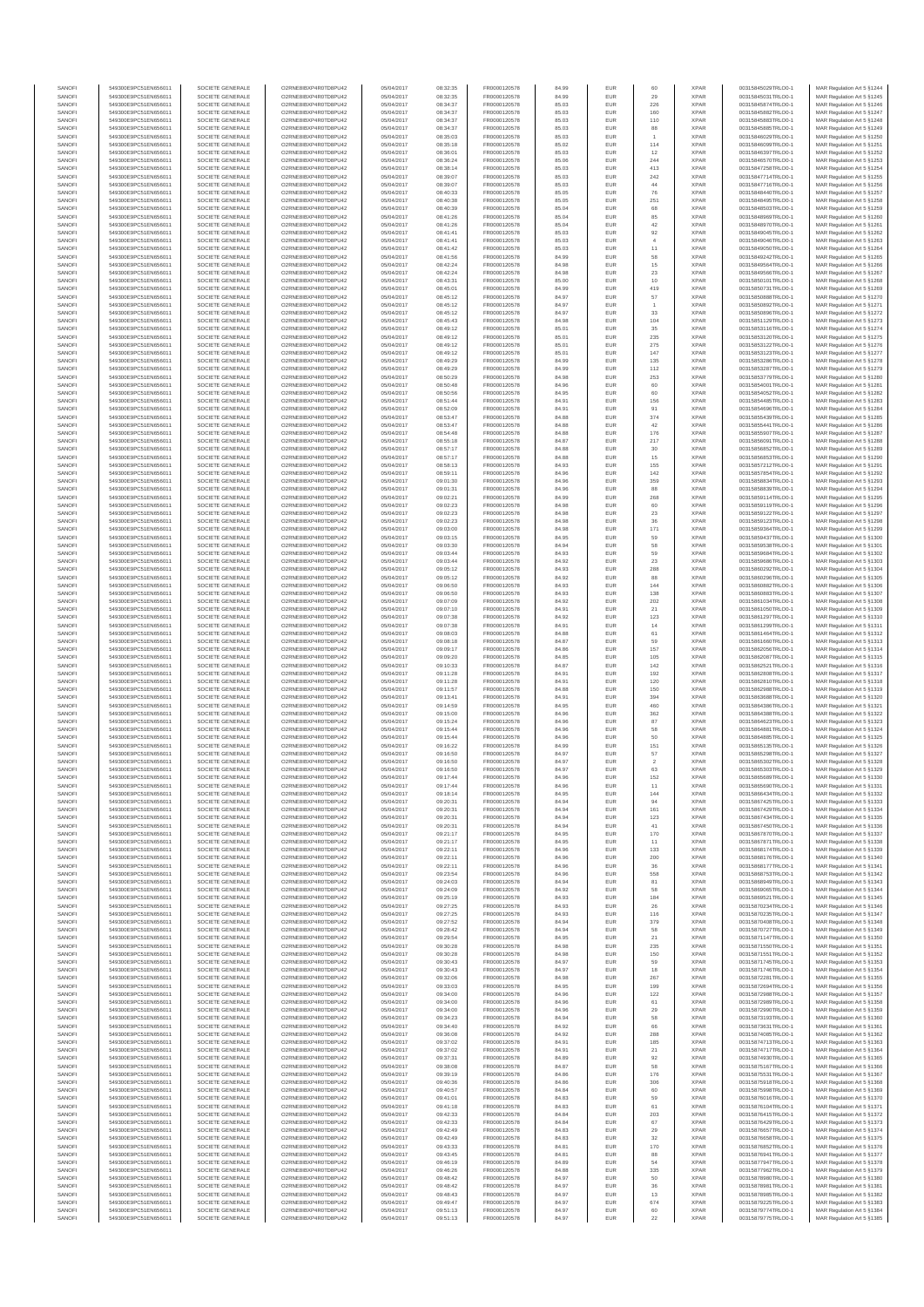| SANOFI           | 549300E9PC51EN656011                         | SOCIETE GENERALE                     | O2RNE8IBXP4R0TD8PU42                          | 05/04/2017               | 09:51:37             | FR0000120578                 | 84.97          | EUR               | 136            | <b>XPAR</b>                | 00315879875TRLO0-1                       | MAR Regulation Art 5 §1386                                                             |
|------------------|----------------------------------------------|--------------------------------------|-----------------------------------------------|--------------------------|----------------------|------------------------------|----------------|-------------------|----------------|----------------------------|------------------------------------------|----------------------------------------------------------------------------------------|
| SANOFI           | 549300E9PC51EN656011                         | SOCIETE GENERALE                     | O2RNE8IBXP4R0TD8PU42                          | 05/04/2017               | 09:53:48             | FR0000120578                 | 85.02          | <b>EUR</b>        | 287            | <b>XPAR</b>                | 00315880582TRLO0-1                       | MAR Regulation Art 5 §1387                                                             |
| SANOFI<br>SANOFI | 549300E9PC51EN656011<br>549300E9PC51EN656011 | SOCIETE GENERALE<br>SOCIETE GENERALE | O2RNE8IBXP4R0TD8PU42<br>O2RNE8IBXP4R0TD8PU42  | 05/04/2017<br>05/04/2017 | 09:53:48<br>09:54:18 | FR0000120578<br>FR0000120578 | 85.02<br>85.01 | EUR<br>EUR        | 246            | <b>XPAR</b><br><b>XPAR</b> | 00315880583TRLO0-1<br>00315880738TRLO0-1 | MAR Regulation Art 5 §1388<br>MAR Regulation Art 5 §1389                               |
| SANOFI           | 549300E9PC51EN656011                         | SOCIETE GENERALE                     | O2RNE8IBXP4R0TD8PU42                          | 05/04/2017               | 09:55:06             | FR0000120578                 | 85.03          | EUR               | 194            | <b>XPAR</b>                | 00315881055TRLO0-1                       | MAR Regulation Art 5 §1390                                                             |
| SANOFI           | 549300E9PC51EN656011                         | SOCIETE GENERALE                     | O2RNE8IBXP4R0TD8PU42                          | 05/04/2017               | 09:55:06             | FR0000120578                 | 85.03          | EUR               | 100            | <b>XPAR</b>                | 00315881056TRLO0-1                       | MAR Regulation Art 5 §1391                                                             |
| SANOFI           | 549300E9PC51EN656011                         | SOCIETE GENERALE                     | O2RNE8IBXP4R0TD8PU42                          | 05/04/2017               | 09:55:57             | FR0000120578                 | 85.04          | <b>EUR</b>        | 167            | <b>XPAR</b>                | 00315881313TRLO0-1                       | MAR Regulation Art 5 \$1392                                                            |
| SANOFI<br>SANOFI | 549300E9PC51EN656011<br>549300E9PC51EN656011 | SOCIETE GENERALE<br>SOCIETE GENERALE | O2RNE8IBXP4R0TD8PU42<br>O2RNE8IBXP4R0TD8PU42  | 05/04/2017<br>05/04/2017 | 09:56:57<br>09:58:30 | FR0000120578<br>FR0000120578 | 85.04<br>85.09 | EUR<br><b>EUR</b> | 198<br>362     | <b>XPAR</b><br><b>XPAR</b> | 00315881686TRLO0-1<br>00315882330TRLO0-1 | MAR Regulation Art 5 §1393<br>MAR Regulation Art 5 §1394                               |
| SANOFI           | 549300E9PC51EN656011                         | SOCIETE GENERALE                     | O2RNE8IBXP4R0TD8PU42                          | 05/04/2017               | 09:58:51             | FR0000120578                 | 85.08          | EUR               | 65             | <b>XPAR</b>                | 00315882484TRLO0-1                       | MAR Regulation Art 5 §1395                                                             |
| SANOFI           | 549300E9PC51EN656011                         | SOCIETE GENERALE                     | O2RNE8IBXP4R0TD8PU42                          | 05/04/2017               | 09:58:51             | FR0000120578                 | 85.08          | EUR               | 66             | <b>XPAR</b>                | 00315882485TRLO0-1                       | MAR Regulation Art 5 §1396                                                             |
| SANOFI           | 549300E9PC51EN656011                         | SOCIETE GENERALE<br>SOCIETE GENERALE | O2RNE8IBXP4R0TD8PU42<br>O2RNE8IBXP4R0TD8PU42  | 05/04/2017               | 09:59:30             | FR0000120578                 | 85.08          | EUR               | 97             | <b>XPAR</b><br><b>XPAR</b> | 00315882738TRLO0-1                       | MAR Regulation Art 5 §1397                                                             |
| SANOFI<br>SANOFI | 549300E9PC51EN656011<br>549300E9PC51EN656011 | SOCIETE GENERALE                     | O2RNE8IBXP4R0TD8PU42                          | 05/04/2017<br>05/04/2017 | 10:00:25<br>10:00:25 | FR0000120578<br>FR0000120578 | 85.10<br>85.10 | EUR<br>EUR        | 81<br>$102\,$  | <b>XPAR</b>                | 00315883216TRLO0-1<br>00315883217TRLO0-1 | MAR Regulation Art 5 §1398<br>MAR Regulation Art 5 §1399                               |
| SANOFI           | 549300E9PC51EN656011                         | SOCIETE GENERALE                     | O2RNE8IBXP4R0TD8PU42                          | 05/04/2017               | 10:01:12             | FR0000120578                 | 85.10          | EUR               | 6              | <b>XPAR</b>                | 00315883488TRLO0-1                       | MAR Regulation Art 5 §1400                                                             |
| SANOFI           | 549300E9PC51EN656011                         | SOCIETE GENERALE                     | O2RNE8IBXP4R0TD8PU42                          | 05/04/2017               | 10:01:12             | FR0000120578                 | 85.10          | <b>EUR</b>        | 108            | <b>XPAR</b>                | 00315883489TRLO0-1                       | MAR Regulation Art 5 §1401                                                             |
| SANOFI<br>SANOFI | 549300E9PC51EN656011<br>549300E9PC51EN656011 | SOCIETE GENERALE<br>SOCIETE GENERALE | O2RNE8IBXP4R0TD8PU42<br>O2RNE8IBXP4R0TD8PU42  | 05/04/2017<br>05/04/2017 | 10:02:06<br>10:02:06 | FR0000120578<br>FR0000120578 | 85.09<br>85.09 | EUR<br><b>EUR</b> | 114<br>12      | <b>XPAR</b><br><b>XPAR</b> | 00315883757TRLO0-1<br>00315883760TRLO0-1 | MAR Regulation Art 5 §1402<br>MAR Regulation Art 5 §1403                               |
| SANOFI           | 549300E9PC51EN656011                         | SOCIETE GENERALE                     | O2RNE8IBXP4R0TD8PU42                          | 05/04/2017               | 10:03:12             | FR0000120578                 | 85.09          | EUR               | 58             | <b>XPAR</b>                | 00315884074TRLO0-1                       | MAR Regulation Art 5 §1404                                                             |
| SANOFI           | 549300E9PC51EN656011                         | SOCIETE GENERALE                     | O2RNE8IBXP4R0TD8PU42                          | 05/04/2017               | 10:04:42             | FR0000120578                 | 85.08          | EUR               | 153            | <b>XPAR</b>                | 00315884525TRLO0-1                       | MAR Regulation Art 5 \$1405                                                            |
| SANOFI           | 549300E9PC51EN656011                         | SOCIETE GENERALE                     | O2RNE8IBXP4R0TD8PU42                          | 05/04/2017               | 10:04:42             | FR0000120578                 | 85.08          | EUR               | $17\,$         | <b>XPAR</b>                | 00315884526TRLO0-1                       | MAR Regulation Art 5 §1406                                                             |
| SANOFI<br>SANOFI | 549300E9PC51EN656011<br>549300E9PC51EN656011 | SOCIETE GENERALE<br>SOCIETE GENERALE | O2RNE8IBXP4R0TD8PU42<br>O2RNE8IBXP4R0TD8PU42  | 05/04/2017<br>05/04/2017 | 10:05:18<br>10:05:18 | FR0000120578<br>FR0000120578 | 85.08<br>85.08 | EUR<br><b>EUR</b> | 75<br>10       | <b>XPAR</b><br><b>XPAR</b> | 00315884780TRLO0-1<br>00315884781TRLO0-1 | MAR Regulation Art 5 §1407<br>MAR Regulation Art 5 §1408                               |
| SANOFI           | 549300E9PC51EN656011                         | SOCIETE GENERALE                     | O2RNE8IBXP4R0TD8PU42                          | 05/04/2017               | 10:07:30             | FR0000120578                 | 85.08          | EUR               | 288            | <b>XPAR</b>                | 00315885549TRLO0-1                       | MAR Regulation Art 5 §1409                                                             |
| SANOFI           | 549300E9PC51EN656011                         | SOCIETE GENERALE                     | O2RNE8IBXP4R0TD8PU42                          | 05/04/2017               | 10:08:56             | FR0000120578                 | 85.08          | <b>EUR</b>        | 94             | <b>XPAR</b>                | 00315886244TRLO0-1                       | MAR Regulation Art 5 §1410                                                             |
| SANOFI           | 549300E9PC51EN656011                         | SOCIETE GENERALE                     | O2RNE8IBXP4R0TD8PU42                          | 05/04/2017               | 10:08:56             | FR0000120578                 | 85.08          | EUR               | 125            | <b>XPAR</b>                | 00315886245TRLO0-1                       | MAR Regulation Art 5 §1411                                                             |
| SANOFI<br>SANOFI | 549300E9PC51EN656011<br>549300E9PC51EN656011 | SOCIETE GENERALE<br>SOCIETE GENERALE | O2RNE8IBXP4R0TD8PU42<br>O2RNE8IBXP4R0TD8PU42  | 05/04/2017<br>05/04/2017 | 10:10:09<br>10:10:09 | FR0000120578<br>FR0000120578 | 85.14<br>85.14 | <b>EUR</b><br>EUR | 125<br>45      | <b>XPAR</b><br><b>XPAR</b> | 00315887276TRLO0-1<br>00315887277TRLO0-1 | MAR Regulation Art 5 §1412<br>MAR Regulation Art 5 §1413                               |
| SANOFI           | 549300E9PC51EN656011                         | SOCIETE GENERALE                     | O2RNE8IBXP4R0TD8PU42                          | 05/04/2017               | 10:10:09             | FR0000120578                 | 85.14          | EUR               | 24             | <b>XPAR</b>                | 00315887278TRLO0-1                       | MAR Regulation Art 5 §1414                                                             |
| SANOFI           | 549300E9PC51EN656011                         | SOCIETE GENERALE                     | O2RNE8IBXP4R0TD8PU42                          | 05/04/2017               | 10:11:57             | FR0000120578                 | 85.14          | EUR               | 41             | <b>XPAR</b>                | 00315887928TRLO0-1                       | MAR Regulation Art 5 §1415                                                             |
| SANOFI           | 549300E9PC51EN656011                         | SOCIETE GENERALE                     | O2RNE8IBXP4R0TD8PU42                          | 05/04/2017               | 10:11:57             | FR0000120578                 | 85.14          | EUR               | 20             | <b>XPAR</b>                | 00315887930TRLO0-1                       | MAR Regulation Art 5 §1416                                                             |
| SANOFI<br>SANOFI | 549300E9PC51EN656011<br>549300E9PC51EN656011 | SOCIETE GENERALE<br>SOCIETE GENERALE | O2RNE8IBXP4R0TD8PU42<br>O2RNE8IBXP4R0TD8PU42  | 05/04/2017<br>05/04/2017 | 10:11:57<br>10:13:14 | FR0000120578<br>FR0000120578 | 85.14<br>85.18 | <b>EUR</b><br>EUR | 134<br>41      | <b>XPAR</b><br><b>XPAR</b> | 00315887932TRLO0-1<br>00315888760TRLO0-1 | MAR Regulation Art 5 §1417<br>MAR Regulation Art 5 §1418                               |
| SANOFI           | 549300E9PC51EN656011                         | SOCIETE GENERALE                     | O2RNE8IBXP4R0TD8PU42                          | 05/04/2017               | 10:13:14             | FR0000120578                 | 85.18          | <b>EUR</b>        | 96             | <b>XPAR</b>                | 00315888761TRLO0-1                       | MAR Regulation Art 5 §1419                                                             |
| SANOFI           | 549300E9PC51EN656011                         | SOCIETE GENERALE                     | O2RNE8IBXP4R0TD8PU42                          | 05/04/2017               | 10:13:26             | FR0000120578                 | 85.18          | EUR               | 56             | <b>XPAR</b>                | 00315888921TRLO0-1                       | MAR Regulation Art 5 §1420                                                             |
| SANOFI           | 549300E9PC51EN656011                         | SOCIETE GENERALE                     | O2RNE8IBXP4R0TD8PU42                          | 05/04/2017               | 10:15:37             | FR0000120578                 | 85.18          | <b>EUR</b>        | 33             | <b>XPAR</b>                | 00315889688TRLO0-1                       | MAR Regulation Art 5 §1421                                                             |
| SANOFI<br>SANOFI | 549300E9PC51EN656011<br>549300E9PC51EN656011 | SOCIETE GENERALE<br>SOCIETE GENERALE | O2RNE8IBXP4R0TD8PU42<br>O2RNE8IBXP4R0TD8PLI42 | 05/04/2017<br>05/04/2017 | 10:15:49<br>10:16:17 | FR0000120578<br>FR0000120578 | 85.17<br>85.16 | EUR<br>EUR        | 290<br>82      | <b>XPAR</b><br><b>XPAR</b> | 00315889765TRLO0-1<br>00315889902TRLO0-1 | MAR Regulation Art 5 §1422<br>MAR Regulation Art 5 §1423                               |
| SANOFI           | 549300E9PC51EN656011                         | SOCIETE GENERALE                     | O2RNE8IBXP4R0TD8PU42                          | 05/04/2017               | 10:16:50             | FR0000120578                 | 85.16          | EUR               | 59             | <b>XPAR</b>                | 00315890153TRLO0-1                       | MAR Regulation Art 5 §1424                                                             |
| SANOFI           | 549300E9PC51EN656011                         | SOCIETE GENERALE                     | O2RNE8IBXP4R0TD8PU42                          | 05/04/2017               | 10:18:33             | FR0000120578                 | 85.19          | EUR               | 234            | <b>XPAR</b>                | 00315890923TRLO0-1                       | MAR Regulation Art 5 §1425                                                             |
| SANOFI           | 549300E9PC51EN656011                         | SOCIETE GENERALE                     | O2RNE8IBXP4R0TD8PU42                          | 05/04/2017               | 10:20:34             | FR0000120578                 | 85.16          | <b>EUR</b>        | 17             | <b>XPAR</b>                | 00315891534TRLO0-1                       | MAR Regulation Art 5 §1426                                                             |
| SANOFI<br>SANOFI | 549300E9PC51EN656011<br>549300E9PC51EN656011 | SOCIETE GENERALE<br>SOCIETE GENERALE | O2RNE8IBXP4R0TD8PU42<br>O2RNE8IBXP4R0TD8PU42  | 05/04/2017<br>05/04/2017 | 10:21:00<br>10:21:00 | FR0000120578<br>FR0000120578 | 85.16<br>85.16 | EUR<br><b>EUR</b> | 73<br>36       | <b>XPAR</b><br><b>XPAR</b> | 00315891721TRLO0-1<br>00315891723TRLO0-1 | MAR Regulation Art 5 §1427<br>MAR Regulation Art 5 §1428                               |
| SANOFI           | 549300E9PC51EN656011                         | SOCIETE GENERALE                     | O2RNE8IBXP4R0TD8PU42                          | 05/04/2017               | 10:21:03             | FR0000120578                 | 85.16          | EUR               | 33             | <b>XPAR</b>                | 00315891740TRLO0-1                       | MAR Regulation Art 5 §1429                                                             |
| SANOFI           | 549300E9PC51EN656011                         | SOCIETE GENERALE                     | O2RNE8IBXP4R0TD8PU42                          | 05/04/2017               | 10:21:24             | FR0000120578                 | 85.14          | EUR               | 19             | <b>XPAR</b>                | 00315891917TRLO0-1                       | MAR Regulation Art 5 §1430                                                             |
| SANOFI           | 549300E9PC51EN656011                         | SOCIETE GENERALE                     | O2RNE8IBXP4R0TD8PU42                          | 05/04/2017               | 10:21:24             | FR0000120578                 | 85.14          | EUR               | 39             | <b>XPAR</b>                | 00315891918TRLO0-1                       | MAR Regulation Art 5 §1431                                                             |
| SANOFI<br>SANOFI | 549300E9PC51EN656011<br>549300E9PC51EN656011 | SOCIETE GENERALE<br>SOCIETE GENERALE | O2RNE8IBXP4R0TD8PU42<br>O2RNE8IBXP4R0TD8PU42  | 05/04/2017<br>05/04/2017 | 10:24:26             | FR0000120578<br>FR0000120578 | 85.17          | EUR<br>EUR        | 345<br>83      | <b>XPAR</b><br><b>XPAR</b> | 00315892991TRLO0-1<br>00315893244TRLO0-1 | MAR Regulation Art 5 §1432                                                             |
| SANOFI           | 549300E9PC51EN656011                         | SOCIETE GENERALE                     | O2RNE8IBXP4R0TD8PU42                          | 05/04/2017               | 10:25:02<br>10:25:55 | FR0000120578                 | 85.15<br>85.14 | EUR               | 117            | <b>XPAR</b>                | 00315893570TRLO0-1                       | MAR Regulation Art 5 §1433<br>MAR Regulation Art 5 \$1434                              |
| SANOFI           | 549300E9PC51EN656011                         | SOCIETE GENERALE                     | O2RNE8IBXP4R0TD8PU42                          | 05/04/2017               | 10:26:51             | FR0000120578                 | 85.11          | <b>EUR</b>        | 104            | <b>XPAR</b>                | 00315894005TRLO0-1                       | MAR Regulation Art 5 \$1435                                                            |
| SANOFI           | 549300E9PC51EN656011                         | SOCIETE GENERALE                     | O2RNE8IBXP4R0TD8PU42                          | 05/04/2017               | 10:26:51             | FR0000120578                 | 85.11          | EUR               | 10             | <b>XPAR</b>                | 00315894006TRLO0-1                       | MAR Regulation Art 5 §1436                                                             |
| SANOFI<br>SANOFI | 549300E9PC51EN656011<br>549300E9PC51EN656011 | SOCIETE GENERALE<br>SOCIETE GENERALE | O2RNE8IBXP4R0TD8PU42<br>O2RNE8IBXP4R0TD8PU42  | 05/04/2017<br>05/04/2017 | 10:28:22<br>10:29:00 | FR0000120578<br>FR0000120578 | 85.14<br>85.13 | <b>EUR</b><br>EUR | 213<br>58      | <b>XPAR</b><br><b>XPAR</b> | 00315894694TRLO0-1<br>00315894977TRLO0-1 | MAR Regulation Art 5 §1437<br>MAR Regulation Art 5 §1438                               |
| SANOFI           | 549300E9PC51EN656011                         | SOCIETE GENERALE                     | O2RNE8IBXP4R0TD8PU42                          | 05/04/2017               | 10:30:02             | FR0000120578                 | 85.09          | EUR               | 99             | <b>XPAR</b>                | 00315895608TRLO0-1                       | MAR Regulation Art 5 §1439                                                             |
| SANOFI           | 549300E9PC51EN656011                         | SOCIETE GENERALE                     | O2RNE8IBXP4R0TD8PU42                          | 05/04/2017               | 10:30:58             | FR0000120578                 | 85.12          | EUR               | 63             | <b>XPAR</b>                | 00315895933TRLO0-1                       | MAR Regulation Art 5 §1440                                                             |
| SANOFI           | 549300E9PC51EN656011                         | SOCIETE GENERALE                     | O2RNE8IBXP4R0TD8PU42                          | 05/04/2017               | 10:30:58             | FR0000120578                 | 85.12          | EUR               | $17\,$         | <b>XPAR</b>                | 00315895934TRLO0-1                       | MAR Regulation Art 5 §1441                                                             |
| SANOFI<br>SANOFI | 549300E9PC51EN656011<br>549300E9PC51EN656011 | SOCIETE GENERALE<br>SOCIETE GENERALE | O2RNE8IBXP4R0TD8PU42<br>O2RNE8IBXP4R0TD8PU42  | 05/04/2017<br>05/04/2017 | 10:32:14<br>10:32:14 | FR0000120578<br>FR0000120578 | 85.11<br>85.11 | <b>EUR</b><br>EUR | 42<br>58       | <b>XPAR</b><br><b>XPAR</b> | 00315896535TRLO0-1<br>00315896537TRLO0-1 | MAR Regulation Art 5 §1442<br>MAR Regulation Art 5 §1443                               |
| SANOFI           | 549300E9PC51EN656011                         | SOCIETE GENERALE                     | O2RNE8IBXP4R0TD8PU42                          | 05/04/2017               | 10:32:40             | FR0000120578                 | 85.10          | <b>EUR</b>        | 59             | <b>XPAR</b>                | 00315896664TRLO0-1                       | MAR Regulation Art 5 §1444                                                             |
| SANOFI           | 549300E9PC51EN656011                         | SOCIETE GENERALE                     | O2RNE8IBXP4R0TD8PU42                          | 05/04/2017               | 10:33:59             | FR0000120578                 | 85.11          | EUR               | 101            | <b>XPAR</b>                | 00315897195TRLO0-1                       | MAR Regulation Art 5 §1445                                                             |
| SANOFI<br>SANOFI | 549300E9PC51EN656011                         | SOCIETE GENERALE                     | O2RNE8IBXP4R0TD8PU42                          | 05/04/2017               | 10:34:35             | FR0000120578                 | 85.12          | <b>EUR</b>        | 65<br>59       | <b>XPAR</b><br><b>XPAR</b> | 00315897353TRLO0-1                       | MAR Regulation Art 5 §1446                                                             |
| SANOFI           | 549300E9PC51EN656011<br>549300E9PC51EN656011 | SOCIETE GENERALE<br>SOCIETE GENERALE | O2RNE8IBXP4R0TD8PU42<br>O2RNE8IBXP4R0TD8PU42  | 05/04/2017<br>05/04/2017 | 10:35:14<br>10:36:07 | FR0000120578<br>FR0000120578 | 85.17<br>85.14 | EUR<br>EUR        | 79             | <b>XPAR</b>                | 00315897887TRLO0-1<br>00315898315TRLO0-1 | MAR Regulation Art 5 §1447<br>MAR Regulation Art 5 §1448                               |
| SANOFI           | 549300E9PC51EN656011                         | SOCIETE GENERALE                     | O2RNE8IBXP4R0TD8PU42                          | 05/04/2017               | 10:37:00             | FR0000120578                 | 85.12          | EUR               | 81             | <b>XPAR</b>                | 00315898536TRLO0-1                       | MAR Regulation Art 5 §1449                                                             |
| SANOFI           | 549300E9PC51EN656011                         | SOCIETE GENERALE                     | O2RNE8IBXP4R0TD8PU42                          | 05/04/2017               | 10:37:30             | FR0000120578                 | 85.13          | EUR               | 58             | <b>XPAR</b>                | 00315898690TRLO0-1                       | MAR Regulation Art 5 §1450                                                             |
| SANOFI           | 549300E9PC51EN656011                         | SOCIETE GENERALE                     | O2RNE8IBXP4R0TD8PU42                          | 05/04/2017               | 10:38:41             | FR0000120578                 | 85.10          | <b>EUR</b>        | 100            | <b>XPAR</b>                | 00315899114TRLO0-1                       | MAR Regulation Art 5 §1451                                                             |
| SANOFI<br>SANOFI | 549300E9PC51EN656011<br>549300E9PC51EN656011 | SOCIETE GENERALE<br>SOCIETE GENERALE | O2RNE8IBXP4R0TD8PU42<br>O2RNE8IBXP4R0TD8PU42  | 05/04/2017<br>05/04/2017 | 10:39:00<br>10:40:36 | FR0000120578<br>FR0000120578 | 85.07<br>85.09 | EUR<br><b>EUR</b> | 58<br>97       | <b>XPAR</b><br><b>XPAR</b> | 00315899211TRLO0-1<br>00315899747TRLO0-1 | MAR Regulation Art 5 §1452<br>MAR Regulation Art 5 §1453                               |
| SANOFI           | 549300E9PC51EN656011                         | SOCIETE GENERALE                     | O2RNE8IBXP4R0TD8PU42                          | 05/04/2017               | 10:41:05             | FR0000120578                 | 85.12          | EUR               | 71             | <b>XPAR</b>                | 00315899901TRLO0-1                       | MAR Regulation Art 5 §1454                                                             |
| SANOFI           | 549300E9PC51EN656011                         | SOCIETE GENERALE                     | O2RNE8IBXP4R0TD8PU42                          | 05/04/2017               | 10:42:27             | FR0000120578                 | 85.12          | EUR               | 119            | <b>XPAR</b>                | 00315900352TRLO0-1                       | MAR Regulation Art 5 §1455                                                             |
| SANOFI           | 549300E9PC51EN656011                         | SOCIETE GENERALE                     | O2RNE8IBXP4R0TD8PU42                          | 05/04/2017               | 10:44:02             | FR0000120578                 | 85.11          | EUR               | 43             | <b>XPAR</b><br><b>XPAR</b> | 00315900869TRLO0-1                       | MAR Regulation Art 5 §1456                                                             |
| SANOFI<br>SANOFI | 549300E9PC51EN656011<br>549300E9PC51EN656011 | SOCIETE GENERALE<br>SOCIETE GENERALE | O2RNE8IBXP4R0TD8PU42<br>O2RNE8IBXP4R0TD8PU42  | 05/04/2017<br>05/04/2017 | 10:44:02<br>10:44:02 | FR0000120578<br>FR0000120578 | 85.11<br>85.11 | EUR<br>EUR        | 11<br>65       | <b>XPAR</b>                | 00315900870TRLO0-1<br>00315900871TRLO0-1 | MAR Regulation Art 5 §1457<br>MAR Regulation Art 5 §1458                               |
| SANOFI           | 549300E9PC51EN656011                         | SOCIETE GENERALE                     | O2RNE8IBXP4R0TD8PU42                          | 05/04/2017               | 10:44:02             | FR0000120578                 | 85.11          | EUR               | 12             | <b>XPAR</b>                | 00315900872TRLO0-1                       | MAR Regulation Art 5 §1459                                                             |
| SANOFI           | 549300E9PC51EN656011                         | SOCIETE GENERALE                     | O2RNE8IBXP4R0TD8PU42                          | 05/04/2017               | 10:46:04             | FR0000120578                 | 85.10          | EUR               | 24             | <b>XPAR</b>                | 00315901502TRLO0-1                       | MAR Regulation Art 5 §1460                                                             |
| SANOFI<br>SANOFI | 549300E9PC51EN656011<br>549300E9PC51EN656011 | SOCIETE GENERALE<br>SOCIETE GENERALE | O2RNE8IBXP4R0TD8PU42<br>O2RNE8IBXP4R0TD8PU42  | 05/04/2017<br>05/04/2017 | 10:46:39<br>10:48:55 | FR0000120578<br>FR0000120578 | 85.12<br>85.11 | <b>EUR</b><br>EUR | 184            | <b>XPAR</b><br><b>XPAR</b> | 00315901624TRLO0-1<br>00315902296TRLO0-1 | MAR Regulation Art 5 \$1461<br>MAR Regulation Art 5 §1462                              |
| SANOFI           | 549300E9PC51EN656011                         | SOCIETE GENERALE                     | O2RNE8IBXP4R0TD8PU42                          | 05/04/2017               | 10:48:57             | FR0000120578                 | 85.10          | EUR               | 22             | <b>XPAR</b>                | 00315902310TRLO0-1                       | MAR Regulation Art 5 §1463                                                             |
| SANOFI           | 549300E9PC51EN656011                         | SOCIETE GENERALE                     | O2RNE8IBXP4R0TD8PU42                          | 05/04/2017               | 10:48:57             | FR0000120578                 | 85.10          | EUR               | $154\,$        | <b>XPAR</b>                | 00315902311TRLO0-1                       | MAR Regulation Art 5 §1464                                                             |
|                  |                                              |                                      |                                               |                          |                      |                              |                |                   |                |                            |                                          |                                                                                        |
| SANOFI           | 549300E9PC51EN656011                         | SOCIETE GENERALE                     | O2RNE8IBXP4R0TD8PU42                          | 05/04/2017               | 10:51:09             | FR0000120578                 | 85.12          | EUR               | 47             | XPAR                       | 00315903089TRLO0-1                       | MAR Regulation Art 5 §1465                                                             |
|                  |                                              |                                      |                                               |                          |                      |                              |                |                   |                |                            |                                          |                                                                                        |
|                  |                                              |                                      |                                               |                          |                      |                              |                |                   |                |                            |                                          |                                                                                        |
|                  |                                              |                                      |                                               |                          |                      |                              |                |                   |                |                            |                                          |                                                                                        |
| SANOFI           | 549300E9PC51EN656011                         | SOCIETE GENERALE                     | O2RNE8IBXP4R0TD8PU42                          | 05/04/2017               | 10:51:31             | FR0000120578                 | 85.12          | <b>EUR</b>        | 37             | <b>XPAR</b>                | 00315903248TRLO0-1                       | MAR Regulation Art 5 §1466                                                             |
|                  |                                              |                                      |                                               |                          |                      |                              |                |                   |                |                            |                                          |                                                                                        |
|                  |                                              |                                      |                                               |                          |                      |                              |                |                   |                |                            |                                          |                                                                                        |
| SANOFI<br>SANOFI | 549300E9PC51EN656011<br>549300E9PC51EN656011 | SOCIETE GENERALE                     | O2RNE8IBXP4R0TD8PU42<br>O2RNE8IBXP4R0TD8PU42  | 05/04/2017               | 10:51:31             | FR0000120578                 | 85.12          | EUR               | 87             | <b>XPAR</b><br><b>XPAR</b> | 00315903249TRLO0-1<br>00315903250TRLO0-1 | MAR Regulation Art 5 \$1467                                                            |
| SANOFI           | 549300E9PC51EN656011                         | SOCIETE GENERALE<br>SOCIETE GENERALE | O2RNE8IBXP4R0TD8PU42                          | 05/04/2017<br>05/04/2017 | 10:51:31<br>10:51:52 | FR0000120578<br>FR0000120578 | 85.12<br>85.11 | EUR<br>EUR        | 43<br>204      | <b>XPAR</b>                | 00315903368TRLO0-1                       | MAR Regulation Art 5 §1468<br>MAR Regulation Art 5 \$1469                              |
| SANOFI           | 549300E9PC51EN656011                         | SOCIETE GENERALE                     | O2RNE8IBXP4R0TD8PU42                          | 05/04/2017               | 10:51:52             | FR0000120578                 | 85.11          | EUR               | 16             | <b>XPAR</b>                | 00315903373TRLO0-1                       | MAR Regulation Art 5 §1470                                                             |
| SANOFI           | 549300E9PC51EN656011                         | SOCIETE GENERALE                     | O2RNE8IBXP4R0TD8PU42                          | 05/04/2017               | 10:51:52             | FR0000120578                 | 85.11          | EUR               | 108            | <b>XPAR</b>                | 00315903375TRLO0-1                       | MAR Regulation Art 5 §1471                                                             |
| SANOFI<br>SANOFI | 549300E9PC51EN656011<br>549300E9PC51EN656011 | SOCIETE GENERALE<br>SOCIETE GENERALE | O2RNE8IBXP4R0TD8PU42<br>O2RNE8IBXP4R0TD8PU42  | 05/04/2017<br>05/04/2017 | 10:52:43<br>10:52:43 | FR0000120578<br>FR0000120578 | 85.10<br>85.10 | <b>EUR</b><br>EUR | 173<br>75      | <b>XPAR</b><br><b>XPAR</b> | 00315903745TRLO0-1<br>00315903746TRLO0-1 | MAR Regulation Art 5 §1472<br>MAR Regulation Art 5 §1473                               |
| SANOFI           | 549300E9PC51EN656011                         | SOCIETE GENERALE                     | O2RNE8IBXP4R0TD8PU42                          | 05/04/2017               | 10:53:43             | FR0000120578                 | 85.08          | <b>EUR</b>        | 218            | <b>XPAR</b>                | 00315904089TRLO0-1                       | MAR Regulation Art 5 §1474                                                             |
| SANOFI           | 549300E9PC51EN656011                         | SOCIETE GENERALE                     | O2RNE8IBXP4R0TD8PU42                          | 05/04/2017               | 10:53:43             | FR0000120578                 | 85.08          | EUR               | 23             | <b>XPAR</b>                | 00315904092TRLO0-1                       | MAR Regulation Art 5 §1475                                                             |
| SANOFI           | 549300E9PC51EN656011                         | SOCIETE GENERALE                     | O2RNE8IBXP4R0TD8PU42                          | 05/04/2017               | 10:54:32             | FR0000120578                 | 85.08          | EUR               | 97             | <b>XPAR</b>                | 00315904436TRLO0-1                       | MAR Regulation Art 5 §1476                                                             |
| SANOFI<br>SANOFI | 549300E9PC51EN656011<br>549300E9PC51EN656011 | SOCIETE GENERALE<br>SOCIETE GENERALE | O2RNE8IBXP4R0TD8PU42<br>O2RNE8IBXP4R0TD8PU42  | 05/04/2017<br>05/04/2017 | 10:54:32<br>10:56:27 | FR0000120578<br>FR0000120578 | 85.08<br>85.10 | EUR<br>EUR        | 36<br>102      | <b>XPAR</b><br><b>XPAR</b> | 00315904437TRLO0-1<br>00315905088TRLO0-1 | MAR Regulation Art 5 §1477<br>MAR Regulation Art 5 §1478                               |
| SANOFI           | 549300E9PC51EN656011                         | SOCIETE GENERALE                     | O2RNE8IBXP4R0TD8PU42                          | 05/04/2017               | 10:56:28             | FR0000120578                 | 85.10          | <b>EUR</b>        | 33             | <b>XPAR</b>                | 00315905090TRLO0-1                       | MAR Regulation Art 5 §1479                                                             |
| SANOFI           | 549300E9PC51EN656011                         | SOCIETE GENERALE                     | O2RNE8IBXP4R0TD8PU42                          | 05/04/2017               | 10:57:11             | FR0000120578                 | 85.09          | EUR               | 80             | <b>XPAR</b>                | 00315905380TRLO0-1                       | MAR Regulation Art 5 §1480                                                             |
| SANOFI           | 549300E9PC51EN656011                         | SOCIETE GENERALE                     | O2RNE8IBXP4R0TD8PU42                          | 05/04/2017               | 10:58:42             | FR0000120578                 | 85.09          | <b>EUR</b>        | 320            | <b>XPAR</b>                | 00315905926TRLO0-1                       | MAR Regulation Art 5 §1481                                                             |
| SANOFI<br>SANOFI | 549300E9PC51EN656011<br>549300E9PC51EN656011 | SOCIETE GENERALE<br>SOCIETE GENERALE | O2RNE8IBXP4R0TD8PU42<br>O2RNE8IBXP4R0TD8PU42  | 05/04/2017<br>05/04/2017 | 10:58:53<br>10:58:53 | FR0000120578<br>FR0000120578 | 85.07<br>85.07 | EUR<br><b>EUR</b> | 117<br>98      | <b>XPAR</b><br><b>XPAR</b> | 00315905991TRLO0-1<br>00315905992TRLO0-1 | MAR Regulation Art 5 §1482<br>MAR Regulation Art 5 §1483                               |
| SANOFI           | 549300E9PC51EN656011                         | SOCIETE GENERALE                     | O2RNE8IBXP4R0TD8PU42                          | 05/04/2017               | 10:58:53             | FR0000120578                 | 85.07          | EUR               | 79             | <b>XPAR</b>                | 00315905993TRLO0-1                       | MAR Regulation Art 5 §1484                                                             |
| SANOFI           | 549300E9PC51EN656011                         | SOCIETE GENERALE                     | O2RNE8IBXP4R0TD8PU42                          | 05/04/2017               | 10:59:40             | FR0000120578                 | 85.05          | EUR               | 163            | <b>XPAR</b>                | 00315906404TRLO0-1                       | MAR Regulation Art 5 §1485                                                             |
| SANOFI           | 549300E9PC51EN656011                         | SOCIETE GENERALE                     | O2RNE8IBXP4R0TD8PU42                          | 05/04/2017               | 11:00:00             | FR0000120578                 | 85.04          | EUR               | $104\,$        | <b>XPAR</b>                | 00315906643TRLO0-1                       | MAR Regulation Art 5 §1486                                                             |
| SANOFI<br>SANOFI | 549300E9PC51EN656011<br>549300E9PC51EN656011 | SOCIETE GENERALE<br>SOCIETE GENERALE | O2RNE8IBXP4R0TD8PU42<br>O2RNE8IBXP4R0TD8PU42  | 05/04/2017<br>05/04/2017 | 11:00:00<br>11:03:18 | FR0000120578<br>FR0000120578 | 85.04<br>85.08 | EUR<br><b>EUR</b> | 14<br>384      | <b>XPAR</b><br><b>XPAR</b> | 00315906648TRLO0-1<br>00315907742TRLO0-1 | MAR Regulation Art 5 §1487                                                             |
| SANOFI           | 549300E9PC51EN656011                         | SOCIETE GENERALE                     | O2RNE8IBXP4R0TD8PU42                          | 05/04/2017               | 11:04:32             | FR0000120578                 | 85.07          | EUR               | 157            | <b>XPAR</b>                | 00315908092TRLO0-1                       | MAR Regulation Art 5 §1488<br>MAR Regulation Art 5 §1489                               |
| SANOFI           | 549300E9PC51EN656011                         | SOCIETE GENERALE                     | O2RNE8IBXP4R0TD8PU42                          | 05/04/2017               | 11:06:00             | FR0000120578                 | 85.14          | <b>EUR</b>        | 157            | <b>XPAR</b>                | 00315908550TRLO0-1                       | MAR Regulation Art 5 §1490                                                             |
| SANOFI           | 549300E9PC51EN656011                         | SOCIETE GENERALE                     | O2RNE8IBXP4R0TD8PU42                          | 05/04/2017               | 11:06:32             | FR0000120578                 | 85.14          | EUR               | 19             | <b>XPAR</b>                | 00315908676TRLO0-1                       | MAR Regulation Art 5 §1491                                                             |
| SANOFI<br>SANOFI | 549300E9PC51EN656011<br>549300E9PC51EN656011 | SOCIETE GENERALE<br>SOCIETE GENERALE | O2RNE8IBXP4R0TD8PU42<br>O2RNE8IBXP4R0TD8PU42  | 05/04/2017<br>05/04/2017 | 11:06:32<br>11:07:36 | FR0000120578<br>FR0000120578 | 85.14<br>85.15 | EUR<br>EUR        | 39<br>58       | XPAR<br><b>XPAR</b>        | 00315908677TRLO0-1<br>00315909023TRLO0-1 | MAR Regulation Art 5 §1492<br>MAR Regulation Art 5 §1493                               |
| SANOFI           | 549300E9PC51EN656011                         | SOCIETE GENERALE                     | O2RNE8IBXP4R0TD8PU42                          | 05/04/2017               | 11:09:18             | FR0000120578                 | 85.13          | EUR               | 140            | <b>XPAR</b>                | 00315909526TRLO0-1                       | MAR Regulation Art 5 §1494                                                             |
| SANOFI           | 549300E9PC51EN656011                         | SOCIETE GENERALE                     | O2RNE8IBXP4R0TD8PU42                          | 05/04/2017               | 11:11:13             | FR0000120578                 | 85.12          | EUR               | 52             | <b>XPAR</b>                | 00315909998TRLO0-1                       | MAR Regulation Art 5 §1495                                                             |
| SANOFI           | 549300E9PC51EN656011                         | SOCIETE GENERALE                     | O2RNE8IBXP4R0TD8PU42                          | 05/04/2017               | 11:11:13             | FR0000120578                 | 85.12          | EUR               | $23\,$         | <b>XPAR</b>                | 00315910000TRLO0-1                       | MAR Regulation Art 5 §1496                                                             |
| SANOFI<br>SANOFI | 549300E9PC51EN656011<br>549300E9PC51EN656011 | SOCIETE GENERALE<br>SOCIETE GENERALE | O2RNE8IBXP4R0TD8PU42<br>O2RNE8IBXP4R0TD8PU42  | 05/04/2017<br>05/04/2017 | 11:11:52<br>11:11:53 | FR0000120578<br>FR0000120578 | 85.12<br>85.12 | <b>EUR</b><br>EUR | 20<br>23       | <b>XPAR</b><br><b>XPAR</b> | 00315910147TRLO0-1<br>00315910149TRLO0-1 | MAR Regulation Art 5 §1497<br>MAR Regulation Art 5 §1498                               |
| SANOFI           | 549300E9PC51EN656011                         | SOCIETE GENERALE                     | O2RNE8IBXP4R0TD8PU42                          | 05/04/2017               | 11:11:53             | FR0000120578                 | 85.12          | <b>EUR</b>        | 104            | <b>XPAR</b>                | 00315910150TRLO0-1                       | MAR Regulation Art 5 §1499                                                             |
| SANOFI           | 549300E9PC51EN656011                         | SOCIETE GENERALE                     | O2RNE8IBXP4R0TD8PU42                          | 05/04/2017               | 11:11:53             | FR0000120578                 | 85.12          | EUR               | 23             | <b>XPAR</b>                | 00315910151TRLO0-1                       | MAR Regulation Art 5 §1500                                                             |
| SANOFI           | 549300E9PC51EN656011                         | SOCIETE GENERALE                     | O2RNE8IBXP4R0TD8PU42                          | 05/04/2017               | 11:11:53             | FR0000120578                 | 85.12          | EUR               | 20             | <b>XPAR</b>                | 00315910152TRLO0-1                       | MAR Regulation Art 5 §1501                                                             |
| SANOFI<br>SANOFI | 549300E9PC51EN656011<br>549300E9PC51EN656011 | SOCIETE GENERALE<br>SOCIETE GENERALE | O2RNE8IBXP4R0TD8PU42<br>O2RNE8IBXP4R0TD8PU42  | 05/04/2017<br>05/04/2017 | 11:13:28<br>11:13:28 | FR0000120578<br>FR0000120578 | 85.11<br>85.11 | <b>EUR</b><br>EUR | 131<br>15      | <b>XPAR</b><br><b>XPAR</b> | 00315910590TRLO0-1<br>00315910591TRLO0-1 | MAR Regulation Art 5 §1502<br>MAR Regulation Art 5 §1503                               |
| SANOFI           | 549300E9PC51EN656011                         | SOCIETE GENERALE                     | O2RNE8IBXP4R0TD8PU42                          | 05/04/2017               | 11:16:08             | FR0000120578                 | 85.14          | EUR               | 250            | <b>XPAR</b>                | 00315911461TRLO0-1                       | MAR Regulation Art 5 §1504                                                             |
| SANOFI           | 549300E9PC51EN656011                         | SOCIETE GENERALE                     | O2RNE8IBXP4R0TD8PU42                          | 05/04/2017               | 11:16:23             | FR0000120578                 | 85.13          | EUR               | 60             | <b>XPAR</b>                | 00315911561TRLO0-1                       | MAR Regulation Art 5 §1505                                                             |
| SANOFI           | 549300E9PC51EN656011                         | SOCIETE GENERALE                     | O2RNE8IBXP4R0TD8PU42                          | 05/04/2017               | 11:18:14             | FR0000120578                 | 85.15          | <b>EUR</b>        | 193            | <b>XPAR</b>                | 00315912127TRLO0-1                       | MAR Regulation Art 5 §1506                                                             |
| SANOFI<br>SANOFI | 549300E9PC51EN656011<br>549300E9PC51EN656011 | SOCIETE GENERALE<br>SOCIETE GENERALE | O2RNE8IBXP4R0TD8PU42<br>O2RNE8IBXP4R0TD8PU42  | 05/04/2017<br>05/04/2017 | 11:19:11<br>11:21:57 | FR0000120578<br>FR0000120578 | 85.14<br>85.14 | EUR<br><b>EUR</b> | 100<br>239     | <b>XPAR</b><br><b>XPAR</b> | 00315912456TRLO0-1<br>00315913369TRLO0-1 | MAR Regulation Art 5 §1507<br>MAR Regulation Art 5 §1508                               |
| SANOFI           | 549300E9PC51EN656011                         | SOCIETE GENERALE                     | O2RNE8IBXP4R0TD8PU42                          | 05/04/2017               | 11:23:17             | FR0000120578                 | 85.14          | <b>EUR</b>        | 80             | <b>XPAR</b>                | 00315913816TRLO0-1                       | MAR Regulation Art 5 §1509                                                             |
| SANOFI           | 549300E9PC51EN656011                         | SOCIETE GENERALE                     | O2RNE8IBXP4R0TD8PU42                          | 05/04/2017               | 11:24:22             | FR0000120578                 | 85.16          | EUR               | 111            | <b>XPAR</b>                | 00315914274TRLO0-1                       | MAR Regulation Art 5 §1510                                                             |
| SANOFI<br>SANOFI | 549300E9PC51EN656011<br>549300E9PC51EN656011 | SOCIETE GENERALE<br>SOCIETE GENERALE | O2RNE8IBXP4R0TD8PU42<br>O2RNE8IBXP4R0TD8PU42  | 05/04/2017<br>05/04/2017 | 11:25:09<br>11:26:23 | FR0000120578<br>FR0000120578 | 85.14<br>85.13 | EUR<br>EUR        | 58<br>107      | <b>XPAR</b><br><b>XPAR</b> | 00315914539TRLO0-1<br>00315915013TRLO0-1 | MAR Regulation Art 5 §1511<br>MAR Regulation Art 5 §1512                               |
| SANOFI           | 549300E9PC51EN656011                         | SOCIETE GENERALE                     | O2RNE8IBXP4R0TD8PU42                          | 05/04/2017               | 11:27:46             | FR0000120578                 | 85.12          | <b>EUR</b>        | 126            | <b>XPAR</b>                | 00315915419TRLO0-1                       | MAR Regulation Art 5 §1513                                                             |
| SANOFI           | 549300E9PC51EN656011                         | SOCIETE GENERALE                     | O2RNE8IBXP4R0TD8PU42                          | 05/04/2017               | 11:27:46             | FR0000120578                 | 85.12          | EUR               | 11             | <b>XPAR</b>                | 00315915421TRLO0-1                       | MAR Regulation Art 5 §1514                                                             |
| SANOFI<br>SANOFI | 549300E9PC51EN656011                         | SOCIETE GENERALE                     | O2RNE8IBXP4R0TD8PU42                          | 05/04/2017               | 11:28:55             | FR0000120578                 | 85.10<br>85.11 | <b>EUR</b><br>EUR | 112<br>58      | <b>XPAR</b><br><b>XPAR</b> | 00315915891TRLO0-1<br>00315916014TRLO0-1 | MAR Regulation Art 5 §1515                                                             |
|                  |                                              |                                      |                                               |                          |                      |                              |                |                   |                |                            |                                          |                                                                                        |
| SANOFI           | 549300E9PC51EN656011<br>549300E9PC51EN656011 | SOCIETE GENERALE<br>SOCIETE GENERALE | O2RNE8IBXP4R0TD8PU42<br>O2RNE8IBXP4R0TD8PU42  | 05/04/2017<br>05/04/2017 | 11:29:15<br>11:30:59 | FR0000120578<br>FR0000120578 | 85.11          | EUR               |                | <b>XPAR</b>                | 00315916498TRLO0-1                       | MAR Regulation Art 5 §1516                                                             |
| SANOFI<br>SANOFI | 549300E9PC51EN656011<br>549300E9PC51EN656011 | SOCIETE GENERALE<br>SOCIETE GENERALE | O2RNE8IBXP4R0TD8PU42<br>O2RNE8IBXP4R0TD8PU42  | 05/04/2017<br>05/04/2017 | 11:30:59<br>11:30:59 | FR0000120578<br>FR0000120578 | 85.11<br>85.11 | EUR<br>EUR        | 53<br>55<br>43 | <b>XPAR</b><br>XPAR        | 00315916509TRLO0-1<br>00315916511TRLO0-1 | MAR Regulation Art 5 §1517<br>MAR Regulation Art 5 §1518<br>MAR Regulation Art 5 §1519 |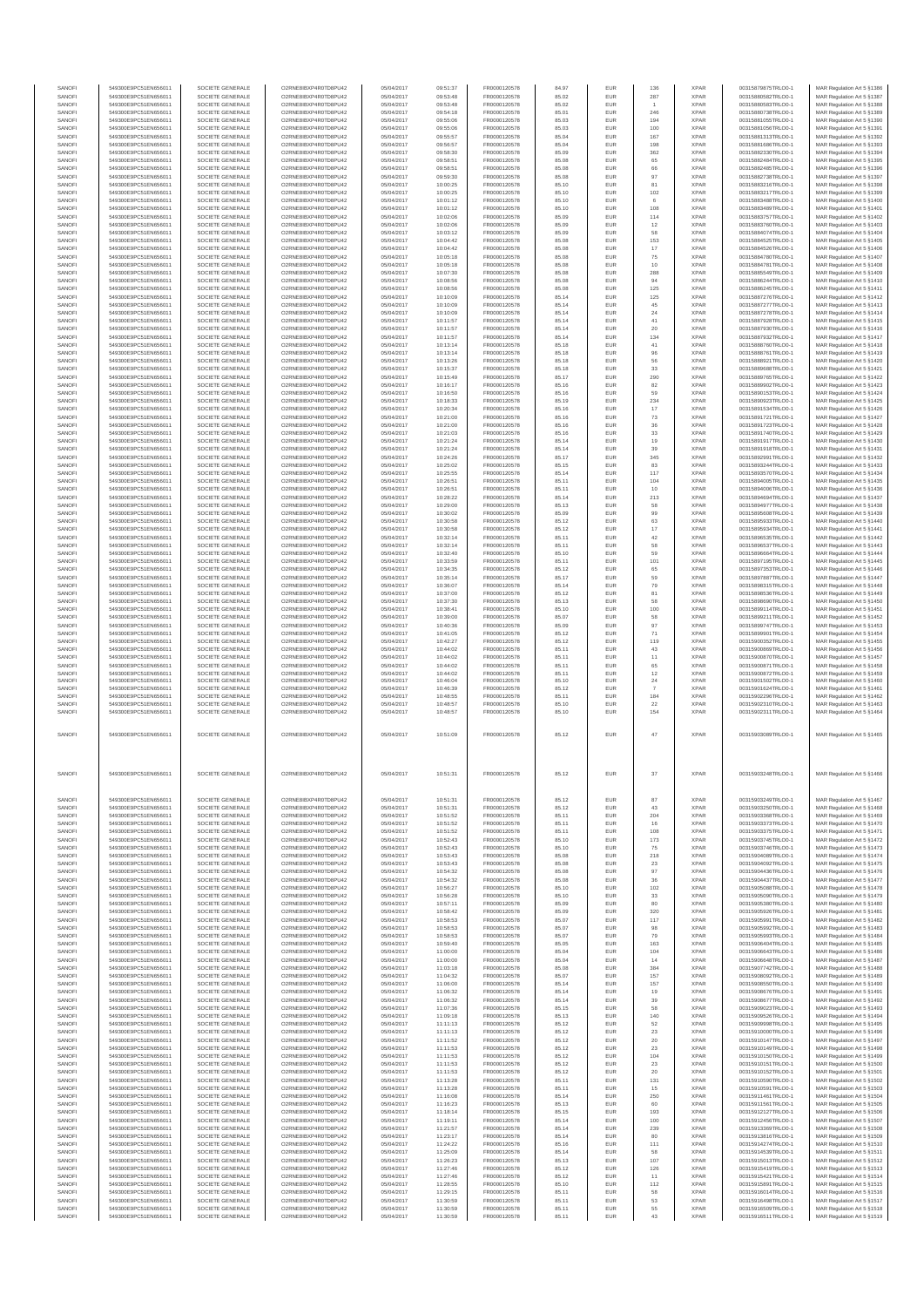| SANOF            | 549300E9PC51EN656011                         | SOCIETE GENERALE                     | O2RNE8IBXP4R0TD8PU42                         | 05/04/2017               | 11:33:07             | FR0000120578                 | 85.17          | EUR               | 175                 | <b>XPAR</b>                | 00315917125TRLO0-1                       | MAR Regulation Art 5 §1520                                |
|------------------|----------------------------------------------|--------------------------------------|----------------------------------------------|--------------------------|----------------------|------------------------------|----------------|-------------------|---------------------|----------------------------|------------------------------------------|-----------------------------------------------------------|
| SANOFI           | 549300E9PC51EN656011                         | SOCIETE GENERALE<br>SOCIETE GENERALE | O2RNE8IBXP4R0TD8PU42                         | 05/04/2017               | 11:35:07             | FR0000120578                 | 85.18          | EUR               | 159                 | <b>XPAR</b><br><b>XPAR</b> | 00315917624TRLO0-1                       | MAR Regulation Art 5 §1521                                |
| SANOFI<br>SANOFI | 549300E9PC51EN656011<br>549300E9PC51EN656011 | SOCIETE GENERALE                     | O2RNE8IBXP4R0TD8PU42<br>O2RNE8IBXP4R0TD8PU42 | 05/04/2017<br>05/04/2017 | 11:35:59<br>11:37:23 | FR0000120578<br>FR0000120578 | 85.16<br>85.17 | EUR<br>EUR        | 98<br>100           | <b>XPAR</b>                | 00315917835TRLO0-1<br>00315918206TRLO0-1 | MAR Regulation Art 5 §1522<br>MAR Regulation Art 5 §1523  |
| SANOFI           | 549300E9PC51EN656011                         | SOCIETE GENERALE                     | O2RNE8IBXP4R0TD8PU42                         | 05/04/2017               | 11:38:08             | FR0000120578                 | 85.16          | EUR               | 57                  | <b>XPAR</b>                | 00315918526TRLO0-1                       | MAR Regulation Art 5 §1524                                |
| SANOFI           | 549300E9PC51EN656011                         | SOCIETE GENERALE                     | O2RNE8IBXP4R0TD8PU42                         | 05/04/2017               | 11:38:08             | FR0000120578                 | 85.16          | EUR               |                     | <b>XPAR</b>                | 00315918529TRLO0-1                       | MAR Regulation Art 5 §1525                                |
| SANOFI<br>SANOFI | 549300E9PC51EN656011<br>549300E9PC51EN656011 | SOCIETE GENERALE<br>SOCIETE GENERALE | O2RNE8IBXP4R0TD8PU42<br>O2RNE8IBXP4R0TD8PU42 | 05/04/2017<br>05/04/2017 | 11:41:00<br>11:42:27 | FR0000120578<br>FR0000120578 | 85.23<br>85.23 | EUR<br>EUR        | 195<br>58           | <b>XPAR</b><br><b>XPAR</b> | 00315919472TRLO0-1<br>00315919815TRLO0-1 | MAR Regulation Art 5 §1526<br>MAR Regulation Art 5 §1527  |
| SANOFI           | 549300E9PC51EN656011                         | SOCIETE GENERALE                     | O2RNE8IBXP4R0TD8PU42                         | 05/04/2017               | 12:04:20             | FR0000120578                 | 85.10          | EUR               | 5                   | <b>XPAR</b>                | 00315927501TRLO0-1                       | MAR Regulation Art 5 §1528                                |
| SANOFI           | 549300E9PC51EN656011                         | SOCIETE GENERALE                     | O2RNE8IBXP4R0TD8PU42                         | 05/04/2017               | 12:07:04             | FR0000120578                 | 85.09          | EUR               | $71\,$              | <b>XPAR</b>                | 00315928289TRLO0-1                       | MAR Regulation Art 5 §1529                                |
| SANOFI<br>SANOFI | 549300E9PC51EN656011<br>549300E9PC51EN656011 | SOCIETE GENERALE<br>SOCIETE GENERALE | O2RNE8IBXP4R0TD8PU42<br>O2RNE8IBXP4R0TD8PU42 | 05/04/2017<br>05/04/2017 | 12:07:04<br>12:08:50 | FR0000120578<br>FR0000120578 | 85.08<br>85.06 | EUR<br>EUR        | 58<br>50            | <b>XPAR</b><br><b>XPAR</b> | 00315928292TRLO0-1<br>00315928909TRLO0-1 | MAR Regulation Art 5 §1530<br>MAR Regulation Art 5 §1531  |
| SANOFI           | 549300E9PC51EN656011                         | SOCIETE GENERALE                     | O2RNE8IBXP4R0TD8PLI42                        | 05/04/2017               | 12:10:46             | FR0000120578                 | 85.08          | EUR               | 3                   | <b>XPAR</b>                | 00315929407TRLO0-1                       | MAR Regulation Art 5 §1532                                |
| SANOFI           | 549300E9PC51EN656011                         | SOCIETE GENERALE                     | O2RNE8IBXP4R0TD8PU42                         | 05/04/2017               | 13:36:09             | FR0000120578                 | 85.23          | EUR               | 58                  | <b>XPAR</b>                | 00315958824TRLO0-1                       | MAR Regulation Art 5 §1533                                |
| SANOFI           | 549300E9PC51EN656011                         | SOCIETE GENERALE                     | O2RNE8IBXP4R0TD8PU42                         | 05/04/2017               | 13:41:48             | FR0000120578                 | 85.28          | EUR               | 40                  | <b>XPAR</b>                | 00315961226TRLO0-1                       | MAR Regulation Art 5 §1534                                |
| SANOFI<br>SANOFI | 549300E9PC51EN656011<br>549300E9PC51EN656011 | SOCIETE GENERALE<br>SOCIETE GENERALE | O2RNE8IBXP4R0TD8PU42<br>O2RNE8IBXP4R0TD8PU42 | 05/04/2017<br>05/04/2017 | 13:41:48<br>13:48:58 | FR0000120578<br>FR0000120578 | 85.28<br>85.28 | EUR<br>EUR        | 18<br>58            | <b>XPAR</b><br><b>XPAR</b> | 00315961229TRLO0-1<br>00315964563TRLO0-1 | MAR Regulation Art 5 §1535<br>MAR Regulation Art 5 §1536  |
| SANOFI           | 549300E9PC51EN656011                         | SOCIETE GENERALE                     | O2RNE8IBXP4R0TD8PU42                         | 05/04/2017               | 13:48:58             | FR0000120578                 | 85.28          | EUR               | $\sqrt{2}$          | <b>XPAR</b>                | 00315964567TRLO0-1                       | MAR Regulation Art 5 §1537                                |
| SANOFI           | 549300E9PC51EN656011                         | SOCIETE GENERALE                     | O2RNE8IBXP4R0TD8PU42                         | 05/04/2017               | 13:48:58             | FR0000120578                 | 85.28          | EUR               |                     | <b>XPAR</b>                | 00315964569TRLO0-1                       | MAR Regulation Art 5 §1538                                |
| SANOFI           | 549300E9PC51EN656011                         | SOCIETE GENERALE                     | O2RNE8IBXP4R0TD8PU42                         | 05/04/2017               | 13:52:22             | FR0000120578                 | 85.31          | EUR               | 68                  | <b>XPAR</b>                | 00315965730TRLO0-1                       | MAR Regulation Art 5 §1539                                |
| SANOFI<br>SANOFI | 549300E9PC51EN656011<br>549300E9PC51EN656011 | SOCIETE GENERALE<br>SOCIETE GENERALE | O2RNE8IBXP4R0TD8PU42<br>O2RNE8IBXP4R0TD8PU42 | 05/04/2017<br>05/04/2017 | 13:52:22<br>13:54:00 | FR0000120578<br>FR0000120578 | 85.31<br>85.32 | EUR<br>EUR        | 11<br>71            | <b>XPAR</b><br><b>XPAR</b> | 00315965731TRLO0-1<br>00315966317TRLO0-1 | MAR Regulation Art 5 §1540<br>MAR Regulation Art 5 \$1541 |
| SANOFI           | 549300E9PC51EN656011                         | SOCIETE GENERALE                     | O2RNE8IBXP4R0TD8PU42                         | 05/04/2017               | 13:55:19             | FR0000120578                 | 85.37          | EUR               | 50                  | <b>XPAR</b>                | 00315966907TRLO0-1                       | MAR Regulation Art 5 §1542                                |
| SANOFI           | 549300E9PC51EN656011                         | SOCIETE GENERALE                     | O2RNE8IBXP4R0TD8PU42                         | 05/04/2017               | 13:55:19             | FR0000120578                 | 85.37          | EUR               | 8                   | <b>XPAR</b>                | 00315966910TRLO0-1                       | MAR Regulation Art 5 §1543                                |
| SANOFI<br>SANOFI | 549300E9PC51EN656011<br>549300E9PC51EN656011 | SOCIETE GENERALE<br>SOCIETE GENERALE | O2RNE8IBXP4R0TD8PU42<br>O2RNE8IBXP4R0TD8PU42 | 05/04/2017<br>05/04/2017 | 13:56:48<br>13:58:49 | FR0000120578<br>FR0000120578 | 85.36<br>85.42 | EUR<br>EUR        | 89<br>79            | <b>XPAR</b><br><b>XPAR</b> | 00315967308TRLO0-1<br>00315967902TRLO0-1 | MAR Regulation Art 5 §1544<br>MAR Regulation Art 5 §1545  |
| SANOFI           | 549300E9PC51EN656011                         | SOCIETE GENERALE                     | O2RNE8IBXP4R0TD8PU42                         | 05/04/2017               | 13:59:50             | FR0000120578                 | 85.38          | EUR               | 58                  | <b>XPAR</b>                | 00315968471TRLO0-1                       | MAR Regulation Art 5 §1546                                |
| SANOFI           | 549300E9PC51EN656011                         | SOCIETE GENERALE                     | O2RNE8IBXP4R0TD8PU42                         | 05/04/2017               | 14:02:18             | FR0000120578                 | 85.43          | EUR               | 35                  | <b>XPAR</b>                | 00315969491TRLO0-1                       | MAR Regulation Art 5 §1547                                |
| SANOFI           | 549300E9PC51EN656011                         | SOCIETE GENERALE                     | O2RNE8IBXP4R0TD8PU42                         | 05/04/2017               | 14:02:18             | FR0000120578                 | 85.43          | EUR               | 52                  | <b>XPAR</b>                | 00315969492TRLO0-1                       | MAR Regulation Art 5 §1548                                |
| SANOFI<br>SANOFI | 549300E9PC51EN656011<br>549300E9PC51EN656011 | SOCIETE GENERALE<br>SOCIETE GENERALE | O2RNE8IBXP4R0TD8PU42<br>O2RNE8IBXP4R0TD8PU42 | 05/04/2017<br>05/04/2017 | 14:02:18<br>14:04:50 | FR0000120578<br>FR0000120578 | 85.42<br>85.41 | EUR<br>EUR        | 19<br>106           | <b>XPAR</b><br><b>XPAR</b> | 00315969494TRLO0-1<br>00315970306TRLO0-1 | MAR Regulation Art 5 §1549<br>MAR Regulation Art 5 §1550  |
| SANOFI           | 549300E9PC51EN656011                         | SOCIETE GENERALE                     | O2RNE8IBXP4R0TD8PU42                         | 05/04/2017               | 14:06:24             | FR0000120578                 | 85.41          | EUR               | 58                  | <b>XPAR</b>                | 00315970836TRLO0-1                       | MAR Regulation Art 5 §1551                                |
| SANOFI           | 549300E9PC51EN656011                         | SOCIETE GENERALE                     | O2RNE8IBXP4R0TD8PU42                         | 05/04/2017               | 14:08:13             | FR0000120578                 | 85.40          | EUR               | 58                  | <b>XPAR</b>                | 00315971521TRLO0-1                       | MAR Regulation Art 5 §1552                                |
| SANOFI<br>SANOFI | 549300E9PC51EN656011<br>549300E9PC51EN656011 | SOCIETE GENERALE<br>SOCIETE GENERALE | O2RNE8IBXP4R0TD8PU42<br>O2RNE8IBXP4R0TD8PU42 | 05/04/2017<br>05/04/2017 | 14:09:48<br>14:12:25 | FR0000120578<br>FR0000120578 | 85.41<br>85.43 | EUR<br>EUR        | 58                  | <b>XPAR</b><br><b>XPAR</b> | 00315972307TRLO0-1<br>00315973311TRLO0-1 | MAR Regulation Art 5 §1553                                |
| SANOFI           | 549300E9PC51EN656011                         | SOCIETE GENERALE                     | O2RNE8IBXP4R0TD8PU42                         | 05/04/2017               | 14:14:56             | FR0000120578                 | 85.44          | EUR               | 96<br>96            | <b>XPAR</b>                | 00315974070TRLO0-1                       | MAR Regulation Art 5 §1554<br>MAR Regulation Art 5 §1555  |
| SANOFI           | 549300E9PC51EN656011                         | SOCIETE GENERALE                     | O2RNE8IBXP4R0TD8PU42                         | 05/04/2017               | 14:18:17             | FR0000120578                 | 85.53          | EUR               | 110                 | <b>XPAR</b>                | 00315975382TRLO0-1                       | MAR Regulation Art 5 §1556                                |
| SANOFI           | 549300E9PC51EN656011                         | SOCIETE GENERALE                     | O2RNE8IBXP4R0TD8PU42                         | 05/04/2017               | 14:18:19             | FR0000120578                 | 85.53          | EUR               | 39                  | <b>XPAR</b>                | 00315975397TRLO0-1                       | MAR Regulation Art 5 §1557                                |
| SANOFI<br>SANOFI | 549300E9PC51EN656011<br>549300E9PC51EN656011 | SOCIETE GENERALE<br>SOCIETE GENERALE | O2RNE8IBXP4R0TD8PU42<br>O2RNE8IBXP4R0TD8PU42 | 05/04/2017<br>05/04/2017 | 14:20:12<br>14:21:55 | FR0000120578<br>FR0000120578 | 85.48<br>85.47 | EUR<br>EUR        | $71\,$<br>$71\,$    | <b>XPAR</b><br><b>XPAR</b> | 00315975973TRLO0-1<br>00315976671TRLO0-1 | MAR Regulation Art 5 §1558<br>MAR Regulation Art 5 §1559  |
| SANOFI           | 549300E9PC51EN656011                         | SOCIETE GENERALE                     | O2RNE8IBXP4R0TD8PU42                         | 05/04/2017               | 14:23:09             | FR0000120578                 | 85.52          | EUR               | 58                  | <b>XPAR</b>                | 00315977562TRLO0-1                       | MAR Regulation Art 5 §1560                                |
| SANOFI           | 549300E9PC51EN656011                         | SOCIETE GENERALE                     | O2RNE8IBXP4R0TD8PU42                         | 05/04/2017               | 14:25:12             | FR0000120578                 | 85.55          | EUR               | 79                  | <b>XPAR</b>                | 00315978186TRLO0-1                       | MAR Regulation Art 5 §1561                                |
| SANOFI           | 549300E9PC51EN656011                         | SOCIETE GENERALE                     | O2RNE8IBXP4R0TD8PU42                         | 05/04/2017               | 14:36:43             | FR0000120578                 | 85.39          | EUR               | 58                  | <b>XPAR</b>                | 00315986276TRLO0-1                       | MAR Regulation Art 5 §1562                                |
| SANOFI<br>SANOFI | 549300E9PC51EN656011<br>549300E9PC51EN656011 | SOCIETE GENERALE<br>SOCIETE GENERALE | O2RNE8IBXP4R0TD8PU42<br>O2RNE8IBXP4R0TD8PU42 | 05/04/2017<br>05/04/2017 | 14:38:01<br>14:39:17 | FR0000120578<br>FR0000120578 | 85.38<br>85.37 | EUR<br>EUR        | 64<br>124           | <b>XPAR</b><br><b>XPAR</b> | 00315987270TRLO0-1<br>00315987706TRLO0-1 | MAR Regulation Art 5 §1563<br>MAR Regulation Art 5 §1564  |
| SANOFI           | 549300E9PC51EN656011                         | SOCIETE GENERALE                     | O2RNE8IBXP4R0TD8PU42                         | 05/04/2017               | 14:40:46             | FR0000120578                 | 85.35          | EUR               | 89                  | <b>XPAR</b>                | 00315988385TRLO0-1                       | MAR Regulation Art 5 §1565                                |
| SANOFI           | 549300E9PC51EN656011                         | SOCIETE GENERALE                     | O2RNE8IBXP4R0TD8PU42                         | 05/04/2017               | 14:40:46             | FR0000120578                 | 85.35          | EUR               | $\overline{9}$      | <b>XPAR</b>                | 00315988386TRLO0-1                       | MAR Regulation Art 5 §1566                                |
| SANOFI<br>SANOFI | 549300E9PC51EN656011<br>549300E9PC51EN656011 | SOCIETE GENERALE<br>SOCIETE GENERALE | O2RNE8IBXP4R0TD8PU42<br>O2RNE8IBXP4R0TD8PU42 | 05/04/2017<br>05/04/2017 | 14:43:31<br>14:44:30 | FR0000120578<br>FR0000120578 | 85.38          | EUR<br>EUR        | 157<br>58           | <b>XPAR</b><br><b>XPAR</b> | 00315989662TRLO0-1<br>00315990121TRLO0-1 | MAR Regulation Art 5 §1567                                |
| SANOFI           | 549300E9PC51EN656011                         | SOCIETE GENERALE                     | O2RNE8IBXP4R0TD8PU42                         | 05/04/2017               | 14:45:29             | FR0000120578                 | 85.37<br>85.37 | EUR               | $71\,$              | <b>XPAR</b>                | 00315990703TRLO0-1                       | MAR Regulation Art 5 §1568<br>MAR Regulation Art 5 §1569  |
| SANOFI           | 549300E9PC51EN656011                         | SOCIETE GENERALE                     | O2RNE8IBXP4R0TD8PU42                         | 05/04/2017               | 14:46:24             | FR0000120578                 | 85.34          | EUR               | 58                  | <b>XPAR</b>                | 00315991218TRLO0-1                       | MAR Regulation Art 5 §1570                                |
| SANOFI           | 549300E9PC51EN656011                         | SOCIETE GENERALE                     | O2RNE8IBXP4R0TD8PU42                         | 05/04/2017               | 14:47:23             | FR0000120578                 | 85.29          | EUR               | 58                  | <b>XPAR</b>                | 00315991638TRLO0-1                       | MAR Regulation Art 5 §1571                                |
| SANOFI           | 549300E9PC51EN656011                         | SOCIETE GENERALE                     | O2RNE8IBXP4R0TD8PU42                         | 05/04/2017               | 14:49:12             | FR0000120578                 | 85.39          | EUR               | 125                 | <b>XPAR</b><br><b>XPAR</b> | 00315992607TRLO0-1                       | MAR Regulation Art 5 §1572<br>MAR Regulation Art 5 §1573  |
| SANOFI<br>SANOFI | 549300E9PC51EN656011<br>549300E9PC51EN656011 | SOCIETE GENERALE<br>SOCIETE GENERALE | O2RNE8IBXP4R0TD8PU42<br>O2RNE8IBXP4R0TD8PU42 | 05/04/2017<br>05/04/2017 | 14:49:34<br>14:50:31 | FR0000120578<br>FR0000120578 | 85.39<br>85.33 | EUR<br>EUR        | 58                  | <b>XPAR</b>                | 00315992802TRLO0-1<br>00315993327TRLO0-1 | MAR Regulation Art 5 §1574                                |
| SANOFI           | 549300E9PC51EN656011                         | SOCIETE GENERALE                     | O2RNE8IBXP4R0TD8PU42                         | 05/04/2017               | 14:51:21             | FR0000120578                 | 85.31          | EUR               | 90                  | <b>XPAR</b>                | 00315993726TRLO0-1                       | MAR Regulation Art 5 §1575                                |
| SANOFI           | 549300E9PC51EN656011                         | SOCIETE GENERALE                     | O2RNE8IBXP4R0TD8PU42                         | 05/04/2017               | 14:51:21             | FR0000120578                 | 85.31          | EUR               | 10                  | <b>XPAR</b>                | 00315993728TRLO0-1                       | MAR Regulation Art 5 §1576                                |
| SANOFI<br>SANOFI | 549300E9PC51EN656011<br>549300E9PC51EN656011 | SOCIETE GENERALE<br>SOCIETE GENERALE | O2RNE8IBXP4R0TD8PU42<br>O2RNE8IBXP4R0TD8PU42 | 05/04/2017<br>05/04/2017 | 14:51:53<br>14:51:53 | FR0000120578<br>FR0000120578 | 85.28<br>85.28 | EUR<br>EUR        | 5<br>53             | <b>XPAR</b><br><b>XPAR</b> | 00315993977TRLO0-1<br>00315993978TRLO0-1 | MAR Regulation Art 5 §1577<br>MAR Regulation Art 5 §1578  |
| SANOFI           | 549300E9PC51EN656011                         | SOCIETE GENERALE                     | O2RNE8IBXP4R0TD8PU42                         | 05/04/2017               | 14:52:15             | FR0000120578                 | 85.28          | EUR               | 60                  | <b>XPAR</b>                | 00315994133TRLO0-1                       | MAR Regulation Art 5 §1579                                |
| SANOFI           | 549300E9PC51EN656011                         | SOCIETE GENERALE                     | O2RNE8IBXP4R0TD8PU42                         | 05/04/2017               | 14:52:15             | FR0000120578                 | 85.28          | EUR               | $27\,$              | <b>XPAR</b>                | 00315994135TRLO0-1                       | MAR Regulation Art 5 §1580                                |
| SANOFI           | 549300E9PC51EN656011                         | SOCIETE GENERALE                     | O2RNE8IBXP4R0TD8PU42                         | 05/04/2017               | 14:52:15             | FR0000120578                 | 85.28          | EUR               | $10$                | <b>XPAR</b>                | 00315994136TRLO0-1                       | MAR Regulation Art 5 §1581                                |
| SANOFI<br>SANOFI | 549300E9PC51EN656011<br>549300E9PC51EN656011 | SOCIETE GENERALE<br>SOCIETE GENERALE | O2RNE8IBXP4R0TD8PU42<br>O2RNE8IBXP4R0TD8PU42 | 05/04/2017<br>05/04/2017 | 14:52:44<br>14:52:44 | FR0000120578<br>FR0000120578 | 85.26<br>85.26 | EUR<br>EUR        | 60<br>$23\,$        | <b>XPAR</b><br><b>XPAR</b> | 00315994447TRLO0-1<br>00315994453TRLO0-1 | MAR Regulation Art 5 §1582<br>MAR Regulation Art 5 §1583  |
| SANOFI           | 549300E9PC51EN656011                         | SOCIETE GENERALE                     | O2RNE8IBXP4R0TD8PU42                         | 05/04/2017               | 14:53:17             | FR0000120578                 | 85.26          | EUR               | 58                  | <b>XPAR</b>                | 00315994805TRLO0-1                       | MAR Regulation Art 5 §1584                                |
| SANOFI           | 549300E9PC51EN656011                         | SOCIETE GENERALE                     | O2RNE8IBXP4R0TD8PU42                         | 05/04/2017               | 14:53:39             | FR0000120578                 | 85.25          | EUR               | 58                  | <b>XPAR</b>                | 00315995036TRLO0-1                       | MAR Regulation Art 5 §1585                                |
| SANOFI<br>SANOFI | 549300E9PC51EN656011<br>549300E9PC51EN656011 | SOCIETE GENERALE<br>SOCIETE GENERALE | O2RNE8IBXP4R0TD8PU42<br>O2RNE8IBXP4R0TD8PU42 | 05/04/2017<br>05/04/2017 | 14:54:29<br>14:54:43 | FR0000120578                 | 85.25          | EUR<br>EUR        | 125<br>58           | <b>XPAR</b><br><b>XPAR</b> | 00315995432TRLO0-1                       | MAR Regulation Art 5 §1586                                |
| SANOFI           | 549300E9PC51EN656011                         | SOCIETE GENERALE                     | O2RNE8IBXP4R0TD8PU42                         | 05/04/2017               | 14:55:34             | FR0000120578<br>FR0000120578 | 85.24<br>85.29 | EUR               | 81                  | <b>XPAR</b>                | 00315995733TRLO0-1<br>00315996242TRLO0-1 | MAR Regulation Art 5 §1587<br>MAR Regulation Art 5 §1588  |
| SANOFI           | 549300E9PC51EN656011                         | SOCIETE GENERALE                     | O2RNE8IBXP4R0TD8PU42                         | 05/04/2017               | 14:56:23             | FR0000120578                 | 85.26          | EUR               | 91                  | <b>XPAR</b>                | 00315996540TRLO0-1                       | MAR Regulation Art 5 §1589                                |
| SANOFI           | 549300E9PC51EN656011                         | SOCIETE GENERALE                     | O2RNE8IBXP4R0TD8PU42                         | 05/04/2017               | 14:56:23             | FR0000120578                 | 85.26          | EUR               | 21                  | <b>XPAR</b>                | 00315996545TRLO0-1                       | MAR Regulation Art 5 §1590                                |
| SANOFI<br>SANOFI | 549300E9PC51EN656011<br>549300E9PC51EN656011 | SOCIETE GENERALE<br>SOCIETE GENERALE | O2RNE8IBXP4R0TD8PU42<br>O2RNE8IBXP4R0TD8PU42 | 05/04/2017<br>05/04/2017 | 14:56:23<br>14:56:23 | FR0000120578<br>FR0000120578 | 85.25<br>85.25 | EUR<br>EUR        | 33<br>25            | <b>XPAR</b><br><b>XPAR</b> | 00315996546TRLO0-1<br>00315996547TRLO0-1 | MAR Regulation Art 5 §1591<br>MAR Regulation Art 5 §1592  |
| SANOFI           | 549300E9PC51EN656011                         | SOCIETE GENERALE                     | O2RNE8IBXP4R0TD8PU42                         | 05/04/2017               | 14:56:53             | FR0000120578                 | 85.23          | EUR               | 58                  | <b>XPAR</b>                | 00315996704TRLO0-1                       | MAR Regulation Art 5 §1593                                |
| SANOFI           | 549300E9PC51EN656011                         | SOCIETE GENERALE                     | O2RNE8IBXP4R0TD8PU42                         | 05/04/2017               | 14:56:53             | FR0000120578                 | 85.24          | EUR               | $\boldsymbol{7}$    | <b>XPAR</b>                | 00315996705TRLO0-1                       | MAR Regulation Art 5 §1594                                |
| SANOFI<br>SANOFI | 549300E9PC51EN656011<br>549300E9PC51EN656011 | SOCIETE GENERALE<br>SOCIETE GENERALE | O2RNE8IBXP4R0TD8PU42<br>O2RNE8IBXP4R0TD8PU42 | 05/04/2017               | 14:57:58<br>14:57:58 | FR0000120578                 | 85.22          | EUR               | 99                  | <b>XPAR</b><br><b>XPAR</b> | 00315997129TRLO0-1<br>00315997130TRLO0-1 | MAR Regulation Art 5 §1595                                |
| SANOFI           | 549300E9PC51EN656011                         | SOCIETE GENERALE                     | O2RNE8IBXP4R0TD8PU42                         | 05/04/2017<br>05/04/2017 | 14:58:27             | FR0000120578<br>FR0000120578 | 85.22<br>85.22 | EUR<br>EUR        | 125<br>59           | <b>XPAR</b>                | 00315997437TRLO0-1                       | MAR Regulation Art 5 §1596<br>MAR Regulation Art 5 §1597  |
| SANOFI           | 549300E9PC51EN656011                         | SOCIETE GENERALE                     | O2RNE8IBXP4R0TD8PU42                         | 05/04/2017               | 14:58:27             | FR0000120578                 | 85.22          | EUR               | 59                  | <b>XPAR</b>                | 00315997438TRLO0-1                       | MAR Regulation Art 5 §1598                                |
| SANOFI           | 549300E9PC51EN656011                         | SOCIETE GENERALE                     | O2RNE8IBXP4R0TD8PU42                         | 05/04/2017               | 14:59:02             | FR0000120578                 | 85.23          | EUR               | 82                  | <b>XPAR</b>                | 00315997941TRLO0-1                       | MAR Regulation Art 5 §1599                                |
| SANOFI<br>SANOFI | 549300E9PC51EN656011<br>549300E9PC51EN656011 | SOCIETE GENERALE<br>SOCIETE GENERALE | O2RNE8IBXP4R0TD8PU42<br>O2RNE8IBXP4R0TD8PU42 | 05/04/2017<br>05/04/2017 | 14:59:50             | FR0000120578                 | 85.27          | EUR<br>EUR        | 81                  | <b>XPAR</b><br><b>XPAR</b> | 00315998315TRLO0-1<br>00315998720TRLO0-1 | MAR Regulation Art 5 §1600<br>MAR Regulation Art 5 §1601  |
| SANOFI           | 549300E9PC51EN656011                         | SOCIETE GENERALE                     | O2RNE8IBXP4R0TD8PU42                         | 05/04/2017               | 15:00:00<br>15:01:59 | FR0000120578<br>FR0000120578 | 85.25<br>85.34 | EUR               | 91<br>154           | <b>XPAR</b>                | 00316000245TRLO0-1                       | MAR Regulation Art 5 §1602                                |
| SANOFI           | 549300E9PC51EN656011                         | SOCIETE GENERALE                     | O2RNE8IBXP4R0TD8PU42                         | 05/04/2017               | 15:02:36             | FR0000120578                 | 85.33          | EUR               | 245                 | <b>XPAR</b>                | 00316000659TRLO0-1                       | MAR Regulation Art 5 §1603                                |
| SANOFI           | 549300E9PC51EN656011                         | SOCIETE GENERALE                     | O2RNE8IBXP4R0TD8PU42                         | 05/04/2017               | 15:06:48             | FR0000120578                 | 85.45          | EUR               | 58<br>48            | <b>XPAR</b>                | 00316003345TRLO0-1                       | MAR Regulation Art 5 §1604                                |
| SANOFI<br>SANOFI | 549300E9PC51EN656011<br>549300E9PC51EN656011 | SOCIETE GENERALE<br>SOCIETE GENERALE | O2RNE8IBXP4R0TD8PU42<br>O2RNE8IBXP4R0TD8PU42 | 05/04/2017<br>06/04/2017 | 15:07:56<br>08:01:01 | FR0000120578<br>FR0000120578 | 85.43<br>84.71 | <b>EUR</b><br>EUR | 162                 | <b>XPAR</b><br><b>XPAR</b> | 00316003913TRLO0-1<br>00316075054TRLO0-1 | MAR Regulation Art 5 §1605<br>MAR Regulation Art 5 §1606  |
| SANOFI           | 549300E9PC51EN656011                         | SOCIETE GENERALE                     | O2RNE8IBXP4R0TD8PLI42                        | 06/04/2017               | 08:01:01             | FR0000120578                 | 84.71          | EUR               | 149                 | <b>XPAR</b>                | 00316075056TRLO0-1                       | MAR Regulation Art 5 §1607                                |
| SANOFI           | 549300E9PC51EN656011                         | SOCIETE GENERALE                     | O2RNE8IBXP4R0TD8PU42                         | 06/04/2017               | 08:02:10             | FR0000120578                 | 84.77          | EUR               | 247                 | <b>XPAR</b>                | 00316075969TRLO0-1                       | MAR Regulation Art 5 §1608                                |
| SANOFI           | 549300E9PC51EN656011                         | SOCIETE GENERALE                     | O2RNE8IBXP4R0TD8PU42                         | 06/04/2017               | 08:02:33             | FR0000120578                 | 84.81          | EUR               | 207                 | <b>XPAR</b>                | 00316076200TRLO0-1                       | MAR Regulation Art 5 §1609                                |
| SANOFI<br>SANOFI | 549300E9PC51EN656011<br>549300E9PC51EN656011 | SOCIETE GENERALE<br>SOCIETE GENERALE | O2RNE8IBXP4R0TD8PU42<br>O2RNE8IBXP4R0TD8PU42 | 06/04/2017<br>06/04/2017 | 08:02:40<br>08:02:41 | FR0000120578<br>FR0000120578 | 84.81<br>84.81 | EUR<br>EUR        | 66<br>66            | <b>XPAR</b><br><b>XPAR</b> | 00316076263TRLO0-1<br>00316076272TRLO0-1 | MAR Regulation Art 5 §1610<br>MAR Regulation Art 5 §1611  |
| SANOFI           | 549300E9PC51EN656011                         | SOCIETE GENERALE                     | O2RNE8IBXP4R0TD8PU42                         | 06/04/2017               | 08:02:42             | FR0000120578                 | 84.77          | EUR               | 335                 | <b>XPAR</b>                | 00316076279TRLO0-1                       | MAR Regulation Art 5 §1612                                |
| SANOFI           | 549300E9PC51EN656011                         | SOCIETE GENERALE                     | O2RNE8IBXP4R0TD8PU42                         | 06/04/2017               | 08:02:42             | FR0000120578                 | 84.77          | EUR               | 308                 | <b>XPAR</b>                | 00316076284TRLO0-1                       | MAR Regulation Art 5 §1613                                |
| SANOFI<br>SANOFI | 549300E9PC51EN656011<br>549300E9PC51EN656011 | SOCIETE GENERALE<br>SOCIETE GENERALE | O2RNE8IBXP4R0TD8PU42<br>O2RNE8IBXP4R0TD8PU42 | 06/04/2017<br>06/04/2017 | 08:03:00<br>08:03:00 | FR0000120578<br>FR0000120578 | 84.79<br>84.79 | EUR<br>EUR        | 160<br>235          | <b>XPAR</b><br><b>XPAR</b> | 00316076436TRLO0-1<br>00316076440TRLO0-1 | MAR Regulation Art 5 §1614<br>MAR Regulation Art 5 §1615  |
| SANOFI           | 549300E9PC51EN656011                         | SOCIETE GENERALE                     | O2RNE8IBXP4R0TD8PU42                         | 06/04/2017               | 08:03:00             | FR0000120578                 | 84.77          | EUR               | 310                 | <b>XPAR</b>                | 00316076443TRLO0-1                       | MAR Regulation Art 5 §1616                                |
| SANOFI           | 549300E9PC51EN656011                         | SOCIETE GENERALE                     | O2RNE8IBXP4R0TD8PU42                         | 06/04/2017               | 08:03:16             | FR0000120578                 | 84.80          | EUR               | $71\,$              | <b>XPAR</b>                | 00316076549TRLO0-1                       | MAR Regulation Art 5 §1617                                |
| SANOFI<br>SANOFI | 549300E9PC51EN656011<br>549300E9PC51EN656011 | SOCIETE GENERALE<br>SOCIETE GENERALE | O2RNE8IBXP4R0TD8PU42<br>O2RNE8IBXP4R0TD8PU42 | 06/04/2017<br>06/04/2017 | 08:03:21<br>08:04:02 | FR0000120578<br>FR0000120578 | 84.80<br>84.89 | EUR<br><b>EUR</b> | 71<br>99            | <b>XPAR</b><br><b>XPAR</b> | 00316076581TRLO0-1<br>00316076920TRLO0-1 | MAR Regulation Art 5 §1618<br>MAR Regulation Art 5 §1619  |
| SANOFI           | 549300E9PC51EN656011                         | SOCIETE GENERALE                     | O2RNE8IBXP4R0TD8PU42                         | 06/04/2017               | 08:04:28             | FR0000120578                 | 84.88          | EUR               | 22                  | <b>XPAR</b>                | 00316077107TRLO0-1                       | MAR Regulation Art 5 §1620                                |
| SANOFI           | 549300E9PC51EN656011                         | SOCIETE GENERALE                     | O2RNE8IBXP4R0TD8PU42                         | 06/04/2017               | 08:04:28             | FR0000120578                 | 84.88          | EUR               | 96                  | <b>XPAR</b>                | 00316077108TRLO0-1                       | MAR Regulation Art 5 §1621                                |
| SANOFI<br>SANOFI | 549300E9PC51EN656011<br>549300E9PC51EN656011 | SOCIETE GENERALE<br>SOCIETE GENERALE | O2RNE8IBXP4R0TD8PU42<br>O2RNE8IBXP4R0TD8PU42 | 06/04/2017<br>06/04/2017 | 08:04:59<br>08:04:59 | FR0000120578<br>FR0000120578 | 84.84<br>84.84 | EUR<br>EUR        | 138<br>113          | <b>XPAR</b><br><b>XPAR</b> | 00316077254TRLO0-1<br>00316077255TRLO0-1 | MAR Regulation Art 5 §1622<br>MAR Regulation Art 5 §1623  |
| SANOFI           | 549300E9PC51EN656011                         | SOCIETE GENERALE                     | O2RNE8IBXP4R0TD8PU42                         | 06/04/2017               | 08:04:59             | FR0000120578                 | 84.84          | EUR               | 87                  | <b>XPAR</b>                | 00316077256TRLO0-1                       | MAR Regulation Art 5 §1624                                |
| SANOFI           | 549300E9PC51EN656011                         | SOCIETE GENERALE                     | O2RNE8IBXP4R0TD8PU42                         | 06/04/2017               | 08:04:59             | FR0000120578                 | 84.84          | EUR               | 70                  | <b>XPAR</b>                | 00316077257TRLO0-1                       | MAR Regulation Art 5 §1625                                |
| SANOFI<br>SANOFI | 549300E9PC51EN656011<br>549300E9PC51EN656011 | SOCIETE GENERALE<br>SOCIETE GENERALE | O2RNE8IBXP4R0TD8PU42<br>O2RNE8IBXP4R0TD8PU42 | 06/04/2017<br>06/04/2017 | 08:04:59<br>08:05:06 | FR0000120578<br>FR0000120578 | 84.84<br>84.82 | EUR<br>EUR        | 158<br>111          | <b>XPAR</b><br><b>XPAR</b> | 00316077258TRLO0-1<br>00316077353TRLO0-1 | MAR Regulation Art 5 §1626                                |
| SANOFI           | 549300E9PC51EN656011                         | SOCIETE GENERALE                     | O2RNE8IBXP4R0TD8PU42                         | 06/04/2017               | 08:05:28             | FR0000120578                 | 84.81          | EUR               | 431                 | <b>XPAR</b>                | 00316077568TRLO0-1                       | MAR Regulation Art 5 §1627<br>MAR Regulation Art 5 §1628  |
| SANOFI           | 549300E9PC51EN656011                         | SOCIETE GENERALE                     | O2RNE8IBXP4R0TD8PU42                         | 06/04/2017               | 08:05:42             | FR0000120578                 | 84.77          | EUR               | 115                 | <b>XPAR</b>                | 00316077726TRLO0-1                       | MAR Regulation Art 5 §1629                                |
| SANOFI           | 549300E9PC51EN656011                         | SOCIETE GENERALE                     | O2RNE8IBXP4R0TD8PU42                         | 06/04/2017               | 08:05:44             | FR0000120578                 | 84.74          | EUR               | 219                 | <b>XPAR</b>                | 00316077762TRLO0-1                       | MAR Regulation Art 5 §1630                                |
| SANOFI<br>SANOFI | 549300E9PC51EN656011<br>549300E9PC51EN656011 | SOCIETE GENERALE<br>SOCIETE GENERALE | O2RNE8IBXP4R0TD8PU42<br>O2RNE8IBXP4R0TD8PU42 | 06/04/2017<br>06/04/2017 | 08:06:12<br>08:06:16 | FR0000120578<br>FR0000120578 | 84.77<br>84.79 | EUR<br>EUR        | 127<br>75           | <b>XPAR</b><br><b>XPAR</b> | 00316078179TRLO0-1<br>00316078210TRLO0-1 | MAR Regulation Art 5 §1631<br>MAR Regulation Art 5 §1632  |
| SANOFI           | 549300E9PC51EN656011                         | SOCIETE GENERALE                     | O2RNE8IBXP4R0TD8PU42                         | 06/04/2017               | 08:06:16             | FR0000120578                 | 84.79          | EUR               | $\boldsymbol{25}$   | <b>XPAR</b>                | 00316078212TRLO0-1                       | MAR Regulation Art 5 §1633                                |
| SANOFI           | 549300E9PC51EN656011                         | SOCIETE GENERALE                     | O2RNE8IBXP4R0TD8PU42                         | 06/04/2017               | 08:06:16             | FR0000120578                 | 84.80          | EUR               | 60                  | <b>XPAR</b>                | 00316078215TRLO0-1                       | MAR Regulation Art 5 §1634                                |
| SANOFI           | 549300E9PC51EN656011                         | SOCIETE GENERALE                     | O2RNE8IBXP4R0TD8PU42                         | 06/04/2017               | 08:06:21             | FR0000120578                 | 84.77          | EUR               | 152                 | <b>XPAR</b>                | 00316078288TRLO0-1                       | MAR Regulation Art 5 §1635                                |
| SANOFI<br>SANOFI | 549300E9PC51EN656011<br>549300E9PC51EN656011 | SOCIETE GENERALE<br>SOCIETE GENERALE | O2RNE8IBXP4R0TD8PU42<br>O2RNE8IBXP4R0TD8PU42 | 06/04/2017<br>06/04/2017 | 08:06:26<br>08:06:39 | FR0000120578<br>FR0000120578 | 84.76<br>84.81 | EUR<br>EUR        | 101<br>149          | <b>XPAR</b><br><b>XPAR</b> | 00316078377TRLO0-1<br>00316078555TRLO0-1 | MAR Regulation Art 5 §1636<br>MAR Regulation Art 5 §1637  |
| SANOFI           | 549300E9PC51EN656011                         | SOCIETE GENERALE                     | O2RNE8IBXP4R0TD8PU42                         | 06/04/2017               | 08:06:41             | FR0000120578                 | 84.81          | EUR               | 51                  | <b>XPAR</b>                | 00316078582TRLO0-1                       | MAR Regulation Art 5 §1638                                |
| SANOFI           | 549300E9PC51EN656011                         | SOCIETE GENERALE                     | O2RNE8IBXP4R0TD8PU42                         | 06/04/2017               | 08:07:01             | FR0000120578                 | 84.95          | EUR               | 81                  | <b>XPAR</b>                | 00316078768TRLO0-1                       | MAR Regulation Art 5 §1639                                |
| SANOFI<br>SANOFI | 549300E9PC51EN656011<br>549300E9PC51EN656011 | SOCIETE GENERALE<br>SOCIETE GENERALE | O2RNE8IBXP4R0TD8PU42<br>O2RNE8IBXP4R0TD8PU42 | 06/04/2017<br>06/04/2017 | 08:07:01<br>08:07:51 | FR0000120578<br>FR0000120578 | 84.95<br>84.99 | EUR<br>EUR        | 11<br>120           | <b>XPAR</b><br><b>XPAR</b> | 00316078769TRLO0-1<br>00316079240TRLO0-1 | MAR Regulation Art 5 §1640                                |
| SANOFI           | 549300E9PC51EN656011                         | SOCIETE GENERALE                     | O2RNE8IBXP4R0TD8PU42                         | 06/04/2017               | 08:07:51             | FR0000120578                 | 84.99          | EUR               | 79                  | <b>XPAR</b>                | 00316079241TRLO0-1                       | MAR Regulation Art 5 §1641<br>MAR Regulation Art 5 §1642  |
| SANOFI           | 549300E9PC51EN656011                         | SOCIETE GENERALE                     | O2RNE8IBXP4R0TD8PU42                         | 06/04/2017               | 08:07:51             | FR0000120578                 | 84.99          | EUR               | 85                  | <b>XPAR</b>                | 00316079242TRLO0-1                       | MAR Regulation Art 5 §1643                                |
| SANOFI           | 549300E9PC51EN656011                         | SOCIETE GENERALE                     | O2RNE8IBXP4R0TD8PU42                         | 06/04/2017               | 08:07:51             | FR0000120578                 | 84.99          | EUR               | $\overline{2}$      | <b>XPAR</b>                | 00316079243TRLO0-1                       | MAR Regulation Art 5 §1644                                |
| SANOFI<br>SANOFI | 549300E9PC51EN656011<br>549300E9PC51EN656011 | SOCIETE GENERALE<br>SOCIETE GENERALE | O2RNE8IBXP4R0TD8PU42<br>O2RNE8IBXP4R0TD8PU42 | 06/04/2017<br>06/04/2017 | 08:07:57<br>08:08:53 | FR0000120578<br>FR0000120578 | 84.95<br>84.97 | EUR<br>EUR        | 362<br>315          | <b>XPAR</b><br><b>XPAR</b> | 00316079292TRLO0-1<br>00316079836TRLO0-1 | MAR Regulation Art 5 §1645<br>MAR Regulation Art 5 §1646  |
| SANOFI           | 549300E9PC51EN656011                         | SOCIETE GENERALE                     | O2RNE8IBXP4R0TD8PU42                         | 06/04/2017               | 08:09:40             | FR0000120578                 | 85.02          | EUR               | 37                  | <b>XPAR</b>                | 00316080169TRLO0-1                       | MAR Regulation Art 5 §1647                                |
| SANOFI           | 549300E9PC51EN656011                         | SOCIETE GENERALE                     | O2RNE8IBXP4R0TD8PU42                         | 06/04/2017               | 08:09:54             | FR0000120578                 | 85.04          | EUR               | 87                  | <b>XPAR</b>                | 00316080271TRLO0-1                       | MAR Regulation Art 5 §1648                                |
| SANOFI<br>SANOFI | 549300E9PC51EN656011<br>549300E9PC51EN656011 | SOCIETE GENERALE<br>SOCIETE GENERALE | O2RNE8IBXP4R0TD8PU42<br>O2RNE8IBXP4R0TD8PU42 | 06/04/2017<br>06/04/2017 | 08:09:54<br>08:10:00 | FR0000120578<br>FR0000120578 | 85.04<br>85.04 | EUR<br>EUR        | $\mathbf{A}$<br>187 | <b>XPAR</b><br><b>XPAR</b> | 00316080272TRLO0-1<br>00316080373TRLO0-1 | MAR Regulation Art 5 §1649<br>MAR Regulation Art 5 §1650  |
| SANOFI           | 549300E9PC51EN656011                         | SOCIETE GENERALE                     | O2RNE8IBXP4R0TD8PU42                         | 06/04/2017               | 08:10:00             | FR0000120578                 | 85.04          | EUR               | 53                  | <b>XPAR</b>                | 00316080378TRLO0-1                       | MAR Regulation Art 5 §1651                                |
| SANOFI           | 549300E9PC51EN656011                         | SOCIETE GENERALE                     | O2RNE8IBXP4R0TD8PU42                         | 06/04/2017               | 08:10:10             | FR0000120578                 | 85.04          | EUR               | 30                  | <b>XPAR</b>                | 00316080453TRLO0-1                       | MAR Regulation Art 5 §1652                                |
| SANOFI           | 549300E9PC51EN656011                         | SOCIETE GENERALE                     | O2RNE8IBXP4R0TD8PU42                         | 06/04/2017               | 08:10:29             | FR0000120578                 | 85.02          | EUR               | 227                 | <b>XPAR</b>                | 00316080577TRLO0-1                       | MAR Regulation Art 5 §1653                                |
| SANOFI<br>SANOFI | 549300E9PC51EN656011<br>549300E9PC51EN656011 | SOCIETE GENERALE<br>SOCIETE GENERALE | O2RNE8IBXP4R0TD8PU42<br>O2RNE8IBXP4R0TD8PU42 | 06/04/2017<br>06/04/2017 | 08:10:48<br>08:10:48 | FR0000120578<br>FR0000120578 | 85.01<br>85.01 | EUR<br>EUR        | 26<br>183           | <b>XPAR</b><br><b>XPAR</b> | 00316080653TRLO0-1<br>00316080655TRLO0-1 | MAR Regulation Art 5 §1654<br>MAR Regulation Art 5 §1655  |
| SANOFI           | 549300E9PC51EN656011                         | SOCIETE GENERALE                     | O2RNE8IBXP4R0TD8PU42                         | 06/04/2017               | 08:10:48             | FR0000120578                 | 85.01          | EUR               | 104                 | <b>XPAR</b>                | 00316080656TRLO0-1                       | MAR Regulation Art 5 §1656                                |
| SANOFI           | 549300E9PC51EN656011                         | SOCIETE GENERALE                     | O2RNE8IBXP4R0TD8PU42                         | 06/04/2017               | 08:10:48             | FR0000120578                 | 85.01          | EUR               | 46                  | <b>XPAR</b>                | 00316080658TRLO0-1                       | MAR Regulation Art 5 §1657                                |
| SANOFI<br>SANOFI | 549300E9PC51EN656011<br>549300E9PC51EN656011 | SOCIETE GENERALE<br>SOCIETE GENERALE | O2RNE8IBXP4R0TD8PU42<br>O2RNE8IBXP4R0TD8PU42 | 06/04/2017<br>06/04/2017 | 08:11:04<br>08:11:48 | FR0000120578<br>FR0000120578 | 84.94<br>84.91 | EUR<br>EUR        | 58<br>244           | <b>XPAR</b><br><b>XPAR</b> | 00316080750TRLO0-1<br>00316080958TRLO0-1 | MAR Regulation Art 5 §1658<br>MAR Regulation Art 5 §1659  |
| SANOFI           | 549300E9PC51EN656011                         | SOCIETE GENERALE                     | O2RNE8IBXP4R0TD8PU42                         | 06/04/2017               | 08:11:48             | FR0000120578                 | 84.91          | EUR               | 55                  | <b>XPAR</b>                | 00316080959TRLO0-1                       | MAR Regulation Art 5 §1660                                |
| SANOFI           | 549300E9PC51EN656011                         | SOCIETE GENERALE                     | O2RNE8IBXP4R0TD8PU42                         | 06/04/2017               | 08:11:51             | FR0000120578                 | 84.90          | EUR               | 237                 | XPAR                       | 00316080969TRLO0-1                       | MAR Regulation Art 5 §1661                                |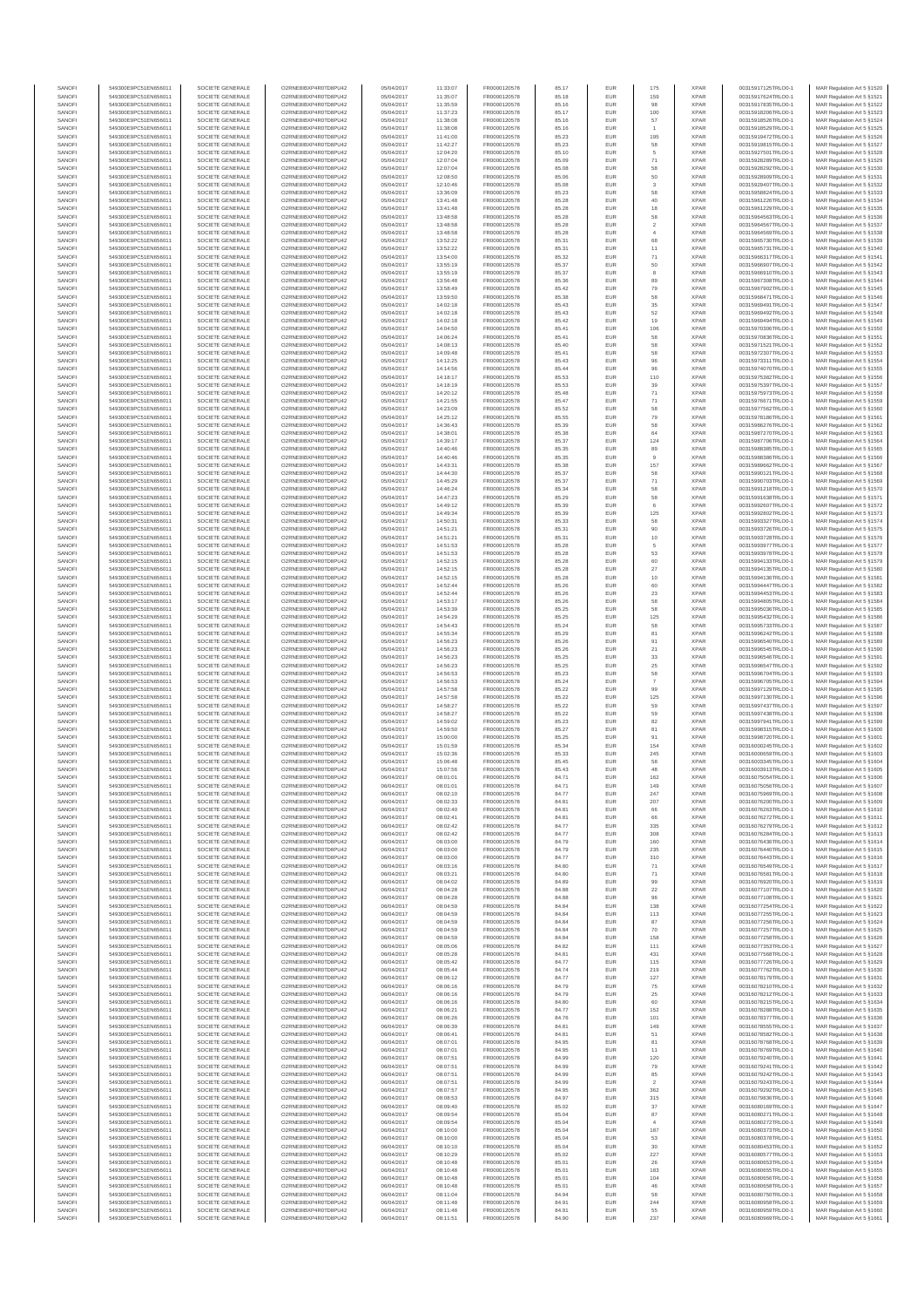| SANOF            | 549300E9PC51EN656011                         | SOCIETE GENERALE                     | O2RNE8IBXP4R0TD8PU42                         | 06/04/2017               | 08:12:14             | FR0000120578                 |                | EUR               | 35                      | <b>XPAR</b>                | 00316081215TRLO0-1                       | MAR Regulation Art 5 §1662                                |
|------------------|----------------------------------------------|--------------------------------------|----------------------------------------------|--------------------------|----------------------|------------------------------|----------------|-------------------|-------------------------|----------------------------|------------------------------------------|-----------------------------------------------------------|
| SANOFI           | 549300E9PC51EN656011                         | SOCIETE GENERALE<br>SOCIETE GENERALE | O2RNE8IBXP4R0TD8PU42                         | 06/04/2017               | 08:12:14             | FR0000120578                 | 84.93          | EUR<br>EUR        |                         | <b>XPAR</b><br><b>XPAR</b> | 00316081217TRLO0-1                       | MAR Regulation Art 5 §1663                                |
| SANOFI<br>SANOFI | 549300E9PC51EN656011<br>549300E9PC51EN656011 | SOCIETE GENERALE                     | O2RNE8IBXP4R0TD8PU42<br>O2RNE8IBXP4R0TD8PU42 | 06/04/2017<br>06/04/2017 | 08:12:17<br>08:12:17 | FR0000120578<br>FR0000120578 | 84.92<br>84.92 | EUR               | 118<br>179              | <b>XPAR</b>                | 00316081224TRLO0-1<br>00316081225TRLO0-1 | MAR Regulation Art 5 §1664<br>MAR Regulation Art 5 §1665  |
| SANOFI           | 549300E9PC51EN656011                         | SOCIETE GENERALE                     | O2RNE8IBXP4R0TD8PU42                         | 06/04/2017               | 08:12:23             | FR0000120578                 | 84.91          | EUR               | 65                      | <b>XPAR</b>                | 00316081243TRLO0-1                       | MAR Regulation Art 5 §1666                                |
| SANOFI           | 549300E9PC51EN656011                         | SOCIETE GENERALE<br>SOCIETE GENERALE | O2RNE8IBXP4R0TD8PU42                         | 06/04/2017               | 08:12:28             | FR0000120578                 | 84.90          | EUR               | 63                      | <b>XPAR</b>                | 00316081258TRLO0-1                       | MAR Regulation Art 5 §1667                                |
| SANOFI<br>SANOFI | 549300E9PC51EN656011<br>549300E9PC51EN656011 | SOCIETE GENERALE                     | O2RNE8IBXP4R0TD8PU42<br>O2RNE8IBXP4R0TD8PU42 | 06/04/2017<br>06/04/2017 | 08:12:32<br>08:13:17 | FR0000120578<br>FR0000120578 | 84.89<br>84.94 | EUR<br>EUR        | 63<br>110               | <b>XPAR</b><br><b>XPAR</b> | 00316081275TRLO0-1<br>00316081549TRLO0-1 | MAR Regulation Art 5 §1668<br>MAR Regulation Art 5 §1669  |
| SANOFI           | 549300E9PC51EN656011                         | SOCIETE GENERALE                     | O2RNE8IBXP4R0TD8PU42                         | 06/04/2017               | 08:13:17             | FR0000120578                 | 84.94          | EUR               | 66                      | <b>XPAR</b>                | 00316081550TRLO0-1                       | MAR Regulation Art 5 §1670                                |
| SANOFI           | 549300E9PC51EN656011                         | SOCIETE GENERALE                     | O2RNE8IBXP4R0TD8PU42                         | 06/04/2017               | 08:13:17             | FR0000120578                 | 84.94          | EUR               | 34                      | <b>XPAR</b>                | 00316081552TRLO0-1                       | MAR Regulation Art 5 §1671                                |
| SANOFI<br>SANOFI | 549300E9PC51EN656011<br>549300E9PC51EN656011 | SOCIETE GENERALE<br>SOCIETE GENERALE | O2RNE8IBXP4R0TD8PU42<br>O2RNE8IBXP4R0TD8PU42 | 06/04/2017<br>06/04/2017 | 08:13:21<br>08:13:21 | FR0000120578<br>FR0000120578 | 84.92<br>84.92 | EUR<br>EUR        | 3<br>132                | <b>XPAR</b><br><b>XPAR</b> | 00316081574TRLO0-1<br>00316081575TRLO0-1 | MAR Regulation Art 5 §1672<br>MAR Regulation Art 5 §1673  |
| SANOFI           | 549300E9PC51EN656011                         | SOCIETE GENERALE                     | O2RNE8IBXP4R0TD8PLI42                        | 06/04/2017               | 08:13:21             | FR0000120578                 | 84.92          | EUR               | 43                      | <b>XPAR</b>                | 00316081576TRLO0-1                       | MAR Regulation Art 5 §1674                                |
| SANOFI           | 549300E9PC51EN656011                         | SOCIETE GENERALE                     | O2RNE8IBXP4R0TD8PU42                         | 06/04/2017               | 08:13:22             | FR0000120578                 | 84.91          | EUR               | 62                      | <b>XPAR</b>                | 00316081582TRLO0-1                       | MAR Regulation Art 5 §1675                                |
| SANOFI           | 549300E9PC51EN656011                         | SOCIETE GENERALE                     | O2RNE8IBXP4R0TD8PU42                         | 06/04/2017               | 08:13:56             | FR0000120578                 | 84.91          | EUR               | ${\bf 78}$              | <b>XPAR</b>                | 00316081835TRLO0-1                       | MAR Regulation Art 5 §1676                                |
| SANOFI<br>SANOFI | 549300E9PC51EN656011<br>549300E9PC51EN656011 | SOCIETE GENERALE<br>SOCIETE GENERALE | O2RNE8IBXP4R0TD8PU42<br>O2RNE8IBXP4R0TD8PU42 | 06/04/2017<br>06/04/2017 | 08:14:00<br>08:14:00 | FR0000120578<br>FR0000120578 | 84.90<br>84.90 | EUR<br>EUR        | 399<br>27               | <b>XPAR</b><br><b>XPAR</b> | 00316081876TRLO0-1<br>00316081881TRLO0-1 | MAR Regulation Art 5 §1677<br>MAR Regulation Art 5 §1678  |
| SANOFI           | 549300E9PC51EN656011                         | SOCIETE GENERALE                     | O2RNE8IBXP4R0TD8PU42                         | 06/04/2017               | 08:14:00             | FR0000120578                 | 84.90          | EUR               | 30                      | <b>XPAR</b>                | 00316081886TRLO0-1                       | MAR Regulation Art 5 §1679                                |
| SANOFI           | 549300E9PC51EN656011                         | SOCIETE GENERALE                     | O2RNE8IBXP4R0TD8PU42                         | 06/04/2017               | 08:14:12             | FR0000120578                 | 84.90          | EUR               | 60                      | <b>XPAR</b>                | 00316081980TRLO0-1                       | MAR Regulation Art 5 §1680                                |
| SANOFI           | 549300E9PC51EN656011                         | SOCIETE GENERALE                     | O2RNE8IBXP4R0TD8PU42                         | 06/04/2017               | 08:14:12             | FR0000120578                 | 84.90          | EUR               | 90                      | <b>XPAR</b>                | 00316081982TRLO0-1                       | MAR Regulation Art 5 §1681                                |
| SANOFI<br>SANOFI | 549300E9PC51EN656011<br>549300E9PC51EN656011 | SOCIETE GENERALE<br>SOCIETE GENERALE | O2RNE8IBXP4R0TD8PU42<br>O2RNE8IBXP4R0TD8PU42 | 06/04/2017<br>06/04/2017 | 08:14:27<br>08:14:27 | FR0000120578<br>FR0000120578 | 84.87<br>84.87 | EUR<br>EUR        | $23\,$<br>127           | <b>XPAR</b><br><b>XPAR</b> | 00316082084TRLO0-1<br>00316082088TRLO0-1 | MAR Regulation Art 5 §1682<br>MAR Regulation Art 5 §1683  |
| SANOFI           | 549300E9PC51EN656011                         | SOCIETE GENERALE                     | O2RNE8IBXP4R0TD8PU42                         | 06/04/2017               | 08:14:31             | FR0000120578                 | 84.86          | EUR               | 55                      | <b>XPAR</b>                | 00316082112TRLO0-1                       | MAR Regulation Art 5 §1684                                |
| SANOFI           | 549300E9PC51EN656011                         | SOCIETE GENERALE                     | O2RNE8IBXP4R0TD8PU42                         | 06/04/2017               | 08:14:33             | FR0000120578                 | 84.86          | EUR               | 68                      | <b>XPAR</b>                | 00316082129TRLO0-1                       | MAR Regulation Art 5 §1685                                |
| SANOFI<br>SANOFI | 549300E9PC51EN656011<br>549300E9PC51EN656011 | SOCIETE GENERALE<br>SOCIETE GENERALE | O2RNE8IBXP4R0TD8PU42<br>O2RNE8IBXP4R0TD8PU42 | 06/04/2017<br>06/04/2017 | 08:14:59<br>08:15:00 | FR0000120578<br>FR0000120578 | 84.86<br>84.85 | EUR<br>EUR        | 184<br>171              | <b>XPAR</b><br><b>XPAR</b> | 00316082228TRLO0-1<br>00316082229TRLO0-1 | MAR Regulation Art 5 §1686<br>MAR Regulation Art 5 \$1687 |
| SANOFI           | 549300E9PC51EN656011                         | SOCIETE GENERALE                     | O2RNE8IBXP4R0TD8PU42                         | 06/04/2017               | 08:15:28             | FR0000120578                 | 84.86          | EUR               | 356                     | <b>XPAR</b>                | 00316082477TRLO0-1                       | MAR Regulation Art 5 §1688                                |
| SANOFI           | 549300E9PC51EN656011                         | SOCIETE GENERALE                     | O2RNE8IBXP4R0TD8PU42                         | 06/04/2017               | 08:15:41             | FR0000120578                 | 84.86          | EUR               | 83                      | <b>XPAR</b>                | 00316082521TRLO0-1                       | MAR Regulation Art 5 §1689                                |
| SANOFI           | 549300E9PC51EN656011                         | SOCIETE GENERALE                     | O2RNE8IBXP4R0TD8PU42                         | 06/04/2017               | 08:15:41             | FR0000120578                 | 84.84          | EUR               | 187                     | <b>XPAR</b>                | 00316082530TRLO0-1                       | MAR Regulation Art 5 §1690                                |
| SANOFI<br>SANOFI | 549300E9PC51EN656011<br>549300E9PC51EN656011 | SOCIETE GENERALE<br>SOCIETE GENERALE | O2RNE8IBXP4R0TD8PU42<br>O2RNE8IBXP4R0TD8PU42 | 06/04/2017<br>06/04/2017 | 08:15:44<br>08:15:59 | FR0000120578<br>FR0000120578 | 84.83<br>84.81 | EUR<br>EUR        | 58<br>58                | <b>XPAR</b><br><b>XPAR</b> | 00316082558TRLO0-1<br>00316082612TRLO0-1 | MAR Regulation Art 5 §1691<br>MAR Regulation Art 5 §1692  |
| SANOFI           | 549300E9PC51EN656011                         | SOCIETE GENERALE                     | O2RNE8IBXP4R0TD8PU42                         | 06/04/2017               | 08:16:10             | FR0000120578                 | 84.80          | EUR               | 62                      | <b>XPAR</b>                | 00316082706TRLO0-1                       | MAR Regulation Art 5 §1693                                |
| SANOFI           | 549300E9PC51EN656011                         | SOCIETE GENERALE                     | O2RNE8IBXP4R0TD8PU42                         | 06/04/2017               | 08:16:14             | FR0000120578                 | 84.81          | EUR               | 25                      | <b>XPAR</b>                | 00316082726TRLO0-1                       | MAR Regulation Art 5 §1694                                |
| SANOFI<br>SANOFI | 549300E9PC51EN656011<br>549300E9PC51EN656011 | SOCIETE GENERALE<br>SOCIETE GENERALE | O2RNE8IBXP4R0TD8PU42<br>O2RNE8IBXP4R0TD8PU42 | 06/04/2017<br>06/04/2017 | 08:16:15<br>08:16:15 | FR0000120578<br>FR0000120578 | 84.81<br>84.81 | EUR<br>EUR        | 9                       | <b>XPAR</b><br><b>XPAR</b> | 00316082730TRLO0-1<br>00316082731TRLO0-1 | MAR Regulation Art 5 §1695                                |
| SANOFI           | 549300E9PC51EN656011                         | SOCIETE GENERALE                     | O2RNE8IBXP4R0TD8PU42                         | 06/04/2017               | 08:16:15             | FR0000120578                 | 84.81          | EUR               | 17<br>5                 | <b>XPAR</b>                | 00316082732TRLO0-1                       | MAR Regulation Art 5 §1696<br>MAR Regulation Art 5 §1697  |
| SANOFI           | 549300E9PC51EN656011                         | SOCIETE GENERALE                     | O2RNE8IBXP4R0TD8PU42                         | 06/04/2017               | 08:16:15             | FR0000120578                 | 84.81          | EUR               | 21                      | <b>XPAR</b>                | 00316082733TRLO0-1                       | MAR Regulation Art 5 §1698                                |
| SANOFI           | 549300E9PC51EN656011                         | SOCIETE GENERALE                     | O2RNE8IBXP4R0TD8PU42                         | 06/04/2017               | 08:16:19             | FR0000120578                 | 84.80          | EUR               | 100                     | <b>XPAR</b>                | 00316082756TRLO0-1                       | MAR Regulation Art 5 §1699                                |
| SANOFI<br>SANOFI | 549300E9PC51EN656011<br>549300E9PC51EN656011 | SOCIETE GENERALE<br>SOCIETE GENERALE | O2RNE8IBXP4R0TD8PU42<br>O2RNE8IBXP4R0TD8PU42 | 06/04/2017<br>06/04/2017 | 08:16:19<br>08:16:19 | FR0000120578<br>FR0000120578 | 84.79<br>84.80 | EUR<br>EUR        | $22\,$                  | <b>XPAR</b><br><b>XPAR</b> | 00316082759TRLO0-1<br>00316082761TRLO0-1 | MAR Regulation Art 5 §1700<br>MAR Regulation Art 5 §1701  |
| SANOFI           | 549300E9PC51EN656011                         | SOCIETE GENERALE                     | O2RNE8IBXP4R0TD8PU42                         | 06/04/2017               | 08:16:27             | FR0000120578                 | 84.80          | EUR               | 63                      | <b>XPAR</b>                | 00316082804TRLO0-1                       | MAR Regulation Art 5 §1702                                |
| SANOFI           | 549300E9PC51EN656011                         | SOCIETE GENERALE                     | O2RNE8IBXP4R0TD8PU42                         | 06/04/2017               | 08:16:33             | FR0000120578                 | 84.79          | EUR               | 63                      | <b>XPAR</b>                | 00316082834TRLO0-1                       | MAR Regulation Art 5 §1703                                |
| SANOFI           | 549300E9PC51EN656011                         | SOCIETE GENERALE                     | O2RNE8IBXP4R0TD8PU42                         | 06/04/2017               | 08:16:55             | FR0000120578                 | 84.79          | EUR               | 196                     | <b>XPAR</b>                | 00316082933TRLO0-1<br>00316082937TRLO0-1 | MAR Regulation Art 5 §1704                                |
| SANOFI<br>SANOFI | 549300E9PC51EN656011<br>549300E9PC51EN656011 | SOCIETE GENERALE<br>SOCIETE GENERALE | O2RNE8IBXP4R0TD8PU42<br>O2RNE8IBXP4R0TD8PU42 | 06/04/2017<br>06/04/2017 | 08:16:55<br>08:16:55 | FR0000120578<br>FR0000120578 | 84.79<br>84.79 | EUR<br>EUR        | 133<br>94               | <b>XPAR</b><br><b>XPAR</b> | 00316082939TRLO0-1                       | MAR Regulation Art 5 §1705<br>MAR Regulation Art 5 §1706  |
| SANOFI           | 549300E9PC51EN656011                         | SOCIETE GENERALE                     | O2RNE8IBXP4R0TD8PU42                         | 06/04/2017               | 08:16:58             | FR0000120578                 | 84.75          | EUR               | 63                      | <b>XPAR</b>                | 00316082982TRLO0-1                       | MAR Regulation Art 5 §1707                                |
| SANOFI           | 549300E9PC51EN656011                         | SOCIETE GENERALE                     | O2RNE8IBXP4R0TD8PU42                         | 06/04/2017               | 08:17:18             | FR0000120578                 | 84.78          | EUR               | 43                      | <b>XPAR</b>                | 00316083302TRLO0-1                       | MAR Regulation Art 5 §1708                                |
| SANOFI<br>SANOFI | 549300E9PC51EN656011<br>549300E9PC51EN656011 | SOCIETE GENERALE<br>SOCIETE GENERALE | O2RNE8IBXP4R0TD8PU42<br>O2RNE8IBXP4R0TD8PU42 | 06/04/2017<br>06/04/2017 | 08:17:18<br>08:17:18 | FR0000120578<br>FR0000120578 | 84.78<br>84.78 | EUR<br>EUR        | 100<br>69               | <b>XPAR</b><br><b>XPAR</b> | 00316083304TRLO0-1<br>00316083307TRLO0-1 | MAR Regulation Art 5 §1709                                |
| SANOFI           | 549300E9PC51EN656011                         | SOCIETE GENERALE                     | O2RNE8IBXP4R0TD8PU42                         | 06/04/2017               | 08:17:18             | FR0000120578                 | 84.77          | EUR               | 85                      | <b>XPAR</b>                | 00316083309TRLO0-1                       | MAR Regulation Art 5 §1710<br>MAR Regulation Art 5 §1711  |
| SANOFI           | 549300E9PC51EN656011                         | SOCIETE GENERALE                     | O2RNE8IBXP4R0TD8PU42                         | 06/04/2017               | 08:17:45             | FR0000120578                 | 84.75          | EUR               | 134                     | <b>XPAR</b>                | 00316083432TRLO0-1                       | MAR Regulation Art 5 §1712                                |
| SANOFI           | 549300E9PC51EN656011                         | SOCIETE GENERALE                     | O2RNE8IBXP4R0TD8PU42                         | 06/04/2017               | 08:17:45             | FR0000120578                 | 84.74          | EUR               | 90                      | <b>XPAR</b>                | 00316083436TRLO0-1                       | MAR Regulation Art 5 §1713                                |
| SANOFI           | 549300E9PC51EN656011<br>549300E9PC51EN656011 | SOCIETE GENERALE                     | O2RNE8IBXP4R0TD8PU42                         | 06/04/2017               | 08:17:45             | FR0000120578                 | 84.74          | EUR<br>EUR        | $22\,$<br>246           | <b>XPAR</b><br><b>XPAR</b> | 00316083441TRLO0-1                       | MAR Regulation Art 5 §1714<br>MAR Regulation Art 5 §1715  |
| SANOFI<br>SANOFI | 549300E9PC51EN656011                         | SOCIETE GENERALE<br>SOCIETE GENERALE | O2RNE8IBXP4R0TD8PU42<br>O2RNE8IBXP4R0TD8PU42 | 06/04/2017<br>06/04/2017 | 08:18:07<br>08:18:31 | FR0000120578<br>FR0000120578 | 84.78<br>84.80 | EUR               | 291                     | <b>XPAR</b>                | 00316083555TRLO0-1<br>00316083653TRLO0-1 | MAR Regulation Art 5 §1716                                |
| SANOFI           | 549300E9PC51EN656011                         | SOCIETE GENERALE                     | O2RNE8IBXP4R0TD8PU42                         | 06/04/2017               | 08:18:31             | FR0000120578                 | 84.78          | EUR               | 8                       | <b>XPAR</b>                | 00316083654TRLO0-1                       | MAR Regulation Art 5 §1717                                |
| SANOFI           | 549300E9PC51EN656011                         | SOCIETE GENERALE                     | O2RNE8IBXP4R0TD8PU42                         | 06/04/2017               | 08:18:32             | FR0000120578                 | 84.78          | EUR               | 209                     | <b>XPAR</b>                | 00316083655TRLO0-1                       | MAR Regulation Art 5 §1718                                |
| SANOFI<br>SANOFI | 549300E9PC51EN656011<br>549300E9PC51EN656011 | SOCIETE GENERALE<br>SOCIETE GENERALE | O2RNE8IBXP4R0TD8PU42<br>O2RNE8IBXP4R0TD8PU42 | 06/04/2017<br>06/04/2017 | 08:18:54<br>08:19:08 | FR0000120578<br>FR0000120578 | 84.82<br>84.88 | EUR<br>EUR        | 164<br>125              | <b>XPAR</b><br><b>XPAR</b> | 00316083732TRLO0-1<br>00316083791TRLO0-1 | MAR Regulation Art 5 §1719<br>MAR Regulation Art 5 §1720  |
| SANOFI           | 549300E9PC51EN656011                         | SOCIETE GENERALE                     | O2RNE8IBXP4R0TD8PU42                         | 06/04/2017               | 08:19:19             | FR0000120578                 | 84.86          | EUR               | 136                     | <b>XPAR</b>                | 00316083830TRLO0-1                       | MAR Regulation Art 5 §1721                                |
| SANOFI           | 549300E9PC51EN656011                         | SOCIETE GENERALE                     | O2RNE8IBXP4R0TD8PU42                         | 06/04/2017               | 08:19:22             | FR0000120578                 | 84.85          | EUR               | 80                      | <b>XPAR</b>                | 00316083839TRLO0-1                       | MAR Regulation Art 5 §1722                                |
| SANOFI           | 549300E9PC51EN656011                         | SOCIETE GENERALE                     | O2RNE8IBXP4R0TD8PU42                         | 06/04/2017               | 08:19:23             | FR0000120578                 | 84.84          | EUR               | $13\,$                  | <b>XPAR</b>                | 00316083841TRLO0-1                       | MAR Regulation Art 5 §1723                                |
| SANOFI<br>SANOFI | 549300E9PC51EN656011<br>549300E9PC51EN656011 | SOCIETE GENERALE<br>SOCIETE GENERALE | O2RNE8IBXP4R0TD8PU42<br>O2RNE8IBXP4R0TD8PU42 | 06/04/2017<br>06/04/2017 | 08:19:23<br>08:21:00 | FR0000120578<br>FR0000120578 | 84.84<br>84.94 | EUR<br>EUR        | 46<br>90                | <b>XPAR</b><br><b>XPAR</b> | 00316083842TRLO0-1<br>00316084403TRLO0-1 | MAR Regulation Art 5 §1724<br>MAR Regulation Art 5 §1725  |
| SANOFI           | 549300E9PC51EN656011                         | SOCIETE GENERALE                     | O2RNE8IBXP4R0TD8PU42                         | 06/04/2017               | 08:21:04             | FR0000120578                 | 84.93          | EUR               | 111                     | <b>XPAR</b>                | 00316084434TRLO0-1                       | MAR Regulation Art 5 §1726                                |
| SANOFI           | 549300E9PC51EN656011                         | SOCIETE GENERALE                     | O2RNE8IBXP4R0TD8PU42                         | 06/04/2017               | 08:21:04             | FR0000120578                 | 84.92          | EUR               | 100                     | <b>XPAR</b>                | 00316084435TRLO0-1                       | MAR Regulation Art 5 §1727                                |
| SANOFI           | 549300E9PC51EN656011                         | SOCIETE GENERALE                     | O2RNE8IBXP4R0TD8PU42                         | 06/04/2017               | 08:21:04             | FR0000120578                 | 84.92          | EUR               | 111                     | <b>XPAR</b>                | 00316084436TRLO0-1                       | MAR Regulation Art 5 §1728                                |
| SANOFI<br>SANOFI | 549300E9PC51EN656011<br>549300E9PC51EN656011 | SOCIETE GENERALE<br>SOCIETE GENERALE | O2RNE8IBXP4R0TD8PU42<br>O2RNE8IBXP4R0TD8PU42 | 06/04/2017<br>06/04/2017 | 08:21:07<br>08:21:41 | FR0000120578<br>FR0000120578 | 84.94<br>84.96 | EUR<br>EUR        | 110<br>34               | <b>XPAR</b><br><b>XPAR</b> | 00316084460TRLO0-1<br>00316084623TRLO0-1 | MAR Regulation Art 5 §1729<br>MAR Regulation Art 5 §1730  |
| SANOFI           | 549300E9PC51EN656011                         | SOCIETE GENERALE                     | O2RNE8IBXP4R0TD8PU42                         | 06/04/2017               | 08:21:42             | FR0000120578                 | 84.96          | EUR               | 21                      | <b>XPAR</b>                | 00316084627TRLO0-1                       | MAR Regulation Art 5 §1731                                |
| SANOFI           | 549300E9PC51EN656011                         | SOCIETE GENERALE                     | O2RNE8IBXP4R0TD8PU42                         | 06/04/2017               | 08:21:42             | FR0000120578                 | 84.96          | EUR               | $27\,$                  | <b>XPAR</b>                | 00316084628TRLO0-1                       | MAR Regulation Art 5 §1732                                |
| SANOFI<br>SANOFI | 549300E9PC51EN656011<br>549300E9PC51EN656011 | SOCIETE GENERALE<br>SOCIETE GENERALE | O2RNE8IBXP4R0TD8PU42<br>O2RNE8IBXP4R0TD8PU42 | 06/04/2017<br>06/04/2017 | 08:21:49<br>08:21:49 | FR0000120578<br>FR0000120578 | 84.96<br>84.96 | EUR<br>EUR        | $21\,$<br>30            | <b>XPAR</b><br><b>XPAR</b> | 00316084661TRLO0-1<br>00316084662TRLO0-1 | MAR Regulation Art 5 §1733<br>MAR Regulation Art 5 §1734  |
| SANOFI           | 549300E9PC51EN656011                         | SOCIETE GENERALE                     | O2RNE8IBXP4R0TD8PU42                         | 06/04/2017               | 08:22:04             | FR0000120578                 | 84.95          | EUR               | 277                     | <b>XPAR</b>                | 00316084734TRLO0-1                       | MAR Regulation Art 5 §1735                                |
| SANOFI           | 549300E9PC51EN656011                         | SOCIETE GENERALE                     | O2RNE8IBXP4R0TD8PU42                         | 06/04/2017               | 08:22:04             | FR0000120578                 | 84.95          | EUR               | 96                      | <b>XPAR</b>                | 00316084735TRLO0-1                       | MAR Regulation Art 5 §1736                                |
| SANOFI<br>SANOFI | 549300E9PC51EN656011<br>549300E9PC51EN656011 | SOCIETE GENERALE<br>SOCIETE GENERALE | O2RNE8IBXP4R0TD8PU42<br>O2RNE8IBXP4R0TD8PU42 | 06/04/2017<br>06/04/2017 | 08:22:33             | FR0000120578                 | 84.95          | EUR               | 196                     | <b>XPAR</b><br><b>XPAR</b> | 00316084862TRLO0-1<br>00316084863TRLO0-1 | MAR Regulation Art 5 §1737                                |
| SANOFI           | 549300E9PC51EN656011                         | SOCIETE GENERALE                     | O2RNE8IBXP4R0TD8PU42                         | 06/04/2017               | 08:22:33<br>08:22:45 | FR0000120578<br>FR0000120578 | 84.95<br>84.94 | EUR<br>EUR        | 109<br>179              | <b>XPAR</b>                | 00316084896TRLO0-1                       | MAR Regulation Art 5 §1738<br>MAR Regulation Art 5 §1739  |
| SANOFI           | 549300E9PC51EN656011                         | SOCIETE GENERALE                     | O2RNE8IBXP4R0TD8PU42                         | 06/04/2017               | 08:23:36             | FR0000120578                 | 85.01          | EUR               | 71                      | <b>XPAR</b>                | 00316085125TRLO0-1                       | MAR Regulation Art 5 §1740                                |
| SANOFI           | 549300E9PC51EN656011                         | SOCIETE GENERALE                     | O2RNE8IBXP4R0TD8PU42                         | 06/04/2017               | 08:23:39             | FR0000120578                 | 85.00          | EUR               | 296                     | <b>XPAR</b>                | 00316085141TRLO0-1                       | MAR Regulation Art 5 §1741                                |
| SANOFI<br>SANOFI | 549300E9PC51EN656011<br>549300E9PC51EN656011 | SOCIETE GENERALE<br>SOCIETE GENERALE | O2RNE8IBXP4R0TD8PU42<br>O2RNE8IBXP4R0TD8PU42 | 06/04/2017<br>06/04/2017 | 08:24:18<br>08:24:18 | FR0000120578<br>FR0000120578 | 85.04<br>85.04 | EUR<br>EUR        | 50                      | <b>XPAR</b><br><b>XPAR</b> | 00316085373TRLO0-1<br>00316085375TRLO0-1 | MAR Regulation Art 5 §1742                                |
| SANOFI           | 549300E9PC51EN656011                         | SOCIETE GENERALE                     | O2RNE8IBXP4R0TD8PU42                         | 06/04/2017               | 08:24:38             | FR0000120578                 | 85.05          | EUR               | 130                     | <b>XPAR</b>                | 00316085477TRLO0-1                       | MAR Regulation Art 5 §1743<br>MAR Regulation Art 5 §1744  |
| SANOFI           | 549300E9PC51EN656011                         | SOCIETE GENERALE                     | O2RNE8IBXP4R0TD8PU42                         | 06/04/2017               | 08:24:38             | FR0000120578                 | 85.05          | EUR               | 91                      | <b>XPAR</b>                | 00316085478TRLO0-1                       | MAR Regulation Art 5 §1745                                |
| SANOFI           | 549300E9PC51EN656011                         | SOCIETE GENERALE                     | O2RNE8IBXP4R0TD8PU42                         | 06/04/2017               | 08:24:56             | FR0000120578                 | 85.04          | EUR               | 221                     | <b>XPAR</b>                | 00316085539TRLO0-1                       | MAR Regulation Art 5 §1746                                |
| SANOFI<br>SANOFI | 549300E9PC51EN656011<br>549300E9PC51EN656011 | SOCIETE GENERALE<br>SOCIETE GENERALE | O2RNE8IBXP4R0TD8PU42<br>O2RNE8IBXP4R0TD8PU42 | 06/04/2017<br>06/04/2017 | 08:24:56<br>08:24:56 | FR0000120578<br>FR0000120578 | 85.04<br>85.04 | EUR<br>EUR        | 104<br>184              | <b>XPAR</b><br><b>XPAR</b> | 00316085540TRLO0-1<br>00316085541TRLO0-1 | MAR Regulation Art 5 §1747<br>MAR Regulation Art 5 §1748  |
| SANOFI           | 549300E9PC51EN656011                         | SOCIETE GENERALE                     | O2RNE8IBXP4R0TD8PLI42                        | 06/04/2017               | 08:24:56             | FR0000120578                 | 85.04          | EUR               | 47                      | <b>XPAR</b>                | 00316085542TRLO0-1                       | MAR Regulation Art 5 §1749                                |
| SANOFI           | 549300E9PC51EN656011                         | SOCIETE GENERALE                     | O2RNE8IBXP4R0TD8PU42                         | 06/04/2017               | 08:26:01             | FR0000120578                 | 85.05          | EUR               | 157                     | <b>XPAR</b>                | 00316085834TRLO0-1                       | MAR Regulation Art 5 §1750                                |
| SANOFI           | 549300E9PC51EN656011<br>549300E9PC51EN656011 | SOCIETE GENERALE                     | O2RNE8IBXP4R0TD8PU42                         | 06/04/2017               | 08:26:01             | FR0000120578                 | 85.05          | EUR               | 72                      | <b>XPAR</b>                | 00316085836TRLO0-1                       | MAR Regulation Art 5 §1751                                |
| SANOFI<br>SANOFI | 549300E9PC51EN656011                         | SOCIETE GENERALE<br>SOCIETE GENERALE | O2RNE8IBXP4R0TD8PU42<br>O2RNE8IBXP4R0TD8PU42 | 06/04/2017<br>06/04/2017 | 08:26:24<br>08:26:24 | FR0000120578<br>FR0000120578 | 85.03<br>85.03 | EUR<br>EUR        | 128                     | <b>XPAR</b><br><b>XPAR</b> | 00316085926TRLO0-1<br>00316085927TRLO0-1 | MAR Regulation Art 5 §1752<br>MAR Regulation Art 5 §1753  |
| SANOFI           | 549300E9PC51EN656011                         | SOCIETE GENERALE                     | O2RNE8IBXP4R0TD8PU42                         | 06/04/2017               | 08:26:24             | FR0000120578                 | 85.03          | <b>EUR</b>        | 120                     | <b>XPAR</b>                | 00316085928TRLO0-1                       | MAR Regulation Art 5 §1754                                |
| SANOFI           | 549300E9PC51EN656011                         | SOCIETE GENERALE                     | O2RNE8IBXP4R0TD8PU42                         | 06/04/2017               | 08:27:00             | FR0000120578                 | 85.02          | EUR               | 290                     | <b>XPAR</b>                | 00316086059TRLO0-1                       | MAR Regulation Art 5 §1755                                |
| SANOFI<br>SANOFI | 549300E9PC51EN656011<br>549300E9PC51EN656011 | SOCIETE GENERALE<br>SOCIETE GENERALE | O2RNE8IBXP4R0TD8PU42<br>O2RNE8IBXP4R0TD8PU42 | 06/04/2017<br>06/04/2017 | 08:27:00<br>08:27:08 | FR0000120578<br>FR0000120578 | 85.02<br>85.01 | EUR<br>EUR        | 5<br>66                 | <b>XPAR</b><br><b>XPAR</b> | 00316086060TRLO0-1<br>00316086110TRLO0-1 | MAR Regulation Art 5 §1756<br>MAR Regulation Art 5 §1757  |
| SANOFI           | 549300E9PC51EN656011                         | SOCIETE GENERALE                     | O2RNE8IBXP4R0TD8PU42                         | 06/04/2017               | 08:27:08             | FR0000120578                 | 85.00          | EUR               | 120                     | <b>XPAR</b>                | 00316086111TRLO0-1                       | MAR Regulation Art 5 §1758                                |
| SANOFI           | 549300E9PC51EN656011                         | SOCIETE GENERALE                     | O2RNE8IBXP4R0TD8PU42                         | 06/04/2017               | 08:27:24             | FR0000120578                 | 84.99          | EUR               | 103                     | <b>XPAR</b>                | 00316086154TRLO0-1                       | MAR Regulation Art 5 §1759                                |
| SANOFI<br>SANOFI | 549300E9PC51EN656011<br>549300E9PC51EN656011 | SOCIETE GENERALE<br>SOCIETE GENERALE | O2RNE8IBXP4R0TD8PU42<br>O2RNE8IBXP4R0TD8PU42 | 06/04/2017<br>06/04/2017 | 08:27:24<br>08:27:33 | FR0000120578<br>FR0000120578 | 84.99<br>84.96 | EUR<br><b>EUR</b> | 62<br>65                | <b>XPAR</b><br><b>XPAR</b> | 00316086155TRLO0-1<br>00316086193TRLO0-1 | MAR Regulation Art 5 §1760<br>MAR Regulation Art 5 §1761  |
| SANOFI           | 549300E9PC51EN656011                         | SOCIETE GENERALE                     | O2RNE8IBXP4R0TD8PU42                         | 06/04/2017               | 08:28:02             | FR0000120578                 | 84.97          | EUR               | 147                     | <b>XPAR</b>                | 00316086295TRLO0-1                       | MAR Regulation Art 5 §1762                                |
| SANOFI           | 549300E9PC51EN656011                         | SOCIETE GENERALE                     | O2RNE8IBXP4R0TD8PU42                         | 06/04/2017               | 08:28:02             | FR0000120578                 | 84.97          | EUR               | 84                      | <b>XPAR</b>                | 00316086296TRLO0-1                       | MAR Regulation Art 5 §1763                                |
| SANOFI<br>SANOFI | 549300E9PC51EN656011<br>549300E9PC51EN656011 | SOCIETE GENERALE<br>SOCIETE GENERALE | O2RNE8IBXP4R0TD8PU42<br>O2RNE8IBXP4R0TD8PU42 | 06/04/2017<br>06/04/2017 | 08:28:23<br>08:28:52 | FR0000120578<br>FR0000120578 | 84.96<br>84.97 | EUR<br>EUR        | 217<br>218              | <b>XPAR</b><br><b>XPAR</b> | 00316086360TRLO0-1<br>00316086458TRLO0-1 | MAR Regulation Art 5 §1764<br>MAR Regulation Art 5 §1765  |
| SANOFI           | 549300E9PC51EN656011                         | SOCIETE GENERALE                     | O2RNE8IBXP4R0TD8PU42                         | 06/04/2017               | 08:29:10             | FR0000120578                 | 84.99          | EUR               | 65                      | <b>XPAR</b>                | 00316086498TRLO0-1                       | MAR Regulation Art 5 §1766                                |
| SANOFI           | 549300E9PC51EN656011                         | SOCIETE GENERALE                     | O2RNE8IBXP4R0TD8PU42                         | 06/04/2017               | 08:29:26             | FR0000120578                 | 84.97          | EUR               | 131                     | <b>XPAR</b>                | 00316086590TRLO0-1                       | MAR Regulation Art 5 §1767                                |
| SANOFI<br>SANOFI | 549300E9PC51EN656011<br>549300E9PC51EN656011 | SOCIETE GENERALE<br>SOCIETE GENERALE | O2RNE8IBXP4R0TD8PU42<br>O2RNE8IBXP4R0TD8PU42 | 06/04/2017<br>06/04/2017 | 08:30:10<br>08:30:46 | FR0000120578<br>FR0000120578 | 84.94<br>84.95 | EUR<br>EUR        | 107<br>392              | <b>XPAR</b><br><b>XPAR</b> | 00316086811TRLO0-1<br>00316086953TRLO0-1 | MAR Regulation Art 5 §1768                                |
| SANOFI           | 549300E9PC51EN656011                         | SOCIETE GENERALE                     | O2RNE8IBXP4R0TD8PU42                         | 06/04/2017               | 08:30:49             | FR0000120578                 | 84.94          | EUR               | 257                     | <b>XPAR</b>                | 00316086963TRLO0-1                       | MAR Regulation Art 5 §1769<br>MAR Regulation Art 5 §1770  |
| SANOFI           | 549300E9PC51EN656011                         | SOCIETE GENERALE                     | O2RNE8IBXP4R0TD8PU42                         | 06/04/2017               | 08:30:49             | FR0000120578                 | 84.94          | EUR               | 23                      | <b>XPAR</b>                | 00316086966TRLO0-1                       | MAR Regulation Art 5 §1771                                |
| SANOFI           | 549300E9PC51EN656011                         | SOCIETE GENERALE                     | O2RNE8IBXP4R0TD8PU42                         | 06/04/2017               | 08:30:49             | FR0000120578                 | 84.94          | EUR               | 66                      | <b>XPAR</b>                | 00316086967TRLO0-1                       | MAR Regulation Art 5 §1772                                |
| SANOFI<br>SANOFI | 549300E9PC51EN656011<br>549300E9PC51EN656011 | SOCIETE GENERALE<br>SOCIETE GENERALE | O2RNE8IBXP4R0TD8PU42<br>O2RNE8IBXP4R0TD8PU42 | 06/04/2017<br>06/04/2017 | 08:31:04<br>08:31:50 | FR0000120578<br>FR0000120578 | 84.93<br>84.95 | EUR<br>EUR        | 133<br>14               | <b>XPAR</b><br><b>XPAR</b> | 00316087049TRLO0-1<br>00316087252TRLO0-1 | MAR Regulation Art 5 §1773<br>MAR Regulation Art 5 §1774  |
| SANOFI           | 549300E9PC51EN656011                         | SOCIETE GENERALE                     | O2RNE8IBXP4R0TD8PU42                         | 06/04/2017               | 08:31:50             | FR0000120578                 | 84.95          | EUR               | 243                     | <b>XPAR</b>                | 00316087253TRLO0-1                       | MAR Regulation Art 5 §1775                                |
| SANOFI           | 549300E9PC51EN656011                         | SOCIETE GENERALE                     | O2RNE8IBXP4R0TD8PU42                         | 06/04/2017               | 08:31:53             | FR0000120578                 | 84.94          | EUR               | 39                      | <b>XPAR</b>                | 00316087264TRLO0-1                       | MAR Regulation Art 5 §1776                                |
| SANOFI           | 549300E9PC51EN656011                         | SOCIETE GENERALE                     | O2RNE8IBXP4R0TD8PU42                         | 06/04/2017               | 08:31:53             | FR0000120578                 | 84.94          | EUR               | 181                     | <b>XPAR</b>                | 00316087265TRLO0-1                       | MAR Regulation Art 5 §1777                                |
| SANOFI<br>SANOFI | 549300E9PC51EN656011<br>549300E9PC51EN656011 | SOCIETE GENERALE<br>SOCIETE GENERALE | O2RNE8IBXP4R0TD8PU42<br>O2RNE8IBXP4R0TD8PU42 | 06/04/2017<br>06/04/2017 | 08:32:36<br>08:33:08 | FR0000120578<br>FR0000120578 | 84.94<br>84.94 | EUR<br>EUR        | 129<br>397              | <b>XPAR</b><br><b>XPAR</b> | 00316087465TRLO0-1<br>00316087602TRLO0-1 | MAR Regulation Art 5 §1778<br>MAR Regulation Art 5 §1779  |
| SANOFI           | 549300E9PC51EN656011                         | SOCIETE GENERALE                     | O2RNE8IBXP4R0TD8PU42                         | 06/04/2017               | 08:33:08             | FR0000120578                 | 84.94          | EUR               | 52                      | <b>XPAR</b>                | 00316087603TRLO0-1                       | MAR Regulation Art 5 §1780                                |
| SANOFI           | 549300E9PC51EN656011                         | SOCIETE GENERALE                     | O2RNE8IBXP4R0TD8PU42                         | 06/04/2017               | 08:33:08             | FR0000120578                 | 84.93          | EUR               | 110                     | <b>XPAR</b>                | 00316087604TRLO0-1                       | MAR Regulation Art 5 §1781                                |
| SANOFI<br>SANOFI | 549300E9PC51EN656011<br>549300E9PC51EN656011 | SOCIETE GENERALE<br>SOCIETE GENERALE | O2RNE8IBXP4R0TD8PU42<br>O2RNE8IBXP4R0TD8PU42 | 06/04/2017<br>06/04/2017 | 08:33:08<br>08:33:27 | FR0000120578<br>FR0000120578 | 84.93<br>84.92 | EUR<br>EUR        | 19<br>58                | <b>XPAR</b><br><b>XPAR</b> | 00316087605TRLO0-1<br>00316087670TRLO0-1 | MAR Regulation Art 5 §1782                                |
| SANOFI           | 549300E9PC51EN656011                         | SOCIETE GENERALE                     | O2RNE8IBXP4R0TD8PU42                         | 06/04/2017               | 08:34:09             | FR0000120578                 | 84.90          | EUR               | 300                     | <b>XPAR</b>                | 00316087811TRLO0-1                       | MAR Regulation Art 5 §1783<br>MAR Regulation Art 5 §1784  |
| SANOFI           | 549300E9PC51EN656011                         | SOCIETE GENERALE                     | O2RNE8IBXP4R0TD8PU42                         | 06/04/2017               | 08:34:09             | FR0000120578                 | 84.90          | EUR               | 56                      | <b>XPAR</b>                | 00316087813TRLO0-1                       | MAR Regulation Art 5 §1785                                |
| SANOFI           | 549300E9PC51EN656011                         | SOCIETE GENERALE                     | O2RNE8IBXP4R0TD8PU42                         | 06/04/2017               | 08:34:09             | FR0000120578                 | 84.90          | EUR               | 42                      | <b>XPAR</b>                | 00316087815TRLO0-1                       | MAR Regulation Art 5 §1786                                |
| SANOFI<br>SANOFI | 549300E9PC51EN656011<br>549300E9PC51EN656011 | SOCIETE GENERALE<br>SOCIETE GENERALE | O2RNE8IBXP4R0TD8PU42<br>O2RNE8IBXP4R0TD8PU42 | 06/04/2017<br>06/04/2017 | 08:34:24<br>08:34:34 | FR0000120578<br>FR0000120578 | 84.86<br>84.81 | EUR<br>EUR        | 133<br>58               | <b>XPAR</b><br><b>XPAR</b> | 00316087875TRLO0-1<br>00316087952TRLO0-1 | MAR Regulation Art 5 §1787<br>MAR Regulation Art 5 §1788  |
| SANOFI           | 549300E9PC51EN656011                         | SOCIETE GENERALE                     | O2RNE8IBXP4R0TD8PU42                         | 06/04/2017               | 08:35:10             | FR0000120578                 | 84.85          | EUR               | 73                      | <b>XPAR</b>                | 00316088213TRLO0-1                       | MAR Regulation Art 5 §1789                                |
| SANOFI           | 549300E9PC51EN656011                         | SOCIETE GENERALE                     | O2RNE8IBXP4R0TD8PU42                         | 06/04/2017               | 08:35:13             | FR0000120578                 | 84.84          | <b>EUR</b>        | 64                      | <b>XPAR</b>                | 00316088232TRLO0-1                       | MAR Regulation Art 5 §1790                                |
| SANOFI           | 549300E9PC51EN656011                         | SOCIETE GENERALE                     | O2RNE8IBXP4R0TD8PU42                         | 06/04/2017               | 08:35:29             | FR0000120578                 | 84.87          | EUR               | 170                     | <b>XPAR</b>                | 00316088348TRLO0-1                       | MAR Regulation Art 5 §1791                                |
| SANOFI<br>SANOFI | 549300E9PC51EN656011<br>549300E9PC51EN656011 | SOCIETE GENERALE<br>SOCIETE GENERALE | O2RNE8IBXP4R0TD8PU42<br>O2RNE8IBXP4R0TD8PU42 | 06/04/2017<br>06/04/2017 | 08:36:19<br>08:36:19 | FR0000120578<br>FR0000120578 | 84.88<br>84.88 | EUR<br>EUR        | 38<br>8                 | <b>XPAR</b><br><b>XPAR</b> | 00316088749TRLO0-1<br>00316088752TRLO0-1 | MAR Regulation Art 5 §1792<br>MAR Regulation Art 5 §1793  |
| SANOFI           | 549300E9PC51EN656011                         | SOCIETE GENERALE                     | O2RNE8IBXP4R0TD8PU42                         | 06/04/2017               | 08:36:20             | FR0000120578                 | 84.88          | EUR               | 79                      | <b>XPAR</b>                | 00316088767TRLO0-1                       | MAR Regulation Art 5 §1794                                |
| SANOFI           | 549300E9PC51EN656011                         | SOCIETE GENERALE                     | O2RNE8IBXP4R0TD8PU42                         | 06/04/2017               | 08:36:23             | FR0000120578                 | 84.88          | EUR               | 61                      | <b>XPAR</b>                | 00316088773TRLO0-1                       | MAR Regulation Art 5 §1795                                |
| SANOFI<br>SANOFI | 549300E9PC51EN656011<br>549300E9PC51EN656011 | SOCIETE GENERALE<br>SOCIETE GENERALE | O2RNE8IBXP4R0TD8PU42<br>O2RNE8IBXP4R0TD8PU42 | 06/04/2017<br>06/04/2017 | 08:36:30<br>08:37:22 | FR0000120578<br>FR0000120578 | 84.89<br>84.97 | EUR<br><b>EUR</b> | 60<br>59                | <b>XPAR</b><br><b>XPAR</b> | 00316088791TRLO0-1<br>00316089084TRLO0-1 | MAR Regulation Art 5 §1796                                |
| SANOFI           | 549300E9PC51EN656011                         | SOCIETE GENERALE                     | O2RNE8IBXP4R0TD8PU42                         | 06/04/2017               | 08:37:22             | FR0000120578                 | 84.97          | EUR               | 141                     | <b>XPAR</b>                | 00316089085TRLO0-1                       | MAR Regulation Art 5 §1797<br>MAR Regulation Art 5 §1798  |
| SANOFI           | 549300E9PC51EN656011                         | SOCIETE GENERALE                     | O2RNE8IBXP4R0TD8PU42                         | 06/04/2017               | 08:37:22             | FR0000120578                 | 84.97          | EUR               | 63                      | <b>XPAR</b>                | 00316089086TRLO0-1                       | MAR Regulation Art 5 §1799                                |
| SANOFI           | 549300E9PC51EN656011                         | SOCIETE GENERALE                     | O2RNE8IBXP4R0TD8PU42<br>O2RNE8IBXP4R0TD8PU42 | 06/04/2017               | 08:37:22             | FR0000120578                 | 84.97          | EUR               | 16                      | <b>XPAR</b>                | 00316089087TRLO0-1                       | MAR Regulation Art 5 §1800                                |
| SANOFI<br>SANOFI | 549300E9PC51EN656011<br>549300E9PC51EN656011 | SOCIETE GENERALE<br>SOCIETE GENERALE | O2RNE8IBXP4R0TD8PU42                         | 06/04/2017<br>06/04/2017 | 08:37:22<br>08:37:22 | FR0000120578<br>FR0000120578 | 84.97<br>84.97 | EUR<br>EUR        | $\mathbf{1}$<br>$102\,$ | <b>XPAR</b><br><b>XPAR</b> | 00316089088TRLO0-1<br>00316089089TRLO0-1 | MAR Regulation Art 5 §1801<br>MAR Regulation Art 5 §1802  |
| SANOFI           | 549300E9PC51EN656011                         | SOCIETE GENERALE                     | O2RNE8IBXP4R0TD8PU42                         | 06/04/2017               | 08:37:22             | FR0000120578                 | 84.97          | EUR               |                         | XPAR                       | 00316089090TRLO0-1                       | MAR Regulation Art 5 §1803                                |
|                  |                                              |                                      |                                              |                          |                      |                              |                |                   |                         |                            |                                          |                                                           |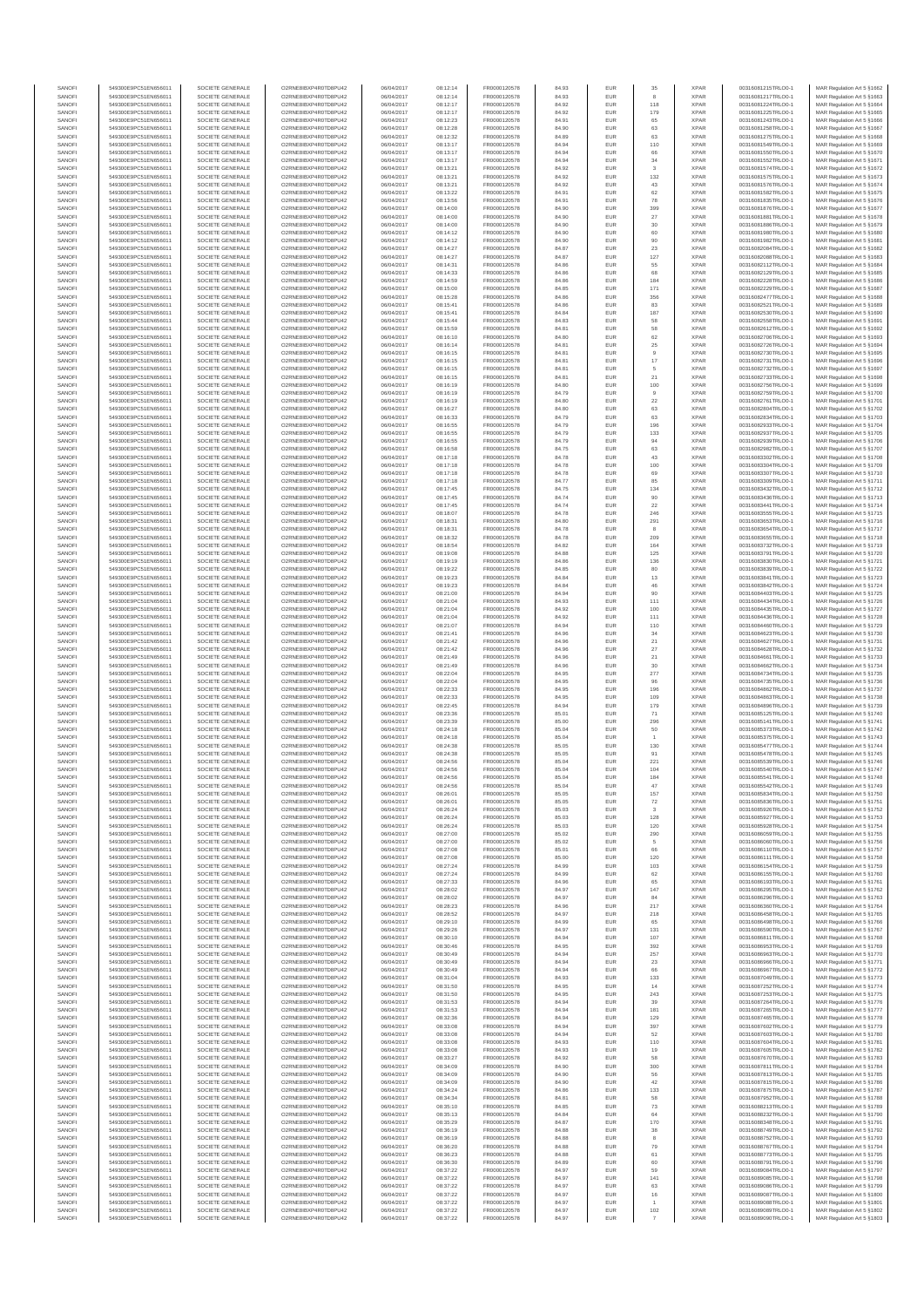| SANOFI<br>SANOFI | 549300E9PC51EN656011<br>549300E9PC51EN656011 | SOCIETE GENERALE<br>SOCIETE GENERALE | O2RNE8IBXP4R0TD8PU42<br>O2RNE8IBXP4R0TD8PU42  | 06/04/2017<br>06/04/2017 | 08:37:22<br>08:37:57 | FR0000120578<br>FR0000120578 | 84.97<br>84.97 | EUR<br>EUR        | 26                       | <b>XPAR</b><br><b>XPAR</b> | 00316089091TRLO0-1<br>00316089236TRLO0-1 | MAR Regulation Art 5 §1804<br>MAR Regulation Art 5 §1805  |
|------------------|----------------------------------------------|--------------------------------------|-----------------------------------------------|--------------------------|----------------------|------------------------------|----------------|-------------------|--------------------------|----------------------------|------------------------------------------|-----------------------------------------------------------|
| SANOFI           | 549300E9PC51EN656011                         | SOCIETE GENERALE                     | O2RNE8IBXP4R0TD8PU42                          | 06/04/2017               | 08:38:47             | FR0000120578                 | 85.00          | <b>EUR</b>        | 432                      | <b>XPAR</b>                | 00316089445TRLO0-1                       | MAR Regulation Art 5 §1806                                |
| SANOFI           | 549300E9PC51EN656011                         | SOCIETE GENERALE                     | O2RNE8IBXP4R0TD8PU42                          | 06/04/2017               | 08:39:07             | FR0000120578                 | 85.03          | EUR               | 257                      | <b>XPAR</b>                | 00316089531TRLO0-1                       | MAR Regulation Art 5 \$1807                               |
| SANOFI<br>SANOFI | 549300E9PC51EN656011<br>549300E9PC51EN656011 | SOCIETE GENERALE<br>SOCIETE GENERALE | O2RNE8IBXP4R0TD8PU42<br>O2RNE8IBXP4R0TD8PU42  | 06/04/2017<br>06/04/2017 | 08:39:18<br>08:39:32 | FR0000120578<br>FR0000120578 | 85.00<br>84.99 | EUR<br>EUR        | 63<br>64                 | <b>XPAR</b><br><b>XPAR</b> | 00316089548TRLO0-1<br>00316089613TRLO0-1 | MAR Regulation Art 5 §1808<br>MAR Regulation Art 5 §1809  |
| SANOFI           | 549300E9PC51EN656011                         | SOCIETE GENERALE                     | O2RNE8IBXP4R0TD8PLI42                         | 06/04/2017               | 08:40:16             | FR0000120578                 | 85.02          | EUR               | 533                      | <b>XPAR</b>                | 00316089760TRLO0-1                       | MAR Regulation Art 5 §1810                                |
| SANOFI<br>SANOFI | 549300E9PC51EN656011<br>549300E9PC51EN656011 | SOCIETE GENERALE<br>SOCIETE GENERALE | O2RNE8IBXP4R0TD8PU42<br>O2RNE8IBXP4R0TD8PU42  | 06/04/2017               | 08:40:21             | FR0000120578<br>FR0000120578 | 85.01          | EUR<br>EUR        | 58<br>58                 | <b>XPAR</b><br><b>XPAR</b> | 00316089773TRLO0-1<br>00316089784TRLO0-1 | MAR Regulation Art 5 §1811<br>MAR Regulation Art 5 §1812  |
| SANOFI           | 549300E9PC51EN656011                         | SOCIETE GENERALE                     | O2RNE8IBXP4R0TD8PU42                          | 06/04/2017<br>06/04/2017 | 08:40:25<br>08:40:25 | FR0000120578                 | 85.01<br>85.01 | EUR               | 10                       | <b>XPAR</b>                | 00316089785TRLO0-1                       | MAR Regulation Art 5 §1813                                |
| SANOFI           | 549300E9PC51EN656011                         | SOCIETE GENERALE                     | O2RNE8IBXP4R0TD8PU42                          | 06/04/2017               | 08:41:05             | FR0000120578                 | 85.01          | EUR               | 101                      | <b>XPAR</b>                | 00316089928TRLO0-1                       | MAR Regulation Art 5 §1814                                |
| SANOFI<br>SANOFI | 549300E9PC51EN656011<br>549300E9PC51EN656011 | SOCIETE GENERALE<br>SOCIETE GENERALE | O2RNE8IBXP4R0TD8PU42<br>O2RNE8IBXP4R0TD8PU42  | 06/04/2017<br>06/04/2017 | 08:41:06<br>08:41:06 | FR0000120578<br>FR0000120578 | 85.00<br>85.00 | EUR<br>EUR        | 143<br>24                | <b>XPAR</b><br><b>XPAR</b> | 00316089930TRLO0-1<br>00316089931TRLO0-1 | MAR Regulation Art 5 §1815<br>MAR Regulation Art 5 §1816  |
| SANOFI           | 549300E9PC51EN656011                         | SOCIETE GENERALE                     | O2RNE8IBXP4R0TD8PU42                          | 06/04/2017               | 08:42:01             | FR0000120578                 | 85.01          | EUR               | 100                      | <b>XPAR</b>                | 00316090391TRLO0-1                       | MAR Regulation Art 5 §1817                                |
| SANOFI           | 549300E9PC51EN656011                         | SOCIETE GENERALE                     | O2RNE8IBXP4R0TD8PU42                          | 06/04/2017               | 08:42:22             | FR0000120578                 | 85.01          | EUR               | 100                      | <b>XPAR</b>                | 00316090742TRLO0-1                       | MAR Regulation Art 5 §1818                                |
| SANOFI<br>SANOFI | 549300E9PC51EN656011<br>549300E9PC51EN656011 | SOCIETE GENERALE<br>SOCIETE GENERALE | O2RNE8IBXP4R0TD8PU42<br>O2RNE8IBXP4R0TD8PU42  | 06/04/2017<br>06/04/2017 | 08:42:42<br>08:42:42 | FR0000120578<br>FR0000120578 | 85.01<br>85.01 | EUR<br>EUR        | 38<br>375                | <b>XPAR</b><br><b>XPAR</b> | 00316090955TRLO0-1<br>00316090957TRLO0-1 | MAR Regulation Art 5 §1819<br>MAR Regulation Art 5 §1820  |
| SANOFI           | 549300E9PC51EN656011                         | SOCIETE GENERALE                     | O2RNE8IBXP4R0TD8PU42                          | 06/04/2017               | 08:42:42             | FR0000120578                 | 85.01          | EUR               | 84                       | <b>XPAR</b>                | 00316090958TRLO0-1                       | MAR Regulation Art 5 §1821                                |
| SANOFI           | 549300E9PC51EN656011                         | SOCIETE GENERALE                     | O2RNE8IBXP4R0TD8PU42                          | 06/04/2017               | 08:42:59             | FR0000120578                 | 84.99          | EUR               | $71\,$                   | <b>XPAR</b>                | 00316091166TRLO0-1                       | MAR Regulation Art 5 §1822                                |
| SANOFI<br>SANOFI | 549300E9PC51EN656011<br>549300E9PC51EN656011 | SOCIETE GENERALE<br>SOCIETE GENERALE | O2RNE8IBXP4R0TD8PU42<br>O2RNE8IBXP4R0TD8PU42  | 06/04/2017<br>06/04/2017 | 08:43:07<br>08:44:06 | FR0000120578<br>FR0000120578 | 84.99<br>85.02 | EUR<br>EUR        | 60<br>83                 | <b>XPAR</b><br><b>XPAR</b> | 00316091375TRLO0-1<br>00316091876TRLO0-1 | MAR Regulation Art 5 §1823<br>MAR Regulation Art 5 §1824  |
| SANOFI           | 549300E9PC51EN656011                         | SOCIETE GENERALE                     | O2RNE8IBXP4R0TD8PU42                          | 06/04/2017               | 08:44:07             | FR0000120578                 | 85.02          | EUR               | 10                       | <b>XPAR</b>                | 00316091885TRLO0-1                       | MAR Regulation Art 5 §1825                                |
| SANOFI<br>SANOFI | 549300E9PC51EN656011<br>549300E9PC51EN656011 | SOCIETE GENERALE<br>SOCIETE GENERALE | O2RNE8IBXP4R0TD8PU42<br>O2RNE8IBXP4R0TD8PU42  | 06/04/2017<br>06/04/2017 | 08:44:32<br>08:44:32 | FR0000120578<br>FR0000120578 | 85.04<br>85.04 | EUR<br>EUR        | 142<br>120               | <b>XPAR</b><br><b>XPAR</b> | 00316092117TRLO0-1<br>00316092131TRLO0-1 | MAR Regulation Art 5 §1826<br>MAR Regulation Art 5 §1827  |
| SANOFI           | 549300E9PC51EN656011                         | SOCIETE GENERALE                     | O2RNE8IBXP4R0TD8PU42                          | 06/04/2017               | 08:44:32             | FR0000120578                 | 85.04          | EUR               | 118                      | <b>XPAR</b>                | 00316092134TRLO0-1                       | MAR Regulation Art 5 §1828                                |
| SANOFI           | 549300E9PC51EN656011                         | SOCIETE GENERALE                     | O2RNE8IBXP4R0TD8PU42                          | 06/04/2017               | 08:44:32             | FR0000120578                 | 85.04          | EUR               | 59                       | <b>XPAR</b>                | 00316092137TRLO0-1                       | MAR Regulation Art 5 §1829                                |
| SANOFI<br>SANOFI | 549300E9PC51EN656011<br>549300E9PC51EN656011 | SOCIETE GENERALE<br>SOCIETE GENERALE | O2RNE8IBXP4R0TD8PU42<br>O2RNE8IBXP4R0TD8PU42  | 06/04/2017<br>06/04/2017 | 08:44:49<br>08:44:49 | FR0000120578<br>FR0000120578 | 85.02<br>85.02 | EUR<br>EUR        | 228<br>56                | <b>XPAR</b><br><b>XPAR</b> | 00316092266TRLO0-1<br>00316092267TRLO0-1 | MAR Regulation Art 5 §1830<br>MAR Regulation Art 5 §1831  |
| SANOFI           | 549300E9PC51EN656011                         | SOCIETE GENERALE                     | O2RNE8IBXP4R0TD8PU42                          | 06/04/2017               | 08:45:25             | FR0000120578                 | 85.00          | EUR               | 205                      | <b>XPAR</b>                | 00316092574TRLO0-1                       | MAR Regulation Art 5 §1832                                |
| SANOFI<br>SANOFI | 549300E9PC51EN656011<br>549300E9PC51EN656011 | SOCIETE GENERALE<br>SOCIETE GENERALE | O2RNE8IBXP4R0TD8PU42<br>O2RNE8IBXP4R0TD8PU42  | 06/04/2017<br>06/04/2017 | 08:45:39<br>08:45:40 | FR0000120578<br>FR0000120578 | 84.98<br>84.97 | EUR<br>EUR        | 243                      | <b>XPAR</b><br><b>XPAR</b> | 00316092659TRLO0-1<br>00316092666TRLO0-1 | MAR Regulation Art 5 §1833                                |
| SANOFI           | 549300E9PC51EN656011                         | SOCIETE GENERALE                     | O2RNE8IBXP4R0TD8PU42                          | 06/04/2017               | 08:45:40             | FR0000120578                 | 84.97          | EUR               | 18<br>18                 | <b>XPAR</b>                | 00316092667TRLO0-1                       | MAR Regulation Art 5 §1834<br>MAR Regulation Art 5 §1835  |
| SANOFI           | 549300E9PC51EN656011                         | SOCIETE GENERALE                     | O2RNE8IBXP4R0TD8PU42                          | 06/04/2017               | 08:45:40             | FR0000120578                 | 84.97          | EUR               | 33                       | <b>XPAR</b>                | 00316092668TRLO0-1                       | MAR Regulation Art 5 §1836                                |
| SANOFI<br>SANOFI | 549300E9PC51EN656011<br>549300E9PC51EN656011 | SOCIETE GENERALE<br>SOCIETE GENERALE | O2RNE8IBXP4R0TD8PU42<br>O2RNE8IBXP4R0TD8PU42  | 06/04/2017<br>06/04/2017 | 08:45:40<br>08:46:03 | FR0000120578<br>FR0000120578 | 84.97<br>84.96 | EUR<br>EUR        | $\overline{9}$<br>95     | <b>XPAR</b><br><b>XPAR</b> | 00316092669TRLO0-1<br>00316092806TRLO0-1 | MAR Regulation Art 5 §1837<br>MAR Regulation Art 5 §1838  |
| SANOFI           | 549300E9PC51EN656011                         | SOCIETE GENERALE                     | O2RNE8IBXP4R0TD8PU42                          | 06/04/2017               | 08:46:03             | FR0000120578                 | 84.96          | EUR               | $22\,$                   | <b>XPAR</b>                | 00316092809TRLO0-1                       | MAR Regulation Art 5 §1839                                |
| SANOFI<br>SANOFI | 549300E9PC51EN656011<br>549300E9PC51EN656011 | SOCIETE GENERALE<br>SOCIETE GENERALE | O2RNE8IBXP4R0TD8PU42<br>O2RNE8IBXP4R0TD8PU42  | 06/04/2017<br>06/04/2017 | 08:46:04<br>08:46:33 | FR0000120578<br>FR0000120578 | 84.96<br>84.96 | EUR<br>EUR        | 6<br>281                 | <b>XPAR</b><br><b>XPAR</b> | 00316092834TRLO0-1<br>00316093042TRLO0-1 | MAR Regulation Art 5 §1840                                |
| SANOFI           | 549300E9PC51EN656011                         | SOCIETE GENERALE                     | O2RNE8IBXP4R0TD8PU42                          | 06/04/2017               | 08:46:48             | FR0000120578                 | 84.93          | EUR               | 114                      | <b>XPAR</b>                | 00316093112TRLO0-1                       | MAR Regulation Art 5 §1841<br>MAR Regulation Art 5 \$1842 |
| SANOFI           | 549300E9PC51EN656011                         | SOCIETE GENERALE                     | O2RNE8IBXP4R0TD8PU42                          | 06/04/2017               | 08:46:48             | FR0000120578                 | 84.93          | EUR               | $18\,$                   | <b>XPAR</b>                | 00316093115TRLO0-1                       | MAR Regulation Art 5 §1843                                |
| SANOFI<br>SANOFI | 549300E9PC51EN656011<br>549300E9PC51EN656011 | SOCIETE GENERALE<br>SOCIETE GENERALE | O2RNE8IBXP4R0TD8PU42<br>O2RNE8IBXP4R0TD8PU42  | 06/04/2017<br>06/04/2017 | 08:46:48<br>08:46:59 | FR0000120578<br>FR0000120578 | 84.93<br>84.93 | EUR<br>EUR        | 16<br>83                 | <b>XPAR</b><br><b>XPAR</b> | 00316093116TRLO0-1<br>00316093207TRLO0-1 | MAR Regulation Art 5 §1844<br>MAR Regulation Art 5 §1845  |
| SANOFI           | 549300E9PC51EN656011                         | SOCIETE GENERALE                     | O2RNE8IBXP4R0TD8PU42                          | 06/04/2017               | 08:47:47             | FR0000120578                 | 84.92          | EUR               | 45                       | <b>XPAR</b>                | 00316093542TRLO0-1                       | MAR Regulation Art 5 §1846                                |
| SANOFI<br>SANOFI | 549300E9PC51EN656011<br>549300E9PC51EN656011 | SOCIETE GENERALE<br>SOCIETE GENERALE | O2RNE8IBXP4R0TD8PU42<br>O2RNE8IBXP4R0TD8PU42  | 06/04/2017<br>06/04/2017 | 08:47:58<br>08:48:20 | FR0000120578<br>FR0000120578 | 84.92<br>84.92 | EUR<br>EUR        | 45<br>468                | <b>XPAR</b><br><b>XPAR</b> | 00316093605TRLO0-1<br>00316093764TRLO0-1 | MAR Regulation Art 5 §1847                                |
| SANOFI           | 549300E9PC51EN656011                         | SOCIETE GENERALE                     | O2RNE8IBXP4R0TD8PU42                          | 06/04/2017               | 08:48:39             | FR0000120578                 | 84.91          | EUR               | 114                      | <b>XPAR</b>                | 00316093870TRLO0-1                       | MAR Regulation Art 5 §1848<br>MAR Regulation Art 5 §1849  |
| SANOFI           | 549300E9PC51EN656011                         | SOCIETE GENERALE                     | O2RNE8IBXP4R0TD8PU42                          | 06/04/2017               | 08:49:05             | FR0000120578                 | 84.91          | EUR               | 219                      | <b>XPAR</b>                | 00316093971TRLO0-1                       | MAR Regulation Art 5 §1850                                |
| SANOFI<br>SANOFI | 549300E9PC51EN656011<br>549300E9PC51EN656011 | SOCIETE GENERALE<br>SOCIETE GENERALE | O2RNE8IBXP4R0TD8PU42<br>O2RNE8IBXP4R0TD8PU42  | 06/04/2017<br>06/04/2017 | 08:49:59<br>08:50:05 | FR0000120578<br>FR0000120578 | 84.89<br>84.89 | EUR<br>EUR        | 125                      | <b>XPAR</b><br><b>XPAR</b> | 00316094250TRLO0-1<br>00316094283TRLO0-1 | MAR Regulation Art 5 §1851<br>MAR Regulation Art 5 §1852  |
| SANOFI           | 549300E9PC51EN656011                         | SOCIETE GENERALE                     | O2RNE8IBXP4R0TD8PU42                          | 06/04/2017               | 08:50:05             | FR0000120578                 | 84.89          | EUR               | 62                       | <b>XPAR</b>                | 00316094284TRLO0-1                       | MAR Regulation Art 5 §1853                                |
| SANOFI           | 549300E9PC51EN656011                         | SOCIETE GENERALE                     | O2RNE8IBXP4R0TD8PU42                          | 06/04/2017               | 08:50:19             | FR0000120578                 | 84.88          | EUR               | 50                       | <b>XPAR</b>                | 00316094381TRLO0-1                       | MAR Regulation Art 5 §1854                                |
| SANOFI<br>SANOFI | 549300E9PC51EN656011<br>549300E9PC51EN656011 | SOCIETE GENERALE<br>SOCIETE GENERALE | O2RNE8IBXP4R0TD8PLI42<br>O2RNE8IBXP4R0TD8PU42 | 06/04/2017<br>06/04/2017 | 08:50:21<br>08:50:21 | FR0000120578<br>FR0000120578 | 84.88<br>84.88 | EUR<br>EUR        | 72<br>$71\,$             | <b>XPAR</b><br><b>XPAR</b> | 00316094392TRLO0-1<br>00316094394TRLO0-1 | MAR Regulation Art 5 §1855<br>MAR Regulation Art 5 §1856  |
| SANOFI           | 549300E9PC51EN656011                         | SOCIETE GENERALE                     | O2RNE8IBXP4R0TD8PU42                          | 06/04/2017               | 08:50:52             | FR0000120578                 | 84.89          | EUR               | 48                       | <b>XPAR</b>                | 00316094559TRLO0-1                       | MAR Regulation Art 5 §1857                                |
| SANOFI           | 549300E9PC51EN656011<br>549300E9PC51EN656011 | SOCIETE GENERALE                     | O2RNE8IBXP4R0TD8PU42                          | 06/04/2017               | 08:50:52             | FR0000120578                 | 84.89          | EUR               | $\overline{2}$           | <b>XPAR</b>                | 00316094560TRLO0-1                       | MAR Regulation Art 5 §1858                                |
| SANOFI<br>SANOFI | 549300E9PC51EN656011                         | SOCIETE GENERALE<br>SOCIETE GENERALE | O2RNE8IBXP4R0TD8PU42<br>O2RNE8IBXP4R0TD8PU42  | 06/04/2017<br>06/04/2017 | 08:51:51<br>08:51:52 | FR0000120578<br>FR0000120578 | 84.91<br>84.91 | EUR<br>EUR        | 52<br>435                | <b>XPAR</b><br><b>XPAR</b> | 00316094910TRLO0-1<br>00316094911TRLO0-1 | MAR Regulation Art 5 §1859<br>MAR Regulation Art 5 §1860  |
| SANOFI           | 549300E9PC51EN656011                         | SOCIETE GENERALE                     | O2RNE8IBXP4R0TD8PU42                          | 06/04/2017               | 08:52:37             | FR0000120578                 | 84.92          | EUR               | 46                       | <b>XPAR</b>                | 00316095117TRLO0-1                       | MAR Regulation Art 5 §1861                                |
| SANOFI<br>SANOFI | 549300E9PC51EN656011<br>549300E9PC51EN656011 | SOCIETE GENERALE<br>SOCIETE GENERALE | O2RNE8IBXP4R0TD8PU42<br>O2RNE8IBXP4R0TD8PU42  | 06/04/2017<br>06/04/2017 | 08:52:37<br>08:52:58 | FR0000120578<br>FR0000120578 | 84.92<br>84.93 | EUR<br>EUR        | 60                       | <b>XPAR</b><br><b>XPAR</b> | 00316095118TRLO0-1<br>00316095236TRLO0-1 | MAR Regulation Art 5 §1862<br>MAR Regulation Art 5 §1863  |
| SANOFI           | 549300E9PC51EN656011                         | SOCIETE GENERALE                     | O2RNE8IBXP4R0TD8PU42                          | 06/04/2017               | 08:53:09             | FR0000120578                 | 84.92          | EUR               | 170                      | <b>XPAR</b>                | 00316095307TRLO0-1                       | MAR Regulation Art 5 §1864                                |
| SANOFI<br>SANOFI | 549300E9PC51EN656011<br>549300E9PC51EN656011 | SOCIETE GENERALE<br>SOCIETE GENERALE | O2RNE8IBXP4R0TD8PU42<br>O2RNE8IBXP4R0TD8PU42  | 06/04/2017<br>06/04/2017 | 08:53:09<br>08:53:09 | FR0000120578<br>FR0000120578 | 84.92<br>84.92 | EUR<br>EUR        | 200<br>167               | <b>XPAR</b><br><b>XPAR</b> | 00316095309TRLO0-1<br>00316095311TRLO0-1 | MAR Regulation Art 5 §1865<br>MAR Regulation Art 5 §1866  |
| SANOFI           | 549300E9PC51EN656011                         | SOCIETE GENERALE                     | O2RNE8IBXP4R0TD8PU42                          | 06/04/2017               | 08:54:41             | FR0000120578                 | 84.95          | EUR               | 424                      | <b>XPAR</b>                | 00316095976TRLO0-1                       | MAR Regulation Art 5 §1867                                |
| SANOFI           | 549300E9PC51EN656011                         | SOCIETE GENERALE                     | O2RNE8IBXP4R0TD8PU42                          | 06/04/2017               | 08:54:41             | FR0000120578                 | 84.95          | EUR               | 100                      | <b>XPAR</b>                | 00316095981TRLO0-1                       | MAR Regulation Art 5 §1868                                |
| SANOFI<br>SANOFI | 549300E9PC51EN656011<br>549300E9PC51EN656011 | SOCIETE GENERALE<br>SOCIETE GENERALE | O2RNE8IBXP4R0TD8PU42<br>O2RNE8IBXP4R0TD8PU42  | 06/04/2017<br>06/04/2017 | 08:55:09<br>08:55:09 | FR0000120578<br>FR0000120578 | 84.95<br>84.95 | EUR<br>EUR        | 21<br>127                | <b>XPAR</b><br><b>XPAR</b> | 00316096151TRLO0-1<br>00316096152TRLO0-1 | MAR Regulation Art 5 §1869<br>MAR Regulation Art 5 §1870  |
| SANOFI           | 549300E9PC51EN656011                         | SOCIETE GENERALE                     | O2RNE8IBXP4R0TD8PU42                          | 06/04/2017               | 08:56:39             | FR0000120578                 | 84.97          | EUR               | 66                       | <b>XPAR</b>                | 00316096745TRLO0-1                       | MAR Regulation Art 5 §1871                                |
| SANOFI<br>SANOFI | 549300E9PC51EN656011<br>549300E9PC51EN656011 | SOCIETE GENERALE<br>SOCIETE GENERALE | O2RNE8IBXP4R0TD8PU42<br>O2RNE8IBXP4R0TD8PU42  | 06/04/2017<br>06/04/2017 | 08:56:39<br>08:56:52 | FR0000120578<br>FR0000120578 | 84.97<br>84.98 | EUR<br>EUR        | $_{\rm 34}$<br>25        | <b>XPAR</b><br><b>XPAR</b> | 00316096746TRLO0-1<br>00316096835TRLO0-1 | MAR Regulation Art 5 §1872<br>MAR Regulation Art 5 §1873  |
| SANOFI           | 549300E9PC51EN656011                         | SOCIETE GENERALE                     | O2RNE8IBXP4R0TD8PU42                          | 06/04/2017               | 08:57:01             | FR0000120578                 | 84.96          | EUR               | 314                      | <b>XPAR</b>                | 00316096921TRLO0-1                       | MAR Regulation Art 5 §1874                                |
| SANOFI<br>SANOFI | 549300E9PC51EN656011<br>549300E9PC51EN656011 | SOCIETE GENERALE<br>SOCIETE GENERALE | O2RNE8IBXP4R0TD8PU42<br>O2RNE8IBXP4R0TD8PU42  | 06/04/2017<br>06/04/2017 | 08:58:06<br>08:58:06 | FR0000120578                 | 84.97<br>84.97 | EUR               | 392<br>69                | <b>XPAR</b><br><b>XPAR</b> | 00316097365TRLO0-1                       | MAR Regulation Art 5 §1875                                |
| SANOFI           | 549300E9PC51EN656011                         | SOCIETE GENERALE                     | O2RNE8IBXP4R0TD8PU42                          | 06/04/2017               | 08:58:25             | FR0000120578<br>FR0000120578 | 84.96          | EUR<br>EUR        | 139                      | <b>XPAR</b>                | 00316097371TRLO0-1<br>00316097526TRLO0-1 | MAR Regulation Art 5 §1876<br>MAR Regulation Art 5 §1877  |
| SANOFI           | 549300E9PC51EN656011                         | SOCIETE GENERALE                     | O2RNE8IBXP4R0TD8PU42                          | 06/04/2017               | 08:58:25             | FR0000120578                 | 84.96          | EUR               | 46                       | <b>XPAR</b>                | 00316097527TRLO0-1                       | MAR Regulation Art 5 §1878                                |
| SANOFI<br>SANOFI | 549300E9PC51EN656011<br>549300E9PC51EN656011 | SOCIETE GENERALE<br>SOCIETE GENERALE | O2RNE8IBXP4R0TD8PU42<br>O2RNE8IBXP4R0TD8PU42  | 06/04/2017<br>06/04/2017 | 08:58:44<br>08:58:44 | FR0000120578<br>FR0000120578 | 84.94<br>84.94 | EUR<br>EUR        | 35<br>143                | <b>XPAR</b><br><b>XPAR</b> | 00316097616TRLO0-1<br>00316097619TRLO0-1 | MAR Regulation Art 5 §1879<br>MAR Regulation Art 5 §1880  |
| SANOFI           | 549300E9PC51EN656011                         | SOCIETE GENERALE                     | O2RNE8IBXP4R0TD8PU42                          | 06/04/2017               | 08:59:08             | FR0000120578                 | 84.93          | EUR               | 141                      | <b>XPAR</b>                | 00316097857TRLO0-1                       | MAR Regulation Art 5 §1881                                |
| SANOFI<br>SANOFI | 549300E9PC51EN656011<br>549300E9PC51EN656011 | SOCIETE GENERALE<br>SOCIETE GENERALE | O2RNE8IBXP4R0TD8PU42<br>O2RNE8IBXP4R0TD8PU42  | 06/04/2017<br>06/04/2017 | 08:59:34<br>09:00:39 | FR0000120578<br>FR0000120578 | 84.94<br>84.95 | EUR<br>EUR        | 232<br>78                | <b>XPAR</b><br><b>XPAR</b> | 00316098074TRLO0-1<br>00316098500TRLO0-1 | MAR Regulation Art 5 §1882<br>MAR Regulation Art 5 §1883  |
| SANOFI           | 549300E9PC51EN656011                         | SOCIETE GENERALE                     | O2RNE8IBXP4R0TD8PU42                          | 06/04/2017               | 09:00:39             | FR0000120578                 | 84.95          | EUR               | 219                      | <b>XPAR</b>                | 00316098503TRLO0-1                       | MAR Regulation Art 5 §1884                                |
| SANOFI<br>SANOFI | 549300E9PC51EN656011<br>549300E9PC51EN656011 | SOCIETE GENERALE<br>SOCIETE GENERALE | O2RNE8IBXP4R0TD8PU42<br>O2RNE8IBXP4R0TD8PU42  | 06/04/2017<br>06/04/2017 | 09:00:39<br>09:00:39 | FR0000120578                 | 84.95          | EUR               | 80                       | <b>XPAR</b><br><b>XPAR</b> | 00316098511TRLO0-1<br>00316098513TRLO0-1 | MAR Regulation Art 5 §1885                                |
| SANOFI           | 549300E9PC51EN656011                         | SOCIETE GENERALE                     | O2RNE8IBXP4R0TD8PU42                          | 06/04/2017               | 09:01:21             | FR0000120578<br>FR0000120578 | 84.95<br>84.94 | EUR<br>EUR        | 184<br>278               | <b>XPAR</b>                | 00316098752TRLO0-1                       | MAR Regulation Art 5 §1886<br>MAR Regulation Art 5 §1887  |
| SANOFI           | 549300E9PC51EN656011                         | SOCIETE GENERALE                     | O2RNE8IBXP4R0TD8PU42                          | 06/04/2017               | 09:01:40             | FR0000120578                 | 84.95          | EUR               | 129                      | <b>XPAR</b>                | 00316098856TRLO0-1                       | MAR Regulation Art 5 §1888                                |
| SANOFI<br>SANOFI | 549300E9PC51EN656011<br>549300E9PC51EN656011 | SOCIETE GENERALE<br>SOCIETE GENERALE | O2RNE8IBXP4R0TD8PU42<br>O2RNE8IBXP4R0TD8PU42  | 06/04/2017<br>06/04/2017 | 09:01:54<br>09:01:54 | FR0000120578<br>FR0000120578 | 84.92<br>84.92 | EUR<br><b>EUR</b> | 64<br>57                 | <b>XPAR</b><br><b>XPAR</b> | 00316098989TRLO0-1<br>00316098999TRLO0-1 | MAR Regulation Art 5 §1889<br>MAR Regulation Art 5 §1890  |
| <b>SANOF</b>     | 549300E9PC51EN656011                         | SOCIETE GENERALE                     | O2RNE8IBXP4R0TD8PU42                          | 06/04/2017               | 09:02:42             | FR0000120578                 | 84.94          | EUR               | 212                      | <b>XPAR</b>                | 00316099371TRLO0-1                       | MAR Regulation Art 5 §1891                                |
| SANOFI<br>SANOFI | 549300E9PC51EN656011<br>549300E9PC51EN656011 | SOCIETE GENERALE<br>SOCIETE GENERALE | O2RNE8IBXP4R0TD8PU42<br>O2RNE8IBXP4R0TD8PU42  | 06/04/2017<br>06/04/2017 | 09:03:03<br>09:03:47 | FR0000120578<br>FR0000120578 | 84.94<br>84.96 | <b>EUR</b><br>EUR | 172                      | <b>XPAR</b><br><b>XPAR</b> | 00316099531TRLO0-1<br>00316099749TRLO0-1 | MAR Regulation Art 5 §1892<br>MAR Regulation Art 5 §1893  |
| SANOFI           | 549300E9PC51EN656011                         | SOCIETE GENERALE                     | O2RNE8IBXP4R0TD8PU42                          | 06/04/2017               | 09:03:47             | FR0000120578                 | 84.96          | EUR               | 125                      | <b>XPAR</b>                | 00316099750TRLO0-1                       | MAR Regulation Art 5 §1894                                |
| SANOFI<br>SANOFI | 549300E9PC51EN656011<br>549300E9PC51EN656011 | SOCIETE GENERALE<br>SOCIETE GENERALE | O2RNE8IBXP4R0TD8PU42<br>O2RNE8IBXP4R0TD8PU42  | 06/04/2017<br>06/04/2017 | 09:03:47<br>09:03:47 | FR0000120578<br>FR0000120578 | 84.96<br>84.96 | EUR<br>EUR        | 116<br>120               | <b>XPAR</b><br><b>XPAR</b> | 00316099751TRLO0-1<br>00316099752TRLO0-1 | MAR Regulation Art 5 §1895<br>MAR Regulation Art 5 §1896  |
| SANOFI           | 549300E9PC51EN656011                         | SOCIETE GENERALE                     | O2RNE8IBXP4R0TD8PU42                          | 06/04/2017               | 09:03:47             | FR0000120578                 | 84.96          | EUR               | 58                       | <b>XPAR</b>                | 00316099753TRLO0-1                       | MAR Regulation Art 5 §1897                                |
| SANOFI           | 549300E9PC51EN656011                         | SOCIETE GENERALE                     | O2RNE8IBXP4R0TD8PU42                          | 06/04/2017               | 09:04:39             | FR0000120578                 | 84.97          | EUR               | 245                      | <b>XPAR</b>                | 00316099950TRLO0-1<br>00316099951TRLO0-1 | MAR Regulation Art 5 §1898                                |
| SANOFI<br>SANOFI | 549300E9PC51EN656011<br>549300E9PC51EN656011 | SOCIETE GENERALE<br>SOCIETE GENERALE | O2RNE8IBXP4R0TD8PU42<br>O2RNE8IBXP4R0TD8PU42  | 06/04/2017<br>06/04/2017 | 09:04:39<br>09:05:17 | FR0000120578<br>FR0000120578 | 84.97<br>84.95 | EUR<br>EUR        | 97<br>37                 | <b>XPAR</b><br><b>XPAR</b> | 00316100056TRLO0-1                       | MAR Regulation Art 5 §1899<br>MAR Regulation Art 5 §1900  |
| SANOFI           | 549300E9PC51EN656011                         | SOCIETE GENERALE                     | O2RNE8IBXP4R0TD8PLI42                         | 06/04/2017               | 09:05:17             | FR0000120578                 | 84.95          | EUR               | 199                      | <b>XPAR</b>                | 00316100057TRLO0-1                       | MAR Regulation Art 5 §1901                                |
| SANOFI<br>SANOFI | 549300E9PC51EN656011<br>549300E9PC51EN656011 | SOCIETE GENERALE<br>SOCIETE GENERALE | O2RNE8IBXP4R0TD8PU42<br>O2RNE8IBXP4R0TD8PU42  | 06/04/2017<br>06/04/2017 | 09:05:21<br>09:05:21 | FR0000120578<br>FR0000120578 | 84.93<br>84.93 | EUR<br>EUR        | 65<br>13                 | <b>XPAR</b><br><b>XPAR</b> | 00316100066TRLO0-1<br>00316100067TRLO0-1 | MAR Regulation Art 5 §1902<br>MAR Regulation Art 5 §1903  |
| SANOFI           | 549300E9PC51EN656011                         | SOCIETE GENERALE                     | O2RNE8IBXP4R0TD8PU42                          | 06/04/2017               | 09:05:33             | FR0000120578                 | 84.92          | EUR               | 60                       | <b>XPAR</b>                | 00316100123TRLO0-1                       | MAR Regulation Art 5 §1904                                |
| SANOFI<br>SANOFI | 549300E9PC51EN656011<br>549300E9PC51EN656011 | SOCIETE GENERALE<br>SOCIETE GENERALE | O2RNE8IBXP4R0TD8PU42<br>O2RNE8IBXP4R0TD8PU42  | 06/04/2017<br>06/04/2017 | 09:06:15<br>09:07:54 | FR0000120578<br>FR0000120578 | 84.91<br>84.95 | EUR<br>EUR        | 259<br>65                | <b>XPAR</b><br><b>XPAR</b> | 00316100314TRLO0-1<br>00316100822TRLO0-1 | MAR Regulation Art 5 \$1905<br>MAR Regulation Art 5 §1906 |
| SANOFI           | 549300E9PC51EN656011                         | SOCIETE GENERALE                     | O2RNE8IBXP4R0TD8PU42                          | 06/04/2017               | 09:09:31             | FR0000120578                 | 84.99          | EUR               | 294                      | <b>XPAR</b>                | 00316101396TRLO0-1                       | MAR Regulation Art 5 §1907                                |
| SANOFI<br>SANOFI | 549300E9PC51EN656011<br>549300E9PC51EN656011 | SOCIETE GENERALE<br>SOCIETE GENERALE | O2RNE8IBXP4R0TD8PU42<br>O2RNE8IBXP4R0TD8PU42  | 06/04/2017<br>06/04/2017 | 09:10:07<br>09:10:07 | FR0000120578<br>FR0000120578 | 85.00<br>85.00 | EUR<br>EUR        | 500<br>17                | <b>XPAR</b><br><b>XPAR</b> | 00316101557TRLO0-1<br>00316101558TRLO0-1 | MAR Regulation Art 5 §1908<br>MAR Regulation Art 5 §1909  |
| SANOFI           | 549300E9PC51EN656011                         | SOCIETE GENERALE                     | O2RNE8IBXP4R0TD8PU42                          | 06/04/2017               | 09:10:22             | FR0000120578                 | 85.00          | <b>EUR</b>        | 423                      | <b>XPAR</b>                | 00316101601TRLO0-1                       | MAR Regulation Art 5 §1910                                |
| SANOFI<br>SANOFI | 549300E9PC51EN656011<br>549300E9PC51EN656011 | SOCIETE GENERALE<br>SOCIETE GENERALE | O2RNE8IBXP4R0TD8PU42<br>O2RNE8IBXP4R0TD8PU42  | 06/04/2017<br>06/04/2017 | 09:10:29<br>09:10:45 | FR0000120578<br>FR0000120578 | 84.99<br>84.93 | EUR<br>EUR        | 61<br>$\scriptstyle{72}$ | <b>XPAR</b><br><b>XPAR</b> | 00316101628TRLO0-1<br>00316101706TRLO0-1 | MAR Regulation Art 5 §1911<br>MAR Regulation Art 5 §1912  |
| SANOFI           | 549300E9PC51EN656011                         | SOCIETE GENERALE                     | O2RNE8IBXP4R0TD8PU42                          | 06/04/2017               | 09:11:05             | FR0000120578                 | 84.93          | EUR               | 94                       | <b>XPAR</b>                | 00316101849TRLO0-1                       | MAR Regulation Art 5 §1913                                |
| SANOFI<br>SANOFI | 549300E9PC51EN656011<br>549300E9PC51EN656011 | SOCIETE GENERALE<br>SOCIETE GENERALE | O2RNE8IBXP4R0TD8PU42<br>O2RNE8IBXP4R0TD8PU42  | 06/04/2017<br>06/04/2017 | 09:11:23<br>09:11:23 | FR0000120578                 | 84.90<br>84.90 | EUR               | 58                       | <b>XPAR</b><br><b>XPAR</b> | 00316101958TRLO0-1<br>00316101959TRLO0-1 | MAR Regulation Art 5 §1914                                |
| SANOFI           | 549300E9PC51EN656011                         | SOCIETE GENERALE                     | O2RNE8IBXP4R0TD8PU42                          | 06/04/2017               | 09:11:34             | FR0000120578<br>FR0000120578 | 84.89          | EUR<br>EUR        | 89<br>61                 | <b>XPAR</b>                | 00316102010TRLO0-1                       | MAR Regulation Art 5 §1915<br>MAR Regulation Art 5 §1916  |
| SANOFI           | 549300E9PC51EN656011                         | SOCIETE GENERALE                     | O2RNE8IBXP4R0TD8PU42                          | 06/04/2017               | 09:12:23             | FR0000120578                 | 84.88          | <b>EUR</b>        | 23                       | <b>XPAR</b>                | 00316102293TRLO0-1                       | MAR Regulation Art 5 §1917                                |
| SANOFI<br>SANOFI | 549300E9PC51EN656011<br>549300E9PC51EN656011 | SOCIETE GENERALE<br>SOCIETE GENERALE | O2RNE8IBXP4R0TD8PU42<br>O2RNE8IBXP4R0TD8PU42  | 06/04/2017<br>06/04/2017 | 09:12:23<br>09:12:23 | FR0000120578<br>FR0000120578 | 84.88<br>84.87 | EUR<br>EUR        | 259<br>34                | <b>XPAR</b><br><b>XPAR</b> | 00316102296TRLO0-1<br>00316102298TRLO0-1 | MAR Regulation Art 5 §1918<br>MAR Regulation Art 5 §1919  |
| SANOFI           | 549300E9PC51EN656011                         | SOCIETE GENERALE                     | O2RNE8IBXP4R0TD8PU42                          | 06/04/2017               | 09:12:46             | FR0000120578                 | 84.88          | EUR               | 116                      | <b>XPAR</b>                | 00316102490TRLO0-1                       | MAR Regulation Art 5 §1920                                |
| SANOFI<br>SANOFI | 549300E9PC51EN656011                         | SOCIETE GENERALE<br>SOCIETE GENERALE | O2RNE8IBXP4R0TD8PU42<br>O2RNE8IBXP4R0TD8PU42  | 06/04/2017<br>06/04/2017 | 09:13:50<br>09:14:12 | FR0000120578                 | 84.93<br>84.93 | EUR               | 277                      | <b>XPAR</b><br><b>XPAR</b> | 00316102928TRLO0-1                       | MAR Regulation Art 5 §1921                                |
| SANOFI           | 549300E9PC51EN656011<br>549300E9PC51EN656011 | SOCIETE GENERALE                     | O2RNE8IBXP4R0TD8PU42                          | 06/04/2017               | 09:15:41             | FR0000120578<br>FR0000120578 | 85.00          | EUR<br>EUR        | 120<br>289               | <b>XPAR</b>                | 00316103050TRLO0-1<br>00316103637TRLO0-1 | MAR Regulation Art 5 §1922<br>MAR Regulation Art 5 §1923  |
| SANOFI           | 549300E9PC51EN656011                         | SOCIETE GENERALE                     | O2RNE8IBXP4R0TD8PU42                          | 06/04/2017               | 09:15:50             | FR0000120578                 | 85.00          | <b>EUR</b>        | $\overline{1}$           | <b>XPAR</b>                | 00316103685TRLO0-1                       | MAR Regulation Art 5 §1924                                |
| SANOFI<br>SANOFI | 549300E9PC51EN656011<br>549300E9PC51EN656011 | SOCIETE GENERALE<br>SOCIETE GENERALE | O2RNE8IBXP4R0TD8PU42<br>O2RNE8IBXP4R0TD8PU42  | 06/04/2017<br>06/04/2017 | 09:15:54<br>09:16:10 | FR0000120578<br>FR0000120578 | 85.00<br>84.99 | EUR<br>EUR        | 99<br>233                | <b>XPAR</b><br><b>XPAR</b> | 00316103718TRLO0-1<br>00316103770TRLO0-1 | MAR Regulation Art 5 §1925<br>MAR Regulation Art 5 §1926  |
| SANOFI           | 549300E9PC51EN656011                         | SOCIETE GENERALE                     | O2RNE8IBXP4R0TD8PU42                          | 06/04/2017               | 09:17:01             | FR0000120578                 | 84.98          | EUR               | 216                      | <b>XPAR</b>                | 00316104082TRLO0-1                       | MAR Regulation Art 5 §1927                                |
| SANOFI<br>SANOFI | 549300E9PC51EN656011<br>549300E9PC51EN656011 | SOCIETE GENERALE<br>SOCIETE GENERALE | O2RNE8IBXP4R0TD8PU42<br>O2RNE8IBXP4R0TD8PU42  | 06/04/2017<br>06/04/2017 | 09:17:38<br>09:17:38 | FR0000120578<br>FR0000120578 | 85.01<br>85.01 | EUR<br>EUR        | 190<br>21                | <b>XPAR</b><br><b>XPAR</b> | 00316104375TRLO0-1<br>00316104383TRLO0-1 | MAR Regulation Art 5 §1928<br>MAR Regulation Art 5 §1929  |
| SANOFI           | 549300E9PC51EN656011                         | SOCIETE GENERALE                     | O2RNE8IBXP4R0TD8PU42                          | 06/04/2017               | 09:17:55             | FR0000120578                 | 85.02          | EUR               | 60                       | <b>XPAR</b>                | 00316104461TRLO0-1                       | MAR Regulation Art 5 §1930                                |
| SANOFI           | 549300E9PC51EN656011                         | SOCIETE GENERALE                     | O2RNE8IBXP4R0TD8PU42                          | 06/04/2017               | 09:18:11             | FR0000120578                 | 84.99          | EUR               | 61                       | <b>XPAR</b>                | 00316104536TRLO0-1                       | MAR Regulation Art 5 §1931                                |
| SANOFI<br>SANOFI | 549300E9PC51EN656011<br>549300E9PC51EN656011 | SOCIETE GENERALE<br>SOCIETE GENERALE | O2RNE8IBXP4R0TD8PU42<br>O2RNE8IBXP4R0TD8PU42  | 06/04/2017<br>06/04/2017 | 09:19:19<br>09:20:18 | FR0000120578<br>FR0000120578 | 85.03<br>85.04 | EUR<br>EUR        | 254<br>37                | XPAR<br><b>XPAR</b>        | 00316104793TRLO0-1<br>00316105009TRLO0-1 | MAR Regulation Art 5 §1932<br>MAR Regulation Art 5 §1933  |
| SANOFI           | 549300E9PC51EN656011                         | SOCIETE GENERALE                     | O2RNE8IBXP4R0TD8PU42                          | 06/04/2017               | 09:20:18             | FR0000120578                 | 85.04          | EUR               | 114                      | <b>XPAR</b>                | 00316105010TRLO0-1                       | MAR Regulation Art 5 §1934                                |
| SANOFI<br>SANOFI | 549300E9PC51EN656011<br>549300E9PC51EN656011 | SOCIETE GENERALE<br>SOCIETE GENERALE | O2RNE8IBXP4R0TD8PU42<br>O2RNE8IBXP4R0TD8PU42  | 06/04/2017<br>06/04/2017 | 09:20:18<br>09:20:25 | FR0000120578<br>FR0000120578 | 85.04<br>85.03 | EUR<br>EUR        | $77\,$<br>108            | <b>XPAR</b><br><b>XPAR</b> | 00316105011TRLO0-1<br>00316105049TRLO0-1 | MAR Regulation Art 5 §1935<br>MAR Regulation Art 5 §1936  |
| SANOFI           | 549300E9PC51EN656011                         | SOCIETE GENERALE                     | O2RNE8IBXP4R0TD8PU42                          | 06/04/2017               | 09:20:44             | FR0000120578                 | 85.05          | EUR               | 148                      | <b>XPAR</b>                | 00316105099TRLO0-1                       | MAR Regulation Art 5 §1937                                |
| SANOFI<br>SANOFI | 549300E9PC51EN656011<br>549300E9PC51EN656011 | SOCIETE GENERALE<br>SOCIETE GENERALE | O2RNE8IBXP4R0TD8PU42<br>O2RNE8IBXP4R0TD8PU42  | 06/04/2017<br>06/04/2017 | 09:20:44<br>09:20:56 | FR0000120578<br>FR0000120578 | 85.05<br>85.03 | EUR<br>EUR        | 63<br>13                 | <b>XPAR</b><br><b>XPAR</b> | 00316105101TRLO0-1<br>00316105154TRLO0-1 | MAR Regulation Art 5 §1938<br>MAR Regulation Art 5 §1939  |
| SANOFI           | 549300E9PC51EN656011                         | SOCIETE GENERALE                     | O2RNE8IBXP4R0TD8PU42                          | 06/04/2017               | 09:20:56             | FR0000120578                 | 85.03          | EUR               | 50                       | <b>XPAR</b>                | 00316105158TRLO0-1                       | MAR Regulation Art 5 §1940                                |
| SANOFI<br>SANOFI | 549300E9PC51EN656011<br>549300E9PC51EN656011 | SOCIETE GENERALE<br>SOCIETE GENERALE | O2RNE8IBXP4R0TD8PU42<br>O2RNE8IBXP4R0TD8PU42  | 06/04/2017<br>06/04/2017 | 09:21:54<br>09:21:54 | FR0000120578                 | 85.03          | EUR               | 89<br>82                 | <b>XPAR</b><br><b>XPAR</b> | 00316105359TRLO0-1                       | MAR Regulation Art 5 §1941                                |
| SANOFI           | 549300E9PC51EN656011                         | SOCIETE GENERALE                     | O2RNE8IBXP4R0TD8PU42                          | 06/04/2017               | 09:22:51             | FR0000120578<br>FR0000120578 | 85.03<br>85.04 | EUR<br>EUR        | 244                      | <b>XPAR</b>                | 00316105360TRLO0-1<br>00316105576TRLO0-1 | MAR Regulation Art 5 §1942<br>MAR Regulation Art 5 §1943  |
| SANOFI           | 549300E9PC51EN656011                         | SOCIETE GENERALE                     | O2RNE8IBXP4R0TD8PU42                          | 06/04/2017               | 09:23:12             | FR0000120578                 | 85.03          | EUR               | 266                      | <b>XPAR</b>                | 00316105624TRLO0-1                       | MAR Regulation Art 5 §1944                                |
| SANOFI           | 549300E9PC51EN656011                         | SOCIETE GENERALE                     | O2RNE8IBXP4R0TD8PU42                          | 06/04/2017               | 09:23:47             | FR0000120578                 | 85.04          | EUR               | 281                      | XPAR                       | 00316105743TRLO0-1                       | MAR Regulation Art 5 §1945                                |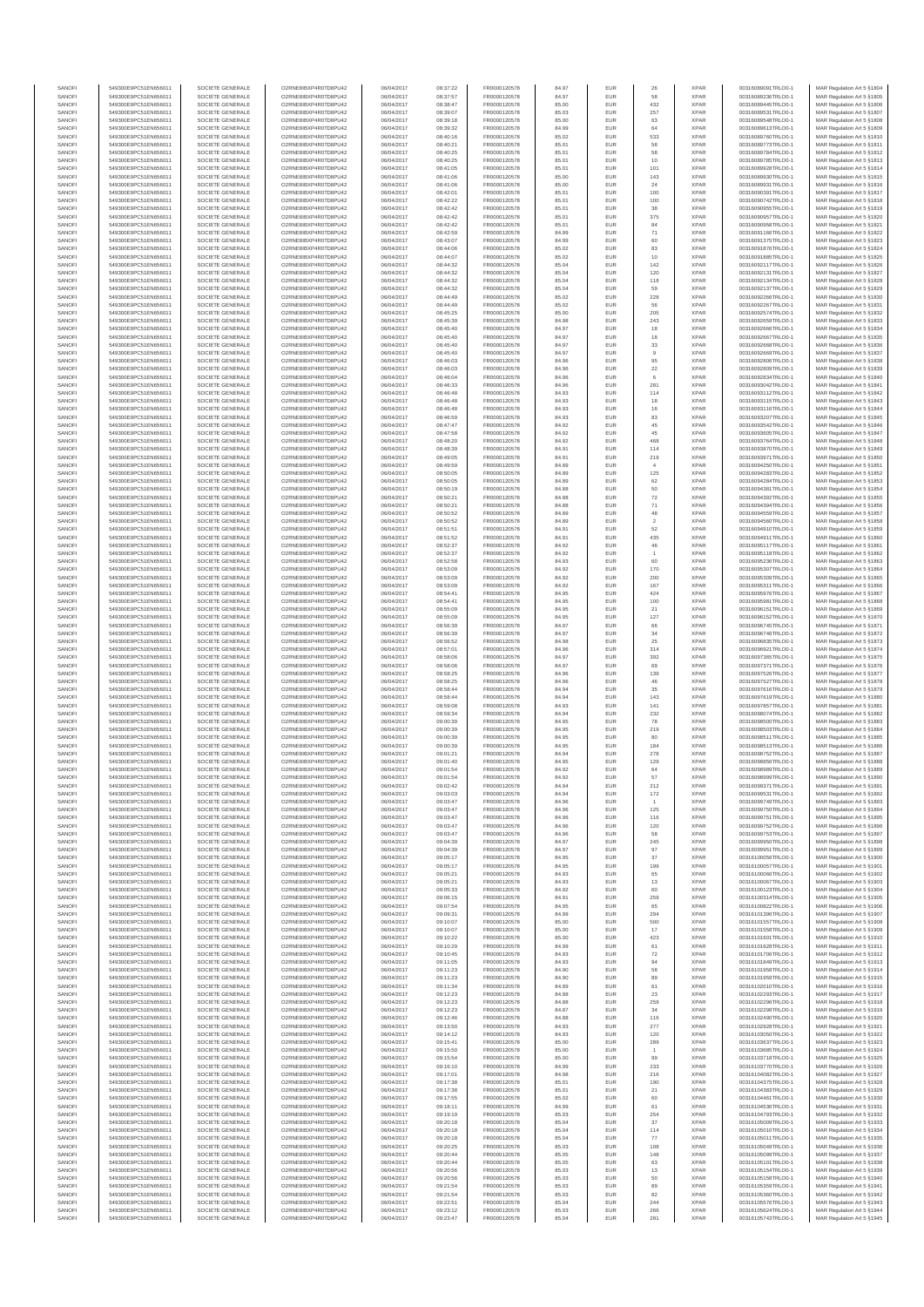| SANOF            | 549300E9PC51EN656011                         | SOCIETE GENERALE                     | O2RNE8IBXP4R0TD8PU42                          | 06/04/2017               | 09:23:47             | FR0000120578                 |                | EUR               | 129                      | <b>XPAR</b>                | 00316105744TRLO0-1                       | MAR Regulation Art 5 §1946                                |
|------------------|----------------------------------------------|--------------------------------------|-----------------------------------------------|--------------------------|----------------------|------------------------------|----------------|-------------------|--------------------------|----------------------------|------------------------------------------|-----------------------------------------------------------|
| SANOFI<br>SANOFI | 549300E9PC51EN656011<br>549300E9PC51EN656011 | SOCIETE GENERALE<br>SOCIETE GENERALE | O2RNE8IBXP4R0TD8PU42<br>O2RNE8IBXP4R0TD8PU42  | 06/04/2017<br>06/04/2017 | 09:23:50<br>09:24:02 | FR0000120578<br>FR0000120578 | 85.04<br>85.03 | EUR<br>EUR        | 92<br>$122\,$            | <b>XPAR</b><br><b>XPAR</b> | 00316105754TRLO0-1<br>00316105784TRLO0-1 | MAR Regulation Art 5 §1947<br>MAR Regulation Art 5 §1948  |
| SANOFI           | 549300E9PC51EN656011                         | SOCIETE GENERALE                     | O2RNE8IBXP4R0TD8PU42                          | 06/04/2017               | 09:24:02             | FR0000120578                 | 85.03          | EUR               |                          | <b>XPAR</b>                | 00316105788TRLO0-1                       | MAR Regulation Art 5 §1949                                |
| SANOFI<br>SANOFI | 549300E9PC51EN656011<br>549300E9PC51EN656011 | SOCIETE GENERALE<br>SOCIETE GENERALE | O2RNE8IBXP4R0TD8PU42<br>O2RNE8IBXP4R0TD8PU42  | 06/04/2017<br>06/04/2017 | 09:24:02<br>09:25:01 | FR0000120578<br>FR0000120578 | 85.01<br>85.02 | EUR<br>EUR        | 14<br>194                | <b>XPAR</b><br><b>XPAR</b> | 00316105792TRLO0-1<br>00316106117TRLO0-1 | MAR Regulation Art 5 §1950<br>MAR Regulation Art 5 §1951  |
| SANOFI           | 549300E9PC51EN656011                         | SOCIETE GENERALE                     | O2RNE8IBXP4R0TD8PU42                          | 06/04/2017               | 09:25:01             | FR0000120578                 | 85.02          | EUR               | 88                       | <b>XPAR</b>                | 00316106118TRLO0-1                       | MAR Regulation Art 5 §1952                                |
| SANOFI           | 549300E9PC51EN656011                         | SOCIETE GENERALE                     | O2RNE8IBXP4R0TD8PU42                          | 06/04/2017               | 09:25:03             | FR0000120578                 | 85.01          | EUR               | 112                      | <b>XPAR</b>                | 00316106140TRLO0-1                       | MAR Regulation Art 5 §1953                                |
| SANOFI<br>SANOFI | 549300E9PC51EN656011<br>549300E9PC51EN656011 | SOCIETE GENERALE<br>SOCIETE GENERALE | O2RNE8IBXP4R0TD8PU42<br>O2RNE8IBXP4R0TD8PU42  | 06/04/2017<br>06/04/2017 | 09:25:52<br>09:27:17 | FR0000120578<br>FR0000120578 | 85.04<br>85.07 | <b>EUR</b><br>EUR | 201<br>92                | <b>XPAR</b><br><b>XPAR</b> | 00316106318TRLO0-1<br>00316106672TRLO0-1 | MAR Regulation Art 5 §1954<br>MAR Regulation Art 5 §1955  |
| SANOFI           | 549300E9PC51EN656011                         | SOCIETE GENERALE                     | O2RNE8IBXP4R0TD8PU42                          | 06/04/2017               | 09:27:23             | FR0000120578                 | 85.07          | EUR               | 60                       | <b>XPAR</b>                | 00316106680TRLO0-1                       | MAR Regulation Art 5 \$1956                               |
| SANOFI<br>SANOFI | 549300E9PC51EN656011<br>549300E9PC51EN656011 | SOCIETE GENERALE<br>SOCIETE GENERALE | O2RNE8IBXP4R0TD8PU42<br>O2RNE8IBXP4R0TD8PU42  | 06/04/2017<br>06/04/2017 | 09:27:58<br>09:27:58 | FR0000120578<br>FR0000120578 | 85.06<br>85.06 | EUR<br>EUR        | 158<br>36                | <b>XPAR</b><br><b>XPAR</b> | 00316106831TRLO0-1<br>00316106832TRLO0-1 | MAR Regulation Art 5 §1957<br>MAR Regulation Art 5 §1958  |
| SANOFI           | 549300E9PC51EN656011                         | SOCIETE GENERALE                     | O2RNE8IBXP4R0TD8PU42                          | 06/04/2017               | 09:28:09             | FR0000120578                 | 85.04          | EUR               | 59                       | <b>XPAR</b>                | 00316106846TRLO0-1                       | MAR Regulation Art 5 §1959                                |
| SANOFI           | 549300E9PC51EN656011                         | SOCIETE GENERALE                     | O2RNE8IBXP4R0TD8PU42                          | 06/04/2017               | 09:28:34             | FR0000120578                 | 85.02          | EUR               | 108                      | <b>XPAR</b>                | 00316106946TRLO0-1                       | MAR Regulation Art 5 §1960                                |
| SANOFI<br>SANOFI | 549300E9PC51EN656011<br>549300E9PC51EN656011 | SOCIETE GENERALE<br>SOCIETE GENERALE | O2RNE8IBXP4R0TD8PU42<br>O2RNE8IBXP4R0TD8PU42  | 06/04/2017<br>06/04/2017 | 09:28:34<br>09:28:50 | FR0000120578<br>FR0000120578 | 85.02<br>85.03 | EUR<br>EUR        | 82<br>125                | <b>XPAR</b><br><b>XPAR</b> | 00316106948TRLO0-1<br>00316107031TRLO0-1 | MAR Regulation Art 5 §1961<br>MAR Regulation Art 5 §1962  |
| SANOFI           | 549300E9PC51EN656011                         | SOCIETE GENERALE                     | O2RNE8IBXP4R0TD8PU42                          | 06/04/2017               | 09:29:33             | FR0000120578                 | 85.06          | <b>EUR</b>        | 231                      | <b>XPAR</b>                | 00316107369TRLO0-1                       | MAR Regulation Art 5 §1963                                |
| SANOFI<br>SANOFI | 549300E9PC51EN656011<br>549300E9PC51EN656011 | SOCIETE GENERALE<br>SOCIETE GENERALE | O2RNE8IBXP4R0TD8PU42<br>O2RNE8IBXP4R0TD8PU42  | 06/04/2017<br>06/04/2017 | 09:30:09<br>09:30:10 | FR0000120578<br>FR0000120578 | 85.08<br>85.07 | EUR<br><b>EUR</b> | 197<br>68                | <b>XPAR</b><br><b>XPAR</b> | 00316107510TRLO0-1<br>00316107512TRLO0-1 | MAR Regulation Art 5 §1964<br>MAR Regulation Art 5 §1965  |
| SANOFI           | 549300E9PC51EN656011                         | SOCIETE GENERALE                     | O2RNE8IBXP4R0TD8PU42                          | 06/04/2017               | 09:30:39             | FR0000120578                 | 85.07          | EUR               | $164\,$                  | <b>XPAR</b>                | 00316107662TRLO0-1                       | MAR Regulation Art 5 §1966                                |
| SANOFI<br>SANOFI | 549300E9PC51EN656011<br>549300E9PC51EN656011 | SOCIETE GENERALE<br>SOCIETE GENERALE | O2RNESIBXP4R0TD8PLI42<br>O2RNE8IBXP4R0TD8PU42 | 06/04/2017               | 09:31:10             | FR0000120578<br>FR0000120578 | 85.08<br>85.08 | EUR               | 152                      | <b>XPAR</b><br><b>XPAR</b> | 00316107758TRLO0-1                       | MAR Regulation Art 5 §1967<br>MAR Regulation Art 5 §1968  |
| SANOFI           | 549300E9PC51EN656011                         | SOCIETE GENERALE                     | O2RNE8IBXP4R0TD8PU42                          | 06/04/2017<br>06/04/2017 | 09:31:10<br>09:31:22 | FR0000120578                 | 85.05          | EUR<br>EUR        | 19<br>63                 | <b>XPAR</b>                | 00316107759TRLO0-1<br>00316107802TRLO0-1 | MAR Regulation Art 5 §1969                                |
| SANOFI           | 549300E9PC51EN656011                         | SOCIETE GENERALE                     | O2RNE8IBXP4R0TD8PU42                          | 06/04/2017               | 09:32:39             | FR0000120578                 | 85.13          | EUR               | 17                       | <b>XPAR</b>                | 00316108449TRLO0-1                       | MAR Regulation Art 5 §1970                                |
| SANOFI<br>SANOFI | 549300E9PC51EN656011<br>549300E9PC51EN656011 | SOCIETE GENERALE<br>SOCIETE GENERALE | O2RNE8IBXP4R0TD8PU42<br>O2RNE8IBXP4R0TD8PU42  | 06/04/2017<br>06/04/2017 | 09:33:22<br>09:33:23 | FR0000120578<br>FR0000120578 | 85.14<br>85.12 | EUR<br>EUR        | 318<br>334               | <b>XPAR</b><br><b>XPAR</b> | 00316108724TRLO0-1<br>00316108736TRLO0-1 | MAR Regulation Art 5 §1971<br>MAR Regulation Art 5 §1972  |
| SANOFI           | 549300E9PC51EN656011                         | SOCIETE GENERALE                     | O2RNE8IBXP4R0TD8PU42                          | 06/04/2017               | 09:33:28             | FR0000120578                 | 85.11          | EUR               | 63                       | <b>XPAR</b>                | 00316108772TRLO0-1                       | MAR Regulation Art 5 §1973                                |
| SANOFI<br>SANOFI | 549300E9PC51EN656011<br>549300E9PC51EN656011 | SOCIETE GENERALE<br>SOCIETE GENERALE | O2RNE8IBXP4R0TD8PU42<br>O2RNE8IBXP4R0TD8PU42  | 06/04/2017<br>06/04/2017 | 09:34:04<br>09:34:58 | FR0000120578<br>FR0000120578 | 85.10<br>85.07 | EUR<br>EUR        | 94<br>275                | <b>XPAR</b><br><b>XPAR</b> | 00316108896TRLO0-1<br>00316109173TRLO0-1 | MAR Regulation Art 5 §1974<br>MAR Regulation Art 5 §1975  |
| SANOFI           | 549300E9PC51EN656011                         | SOCIETE GENERALE                     | O2RNE8IBXP4R0TD8PU42                          | 06/04/2017               | 09:35:14             | FR0000120578                 | 85.05          | EUR               | 114                      | <b>XPAR</b>                | 00316109220TRLO0-1                       | MAR Regulation Art 5 §1976                                |
| SANOFI           | 549300E9PC51EN656011                         | SOCIETE GENERALE                     | O2RNE8IBXP4R0TD8PU42                          | 06/04/2017               | 09:35:29             | FR0000120578                 | 85.05          | EUR               | 60                       | <b>XPAR</b>                | 00316109253TRLO0-1                       | MAR Regulation Art 5 §1977                                |
| SANOFI<br>SANOFI | 549300E9PC51EN656011<br>549300E9PC51EN656011 | SOCIETE GENERALE<br>SOCIETE GENERALE | O2RNE8IBXP4R0TD8PU42<br>O2RNE8IBXP4R0TD8PU42  | 06/04/2017<br>06/04/2017 | 09:35:41<br>09:35:57 | FR0000120578<br>FR0000120578 | 85.04<br>85.03 | EUR<br>EUR        | 60<br>114                | <b>XPAR</b><br><b>XPAR</b> | 00316109277TRLO0-1<br>00316109311TRLO0-1 | MAR Regulation Art 5 §1978<br>MAR Regulation Art 5 §1979  |
| SANOFI           | 549300E9PC51EN656011                         | SOCIETE GENERALE                     | O2RNE8IBXP4R0TD8PU42                          | 06/04/2017               | 09:36:19             | FR0000120578                 | 85.06          | EUR               | $\boldsymbol{25}$        | <b>XPAR</b>                | 00316109415TRLO0-1                       | MAR Regulation Art 5 §1980                                |
| SANOFI<br>SANOFI | 549300E9PC51EN656011<br>549300E9PC51EN656011 | SOCIETE GENERALE<br>SOCIETE GENERALE | O2RNE8IBXP4R0TD8PU42<br>O2RNE8IBXP4R0TD8PU42  | 06/04/2017<br>06/04/2017 | 09:36:19<br>09:36:36 | FR0000120578<br>FR0000120578 | 85.06<br>85.05 | EUR<br>EUR        | 89<br>60                 | <b>XPAR</b><br><b>XPAR</b> | 00316109416TRLO0-1<br>00316109464TRLO0-1 | MAR Regulation Art 5 §1981<br>MAR Regulation Art 5 §1982  |
| SANOFI           | 549300E9PC51EN656011                         | SOCIETE GENERALE                     | O2RNE8IBXP4R0TD8PU42                          | 06/04/2017               | 09:37:42             | FR0000120578                 | 85.04          | EUR               | 348                      | <b>XPAR</b>                | 00316109651TRLO0-1                       | MAR Regulation Art 5 §1983                                |
| SANOFI<br>SANOFI | 549300E9PC51EN656011<br>549300E9PC51EN656011 | SOCIETE GENERALE<br>SOCIETE GENERALE | O2RNE8IBXP4R0TD8PU42<br>O2RNE8IBXP4R0TD8PU42  | 06/04/2017<br>06/04/2017 | 09:37:49<br>09:37:59 | FR0000120578<br>FR0000120578 | 85.02<br>85.01 | EUR<br>EUR        | 58<br>60                 | <b>XPAR</b><br><b>XPAR</b> | 00316109667TRLO0-1<br>00316109685TRLO0-1 | MAR Regulation Art 5 §1984<br>MAR Regulation Art 5 §1985  |
| SANOFI           | 549300E9PC51EN656011                         | SOCIETE GENERALE                     | O2RNE8IBXP4R0TD8PU42                          | 06/04/2017               | 09:38:31             | FR0000120578                 | 84.99          | EUR               | 170                      | <b>XPAR</b>                | 00316109802TRLO0-1                       | MAR Regulation Art 5 §1986                                |
| SANOFI           | 549300E9PC51EN656011                         | SOCIETE GENERALE                     | O2RNE8IBXP4R0TD8PU42                          | 06/04/2017               | 09:38:50             | FR0000120578                 | 84.96          | EUR               | 33                       | <b>XPAR</b>                | 00316109853TRLO0-1                       | MAR Regulation Art 5 §1987                                |
| SANOFI<br>SANOFI | 549300E9PC51EN656011<br>549300E9PC51EN656011 | SOCIETE GENERALE<br>SOCIETE GENERALE | O2RNE8IBXP4R0TD8PU42<br>O2RNE8IBXP4R0TD8PU42  | 06/04/2017<br>06/04/2017 | 09:38:51<br>09:39:09 | FR0000120578<br>FR0000120578 | 84.96<br>84.97 | EUR<br>EUR        | $\rm 75$<br>13           | <b>XPAR</b><br><b>XPAR</b> | 00316109885TRLO0-1<br>00316109963TRLO0-1 | MAR Regulation Art 5 §1988<br>MAR Regulation Art 5 §1989  |
| SANOFI           | 549300E9PC51EN656011                         | SOCIETE GENERALE                     | O2RNE8IBXP4R0TD8PU42                          | 06/04/2017               | 09:39:11             | FR0000120578                 | 84.97          | <b>EUR</b>        | 90                       | <b>XPAR</b>                | 00316109981TRLO0-1                       | MAR Regulation Art 5 §1990                                |
| SANOFI<br>SANOFI | 549300E9PC51EN656011<br>549300E9PC51EN656011 | SOCIETE GENERALE<br>SOCIETE GENERALE | O2RNE8IBXP4R0TD8PU42<br>O2RNE8IBXP4R0TD8PU42  | 06/04/2017<br>06/04/2017 | 09:40:05<br>09:40:05 | FR0000120578<br>FR0000120578 | 84.98<br>84.98 | EUR<br>EUR        | 242<br>36                | <b>XPAR</b><br><b>XPAR</b> | 00316110209TRLO0-1<br>00316110212TRLO0-1 | MAR Regulation Art 5 §1991<br>MAR Regulation Art 5 \$1992 |
| SANOFI           | 549300E9PC51EN656011                         | SOCIETE GENERALE                     | O2RNE8IBXP4R0TD8PU42                          | 06/04/2017               | 09:41:15             | FR0000120578                 | 85.03          | EUR               | 135                      | <b>XPAR</b>                | 00316110552TRLO0-1                       | MAR Regulation Art 5 §1993                                |
| SANOFI<br>SANOFI | 549300E9PC51EN656011<br>549300E9PC51EN656011 | SOCIETE GENERALE<br>SOCIETE GENERALE | O2RNE8IBXP4R0TD8PU42<br>O2RNE8IBXP4R0TD8PU42  | 06/04/2017<br>06/04/2017 | 09:41:15<br>09:41:33 | FR0000120578                 | 85.03<br>84.99 | EUR<br><b>EUR</b> | 333                      | <b>XPAR</b><br><b>XPAR</b> | 00316110553TRLO0-1                       | MAR Regulation Art 5 §1994<br>MAR Regulation Art 5 §1995  |
| SANOFI           | 549300E9PC51EN656011                         | SOCIETE GENERALE                     | O2RNE8IBXP4R0TD8PU42                          | 06/04/2017               | 09:42:20             | FR0000120578<br>FR0000120578 | 85.02          | EUR               | 42<br>222                | <b>XPAR</b>                | 00316110689TRLO0-1<br>00316110861TRLO0-1 | MAR Regulation Art 5 §1996                                |
| SANOFI           | 549300E9PC51EN656011                         | SOCIETE GENERALE                     | O2RNE8IBXP4R0TD8PU42                          | 06/04/2017               | 09:42:20             | FR0000120578                 | 85.02          | EUR               | 28                       | <b>XPAR</b>                | 00316110862TRLO0-1                       | MAR Regulation Art 5 §1997                                |
| SANOFI<br>SANOFI | 549300E9PC51EN656011<br>549300E9PC51EN656011 | SOCIETE GENERALE<br>SOCIETE GENERALE | O2RNE8IBXP4R0TD8PU42<br>O2RNE8IBXP4R0TD8PU42  | 06/04/2017<br>06/04/2017 | 09:42:20<br>09:42:46 | FR0000120578<br>FR0000120578 | 85.02<br>85.02 | EUR<br>EUR        | 65<br>174                | <b>XPAR</b><br><b>XPAR</b> | 00316110863TRLO0-1<br>00316110961TRLO0-1 | MAR Regulation Art 5 §1998<br>MAR Regulation Art 5 \$1999 |
| SANOFI           | 549300E9PC51EN656011                         | SOCIETE GENERALE                     | O2RNE8IBXP4R0TD8PU42                          | 06/04/2017               | 09:42:46             | FR0000120578                 | 85.02          | EUR               | $\sqrt{24}$              | <b>XPAR</b>                | 00316110970TRLO0-1                       | MAR Regulation Art 5 §2000                                |
| SANOFI<br>SANOFI | 549300E9PC51EN656011<br>549300E9PC51EN656011 | SOCIETE GENERALE<br>SOCIETE GENERALE | O2RNE8IBXP4R0TD8PU42<br>O2RNE8IBXP4R0TD8PU42  | 06/04/2017<br>06/04/2017 | 09:43:11<br>09:43:15 | FR0000120578<br>FR0000120578 | 85.02<br>85.02 | EUR<br>EUR        | 42<br>109                | <b>XPAR</b><br><b>XPAR</b> | 00316111061TRLO0-1<br>00316111079TRLO0-1 | MAR Regulation Art 5 §2001<br>MAR Regulation Art 5 §2002  |
| SANOFI           | 549300E9PC51EN656011                         | SOCIETE GENERALE                     | O2RNE8IBXP4R0TD8PU42                          | 06/04/2017               | 09:43:39             | FR0000120578                 | 85.02          | EUR               | 101                      | <b>XPAR</b>                | 00316111153TRLO0-1                       | MAR Regulation Art 5 §2003                                |
| SANOFI           | 549300E9PC51EN656011                         | SOCIETE GENERALE                     | O2RNE8IBXP4R0TD8PU42                          | 06/04/2017               | 09:44:40             | FR0000120578                 | 85.02          | EUR               | 428                      | <b>XPAR</b>                | 00316111366TRLO0-1                       | MAR Regulation Art 5 §2004                                |
| SANOFI<br>SANOFI | 549300E9PC51EN656011<br>549300E9PC51EN656011 | SOCIETE GENERALE<br>SOCIETE GENERALE | O2RNE8IBXP4R0TD8PU42<br>O2RNE8IBXP4R0TD8PU42  | 06/04/2017<br>06/04/2017 | 09:44:50<br>09:44:50 | FR0000120578<br>FR0000120578 | 85.02<br>85.02 | EUR<br><b>EUR</b> | 64<br>81                 | <b>XPAR</b><br><b>XPAR</b> | 00316111402TRLO0-1<br>00316111407TRLO0-1 | MAR Regulation Art 5 §2005<br>MAR Regulation Art 5 §2006  |
| SANOFI           | 549300E9PC51EN656011                         | SOCIETE GENERALE                     | O2RNE8IBXP4R0TD8PU42                          | 06/04/2017               | 09:46:58             | FR0000120578                 | 85.12          | EUR               | 31                       | <b>XPAR</b>                | 00316111904TRLO0-1                       | MAR Regulation Art 5 §2007                                |
| SANOFI<br>SANOFI | 549300E9PC51EN656011<br>549300E9PC51EN656011 | SOCIETE GENERALE<br>SOCIETE GENERALE | O2RNE8IBXP4R0TD8PU42<br>O2RNE8IBXP4R0TD8PU42  | 06/04/2017<br>06/04/2017 | 09:47:03<br>09:47:03 | FR0000120578<br>FR0000120578 | 85.11<br>85.11 | <b>EUR</b><br>EUR | 116<br>82                | <b>XPAR</b><br><b>XPAR</b> | 00316111923TRLO0-1<br>00316111925TRLO0-1 | MAR Regulation Art 5 §2008<br>MAR Regulation Art 5 §2009  |
| SANOFI           | 549300E9PC51EN656011                         | SOCIETE GENERALE                     | O2RNE8IBXP4R0TD8PU42                          | 06/04/2017               | 09:47:24             | FR0000120578                 | 85.10          | EUR               | 96                       | <b>XPAR</b>                | 00316112037TRLO0-1                       | MAR Regulation Art 5 §2010                                |
| SANOFI<br>SANOFI | 549300E9PC51EN656011<br>549300E9PC51EN656011 | SOCIETE GENERALE<br>SOCIETE GENERALE | O2RNE8IBXP4R0TD8PU42<br>O2RNE8IBXP4R0TD8PU42  | 06/04/2017<br>06/04/2017 | 09:47:25<br>09:47:33 | FR0000120578<br>FR0000120578 | 85.10<br>85.09 | EUR<br>EUR        | 30<br>60                 | <b>XPAR</b><br><b>XPAR</b> | 00316112039TRLO0-1<br>00316112057TRLO0-1 | MAR Regulation Art 5 §2011<br>MAR Regulation Art 5 §2012  |
| SANOFI           | 549300E9PC51EN656011                         | SOCIETE GENERALE                     | O2RNE8IBXP4R0TD8PU42                          | 06/04/2017               | 09:47:56             | FR0000120578                 | 85.12          | EUR               | 156                      | <b>XPAR</b>                | 00316112120TRLO0-1                       | MAR Regulation Art 5 §2013                                |
| SANOFI<br>SANOFI | 549300E9PC51EN656011                         | SOCIETE GENERALE<br>SOCIETE GENERALE | O2RNE8IBXP4R0TD8PU42<br>O2RNE8IBXP4R0TD8PU42  | 06/04/2017<br>06/04/2017 | 09:48:02<br>09:48:26 | FR0000120578<br>FR0000120578 | 85.11<br>85.12 | EUR<br>EUR        | 45<br>201                | <b>XPAR</b><br><b>XPAR</b> | 00316112166TRLO0-1                       | MAR Regulation Art 5 §2014<br>MAR Regulation Art 5 §2015  |
| SANOFI           | 549300E9PC51EN656011<br>549300E9PC51EN656011 | SOCIETE GENERALE                     | O2RNE8IBXP4R0TD8PU42                          | 06/04/2017               | 09:48:26             | FR0000120578                 | 85.12          | EUR               | $23\,$                   | <b>XPAR</b>                | 00316112250TRLO0-1<br>00316112255TRLO0-1 | MAR Regulation Art 5 §2016                                |
| SANOFI           | 549300E9PC51EN656011                         | SOCIETE GENERALE                     | O2RNE8IBXP4R0TD8PU42                          | 06/04/2017               | 09:48:41             | FR0000120578                 | 85.08          | EUR               | 58                       | <b>XPAR</b>                | 00316112342TRLO0-1                       | MAR Regulation Art 5 §2017                                |
| SANOFI<br>SANOFI | 549300E9PC51EN656011<br>549300E9PC51EN656011 | SOCIETE GENERALE<br>SOCIETE GENERALE | O2RNE8IBXP4R0TD8PU42<br>O2RNE8IBXP4R0TD8PU42  | 06/04/2017<br>06/04/2017 | 09:49:34<br>09:49:34 | FR0000120578<br>FR0000120578 | 85.10<br>85.10 | EUR<br>EUR        | 96<br>148                | <b>XPAR</b><br><b>XPAR</b> | 00316112621TRLO0-1<br>00316112622TRLO0-1 | MAR Regulation Art 5 §2018<br>MAR Regulation Art 5 §2019  |
| SANOFI           | 549300E9PC51EN656011                         | SOCIETE GENERALE                     | O2RNE8IBXP4R0TD8PU42                          | 06/04/2017               | 09:50:04             | FR0000120578                 | 85.10          | <b>EUR</b>        | $\overline{4}$           | <b>XPAR</b>                | 00316112724TRLO0-1                       | MAR Regulation Art 5 §2020                                |
| SANOFI<br>SANOFI | 549300E9PC51EN656011<br>549300E9PC51EN656011 | SOCIETE GENERALE<br>SOCIETE GENERALE | O2RNE8IBXP4R0TD8PU42<br>O2RNE8IBXP4R0TD8PU42  | 06/04/2017<br>06/04/2017 | 09:50:04<br>09:51:48 | FR0000120578<br>FR0000120578 | 85.10<br>85.12 | EUR<br>EUR        | 199<br>391               | <b>XPAR</b><br><b>XPAR</b> | 00316112725TRLO0-1<br>00316113088TRLO0-1 | MAR Regulation Art 5 §2021<br>MAR Regulation Art 5 §2022  |
| SANOFI           | 549300E9PC51EN656011                         | SOCIETE GENERALE                     | O2RNE8IBXP4R0TD8PU42                          | 06/04/2017               | 09:52:26             | FR0000120578                 | 85.13          | EUR               | 421                      | <b>XPAR</b>                | 00316113203TRLO0-1                       | MAR Regulation Art 5 §2023                                |
| SANOFI           | 549300E9PC51EN656011                         | SOCIETE GENERALE                     | O2RNE8IBXP4R0TD8PU42                          | 06/04/2017               | 09:52:31             | FR0000120578                 | 85.12          | <b>EUR</b>        | 224                      | <b>XPAR</b>                | 00316113219TRLO0-1                       | MAR Regulation Art 5 §2024                                |
| SANOFI<br>SANOFI | 549300E9PC51EN656011<br>549300E9PC51EN656011 | SOCIETE GENERALE<br>SOCIETE GENERALE | O2RNE8IBXP4R0TD8PU42<br>O2RNE8IBXP4R0TD8PU42  | 06/04/2017<br>06/04/2017 | 09:52:31<br>09:54:06 | FR0000120578<br>FR0000120578 | 85.12<br>85.13 | EUR<br>EUR        | 70<br>169                | <b>XPAR</b><br><b>XPAR</b> | 00316113220TRLO0-1<br>00316113636TRLO0-1 | MAR Regulation Art 5 §2025<br>MAR Regulation Art 5 §2026  |
| SANOFI           | 549300E9PC51EN656011                         | SOCIETE GENERALE                     | O2RNE8IBXP4R0TD8PU42                          | 06/04/2017               | 09:54:06             | FR0000120578                 | 85.13          | EUR               | 17                       | <b>XPAR</b>                | 00316113637TRLO0-1                       | MAR Regulation Art 5 §2027                                |
| SANOFI<br>SANOFI | 549300E9PC51EN656011<br>549300E9PC51EN656011 | SOCIETE GENERALE<br>SOCIETE GENERALE | O2RNE8IBXP4R0TD8PU42<br>O2RNE8IBXP4R0TD8PU42  | 06/04/2017<br>06/04/2017 | 09:54:06<br>09:54:06 | FR0000120578<br>FR0000120578 | 85.13<br>85.13 | EUR<br><b>EUR</b> | 162<br>126               | <b>XPAR</b><br>XPAR        | 00316113638TRLO0-1<br>00316113639TRLO0-1 | MAR Regulation Art 5 \$2028<br>MAR Regulation Art 5 §2029 |
| SANOFI           | 549300E9PC51EN656011                         | SOCIETE GENERALE                     | O2RNE8IBXP4R0TD8PU42                          | 06/04/2017               | 09:54:32             | FR0000120578                 | 85.16          | EUR               | 192                      | <b>XPAR</b>                | 00316113738TRLO0-1                       | MAR Regulation Art 5 §2030                                |
| SANOFI<br>SANOFI | 549300E9PC51EN656011                         | SOCIETE GENERALE                     | O2RNE8IBXP4R0TD8PU42                          | 06/04/2017               | 09:54:32             | FR0000120578                 | 85.16          | <b>EUR</b><br>EUR | 32<br>81                 | <b>XPAR</b><br><b>XPAR</b> | 00316113739TRLO0-1                       | MAR Regulation Art 5 §2031                                |
| SANOFI           | 549300E9PC51EN656011<br>549300E9PC51EN656011 | SOCIETE GENERALE<br>SOCIETE GENERALE | O2RNE8IBXP4R0TD8PU42<br>O2RNE8IBXP4R0TD8PU42  | 06/04/2017<br>06/04/2017 | 09:55:22<br>09:55:22 | FR0000120578<br>FR0000120578 | 85.15<br>85.15 | EUR               | 245                      | <b>XPAR</b>                | 00316113914TRLO0-1<br>00316113915TRLO0-1 | MAR Regulation Art 5 §2032<br>MAR Regulation Art 5 §2033  |
| SANOFI           | 549300E9PC51EN656011                         | SOCIETE GENERALE                     | O2RNE8IBXP4R0TD8PU42                          | 06/04/2017               | 09:55:22             | FR0000120578                 | 85.15          | <b>EUR</b>        | 33                       | <b>XPAR</b>                | 00316113916TRLO0-1                       | MAR Regulation Art 5 §2034                                |
| SANOFI<br>SANOFI | 549300E9PC51EN656011<br>549300E9PC51EN656011 | SOCIETE GENERALE<br>SOCIETE GENERALE | O2RNESIBXP4R0TD8PLI42<br>O2RNE8IBXP4R0TD8PU42 | 06/04/2017<br>06/04/2017 | 09:55:51<br>09:55:58 | FR0000120578<br>FR0000120578 | 85.16<br>85.19 | EUR<br>EUR        | 200<br>85                | <b>XPAR</b><br><b>XPAR</b> | 00316114001TRLO0-1<br>00316114018TRLO0-1 | MAR Regulation Art 5 §2035<br>MAR Regulation Art 5 §2036  |
| SANOFI           | 549300E9PC51EN656011                         | SOCIETE GENERALE                     | O2RNE8IBXP4R0TD8PU42                          | 06/04/2017               | 09:55:58             | FR0000120578                 | 85.20          | EUR               | 10                       | <b>XPAR</b>                | 00316114020TRLO0-1                       | MAR Regulation Art 5 §2037                                |
| SANOFI<br>SANOFI | 549300E9PC51EN656011<br>549300E9PC51EN656011 | SOCIETE GENERALE<br>SOCIETE GENERALE | O2RNE8IBXP4R0TD8PU42<br>O2RNE8IBXP4R0TD8PU42  | 06/04/2017<br>06/04/2017 | 09:57:48<br>09:57:48 | FR0000120578<br>FR0000120578 | 85.21<br>85.21 | <b>EUR</b><br>EUR | 60<br>459                | <b>XPAR</b><br><b>XPAR</b> | 00316114360TRLO0-1<br>00316114361TRLO0-1 | MAR Regulation Art 5 §2038<br>MAR Regulation Art 5 §2039  |
| SANOFI           | 549300E9PC51EN656011                         | SOCIETE GENERALE                     | O2RNE8IBXP4R0TD8PU42                          | 06/04/2017               | 09:57:57             | FR0000120578                 | 85.20          | <b>EUR</b>        | 61                       | <b>XPAR</b>                | 00316114393TRLO0-1                       | MAR Regulation Art 5 \$2040                               |
| SANOFI<br>SANOFI | 549300E9PC51EN656011<br>549300E9PC51EN656011 | SOCIETE GENERALE<br>SOCIETE GENERALE | O2RNE8IBXP4R0TD8PU42<br>O2RNE8IBXP4R0TD8PU42  | 06/04/2017               | 09:57:57             | FR0000120578<br>FR0000120578 | 85.20          | <b>EUR</b><br>EUR | 20<br>267                | <b>XPAR</b><br><b>XPAR</b> | 00316114394TRLO0-1<br>00316114674TRLO0-1 | MAR Regulation Art 5 §2041<br>MAR Regulation Art 5 §2042  |
| SANOFI           | 549300E9PC51EN656011                         | SOCIETE GENERALE                     | O2RNE8IBXP4R0TD8PU42                          | 06/04/2017<br>06/04/2017 | 09:59:00<br>09:59:00 | FR0000120578                 | 85.21<br>85.21 | EUR               | $30\,$                   | <b>XPAR</b>                | 00316114679TRLO0-1                       | MAR Regulation Art 5 §2043                                |
| SANOFI<br>SANOFI | 549300E9PC51EN656011<br>549300E9PC51EN656011 | SOCIETE GENERALE<br>SOCIETE GENERALE | O2RNE8IBXP4R0TD8PU42<br>O2RNE8IBXP4R0TD8PU42  | 06/04/2017<br>06/04/2017 | 10:00:36<br>10:00:46 | FR0000120578<br>FR0000120578 | 85.20<br>85.20 | EUR<br><b>EUR</b> | 15<br>391                | <b>XPAR</b><br><b>XPAR</b> | 00316115208TRLO0-1<br>00316115269TRLO0-1 | MAR Regulation Art 5 §2044                                |
| SANOFI           | 549300E9PC51EN656011                         | SOCIETE GENERALE                     | O2RNE8IBXP4R0TD8PU42                          | 06/04/2017               | 10:00:50             | FR0000120578                 | 85.19          | EUR               | 27                       | <b>XPAR</b>                | 00316115278TRLO0-1                       | MAR Regulation Art 5 §2045<br>MAR Regulation Art 5 §2046  |
| SANOFI<br>SANOFI | 549300E9PC51EN656011<br>549300E9PC51EN656011 | SOCIETE GENERALE<br>SOCIETE GENERALE | O2RNE8IBXP4R0TD8PU42<br>O2RNE8IBXP4R0TD8PU42  | 06/04/2017<br>06/04/2017 | 10:00:50<br>10:01:17 | FR0000120578<br>FR0000120578 | 85.19<br>85.21 | <b>EUR</b><br>EUR | 60<br>61                 | <b>XPAR</b><br><b>XPAR</b> | 00316115279TRLO0-1<br>00316115414TRLO0-1 | MAR Regulation Art 5 §2047                                |
| SANOFI           | 549300E9PC51EN656011                         | SOCIETE GENERALE                     | O2RNE8IBXP4R0TD8PU42                          | 06/04/2017               | 10:01:40             | FR0000120578                 | 85.20          | EUR               | 79                       | <b>XPAR</b>                | 00316115498TRLO0-1                       | MAR Regulation Art 5 §2048<br>MAR Regulation Art 5 §2049  |
| SANOFI           | 549300E9PC51EN656011<br>549300E9PC51EN656011 | SOCIETE GENERALE<br>SOCIETE GENERALE | O2RNE8IBXP4R0TD8PU42                          | 06/04/2017               | 10:01:53             | FR0000120578                 | 85.20          | EUR               | 58                       | <b>XPAR</b>                | 00316115538TRLO0-1                       | MAR Regulation Art 5 §2050                                |
| SANOFI<br>SANOFI | 549300E9PC51EN656011                         | SOCIETE GENERALE                     | O2RNE8IBXP4R0TD8PU42<br>O2RNE8IBXP4R0TD8PU42  | 06/04/2017<br>06/04/2017 | 10:02:13<br>10:02:30 | FR0000120578<br>FR0000120578 | 85.23<br>85.22 | EUR<br>EUR        | 79<br>60                 | <b>XPAR</b><br><b>XPAR</b> | 00316115633TRLO0-1<br>00316115674TRLO0-1 | MAR Regulation Art 5 §2051<br>MAR Regulation Art 5 §2052  |
| SANOFI           | 549300E9PC51EN656011                         | SOCIETE GENERALE                     | O2RNE8IBXP4R0TD8PU42                          | 06/04/2017               | 10:03:31             | FR0000120578                 | 85.26          | EUR               | 302                      | <b>XPAR</b>                | 00316115946TRLO0-1                       | MAR Regulation Art 5 §2053                                |
| SANOFI<br>SANOFI | 549300E9PC51EN656011<br>549300E9PC51EN656011 | SOCIETE GENERALE<br>SOCIETE GENERALE | O2RNE8IBXP4R0TD8PU42<br>O2RNE8IBXP4R0TD8PU42  | 06/04/2017<br>06/04/2017 | 10:03:46<br>10:03:46 | FR0000120578<br>FR0000120578 | 85.27<br>85.27 | <b>EUR</b><br>EUR | 60<br>28                 | <b>XPAR</b><br><b>XPAR</b> | 00316116115TRLO0-1<br>00316116123TRLO0-1 | MAR Regulation Art 5 §2054<br>MAR Regulation Art 5 §2055  |
| SANOFI           | 549300E9PC51EN656011                         | SOCIETE GENERALE                     | O2RNE8IBXP4R0TD8PU42                          | 06/04/2017               | 10:04:34             | FR0000120578                 | 85.24          | <b>EUR</b>        | 113                      | <b>XPAR</b>                | 00316116363TRLO0-1                       | MAR Regulation Art 5 §2056                                |
| SANOFI<br>SANOFI | 549300E9PC51EN656011<br>549300E9PC51EN656011 | SOCIETE GENERALE<br>SOCIETE GENERALE | O2RNE8IBXP4R0TD8PU42<br>O2RNE8IBXP4R0TD8PU42  | 06/04/2017<br>06/04/2017 | 10:05:34<br>10:07:06 | FR0000120578<br>FR0000120578 | 85.25<br>85.25 | EUR<br>EUR        | 228<br>123               | <b>XPAR</b><br><b>XPAR</b> | 00316116553TRLO0-1<br>00316116897TRLO0-1 | MAR Regulation Art 5 §2057<br>MAR Regulation Art 5 §2058  |
| SANOFI           | 549300E9PC51EN656011                         | SOCIETE GENERALE                     | O2RNE8IBXP4R0TD8PU42                          | 06/04/2017               | 10:07:35             | FR0000120578                 | 85.25          | EUR               | 424                      | <b>XPAR</b>                | 00316117010TRLO0-1                       | MAR Regulation Art 5 §2059                                |
| SANOFI           | 549300E9PC51EN656011                         | SOCIETE GENERALE                     | O2RNE8IBXP4R0TD8PU42                          | 06/04/2017               | 10:08:09             | FR0000120578                 | 85.25          | EUR               | 138                      | <b>XPAR</b>                | 00316117184TRLO0-1                       | MAR Regulation Art 5 §2060                                |
| SANOFI<br>SANOFI | 549300E9PC51EN656011<br>549300E9PC51EN656011 | SOCIETE GENERALE<br>SOCIETE GENERALE | O2RNE8IBXP4R0TD8PU42<br>O2RNE8IBXP4R0TD8PU42  | 06/04/2017<br>06/04/2017 | 10:09:01<br>10:09:01 | FR0000120578<br>FR0000120578 | 85.26<br>85.26 | EUR<br>EUR        | $\scriptstyle{72}$<br>80 | <b>XPAR</b><br><b>XPAR</b> | 00316117391TRLO0-1<br>00316117395TRLO0-1 | MAR Regulation Art 5 §2061<br>MAR Regulation Art 5 §2062  |
| SANOFI           | 549300E9PC51EN656011                         | SOCIETE GENERALE                     | O2RNE8IBXP4R0TD8PU42                          | 06/04/2017               | 10:09:07             | FR0000120578                 | 85.25          | <b>EUR</b>        | 128                      | <b>XPAR</b>                | 00316117432TRLO0-1                       | MAR Regulation Art 5 §2063                                |
| SANOFI<br>SANOFI | 549300E9PC51EN656011<br>549300E9PC51EN656011 | SOCIETE GENERALE<br>SOCIETE GENERALE | O2RNE8IBXP4R0TD8PU42<br>O2RNE8IBXP4R0TD8PU42  | 06/04/2017<br>06/04/2017 | 10:09:07<br>10:09:47 | FR0000120578<br>FR0000120578 | 85.25<br>85.25 | EUR<br><b>EUR</b> | 29<br>117                | <b>XPAR</b><br><b>XPAR</b> | 00316117435TRLO0-1<br>00316117606TRLO0-1 | MAR Regulation Art 5 §2064<br>MAR Regulation Art 5 §2065  |
| SANOFI           | 549300E9PC51EN656011                         | SOCIETE GENERALE                     | O2RNE8IBXP4R0TD8PU42                          | 06/04/2017               | 10:10:42             | FR0000120578                 | 85.24          | <b>EUR</b>        | 171                      | <b>XPAR</b>                | 00316117771TRLO0-1                       | MAR Regulation Art 5 §2066                                |
| SANOFI<br>SANOFI | 549300E9PC51EN656011<br>549300E9PC51EN656011 | SOCIETE GENERALE<br>SOCIETE GENERALE | O2RNE8IBXP4R0TD8PU42<br>O2RNE8IBXP4R0TD8PU42  | 06/04/2017               | 10:10:56<br>10:10:56 | FR0000120578<br>FR0000120578 | 85.23<br>85.23 | EUR<br>EUR        | 48                       | <b>XPAR</b><br><b>XPAR</b> | 00316117807TRLO0-1                       | MAR Regulation Art 5 §2067                                |
| SANOFI           | 549300E9PC51EN656011                         | SOCIETE GENERALE                     | O2RNE8IBXP4R0TD8PU42                          | 06/04/2017<br>06/04/2017 | 10:10:56             | FR0000120578                 | 85.23          | EUR               | 36<br>33                 | <b>XPAR</b>                | 00316117812TRLO0-1<br>00316117816TRLO0-1 | MAR Regulation Art 5 §2068<br>MAR Regulation Art 5 §2069  |
| SANOFI           | 549300E9PC51EN656011                         | SOCIETE GENERALE                     | O2RNE8IBXP4R0TD8PU42                          | 06/04/2017               | 10:10:56             | FR0000120578                 | 85.23          | <b>EUR</b>        | 85                       | <b>XPAR</b>                | 00316117818TRLO0-1                       | MAR Regulation Art 5 §2070                                |
| SANOFI<br>SANOFI | 549300E9PC51EN656011<br>549300E9PC51EN656011 | SOCIETE GENERALE<br>SOCIETE GENERALE | O2RNE8IBXP4R0TD8PU42<br>O2RNE8IBXP4R0TD8PU42  | 06/04/2017<br>06/04/2017 | 10:11:21<br>10:11:21 | FR0000120578<br>FR0000120578 | 85.21<br>85.21 | EUR<br><b>EUR</b> | 46<br>64                 | <b>XPAR</b><br><b>XPAR</b> | 00316117933TRLO0-1<br>00316117934TRLO0-1 | MAR Regulation Art 5 §2071<br>MAR Regulation Art 5 §2072  |
| SANOFI           | 549300E9PC51EN656011                         | SOCIETE GENERALE                     | O2RNE8IBXP4R0TD8PU42                          | 06/04/2017               | 10:11:50             | FR0000120578                 | 85.19          | EUR               | 108                      | <b>XPAR</b>                | 00316118062TRLO0-1                       | MAR Regulation Art 5 §2073                                |
| SANOFI<br>SANOFI | 549300E9PC51EN656011                         | SOCIETE GENERALE<br>SOCIETE GENERALE | O2RNE8IBXP4R0TD8PU42<br>O2RNE8IBXP4R0TD8PU42  | 06/04/2017               | 10:13:52             | FR0000120578<br>FR0000120578 | 85.19<br>85.19 | <b>EUR</b><br>EUR | $\overline{7}$<br>142    | <b>XPAR</b><br><b>XPAR</b> | 00316118492TRLO0-1                       | MAR Regulation Art 5 §2074                                |
| SANOFI           | 549300E9PC51EN656011<br>549300E9PC51EN656011 | SOCIETE GENERALE                     | O2RNE8IBXP4R0TD8PU42                          | 06/04/2017<br>06/04/2017 | 10:13:52<br>10:13:52 | FR0000120578                 | 85.19          | EUR               | 331                      | <b>XPAR</b>                | 00316118493TRLO0-1<br>00316118494TRLO0-1 | MAR Regulation Art 5 §2075<br>MAR Regulation Art 5 §2076  |
| SANOFI           | 549300E9PC51EN656011                         | SOCIETE GENERALE                     | O2RNE8IBXP4R0TD8PU42                          | 06/04/2017               | 10:13:52             | FR0000120578                 | 85.19          | EUR               | 6                        | <b>XPAR</b>                | 00316118495TRLO0-1                       | MAR Regulation Art 5 §2077                                |
| SANOFI<br>SANOFI | 549300E9PC51EN656011<br>549300E9PC51EN656011 | SOCIETE GENERALE<br>SOCIETE GENERALE | O2RNE8IBXP4R0TD8PU42<br>O2RNE8IBXP4R0TD8PU42  | 06/04/2017<br>06/04/2017 | 10:14:00<br>10:14:00 | FR0000120578<br>FR0000120578 | 85.18<br>85.18 | EUR<br><b>EUR</b> | 94<br>25                 | <b>XPAR</b><br><b>XPAR</b> | 00316118511TRLO0-1<br>00316118515TRLO0-1 | MAR Regulation Art 5 §2078<br>MAR Regulation Art 5 §2079  |
| SANOFI           | 549300E9PC51EN656011                         | SOCIETE GENERALE                     | O2RNE8IBXP4R0TD8PU42                          | 06/04/2017               | 10:15:21             | FR0000120578                 | 85.16          | EUR               | 225                      | <b>XPAR</b>                | 00316118866TRLO0-1                       | MAR Regulation Art 5 §2080                                |
| SANOFI<br>SANOFI | 549300E9PC51EN656011<br>549300E9PC51EN656011 | SOCIETE GENERALE<br>SOCIETE GENERALE | O2RNE8IBXP4R0TD8PU42<br>O2RNE8IBXP4R0TD8PU42  | 06/04/2017<br>06/04/2017 | 10:15:57<br>10:15:57 | FR0000120578<br>FR0000120578 | 85.15<br>85.15 | <b>EUR</b><br>EUR | 18<br>26                 | <b>XPAR</b><br><b>XPAR</b> | 00316118961TRLO0-1<br>00316118962TRLO0-1 | MAR Regulation Art 5 §2081<br>MAR Regulation Art 5 §2082  |
| SANOFI           | 549300E9PC51EN656011                         | SOCIETE GENERALE                     | O2RNE8IBXP4R0TD8PU42                          | 06/04/2017               | 10:16:20             | FR0000120578                 | 85.14          | EUR               | 59                       | <b>XPAR</b>                | 00316119009TRLO0-1                       | MAR Regulation Art 5 §2083                                |
| SANOFI<br>SANOFI | 549300E9PC51EN656011<br>549300E9PC51EN656011 | SOCIETE GENERALE<br>SOCIETE GENERALE | O2RNE8IBXP4R0TD8PU42<br>O2RNE8IBXP4R0TD8PU42  | 06/04/2017<br>06/04/2017 | 10:17:13<br>10:17:13 | FR0000120578<br>FR0000120578 | 85.11<br>85.11 | EUR<br>EUR        | $\mathbf{74}$<br>82      | <b>XPAR</b><br><b>XPAR</b> | 00316119209TRLO0-1<br>00316119210TRLO0-1 | MAR Regulation Art 5 §2084<br>MAR Regulation Art 5 §2085  |
| SANOFI           | 549300E9PC51EN656011                         | SOCIETE GENERALE                     | O2RNE8IBXP4R0TD8PU42                          | 06/04/2017               | 10:17:13             | FR0000120578                 | 85.11          | EUR               | 53                       | <b>XPAR</b>                | 00316119211TRLO0-1                       | MAR Regulation Art 5 §2086                                |
| SANOFI           | 549300E9PC51EN656011                         | SOCIETE GENERALE                     | O2RNE8IBXP4R0TD8PU42                          | 06/04/2017               | 10:17:47             | FR0000120578                 | 85.10          | EUR               | 41                       | <b>XPAR</b>                | 00316119355TRLO0-1                       | MAR Regulation Art 5 §2087                                |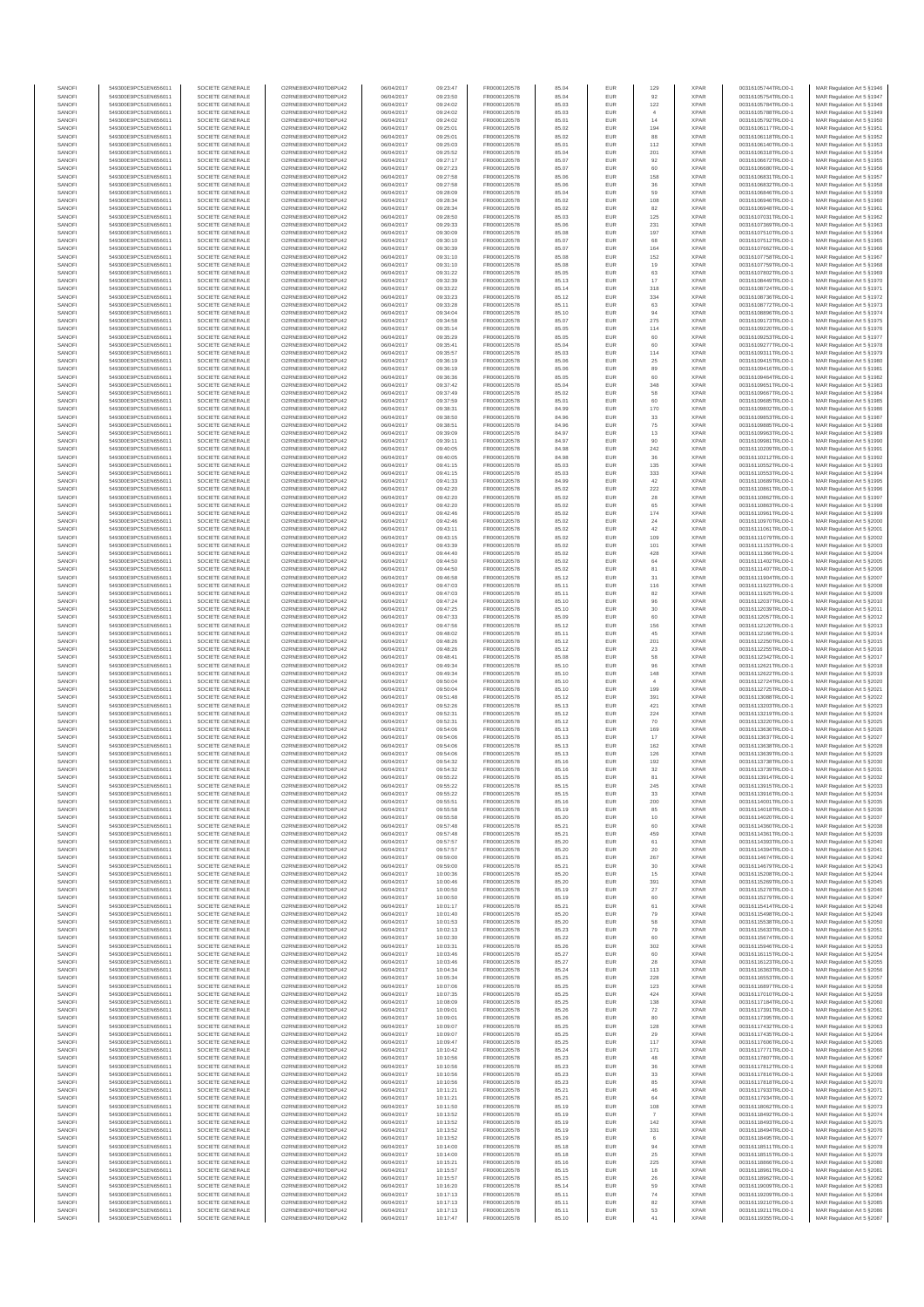| SANOF            | 549300E9PC51EN656011                         | SOCIETE GENERALE                     | O2RNE8IBXP4R0TD8PU42                          | 06/04/2017               | 10:18:37             | FR0000120578                 | 85.11          | EUR               | 182                     | <b>XPAR</b>                | 00316119527TRLO0-1                       | MAR Regulation Art 5 \$2088                               |
|------------------|----------------------------------------------|--------------------------------------|-----------------------------------------------|--------------------------|----------------------|------------------------------|----------------|-------------------|-------------------------|----------------------------|------------------------------------------|-----------------------------------------------------------|
| SANOFI<br>SANOFI | 549300E9PC51EN656011<br>549300E9PC51EN656011 | SOCIETE GENERALE<br>SOCIETE GENERALE | O2RNE8IBXP4R0TD8PU42<br>O2RNE8IBXP4R0TD8PU42  | 06/04/2017<br>06/04/2017 | 10:18:47<br>10:19:54 | FR0000120578<br>FR0000120578 | 85.11<br>85.14 | EUR<br>EUR        | 60<br>288               | <b>XPAR</b><br><b>XPAR</b> | 00316119563TRLO0-1<br>00316119908TRLO0-1 | MAR Regulation Art 5 §2089<br>MAR Regulation Art 5 §2090  |
| SANOFI           | 549300E9PC51EN656011                         | SOCIETE GENERALE                     | O2RNE8IBXP4R0TD8PU42                          | 06/04/2017               | 10:19:54             | FR0000120578                 | 85.14          | EUR               | 100                     | <b>XPAR</b>                | 00316119912TRLO0-1                       | MAR Regulation Art 5 §2091                                |
| SANOFI<br>SANOFI | 549300E9PC51EN656011<br>549300E9PC51EN656011 | SOCIETE GENERALE<br>SOCIETE GENERALE | O2RNE8IBXP4R0TD8PU42<br>O2RNE8IBXP4R0TD8PU42  | 06/04/2017<br>06/04/2017 | 10:19:54<br>10:19:54 | FR0000120578<br>FR0000120578 | 85.14<br>85.14 | EUR<br>EUR        | 110<br>23               | <b>XPAR</b><br><b>XPAR</b> | 00316119914TRLO0-1<br>00316119915TRLO0-1 | MAR Regulation Art 5 §2092<br>MAR Regulation Art 5 §2093  |
| SANOFI           | 549300E9PC51EN656011                         | SOCIETE GENERALE                     | O2RNE8IBXP4R0TD8PU42                          | 06/04/2017               | 10:20:01             | FR0000120578                 | 85.13          | EUR               | 57                      | <b>XPAR</b>                | 00316119958TRLO0-1                       | MAR Regulation Art 5 §2094                                |
| SANOFI           | 549300E9PC51EN656011                         | SOCIETE GENERALE                     | O2RNE8IBXP4R0TD8PU42                          | 06/04/2017               | 10:20:01             | FR0000120578                 | 85.13          | EUR               |                         | <b>XPAR</b>                | 00316119959TRLO0-1                       | MAR Regulation Art 5 §2095                                |
| SANOFI<br>SANOFI | 549300E9PC51EN656011<br>549300E9PC51EN656011 | SOCIETE GENERALE<br>SOCIETE GENERALE | O2RNE8IBXP4R0TD8PU42<br>O2RNE8IBXP4R0TD8PU42  | 06/04/2017<br>06/04/2017 | 10:20:23<br>10:20:39 | FR0000120578<br>FR0000120578 | 85.11<br>85.11 | EUR<br>EUR        | 113<br>60               | <b>XPAR</b><br><b>XPAR</b> | 00316120119TRLO0-1<br>00316120144TRLO0-1 | MAR Regulation Art 5 \$2096<br>MAR Regulation Art 5 §2097 |
| SANOFI           | 549300E9PC51EN656011                         | SOCIETE GENERALE                     | O2RNE8IBXP4R0TD8PU42                          | 06/04/2017               | 10:20:42             | FR0000120578                 | 85.11          | EUR               | 58                      | <b>XPAR</b>                | 00316120157TRLO0-1                       | MAR Regulation Art 5 §2098                                |
| SANOFI           | 549300E9PC51EN656011                         | SOCIETE GENERALE                     | O2RNE8IBXP4R0TD8PU42                          | 06/04/2017               | 10:21:41             | FR0000120578                 | 85.12          | EUR               | 305                     | <b>XPAR</b>                | 00316120333TRLO0-1                       | MAR Regulation Art 5 §2099                                |
| SANOFI<br>SANOFI | 549300E9PC51EN656011<br>549300E9PC51EN656011 | SOCIETE GENERALE<br>SOCIETE GENERALE | O2RNE8IBXP4R0TD8PU42<br>O2RNE8IBXP4R0TD8PU42  | 06/04/2017<br>06/04/2017 | 10:22:06<br>10:22:06 | FR0000120578<br>FR0000120578 | 85.09<br>85.09 | EUR<br>EUR        | 22<br>$\boldsymbol{25}$ | <b>XPAR</b><br><b>XPAR</b> | 00316120447TRLO0-1<br>00316120448TRLO0-1 | MAR Regulation Art 5 §2100<br>MAR Regulation Art 5 §2101  |
| SANOFI           | 549300E9PC51EN656011                         | SOCIETE GENERALE                     | O2RNE8IBXP4R0TD8PU42                          | 06/04/2017               | 10:22:06             | FR0000120578                 | 85.09          | EUR               | 61                      | <b>XPAR</b>                | 00316120449TRLO0-1                       | MAR Regulation Art 5 §2102                                |
| SANOFI<br>SANOFI | 549300E9PC51EN656011<br>549300E9PC51EN656011 | SOCIETE GENERALE<br>SOCIETE GENERALE | O2RNE8IBXP4R0TD8PU42<br>O2RNE8IBXP4R0TD8PU42  | 06/04/2017<br>06/04/2017 | 10:22:42<br>10:22:42 | FR0000120578<br>FR0000120578 | 85.10<br>85.10 | EUR<br>EUR        | 21<br>172               | <b>XPAR</b><br><b>XPAR</b> | 00316120605TRLO0-1<br>00316120608TRLO0-1 | MAR Regulation Art 5 §2103                                |
| SANOFI           | 549300E9PC51EN656011                         | SOCIETE GENERALE                     | O2RNE8IBXP4R0TD8PU42                          | 06/04/2017               | 10:23:44             | FR0000120578                 | 85.09          | EUR               | 315                     | <b>XPAR</b>                | 00316120880TRLO0-1                       | MAR Regulation Art 5 §2104<br>MAR Regulation Art 5 §2105  |
| SANOFI           | 549300E9PC51EN656011                         | SOCIETE GENERALE                     | O2RNE8IBXP4R0TD8PU42                          | 06/04/2017               | 10:25:05             | FR0000120578                 | 85.10          | EUR               | 338                     | <b>XPAR</b>                | 00316121198TRLO0-1                       | MAR Regulation Art 5 §2106                                |
| SANOFI<br>SANOFI | 549300E9PC51EN656011<br>549300E9PC51EN656011 | SOCIETE GENERALE<br>SOCIETE GENERALE | O2RNE8IBXP4R0TD8PU42<br>O2RNE8IBXP4R0TD8PU42  | 06/04/2017<br>06/04/2017 | 10:25:05             | FR0000120578                 | 85.10          | EUR<br>EUR        | 82                      | <b>XPAR</b><br><b>XPAR</b> | 00316121199TRLO0-1<br>00316121370TRLO0-1 | MAR Regulation Art 5 §2107                                |
| SANOFI           | 549300E9PC51EN656011                         | SOCIETE GENERALE                     | O2RNE8IBXP4R0TD8PLI42                         | 06/04/2017               | 10:25:57<br>10:26:21 | FR0000120578<br>FR0000120578 | 85.07<br>85.06 | EUR               | 60<br>92                | <b>XPAR</b>                | 00316121438TRLO0-1                       | MAR Regulation Art 5 §2108<br>MAR Regulation Art 5 §2109  |
| SANOFI           | 549300E9PC51EN656011                         | SOCIETE GENERALE                     | O2RNE8IBXP4R0TD8PU42                          | 06/04/2017               | 10:26:21             | FR0000120578                 | 85.06          | EUR               | 34                      | <b>XPAR</b>                | 00316121439TRLO0-1                       | MAR Regulation Art 5 §2110                                |
| SANOFI<br>SANOFI | 549300E9PC51EN656011<br>549300E9PC51EN656011 | SOCIETE GENERALE<br>SOCIETE GENERALE | O2RNE8IBXP4R0TD8PU42<br>O2RNE8IBXP4R0TD8PU42  | 06/04/2017<br>06/04/2017 | 10:27:07<br>10:27:50 | FR0000120578<br>FR0000120578 | 85.05<br>85.06 | EUR<br>EUR        | 262<br>64               | <b>XPAR</b><br><b>XPAR</b> | 00316121634TRLO0-1<br>00316121757TRLO0-1 | MAR Regulation Art 5 §2111<br>MAR Regulation Art 5 §2112  |
| SANOFI           | 549300E9PC51EN656011                         | SOCIETE GENERALE                     | O2RNE8IBXP4R0TD8PU42                          | 06/04/2017               | 10:27:50             | FR0000120578                 | 85.06          | EUR               |                         | <b>XPAR</b>                | 00316121758TRLO0-1                       | MAR Regulation Art 5 §2113                                |
| SANOFI           | 549300E9PC51EN656011                         | SOCIETE GENERALE                     | O2RNE8IBXP4R0TD8PU42                          | 06/04/2017               | 10:28:39             | FR0000120578                 | 85.09          | EUR               | 25                      | <b>XPAR</b>                | 00316122064TRLO0-1                       | MAR Regulation Art 5 §2114                                |
| SANOFI<br>SANOFI | 549300E9PC51EN656011<br>549300E9PC51EN656011 | SOCIETE GENERALE<br>SOCIETE GENERALE | O2RNE8IBXP4R0TD8PU42<br>O2RNE8IBXP4R0TD8PU42  | 06/04/2017<br>06/04/2017 | 10:28:41<br>10:28:46 | FR0000120578<br>FR0000120578 | 85.10<br>85.10 | EUR<br>EUR        | 78<br>40                | <b>XPAR</b><br><b>XPAR</b> | 00316122088TRLO0-1<br>00316122118TRLO0-1 | MAR Regulation Art 5 §2115<br>MAR Regulation Art 5 §2116  |
| SANOFI           | 549300E9PC51EN656011                         | SOCIETE GENERALE                     | O2RNE8IBXP4R0TD8PU42                          | 06/04/2017               | 10:29:37             | FR0000120578                 | 85.12          | EUR               | 19                      | <b>XPAR</b>                | 00316122295TRLO0-1                       | MAR Regulation Art 5 §2117                                |
| SANOFI<br>SANOFI | 549300E9PC51EN656011<br>549300E9PC51EN656011 | SOCIETE GENERALE<br>SOCIETE GENERALE | O2RNE8IBXP4R0TD8PU42<br>O2RNE8IBXP4R0TD8PU42  | 06/04/2017<br>06/04/2017 | 10:29:37<br>10:30:11 | FR0000120578<br>FR0000120578 | 85.12<br>85.12 | EUR<br>EUR        | 147<br>50               | <b>XPAR</b><br><b>XPAR</b> | 00316122296TRLO0-1<br>00316122483TRLO0-1 | MAR Regulation Art 5 §2118<br>MAR Regulation Art 5 §2119  |
| SANOFI           | 549300E9PC51EN656011                         | SOCIETE GENERALE                     | O2RNE8IBXP4R0TD8PU42                          | 06/04/2017               | 10:30:12             | FR0000120578                 | 85.12          | EUR               | $14$                    | <b>XPAR</b>                | 00316122485TRLO0-1                       | MAR Regulation Art 5 §2120                                |
| SANOFI           | 549300E9PC51EN656011                         | SOCIETE GENERALE                     | O2RNE8IBXP4R0TD8PU42                          | 06/04/2017               | 10:31:01             | FR0000120578                 | 85.14          | EUR               | 58                      | <b>XPAR</b>                | 00316122699TRLO0-1                       | MAR Regulation Art 5 §2121                                |
| SANOFI<br>SANOFI | 549300E9PC51EN656011<br>549300E9PC51EN656011 | SOCIETE GENERALE<br>SOCIETE GENERALE | O2RNE8IBXP4R0TD8PU42<br>O2RNE8IBXP4R0TD8PU42  | 06/04/2017<br>06/04/2017 | 10:31:04<br>10:31:05 | FR0000120578<br>FR0000120578 | 85.14<br>85.14 | EUR<br>EUR        | 76<br>19                | <b>XPAR</b><br><b>XPAR</b> | 00316122705TRLO0-1<br>00316122714TRLO0-1 | MAR Regulation Art 5 §2122<br>MAR Regulation Art 5 §2123  |
| SANOFI           | 549300E9PC51EN656011                         | SOCIETE GENERALE                     | O2RNE8IBXP4R0TD8PU42                          | 06/04/2017               | 10:32:06             | FR0000120578                 | 85.16          | EUR               | 52                      | <b>XPAR</b>                | 00316122905TRLO0-1                       | MAR Regulation Art 5 §2124                                |
| SANOFI<br>SANOFI | 549300E9PC51EN656011                         | SOCIETE GENERALE<br>SOCIETE GENERALE | O2RNE8IBXP4R0TD8PU42<br>O2RNE8IBXP4R0TD8PU42  | 06/04/2017               | 10:32:06             | FR0000120578<br>FR0000120578 | 85.16          | EUR               | 80                      | <b>XPAR</b><br><b>XPAR</b> | 00316122906TRLO0-1                       | MAR Regulation Art 5 §2125                                |
| SANOFI           | 549300E9PC51EN656011<br>549300E9PC51EN656011 | SOCIETE GENERALE                     | O2RNE8IBXP4R0TD8PU42                          | 06/04/2017<br>06/04/2017 | 10:32:06<br>10:32:31 | FR0000120578                 | 85.16<br>85.16 | EUR<br>EUR        | 28<br>35                | <b>XPAR</b>                | 00316122907TRLO0-1<br>00316123012TRLO0-1 | MAR Regulation Art 5 §2126<br>MAR Regulation Art 5 §2127  |
| SANOFI           | 549300E9PC51EN656011                         | SOCIETE GENERALE                     | O2RNE8IBXP4R0TD8PU42                          | 06/04/2017               | 10:32:31             | FR0000120578                 | 85.16          | EUR               | 20                      | <b>XPAR</b>                | 00316123013TRLO0-1                       | MAR Regulation Art 5 \$2128                               |
| SANOFI<br>SANOFI | 549300E9PC51EN656011<br>549300E9PC51EN656011 | SOCIETE GENERALE<br>SOCIETE GENERALE | O2RNE8IBXP4R0TD8PU42<br>O2RNE8IBXP4R0TD8PU42  | 06/04/2017<br>06/04/2017 | 10:32:38<br>10:33:25 | FR0000120578<br>FR0000120578 | 85.16<br>85.15 | EUR<br>EUR        | 698<br>74               | <b>XPAR</b><br><b>XPAR</b> | 00316123066TRLO0-1<br>00316123237TRLO0-1 | MAR Regulation Art 5 §2129<br>MAR Regulation Art 5 §2130  |
| SANOFI           | 549300E9PC51EN656011                         | SOCIETE GENERALE                     | O2RNE8IBXP4R0TD8PU42                          | 06/04/2017               | 10:33:25             | FR0000120578                 | 85.15          | EUR               | 95                      | <b>XPAR</b>                | 00316123238TRLO0-1                       | MAR Regulation Art 5 §2131                                |
| SANOFI<br>SANOFI | 549300E9PC51EN656011                         | SOCIETE GENERALE                     | O2RNE8IBXP4R0TD8PU42                          | 06/04/2017               | 10:33:25             | FR0000120578                 | 85.15          | EUR               | $41\,$                  | <b>XPAR</b><br><b>XPAR</b> | 00316123239TRLO0-1                       | MAR Regulation Art 5 §2132                                |
| SANOFI           | 549300E9PC51EN656011<br>549300E9PC51EN656011 | SOCIETE GENERALE<br>SOCIETE GENERALE | O2RNE8IBXP4R0TD8PU42<br>O2RNE8IBXP4R0TD8PU42  | 06/04/2017<br>06/04/2017 | 10:33:35<br>10:33:35 | FR0000120578<br>FR0000120578 | 85.14<br>85.14 | EUR<br>EUR        | 112<br>23               | <b>XPAR</b>                | 00316123263TRLO0-1<br>00316123264TRLO0-1 | MAR Regulation Art 5 §2133<br>MAR Regulation Art 5 §2134  |
| SANOFI           | 549300E9PC51EN656011                         | SOCIETE GENERALE                     | O2RNE8IBXP4R0TD8PU42                          | 06/04/2017               | 10:34:30             | FR0000120578                 | 85.13          | EUR               | 245                     | <b>XPAR</b>                | 00316123409TRLO0-1                       | MAR Regulation Art 5 §2135                                |
| SANOFI<br>SANOFI | 549300E9PC51EN656011<br>549300E9PC51EN656011 | SOCIETE GENERALE<br>SOCIETE GENERALE | O2RNE8IBXP4R0TD8PU42<br>O2RNE8IBXP4R0TD8PU42  | 06/04/2017<br>06/04/2017 | 10:35:05<br>10:35:10 | FR0000120578<br>FR0000120578 | 85.12<br>85.12 | EUR<br>EUR        | 60<br>20                | <b>XPAR</b><br><b>XPAR</b> | 00316123501TRLO0-1<br>00316123517TRLO0-1 | MAR Regulation Art 5 §2136<br>MAR Regulation Art 5 §2137  |
| SANOFI           | 549300E9PC51EN656011                         | SOCIETE GENERALE                     | O2RNE8IBXP4R0TD8PU42                          | 06/04/2017               | 10:35:18             | FR0000120578                 | 85.12          | EUR               | 125                     | <b>XPAR</b>                | 00316123590TRLO0-1                       | MAR Regulation Art 5 §2138                                |
| SANOFI           | 549300E9PC51EN656011                         | SOCIETE GENERALE                     | O2RNE8IBXP4R0TD8PU42                          | 06/04/2017               | 10:35:18             | FR0000120578                 | 85.12          | EUR               | 39                      | <b>XPAR</b>                | 00316123591TRLO0-1                       | MAR Regulation Art 5 §2139                                |
| SANOFI<br>SANOFI | 549300E9PC51EN656011<br>549300E9PC51EN656011 | SOCIETE GENERALE<br>SOCIETE GENERALE | O2RNE8IBXP4R0TD8PU42<br>O2RNE8IBXP4R0TD8PU42  | 06/04/2017<br>06/04/2017 | 10:35:54<br>10:35:57 | FR0000120578<br>FR0000120578 | 85.11<br>85.11 | EUR<br>EUR        | 82<br>100               | <b>XPAR</b><br><b>XPAR</b> | 00316123761TRLO0-1<br>00316123780TRLO0-1 | MAR Regulation Art 5 §2140<br>MAR Regulation Art 5 §2141  |
| SANOFI           | 549300E9PC51EN656011                         | SOCIETE GENERALE                     | O2RNE8IBXP4R0TD8PU42                          | 06/04/2017               | 10:35:57             | FR0000120578                 | 85.11          | EUR               | 143                     | <b>XPAR</b>                | 00316123781TRLO0-1                       | MAR Regulation Art 5 §2142                                |
| SANOFI           | 549300E9PC51EN656011                         | SOCIETE GENERALE                     | O2RNE8IBXP4R0TD8PU42                          | 06/04/2017               | 10:38:44             | FR0000120578                 | 85.13          | EUR               | 623                     | <b>XPAR</b>                | 00316124366TRLO0-1                       | MAR Regulation Art 5 §2143                                |
| SANOFI<br>SANOFI | 549300E9PC51EN656011<br>549300E9PC51EN656011 | SOCIETE GENERALE<br>SOCIETE GENERALE | O2RNE8IBXP4R0TD8PU42<br>O2RNE8IBXP4R0TD8PU42  | 06/04/2017<br>06/04/2017 | 10:39:36<br>10:39:36 | FR0000120578<br>FR0000120578 | 85.14<br>85.14 | EUR<br>EUR        | 25<br>$^{\rm 9}$        | <b>XPAR</b><br><b>XPAR</b> | 00316124497TRLO0-1<br>00316124498TRLO0-1 | MAR Regulation Art 5 §2144<br>MAR Regulation Art 5 §2145  |
| SANOFI           | 549300E9PC51EN656011                         | SOCIETE GENERALE                     | O2RNE8IBXP4R0TD8PU42                          | 06/04/2017               | 10:39:39             | FR0000120578                 | 85.13          | EUR               | 98                      | <b>XPAR</b>                | 00316124543TRLO0-1                       | MAR Regulation Art 5 §2146                                |
| SANOFI<br>SANOFI | 549300E9PC51EN656011<br>549300E9PC51EN656011 | SOCIETE GENERALE<br>SOCIETE GENERALE | O2RNE8IBXP4R0TD8PU42<br>O2RNE8IBXP4R0TD8PU42  | 06/04/2017<br>06/04/2017 | 10:39:41<br>10:39:41 | FR0000120578<br>FR0000120578 | 85.13<br>85.13 | EUR<br>EUR        | 115<br>387              | <b>XPAR</b><br><b>XPAR</b> | 00316124577TRLO0-1<br>00316124578TRLO0-1 | MAR Regulation Art 5 §2147<br>MAR Regulation Art 5 §2148  |
| SANOFI           | 549300E9PC51EN656011                         | SOCIETE GENERALE                     | O2RNE8IBXP4R0TD8PU42                          | 06/04/2017               | 10:39:42             | FR0000120578                 | 85.12          | EUR               | 58                      | <b>XPAR</b>                | 00316124581TRLO0-1                       | MAR Regulation Art 5 §2149                                |
| SANOFI<br>SANOFI | 549300E9PC51EN656011<br>549300E9PC51EN656011 | SOCIETE GENERALE<br>SOCIETE GENERALE | O2RNE8IBXP4R0TD8PU42<br>O2RNE8IBXP4R0TD8PU42  | 06/04/2017<br>06/04/2017 | 10:39:43<br>10:40:07 | FR0000120578<br>FR0000120578 | 85.12<br>85.12 | EUR<br>EUR        | 82<br>199               | <b>XPAR</b><br><b>XPAR</b> | 00316124590TRLO0-1<br>00316124674TRLO0-1 | MAR Regulation Art 5 §2150<br>MAR Regulation Art 5 §2151  |
| SANOFI           | 549300E9PC51EN656011                         | SOCIETE GENERALE                     | O2RNE8IBXP4R0TD8PU42                          | 06/04/2017               | 10:41:39             | FR0000120578                 | 85.10          | EUR               | 53                      | <b>XPAR</b>                | 00316124950TRLO0-1                       | MAR Regulation Art 5 §2152                                |
| SANOFI           | 549300E9PC51EN656011                         | SOCIETE GENERALE                     | O2RNE8IBXP4R0TD8PU42                          | 06/04/2017               | 10:41:39             | FR0000120578                 | 85.10          | EUR               | 326                     | <b>XPAR</b>                | 00316124951TRLO0-1                       | MAR Regulation Art 5 §2153                                |
| SANOFI<br>SANOFI | 549300E9PC51EN656011<br>549300E9PC51EN656011 | SOCIETE GENERALE<br>SOCIETE GENERALE | O2RNE8IBXP4R0TD8PU42<br>O2RNE8IBXP4R0TD8PU42  | 06/04/2017<br>06/04/2017 | 10:45:33<br>10:45:33 | FR0000120578<br>FR0000120578 | 85.17<br>85.17 | EUR<br>EUR        | $\sqrt{2}$<br>30        | <b>XPAR</b><br><b>XPAR</b> | 00316125747TRLO0-1<br>00316125748TRLO0-1 | MAR Regulation Art 5 §2154<br>MAR Regulation Art 5 §2155  |
| SANOFI           | 549300E9PC51EN656011                         | SOCIETE GENERALE                     | O2RNE8IBXP4R0TD8PU42                          | 06/04/2017               | 10:45:36             | FR0000120578                 | 85.16          | EUR               | 73                      | <b>XPAR</b>                | 00316125759TRLO0-1                       | MAR Regulation Art 5 §2156                                |
| SANOFI<br>SANOFI | 549300E9PC51EN656011<br>549300E9PC51EN656011 | SOCIETE GENERALE<br>SOCIETE GENERALE | O2RNE8IBXP4R0TD8PU42<br>O2RNE8IBXP4R0TD8PU42  | 06/04/2017<br>06/04/2017 | 10:46:29<br>10:46:46 | FR0000120578<br>FR0000120578 | 85.15<br>85.14 | EUR<br>EUR        | 283<br>60               | <b>XPAR</b><br><b>XPAR</b> | 00316125948TRLO0-1<br>00316126001TRLO0-1 | MAR Regulation Art 5 §2157<br>MAR Regulation Art 5 §2158  |
| SANOFI           | 549300E9PC51EN656011                         | SOCIETE GENERALE                     | O2RNE8IBXP4R0TD8PU42                          | 06/04/2017               | 10:47:07             | FR0000120578                 | 85.13          | EUR               | 138                     | <b>XPAR</b>                | 00316126113TRLO0-1                       | MAR Regulation Art 5 §2159                                |
| SANOFI<br>SANOFI | 549300E9PC51EN656011<br>549300E9PC51EN656011 | SOCIETE GENERALE<br>SOCIETE GENERALE | O2RNE8IBXP4R0TD8PU42<br>O2RNE8IBXP4R0TD8PU42  | 06/04/2017<br>06/04/2017 | 10:47:07<br>10:49:01 | FR0000120578<br>FR0000120578 | 85.13<br>85.21 | EUR<br>EUR        | 36<br>109               | <b>XPAR</b><br><b>XPAR</b> | 00316126116TRLO0-1<br>00316126672TRLO0-1 | MAR Regulation Art 5 §2160<br>MAR Regulation Art 5 §2161  |
| SANOFI           | 549300E9PC51EN656011                         | SOCIETE GENERALE                     | O2RNE8IBXP4R0TD8PU42                          | 06/04/2017               | 10:50:18             | FR0000120578                 | 85.23          | EUR               | 63                      | <b>XPAR</b>                | 00316127025TRLO0-1                       | MAR Regulation Art 5 §2162                                |
| SANOFI           | 549300E9PC51EN656011                         | SOCIETE GENERALE                     | O2RNE8IBXP4R0TD8PU42                          | 06/04/2017               | 10:50:18             | FR0000120578                 | 85.23          | EUR               | 32                      | <b>XPAR</b>                | 00316127026TRLO0-1                       | MAR Regulation Art 5 §2163                                |
| SANOFI<br>SANOFI | 549300E9PC51EN656011<br>549300E9PC51EN656011 | SOCIETE GENERALE<br>SOCIETE GENERALE | O2RNE8IBXP4R0TD8PU42<br>O2RNE8IBXP4R0TD8PU42  | 06/04/2017<br>06/04/2017 | 10:50:36<br>10:50:55 | FR0000120578<br>FR0000120578 | 85.23<br>85.22 | EUR<br>EUR        | 53<br>319               | <b>XPAR</b><br><b>XPAR</b> | 00316127089TRLO0-1<br>00316127150TRLO0-1 | MAR Regulation Art 5 §2164<br>MAR Regulation Art 5 §2165  |
| SANOFI           | 549300E9PC51EN656011                         | SOCIETE GENERALE                     | O2RNE8IBXP4R0TD8PU42                          | 06/04/2017               | 10:51:24             | FR0000120578                 | 85.23          | EUR               | 159                     | <b>XPAR</b>                | 00316127225TRLO0-1                       | MAR Regulation Art 5 §2166                                |
| SANOFI<br>SANOFI | 549300E9PC51EN656011<br>549300E9PC51EN656011 | SOCIETE GENERALE<br>SOCIETE GENERALE | O2RNE8IBXP4R0TD8PU42<br>O2RNE8IBXP4R0TD8PU42  | 06/04/2017<br>06/04/2017 | 10:51:32<br>10:51:54 | FR0000120578<br>FR0000120578 | 85.23<br>85.23 | EUR<br>EUR        | 112<br>20               | <b>XPAR</b><br><b>XPAR</b> | 00316127234TRLO0-1<br>00316127305TRLO0-1 | MAR Regulation Art 5 §2167<br>MAR Regulation Art 5 §2168  |
| SANOFI           | 549300E9PC51EN656011                         | SOCIETE GENERALE                     | O2RNE8IBXP4R0TD8PU42                          | 06/04/2017               | 10:51:54             | FR0000120578                 | 85.23          | EUR               | 18                      | <b>XPAR</b>                | 00316127306TRLO0-1                       | MAR Regulation Art 5 §2169                                |
| SANOFI           | 549300E9PC51EN656011                         | SOCIETE GENERALE                     | O2RNE8IBXP4R0TD8PU42                          | 06/04/2017               | 10:51:54             | FR0000120578                 | 85.23          | EUR               | 5                       | <b>XPAR</b>                | 00316127307TRLO0-1                       | MAR Regulation Art 5 §2170                                |
| SANOFI<br>SANOFI | 549300E9PC51EN656011<br>549300E9PC51EN656011 | SOCIETE GENERALE<br>SOCIETE GENERALE | O2RNE8IBXP4R0TD8PU42<br>O2RNE8IBXP4R0TD8PU42  | 06/04/2017<br>06/04/2017 | 10:52:13<br>10:52:24 | FR0000120578<br>FR0000120578 | 85.25<br>85.23 | EUR<br>EUR        | 16<br>284               | <b>XPAR</b><br><b>XPAR</b> | 00316127364TRLO0-1<br>00316127388TRLO0-1 | MAR Regulation Art 5 §2171<br>MAR Regulation Art 5 §2172  |
| SANOFI           | 549300E9PC51EN656011                         | SOCIETE GENERALE                     | O2RNE8IBXP4R0TD8PU42                          | 06/04/2017               | 10:52:44             | FR0000120578                 | 85.22          | EUR               | 468                     | <b>XPAR</b>                | 00316127439TRLO0-1                       | MAR Regulation Art 5 §2173                                |
| SANOFI<br>SANOFI | 549300E9PC51EN656011<br>549300E9PC51EN656011 | SOCIETE GENERALE<br>SOCIETE GENERALE | O2RNE8IBXP4R0TD8PU42<br>O2RNE8IBXP4R0TD8PLI42 | 06/04/2017<br>06/04/2017 | 10:55:40<br>10:55:40 | FR0000120578<br>FR0000120578 | 85.28<br>85.28 | EUR<br>EUR        | 68                      | <b>XPAR</b><br><b>XPAR</b> | 00316128055TRLO0-1<br>00316128056TRLO0-1 | MAR Regulation Art 5 §2174<br>MAR Regulation Art 5 §2175  |
| SANOFI           | 549300E9PC51EN656011                         | SOCIETE GENERALE                     | O2RNE8IBXP4R0TD8PU42                          | 06/04/2017               | 10:55:40             | FR0000120578                 | 85.27          | EUR               | 65                      | <b>XPAR</b>                | 00316128057TRLO0-1                       | MAR Regulation Art 5 §2176                                |
| SANOFI           | 549300E9PC51EN656011                         | SOCIETE GENERALE                     | O2RNE8IBXP4R0TD8PLI42<br>O2RNE8IBXP4R0TD8PU42 | 06/04/2017               | 10:55:40             | FR0000120578                 | 85.27          | EUR               | 65                      | <b>XPAR</b>                | 00316128058TRLO0-1                       | MAR Regulation Art 5 §2177                                |
| SANOFI<br>SANOFI | 549300E9PC51EN656011<br>549300E9PC51EN656011 | SOCIETE GENERALE<br>SOCIETE GENERALE | O2RNE8IBXP4R0TD8PU42                          | 06/04/2017<br>06/04/2017 | 10:55:40<br>10:55:40 | FR0000120578<br>FR0000120578 | 85.27<br>85.27 | EUR<br>EUR        | 144<br>250              | <b>XPAR</b><br><b>XPAR</b> | 00316128059TRLO0-1<br>00316128060TRLO0-1 | MAR Regulation Art 5 §2178<br>MAR Regulation Art 5 §2179  |
| SANOFI           | 549300E9PC51EN656011                         | SOCIETE GENERALE                     | O2RNE8IBXP4R0TD8PU42                          | 06/04/2017               | 10:55:40             | FR0000120578                 | 85.27          | EUR               | 213                     | <b>XPAR</b>                | 00316128061TRLO0-1                       | MAR Regulation Art 5 §2180                                |
| SANOFI<br>SANOFI | 549300E9PC51EN656011<br>549300E9PC51EN656011 | SOCIETE GENERALE<br>SOCIETE GENERALE | O2RNE8IBXP4R0TD8PU42<br>O2RNE8IBXP4R0TD8PU42  | 06/04/2017<br>06/04/2017 | 10:55:40<br>10:55:40 | FR0000120578<br>FR0000120578 | 85.27<br>85.27 | EUR<br>EUR        | 67<br>102               | <b>XPAR</b><br><b>XPAR</b> | 00316128062TRLO0-1<br>00316128063TRLO0-1 | MAR Regulation Art 5 §2181<br>MAR Regulation Art 5 §2182  |
| SANOFI           | 549300E9PC51EN656011                         | SOCIETE GENERALE                     | O2RNE8IBXP4R0TD8PU42                          | 06/04/2017               | 10:57:25             | FR0000120578                 | 85.28          | EUR               | 84                      | <b>XPAR</b>                | 00316128503TRLO0-1                       | MAR Regulation Art 5 §2183                                |
| SANOFI<br>SANOFI | 549300E9PC51EN656011<br>549300E9PC51EN656011 | SOCIETE GENERALE<br>SOCIETE GENERALE | O2RNE8IBXP4R0TD8PU42<br>O2RNE8IBXP4R0TD8PU42  | 06/04/2017<br>06/04/2017 | 10:57:25<br>10:57:25 | FR0000120578<br>FR0000120578 | 85.28<br>85.28 | EUR<br>EUR        | 700<br>8                | XPAR<br><b>XPAR</b>        | 00316128515TRLO0-1<br>00316128526TRLO0-1 | MAR Regulation Art 5 §2184                                |
| SANOFI           | 549300E9PC51EN656011                         | SOCIETE GENERALE                     | O2RNE8IBXP4R0TD8PU42                          | 06/04/2017               | 10:57:25             | FR0000120578                 | 85.28          | EUR               | 90                      | <b>XPAR</b>                | 00316128530TRLO0-1                       | MAR Regulation Art 5 §2185<br>MAR Regulation Art 5 §2186  |
| SANOFI<br>SANOFI | 549300E9PC51EN656011<br>549300E9PC51EN656011 | SOCIETE GENERALE<br>SOCIETE GENERALE | O2RNE8IBXP4R0TD8PU42<br>O2RNE8IBXP4R0TD8PU42  | 06/04/2017<br>06/04/2017 | 10:57:25<br>10:58:47 | FR0000120578<br>FR0000120578 | 85.28<br>85.31 | <b>EUR</b><br>EUR | 67<br>213               | <b>XPAR</b><br><b>XPAR</b> | 00316128538TRLO0-1<br>00316128870TRLO0-1 | MAR Regulation Art 5 §2187<br>MAR Regulation Art 5 §2188  |
| SANOFI           | 549300E9PC51EN656011                         | SOCIETE GENERALE                     | O2RNE8IBXP4R0TD8PU42                          | 06/04/2017               | 10:58:47             | FR0000120578                 | 85.31          | EUR               | 82                      | <b>XPAR</b>                | 00316128876TRLO0-1                       | MAR Regulation Art 5 §2189                                |
| SANOFI           | 549300E9PC51EN656011                         | SOCIETE GENERALE                     | O2RNE8IBXP4R0TD8PU42                          | 06/04/2017               | 10:58:47             | FR0000120578                 | 85.30          | EUR               | 124                     | <b>XPAR</b>                | 00316128879TRLO0-1                       | MAR Regulation Art 5 §2190                                |
| SANOFI<br>SANOFI | 549300E9PC51EN656011<br>549300E9PC51EN656011 | SOCIETE GENERALE<br>SOCIETE GENERALE | O2RNE8IBXP4R0TD8PU42<br>O2RNE8IBXP4R0TD8PU42  | 06/04/2017<br>06/04/2017 | 10:58:48<br>10:59:56 | FR0000120578<br>FR0000120578 | 85.30<br>85.31 | EUR<br>EUR        | 96<br>369               | <b>XPAR</b><br><b>XPAR</b> | 00316128890TRLO0-1<br>00316129121TRLO0-1 | MAR Regulation Art 5 §2191<br>MAR Regulation Art 5 §2192  |
| SANOFI           | 549300E9PC51EN656011                         | SOCIETE GENERALE                     | O2RNE8IBXP4R0TD8PU42                          | 06/04/2017               | 11:00:00             | FR0000120578                 | 85.30          | EUR               | 86                      | <b>XPAR</b>                | 00316129127TRLO0-1                       | MAR Regulation Art 5 §2193                                |
| SANOFI<br>SANOFI | 549300E9PC51EN656011<br>549300E9PC51EN656011 | SOCIETE GENERALE<br>SOCIETE GENERALE | O2RNE8IBXP4R0TD8PLI42<br>O2RNE8IBXP4R0TD8PU42 | 06/04/2017<br>06/04/2017 | 11:00:00<br>11:00:21 | FR0000120578<br>FR0000120578 | 85.29<br>85.31 | EUR<br>EUR        | 53<br>32                | <b>XPAR</b><br><b>XPAR</b> | 00316129128TRLO0-1<br>00316129286TRLO0-1 | MAR Regulation Art 5 §2194<br>MAR Regulation Art 5 §2195  |
| SANOFI           | 549300E9PC51EN656011                         | SOCIETE GENERALE                     | O2RNE8IBXP4R0TD8PU42                          | 06/04/2017               | 11:00:21             | FR0000120578                 | 85.31          | EUR               | $\sqrt{26}$             | <b>XPAR</b>                | 00316129287TRLO0-1                       | MAR Regulation Art 5 §2196                                |
| SANOFI           | 549300E9PC51EN656011                         | SOCIETE GENERALE                     | O2RNE8IBXP4R0TD8PU42                          | 06/04/2017               | 11:00:27             | FR0000120578                 | 85.33          | EUR               |                         | <b>XPAR</b>                | 00316129314TRLO0-1                       | MAR Regulation Art 5 §2197                                |
| SANOFI<br>SANOFI | 549300E9PC51EN656011<br>549300E9PC51EN656011 | SOCIETE GENERALE<br>SOCIETE GENERALE | O2RNE8IBXP4R0TD8PU42<br>O2RNE8IBXP4R0TD8PU42  | 06/04/2017<br>06/04/2017 | 11:00:59<br>11:01:20 | FR0000120578<br>FR0000120578 | 85.32<br>85.31 | EUR<br>EUR        | 163                     | <b>XPAR</b><br><b>XPAR</b> | 00316129467TRLO0-1<br>00316129579TRLO0-1 | MAR Regulation Art 5 §2198<br>MAR Regulation Art 5 §2199  |
| SANOFI           | 549300E9PC51EN656011                         | SOCIETE GENERALE                     | O2RNE8IBXP4R0TD8PU42                          | 06/04/2017               | 11:01:20             | FR0000120578                 | 85.31          | EUR               | $32\,$                  | <b>XPAR</b>                | 00316129581TRLO0-1                       | MAR Regulation Art 5 §2200                                |
| SANOFI<br>SANOFI | 549300E9PC51EN656011<br>549300E9PC51EN656011 | SOCIETE GENERALE<br>SOCIETE GENERALE | O2RNE8IBXP4R0TD8PU42<br>O2RNE8IBXP4R0TD8PU42  | 06/04/2017<br>06/04/2017 | 11:01:42<br>11:02:23 | FR0000120578<br>FR0000120578 | 85.30<br>85.30 | EUR<br>EUR        | 34<br>172               | <b>XPAR</b><br><b>XPAR</b> | 00316129649TRLO0-1<br>00316129753TRLO0-1 | MAR Regulation Art 5 §2201<br>MAR Regulation Art 5 §2202  |
| SANOFI           | 549300E9PC51EN656011                         | SOCIETE GENERALE                     | O2RNE8IBXP4R0TD8PU42                          | 06/04/2017               | 11:02:23             | FR0000120578                 | 85.30          | EUR               | 19                      | <b>XPAR</b>                | 00316129754TRLO0-1                       | MAR Regulation Art 5 §2203                                |
| SANOFI<br>SANOFI | 549300E9PC51EN656011<br>549300E9PC51EN656011 | SOCIETE GENERALE<br>SOCIETE GENERALE | O2RNE8IBXP4R0TD8PU42<br>O2RNE8IBXP4R0TD8PU42  | 06/04/2017<br>06/04/2017 | 11:02:23<br>11:03:37 | FR0000120578<br>FR0000120578 | 85.31<br>85.33 | EUR<br>EUR        | 45<br>26                | <b>XPAR</b><br><b>XPAR</b> | 00316129756TRLO0-1<br>00316130047TRLO0-1 | MAR Regulation Art 5 §2204                                |
| SANOFI           | 549300E9PC51EN656011                         | SOCIETE GENERALE                     | O2RNE8IBXP4R0TD8PU42                          | 06/04/2017               | 11:03:37             | FR0000120578                 | 85.33          | EUR               | 14                      | <b>XPAR</b>                | 00316130048TRLO0-1                       | MAR Regulation Art 5 §2205<br>MAR Regulation Art 5 §2206  |
| SANOFI           | 549300E9PC51EN656011                         | SOCIETE GENERALE                     | O2RNE8IBXP4R0TD8PU42                          | 06/04/2017               | 11:03:37             | FR0000120578                 | 85.33          | EUR               | 12                      | <b>XPAR</b>                | 00316130049TRLO0-1                       | MAR Regulation Art 5 §2207                                |
| SANOFI<br>SANOFI | 549300E9PC51EN656011<br>549300E9PC51EN656011 | SOCIETE GENERALE<br>SOCIETE GENERALE | O2RNE8IBXP4R0TD8PU42<br>O2RNE8IBXP4R0TD8PU42  | 06/04/2017<br>06/04/2017 | 11:04:15<br>11:04:47 | FR0000120578<br>FR0000120578 | 85.32<br>85.31 | EUR<br>EUR        | 616<br>216              | <b>XPAR</b><br><b>XPAR</b> | 00316130153TRLO0-1<br>00316130240TRLO0-1 | MAR Regulation Art 5 §2208<br>MAR Regulation Art 5 §2209  |
| SANOFI           | 549300E9PC51EN656011                         | SOCIETE GENERALE                     | O2RNE8IBXP4R0TD8PU42                          | 06/04/2017               | 11:04:55             | FR0000120578                 | 85.31          | EUR               | 83                      | <b>XPAR</b>                | 00316130273TRLO0-1                       | MAR Regulation Art 5 §2210                                |
| SANOFI           | 549300E9PC51EN656011                         | SOCIETE GENERALE                     | O2RNE8IBXP4R0TD8PU42<br>O2RNE8IBXP4R0TD8PU42  | 06/04/2017               | 11:05:15             | FR0000120578                 | 85.31          | EUR               | 130                     | <b>XPAR</b>                | 00316130329TRLO0-1                       | MAR Regulation Art 5 §2211                                |
| SANOFI<br>SANOFI | 549300E9PC51EN656011<br>549300E9PC51EN656011 | SOCIETE GENERALE<br>SOCIETE GENERALE | O2RNE8IBXP4R0TD8PU42                          | 06/04/2017<br>06/04/2017 | 11:05:15<br>11:06:37 | FR0000120578<br>FR0000120578 | 85.31<br>85.36 | EUR<br>EUR        | 338                     | <b>XPAR</b><br><b>XPAR</b> | 00316130330TRLO0-1<br>00316131115TRLO0-1 | MAR Regulation Art 5 §2212<br>MAR Regulation Art 5 §2213  |
| SANOFI           | 549300E9PC51EN656011                         | SOCIETE GENERALE                     | O2RNE8IBXP4R0TD8PU42                          | 06/04/2017               | 11:06:51             | FR0000120578                 | 85.35          | EUR               | 58                      | <b>XPAR</b>                | 00316131165TRLO0-1                       | MAR Regulation Art 5 §2214                                |
| SANOFI<br>SANOFI | 549300E9PC51EN656011<br>549300E9PC51EN656011 | SOCIETE GENERALE<br>SOCIETE GENERALE | O2RNE8IBXP4R0TD8PU42<br>O2RNE8IBXP4R0TD8PU42  | 06/04/2017<br>06/04/2017 | 11:07:10<br>11:08:47 | FR0000120578<br>FR0000120578 | 85.34<br>85.38 | EUR<br>EUR        | 59<br>324               | <b>XPAR</b><br><b>XPAR</b> | 00316131211TRLO0-1<br>00316131688TRLO0-1 | MAR Regulation Art 5 §2215<br>MAR Regulation Art 5 §2216  |
| SANOFI           | 549300E9PC51EN656011                         | SOCIETE GENERALE                     | O2RNE8IBXP4R0TD8PU42                          | 06/04/2017               | 11:10:08             | FR0000120578                 | 85.43          | EUR               | 201                     | <b>XPAR</b>                | 00316132172TRLO0-1                       | MAR Regulation Art 5 §2217                                |
| SANOFI           | 549300E9PC51EN656011                         | SOCIETE GENERALE                     | O2RNE8IBXP4R0TD8PU42                          | 06/04/2017               | 11:10:38             | FR0000120578                 | 85.41          | EUR               | 58                      | <b>XPAR</b>                | 00316132301TRLO0-1                       | MAR Regulation Art 5 §2218                                |
| SANOFI<br>SANOFI | 549300E9PC51EN656011<br>549300E9PC51EN656011 | SOCIETE GENERALE<br>SOCIETE GENERALE | O2RNE8IBXP4R0TD8PU42<br>O2RNE8IBXP4R0TD8PU42  | 06/04/2017<br>06/04/2017 | 11:11:15<br>11:12:07 | FR0000120578<br>FR0000120578 | 85.40<br>85.37 | EUR<br>EUR        | 82<br>109               | <b>XPAR</b><br>XPAR        | 00316132478TRLO0-1<br>00316132753TRLO0-1 | MAR Regulation Art 5 §2219<br>MAR Regulation Art 5 §2220  |
| SANOFI           | 549300E9PC51EN656011                         | SOCIETE GENERALE                     | O2RNE8IBXP4R0TD8PU42                          | 06/04/2017               | 11:12:36             | FR0000120578                 | 85.37          | EUR               | 58                      | <b>XPAR</b>                | 00316132849TRLO0-1                       | MAR Regulation Art 5 §2221                                |
| SANOFI<br>SANOFI | 549300E9PC51EN656011<br>549300E9PC51EN656011 | SOCIETE GENERALE<br>SOCIETE GENERALE | O2RNE8IBXP4R0TD8PU42<br>O2RNE8IBXP4R0TD8PU42  | 06/04/2017<br>06/04/2017 | 11:12:59<br>11:13:49 | FR0000120578<br>FR0000120578 | 85.37<br>85.37 | EUR<br>EUR        | 58<br>109               | <b>XPAR</b><br><b>XPAR</b> | 00316132932TRLO0-1<br>00316133160TRLO0-1 | MAR Regulation Art 5 §2222<br>MAR Regulation Art 5 §2223  |
| SANOFI           | 549300E9PC51EN656011                         | SOCIETE GENERALE                     | O2RNE8IBXP4R0TD8PU42                          | 06/04/2017               | 11:13:49             | FR0000120578                 | 85.37          | EUR               | 11                      | <b>XPAR</b>                | 00316133166TRLO0-1                       | MAR Regulation Art 5 §2224                                |
| SANOFI<br>SANOFI | 549300E9PC51EN656011<br>549300E9PC51EN656011 | SOCIETE GENERALE<br>SOCIETE GENERALE | O2RNE8IBXP4R0TD8PU42<br>O2RNE8IBXP4R0TD8PU42  | 06/04/2017<br>06/04/2017 | 11:15:45<br>11:15:45 | FR0000120578<br>FR0000120578 | 85.39<br>85.39 | EUR<br>EUR        | 13<br>212               | <b>XPAR</b><br><b>XPAR</b> | 00316133581TRLO0-1<br>00316133583TRLO0-1 | MAR Regulation Art 5 §2225<br>MAR Regulation Art 5 §2226  |
| SANOFI           | 549300E9PC51EN656011                         | SOCIETE GENERALE                     | O2RNE8IBXP4R0TD8PU42                          | 06/04/2017               | 11:15:45             | FR0000120578                 | 85.39          | EUR               | 50                      | <b>XPAR</b>                | 00316133585TRLO0-1                       | MAR Regulation Art 5 §2227                                |
| SANOFI<br>SANOFI | 549300E9PC51EN656011<br>549300E9PC51EN656011 | SOCIETE GENERALE<br>SOCIETE GENERALE | O2RNE8IBXP4R0TD8PU42<br>O2RNE8IBXP4R0TD8PU42  | 06/04/2017<br>06/04/2017 | 11:16:32<br>11:17:12 | FR0000120578<br>FR0000120578 | 85.40<br>85.40 | EUR<br>EUR        | 134<br>134              | <b>XPAR</b><br>XPAR        | 00316133810TRLO0-1<br>00316134001TRLO0-1 | MAR Regulation Art 5 §2228<br>MAR Regulation Art 5 §2229  |
|                  |                                              |                                      |                                               |                          |                      |                              |                |                   |                         |                            |                                          |                                                           |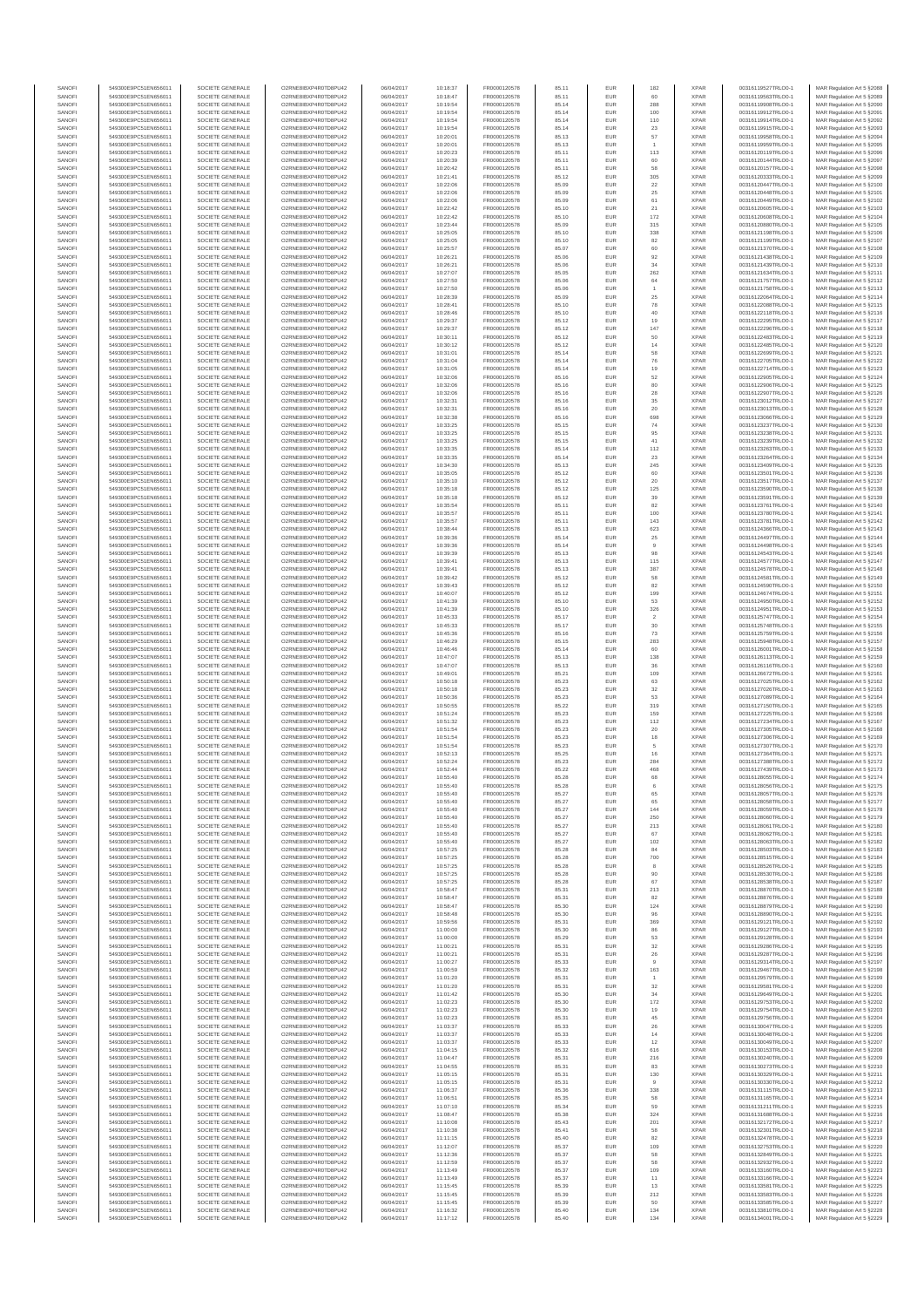| SANOF            | 549300E9PC51EN656011                         | SOCIETE GENERALE                     | O2RNE8IBXP4R0TD8PU42                          | 06/04/2017               | 11:17:40             | FR0000120578                 | 85.39          | EUR               |                           | <b>XPAR</b>                | 00316134130TRLO0-1                       | MAR Regulation Art 5 §2230                                |
|------------------|----------------------------------------------|--------------------------------------|-----------------------------------------------|--------------------------|----------------------|------------------------------|----------------|-------------------|---------------------------|----------------------------|------------------------------------------|-----------------------------------------------------------|
| SANOFI<br>SANOFI | 549300E9PC51EN656011<br>549300E9PC51EN656011 | SOCIETE GENERALE<br>SOCIETE GENERALE | O2RNE8IBXP4R0TD8PU42<br>O2RNE8IBXP4R0TD8PU42  | 06/04/2017<br>06/04/2017 | 11:18:09<br>11:20:07 | FR0000120578<br>FR0000120578 | 85.38<br>85.43 | EUR<br>EUR        | 81<br>100                 | <b>XPAR</b><br><b>XPAR</b> | 00316134232TRLO0-1<br>00316134650TRLO0-1 | MAR Regulation Art 5 §2231<br>MAR Regulation Art 5 §2232  |
| SANOFI           | 549300E9PC51EN656011                         | SOCIETE GENERALE                     | O2RNE8IBXP4R0TD8PU42                          | 06/04/2017               | 11:20:33             | FR0000120578                 | 85.42          | EUR               | 66                        | <b>XPAR</b>                | 00316134735TRLO0-1                       | MAR Regulation Art 5 §2233                                |
| SANOFI<br>SANOFI | 549300E9PC51EN656011<br>549300E9PC51EN656011 | SOCIETE GENERALE<br>SOCIETE GENERALE | O2RNE8IBXP4R0TD8PU42<br>O2RNE8IBXP4R0TD8PU42  | 06/04/2017<br>06/04/2017 | 11:20:33<br>11:20:41 | FR0000120578<br>FR0000120578 | 85.42<br>85.41 | EUR<br>EUR        | $142\,$<br>163            | <b>XPAR</b><br><b>XPAR</b> | 00316134737TRLO0-1<br>00316134752TRLO0-1 | MAR Regulation Art 5 §2234<br>MAR Regulation Art 5 §2235  |
| SANOFI           | 549300E9PC51EN656011                         | SOCIETE GENERALE                     | O2RNE8IBXP4R0TD8PLI42                         | 06/04/2017               | 11:21:32             | FR0000120578                 | 85.40          | EUR               | 57                        | <b>XPAR</b>                | 00316134896TRLO0-1                       | MAR Regulation Art 5 §2236                                |
| SANOFI           | 549300E9PC51EN656011                         | SOCIETE GENERALE                     | O2RNE8IBXP4R0TD8PU42                          | 06/04/2017               | 11:21:33             | FR0000120578                 | 85.40          | EUR               | 100                       | <b>XPAR</b>                | 00316134899TRLO0-1                       | MAR Regulation Art 5 §2237                                |
| SANOFI<br>SANOFI | 549300E9PC51EN656011<br>549300E9PC51EN656011 | SOCIETE GENERALE<br>SOCIETE GENERALE | O2RNE8IBXP4R0TD8PU42<br>O2RNE8IBXP4R0TD8PU42  | 06/04/2017<br>06/04/2017 | 11:22:06<br>11:23:00 | FR0000120578<br>FR0000120578 | 85.39<br>85.40 | <b>EUR</b><br>EUR | 146<br>148                | <b>XPAR</b><br><b>XPAR</b> | 00316134966TRLO0-1<br>00316135204TRLO0-1 | MAR Regulation Art 5 §2238<br>MAR Regulation Art 5 §2239  |
| SANOFI           | 549300E9PC51EN656011                         | SOCIETE GENERALE                     | O2RNE8IBXP4R0TD8PU42                          | 06/04/2017               | 11:24:12             | FR0000120578                 | 85.40          | EUR               | 198                       | <b>XPAR</b>                | 00316135416TRLO0-1                       | MAR Regulation Art 5 \$2240                               |
| SANOFI<br>SANOFI | 549300E9PC51EN656011<br>549300E9PC51EN656011 | SOCIETE GENERALE<br>SOCIETE GENERALE | O2RNE8IBXP4R0TD8PU42<br>O2RNE8IBXP4R0TD8PU42  | 06/04/2017<br>06/04/2017 | 11:24:37<br>11:24:37 | FR0000120578<br>FR0000120578 | 85.38<br>85.38 | EUR<br>EUR        | 170<br>21                 | <b>XPAR</b><br><b>XPAR</b> | 00316135521TRLO0-1<br>00316135539TRLO0-1 | MAR Regulation Art 5 §2241<br>MAR Regulation Art 5 §2242  |
| SANOFI           | 549300E9PC51EN656011                         | SOCIETE GENERALE                     | O2RNE8IBXP4R0TD8PU42                          | 06/04/2017               | 11:25:17             | FR0000120578                 | 85.37          | EUR               | 101                       | <b>XPAR</b>                | 00316135754TRLO0-1                       | MAR Regulation Art 5 §2243                                |
| SANOFI           | 549300E9PC51EN656011                         | SOCIETE GENERALE                     | O2RNE8IBXP4R0TD8PU42                          | 06/04/2017               | 11:26:22             | FR0000120578                 | 85.37          | EUR               | 10                        | <b>XPAR</b>                | 00316135914TRLO0-1                       | MAR Regulation Art 5 §2244                                |
| SANOFI<br>SANOFI | 549300E9PC51EN656011<br>549300E9PC51EN656011 | SOCIETE GENERALE<br>SOCIETE GENERALE | O2RNE8IBXP4R0TD8PU42<br>O2RNE8IBXP4R0TD8PU42  | 06/04/2017<br>06/04/2017 | 11:26:26<br>11:26:38 | FR0000120578<br>FR0000120578 | 85.37<br>85.37 | EUR<br>EUR        | 84<br>132                 | <b>XPAR</b><br><b>XPAR</b> | 00316135929TRLO0-1<br>00316135965TRLO0-1 | MAR Regulation Art 5 §2245<br>MAR Regulation Art 5 §2246  |
| SANOFI           | 549300E9PC51EN656011                         | SOCIETE GENERALE                     | O2RNE8IBXP4R0TD8PU42                          | 06/04/2017               | 11:26:48             | FR0000120578                 | 85.39          | <b>EUR</b>        | 94                        | <b>XPAR</b>                | 00316135988TRLO0-1                       | MAR Regulation Art 5 §2247                                |
| SANOFI<br>SANOFI | 549300E9PC51EN656011<br>549300E9PC51EN656011 | SOCIETE GENERALE<br>SOCIETE GENERALE | O2RNE8IBXP4R0TD8PU42<br>O2RNE8IBXP4R0TD8PU42  | 06/04/2017<br>06/04/2017 | 11:28:00<br>11:29:19 | FR0000120578<br>FR0000120578 | 85.40<br>85.39 | EUR<br><b>EUR</b> | 192<br>192                | <b>XPAR</b><br><b>XPAR</b> | 00316136166TRLO0-1<br>00316136373TRLO0-1 | MAR Regulation Art 5 §2248<br>MAR Regulation Art 5 §2249  |
| SANOFI           | 549300E9PC51EN656011                         | SOCIETE GENERALE                     | O2RNE8IBXP4R0TD8PU42                          | 06/04/2017               | 11:30:28             | FR0000120578                 | 85.40          | EUR               | 120                       | <b>XPAR</b>                | 00316136559TRLO0-1                       | MAR Regulation Art 5 §2250                                |
| SANOFI<br>SANOFI | 549300E9PC51EN656011<br>549300E9PC51EN656011 | SOCIETE GENERALE<br>SOCIETE GENERALE | O2RNESIBXP4R0TD8PLI42<br>O2RNE8IBXP4R0TD8PU42 | 06/04/2017               | 11:30:28             | FR0000120578                 | 85.40<br>85.39 | EUR               | 55<br>45                  | <b>XPAR</b><br><b>XPAR</b> | 00316136560TRLO0-1                       | MAR Regulation Art 5 §2251                                |
| SANOFI           | 549300E9PC51EN656011                         | SOCIETE GENERALE                     | O2RNE8IBXP4R0TD8PU42                          | 06/04/2017<br>06/04/2017 | 11:31:44<br>11:31:44 | FR0000120578<br>FR0000120578 | 85.39          | EUR<br>EUR        | 163                       | <b>XPAR</b>                | 00316136973TRLO0-1<br>00316136974TRLO0-1 | MAR Regulation Art 5 §2252<br>MAR Regulation Art 5 §2253  |
| SANOFI           | 549300E9PC51EN656011                         | SOCIETE GENERALE                     | O2RNE8IBXP4R0TD8PU42                          | 06/04/2017               | 11:32:30             | FR0000120578                 | 85.43          | <b>EUR</b>        | 101                       | <b>XPAR</b>                | 00316137416TRLO0-1                       | MAR Regulation Art 5 §2254                                |
| SANOFI<br>SANOFI | 549300E9PC51EN656011<br>549300E9PC51EN656011 | SOCIETE GENERALE<br>SOCIETE GENERALE | O2RNE8IBXP4R0TD8PU42<br>O2RNE8IBXP4R0TD8PU42  | 06/04/2017<br>06/04/2017 | 11:32:56<br>11:33:49 | FR0000120578<br>FR0000120578 | 85.43<br>85.42 | EUR<br>EUR        | 59<br>139                 | <b>XPAR</b><br><b>XPAR</b> | 00316137665TRLO0-1<br>00316138135TRLO0-1 | MAR Regulation Art 5 §2255<br>MAR Regulation Art 5 \$2256 |
| SANOFI           | 549300E9PC51EN656011                         | SOCIETE GENERALE                     | O2RNE8IBXP4R0TD8PU42                          | 06/04/2017               | 11:34:10             | FR0000120578                 | 85.39          | EUR               |                           | <b>XPAR</b>                | 00316138207TRLO0-1                       | MAR Regulation Art 5 §2257                                |
| SANOFI           | 549300E9PC51EN656011                         | SOCIETE GENERALE                     | O2RNE8IBXP4R0TD8PU42                          | 06/04/2017               | 11:34:10             | FR0000120578                 | 85.39          | EUR               | 51                        | <b>XPAR</b>                | 00316138208TRLO0-1                       | MAR Regulation Art 5 §2258                                |
| SANOFI<br>SANOFI | 549300E9PC51EN656011<br>549300E9PC51EN656011 | SOCIETE GENERALE<br>SOCIETE GENERALE | O2RNE8IBXP4R0TD8PU42<br>O2RNE8IBXP4R0TD8PU42  | 06/04/2017<br>06/04/2017 | 11:36:29<br>11:36:29 | FR0000120578<br>FR0000120578 | 85.40<br>85.38 | EUR<br>EUR        | 255<br>27                 | <b>XPAR</b><br><b>XPAR</b> | 00316138525TRLO0-1<br>00316138526TRLO0-1 | MAR Regulation Art 5 §2259<br>MAR Regulation Art 5 §2260  |
| SANOFI           | 549300E9PC51EN656011                         | SOCIETE GENERALE                     | O2RNE8IBXP4R0TD8PU42                          | 06/04/2017               | 11:37:33             | FR0000120578                 | 85.37          | EUR               | 134                       | <b>XPAR</b>                | 00316138698TRLO0-1                       | MAR Regulation Art 5 §2261                                |
| SANOFI<br>SANOFI | 549300E9PC51EN656011<br>549300E9PC51EN656011 | SOCIETE GENERALE<br>SOCIETE GENERALE | O2RNE8IBXP4R0TD8PU42<br>O2RNE8IBXP4R0TD8PU42  | 06/04/2017<br>06/04/2017 | 11:38:52<br>11:40:36 | FR0000120578<br>FR0000120578 | 85.38<br>85.40 | EUR<br>EUR        | 159<br>124                | <b>XPAR</b><br><b>XPAR</b> | 00316138877TRLO0-1<br>00316139276TRLO0-1 | MAR Regulation Art 5 §2262<br>MAR Regulation Art 5 §2263  |
| SANOFI           | 549300E9PC51EN656011                         | SOCIETE GENERALE                     | O2RNE8IBXP4R0TD8PU42                          | 06/04/2017               | 11:40:36             | FR0000120578                 | 85.39          | EUR               | 100                       | <b>XPAR</b>                | 00316139277TRLO0-1                       | MAR Regulation Art 5 §2264                                |
| SANOFI<br>SANOFI | 549300E9PC51EN656011<br>549300E9PC51EN656011 | SOCIETE GENERALE<br>SOCIETE GENERALE | O2RNE8IBXP4R0TD8PU42<br>O2RNE8IBXP4R0TD8PU42  | 06/04/2017               | 11:40:36<br>11:41:24 | FR0000120578<br>FR0000120578 | 85.39          | EUR               | $\overline{1}$            | <b>XPAR</b><br><b>XPAR</b> | 00316139278TRLO0-1                       | MAR Regulation Art 5 §2265                                |
| SANOFI           | 549300E9PC51EN656011                         | SOCIETE GENERALE                     | O2RNE8IBXP4R0TD8PU42                          | 06/04/2017<br>06/04/2017 | 11:43:50             | FR0000120578                 | 85.38<br>85.40 | EUR<br>EUR        | $\scriptstyle{72}$<br>224 | <b>XPAR</b>                | 00316139399TRLO0-1<br>00316139897TRLO0-1 | MAR Regulation Art 5 §2266<br>MAR Regulation Art 5 §2267  |
| SANOFI           | 549300E9PC51EN656011                         | SOCIETE GENERALE                     | O2RNE8IBXP4R0TD8PU42                          | 06/04/2017               | 11:45:00             | FR0000120578                 | 85.44          | EUR               | 123                       | <b>XPAR</b>                | 00316140293TRLO0-1                       | MAR Regulation Art 5 §2268                                |
| SANOFI<br>SANOFI | 549300E9PC51EN656011<br>549300E9PC51EN656011 | SOCIETE GENERALE<br>SOCIETE GENERALE | O2RNE8IBXP4R0TD8PU42<br>O2RNE8IBXP4R0TD8PU42  | 06/04/2017<br>06/04/2017 | 11:46:02<br>11:49:45 | FR0000120578<br>FR0000120578 | 85.42<br>85.39 | EUR<br>EUR        | 101<br>289                | <b>XPAR</b><br><b>XPAR</b> | 00316140515TRLO0-1<br>00316141441TRLO0-1 | MAR Regulation Art 5 §2269<br>MAR Regulation Art 5 §2270  |
| SANOFI           | 549300E9PC51EN656011                         | SOCIETE GENERALE                     | O2RNE8IBXP4R0TD8PU42                          | 06/04/2017               | 11:50:52             | FR0000120578                 | 85.41          | EUR               | 192                       | <b>XPAR</b>                | 00316141738TRLO0-1                       | MAR Regulation Art 5 §2271                                |
| SANOFI<br>SANOFI | 549300E9PC51EN656011<br>549300E9PC51EN656011 | SOCIETE GENERALE<br>SOCIETE GENERALE | O2RNE8IBXP4R0TD8PU42<br>O2RNE8IBXP4R0TD8PU42  | 06/04/2017<br>06/04/2017 | 11:52:21<br>11:52:48 | FR0000120578<br>FR0000120578 | 85.39<br>85.37 | EUR<br>EUR        | 156<br>81                 | <b>XPAR</b><br><b>XPAR</b> | 00316142028TRLO0-1<br>00316142112TRLO0-1 | MAR Regulation Art 5 §2272<br>MAR Regulation Art 5 §2273  |
| SANOFI           | 549300E9PC51EN656011                         | SOCIETE GENERALE                     | O2RNE8IBXP4R0TD8PU42                          | 06/04/2017               | 11:53:25             | FR0000120578                 | 85.34          | <b>EUR</b>        | 59                        | <b>XPAR</b>                | 00316142321TRLO0-1                       | MAR Regulation Art 5 §2274                                |
| SANOFI           | 549300E9PC51EN656011                         | SOCIETE GENERALE                     | O2RNE8IBXP4R0TD8PU42                          | 06/04/2017               | 11:55:17             | FR0000120578                 | 85.35          | EUR               | 13                        | <b>XPAR</b>                | 00316142828TRLO0-1                       | MAR Regulation Art 5 §2275                                |
| SANOFI<br>SANOFI | 549300E9PC51EN656011<br>549300E9PC51EN656011 | SOCIETE GENERALE<br>SOCIETE GENERALE | O2RNE8IBXP4R0TD8PU42<br>O2RNE8IBXP4R0TD8PU42  | 06/04/2017<br>06/04/2017 | 11:55:17<br>11:56:20 | FR0000120578<br>FR0000120578 | 85.35<br>85.35 | EUR<br>EUR        | 216<br>11                 | <b>XPAR</b><br><b>XPAR</b> | 00316142829TRLO0-1<br>00316142983TRLO0-1 | MAR Regulation Art 5 §2276<br>MAR Regulation Art 5 §2277  |
| SANOFI           | 549300E9PC51EN656011                         | SOCIETE GENERALE                     | O2RNE8IBXP4R0TD8PU42                          | 06/04/2017               | 11:56:23             | FR0000120578                 | 85.35          | EUR               | $77\,$                    | <b>XPAR</b>                | 00316142984TRLO0-1                       | MAR Regulation Art 5 §2278                                |
| SANOFI           | 549300E9PC51EN656011                         | SOCIETE GENERALE                     | O2RNE8IBXP4R0TD8PU42<br>O2RNE8IBXP4R0TD8PU42  | 06/04/2017               | 11:56:23             | FR0000120578                 | 85.35          | <b>EUR</b>        | 39                        | <b>XPAR</b>                | 00316142985TRLO0-1                       | MAR Regulation Art 5 §2279                                |
| SANOFI<br>SANOFI | 549300E9PC51EN656011<br>549300E9PC51EN656011 | SOCIETE GENERALE<br>SOCIETE GENERALE | O2RNE8IBXP4R0TD8PU42                          | 06/04/2017<br>06/04/2017 | 11:57:19<br>11:58:04 | FR0000120578<br>FR0000120578 | 85.34<br>85.33 | EUR<br>EUR        | 101<br>100                | <b>XPAR</b><br><b>XPAR</b> | 00316143094TRLO0-1<br>00316143215TRLO0-1 | MAR Regulation Art 5 §2280<br>MAR Regulation Art 5 §2281  |
| SANOFI           | 549300E9PC51EN656011                         | SOCIETE GENERALE                     | O2RNE8IBXP4R0TD8PU42                          | 06/04/2017               | 12:00:05             | FR0000120578                 | 85.39          | EUR               | 218                       | <b>XPAR</b>                | 00316143884TRLO0-1                       | MAR Regulation Art 5 §2282                                |
| SANOFI<br>SANOFI | 549300E9PC51EN656011<br>549300E9PC51EN656011 | SOCIETE GENERALE<br>SOCIETE GENERALE | O2RNE8IBXP4R0TD8PU42<br>O2RNE8IBXP4R0TD8PU42  | 06/04/2017<br>06/04/2017 | 12:01:32<br>12:01:32 | FR0000120578<br>FR0000120578 | 85.39<br>85.39 | EUR<br>EUR        | 79<br>58                  | <b>XPAR</b><br><b>XPAR</b> | 00316144086TRLO0-1<br>00316144087TRLO0-1 | MAR Regulation Art 5 §2283<br>MAR Regulation Art 5 §2284  |
| SANOFI           | 549300E9PC51EN656011                         | SOCIETE GENERALE                     | O2RNE8IBXP4R0TD8PU42                          | 06/04/2017               | 12:02:23             | FR0000120578                 | 85.38          | EUR               | 142                       | <b>XPAR</b>                | 00316144258TRLO0-1                       | MAR Regulation Art 5 §2285                                |
| SANOFI<br>SANOFI | 549300E9PC51EN656011<br>549300E9PC51EN656011 | SOCIETE GENERALE<br>SOCIETE GENERALE | O2RNE8IBXP4R0TD8PU42<br>O2RNE8IBXP4R0TD8PU42  | 06/04/2017<br>06/04/2017 | 12:03:44<br>12:03:47 | FR0000120578<br>FR0000120578 | 85.36<br>85.36 | EUR<br>EUR        | 50                        | <b>XPAR</b><br><b>XPAR</b> | 00316144582TRLO0-1<br>00316144593TRLO0-1 | MAR Regulation Art 5 §2286<br>MAR Regulation Art 5 §2287  |
| SANOFI           | 549300E9PC51EN656011                         | SOCIETE GENERALE                     | O2RNE8IBXP4R0TD8PU42                          | 06/04/2017               | 12:03:47             | FR0000120578                 | 85.36          | EUR               | 31<br>75                  | <b>XPAR</b>                | 00316144595TRLO0-1                       | MAR Regulation Art 5 §2288                                |
| SANOFI           | 549300E9PC51EN656011                         | SOCIETE GENERALE                     | O2RNE8IBXP4R0TD8PU42                          | 06/04/2017               | 12:05:16             | FR0000120578                 | 85.33          | EUR               | $77\,$                    | <b>XPAR</b>                | 00316144975TRLO0-1                       | MAR Regulation Art 5 §2289                                |
| SANOFI<br>SANOFI | 549300E9PC51EN656011<br>549300E9PC51EN656011 | SOCIETE GENERALE<br>SOCIETE GENERALE | O2RNE8IBXP4R0TD8PU42<br>O2RNE8IBXP4R0TD8PU42  | 06/04/2017<br>06/04/2017 | 12:05:55<br>12:07:58 | FR0000120578<br>FR0000120578 | 85.33<br>85.36 | <b>EUR</b><br>EUR | 162<br>91                 | <b>XPAR</b><br><b>XPAR</b> | 00316145089TRLO0-1<br>00316145573TRLO0-1 | MAR Regulation Art 5 §2290<br>MAR Regulation Art 5 §2291  |
| SANOFI           | 549300E9PC51EN656011                         | SOCIETE GENERALE                     | O2RNE8IBXP4R0TD8PU42                          | 06/04/2017               | 12:07:58             | FR0000120578                 | 85.36          | <b>EUR</b>        | 56                        | <b>XPAR</b>                | 00316145574TRLO0-1                       | MAR Regulation Art 5 §2292                                |
| SANOFI           | 549300E9PC51EN656011                         | SOCIETE GENERALE                     | O2RNE8IBXP4R0TD8PU42                          | 06/04/2017               | 12:08:47             | FR0000120578                 | 85.36          | EUR               | $\mathbf{73}$             | <b>XPAR</b>                | 00316145749TRLO0-1                       | MAR Regulation Art 5 §2293                                |
| SANOFI<br>SANOFI | 549300E9PC51EN656011<br>549300E9PC51EN656011 | SOCIETE GENERALE<br>SOCIETE GENERALE | O2RNE8IBXP4R0TD8PU42<br>O2RNE8IBXP4R0TD8PU42  | 06/04/2017<br>06/04/2017 | 12:09:27<br>12:11:22 | FR0000120578<br>FR0000120578 | 85.32<br>85.37 | EUR<br>EUR        | 56<br>156                 | <b>XPAR</b><br><b>XPAR</b> | 00316145976TRLO0-1<br>00316146351TRLO0-1 | MAR Regulation Art 5 §2294<br>MAR Regulation Art 5 §2295  |
| SANOFI           | 549300E9PC51EN656011                         | SOCIETE GENERALE                     | O2RNE8IBXP4R0TD8PU42                          | 06/04/2017               | 12:11:22             | FR0000120578                 | 85.37          | EUR               | 14                        | <b>XPAR</b>                | 00316146352TRLO0-1                       | MAR Regulation Art 5 §2296                                |
| SANOFI<br>SANOFI | 549300E9PC51EN656011<br>549300E9PC51EN656011 | SOCIETE GENERALE<br>SOCIETE GENERALE | O2RNE8IBXP4R0TD8PU42<br>O2RNE8IBXP4R0TD8PU42  | 06/04/2017<br>06/04/2017 | 12:11:46<br>12:12:51 | FR0000120578<br>FR0000120578 | 85.37<br>85.38 | EUR<br>EUR        | 59<br>100                 | <b>XPAR</b><br><b>XPAR</b> | 00316146474TRLO0-1<br>00316146680TRLO0-1 | MAR Regulation Art 5 §2297<br>MAR Regulation Art 5 §2298  |
| SANOFI           | 549300E9PC51EN656011                         | SOCIETE GENERALE                     | O2RNE8IBXP4R0TD8PU42                          | 06/04/2017               | 12:13:57             | FR0000120578                 | 85.41          | EUR               | 111                       | <b>XPAR</b>                | 00316146966TRLO0-1                       | MAR Regulation Art 5 §2299                                |
| SANOFI<br>SANOFI | 549300E9PC51EN656011<br>549300E9PC51EN656011 | SOCIETE GENERALE<br>SOCIETE GENERALE | O2RNE8IBXP4R0TD8PU42<br>O2RNE8IBXP4R0TD8PU42  | 06/04/2017<br>06/04/2017 | 12:16:00<br>12:18:04 | FR0000120578<br>FR0000120578 | 85.43<br>85.43 | EUR<br>EUR        | 177<br>167                | <b>XPAR</b><br><b>XPAR</b> | 00316147832TRLO0-1<br>00316148341TRLO0-1 | MAR Regulation Art 5 §2300<br>MAR Regulation Art 5 §2301  |
| SANOFI           | 549300E9PC51EN656011                         | SOCIETE GENERALE                     | O2RNE8IBXP4R0TD8PU42                          | 06/04/2017               | 12:18:12             | FR0000120578                 | 85.42          | EUR               | 64                        | <b>XPAR</b>                | 00316148410TRLO0-1                       | MAR Regulation Art 5 §2302                                |
| SANOFI           | 549300E9PC51EN656011                         | SOCIETE GENERALE                     | O2RNE8IBXP4R0TD8PU42                          | 06/04/2017               | 12:19:44             | FR0000120578                 | 85.39          | EUR               | 151                       | <b>XPAR</b>                | 00316148854TRLO0-1                       | MAR Regulation Art 5 §2303                                |
| SANOFI<br>SANOFI | 549300E9PC51EN656011<br>549300E9PC51EN656011 | SOCIETE GENERALE<br>SOCIETE GENERALE | O2RNE8IBXP4R0TD8PU42<br>O2RNE8IBXP4R0TD8PU42  | 06/04/2017<br>06/04/2017 | 12:20:53<br>12:21:47 | FR0000120578<br>FR0000120578 | 85.38<br>85.38 | <b>EUR</b><br>EUR | 120<br>107                | <b>XPAR</b><br><b>XPAR</b> | 00316149083TRLO0-1<br>00316149252TRLO0-1 | MAR Regulation Art 5 §2304<br>MAR Regulation Art 5 §2305  |
| SANOFI           | 549300E9PC51EN656011                         | SOCIETE GENERALE                     | O2RNE8IBXP4R0TD8PU42                          | 06/04/2017               | 12:23:02             | FR0000120578                 | 85.36          | EUR               | 127                       | <b>XPAR</b>                | 00316149452TRLO0-1                       | MAR Regulation Art 5 \$2306                               |
| SANOFI<br>SANOFI | 549300E9PC51EN656011<br>549300E9PC51EN656011 | SOCIETE GENERALE<br>SOCIETE GENERALE | O2RNE8IBXP4R0TD8PU42<br>O2RNE8IBXP4R0TD8PU42  | 06/04/2017<br>06/04/2017 | 12:23:56<br>12:25:05 | FR0000120578<br>FR0000120578 | 85.37<br>85.38 | EUR<br><b>EUR</b> | 109<br>77                 | <b>XPAR</b><br><b>XPAR</b> | 00316149704TRLO0-1<br>00316149850TRLO0-1 | MAR Regulation Art 5 §2307<br>MAR Regulation Art 5 §2308  |
| SANOFI           | 549300E9PC51EN656011                         | SOCIETE GENERALE                     | O2RNE8IBXP4R0TD8PU42                          | 06/04/2017               | 12:25:06             | FR0000120578                 | 85.38          | EUR               | 54                        | <b>XPAR</b>                | 00316149852TRLO0-1                       | MAR Regulation Art 5 §2309                                |
| SANOFI           | 549300E9PC51EN656011                         | SOCIETE GENERALE                     | O2RNE8IBXP4R0TD8PU42                          | 06/04/2017               | 12:25:39             | FR0000120578                 | 85.36          | EUR               | 58                        | <b>XPAR</b>                | 00316149981TRLO0-1                       | MAR Regulation Art 5 §2310                                |
| SANOFI<br>SANOFI | 549300E9PC51EN656011<br>549300E9PC51EN656011 | SOCIETE GENERALE<br>SOCIETE GENERALE | O2RNE8IBXP4R0TD8PU42<br>O2RNE8IBXP4R0TD8PU42  | 06/04/2017<br>06/04/2017 | 12:26:53<br>12:26:53 | FR0000120578<br>FR0000120578 | 85.33<br>85.33 | EUR<br>EUR        | 26<br>102                 | <b>XPAR</b><br><b>XPAR</b> | 00316150245TRLO0-1<br>00316150246TRLO0-1 | MAR Regulation Art 5 §2311<br>MAR Regulation Art 5 §2312  |
| SANOFI           | 549300E9PC51EN656011                         | SOCIETE GENERALE                     | O2RNE8IBXP4R0TD8PU42                          | 06/04/2017               | 12:27:58             | FR0000120578                 | 85.35          | <b>EUR</b>        | 129                       | XPAR                       | 00316150539TRLO0-1                       | MAR Regulation Art 5 §2313                                |
| SANOFI<br>SANOFI | 549300E9PC51EN656011<br>549300E9PC51EN656011 | SOCIETE GENERALE<br>SOCIETE GENERALE | O2RNE8IBXP4R0TD8PU42<br>O2RNE8IBXP4R0TD8PU42  | 06/04/2017<br>06/04/2017 | 12:29:41             | FR0000120578<br>FR0000120578 | 85.36<br>85.42 | EUR<br><b>EUR</b> | 226<br>140                | <b>XPAR</b><br><b>XPAR</b> | 00316150899TRLO0-1<br>00316151667TRLO0-1 | MAR Regulation Art 5 §2314<br>MAR Regulation Art 5 §2315  |
| SANOFI           | 549300E9PC51EN656011                         | SOCIETE GENERALE                     | O2RNE8IBXP4R0TD8PU42                          | 06/04/2017               | 12:31:34<br>12:31:55 | FR0000120578                 | 85.43          | EUR               | 79                        | <b>XPAR</b>                | 00316151932TRLO0-1                       | MAR Regulation Art 5 §2316                                |
| SANOFI           | 549300E9PC51EN656011                         | SOCIETE GENERALE                     | O2RNE8IBXP4R0TD8PU42                          | 06/04/2017               | 12:33:38             | FR0000120578                 | 85.46          | EUR               | 120                       | <b>XPAR</b>                | 00316152424TRLO0-1                       | MAR Regulation Art 5 §2317                                |
| SANOFI<br>SANOFI | 549300E9PC51EN656011<br>549300E9PC51EN656011 | SOCIETE GENERALE<br>SOCIETE GENERALE | O2RNE8IBXP4R0TD8PU42<br>O2RNESIBXP4R0TD8PLI42 | 06/04/2017<br>06/04/2017 | 12:33:38<br>12:33:38 | FR0000120578<br>FR0000120578 | 85.46<br>85.46 | <b>EUR</b><br>EUR | 16<br>31                  | <b>XPAR</b><br><b>XPAR</b> | 00316152426TRLO0-1<br>00316152427TRLO0-1 | MAR Regulation Art 5 §2318<br>MAR Regulation Art 5 §2319  |
| SANOFI           | 549300E9PC51EN656011                         | SOCIETE GENERALE                     | O2RNE8IBXP4R0TD8PU42                          | 06/04/2017               | 12:34:48             | FR0000120578                 | 85.54          | EUR               |                           | <b>XPAR</b>                | 00316153039TRLO0-1                       | MAR Regulation Art 5 §2320                                |
| SANOFI<br>SANOFI | 549300E9PC51EN656011<br>549300E9PC51EN656011 | SOCIETE GENERALE<br>SOCIETE GENERALE | O2RNE8IBXP4R0TD8PU42<br>O2RNE8IBXP4R0TD8PU42  | 06/04/2017<br>06/04/2017 | 12:34:56<br>12:35:15 | FR0000120578<br>FR0000120578 | 85.53<br>85.55 | EUR<br><b>EUR</b> | 67<br>59                  | <b>XPAR</b><br><b>XPAR</b> | 00316153056TRLO0-1<br>00316153182TRLO0-1 | MAR Regulation Art 5 §2321<br>MAR Regulation Art 5 §2322  |
| SANOFI           | 549300E9PC51EN656011                         | SOCIETE GENERALE                     | O2RNE8IBXP4R0TD8PU42                          | 06/04/2017               | 12:36:00             | FR0000120578                 | 85.62          | EUR               | 67                        | <b>XPAR</b>                | 00316153841TRLO0-1                       | MAR Regulation Art 5 §2323                                |
| SANOFI           | 549300E9PC51EN656011                         | SOCIETE GENERALE                     | O2RNE8IBXP4R0TD8PU42                          | 06/04/2017               | 12:36:25             | FR0000120578                 | 85.60          | <b>EUR</b>        | 60                        | <b>XPAR</b>                | 00316153982TRLO0-1                       | MAR Regulation Art 5 \$2324                               |
| SANOFI<br>SANOFI | 549300E9PC51EN656011<br>549300E9PC51EN656011 | SOCIETE GENERALE<br>SOCIETE GENERALE | O2RNE8IBXP4R0TD8PU42<br>O2RNE8IBXP4R0TD8PU42  | 06/04/2017<br>06/04/2017 | 12:36:47<br>12:38:05 | FR0000120578<br>FR0000120578 | 85.58<br>85.62 | <b>EUR</b><br>EUR | 60<br>151                 | <b>XPAR</b><br><b>XPAR</b> | 00316154049TRLO0-1<br>00316154506TRLO0-1 | MAR Regulation Art 5 §2325<br>MAR Regulation Art 5 §2326  |
| SANOFI           | 549300E9PC51EN656011                         | SOCIETE GENERALE                     | O2RNE8IBXP4R0TD8PU42                          | 06/04/2017               | 12:38:20             | FR0000120578                 | 85.61          | EUR               |                           | <b>XPAR</b>                | 00316154586TRLO0-1                       | MAR Regulation Art 5 §2327                                |
| SANOFI<br>SANOFI | 549300E9PC51EN656011<br>549300E9PC51EN656011 | SOCIETE GENERALE<br>SOCIETE GENERALE | O2RNE8IBXP4R0TD8PU42<br>O2RNE8IBXP4R0TD8PU42  | 06/04/2017<br>06/04/2017 | 12:38:20<br>12:39:04 | FR0000120578<br>FR0000120578 | 85.61<br>85.62 | EUR<br><b>EUR</b> | 59<br>60                  | <b>XPAR</b><br><b>XPAR</b> | 00316154588TRLO0-1<br>00316154785TRLO0-1 | MAR Regulation Art 5 §2328<br>MAR Regulation Art 5 §2329  |
| SANOFI           | 549300E9PC51EN656011                         | SOCIETE GENERALE                     | O2RNE8IBXP4R0TD8PU42                          | 06/04/2017               | 12:39:04             | FR0000120578                 | 85.62          | EUR               | 17                        | <b>XPAR</b>                | 00316154796TRLO0-1                       | MAR Regulation Art 5 §2330                                |
| SANOFI<br>SANOFI | 549300E9PC51EN656011<br>549300E9PC51EN656011 | SOCIETE GENERALE<br>SOCIETE GENERALE | O2RNE8IBXP4R0TD8PU42<br>O2RNE8IBXP4R0TD8PU42  | 06/04/2017<br>06/04/2017 | 12:39:04<br>12:41:50 | FR0000120578<br>FR0000120578 | 85.62<br>85.64 | <b>EUR</b><br>EUR | 30<br>167                 | <b>XPAR</b><br><b>XPAR</b> | 00316154797TRLO0-1<br>00316155293TRLO0-1 | MAR Regulation Art 5 §2331<br>MAR Regulation Art 5 §2332  |
| SANOFI           | 549300E9PC51EN656011                         | SOCIETE GENERALE                     | O2RNE8IBXP4R0TD8PU42                          | 06/04/2017               | 12:43:01             | FR0000120578                 | 85.63          | EUR               | 97                        | <b>XPAR</b>                | 00316155684TRLO0-1                       | MAR Regulation Art 5 \$2333                               |
| SANOFI           | 549300E9PC51EN656011<br>549300E9PC51EN656011 | SOCIETE GENERALE                     | O2RNE8IBXP4R0TD8PU42                          | 06/04/2017               | 12:43:58             | FR0000120578                 | 85.64          | EUR               | 100                       | <b>XPAR</b><br><b>XPAR</b> | 00316155986TRLO0-1                       | MAR Regulation Art 5 §2334                                |
| SANOFI<br>SANOFI | 549300E9PC51EN656011                         | SOCIETE GENERALE<br>SOCIETE GENERALE | O2RNE8IBXP4R0TD8PU42<br>O2RNE8IBXP4R0TD8PU42  | 06/04/2017<br>06/04/2017 | 12:44:27<br>12:45:00 | FR0000120578<br>FR0000120578 | 85.64<br>85.65 | EUR<br>EUR        | 59<br>58                  | <b>XPAR</b>                | 00316156124TRLO0-1<br>00316156391TRLO0-1 | MAR Regulation Art 5 §2335<br>MAR Regulation Art 5 §2336  |
| SANOFI           | 549300E9PC51EN656011                         | SOCIETE GENERALE                     | O2RNE8IBXP4R0TD8PU42                          | 06/04/2017               | 12:45:29             | FR0000120578                 | 85.64          | EUR               | 59                        | <b>XPAR</b>                | 00316156502TRLO0-1                       | MAR Regulation Art 5 §2337                                |
| SANOFI<br>SANOFI | 549300E9PC51EN656011<br>549300E9PC51EN656011 | SOCIETE GENERALE<br>SOCIETE GENERALE | O2RNE8IBXP4R0TD8PU42<br>O2RNE8IBXP4R0TD8PU42  | 06/04/2017<br>06/04/2017 | 12:46:08<br>12:46:11 | FR0000120578<br>FR0000120578 | 85.61<br>85.61 | <b>EUR</b><br>EUR | $\overline{4}$<br>54      | <b>XPAR</b><br><b>XPAR</b> | 00316156751TRLO0-1<br>00316156754TRLO0-1 | MAR Regulation Art 5 §2338<br>MAR Regulation Art 5 §2339  |
| SANOFI           | 549300E9PC51EN656011                         | SOCIETE GENERALE                     | O2RNE8IBXP4R0TD8PU42                          | 06/04/2017               | 12:48:58             | FR0000120578                 | 85.65          | <b>EUR</b>        | $\overline{7}$            | <b>XPAR</b>                | 00316157324TRLO0-1                       | MAR Regulation Art 5 §2340                                |
| SANOFI<br>SANOFI | 549300E9PC51EN656011<br>549300E9PC51EN656011 | SOCIETE GENERALE<br>SOCIETE GENERALE | O2RNE8IBXP4R0TD8PU42<br>O2RNE8IBXP4R0TD8PU42  | 06/04/2017<br>06/04/2017 | 12:49:46<br>12:49:47 | FR0000120578<br>FR0000120578 | 85.64<br>85.64 | EUR<br>EUR        | 6<br>20                   | <b>XPAR</b><br><b>XPAR</b> | 00316157472TRLO0-1<br>00316157473TRLO0-1 | MAR Regulation Art 5 §2341<br>MAR Regulation Art 5 §2342  |
| SANOFI           | 549300E9PC51EN656011                         | SOCIETE GENERALE                     | O2RNE8IBXP4R0TD8PU42                          | 06/04/2017               | 12:49:55             | FR0000120578                 | 85.63          | EUR               | 383                       | <b>XPAR</b>                | 00316157524TRLO0-1                       | MAR Regulation Art 5 §2343                                |
| SANOFI           | 549300E9PC51EN656011                         | SOCIETE GENERALE                     | O2RNE8IBXP4R0TD8PU42                          | 06/04/2017               | 12:49:55             | FR0000120578                 | 85.62          | EUR               | 27                        | <b>XPAR</b>                | 00316157529TRLO0-1                       | MAR Regulation Art 5 §2344                                |
| SANOFI<br>SANOFI | 549300E9PC51EN656011<br>549300E9PC51EN656011 | SOCIETE GENERALE<br>SOCIETE GENERALE | O2RNE8IBXP4R0TD8PU42<br>O2RNE8IBXP4R0TD8PU42  | 06/04/2017<br>06/04/2017 | 12:50:33<br>12:51:54 | FR0000120578<br>FR0000120578 | 85.65<br>85.66 | EUR<br>EUR        | 58<br>44                  | <b>XPAR</b><br><b>XPAR</b> | 00316157650TRLO0-1<br>00316157925TRLO0-1 | MAR Regulation Art 5 §2345<br>MAR Regulation Art 5 §2346  |
| SANOFI           | 549300E9PC51EN656011                         | SOCIETE GENERALE                     | O2RNE8IBXP4R0TD8PU42                          | 06/04/2017               | 12:54:24             | FR0000120578                 | 85.70          | <b>EUR</b>        | 101                       | <b>XPAR</b>                | 00316158334TRLO0-1                       | MAR Regulation Art 5 §2347                                |
| SANOFI<br>SANOFI | 549300E9PC51EN656011<br>549300E9PC51EN656011 | SOCIETE GENERALE<br>SOCIETE GENERALE | O2RNE8IBXP4R0TD8PU42<br>O2RNE8IBXP4R0TD8PU42  | 06/04/2017<br>06/04/2017 | 12:57:44<br>13:37:49 | FR0000120578<br>FR0000120578 | 85.70<br>85.60 | EUR<br><b>EUR</b> | 179<br>58                 | <b>XPAR</b><br><b>XPAR</b> | 00316159368TRLO0-1<br>00316170059TRLO0-1 | MAR Regulation Art 5 §2348<br>MAR Regulation Art 5 §2349  |
| SANOFI           | 549300E9PC51EN656011                         | SOCIETE GENERALE                     | O2RNE8IBXP4R0TD8PU42                          | 06/04/2017               | 13:39:10             | FR0000120578                 | 85.56          | <b>EUR</b>        | $71\,$                    | <b>XPAR</b>                | 00316170567TRLO0-1                       | MAR Regulation Art 5 §2350                                |
| SANOFI           | 549300E9PC51EN656011                         | SOCIETE GENERALE                     | O2RNE8IBXP4R0TD8PU42                          | 06/04/2017               | 13:40:35             | FR0000120578                 | 85.54          | EUR               | 11                        | <b>XPAR</b>                | 00316171121TRLO0-1                       | MAR Regulation Art 5 §2351                                |
| SANOFI<br>SANOFI | 549300E9PC51EN656011<br>549300E9PC51EN656011 | SOCIETE GENERALE<br>SOCIETE GENERALE | O2RNE8IBXP4R0TD8PU42<br>O2RNE8IBXP4R0TD8PU42  | 06/04/2017<br>06/04/2017 | 13:40:44<br>13:42:04 | FR0000120578<br>FR0000120578 | 85.54<br>85.53 | EUR<br>EUR        | 79<br>90                  | <b>XPAR</b><br><b>XPAR</b> | 00316171150TRLO0-1<br>00316171492TRLO0-1 | MAR Regulation Art 5 §2352<br>MAR Regulation Art 5 §2353  |
| SANOFI           | 549300E9PC51EN656011                         | SOCIETE GENERALE                     | O2RNE8IBXP4R0TD8PU42                          | 06/04/2017               | 13:43:38             | FR0000120578                 | 85.52          | <b>EUR</b>        | 14                        | <b>XPAR</b>                | 00316172018TRLO0-1                       | MAR Regulation Art 5 §2354                                |
| SANOFI<br>SANOFI | 549300E9PC51EN656011<br>549300E9PC51EN656011 | SOCIETE GENERALE<br>SOCIETE GENERALE | O2RNE8IBXP4R0TD8PU42<br>O2RNE8IBXP4R0TD8PU42  | 06/04/2017<br>06/04/2017 | 13:44:23<br>13:46:16 | FR0000120578<br>FR0000120578 | 85.52<br>85.55 | EUR<br><b>EUR</b> | $71\,$<br>71              | <b>XPAR</b><br><b>XPAR</b> | 00316172352TRLO0-1<br>00316172961TRLO0-1 | MAR Regulation Art 5 §2355<br>MAR Regulation Art 5 §2356  |
| SANOFI           | 549300E9PC51EN656011                         | SOCIETE GENERALE                     | O2RNE8IBXP4R0TD8PU42                          | 06/04/2017               | 13:46:16             | FR0000120578                 | 85.55          | EUR               | 16                        | <b>XPAR</b>                | 00316172966TRLO0-1                       | MAR Regulation Art 5 §2357                                |
| SANOFI           | 549300E9PC51EN656011                         | SOCIETE GENERALE                     | O2RNE8IBXP4R0TD8PU42                          | 06/04/2017               | 13:48:37             | FR0000120578                 | 85.60          | <b>EUR</b>        | 88                        | <b>XPAR</b>                | 00316173496TRLO0-1                       | MAR Regulation Art 5 §2358                                |
| SANOFI<br>SANOFI | 549300E9PC51EN656011<br>549300E9PC51EN656011 | SOCIETE GENERALE<br>SOCIETE GENERALE | O2RNE8IBXP4R0TD8PU42<br>O2RNE8IBXP4R0TD8PU42  | 06/04/2017<br>06/04/2017 | 13:48:37<br>13:48:37 | FR0000120578<br>FR0000120578 | 85.60<br>85.60 | <b>EUR</b><br>EUR | 8<br>10                   | <b>XPAR</b><br><b>XPAR</b> | 00316173497TRLO0-1<br>00316173498TRLO0-1 | MAR Regulation Art 5 §2359<br>MAR Regulation Art 5 §2360  |
| SANOFI           | 549300E9PC51EN656011                         | SOCIETE GENERALE                     | O2RNE8IBXP4R0TD8PU42                          | 06/04/2017               | 13:50:19             | FR0000120578                 | 85.56          | EUR               | $71\,$                    | <b>XPAR</b>                | 00316174049TRLO0-1                       | MAR Regulation Art 5 §2361                                |
| SANOFI<br>SANOFI | 549300E9PC51EN656011<br>549300E9PC51EN656011 | SOCIETE GENERALE<br>SOCIETE GENERALE | O2RNE8IBXP4R0TD8PU42<br>O2RNE8IBXP4R0TD8PU42  | 06/04/2017<br>06/04/2017 | 13:51:47<br>13:53:23 | FR0000120578<br>FR0000120578 | 85.54<br>85.52 | EUR<br><b>EUR</b> | 54<br>58                  | <b>XPAR</b><br><b>XPAR</b> | 00316174428TRLO0-1<br>00316174768TRLO0-1 | MAR Regulation Art 5 §2362<br>MAR Regulation Art 5 §2363  |
| SANOFI           | 549300E9PC51EN656011                         | SOCIETE GENERALE                     | O2RNE8IBXP4R0TD8PU42                          | 06/04/2017               | 13:53:23             | FR0000120578                 | 85.52          | EUR               | 6                         | <b>XPAR</b>                | 00316174781TRLO0-1                       | MAR Regulation Art 5 §2364                                |
| SANOFI           | 549300E9PC51EN656011                         | SOCIETE GENERALE                     | O2RNE8IBXP4R0TD8PU42                          | 06/04/2017               | 13:54:55             | FR0000120578                 | 85.50          | <b>EUR</b>        | 58                        | <b>XPAR</b>                | 00316175045TRLO0-1                       | MAR Regulation Art 5 §2365                                |
| SANOFI<br>SANOFI | 549300E9PC51EN656011<br>549300E9PC51EN656011 | SOCIETE GENERALE<br>SOCIETE GENERALE | O2RNE8IBXP4R0TD8PU42<br>O2RNE8IBXP4R0TD8PU42  | 06/04/2017<br>06/04/2017 | 13:56:56<br>13:59:26 | FR0000120578<br>FR0000120578 | 85.53<br>85.56 | EUR<br>EUR        | 79<br>180                 | <b>XPAR</b><br><b>XPAR</b> | 00316175439TRLO0-1<br>00316175947TRLO0-1 | MAR Regulation Art 5 §2366<br>MAR Regulation Art 5 §2367  |
| SANOFI           | 549300E9PC51EN656011                         | SOCIETE GENERALE                     | O2RNE8IBXP4R0TD8PU42                          | 06/04/2017               | 14:00:24             | FR0000120578                 | 85.54          | EUR               | 82                        | <b>XPAR</b>                | 00316176121TRLO0-1                       | MAR Regulation Art 5 §2368                                |
| SANOFI<br>SANOFI | 549300E9PC51EN656011<br>549300E9PC51EN656011 | SOCIETE GENERALE<br>SOCIETE GENERALE | O2RNE8IBXP4R0TD8PU42<br>O2RNE8IBXP4R0TD8PU42  | 06/04/2017<br>06/04/2017 | 14:01:00<br>14:03:17 | FR0000120578<br>FR0000120578 | 85.55<br>85.60 | EUR<br>EUR        | 59<br>67                  | <b>XPAR</b><br><b>XPAR</b> | 00316176226TRLO0-1<br>00316176784TRLO0-1 | MAR Regulation Art 5 §2369<br>MAR Regulation Art 5 §2370  |
| SANOFI           | 549300E9PC51EN656011                         | SOCIETE GENERALE                     | O2RNE8IBXP4R0TD8PU42                          | 06/04/2017               | 14:04:33             | FR0000120578                 | 85.65          | EUR               | 435                       | <b>XPAR</b>                | 00316177156TRLO0-1                       | MAR Regulation Art 5 §2371                                |
|                  |                                              |                                      |                                               |                          |                      |                              |                |                   |                           |                            |                                          |                                                           |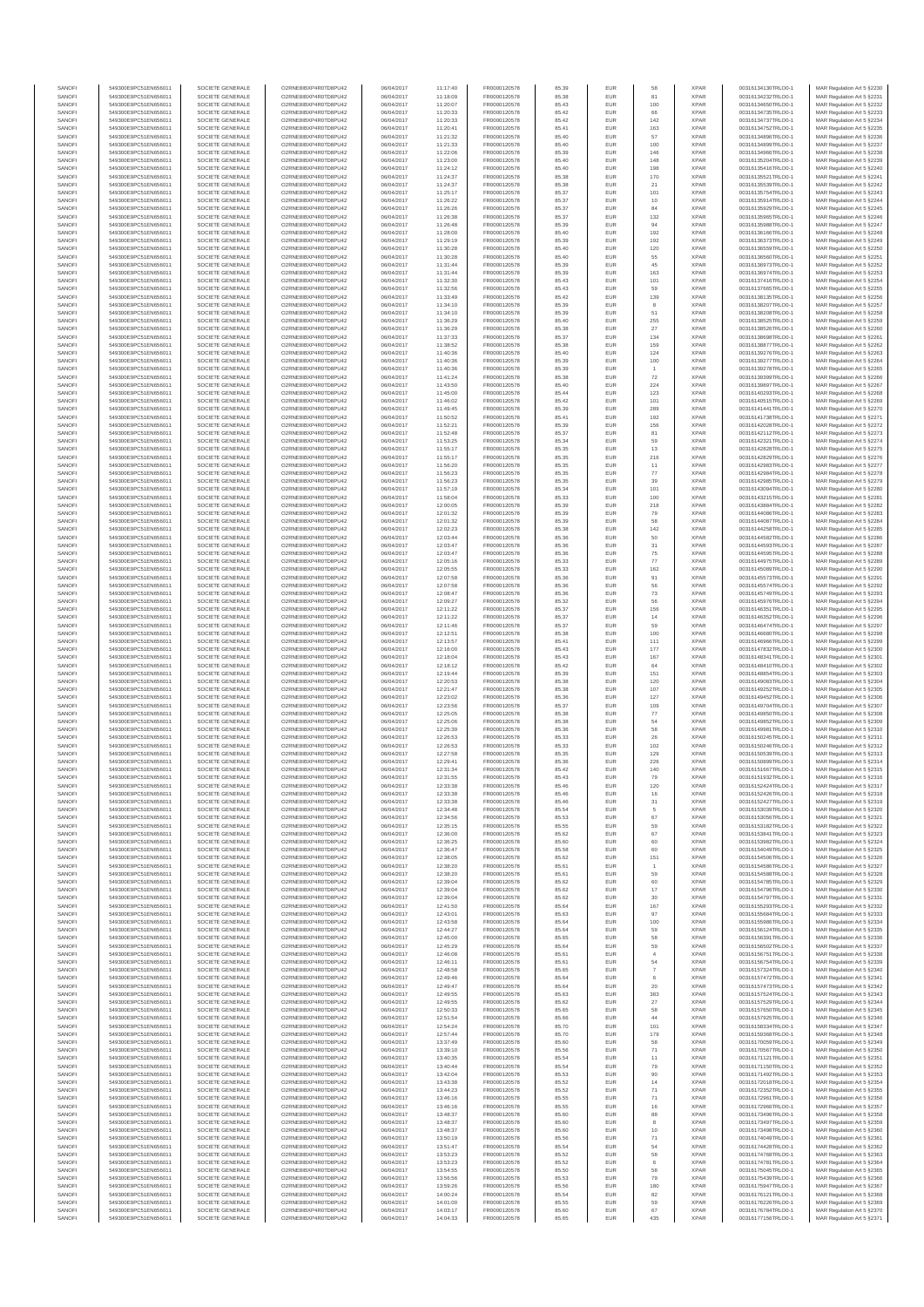| SANOFI           | 549300E9PC51EN656011                         | SOCIETE GENERALE                     | O2RNE8IBXP4R0TD8PLI42                         | 06/04/2017               | 14:06:40             | FR0000120578                 | 85.65          | EUR        | 233                   | <b>XPAR</b>                | 00316177705TRLO0-1                       | MAR Regulation Art 5 §2372                                |
|------------------|----------------------------------------------|--------------------------------------|-----------------------------------------------|--------------------------|----------------------|------------------------------|----------------|------------|-----------------------|----------------------------|------------------------------------------|-----------------------------------------------------------|
| SANOFI<br>SANOFI | 549300E9PC51EN656011<br>549300E9PC51EN656011 | SOCIETE GENERALE<br>SOCIETE GENERALE | O2RNE8IBXP4R0TD8PU42<br>O2RNE8IBXP4R0TD8PU42  | 06/04/2017<br>06/04/2017 | 14:06:40<br>14:07:23 | FR0000120578<br>FR0000120578 | 85.65<br>85.64 | EUR<br>EUR | 120<br>$\overline{2}$ | <b>XPAR</b><br><b>XPAR</b> | 00316177706TRLO0-1<br>00316177915TRLO0-1 | MAR Regulation Art 5 §2373<br>MAR Regulation Art 5 §2374  |
| SANOFI           | 549300E9PC51EN656011                         | SOCIETE GENERALE                     | O2RNE8IBXP4R0TD8PU42                          | 06/04/2017               | 14:07:23             | FR0000120578                 | 85.64          | EUR        | 137                   | <b>XPAR</b>                | 00316177916TRLO0-1                       | MAR Regulation Art 5 §2375                                |
| SANOFI           | 549300E9PC51EN656011                         | SOCIETE GENERALE                     | O2RNE8IBXP4R0TD8PU42                          | 06/04/2017               | 14:08:01             | FR0000120578                 | 85.61          | EUR        | 59                    | <b>XPAR</b>                | 00316178096TRLO0-1                       | MAR Regulation Art 5 §2376                                |
| SANOFI           | 549300E9PC51EN656011                         | SOCIETE GENERALE                     | O2RNE8IBXP4R0TD8PU42                          | 06/04/2017               | 14:10:41             | FR0000120578                 | 85.61          | EUR        | 101                   | <b>XPAR</b>                | 00316178704TRLO0-1                       | MAR Regulation Art 5 §2377                                |
| SANOFI<br>SANOFI | 549300E9PC51EN656011<br>549300E9PC51EN656011 | SOCIETE GENERALE<br>SOCIETE GENERALE | O2RNE8IBXP4R0TD8PU42<br>O2RNE8IBXP4R0TD8PU42  | 06/04/2017<br>06/04/2017 | 14:10:41<br>14:10:41 | FR0000120578<br>FR0000120578 | 85.61<br>85.61 | EUR<br>EUR | 100<br>114            | <b>XPAR</b><br><b>XPAR</b> | 00316178706TRLO0-1<br>00316178707TRLO0-1 | MAR Regulation Art 5 §2378<br>MAR Regulation Art 5 §2379  |
| SANOFI           | 549300E9PC51EN656011                         | SOCIETE GENERALE                     | O2RNE8IBXP4R0TD8PU42                          | 06/04/2017               | 14:11:23             | FR0000120578                 | 85.62          | EUR        | 82                    | <b>XPAR</b>                | 00316178856TRLO0-1                       | MAR Regulation Art 5 §2380                                |
| SANOFI           | 549300E9PC51EN656011                         | SOCIETE GENERALE                     | O2RNE8IBXP4R0TD8PU42                          | 06/04/2017               | 14:11:52             | FR0000120578                 | 85.61          | EUR        | 58                    | <b>XPAR</b>                | 00316178953TRLO0-1                       | MAR Regulation Art 5 §2381                                |
| SANOFI           | 549300E9PC51EN656011                         | SOCIETE GENERALE                     | O2RNE8IBXP4R0TD8PU42                          | 06/04/2017               | 14:11:52             | FR0000120578                 | 85.61          | EUR        | $14\,$                | <b>XPAR</b>                | 00316178962TRLO0-1                       | MAR Regulation Art 5 §2382                                |
| SANOFI<br>SANOFI | 549300E9PC51EN656011<br>549300E9PC51EN656011 | SOCIETE GENERALE<br>SOCIETE GENERALE | O2RNE8IBXP4R0TD8PU42<br>O2RNE8IBXP4R0TD8PU42  | 06/04/2017<br>06/04/2017 | 14:12:56<br>14:13:25 | FR0000120578<br>FR0000120578 | 85.57<br>85.57 | EUR<br>EUR | 151                   | <b>XPAR</b><br><b>XPAR</b> | 00316179280TRLO0-1<br>00316179372TRLO0-1 | MAR Regulation Art 5 §2383<br>MAR Regulation Art 5 §2384  |
| SANOFI           | 549300E9PC51EN656011                         | SOCIETE GENERALE                     | O2RNE8IBXP4R0TD8PU42                          | 06/04/2017               | 14:13:43             | FR0000120578                 | 85.55          | EUR        | 58                    | <b>XPAR</b>                | 00316179491TRLO0-1                       | MAR Regulation Art 5 §2385                                |
| SANOFI           | 549300E9PC51EN656011                         | SOCIETE GENERALE                     | O2RNE8IBXP4R0TD8PU42                          | 06/04/2017               | 14:14:07             | FR0000120578                 | 85.57          | EUR        | 58                    | <b>XPAR</b>                | 00316179618TRLO0-1                       | MAR Regulation Art 5 §2386                                |
| SANOFI           | 549300E9PC51EN656011                         | SOCIETE GENERALE                     | O2RNE8IBXP4R0TD8PU42                          | 06/04/2017               | 14:14:52             | FR0000120578                 | 85.57          | EUR        | 18                    | <b>XPAR</b>                | 00316179865TRLO0-1                       | MAR Regulation Art 5 §2387                                |
| SANOFI           | 549300E9PC51EN656011                         | SOCIETE GENERALE                     | O2RNE8IBXP4R0TD8PU42                          | 06/04/2017               | 14:14:52             | FR0000120578                 | 85.57          | EUR        | 62                    | <b>XPAR</b>                | 00316179866TRLO0-1                       | MAR Regulation Art 5 §2388                                |
| SANOFI<br>SANOFI | 549300E9PC51EN656011<br>549300E9PC51EN656011 | SOCIETE GENERALE<br>SOCIETE GENERALE | O2RNE8IBXP4R0TD8PU42<br>O2RNE8IBXP4R0TD8PU42  | 06/04/2017<br>06/04/2017 | 14:15:25<br>14:16:35 | FR0000120578<br>FR0000120578 | 85.57<br>85.58 | EUR<br>EUR | 59<br>125             | <b>XPAR</b><br><b>XPAR</b> | 00316180068TRLO0-1<br>00316180385TRLO0-1 | MAR Regulation Art 5 §2389<br>MAR Regulation Art 5 §2390  |
| SANOFI           | 549300E9PC51EN656011                         | SOCIETE GENERALE                     | O2RNE8IBXP4R0TD8PU42                          | 06/04/2017               | 14:16:35             | FR0000120578                 | 85.58          | EUR        | 24                    | <b>XPAR</b>                | 00316180386TRLO0-1                       | MAR Regulation Art 5 §2391                                |
| SANOFI           | 549300E9PC51EN656011                         | SOCIETE GENERALE                     | O2RNE8IBXP4R0TD8PU42                          | 06/04/2017               | 14:16:36             | FR0000120578                 | 85.57          | EUR        | 18                    | <b>XPAR</b>                | 00316180388TRLO0-1                       | MAR Regulation Art 5 §2392                                |
| SANOFI           | 549300E9PC51EN656011                         | SOCIETE GENERALE                     | O2RNE8IBXP4R0TD8PU42                          | 06/04/2017               | 14:18:02             | FR0000120578                 | 85.55          | EUR        | 173                   | <b>XPAR</b>                | 00316180896TRLO0-1                       | MAR Regulation Art 5 §2393                                |
| SANOFI<br>SANOFI | 549300E9PC51EN656011                         | SOCIETE GENERALE<br>SOCIETE GENERALE | O2RNE8IBXP4R0TD8PU42<br>O2RNE8IBXP4R0TD8PU42  | 06/04/2017               | 14:18:02<br>14:20:52 | FR0000120578<br>FR0000120578 | 85.55          | EUR<br>EUR | 19<br>227             | <b>XPAR</b><br><b>XPAR</b> | 00316180900TRLO0-1                       | MAR Regulation Art 5 §2394<br>MAR Regulation Art 5 §2395  |
| SANOFI           | 549300E9PC51EN656011<br>549300E9PC51EN656011 | SOCIETE GENERALE                     | O2RNE8IBXP4R0TD8PU42                          | 06/04/2017<br>06/04/2017 | 14:20:52             | FR0000120578                 | 85.61<br>85.61 | EUR        | 106                   | <b>XPAR</b>                | 00316181552TRLO0-1<br>00316181553TRLO0-1 | MAR Regulation Art 5 §2396                                |
| SANOFI           | 549300E9PC51EN656011                         | SOCIETE GENERALE                     | O2RNE8IBXP4R0TD8PU42                          | 06/04/2017               | 14:20:52             | FR0000120578                 | 85.61          | EUR        | 34                    | <b>XPAR</b>                | 00316181555TRLO0-1                       | MAR Regulation Art 5 §2397                                |
| SANOFI           | 549300E9PC51EN656011                         | SOCIETE GENERALE                     | O2RNE8IBXP4R0TD8PU42                          | 06/04/2017               | 14:22:52             | FR0000120578                 | 85.69          | EUR        | 235                   | <b>XPAR</b>                | 00316182076TRLO0-1                       | MAR Regulation Art 5 §2398                                |
| SANOFI           | 549300E9PC51EN656011                         | SOCIETE GENERALE                     | O2RNE8IBXP4R0TD8PU42                          | 06/04/2017               | 14:23:41             | FR0000120578                 | 85.67          | EUR        | 113                   | <b>XPAR</b>                | 00316182318TRLO0-1                       | MAR Regulation Art 5 §2399                                |
| SANOFI<br>SANOFI | 549300E9PC51EN656011<br>549300E9PC51EN656011 | SOCIETE GENERALE<br>SOCIETE GENERALE | O2RNE8IBXP4R0TD8PU42<br>O2RNE8IBXP4R0TD8PU42  | 06/04/2017<br>06/04/2017 | 14:24:28<br>14:25:12 | FR0000120578<br>FR0000120578 | 85.66<br>85.69 | EUR<br>EUR | 113<br>83             | <b>XPAR</b><br><b>XPAR</b> | 00316182602TRLO0-1<br>00316182784TRLO0-1 | MAR Regulation Art 5 §2400<br>MAR Regulation Art 5 §2401  |
| SANOFI           | 549300E9PC51EN656011                         | SOCIETE GENERALE                     | O2RNE8IBXP4R0TD8PU42                          | 06/04/2017               | 14:26:43             | FR0000120578                 | 85.72          | EUR        | 211                   | <b>XPAR</b>                | 00316183271TRLO0-1                       | MAR Regulation Art 5 §2402                                |
| SANOFI           | 549300E9PC51EN656011                         | SOCIETE GENERALE                     | O2RNE8IBXP4R0TD8PU42                          | 06/04/2017               | 14:26:54             | FR0000120578                 | 85.71          | EUR        | 60                    | <b>XPAR</b>                | 00316183330TRLO0-1                       | MAR Regulation Art 5 §2403                                |
| SANOFI           | 549300E9PC51EN656011                         | SOCIETE GENERALE                     | O2RNE8IBXP4R0TD8PU42                          | 06/04/2017               | 14:27:20             | FR0000120578                 | 85.69          | EUR        | 58                    | <b>XPAR</b>                | 00316183431TRLO0-1                       | MAR Regulation Art 5 §2404                                |
| SANOFI<br>SANOFI | 549300E9PC51EN656011<br>549300E9PC51EN656011 | SOCIETE GENERALE<br>SOCIETE GENERALE | O2RNE8IBXP4R0TD8PU42<br>O2RNE8IBXP4R0TD8PU42  | 06/04/2017<br>06/04/2017 | 14:28:23<br>14:28:23 | FR0000120578<br>FR0000120578 | 85.72<br>85.72 | EUR<br>EUR | 84<br>76              | <b>XPAR</b><br><b>XPAR</b> | 00316183727TRLO0-1<br>00316183728TRLO0-1 | MAR Regulation Art 5 §2405<br>MAR Regulation Art 5 §2406  |
| SANOFI           | 549300E9PC51EN656011                         | SOCIETE GENERALE                     | O2RNE8IBXP4R0TD8PU42                          | 06/04/2017               | 14:29:06             | FR0000120578                 | 85.69          | EUR        | 93                    | <b>XPAR</b>                | 00316183926TRLO0-1                       | MAR Regulation Art 5 §2407                                |
| SANOFI           | 549300E9PC51EN656011                         | SOCIETE GENERALE                     | O2RNE8IBXP4R0TD8PU42                          | 06/04/2017               | 14:29:57             | FR0000120578                 | 85.71          | EUR        | 130                   | <b>XPAR</b>                | 00316184156TRLO0-1                       | MAR Regulation Art 5 §2408                                |
| SANOFI           | 549300E9PC51EN656011                         | SOCIETE GENERALE                     | O2RNE8IBXP4R0TD8PU42                          | 06/04/2017               | 14:29:57             | FR0000120578                 | 85.71          | EUR        | 30                    | <b>XPAR</b>                | 00316184158TRLO0-1                       | MAR Regulation Art 5 \$2409                               |
| SANOFI<br>SANOFI | 549300E9PC51EN656011<br>549300E9PC51EN656011 | SOCIETE GENERALE<br>SOCIETE GENERALE | O2RNE8IBXP4R0TD8PU42<br>O2RNE8IBXP4R0TD8PU42  | 06/04/2017<br>06/04/2017 | 14:30:59<br>14:31:06 | FR0000120578<br>FR0000120578 | 85.70<br>85.68 | EUR<br>EUR | 190<br>61             | <b>XPAR</b><br><b>XPAR</b> | 00316185127TRLO0-1<br>00316185167TRLO0-1 | MAR Regulation Art 5 §2410<br>MAR Regulation Art 5 \$2411 |
| SANOFI           | 549300E9PC51EN656011                         | SOCIETE GENERALE                     | O2RNE8IBXP4R0TD8PU42                          | 06/04/2017               | 14:31:30             | FR0000120578                 | 85.70          | EUR        | 58                    | <b>XPAR</b>                | 00316185321TRLO0-1                       | MAR Regulation Art 5 §2412                                |
| SANOFI           | 549300E9PC51EN656011                         | SOCIETE GENERALE                     | O2RNE8IBXP4R0TD8PU42                          | 06/04/2017               | 14:31:32             | FR0000120578                 | 85.69          | EUR        | 58                    | <b>XPAR</b>                | 00316185337TRLO0-1                       | MAR Regulation Art 5 \$2413                               |
| SANOFI           | 549300E9PC51EN656011                         | SOCIETE GENERALE                     | O2RNE8IBXP4R0TD8PU42                          | 06/04/2017               | 14:31:59             | FR0000120578                 | 85.67          | EUR        | 58                    | <b>XPAR</b>                | 00316185529TRLO0-1                       | MAR Regulation Art 5 §2414                                |
| SANOFI<br>SANOFI | 549300E9PC51EN656011<br>549300E9PC51EN656011 | SOCIETE GENERALE<br>SOCIETE GENERALE | O2RNE8IBXP4R0TD8PU42<br>O2RNE8IBXP4R0TD8PU42  | 06/04/2017<br>06/04/2017 | 14:31:59<br>14:32:21 | FR0000120578<br>FR0000120578 | 85.67<br>85.62 | EUR<br>EUR | 35<br>58              | <b>XPAR</b><br><b>XPAR</b> | 00316185538TRLO0-1<br>00316185891TRLO0-1 | MAR Regulation Art 5 §2415<br>MAR Regulation Art 5 §2416  |
| SANOFI           | 549300E9PC51EN656011                         | SOCIETE GENERALE                     | O2RNE8IBXP4R0TD8PU42                          | 06/04/2017               | 14:32:21             | FR0000120578                 | 85.62          | EUR        | 39                    | <b>XPAR</b>                | 00316185892TRLO0-1                       | MAR Regulation Art 5 §2417                                |
| SANOFI           | 549300E9PC51EN656011                         | SOCIETE GENERALE                     | O2RNE8IBXP4R0TD8PU42                          | 06/04/2017               | 14:32:42             | FR0000120578                 | 85.59          | EUR        | 66                    | <b>XPAR</b>                | 00316186358TRLO0-1                       | MAR Regulation Art 5 §2418                                |
| SANOFI           | 549300E9PC51EN656011                         | SOCIETE GENERALE                     | O2RNE8IBXP4R0TD8PU42                          | 06/04/2017               | 14:32:56             | FR0000120578                 | 85.56          | EUR        | 58                    | <b>XPAR</b>                | 00316186447TRLO0-1                       | MAR Regulation Art 5 §2419                                |
| SANOFI<br>SANOFI | 549300E9PC51EN656011<br>549300E9PC51EN656011 | SOCIETE GENERALE<br>SOCIETE GENERALE | O2RNE8IBXP4R0TD8PU42<br>O2RNE8IBXP4R0TD8PU42  | 06/04/2017<br>06/04/2017 | 14:32:56<br>14:33:25 | FR0000120578<br>FR0000120578 | 85.56<br>85.56 | EUR<br>EUR | $\overline{7}$<br>55  | <b>XPAR</b><br><b>XPAR</b> | 00316186448TRLO0-1<br>00316186577TRLO0-1 | MAR Regulation Art 5 §2420<br>MAR Regulation Art 5 §2421  |
| SANOFI           | 549300E9PC51EN656011                         | SOCIETE GENERALE                     | O2RNE8IBXP4R0TD8PU42                          | 06/04/2017               | 14:33:25             | FR0000120578                 | 85.56          | EUR        | 11                    | <b>XPAR</b>                | 00316186580TRLO0-1                       | MAR Regulation Art 5 §2422                                |
| SANOFI           | 549300E9PC51EN656011                         | SOCIETE GENERALE                     | O2RNE8IBXP4R0TD8PU42                          | 06/04/2017               | 14:33:36             | FR0000120578                 | 85.58          | EUR        | $\mathbf{74}$         | <b>XPAR</b>                | 00316186658TRLO0-1                       | MAR Regulation Art 5 §2423                                |
| SANOFI           | 549300E9PC51EN656011                         | SOCIETE GENERALE                     | O2RNE8IBXP4R0TD8PU42                          | 06/04/2017               | 14:34:29             | FR0000120578                 | 85.61          | EUR        |                       | <b>XPAR</b>                | 00316186996TRLO0-1                       | MAR Regulation Art 5 §2424                                |
| SANOFI           | 549300E9PC51EN656011                         | SOCIETE GENERALE                     | O2RNE8IBXP4R0TD8PU42                          | 06/04/2017               | 14:34:29             | FR0000120578                 | 85.61          | EUR        | $77\,$                | <b>XPAR</b>                | 00316186998TRLO0-1                       | MAR Regulation Art 5 §2425                                |
| SANOFI<br>SANOFI | 549300E9PC51EN656011<br>549300E9PC51EN656011 | SOCIETE GENERALE<br>SOCIETE GENERALE | O2RNE8IBXP4R0TD8PU42<br>O2RNE8IBXP4R0TD8PU42  | 06/04/2017<br>06/04/2017 | 14:34:29<br>14:34:37 | FR0000120578<br>FR0000120578 | 85.61<br>85.60 | EUR<br>EUR | 52<br>$71\,$          | <b>XPAR</b><br><b>XPAR</b> | 00316186999TRLO0-1<br>00316187024TRLO0-1 | MAR Regulation Art 5 §2426<br>MAR Regulation Art 5 \$2427 |
| SANOFI           | 549300E9PC51EN656011                         | SOCIETE GENERALE                     | O2RNE8IBXP4R0TD8PU42                          | 06/04/2017               | 14:34:37             | FR0000120578                 | 85.59          | EUR        | 46                    | <b>XPAR</b>                | 00316187025TRLO0-1                       | MAR Regulation Art 5 §2428                                |
| SANOFI           | 549300E9PC51EN656011                         | SOCIETE GENERALE                     | O2RNE8IBXP4R0TD8PU42                          | 06/04/2017               | 14:35:03             | FR0000120578                 | 85.59          | EUR        | $74\,$                | <b>XPAR</b>                | 00316187660TRLO0-1                       | MAR Regulation Art 5 §2429                                |
| SANOFI<br>SANOFI | 549300E9PC51EN656011<br>549300E9PC51EN656011 | SOCIETE GENERALE<br>SOCIETE GENERALE | O2RNE8IBXP4R0TD8PU42<br>O2RNE8IBXP4R0TD8PU42  | 06/04/2017<br>06/04/2017 | 14:35:22<br>14:35:48 | FR0000120578<br>FR0000120578 | 85.57<br>85.60 | EUR<br>EUR | 60<br>65              | <b>XPAR</b><br><b>XPAR</b> | 00316187731TRLO0-1<br>00316187962TRLO0-1 | MAR Regulation Art 5 §2430<br>MAR Regulation Art 5 §2431  |
| SANOFI           | 549300E9PC51EN656011                         | SOCIETE GENERALE                     | O2RNE8IBXP4R0TD8PU42                          | 06/04/2017               | 14:35:48             | FR0000120578                 | 85.60          | EUR        | 50                    | <b>XPAR</b>                | 00316187964TRLO0-1                       | MAR Regulation Art 5 §2432                                |
| SANOFI           | 549300E9PC51EN656011                         | SOCIETE GENERALE                     | O2RNE8IBXP4R0TD8PU42                          | 06/04/2017               | 14:36:07             | FR0000120578                 | 85.59          | EUR        | 58                    | <b>XPAR</b>                | 00316188090TRLO0-1                       | MAR Regulation Art 5 §2433                                |
| SANOFI           | 549300E9PC51EN656011                         | SOCIETE GENERALE                     | O2RNE8IBXP4R0TD8PU42                          | 06/04/2017               | 14:36:21             | FR0000120578                 | 85.57          | EUR        | 61                    | <b>XPAR</b>                | 00316188222TRLO0-1                       | MAR Regulation Art 5 §2434                                |
| SANOFI<br>SANOFI | 549300E9PC51EN656011<br>549300E9PC51EN656011 | SOCIETE GENERALE<br>SOCIETE GENERALE | O2RNE8IBXP4R0TD8PU42<br>O2RNE8IBXP4R0TD8PU42  | 06/04/2017<br>06/04/2017 | 14:36:47<br>14:37:22 | FR0000120578<br>FR0000120578 | 85.58<br>85.58 | EUR<br>EUR | 58<br>$\overline{9}$  | <b>XPAR</b><br><b>XPAR</b> | 00316188426TRLO0-1<br>00316189044TRLO0-1 | MAR Regulation Art 5 §2435<br>MAR Regulation Art 5 §2436  |
| SANOFI           | 549300E9PC51EN656011                         | SOCIETE GENERALE                     | O2RNE8IBXP4R0TD8PU42                          | 06/04/2017               | 14:37:22             | FR0000120578                 | 85.58          | EUR        | 24                    | <b>XPAR</b>                | 00316189045TRLO0-1                       | MAR Regulation Art 5 §2437                                |
| SANOFI           | 549300E9PC51EN656011                         | SOCIETE GENERALE                     | O2RNE8IBXP4R0TD8PU42                          | 06/04/2017               | 14:37:30             | FR0000120578                 | 85.56          | EUR        | 215                   | <b>XPAR</b>                | 00316189081TRLO0-1                       | MAR Regulation Art 5 §2438                                |
| SANOFI<br>SANOFI | 549300E9PC51EN656011<br>549300E9PC51EN656011 | SOCIETE GENERALE<br>SOCIETE GENERALE | O2RNE8IBXP4R0TD8PU42<br>O2RNE8IBXP4R0TD8PU42  | 06/04/2017<br>06/04/2017 | 14:37:42<br>14:38:33 | FR0000120578<br>FR0000120578 | 85.54<br>85.59 | EUR<br>EUR | 53<br>374             | <b>XPAR</b><br><b>XPAR</b> | 00316189126TRLO0-1<br>00316189464TRLO0-1 | MAR Regulation Art 5 §2439<br>MAR Regulation Art 5 §2440  |
| SANOFI           | 549300E9PC51EN656011                         | SOCIETE GENERALE                     | O2RNE8IBXP4R0TD8PU42                          | 06/04/2017               | 14:38:36             | FR0000120578                 | 85.58          | EUR        | 86                    | <b>XPAR</b>                | 00316189474TRLO0-1                       | MAR Regulation Art 5 §2441                                |
| SANOFI           | 549300E9PC51EN656011                         | SOCIETE GENERALE                     | O2RNE8IBXP4R0TD8PU42                          | 06/04/2017               | 14:39:27             | FR0000120578                 | 85.60          | EUR        | 276                   | <b>XPAR</b>                | 00316190399TRLO0-1                       | MAR Regulation Art 5 §2442                                |
| SANOFI           | 549300E9PC51EN656011                         | SOCIETE GENERALE                     | O2RNE8IBXP4R0TD8PU42                          | 06/04/2017               | 14:39:38             | FR0000120578                 | 85.58          | EUR        | 62                    | <b>XPAR</b>                | 00316190464TRLO0-1                       | MAR Regulation Art 5 §2443                                |
| SANOFI<br>SANOFI | 549300E9PC51EN656011<br>549300E9PC51EN656011 | SOCIETE GENERALE<br>SOCIETE GENERALE | O2RNE8IBXP4R0TD8PU42<br>O2RNE8IBXP4R0TD8PU42  | 06/04/2017<br>06/04/2017 | 14:40:22<br>14:40:22 | FR0000120578<br>FR0000120578 | 85.59<br>85.59 | EUR<br>EUR | 140<br>28             | <b>XPAR</b><br><b>XPAR</b> | 00316190674TRLO0-1<br>00316190675TRLO0-1 | MAR Regulation Art 5 §2444<br>MAR Regulation Art 5 §2445  |
| SANOFI           | 549300E9PC51EN656011                         | SOCIETE GENERALE                     | O2RNE8IBXP4R0TD8PU42                          | 06/04/2017               | 14:40:28             | FR0000120578                 | 85.58          | EUR        | 62                    | <b>XPAR</b>                | 00316190703TRLO0-1                       | MAR Regulation Art 5 §2446                                |
| SANOFI           | 549300E9PC51EN656011                         | SOCIETE GENERALE                     | O2RNE8IBXP4R0TD8PU42                          | 06/04/2017               | 14:40:57             | FR0000120578                 | 85.57          | EUR        | 111                   | <b>XPAR</b>                | 00316190880TRLO0-1                       | MAR Regulation Art 5 §2447                                |
| SANOFI<br>SANOFI | 549300E9PC51EN656011<br>549300E9PC51EN656011 | SOCIETE GENERALE<br>SOCIETE GENERALE | O2RNE8IBXP4R0TD8PU42<br>O2RNE8IBXP4R0TD8PU42  | 06/04/2017<br>06/04/2017 | 14:41:34<br>14:42:02 | FR0000120578<br>FR0000120578 | 85.58<br>85.57 | EUR<br>EUR | 97<br>59              | <b>XPAR</b><br><b>XPAR</b> | 00316191471TRLO0-1<br>00316191720TRLO0-1 | MAR Regulation Art 5 §2448<br>MAR Regulation Art 5 §2449  |
| SANOFI           | 549300E9PC51EN656011                         | SOCIETE GENERALE                     | O2RNE8IBXP4R0TD8PU42                          | 06/04/2017               | 14:42:09             | FR0000120578                 | 85.54          | EUR        | 58                    | <b>XPAR</b>                | 00316191785TRLO0-1                       | MAR Regulation Art 5 §2450                                |
| SANOFI           | 549300E9PC51EN656011                         | SOCIETE GENERALE                     | O2RNE8IBXP4R0TD8PU42                          | 06/04/2017               | 14:42:09             | FR0000120578                 | 85.54          | EUR        |                       | <b>XPAR</b>                | 00316191787TRLO0-1                       | MAR Regulation Art 5 §2451                                |
| SANOFI           | 549300E9PC51EN656011                         | SOCIETE GENERALE                     | O2RNE8IBXP4R0TD8PU42                          | 06/04/2017               | 14:43:04             | FR0000120578                 | 85.52          | EUR        | 177                   | <b>XPAR</b>                | 00316192020TRLO0-1                       | MAR Regulation Art 5 §2452                                |
| SANOFI<br>SANOFI | 549300E9PC51EN656011<br>549300E9PC51EN656011 | SOCIETE GENERALE<br>SOCIETE GENERALE | O2RNE8IBXP4R0TD8PU42<br>O2RNE8IBXP4R0TD8PU42  | 06/04/2017<br>06/04/2017 | 14:43:06<br>14:44:49 | FR0000120578<br>FR0000120578 | 85.51<br>85.51 | EUR<br>EUR | 42<br>125             | <b>XPAR</b><br><b>XPAR</b> | 00316192044TRLO0-1<br>00316192637TRLO0-1 | MAR Regulation Art 5 §2453<br>MAR Regulation Art 5 §2454  |
| SANOFI           | 549300E9PC51EN656011                         | SOCIETE GENERALE                     | O2RNE8IBXP4R0TD8PU42                          | 06/04/2017               | 14:44:55             | FR0000120578                 | 85.50          | EUR        | 27                    | <b>XPAR</b>                | 00316192686TRLO0-1                       | MAR Regulation Art 5 §2455                                |
| SANOFI           | 549300E9PC51EN656011                         | SOCIETE GENERALE                     | O2RNE8IBXP4R0TD8PU42                          | 06/04/2017               | 14:44:55             | FR0000120578                 | 85.50          | EUR        | 199                   | <b>XPAR</b>                | 00316192693TRLO0-1                       | MAR Regulation Art 5 §2456                                |
| SANOFI           | 549300E9PC51EN656011                         | SOCIETE GENERALE                     | O2RNE8IBXP4R0TD8PU42                          | 06/04/2017               | 14:45:34             | FR0000120578                 | 85.50          | EUR        | 18                    | <b>XPAR</b>                | 00316192993TRLO0-1                       | MAR Regulation Art 5 §2457                                |
| SANOFI<br>SANOFI | 549300E9PC51EN656011<br>549300E9PC51EN656011 | SOCIETE GENERALE<br>SOCIETE GENERALE | O2RNE8IBXP4R0TD8PU42<br>O2RNE8IBXP4R0TD8PLI42 | 06/04/2017<br>06/04/2017 | 14:45:55<br>14:45:56 | FR0000120578<br>FR0000120578 | 85.51<br>85.50 | EUR<br>EUR | 342<br>15             | <b>XPAR</b><br><b>XPAR</b> | 00316193054TRLO0-1<br>00316193062TRLO0-1 | MAR Regulation Art 5 §2458<br>MAR Regulation Art 5 §2459  |
| SANOFI           | 549300E9PC51EN656011                         | SOCIETE GENERALE                     | O2RNE8IBXP4R0TD8PU42                          | 06/04/2017               | 14:45:56             | FR0000120578                 | 85.50          | EUR        | 55                    | <b>XPAR</b>                | 00316193066TRLO0-1                       | MAR Regulation Art 5 §2460                                |
| SANOFI           | 549300E9PC51EN656011                         | SOCIETE GENERALE                     | O2RNE8IBXP4R0TD8PU42                          | 06/04/2017               | 14:46:03             | FR0000120578                 | 85.46          | <b>EUR</b> | 59                    | <b>XPAR</b>                | 00316193099TRLO0-1                       | MAR Regulation Art 5 §2461                                |
| SANOFI<br>SANOFI | 549300E9PC51EN656011<br>549300E9PC51EN656011 | SOCIETE GENERALE<br>SOCIETE GENERALE | O2RNE8IBXP4R0TD8PU42<br>O2RNE8IBXP4R0TD8PU42  | 06/04/2017<br>06/04/2017 | 14:46:55<br>14:46:59 | FR0000120578<br>FR0000120578 | 85.49<br>85.48 | EUR<br>EUR | 194<br>15             | <b>XPAR</b><br><b>XPAR</b> | 00316193410TRLO0-1<br>00316193454TRLO0-1 | MAR Regulation Art 5 §2462<br>MAR Regulation Art 5 §2463  |
| SANOFI           | 549300E9PC51EN656011                         | SOCIETE GENERALE                     | O2RNE8IBXP4R0TD8PU42                          | 06/04/2017               | 14:47:00             | FR0000120578                 | 85.48          | EUR        | 33                    | <b>XPAR</b>                | 00316193463TRLO0-1                       | MAR Regulation Art 5 §2464                                |
| SANOFI           | 549300E9PC51EN656011                         | SOCIETE GENERALE                     | O2RNE8IBXP4R0TD8PU42                          | 06/04/2017               | 14:47:10             | FR0000120578                 | 85.46          | EUR        | 60                    | <b>XPAR</b>                | 00316193618TRLO0-1                       | MAR Regulation Art 5 §2465                                |
| SANOFI           | 549300E9PC51EN656011<br>549300E9PC51EN656011 | SOCIETE GENERALE                     | O2RNE8IBXP4R0TD8PU42                          | 06/04/2017               | 14:47:49             | FR0000120578<br>FR0000120578 | 85.45          | EUR        | 151                   | <b>XPAR</b>                | 00316193896TRLO0-1                       | MAR Regulation Art 5 §2466                                |
| SANOFI<br>SANOFI | 549300E9PC51EN656011                         | SOCIETE GENERALE<br>SOCIETE GENERALE | O2RNE8IBXP4R0TD8PU42<br>O2RNE8IBXP4R0TD8PU42  | 06/04/2017<br>06/04/2017 | 14:47:49<br>14:47:49 | FR0000120578                 | 85.45<br>85.45 | EUR<br>EUR | 33<br>$\overline{1}$  | <b>XPAR</b><br><b>XPAR</b> | 00316193899TRLO0-1<br>00316193900TRLO0-1 | MAR Regulation Art 5 §2467<br>MAR Regulation Art 5 §2468  |
| SANOFI           | 549300E9PC51EN656011                         | SOCIETE GENERALE                     | O2RNE8IBXP4R0TD8PU42                          | 06/04/2017               | 14:48:12             | FR0000120578                 | 85.43          | EUR        | 61                    | <b>XPAR</b>                | 00316194021TRLO0-1                       | MAR Regulation Art 5 §2469                                |
| SANOFI           | 549300E9PC51EN656011                         | SOCIETE GENERALE                     | O2RNE8IBXP4R0TD8PU42                          | 06/04/2017               | 14:48:57             | FR0000120578                 | 85.49          | EUR        | 25                    | <b>XPAR</b>                | 00316194271TRLO0-1                       | MAR Regulation Art 5 §2470                                |
| SANOFI<br>SANOFI | 549300E9PC51EN656011<br>549300E9PC51EN656011 | SOCIETE GENERALE<br>SOCIETE GENERALE | O2RNE8IBXP4R0TD8PU42<br>O2RNE8IBXP4R0TD8PU42  | 06/04/2017<br>06/04/2017 | 14:48:57<br>14:48:57 | FR0000120578<br>FR0000120578 | 85.49<br>85.49 | EUR<br>EUR | 69<br>$74\,$          | <b>XPAR</b><br><b>XPAR</b> | 00316194272TRLO0-1                       | MAR Regulation Art 5 §2471<br>MAR Regulation Art 5 §2472  |
| SANOFI           | 549300E9PC51EN656011                         | SOCIETE GENERALE                     | O2RNE8IBXP4R0TD8PU42                          | 06/04/2017               | 14:49:06             | FR0000120578                 | 85.49          | EUR        | 61                    | <b>XPAR</b>                | 00316194273TRLO0-1<br>00316194336TRLO0-1 | MAR Regulation Art 5 §2473                                |
| SANOFI           | 549300E9PC51EN656011                         | SOCIETE GENERALE                     | O2RNE8IBXP4R0TD8PU42                          | 06/04/2017               | 14:49:10             | FR0000120578                 | 85.48          | EUR        | 60                    | <b>XPAR</b>                | 00316194347TRLO0-1                       | MAR Regulation Art 5 §2474                                |
| SANOFI           | 549300E9PC51EN656011                         | SOCIETE GENERALE                     | O2RNE8IBXP4R0TD8PU42                          | 06/04/2017               | 14:49:35             | FR0000120578                 | 85.46          | EUR        | 61                    | <b>XPAR</b>                | 00316194482TRLO0-1                       | MAR Regulation Art 5 §2475                                |
| SANOFI<br>SANOFI | 549300E9PC51EN656011<br>549300E9PC51EN656011 | SOCIETE GENERALE<br>SOCIETE GENERALE | O2RNE8IBXP4R0TD8PU42<br>O2RNE8IBXP4R0TD8PU42  | 06/04/2017<br>06/04/2017 | 14:49:35<br>14:49:35 | FR0000120578<br>FR0000120578 | 85.46<br>85.46 | EUR        | 23<br>24              | <b>XPAR</b><br><b>XPAR</b> | 00316194484TRLO0-1<br>00316194485TRLO0-1 | MAR Regulation Art 5 §2476                                |
| SANOFI           | 549300E9PC51EN656011                         | SOCIETE GENERALE                     | O2RNE8IBXP4R0TD8PU42                          | 06/04/2017               | 14:49:51             | FR0000120578                 | 85.44          | EUR<br>EUR | 61                    | <b>XPAR</b>                | 00316194577TRLO0-1                       | MAR Regulation Art 5 §2477<br>MAR Regulation Art 5 §2478  |
| SANOFI           | 549300E9PC51EN656011                         | SOCIETE GENERALE                     | O2RNE8IBXP4R0TD8PU42                          | 06/04/2017               | 14:49:51             | FR0000120578                 | 85.44          | EUR        | $\overline{9}$        | <b>XPAR</b>                | 00316194579TRLO0-1                       | MAR Regulation Art 5 §2479                                |
| SANOFI           | 549300E9PC51EN656011                         | SOCIETE GENERALE                     | O2RNE8IBXP4R0TD8PU42                          | 06/04/2017               | 14:50:05             | FR0000120578                 | 85.45          | EUR        | 68                    | <b>XPAR</b>                | 00316194726TRLO0-1                       | MAR Regulation Art 5 §2480                                |
| SANOFI<br>SANOFI | 549300E9PC51EN656011<br>549300E9PC51EN656011 | SOCIETE GENERALE<br>SOCIETE GENERALE | O2RNE8IBXP4R0TD8PU42<br>O2RNE8IBXP4R0TD8PU42  | 06/04/2017<br>06/04/2017 | 14:51:15<br>14:51:23 | FR0000120578<br>FR0000120578 | 85.47<br>85.46 | EUR<br>EUR | 310<br>40             | <b>XPAR</b><br><b>XPAR</b> | 00316195109TRLO0-1<br>00316195163TRLO0-1 | MAR Regulation Art 5 §2481<br>MAR Regulation Art 5 §2482  |
| SANOFI           | 549300E9PC51EN656011                         | SOCIETE GENERALE                     | O2RNE8IBXP4R0TD8PU42                          | 06/04/2017               | 14:52:25             | FR0000120578                 | 85.47          | EUR        | 310                   | <b>XPAR</b>                | 00316195436TRLO0-1                       | MAR Regulation Art 5 §2483                                |
| SANOFI           | 549300E9PC51EN656011                         | SOCIETE GENERALE                     | O2RNE8IBXP4R0TD8PU42                          | 06/04/2017               | 14:52:25             | FR0000120578                 | 85.47          | EUR        | 35                    | <b>XPAR</b>                | 00316195437TRLO0-1                       | MAR Regulation Art 5 §2484                                |
| SANOFI           | 549300E9PC51EN656011                         | SOCIETE GENERALE                     | O2RNE8IBXP4R0TD8PU42                          | 06/04/2017               | 14:52:51             | FR0000120578                 | 85.44          | EUR        | 108                   | <b>XPAR</b>                | 00316195655TRLO0-1                       | MAR Regulation Art 5 §2485                                |
| SANOFI           | 549300E9PC51EN656011                         | SOCIETE GENERALE                     | O2RNE8IBXP4R0TD8PU42                          | 06/04/2017               | 14:52:51             | FR0000120578                 | 85.44          | EUR        | 22                    | <b>XPAR</b>                | 00316195660TRLO0-1                       | MAR Regulation Art 5 §2486                                |
| SANOFI<br>SANOFI | 549300E9PC51EN656011<br>549300E9PC51EN656011 | SOCIETE GENERALE<br>SOCIETE GENERALE | O2RNE8IBXP4R0TD8PU42<br>O2RNE8IBXP4R0TD8PU42  | 06/04/2017<br>06/04/2017 | 14:53:29<br>14:54:04 | FR0000120578<br>FR0000120578 | 85.44<br>85.48 | EUR<br>EUR | 65<br>269             | <b>XPAR</b><br><b>XPAR</b> | 00316196036TRLO0-1<br>00316196421TRLO0-1 | MAR Regulation Art 5 §2487<br>MAR Regulation Art 5 §2488  |
| SANOFI           | 549300E9PC51EN656011                         | SOCIETE GENERALE                     | O2RNE8IBXP4R0TD8PU42                          | 06/04/2017               | 14:54:04             | FR0000120578                 | 85.48          | EUR        | 30                    | <b>XPAR</b>                | 00316196423TRLO0-1                       | MAR Regulation Art 5 §2489                                |
| SANOFI           | 549300E9PC51EN656011                         | SOCIETE GENERALE                     | O2RNE8IBXP4R0TD8PU42                          | 06/04/2017               | 14:55:08             | FR0000120578                 | 85.55          | EUR        | 311                   | <b>XPAR</b>                | 00316197097TRLO0-1                       | MAR Regulation Art 5 §2490                                |
| SANOFI<br>SANOFI | 549300E9PC51EN656011<br>549300E9PC51EN656011 | SOCIETE GENERALE<br>SOCIETE GENERALE | O2RNE8IBXP4R0TD8PU42<br>O2RNE8IBXP4R0TD8PU42  | 06/04/2017<br>06/04/2017 | 14:55:18<br>14:55:35 | FR0000120578<br>FR0000120578 | 85.51<br>85.50 | EUR<br>EUR | 60<br>50              | <b>XPAR</b><br><b>XPAR</b> | 00316197197TRLO0-1<br>00316197320TRLO0-1 | MAR Regulation Art 5 §2491                                |
| SANOFI           | 549300E9PC51EN656011                         | SOCIETE GENERALE                     | O2RNE8IBXP4R0TD8PU42                          | 06/04/2017               | 14:55:35             | FR0000120578                 | 85.50          | EUR        | 11                    | <b>XPAR</b>                | 00316197321TRLO0-1                       | MAR Regulation Art 5 §2492<br>MAR Regulation Art 5 §2493  |
| SANOFI           | 549300E9PC51EN656011                         | SOCIETE GENERALE                     | O2RNE8IBXP4R0TD8PU42                          | 06/04/2017               | 14:56:36             | FR0000120578                 | 85.56          | EUR        | 5                     | <b>XPAR</b>                | 00316197835TRLO0-1                       | MAR Regulation Art 5 §2494                                |
| SANOFI           | 549300E9PC51EN656011                         | SOCIETE GENERALE                     | O2RNE8IBXP4R0TD8PU42                          | 06/04/2017               | 14:56:49             | FR0000120578                 | 85.55          | EUR        | 311                   | <b>XPAR</b>                | 00316197881TRLO0-1                       | MAR Regulation Art 5 §2495                                |
| SANOFI<br>SANOFI | 549300E9PC51EN656011<br>549300E9PC51EN656011 | SOCIETE GENERALE<br>SOCIETE GENERALE | O2RNE8IBXP4R0TD8PU42<br>O2RNE8IBXP4R0TD8PU42  | 06/04/2017<br>06/04/2017 | 14:56:52<br>14:56:57 | FR0000120578<br>FR0000120578 | 85.54<br>85.53 | EUR<br>EUR | 68<br>60              | <b>XPAR</b><br><b>XPAR</b> | 00316197898TRLO0-1<br>00316197933TRLO0-1 | MAR Regulation Art 5 §2496                                |
| SANOFI           | 549300E9PC51EN656011                         | SOCIETE GENERALE                     | O2RNE8IBXP4R0TD8PU42                          | 06/04/2017               | 14:57:14             | FR0000120578                 | 85.51          | EUR        | 61                    | <b>XPAR</b>                | 00316198031TRLO0-1                       | MAR Regulation Art 5 §2497<br>MAR Regulation Art 5 §2498  |
| SANOFI           | 549300E9PC51EN656011                         | SOCIETE GENERALE                     | O2RNE8IBXP4R0TD8PU42                          | 06/04/2017               | 14:57:14             | FR0000120578                 | 85.51          | EUR        | 20                    | <b>XPAR</b>                | 00316198032TRLO0-1                       | MAR Regulation Art 5 §2499                                |
| SANOFI           | 549300E9PC51EN656011                         | SOCIETE GENERALE                     | O2RNE8IBXP4R0TD8PU42                          | 06/04/2017               | 14:57:41             | FR0000120578                 | 85.51          | EUR        | $77 \,$               | <b>XPAR</b>                | 00316198204TRLO0-1                       | MAR Regulation Art 5 §2500                                |
| SANOFI<br>SANOFI | 549300E9PC51EN656011<br>549300E9PC51EN656011 | SOCIETE GENERALE<br>SOCIETE GENERALE | O2RNE8IBXP4R0TD8PU42<br>O2RNE8IBXP4R0TD8PU42  | 06/04/2017<br>06/04/2017 | 14:57:41<br>14:58:14 | FR0000120578<br>FR0000120578 | 85.51<br>85.52 | EUR<br>EUR | 54<br>162             | <b>XPAR</b><br><b>XPAR</b> | 00316198205TRLO0-1<br>00316198438TRLO0-1 | MAR Regulation Art 5 §2501<br>MAR Regulation Art 5 §2502  |
| SANOFI           | 549300E9PC51EN656011                         | SOCIETE GENERALE                     | O2RNE8IBXP4R0TD8PU42                          | 06/04/2017               | 14:58:38             | FR0000120578                 | 85.51          | EUR        | 131                   | <b>XPAR</b>                | 00316198531TRLO0-1                       | MAR Regulation Art 5 §2503                                |
| SANOFI           | 549300E9PC51EN656011                         | SOCIETE GENERALE                     | O2RNE8IBXP4R0TD8PU42                          | 06/04/2017               | 14:59:16             | FR0000120578                 | 85.53          | EUR        | 147                   | <b>XPAR</b>                | 00316198800TRLO0-1                       | MAR Regulation Art 5 §2504                                |
| SANOFI           | 549300E9PC51EN656011                         | SOCIETE GENERALE                     | O2RNE8IBXP4R0TD8PU42                          | 06/04/2017               | 15:00:01             | FR0000120578                 | 85.58          | EUR        | 114                   | <b>XPAR</b>                | 00316199102TRLO0-1                       | MAR Regulation Art 5 §2505                                |
| SANOFI<br>SANOFI | 549300E9PC51EN656011<br>549300E9PC51EN656011 | SOCIETE GENERALE<br>SOCIETE GENERALE | O2RNE8IBXP4R0TD8PU42<br>O2RNE8IBXP4R0TD8PU42  | 06/04/2017<br>06/04/2017 | 15:00:01<br>15:00:01 | FR0000120578<br>FR0000120578 | 85.58<br>85.58 | EUR<br>EUR | 19<br>119             | <b>XPAR</b><br><b>XPAR</b> | 00316199103TRLO0-1<br>00316199104TRLO0-1 | MAR Regulation Art 5 §2506<br>MAR Regulation Art 5 §2507  |
| SANOFI           | 549300E9PC51EN656011                         | SOCIETE GENERALE                     | O2RNE8IBXP4R0TD8PU42                          | 06/04/2017               | 15:00:21             | FR0000120578                 | 85.55          | EUR        | 88                    | <b>XPAR</b>                | 00316199301TRLO0-1                       | MAR Regulation Art 5 §2508                                |
| SANOFI           | 549300E9PC51EN656011                         | SOCIETE GENERALE                     | O2RNE8IBXP4R0TD8PU42                          | 06/04/2017               | 15:01:00             | FR0000120578                 | 85.56          | EUR        | 37                    | <b>XPAR</b>                | 00316199499TRLO0-1                       | MAR Regulation Art 5 §2509                                |
| SANOFI<br>SANOFI | 549300E9PC51EN656011<br>549300E9PC51EN656011 | SOCIETE GENERALE<br>SOCIETE GENERALE | O2RNE8IBXP4R0TD8PU42<br>O2RNE8IBXP4R0TD8PU42  | 06/04/2017<br>06/04/2017 | 15:01:00<br>15:02:24 | FR0000120578<br>FR0000120578 | 85.56<br>85.56 | EUR<br>EUR | 171<br>185            | <b>XPAR</b><br><b>XPAR</b> | 00316199500TRLO0-1<br>00316199988TRLO0-1 | MAR Regulation Art 5 §2510<br>MAR Regulation Art 5 §2511  |
| SANOFI           | 549300E9PC51EN656011                         | SOCIETE GENERALE                     | O2RNE8IBXP4R0TD8PU42                          | 06/04/2017               | 15:02:24             | FR0000120578                 | 85.56          | EUR        | 150                   | <b>XPAR</b>                | 00316199989TRLO0-1                       | MAR Regulation Art 5 §2512                                |
| SANOFI           | 549300E9PC51EN656011                         | SOCIETE GENERALE                     | O2RNE8IBXP4R0TD8PU42                          | 06/04/2017               | 15:02:24             | FR0000120578                 | 85.56          | EUR        | 53                    | XPAR                       | 00316199990TRLO0-1                       | MAR Regulation Art 5 §2513                                |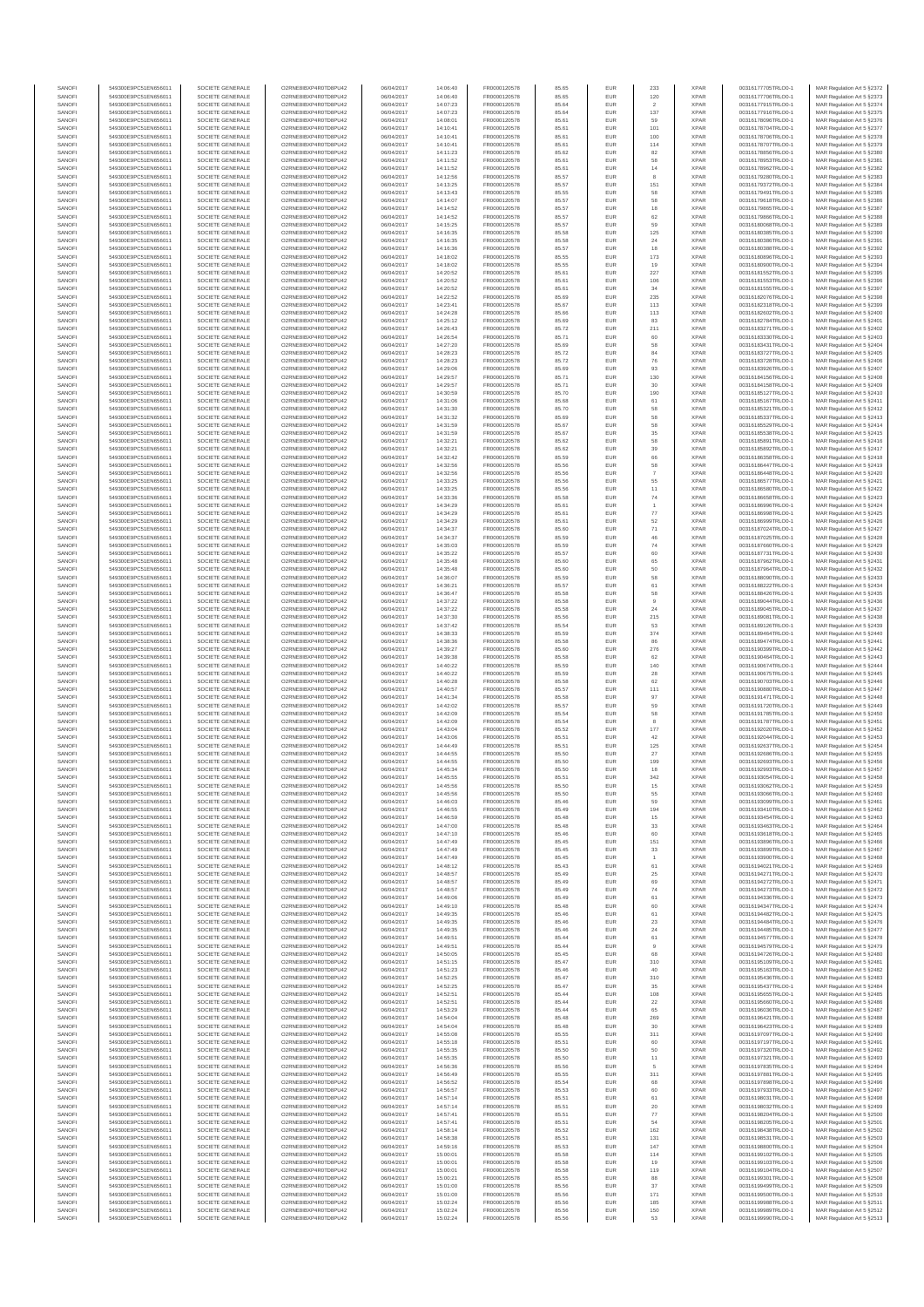| SANOF            | 549300E9PC51EN656011                         | SOCIETE GENERALE                     | O2RNE8IBXP4R0TD8PU42                          | 06/04/2017               | 15:03:00             | FR0000120578                 |                | EUR        | 130                     | <b>XPAR</b>                | 00316200233TRLO0-1                       | MAR Regulation Art 5 §2514                               |
|------------------|----------------------------------------------|--------------------------------------|-----------------------------------------------|--------------------------|----------------------|------------------------------|----------------|------------|-------------------------|----------------------------|------------------------------------------|----------------------------------------------------------|
| SANOFI<br>SANOFI | 549300E9PC51EN656011<br>549300E9PC51EN656011 | SOCIETE GENERALE<br>SOCIETE GENERALE | O2RNE8IBXP4R0TD8PU42<br>O2RNE8IBXP4R0TD8PU42  | 06/04/2017<br>06/04/2017 | 15:03:00<br>15:03:30 | FR0000120578<br>FR0000120578 | 85.55<br>85.53 | EUR<br>EUR | 63<br>121               | <b>XPAR</b><br><b>XPAR</b> | 00316200234TRLO0-1<br>00316200433TRLO0-1 | MAR Regulation Art 5 §2515<br>MAR Regulation Art 5 §2516 |
| SANOFI           | 549300E9PC51EN656011                         | SOCIETE GENERALE                     | O2RNE8IBXP4R0TD8PU42                          | 06/04/2017               | 15:03:38             | FR0000120578                 | 85.52          | EUR        | 59                      | <b>XPAR</b>                | 00316200463TRLO0-1                       | MAR Regulation Art 5 §2517                               |
| SANOFI<br>SANOFI | 549300E9PC51EN656011<br>549300E9PC51EN656011 | SOCIETE GENERALE<br>SOCIETE GENERALE | O2RNE8IBXP4R0TD8PU42<br>O2RNE8IBXP4R0TD8PU42  | 06/04/2017<br>06/04/2017 | 15:03:48<br>15:04:30 | FR0000120578<br>FR0000120578 | 85.51<br>85.54 | EUR<br>EUR | 58<br>17                | <b>XPAR</b><br><b>XPAR</b> | 00316200535TRLO0-1<br>00316200772TRLO0-1 | MAR Regulation Art 5 §2518<br>MAR Regulation Art 5 §2519 |
| SANOFI           | 549300E9PC51EN656011                         | SOCIETE GENERALE                     | O2RNE8IBXP4R0TD8PU42                          | 06/04/2017               | 15:04:30             | FR0000120578                 | 85.54          | EUR        | 160                     | <b>XPAR</b>                | 00316200773TRLO0-1                       | MAR Regulation Art 5 §2520                               |
| SANOFI           | 549300E9PC51EN656011                         | SOCIETE GENERALE                     | O2RNE8IBXP4R0TD8PU42                          | 06/04/2017               | 15:05:29             | FR0000120578                 | 85.60          | EUR        | 271                     | <b>XPAR</b>                | 00316201248TRLO0-1                       | MAR Regulation Art 5 §2521                               |
| SANOFI<br>SANOFI | 549300E9PC51EN656011<br>549300E9PC51EN656011 | SOCIETE GENERALE<br>SOCIETE GENERALE | O2RNE8IBXP4R0TD8PU42<br>O2RNE8IBXP4R0TD8PU42  | 06/04/2017<br>06/04/2017 | 15:05:29<br>15:05:54 | FR0000120578<br>FR0000120578 | 85.60<br>85.57 | EUR<br>EUR | 28<br>58                | <b>XPAR</b><br><b>XPAR</b> | 00316201249TRLO0-1<br>00316201334TRLO0-1 | MAR Regulation Art 5 §2522<br>MAR Regulation Art 5 §2523 |
| SANOFI           | 549300E9PC51EN656011                         | SOCIETE GENERALE                     | O2RNE8IBXP4R0TD8PU42                          | 06/04/2017               | 15:05:54             | FR0000120578                 | 85.57          | EUR        | 70                      | <b>XPAR</b>                | 00316201337TRLO0-1                       | MAR Regulation Art 5 §2524                               |
| SANOFI           | 549300E9PC51EN656011                         | SOCIETE GENERALE                     | O2RNE8IBXP4R0TD8PU42                          | 06/04/2017               | 15:06:31             | FR0000120578                 | 85.57          | EUR        | 128                     | <b>XPAR</b>                | 00316201549TRLO0-1                       | MAR Regulation Art 5 §2525                               |
| SANOFI<br>SANOFI | 549300E9PC51EN656011<br>549300E9PC51EN656011 | SOCIETE GENERALE<br>SOCIETE GENERALE | O2RNE8IBXP4R0TD8PU42<br>O2RNE8IBXP4R0TD8PU42  | 06/04/2017<br>06/04/2017 | 15:06:31<br>15:07:33 | FR0000120578<br>FR0000120578 | 85.57<br>85.61 | EUR<br>EUR | 48<br>274               | <b>XPAR</b><br><b>XPAR</b> | 00316201550TRLO0-1<br>00316201968TRLO0-1 | MAR Regulation Art 5 §2526<br>MAR Regulation Art 5 §2527 |
| SANOFI           | 549300E9PC51EN656011                         | SOCIETE GENERALE                     | O2RNE8IBXP4R0TD8PU42                          | 06/04/2017               | 15:07:53             | FR0000120578                 | 85.58          | EUR        | 62                      | <b>XPAR</b>                | 00316202051TRLO0-1                       | MAR Regulation Art 5 §2528                               |
| SANOFI           | 549300E9PC51EN656011                         | SOCIETE GENERALE                     | O2RNE8IBXP4R0TD8PU42                          | 06/04/2017               | 15:08:01             | FR0000120578                 | 85.57          | EUR        | 52                      | <b>XPAR</b>                | 00316202074TRLO0-1                       | MAR Regulation Art 5 §2529                               |
| SANOFI<br>SANOFI | 549300E9PC51EN656011<br>549300E9PC51EN656011 | SOCIETE GENERALE<br>SOCIETE GENERALE | O2RNE8IBXP4R0TD8PU42<br>O2RNE8IBXP4R0TD8PU42  | 06/04/2017<br>06/04/2017 | 15:08:01<br>15:08:30 | FR0000120578<br>FR0000120578 | 85.57<br>85.56 | EUR<br>EUR | 48<br>91                | <b>XPAR</b><br><b>XPAR</b> | 00316202076TRLO0-1<br>00316202207TRLO0-1 | MAR Regulation Art 5 §2530<br>MAR Regulation Art 5 §2531 |
| SANOFI           | 549300E9PC51EN656011                         | SOCIETE GENERALE                     | O2RNE8IBXP4R0TD8PU42                          | 06/04/2017               | 15:09:02             | FR0000120578                 | 85.53          | EUR        | 98                      | <b>XPAR</b>                | 00316202350TRLO0-1                       | MAR Regulation Art 5 §2532                               |
| SANOFI<br>SANOFI | 549300E9PC51EN656011<br>549300E9PC51EN656011 | SOCIETE GENERALE<br>SOCIETE GENERALE | O2RNE8IBXP4R0TD8PU42<br>O2RNE8IBXP4R0TD8PU42  | 06/04/2017<br>06/04/2017 | 15:09:13             | FR0000120578                 | 85.52<br>85.52 | EUR<br>EUR | 48                      | <b>XPAR</b><br><b>XPAR</b> | 00316202408TRLO0-1<br>00316202409TRLO0-1 | MAR Regulation Art 5 §2533<br>MAR Regulation Art 5 §2534 |
| SANOFI           | 549300E9PC51EN656011                         | SOCIETE GENERALE                     | O2RNE8IBXP4R0TD8PU42                          | 06/04/2017               | 15:09:13<br>15:09:13 | FR0000120578<br>FR0000120578 | 85.52          | EUR        | $10$<br>8               | <b>XPAR</b>                | 00316202410TRLO0-1                       | MAR Regulation Art 5 §2535                               |
| SANOFI           | 549300E9PC51EN656011                         | SOCIETE GENERALE                     | O2RNE8IBXP4R0TD8PU42                          | 06/04/2017               | 15:09:35             | FR0000120578                 | 85.50          | EUR        | 54                      | <b>XPAR</b>                | 00316202537TRLO0-1                       | MAR Regulation Art 5 §2536                               |
| SANOFI<br>SANOFI | 549300E9PC51EN656011<br>549300E9PC51EN656011 | SOCIETE GENERALE<br>SOCIETE GENERALE | O2RNE8IBXP4R0TD8PU42<br>O2RNE8IBXP4R0TD8PU42  | 06/04/2017<br>06/04/2017 | 15:09:35<br>15:09:54 | FR0000120578<br>FR0000120578 | 85.50<br>85.47 | EUR<br>EUR | $\ddot{4}$<br>62        | <b>XPAR</b><br><b>XPAR</b> | 00316202538TRLO0-1<br>00316202679TRLO0-1 | MAR Regulation Art 5 §2537<br>MAR Regulation Art 5 §2538 |
| SANOFI           | 549300E9PC51EN656011                         | SOCIETE GENERALE                     | O2RNE8IBXP4R0TD8PU42                          | 06/04/2017               | 15:10:10             | FR0000120578                 | 85.47          | EUR        | 21                      | <b>XPAR</b>                | 00316202739TRLO0-1                       | MAR Regulation Art 5 §2539                               |
| SANOFI           | 549300E9PC51EN656011                         | SOCIETE GENERALE                     | O2RNE8IBXP4R0TD8PU42                          | 06/04/2017               | 15:10:19             | FR0000120578                 | 85.47          | EUR        | 37                      | <b>XPAR</b>                | 00316202776TRLO0-1                       | MAR Regulation Art 5 §2540                               |
| SANOFI<br>SANOFI | 549300E9PC51EN656011<br>549300E9PC51EN656011 | SOCIETE GENERALE<br>SOCIETE GENERALE | O2RNE8IBXP4R0TD8PU42<br>O2RNE8IBXP4R0TD8PU42  | 06/04/2017<br>06/04/2017 | 15:10:19<br>15:11:19 | FR0000120578<br>FR0000120578 | 85.46<br>85.49 | EUR<br>EUR | 56<br>153               | <b>XPAR</b><br><b>XPAR</b> | 00316202777TRLO0-1<br>00316203098TRLO0-1 | MAR Regulation Art 5 §2541<br>MAR Regulation Art 5 §2542 |
| SANOFI           | 549300E9PC51EN656011                         | SOCIETE GENERALE                     | O2RNE8IBXP4R0TD8PU42                          | 06/04/2017               | 15:11:51             | FR0000120578                 | 85.46          | EUR        | 89                      | <b>XPAR</b>                | 00316203309TRLO0-1                       | MAR Regulation Art 5 §2543                               |
| SANOFI<br>SANOFI | 549300E9PC51EN656011<br>549300E9PC51EN656011 | SOCIETE GENERALE<br>SOCIETE GENERALE | O2RNE8IBXP4R0TD8PU42<br>O2RNE8IBXP4R0TD8PU42  | 06/04/2017<br>06/04/2017 | 15:12:08<br>15:12:40 | FR0000120578<br>FR0000120578 | 85.43<br>85.47 | EUR<br>EUR | 58<br>107               | <b>XPAR</b><br><b>XPAR</b> | 00316203460TRLO0-1<br>00316203696TRLO0-1 | MAR Regulation Art 5 §2544<br>MAR Regulation Art 5 §2545 |
| SANOFI           | 549300E9PC51EN656011                         | SOCIETE GENERALE                     | O2RNE8IBXP4R0TD8PU42                          | 06/04/2017               | 15:13:05             | FR0000120578                 | 85.46          | EUR        | 119                     | <b>XPAR</b>                | 00316203870TRLO0-1                       | MAR Regulation Art 5 §2546                               |
| SANOFI           | 549300E9PC51EN656011                         | SOCIETE GENERALE                     | O2RNE8IBXP4R0TD8PU42                          | 06/04/2017               | 15:13:19             | FR0000120578                 | 85.44          | EUR        | 63                      | <b>XPAR</b>                | 00316203974TRLO0-1                       | MAR Regulation Art 5 §2547                               |
| SANOFI<br>SANOFI | 549300E9PC51EN656011<br>549300E9PC51EN656011 | SOCIETE GENERALE<br>SOCIETE GENERALE | O2RNE8IBXP4R0TD8PU42<br>O2RNE8IBXP4R0TD8PU42  | 06/04/2017<br>06/04/2017 | 15:13:19<br>15:13:40 | FR0000120578<br>FR0000120578 | 85.44<br>85.44 | EUR<br>EUR | 35<br>$44\,$            | <b>XPAR</b><br><b>XPAR</b> | 00316203976TRLO0-1<br>00316204129TRLO0-1 | MAR Regulation Art 5 §2548<br>MAR Regulation Art 5 §2549 |
| SANOFI           | 549300E9PC51EN656011                         | SOCIETE GENERALE                     | O2RNE8IBXP4R0TD8PU42                          | 06/04/2017               | 15:14:43             | FR0000120578                 | 85.47          | EUR        | $\boldsymbol{28}$       | <b>XPAR</b>                | 00316204562TRLO0-1                       | MAR Regulation Art 5 §2550                               |
| SANOFI<br>SANOFI | 549300E9PC51EN656011                         | SOCIETE GENERALE<br>SOCIETE GENERALE | O2RNE8IBXP4R0TD8PU42<br>O2RNE8IBXP4R0TD8PU42  | 06/04/2017               | 15:14:44             | FR0000120578<br>FR0000120578 | 85.47          | EUR        | 16                      | <b>XPAR</b><br><b>XPAR</b> | 00316204563TRLO0-1<br>00316204564TRLO0-1 | MAR Regulation Art 5 §2551                               |
| SANOFI           | 549300E9PC51EN656011<br>549300E9PC51EN656011 | SOCIETE GENERALE                     | O2RNE8IBXP4R0TD8PU42                          | 06/04/2017<br>06/04/2017 | 15:14:44<br>15:15:13 | FR0000120578                 | 85.47<br>85.48 | EUR<br>EUR | 30<br>109               | <b>XPAR</b>                | 00316204768TRLO0-1                       | MAR Regulation Art 5 §2552<br>MAR Regulation Art 5 §2553 |
| SANOFI           | 549300E9PC51EN656011                         | SOCIETE GENERALE                     | O2RNE8IBXP4R0TD8PU42                          | 06/04/2017               | 15:15:13             | FR0000120578                 | 85.48          | EUR        | 233                     | <b>XPAR</b>                | 00316204769TRLO0-1                       | MAR Regulation Art 5 §2554                               |
| SANOFI<br>SANOFI | 549300E9PC51EN656011<br>549300E9PC51EN656011 | SOCIETE GENERALE<br>SOCIETE GENERALE | O2RNE8IBXP4R0TD8PU42<br>O2RNE8IBXP4R0TD8PU42  | 06/04/2017<br>06/04/2017 | 15:15:13<br>15:15:24 | FR0000120578<br>FR0000120578 | 85.48<br>85.47 | EUR<br>EUR | 20<br>59                | <b>XPAR</b><br><b>XPAR</b> | 00316204770TRLO0-1<br>00316204865TRLO0-1 | MAR Regulation Art 5 §2555<br>MAR Regulation Art 5 §2556 |
| SANOFI           | 549300E9PC51EN656011                         | SOCIETE GENERALE                     | O2RNE8IBXP4R0TD8PU42                          | 06/04/2017               | 15:15:41             | FR0000120578                 | 85.46          | EUR        | 60                      | <b>XPAR</b>                | 00316204971TRLO0-1                       | MAR Regulation Art 5 §2557                               |
| SANOFI<br>SANOFI | 549300E9PC51EN656011                         | SOCIETE GENERALE                     | O2RNE8IBXP4R0TD8PU42<br>O2RNE8IBXP4R0TD8PU42  | 06/04/2017               | 15:15:59             | FR0000120578                 | 85.45          | EUR        | 59<br>$\overline{7}$    | <b>XPAR</b><br><b>XPAR</b> | 00316205074TRLO0-1                       | MAR Regulation Art 5 §2558                               |
| SANOFI           | 549300E9PC51EN656011<br>549300E9PC51EN656011 | SOCIETE GENERALE<br>SOCIETE GENERALE | O2RNE8IBXP4R0TD8PU42                          | 06/04/2017<br>06/04/2017 | 15:15:59<br>15:16:46 | FR0000120578<br>FR0000120578 | 85.45<br>85.44 | EUR<br>EUR | 40                      | <b>XPAR</b>                | 00316205075TRLO0-1<br>00316205282TRLO0-1 | MAR Regulation Art 5 §2559<br>MAR Regulation Art 5 §2560 |
| SANOFI           | 549300E9PC51EN656011                         | SOCIETE GENERALE                     | O2RNE8IBXP4R0TD8PU42                          | 06/04/2017               | 15:16:46             | FR0000120578                 | 85.44          | EUR        | 129                     | <b>XPAR</b>                | 00316205283TRLO0-1                       | MAR Regulation Art 5 §2561                               |
| SANOFI<br>SANOFI | 549300E9PC51EN656011<br>549300E9PC51EN656011 | SOCIETE GENERALE<br>SOCIETE GENERALE | O2RNE8IBXP4R0TD8PU42<br>O2RNE8IBXP4R0TD8PU42  | 06/04/2017<br>06/04/2017 | 15:17:20<br>15:17:28 | FR0000120578<br>FR0000120578 | 85.43<br>85.40 | EUR<br>EUR | 213<br>60               | <b>XPAR</b><br><b>XPAR</b> | 00316205581TRLO0-1<br>00316205620TRLO0-1 | MAR Regulation Art 5 §2562<br>MAR Regulation Art 5 §2563 |
| SANOFI           | 549300E9PC51EN656011                         | SOCIETE GENERALE                     | O2RNE8IBXP4R0TD8PU42                          | 06/04/2017               | 15:17:50             | FR0000120578                 | 85.38          | EUR        | 34                      | <b>XPAR</b>                | 00316205776TRLO0-1                       | MAR Regulation Art 5 §2564                               |
| SANOFI           | 549300E9PC51EN656011                         | SOCIETE GENERALE                     | O2RNE8IBXP4R0TD8PU42                          | 06/04/2017               | 15:17:50             | FR0000120578                 | 85.38          | EUR        | 32                      | <b>XPAR</b>                | 00316205777TRLO0-1                       | MAR Regulation Art 5 §2565                               |
| SANOFI<br>SANOFI | 549300E9PC51EN656011<br>549300E9PC51EN656011 | SOCIETE GENERALE<br>SOCIETE GENERALE | O2RNE8IBXP4R0TD8PU42<br>O2RNE8IBXP4R0TD8PU42  | 06/04/2017<br>06/04/2017 | 15:17:50<br>15:18:20 | FR0000120578<br>FR0000120578 | 85.38<br>85.37 | EUR<br>EUR | 68<br>176               | <b>XPAR</b><br><b>XPAR</b> | 00316205778TRLO0-1<br>00316205930TRLO0-1 | MAR Regulation Art 5 §2566<br>MAR Regulation Art 5 §2567 |
| SANOFI           | 549300E9PC51EN656011                         | SOCIETE GENERALE                     | O2RNE8IBXP4R0TD8PU42                          | 06/04/2017               | 15:18:50             | FR0000120578                 | 85.36          | EUR        | 107                     | <b>XPAR</b>                | 00316206142TRLO0-1                       | MAR Regulation Art 5 §2568                               |
| SANOFI<br>SANOFI | 549300E9PC51EN656011<br>549300E9PC51EN656011 | SOCIETE GENERALE<br>SOCIETE GENERALE | O2RNE8IBXP4R0TD8PU42<br>O2RNE8IBXP4R0TD8PU42  | 06/04/2017<br>06/04/2017 | 15:18:50             | FR0000120578                 | 85.36          | EUR        | 45<br>58                | <b>XPAR</b><br><b>XPAR</b> | 00316206143TRLO0-1<br>00316206368TRLO0-1 | MAR Regulation Art 5 §2569                               |
| SANOFI           | 549300E9PC51EN656011                         | SOCIETE GENERALE                     | O2RNE8IBXP4R0TD8PU42                          | 06/04/2017               | 15:19:07<br>15:19:07 | FR0000120578<br>FR0000120578 | 85.35<br>85.35 | EUR<br>EUR | 18                      | <b>XPAR</b>                | 00316206370TRLO0-1                       | MAR Regulation Art 5 §2570<br>MAR Regulation Art 5 §2571 |
| SANOFI           | 549300E9PC51EN656011                         | SOCIETE GENERALE                     | O2RNE8IBXP4R0TD8PU42                          | 06/04/2017               | 15:19:17             | FR0000120578                 | 85.33          | EUR        | 32                      | <b>XPAR</b>                | 00316206503TRLO0-1                       | MAR Regulation Art 5 §2572                               |
| SANOFI<br>SANOFI | 549300E9PC51EN656011<br>549300E9PC51EN656011 | SOCIETE GENERALE<br>SOCIETE GENERALE | O2RNE8IBXP4R0TD8PU42<br>O2RNE8IBXP4R0TD8PU42  | 06/04/2017<br>06/04/2017 | 15:19:17<br>15:20:32 | FR0000120578<br>FR0000120578 | 85.33<br>85.36 | EUR<br>EUR | 26<br>59                | <b>XPAR</b><br><b>XPAR</b> | 00316206505TRLO0-1<br>00316206956TRLO0-1 | MAR Regulation Art 5 §2573<br>MAR Regulation Art 5 §2574 |
| SANOFI           | 549300E9PC51EN656011                         | SOCIETE GENERALE                     | O2RNE8IBXP4R0TD8PU42                          | 06/04/2017               | 15:20:41             | FR0000120578                 | 85.37          | EUR        | 57                      | <b>XPAR</b>                | 00316206999TRLO0-1                       | MAR Regulation Art 5 §2575                               |
| SANOFI<br>SANOFI | 549300E9PC51EN656011<br>549300E9PC51EN656011 | SOCIETE GENERALE<br>SOCIETE GENERALE | O2RNE8IBXP4R0TD8PU42<br>O2RNE8IBXP4R0TD8PU42  | 06/04/2017<br>06/04/2017 | 15:20:51<br>15:20:51 | FR0000120578<br>FR0000120578 | 85.36<br>85.36 | EUR<br>EUR | 63<br>108               | <b>XPAR</b><br><b>XPAR</b> | 00316207058TRLO0-1<br>00316207059TRLO0-1 | MAR Regulation Art 5 §2576<br>MAR Regulation Art 5 §2577 |
| SANOFI           | 549300E9PC51EN656011                         | SOCIETE GENERALE                     | O2RNE8IBXP4R0TD8PU42                          | 06/04/2017               | 15:20:51             | FR0000120578                 | 85.36          | EUR        |                         | <b>XPAR</b>                | 00316207061TRLO0-1                       | MAR Regulation Art 5 §2578                               |
| SANOFI           | 549300E9PC51EN656011                         | SOCIETE GENERALE                     | O2RNE8IBXP4R0TD8PU42                          | 06/04/2017               | 15:20:52             | FR0000120578                 | 85.36          | EUR        | 30                      | <b>XPAR</b>                | 00316207065TRLO0-1                       | MAR Regulation Art 5 §2579                               |
| SANOFI<br>SANOFI | 549300E9PC51EN656011<br>549300E9PC51EN656011 | SOCIETE GENERALE<br>SOCIETE GENERALE | O2RNE8IBXP4R0TD8PU42<br>O2RNE8IBXP4R0TD8PU42  | 06/04/2017<br>06/04/2017 | 15:20:52<br>15:20:52 | FR0000120578<br>FR0000120578 | 85.36<br>85.36 | EUR<br>EUR | 15<br>21                | <b>XPAR</b><br><b>XPAR</b> | 00316207066TRLO0-1<br>00316207067TRLO0-1 | MAR Regulation Art 5 §2580<br>MAR Regulation Art 5 §2581 |
| SANOFI           | 549300E9PC51EN656011                         | SOCIETE GENERALE                     | O2RNE8IBXP4R0TD8PU42                          | 06/04/2017               | 15:20:52             | FR0000120578                 | 85.36          | EUR        | 24                      | <b>XPAR</b>                | 00316207068TRLO0-1                       | MAR Regulation Art 5 §2582                               |
| SANOFI<br>SANOFI | 549300E9PC51EN656011<br>549300E9PC51EN656011 | SOCIETE GENERALE<br>SOCIETE GENERALE | O2RNE8IBXP4R0TD8PU42<br>O2RNE8IBXP4R0TD8PU42  | 06/04/2017<br>06/04/2017 | 15:20:52<br>15:20:53 | FR0000120578<br>FR0000120578 | 85.36<br>85.36 | EUR<br>EUR | 16<br>29                | <b>XPAR</b><br><b>XPAR</b> | 00316207069TRLO0-1<br>00316207075TRLO0-1 | MAR Regulation Art 5 §2583<br>MAR Regulation Art 5 §2584 |
| SANOFI           | 549300E9PC51EN656011                         | SOCIETE GENERALE                     | O2RNE8IBXP4R0TD8PU42                          | 06/04/2017               | 15:21:38             | FR0000120578                 | 85.38          | EUR        | 69                      | <b>XPAR</b>                | 00316207441TRLO0-1                       | MAR Regulation Art 5 §2585                               |
| SANOFI<br>SANOFI | 549300E9PC51EN656011<br>549300E9PC51EN656011 | SOCIETE GENERALE<br>SOCIETE GENERALE | O2RNE8IBXP4R0TD8PU42<br>O2RNE8IBXP4R0TD8PU42  | 06/04/2017<br>06/04/2017 | 15:21:38<br>15:21:45 | FR0000120578<br>FR0000120578 | 85.38<br>85.37 | EUR<br>EUR | 17                      | <b>XPAR</b><br><b>XPAR</b> | 00316207442TRLO0-1<br>00316207519TRLO0-1 | MAR Regulation Art 5 §2586<br>MAR Regulation Art 5 §2587 |
| SANOFI           | 549300E9PC51EN656011                         | SOCIETE GENERALE                     | O2RNE8IBXP4R0TD8PU42                          | 06/04/2017               | 15:22:05             | FR0000120578                 | 85.38          | EUR        | 150                     | <b>XPAR</b>                | 00316207647TRLO0-1                       | MAR Regulation Art 5 §2588                               |
| SANOFI           | 549300E9PC51EN656011                         | SOCIETE GENERALE                     | O2RNE8IBXP4R0TD8PU42                          | 06/04/2017               | 15:22:05             | FR0000120578                 | 85.38          | EUR        | 95                      | <b>XPAR</b>                | 00316207648TRLO0-1                       | MAR Regulation Art 5 §2589                               |
| SANOFI<br>SANOFI | 549300E9PC51EN656011<br>549300E9PC51EN656011 | SOCIETE GENERALE<br>SOCIETE GENERALE | O2RNE8IBXP4R0TD8PU42<br>O2RNE8IBXP4R0TD8PU42  | 06/04/2017<br>06/04/2017 | 15:22:05<br>15:22:08 | FR0000120578<br>FR0000120578 | 85.38<br>85.37 | EUR<br>EUR | 60<br>432               | <b>XPAR</b><br><b>XPAR</b> | 00316207649TRLO0-1<br>00316207670TRLO0-1 | MAR Regulation Art 5 §2590<br>MAR Regulation Art 5 §2591 |
| SANOFI           | 549300E9PC51EN656011                         | SOCIETE GENERALE                     | O2RNE8IBXP4R0TD8PU42                          | 06/04/2017               | 15:22:08             | FR0000120578                 | 85.37          | EUR        | 62                      | <b>XPAR</b>                | 00316207671TRLO0-1                       | MAR Regulation Art 5 §2592                               |
| SANOFI<br>SANOFI | 549300E9PC51EN656011<br>549300E9PC51EN656011 | SOCIETE GENERALE<br>SOCIETE GENERALE | O2RNE8IBXP4R0TD8PU42<br>O2RNE8IBXP4R0TD8PLI42 | 06/04/2017<br>06/04/2017 | 15:22:26<br>15:22:26 | FR0000120578<br>FR0000120578 | 85.35<br>85.35 | EUR<br>EUR | $\boldsymbol{28}$<br>34 | <b>XPAR</b><br><b>XPAR</b> | 00316207760TRLO0-1<br>00316207761TRLO0-1 | MAR Regulation Art 5 §2593<br>MAR Regulation Art 5 §2594 |
| SANOFI           | 549300E9PC51EN656011                         | SOCIETE GENERALE                     | O2RNE8IBXP4R0TD8PU42                          | 06/04/2017               | 15:22:26             | FR0000120578                 | 85.35          | EUR        | 62                      | <b>XPAR</b>                | 00316207762TRLO0-1                       | MAR Regulation Art 5 §2595                               |
| SANOFI           | 549300E9PC51EN656011                         | SOCIETE GENERALE                     | O2RNE8IBXP4R0TD8PU42                          | 06/04/2017               | 15:22:34             | FR0000120578                 | 85.34          | EUR        | 63                      | <b>XPAR</b>                | 00316207798TRLO0-1                       | MAR Regulation Art 5 §2596                               |
| SANOFI<br>SANOFI | 549300E9PC51EN656011<br>549300E9PC51EN656011 | SOCIETE GENERALE<br>SOCIETE GENERALE | O2RNE8IBXP4R0TD8PU42<br>O2RNE8IBXP4R0TD8PU42  | 06/04/2017<br>06/04/2017 | 15:23:41<br>15:23:41 | FR0000120578<br>FR0000120578 | 85.42<br>85.42 | EUR<br>EUR | $21\,$<br>17            | <b>XPAR</b><br><b>XPAR</b> | 00316208061TRLO0-1<br>00316208062TRLO0-1 | MAR Regulation Art 5 §2597<br>MAR Regulation Art 5 §2598 |
| SANOFI           | 549300E9PC51EN656011                         | SOCIETE GENERALE                     | O2RNE8IBXP4R0TD8PU42                          | 06/04/2017               | 15:24:16             | FR0000120578                 | 85.44          | <b>EUR</b> | 81                      | <b>XPAR</b>                | 00316208245TRLO0-1                       | MAR Regulation Art 5 §2599                               |
| SANOFI<br>SANOFI | 549300E9PC51EN656011<br>549300E9PC51EN656011 | SOCIETE GENERALE<br>SOCIETE GENERALE | O2RNE8IBXP4R0TD8PU42<br>O2RNE8IBXP4R0TD8PLI42 | 06/04/2017<br>06/04/2017 | 15:24:40<br>15:24:40 | FR0000120578<br>FR0000120578 | 85.44<br>85.44 | EUR<br>EUR | 92                      | <b>XPAR</b><br><b>XPAR</b> | 00316208412TRLO0-1<br>00316208413TRLO0-1 | MAR Regulation Art 5 §2600<br>MAR Regulation Art 5 §2601 |
| SANOFI           | 549300E9PC51EN656011                         | SOCIETE GENERALE                     | O2RNE8IBXP4R0TD8PU42                          | 06/04/2017               | 15:24:40             | FR0000120578                 | 85.44          | EUR        | 174                     | <b>XPAR</b>                | 00316208414TRLO0-1                       | MAR Regulation Art 5 §2602                               |
| SANOFI           | 549300E9PC51EN656011                         | SOCIETE GENERALE                     | O2RNE8IBXP4R0TD8PLI42<br>O2RNE8IBXP4R0TD8PU42 | 06/04/2017               | 15:24:40             | FR0000120578                 | 85.44          | EUR        | 186                     | <b>XPAR</b>                | 00316208415TRLO0-1                       | MAR Regulation Art 5 §2603                               |
| SANOFI<br>SANOFI | 549300E9PC51EN656011<br>549300E9PC51EN656011 | SOCIETE GENERALE<br>SOCIETE GENERALE | O2RNE8IBXP4R0TD8PU42                          | 06/04/2017<br>06/04/2017 | 15:24:40<br>15:24:40 | FR0000120578<br>FR0000120578 | 85.44<br>85.44 | EUR<br>EUR | 150                     | <b>XPAR</b><br><b>XPAR</b> | 00316208416TRLO0-1<br>00316208417TRLO0-1 | MAR Regulation Art 5 §2604<br>MAR Regulation Art 5 §2605 |
| SANOFI           | 549300E9PC51EN656011                         | SOCIETE GENERALE                     | O2RNE8IBXP4R0TD8PU42                          | 06/04/2017               | 15:24:40             | FR0000120578                 | 85.44          | EUR        | 43                      | <b>XPAR</b>                | 00316208418TRLO0-1                       | MAR Regulation Art 5 §2606                               |
| SANOFI<br>SANOFI | 549300E9PC51EN656011<br>549300E9PC51EN656011 | SOCIETE GENERALE<br>SOCIETE GENERALE | O2RNE8IBXP4R0TD8PU42<br>O2RNE8IBXP4R0TD8PU42  | 06/04/2017<br>06/04/2017 | 15:25:10<br>15:25:10 | FR0000120578<br>FR0000120578 | 85.45<br>85.45 | EUR<br>EUR | 95<br>30                | <b>XPAR</b><br><b>XPAR</b> | 00316208626TRLO0-1<br>00316208627TRLO0-1 | MAR Regulation Art 5 §2607<br>MAR Regulation Art 5 §2608 |
| SANOFI           | 549300E9PC51EN656011                         | SOCIETE GENERALE                     | O2RNE8IBXP4R0TD8PU42                          | 06/04/2017               | 15:25:11             | FR0000120578                 | 85.44          | EUR        | 25                      | <b>XPAR</b>                | 00316208630TRLO0-1                       | MAR Regulation Art 5 §2609                               |
| SANOFI<br>SANOFI | 549300E9PC51EN656011<br>549300E9PC51EN656011 | SOCIETE GENERALE<br>SOCIETE GENERALE | O2RNE8IBXP4R0TD8PU42<br>O2RNE8IBXP4R0TD8PU42  | 06/04/2017<br>06/04/2017 | 15:25:38<br>15:25:38 | FR0000120578<br>FR0000120578 | 85.45<br>85.45 | EUR<br>EUR | 117<br>47               | <b>XPAR</b><br><b>XPAR</b> | 00316208769TRLO0-1<br>00316208772TRLO0-1 | MAR Regulation Art 5 §2610<br>MAR Regulation Art 5 §2611 |
| SANOFI           | 549300E9PC51EN656011                         | SOCIETE GENERALE                     | O2RNE8IBXP4R0TD8PU42                          | 06/04/2017               | 15:26:42             | FR0000120578                 | 85.46          | EUR        | 200                     | <b>XPAR</b>                | 00316209172TRLO0-1                       | MAR Regulation Art 5 §2612                               |
| SANOFI<br>SANOFI | 549300E9PC51EN656011<br>549300E9PC51EN656011 | SOCIETE GENERALE<br>SOCIETE GENERALE | O2RNE8IBXP4R0TD8PU42<br>O2RNE8IBXP4R0TD8PU42  | 06/04/2017<br>06/04/2017 | 15:26:42<br>15:26:43 | FR0000120578<br>FR0000120578 | 85.45<br>85.45 | EUR<br>EUR | 24<br>123               | <b>XPAR</b><br><b>XPAR</b> | 00316209175TRLO0-1<br>00316209180TRLO0-1 | MAR Regulation Art 5 §2613<br>MAR Regulation Art 5 §2614 |
| SANOFI           | 549300E9PC51EN656011                         | SOCIETE GENERALE                     | O2RNE8IBXP4R0TD8PU42                          | 06/04/2017               | 15:27:04             | FR0000120578                 | 85.45          | EUR        | 63                      | <b>XPAR</b>                | 00316209291TRLO0-1                       | MAR Regulation Art 5 §2615                               |
| SANOFI<br>SANOFI | 549300E9PC51EN656011                         | SOCIETE GENERALE<br>SOCIETE GENERALE | O2RNE8IBXP4R0TD8PU42<br>O2RNE8IBXP4R0TD8PU42  | 06/04/2017               | 15:27:20             | FR0000120578                 | 85.44          | EUR        | 65<br>50                | <b>XPAR</b><br><b>XPAR</b> | 00316209436TRLO0-1<br>00316209437TRLO0-1 | MAR Regulation Art 5 §2616<br>MAR Regulation Art 5 §2617 |
| SANOFI           | 549300E9PC51EN656011<br>549300E9PC51EN656011 | SOCIETE GENERALE                     | O2RNE8IBXP4R0TD8PU42                          | 06/04/2017<br>06/04/2017 | 15:27:20<br>15:27:29 | FR0000120578<br>FR0000120578 | 85.44<br>85.43 | EUR<br>EUR | 47                      | <b>XPAR</b>                | 00316209487TRLO0-1                       | MAR Regulation Art 5 §2618                               |
| SANOFI           | 549300E9PC51EN656011                         | SOCIETE GENERALE                     | O2RNE8IBXP4R0TD8PU42                          | 06/04/2017               | 15:27:29             | FR0000120578                 | 85.43          | EUR        | 11                      | <b>XPAR</b>                | 00316209488TRLO0-1                       | MAR Regulation Art 5 §2619                               |
| SANOFI<br>SANOFI | 549300E9PC51EN656011<br>549300E9PC51EN656011 | SOCIETE GENERALE<br>SOCIETE GENERALE | O2RNE8IBXP4R0TD8PU42<br>O2RNE8IBXP4R0TD8PU42  | 06/04/2017<br>06/04/2017 | 15:29:18<br>15:29:28 | FR0000120578<br>FR0000120578 | 85.48<br>85.47 | EUR<br>EUR | 99<br>542               | <b>XPAR</b><br><b>XPAR</b> | 00316210328TRLO0-1<br>00316210410TRLO0-1 | MAR Regulation Art 5 §2620<br>MAR Regulation Art 5 §2621 |
| SANOFI           | 549300E9PC51EN656011                         | SOCIETE GENERALE                     | O2RNE8IBXP4R0TD8PU42                          | 06/04/2017               | 15:29:48             | FR0000120578                 | 85.45          | EUR        | 11                      | <b>XPAR</b>                | 00316210497TRLO0-1                       | MAR Regulation Art 5 §2622                               |
| SANOFI<br>SANOFI | 549300E9PC51EN656011<br>549300E9PC51EN656011 | SOCIETE GENERALE<br>SOCIETE GENERALE | O2RNE8IBXP4R0TD8PU42<br>O2RNE8IBXP4R0TD8PU42  | 06/04/2017<br>06/04/2017 | 15:30:04<br>15:30:11 | FR0000120578<br>FR0000120578 | 85.45<br>85.46 | EUR<br>EUR | 107<br>12               | <b>XPAR</b><br><b>XPAR</b> | 00316210566TRLO0-1<br>00316210619TRLO0-1 | MAR Regulation Art 5 §2623                               |
| SANOFI           | 549300E9PC51EN656011                         | SOCIETE GENERALE                     | O2RNE8IBXP4R0TD8PU42                          | 06/04/2017               | 15:30:11             | FR0000120578                 | 85.46          | EUR        | $71\,$                  | <b>XPAR</b>                | 00316210621TRLO0-1                       | MAR Regulation Art 5 §2624<br>MAR Regulation Art 5 §2625 |
| SANOFI           | 549300E9PC51EN656011                         | SOCIETE GENERALE                     | O2RNE8IBXP4R0TD8PU42                          | 06/04/2017               | 15:30:30             | FR0000120578                 | 85.48          | EUR        | $\overline{1}$          | <b>XPAR</b>                | 00316210867TRLO0-1                       | MAR Regulation Art 5 §2626                               |
| SANOFI<br>SANOFI | 549300E9PC51EN656011<br>549300E9PC51EN656011 | SOCIETE GENERALE<br>SOCIETE GENERALE | O2RNE8IBXP4R0TD8PU42<br>O2RNE8IBXP4R0TD8PU42  | 06/04/2017<br>06/04/2017 | 15:30:30<br>15:30:36 | FR0000120578<br>FR0000120578 | 85.48<br>85.50 | EUR<br>EUR | $_{33}$<br>141          | <b>XPAR</b><br><b>XPAR</b> | 00316210869TRLO0-1<br>00316210942TRLO0-1 | MAR Regulation Art 5 §2627<br>MAR Regulation Art 5 §2628 |
| SANOFI           | 549300E9PC51EN656011                         | SOCIETE GENERALE                     | O2RNE8IBXP4R0TD8PU42                          | 06/04/2017               | 15:32:02             | FR0000120578                 | 85.50          | EUR        | 452                     | <b>XPAR</b>                | 00316211418TRLO0-1                       | MAR Regulation Art 5 §2629                               |
| SANOFI<br>SANOFI | 549300E9PC51EN656011<br>549300E9PC51EN656011 | SOCIETE GENERALE<br>SOCIETE GENERALE | O2RNE8IBXP4R0TD8PU42<br>O2RNE8IBXP4R0TD8PU42  | 06/04/2017<br>06/04/2017 | 15:32:33<br>15:32:46 | FR0000120578<br>FR0000120578 | 85.48<br>85.45 | EUR<br>EUR | 179<br>61               | <b>XPAR</b><br><b>XPAR</b> | 00316211544TRLO0-1<br>00316211638TRLO0-1 | MAR Regulation Art 5 §2630<br>MAR Regulation Art 5 §2631 |
| SANOFI           | 549300E9PC51EN656011                         | SOCIETE GENERALE                     | O2RNE8IBXP4R0TD8PU42                          | 06/04/2017               | 15:33:02             | FR0000120578                 | 85.43          | EUR        | 61                      | <b>XPAR</b>                | 00316211730TRLO0-1                       | MAR Regulation Art 5 §2632                               |
| SANOFI           | 549300E9PC51EN656011                         | SOCIETE GENERALE                     | O2RNE8IBXP4R0TD8PU42                          | 06/04/2017               | 15:33:12             | FR0000120578                 | 85.42          | EUR        | 61                      | <b>XPAR</b>                | 00316211811TRLO0-1                       | MAR Regulation Art 5 §2633                               |
| SANOFI<br>SANOFI | 549300E9PC51EN656011<br>549300E9PC51EN656011 | SOCIETE GENERALE<br>SOCIETE GENERALE | O2RNE8IBXP4R0TD8PU42<br>O2RNE8IBXP4R0TD8PU42  | 06/04/2017<br>06/04/2017 | 15:33:30<br>15:33:59 | FR0000120578<br>FR0000120578 | 85.41<br>85.42 | EUR<br>EUR | 61<br>118               | <b>XPAR</b><br><b>XPAR</b> | 00316211961TRLO0-1<br>00316212133TRLO0-1 | MAR Regulation Art 5 §2634<br>MAR Regulation Art 5 §2635 |
| SANOFI           | 549300E9PC51EN656011                         | SOCIETE GENERALE                     | O2RNE8IBXP4R0TD8PU42                          | 06/04/2017               | 15:34:50             | FR0000120578                 | 85.42          | EUR        | 244                     | <b>XPAR</b>                | 00316212345TRLO0-1                       | MAR Regulation Art 5 §2636                               |
| SANOFI<br>SANOFI | 549300E9PC51EN656011<br>549300E9PC51EN656011 | SOCIETE GENERALE<br>SOCIETE GENERALE | O2RNE8IBXP4R0TD8PU42<br>O2RNE8IBXP4R0TD8PU42  | 06/04/2017<br>06/04/2017 | 15:35:04<br>15:35:49 | FR0000120578<br>FR0000120578 | 85.41<br>85.41 | EUR<br>EUR | 62<br>80                | <b>XPAR</b><br><b>XPAR</b> | 00316212424TRLO0-1<br>00316212709TRLO0-1 | MAR Regulation Art 5 §2637<br>MAR Regulation Art 5 §2638 |
| SANOFI           | 549300E9PC51EN656011                         | SOCIETE GENERALE                     | O2RNE8IBXP4R0TD8PU42                          | 06/04/2017               | 15:35:53             | FR0000120578                 | 85.41          | EUR        | 160                     | <b>XPAR</b>                | 00316212728TRLO0-1                       | MAR Regulation Art 5 §2639                               |
| SANOFI           | 549300E9PC51EN656011                         | SOCIETE GENERALE                     | O2RNE8IBXP4R0TD8PU42                          | 06/04/2017               | 15:36:44             | FR0000120578                 | 85.44          | EUR        | 279                     | <b>XPAR</b>                | 00316213155TRLO0-1                       | MAR Regulation Art 5 §2640                               |
| SANOFI<br>SANOFI | 549300E9PC51EN656011<br>549300E9PC51EN656011 | SOCIETE GENERALE<br>SOCIETE GENERALE | O2RNE8IBXP4R0TD8PU42<br>O2RNE8IBXP4R0TD8PU42  | 06/04/2017<br>06/04/2017 | 15:37:20<br>15:38:02 | FR0000120578<br>FR0000120578 | 85.44<br>85.38 | EUR<br>EUR | 179<br>178              | <b>XPAR</b><br><b>XPAR</b> | 00316213321TRLO0-1<br>00316213658TRLO0-1 | MAR Regulation Art 5 §2641<br>MAR Regulation Art 5 §2642 |
| SANOFI           | 549300E9PC51EN656011                         | SOCIETE GENERALE                     | O2RNE8IBXP4R0TD8PU42                          | 06/04/2017               | 15:38:12             | FR0000120578                 | 85.36          | EUR        | 58                      | <b>XPAR</b>                | 00316213732TRLO0-1                       | MAR Regulation Art 5 §2643                               |
| SANOFI<br>SANOFI | 549300E9PC51EN656011<br>549300E9PC51EN656011 | SOCIETE GENERALE<br>SOCIETE GENERALE | O2RNE8IBXP4R0TD8PU42<br>O2RNE8IBXP4R0TD8PU42  | 06/04/2017<br>06/04/2017 | 15:38:41<br>15:38:45 | FR0000120578<br>FR0000120578 | 85.33<br>85.32 | EUR<br>EUR | 115<br>14               | <b>XPAR</b><br><b>XPAR</b> | 00316213962TRLO0-1<br>00316213980TRLO0-1 | MAR Regulation Art 5 §2644<br>MAR Regulation Art 5 §2645 |
| SANOFI           | 549300E9PC51EN656011                         | SOCIETE GENERALE                     | O2RNE8IBXP4R0TD8PU42                          | 06/04/2017               | 15:38:45             | FR0000120578                 | 85.32          | EUR        | $44\,$                  | XPAR                       | 00316213981TRLO0-1                       | MAR Regulation Art 5 §2646                               |
| SANOFI<br>SANOFI | 549300E9PC51EN656011<br>549300E9PC51EN656011 | SOCIETE GENERALE<br>SOCIETE GENERALE | O2RNE8IBXP4R0TD8PU42<br>O2RNE8IBXP4R0TD8PU42  | 06/04/2017<br>06/04/2017 | 15:39:35<br>15:40:02 | FR0000120578<br>FR0000120578 | 85.30<br>85.30 | EUR<br>EUR | 153                     | <b>XPAR</b><br><b>XPAR</b> | 00316214433TRLO0-1<br>00316214590TRLO0-1 | MAR Regulation Art 5 §2647                               |
| SANOFI           | 549300E9PC51EN656011                         | SOCIETE GENERALE                     | O2RNE8IBXP4R0TD8PU42                          | 06/04/2017               | 15:40:16             | FR0000120578                 | 85.30          | EUR        | 208<br>69               | <b>XPAR</b>                | 00316214693TRLO0-1                       | MAR Regulation Art 5 §2648<br>MAR Regulation Art 5 §2649 |
| SANOFI           | 549300E9PC51EN656011                         | SOCIETE GENERALE                     | O2RNE8IBXP4R0TD8PU42                          | 06/04/2017               | 15:40:16             | FR0000120578                 | 85.30          | EUR        | 21                      | <b>XPAR</b>                | 00316214695TRLO0-1                       | MAR Regulation Art 5 §2650                               |
| SANOFI<br>SANOFI | 549300E9PC51EN656011<br>549300E9PC51EN656011 | SOCIETE GENERALE<br>SOCIETE GENERALE | O2RNE8IBXP4R0TD8PU42<br>O2RNE8IBXP4R0TD8PU42  | 06/04/2017<br>06/04/2017 | 15:40:50<br>15:40:50 | FR0000120578<br>FR0000120578 | 85.30<br>85.30 | EUR<br>EUR | 27<br>84                | <b>XPAR</b><br><b>XPAR</b> | 00316214978TRLO0-1<br>00316214982TRLO0-1 | MAR Regulation Art 5 §2651<br>MAR Regulation Art 5 §2652 |
| SANOFI           | 549300E9PC51EN656011                         | SOCIETE GENERALE                     | O2RNE8IBXP4R0TD8PU42                          | 06/04/2017               | 15:40:51             | FR0000120578                 | 85.30          | EUR        | 63                      | <b>XPAR</b>                | 00316214992TRLO0-1                       | MAR Regulation Art 5 §2653                               |
| SANOFI<br>SANOFI | 549300E9PC51EN656011<br>549300E9PC51EN656011 | SOCIETE GENERALE<br>SOCIETE GENERALE | O2RNE8IBXP4R0TD8PU42<br>O2RNE8IBXP4R0TD8PU42  | 06/04/2017<br>06/04/2017 | 15:41:05<br>15:41:05 | FR0000120578<br>FR0000120578 | 85.30<br>85.30 | EUR<br>EUR | $_{\rm 34}$<br>45       | <b>XPAR</b><br>XPAR        | 00316215272TRLO0-1<br>00316215275TRLO0-1 | MAR Regulation Art 5 §2654<br>MAR Regulation Art 5 §2655 |
|                  |                                              |                                      |                                               |                          |                      |                              |                |            |                         |                            |                                          |                                                          |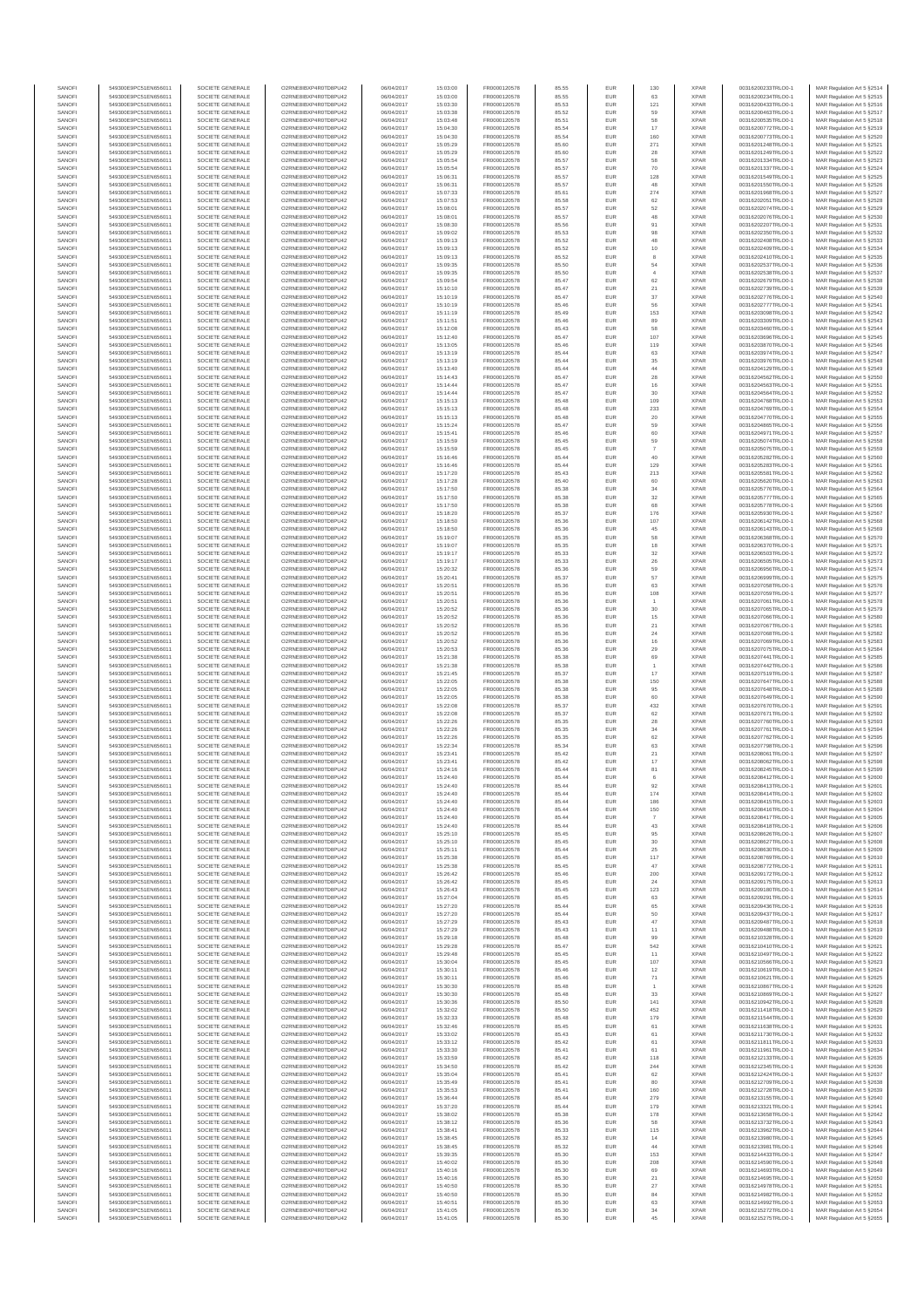| SANOF            | 549300E9PC51EN656011                         | SOCIETE GENERALE                     | O2RNE8IBXP4R0TD8PU42                         | 06/04/2017               | 15:41:22             | FR0000120578                 | 85.27          | EUR               | 58                   | <b>XPAR</b>                | 00316215443TRLO0-1                       | MAR Regulation Art 5 §2656                                |
|------------------|----------------------------------------------|--------------------------------------|----------------------------------------------|--------------------------|----------------------|------------------------------|----------------|-------------------|----------------------|----------------------------|------------------------------------------|-----------------------------------------------------------|
| SANOFI<br>SANOFI | 549300E9PC51EN656011<br>549300E9PC51EN656011 | SOCIETE GENERALE<br>SOCIETE GENERALE | O2RNE8IBXP4R0TD8PU42<br>O2RNE8IBXP4R0TD8PU42 | 06/04/2017<br>06/04/2017 | 15:43:49<br>15:43:56 | FR0000120578<br>FR0000120578 | 85.35<br>85.34 | EUR<br>EUR        | 43<br>540            | <b>XPAR</b><br><b>XPAR</b> | 00316216493TRLO0-1<br>00316216522TRLO0-1 | MAR Regulation Art 5 §2657<br>MAR Regulation Art 5 §2658  |
| SANOFI           | 549300E9PC51EN656011                         | SOCIETE GENERALE                     | O2RNE8IBXP4R0TD8PU42                         | 06/04/2017               | 15:44:20             | FR0000120578                 | 85.32          | EUR               | 150                  | XPAR                       | 00316216665TRLO0-1                       | MAR Regulation Art 5 §2659                                |
| SANOFI<br>SANOFI | 549300E9PC51EN656011<br>549300E9PC51EN656011 | SOCIETE GENERALE<br>SOCIETE GENERALE | O2RNE8IBXP4R0TD8PU42<br>O2RNE8IBXP4R0TD8PU42 | 06/04/2017<br>06/04/2017 | 15:44:20<br>15:44:36 | FR0000120578<br>FR0000120578 | 85.32<br>85.31 | EUR<br>EUR        | 153                  | <b>XPAR</b><br><b>XPAR</b> | 00316216666TRLO0-1<br>00316216734TRLO0-1 | MAR Regulation Art 5 §2660<br>MAR Regulation Art 5 §2661  |
| SANOFI           | 549300E9PC51EN656011                         | SOCIETE GENERALE                     | O2RNE8IBXP4R0TD8PU42                         | 06/04/2017               | 15:44:36             | FR0000120578                 | 85.31          | EUR               | 21                   | <b>XPAR</b>                | 00316216736TRLO0-1                       | MAR Regulation Art 5 §2662                                |
| SANOFI           | 549300E9PC51EN656011                         | SOCIETE GENERALE                     | O2RNE8IBXP4R0TD8PU42                         | 06/04/2017               | 15:45:08             | FR0000120578                 | 85.30          | EUR               | 139                  | <b>XPAR</b>                | 00316217004TRLO0-1                       | MAR Regulation Art 5 §2663                                |
| SANOFI<br>SANOFI | 549300E9PC51EN656011<br>549300E9PC51EN656011 | SOCIETE GENERALE<br>SOCIETE GENERALE | O2RNE8IBXP4R0TD8PU42<br>O2RNE8IBXP4R0TD8PU42 | 06/04/2017<br>06/04/2017 | 15:45:08<br>15:45:08 | FR0000120578<br>FR0000120578 | 85.30<br>85.30 | EUR<br>EUR        | 79                   | <b>XPAR</b><br><b>XPAR</b> | 00316217005TRLO0-1<br>00316217006TRLO0-1 | MAR Regulation Art 5 §2664<br>MAR Regulation Art 5 §2665  |
| SANOFI           | 549300E9PC51EN656011                         | SOCIETE GENERALE                     | O2RNE8IBXP4R0TD8PU42                         | 06/04/2017               | 15:45:50             | FR0000120578                 | 85.35          | EUR               | 223                  | <b>XPAR</b>                | 00316217399TRLO0-1                       | MAR Regulation Art 5 §2666                                |
| SANOFI           | 549300E9PC51EN656011                         | SOCIETE GENERALE                     | O2RNE8IBXP4R0TD8PU42                         | 06/04/2017               | 15:45:55             | FR0000120578                 | 85.34          | EUR               | 63                   | <b>XPAR</b>                | 00316217418TRLO0-1                       | MAR Regulation Art 5 §2667<br>MAR Regulation Art 5 §2668  |
| SANOFI<br>SANOFI | 549300E9PC51EN656011<br>549300E9PC51EN656011 | SOCIETE GENERALE<br>SOCIETE GENERALE | O2RNE8IBXP4R0TD8PU42<br>O2RNE8IBXP4R0TD8PU42 | 06/04/2017<br>06/04/2017 | 15:47:01<br>15:47:09 | FR0000120578<br>FR0000120578 | 85.33<br>85.32 | EUR<br>EUR        | 25<br>360            | <b>XPAR</b><br><b>XPAR</b> | 00316217791TRLO0-1<br>00316217808TRLO0-1 | MAR Regulation Art 5 §2669                                |
| SANOFI           | 549300E9PC51EN656011                         | SOCIETE GENERALE                     | O2RNE8IBXP4R0TD8PU42                         | 06/04/2017               | 15:47:26             | FR0000120578                 | 85.32          | EUR               | 193                  | <b>XPAR</b>                | 00316217937TRLO0-1                       | MAR Regulation Art 5 §2670                                |
| SANOFI           | 549300E9PC51EN656011                         | SOCIETE GENERALE                     | O2RNE8IBXP4R0TD8PU42                         | 06/04/2017               | 15:47:26             | FR0000120578                 | 85.32          | EUR               | 26                   | <b>XPAR</b>                | 00316217938TRLO0-1                       | MAR Regulation Art 5 §2671                                |
| SANOFI<br>SANOFI | 549300E9PC51EN656011<br>549300E9PC51EN656011 | SOCIETE GENERALE<br>SOCIETE GENERALE | O2RNE8IBXP4R0TD8PU42<br>O2RNE8IBXP4R0TD8PU42 | 06/04/2017<br>06/04/2017 | 15:47:40<br>15:48:11 | FR0000120578<br>FR0000120578 | 85.31<br>85.28 | EUR<br>EUR        | 63<br>223            | <b>XPAR</b><br><b>XPAR</b> | 00316218024TRLO0-1<br>00316218289TRLO0-1 | MAR Regulation Art 5 §2672<br>MAR Regulation Art 5 §2673  |
| SANOFI           | 549300E9PC51EN656011                         | SOCIETE GENERALE                     | O2RNE8IBXP4R0TD8PU42                         | 06/04/2017               | 15:48:27             | FR0000120578                 | 85.26          | EUR               | 63                   | <b>XPAR</b>                | 00316218365TRLO0-1                       | MAR Regulation Art 5 §2674                                |
| SANOFI           | 549300E9PC51EN656011                         | SOCIETE GENERALE                     | O2RNE8IBXP4R0TD8PU42                         | 06/04/2017               | 15:48:27             | FR0000120578                 | 85.26          | EUR               | 38                   | <b>XPAR</b>                | 00316218373TRLO0-1                       | MAR Regulation Art 5 §2675                                |
| SANOFI<br>SANOFI | 549300E9PC51EN656011<br>549300E9PC51EN656011 | SOCIETE GENERALE<br>SOCIETE GENERALE | O2RNE8IBXP4R0TD8PU42<br>O2RNE8IBXP4R0TD8PU42 | 06/04/2017<br>06/04/2017 | 15:48:45<br>15:48:45 | FR0000120578<br>FR0000120578 | 85.24<br>85.24 | EUR<br>EUR        | $\,$ 2 $\,$<br>56    | <b>XPAR</b><br><b>XPAR</b> | 00316218478TRLO0-1<br>00316218479TRLO0-1 | MAR Regulation Art 5 §2676<br>MAR Regulation Art 5 §2677  |
| SANOFI           | 549300E9PC51EN656011                         | SOCIETE GENERALE                     | O2RNE8IBXP4R0TD8PU42                         | 06/04/2017               | 15:49:30             | FR0000120578                 | 85.30          | EUR               | 432                  | <b>XPAR</b>                | 00316218918TRLO0-1                       | MAR Regulation Art 5 §2678                                |
| SANOFI<br>SANOFI | 549300E9PC51EN656011<br>549300E9PC51EN656011 | SOCIETE GENERALE<br>SOCIETE GENERALE | O2RNE8IBXP4R0TD8PU42<br>O2RNE8IBXP4R0TD8PU42 | 06/04/2017<br>06/04/2017 | 15:49:35<br>15:49:35 | FR0000120578<br>FR0000120578 | 85.30<br>85.30 | EUR<br>EUR        | 101<br>61            | <b>XPAR</b><br><b>XPAR</b> | 00316218952TRLO0-1<br>00316218953TRLO0-1 | MAR Regulation Art 5 §2679<br>MAR Regulation Art 5 §2680  |
| SANOFI           | 549300E9PC51EN656011                         | SOCIETE GENERALE                     | O2RNE8IBXP4R0TD8PU42                         | 06/04/2017               | 15:49:40             | FR0000120578                 | 85.28          | EUR               | 87                   | <b>XPAR</b>                | 00316218973TRLO0-1                       | MAR Regulation Art 5 §2681                                |
| SANOFI           | 549300E9PC51EN656011                         | SOCIETE GENERALE                     | O2RNE8IBXP4R0TD8PU42                         | 06/04/2017               | 15:49:53             | FR0000120578                 | 85.28          | EUR               | 59                   | <b>XPAR</b>                | 00316219053TRLO0-1                       | MAR Regulation Art 5 §2682                                |
| SANOFI<br>SANOFI | 549300E9PC51EN656011<br>549300E9PC51EN656011 | SOCIETE GENERALE<br>SOCIETE GENERALE | O2RNE8IBXP4R0TD8PU42<br>O2RNE8IBXP4R0TD8PU42 | 06/04/2017<br>06/04/2017 | 15:49:53<br>15:50:34 | FR0000120578<br>FR0000120578 | 85.28<br>85.29 | EUR<br>EUR        | 91<br>150            | <b>XPAR</b><br><b>XPAR</b> | 00316219059TRLO0-1<br>00316219320TRLO0-1 | MAR Regulation Art 5 §2683<br>MAR Regulation Art 5 §2684  |
| SANOFI           | 549300E9PC51EN656011                         | SOCIETE GENERALE                     | O2RNE8IBXP4R0TD8PU42                         | 06/04/2017               | 15:50:34             | FR0000120578                 | 85.29          | EUR               | 96                   | <b>XPAR</b>                | 00316219321TRLO0-1                       | MAR Regulation Art 5 §2685                                |
| SANOFI           | 549300E9PC51EN656011                         | SOCIETE GENERALE                     | O2RNE8IBXP4R0TD8PU42                         | 06/04/2017               | 15:50:34             | FR0000120578                 | 85.29          | EUR               | 62                   | <b>XPAR</b>                | 00316219322TRLO0-1                       | MAR Regulation Art 5 §2686                                |
| SANOFI<br>SANOFI | 549300E9PC51EN656011<br>549300E9PC51EN656011 | SOCIETE GENERALE<br>SOCIETE GENERALE | O2RNE8IBXP4R0TD8PU42<br>O2RNE8IBXP4R0TD8PU42 | 06/04/2017<br>06/04/2017 | 15:51:41<br>15:51:41 | FR0000120578<br>FR0000120578 | 85.31<br>85.31 | EUR<br>EUR        | 400<br>62            | <b>XPAR</b><br><b>XPAR</b> | 00316219766TRLO0-1<br>00316219767TRLO0-1 | MAR Regulation Art 5 §2687<br>MAR Regulation Art 5 §2688  |
| SANOFI           | 549300E9PC51EN656011                         | SOCIETE GENERALE                     | O2RNE8IBXP4R0TD8PU42                         | 06/04/2017               | 15:52:07             | FR0000120578                 | 85.32          | EUR               | 10                   | <b>XPAR</b>                | 00316219925TRLO0-1                       | MAR Regulation Art 5 §2689                                |
| SANOFI<br>SANOFI | 549300E9PC51EN656011<br>549300E9PC51EN656011 | SOCIETE GENERALE<br>SOCIETE GENERALE | O2RNE8IBXP4R0TD8PU42<br>O2RNE8IBXP4R0TD8PU42 | 06/04/2017<br>06/04/2017 | 15:52:07<br>15:52:24 | FR0000120578<br>FR0000120578 | 85.32<br>85.32 | EUR<br>EUR        | 168<br>214           | <b>XPAR</b><br><b>XPAR</b> | 00316219926TRLO0-1<br>00316220003TRLO0-1 | MAR Regulation Art 5 §2690<br>MAR Regulation Art 5 §2691  |
| SANOFI           | 549300E9PC51EN656011                         | SOCIETE GENERALE                     | O2RNE8IBXP4R0TD8PU42                         | 06/04/2017               | 15:53:00             | FR0000120578                 | 85.32          | EUR               | 61                   | <b>XPAR</b>                | 00316220160TRLO0-1                       | MAR Regulation Art 5 §2692                                |
| SANOFI           | 549300E9PC51EN656011                         | SOCIETE GENERALE                     | O2RNE8IBXP4R0TD8PU42                         | 06/04/2017               | 15:53:00             | FR0000120578                 | 85.32          | EUR               | 174                  | <b>XPAR</b>                | 00316220161TRLO0-1                       | MAR Regulation Art 5 §2693                                |
| SANOFI<br>SANOFI | 549300E9PC51EN656011<br>549300E9PC51EN656011 | SOCIETE GENERALE<br>SOCIETE GENERALE | O2RNE8IBXP4R0TD8PU42<br>O2RNE8IBXP4R0TD8PU42 | 06/04/2017<br>06/04/2017 | 15:53:15<br>15:53:15 | FR0000120578<br>FR0000120578 | 85.33<br>85.33 | EUR<br>EUR        | 164<br>24            | <b>XPAR</b><br><b>XPAR</b> | 00316220218TRLO0-1<br>00316220219TRLO0-1 | MAR Regulation Art 5 §2694<br>MAR Regulation Art 5 §2695  |
| SANOFI           | 549300E9PC51EN656011                         | SOCIETE GENERALE                     | O2RNE8IBXP4R0TD8PU42                         | 06/04/2017               | 15:53:22             | FR0000120578                 | 85.32          | EUR               | 62                   | <b>XPAR</b>                | 00316220301TRLO0-1                       | MAR Regulation Art 5 §2696                                |
| SANOFI           | 549300E9PC51EN656011                         | SOCIETE GENERALE                     | O2RNE8IBXP4R0TD8PU42                         | 06/04/2017               | 15:53:47             | FR0000120578                 | 85.31          | EUR               | 149                  | <b>XPAR</b>                | 00316220442TRLO0-1                       | MAR Regulation Art 5 §2697                                |
| SANOFI<br>SANOFI | 549300E9PC51EN656011<br>549300E9PC51EN656011 | SOCIETE GENERALE<br>SOCIETE GENERALE | O2RNE8IBXP4R0TD8PU42<br>O2RNE8IBXP4R0TD8PU42 | 06/04/2017<br>06/04/2017 | 15:53:57<br>15:54:00 | FR0000120578<br>FR0000120578 | 85.30<br>85.30 | EUR<br>EUR        | 50<br>13             | <b>XPAR</b><br><b>XPAR</b> | 00316220480TRLO0-1<br>00316220493TRLO0-1 | MAR Regulation Art 5 §2698<br>MAR Regulation Art 5 §2699  |
| SANOFI           | 549300E9PC51EN656011                         | SOCIETE GENERALE                     | O2RNE8IBXP4R0TD8PU42                         | 06/04/2017               | 15:54:00             | FR0000120578                 | 85.30          | EUR               | 75                   | <b>XPAR</b>                | 00316220494TRLO0-1                       | MAR Regulation Art 5 §2700                                |
| SANOFI<br>SANOFI | 549300E9PC51EN656011<br>549300E9PC51EN656011 | SOCIETE GENERALE<br>SOCIETE GENERALE | O2RNE8IBXP4R0TD8PU42<br>O2RNE8IBXP4R0TD8PU42 | 06/04/2017<br>06/04/2017 | 15:54:00<br>15:54:12 | FR0000120578<br>FR0000120578 | 85.30<br>85.29 | EUR<br>EUR        | 11<br>63             | <b>XPAR</b><br><b>XPAR</b> | 00316220495TRLO0-1<br>00316220568TRLO0-1 | MAR Regulation Art 5 §2701<br>MAR Regulation Art 5 §2702  |
| SANOFI           | 549300E9PC51EN656011                         | SOCIETE GENERALE                     | O2RNE8IBXP4R0TD8PU42                         | 06/04/2017               | 15:54:25             | FR0000120578                 | 85.28          | EUR               | $22\,$               | <b>XPAR</b>                | 00316220656TRLO0-1                       | MAR Regulation Art 5 §2703                                |
| SANOFI           | 549300E9PC51EN656011                         | SOCIETE GENERALE                     | O2RNE8IBXP4R0TD8PU42                         | 06/04/2017               | 15:54:26             | FR0000120578                 | 85.28          | EUR               | 40                   | <b>XPAR</b>                | 00316220661TRLO0-1                       | MAR Regulation Art 5 §2704                                |
| SANOFI<br>SANOFI | 549300E9PC51EN656011<br>549300E9PC51EN656011 | SOCIETE GENERALE<br>SOCIETE GENERALE | O2RNE8IBXP4R0TD8PU42<br>O2RNE8IBXP4R0TD8PU42 | 06/04/2017<br>06/04/2017 | 15:54:35<br>15:54:35 | FR0000120578<br>FR0000120578 | 85.27<br>85.27 | EUR<br>EUR        | 28<br>58             | <b>XPAR</b><br><b>XPAR</b> | 00316220689TRLO0-1<br>00316220690TRLO0-1 | MAR Regulation Art 5 §2705<br>MAR Regulation Art 5 \$2706 |
| SANOFI           | 549300E9PC51EN656011                         | SOCIETE GENERALE                     | O2RNE8IBXP4R0TD8PU42                         | 06/04/2017               | 15:55:18             | FR0000120578                 | 85.30          | EUR               | 206                  | <b>XPAR</b>                | 00316220976TRLO0-1                       | MAR Regulation Art 5 §2707                                |
| SANOFI           | 549300E9PC51EN656011                         | SOCIETE GENERALE                     | O2RNE8IBXP4R0TD8PU42                         | 06/04/2017               | 15:56:20             | FR0000120578                 | 85.30          | EUR               | 295                  | <b>XPAR</b>                | 00316221346TRLO0-1                       | MAR Regulation Art 5 §2708                                |
| SANOFI<br>SANOFI | 549300E9PC51EN656011<br>549300E9PC51EN656011 | SOCIETE GENERALE<br>SOCIETE GENERALE | O2RNE8IBXP4R0TD8PU42<br>O2RNE8IBXP4R0TD8PU42 | 06/04/2017<br>06/04/2017 | 15:56:29<br>15:56:37 | FR0000120578<br>FR0000120578 | 85.30<br>85.29 | EUR<br>EUR        | 232<br>168           | <b>XPAR</b><br><b>XPAR</b> | 00316221403TRLO0-1<br>00316221429TRLO0-1 | MAR Regulation Art 5 §2709<br>MAR Regulation Art 5 §2710  |
| SANOFI           | 549300E9PC51EN656011                         | SOCIETE GENERALE                     | O2RNE8IBXP4R0TD8PLI42                        | 06/04/2017               | 15:56:41             | FR0000120578                 | 85.29          | EUR               | 38                   | <b>XPAR</b>                | 00316221443TRLO0-1                       | MAR Regulation Art 5 §2711                                |
| SANOFI<br>SANOFI | 549300E9PC51EN656011<br>549300E9PC51EN656011 | SOCIETE GENERALE<br>SOCIETE GENERALE | O2RNE8IBXP4R0TD8PU42<br>O2RNE8IBXP4R0TD8PU42 | 06/04/2017<br>06/04/2017 | 15:56:47<br>15:56:48 | FR0000120578<br>FR0000120578 | 85.30<br>85.29 | EUR<br>EUR        | 42<br>104            | <b>XPAR</b><br><b>XPAR</b> | 00316221467TRLO0-1<br>00316221484TRLO0-1 | MAR Regulation Art 5 §2712<br>MAR Regulation Art 5 §2713  |
| SANOFI           | 549300E9PC51EN656011                         | SOCIETE GENERALE                     | O2RNE8IBXP4R0TD8PU42                         | 06/04/2017               | 15:57:04             | FR0000120578                 | 85.28          | EUR               | 76                   | <b>XPAR</b>                | 00316221546TRLO0-1                       | MAR Regulation Art 5 §2714                                |
| SANOFI           | 549300E9PC51EN656011                         | SOCIETE GENERALE                     | O2RNE8IBXP4R0TD8PU42                         | 06/04/2017               | 15:57:11             | FR0000120578                 | 85.28          | EUR               | 131                  | <b>XPAR</b>                | 00316221579TRLO0-1                       | MAR Regulation Art 5 §2715                                |
| SANOFI<br>SANOFI | 549300E9PC51EN656011<br>549300E9PC51EN656011 | SOCIETE GENERALE<br>SOCIETE GENERALE | O2RNE8IBXP4R0TD8PU42<br>O2RNE8IBXP4R0TD8PU42 | 06/04/2017<br>06/04/2017 | 15:57:11<br>15:57:24 | FR0000120578<br>FR0000120578 | 85.28<br>85.26 | EUR<br>EUR        | 83<br>62             | <b>XPAR</b><br><b>XPAR</b> | 00316221580TRLO0-1<br>00316221660TRLO0-1 | MAR Regulation Art 5 §2716<br>MAR Regulation Art 5 §2717  |
| SANOFI           | 549300E9PC51EN656011                         | SOCIETE GENERALE                     | O2RNE8IBXP4R0TD8PU42                         | 06/04/2017               | 15:58:07             | FR0000120578                 | 85.31          | EUR               | 437                  | <b>XPAR</b>                | 00316221912TRLO0-1                       | MAR Regulation Art 5 §2718                                |
| SANOFI<br>SANOFI | 549300E9PC51EN656011<br>549300E9PC51EN656011 | SOCIETE GENERALE<br>SOCIETE GENERALE | O2RNE8IBXP4R0TD8PU42<br>O2RNE8IBXP4R0TD8PU42 | 06/04/2017<br>06/04/2017 | 15:58:07<br>15:58:59 | FR0000120578<br>FR0000120578 | 85.31<br>85.34 | EUR<br>EUR        | 39<br>110            | <b>XPAR</b><br><b>XPAR</b> | 00316221916TRLO0-1<br>00316222306TRLO0-1 | MAR Regulation Art 5 §2719<br>MAR Regulation Art 5 §2720  |
| SANOFI           | 549300E9PC51EN656011                         | SOCIETE GENERALE                     | O2RNE8IBXP4R0TD8PU42                         | 06/04/2017               | 15:59:20             | FR0000120578                 | 85.33          | EUR               | 390                  | <b>XPAR</b>                | 00316222511TRLO0-1                       | MAR Regulation Art 5 §2721                                |
| SANOFI<br>SANOFI | 549300E9PC51EN656011<br>549300E9PC51EN656011 | SOCIETE GENERALE<br>SOCIETE GENERALE | O2RNE8IBXP4R0TD8PU42<br>O2RNE8IBXP4R0TD8PU42 | 06/04/2017<br>06/04/2017 | 15:59:20<br>15:59:20 | FR0000120578<br>FR0000120578 | 85.33<br>85.33 | EUR<br>EUR        | 125<br>152           | <b>XPAR</b><br><b>XPAR</b> | 00316222514TRLO0-1<br>00316222515TRLO0-1 | MAR Regulation Art 5 §2722                                |
| SANOFI           | 549300E9PC51EN656011                         | SOCIETE GENERALE                     | O2RNE8IBXP4R0TD8PU42                         | 06/04/2017               | 15:59:25             | FR0000120578                 | 85.31          | EUR               | 15                   | <b>XPAR</b>                | 00316222569TRLO0-1                       | MAR Regulation Art 5 §2723<br>MAR Regulation Art 5 §2724  |
| SANOFI           | 549300E9PC51EN656011                         | SOCIETE GENERALE                     | O2RNE8IBXP4R0TD8PU42                         | 06/04/2017               | 15:59:25             | FR0000120578                 | 85.31          | EUR               | 47                   | <b>XPAR</b>                | 00316222570TRLO0-1                       | MAR Regulation Art 5 §2725                                |
| SANOFI<br>SANOFI | 549300E9PC51EN656011<br>549300E9PC51EN656011 | SOCIETE GENERALE<br>SOCIETE GENERALE | O2RNE8IBXP4R0TD8PU42<br>O2RNE8IBXP4R0TD8PU42 | 06/04/2017<br>06/04/2017 | 15:59:25<br>15:59:40 | FR0000120578<br>FR0000120578 | 85.31<br>85.30 | EUR<br>EUR        | $42\,$<br>62         | <b>XPAR</b><br><b>XPAR</b> | 00316222571TRLO0-1<br>00316222673TRLO0-1 | MAR Regulation Art 5 §2726<br>MAR Regulation Art 5 §2727  |
| SANOFI           | 549300E9PC51EN656011                         | SOCIETE GENERALE                     | O2RNE8IBXP4R0TD8PU42                         | 06/04/2017               | 16:00:00             | FR0000120578                 | 85.29          | EUR               | 137                  | <b>XPAR</b>                | 00316222840TRLO0-1                       | MAR Regulation Art 5 §2728                                |
| SANOFI<br>SANOFI | 549300E9PC51EN656011<br>549300E9PC51EN656011 | SOCIETE GENERALE<br>SOCIETE GENERALE | O2RNE8IBXP4R0TD8PU42<br>O2RNE8IBXP4R0TD8PU42 | 06/04/2017<br>06/04/2017 | 16:00:00<br>16:00:00 | FR0000120578<br>FR0000120578 | 85.29<br>85.28 | EUR<br>EUR        | 80<br>39             | <b>XPAR</b><br><b>XPAR</b> | 00316222844TRLO0-1<br>00316222845TRLO0-1 | MAR Regulation Art 5 §2729                                |
| SANOFI           | 549300E9PC51EN656011                         | SOCIETE GENERALE                     | O2RNE8IBXP4R0TD8PU42                         | 06/04/2017               | 16:00:00             | FR0000120578                 | 85.28          | EUR               | $15\,$               | <b>XPAR</b>                | 00316222846TRLO0-1                       | MAR Regulation Art 5 §2730<br>MAR Regulation Art 5 §2731  |
| SANOFI           | 549300E9PC51EN656011                         | SOCIETE GENERALE                     | O2RNE8IBXP4R0TD8PU42                         | 06/04/2017               | 16:00:00             | FR0000120578                 | 85.29          | EUR               | 8                    | <b>XPAR</b>                | 00316222847TRLO0-1                       | MAR Regulation Art 5 §2732                                |
| SANOFI<br>SANOFI | 549300E9PC51EN656011<br>549300E9PC51EN656011 | SOCIETE GENERALE<br>SOCIETE GENERALE | O2RNE8IBXP4R0TD8PU42<br>O2RNE8IBXP4R0TD8PU42 | 06/04/2017<br>06/04/2017 | 16:00:34<br>16:00:34 | FR0000120578<br>FR0000120578 | 85.32<br>85.32 | EUR<br>EUR        | 293<br>31            | <b>XPAR</b><br><b>XPAR</b> | 00316223146TRLO0-1<br>00316223148TRLO0-1 | MAR Regulation Art 5 §2733<br>MAR Regulation Art 5 §2734  |
| SANOFI           | 549300E9PC51EN656011                         | SOCIETE GENERALE                     | O2RNE8IBXP4R0TD8PU42                         | 06/04/2017               | 16:00:34             | FR0000120578                 | 85.32          | EUR               | $42\,$               | <b>XPAR</b>                | 00316223151TRLO0-1                       | MAR Regulation Art 5 §2735                                |
| SANOFI           | 549300E9PC51EN656011                         | SOCIETE GENERALE                     | O2RNE8IBXP4R0TD8PU42                         | 06/04/2017               | 16:00:46             | FR0000120578                 | 85.31          | EUR               | 62                   | <b>XPAR</b>                | 00316223231TRLO0-1                       | MAR Regulation Art 5 §2736                                |
| SANOFI<br>SANOFI | 549300E9PC51EN656011<br>549300E9PC51EN656011 | SOCIETE GENERALE<br>SOCIETE GENERALE | O2RNE8IBXP4R0TD8PU42<br>O2RNE8IBXP4R0TD8PU42 | 06/04/2017<br>06/04/2017 | 16:01:02<br>16:01:15 | FR0000120578<br>FR0000120578 | 85.30<br>85.28 | EUR<br>EUR        | 188<br>39            | <b>XPAR</b><br><b>XPAR</b> | 00316223316TRLO0-1<br>00316223461TRLO0-1 | MAR Regulation Art 5 §2737<br>MAR Regulation Art 5 \$2738 |
| SANOFI           | 549300E9PC51EN656011                         | SOCIETE GENERALE                     | O2RNE8IBXP4R0TD8PU42                         | 06/04/2017               | 16:01:40             | FR0000120578                 | 85.31          | EUR               | 379                  | <b>XPAR</b>                | 00316223693TRLO0-1                       | MAR Regulation Art 5 §2739                                |
| SANOFI<br>SANOFI | 549300E9PC51EN656011<br>549300E9PC51EN656011 | SOCIETE GENERALE<br>SOCIETE GENERALE | O2RNE8IBXP4R0TD8PU42<br>O2RNE8IBXP4R0TD8PU42 | 06/04/2017<br>06/04/2017 | 16:01:52<br>16:01:56 | FR0000120578<br>FR0000120578 | 85.29<br>85.28 | EUR<br><b>EUR</b> | 63<br>46             | <b>XPAR</b><br><b>XPAR</b> | 00316223758TRLO0-1<br>00316223799TRLO0-1 | MAR Regulation Art 5 §2740<br>MAR Regulation Art 5 §2741  |
| SANOFI           | 549300E9PC51EN656011                         | SOCIETE GENERALE                     | O2RNE8IBXP4R0TD8PU42                         | 06/04/2017               | 16:01:56             | FR0000120578                 | 85.28          | EUR               | 48                   | <b>XPAR</b>                | 00316223801TRLO0-1                       | MAR Regulation Art 5 §2742                                |
| SANOFI           | 549300E9PC51EN656011                         | SOCIETE GENERALE                     | O2RNE8IBXP4R0TD8PLI42                        | 06/04/2017               | 16:01:56             | FR0000120578                 | 85.27          | EUR               | 31                   | <b>XPAR</b>                | 00316223803TRLO0-1                       | MAR Regulation Art 5 §2743                                |
| SANOFI<br>SANOFI | 549300E9PC51EN656011<br>549300E9PC51EN656011 | SOCIETE GENERALE<br>SOCIETE GENERALE | O2RNE8IBXP4R0TD8PU42<br>O2RNE8IBXP4R0TD8PU42 | 06/04/2017<br>06/04/2017 | 16:02:17<br>16:02:17 | FR0000120578<br>FR0000120578 | 85.26<br>85.25 | EUR<br>EUR        | 177<br>42            | <b>XPAR</b><br><b>XPAR</b> | 00316223988TRLO0-1<br>00316223990TRLO0-1 | MAR Regulation Art 5 §2744<br>MAR Regulation Art 5 §2745  |
| SANOFI           | 549300E9PC51EN656011                         | SOCIETE GENERALE                     | O2RNE8IBXP4R0TD8PU42                         | 06/04/2017               | 16:02:51             | FR0000120578                 | 85.28          | EUR               | 50                   | <b>XPAR</b>                | 00316224130TRLO0-1                       | MAR Regulation Art 5 §2746                                |
| SANOFI<br>SANOFI | 549300E9PC51EN656011<br>549300E9PC51EN656011 | SOCIETE GENERALE<br>SOCIETE GENERALE | O2RNE8IBXP4R0TD8PU42<br>O2RNE8IBXP4R0TD8PU42 | 06/04/2017<br>06/04/2017 | 16:03:21<br>16:03:21 | FR0000120578<br>FR0000120578 | 85.29<br>85.29 | EUR<br>EUR        | 34<br>6              | <b>XPAR</b><br><b>XPAR</b> | 00316224264TRLO0-1<br>00316224265TRLO0-1 | MAR Regulation Art 5 §2747<br>MAR Regulation Art 5 §2748  |
| SANOFI           | 549300E9PC51EN656011                         | SOCIETE GENERALE                     | O2RNE8IBXP4R0TD8PU42                         | 06/04/2017               | 16:03:21             | FR0000120578                 | 85.29          | EUR               | 16                   | <b>XPAR</b>                | 00316224266TRLO0-1                       | MAR Regulation Art 5 §2749                                |
| SANOFI<br>SANOFI | 549300E9PC51EN656011                         | SOCIETE GENERALE                     | O2RNE8IBXP4R0TD8PU42                         | 06/04/2017               | 16:03:42             | FR0000120578                 | 85.30<br>85.30 | EUR               | 148                  | <b>XPAR</b><br><b>XPAR</b> | 00316224411TRLO0-1                       | MAR Regulation Art 5 §2750                                |
| SANOFI           | 549300E9PC51EN656011<br>549300E9PC51EN656011 | SOCIETE GENERALE<br>SOCIETE GENERALE | O2RNE8IBXP4R0TD8PU42<br>O2RNE8IBXP4R0TD8PU42 | 06/04/2017<br>06/04/2017 | 16:03:48<br>16:03:56 | FR0000120578<br>FR0000120578 | 85.30          | EUR<br>EUR        | 81<br>178            | <b>XPAR</b>                | 00316224429TRLO0-1<br>00316224454TRLO0-1 | MAR Regulation Art 5 §2751<br>MAR Regulation Art 5 §2752  |
| SANOFI           | 549300E9PC51EN656011                         | SOCIETE GENERALE                     | O2RNE8IBXP4R0TD8PU42                         | 06/04/2017               | 16:04:11             | FR0000120578                 | 85.30          | EUR               | 62                   | <b>XPAR</b>                | 00316224559TRLO0-1                       | MAR Regulation Art 5 §2753                                |
| SANOFI<br>SANOFI | 549300E9PC51EN656011<br>549300E9PC51EN656011 | SOCIETE GENERALE<br>SOCIETE GENERALE | O2RNE8IBXP4R0TD8PU42<br>O2RNE8IBXP4R0TD8PU42 | 06/04/2017<br>06/04/2017 | 16:04:19<br>16:04:30 | FR0000120578<br>FR0000120578 | 85.30<br>85.29 | EUR<br><b>EUR</b> | 82<br>52             | <b>XPAR</b><br><b>XPAR</b> | 00316224612TRLO0-1<br>00316224706TRLO0-1 | MAR Regulation Art 5 §2754<br>MAR Regulation Art 5 §2755  |
| SANOFI           | 549300E9PC51EN656011                         | SOCIETE GENERALE                     | O2RNE8IBXP4R0TD8PU42                         | 06/04/2017               | 16:04:30             | FR0000120578                 | 85.29          | EUR               | 200                  | <b>XPAR</b>                | 00316224708TRLO0-1                       | MAR Regulation Art 5 §2756                                |
| SANOFI<br>SANOFI | 549300E9PC51EN656011<br>549300E9PC51EN656011 | SOCIETE GENERALE<br>SOCIETE GENERALE | O2RNE8IBXP4R0TD8PU42<br>O2RNE8IBXP4R0TD8PU42 | 06/04/2017<br>06/04/2017 | 16:04:30<br>16:04:30 | FR0000120578<br>FR0000120578 | 85.29<br>85.29 | EUR<br>EUR        | 150<br>146           | <b>XPAR</b><br><b>XPAR</b> | 00316224709TRLO0-1<br>00316224710TRLO0-1 | MAR Regulation Art 5 §2757<br>MAR Regulation Art 5 §2758  |
| SANOFI           | 549300E9PC51EN656011                         | SOCIETE GENERALE                     | O2RNE8IBXP4R0TD8PU42                         | 06/04/2017               | 16:04:30             | FR0000120578                 | 85.29          | EUR               | 142                  | <b>XPAR</b>                | 00316224711TRLO0-1                       | MAR Regulation Art 5 §2759                                |
| SANOFI           | 549300E9PC51EN656011                         | SOCIETE GENERALE                     | O2RNE8IBXP4R0TD8PU42                         | 06/04/2017               | 16:04:48             | FR0000120578                 | 85.27          | EUR               | 24                   | <b>XPAR</b>                | 00316224798TRLO0-1                       | MAR Regulation Art 5 §2760                                |
| SANOFI<br>SANOFI | 549300E9PC51EN656011<br>549300E9PC51EN656011 | SOCIETE GENERALE<br>SOCIETE GENERALE | O2RNE8IBXP4R0TD8PU42<br>O2RNE8IBXP4R0TD8PU42 | 06/04/2017<br>06/04/2017 | 16:04:48<br>16:04:48 | FR0000120578<br>FR0000120578 | 85.27<br>85.27 | EUR<br>EUR        | 150<br>3             | <b>XPAR</b><br><b>XPAR</b> | 00316224799TRLO0-1<br>00316224801TRLO0-1 | MAR Regulation Art 5 §2761<br>MAR Regulation Art 5 §2762  |
| SANOFI           | 549300E9PC51EN656011                         | SOCIETE GENERALE                     | O2RNE8IBXP4R0TD8PU42                         | 06/04/2017               | 16:04:48             | FR0000120578                 | 85.27          | EUR               | 42                   | <b>XPAR</b>                | 00316224802TRLO0-1                       | MAR Regulation Art 5 §2763                                |
| SANOFI<br>SANOFI | 549300E9PC51EN656011<br>549300E9PC51EN656011 | SOCIETE GENERALE<br>SOCIETE GENERALE | O2RNE8IBXP4R0TD8PU42<br>O2RNE8IBXP4R0TD8PU42 | 06/04/2017<br>06/04/2017 | 16:04:55<br>16:05:01 | FR0000120578<br>FR0000120578 | 85.26<br>85.24 | EUR<br>EUR        | 63                   | <b>XPAR</b><br><b>XPAR</b> | 00316224832TRLO0-1<br>00316224859TRLO0-1 | MAR Regulation Art 5 §2764                                |
| SANOFI           | 549300E9PC51EN656011                         | SOCIETE GENERALE                     | O2RNE8IBXP4R0TD8PU42                         | 06/04/2017               | 16:05:06             | FR0000120578                 | 85.24          | EUR               | 21<br>$41\,$         | <b>XPAR</b>                | 00316224933TRLO0-1                       | MAR Regulation Art 5 §2765<br>MAR Regulation Art 5 §2766  |
| SANOFI           | 549300E9PC51EN656011                         | SOCIETE GENERALE                     | O2RNE8IBXP4R0TD8PU42                         | 06/04/2017               | 16:05:06             | FR0000120578                 | 85.23          | EUR               |                      | <b>XPAR</b>                | 00316224935TRLO0-1                       | MAR Regulation Art 5 §2767                                |
| SANOFI<br>SANOFI | 549300E9PC51EN656011<br>549300E9PC51EN656011 | SOCIETE GENERALE<br>SOCIETE GENERALE | O2RNE8IBXP4R0TD8PU42<br>O2RNE8IBXP4R0TD8PU42 | 06/04/2017<br>06/04/2017 | 16:05:06<br>16:05:06 | FR0000120578<br>FR0000120578 | 85.23<br>85.23 | EUR<br>EUR        | 54<br>$\overline{9}$ | <b>XPAR</b><br><b>XPAR</b> | 00316224938TRLO0-1<br>00316224946TRLO0-1 | MAR Regulation Art 5 §2768<br>MAR Regulation Art 5 §2769  |
| SANOFI           | 549300E9PC51EN656011                         | SOCIETE GENERALE                     | O2RNE8IBXP4R0TD8PU42                         | 06/04/2017               | 16:06:11             | FR0000120578                 | 85.29          | EUR               | 246                  | <b>XPAR</b>                | 00316225489TRLO0-1                       | MAR Regulation Art 5 §2770                                |
| SANOFI           | 549300E9PC51EN656011                         | SOCIETE GENERALE                     | O2RNE8IBXP4R0TD8PU42                         | 06/04/2017               | 16:06:11             | FR0000120578                 | 85.29          | EUR               | 150                  | <b>XPAR</b>                | 00316225490TRLO0-1                       | MAR Regulation Art 5 §2771                                |
| SANOFI<br>SANOFI | 549300E9PC51EN656011<br>549300E9PC51EN656011 | SOCIETE GENERALE<br>SOCIETE GENERALE | O2RNE8IBXP4R0TD8PU42<br>O2RNE8IBXP4R0TD8PU42 | 06/04/2017<br>06/04/2017 | 16:06:11<br>16:06:13 | FR0000120578<br>FR0000120578 | 85.29<br>85.28 | EUR<br>EUR        | 39<br>169            | <b>XPAR</b><br><b>XPAR</b> | 00316225491TRLO0-1<br>00316225503TRLO0-1 | MAR Regulation Art 5 §2772<br>MAR Regulation Art 5 §2773  |
| SANOFI           | 549300E9PC51EN656011                         | SOCIETE GENERALE                     | O2RNE8IBXP4R0TD8PU42                         | 06/04/2017               | 16:06:28             | FR0000120578                 | 85.29          | EUR               | 110                  | <b>XPAR</b>                | 00316225639TRLO0-1                       | MAR Regulation Art 5 §2774                                |
| SANOFI<br>SANOFI | 549300E9PC51EN656011<br>549300E9PC51EN656011 | SOCIETE GENERALE<br>SOCIETE GENERALE | O2RNE8IBXP4R0TD8PU42<br>O2RNE8IBXP4R0TD8PU42 | 06/04/2017<br>06/04/2017 | 16:06:28<br>16:06:28 | FR0000120578<br>FR0000120578 | 85.29<br>85.29 | EUR<br>EUR        | 53<br>19             | <b>XPAR</b><br><b>XPAR</b> | 00316225641TRLO0-1<br>00316225642TRLO0-1 | MAR Regulation Art 5 §2775<br>MAR Regulation Art 5 §2776  |
| SANOFI           | 549300E9PC51EN656011                         | SOCIETE GENERALE                     | O2RNE8IBXP4R0TD8PU42                         | 06/04/2017               | 16:06:34             | FR0000120578                 | 85.29          | EUR               | 58                   | <b>XPAR</b>                | 00316225671TRLO0-1                       | MAR Regulation Art 5 §2777                                |
| SANOFI           | 549300E9PC51EN656011                         | SOCIETE GENERALE                     | O2RNE8IBXP4R0TD8PU42                         | 06/04/2017               | 16:06:45             | FR0000120578                 | 85.27          | EUR               | 67                   | <b>XPAR</b>                | 00316225753TRLO0-1                       | MAR Regulation Art 5 §2778                                |
| SANOFI<br>SANOFI | 549300E9PC51EN656011<br>549300E9PC51EN656011 | SOCIETE GENERALE<br>SOCIETE GENERALE | O2RNE8IBXP4R0TD8PU42<br>O2RNE8IBXP4R0TD8PU42 | 06/04/2017<br>06/04/2017 | 16:06:45<br>16:07:29 | FR0000120578<br>FR0000120578 | 85.27<br>85.26 | EUR<br>EUR        | 29<br>76             | <b>XPAR</b><br><b>XPAR</b> | 00316225755TRLO0-1<br>00316226067TRLO0-1 | MAR Regulation Art 5 §2779<br>MAR Regulation Art 5 §2780  |
| SANOFI           | 549300E9PC51EN656011                         | SOCIETE GENERALE                     | O2RNE8IBXP4R0TD8PU42                         | 06/04/2017               | 16:07:30             | FR0000120578                 | 85.26          | EUR               | 221                  | <b>XPAR</b>                | 00316226071TRLO0-1                       | MAR Regulation Art 5 §2781                                |
| SANOFI<br>SANOFI | 549300E9PC51EN656011<br>549300E9PC51EN656011 | SOCIETE GENERALE<br>SOCIETE GENERALE | O2RNE8IBXP4R0TD8PU42<br>O2RNE8IBXP4R0TD8PU42 | 06/04/2017<br>06/04/2017 | 16:08:33<br>16:08:33 | FR0000120578<br>FR0000120578 | 85.29<br>85.29 | EUR<br>EUR        | $\mathbf{a}$<br>108  | <b>XPAR</b><br><b>XPAR</b> | 00316226518TRLO0-1<br>00316226524TRLO0-1 | MAR Regulation Art 5 §2782<br>MAR Regulation Art 5 §2783  |
| SANOFI           | 549300E9PC51EN656011                         | SOCIETE GENERALE                     | O2RNE8IBXP4R0TD8PU42                         | 06/04/2017               | 16:08:57             | FR0000120578                 | 85.29          | EUR               | 139                  | <b>XPAR</b>                | 00316226699TRLO0-1                       | MAR Regulation Art 5 §2784                                |
| SANOFI           | 549300E9PC51EN656011                         | SOCIETE GENERALE                     | O2RNE8IBXP4R0TD8PU42                         | 06/04/2017               | 16:08:57             | FR0000120578                 | 85.29          | EUR               | 366                  | <b>XPAR</b>                | 00316226700TRLO0-1                       | MAR Regulation Art 5 §2785                                |
| SANOFI<br>SANOFI | 549300E9PC51EN656011<br>549300E9PC51EN656011 | SOCIETE GENERALE<br>SOCIETE GENERALE | O2RNE8IBXP4R0TD8PU42<br>O2RNE8IBXP4R0TD8PU42 | 06/04/2017<br>06/04/2017 | 16:08:57<br>16:08:57 | FR0000120578<br>FR0000120578 | 85.29<br>85.29 | EUR<br>EUR        | 219<br>79            | <b>XPAR</b><br><b>XPAR</b> | 00316226701TRLO0-1<br>00316226702TRLO0-1 | MAR Regulation Art 5 §2786<br>MAR Regulation Art 5 §2787  |
| SANOFI           | 549300E9PC51EN656011                         | SOCIETE GENERALE                     | O2RNE8IBXP4R0TD8PU42                         | 06/04/2017               | 16:08:58             | FR0000120578                 | 85.28          | EUR               | 58                   | XPAR                       | 00316226709TRLO0-1                       | MAR Regulation Art 5 §2788                                |
| SANOFI<br>SANOFI | 549300E9PC51EN656011<br>549300E9PC51EN656011 | SOCIETE GENERALE<br>SOCIETE GENERALE | O2RNE8IBXP4R0TD8PU42<br>O2RNE8IBXP4R0TD8PU42 | 06/04/2017<br>06/04/2017 | 16:09:37<br>16:10:03 | FR0000120578<br>FR0000120578 | 85.27<br>85.30 | EUR<br>EUR        | 287<br>319           | <b>XPAR</b><br><b>XPAR</b> | 00316227013TRLO0-1<br>00316227201TRLO0-1 | MAR Regulation Art 5 §2789<br>MAR Regulation Art 5 §2790  |
| SANOFI           | 549300E9PC51EN656011                         | SOCIETE GENERALE                     | O2RNE8IBXP4R0TD8PU42                         | 06/04/2017               | 16:10:45             | FR0000120578                 | 85.29          | EUR               | 320                  | <b>XPAR</b>                | 00316227480TRLO0-1                       | MAR Regulation Art 5 §2791                                |
| SANOFI<br>SANOFI | 549300E9PC51EN656011                         | SOCIETE GENERALE                     | O2RNE8IBXP4R0TD8PU42                         | 06/04/2017               | 16:10:45             | FR0000120578                 | 85.29          | EUR<br>EUR        | 91<br>59             | <b>XPAR</b><br><b>XPAR</b> | 00316227482TRLO0-1                       | MAR Regulation Art 5 §2792<br>MAR Regulation Art 5 §2793  |
| SANOFI           | 549300E9PC51EN656011<br>549300E9PC51EN656011 | SOCIETE GENERALE<br>SOCIETE GENERALE | O2RNE8IBXP4R0TD8PU42<br>O2RNE8IBXP4R0TD8PU42 | 06/04/2017<br>06/04/2017 | 16:10:58<br>16:10:58 | FR0000120578<br>FR0000120578 | 85.29<br>85.29 | EUR               | 88                   | <b>XPAR</b>                | 00316227553TRLO0-1<br>00316227554TRLO0-1 | MAR Regulation Art 5 §2794                                |
| SANOFI           | 549300E9PC51EN656011                         | SOCIETE GENERALE                     | O2RNE8IBXP4R0TD8PU42                         | 06/04/2017               | 16:11:59             | FR0000120578                 | 85.30          | EUR               | 512                  | <b>XPAR</b>                | 00316227903TRLO0-1                       | MAR Regulation Art 5 §2795                                |
| SANOFI<br>SANOFI | 549300E9PC51EN656011<br>549300E9PC51EN656011 | SOCIETE GENERALE<br>SOCIETE GENERALE | O2RNE8IBXP4R0TD8PU42<br>O2RNE8IBXP4R0TD8PU42 | 06/04/2017<br>06/04/2017 | 16:12:29<br>16:13:51 | FR0000120578<br>FR0000120578 | 85.31<br>85.32 | EUR<br>EUR        | 345<br>629           | <b>XPAR</b><br>XPAR        | 00316228174TRLO0-1<br>00316228694TRLO0-1 | MAR Regulation Art 5 §2796<br>MAR Regulation Art 5 §2797  |
|                  |                                              |                                      |                                              |                          |                      |                              |                |                   |                      |                            |                                          |                                                           |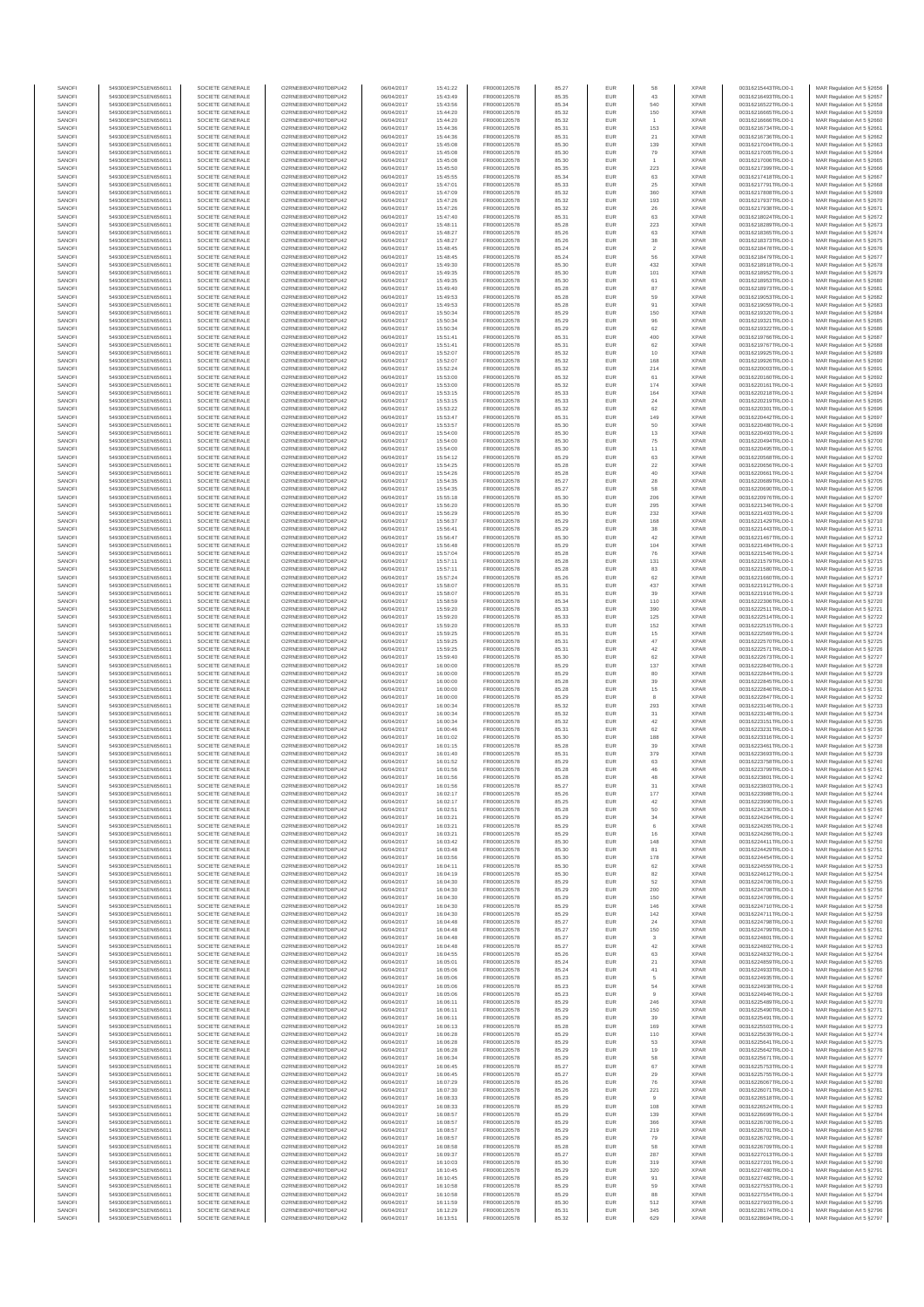| SANOFI<br>SANOFI | 549300E9PC51EN656011<br>549300E9PC51EN656011 | SOCIETE GENERALE<br>SOCIETE GENERALE | O2RNE8IBXP4R0TD8PU42<br>O2RNE8IBXP4R0TD8PU42  | 06/04/2017<br>06/04/2017 | 16:13:51<br>16:13:53 | FR0000120578<br>FR0000120578 | 85.32<br>85.31 | EUR<br>EUR        | 82<br>145                    | <b>XPAR</b><br><b>XPAR</b> | 00316228696TRLO0-1<br>00316228723TRLO0-1 | MAR Regulation Art 5 §2798<br>MAR Regulation Art 5 §2799   |
|------------------|----------------------------------------------|--------------------------------------|-----------------------------------------------|--------------------------|----------------------|------------------------------|----------------|-------------------|------------------------------|----------------------------|------------------------------------------|------------------------------------------------------------|
| SANOFI           | 549300E9PC51EN656011                         | SOCIETE GENERALE                     | O2RNE8IBXP4R0TD8PU42                          | 06/04/2017               | 16:14:28             | FR0000120578                 | 85.29          | <b>EUR</b>        | 148                          | <b>XPAR</b>                | 00316228991TRLO0-1                       | MAR Regulation Art 5 §2800                                 |
| SANOFI           | 549300E9PC51EN656011                         | SOCIETE GENERALE                     | O2RNE8IBXP4R0TD8PU42                          | 06/04/2017               | 16:15:06             | FR0000120578                 | 85.31          | EUR               | 102                          | <b>XPAR</b>                | 00316229190TRLO0-1                       | MAR Regulation Art 5 §2801                                 |
| SANOFI<br>SANOFI | 549300E9PC51EN656011<br>549300E9PC51EN656011 | SOCIETE GENERALE<br>SOCIETE GENERALE | O2RNE8IBXP4R0TD8PU42<br>O2RNE8IBXP4R0TD8PU42  | 06/04/2017<br>06/04/2017 | 16:15:07<br>16:15:24 | FR0000120578<br>FR0000120578 | 85.31<br>85.31 | EUR<br>EUR        | 29                           | <b>XPAR</b><br><b>XPAR</b> | 00316229191TRLO0-1<br>00316229350TRLO0-1 | MAR Regulation Art 5 §2802<br>MAR Regulation Art 5 §2803   |
| SANOFI           | 549300E9PC51EN656011                         | SOCIETE GENERALE                     | O2RNE8IBXP4R0TD8PLI42                         | 06/04/2017               | 16:15:24             | FR0000120578                 | 85.31          | EUR               | 15                           | <b>XPAR</b>                | 00316229351TRLO0-1                       | MAR Regulation Art 5 §2804                                 |
| SANOFI<br>SANOFI | 549300E9PC51EN656011<br>549300E9PC51EN656011 | SOCIETE GENERALE<br>SOCIETE GENERALE | O2RNE8IBXP4R0TD8PU42<br>O2RNE8IBXP4R0TD8PU42  | 06/04/2017<br>06/04/2017 | 16:15:30<br>16:15:30 | FR0000120578<br>FR0000120578 | 85.31<br>85.31 | EUR<br>EUR        | 97<br>83                     | <b>XPAR</b><br><b>XPAR</b> | 00316229381TRLO0-1<br>00316229383TRLO0-1 | MAR Regulation Art 5 §2805<br>MAR Regulation Art 5 §2806   |
| SANOFI           | 549300E9PC51EN656011                         | SOCIETE GENERALE                     | O2RNE8IBXP4R0TD8PU42                          | 06/04/2017               | 16:15:46             | FR0000120578                 | 85.30          | EUR               | 228                          | <b>XPAR</b>                | 00316229519TRLO0-1                       | MAR Regulation Art 5 §2807                                 |
| SANOFI           | 549300E9PC51EN656011                         | SOCIETE GENERALE                     | O2RNE8IBXP4R0TD8PU42                          | 06/04/2017               | 16:15:46             | FR0000120578                 | 85.30          | EUR               | 63                           | <b>XPAR</b>                | 00316229529TRLO0-1                       | MAR Regulation Art 5 §2808                                 |
| SANOFI<br>SANOFI | 549300E9PC51EN656011<br>549300E9PC51EN656011 | SOCIETE GENERALE<br>SOCIETE GENERALE | O2RNE8IBXP4R0TD8PU42<br>O2RNE8IBXP4R0TD8PU42  | 06/04/2017<br>06/04/2017 | 16:16:09<br>16:16:57 | FR0000120578<br>FR0000120578 | 85.27<br>85.26 | EUR<br>EUR        | 153<br>89                    | <b>XPAR</b><br><b>XPAR</b> | 00316229736TRLO0-1<br>00316230077TRLO0-1 | MAR Regulation Art 5 §2809<br>MAR Regulation Art 5 §2810   |
| SANOFI           | 549300E9PC51EN656011                         | SOCIETE GENERALE                     | O2RNE8IBXP4R0TD8PU42                          | 06/04/2017               | 16:17:02             | FR0000120578                 | 85.25          | EUR               | 299                          | <b>XPAR</b>                | 00316230160TRLO0-1                       | MAR Regulation Art 5 §2811                                 |
| SANOFI           | 549300E9PC51EN656011                         | SOCIETE GENERALE                     | O2RNE8IBXP4R0TD8PU42                          | 06/04/2017               | 16:17:05             | FR0000120578                 | 85.24          | EUR               | $30\,$                       | <b>XPAR</b>                | 00316230207TRLO0-1                       | MAR Regulation Art 5 §2812                                 |
| SANOFI<br>SANOFI | 549300E9PC51EN656011<br>549300E9PC51EN656011 | SOCIETE GENERALE<br>SOCIETE GENERALE | O2RNE8IBXP4R0TD8PU42<br>O2RNE8IBXP4R0TD8PU42  | 06/04/2017<br>06/04/2017 | 16:17:46<br>16:17:46 | FR0000120578<br>FR0000120578 | 85.29<br>85.29 | EUR<br>EUR        | 36<br>$\ddot{4}$             | <b>XPAR</b><br><b>XPAR</b> | 00316230711TRLO0-1<br>00316230712TRLO0-1 | MAR Regulation Art 5 §2813<br>MAR Regulation Art 5 §2814   |
| SANOFI           | 549300E9PC51EN656011                         | SOCIETE GENERALE                     | O2RNE8IBXP4R0TD8PU42                          | 06/04/2017               | 16:17:55             | FR0000120578                 | 85.29          | EUR               | $\overline{7}$               | <b>XPAR</b>                | 00316230781TRLO0-1                       | MAR Regulation Art 5 §2815                                 |
| SANOFI           | 549300E9PC51EN656011                         | SOCIETE GENERALE                     | O2RNE8IBXP4R0TD8PU42                          | 06/04/2017               | 16:17:55             | FR0000120578                 | 85.29          | EUR               | $\overline{4}$               | <b>XPAR</b>                | 00316230782TRLO0-1                       | MAR Regulation Art 5 §2816                                 |
| SANOFI<br>SANOFI | 549300E9PC51EN656011<br>549300E9PC51EN656011 | SOCIETE GENERALE<br>SOCIETE GENERALE | O2RNE8IBXP4R0TD8PU42<br>O2RNE8IBXP4R0TD8PU42  | 06/04/2017<br>06/04/2017 | 16:17:55<br>16:17:58 | FR0000120578<br>FR0000120578 | 85.29<br>85.29 | EUR<br>EUR        | 120                          | <b>XPAR</b><br><b>XPAR</b> | 00316230783TRLO0-1<br>00316230797TRLO0-1 | MAR Regulation Art 5 §2817<br>MAR Regulation Art 5 §2818   |
| SANOFI           | 549300E9PC51EN656011                         | SOCIETE GENERALE                     | O2RNE8IBXP4R0TD8PU42                          | 06/04/2017               | 16:17:58             | FR0000120578                 | 85.29          | EUR               | 54                           | <b>XPAR</b>                | 00316230800TRLO0-1                       | MAR Regulation Art 5 §2819                                 |
| SANOFI           | 549300E9PC51EN656011                         | SOCIETE GENERALE                     | O2RNE8IBXP4R0TD8PU42                          | 06/04/2017               | 16:18:35             | FR0000120578                 | 85.29          | EUR               | 42                           | <b>XPAR</b>                | 00316231006TRLO0-1                       | MAR Regulation Art 5 §2820                                 |
| SANOFI<br>SANOFI | 549300E9PC51EN656011<br>549300E9PC51EN656011 | SOCIETE GENERALE<br>SOCIETE GENERALE | O2RNE8IBXP4R0TD8PU42<br>O2RNE8IBXP4R0TD8PLI42 | 06/04/2017<br>06/04/2017 | 16:18:35<br>16:18:35 | FR0000120578<br>FR0000120578 | 85.29<br>85.29 | EUR<br>EUR        | 150<br>169                   | <b>XPAR</b><br><b>XPAR</b> | 00316231008TRLO0-1<br>00316231009TRLO0-1 | MAR Regulation Art 5 §2821<br>MAR Regulation Art 5 §2822   |
| SANOFI           | 549300E9PC51EN656011                         | SOCIETE GENERALE                     | O2RNE8IBXP4R0TD8PU42                          | 06/04/2017               | 16:18:35             | FR0000120578                 | 85.29          | EUR               | $45\,$                       | <b>XPAR</b>                | 00316231010TRLO0-1                       | MAR Regulation Art 5 §2823                                 |
| SANOFI           | 549300E9PC51EN656011                         | SOCIETE GENERALE                     | O2RNE8IBXP4R0TD8PU42                          | 06/04/2017               | 16:18:37             | FR0000120578                 | 85.27          | EUR               | 84                           | <b>XPAR</b>                | 00316231026TRLO0-1                       | MAR Regulation Art 5 §2824                                 |
| SANOFI<br>SANOFI | 549300E9PC51EN656011<br>549300E9PC51EN656011 | SOCIETE GENERALE<br>SOCIETE GENERALE | O2RNE8IBXP4R0TD8PU42<br>O2RNE8IBXP4R0TD8PU42  | 06/04/2017<br>06/04/2017 | 16:18:47<br>16:19:16 | FR0000120578<br>FR0000120578 | 85.27<br>85.26 | EUR<br>EUR        | 61<br>145                    | <b>XPAR</b><br><b>XPAR</b> | 00316231085TRLO0-1<br>00316231504TRLO0-1 | MAR Regulation Art 5 §2825<br>MAR Regulation Art 5 §2826   |
| SANOFI           | 549300E9PC51EN656011                         | SOCIETE GENERALE                     | O2RNE8IBXP4R0TD8PU42                          | 06/04/2017               | 16:19:16             | FR0000120578                 | 85.26          | EUR               | 107                          | <b>XPAR</b>                | 00316231507TRLO0-1                       | MAR Regulation Art 5 §2827                                 |
| SANOFI           | 549300E9PC51EN656011                         | SOCIETE GENERALE                     | O2RNE8IBXP4R0TD8PU42                          | 06/04/2017               | 16:20:33             | FR0000120578                 | 85.30          | EUR               | 150                          | <b>XPAR</b>                | 00316232231TRLO0-1                       | MAR Regulation Art 5 §2828                                 |
| SANOFI<br>SANOFI | 549300E9PC51EN656011<br>549300E9PC51EN656011 | SOCIETE GENERALE<br>SOCIETE GENERALE | O2RNE8IBXP4R0TD8PU42<br>O2RNE8IBXP4R0TD8PU42  | 06/04/2017<br>06/04/2017 | 16:20:33<br>16:20:43 | FR0000120578<br>FR0000120578 | 85.30<br>85.31 | EUR<br>EUR        | 45<br>$\scriptstyle{72}$     | <b>XPAR</b><br><b>XPAR</b> | 00316232233TRLO0-1<br>00316232296TRLO0-1 | MAR Regulation Art 5 §2829<br>MAR Regulation Art 5 §2830   |
| SANOFI           | 549300E9PC51EN656011                         | SOCIETE GENERALE                     | O2RNE8IBXP4R0TD8PU42                          | 06/04/2017               | 16:20:43             | FR0000120578                 | 85.31          | EUR               | 26                           | <b>XPAR</b>                | 00316232297TRLO0-1                       | MAR Regulation Art 5 §2831                                 |
| SANOFI<br>SANOFI | 549300E9PC51EN656011<br>549300E9PC51EN656011 | SOCIETE GENERALE<br>SOCIETE GENERALE | O2RNE8IBXP4R0TD8PU42<br>O2RNE8IBXP4R0TD8PU42  | 06/04/2017<br>06/04/2017 | 16:20:51<br>16:20:57 | FR0000120578<br>FR0000120578 | 85.33<br>85.33 | EUR<br>EUR        | 88<br>86                     | <b>XPAR</b><br><b>XPAR</b> | 00316232364TRLO0-1                       | MAR Regulation Art 5 §2832<br>MAR Regulation Art 5 §2833   |
| SANOFI           | 549300E9PC51EN656011                         | SOCIETE GENERALE                     | O2RNE8IBXP4R0TD8PU42                          | 06/04/2017               | 16:21:08             | FR0000120578                 | 85.34          | EUR               | 86                           | <b>XPAR</b>                | 00316232415TRLO0-1<br>00316232529TRLO0-1 | MAR Regulation Art 5 §2834                                 |
| SANOFI           | 549300E9PC51EN656011                         | SOCIETE GENERALE                     | O2RNE8IBXP4R0TD8PU42                          | 06/04/2017               | 16:21:15             | FR0000120578                 | 85.34          | EUR               | 86                           | <b>XPAR</b>                | 00316232566TRLO0-1                       | MAR Regulation Art 5 §2835                                 |
| SANOFI<br>SANOFI | 549300E9PC51EN656011<br>549300E9PC51EN656011 | SOCIETE GENERALE<br>SOCIETE GENERALE | O2RNE8IBXP4R0TD8PU42<br>O2RNE8IBXP4R0TD8PU42  | 06/04/2017<br>06/04/2017 | 16:21:39<br>16:21:39 | FR0000120578<br>FR0000120578 | 85.39<br>85.39 | EUR<br>EUR        | 96<br>56                     | <b>XPAR</b><br><b>XPAR</b> | 00316232830TRLO0-1<br>00316232831TRLO0-1 | MAR Regulation Art 5 §2836<br>MAR Regulation Art 5 §2837   |
| SANOFI           | 549300E9PC51EN656011                         | SOCIETE GENERALE                     | O2RNESIBXP4R0TD8PLI42                         | 06/04/2017               | 16:21:39             | FR0000120578                 | 85.39          | EUR               | 57                           | <b>XPAR</b>                | 00316232836TRLO0-1                       | MAR Regulation Art 5 §2838                                 |
| SANOFI           | 549300E9PC51EN656011                         | SOCIETE GENERALE                     | O2RNE8IBXP4R0TD8PU42                          | 06/04/2017               | 16:21:39             | FR0000120578                 | 85.39          | EUR               | $12\,$                       | <b>XPAR</b>                | 00316232837TRLO0-1                       | MAR Regulation Art 5 §2839                                 |
| SANOFI<br>SANOFI | 549300E9PC51EN656011<br>549300E9PC51EN656011 | SOCIETE GENERALE<br>SOCIETE GENERALE | O2RNE8IBXP4R0TD8PU42<br>O2RNE8IBXP4R0TD8PU42  | 06/04/2017<br>06/04/2017 | 16:21:39<br>16:21:42 | FR0000120578<br>FR0000120578 | 85.39<br>85.38 | EUR<br>EUR        | $_{\rm 6}$<br>250            | <b>XPAR</b><br><b>XPAR</b> | 00316232838TRLO0-1<br>00316232855TRLO0-1 | MAR Regulation Art 5 §2840<br>MAR Regulation Art 5 §2841   |
| SANOFI           | 549300E9PC51EN656011                         | SOCIETE GENERALE                     | O2RNE8IBXP4R0TD8PU42                          | 07/04/2017               | 08:00:38             | FR0000120578                 | 85.00          | EUR               | 45                           | <b>XPAR</b>                | 00316258541TRLO0-1                       | MAR Regulation Art 5 §2842                                 |
| SANOFI           | 549300E9PC51EN656011                         | SOCIETE GENERALE                     | O2RNE8IBXP4R0TD8PU42                          | 07/04/2017               | 08:00:38             | FR0000120578                 | 85.00          | EUR               | $\overline{\mathbf{2}}$      | <b>XPAR</b>                | 00316258543TRLO0-1                       | MAR Regulation Art 5 §2843                                 |
| SANOFI<br>SANOFI | 549300E9PC51EN656011<br>549300E9PC51EN656011 | SOCIETE GENERALE<br>SOCIETE GENERALE | O2RNE8IBXP4R0TD8PU42<br>O2RNE8IBXP4R0TD8PU42  | 07/04/2017<br>07/04/2017 | 08:00:40<br>08:00:40 | FR0000120578<br>FR0000120578 | 84.99<br>84.98 | EUR<br>EUR        | 35<br>47                     | <b>XPAR</b><br><b>XPAR</b> | 00316258571TRLO0-1<br>00316258574TRLO0-1 | MAR Regulation Art 5 \$2844<br>MAR Regulation Art 5 \$2845 |
| SANOFI           | 549300E9PC51EN656011                         | SOCIETE GENERALE                     | O2RNE8IBXP4R0TD8PU42                          | 07/04/2017               | 08:00:47             | FR0000120578                 | 84.98          | EUR               | 31                           | <b>XPAR</b>                | 00316258621TRLO0-1                       | MAR Regulation Art 5 §2846                                 |
| SANOFI           | 549300E9PC51EN656011                         | SOCIETE GENERALE                     | O2RNE8IBXP4R0TD8PU42                          | 07/04/2017               | 08:00:57             | FR0000120578                 | 84.91          | EUR               | 177                          | <b>XPAR</b>                | 00316258705TRLO0-1<br>00316258706TRLO0-1 | MAR Regulation Art 5 §2847                                 |
| SANOFI<br>SANOFI | 549300E9PC51EN656011<br>549300E9PC51EN656011 | SOCIETE GENERALE<br>SOCIETE GENERALE | O2RNE8IBXP4R0TD8PU42<br>O2RNE8IBXP4R0TD8PU42  | 07/04/2017<br>07/04/2017 | 08:00:57<br>08:01:05 | FR0000120578<br>FR0000120578 | 84.91<br>84.84 | EUR<br>EUR        | 58<br>81                     | <b>XPAR</b><br><b>XPAR</b> | 00316258799TRLO0-1                       | MAR Regulation Art 5 §2848<br>MAR Regulation Art 5 §2849   |
| SANOFI           | 549300E9PC51EN656011                         | SOCIETE GENERALE                     | O2RNE8IBXP4R0TD8PU42                          | 07/04/2017               | 08:01:05             | FR0000120578                 | 84.84          | EUR               | 52                           | <b>XPAR</b>                | 00316258803TRLO0-1                       | MAR Regulation Art 5 §2850                                 |
| SANOFI<br>SANOFI | 549300E9PC51EN656011<br>549300E9PC51EN656011 | SOCIETE GENERALE<br>SOCIETE GENERALE | O2RNE8IBXP4R0TD8PU42<br>O2RNE8IBXP4R0TD8PU42  | 07/04/2017<br>07/04/2017 | 08:01:05<br>08:01:15 | FR0000120578<br>FR0000120578 | 84.83<br>84.76 | EUR<br>EUR        | 88<br>61                     | <b>XPAR</b><br><b>XPAR</b> | 00316258804TRLO0-1<br>00316258917TRLO0-1 | MAR Regulation Art 5 §2851<br>MAR Regulation Art 5 §2852   |
| SANOFI           | 549300E9PC51EN656011                         | SOCIETE GENERALE                     | O2RNE8IBXP4R0TD8PU42                          | 07/04/2017               | 08:02:51             | FR0000120578                 | 84.99          | EUR               | 37                           | <b>XPAR</b>                | 00316259757TRLO0-1                       | MAR Regulation Art 5 §2853                                 |
| SANOFI           | 549300E9PC51EN656011                         | SOCIETE GENERALE                     | O2RNE8IBXP4R0TD8PU42                          | 07/04/2017               | 08:02:51             | FR0000120578                 | 84.99          | EUR               | 113                          | <b>XPAR</b>                | 00316259758TRLO0-1                       | MAR Regulation Art 5 §2854                                 |
| SANOFI<br>SANOFI | 549300E9PC51EN656011<br>549300E9PC51EN656011 | SOCIETE GENERALE<br>SOCIETE GENERALE | O2RNE8IBXP4R0TD8PU42<br>O2RNE8IBXP4R0TD8PU42  | 07/04/2017<br>07/04/2017 | 08:02:55<br>08:02:58 | FR0000120578<br>FR0000120578 | 84.99<br>84.99 | EUR<br>EUR        | 47<br>33                     | <b>XPAR</b><br><b>XPAR</b> | 00316259786TRLO0-1<br>00316259808TRLO0-1 | MAR Regulation Art 5 §2855<br>MAR Regulation Art 5 §2856   |
| SANOFI           | 549300E9PC51EN656011                         | SOCIETE GENERALE                     | O2RNE8IBXP4R0TD8PU42                          | 07/04/2017               | 08:02:58             | FR0000120578                 | 84.99          | EUR               | $\overline{\mathbf{2}}$      | <b>XPAR</b>                | 00316259810TRLO0-1                       | MAR Regulation Art 5 §2857                                 |
| SANOFI           | 549300E9PC51EN656011                         | SOCIETE GENERALE                     | O2RNE8IBXP4R0TD8PU42                          | 07/04/2017               | 08:03:04             | FR0000120578                 | 84.95          | EUR               | 118                          | <b>XPAR</b>                | 00316259916TRLO0-1                       | MAR Regulation Art 5 §2858                                 |
| SANOFI<br>SANOFI | 549300E9PC51EN656011<br>549300E9PC51EN656011 | SOCIETE GENERALE<br>SOCIETE GENERALE | O2RNE8IBXP4R0TD8PU42<br>O2RNE8IBXP4R0TD8PU42  | 07/04/2017<br>07/04/2017 | 08:03:04<br>08:03:05 | FR0000120578<br>FR0000120578 | 84.95<br>84.91 | EUR<br>EUR        | 308<br>210                   | <b>XPAR</b><br><b>XPAR</b> | 00316259917TRLO0-1<br>00316259924TRLO0-1 | MAR Regulation Art 5 §2859<br>MAR Regulation Art 5 §2860   |
| SANOFI           | 549300E9PC51EN656011                         | SOCIETE GENERALE                     | O2RNE8IBXP4R0TD8PU42                          | 07/04/2017               | 08:03:30             | FR0000120578                 | 84.86          | EUR               | 68                           | <b>XPAR</b>                | 00316260084TRLO0-1                       | MAR Regulation Art 5 §2861                                 |
| SANOFI           | 549300E9PC51EN656011                         | SOCIETE GENERALE                     | O2RNE8IBXP4R0TD8PU42                          | 07/04/2017               | 08:03:30             | FR0000120578                 | 84.86          | EUR               | 416                          | <b>XPAR</b>                | 00316260086TRLO0-1                       | MAR Regulation Art 5 §2862                                 |
| SANOFI<br>SANOFI | 549300E9PC51EN656011<br>549300E9PC51EN656011 | SOCIETE GENERALE<br>SOCIETE GENERALE | O2RNE8IBXP4R0TD8PU42<br>O2RNE8IBXP4R0TD8PU42  | 07/04/2017<br>07/04/2017 | 08:03:45<br>08:03:45 | FR0000120578<br>FR0000120578 | 84.83<br>84.83 | EUR<br>EUR        | 58<br>232                    | <b>XPAR</b><br><b>XPAR</b> | 00316260146TRLO0-1<br>00316260147TRLO0-1 | MAR Regulation Art 5 §2863<br>MAR Regulation Art 5 §2864   |
| SANOFI           | 549300E9PC51EN656011                         | SOCIETE GENERALE                     | O2RNE8IBXP4R0TD8PU42                          | 07/04/2017               | 08:03:49             | FR0000120578                 | 84.81          | EUR               | 77                           | <b>XPAR</b>                | 00316260164TRLO0-1                       | MAR Regulation Art 5 §2865                                 |
| SANOFI           | 549300E9PC51EN656011                         | SOCIETE GENERALE                     | O2RNE8IBXP4R0TD8PU42                          | 07/04/2017               | 08:03:49             | FR0000120578                 | 84.81          | EUR               | 141                          | <b>XPAR</b>                | 00316260165TRLO0-1                       | MAR Regulation Art 5 §2866                                 |
| SANOFI<br>SANOFI | 549300E9PC51EN656011<br>549300E9PC51EN656011 | SOCIETE GENERALE<br>SOCIETE GENERALE | O2RNE8IBXP4R0TD8PU42<br>O2RNE8IBXP4R0TD8PU42  | 07/04/2017<br>07/04/2017 | 08:04:12<br>08:04:12 | FR0000120578<br>FR0000120578 | 84.80<br>84.80 | EUR<br>EUR        | 91<br>252                    | <b>XPAR</b><br><b>XPAR</b> | 00316260267TRLO0-1<br>00316260268TRLO0-1 | MAR Regulation Art 5 §2867<br>MAR Regulation Art 5 §2868   |
| SANOFI           | 549300E9PC51EN656011                         | SOCIETE GENERALE                     | O2RNE8IBXP4R0TD8PU42                          | 07/04/2017               | 08:04:12             | FR0000120578                 | 84.80          | EUR               | 62                           | <b>XPAR</b>                | 00316260269TRLO0-1                       | MAR Regulation Art 5 §2869                                 |
| SANOFI           | 549300E9PC51EN656011                         | SOCIETE GENERALE                     | O2RNE8IBXP4R0TD8PU42                          | 07/04/2017               | 08:04:26             | FR0000120578                 | 84.79          | EUR               | 114                          | <b>XPAR</b>                | 00316260321TRLO0-1                       | MAR Regulation Art 5 §2870                                 |
| SANOFI<br>SANOFI | 549300E9PC51EN656011<br>549300E9PC51EN656011 | SOCIETE GENERALE<br>SOCIETE GENERALE | O2RNE8IBXP4R0TD8PU42<br>O2RNE8IBXP4R0TD8PU42  | 07/04/2017<br>07/04/2017 | 08:04:26<br>08:04:27 | FR0000120578<br>FR0000120578 | 84.79<br>84.77 | EUR<br>EUR        | 92<br>63                     | <b>XPAR</b><br><b>XPAR</b> | 00316260322TRLO0-1<br>00316260328TRLO0-1 | MAR Regulation Art 5 §2871<br>MAR Regulation Art 5 §2872   |
| SANOFI           | 549300E9PC51EN656011                         | SOCIETE GENERALE                     | O2RNE8IBXP4R0TD8PU42                          | 07/04/2017               | 08:04:33             | FR0000120578                 | 84.76          | EUR               | 61                           | <b>XPAR</b>                | 00316260354TRLO0-1                       | MAR Regulation Art 5 §2873                                 |
| SANOFI           | 549300E9PC51EN656011                         | SOCIETE GENERALE                     | O2RNE8IBXP4R0TD8PU42                          | 07/04/2017               | 08:05:33             | FR0000120578                 | 84.86          | EUR               | 203                          | <b>XPAR</b>                | 00316260664TRLO0-1                       | MAR Regulation Art 5 \$2874                                |
| SANOFI<br>SANOFI | 549300E9PC51EN656011<br>549300E9PC51EN656011 | SOCIETE GENERALE<br>SOCIETE GENERALE | O2RNE8IBXP4R0TD8PU42<br>O2RNE8IBXP4R0TD8PU42  | 07/04/2017<br>07/04/2017 | 08:05:34<br>08:05:43 | FR0000120578<br>FR0000120578 | 84.86<br>84.91 | EUR<br>EUR        | 50<br>55                     | <b>XPAR</b><br><b>XPAR</b> | 00316260672TRLO0-1<br>00316260740TRLO0-1 | MAR Regulation Art 5 §2875<br>MAR Regulation Art 5 §2876   |
| SANOFI           | 549300E9PC51EN656011                         | SOCIETE GENERALE                     | O2RNE8IBXP4R0TD8PU42                          | 07/04/2017               | 08:05:59             | FR0000120578                 | 84.91          | EUR               | 216                          | <b>XPAR</b>                | 00316260801TRLO0-1                       | MAR Regulation Art 5 §2877                                 |
| SANOFI<br>SANOFI | 549300E9PC51EN656011<br>549300E9PC51EN656011 | SOCIETE GENERALE<br>SOCIETE GENERALE | O2RNE8IBXP4R0TD8PU42<br>O2RNE8IBXP4R0TD8PLI42 | 07/04/2017<br>07/04/2017 | 08:05:59<br>08:06:11 | FR0000120578<br>FR0000120578 | 84.91<br>84.95 | EUR<br>EUR        | 350<br>147                   | <b>XPAR</b><br><b>XPAR</b> | 00316260802TRLO0-1<br>00316260887TRLO0-1 | MAR Regulation Art 5 §2878                                 |
| SANOFI           | 549300E9PC51EN656011                         | SOCIETE GENERALE                     | O2RNE8IBXP4R0TD8PU42                          | 07/04/2017               | 08:06:11             | FR0000120578                 | 84.95          | EUR               | 97                           | <b>XPAR</b>                | 00316260889TRLO0-1                       | MAR Regulation Art 5 §2879<br>MAR Regulation Art 5 §2880   |
| SANOFI           | 549300E9PC51EN656011                         | SOCIETE GENERALE                     | O2RNESIBXP4R0TD8PLI42                         | 07/04/2017               | 08:06:11             | FR0000120578                 | 84.94          | EUR               | 151                          | <b>XPAR</b>                | 00316260890TRLO0-1                       | MAR Regulation Art 5 §2881                                 |
| SANOFI<br>SANOFI | 549300E9PC51EN656011<br>549300E9PC51EN656011 | SOCIETE GENERALE<br>SOCIETE GENERALE | O2RNE8IBXP4R0TD8PU42<br>O2RNE8IBXP4R0TD8PLI42 | 07/04/2017<br>07/04/2017 | 08:06:24<br>08:06:24 | FR0000120578<br>FR0000120578 | 84.93<br>84.93 | EUR<br>EUR        | 58<br>242                    | <b>XPAR</b><br><b>XPAR</b> | 00316261016TRLO0-1<br>00316261017TRLO0-1 | MAR Regulation Art 5 §2882<br>MAR Regulation Art 5 §2883   |
| SANOFI           | 549300E9PC51EN656011                         | SOCIETE GENERALE                     | O2RNE8IBXP4R0TD8PU42                          | 07/04/2017               | 08:06:28             | FR0000120578                 | 84.91          | <b>EUR</b>        | 65                           | <b>XPAR</b>                | 00316261046TRLO0-1                       | MAR Regulation Art 5 §2884                                 |
| SANOF            | 549300E9PC51EN656011                         | SOCIETE GENERALE                     | O2RNE8IBXP4R0TD8PU42                          | 07/04/2017               | 08:06:45             | FR0000120578                 | 84.89          | EUR               | 159                          | <b>XPAR</b>                | 00316261117TRLO0-1                       | MAR Regulation Art 5 §2885                                 |
| SANOFI<br>SANOFI | 549300E9PC51EN656011<br>549300E9PC51EN656011 | SOCIETE GENERALE<br>SOCIETE GENERALE | O2RNE8IBXP4R0TD8PU42<br>O2RNE8IBXP4R0TD8PU42  | 07/04/2017<br>07/04/2017 | 08:06:45<br>08:07:23 | FR0000120578<br>FR0000120578 | 84.89<br>84.89 | <b>EUR</b><br>EUR | 60<br>93                     | <b>XPAR</b><br><b>XPAR</b> | 00316261119TRLO0-1<br>00316261328TRLO0-1 | MAR Regulation Art 5 §2886<br>MAR Regulation Art 5 §2887   |
| SANOFI           | 549300E9PC51EN656011                         | SOCIETE GENERALE                     | O2RNE8IBXP4R0TD8PU42                          | 07/04/2017               | 08:07:23             | FR0000120578                 | 84.89          | <b>EUR</b>        | 195                          | <b>XPAR</b>                | 00316261329TRLO0-1                       | MAR Regulation Art 5 §2888                                 |
| SANOFI<br>SANOFI | 549300E9PC51EN656011<br>549300E9PC51EN656011 | SOCIETE GENERALE<br>SOCIETE GENERALE | O2RNE8IBXP4R0TD8PU42<br>O2RNE8IBXP4R0TD8PU42  | 07/04/2017<br>07/04/2017 | 08:07:35<br>08:07:35 | FR0000120578<br>FR0000120578 | 84.87<br>84.87 | EUR<br>EUR        | 70<br>114                    | <b>XPAR</b><br><b>XPAR</b> | 00316261390TRLO0-1<br>00316261391TRLO0-1 | MAR Regulation Art 5 §2889<br>MAR Regulation Art 5 \$2890  |
| SANOFI           | 549300E9PC51EN656011                         | SOCIETE GENERALE                     | O2RNE8IBXP4R0TD8PU42                          | 07/04/2017               | 08:07:35             | FR0000120578                 | 84.87          | EUR               | 60                           | <b>XPAR</b>                | 00316261392TRLO0-1                       | MAR Regulation Art 5 §2891                                 |
| SANOFI           | 549300E9PC51EN656011                         | SOCIETE GENERALE                     | O2RNE8IBXP4R0TD8PU42<br>O2RNE8IBXP4R0TD8PLI42 | 07/04/2017               | 08:07:35             | FR0000120578                 | 84.87          | EUR               |                              | <b>XPAR</b>                | 00316261393TRLO0-1                       | MAR Regulation Art 5 §2892                                 |
| SANOFI<br>SANOFI | 549300E9PC51EN656011<br>549300E9PC51EN656011 | SOCIETE GENERALE<br>SOCIETE GENERALE | O2RNE8IBXP4R0TD8PU42                          | 07/04/2017<br>07/04/2017 | 08:07:41<br>08:08:03 | FR0000120578<br>FR0000120578 | 84.86<br>84.86 | <b>EUR</b><br>EUR | 64<br>94                     | <b>XPAR</b><br><b>XPAR</b> | 00316261451TRLO0-1<br>00316261557TRLO0-1 | MAR Regulation Art 5 §2893<br>MAR Regulation Art 5 §2894   |
| SANOFI           | 549300E9PC51EN656011                         | SOCIETE GENERALE                     | O2RNE8IBXP4R0TD8PU42                          | 07/04/2017               | 08:08:03             | FR0000120578                 | 84.86          | EUR               | 138                          | <b>XPAR</b>                | 00316261559TRLO0-1                       | MAR Regulation Art 5 §2895                                 |
| SANOFI<br>SANOFI | 549300E9PC51EN656011<br>549300E9PC51EN656011 | SOCIETE GENERALE<br>SOCIETE GENERALE | O2RNE8IBXP4R0TD8PU42<br>O2RNE8IBXP4R0TD8PU42  | 07/04/2017               | 08:08:03             | FR0000120578                 | 84.86          | EUR<br>EUR        | 12                           | <b>XPAR</b><br><b>XPAR</b> | 00316261561TRLO0-1                       | MAR Regulation Art 5 §2896                                 |
| SANOFI           | 549300E9PC51EN656011                         | SOCIETE GENERALE                     | O2RNE8IBXP4R0TD8PU42                          | 07/04/2017<br>07/04/2017 | 08:08:03<br>08:08:03 | FR0000120578<br>FR0000120578 | 84.85<br>84.85 | EUR               | 21                           | <b>XPAR</b>                | 00316261564TRLO0-1<br>00316261565TRLO0-1 | MAR Regulation Art 5 §2897<br>MAR Regulation Art 5 §2898   |
| SANOFI           | 549300E9PC51EN656011                         | SOCIETE GENERALE                     | O2RNE8IBXP4R0TD8PU42                          | 07/04/2017               | 08:08:29             | FR0000120578                 | 84.85          | EUR               | 91                           | <b>XPAR</b>                | 00316261648TRLO0-1                       | MAR Regulation Art 5 \$2899                                |
| SANOFI<br>SANOFI | 549300E9PC51EN656011<br>549300E9PC51EN656011 | SOCIETE GENERALE<br>SOCIETE GENERALE | O2RNE8IBXP4R0TD8PU42<br>O2RNE8IBXP4R0TD8PU42  | 07/04/2017<br>07/04/2017 | 08:08:29<br>08:08:29 | FR0000120578<br>FR0000120578 | 84.85<br>84.85 | EUR<br>EUR        | 100<br>12                    | <b>XPAR</b><br><b>XPAR</b> | 00316261651TRLO0-1<br>00316261653TRLO0-1 | MAR Regulation Art 5 §2900<br>MAR Regulation Art 5 §2901   |
| SANOFI           | 549300E9PC51EN656011                         | SOCIETE GENERALE                     | O2RNE8IBXP4R0TD8PLI42                         | 07/04/2017               | 08:08:46             | FR0000120578                 | 84.82          | EUR               | 58                           | <b>XPAR</b>                | 00316261738TRLO0-1                       | MAR Regulation Art 5 §2902                                 |
| SANOFI<br>SANOFI | 549300E9PC51EN656011<br>549300E9PC51EN656011 | SOCIETE GENERALE<br>SOCIETE GENERALE | O2RNE8IBXP4R0TD8PU42<br>O2RNE8IBXP4R0TD8PU42  | 07/04/2017<br>07/04/2017 | 08:08:46<br>08:08:46 | FR0000120578<br>FR0000120578 | 84.82<br>84.82 | EUR<br><b>EUR</b> | 155<br>6                     | <b>XPAR</b><br><b>XPAR</b> | 00316261739TRLO0-1<br>00316261740TRLO0-1 | MAR Regulation Art 5 §2903                                 |
| SANOFI           | 549300E9PC51EN656011                         | SOCIETE GENERALE                     | O2RNE8IBXP4R0TD8PU42                          | 07/04/2017               | 08:08:46             | FR0000120578                 | 84.82          | EUR               | $30\,$                       | <b>XPAR</b>                | 00316261741TRLO0-1                       | MAR Regulation Art 5 §2904<br>MAR Regulation Art 5 §2905   |
| SANOFI           | 549300E9PC51EN656011                         | SOCIETE GENERALE                     | O2RNE8IBXP4R0TD8PU42                          | 07/04/2017               | 08:09:25             | FR0000120578                 | 84.83          | EUR               | 151                          | <b>XPAR</b>                | 00316261951TRLO0-1                       | MAR Regulation Art 5 §2906                                 |
| SANOFI<br>SANOFI | 549300E9PC51EN656011<br>549300E9PC51EN656011 | SOCIETE GENERALE<br>SOCIETE GENERALE | O2RNE8IBXP4R0TD8PU42<br>O2RNE8IBXP4R0TD8PU42  | 07/04/2017<br>07/04/2017 | 08:09:25<br>08:09:27 | FR0000120578<br>FR0000120578 | 84.83<br>84.80 | EUR<br>EUR        | 284<br>118                   | <b>XPAR</b><br><b>XPAR</b> | 00316261952TRLO0-1<br>00316261958TRLO0-1 | MAR Regulation Art 5 §2907<br>MAR Regulation Art 5 §2908   |
| SANOFI           | 549300E9PC51EN656011                         | SOCIETE GENERALE                     | O2RNE8IBXP4R0TD8PU42                          | 07/04/2017               | 08:09:41             | FR0000120578                 | 84.81          | EUR               | 117                          | <b>XPAR</b>                | 00316262017TRLO0-1                       | MAR Regulation Art 5 §2909                                 |
| SANOFI<br>SANOFI | 549300E9PC51EN656011<br>549300E9PC51EN656011 | SOCIETE GENERALE<br>SOCIETE GENERALE | O2RNE8IBXP4R0TD8PU42<br>O2RNE8IBXP4R0TD8PU42  | 07/04/2017<br>07/04/2017 | 08:09:41<br>08:09:41 | FR0000120578<br>FR0000120578 | 84.81<br>84.81 | EUR<br><b>EUR</b> | ${\bf 76}$<br>$\overline{9}$ | <b>XPAR</b><br><b>XPAR</b> | 00316262019TRLO0-1<br>00316262021TRLO0-1 | MAR Regulation Art 5 §2910                                 |
| SANOFI           | 549300E9PC51EN656011                         | SOCIETE GENERALE                     | O2RNE8IBXP4R0TD8PU42                          | 07/04/2017               | 08:09:41             | FR0000120578                 | 84.81          | EUR               | 42                           | <b>XPAR</b>                | 00316262022TRLO0-1                       | MAR Regulation Art 5 §2911<br>MAR Regulation Art 5 §2912   |
| SANOFI           | 549300E9PC51EN656011                         | SOCIETE GENERALE                     | O2RNE8IBXP4R0TD8PU42                          | 07/04/2017               | 08:09:56             | FR0000120578                 | 84.77          | EUR               | 117                          | <b>XPAR</b>                | 00316262086TRLO0-1                       | MAR Regulation Art 5 §2913                                 |
| SANOFI<br>SANOFI | 549300E9PC51EN656011<br>549300E9PC51EN656011 | SOCIETE GENERALE<br>SOCIETE GENERALE | O2RNE8IBXP4R0TD8PU42<br>O2RNE8IBXP4R0TD8PU42  | 07/04/2017<br>07/04/2017 | 08:09:56<br>08:10:50 | FR0000120578<br>FR0000120578 | 84.77<br>84.85 | EUR<br>EUR        | 60<br>201                    | <b>XPAR</b><br><b>XPAR</b> | 00316262088TRLO0-1<br>00316262396TRLO0-1 | MAR Regulation Art 5 §2914<br>MAR Regulation Art 5 §2915   |
| SANOFI           | 549300E9PC51EN656011                         | SOCIETE GENERALE                     | O2RNE8IBXP4R0TD8PU42                          | 07/04/2017               | 08:11:03             | FR0000120578                 | 84.84          | EUR               | 344                          | <b>XPAR</b>                | 00316262446TRLO0-1                       | MAR Regulation Art 5 §2916                                 |
| SANOFI           | 549300E9PC51EN656011                         | SOCIETE GENERALE                     | O2RNE8IBXP4R0TD8PU42                          | 07/04/2017               | 08:11:03             | FR0000120578                 | 84.84          | EUR               | 184                          | <b>XPAR</b>                | 00316262449TRLO0-1                       | MAR Regulation Art 5 §2917                                 |
| SANOFI<br>SANOFI | 549300E9PC51EN656011<br>549300E9PC51EN656011 | SOCIETE GENERALE<br>SOCIETE GENERALE | O2RNE8IBXP4R0TD8PU42<br>O2RNE8IBXP4R0TD8PU42  | 07/04/2017<br>07/04/2017 | 08:11:03<br>08:11:03 | FR0000120578<br>FR0000120578 | 84.84<br>84.84 | <b>EUR</b><br>EUR | 51<br>12                     | <b>XPAR</b><br><b>XPAR</b> | 00316262451TRLO0-1<br>00316262452TRLO0-1 | MAR Regulation Art 5 §2918<br>MAR Regulation Art 5 §2919   |
| SANOFI           | 549300E9PC51EN656011                         | SOCIETE GENERALE                     | O2RNE8IBXP4R0TD8PU42                          | 07/04/2017               | 08:11:03             | FR0000120578                 | 84.82          | EUR               | 18                           | <b>XPAR</b>                | 00316262453TRLO0-1                       | MAR Regulation Art 5 §2920                                 |
| SANOFI           | 549300E9PC51EN656011                         | SOCIETE GENERALE                     | O2RNE8IBXP4R0TD8PU42                          | 07/04/2017               | 08:11:03             | FR0000120578                 | 84.82          | EUR               | 120                          | <b>XPAR</b><br><b>XPAR</b> | 00316262455TRLO0-1                       | MAR Regulation Art 5 §2921                                 |
| SANOFI<br>SANOFI | 549300E9PC51EN656011<br>549300E9PC51EN656011 | SOCIETE GENERALE<br>SOCIETE GENERALE | O2RNE8IBXP4R0TD8PU42<br>O2RNE8IBXP4R0TD8PU42  | 07/04/2017<br>07/04/2017 | 08:11:09<br>08:11:23 | FR0000120578<br>FR0000120578 | 84.80<br>84.79 | <b>EUR</b><br>EUR | 66<br>109                    | <b>XPAR</b>                | 00316262513TRLO0-1<br>00316262604TRLO0-1 | MAR Regulation Art 5 §2922<br>MAR Regulation Art 5 §2923   |
| SANOFI           | 549300E9PC51EN656011                         | SOCIETE GENERALE                     | O2RNE8IBXP4R0TD8PU42                          | 07/04/2017               | 08:11:23             | FR0000120578                 | 84.79          | EUR               | 78                           | <b>XPAR</b>                | 00316262605TRLO0-1                       | MAR Regulation Art 5 §2924                                 |
| SANOFI<br>SANOFI | 549300E9PC51EN656011<br>549300E9PC51EN656011 | SOCIETE GENERALE<br>SOCIETE GENERALE | O2RNE8IBXP4R0TD8PU42<br>O2RNE8IBXP4R0TD8PU42  | 07/04/2017<br>07/04/2017 | 08:12:00<br>08:12:00 | FR0000120578<br>FR0000120578 | 84.82<br>84.82 | EUR<br>EUR        | 260<br>$27\,$                | <b>XPAR</b><br><b>XPAR</b> | 00316262799TRLO0-1<br>00316262800TRLO0-1 | MAR Regulation Art 5 §2925<br>MAR Regulation Art 5 §2926   |
| SANOFI           | 549300E9PC51EN656011                         | SOCIETE GENERALE                     | O2RNE8IBXP4R0TD8PU42                          | 07/04/2017               | 08:12:00             | FR0000120578                 | 84.82          | <b>EUR</b>        | 172                          | <b>XPAR</b>                | 00316262801TRLO0-1                       | MAR Regulation Art 5 §2927                                 |
| SANOFI           | 549300E9PC51EN656011                         | SOCIETE GENERALE                     | O2RNE8IBXP4R0TD8PU42                          | 07/04/2017               | 08:12:00             | FR0000120578                 | 84.81          | EUR               | 18                           | <b>XPAR</b>                | 00316262802TRLO0-1                       | MAR Regulation Art 5 §2928                                 |
| SANOFI<br>SANOFI | 549300E9PC51EN656011<br>549300E9PC51EN656011 | SOCIETE GENERALE<br>SOCIETE GENERALE | O2RNE8IBXP4R0TD8PU42<br>O2RNE8IBXP4R0TD8PU42  | 07/04/2017<br>07/04/2017 | 08:12:00<br>08:12:10 | FR0000120578<br>FR0000120578 | 84.81<br>84.81 | <b>EUR</b><br>EUR | 73<br>65                     | <b>XPAR</b><br><b>XPAR</b> | 00316262803TRLO0-1<br>00316262836TRLO0-1 | MAR Regulation Art 5 §2929<br>MAR Regulation Art 5 §2930   |
| SANOFI           | 549300E9PC51EN656011                         | SOCIETE GENERALE                     | O2RNE8IBXP4R0TD8PU42                          | 07/04/2017               | 08:12:13             | FR0000120578                 | 84.79          | EUR               | 54                           | <b>XPAR</b>                | 00316262851TRLO0-1                       | MAR Regulation Art 5 §2931                                 |
| SANOFI           | 549300E9PC51EN656011                         | SOCIETE GENERALE                     | O2RNE8IBXP4R0TD8PU42                          | 07/04/2017               | 08:12:13             | FR0000120578                 | 84.79          | EUR               | $10$                         | <b>XPAR</b>                | 00316262852TRLO0-1                       | MAR Regulation Art 5 §2932                                 |
| SANOFI<br>SANOFI | 549300E9PC51EN656011<br>549300E9PC51EN656011 | SOCIETE GENERALE<br>SOCIETE GENERALE | O2RNE8IBXP4R0TD8PU42<br>O2RNE8IBXP4R0TD8PU42  | 07/04/2017<br>07/04/2017 | 08:12:13<br>08:12:13 | FR0000120578<br>FR0000120578 | 84.79<br>84.79 | EUR<br>EUR        | 60<br>20                     | <b>XPAR</b><br><b>XPAR</b> | 00316262853TRLO0-1<br>00316262854TRLO0-1 | MAR Regulation Art 5 §2933<br>MAR Regulation Art 5 §2934   |
| SANOFI           | 549300E9PC51EN656011                         | SOCIETE GENERALE                     | O2RNE8IBXP4R0TD8PU42                          | 07/04/2017               | 08:12:40             | FR0000120578                 | 84.78          | EUR               | 220                          | <b>XPAR</b>                | 00316262966TRLO0-1                       | MAR Regulation Art 5 §2935                                 |
| SANOFI<br>SANOFI | 549300E9PC51EN656011<br>549300E9PC51EN656011 | SOCIETE GENERALE<br>SOCIETE GENERALE | O2RNE8IBXP4R0TD8PU42<br>O2RNE8IBXP4R0TD8PU42  | 07/04/2017<br>07/04/2017 | 08:12:40<br>08:12:45 | FR0000120578<br>FR0000120578 | 84.78<br>84.76 | EUR<br>EUR        | 111<br>$30\,$                | <b>XPAR</b><br><b>XPAR</b> | 00316262967TRLO0-1<br>00316263001TRLO0-1 | MAR Regulation Art 5 §2936<br>MAR Regulation Art 5 §2937   |
| SANOFI           | 549300E9PC51EN656011                         | SOCIETE GENERALE                     | O2RNE8IBXP4R0TD8PU42                          | 07/04/2017               | 08:12:45             | FR0000120578                 | 84.76          | EUR               | $35\,$                       | <b>XPAR</b>                | 00316263002TRLO0-1                       | MAR Regulation Art 5 §2938                                 |
| SANOFI           | 549300E9PC51EN656011                         | SOCIETE GENERALE                     | O2RNE8IBXP4R0TD8PU42                          | 07/04/2017               | 08:12:55             | FR0000120578                 | 84.73          | EUR               | 62                           | XPAR                       | 00316263086TRLO0-1                       | MAR Regulation Art 5 §2939                                 |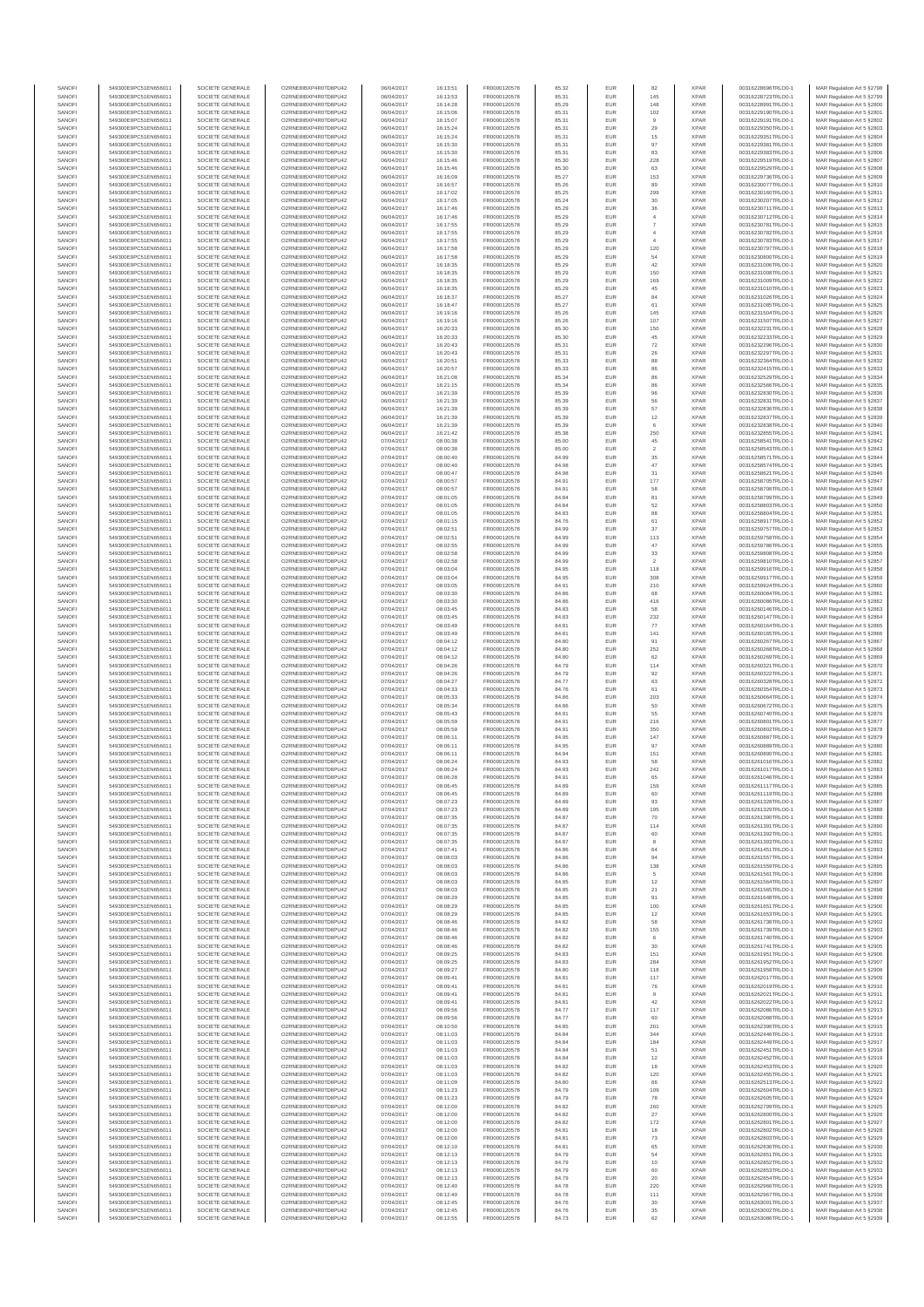| SANOF            | 549300E9PC51EN656011                         | SOCIETE GENERALE                     | O2RNE8IBXP4R0TD8PU42                          | 07/04/2017               | 08:12:55             | FR0000120578                 | 84.73          | EUR        |                          | <b>XPAR</b>                | 00316263088TRLO0-1                       | MAR Regulation Art 5 §2940                                |
|------------------|----------------------------------------------|--------------------------------------|-----------------------------------------------|--------------------------|----------------------|------------------------------|----------------|------------|--------------------------|----------------------------|------------------------------------------|-----------------------------------------------------------|
| SANOFI<br>SANOFI | 549300E9PC51EN656011<br>549300E9PC51EN656011 | SOCIETE GENERALE<br>SOCIETE GENERALE | O2RNE8IBXP4R0TD8PU42<br>O2RNE8IBXP4R0TD8PU42  | 07/04/2017<br>07/04/2017 | 08:12:55<br>08:12:55 | FR0000120578<br>FR0000120578 | 84.73<br>84.73 | EUR<br>EUR | 29<br>18                 | <b>XPAR</b><br><b>XPAR</b> | 00316263090TRLO0-1<br>00316263091TRLO0-1 | MAR Regulation Art 5 §2941<br>MAR Regulation Art 5 §2942  |
| SANOFI           | 549300E9PC51EN656011                         | SOCIETE GENERALE                     | O2RNE8IBXP4R0TD8PU42                          | 07/04/2017               | 08:13:10             | FR0000120578                 | 84.72          | EUR        | 59                       | <b>XPAR</b>                | 00316263202TRLO0-1                       | MAR Regulation Art 5 §2943                                |
| SANOFI<br>SANOFI | 549300E9PC51EN656011<br>549300E9PC51EN656011 | SOCIETE GENERALE<br>SOCIETE GENERALE | O2RNE8IBXP4R0TD8PU42<br>O2RNE8IBXP4R0TD8PU42  | 07/04/2017<br>07/04/2017 | 08:13:10<br>08:13:10 | FR0000120578<br>FR0000120578 | 84.72<br>84.72 | EUR<br>EUR | 39<br>$\scriptstyle{72}$ | <b>XPAR</b><br><b>XPAR</b> | 00316263204TRLO0-1<br>00316263205TRLO0-1 | MAR Regulation Art 5 §2944<br>MAR Regulation Art 5 §2945  |
| SANOFI           | 549300E9PC51EN656011                         | SOCIETE GENERALE                     | O2RNE8IBXP4R0TD8PU42                          | 07/04/2017               | 08:13:10             | FR0000120578                 | 84.72          | EUR        | $\scriptstyle{7}$        | <b>XPAR</b>                | 00316263207TRLO0-1                       | MAR Regulation Art 5 §2946                                |
| SANOFI           | 549300E9PC51EN656011                         | SOCIETE GENERALE                     | O2RNE8IBXP4R0TD8PU42                          | 07/04/2017               | 08:13:10             | FR0000120578                 | 84.72          | EUR        | 18                       | <b>XPAR</b>                | 00316263208TRLO0-1                       | MAR Regulation Art 5 §2947                                |
| SANOFI<br>SANOFI | 549300E9PC51EN656011<br>549300E9PC51EN656011 | SOCIETE GENERALE<br>SOCIETE GENERALE | O2RNE8IBXP4R0TD8PU42<br>O2RNE8IBXP4R0TD8PU42  | 07/04/2017<br>07/04/2017 | 08:13:22<br>08:13:54 | FR0000120578<br>FR0000120578 | 84.71<br>84.74 | EUR<br>EUR | 102<br>40                | <b>XPAR</b><br><b>XPAR</b> | 00316263352TRLO0-1<br>00316263486TRLO0-1 | MAR Regulation Art 5 §2948<br>MAR Regulation Art 5 §2949  |
| SANOFI           | 549300E9PC51EN656011                         | SOCIETE GENERALE                     | O2RNE8IBXP4R0TD8PU42                          | 07/04/2017               | 08:13:54             | FR0000120578                 | 84.74          | EUR        | 101                      | <b>XPAR</b>                | 00316263487TRLO0-1                       | MAR Regulation Art 5 §2950                                |
| SANOFI           | 549300E9PC51EN656011                         | SOCIETE GENERALE                     | O2RNE8IBXP4R0TD8PU42<br>O2RNE8IBXP4R0TD8PU42  | 07/04/2017               | 08:13:54             | FR0000120578                 | 84.74          | EUR        | 99                       | <b>XPAR</b>                | 00316263488TRLO0-1                       | MAR Regulation Art 5 §2951<br>MAR Regulation Art 5 §2952  |
| SANOFI<br>SANOFI | 549300E9PC51EN656011<br>549300E9PC51EN656011 | SOCIETE GENERALE<br>SOCIETE GENERALE | O2RNE8IBXP4R0TD8PU42                          | 07/04/2017<br>07/04/2017 | 08:13:54<br>08:14:03 | FR0000120578<br>FR0000120578 | 84.74<br>84.75 | EUR<br>EUR | 42<br>$\mathbf{73}$      | <b>XPAR</b><br><b>XPAR</b> | 00316263489TRLO0-1<br>00316263517TRLO0-1 | MAR Regulation Art 5 §2953                                |
| SANOFI           | 549300E9PC51EN656011                         | SOCIETE GENERALE                     | O2RNE8IBXP4R0TD8PU42                          | 07/04/2017               | 08:14:03             | FR0000120578                 | 84.75          | EUR        | 217                      | <b>XPAR</b>                | 00316263518TRLO0-1                       | MAR Regulation Art 5 §2954                                |
| SANOFI<br>SANOFI | 549300E9PC51EN656011<br>549300E9PC51EN656011 | SOCIETE GENERALE<br>SOCIETE GENERALE | O2RNE8IBXP4R0TD8PU42<br>O2RNE8IBXP4R0TD8PU42  | 07/04/2017<br>07/04/2017 | 08:14:03<br>08:14:03 | FR0000120578<br>FR0000120578 | 84.73<br>84.73 | EUR<br>EUR | 11<br>29                 | <b>XPAR</b><br><b>XPAR</b> | 00316263519TRLO0-1<br>00316263520TRLO0-1 | MAR Regulation Art 5 §2955<br>MAR Regulation Art 5 §2956  |
| SANOFI           | 549300E9PC51EN656011                         | SOCIETE GENERALE                     | O2RNE8IBXP4R0TD8PU42                          | 07/04/2017               | 08:14:10             | FR0000120578                 | 84.74          | EUR        | 64                       | <b>XPAR</b>                | 00316263548TRLO0-1                       | MAR Regulation Art 5 §2957                                |
| SANOFI           | 549300E9PC51EN656011                         | SOCIETE GENERALE                     | O2RNE8IBXP4R0TD8PU42                          | 07/04/2017               | 08:14:10             | FR0000120578                 | 84.74          | EUR        | 18                       | <b>XPAR</b>                | 00316263556TRLO0-1                       | MAR Regulation Art 5 §2958                                |
| SANOFI<br>SANOFI | 549300E9PC51EN656011<br>549300E9PC51EN656011 | SOCIETE GENERALE<br>SOCIETE GENERALE | O2RNE8IBXP4R0TD8PU42<br>O2RNE8IBXP4R0TD8PU42  | 07/04/2017<br>07/04/2017 | 08:14:20<br>08:14:20 | FR0000120578<br>FR0000120578 | 84.71<br>84.71 | EUR<br>EUR | 541<br>68                | <b>XPAR</b><br><b>XPAR</b> | 00316263610TRLO0-1<br>00316263613TRLO0-1 | MAR Regulation Art 5 §2959<br>MAR Regulation Art 5 §2960  |
| SANOFI           | 549300E9PC51EN656011                         | SOCIETE GENERALE                     | O2RNE8IBXP4R0TD8PU42                          | 07/04/2017               | 08:14:20             | FR0000120578                 | 84.71          | EUR        | 65                       | <b>XPAR</b>                | 00316263614TRLO0-1                       | MAR Regulation Art 5 §2961                                |
| SANOFI           | 549300E9PC51EN656011                         | SOCIETE GENERALE                     | O2RNE8IBXP4R0TD8PU42                          | 07/04/2017               | 08:14:20             | FR0000120578                 | 84.71          | EUR        | 84                       | <b>XPAR</b>                | 00316263615TRLO0-1                       | MAR Regulation Art 5 §2962                                |
| SANOFI<br>SANOFI | 549300E9PC51EN656011<br>549300E9PC51EN656011 | SOCIETE GENERALE<br>SOCIETE GENERALE | O2RNE8IBXP4R0TD8PU42<br>O2RNE8IBXP4R0TD8PU42  | 07/04/2017<br>07/04/2017 | 08:14:20<br>08:14:23 | FR0000120578<br>FR0000120578 | 84.71<br>84.71 | EUR<br>EUR | 541<br>36                | <b>XPAR</b><br><b>XPAR</b> | 00316263616TRLO0-1<br>00316263632TRLO0-1 | MAR Regulation Art 5 §2963<br>MAR Regulation Art 5 §2964  |
| SANOFI           | 549300E9PC51EN656011                         | SOCIETE GENERALE                     | O2RNE8IBXP4R0TD8PU42                          | 07/04/2017               | 08:14:23             | FR0000120578                 | 84.71          | EUR        | 96                       | <b>XPAR</b>                | 00316263633TRLO0-1                       | MAR Regulation Art 5 §2965                                |
| SANOFI<br>SANOFI | 549300E9PC51EN656011<br>549300E9PC51EN656011 | SOCIETE GENERALE                     | O2RNE8IBXP4R0TD8PU42<br>O2RNE8IBXP4R0TD8PU42  | 07/04/2017               | 08:14:23             | FR0000120578                 | 84.71          | EUR        | 477                      | <b>XPAR</b><br><b>XPAR</b> | 00316263634TRLO0-1                       | MAR Regulation Art 5 \$2966                               |
| SANOFI           | 549300E9PC51EN656011                         | SOCIETE GENERALE<br>SOCIETE GENERALE | O2RNE8IBXP4R0TD8PU42                          | 07/04/2017<br>07/04/2017 | 08:14:23<br>08:14:23 | FR0000120578<br>FR0000120578 | 84.71<br>84.71 | EUR<br>EUR | 96<br>400                | <b>XPAR</b>                | 00316263635TRLO0-1<br>00316263636TRLO0-1 | MAR Regulation Art 5 §2967<br>MAR Regulation Art 5 §2968  |
| SANOFI           | 549300E9PC51EN656011                         | SOCIETE GENERALE                     | O2RNE8IBXP4R0TD8PU42                          | 07/04/2017               | 08:14:23             | FR0000120578                 | 84.71          | EUR        | 170                      | <b>XPAR</b>                | 00316263637TRLO0-1                       | MAR Regulation Art 5 §2969                                |
| SANOFI<br>SANOFI | 549300E9PC51EN656011<br>549300E9PC51EN656011 | SOCIETE GENERALE<br>SOCIETE GENERALE | O2RNE8IBXP4R0TD8PU42<br>O2RNE8IBXP4R0TD8PU42  | 07/04/2017<br>07/04/2017 | 08:14:23<br>08:14:23 | FR0000120578<br>FR0000120578 | 84.71<br>84.71 | EUR<br>EUR | 39<br>438                | <b>XPAR</b><br><b>XPAR</b> | 00316263638TRLO0-1<br>00316263639TRLO0-1 | MAR Regulation Art 5 §2970<br>MAR Regulation Art 5 §2971  |
| SANOFI           | 549300E9PC51EN656011                         | SOCIETE GENERALE                     | O2RNE8IBXP4R0TD8PU42                          | 07/04/2017               | 08:14:23             | FR0000120578                 | 84.71          | EUR        | 209                      | <b>XPAR</b>                | 00316263640TRLO0-1                       | MAR Regulation Art 5 §2972                                |
| SANOFI           | 549300E9PC51EN656011                         | SOCIETE GENERALE                     | O2RNE8IBXP4R0TD8PU42                          | 07/04/2017               | 08:14:23             | FR0000120578                 | 84.71          | EUR        | 158                      | <b>XPAR</b>                | 00316263641TRLO0-1                       | MAR Regulation Art 5 §2973                                |
| SANOFI<br>SANOFI | 549300E9PC51EN656011<br>549300E9PC51EN656011 | SOCIETE GENERALE<br>SOCIETE GENERALE | O2RNE8IBXP4R0TD8PU42<br>O2RNE8IBXP4R0TD8PU42  | 07/04/2017<br>07/04/2017 | 08:14:23<br>08:14:23 | FR0000120578<br>FR0000120578 | 84.71<br>84.71 | EUR<br>EUR | 209<br>33                | <b>XPAR</b><br><b>XPAR</b> | 00316263642TRLO0-1<br>00316263643TRLO0-1 | MAR Regulation Art 5 §2974<br>MAR Regulation Art 5 §2975  |
| SANOFI           | 549300E9PC51EN656011                         | SOCIETE GENERALE                     | O2RNE8IBXP4R0TD8PU42                          | 07/04/2017               | 08:14:23             | FR0000120578                 | 84.71          | EUR        | 176                      | <b>XPAR</b>                | 00316263644TRLO0-1                       | MAR Regulation Art 5 §2976                                |
| SANOFI<br>SANOFI | 549300E9PC51EN656011<br>549300E9PC51EN656011 | SOCIETE GENERALE<br>SOCIETE GENERALE | O2RNE8IBXP4R0TD8PU42<br>O2RNE8IBXP4R0TD8PU42  | 07/04/2017<br>07/04/2017 | 08:14:23<br>08:14:23 | FR0000120578<br>FR0000120578 | 84.71<br>84.71 | EUR<br>EUR | 121<br>242               | <b>XPAR</b><br><b>XPAR</b> | 00316263645TRLO0-1<br>00316263646TRLO0-1 | MAR Regulation Art 5 §2977<br>MAR Regulation Art 5 §2978  |
| SANOFI           | 549300E9PC51EN656011                         | SOCIETE GENERALE                     | O2RNE8IBXP4R0TD8PU42                          | 07/04/2017               | 08:14:23             | FR0000120578                 | 84.71          | EUR        | 39                       | <b>XPAR</b>                | 00316263647TRLO0-1                       | MAR Regulation Art 5 §2979                                |
| SANOFI           | 549300E9PC51EN656011                         | SOCIETE GENERALE                     | O2RNE8IBXP4R0TD8PU42                          | 07/04/2017               | 08:14:23             | FR0000120578                 | 84.71          | EUR        | 207                      | <b>XPAR</b>                | 00316263648TRLO0-1                       | MAR Regulation Art 5 §2980                                |
| SANOFI<br>SANOFI | 549300E9PC51EN656011<br>549300E9PC51EN656011 | SOCIETE GENERALE<br>SOCIETE GENERALE | O2RNE8IBXP4R0TD8PU42<br>O2RNE8IBXP4R0TD8PU42  | 07/04/2017<br>07/04/2017 | 08:14:23<br>08:14:23 | FR0000120578<br>FR0000120578 | 84.71<br>84.71 | EUR<br>EUR | 39<br>200                | <b>XPAR</b><br><b>XPAR</b> | 00316263649TRLO0-1<br>00316263650TRLO0-1 | MAR Regulation Art 5 §2981<br>MAR Regulation Art 5 §2982  |
| SANOFI           | 549300E9PC51EN656011                         | SOCIETE GENERALE                     | O2RNE8IBXP4R0TD8PU42                          | 07/04/2017               | 08:14:23             | FR0000120578                 | 84.71          | EUR        | 200                      | <b>XPAR</b>                | 00316263651TRLO0-1                       | MAR Regulation Art 5 §2983                                |
| SANOFI<br>SANOFI | 549300E9PC51EN656011<br>549300E9PC51EN656011 | SOCIETE GENERALE<br>SOCIETE GENERALE | O2RNE8IBXP4R0TD8PU42<br>O2RNE8IBXP4R0TD8PU42  | 07/04/2017<br>07/04/2017 | 08:14:23<br>08:14:23 | FR0000120578<br>FR0000120578 | 84.71<br>84.71 | EUR<br>EUR | 200                      | <b>XPAR</b><br><b>XPAR</b> | 00316263652TRLO0-1<br>00316263653TRLO0-1 | MAR Regulation Art 5 §2984<br>MAR Regulation Art 5 §2985  |
| SANOFI           | 549300E9PC51EN656011                         | SOCIETE GENERALE                     | O2RNE8IBXP4R0TD8PU42                          | 07/04/2017               | 08:14:23             | FR0000120578                 | 84.71          | EUR        | 56                       | <b>XPAR</b>                | 00316263654TRLO0-1                       | MAR Regulation Art 5 §2986                                |
| SANOFI           | 549300E9PC51EN656011<br>549300E9PC51EN656011 | SOCIETE GENERALE                     | O2RNE8IBXP4R0TD8PU42                          | 07/04/2017               | 08:14:42             | FR0000120578                 | 84.70          | EUR        | 165                      | <b>XPAR</b>                | 00316263729TRLO0-1                       | MAR Regulation Art 5 §2987                                |
| SANOFI<br>SANOFI | 549300E9PC51EN656011                         | SOCIETE GENERALE<br>SOCIETE GENERALE | O2RNE8IBXP4R0TD8PU42<br>O2RNE8IBXP4R0TD8PU42  | 07/04/2017<br>07/04/2017 | 08:14:42<br>08:14:42 | FR0000120578<br>FR0000120578 | 84.70<br>84.70 | EUR<br>EUR | 48<br>69                 | <b>XPAR</b><br><b>XPAR</b> | 00316263730TRLO0-1<br>00316263731TRLO0-1 | MAR Regulation Art 5 §2988<br>MAR Regulation Art 5 §2989  |
| SANOFI           | 549300E9PC51EN656011                         | SOCIETE GENERALE                     | O2RNE8IBXP4R0TD8PU42                          | 07/04/2017               | 08:14:42             | FR0000120578                 | 84.70          | EUR        | 39                       | <b>XPAR</b>                | 00316263732TRLO0-1                       | MAR Regulation Art 5 §2990                                |
| SANOFI           | 549300E9PC51EN656011                         | SOCIETE GENERALE                     | O2RNE8IBXP4R0TD8PU42                          | 07/04/2017               | 08:15:03             | FR0000120578                 | 84.65          | EUR        | ${\bf 76}$               | <b>XPAR</b><br><b>XPAR</b> | 00316263801TRLO0-1<br>00316263802TRLO0-1 | MAR Regulation Art 5 §2991                                |
| SANOFI<br>SANOFI | 549300E9PC51EN656011<br>549300E9PC51EN656011 | SOCIETE GENERALE<br>SOCIETE GENERALE | O2RNE8IBXP4R0TD8PU42<br>O2RNE8IBXP4R0TD8PU42  | 07/04/2017<br>07/04/2017 | 08:15:03<br>08:15:03 | FR0000120578<br>FR0000120578 | 84.65<br>84.65 | EUR<br>EUR | 135                      | <b>XPAR</b>                | 00316263803TRLO0-1                       | MAR Regulation Art 5 §2992<br>MAR Regulation Art 5 §2993  |
| SANOFI           | 549300E9PC51EN656011                         | SOCIETE GENERALE                     | O2RNE8IBXP4R0TD8PU42                          | 07/04/2017               | 08:15:03             | FR0000120578                 | 84.65          | EUR        | 21                       | <b>XPAR</b>                | 00316263804TRLO0-1                       | MAR Regulation Art 5 §2994                                |
| SANOFI<br>SANOFI | 549300E9PC51EN656011<br>549300E9PC51EN656011 | SOCIETE GENERALE<br>SOCIETE GENERALE | O2RNE8IBXP4R0TD8PU42<br>O2RNE8IBXP4R0TD8PU42  | 07/04/2017<br>07/04/2017 | 08:15:09<br>08:15:09 | FR0000120578<br>FR0000120578 | 84.63<br>84.63 | EUR<br>EUR | 67<br>60                 | <b>XPAR</b><br><b>XPAR</b> | 00316263881TRLO0-1<br>00316263882TRLO0-1 | MAR Regulation Art 5 §2995<br>MAR Regulation Art 5 §2996  |
| SANOFI           | 549300E9PC51EN656011                         | SOCIETE GENERALE                     | O2RNE8IBXP4R0TD8PU42                          | 07/04/2017               | 08:15:36             | FR0000120578                 | 84.64          | EUR        | 141                      | <b>XPAR</b>                | 00316264129TRLO0-1                       | MAR Regulation Art 5 §2997                                |
| SANOFI<br>SANOFI | 549300E9PC51EN656011<br>549300E9PC51EN656011 | SOCIETE GENERALE<br>SOCIETE GENERALE | O2RNE8IBXP4R0TD8PU42<br>O2RNE8IBXP4R0TD8PU42  | 07/04/2017<br>07/04/2017 | 08:15:36<br>08:15:36 | FR0000120578<br>FR0000120578 | 84.64<br>84.64 | EUR<br>EUR | 39<br>62                 | <b>XPAR</b><br><b>XPAR</b> | 00316264131TRLO0-1<br>00316264133TRLO0-1 | MAR Regulation Art 5 §2998                                |
| SANOFI           | 549300E9PC51EN656011                         | SOCIETE GENERALE                     | O2RNE8IBXP4R0TD8PU42                          | 07/04/2017               | 08:16:00             | FR0000120578                 | 84.63          | EUR        | 204                      | <b>XPAR</b>                | 00316264283TRLO0-1                       | MAR Regulation Art 5 §2999<br>MAR Regulation Art 5 §3000  |
| SANOFI           | 549300E9PC51EN656011                         | SOCIETE GENERALE                     | O2RNE8IBXP4R0TD8PU42                          | 07/04/2017               | 08:16:00             | FR0000120578                 | 84.63          | EUR        | 139                      | <b>XPAR</b>                | 00316264284TRLO0-1                       | MAR Regulation Art 5 §3001                                |
| SANOFI<br>SANOFI | 549300E9PC51EN656011<br>549300E9PC51EN656011 | SOCIETE GENERALE<br>SOCIETE GENERALE | O2RNE8IBXP4R0TD8PU42<br>O2RNE8IBXP4R0TD8PU42  | 07/04/2017<br>07/04/2017 | 08:16:00<br>08:16:00 | FR0000120578<br>FR0000120578 | 84.63<br>84.62 | EUR<br>EUR | 19<br>20                 | <b>XPAR</b><br><b>XPAR</b> | 00316264285TRLO0-1<br>00316264286TRLO0-1 | MAR Regulation Art 5 §3002<br>MAR Regulation Art 5 §3003  |
| SANOFI           | 549300E9PC51EN656011                         | SOCIETE GENERALE                     | O2RNE8IBXP4R0TD8PU42                          | 07/04/2017               | 08:16:03             | FR0000120578                 | 84.60          | EUR        | 63                       | <b>XPAR</b>                | 00316264321TRLO0-1                       | MAR Regulation Art 5 §3004                                |
| SANOFI<br>SANOFI | 549300E9PC51EN656011<br>549300E9PC51EN656011 | SOCIETE GENERALE<br>SOCIETE GENERALE | O2RNE8IBXP4R0TD8PU42<br>O2RNE8IBXP4R0TD8PU42  | 07/04/2017<br>07/04/2017 | 08:16:26<br>08:17:11 | FR0000120578<br>FR0000120578 | 84.62<br>84.68 | EUR<br>EUR | 88                       | <b>XPAR</b><br><b>XPAR</b> | 00316264507TRLO0-1<br>00316264925TRLO0-1 | MAR Regulation Art 5 §3005                                |
| SANOFI           | 549300E9PC51EN656011                         | SOCIETE GENERALE                     | O2RNE8IBXP4R0TD8PU42                          | 07/04/2017               | 08:17:15             | FR0000120578                 | 84.67          | EUR        | 27<br>296                | <b>XPAR</b>                | 00316264937TRLO0-1                       | MAR Regulation Art 5 §3006<br>MAR Regulation Art 5 §3007  |
| SANOFI           | 549300E9PC51EN656011                         | SOCIETE GENERALE                     | O2RNE8IBXP4R0TD8PU42                          | 07/04/2017               | 08:17:15             | FR0000120578                 | 84.67          | EUR        | 350                      | <b>XPAR</b>                | 00316264938TRLO0-1                       | MAR Regulation Art 5 §3008                                |
| SANOFI<br>SANOFI | 549300E9PC51EN656011<br>549300E9PC51EN656011 | SOCIETE GENERALE<br>SOCIETE GENERALE | O2RNE8IBXP4R0TD8PU42<br>O2RNE8IBXP4R0TD8PU42  | 07/04/2017<br>07/04/2017 | 08:17:15<br>08:17:16 | FR0000120578<br>FR0000120578 | 84.67<br>84.67 | EUR<br>EUR | 46<br>38                 | <b>XPAR</b><br><b>XPAR</b> | 00316264939TRLO0-1<br>00316264941TRLO0-1 | MAR Regulation Art 5 §3009<br>MAR Regulation Art 5 §3010  |
| SANOFI           | 549300E9PC51EN656011                         | SOCIETE GENERALE                     | O2RNE8IBXP4R0TD8PU42                          | 07/04/2017               | 08:17:16             | FR0000120578                 | 84.67          | EUR        | 32                       | <b>XPAR</b>                | 00316264943TRLO0-1                       | MAR Regulation Art 5 §3011                                |
| SANOFI<br>SANOFI | 549300E9PC51EN656011<br>549300E9PC51EN656011 | SOCIETE GENERALE<br>SOCIETE GENERALE | O2RNE8IBXP4R0TD8PU42<br>O2RNE8IBXP4R0TD8PU42  | 07/04/2017<br>07/04/2017 | 08:17:20<br>08:17:21 | FR0000120578<br>FR0000120578 | 84.69<br>84.67 | EUR<br>EUR | 66<br>59                 | <b>XPAR</b><br><b>XPAR</b> | 00316264992TRLO0-1<br>00316265000TRLO0-1 | MAR Regulation Art 5 §3012<br>MAR Regulation Art 5 §3013  |
| SANOFI           | 549300E9PC51EN656011                         | SOCIETE GENERALE                     | O2RNE8IBXP4R0TD8PU42                          | 07/04/2017               | 08:17:28             | FR0000120578                 | 84.66          | EUR        | $16$                     | <b>XPAR</b>                | 00316265021TRLO0-1                       | MAR Regulation Art 5 §3014                                |
| SANOFI           | 549300E9PC51EN656011                         | SOCIETE GENERALE                     | O2RNE8IBXP4R0TD8PU42                          | 07/04/2017               | 08:17:30             | FR0000120578                 | 84.66          | EUR        | 63                       | <b>XPAR</b>                | 00316265028TRLO0-1                       | MAR Regulation Art 5 \$3015                               |
| SANOFI<br>SANOFI | 549300E9PC51EN656011<br>549300E9PC51EN656011 | SOCIETE GENERALE<br>SOCIETE GENERALE | O2RNE8IBXP4R0TD8PU42<br>O2RNE8IBXP4R0TD8PU42  | 07/04/2017<br>07/04/2017 | 08:17:30<br>08:17:40 | FR0000120578<br>FR0000120578 | 84.66<br>84.67 | EUR<br>EUR | 63<br>59                 | <b>XPAR</b><br><b>XPAR</b> | 00316265031TRLO0-1<br>00316265080TRLO0-1 | MAR Regulation Art 5 §3016<br>MAR Regulation Art 5 §3017  |
| SANOFI           | 549300E9PC51EN656011                         | SOCIETE GENERALE                     | O2RNE8IBXP4R0TD8PU42                          | 07/04/2017               | 08:17:40             | FR0000120578                 | 84.67          | EUR        | $14$                     | <b>XPAR</b>                | 00316265081TRLO0-1                       | MAR Regulation Art 5 §3018                                |
| SANOFI<br>SANOFI | 549300E9PC51EN656011<br>549300E9PC51EN656011 | SOCIETE GENERALE<br>SOCIETE GENERALE | O2RNE8IBXP4R0TD8PU42<br>O2RNE8IBXP4R0TD8PU42  | 07/04/2017<br>07/04/2017 | 08:17:40<br>08:18:15 | FR0000120578<br>FR0000120578 | 84.67<br>84.66 | EUR<br>EUR | 65<br>217                | <b>XPAR</b><br><b>XPAR</b> | 00316265082TRLO0-1<br>00316265267TRLO0-1 | MAR Regulation Art 5 §3019<br>MAR Regulation Art 5 §3020  |
| SANOFI           | 549300E9PC51EN656011                         | SOCIETE GENERALE                     | O2RNE8IBXP4R0TD8PU42                          | 07/04/2017               | 08:18:15             | FR0000120578                 | 84.66          | EUR        | 228                      | <b>XPAR</b>                | 00316265270TRLO0-1                       | MAR Regulation Art 5 §3021                                |
| SANOFI<br>SANOFI | 549300E9PC51EN656011<br>549300E9PC51EN656011 | SOCIETE GENERALE<br>SOCIETE GENERALE | O2RNE8IBXP4R0TD8PU42<br>O2RNE8IBXP4R0TD8PU42  | 07/04/2017<br>07/04/2017 | 08:18:15<br>08:18:25 | FR0000120578<br>FR0000120578 | 84.66<br>84.65 | EUR<br>EUR | 29<br>59                 | <b>XPAR</b><br><b>XPAR</b> | 00316265277TRLO0-1<br>00316265334TRLO0-1 | MAR Regulation Art 5 \$3022<br>MAR Regulation Art 5 §3023 |
| SANOFI           | 549300E9PC51EN656011                         | SOCIETE GENERALE                     | O2RNE8IBXP4R0TD8PU42                          | 07/04/2017               | 08:18:25             | FR0000120578                 | 84.65          | EUR        | 63                       | <b>XPAR</b>                | 00316265335TRLO0-1                       | MAR Regulation Art 5 §3024                                |
| SANOFI           | 549300E9PC51EN656011                         | SOCIETE GENERALE                     | O2RNE8IBXP4R0TD8PU42                          | 07/04/2017               | 08:18:56             | FR0000120578                 | 84.65          | EUR        | 222                      | <b>XPAR</b>                | 00316265551TRLO0-1                       | MAR Regulation Art 5 §3025                                |
| SANOFI<br>SANOFI | 549300E9PC51EN656011<br>549300E9PC51EN656011 | SOCIETE GENERALE<br>SOCIETE GENERALE | O2RNE8IBXP4R0TD8PU42<br>O2RNE8IBXP4R0TD8PLI42 | 07/04/2017<br>07/04/2017 | 08:19:06<br>08:19:06 | FR0000120578<br>FR0000120578 | 84.65<br>84.65 | EUR<br>EUR | 138<br>105               | <b>XPAR</b><br><b>XPAR</b> | 00316265625TRLO0-1<br>00316265628TRLO0-1 | MAR Regulation Art 5 §3026<br>MAR Regulation Art 5 §3027  |
| SANOFI           | 549300E9PC51EN656011                         | SOCIETE GENERALE                     | O2RNE8IBXP4R0TD8PU42                          | 07/04/2017               | 08:19:06             | FR0000120578                 | 84.65          | EUR        | 62                       | <b>XPAR</b>                | 00316265629TRLO0-1                       | MAR Regulation Art 5 §3028                                |
| SANOFI<br>SANOFI | 549300E9PC51EN656011<br>549300E9PC51EN656011 | SOCIETE GENERALE<br>SOCIETE GENERALE | O2RNE8IBXP4R0TD8PU42<br>O2RNE8IBXP4R0TD8PU42  | 07/04/2017<br>07/04/2017 | 08:19:06<br>08:19:06 | FR0000120578<br>FR0000120578 | 84.65<br>84.65 | EUR<br>EUR | 16<br>27                 | <b>XPAR</b><br><b>XPAR</b> | 00316265630TRLO0-1<br>00316265631TRLO0-1 | MAR Regulation Art 5 §3029<br>MAR Regulation Art 5 §3030  |
| SANOFI           | 549300E9PC51EN656011                         | SOCIETE GENERALE                     | O2RNE8IBXP4R0TD8PU42                          | 07/04/2017               | 08:19:12             | FR0000120578                 | 84.64          | EUR        | 59                       | <b>XPAR</b>                | 00316265668TRLO0-1                       | MAR Regulation Art 5 §3031                                |
| SANOFI           | 549300E9PC51EN656011                         | SOCIETE GENERALE                     | O2RNE8IBXP4R0TD8PU42                          | 07/04/2017               | 08:19:12             | FR0000120578<br>FR0000120578 | 84.64          | EUR        | 6                        | <b>XPAR</b>                | 00316265669TRLO0-1<br>00316265911TRLO0-1 | MAR Regulation Art 5 §3032                                |
| SANOFI<br>SANOFI | 549300E9PC51EN656011<br>549300E9PC51EN656011 | SOCIETE GENERALE<br>SOCIETE GENERALE | O2RNE8IBXP4R0TD8PU42<br>O2RNE8IBXP4R0TD8PU42  | 07/04/2017<br>07/04/2017 | 08:19:56<br>08:19:56 | FR0000120578                 | 84.63<br>84.63 | EUR<br>EUR | 16<br>227                | <b>XPAR</b><br><b>XPAR</b> | 00316265912TRLO0-1                       | MAR Regulation Art 5 §3033<br>MAR Regulation Art 5 §3034  |
| SANOFI           | 549300E9PC51EN656011                         | SOCIETE GENERALE                     | O2RNE8IBXP4R0TD8PU42                          | 07/04/2017               | 08:19:56             | FR0000120578                 | 84.63          | EUR        | 256                      | <b>XPAR</b>                | 00316265913TRLO0-1                       | MAR Regulation Art 5 §3035                                |
| SANOFI<br>SANOFI | 549300E9PC51EN656011<br>549300E9PC51EN656011 | SOCIETE GENERALE<br>SOCIETE GENERALE | O2RNE8IBXP4R0TD8PU42<br>O2RNE8IBXP4R0TD8PU42  | 07/04/2017<br>07/04/2017 | 08:19:57<br>08:20:24 | FR0000120578<br>FR0000120578 | 84.62<br>84.61 | EUR<br>EUR | 78<br>$22\,$             | <b>XPAR</b><br><b>XPAR</b> | 00316265914TRLO0-1<br>00316266039TRLO0-1 | MAR Regulation Art 5 §3036<br>MAR Regulation Art 5 §3037  |
| SANOFI           | 549300E9PC51EN656011                         | SOCIETE GENERALE                     | O2RNE8IBXP4R0TD8PU42                          | 07/04/2017               | 08:20:24             | FR0000120578                 | 84.61          | EUR        | 100                      | <b>XPAR</b>                | 00316266040TRLO0-1                       | MAR Regulation Art 5 §3038                                |
| SANOFI           | 549300E9PC51EN656011                         | SOCIETE GENERALE                     | O2RNE8IBXP4R0TD8PU42                          | 07/04/2017               | 08:20:24             | FR0000120578                 | 84.61          | <b>EUR</b> | 49                       | <b>XPAR</b>                | 00316266041TRLO0-1                       | MAR Regulation Art 5 §3039                                |
| SANOFI<br>SANOFI | 549300E9PC51EN656011<br>549300E9PC51EN656011 | SOCIETE GENERALE<br>SOCIETE GENERALE | O2RNE8IBXP4R0TD8PU42<br>O2RNE8IBXP4R0TD8PU42  | 07/04/2017<br>07/04/2017 | 08:20:24<br>08:20:24 | FR0000120578<br>FR0000120578 | 84.61<br>84.61 | EUR<br>EUR | 191<br>41                | <b>XPAR</b><br><b>XPAR</b> | 00316266042TRLO0-1<br>00316266043TRLO0-1 | MAR Regulation Art 5 §3040<br>MAR Regulation Art 5 §3041  |
| SANOFI           | 549300E9PC51EN656011                         | SOCIETE GENERALE                     | O2RNE8IBXP4R0TD8PU42                          | 07/04/2017               | 08:20:24             | FR0000120578                 | 84.61          | EUR        | 25                       | <b>XPAR</b>                | 00316266044TRLO0-1                       | MAR Regulation Art 5 §3042                                |
| SANOFI<br>SANOFI | 549300E9PC51EN656011<br>549300E9PC51EN656011 | SOCIETE GENERALE<br>SOCIETE GENERALE | O2RNE8IBXP4R0TD8PU42<br>O2RNE8IBXP4R0TD8PU42  | 07/04/2017<br>07/04/2017 | 08:21:15<br>08:21:15 | FR0000120578<br>FR0000120578 | 84.62<br>84.62 | EUR<br>EUR | 62<br>150                | <b>XPAR</b><br><b>XPAR</b> | 00316266295TRLO0-1<br>00316266296TRLO0-1 | MAR Regulation Art 5 §3043<br>MAR Regulation Art 5 §3044  |
| SANOFI           | 549300E9PC51EN656011                         | SOCIETE GENERALE                     | O2RNE8IBXP4R0TD8PU42                          | 07/04/2017               | 08:21:15             | FR0000120578                 | 84.62          | EUR        | 86                       | <b>XPAR</b>                | 00316266297TRLO0-1                       | MAR Regulation Art 5 §3045                                |
| SANOFI<br>SANOFI | 549300E9PC51EN656011<br>549300E9PC51EN656011 | SOCIETE GENERALE<br>SOCIETE GENERALE | O2RNE8IBXP4R0TD8PU42<br>O2RNE8IBXP4R0TD8PU42  | 07/04/2017<br>07/04/2017 | 08:21:15<br>08:21:15 | FR0000120578<br>FR0000120578 | 84.62<br>84.62 | EUR<br>EUR | 259<br>57                | <b>XPAR</b><br><b>XPAR</b> | 00316266298TRLO0-1<br>00316266299TRLO0-1 | MAR Regulation Art 5 §3046<br>MAR Regulation Art 5 §3047  |
| SANOFI           | 549300E9PC51EN656011                         | SOCIETE GENERALE                     | O2RNE8IBXP4R0TD8PU42                          | 07/04/2017               | 08:22:04             | FR0000120578                 | 84.64          | EUR        | 255                      | <b>XPAR</b>                | 00316266535TRLO0-1                       | MAR Regulation Art 5 §3048                                |
| SANOFI           | 549300E9PC51EN656011                         | SOCIETE GENERALE                     | O2RNE8IBXP4R0TD8PU42                          | 07/04/2017               | 08:22:04             | FR0000120578                 | 84.64          | EUR        | 305                      | <b>XPAR</b>                | 00316266536TRLO0-1                       | MAR Regulation Art 5 §3049                                |
| SANOFI<br>SANOFI | 549300E9PC51EN656011<br>549300E9PC51EN656011 | SOCIETE GENERALE<br>SOCIETE GENERALE | O2RNE8IBXP4R0TD8PU42<br>O2RNE8IBXP4R0TD8PU42  | 07/04/2017<br>07/04/2017 | 08:22:04<br>08:22:04 | FR0000120578<br>FR0000120578 | 84.64<br>84.64 | EUR<br>EUR | 62<br>33                 | <b>XPAR</b><br><b>XPAR</b> | 00316266537TRLO0-1<br>00316266538TRLO0-1 | MAR Regulation Art 5 §3050<br>MAR Regulation Art 5 §3051  |
| SANOFI           | 549300E9PC51EN656011                         | SOCIETE GENERALE                     | O2RNE8IBXP4R0TD8PU42                          | 07/04/2017               | 08:22:22             | FR0000120578                 | 84.63          | EUR        | 88                       | <b>XPAR</b>                | 00316266608TRLO0-1                       | MAR Regulation Art 5 §3052                                |
| SANOFI<br>SANOFI | 549300E9PC51EN656011<br>549300E9PC51EN656011 | SOCIETE GENERALE<br>SOCIETE GENERALE | O2RNE8IBXP4R0TD8PU42<br>O2RNE8IBXP4R0TD8PU42  | 07/04/2017<br>07/04/2017 | 08:22:22<br>08:22:22 | FR0000120578<br>FR0000120578 | 84.63<br>84.63 | EUR<br>EUR | 96<br>37                 | <b>XPAR</b><br><b>XPAR</b> | 00316266611TRLO0-1<br>00316266616TRLO0-1 | MAR Regulation Art 5 §3053<br>MAR Regulation Art 5 §3054  |
| SANOFI           | 549300E9PC51EN656011                         | SOCIETE GENERALE                     | O2RNE8IBXP4R0TD8PU42                          | 07/04/2017               | 08:22:22             | FR0000120578                 | 84.63          | EUR        | 46                       | <b>XPAR</b>                | 00316266617TRLO0-1                       | MAR Regulation Art 5 §3055                                |
| SANOFI           | 549300E9PC51EN656011                         | SOCIETE GENERALE                     | O2RNE8IBXP4R0TD8PU42                          | 07/04/2017               | 08:22:56             | FR0000120578                 | 84.66          | EUR        | 193                      | <b>XPAR</b>                | 00316266785TRLO0-1                       | MAR Regulation Art 5 §3056                                |
| SANOFI<br>SANOFI | 549300E9PC51EN656011<br>549300E9PC51EN656011 | SOCIETE GENERALE<br>SOCIETE GENERALE | O2RNE8IBXP4R0TD8PU42<br>O2RNE8IBXP4R0TD8PU42  | 07/04/2017<br>07/04/2017 | 08:22:56<br>08:22:56 | FR0000120578<br>FR0000120578 | 84.66<br>84.66 | EUR<br>EUR | 14<br>68                 | <b>XPAR</b><br><b>XPAR</b> | 00316266786TRLO0-1<br>00316266787TRLO0-1 | MAR Regulation Art 5 §3057<br>MAR Regulation Art 5 §3058  |
| SANOFI           | 549300E9PC51EN656011                         | SOCIETE GENERALE                     | O2RNE8IBXP4R0TD8PU42                          | 07/04/2017               | 08:22:56             | FR0000120578                 | 84.66          | EUR        | 126                      | <b>XPAR</b>                | 00316266788TRLO0-1                       | MAR Regulation Art 5 §3059                                |
| SANOFI<br>SANOFI | 549300E9PC51EN656011<br>549300E9PC51EN656011 | SOCIETE GENERALE<br>SOCIETE GENERALE | O2RNE8IBXP4R0TD8PU42<br>O2RNE8IBXP4R0TD8PU42  | 07/04/2017<br>07/04/2017 | 08:23:05<br>08:23:05 | FR0000120578<br>FR0000120578 | 84.65<br>84.64 | EUR<br>EUR | 62<br>62                 | <b>XPAR</b><br><b>XPAR</b> | 00316266824TRLO0-1<br>00316266827TRLO0-1 | MAR Regulation Art 5 §3060<br>MAR Regulation Art 5 §3061  |
| SANOFI           | 549300E9PC51EN656011                         | SOCIETE GENERALE                     | O2RNE8IBXP4R0TD8PU42                          | 07/04/2017               | 08:23:05             | FR0000120578                 | 84.65          | EUR        | 12                       | <b>XPAR</b>                | 00316266828TRLO0-1                       | MAR Regulation Art 5 §3062                                |
| SANOFI<br>SANOFI | 549300E9PC51EN656011<br>549300E9PC51EN656011 | SOCIETE GENERALE<br>SOCIETE GENERALE | O2RNE8IBXP4R0TD8PU42<br>O2RNE8IBXP4R0TD8PU42  | 07/04/2017<br>07/04/2017 | 08:23:05<br>08:23:31 | FR0000120578<br>FR0000120578 | 84.65<br>84.67 | EUR<br>EUR | 20                       | <b>XPAR</b><br><b>XPAR</b> | 00316266829TRLO0-1<br>00316266922TRLO0-1 | MAR Regulation Art 5 §3063                                |
| SANOFI           | 549300E9PC51EN656011                         | SOCIETE GENERALE                     | O2RNE8IBXP4R0TD8PU42                          | 07/04/2017               | 08:23:31             | FR0000120578                 | 84.67          | EUR        | 35<br>108                | <b>XPAR</b>                | 00316266923TRLO0-1                       | MAR Regulation Art 5 §3064<br>MAR Regulation Art 5 §3065  |
| SANOFI           | 549300E9PC51EN656011                         | SOCIETE GENERALE                     | O2RNE8IBXP4R0TD8PU42                          | 07/04/2017               | 08:23:31             | FR0000120578                 | 84.67          | EUR        | 111                      | <b>XPAR</b>                | 00316266924TRLO0-1                       | MAR Regulation Art 5 §3066                                |
| SANOFI<br>SANOFI | 549300E9PC51EN656011<br>549300E9PC51EN656011 | SOCIETE GENERALE<br>SOCIETE GENERALE | O2RNE8IBXP4R0TD8PU42<br>O2RNE8IBXP4R0TD8PU42  | 07/04/2017<br>07/04/2017 | 08:23:39<br>08:23:41 | FR0000120578<br>FR0000120578 | 84.65<br>84.65 | EUR<br>EUR | 63<br>59                 | <b>XPAR</b><br><b>XPAR</b> | 00316266958TRLO0-1<br>00316266963TRLO0-1 | MAR Regulation Art 5 §3067<br>MAR Regulation Art 5 §3068  |
| SANOFI           | 549300E9PC51EN656011                         | SOCIETE GENERALE                     | O2RNE8IBXP4R0TD8PU42                          | 07/04/2017               | 08:24:25             | FR0000120578                 | 84.70          | EUR        | 162                      | <b>XPAR</b>                | 00316267170TRLO0-1                       | MAR Regulation Art 5 §3069                                |
| SANOFI<br>SANOFI | 549300E9PC51EN656011<br>549300E9PC51EN656011 | SOCIETE GENERALE<br>SOCIETE GENERALE | O2RNE8IBXP4R0TD8PU42<br>O2RNE8IBXP4R0TD8PU42  | 07/04/2017<br>07/04/2017 | 08:24:25<br>08:24:25 | FR0000120578<br>FR0000120578 | 84.70<br>84.70 | EUR<br>EUR | 242<br>18                | <b>XPAR</b><br><b>XPAR</b> | 00316267173TRLO0-1<br>00316267177TRLO0-1 | MAR Regulation Art 5 §3070<br>MAR Regulation Art 5 §3071  |
| SANOFI           | 549300E9PC51EN656011                         | SOCIETE GENERALE                     | O2RNE8IBXP4R0TD8PU42                          | 07/04/2017               | 08:24:25             | FR0000120578                 | 84.70          | EUR        | $25\,$                   | <b>XPAR</b>                | 00316267179TRLO0-1                       | MAR Regulation Art 5 §3072                                |
| SANOFI<br>SANOFI | 549300E9PC51EN656011<br>549300E9PC51EN656011 | SOCIETE GENERALE<br>SOCIETE GENERALE | O2RNE8IBXP4R0TD8PU42<br>O2RNE8IBXP4R0TD8PU42  | 07/04/2017<br>07/04/2017 | 08:25:21<br>08:25:21 | FR0000120578<br>FR0000120578 | 84.72<br>84.72 | EUR<br>EUR | 173<br>234               | <b>XPAR</b><br><b>XPAR</b> | 00316267676TRLO0-1<br>00316267678TRLO0-1 | MAR Regulation Art 5 §3073<br>MAR Regulation Art 5 §3074  |
| SANOFI           | 549300E9PC51EN656011                         | SOCIETE GENERALE                     | O2RNE8IBXP4R0TD8PU42                          | 07/04/2017               | 08:25:28             | FR0000120578                 | 84.70          | EUR        | 13                       | <b>XPAR</b>                | 00316267742TRLO0-1                       | MAR Regulation Art 5 §3075                                |
| SANOFI<br>SANOFI | 549300E9PC51EN656011<br>549300E9PC51EN656011 | SOCIETE GENERALE<br>SOCIETE GENERALE | O2RNE8IBXP4R0TD8PU42<br>O2RNE8IBXP4R0TD8PU42  | 07/04/2017<br>07/04/2017 | 08:25:28<br>08:25:50 | FR0000120578<br>FR0000120578 | 84.70<br>84.70 | EUR<br>EUR | 154<br>20                | <b>XPAR</b><br><b>XPAR</b> | 00316267743TRLO0-1<br>00316267890TRLO0-1 | MAR Regulation Art 5 §3076<br>MAR Regulation Art 5 §3077  |
| SANOFI           | 549300E9PC51EN656011                         | SOCIETE GENERALE                     | O2RNE8IBXP4R0TD8PU42                          | 07/04/2017               | 08:25:50             | FR0000120578                 | 84.70          | EUR        | 116                      | <b>XPAR</b>                | 00316267891TRLO0-1                       | MAR Regulation Art 5 §3078                                |
| SANOFI           | 549300E9PC51EN656011                         | SOCIETE GENERALE                     | O2RNE8IBXP4R0TD8PU42                          | 07/04/2017               | 08:25:50             | FR0000120578                 | 84.70          | EUR        | 37                       | <b>XPAR</b>                | 00316267892TRLO0-1                       | MAR Regulation Art 5 §3079                                |
| SANOFI<br>SANOFI | 549300E9PC51EN656011<br>549300E9PC51EN656011 | SOCIETE GENERALE<br>SOCIETE GENERALE | O2RNE8IBXP4R0TD8PU42<br>O2RNE8IBXP4R0TD8PU42  | 07/04/2017<br>07/04/2017 | 08:25:50<br>08:26:14 | FR0000120578<br>FR0000120578 | 84.70<br>84.71 | EUR<br>EUR | 87<br>34                 | <b>XPAR</b><br>XPAR        | 00316267893TRLO0-1<br>00316267977TRLO0-1 | MAR Regulation Art 5 §3080<br>MAR Regulation Art 5 §3081  |
|                  |                                              |                                      |                                               |                          |                      |                              |                |            |                          |                            |                                          |                                                           |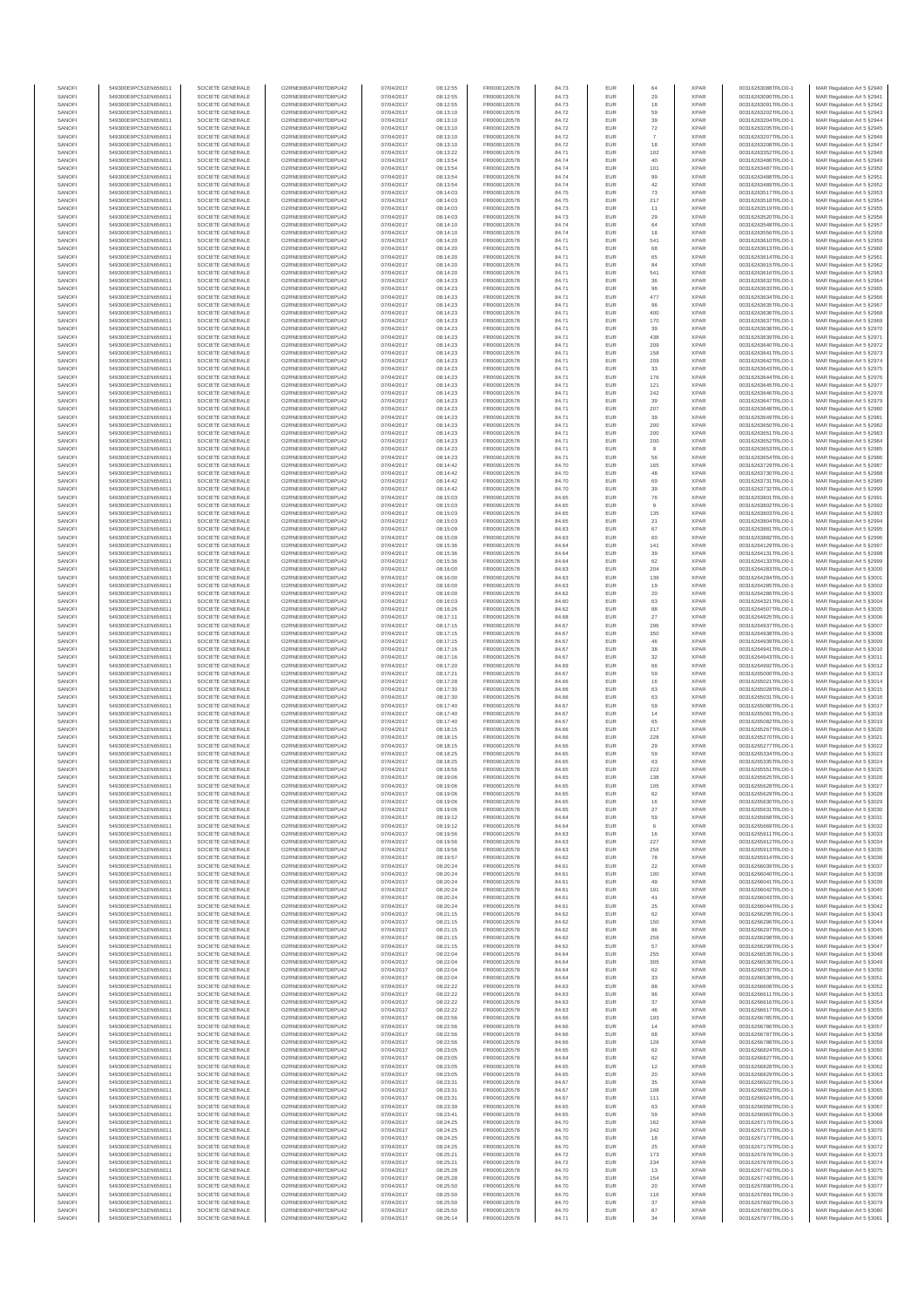| SANOFI<br>SANOFI | 549300E9PC51EN656011<br>549300E9PC51EN656011 | SOCIETE GENERALE<br>SOCIETE GENERALE | O2RNE8IBXP4R0TD8PU42<br>O2RNE8IBXP4R0TD8PU42  | 07/04/2017<br>07/04/2017 | 08:26:48<br>08:26:48 | FR0000120578<br>FR0000120578 | 84.71<br>84.71 | EUR<br>EUR        | 162                | <b>XPAR</b><br><b>XPAR</b> | 00316268112TRLO0-1<br>00316268113TRLO0-1 | MAR Regulation Art 5 §3082<br>MAR Regulation Art 5 §3083  |
|------------------|----------------------------------------------|--------------------------------------|-----------------------------------------------|--------------------------|----------------------|------------------------------|----------------|-------------------|--------------------|----------------------------|------------------------------------------|-----------------------------------------------------------|
| SANOFI           | 549300E9PC51EN656011                         | SOCIETE GENERALE                     | O2RNE8IBXP4R0TD8PU42                          | 07/04/2017               | 08:26:48             | FR0000120578                 | 84.71          | <b>EUR</b>        | 164                | <b>XPAR</b>                | 00316268114TRLO0-1                       | MAR Regulation Art 5 §3084                                |
| SANOFI           | 549300E9PC51EN656011                         | SOCIETE GENERALE                     | O2RNE8IBXP4R0TD8PU42                          | 07/04/2017               | 08:26:48             | FR0000120578                 | 84.71          | EUR               | 104                | <b>XPAR</b>                | 00316268115TRLO0-1                       | MAR Regulation Art 5 \$3085                               |
| SANOFI<br>SANOFI | 549300E9PC51EN656011<br>549300E9PC51EN656011 | SOCIETE GENERALE<br>SOCIETE GENERALE | O2RNE8IBXP4R0TD8PU42<br>O2RNE8IBXP4R0TD8PU42  | 07/04/2017<br>07/04/2017 | 08:26:58<br>08:26:58 | FR0000120578<br>FR0000120578 | 84.70<br>84.70 | EUR<br>EUR        | 98<br>60           | <b>XPAR</b><br><b>XPAR</b> | 00316268154TRLO0-1<br>00316268155TRLO0-1 | MAR Regulation Art 5 §3086<br>MAR Regulation Art 5 §3087  |
| SANOFI           | 549300E9PC51EN656011                         | SOCIETE GENERALE                     | O2RNE8IBXP4R0TD8PLI42                         | 07/04/2017               | 08:27:01             | FR0000120578                 | 84.69          | EUR               | 62                 | <b>XPAR</b>                | 00316268164TRLO0-1                       | MAR Regulation Art 5 §3088                                |
| SANOFI<br>SANOFI | 549300E9PC51EN656011<br>549300E9PC51EN656011 | SOCIETE GENERALE<br>SOCIETE GENERALE | O2RNE8IBXP4R0TD8PU42<br>O2RNE8IBXP4R0TD8PU42  | 07/04/2017<br>07/04/2017 | 08:27:46<br>08:27:46 | FR0000120578<br>FR0000120578 | 84.69<br>84.69 | EUR<br>EUR        | 184<br>253         | <b>XPAR</b><br><b>XPAR</b> | 00316268381TRLO0-1<br>00316268382TRLO0-1 | MAR Regulation Art 5 §3089<br>MAR Regulation Art 5 §3090  |
| SANOFI           | 549300E9PC51EN656011                         | SOCIETE GENERALE                     | O2RNE8IBXP4R0TD8PU42                          | 07/04/2017               | 08:27:50             | FR0000120578                 | 84.67          | EUR               | 60                 | <b>XPAR</b>                | 00316268402TRLO0-1                       | MAR Regulation Art 5 §3091                                |
| SANOFI           | 549300E9PC51EN656011                         | SOCIETE GENERALE                     | O2RNE8IBXP4R0TD8PU42                          | 07/04/2017               | 08:28:53             | FR0000120578                 | 84.69          | EUR               | $\mathbf{24}$      | <b>XPAR</b>                | 00316268723TRLO0-1                       | MAR Regulation Art 5 §3092                                |
| SANOFI<br>SANOFI | 549300E9PC51EN656011<br>549300E9PC51EN656011 | SOCIETE GENERALE<br>SOCIETE GENERALE | O2RNE8IBXP4R0TD8PU42<br>O2RNE8IBXP4R0TD8PU42  | 07/04/2017<br>07/04/2017 | 08:28:53<br>08:28:53 | FR0000120578<br>FR0000120578 | 84.69<br>84.69 | EUR<br>EUR        | 202<br>316         | <b>XPAR</b><br><b>XPAR</b> | 00316268726TRLO0-1<br>00316268729TRLO0-1 | MAR Regulation Art 5 §3093<br>MAR Regulation Art 5 §3094  |
| SANOFI           | 549300E9PC51EN656011                         | SOCIETE GENERALE                     | O2RNE8IBXP4R0TD8PU42                          | 07/04/2017               | 08:28:53             | FR0000120578                 | 84.69          | EUR               | 65                 | <b>XPAR</b>                | 00316268731TRLO0-1                       | MAR Regulation Art 5 §3095                                |
| SANOFI<br>SANOFI | 549300E9PC51EN656011<br>549300E9PC51EN656011 | SOCIETE GENERALE<br>SOCIETE GENERALE | O2RNE8IBXP4R0TD8PU42<br>O2RNE8IBXP4R0TD8PU42  | 07/04/2017<br>07/04/2017 | 08:28:53<br>08:29:16 | FR0000120578<br>FR0000120578 | 84.69<br>84.70 | EUR<br>EUR        | 59<br>109          | <b>XPAR</b><br><b>XPAR</b> | 00316268734TRLO0-1<br>00316268839TRLO0-1 | MAR Regulation Art 5 §3096<br>MAR Regulation Art 5 §3097  |
| SANOFI           | 549300E9PC51EN656011                         | SOCIETE GENERALE                     | O2RNE8IBXP4R0TD8PU42                          | 07/04/2017               | 08:29:16             | FR0000120578                 | 84.70          | EUR               | 87                 | <b>XPAR</b>                | 00316268840TRLO0-1                       | MAR Regulation Art 5 §3098                                |
| SANOFI           | 549300E9PC51EN656011                         | SOCIETE GENERALE                     | O2RNE8IBXP4R0TD8PU42                          | 07/04/2017               | 08:29:39             | FR0000120578                 | 84.68          | EUR               | 36                 | <b>XPAR</b>                | 00316268929TRLO0-1                       | MAR Regulation Art 5 §3099                                |
| SANOFI<br>SANOFI | 549300E9PC51EN656011<br>549300E9PC51EN656011 | SOCIETE GENERALE<br>SOCIETE GENERALE | O2RNE8IBXP4R0TD8PU42<br>O2RNE8IBXP4R0TD8PU42  | 07/04/2017<br>07/04/2017 | 08:29:39<br>08:29:39 | FR0000120578<br>FR0000120578 | 84.68<br>84.68 | EUR<br>EUR        | 137<br>125         | <b>XPAR</b><br><b>XPAR</b> | 00316268930TRLO0-1<br>00316268931TRLO0-1 | MAR Regulation Art 5 §3100<br>MAR Regulation Art 5 §3101  |
| SANOFI           | 549300E9PC51EN656011                         | SOCIETE GENERALE                     | O2RNE8IBXP4R0TD8PU42                          | 07/04/2017               | 08:30:08             | FR0000120578                 | 84.69          | EUR               | 120                | <b>XPAR</b>                | 00316269135TRLO0-1                       | MAR Regulation Art 5 §3102                                |
| SANOFI<br>SANOFI | 549300E9PC51EN656011<br>549300E9PC51EN656011 | SOCIETE GENERALE<br>SOCIETE GENERALE | O2RNE8IBXP4R0TD8PU42<br>O2RNE8IBXP4R0TD8PU42  | 07/04/2017<br>07/04/2017 | 08:30:08<br>08:30:50 | FR0000120578<br>FR0000120578 | 84.69<br>84.69 | EUR<br>EUR        | 165<br>89          | <b>XPAR</b><br><b>XPAR</b> | 00316269136TRLO0-1<br>00316269301TRLO0-1 | MAR Regulation Art 5 §3103<br>MAR Regulation Art 5 §3104  |
| SANOFI           | 549300E9PC51EN656011                         | SOCIETE GENERALE                     | O2RNE8IBXP4R0TD8PU42                          | 07/04/2017               | 08:30:50             | FR0000120578                 | 84.69          | EUR               | 99                 | <b>XPAR</b>                | 00316269302TRLO0-1                       | MAR Regulation Art 5 §3105                                |
| SANOFI           | 549300E9PC51EN656011                         | SOCIETE GENERALE                     | O2RNE8IBXP4R0TD8PLI42                         | 07/04/2017               | 08:30:50             | FR0000120578                 | 84.69          | EUR               | 3                  | <b>XPAR</b>                | 00316269303TRLO0-1                       | MAR Regulation Art 5 \$3106                               |
| SANOFI<br>SANOFI | 549300E9PC51EN656011<br>549300E9PC51EN656011 | SOCIETE GENERALE<br>SOCIETE GENERALE | O2RNE8IBXP4R0TD8PU42<br>O2RNE8IBXP4R0TD8PU42  | 07/04/2017<br>07/04/2017 | 08:31:26<br>08:31:26 | FR0000120578<br>FR0000120578 | 84.72<br>84.71 | EUR<br>EUR        | 264<br>164         | <b>XPAR</b><br><b>XPAR</b> | 00316269445TRLO0-1<br>00316269446TRLO0-1 | MAR Regulation Art 5 §3107<br>MAR Regulation Art 5 §3108  |
| SANOFI           | 549300E9PC51EN656011                         | SOCIETE GENERALE                     | O2RNE8IBXP4R0TD8PU42                          | 07/04/2017               | 08:31:49             | FR0000120578                 | 84.71          | EUR               | 116                | <b>XPAR</b>                | 00316269523TRLO0-1                       | MAR Regulation Art 5 §3109                                |
| SANOFI<br>SANOFI | 549300E9PC51EN656011<br>549300E9PC51EN656011 | SOCIETE GENERALE<br>SOCIETE GENERALE | O2RNE8IBXP4R0TD8PU42<br>O2RNE8IBXP4R0TD8PU42  | 07/04/2017<br>07/04/2017 | 08:31:49<br>08:31:49 | FR0000120578<br>FR0000120578 | 84.71<br>84.71 | EUR<br>EUR        | 151                | <b>XPAR</b><br><b>XPAR</b> | 00316269524TRLO0-1<br>00316269525TRLO0-1 | MAR Regulation Art 5 §3110<br>MAR Regulation Art 5 §3111  |
| SANOFI           | 549300E9PC51EN656011                         | SOCIETE GENERALE                     | O2RNE8IBXP4R0TD8PU42                          | 07/04/2017               | 08:31:58             | FR0000120578                 | 84.70          | EUR               | 62                 | <b>XPAR</b>                | 00316269560TRLO0-1                       | MAR Regulation Art 5 §3112                                |
| SANOFI           | 549300E9PC51EN656011                         | SOCIETE GENERALE                     | O2RNE8IBXP4R0TD8PU42                          | 07/04/2017               | 08:32:12             | FR0000120578                 | 84.70          | EUR               | 92                 | <b>XPAR</b>                | 00316269614TRLO0-1                       | MAR Regulation Art 5 §3113                                |
| SANOFI<br>SANOFI | 549300E9PC51EN656011<br>549300E9PC51EN656011 | SOCIETE GENERALE<br>SOCIETE GENERALE | O2RNE8IBXP4R0TD8PU42<br>O2RNE8IBXP4R0TD8PU42  | 07/04/2017<br>07/04/2017 | 08:32:25<br>08:32:25 | FR0000120578<br>FR0000120578 | 84.69<br>84.69 | EUR<br>EUR        | 131<br>60          | <b>XPAR</b><br><b>XPAR</b> | 00316269661TRLO0-1<br>00316269662TRLO0-1 | MAR Regulation Art 5 §3114<br>MAR Regulation Art 5 §3115  |
| SANOFI           | 549300E9PC51EN656011                         | SOCIETE GENERALE                     | O2RNE8IBXP4R0TD8PU42                          | 07/04/2017               | 08:32:39             | FR0000120578                 | 84.66          | EUR               | 62                 | <b>XPAR</b>                | 00316269701TRLO0-1                       | MAR Regulation Art 5 §3116                                |
| SANOFI<br>SANOFI | 549300E9PC51EN656011<br>549300E9PC51EN656011 | SOCIETE GENERALE<br>SOCIETE GENERALE | O2RNE8IBXP4R0TD8PU42<br>O2RNE8IBXP4R0TD8PU42  | 07/04/2017<br>07/04/2017 | 08:32:39<br>08:33:30 | FR0000120578<br>FR0000120578 | 84.66<br>84.69 | EUR<br>EUR        | 61<br>168          | <b>XPAR</b><br><b>XPAR</b> | 00316269702TRLO0-1<br>00316269905TRLO0-1 | MAR Regulation Art 5 §3117<br>MAR Regulation Art 5 §3118  |
| SANOFI           | 549300E9PC51EN656011                         | SOCIETE GENERALE                     | O2RNE8IBXP4R0TD8PU42                          | 07/04/2017               | 08:33:30             | FR0000120578                 | 84.69          | EUR               | 36                 | <b>XPAR</b>                | 00316269906TRLO0-1                       | MAR Regulation Art 5 §3119                                |
| SANOFI           | 549300E9PC51EN656011                         | SOCIETE GENERALE                     | O2RNE8IBXP4R0TD8PU42                          | 07/04/2017               | 08:33:32             | FR0000120578                 | 84.69          | EUR               | 162                | <b>XPAR</b>                | 00316269909TRLO0-1                       | MAR Regulation Art 5 §3120                                |
| SANOFI<br>SANOFI | 549300E9PC51EN656011<br>549300E9PC51EN656011 | SOCIETE GENERALE<br>SOCIETE GENERALE | O2RNE8IBXP4R0TD8PU42<br>O2RNE8IBXP4R0TD8PU42  | 07/04/2017<br>07/04/2017 | 08:33:32<br>08:33:32 | FR0000120578<br>FR0000120578 | 84.69<br>84.69 | EUR<br>EUR        | 52<br>10           | <b>XPAR</b><br><b>XPAR</b> | 00316269910TRLO0-1<br>00316269911TRLO0-1 | MAR Regulation Art 5 §3121<br>MAR Regulation Art 5 §3122  |
| SANOFI           | 549300E9PC51EN656011                         | SOCIETE GENERALE                     | O2RNE8IBXP4R0TD8PU42                          | 07/04/2017               | 08:33:37             | FR0000120578                 | 84.69          | EUR               | 82                 | <b>XPAR</b>                | 00316269940TRLO0-1                       | MAR Regulation Art 5 §3123                                |
| SANOFI<br>SANOFI | 549300E9PC51EN656011<br>549300E9PC51EN656011 | SOCIETE GENERALE<br>SOCIETE GENERALE | O2RNE8IBXP4R0TD8PU42<br>O2RNE8IBXP4R0TD8PU42  | 07/04/2017<br>07/04/2017 | 08:34:41<br>08:34:41 | FR0000120578<br>FR0000120578 | 84.73<br>84.73 | EUR<br>EUR        | 225<br>256         | <b>XPAR</b><br><b>XPAR</b> | 00316270169TRLO0-1<br>00316270170TRLO0-1 | MAR Regulation Art 5 \$3124<br>MAR Regulation Art 5 §3125 |
| SANOFI           | 549300E9PC51EN656011                         | SOCIETE GENERALE                     | O2RNE8IBXP4R0TD8PU42                          | 07/04/2017               | 08:36:03             | FR0000120578                 | 84.78          | EUR               | 213                | <b>XPAR</b>                | 00316271349TRLO0-1                       | MAR Regulation Art 5 §3126                                |
| SANOFI           | 549300E9PC51EN656011                         | SOCIETE GENERALE                     | O2RNE8IBXP4R0TD8PU42                          | 07/04/2017               | 08:36:03             | FR0000120578                 | 84.78          | EUR               | 248                | <b>XPAR</b>                | 00316271353TRLO0-1                       | MAR Regulation Art 5 §3127                                |
| SANOFI<br>SANOFI | 549300E9PC51EN656011<br>549300E9PC51EN656011 | SOCIETE GENERALE<br>SOCIETE GENERALE | O2RNE8IBXP4R0TD8PU42<br>O2RNE8IBXP4R0TD8PU42  | 07/04/2017<br>07/04/2017 | 08:36:11<br>08:36:21 | FR0000120578<br>FR0000120578 | 84.76<br>84.75 | EUR<br>EUR        | 298<br>61          | <b>XPAR</b><br><b>XPAR</b> | 00316271523TRLO0-1<br>00316271669TRLO0-1 | MAR Regulation Art 5 §3128<br>MAR Regulation Art 5 §3129  |
| SANOFI           | 549300E9PC51EN656011                         | SOCIETE GENERALE                     | O2RNE8IBXP4R0TD8PU42                          | 07/04/2017               | 08:36:37             | FR0000120578                 | 84.74          | EUR               | 61                 | <b>XPAR</b>                | 00316271789TRLO0-1                       | MAR Regulation Art 5 §3130                                |
| SANOFI<br>SANOFI | 549300E9PC51EN656011<br>549300E9PC51EN656011 | SOCIETE GENERALE<br>SOCIETE GENERALE | O2RNE8IBXP4R0TD8PLI42<br>O2RNE8IBXP4R0TD8PU42 | 07/04/2017<br>07/04/2017 | 08:37:00<br>08:37:00 | FR0000120578<br>FR0000120578 | 84.74<br>84.74 | EUR<br>EUR        | 50<br>${\bf 78}$   | <b>XPAR</b><br><b>XPAR</b> | 00316272101TRLO0-1<br>00316272102TRLO0-1 | MAR Regulation Art 5 §3131<br>MAR Regulation Art 5 §3132  |
| SANOFI           | 549300E9PC51EN656011                         | SOCIETE GENERALE                     | O2RNE8IBXP4R0TD8PU42                          | 07/04/2017               | 08:37:16             | FR0000120578                 | 84.73          | EUR               | 61                 | <b>XPAR</b>                | 00316272242TRLO0-1                       | MAR Regulation Art 5 §3133                                |
| SANOFI           | 549300E9PC51EN656011                         | SOCIETE GENERALE                     | O2RNE8IBXP4R0TD8PU42                          | 07/04/2017               | 08:37:28             | FR0000120578                 | 84.75          | EUR               | 61                 | <b>XPAR</b>                | 00316272422TRLO0-1                       | MAR Regulation Art 5 §3134                                |
| SANOFI<br>SANOFI | 549300E9PC51EN656011<br>549300E9PC51EN656011 | SOCIETE GENERALE<br>SOCIETE GENERALE | O2RNE8IBXP4R0TD8PU42<br>O2RNE8IBXP4R0TD8PU42  | 07/04/2017<br>07/04/2017 | 08:37:28<br>08:37:44 | FR0000120578<br>FR0000120578 | 84.75<br>84.74 | EUR<br>EUR        | 85<br>60           | <b>XPAR</b><br><b>XPAR</b> | 00316272423TRLO0-1<br>00316272502TRLO0-1 | MAR Regulation Art 5 \$3135<br>MAR Regulation Art 5 §3136 |
| SANOFI           | 549300E9PC51EN656011                         | SOCIETE GENERALE                     | O2RNE8IBXP4R0TD8PU42                          | 07/04/2017               | 08:37:44             | FR0000120578                 | 84.74          | EUR               | 92                 | <b>XPAR</b>                | 00316272504TRLO0-1                       | MAR Regulation Art 5 §3137                                |
| SANOFI<br>SANOFI | 549300E9PC51EN656011<br>549300E9PC51EN656011 | SOCIETE GENERALE<br>SOCIETE GENERALE | O2RNE8IBXP4R0TD8PU42<br>O2RNE8IBXP4R0TD8PU42  | 07/04/2017<br>07/04/2017 | 08:38:20<br>08:38:20 | FR0000120578<br>FR0000120578 | 84.75<br>84.75 | EUR<br>EUR        | 133<br>$18\,$      | <b>XPAR</b><br><b>XPAR</b> | 00316272802TRLO0-1<br>00316272803TRLO0-1 | MAR Regulation Art 5 §3138<br>MAR Regulation Art 5 §3139  |
| SANOFI           | 549300E9PC51EN656011                         | SOCIETE GENERALE                     | O2RNE8IBXP4R0TD8PU42                          | 07/04/2017               | 08:38:20             | FR0000120578                 | 84.75          | EUR               | 105                | <b>XPAR</b>                | 00316272804TRLO0-1                       | MAR Regulation Art 5 §3140                                |
| SANOFI           | 549300E9PC51EN656011                         | SOCIETE GENERALE                     | O2RNE8IBXP4R0TD8PU42                          | 07/04/2017               | 08:38:49             | FR0000120578                 | 84.81          | EUR               | 123                | <b>XPAR</b>                | 00316273669TRLO0-1                       | MAR Regulation Art 5 §3141                                |
| SANOFI<br>SANOFI | 549300E9PC51EN656011<br>549300E9PC51EN656011 | SOCIETE GENERALE<br>SOCIETE GENERALE | O2RNE8IBXP4R0TD8PU42<br>O2RNE8IBXP4R0TD8PU42  | 07/04/2017<br>07/04/2017 | 08:38:49<br>08:38:49 | FR0000120578<br>FR0000120578 | 84.81<br>84.81 | EUR<br>EUR        | 25<br>179          | <b>XPAR</b><br><b>XPAR</b> | 00316273672TRLO0-1<br>00316273673TRLO0-1 | MAR Regulation Art 5 §3142<br>MAR Regulation Art 5 §3143  |
| SANOFI           | 549300E9PC51EN656011                         | SOCIETE GENERALE                     | O2RNE8IBXP4R0TD8PU42                          | 07/04/2017               | 08:39:13             | FR0000120578                 | 84.86          | EUR               | 64                 | <b>XPAR</b>                | 00316274036TRLO0-1                       | MAR Regulation Art 5 §3144                                |
| SANOFI<br>SANOFI | 549300E9PC51EN656011<br>549300E9PC51EN656011 | SOCIETE GENERALE<br>SOCIETE GENERALE | O2RNE8IBXP4R0TD8PU42<br>O2RNE8IBXP4R0TD8PU42  | 07/04/2017<br>07/04/2017 | 08:39:13<br>08:39:13 | FR0000120578<br>FR0000120578 | 84.86<br>84.86 | EUR<br>EUR        | 102                | <b>XPAR</b><br><b>XPAR</b> | 00316274042TRLO0-1<br>00316274047TRLO0-1 | MAR Regulation Art 5 §3145<br>MAR Regulation Art 5 §3146  |
| SANOFI           | 549300E9PC51EN656011                         | SOCIETE GENERALE                     | O2RNE8IBXP4R0TD8PU42                          | 07/04/2017               | 08:39:30             | FR0000120578                 | 84.85          | EUR               | 31<br>61           | <b>XPAR</b>                | 00316274184TRLO0-1                       | MAR Regulation Art 5 §3147                                |
| SANOFI           | 549300E9PC51EN656011                         | SOCIETE GENERALE                     | O2RNE8IBXP4R0TD8PU42                          | 07/04/2017               | 08:39:30             | FR0000120578                 | 84.85          | EUR               | 30                 | <b>XPAR</b>                | 00316274188TRLO0-1                       | MAR Regulation Art 5 §3148                                |
| SANOFI<br>SANOFI | 549300E9PC51EN656011<br>549300E9PC51EN656011 | SOCIETE GENERALE<br>SOCIETE GENERALE | O2RNE8IBXP4R0TD8PU42<br>O2RNE8IBXP4R0TD8PU42  | 07/04/2017<br>07/04/2017 | 08:39:40<br>08:40:17 | FR0000120578<br>FR0000120578 | 84.83<br>84.85 | EUR<br>EUR        | 58<br>86           | <b>XPAR</b><br><b>XPAR</b> | 00316274267TRLO0-1<br>00316274563TRLO0-1 | MAR Regulation Art 5 §3149<br>MAR Regulation Art 5 §3150  |
| SANOFI           | 549300E9PC51EN656011                         | SOCIETE GENERALE                     | O2RNE8IBXP4R0TD8PU42                          | 07/04/2017               | 08:40:17             | FR0000120578                 | 84.85          | EUR               | 115                | <b>XPAR</b>                | 00316274564TRLO0-1                       | MAR Regulation Art 5 §3151                                |
| SANOFI<br>SANOFI | 549300E9PC51EN656011<br>549300E9PC51EN656011 | SOCIETE GENERALE<br>SOCIETE GENERALE | O2RNE8IBXP4R0TD8PU42<br>O2RNE8IBXP4R0TD8PU42  | 07/04/2017<br>07/04/2017 | 08:40:17<br>08:40:17 | FR0000120578<br>FR0000120578 | 84.85<br>84.85 | EUR<br>EUR        | 101<br>24          | <b>XPAR</b><br><b>XPAR</b> | 00316274565TRLO0-1<br>00316274566TRLO0-1 | MAR Regulation Art 5 §3152<br>MAR Regulation Art 5 §3153  |
| SANOFI           | 549300E9PC51EN656011                         | SOCIETE GENERALE                     | O2RNE8IBXP4R0TD8PU42                          | 07/04/2017               | 08:40:38             | FR0000120578                 | 84.83          | EUR               | 38                 | <b>XPAR</b>                | 00316274709TRLO0-1                       | MAR Regulation Art 5 §3154                                |
| SANOFI           | 549300E9PC51EN656011                         | SOCIETE GENERALE                     | O2RNE8IBXP4R0TD8PU42                          | 07/04/2017               | 08:41:04             | FR0000120578                 | 84.82          | EUR               | 152                | <b>XPAR</b>                | 00316274805TRLO0-1                       | MAR Regulation Art 5 §3155                                |
| SANOFI<br>SANOFI | 549300E9PC51EN656011<br>549300E9PC51EN656011 | SOCIETE GENERALE<br>SOCIETE GENERALE | O2RNE8IBXP4R0TD8PU42<br>O2RNE8IBXP4R0TD8PU42  | 07/04/2017<br>07/04/2017 | 08:41:04<br>08:42:34 | FR0000120578<br>FR0000120578 | 84.82<br>84.88 | EUR<br>EUR        | 72<br>110          | <b>XPAR</b><br><b>XPAR</b> | 00316274808TRLO0-1<br>00316275772TRLO0-1 | MAR Regulation Art 5 §3156<br>MAR Regulation Art 5 §3157  |
| SANOFI           | 549300E9PC51EN656011                         | SOCIETE GENERALE                     | O2RNE8IBXP4R0TD8PU42                          | 07/04/2017               | 08:42:34             | FR0000120578                 | 84.88          | EUR               | 338                | <b>XPAR</b>                | 00316275773TRLO0-1                       | MAR Regulation Art 5 §3158                                |
| SANOFI<br>SANOFI | 549300E9PC51EN656011<br>549300E9PC51EN656011 | SOCIETE GENERALE<br>SOCIETE GENERALE | O2RNE8IBXP4R0TD8PU42<br>O2RNE8IBXP4R0TD8PU42  | 07/04/2017<br>07/04/2017 | 08:43:04<br>08:43:04 | FR0000120578<br>FR0000120578 | 84.89<br>84.89 | EUR<br>EUR        | 29<br>100          | <b>XPAR</b><br><b>XPAR</b> | 00316275989TRLO0-1<br>00316275991TRLO0-1 | MAR Regulation Art 5 §3159<br>MAR Regulation Art 5 §3160  |
| SANOFI           | 549300E9PC51EN656011                         | SOCIETE GENERALE                     | O2RNE8IBXP4R0TD8PLI42                         | 07/04/2017               | 08:43:05             | FR0000120578                 | 84.89          | EUR               | 99                 | <b>XPAR</b>                | 00316276003TRLO0-1                       | MAR Regulation Art 5 §3161                                |
| SANOFI           | 549300E9PC51EN656011                         | SOCIETE GENERALE                     | O2RNE8IBXP4R0TD8PU42                          | 07/04/2017               | 08:43:24             | FR0000120578                 | 84.90          | EUR               | 94                 | <b>XPAR</b>                | 00316276124TRLO0-1                       | MAR Regulation Art 5 §3162                                |
| SANOFI<br>SANOFI | 549300E9PC51EN656011<br>549300E9PC51EN656011 | SOCIETE GENERALE<br>SOCIETE GENERALE | O2RNE8IBXP4R0TD8PU42<br>O2RNE8IBXP4R0TD8PU42  | 07/04/2017<br>07/04/2017 | 08:43:42<br>08:43:58 | FR0000120578<br>FR0000120578 | 84.87<br>84.89 | EUR<br>EUR        | 71<br>64           | <b>XPAR</b><br><b>XPAR</b> | 00316276224TRLO0-1<br>00316276293TRLO0-1 | MAR Regulation Art 5 §3163<br>MAR Regulation Art 5 §3164  |
| SANOFI           | 549300E9PC51EN656011                         | SOCIETE GENERALE                     | O2RNE8IBXP4R0TD8PU42                          | 07/04/2017               | 08:43:58             | FR0000120578                 | 84.89          | EUR               | $\scriptstyle{7}$  | <b>XPAR</b>                | 00316276296TRLO0-1                       | MAR Regulation Art 5 §3165                                |
| SANOFI<br>SANOFI | 549300E9PC51EN656011<br>549300E9PC51EN656011 | SOCIETE GENERALE<br>SOCIETE GENERALE | O2RNE8IBXP4R0TD8PU42<br>O2RNE8IBXP4R0TD8PU42  | 07/04/2017<br>07/04/2017 | 08:43:58<br>08:43:58 | FR0000120578<br>FR0000120578 | 84.89<br>84.89 | EUR<br>EUR        | $41\,$<br>37       | <b>XPAR</b><br><b>XPAR</b> | 00316276297TRLO0-1<br>00316276298TRLO0-1 | MAR Regulation Art 5 §3166<br>MAR Regulation Art 5 \$3167 |
| SANOFI           | 549300E9PC51EN656011                         | SOCIETE GENERALE                     | O2RNE8IBXP4R0TD8PU42                          | 07/04/2017               | 08:44:23             | FR0000120578                 | 84.88          | <b>EUR</b>        | 59                 | <b>XPAR</b>                | 00316276438TRLO0-1                       | MAR Regulation Art 5 §3168                                |
| SANOF            | 549300E9PC51EN656011                         | SOCIETE GENERALE                     | O2RNE8IBXP4R0TD8PU42                          | 07/04/2017               | 08:44:23             | FR0000120578                 | 84.88          | EUR               | 27                 | <b>XPAR</b>                | 00316276440TRLO0-1                       | MAR Regulation Art 5 §3169                                |
| SANOFI<br>SANOFI | 549300E9PC51EN656011<br>549300E9PC51EN656011 | SOCIETE GENERALE<br>SOCIETE GENERALE | O2RNE8IBXP4R0TD8PU42<br>O2RNE8IBXP4R0TD8PU42  | 07/04/2017<br>07/04/2017 | 08:44:23<br>08:44:23 | FR0000120578<br>FR0000120578 | 84.88<br>84.88 | <b>EUR</b><br>EUR | 56                 | <b>XPAR</b><br><b>XPAR</b> | 00316276441TRLO0-1<br>00316276442TRLO0-1 | MAR Regulation Art 5 §3170<br>MAR Regulation Art 5 §3171  |
| SANOFI           | 549300E9PC51EN656011                         | SOCIETE GENERALE                     | O2RNE8IBXP4R0TD8PU42                          | 07/04/2017               | 08:44:23             | FR0000120578                 | 84.88          | EUR               | 24                 | <b>XPAR</b>                | 00316276443TRLO0-1                       | MAR Regulation Art 5 §3172                                |
| SANOFI<br>SANOFI | 549300E9PC51EN656011<br>549300E9PC51EN656011 | SOCIETE GENERALE<br>SOCIETE GENERALE | O2RNE8IBXP4R0TD8PU42<br>O2RNE8IBXP4R0TD8PU42  | 07/04/2017<br>07/04/2017 | 08:44:43<br>08:44:51 | FR0000120578<br>FR0000120578 | 84.86<br>84.85 | EUR<br>EUR        | 60<br>60           | <b>XPAR</b><br><b>XPAR</b> | 00316276580TRLO0-1<br>00316276620TRLO0-1 | MAR Regulation Art 5 §3173<br>MAR Regulation Art 5 §3174  |
| SANOFI           | 549300E9PC51EN656011                         | SOCIETE GENERALE                     | O2RNE8IBXP4R0TD8PU42                          | 07/04/2017               | 08:45:08             | FR0000120578                 | 84.87          | EUR               | 96                 | <b>XPAR</b>                | 00316276731TRLO0-1                       | MAR Regulation Art 5 §3175                                |
| SANOFI<br>SANOFI | 549300E9PC51EN656011<br>549300E9PC51EN656011 | SOCIETE GENERALE<br>SOCIETE GENERALE | O2RNE8IBXP4R0TD8PU42<br>O2RNE8IBXP4R0TD8PU42  | 07/04/2017<br>07/04/2017 | 08:45:43<br>08:45:43 | FR0000120578<br>FR0000120578 | 84.85<br>84.85 | EUR<br>EUR        | 155<br>88          | <b>XPAR</b><br><b>XPAR</b> | 00316276980TRLO0-1<br>00316276983TRLO0-1 | MAR Regulation Art 5 §3176                                |
| SANOFI           | 549300E9PC51EN656011                         | SOCIETE GENERALE                     | O2RNE8IBXP4R0TD8PU42                          | 07/04/2017               | 08:46:52             | FR0000120578                 | 84.86          | EUR               | $16\,$             | <b>XPAR</b>                | 00316277344TRLO0-1                       | MAR Regulation Art 5 §3177<br>MAR Regulation Art 5 §3178  |
| SANOFI           | 549300E9PC51EN656011                         | SOCIETE GENERALE                     | O2RNE8IBXP4R0TD8PLI42                         | 07/04/2017               | 08:46:52             | FR0000120578                 | 84.86          | EUR               | 19                 | <b>XPAR</b>                | 00316277347TRLO0-1                       | MAR Regulation Art 5 §3179                                |
| SANOFI<br>SANOFI | 549300E9PC51EN656011<br>549300E9PC51EN656011 | SOCIETE GENERALE<br>SOCIETE GENERALE | O2RNE8IBXP4R0TD8PU42<br>O2RNE8IBXP4R0TD8PU42  | 07/04/2017<br>07/04/2017 | 08:47:18<br>08:47:18 | FR0000120578<br>FR0000120578 | 84.85<br>84.85 | EUR<br>EUR        | 149<br>133         | <b>XPAR</b><br><b>XPAR</b> | 00316277467TRLO0-1<br>00316277469TRLO0-1 | MAR Regulation Art 5 §3180<br>MAR Regulation Art 5 §3181  |
| SANOFI           | 549300E9PC51EN656011                         | SOCIETE GENERALE                     | O2RNE8IBXP4R0TD8PU42                          | 07/04/2017               | 08:47:18             | FR0000120578                 | 84.85          | EUR               | $\boldsymbol{28}$  | <b>XPAR</b>                | 00316277470TRLO0-1                       | MAR Regulation Art 5 §3182                                |
| SANOFI<br>SANOFI | 549300E9PC51EN656011<br>549300E9PC51EN656011 | SOCIETE GENERALE<br>SOCIETE GENERALE | O2RNE8IBXP4R0TD8PU42<br>O2RNE8IBXP4R0TD8PU42  | 07/04/2017<br>07/04/2017 | 08:47:18<br>08:47:18 | FR0000120578<br>FR0000120578 | 84.85<br>84.85 | EUR<br>EUR        | 142<br>17          | <b>XPAR</b><br><b>XPAR</b> | 00316277471TRLO0-1<br>00316277472TRLO0-1 | MAR Regulation Art 5 \$3183<br>MAR Regulation Art 5 §3184 |
| SANOFI           | 549300E9PC51EN656011                         | SOCIETE GENERALE                     | O2RNE8IBXP4R0TD8PU42                          | 07/04/2017               | 08:47:18             | FR0000120578                 | 84.85          | EUR               | 89                 | <b>XPAR</b>                | 00316277473TRLO0-1                       | MAR Regulation Art 5 §3185                                |
| SANOFI<br>SANOFI | 549300E9PC51EN656011<br>549300E9PC51EN656011 | SOCIETE GENERALE<br>SOCIETE GENERALE | O2RNE8IBXP4R0TD8PU42<br>O2RNE8IBXP4R0TD8PU42  | 07/04/2017<br>07/04/2017 | 08:47:51<br>08:47:51 | FR0000120578<br>FR0000120578 | 84.84<br>84.84 | EUR<br>EUR        | 117                | <b>XPAR</b><br><b>XPAR</b> | 00316277618TRLO0-1<br>00316277620TRLO0-1 | MAR Regulation Art 5 §3186<br>MAR Regulation Art 5 §3187  |
| SANOFI           | 549300E9PC51EN656011                         | SOCIETE GENERALE                     | O2RNE8IBXP4R0TD8PU42                          | 07/04/2017               | 08:47:51             | FR0000120578                 | 84.84          | EUR               | $\mathbf{74}$<br>8 | <b>XPAR</b>                | 00316277628TRLO0-1                       | MAR Regulation Art 5 §3188                                |
| SANOFI           | 549300E9PC51EN656011                         | SOCIETE GENERALE                     | O2RNE8IBXP4R0TD8PU42                          | 07/04/2017               | 08:47:51             | FR0000120578                 | 84.84          | EUR               | 29                 | <b>XPAR</b>                | 00316277635TRLO0-1                       | MAR Regulation Art 5 §3189                                |
| SANOFI<br>SANOFI | 549300E9PC51EN656011<br>549300E9PC51EN656011 | SOCIETE GENERALE<br>SOCIETE GENERALE | O2RNE8IBXP4R0TD8PU42<br>O2RNE8IBXP4R0TD8PU42  | 07/04/2017<br>07/04/2017 | 08:48:04<br>08:48:40 | FR0000120578<br>FR0000120578 | 84.83<br>84.83 | EUR<br>EUR        | 59<br>122          | <b>XPAR</b><br><b>XPAR</b> | 00316277733TRLO0-1<br>00316277987TRLO0-1 | MAR Regulation Art 5 §3190<br>MAR Regulation Art 5 §3191  |
| SANOFI           | 549300E9PC51EN656011                         | SOCIETE GENERALE                     | O2RNE8IBXP4R0TD8PU42                          | 07/04/2017               | 08:48:40             | FR0000120578                 | 84.83          | EUR               | 116                | <b>XPAR</b>                | 00316277988TRLO0-1                       | MAR Regulation Art 5 §3192                                |
| SANOFI<br>SANOFI | 549300E9PC51EN656011<br>549300E9PC51EN656011 | SOCIETE GENERALE<br>SOCIETE GENERALE | O2RNE8IBXP4R0TD8PU42<br>O2RNE8IBXP4R0TD8PU42  | 07/04/2017<br>07/04/2017 | 08:50:12<br>08:50:12 | FR0000120578<br>FR0000120578 | 84.84<br>84.84 | EUR<br>EUR        | 213<br>130         | <b>XPAR</b><br><b>XPAR</b> | 00316278403TRLO0-1<br>00316278406TRLO0-1 | MAR Regulation Art 5 §3193<br>MAR Regulation Art 5 §3194  |
| SANOFI           | 549300E9PC51EN656011                         | SOCIETE GENERALE                     | O2RNE8IBXP4R0TD8PU42                          | 07/04/2017               | 08:50:12             | FR0000120578                 | 84.84          | <b>EUR</b>        | 20                 | <b>XPAR</b>                | 00316278409TRLO0-1                       | MAR Regulation Art 5 §3195                                |
| SANOFI           | 549300E9PC51EN656011                         | SOCIETE GENERALE                     | O2RNE8IBXP4R0TD8PU42                          | 07/04/2017               | 08:50:12             | FR0000120578                 | 84.84          | EUR               | 196                | <b>XPAR</b>                | 00316278413TRLO0-1                       | MAR Regulation Art 5 §3196                                |
| SANOFI<br>SANOFI | 549300E9PC51EN656011<br>549300E9PC51EN656011 | SOCIETE GENERALE<br>SOCIETE GENERALE | O2RNE8IBXP4R0TD8PU42<br>O2RNE8IBXP4R0TD8PU42  | 07/04/2017<br>07/04/2017 | 08:50:12<br>08:50:12 | FR0000120578<br>FR0000120578 | 84.84<br>84.84 | EUR<br>EUR        | $^{\rm 22}$<br>38  | <b>XPAR</b><br><b>XPAR</b> | 00316278416TRLO0-1<br>00316278421TRLO0-1 | MAR Regulation Art 5 §3197<br>MAR Regulation Art 5 §3198  |
| SANOFI           | 549300E9PC51EN656011                         | SOCIETE GENERALE                     | O2RNE8IBXP4R0TD8PU42                          | 07/04/2017               | 08:50:19             | FR0000120578                 | 84.81          | EUR               | 61                 | <b>XPAR</b>                | 00316278487TRLO0-1                       | MAR Regulation Art 5 §3199                                |
| SANOFI<br>SANOFI | 549300E9PC51EN656011<br>549300E9PC51EN656011 | SOCIETE GENERALE<br>SOCIETE GENERALE | O2RNE8IBXP4R0TD8PU42<br>O2RNE8IBXP4R0TD8PU42  | 07/04/2017<br>07/04/2017 | 08:50:59<br>08:50:59 | FR0000120578<br>FR0000120578 | 84.82<br>84.82 | EUR<br>EUR        | 89<br>154          | <b>XPAR</b><br><b>XPAR</b> | 00316278676TRLO0-1<br>00316278679TRLO0-1 | MAR Regulation Art 5 §3200<br>MAR Regulation Art 5 §3201  |
| SANOFI           | 549300E9PC51EN656011                         | SOCIETE GENERALE                     | O2RNE8IBXP4R0TD8PU42                          | 07/04/2017               | 08:51:24             | FR0000120578                 | 84.80          | <b>EUR</b>        | 85                 | <b>XPAR</b>                | 00316278799TRLO0-1                       | MAR Regulation Art 5 §3202                                |
| SANOFI           | 549300E9PC51EN656011                         | SOCIETE GENERALE                     | O2RNE8IBXP4R0TD8PU42                          | 07/04/2017               | 08:51:24             | FR0000120578                 | 84.80          | EUR               | $\mathbf{73}$      | <b>XPAR</b>                | 00316278800TRLO0-1                       | MAR Regulation Art 5 §3203                                |
| SANOFI<br>SANOFI | 549300E9PC51EN656011<br>549300E9PC51EN656011 | SOCIETE GENERALE<br>SOCIETE GENERALE | O2RNE8IBXP4R0TD8PU42<br>O2RNE8IBXP4R0TD8PU42  | 07/04/2017<br>07/04/2017 | 08:51:24<br>08:51:24 | FR0000120578<br>FR0000120578 | 84.78<br>84.78 | EUR<br>EUR        | 8<br>24            | <b>XPAR</b><br><b>XPAR</b> | 00316278801TRLO0-1<br>00316278802TRLO0-1 | MAR Regulation Art 5 §3204<br>MAR Regulation Art 5 §3205  |
| SANOFI           | 549300E9PC51EN656011                         | SOCIETE GENERALE                     | O2RNE8IBXP4R0TD8PU42                          | 07/04/2017               | 08:51:39             | FR0000120578                 | 84.79          | EUR               | 61                 | <b>XPAR</b>                | 00316278857TRLO0-1                       | MAR Regulation Art 5 §3206                                |
| SANOFI<br>SANOFI | 549300E9PC51EN656011<br>549300E9PC51EN656011 | SOCIETE GENERALE<br>SOCIETE GENERALE | O2RNE8IBXP4R0TD8PU42<br>O2RNE8IBXP4R0TD8PU42  | 07/04/2017<br>07/04/2017 | 08:51:51<br>08:51:58 | FR0000120578<br>FR0000120578 | 84.78<br>84.77 | EUR<br>EUR        | 60<br>61           | <b>XPAR</b><br><b>XPAR</b> | 00316278939TRLO0-1<br>00316278953TRLO0-1 | MAR Regulation Art 5 §3207<br>MAR Regulation Art 5 §3208  |
| SANOFI           | 549300E9PC51EN656011                         | SOCIETE GENERALE                     | O2RNE8IBXP4R0TD8PU42                          | 07/04/2017               | 08:52:10             | FR0000120578                 | 84.75          | EUR               | 61                 | <b>XPAR</b>                | 00316279031TRLO0-1                       | MAR Regulation Art 5 §3209                                |
| SANOFI           | 549300E9PC51EN656011                         | SOCIETE GENERALE                     | O2RNE8IBXP4R0TD8PU42                          | 07/04/2017               | 08:52:10             | FR0000120578                 | 84.75          | EUR               | 58                 | XPAR                       | 00316279034TRLO0-1                       | MAR Regulation Art 5 §3210                                |
| SANOFI<br>SANOFI | 549300E9PC51EN656011<br>549300E9PC51EN656011 | SOCIETE GENERALE<br>SOCIETE GENERALE | O2RNE8IBXP4R0TD8PU42<br>O2RNE8IBXP4R0TD8PU42  | 07/04/2017<br>07/04/2017 | 08:52:41<br>08:52:41 | FR0000120578<br>FR0000120578 | 84.74<br>84.74 | EUR<br>EUR        | 60<br>121          | <b>XPAR</b><br><b>XPAR</b> | 00316279231TRLO0-1<br>00316279235TRLO0-1 | MAR Regulation Art 5 §3211<br>MAR Regulation Art 5 §3212  |
| SANOFI           | 549300E9PC51EN656011                         | SOCIETE GENERALE                     | O2RNE8IBXP4R0TD8PU42                          | 07/04/2017               | 08:52:42             | FR0000120578                 | 84.74          | EUR               | $15\,$             | <b>XPAR</b>                | 00316279243TRLO0-1                       | MAR Regulation Art 5 §3213                                |
| SANOFI<br>SANOFI | 549300E9PC51EN656011<br>549300E9PC51EN656011 | SOCIETE GENERALE<br>SOCIETE GENERALE | O2RNE8IBXP4R0TD8PU42<br>O2RNE8IBXP4R0TD8PU42  | 07/04/2017<br>07/04/2017 | 08:52:42<br>08:53:04 | FR0000120578<br>FR0000120578 | 84.74<br>84.73 | EUR<br>EUR        | 16<br>61           | <b>XPAR</b><br><b>XPAR</b> | 00316279244TRLO0-1<br>00316279389TRLO0-1 | MAR Regulation Art 5 §3214<br>MAR Regulation Art 5 §3215  |
| SANOFI           | 549300E9PC51EN656011                         | SOCIETE GENERALE                     | O2RNE8IBXP4R0TD8PU42                          | 07/04/2017               | 08:53:04             | FR0000120578                 | 84.73          | EUR               | 25                 | <b>XPAR</b>                | 00316279401TRLO0-1                       | MAR Regulation Art 5 §3216                                |
| SANOFI           | 549300E9PC51EN656011                         | SOCIETE GENERALE                     | O2RNE8IBXP4R0TD8PU42                          | 07/04/2017               | 08:53:33             | FR0000120578                 | 84.73          | EUR               | 85                 | <b>XPAR</b>                | 00316279656TRLO0-1                       | MAR Regulation Art 5 §3217                                |
| SANOFI<br>SANOFI | 549300E9PC51EN656011<br>549300E9PC51EN656011 | SOCIETE GENERALE<br>SOCIETE GENERALE | O2RNE8IBXP4R0TD8PU42<br>O2RNE8IBXP4R0TD8PU42  | 07/04/2017<br>07/04/2017 | 08:53:33<br>08:53:33 | FR0000120578<br>FR0000120578 | 84.73<br>84.73 | EUR<br>EUR        | 116<br>36          | <b>XPAR</b><br><b>XPAR</b> | 00316279660TRLO0-1<br>00316279667TRLO0-1 | MAR Regulation Art 5 §3218<br>MAR Regulation Art 5 §3219  |
| SANOFI           | 549300E9PC51EN656011                         | SOCIETE GENERALE                     | O2RNE8IBXP4R0TD8PU42                          | 07/04/2017               | 08:53:48             | FR0000120578                 | 84.71          | EUR               | 61                 | <b>XPAR</b>                | 00316279794TRLO0-1                       | MAR Regulation Art 5 §3220                                |
| SANOFI<br>SANOFI | 549300E9PC51EN656011<br>549300E9PC51EN656011 | SOCIETE GENERALE<br>SOCIETE GENERALE | O2RNE8IBXP4R0TD8PU42<br>O2RNE8IBXP4R0TD8PU42  | 07/04/2017<br>07/04/2017 | 08:54:51<br>08:54:51 | FR0000120578                 | 84.68<br>84.68 | EUR<br>EUR        | 55<br>126          | <b>XPAR</b><br><b>XPAR</b> | 00316280334TRLO0-1<br>00316280335TRLO0-1 | MAR Regulation Art 5 §3221                                |
| SANOFI           | 549300E9PC51EN656011                         | SOCIETE GENERALE                     | O2RNE8IBXP4R0TD8PU42                          | 07/04/2017               | 08:54:51             | FR0000120578<br>FR0000120578 | 84.68          | EUR               | 235                | XPAR                       | 00316280336TRLO0-1                       | MAR Regulation Art 5 §3222<br>MAR Regulation Art 5 §3223  |
|                  |                                              |                                      |                                               |                          |                      |                              |                |                   |                    |                            |                                          |                                                           |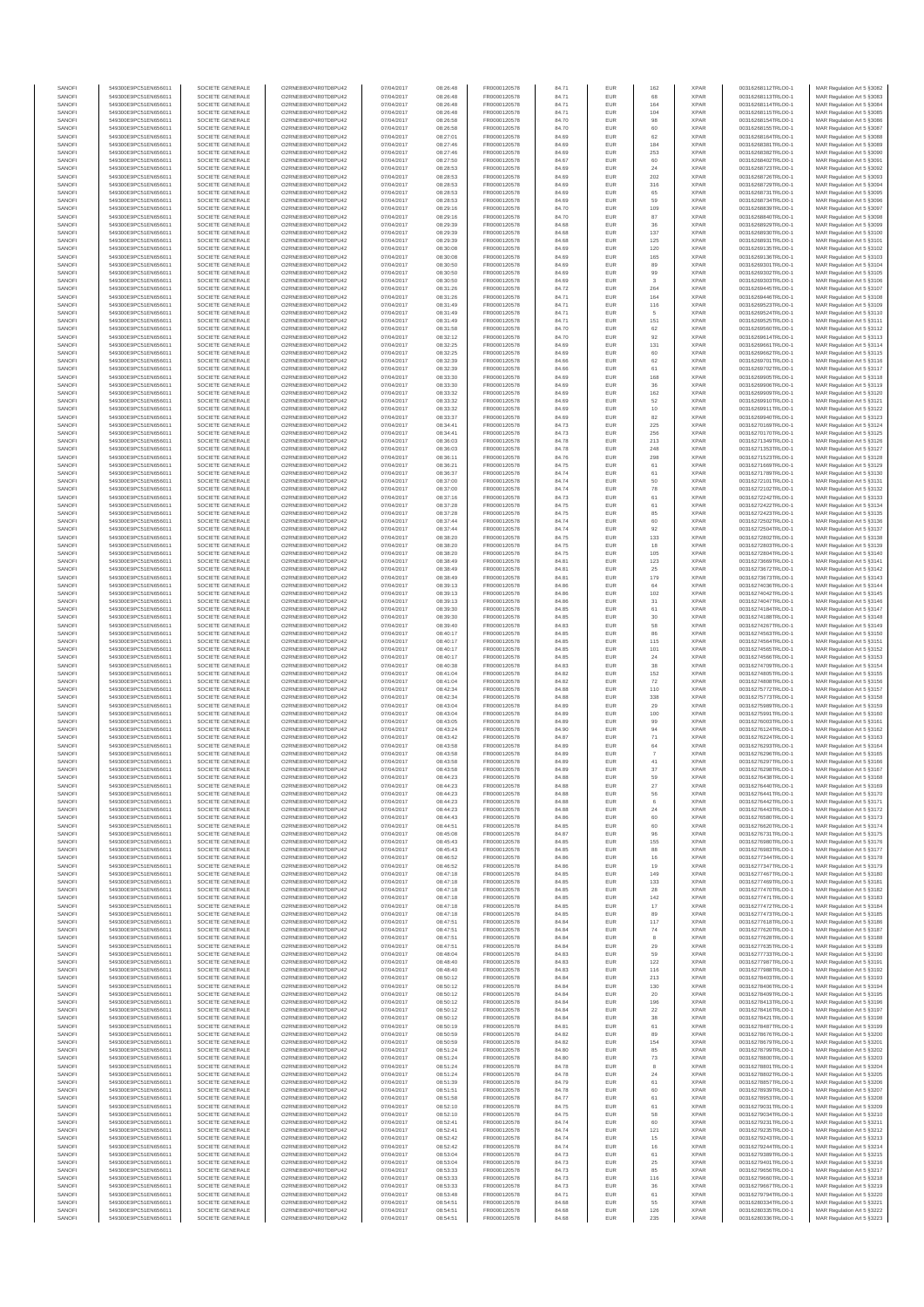| SANOF            | 549300E9PC51EN656011                         | SOCIETE GENERALE                     | O2RNE8IBXP4R0TD8PU42                          | 07/04/2017               | 08:56:17             | FR0000120578                 | 84.71          | EUR               |                       | <b>XPAR</b>                | 00316280882TRLO0-1                       | MAR Regulation Art 5 \$3224                              |
|------------------|----------------------------------------------|--------------------------------------|-----------------------------------------------|--------------------------|----------------------|------------------------------|----------------|-------------------|-----------------------|----------------------------|------------------------------------------|----------------------------------------------------------|
| SANOFI<br>SANOFI | 549300E9PC51EN656011                         | SOCIETE GENERALE<br>SOCIETE GENERALE | O2RNE8IBXP4R0TD8PLI42                         | 07/04/2017               | 08:56:17             | FR0000120578                 | 84.71          | EUR               | 185                   | <b>XPAR</b><br><b>XPAR</b> | 00316280883TRLO0-1                       | MAR Regulation Art 5 §3225                               |
| SANOFI           | 549300E9PC51EN656011<br>549300E9PC51EN656011 | SOCIETE GENERALE                     | O2RNE8IBXP4R0TD8PU42<br>O2RNE8IBXP4R0TD8PLI42 | 07/04/2017<br>07/04/2017 | 08:56:17<br>08:56:17 | FR0000120578<br>FR0000120578 | 84.71<br>84.71 | EUR<br>EUR        | 27<br>103             | <b>XPAR</b>                | 00316280884TRLO0-1<br>00316280885TRLO0-1 | MAR Regulation Art 5 §3226<br>MAR Regulation Art 5 §3227 |
| SANOFI           | 549300E9PC51EN656011                         | SOCIETE GENERALE                     | O2RNE8IBXP4R0TD8PU42                          | 07/04/2017               | 08:56:17             | FR0000120578                 | 84.71          | EUR               | 11                    | <b>XPAR</b>                | 00316280886TRLO0-1                       | MAR Regulation Art 5 §3228                               |
| SANOFI           | 549300E9PC51EN656011                         | SOCIETE GENERALE                     | O2RNE8IBXP4R0TD8PU42                          | 07/04/2017               | 08:56:49             | FR0000120578                 | 84.71          | EUR               | 14                    | <b>XPAR</b>                | 00316281069TRLO0-1                       | MAR Regulation Art 5 §3229                               |
| SANOFI<br>SANOFI | 549300E9PC51EN656011<br>549300E9PC51EN656011 | SOCIETE GENERALE<br>SOCIETE GENERALE | O2RNE8IBXP4R0TD8PU42<br>O2RNE8IBXP4R0TD8PU42  | 07/04/2017<br>07/04/2017 | 08:58:01<br>08:58:01 | FR0000120578<br>FR0000120578 | 84.72<br>84.72 | EUR<br>EUR        | 381<br>264            | <b>XPAR</b><br><b>XPAR</b> | 00316281520TRLO0-1<br>00316281522TRLO0-1 | MAR Regulation Art 5 §3230<br>MAR Regulation Art 5 §3231 |
| SANOFI           | 549300E9PC51EN656011                         | SOCIETE GENERALE                     | O2RNE8IBXP4R0TD8PU42                          | 07/04/2017               | 08:58:02             | FR0000120578                 | 84.72          | EUR               | 48                    | <b>XPAR</b>                | 00316281523TRLO0-1                       | MAR Regulation Art 5 \$3232                              |
| SANOFI           | 549300E9PC51EN656011                         | SOCIETE GENERALE                     | O2RNE8IBXP4R0TD8PU42                          | 07/04/2017               | 08:58:02             | FR0000120578                 | 84.71          | EUR               | 109                   | <b>XPAR</b>                | 00316281524TRLO0-1                       | MAR Regulation Art 5 §3233                               |
| SANOFI<br>SANOFI | 549300E9PC51EN656011                         | SOCIETE GENERALE                     | O2RNE8IBXP4R0TD8PU42                          | 07/04/2017               | 08:58:03<br>08:58:03 | FR0000120578<br>FR0000120578 | 84.71          | EUR               | 23                    | <b>XPAR</b><br><b>XPAR</b> | 00316281530TRLO0-1                       | MAR Regulation Art 5 §3234                               |
| SANOFI           | 549300E9PC51EN656011<br>549300E9PC51EN656011 | SOCIETE GENERALE<br>SOCIETE GENERALE | O2RNE8IBXP4R0TD8PU42<br>O2RNESIBXP4R0TD8PLI42 | 07/04/2017<br>07/04/2017 | 08:58:03             | FR0000120578                 | 84.71<br>84.71 | EUR<br>EUR        | 53<br>14              | <b>XPAR</b>                | 00316281533TRLO0-1<br>00316281535TRLO0-1 | MAR Regulation Art 5 §3235<br>MAR Regulation Art 5 §3236 |
| SANOFI           | 549300E9PC51EN656011                         | SOCIETE GENERALE                     | O2RNE8IBXP4R0TD8PU42                          | 07/04/2017               | 08:58:23             | FR0000120578                 | 84.71          | EUR               | 87                    | <b>XPAR</b>                | 00316281635TRLO0-1                       | MAR Regulation Art 5 §3237                               |
| SANOFI           | 549300E9PC51EN656011                         | SOCIETE GENERALE                     | O2RNE8IBXP4R0TD8PU42                          | 07/04/2017               | 08:58:23             | FR0000120578                 | 84.71          | EUR               | 132                   | <b>XPAR</b>                | 00316281636TRLO0-1                       | MAR Regulation Art 5 §3238                               |
| SANOFI           | 549300E9PC51EN656011                         | SOCIETE GENERALE                     | O2RNE8IBXP4R0TD8PU42                          | 07/04/2017               | 09:00:01             | FR0000120578                 | 84.71          | EUR               | 309                   | <b>XPAR</b>                | 00316282198TRLO0-1                       | MAR Regulation Art 5 §3239                               |
| SANOFI<br>SANOFI | 549300E9PC51EN656011<br>549300E9PC51EN656011 | SOCIETE GENERALE<br>SOCIETE GENERALE | O2RNE8IBXP4R0TD8PU42<br>O2RNE8IBXP4R0TD8PU42  | 07/04/2017<br>07/04/2017 | 09:00:01<br>09:01:26 | FR0000120578<br>FR0000120578 | 84.71<br>84.71 | EUR<br>EUR        | 328<br>118            | <b>XPAR</b><br><b>XPAR</b> | 00316282199TRLO0-1<br>00316282787TRLO0-1 | MAR Regulation Art 5 §3240<br>MAR Regulation Art 5 §3241 |
| SANOFI           | 549300E9PC51EN656011                         | SOCIETE GENERALE                     | O2RNE8IBXP4R0TD8PU42                          | 07/04/2017               | 09:01:26             | FR0000120578                 | 84.71          | EUR               | $\scriptstyle{72}$    | <b>XPAR</b>                | 00316282788TRLO0-1                       | MAR Regulation Art 5 §3242                               |
| SANOFI           | 549300E9PC51EN656011                         | SOCIETE GENERALE                     | O2RNE8IBXP4R0TD8PU42                          | 07/04/2017               | 09:01:26             | FR0000120578                 | 84.71          | EUR               | 78                    | <b>XPAR</b>                | 00316282789TRLO0-1                       | MAR Regulation Art 5 §3243                               |
| SANOFI           | 549300E9PC51EN656011                         | SOCIETE GENERALE                     | O2RNE8IBXP4R0TD8PU42<br>O2RNE8IBXP4R0TD8PLI42 | 07/04/2017               | 09:01:26             | FR0000120578<br>FR0000120578 | 84.71          | EUR               | 54                    | <b>XPAR</b>                | 00316282790TRLO0-1                       | MAR Regulation Art 5 §3244                               |
| SANOFI<br>SANOFI | 549300E9PC51EN656011<br>549300E9PC51EN656011 | SOCIETE GENERALE<br>SOCIETE GENERALE | O2RNE8IBXP4R0TD8PU42                          | 07/04/2017<br>07/04/2017 | 09:01:26<br>09:01:54 | FR0000120578                 | 84.71<br>84.71 | EUR<br>EUR        | 58<br>303             | <b>XPAR</b><br><b>XPAR</b> | 00316282791TRLO0-1<br>00316283318TRLO0-1 | MAR Regulation Art 5 §3245<br>MAR Regulation Art 5 §3246 |
| SANOFI           | 549300E9PC51EN656011                         | SOCIETE GENERALE                     | O2RNE8IBXP4R0TD8PU42                          | 07/04/2017               | 09:01:54             | FR0000120578                 | 84.71          | EUR               | 16                    | <b>XPAR</b>                | 00316283319TRLO0-1                       | MAR Regulation Art 5 §3247                               |
| SANOFI           | 549300E9PC51EN656011                         | SOCIETE GENERALE                     | O2RNE8IBXP4R0TD8PU42                          | 07/04/2017               | 09:01:54             | FR0000120578                 | 84.71          | EUR               | 48                    | <b>XPAR</b>                | 00316283320TRLO0-1                       | MAR Regulation Art 5 §3248                               |
| SANOFI<br>SANOFI | 549300E9PC51EN656011<br>549300E9PC51EN656011 | SOCIETE GENERALE<br>SOCIETE GENERALE | O2RNE8IBXP4R0TD8PU42<br>O2RNE8IBXP4R0TD8PU42  | 07/04/2017<br>07/04/2017 | 09:01:54<br>09:01:54 | FR0000120578<br>FR0000120578 | 84.71<br>84.71 | EUR<br>EUR        | 150<br>27             | <b>XPAR</b><br><b>XPAR</b> | 00316283321TRLO0-1<br>00316283322TRLO0-1 | MAR Regulation Art 5 §3249<br>MAR Regulation Art 5 §3250 |
| SANOFI           | 549300E9PC51EN656011                         | SOCIETE GENERALE                     | O2RNE8IBXP4R0TD8PU42                          | 07/04/2017               | 09:01:55             | FR0000120578                 | 84.71          | EUR               | $_{\rm 34}$           | <b>XPAR</b>                | 00316283323TRLO0-1                       | MAR Regulation Art 5 §3251                               |
| SANOFI           | 549300E9PC51EN656011                         | SOCIETE GENERALE                     | O2RNE8IBXP4R0TD8PU42                          | 07/04/2017               | 09:01:55             | FR0000120578                 | 84.70          | EUR               | $37\,$                | <b>XPAR</b>                | 00316283325TRLO0-1                       | MAR Regulation Art 5 §3252                               |
| SANOFI           | 549300E9PC51EN656011                         | SOCIETE GENERALE                     | O2RNE8IBXP4R0TD8PU42                          | 07/04/2017               | 09:02:49             | FR0000120578                 | 84.72          | EUR               | 173                   | <b>XPAR</b>                | 00316283700TRLO0-1                       | MAR Regulation Art 5 §3253                               |
| SANOFI<br>SANOFI | 549300E9PC51EN656011<br>549300E9PC51EN656011 | SOCIETE GENERALE<br>SOCIETE GENERALE | O2RNE8IBXP4R0TD8PU42<br>O2RNE8IBXP4R0TD8PU42  | 07/04/2017<br>07/04/2017 | 09:02:49<br>09:03:43 | FR0000120578<br>FR0000120578 | 84.72<br>84.73 | EUR<br>EUR        | 196<br>181            | <b>XPAR</b><br><b>XPAR</b> | 00316283701TRLO0-1<br>00316284007TRLO0-1 | MAR Regulation Art 5 §3254<br>MAR Regulation Art 5 §3255 |
| SANOFI           | 549300E9PC51EN656011                         | SOCIETE GENERALE                     | O2RNE8IBXP4R0TD8PU42                          | 07/04/2017               | 09:03:43             | FR0000120578                 | 84.73          | EUR               | 59                    | <b>XPAR</b>                | 00316284008TRLO0-1                       | MAR Regulation Art 5 §3256                               |
| SANOFI           | 549300E9PC51EN656011                         | SOCIETE GENERALE                     | O2RNE8IBXP4R0TD8PU42                          | 07/04/2017               | 09:03:43             | FR0000120578                 | 84.73          | EUR               | 104                   | <b>XPAR</b>                | 00316284009TRLO0-1                       | MAR Regulation Art 5 §3257                               |
| SANOFI<br>SANOFI | 549300E9PC51EN656011                         | SOCIETE GENERALE                     | O2RNE8IBXP4R0TD8PU42                          | 07/04/2017               | 09:04:08             | FR0000120578                 | 84.74          | EUR               | 65<br>48              | <b>XPAR</b><br><b>XPAR</b> | 00316284250TRLO0-1                       | MAR Regulation Art 5 §3258<br>MAR Regulation Art 5 §3259 |
| SANOFI           | 549300E9PC51EN656011<br>549300E9PC51EN656011 | SOCIETE GENERALE<br>SOCIETE GENERALE | O2RNE8IBXP4R0TD8PU42<br>O2RNE8IBXP4R0TD8PU42  | 07/04/2017<br>07/04/2017 | 09:04:08<br>09:04:34 | FR0000120578<br>FR0000120578 | 84.74<br>84.73 | EUR<br>EUR        | 43                    | <b>XPAR</b>                | 00316284251TRLO0-1<br>00316284399TRLO0-1 | MAR Regulation Art 5 §3260                               |
| SANOFI           | 549300E9PC51EN656011                         | SOCIETE GENERALE                     | O2RNE8IBXP4R0TD8PU42                          | 07/04/2017               | 09:04:40             | FR0000120578                 | 84.73          | EUR               | 172                   | <b>XPAR</b>                | 00316284424TRLO0-1                       | MAR Regulation Art 5 §3261                               |
| SANOFI           | 549300E9PC51EN656011                         | SOCIETE GENERALE                     | O2RNE8IBXP4R0TD8PU42                          | 07/04/2017               | 09:04:40             | FR0000120578                 | 84.73          | EUR               |                       | <b>XPAR</b>                | 00316284425TRLO0-1                       | MAR Regulation Art 5 §3262                               |
| SANOFI<br>SANOFI | 549300E9PC51EN656011<br>549300E9PC51EN656011 | SOCIETE GENERALE<br>SOCIETE GENERALE | O2RNE8IBXP4R0TD8PU42<br>O2RNE8IBXP4R0TD8PU42  | 07/04/2017<br>07/04/2017 | 09:04:40<br>09:04:40 | FR0000120578<br>FR0000120578 | 84.73          | EUR               | $^{\rm 84}$           | <b>XPAR</b><br><b>XPAR</b> | 00316284426TRLO0-1<br>00316284427TRLO0-1 | MAR Regulation Art 5 §3263                               |
| SANOFI           | 549300E9PC51EN656011                         | SOCIETE GENERALE                     | O2RNE8IBXP4R0TD8PU42                          | 07/04/2017               | 09:05:20             | FR0000120578                 | 84.73<br>84.75 | EUR<br>EUR        | 46<br>41              | <b>XPAR</b>                | 00316284688TRLO0-1                       | MAR Regulation Art 5 §3264<br>MAR Regulation Art 5 §3265 |
| SANOFI           | 549300E9PC51EN656011                         | SOCIETE GENERALE                     | O2RNE8IBXP4R0TD8PU42                          | 07/04/2017               | 09:05:20             | FR0000120578                 | 84.75          | EUR               | 100                   | <b>XPAR</b>                | 00316284690TRLO0-1                       | MAR Regulation Art 5 \$3266                              |
| SANOFI           | 549300E9PC51EN656011                         | SOCIETE GENERALE                     | O2RNE8IBXP4R0TD8PU42                          | 07/04/2017               | 09:05:20             | FR0000120578                 | 84.75          | EUR               | 162                   | <b>XPAR</b>                | 00316284691TRLO0-1                       | MAR Regulation Art 5 §3267                               |
| SANOFI<br>SANOFI | 549300E9PC51EN656011<br>549300E9PC51EN656011 | SOCIETE GENERALE                     | O2RNE8IBXP4R0TD8PU42                          | 07/04/2017               | 09:05:32             | FR0000120578                 | 84.73          | EUR               | 54                    | <b>XPAR</b><br><b>XPAR</b> | 00316284921TRLO0-1                       | MAR Regulation Art 5 §3268<br>MAR Regulation Art 5 §3269 |
| SANOFI           | 549300E9PC51EN656011                         | SOCIETE GENERALE<br>SOCIETE GENERALE | O2RNE8IBXP4R0TD8PU42<br>O2RNE8IBXP4R0TD8PLI42 | 07/04/2017<br>07/04/2017 | 09:05:32<br>09:05:38 | FR0000120578<br>FR0000120578 | 84.73<br>84.72 | EUR<br>EUR        | 60                    | <b>XPAR</b>                | 00316284922TRLO0-1<br>00316285017TRLO0-1 | MAR Regulation Art 5 §3270                               |
| SANOFI           | 549300E9PC51EN656011                         | SOCIETE GENERALE                     | O2RNE8IBXP4R0TD8PU42                          | 07/04/2017               | 09:05:38             | FR0000120578                 | 84.72          | EUR               | $\overline{4}$        | <b>XPAR</b>                | 00316285050TRLO0-1                       | MAR Regulation Art 5 §3271                               |
| SANOFI           | 549300E9PC51EN656011                         | SOCIETE GENERALE                     | O2RNE8IBXP4R0TD8PU42                          | 07/04/2017               | 09:05:38             | FR0000120578                 | 84.72          | EUR               | 12                    | <b>XPAR</b>                | 00316285054TRLO0-1                       | MAR Regulation Art 5 §3272                               |
| SANOFI<br>SANOFI | 549300E9PC51EN656011<br>549300E9PC51EN656011 | SOCIETE GENERALE<br>SOCIETE GENERALE | O2RNE8IBXP4R0TD8PU42<br>O2RNE8IBXP4R0TD8PU42  | 07/04/2017<br>07/04/2017 | 09:07:13<br>09:07:13 | FR0000120578<br>FR0000120578 | 84.74<br>84.74 | EUR<br>EUR        | 236                   | <b>XPAR</b><br><b>XPAR</b> | 00316285887TRLO0-1<br>00316285888TRLO0-1 | MAR Regulation Art 5 §3273<br>MAR Regulation Art 5 §3274 |
| SANOFI           | 549300E9PC51EN656011                         | SOCIETE GENERALE                     | O2RNE8IBXP4R0TD8PU42                          | 07/04/2017               | 09:07:13             | FR0000120578                 | 84.74          | EUR               | 150                   | <b>XPAR</b>                | 00316285889TRLO0-1                       | MAR Regulation Art 5 §3275                               |
| SANOFI           | 549300E9PC51EN656011                         | SOCIETE GENERALE                     | O2RNE8IBXP4R0TD8PU42                          | 07/04/2017               | 09:07:13             | FR0000120578                 | 84.73          | EUR               | 123                   | <b>XPAR</b>                | 00316285895TRLO0-1                       | MAR Regulation Art 5 §3276                               |
| SANOFI           | 549300E9PC51EN656011                         | SOCIETE GENERALE                     | O2RNE8IBXP4R0TD8PU42                          | 07/04/2017               | 09:07:13             | FR0000120578                 | 84.73          | EUR               | 101                   | <b>XPAR</b>                | 00316285898TRLO0-1                       | MAR Regulation Art 5 §3277                               |
| SANOFI<br>SANOFI | 549300E9PC51EN656011<br>549300E9PC51EN656011 | SOCIETE GENERALE<br>SOCIETE GENERALE | O2RNE8IBXP4R0TD8PU42<br>O2RNE8IBXP4R0TD8PU42  | 07/04/2017<br>07/04/2017 | 09:08:00<br>09:08:00 | FR0000120578<br>FR0000120578 | 84.73<br>84.73 | EUR<br>EUR        | $25\,$<br>13          | <b>XPAR</b><br><b>XPAR</b> | 00316286235TRLO0-1<br>00316286237TRLO0-1 | MAR Regulation Art 5 §3278<br>MAR Regulation Art 5 §3279 |
| SANOFI           | 549300E9PC51EN656011                         | SOCIETE GENERALE                     | O2RNE8IBXP4R0TD8PU42                          | 07/04/2017               | 09:08:00             | FR0000120578                 | 84.73          | EUR               | 43                    | <b>XPAR</b>                | 00316286239TRLO0-1                       | MAR Regulation Art 5 §3280                               |
| SANOFI           | 549300E9PC51EN656011                         | SOCIETE GENERALE                     | O2RNE8IBXP4R0TD8PU42                          | 07/04/2017               | 09:08:00             | FR0000120578                 | 84.73          | EUR               | 50                    | <b>XPAR</b>                | 00316286240TRLO0-1                       | MAR Regulation Art 5 §3281                               |
| SANOFI           | 549300E9PC51EN656011                         | SOCIETE GENERALE                     | O2RNE8IBXP4R0TD8PU42                          | 07/04/2017               | 09:08:00             | FR0000120578                 | 84.73          | EUR               | 115                   | <b>XPAR</b>                | 00316286241TRLO0-1                       | MAR Regulation Art 5 §3282                               |
| SANOFI<br>SANOFI | 549300E9PC51EN656011<br>549300E9PC51EN656011 | SOCIETE GENERALE<br>SOCIETE GENERALE | O2RNE8IBXP4R0TD8PU42<br>O2RNE8IBXP4R0TD8PU42  | 07/04/2017<br>07/04/2017 | 09:08:00<br>09:08:00 | FR0000120578<br>FR0000120578 | 84.72<br>84.72 | EUR<br>EUR        | 56<br>14              | <b>XPAR</b><br><b>XPAR</b> | 00316286243TRLO0-1<br>00316286245TRLO0-1 | MAR Regulation Art 5 §3283<br>MAR Regulation Art 5 §3284 |
| SANOFI           | 549300E9PC51EN656011                         | SOCIETE GENERALE                     | O2RNE8IBXP4R0TD8PU42                          | 07/04/2017               | 09:08:18             | FR0000120578                 | 84.71          | EUR               | 60                    | <b>XPAR</b>                | 00316286326TRLO0-1                       | MAR Regulation Art 5 §3285                               |
| SANOFI           | 549300E9PC51EN656011                         | SOCIETE GENERALE                     | O2RNE8IBXP4R0TD8PU42                          | 07/04/2017               | 09:08:19             | FR0000120578                 | 84.71          | EUR               | 24                    | <b>XPAR</b>                | 00316286327TRLO0-1                       | MAR Regulation Art 5 §3286                               |
| SANOFI           | 549300E9PC51EN656011                         | SOCIETE GENERALE                     | O2RNE8IBXP4R0TD8PU42                          | 07/04/2017               | 09:08:26             | FR0000120578                 | 84.71          | EUR               | 60                    | <b>XPAR</b>                | 00316286368TRLO0-1                       | MAR Regulation Art 5 §3287                               |
| SANOFI<br>SANOFI | 549300E9PC51EN656011<br>549300E9PC51EN656011 | SOCIETE GENERALE<br>SOCIETE GENERALE | O2RNE8IBXP4R0TD8PU42<br>O2RNE8IBXP4R0TD8PU42  | 07/04/2017<br>07/04/2017 | 09:09:33<br>09:10:05 | FR0000120578<br>FR0000120578 | 84.75<br>84.73 | EUR<br>EUR        | 160<br>339            | <b>XPAR</b><br><b>XPAR</b> | 00316286777TRLO0-1<br>00316286948TRLO0-1 | MAR Regulation Art 5 §3288<br>MAR Regulation Art 5 §3289 |
| SANOFI           | 549300E9PC51EN656011                         | SOCIETE GENERALE                     | O2RNE8IBXP4R0TD8PU42                          | 07/04/2017               | 09:10:05             | FR0000120578                 | 84.73          | EUR               | 74                    | <b>XPAR</b>                | 00316286949TRLO0-1                       | MAR Regulation Art 5 §3290                               |
| SANOFI           | 549300E9PC51EN656011                         | SOCIETE GENERALE                     | O2RNE8IBXP4R0TD8PU42                          | 07/04/2017               | 09:11:22             | FR0000120578                 | 84.72          | EUR               | 192                   | <b>XPAR</b>                | 00316287431TRLO0-1                       | MAR Regulation Art 5 §3291                               |
| SANOFI           | 549300E9PC51EN656011                         | SOCIETE GENERALE                     | O2RNE8IBXP4R0TD8PU42                          | 07/04/2017               | 09:11:22             | FR0000120578                 | 84.72          | EUR               | 236                   | <b>XPAR</b>                | 00316287435TRLO0-1                       | MAR Regulation Art 5 §3292                               |
| SANOFI<br>SANOFI | 549300E9PC51EN656011<br>549300E9PC51EN656011 | SOCIETE GENERALE<br>SOCIETE GENERALE | O2RNE8IBXP4R0TD8PU42<br>O2RNE8IBXP4R0TD8PU42  | 07/04/2017<br>07/04/2017 | 09:11:22<br>09:11:22 | FR0000120578<br>FR0000120578 | 84.71<br>84.71 | EUR<br>EUR        | 22<br>88              | <b>XPAR</b><br><b>XPAR</b> | 00316287438TRLO0-1<br>00316287439TRLO0-1 | MAR Regulation Art 5 §3293<br>MAR Regulation Art 5 §3294 |
| SANOFI           | 549300E9PC51EN656011                         | SOCIETE GENERALE                     | O2RNE8IBXP4R0TD8PU42                          | 07/04/2017               | 09:11:22             | FR0000120578                 | 84.71          | EUR               | 87                    | <b>XPAR</b>                | 00316287440TRLO0-1                       | MAR Regulation Art 5 §3295                               |
| SANOFI           | 549300E9PC51EN656011                         | SOCIETE GENERALE                     | O2RNE8IBXP4R0TD8PU42                          | 07/04/2017               | 09:12:51             | FR0000120578                 | 84.76          | EUR               | 66                    | <b>XPAR</b>                | 00316287869TRLO0-1                       | MAR Regulation Art 5 §3296                               |
| SANOFI           | 549300E9PC51EN656011                         | SOCIETE GENERALE                     | O2RNE8IBXP4R0TD8PU42                          | 07/04/2017               | 09:13:14             | FR0000120578                 | 84.78          | EUR               | 95                    | <b>XPAR</b>                | 00316287975TRLO0-1                       | MAR Regulation Art 5 §3297                               |
| SANOFI<br>SANOFI | 549300E9PC51EN656011<br>549300E9PC51EN656011 | SOCIETE GENERALE<br>SOCIETE GENERALE | O2RNE8IBXP4R0TD8PU42<br>O2RNE8IBXP4R0TD8PU42  | 07/04/2017<br>07/04/2017 | 09:13:14<br>09:13:20 | FR0000120578<br>FR0000120578 | 84.78<br>84.77 | EUR<br>EUR        | $\mathbf{73}$         | <b>XPAR</b><br><b>XPAR</b> | 00316287977TRLO0-1<br>00316288014TRLO0-1 | MAR Regulation Art 5 §3298<br>MAR Regulation Art 5 §3299 |
| SANOFI           | 549300E9PC51EN656011                         | SOCIETE GENERALE                     | O2RNE8IBXP4R0TD8PU42                          | 07/04/2017               | 09:13:25             | FR0000120578                 | 84.77          | EUR               | 108                   | <b>XPAR</b>                | 00316288036TRLO0-1                       | MAR Regulation Art 5 §3300                               |
| SANOFI           | 549300E9PC51EN656011                         | SOCIETE GENERALE                     | O2RNE8IBXP4R0TD8PU42                          | 07/04/2017               | 09:13:25             | FR0000120578                 | 84.77          | EUR               | 248                   | <b>XPAR</b>                | 00316288037TRLO0-1                       | MAR Regulation Art 5 §3301                               |
| SANOFI           | 549300E9PC51EN656011                         | SOCIETE GENERALE                     | O2RNE8IBXP4R0TD8PU42                          | 07/04/2017               | 09:14:20             | FR0000120578                 | 84.78          | EUR               | 50                    | <b>XPAR</b>                | 00316288323TRLO0-1                       | MAR Regulation Art 5 §3302                               |
| SANOFI<br>SANOFI | 549300E9PC51EN656011<br>549300E9PC51EN656011 | SOCIETE GENERALE<br>SOCIETE GENERALE | O2RNE8IBXP4R0TD8PU42<br>O2RNE8IBXP4R0TD8PU42  | 07/04/2017<br>07/04/2017 | 09:14:20<br>09:14:20 | FR0000120578<br>FR0000120578 | 84.78<br>84.78 | EUR<br>EUR        | 298<br>177            | <b>XPAR</b><br><b>XPAR</b> | 00316288324TRLO0-1<br>00316288325TRLO0-1 | MAR Regulation Art 5 §3303<br>MAR Regulation Art 5 §3304 |
| SANOFI           | 549300E9PC51EN656011                         | SOCIETE GENERALE                     | O2RNE8IBXP4R0TD8PU42                          | 07/04/2017               | 09:15:23             | FR0000120578                 | 84.78          | EUR               | 171                   | <b>XPAR</b>                | 00316288694TRLO0-1                       | MAR Regulation Art 5 §3305                               |
| SANOFI           | 549300E9PC51EN656011                         | SOCIETE GENERALE                     | O2RNE8IBXP4R0TD8PU42                          | 07/04/2017               | 09:15:29             | FR0000120578                 | 84.78          | EUR               | 76                    | <b>XPAR</b>                | 00316288749TRLO0-1                       | MAR Regulation Art 5 §3306                               |
| SANOFI           | 549300E9PC51EN656011                         | SOCIETE GENERALE                     | O2RNE8IBXP4R0TD8PU42                          | 07/04/2017               | 09:15:29             | FR0000120578<br>FR0000120578 | 84.78          | EUR               | $_{\rm 274}$          | <b>XPAR</b>                | 00316288750TRLO0-1                       | MAR Regulation Art 5 §3307                               |
| SANOFI<br>SANOFI | 549300E9PC51EN656011<br>549300E9PC51EN656011 | SOCIETE GENERALE<br>SOCIETE GENERALE | O2RNE8IBXP4R0TD8PU42<br>O2RNE8IBXP4R0TD8PU42  | 07/04/2017<br>07/04/2017 | 09:15:29<br>09:15:51 | FR0000120578                 | 84.78<br>84.77 | EUR<br><b>EUR</b> | $\boldsymbol{7}$<br>5 | <b>XPAR</b><br><b>XPAR</b> | 00316288751TRLO0-1<br>00316288879TRLO0-1 | MAR Regulation Art 5 §3308<br>MAR Regulation Art 5 §3309 |
| SANOFI           | 549300E9PC51EN656011                         | SOCIETE GENERALE                     | O2RNE8IBXP4R0TD8PU42                          | 07/04/2017               | 09:15:51             | FR0000120578                 | 84.77          | EUR               | 54                    | <b>XPAR</b>                | 00316288880TRLO0-1                       | MAR Regulation Art 5 §3310                               |
| SANOFI           | 549300E9PC51EN656011                         | SOCIETE GENERALE                     | O2RNE8IBXP4R0TD8PU42                          | 07/04/2017               | 09:15:51             | FR0000120578                 | 84.77          | EUR               |                       | <b>XPAR</b>                | 00316288881TRLO0-1                       | MAR Regulation Art 5 §3311                               |
| SANOFI<br>SANOFI | 549300E9PC51EN656011<br>549300E9PC51EN656011 | SOCIETE GENERALE                     | O2RNE8IBXP4R0TD8PU42<br>O2RNESIBXP4R0TD8PLI42 | 07/04/2017               | 09:15:51<br>09:16:05 | FR0000120578                 | 84.77          | <b>EUR</b>        | 36                    | <b>XPAR</b><br><b>XPAR</b> | 00316288882TRLO0-1                       | MAR Regulation Art 5 §3312                               |
| SANOFI           | 549300E9PC51EN656011                         | SOCIETE GENERALE<br>SOCIETE GENERALE | O2RNE8IBXP4R0TD8PU42                          | 07/04/2017<br>07/04/2017 | 09:16:55             | FR0000120578<br>FR0000120578 | 84.77<br>84.78 | EUR<br>EUR        | 58<br>53              | <b>XPAR</b>                | 00316288975TRLO0-1<br>00316289268TRLO0-1 | MAR Regulation Art 5 §3313<br>MAR Regulation Art 5 §3314 |
| SANOFI           | 549300E9PC51EN656011                         | SOCIETE GENERALE                     | O2RNE8IBXP4R0TD8PU42                          | 07/04/2017               | 09:17:04             | FR0000120578                 | 84.78          | EUR               | 106                   | <b>XPAR</b>                | 00316289309TRLO0-1                       | MAR Regulation Art 5 §3315                               |
| SANOFI           | 549300E9PC51EN656011                         | SOCIETE GENERALE                     | O2RNE8IBXP4R0TD8PU42                          | 07/04/2017               | 09:17:04             | FR0000120578                 | 84.78          | EUR               | 203                   | <b>XPAR</b>                | 00316289314TRLO0-1                       | MAR Regulation Art 5 §3316                               |
| SANOFI<br>SANOFI | 549300E9PC51EN656011<br>549300E9PC51EN656011 | SOCIETE GENERALE<br>SOCIETE GENERALE | O2RNE8IBXP4R0TD8PU42<br>O2RNE8IBXP4R0TD8PU42  | 07/04/2017<br>07/04/2017 | 09:17:04<br>09:18:13 | FR0000120578<br>FR0000120578 | 84.78<br>84.77 | EUR<br>EUR        | 45                    | <b>XPAR</b><br><b>XPAR</b> | 00316289325TRLO0-1<br>00316289734TRLO0-1 | MAR Regulation Art 5 §3317                               |
| SANOFI           | 549300E9PC51EN656011                         | SOCIETE GENERALE                     | O2RNE8IBXP4R0TD8PU42                          | 07/04/2017               | 09:18:13             | FR0000120578                 | 84.77          | EUR               | 153                   | <b>XPAR</b>                | 00316289735TRLO0-1                       | MAR Regulation Art 5 §3318<br>MAR Regulation Art 5 §3319 |
| SANOFI           | 549300E9PC51EN656011                         | SOCIETE GENERALE                     | O2RNE8IBXP4R0TD8PU42                          | 07/04/2017               | 09:18:13             | FR0000120578                 | 84.77          | EUR               | 226                   | <b>XPAR</b>                | 00316289736TRLO0-1                       | MAR Regulation Art 5 \$3320                              |
| SANOFI           | 549300E9PC51EN656011                         | SOCIETE GENERALE                     | O2RNE8IBXP4R0TD8PU42                          | 07/04/2017               | 09:18:25             | FR0000120578                 | 84.75          | EUR               | 60                    | <b>XPAR</b>                | 00316289774TRLO0-1                       | MAR Regulation Art 5 §3321                               |
| SANOFI<br>SANOFI | 549300E9PC51EN656011<br>549300E9PC51EN656011 | SOCIETE GENERALE<br>SOCIETE GENERALE | O2RNE8IBXP4R0TD8PU42<br>O2RNE8IBXP4R0TD8PU42  | 07/04/2017<br>07/04/2017 | 09:18:26<br>09:19:24 | FR0000120578<br>FR0000120578 | 84.75<br>84.75 | EUR<br><b>EUR</b> | 58<br>29              | <b>XPAR</b><br><b>XPAR</b> | 00316289775TRLO0-1<br>00316290051TRLO0-1 | MAR Regulation Art 5 §3322<br>MAR Regulation Art 5 §3323 |
| SANOFI           | 549300E9PC51EN656011                         | SOCIETE GENERALE                     | O2RNE8IBXP4R0TD8PU42                          | 07/04/2017               | 09:19:24             | FR0000120578                 | 84.75          | EUR               | 99                    | <b>XPAR</b>                | 00316290052TRLO0-1                       | MAR Regulation Art 5 §3324                               |
| SANOFI           | 549300E9PC51EN656011                         | SOCIETE GENERALE                     | O2RNE8IBXP4R0TD8PU42                          | 07/04/2017               | 09:19:24             | FR0000120578                 | 84.75          | EUR               | 51                    | <b>XPAR</b>                | 00316290053TRLO0-1                       | MAR Regulation Art 5 §3325                               |
| SANOFI<br>SANOFI | 549300E9PC51EN656011<br>549300E9PC51EN656011 | SOCIETE GENERALE<br>SOCIETE GENERALE | O2RNE8IBXP4R0TD8PU42<br>O2RNE8IBXP4R0TD8PU42  | 07/04/2017<br>07/04/2017 | 09:19:24<br>09:19:24 | FR0000120578<br>FR0000120578 | 84.75<br>84.75 | EUR<br>EUR        | 46<br>44              | <b>XPAR</b><br><b>XPAR</b> | 00316290054TRLO0-1<br>00316290055TRLO0-1 | MAR Regulation Art 5 §3326<br>MAR Regulation Art 5 §3327 |
| SANOFI           | 549300E9PC51EN656011                         | SOCIETE GENERALE                     | O2RNE8IBXP4R0TD8PU42                          | 07/04/2017               | 09:19:24             | FR0000120578                 | 84.75          | EUR               | $_{\rm 37}$           | <b>XPAR</b>                | 00316290056TRLO0-1                       | MAR Regulation Art 5 §3328                               |
| SANOFI           | 549300E9PC51EN656011                         | SOCIETE GENERALE                     | O2RNE8IBXP4R0TD8PU42                          | 07/04/2017               | 09:19:39             | FR0000120578                 | 84.75          | EUR               | 58                    | <b>XPAR</b>                | 00316290128TRLO0-1                       | MAR Regulation Art 5 §3329                               |
| SANOFI<br>SANOFI | 549300E9PC51EN656011<br>549300E9PC51EN656011 | SOCIETE GENERALE<br>SOCIETE GENERALE | O2RNE8IBXP4R0TD8PU42<br>O2RNE8IBXP4R0TD8PU42  | 07/04/2017<br>07/04/2017 | 09:19:39<br>09:19:39 | FR0000120578<br>FR0000120578 | 84.75<br>84.74 | EUR<br>EUR        | 58<br>$^{\rm 8}$      | <b>XPAR</b><br><b>XPAR</b> | 00316290130TRLO0-1<br>00316290131TRLO0-1 | MAR Regulation Art 5 §3330<br>MAR Regulation Art 5 §3331 |
| SANOFI           | 549300E9PC51EN656011                         | SOCIETE GENERALE                     | O2RNE8IBXP4R0TD8PU42                          | 07/04/2017               | 09:19:39             | FR0000120578                 | 84.74          | EUR               | 14                    | <b>XPAR</b>                | 00316290133TRLO0-1                       | MAR Regulation Art 5 §3332                               |
| SANOFI           | 549300E9PC51EN656011                         | SOCIETE GENERALE                     | O2RNE8IBXP4R0TD8PU42                          | 07/04/2017               | 09:19:57             | FR0000120578                 | 84.73          | EUR               | 61                    | <b>XPAR</b>                | 00316290262TRLO0-1                       | MAR Regulation Art 5 §3333                               |
| SANOFI           | 549300E9PC51EN656011                         | SOCIETE GENERALE                     | O2RNE8IBXP4R0TD8PLI42                         | 07/04/2017               | 09:20:19             | FR0000120578                 | 84.72          | EUR               | 96                    | <b>XPAR</b>                | 00316290420TRLO0-1                       | MAR Regulation Art 5 §3334                               |
| SANOFI<br>SANOFI | 549300E9PC51EN656011<br>549300E9PC51EN656011 | SOCIETE GENERALE<br>SOCIETE GENERALE | O2RNE8IBXP4R0TD8PU42<br>O2RNE8IBXP4R0TD8PU42  | 07/04/2017<br>07/04/2017 | 09:20:19<br>09:20:19 | FR0000120578<br>FR0000120578 | 84.72<br>84.72 | EUR<br>EUR        | 106<br>11             | <b>XPAR</b><br><b>XPAR</b> | 00316290424TRLO0-1<br>00316290427TRLO0-1 | MAR Regulation Art 5 §3335<br>MAR Regulation Art 5 §3336 |
| SANOFI           | 549300E9PC51EN656011                         | SOCIETE GENERALE                     | O2RNE8IBXP4R0TD8PU42                          | 07/04/2017               | 09:21:25             | FR0000120578                 | 84.75          | EUR               | 291                   | <b>XPAR</b>                | 00316290862TRLO0-1                       | MAR Regulation Art 5 §3337                               |
| SANOFI           | 549300E9PC51EN656011                         | SOCIETE GENERALE                     | O2RNE8IBXP4R0TD8PU42                          | 07/04/2017               | 09:21:25             | FR0000120578                 | 84.75          | EUR               | $30\,$                | <b>XPAR</b>                | 00316290863TRLO0-1                       | MAR Regulation Art 5 §3338                               |
| SANOFI           | 549300E9PC51EN656011                         | SOCIETE GENERALE                     | O2RNE8IBXP4R0TD8PU42                          | 07/04/2017               | 09:21:34             | FR0000120578                 | 84.74          | EUR               | ${\bf 75}$            | <b>XPAR</b>                | 00316290895TRLO0-1                       | MAR Regulation Art 5 §3339                               |
| SANOFI<br>SANOFI | 549300E9PC51EN656011<br>549300E9PC51EN656011 | SOCIETE GENERALE<br>SOCIETE GENERALE | O2RNE8IBXP4R0TD8PU42<br>O2RNE8IBXP4R0TD8PU42  | 07/04/2017<br>07/04/2017 | 09:21:34<br>09:21:34 | FR0000120578<br>FR0000120578 | 84.74<br>84.74 | EUR<br>EUR        | 266<br>6              | <b>XPAR</b><br><b>XPAR</b> | 00316290896TRLO0-1<br>00316290897TRLO0-1 | MAR Regulation Art 5 §3340                               |
| SANOFI           | 549300E9PC51EN656011                         | SOCIETE GENERALE                     | O2RNE8IBXP4R0TD8PU42                          | 07/04/2017               | 09:22:05             | FR0000120578                 | 84.75          | EUR               | 122                   | <b>XPAR</b>                | 00316291055TRLO0-1                       | MAR Regulation Art 5 §3341<br>MAR Regulation Art 5 §3342 |
| SANOFI           | 549300E9PC51EN656011                         | SOCIETE GENERALE                     | O2RNE8IBXP4R0TD8PU42                          | 07/04/2017               | 09:22:05             | FR0000120578                 | 84.75          | EUR               | 3                     | <b>XPAR</b>                | 00316291056TRLO0-1                       | MAR Regulation Art 5 §3343                               |
| SANOFI           | 549300E9PC51EN656011                         | SOCIETE GENERALE                     | O2RNE8IBXP4R0TD8PU42                          | 07/04/2017               | 09:22:05             | FR0000120578                 | 84.75          | EUR               | $147$                 | <b>XPAR</b>                | 00316291057TRLO0-1                       | MAR Regulation Art 5 §3344                               |
| SANOFI<br>SANOFI | 549300E9PC51EN656011<br>549300E9PC51EN656011 | SOCIETE GENERALE<br>SOCIETE GENERALE | O2RNE8IBXP4R0TD8PU42<br>O2RNE8IBXP4R0TD8PU42  | 07/04/2017               | 09:22:05<br>09:22:14 | FR0000120578<br>FR0000120578 | 84.75<br>84.74 | EUR               | 82                    | <b>XPAR</b><br><b>XPAR</b> | 00316291058TRLO0-1                       | MAR Regulation Art 5 §3345                               |
| SANOFI           | 549300E9PC51EN656011                         | SOCIETE GENERALE                     | O2RNE8IBXP4R0TD8PU42                          | 07/04/2017<br>07/04/2017 | 09:22:14             | FR0000120578                 | 84.74          | EUR<br>EUR        | 56<br>5               | <b>XPAR</b>                | 00316291126TRLO0-1<br>00316291128TRLO0-1 | MAR Regulation Art 5 §3346<br>MAR Regulation Art 5 §3347 |
| SANOFI           | 549300E9PC51EN656011                         | SOCIETE GENERALE                     | O2RNE8IBXP4R0TD8PU42                          | 07/04/2017               | 09:22:26             | FR0000120578                 | 84.74          | EUR               | 62                    | <b>XPAR</b>                | 00316291195TRLO0-1                       | MAR Regulation Art 5 §3348                               |
| SANOFI           | 549300E9PC51EN656011                         | SOCIETE GENERALE                     | O2RNE8IBXP4R0TD8PU42                          | 07/04/2017               | 09:23:29             | FR0000120578                 | 84.73          | EUR               | 133                   | <b>XPAR</b>                | 00316291574TRLO0-1                       | MAR Regulation Art 5 §3349                               |
| SANOFI<br>SANOFI | 549300E9PC51EN656011<br>549300E9PC51EN656011 | SOCIETE GENERALE<br>SOCIETE GENERALE | O2RNE8IBXP4R0TD8PU42<br>O2RNE8IBXP4R0TD8PU42  | 07/04/2017<br>07/04/2017 | 09:23:29<br>09:23:29 | FR0000120578<br>FR0000120578 | 84.73<br>84.73 | EUR<br>EUR        | 99<br>319             | <b>XPAR</b><br><b>XPAR</b> | 00316291575TRLO0-1<br>00316291576TRLO0-1 | MAR Regulation Art 5 §3350<br>MAR Regulation Art 5 §3351 |
| SANOFI           | 549300E9PC51EN656011                         | SOCIETE GENERALE                     | O2RNE8IBXP4R0TD8PU42                          | 07/04/2017               | 09:23:48             | FR0000120578                 | 84.72          | <b>EUR</b>        | 106                   | <b>XPAR</b>                | 00316291653TRLO0-1                       | MAR Regulation Art 5 §3352                               |
| SANOFI           | 549300E9PC51EN656011                         | SOCIETE GENERALE                     | O2RNE8IBXP4R0TD8PU42                          | 07/04/2017               | 09:23:48             | FR0000120578                 | 84.72          | EUR               | 82                    | <b>XPAR</b>                | 00316291654TRLO0-1                       | MAR Regulation Art 5 §3353                               |
| SANOFI           | 549300E9PC51EN656011                         | SOCIETE GENERALE                     | O2RNE8IBXP4R0TD8PU42                          | 07/04/2017               | 09:23:54             | FR0000120578                 | 84.71          | EUR               | 61                    | <b>XPAR</b>                | 00316291679TRLO0-1                       | MAR Regulation Art 5 §3354                               |
| SANOFI<br>SANOFI | 549300E9PC51EN656011<br>549300E9PC51EN656011 | SOCIETE GENERALE<br>SOCIETE GENERALE | O2RNE8IBXP4R0TD8PU42<br>O2RNE8IBXP4R0TD8PU42  | 07/04/2017<br>07/04/2017 | 09:24:48<br>09:24:48 | FR0000120578<br>FR0000120578 | 84.71<br>84.71 | EUR<br>EUR        | 134<br>113            | <b>XPAR</b><br><b>XPAR</b> | 00316291980TRLO0-1<br>00316291981TRLO0-1 | MAR Regulation Art 5 §3355<br>MAR Regulation Art 5 §3356 |
| SANOFI           | 549300E9PC51EN656011                         | SOCIETE GENERALE                     | O2RNE8IBXP4R0TD8PU42                          | 07/04/2017               | 09:24:48             | FR0000120578                 | 84.71          | EUR               | 37                    | <b>XPAR</b>                | 00316291982TRLO0-1                       | MAR Regulation Art 5 §3357                               |
| SANOFI           | 549300E9PC51EN656011                         | SOCIETE GENERALE                     | O2RNE8IBXP4R0TD8PU42                          | 07/04/2017               | 09:24:48             | FR0000120578                 | 84.71          | EUR               | 126                   | <b>XPAR</b>                | 00316291983TRLO0-1                       | MAR Regulation Art 5 §3358                               |
| SANOFI           | 549300E9PC51EN656011                         | SOCIETE GENERALE                     | O2RNE8IBXP4R0TD8PU42                          | 07/04/2017               | 09:25:03             | FR0000120578                 | 84.70          | <b>EUR</b>        | 117                   | <b>XPAR</b>                | 00316292072TRLO0-1                       | MAR Regulation Art 5 §3359                               |
| SANOFI<br>SANOFI | 549300E9PC51EN656011<br>549300E9PC51EN656011 | SOCIETE GENERALE<br>SOCIETE GENERALE | O2RNE8IBXP4R0TD8PU42<br>O2RNE8IBXP4R0TD8PU42  | 07/04/2017<br>07/04/2017 | 09:25:06<br>09:25:55 | FR0000120578<br>FR0000120578 | 84.69<br>84.69 | EUR<br>EUR        | 59<br>75              | <b>XPAR</b><br><b>XPAR</b> | 00316292121TRLO0-1<br>00316292437TRLO0-1 | MAR Regulation Art 5 §3360<br>MAR Regulation Art 5 §3361 |
| SANOFI           | 549300E9PC51EN656011                         | SOCIETE GENERALE                     | O2RNE8IBXP4R0TD8PU42                          | 07/04/2017               | 09:25:55             | FR0000120578                 | 84.69          | EUR               | 172                   | <b>XPAR</b>                | 00316292438TRLO0-1                       | MAR Regulation Art 5 §3362                               |
| SANOFI           | 549300E9PC51EN656011                         | SOCIETE GENERALE                     | O2RNE8IBXP4R0TD8PU42                          | 07/04/2017               | 09:26:03             | FR0000120578                 | 84.67          | EUR               | 60                    | <b>XPAR</b>                | 00316292579TRLO0-1                       | MAR Regulation Art 5 §3363                               |
| SANOFI<br>SANOFI | 549300E9PC51EN656011<br>549300E9PC51EN656011 | SOCIETE GENERALE<br>SOCIETE GENERALE | O2RNE8IBXP4R0TD8PU42<br>O2RNE8IBXP4R0TD8PU42  | 07/04/2017<br>07/04/2017 | 09:26:03             | FR0000120578                 | 84.67<br>84.66 | EUR               | $15$<br>59            | <b>XPAR</b>                | 00316292582TRLO0-1<br>00316292867TRLO0-1 | MAR Regulation Art 5 §3364                               |
|                  |                                              |                                      |                                               |                          | 09:26:17             | FR0000120578                 |                | EUR               |                       | XPAR                       |                                          | MAR Regulation Art 5 §3365                               |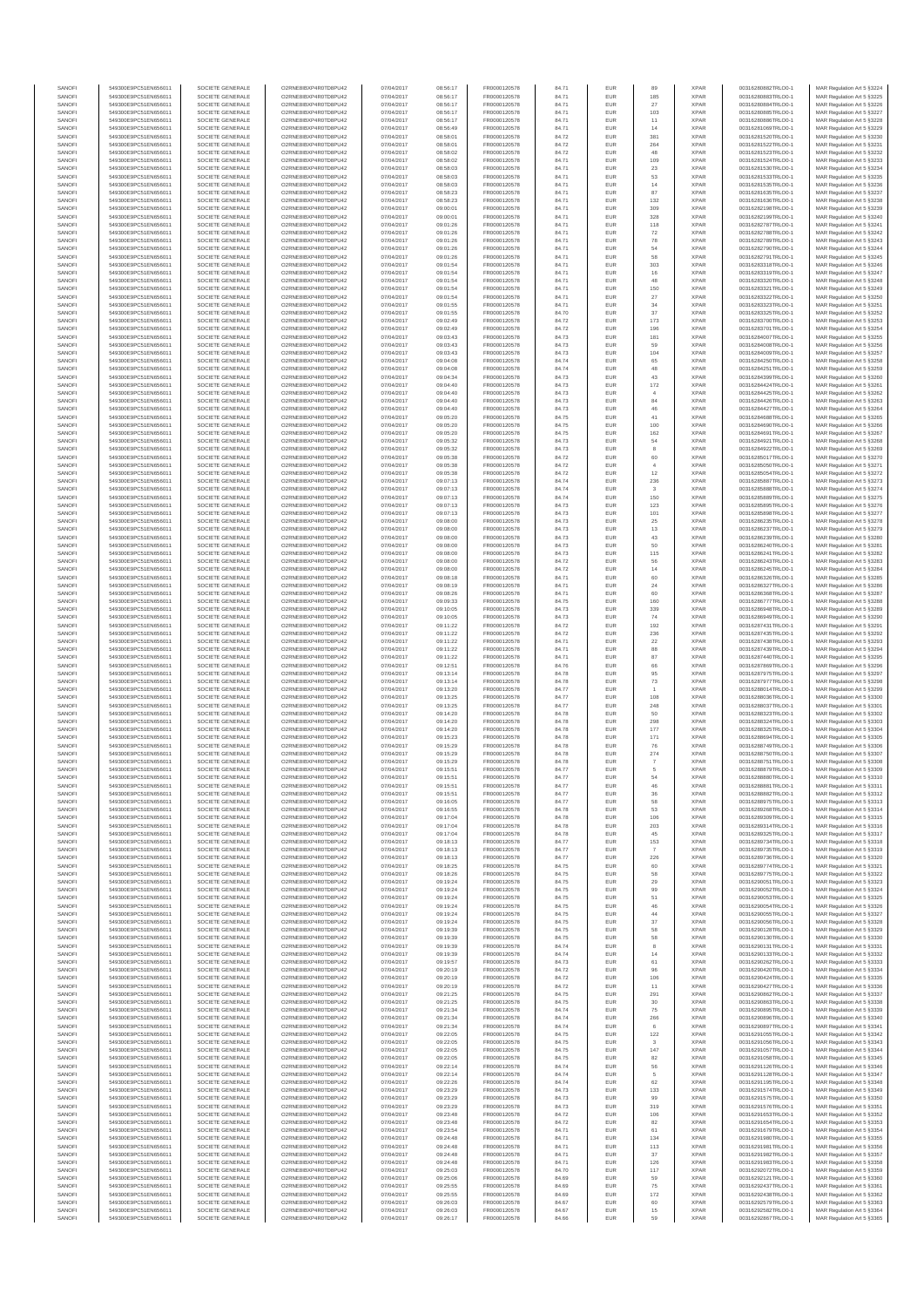| SANOFI<br>SANOFI | 549300E9PC51EN656011<br>549300E9PC51EN656011 | SOCIETE GENERALE<br>SOCIETE GENERALE | O2RNE8IBXP4R0TD8PU42<br>O2RNE8IBXP4R0TD8PU42  | 07/04/2017<br>07/04/2017 | 09:26:54<br>09:26:54 | FR0000120578<br>FR0000120578 | 84.65<br>84.65 | <b>EUR</b><br>EUR | 164           | <b>XPAR</b><br><b>XPAR</b> | 00316293082TRLO0-1<br>00316293083TRLO0-1 | MAR Regulation Art 5 §3366<br>MAR Regulation Art 5 §3367  |
|------------------|----------------------------------------------|--------------------------------------|-----------------------------------------------|--------------------------|----------------------|------------------------------|----------------|-------------------|---------------|----------------------------|------------------------------------------|-----------------------------------------------------------|
| SANOFI           | 549300E9PC51EN656011                         | SOCIETE GENERALE                     | O2RNE8IBXP4R0TD8PU42                          | 07/04/2017               | 09:28:12             | FR0000120578                 | 84.67          | <b>EUR</b>        | 91            | <b>XPAR</b>                | 00316293668TRLO0-1                       | MAR Regulation Art 5 §3368                                |
| SANOFI<br>SANOFI | 549300E9PC51EN656011<br>549300E9PC51EN656011 | SOCIETE GENERALE<br>SOCIETE GENERALE | O2RNE8IBXP4R0TD8PU42<br>O2RNE8IBXP4R0TD8PU42  | 07/04/2017<br>07/04/2017 | 09:28:12             | FR0000120578                 | 84.67          | EUR               | 158           | <b>XPAR</b><br><b>XPAR</b> | 00316293669TRLO0-1<br>00316293670TRLO0-1 | MAR Regulation Art 5 §3369                                |
| SANOFI           | 549300E9PC51EN656011                         | SOCIETE GENERALE                     | O2RNE8IBXP4R0TD8PU42                          | 07/04/2017               | 09:28:12<br>09:28:18 | FR0000120578<br>FR0000120578 | 84.67<br>84.67 | <b>EUR</b><br>EUR | 149<br>92     | <b>XPAR</b>                | 00316293693TRLO0-1                       | MAR Regulation Art 5 §3370<br>MAR Regulation Art 5 §3371  |
| SANOFI           | 549300E9PC51EN656011                         | SOCIETE GENERALE                     | O2RNE8IBXP4R0TD8PU42                          | 07/04/2017               | 09:28:18             | FR0000120578                 | 84.67          | EUR               | $18\,$        | <b>XPAR</b>                | 00316293694TRLO0-1                       | MAR Regulation Art 5 §3372                                |
| SANOFI<br>SANOFI | 549300E9PC51EN656011<br>549300E9PC51EN656011 | SOCIETE GENERALE<br>SOCIETE GENERALE | O2RNE8IBXP4R0TD8PU42<br>O2RNE8IBXP4R0TD8PU42  | 07/04/2017<br>07/04/2017 | 09:28:18<br>09:28:18 | FR0000120578<br>FR0000120578 | 84.67<br>84.67 | EUR<br>EUR        | 3<br>40       | <b>XPAR</b><br><b>XPAR</b> | 00316293695TRLO0-1<br>00316293696TRLO0-1 | MAR Regulation Art 5 §3373<br>MAR Regulation Art 5 §3374  |
| SANOFI           | 549300E9PC51EN656011                         | SOCIETE GENERALE                     | O2RNE8IBXP4R0TD8PU42                          | 07/04/2017               | 09:29:08             | FR0000120578                 | 84.66          | EUR               | 150           | <b>XPAR</b>                | 00316293925TRLO0-1                       | MAR Regulation Art 5 §3375                                |
| SANOFI<br>SANOFI | 549300E9PC51EN656011<br>549300E9PC51EN656011 | SOCIETE GENERALE<br>SOCIETE GENERALE | O2RNE8IBXP4R0TD8PU42<br>O2RNE8IBXP4R0TD8PU42  | 07/04/2017<br>07/04/2017 | 09:29:08<br>09:30:00 | FR0000120578<br>FR0000120578 | 84.66<br>84.63 | EUR<br>EUR        | 194<br>150    | <b>XPAR</b><br><b>XPAR</b> | 00316293926TRLO0-1<br>00316294251TRLO0-1 | MAR Regulation Art 5 \$3376<br>MAR Regulation Art 5 §3377 |
| SANOFI           | 549300E9PC51EN656011                         | SOCIETE GENERALE                     | O2RNE8IBXP4R0TD8PU42                          | 07/04/2017               | 09:30:00             | FR0000120578                 | 84.63          | EUR               | 188           | <b>XPAR</b>                | 00316294254TRLO0-1                       | MAR Regulation Art 5 §3378                                |
| SANOFI           | 549300E9PC51EN656011                         | SOCIETE GENERALE                     | O2RNE8IBXP4R0TD8PU42                          | 07/04/2017               | 09:30:00             | FR0000120578                 | 84.63          | <b>EUR</b>        | 35            | <b>XPAR</b>                | 00316294260TRLO0-1                       | MAR Regulation Art 5 §3379                                |
| SANOFI<br>SANOFI | 549300E9PC51EN656011<br>549300E9PC51EN656011 | SOCIETE GENERALE<br>SOCIETE GENERALE | O2RNE8IBXP4R0TD8PU42<br>O2RNE8IBXP4R0TD8PU42  | 07/04/2017<br>07/04/2017 | 09:30:00<br>09:30:52 | FR0000120578<br>FR0000120578 | 84.63<br>84.64 | EUR<br><b>EUR</b> | 29<br>31      | <b>XPAR</b><br><b>XPAR</b> | 00316294266TRLO0-1<br>00316294704TRLO0-1 | MAR Regulation Art 5 §3380<br>MAR Regulation Art 5 §3381  |
| SANOFI           | 549300E9PC51EN656011                         | SOCIETE GENERALE                     | O2RNE8IBXP4R0TD8PU42                          | 07/04/2017               | 09:30:52             | FR0000120578                 | 84.64          | EUR               | 136           | <b>XPAR</b>                | 00316294705TRLO0-1                       | MAR Regulation Art 5 §3382                                |
| SANOFI<br>SANOFI | 549300E9PC51EN656011<br>549300E9PC51EN656011 | SOCIETE GENERALE<br>SOCIETE GENERALE | O2RNE8IBXP4R0TD8PU42<br>O2RNE8IBXP4R0TD8PU42  | 07/04/2017<br>07/04/2017 | 09:30:52<br>09:30:52 | FR0000120578<br>FR0000120578 | 84.64<br>84.64 | EUR<br>EUR        | 97<br>54      | <b>XPAR</b><br><b>XPAR</b> | 00316294706TRLO0-1<br>00316294707TRLO0-1 | MAR Regulation Art 5 §3383<br>MAR Regulation Art 5 §3384  |
| SANOFI           | 549300E9PC51EN656011                         | SOCIETE GENERALE                     | O2RNE8IBXP4R0TD8PU42                          | 07/04/2017               | 09:31:29             | FR0000120578                 | 84.63          | EUR               | 94            | <b>XPAR</b>                | 00316295015TRLO0-1                       | MAR Regulation Art 5 §3385                                |
| SANOFI           | 549300E9PC51EN656011                         | SOCIETE GENERALE                     | O2RNE8IBXP4R0TD8PU42<br>O2RNE8IBXP4R0TD8PU42  | 07/04/2017               | 09:31:29             | FR0000120578<br>FR0000120578 | 84.63          | EUR               | $71\,$        | <b>XPAR</b>                | 00316295016TRLO0-1                       | MAR Regulation Art 5 §3386<br>MAR Regulation Art 5 \$3387 |
| SANOFI<br>SANOFI | 549300E9PC51EN656011<br>549300E9PC51EN656011 | SOCIETE GENERALE<br>SOCIETE GENERALE | O2RNE8IBXP4R0TD8PU42                          | 07/04/2017<br>07/04/2017 | 09:31:29<br>09:32:14 | FR0000120578                 | 84.63<br>84.61 | EUR<br><b>EUR</b> | 49<br>120     | <b>XPAR</b><br><b>XPAR</b> | 00316295017TRLO0-1<br>00316295258TRLO0-1 | MAR Regulation Art 5 §3388                                |
| SANOFI           | 549300E9PC51EN656011                         | SOCIETE GENERALE                     | O2RNE8IBXP4R0TD8PU42                          | 07/04/2017               | 09:32:14             | FR0000120578                 | 84.61          | EUR               | 151           | <b>XPAR</b>                | 00316295261TRLO0-1                       | MAR Regulation Art 5 §3389                                |
| SANOFI<br>SANOFI | 549300E9PC51EN656011<br>549300E9PC51EN656011 | SOCIETE GENERALE<br>SOCIETE GENERALE | O2RNE8IBXP4R0TD8PU42<br>O2RNE8IBXP4R0TD8PU42  | 07/04/2017<br>07/04/2017 | 09:33:28<br>09:33:28 | FR0000120578<br>FR0000120578 | 84.63<br>84.63 | EUR<br>EUR        | 227<br>228    | <b>XPAR</b><br><b>XPAR</b> | 00316295746TRLO0-1<br>00316295749TRLO0-1 | MAR Regulation Art 5 \$3390<br>MAR Regulation Art 5 §3391 |
| SANOFI           | 549300E9PC51EN656011                         | SOCIETE GENERALE                     | O2RNE8IBXP4R0TD8PU42                          | 07/04/2017               | 09:33:48             | FR0000120578                 | 84.61          | <b>EUR</b>        | 60            | <b>XPAR</b>                | 00316295868TRLO0-1                       | MAR Regulation Art 5 §3392                                |
| SANOFI<br>SANOFI | 549300E9PC51EN656011<br>549300E9PC51EN656011 | SOCIETE GENERALE<br>SOCIETE GENERALE | O2RNE8IBXP4R0TD8PU42<br>O2RNE8IBXP4R0TD8PU42  | 07/04/2017<br>07/04/2017 | 09:33:48<br>09:33:48 | FR0000120578<br>FR0000120578 | 84.61<br>84.61 | EUR<br>EUR        | 14<br>46      | XPAR<br><b>XPAR</b>        | 00316295869TRLO0-1<br>00316295870TRLO0-1 | MAR Regulation Art 5 §3393                                |
| SANOFI           | 549300E9PC51EN656011                         | SOCIETE GENERALE                     | O2RNE8IBXP4R0TD8PU42                          | 07/04/2017               | 09:34:01             | FR0000120578                 | 84.60          | EUR               | 59            | <b>XPAR</b>                | 00316295921TRLO0-1                       | MAR Regulation Art 5 §3394<br>MAR Regulation Art 5 §3395  |
| SANOFI           | 549300E9PC51EN656011                         | SOCIETE GENERALE                     | O2RNE8IBXP4R0TD8PU42                          | 07/04/2017               | 09:34:06             | FR0000120578                 | 84.60          | EUR               | 59            | <b>XPAR</b>                | 00316295951TRLO0-1                       | MAR Regulation Art 5 §3396                                |
| SANOFI<br>SANOFI | 549300E9PC51EN656011<br>549300E9PC51EN656011 | SOCIETE GENERALE<br>SOCIETE GENERALE | O2RNE8IBXP4R0TD8PU42<br>O2RNE8IBXP4R0TD8PU42  | 07/04/2017<br>07/04/2017 | 09:34:06<br>09:34:57 | FR0000120578<br>FR0000120578 | 84.60<br>84.58 | EUR<br>EUR        | 151           | <b>XPAR</b><br><b>XPAR</b> | 00316295952TRLO0-1<br>00316296177TRLO0-1 | MAR Regulation Art 5 §3397<br>MAR Regulation Art 5 §3398  |
| SANOFI           | 549300E9PC51EN656011                         | SOCIETE GENERALE                     | O2RNE8IBXP4R0TD8PU42                          | 07/04/2017               | 09:34:57             | FR0000120578                 | 84.58          | <b>EUR</b>        | 150           | <b>XPAR</b>                | 00316296178TRLO0-1                       | MAR Regulation Art 5 §3399                                |
| SANOFI<br>SANOFI | 549300E9PC51EN656011<br>549300E9PC51EN656011 | SOCIETE GENERALE<br>SOCIETE GENERALE | O2RNE8IBXP4R0TD8PU42<br>O2RNE8IBXP4R0TD8PU42  | 07/04/2017<br>07/04/2017 | 09:35:47<br>09:36:17 | FR0000120578<br>FR0000120578 | 84.59<br>84.59 | EUR<br>EUR        | 5<br>219      | <b>XPAR</b><br><b>XPAR</b> | 00316296474TRLO0-1<br>00316296624TRLO0-1 | MAR Regulation Art 5 §3400<br>MAR Regulation Art 5 §3401  |
| SANOFI           | 549300E9PC51EN656011                         | SOCIETE GENERALE                     | O2RNE8IBXP4R0TD8PU42                          | 07/04/2017               | 09:36:17             | FR0000120578                 | 84.59          | EUR               | 219           | <b>XPAR</b>                | 00316296625TRLO0-1                       | MAR Regulation Art 5 §3402                                |
| SANOFI<br>SANOFI | 549300E9PC51EN656011<br>549300E9PC51EN656011 | SOCIETE GENERALE<br>SOCIETE GENERALE | O2RNE8IBXP4R0TD8PU42<br>O2RNE8IBXP4R0TD8PU42  | 07/04/2017<br>07/04/2017 | 09:36:17<br>09:36:17 | FR0000120578<br>FR0000120578 | 84.59<br>84.59 | EUR<br><b>EUR</b> | $23\,$<br>53  | <b>XPAR</b><br><b>XPAR</b> | 00316296626TRLO0-1<br>00316296627TRLO0-1 | MAR Regulation Art 5 §3403<br>MAR Regulation Art 5 §3404  |
| SANOFI           | 549300E9PC51EN656011                         | SOCIETE GENERALE                     | O2RNE8IBXP4R0TD8PU42                          | 07/04/2017               | 09:39:27             | FR0000120578                 | 84.63          | EUR               | 158           | <b>XPAR</b>                | 00316297923TRLO0-1                       | MAR Regulation Art 5 §3405                                |
| SANOFI           | 549300E9PC51EN656011                         | SOCIETE GENERALE                     | O2RNE8IBXP4R0TD8PU42                          | 07/04/2017               | 09:39:27             | FR0000120578                 | 84.63          | <b>EUR</b>        | 200           | <b>XPAR</b>                | 00316297925TRLO0-1                       | MAR Regulation Art 5 §3406                                |
| SANOFI<br>SANOFI | 549300E9PC51EN656011<br>549300E9PC51EN656011 | SOCIETE GENERALE<br>SOCIETE GENERALE | O2RNE8IBXP4R0TD8PU42<br>O2RNE8IBXP4R0TD8PU42  | 07/04/2017<br>07/04/2017 | 09:39:27<br>09:39:27 | FR0000120578<br>FR0000120578 | 84.63<br>84.63 | EUR<br>EUR        | 167<br>199    | <b>XPAR</b><br><b>XPAR</b> | 00316297926TRLO0-1<br>00316297927TRLO0-1 | MAR Regulation Art 5 §3407<br>MAR Regulation Art 5 §3408  |
| SANOFI           | 549300E9PC51EN656011                         | SOCIETE GENERALE                     | O2RNE8IBXP4R0TD8PU42                          | 07/04/2017               | 09:39:27             | FR0000120578                 | 84.63          | EUR               | 200           | <b>XPAR</b>                | 00316297928TRLO0-1                       | MAR Regulation Art 5 §3409                                |
| SANOFI<br>SANOFI | 549300E9PC51EN656011<br>549300E9PC51EN656011 | SOCIETE GENERALE<br>SOCIETE GENERALE | O2RNE8IBXP4R0TD8PU42<br>O2RNE8IBXP4R0TD8PU42  | 07/04/2017<br>07/04/2017 | 09:39:27<br>09:40:05 | FR0000120578<br>FR0000120578 | 84.63<br>84.63 | EUR<br><b>EUR</b> | 50<br>167     | <b>XPAR</b><br><b>XPAR</b> | 00316297929TRLO0-1<br>00316298154TRLO0-1 | MAR Regulation Art 5 §3410<br>MAR Regulation Art 5 §3411  |
| SANOFI           | 549300E9PC51EN656011                         | SOCIETE GENERALE                     | O2RNE8IBXP4R0TD8PU42                          | 07/04/2017               | 09:40:05             | FR0000120578                 | 84.63          | EUR               | 20            | <b>XPAR</b>                | 00316298158TRLO0-1                       | MAR Regulation Art 5 §3412                                |
| SANOFI<br>SANOFI | 549300E9PC51EN656011<br>549300E9PC51EN656011 | SOCIETE GENERALE<br>SOCIETE GENERALE | O2RNE8IBXP4R0TD8PU42<br>O2RNE8IBXP4R0TD8PU42  | 07/04/2017<br>07/04/2017 | 09:40:07<br>09:40:07 | FR0000120578<br>FR0000120578 | 84.62<br>84.62 | EUR<br>EUR        | 125           | <b>XPAR</b><br><b>XPAR</b> | 00316298175TRLO0-1<br>00316298176TRLO0-1 | MAR Regulation Art 5 \$3413<br>MAR Regulation Art 5 §3414 |
| SANOFI           | 549300E9PC51EN656011                         | SOCIETE GENERALE                     | O2RNE8IBXP4R0TD8PU42                          | 07/04/2017               | 09:40:42             | FR0000120578                 | 84.61          | EUR               | 60            | <b>XPAR</b>                | 00316298397TRLO0-1                       | MAR Regulation Art 5 \$3415                               |
| SANOFI<br>SANOFI | 549300E9PC51EN656011<br>549300E9PC51EN656011 | SOCIETE GENERALE<br>SOCIETE GENERALE | O2RNE8IBXP4R0TD8PU42<br>O2RNE8IBXP4R0TD8PU42  | 07/04/2017<br>07/04/2017 | 09:40:42<br>09:40:42 | FR0000120578<br>FR0000120578 | 84.61          | EUR<br>EUR        | 129<br>14     | <b>XPAR</b><br><b>XPAR</b> | 00316298401TRLO0-1<br>00316298405TRLO0-1 | MAR Regulation Art 5 §3416<br>MAR Regulation Art 5 §3417  |
| SANOFI           | 549300E9PC51EN656011                         | SOCIETE GENERALE                     | O2RNE8IBXP4R0TD8PU42                          | 07/04/2017               | 09:41:37             | FR0000120578                 | 84.61<br>84.62 | EUR               | 124           | <b>XPAR</b>                | 00316298619TRLO0-1                       | MAR Regulation Art 5 §3418                                |
| SANOFI           | 549300E9PC51EN656011                         | SOCIETE GENERALE                     | O2RNE8IBXP4R0TD8PU42                          | 07/04/2017               | 09:41:37             | FR0000120578                 | 84.62          | EUR               | 40            | <b>XPAR</b>                | 00316298621TRLO0-1                       | MAR Regulation Art 5 §3419                                |
| SANOFI<br>SANOFI | 549300E9PC51EN656011<br>549300E9PC51EN656011 | SOCIETE GENERALE<br>SOCIETE GENERALE | O2RNE8IBXP4R0TD8PU42<br>O2RNE8IBXP4R0TD8PU42  | 07/04/2017<br>07/04/2017 | 09:41:37<br>09:42:48 | FR0000120578<br>FR0000120578 | 84.62<br>84.64 | EUR<br>EUR        | 106<br>217    | <b>XPAR</b><br><b>XPAR</b> | 00316298623TRLO0-1<br>00316298961TRLO0-1 | MAR Regulation Art 5 §3420<br>MAR Regulation Art 5 §3421  |
| SANOFI           | 549300E9PC51EN656011                         | SOCIETE GENERALE                     | O2RNE8IBXP4R0TD8PU42                          | 07/04/2017               | 09:42:48             | FR0000120578                 | 84.64          | EUR               | 161           | <b>XPAR</b>                | 00316298963TRLO0-1                       | MAR Regulation Art 5 §3422                                |
| SANOFI<br>SANOFI | 549300E9PC51EN656011<br>549300E9PC51EN656011 | SOCIETE GENERALE<br>SOCIETE GENERALE | O2RNE8IBXP4R0TD8PU42<br>O2RNE8IBXP4R0TD8PU42  | 07/04/2017<br>07/04/2017 | 09:42:48<br>09:42:48 | FR0000120578<br>FR0000120578 | 84.62<br>84.62 | EUR<br>EUR        | 18<br>49      | <b>XPAR</b><br><b>XPAR</b> | 00316298964TRLO0-1<br>00316298965TRLO0-1 | MAR Regulation Art 5 §3423<br>MAR Regulation Art 5 §3424  |
| SANOFI           | 549300E9PC51EN656011                         | SOCIETE GENERALE                     | O2RNE8IBXP4R0TD8PU42                          | 07/04/2017               | 09:44:03             | FR0000120578                 | 84.59          | EUR               | 86            | <b>XPAR</b>                | 00316299294TRLO0-1                       | MAR Regulation Art 5 §3425                                |
| SANOFI<br>SANOFI | 549300E9PC51EN656011<br>549300E9PC51EN656011 | SOCIETE GENERALE<br>SOCIETE GENERALE | O2RNE8IBXP4R0TD8PU42<br>O2RNE8IBXP4R0TD8PU42  | 07/04/2017<br>07/04/2017 | 09:44:03<br>09:44:03 | FR0000120578<br>FR0000120578 | 84.59<br>84.59 | EUR<br>EUR        | 61<br>80      | <b>XPAR</b><br><b>XPAR</b> | 00316299295TRLO0-1<br>00316299296TRLO0-1 | MAR Regulation Art 5 §3426<br>MAR Regulation Art 5 §3427  |
| SANOFI           | 549300E9PC51EN656011                         | SOCIETE GENERALE                     | O2RNE8IBXP4R0TD8PU42                          | 07/04/2017               | 09:44:03             | FR0000120578                 | 84.59          | EUR               | 196           | <b>XPAR</b>                | 00316299297TRLO0-1                       | MAR Regulation Art 5 §3428                                |
| SANOFI           | 549300E9PC51EN656011                         | SOCIETE GENERALE                     | O2RNE8IBXP4R0TD8PU42                          | 07/04/2017               | 09:44:03             | FR0000120578                 | 84.59          | EUR               | 15            | <b>XPAR</b>                | 00316299298TRLO0-1                       | MAR Regulation Art 5 §3429                                |
| SANOFI<br>SANOFI | 549300E9PC51EN656011<br>549300E9PC51EN656011 | SOCIETE GENERALE<br>SOCIETE GENERALE | O2RNE8IBXP4R0TD8PU42<br>O2RNE8IBXP4R0TD8PU42  | 07/04/2017<br>07/04/2017 | 09:44:59<br>09:45:20 | FR0000120578<br>FR0000120578 | 84.60<br>84.59 | EUR<br>EUR        | 164<br>74     | <b>XPAR</b><br><b>XPAR</b> | 00316299696TRLO0-1<br>00316299815TRLO0-1 | MAR Regulation Art 5 §3430<br>MAR Regulation Art 5 §3431  |
| SANOFI           | 549300E9PC51EN656011                         | SOCIETE GENERALE                     | O2RNE8IBXP4R0TD8PU42                          | 07/04/2017               | 09:45:20             | FR0000120578                 | 84.59          | EUR               | $124\,$       | <b>XPAR</b>                | 00316299820TRLO0-1                       | MAR Regulation Art 5 §3432                                |
| SANOFI<br>SANOFI | 549300E9PC51EN656011<br>549300E9PC51EN656011 | SOCIETE GENERALE<br>SOCIETE GENERALE | O2RNE8IBXP4R0TD8PU42<br>O2RNE8IBXP4R0TD8PU42  | 07/04/2017<br>07/04/2017 | 09:45:20<br>09:45:20 | FR0000120578<br>FR0000120578 | 84.59<br>84.59 | EUR<br>EUR        | 59<br>$30\,$  | <b>XPAR</b><br><b>XPAR</b> | 00316299825TRLO0-1<br>00316299827TRLO0-1 | MAR Regulation Art 5 §3433<br>MAR Regulation Art 5 §3434  |
| SANOFI           | 549300E9PC51EN656011                         | SOCIETE GENERALE                     | O2RNE8IBXP4R0TD8PU42                          | 07/04/2017               | 09:46:41             | FR0000120578                 | 84.60          | EUR               | 59            | <b>XPAR</b>                | 00316300186TRLO0-1                       | MAR Regulation Art 5 §3435                                |
| SANOFI<br>SANOFI | 549300E9PC51EN656011<br>549300E9PC51EN656011 | SOCIETE GENERALE<br>SOCIETE GENERALE | O2RNE8IBXP4R0TD8PU42<br>O2RNE8IBXP4R0TD8PU42  | 07/04/2017<br>07/04/2017 | 09:46:41<br>09:46:41 | FR0000120578<br>FR0000120578 | 84.60<br>84.60 | <b>EUR</b><br>EUR | 68<br>$212\,$ | <b>XPAR</b><br><b>XPAR</b> | 00316300187TRLO0-1<br>00316300188TRLO0-1 | MAR Regulation Art 5 §3436<br>MAR Regulation Art 5 §3437  |
| SANOFI           | 549300E9PC51EN656011                         | SOCIETE GENERALE                     | O2RNE8IBXP4R0TD8PU42                          | 07/04/2017               | 09:46:41             | FR0000120578                 | 84.60          | EUR               | 41            | <b>XPAR</b>                | 00316300189TRLO0-1                       | MAR Regulation Art 5 §3438                                |
| SANOFI           | 549300E9PC51EN656011                         | SOCIETE GENERALE                     | O2RNE8IBXP4R0TD8PU42                          | 07/04/2017               | 09:47:15             | FR0000120578                 | 84.61          | EUR               | 128           | <b>XPAR</b>                | 00316300335TRLO0-1                       | MAR Regulation Art 5 §3439                                |
| SANOFI<br>SANOFI | 549300E9PC51EN656011<br>549300E9PC51EN656011 | SOCIETE GENERALE<br>SOCIETE GENERALE | O2RNE8IBXP4R0TD8PU42<br>O2RNE8IBXP4R0TD8PU42  | 07/04/2017<br>07/04/2017 | 09:47:22<br>09:47:22 | FR0000120578<br>FR0000120578 | 84.60<br>84.60 | EUR<br>EUR        | 125<br>61     | <b>XPAR</b><br><b>XPAR</b> | 00316300379TRLO0-1<br>00316300380TRLO0-1 | MAR Regulation Art 5 §3440<br>MAR Regulation Art 5 §3441  |
| SANOFI           | 549300E9PC51EN656011                         | SOCIETE GENERALE                     | O2RNE8IBXP4R0TD8PU42                          | 07/04/2017               | 09:49:53             | FR0000120578                 | 84.60          | <b>EUR</b>        | 68            | <b>XPAR</b>                | 00316301027TRLO0-1                       | MAR Regulation Art 5 §3442                                |
| SANOFI<br>SANOFI | 549300E9PC51EN656011<br>549300E9PC51EN656011 | SOCIETE GENERALE<br>SOCIETE GENERALE | O2RNE8IBXP4R0TD8PU42<br>O2RNE8IBXP4R0TD8PU42  | 07/04/2017<br>07/04/2017 | 09:50:06<br>09:50:06 | FR0000120578<br>FR0000120578 | 84.59<br>84.59 | <b>EUR</b><br>EUR | 567<br>567    | <b>XPAR</b><br><b>XPAR</b> | 00316301095TRLO0-1<br>00316301099TRLO0-1 | MAR Regulation Art 5 §3443<br>MAR Regulation Art 5 §3444  |
| SANOFI           | 549300E9PC51EN656011                         | SOCIETE GENERALE                     | O2RNE8IBXP4R0TD8PLI42                         | 07/04/2017               | 09:50:06             | FR0000120578                 | 84.59          | EUR               | 150           | <b>XPAR</b>                | 00316301101TRLO0-1                       | MAR Regulation Art 5 §3445                                |
| SANOFI<br>SANOFI | 549300E9PC51EN656011<br>549300E9PC51EN656011 | SOCIETE GENERALE<br>SOCIETE GENERALE | O2RNE8IBXP4R0TD8PU42<br>O2RNE8IBXP4R0TD8PU42  | 07/04/2017<br>07/04/2017 | 09:50:06<br>09:50:07 | FR0000120578<br>FR0000120578 | 84.59<br>84.59 | EUR<br><b>EUR</b> | 3<br>109      | <b>XPAR</b><br><b>XPAR</b> | 00316301103TRLO0-1<br>00316301104TRLO0-1 | MAR Regulation Art 5 §3446<br>MAR Regulation Art 5 \$3447 |
| SANOFI           | 549300E9PC51EN656011                         | SOCIETE GENERALE                     | O2RNE8IBXP4R0TD8PU42                          | 07/04/2017               | 09:50:10             | FR0000120578                 | 84.58          | EUR               | 60            | <b>XPAR</b>                | 00316301133TRLO0-1                       | MAR Regulation Art 5 §3448                                |
| SANOFI<br>SANOFI | 549300E9PC51EN656011<br>549300E9PC51EN656011 | SOCIETE GENERALE<br>SOCIETE GENERALE | O2RNE8IBXP4R0TD8PU42<br>O2RNE8IBXP4R0TD8PU42  | 07/04/2017               | 09:50:28             | FR0000120578                 | 84.57          | <b>EUR</b>        | 62            | <b>XPAR</b><br><b>XPAR</b> | 00316301244TRLO0-1                       | MAR Regulation Art 5 §3449                                |
| SANOFI           | 549300E9PC51EN656011                         | SOCIETE GENERALE                     | O2RNE8IBXP4R0TD8PU42                          | 07/04/2017<br>07/04/2017 | 09:50:28<br>09:50:56 | FR0000120578<br>FR0000120578 | 84.57<br>84.60 | EUR<br>EUR        | 59<br>95      | <b>XPAR</b>                | 00316301245TRLO0-1<br>00316301449TRLO0-1 | MAR Regulation Art 5 §3450<br>MAR Regulation Art 5 §3451  |
| SANOFI           | 549300E9PC51EN656011                         | SOCIETE GENERALE                     | O2RNE8IBXP4R0TD8PU42                          | 07/04/2017               | 09:50:56             | FR0000120578                 | 84.60          | EUR               | 106           | <b>XPAR</b>                | 00316301450TRLO0-1                       | MAR Regulation Art 5 §3452                                |
| SANOF<br>SANOFI  | 549300E9PC51EN656011<br>549300E9PC51EN656011 | SOCIETE GENERALE<br>SOCIETE GENERALE | O2RNE8IBXP4R0TD8PU42<br>O2RNE8IBXP4R0TD8PU42  | 07/04/2017<br>07/04/2017 | 09:51:03<br>09:51:11 | FR0000120578<br>FR0000120578 | 84.59<br>84.58 | EUF<br><b>EUR</b> | 61            | <b>XPAR</b><br><b>XPAR</b> | 00316301501TRLO0-<br>00316301555TRLO0-1  | MAR Regulation Art 5 §3453<br>MAR Regulation Art 5 §3454  |
| SANOFI           | 549300E9PC51EN656011                         | SOCIETE GENERALE                     | O2RNE8IBXP4R0TD8PU42                          | 07/04/2017               | 09:51:11             | FR0000120578                 | 84.58          | EUR               | 15            | <b>XPAR</b>                | 00316301563TRLO0-1                       | MAR Regulation Art 5 §3455                                |
| SANOFI<br>SANOFI | 549300E9PC51EN656011<br>549300E9PC51EN656011 | SOCIETE GENERALE<br>SOCIETE GENERALE | O2RNE8IBXP4R0TD8PU42<br>O2RNE8IBXP4R0TD8PU42  | 07/04/2017<br>07/04/2017 | 09:52:42<br>09:52:42 | FR0000120578<br>FR0000120578 | 84.57<br>84.57 | <b>EUR</b><br>EUR | 45<br>150     | <b>XPAR</b><br><b>XPAR</b> | 00316302058TRLO0-1<br>00316302059TRLO0-1 | MAR Regulation Art 5 §3456<br>MAR Regulation Art 5 §3457  |
| SANOFI           | 549300E9PC51EN656011                         | SOCIETE GENERALE                     | O2RNE8IBXP4R0TD8PU42                          | 07/04/2017               | 09:52:42             | FR0000120578                 | 84.57          | EUR               | 114           | <b>XPAR</b>                | 00316302060TRLO0-1                       | MAR Regulation Art 5 §3458                                |
| SANOFI<br>SANOFI | 549300E9PC51EN656011<br>549300E9PC51EN656011 | SOCIETE GENERALE<br>SOCIETE GENERALE | O2RNE8IBXP4R0TD8PU42<br>O2RNE8IBXP4R0TD8PU42  | 07/04/2017<br>07/04/2017 | 09:52:42<br>09:52:42 | FR0000120578<br>FR0000120578 | 84.57<br>84.57 | EUR<br>EUR        | 86<br>46      | <b>XPAR</b><br><b>XPAR</b> | 00316302061TRLO0-1<br>00316302062TRLO0-1 | MAR Regulation Art 5 §3459<br>MAR Regulation Art 5 §3460  |
| SANOFI           | 549300E9PC51EN656011                         | SOCIETE GENERALE                     | O2RNE8IBXP4R0TD8PU42                          | 07/04/2017               | 09:52:42             | FR0000120578                 | 84.57          | <b>EUR</b>        | 200           | <b>XPAR</b>                | 00316302063TRLO0-1                       | MAR Regulation Art 5 §3461                                |
| SANOFI<br>SANOFI | 549300E9PC51EN656011<br>549300E9PC51EN656011 | SOCIETE GENERALE<br>SOCIETE GENERALE | O2RNE8IBXP4R0TD8PU42<br>O2RNE8IBXP4R0TD8PLI42 | 07/04/2017<br>07/04/2017 | 09:52:42<br>09:53:07 | FR0000120578<br>FR0000120578 | 84.57<br>84.56 | EUR<br><b>EUR</b> | 43<br>98      | <b>XPAR</b><br><b>XPAR</b> | 00316302064TRLO0-1<br>00316302235TRLO0-1 | MAR Regulation Art 5 §3462<br>MAR Regulation Art 5 §3463  |
| SANOFI           | 549300E9PC51EN656011                         | SOCIETE GENERALE                     | O2RNE8IBXP4R0TD8PU42                          | 07/04/2017               | 09:53:07             | FR0000120578                 | 84.56          | EUR               | 95            | <b>XPAR</b>                | 00316302236TRLO0-1                       | MAR Regulation Art 5 §3464                                |
| SANOFI<br>SANOFI | 549300E9PC51EN656011<br>549300E9PC51EN656011 | SOCIETE GENERALE<br>SOCIETE GENERALE | O2RNE8IBXP4R0TD8PU42<br>O2RNE8IBXP4R0TD8PU42  | 07/04/2017<br>07/04/2017 | 09:53:07<br>09:53:07 | FR0000120578<br>FR0000120578 | 84.56<br>84.56 | EUR<br>EUR        | 12<br>$22\,$  | XPAR<br><b>XPAR</b>        | 00316302237TRLO0-1<br>00316302238TRLO0-1 | MAR Regulation Art 5 §3465<br>MAR Regulation Art 5 §3466  |
| SANOFI           | 549300E9PC51EN656011                         | SOCIETE GENERALE                     | O2RNE8IBXP4R0TD8PU42                          | 07/04/2017               | 09:53:22             | FR0000120578                 | 84.55          | EUR               | 63            | <b>XPAR</b>                | 00316302371TRLO0-1                       | MAR Regulation Art 5 §3467                                |
| SANOFI<br>SANOFI | 549300E9PC51EN656011<br>549300E9PC51EN656011 | SOCIETE GENERALE<br>SOCIETE GENERALE | O2RNE8IBXP4R0TD8PU42<br>O2RNE8IBXP4R0TD8PU42  | 07/04/2017<br>07/04/2017 | 09:54:17<br>09:54:17 | FR0000120578<br>FR0000120578 | 84.53<br>84.53 | <b>EUR</b><br>EUR | 198           | <b>XPAR</b><br><b>XPAR</b> | 00316302692TRLO0-1<br>00316302695TRLO0-1 | MAR Regulation Art 5 §3468<br>MAR Regulation Art 5 §3469  |
| SANOFI           | 549300E9PC51EN656011                         | SOCIETE GENERALE                     | O2RNE8IBXP4R0TD8PU42                          | 07/04/2017               | 09:54:23             | FR0000120578                 | 84.53          | <b>EUR</b>        | 150           | <b>XPAR</b>                | 00316302793TRLO0-1                       | MAR Regulation Art 5 §3470                                |
| SANOFI<br>SANOFI | 549300E9PC51EN656011<br>549300E9PC51EN656011 | SOCIETE GENERALE<br>SOCIETE GENERALE | O2RNE8IBXP4R0TD8PU42<br>O2RNE8IBXP4R0TD8PU42  | 07/04/2017<br>07/04/2017 | 09:54:23<br>09:54:23 | FR0000120578<br>FR0000120578 | 84.53<br>84.53 | EUR<br><b>EUR</b> | 43<br>62      | <b>XPAR</b><br><b>XPAR</b> | 00316302797TRLO0-1<br>00316302798TRLO0-1 | MAR Regulation Art 5 §3471                                |
| SANOFI           | 549300E9PC51EN656011                         | SOCIETE GENERALE                     | O2RNE8IBXP4R0TD8PU42                          | 07/04/2017               | 09:54:23             | FR0000120578                 | 84.53          | <b>EUR</b>        |               | <b>XPAR</b>                | 00316302799TRLO0-1                       | MAR Regulation Art 5 §3472<br>MAR Regulation Art 5 §3473  |
| SANOFI<br>SANOFI | 549300E9PC51EN656011                         | SOCIETE GENERALE<br>SOCIETE GENERALE | O2RNE8IBXP4R0TD8PU42                          | 07/04/2017<br>07/04/2017 | 09:54:23<br>09:55:49 | FR0000120578                 | 84.53          | EUR               | 44            | <b>XPAR</b><br><b>XPAR</b> | 00316302800TRLO0-1                       | MAR Regulation Art 5 §3474                                |
| SANOFI           | 549300E9PC51EN656011<br>549300E9PC51EN656011 | SOCIETE GENERALE                     | O2RNE8IBXP4R0TD8PU42<br>O2RNE8IBXP4R0TD8PU42  | 07/04/2017               | 09:55:49             | FR0000120578<br>FR0000120578 | 84.54<br>84.53 | <b>EUR</b><br>EUR | 311<br>57     | <b>XPAR</b>                | 00316303234TRLO0-1<br>00316303245TRLO0-1 | MAR Regulation Art 5 §3475<br>MAR Regulation Art 5 §3476  |
| SANOFI           | 549300E9PC51EN656011                         | SOCIETE GENERALE                     | O2RNE8IBXP4R0TD8PU42                          | 07/04/2017               | 09:55:49             | FR0000120578                 | 84.53          | EUR               | 274           | <b>XPAR</b>                | 00316303249TRLO0-1                       | MAR Regulation Art 5 §3477                                |
| SANOFI<br>SANOFI | 549300E9PC51EN656011<br>549300E9PC51EN656011 | SOCIETE GENERALE<br>SOCIETE GENERALE | O2RNE8IBXP4R0TD8PU42<br>O2RNE8IBXP4R0TD8PU42  | 07/04/2017<br>07/04/2017 | 09:55:53<br>09:56:14 | FR0000120578<br>FR0000120578 | 84.53<br>84.52 | EUR<br><b>EUR</b> | 61<br>44      | <b>XPAR</b><br><b>XPAR</b> | 00316303272TRLO0-1<br>00316303368TRLO0-1 | MAR Regulation Art 5 §3478<br>MAR Regulation Art 5 §3479  |
| SANOFI           | 549300E9PC51EN656011                         | SOCIETE GENERALE                     | O2RNE8IBXP4R0TD8PU42                          | 07/04/2017               | 09:56:14             | FR0000120578                 | 84.52          | EUR               | 57            | <b>XPAR</b>                | 00316303370TRLO0-1                       | MAR Regulation Art 5 §3480                                |
| SANOFI<br>SANOFI | 549300E9PC51EN656011<br>549300E9PC51EN656011 | SOCIETE GENERALE<br>SOCIETE GENERALE | O2RNE8IBXP4R0TD8PU42<br>O2RNE8IBXP4R0TD8PU42  | 07/04/2017<br>07/04/2017 | 09:56:14<br>09:56:14 | FR0000120578<br>FR0000120578 | 84.52<br>84.52 | <b>EUR</b><br>EUR | 58<br>3       | <b>XPAR</b><br><b>XPAR</b> | 00316303371TRLO0-1<br>00316303372TRLO0-1 | MAR Regulation Art 5 §3481<br>MAR Regulation Art 5 §3482  |
| SANOFI           | 549300E9PC51EN656011                         | SOCIETE GENERALE                     | O2RNE8IBXP4R0TD8PU42                          | 07/04/2017               | 09:56:14             | FR0000120578                 | 84.52          | EUR               | 39            | <b>XPAR</b>                | 00316303373TRLO0-1                       | MAR Regulation Art 5 §3483                                |
| SANOFI<br>SANOFI | 549300E9PC51EN656011<br>549300E9PC51EN656011 | SOCIETE GENERALE<br>SOCIETE GENERALE | O2RNE8IBXP4R0TD8PU42<br>O2RNE8IBXP4R0TD8PU42  | 07/04/2017<br>07/04/2017 | 09:56:40<br>09:56:41 | FR0000120578<br>FR0000120578 | 84.50<br>84.50 | EUR<br><b>EUR</b> | 364<br>96     | <b>XPAR</b><br><b>XPAR</b> | 00316303615TRLO0-1<br>00316303616TRLO0-1 | MAR Regulation Art 5 §3484<br>MAR Regulation Art 5 §3485  |
| SANOFI           | 549300E9PC51EN656011                         | SOCIETE GENERALE                     | O2RNE8IBXP4R0TD8PU42                          | 07/04/2017               | 09:56:41             | FR0000120578                 | 84.50          | <b>EUR</b>        | 28            | <b>XPAR</b>                | 00316303617TRLO0-1                       | MAR Regulation Art 5 §3486                                |
| SANOFI           | 549300E9PC51EN656011                         | SOCIETE GENERALE                     | O2RNE8IBXP4R0TD8PU42                          | 07/04/2017               | 09:56:41             | FR0000120578                 | 84.50          | EUR               | 428           | <b>XPAR</b>                | 00316303618TRLO0-1                       | MAR Regulation Art 5 §3487                                |
| SANOFI<br>SANOFI | 549300E9PC51EN656011<br>549300E9PC51EN656011 | SOCIETE GENERALE<br>SOCIETE GENERALE | O2RNE8IBXP4R0TD8PU42<br>O2RNE8IBXP4R0TD8PU42  | 07/04/2017<br>07/04/2017 | 09:56:41<br>09:56:41 | FR0000120578<br>FR0000120578 | 84.50<br>84.50 | <b>EUR</b><br>EUR | 106<br>89     | <b>XPAR</b><br><b>XPAR</b> | 00316303619TRLO0-1<br>00316303620TRLO0-1 | MAR Regulation Art 5 §3488<br>MAR Regulation Art 5 §3489  |
| SANOFI           | 549300E9PC51EN656011                         | SOCIETE GENERALE                     | O2RNE8IBXP4R0TD8PU42                          | 07/04/2017               | 09:56:41             | FR0000120578                 | 84.50          | <b>EUR</b>        | 244           | <b>XPAR</b>                | 00316303621TRLO0-1                       | MAR Regulation Art 5 §3490                                |
| SANOFI<br>SANOFI | 549300E9PC51EN656011<br>549300E9PC51EN656011 | SOCIETE GENERALE<br>SOCIETE GENERALE | O2RNE8IBXP4R0TD8PU42<br>O2RNE8IBXP4R0TD8PU42  | 07/04/2017<br>07/04/2017 | 09:56:41<br>09:56:41 | FR0000120578<br>FR0000120578 | 84.50<br>84.50 | EUR<br>EUR        | 200<br>150    | <b>XPAR</b><br><b>XPAR</b> | 00316303622TRLO0-1<br>00316303623TRLO0-1 | MAR Regulation Art 5 §3491<br>MAR Regulation Art 5 §3492  |
| SANOFI           | 549300E9PC51EN656011                         | SOCIETE GENERALE                     | O2RNE8IBXP4R0TD8PU42                          | 07/04/2017               | 09:56:41             | FR0000120578                 | 84.50          | EUR               | 200           | <b>XPAR</b>                | 00316303624TRLO0-1                       | MAR Regulation Art 5 §3493                                |
| SANOFI<br>SANOFI | 549300E9PC51EN656011<br>549300E9PC51EN656011 | SOCIETE GENERALE<br>SOCIETE GENERALE | O2RNE8IBXP4R0TD8PU42<br>O2RNE8IBXP4R0TD8PU42  | 07/04/2017<br>07/04/2017 | 09:56:41<br>09:56:41 | FR0000120578<br>FR0000120578 | 84.50<br>84.50 | EUR<br><b>EUR</b> | 213<br>153    | XPAR<br><b>XPAR</b>        | 00316303625TRLO0-1<br>00316303626TRLO0-1 | MAR Regulation Art 5 §3494                                |
| SANOFI           | 549300E9PC51EN656011                         | SOCIETE GENERALE                     | O2RNE8IBXP4R0TD8PU42                          | 07/04/2017               | 09:56:41             | FR0000120578                 | 84.50          | EUR               | 47            | <b>XPAR</b>                | 00316303627TRLO0-1                       | MAR Regulation Art 5 §3495<br>MAR Regulation Art 5 §3496  |
| SANOFI<br>SANOFI | 549300E9PC51EN656011<br>549300E9PC51EN656011 | SOCIETE GENERALE<br>SOCIETE GENERALE | O2RNE8IBXP4R0TD8PU42<br>O2RNE8IBXP4R0TD8PU42  | 07/04/2017<br>07/04/2017 | 09:56:53<br>09:57:19 | FR0000120578<br>FR0000120578 | 84.50<br>84.50 | <b>EUR</b><br>EUR | 336<br>130    | <b>XPAR</b><br><b>XPAR</b> | 00316303679TRLO0-1<br>00316303825TRLO0-1 | MAR Regulation Art 5 §3497                                |
| SANOFI           | 549300E9PC51EN656011                         | SOCIETE GENERALE                     | O2RNE8IBXP4R0TD8PU42                          | 07/04/2017               | 09:57:21             | FR0000120578                 | 84.50          | EUR               | 450           | <b>XPAR</b>                | 00316303827TRLO0-1                       | MAR Regulation Art 5 §3498<br>MAR Regulation Art 5 §3499  |
| SANOFI           | 549300E9PC51EN656011                         | SOCIETE GENERALE                     | O2RNE8IBXP4R0TD8PU42                          | 07/04/2017               | 09:57:21             | FR0000120578                 | 84.50          | EUR               | 154           | <b>XPAR</b>                | 00316303828TRLO0-1                       | MAR Regulation Art 5 §3500                                |
| SANOFI<br>SANOFI | 549300E9PC51EN656011<br>549300E9PC51EN656011 | SOCIETE GENERALE<br>SOCIETE GENERALE | O2RNE8IBXP4R0TD8PU42<br>O2RNE8IBXP4R0TD8PU42  | 07/04/2017<br>07/04/2017 | 09:57:21<br>09:57:21 | FR0000120578<br>FR0000120578 | 84.50<br>84.50 | EUR<br>EUR        | 121<br>236    | <b>XPAR</b><br><b>XPAR</b> | 00316303829TRLO0-1<br>00316303830TRLO0-1 | MAR Regulation Art 5 §3501<br>MAR Regulation Art 5 §3502  |
| SANOFI           | 549300E9PC51EN656011                         | SOCIETE GENERALE                     | O2RNE8IBXP4R0TD8PU42                          | 07/04/2017               | 09:57:21             | FR0000120578                 | 84.50          | EUR               | 236           | <b>XPAR</b>                | 00316303831TRLO0-1                       | MAR Regulation Art 5 §3503                                |
| SANOFI<br>SANOFI | 549300E9PC51EN656011<br>549300E9PC51EN656011 | SOCIETE GENERALE<br>SOCIETE GENERALE | O2RNE8IBXP4R0TD8PU42<br>O2RNE8IBXP4R0TD8PU42  | 07/04/2017<br>07/04/2017 | 09:57:21<br>09:57:21 | FR0000120578<br>FR0000120578 | 84.50<br>84.50 | <b>EUR</b><br>EUR | 444<br>200    | <b>XPAR</b><br><b>XPAR</b> | 00316303832TRLO0-1<br>00316303833TRLO0-1 | MAR Regulation Art 5 §3504<br>MAR Regulation Art 5 §3505  |
| SANOFI           | 549300E9PC51EN656011                         | SOCIETE GENERALE                     | O2RNE8IBXP4R0TD8PU42                          | 07/04/2017               | 09:57:21             | FR0000120578                 | 84.50          | <b>EUR</b>        | 200           | <b>XPAR</b>                | 00316303834TRLO0-1                       | MAR Regulation Art 5 §3506                                |
| SANOFI           | 549300E9PC51EN656011                         | SOCIETE GENERALE                     | O2RNE8IBXP4R0TD8PU42                          | 07/04/2017               | 09:57:21             | FR0000120578                 | 84.50          | EUR               | 402           | XPAR                       | 00316303835TRLO0-1                       | MAR Regulation Art 5 §3507                                |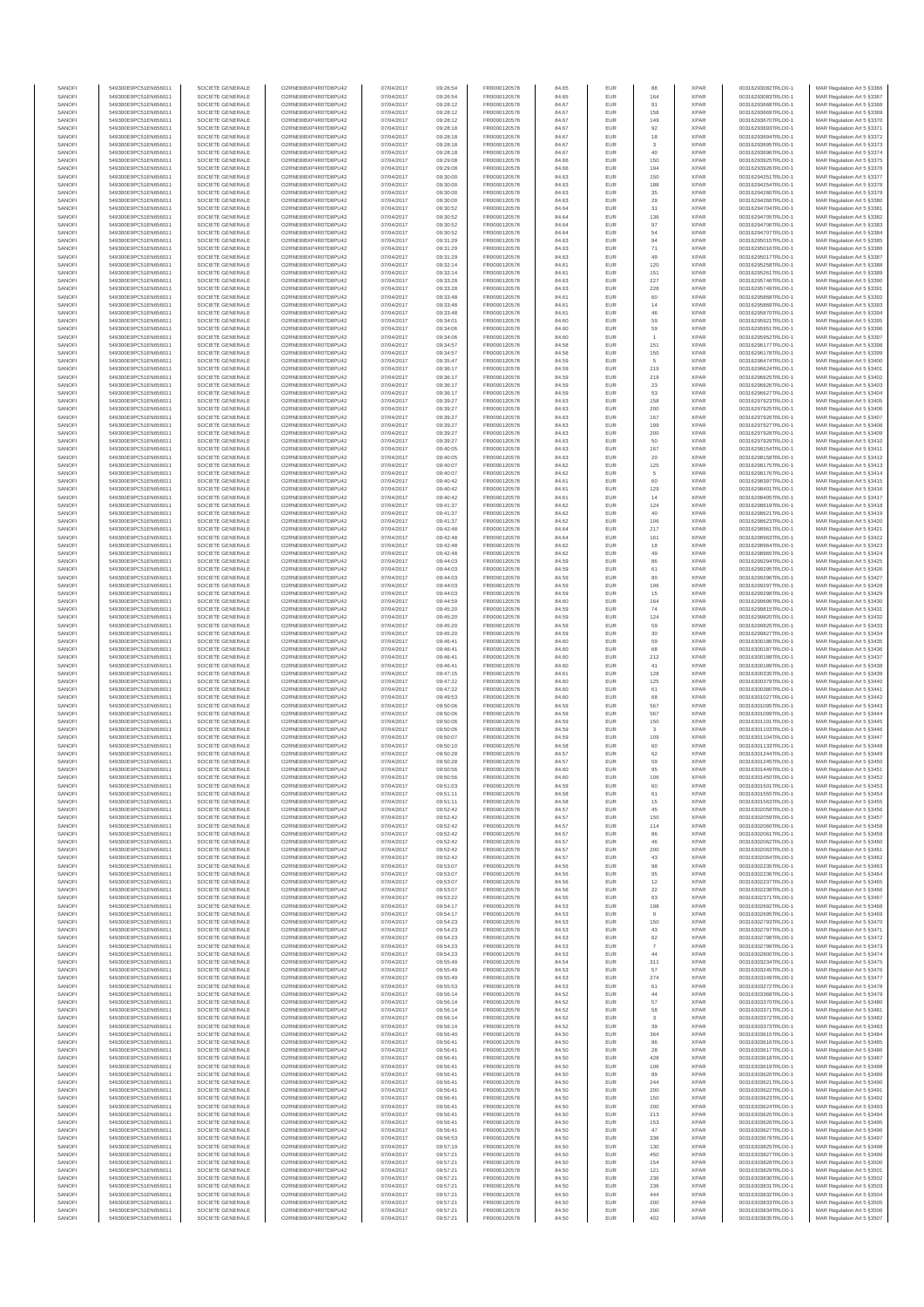| SANOF            | 549300E9PC51EN656011                         | SOCIETE GENERALE                     | O2RNE8IBXP4R0TD8PU42                          | 07/04/2017               | 09:57:21             | FR0000120578                 | 84.50          | EUR               | 114                   | <b>XPAR</b>                | 00316303836TRLO0-1                       | MAR Regulation Art 5 §3508                                |
|------------------|----------------------------------------------|--------------------------------------|-----------------------------------------------|--------------------------|----------------------|------------------------------|----------------|-------------------|-----------------------|----------------------------|------------------------------------------|-----------------------------------------------------------|
| SANOFI<br>SANOFI | 549300E9PC51EN656011                         | SOCIETE GENERALE<br>SOCIETE GENERALE | O2RNE8IBXP4R0TD8PLI42                         | 07/04/2017               | 09:57:21             | FR0000120578                 | 84.50          | EUR               | 86<br>43              | <b>XPAR</b><br><b>XPAR</b> | 00316303837TRLO0-1                       | MAR Regulation Art 5 §3509                                |
| SANOFI           | 549300E9PC51EN656011<br>549300E9PC51EN656011 | SOCIETE GENERALE                     | O2RNE8IBXP4R0TD8PU42<br>O2RNE8IBXP4R0TD8PLI42 | 07/04/2017<br>07/04/2017 | 09:57:21<br>09:57:21 | FR0000120578<br>FR0000120578 | 84.50<br>84.50 | EUR<br>EUR        | 13                    | <b>XPAR</b>                | 00316303838TRLO0-1<br>00316303839TRLO0-1 | MAR Regulation Art 5 §3510<br>MAR Regulation Art 5 §3511  |
| SANOFI           | 549300E9PC51EN656011                         | SOCIETE GENERALE                     | O2RNE8IBXP4R0TD8PU42                          | 07/04/2017               | 09:57:21             | FR0000120578                 | 84.50          | EUR               | 40                    | <b>XPAR</b>                | 00316303840TRLO0-1                       | MAR Regulation Art 5 §3512                                |
| SANOFI           | 549300E9PC51EN656011                         | SOCIETE GENERALE                     | O2RNE8IBXP4R0TD8PU42                          | 07/04/2017               | 09:57:43             | FR0000120578                 | 84.49          | EUR               | 61                    | <b>XPAR</b>                | 00316303931TRLO0-1                       | MAR Regulation Art 5 §3513                                |
| SANOFI<br>SANOFI | 549300E9PC51EN656011<br>549300E9PC51EN656011 | SOCIETE GENERALE<br>SOCIETE GENERALE | O2RNE8IBXP4R0TD8PU42<br>O2RNE8IBXP4R0TD8PU42  | 07/04/2017<br>07/04/2017 | 09:57:43<br>09:59:45 | FR0000120578<br>FR0000120578 | 84.49<br>84.52 | EUR<br>EUR        | 61<br>157             | <b>XPAR</b><br><b>XPAR</b> | 00316303932TRLO0-1<br>00316304666TRLO0-1 | MAR Regulation Art 5 \$3514<br>MAR Regulation Art 5 §3515 |
| SANOFI           | 549300E9PC51EN656011                         | SOCIETE GENERALE                     | O2RNE8IBXP4R0TD8PU42                          | 07/04/2017               | 09:59:46             | FR0000120578                 | 84.52          | EUR               | 216                   | <b>XPAR</b>                | 00316304667TRLO0-1                       | MAR Regulation Art 5 \$3516                               |
| SANOFI           | 549300E9PC51EN656011                         | SOCIETE GENERALE                     | O2RNE8IBXP4R0TD8PU42                          | 07/04/2017               | 09:59:46             | FR0000120578                 | 84.52          | EUR               | 82                    | <b>XPAR</b>                | 00316304668TRLO0-1                       | MAR Regulation Art 5 §3517                                |
| SANOFI<br>SANOFI | 549300E9PC51EN656011<br>549300E9PC51EN656011 | SOCIETE GENERALE<br>SOCIETE GENERALE | O2RNE8IBXP4R0TD8PU42<br>O2RNE8IBXP4R0TD8PU42  | 07/04/2017<br>07/04/2017 | 09:59:46<br>09:59:46 | FR0000120578<br>FR0000120578 | 84.52<br>84.52 | EUR<br>EUR        | 100<br>$20\,$         | <b>XPAR</b><br><b>XPAR</b> | 00316304669TRLO0-1<br>00316304670TRLO0-1 | MAR Regulation Art 5 §3518<br>MAR Regulation Art 5 §3519  |
| SANOFI           | 549300E9PC51EN656011                         | SOCIETE GENERALE                     | O2RNESIBXP4R0TD8PLI42                         | 07/04/2017               | 09:59:46             | FR0000120578                 | 84.52          | EUR               | 37                    | <b>XPAR</b>                | 00316304671TRLO0-1                       | MAR Regulation Art 5 §3520                                |
| SANOFI           | 549300E9PC51EN656011                         | SOCIETE GENERALE                     | O2RNE8IBXP4R0TD8PU42                          | 07/04/2017               | 09:59:46             | FR0000120578                 | 84.52          | EUR               | 145                   | <b>XPAR</b>                | 00316304672TRLO0-1                       | MAR Regulation Art 5 §3521                                |
| SANOFI           | 549300E9PC51EN656011                         | SOCIETE GENERALE                     | O2RNE8IBXP4R0TD8PU42                          | 07/04/2017               | 10:00:07             | FR0000120578                 | 84.51          | EUR               | 60                    | <b>XPAR</b>                | 00316304791TRLO0-1                       | MAR Regulation Art 5 §3522                                |
| SANOFI<br>SANOFI | 549300E9PC51EN656011<br>549300E9PC51EN656011 | SOCIETE GENERALE<br>SOCIETE GENERALE | O2RNE8IBXP4R0TD8PU42<br>O2RNE8IBXP4R0TD8PU42  | 07/04/2017<br>07/04/2017 | 10:00:07<br>10:00:07 | FR0000120578<br>FR0000120578 | 84.51<br>84.50 | EUR<br>EUR        | 102<br>47             | <b>XPAR</b><br><b>XPAR</b> | 00316304799TRLO0-1<br>00316304809TRLO0-1 | MAR Regulation Art 5 §3523<br>MAR Regulation Art 5 §3524  |
| SANOFI           | 549300E9PC51EN656011                         | SOCIETE GENERALE                     | O2RNE8IBXP4R0TD8PU42                          | 07/04/2017               | 10:00:43             | FR0000120578                 | 84.53          | EUR               | 91                    | <b>XPAR</b>                | 00316305090TRLO0-1                       | MAR Regulation Art 5 §3525                                |
| SANOFI           | 549300E9PC51EN656011                         | SOCIETE GENERALE                     | O2RNE8IBXP4R0TD8PU42                          | 07/04/2017               | 10:00:43             | FR0000120578                 | 84.53          | EUR               | 111                   | <b>XPAR</b>                | 00316305093TRLO0-1                       | MAR Regulation Art 5 §3526                                |
| SANOFI           | 549300E9PC51EN656011                         | SOCIETE GENERALE                     | O2RNE8IBXP4R0TD8PU42                          | 07/04/2017               | 10:00:43             | FR0000120578                 | 84.53          | EUR               | 18                    | <b>XPAR</b>                | 00316305095TRLO0-1                       | MAR Regulation Art 5 §3527                                |
| SANOFI<br>SANOFI | 549300E9PC51EN656011<br>549300E9PC51EN656011 | SOCIETE GENERALE<br>SOCIETE GENERALE | O2RNE8IBXP4R0TD8PU42<br>O2RNE8IBXP4R0TD8PLI42 | 07/04/2017<br>07/04/2017 | 10:00:43<br>10:00:43 | FR0000120578<br>FR0000120578 | 84.52<br>84.52 | EUR<br>EUR        | $37\,$<br>$22\,$      | <b>XPAR</b><br><b>XPAR</b> | 00316305102TRLO0-1<br>00316305106TRLO0-1 | MAR Regulation Art 5 §3528<br>MAR Regulation Art 5 §3529  |
| SANOFI           | 549300E9PC51EN656011                         | SOCIETE GENERALE                     | O2RNE8IBXP4R0TD8PU42                          | 07/04/2017               | 10:00:43             | FR0000120578                 | 84.52          | EUR               | $\overline{9}$        | <b>XPAR</b>                | 00316305107TRLO0-1                       | MAR Regulation Art 5 §3530                                |
| SANOFI           | 549300E9PC51EN656011                         | SOCIETE GENERALE                     | O2RNE8IBXP4R0TD8PU42                          | 07/04/2017               | 10:01:07             | FR0000120578                 | 84.52          | EUR               | 59                    | <b>XPAR</b>                | 00316305231TRLO0-1                       | MAR Regulation Art 5 §3531                                |
| SANOFI<br>SANOFI | 549300E9PC51EN656011<br>549300E9PC51EN656011 | SOCIETE GENERALE<br>SOCIETE GENERALE | O2RNE8IBXP4R0TD8PU42<br>O2RNE8IBXP4R0TD8PU42  | 07/04/2017<br>07/04/2017 | 10:01:07<br>10:01:07 | FR0000120578<br>FR0000120578 | 84.52<br>84.52 | EUR<br>EUR        | 104                   | <b>XPAR</b><br><b>XPAR</b> | 00316305234TRLO0-1<br>00316305236TRLO0-1 | MAR Regulation Art 5 §3532<br>MAR Regulation Art 5 \$3533 |
| SANOFI           | 549300E9PC51EN656011                         | SOCIETE GENERALE                     | O2RNE8IBXP4R0TD8PU42                          | 07/04/2017               | 10:01:07             | FR0000120578                 | 84.52          | EUR               | 13                    | <b>XPAR</b>                | 00316305237TRLO0-1                       | MAR Regulation Art 5 §3534                                |
| SANOFI           | 549300E9PC51EN656011                         | SOCIETE GENERALE                     | O2RNE8IBXP4R0TD8PU42                          | 07/04/2017               | 10:02:12             | FR0000120578                 | 84.53          | EUR               | 170                   | <b>XPAR</b>                | 00316305680TRLO0-1                       | MAR Regulation Art 5 §3535                                |
| SANOFI           | 549300E9PC51EN656011                         | SOCIETE GENERALE                     | O2RNE8IBXP4R0TD8PU42                          | 07/04/2017               | 10:02:12             | FR0000120578                 | 84.53          | EUR               | 81                    | <b>XPAR</b>                | 00316305683TRLO0-1                       | MAR Regulation Art 5 §3536                                |
| SANOFI<br>SANOFI | 549300E9PC51EN656011<br>549300E9PC51EN656011 | SOCIETE GENERALE<br>SOCIETE GENERALE | O2RNE8IBXP4R0TD8PU42<br>O2RNE8IBXP4R0TD8PU42  | 07/04/2017<br>07/04/2017 | 10:02:12<br>10:02:12 | FR0000120578<br>FR0000120578 | 84.53<br>84.53 | EUR<br>EUR        | 169<br>31             | <b>XPAR</b><br><b>XPAR</b> | 00316305684TRLO0-1<br>00316305685TRLO0-1 | MAR Regulation Art 5 §3537<br>MAR Regulation Art 5 §3538  |
| SANOFI           | 549300E9PC51EN656011                         | SOCIETE GENERALE                     | O2RNE8IBXP4R0TD8PU42                          | 07/04/2017               | 10:04:00             | FR0000120578                 | 84.56          | EUR               | 302                   | <b>XPAR</b>                | 00316306492TRLO0-1                       | MAR Regulation Art 5 §3539                                |
| SANOFI           | 549300E9PC51EN656011                         | SOCIETE GENERALE                     | O2RNE8IBXP4R0TD8PU42                          | 07/04/2017               | 10:04:00             | FR0000120578                 | 84.56          | EUR               | 56                    | <b>XPAR</b>                | 00316306493TRLO0-1                       | MAR Regulation Art 5 §3540                                |
| SANOFI<br>SANOFI | 549300E9PC51EN656011<br>549300E9PC51EN656011 | SOCIETE GENERALE<br>SOCIETE GENERALE | O2RNE8IBXP4R0TD8PU42<br>O2RNE8IBXP4R0TD8PU42  | 07/04/2017<br>07/04/2017 | 10:04:00<br>10:04:00 | FR0000120578<br>FR0000120578 | 84.56<br>84.56 | EUR<br>EUR        | 94                    | <b>XPAR</b><br><b>XPAR</b> | 00316306494TRLO0-1<br>00316306495TRLO0-1 | MAR Regulation Art 5 §3541                                |
| SANOFI           | 549300E9PC51EN656011                         | SOCIETE GENERALE                     | O2RNE8IBXP4R0TD8PU42                          | 07/04/2017               | 10:04:00             | FR0000120578                 | 84.56          | EUR               | 378<br>18             | <b>XPAR</b>                | 00316306496TRLO0-1                       | MAR Regulation Art 5 §3542<br>MAR Regulation Art 5 §3543  |
| SANOFI           | 549300E9PC51EN656011                         | SOCIETE GENERALE                     | O2RNE8IBXP4R0TD8PU42                          | 07/04/2017               | 10:04:17             | FR0000120578                 | 84.56          | EUR               | 59                    | <b>XPAR</b>                | 00316306621TRLO0-1                       | MAR Regulation Art 5 §3544                                |
| SANOFI           | 549300E9PC51EN656011                         | SOCIETE GENERALE                     | O2RNE8IBXP4R0TD8PU42                          | 07/04/2017               | 10:04:17             | FR0000120578                 | 84.56          | EUR               | 113                   | <b>XPAR</b>                | 00316306622TRLO0-1                       | MAR Regulation Art 5 §3545                                |
| SANOFI<br>SANOFI | 549300E9PC51EN656011<br>549300E9PC51EN656011 | SOCIETE GENERALE<br>SOCIETE GENERALE | O2RNE8IBXP4R0TD8PU42<br>O2RNE8IBXP4R0TD8PU42  | 07/04/2017<br>07/04/2017 | 10:05:02<br>10:05:02 | FR0000120578<br>FR0000120578 | 84.56<br>84.56 | EUR<br>EUR        | 156<br>132            | <b>XPAR</b><br><b>XPAR</b> | 00316306926TRLO0-1<br>00316306927TRLO0-1 | MAR Regulation Art 5 §3546<br>MAR Regulation Art 5 §3547  |
| SANOFI           | 549300E9PC51EN656011                         | SOCIETE GENERALE                     | O2RNE8IBXP4R0TD8PU42                          | 07/04/2017               | 10:05:02             | FR0000120578                 | 84.55          | EUR               | 16                    | <b>XPAR</b>                | 00316306928TRLO0-1                       | MAR Regulation Art 5 §3548                                |
| SANOFI           | 549300E9PC51EN656011                         | SOCIETE GENERALE                     | O2RNE8IBXP4R0TD8PU42                          | 07/04/2017               | 10:05:02             | FR0000120578                 | 84.55          | EUR               | 36                    | <b>XPAR</b>                | 00316306929TRLO0-1                       | MAR Regulation Art 5 §3549                                |
| SANOFI           | 549300E9PC51EN656011                         | SOCIETE GENERALE                     | O2RNE8IBXP4R0TD8PU42                          | 07/04/2017               | 10:05:16             | FR0000120578                 | 84.56          | EUR               | 63                    | <b>XPAR</b>                | 00316307024TRLO0-1<br>00316307028TRLO0-1 | MAR Regulation Art 5 §3550                                |
| SANOFI<br>SANOFI | 549300E9PC51EN656011<br>549300E9PC51EN656011 | SOCIETE GENERALE<br>SOCIETE GENERALE | O2RNE8IBXP4R0TD8PU42<br>O2RNE8IBXP4R0TD8PU42  | 07/04/2017<br>07/04/2017 | 10:05:16<br>10:05:53 | FR0000120578<br>FR0000120578 | 84.56<br>84.59 | EUR<br>EUR        | 61<br>83              | <b>XPAR</b><br><b>XPAR</b> | 00316307179TRLO0-1                       | MAR Regulation Art 5 §3551<br>MAR Regulation Art 5 §3552  |
| SANOFI           | 549300E9PC51EN656011                         | SOCIETE GENERALE                     | O2RNE8IBXP4R0TD8PU42                          | 07/04/2017               | 10:05:53             | FR0000120578                 | 84.59          | EUR               | 12                    | <b>XPAR</b>                | 00316307180TRLO0-1                       | MAR Regulation Art 5 §3553                                |
| SANOFI           | 549300E9PC51EN656011                         | SOCIETE GENERALE                     | O2RNE8IBXP4R0TD8PLI42                         | 07/04/2017               | 10:05:53             | FR0000120578                 | 84.59          | EUR               | 33                    | <b>XPAR</b>                | 00316307181TRLO0-1                       | MAR Regulation Art 5 §3554                                |
| SANOFI           | 549300E9PC51EN656011                         | SOCIETE GENERALE                     | O2RNE8IBXP4R0TD8PU42                          | 07/04/2017               | 10:05:53             | FR0000120578                 | 84.59          | EUR               | 115                   | <b>XPAR</b>                | 00316307182TRLO0-1                       | MAR Regulation Art 5 §3555                                |
| SANOFI<br>SANOFI | 549300E9PC51EN656011<br>549300E9PC51EN656011 | SOCIETE GENERALE<br>SOCIETE GENERALE | O2RNE8IBXP4R0TD8PU42<br>O2RNE8IBXP4R0TD8PU42  | 07/04/2017<br>07/04/2017 | 10:09:39<br>10:09:39 | FR0000120578<br>FR0000120578 | 84.61<br>84.61 | EUR<br>EUR        | 14<br>364             | <b>XPAR</b><br><b>XPAR</b> | 00316308501TRLO0-1<br>00316308502TRLO0-1 | MAR Regulation Art 5 §3556<br>MAR Regulation Art 5 §3557  |
| SANOFI           | 549300E9PC51EN656011                         | SOCIETE GENERALE                     | O2RNE8IBXP4R0TD8PU42                          | 07/04/2017               | 10:09:39             | FR0000120578                 | 84.61          | EUR               | 353                   | <b>XPAR</b>                | 00316308503TRLO0-1                       | MAR Regulation Art 5 §3558                                |
| SANOFI           | 549300E9PC51EN656011                         | SOCIETE GENERALE                     | O2RNE8IBXP4R0TD8PU42                          | 07/04/2017               | 10:12:33             | FR0000120578                 | 84.68          | EUR               | 844                   | <b>XPAR</b>                | 00316310096TRLO0-1                       | MAR Regulation Art 5 §3559                                |
| SANOFI           | 549300E9PC51EN656011                         | SOCIETE GENERALE                     | O2RNE8IBXP4R0TD8PU42                          | 07/04/2017               | 10:12:33             | FR0000120578                 | 84.68          | EUR<br>EUR        | 752<br>191            | <b>XPAR</b><br><b>XPAR</b> | 00316310097TRLO0-1<br>00316310098TRLO0-1 | MAR Regulation Art 5 §3560<br>MAR Regulation Art 5 §3561  |
| SANOFI<br>SANOFI | 549300E9PC51EN656011<br>549300E9PC51EN656011 | SOCIETE GENERALE<br>SOCIETE GENERALE | O2RNE8IBXP4R0TD8PU42<br>O2RNE8IBXP4R0TD8PU42  | 07/04/2017<br>07/04/2017 | 10:12:34<br>10:14:55 | FR0000120578<br>FR0000120578 | 84.68<br>84.72 | EUR               | 327                   | <b>XPAR</b>                | 00316310892TRLO0-1                       | MAR Regulation Art 5 §3562                                |
| SANOFI           | 549300E9PC51EN656011                         | SOCIETE GENERALE                     | O2RNE8IBXP4R0TD8PU42                          | 07/04/2017               | 10:15:11             | FR0000120578                 | 84.74          | EUR               | 51                    | <b>XPAR</b>                | 00316311072TRLO0-1                       | MAR Regulation Art 5 §3563                                |
| SANOFI           | 549300E9PC51EN656011                         | SOCIETE GENERALE                     | O2RNE8IBXP4R0TD8PU42                          | 07/04/2017               | 10:15:33             | FR0000120578                 | 84.74          | EUR               | 59                    | <b>XPAR</b>                | 00316311150TRLO0-1                       | MAR Regulation Art 5 §3564                                |
| SANOFI<br>SANOFI | 549300E9PC51EN656011<br>549300E9PC51EN656011 | SOCIETE GENERALE<br>SOCIETE GENERALE | O2RNE8IBXP4R0TD8PU42<br>O2RNE8IBXP4R0TD8PU42  | 07/04/2017<br>07/04/2017 | 10:15:33<br>10:15:57 | FR0000120578<br>FR0000120578 | 84.74<br>84.74 | EUR<br>EUR        | 422<br>$\overline{1}$ | <b>XPAR</b><br><b>XPAR</b> | 00316311151TRLO0-1<br>00316311305TRLO0-1 | MAR Regulation Art 5 §3565<br>MAR Regulation Art 5 §3566  |
| SANOFI           | 549300E9PC51EN656011                         | SOCIETE GENERALE                     | O2RNE8IBXP4R0TD8PU42                          | 07/04/2017               | 10:15:57             | FR0000120578                 | 84.74          | EUR               | 43                    | <b>XPAR</b>                | 00316311306TRLO0-1                       | MAR Regulation Art 5 §3567                                |
| SANOFI           | 549300E9PC51EN656011                         | SOCIETE GENERALE                     | O2RNE8IBXP4R0TD8PU42                          | 07/04/2017               | 10:17:28             | FR0000120578                 | 84.74          | EUR               | 169                   | <b>XPAR</b>                | 00316311898TRLO0-1                       | MAR Regulation Art 5 §3568                                |
| SANOFI           | 549300E9PC51EN656011                         | SOCIETE GENERALE                     | O2RNE8IBXP4R0TD8PU42                          | 07/04/2017               | 10:17:28             | FR0000120578                 | 84.74          | EUR               | 316                   | <b>XPAR</b>                | 00316311900TRLO0-1                       | MAR Regulation Art 5 §3569                                |
| SANOFI<br>SANOFI | 549300E9PC51EN656011<br>549300E9PC51EN656011 | SOCIETE GENERALE<br>SOCIETE GENERALE | O2RNE8IBXP4R0TD8PU42<br>O2RNE8IBXP4R0TD8PU42  | 07/04/2017<br>07/04/2017 | 10:17:28<br>10:17:43 | FR0000120578<br>FR0000120578 | 84.74<br>84.74 | EUR<br>EUR        | 25<br>$17\,$          | <b>XPAR</b><br><b>XPAR</b> | 00316311901TRLO0-1<br>00316311986TRLO0-1 | MAR Regulation Art 5 §3570<br>MAR Regulation Art 5 §3571  |
| SANOFI           | 549300E9PC51EN656011                         | SOCIETE GENERALE                     | O2RNE8IBXP4R0TD8PU42                          | 07/04/2017               | 10:17:43             | FR0000120578                 | 84.74          | EUR               | 86                    | <b>XPAR</b>                | 00316311987TRLO0-1                       | MAR Regulation Art 5 §3572                                |
| SANOFI           | 549300E9PC51EN656011                         | SOCIETE GENERALE                     | O2RNE8IBXP4R0TD8PU42                          | 07/04/2017               | 10:17:43             | FR0000120578                 | 84.74          | EUR               | 14                    | <b>XPAR</b>                | 00316311988TRLO0-1                       | MAR Regulation Art 5 §3573                                |
| SANOFI           | 549300E9PC51EN656011                         | SOCIETE GENERALE                     | O2RNE8IBXP4R0TD8PU42                          | 07/04/2017               | 10:17:43             | FR0000120578                 | 84.74          | EUR               | 46                    | <b>XPAR</b>                | 00316311989TRLO0-1                       | MAR Regulation Art 5 §3574                                |
| SANOFI<br>SANOFI | 549300E9PC51EN656011<br>549300E9PC51EN656011 | SOCIETE GENERALE<br>SOCIETE GENERALE | O2RNE8IBXP4R0TD8PU42<br>O2RNE8IBXP4R0TD8PU42  | 07/04/2017<br>07/04/2017 | 10:18:01<br>10:18:02 | FR0000120578<br>FR0000120578 | 84.74<br>84.74 | EUR<br>EUR        | 60                    | <b>XPAR</b><br><b>XPAR</b> | 00316312063TRLO0-1<br>00316312067TRLO0-1 | MAR Regulation Art 5 §3575<br>MAR Regulation Art 5 §3576  |
| SANOFI           | 549300E9PC51EN656011                         | SOCIETE GENERALE                     | O2RNE8IBXP4R0TD8PU42                          | 07/04/2017               | 10:19:40             | FR0000120578                 | 84.73          | EUR               | 239                   | <b>XPAR</b>                | 00316312598TRLO0-1                       | MAR Regulation Art 5 §3577                                |
| SANOFI           | 549300E9PC51EN656011                         | SOCIETE GENERALE                     | O2RNE8IBXP4R0TD8PU42                          | 07/04/2017               | 10:19:40             | FR0000120578                 | 84.73          | EUR               | 252                   | <b>XPAR</b>                | 00316312599TRLO0-1                       | MAR Regulation Art 5 §3578                                |
| SANOFI<br>SANOFI | 549300E9PC51EN656011<br>549300E9PC51EN656011 | SOCIETE GENERALE<br>SOCIETE GENERALE | O2RNE8IBXP4R0TD8PU42<br>O2RNE8IBXP4R0TD8PU42  | 07/04/2017<br>07/04/2017 | 10:19:47<br>10:20:26 | FR0000120578<br>FR0000120578 | 84.72<br>84.72 | EUR<br>EUR        | $44\,$<br>134         | <b>XPAR</b><br><b>XPAR</b> | 00316312632TRLO0-1<br>00316312920TRLO0-1 | MAR Regulation Art 5 §3579<br>MAR Regulation Art 5 §3580  |
| SANOFI           | 549300E9PC51EN656011                         | SOCIETE GENERALE                     | O2RNE8IBXP4R0TD8PU42                          | 07/04/2017               | 10:20:26             | FR0000120578                 | 84.72          | EUR               | 84                    | <b>XPAR</b>                | 00316312923TRLO0-1                       | MAR Regulation Art 5 §3581                                |
| SANOFI           | 549300E9PC51EN656011                         | SOCIETE GENERALE                     | O2RNE8IBXP4R0TD8PU42                          | 07/04/2017               | 10:20:26             | FR0000120578                 | 84.72          | EUR               | 31                    | <b>XPAR</b>                | 00316312925TRLO0-1                       | MAR Regulation Art 5 §3582                                |
| SANOFI<br>SANOFI | 549300E9PC51EN656011<br>549300E9PC51EN656011 | SOCIETE GENERALE<br>SOCIETE GENERALE | O2RNE8IBXP4R0TD8PU42<br>O2RNE8IBXP4R0TD8PU42  | 07/04/2017<br>07/04/2017 | 10:20:26<br>10:21:12 | FR0000120578<br>FR0000120578 | 84.72<br>84.71 | EUR               | $31\,$<br>89          | <b>XPAR</b><br><b>XPAR</b> | 00316312927TRLO0-1<br>00316313209TRLO0-1 | MAR Regulation Art 5 \$3583                               |
| SANOFI           | 549300E9PC51EN656011                         | SOCIETE GENERALE                     | O2RNE8IBXP4R0TD8PU42                          | 07/04/2017               | 10:21:12             | FR0000120578                 | 84.71          | EUR<br>EUR        | 133                   | <b>XPAR</b>                | 00316313211TRLO0-1                       | MAR Regulation Art 5 §3584<br>MAR Regulation Art 5 §3585  |
| SANOFI           | 549300E9PC51EN656011                         | SOCIETE GENERALE                     | O2RNE8IBXP4R0TD8PU42                          | 07/04/2017               | 10:21:49             | FR0000120578                 | 84.70          | EUR               | 84                    | <b>XPAR</b>                | 00316313427TRLO0-1                       | MAR Regulation Art 5 §3586                                |
| SANOFI           | 549300E9PC51EN656011                         | SOCIETE GENERALE                     | O2RNE8IBXP4R0TD8PU42                          | 07/04/2017               | 10:21:49             | FR0000120578                 | 84.70          | EUR               | 133                   | <b>XPAR</b>                | 00316313432TRLO0-1                       | MAR Regulation Art 5 §3587                                |
| SANOFI<br>SANOFI | 549300E9PC51EN656011<br>549300E9PC51EN656011 | SOCIETE GENERALE<br>SOCIETE GENERALE | O2RNE8IBXP4R0TD8PU42<br>O2RNE8IBXP4R0TD8PU42  | 07/04/2017<br>07/04/2017 | 10:21:49             | FR0000120578<br>FR0000120578 | 84.70<br>84.69 | EUR<br>EUR        | 22                    | <b>XPAR</b><br><b>XPAR</b> | 00316313437TRLO0-1<br>00316313440TRLO0-1 | MAR Regulation Art 5 §3588                                |
| SANOFI           | 549300E9PC51EN656011                         | SOCIETE GENERALE                     | O2RNE8IBXP4R0TD8PU42                          | 07/04/2017               | 10:21:49<br>10:22:22 | FR0000120578                 | 84.70          | EUR               | 31<br>94              | <b>XPAR</b>                | 00316313604TRLO0-1                       | MAR Regulation Art 5 §3589<br>MAR Regulation Art 5 §3590  |
| SANOFI           | 549300E9PC51EN656011                         | SOCIETE GENERALE                     | O2RNE8IBXP4R0TD8PLI42                         | 07/04/2017               | 10:22:22             | FR0000120578                 | 84.70          | EUR               | 81                    | <b>XPAR</b>                | 00316313605TRLO0-1                       | MAR Regulation Art 5 \$3591                               |
| SANOFI           | 549300E9PC51EN656011<br>549300E9PC51EN656011 | SOCIETE GENERALE                     | O2RNE8IBXP4R0TD8PU42                          | 07/04/2017               | 10:22:22             | FR0000120578<br>FR0000120578 | 84.70          | EUR               | 11                    | <b>XPAR</b>                | 00316313606TRLO0-1                       | MAR Regulation Art 5 §3592                                |
| SANOFI<br>SANOFI | 549300E9PC51EN656011                         | SOCIETE GENERALE<br>SOCIETE GENERALE | O2RNE8IBXP4R0TD8PU42<br>O2RNE8IBXP4R0TD8PU42  | 07/04/2017<br>07/04/2017 | 10:22:22<br>10:23:07 | FR0000120578                 | 84.70<br>84.68 | <b>EUR</b><br>EUR | 25<br>84              | <b>XPAR</b><br><b>XPAR</b> | 00316313607TRLO0-1<br>00316313867TRLO0-1 | MAR Regulation Art 5 §3593<br>MAR Regulation Art 5 §3594  |
| SANOFI           | 549300E9PC51EN656011                         | SOCIETE GENERALE                     | O2RNE8IBXP4R0TD8PU42                          | 07/04/2017               | 10:23:07             | FR0000120578                 | 84.68          | EUR               | 116                   | <b>XPAR</b>                | 00316313868TRLO0-1                       | MAR Regulation Art 5 §3595                                |
| SANOFI           | 549300E9PC51EN656011                         | SOCIETE GENERALE                     | O2RNE8IBXP4R0TD8PU42                          | 07/04/2017               | 10:23:07             | FR0000120578                 | 84.68          | <b>EUR</b>        | 17                    | <b>XPAR</b>                | 00316313869TRLO0-1                       | MAR Regulation Art 5 §3596                                |
| SANOFI           | 549300E9PC51EN656011                         | SOCIETE GENERALE<br>SOCIETE GENERALE | O2RNESIBXP4R0TD8PLI42<br>O2RNE8IBXP4R0TD8PU42 | 07/04/2017               | 10:25:02             | FR0000120578                 | 84.69          | EUR               | 61                    | <b>XPAR</b>                | 00316314612TRLO0-1<br>00316314614TRLO0-1 | MAR Regulation Art 5 §3597                                |
| SANOFI<br>SANOFI | 549300E9PC51EN656011<br>549300E9PC51EN656011 | SOCIETE GENERALE                     | O2RNE8IBXP4R0TD8PU42                          | 07/04/2017<br>07/04/2017 | 10:25:02<br>10:25:02 | FR0000120578<br>FR0000120578 | 84.69<br>84.69 | EUR<br>EUR        | 200<br>30             | <b>XPAR</b><br><b>XPAR</b> | 00316314615TRLO0-1                       | MAR Regulation Art 5 §3598<br>MAR Regulation Art 5 §3599  |
| SANOFI           | 549300E9PC51EN656011                         | SOCIETE GENERALE                     | O2RNE8IBXP4R0TD8PU42                          | 07/04/2017               | 10:25:57             | FR0000120578                 | 84.69          | <b>EUR</b>        | 360                   | <b>XPAR</b>                | 00316314890TRLO0-1                       | MAR Regulation Art 5 §3600                                |
| SANOFI           | 549300E9PC51EN656011                         | SOCIETE GENERALE                     | O2RNE8IBXP4R0TD8PU42                          | 07/04/2017               | 10:27:01             | FR0000120578                 | 84.70          | EUR               | 238                   | <b>XPAR</b>                | 00316315238TRLO0-1                       | MAR Regulation Art 5 §3601                                |
| SANOFI<br>SANOFI | 549300E9PC51EN656011<br>549300E9PC51EN656011 | SOCIETE GENERALE<br>SOCIETE GENERALE | O2RNE8IBXP4R0TD8PU42<br>O2RNE8IBXP4R0TD8PU42  | 07/04/2017<br>07/04/2017 | 10:27:01<br>10:27:18 | FR0000120578<br>FR0000120578 | 84.70<br>84.70 | EUR<br>EUR        | 176<br>247            | <b>XPAR</b><br><b>XPAR</b> | 00316315239TRLO0-1<br>00316315339TRLO0-1 | MAR Regulation Art 5 §3602<br>MAR Regulation Art 5 §3603  |
| SANOFI           | 549300E9PC51EN656011                         | SOCIETE GENERALE                     | O2RNE8IBXP4R0TD8PU42                          | 07/04/2017               | 10:27:18             | FR0000120578                 | 84.70          | EUR               | 145                   | <b>XPAR</b>                | 00316315340TRLO0-1                       | MAR Regulation Art 5 §3604                                |
| SANOFI           | 549300E9PC51EN656011                         | SOCIETE GENERALE                     | O2RNE8IBXP4R0TD8PU42                          | 07/04/2017               | 10:28:26             | FR0000120578                 | 84.70          | EUR               | 180                   | <b>XPAR</b>                | 00316315790TRLO0-1                       | MAR Regulation Art 5 §3605                                |
| SANOFI<br>SANOFI | 549300E9PC51EN656011<br>549300E9PC51EN656011 | SOCIETE GENERALE<br>SOCIETE GENERALE | O2RNE8IBXP4R0TD8PU42<br>O2RNE8IBXP4R0TD8PU42  | 07/04/2017<br>07/04/2017 | 10:29:40<br>10:29:40 | FR0000120578<br>FR0000120578 | 84.70<br>84.70 | EUR<br><b>EUR</b> | 232<br>81             | <b>XPAR</b><br><b>XPAR</b> | 00316316364TRLO0-1<br>00316316365TRLO0-1 | MAR Regulation Art 5 §3606<br>MAR Regulation Art 5 §3607  |
| SANOFI           | 549300E9PC51EN656011                         | SOCIETE GENERALE                     | O2RNE8IBXP4R0TD8PU42                          | 07/04/2017               | 10:29:40             | FR0000120578                 | 84.70          | EUR               | 146                   | <b>XPAR</b>                | 00316316366TRLO0-1                       | MAR Regulation Art 5 §3608                                |
| SANOFI           | 549300E9PC51EN656011                         | SOCIETE GENERALE                     | O2RNE8IBXP4R0TD8PU42                          | 07/04/2017               | 10:29:40             | FR0000120578                 | 84.70          | EUR               | 131                   | <b>XPAR</b>                | 00316316367TRLO0-1                       | MAR Regulation Art 5 §3609                                |
| SANOFI<br>SANOFI | 549300E9PC51EN656011<br>549300E9PC51EN656011 | SOCIETE GENERALE<br>SOCIETE GENERALE | O2RNE8IBXP4R0TD8PU42<br>O2RNE8IBXP4R0TD8PU42  | 07/04/2017<br>07/04/2017 | 10:29:46<br>10:30:16 | FR0000120578<br>FR0000120578 | 84.69<br>84.68 | EUR<br>EUR        | 59<br>105             | <b>XPAR</b><br><b>XPAR</b> | 00316316419TRLO0-1<br>00316316664TRLO0-1 | MAR Regulation Art 5 §3610<br>MAR Regulation Art 5 §3611  |
| SANOFI           | 549300E9PC51EN656011                         | SOCIETE GENERALE                     | O2RNE8IBXP4R0TD8PU42                          | 07/04/2017               | 10:30:16             | FR0000120578                 | 84.68          | EUR               | 81                    | <b>XPAR</b>                | 00316316670TRLO0-1                       | MAR Regulation Art 5 §3612                                |
| SANOFI           | 549300E9PC51EN656011                         | SOCIETE GENERALE                     | O2RNE8IBXP4R0TD8PU42                          | 07/04/2017               | 10:30:16             | FR0000120578                 | 84.68          | EUR               | 12                    | <b>XPAR</b>                | 00316316672TRLO0-1                       | MAR Regulation Art 5 §3613                                |
| SANOFI<br>SANOFI | 549300E9PC51EN656011<br>549300E9PC51EN656011 | SOCIETE GENERALE<br>SOCIETE GENERALE | O2RNE8IBXP4R0TD8PU42<br>O2RNE8IBXP4R0TD8PU42  | 07/04/2017<br>07/04/2017 | 10:30:43<br>10:30:52 | FR0000120578<br>FR0000120578 | 84.67<br>84.66 | EUR<br>EUR        | 111<br>60             | <b>XPAR</b><br><b>XPAR</b> | 00316317102TRLO0-1<br>00316317188TRLO0-1 | MAR Regulation Art 5 §3614<br>MAR Regulation Art 5 §3615  |
| SANOFI           | 549300E9PC51EN656011                         | SOCIETE GENERALE                     | O2RNE8IBXP4R0TD8PU42                          | 07/04/2017               | 10:31:03             | FR0000120578                 | 84.65          | EUR               | 62                    | <b>XPAR</b>                | 00316317256TRLO0-1                       | MAR Regulation Art 5 §3616                                |
| SANOFI           | 549300E9PC51EN656011                         | SOCIETE GENERALE                     | O2RNE8IBXP4R0TD8PU42                          | 07/04/2017               | 10:31:03             | FR0000120578                 | 84.64          | EUR               | 15                    | <b>XPAR</b>                | 00316317259TRLO0-1                       | MAR Regulation Art 5 §3617                                |
| SANOFI           | 549300E9PC51EN656011                         | SOCIETE GENERALE                     | O2RNE8IBXP4R0TD8PU42                          | 07/04/2017               | 10:31:29             | FR0000120578                 | 84.65          | EUR               | 59                    | <b>XPAR</b>                | 00316317412TRLO0-1                       | MAR Regulation Art 5 §3618                                |
| SANOFI<br>SANOFI | 549300E9PC51EN656011                         | SOCIETE GENERALE<br>SOCIETE GENERALE | O2RNE8IBXP4R0TD8PU42<br>O2RNE8IBXP4R0TD8PU42  | 07/04/2017               | 10:31:29             | FR0000120578                 | 84.65          | EUR<br>EUR        | $\overline{9}$<br>53  | <b>XPAR</b><br><b>XPAR</b> | 00316317413TRLO0-1                       | MAR Regulation Art 5 §3619<br>MAR Regulation Art 5 §3620  |
| SANOFI           | 549300E9PC51EN656011<br>549300E9PC51EN656011 | SOCIETE GENERALE                     | O2RNE8IBXP4R0TD8PU42                          | 07/04/2017<br>07/04/2017 | 10:31:29<br>10:32:10 | FR0000120578<br>FR0000120578 | 84.65<br>84.64 | EUR               | 165                   | <b>XPAR</b>                | 00316317414TRLO0-1<br>00316317596TRLO0-1 | MAR Regulation Art 5 §3621                                |
| SANOFI           | 549300E9PC51EN656011                         | SOCIETE GENERALE                     | O2RNE8IBXP4R0TD8PU42                          | 07/04/2017               | 10:32:10             | FR0000120578                 | 84.64          | EUR               | 84                    | <b>XPAR</b>                | 00316317597TRLO0-1                       | MAR Regulation Art 5 §3622                                |
| SANOFI           | 549300E9PC51EN656011                         | SOCIETE GENERALE                     | O2RNE8IBXP4R0TD8PU42                          | 07/04/2017               | 10:32:19             | FR0000120578                 | 84.62          | EUR               | 61                    | <b>XPAR</b>                | 00316317658TRLO0-1                       | MAR Regulation Art 5 §3623                                |
| SANOFI<br>SANOFI | 549300E9PC51EN656011<br>549300E9PC51EN656011 | SOCIETE GENERALE<br>SOCIETE GENERALE | O2RNE8IBXP4R0TD8PU42<br>O2RNE8IBXP4R0TD8PU42  | 07/04/2017<br>07/04/2017 | 10:33:05<br>10:33:05 | FR0000120578<br>FR0000120578 | 84.60<br>84.60 | EUR<br><b>EUR</b> | 74<br>88              | <b>XPAR</b><br><b>XPAR</b> | 00316317820TRLO0-1<br>00316317824TRLO0-1 | MAR Regulation Art 5 §3624                                |
| SANOFI           | 549300E9PC51EN656011                         | SOCIETE GENERALE                     | O2RNE8IBXP4R0TD8PU42                          | 07/04/2017               | 10:33:05             | FR0000120578                 | 84.60          | EUR               | $12\,$                | <b>XPAR</b>                | 00316317825TRLO0-1                       | MAR Regulation Art 5 §3625<br>MAR Regulation Art 5 §3626  |
| SANOFI           | 549300E9PC51EN656011                         | SOCIETE GENERALE                     | O2RNE8IBXP4R0TD8PU42                          | 07/04/2017               | 10:33:05             | FR0000120578                 | 84.60          | EUR               | 89                    | <b>XPAR</b>                | 00316317826TRLO0-1                       | MAR Regulation Art 5 §3627                                |
| SANOFI           | 549300E9PC51EN656011                         | SOCIETE GENERALE                     | O2RNE8IBXP4R0TD8PU42                          | 07/04/2017               | 10:33:05             | FR0000120578                 | 84.60          | EUR               | 19                    | <b>XPAR</b>                | 00316317827TRLO0-1                       | MAR Regulation Art 5 §3628                                |
| SANOFI<br>SANOFI | 549300E9PC51EN656011<br>549300E9PC51EN656011 | SOCIETE GENERALE<br>SOCIETE GENERALE | O2RNE8IBXP4R0TD8PU42<br>O2RNE8IBXP4R0TD8PU42  | 07/04/2017<br>07/04/2017 | 10:33:27<br>10:33:59 | FR0000120578<br>FR0000120578 | 84.58<br>84.57 | EUR<br>EUR        | 61<br>65              | <b>XPAR</b><br><b>XPAR</b> | 00316317993TRLO0-1<br>00316318183TRLO0-1 | MAR Regulation Art 5 §3629<br>MAR Regulation Art 5 §3630  |
| SANOFI           | 549300E9PC51EN656011                         | SOCIETE GENERALE                     | O2RNE8IBXP4R0TD8PU42                          | 07/04/2017               | 10:33:59             | FR0000120578                 | 84.57          | EUR               | 18                    | <b>XPAR</b>                | 00316318184TRLO0-1                       | MAR Regulation Art 5 §3631                                |
| SANOFI           | 549300E9PC51EN656011                         | SOCIETE GENERALE                     | O2RNE8IBXP4R0TD8PU42                          | 07/04/2017               | 10:33:59             | FR0000120578                 | 84.57          | EUR               | 104                   | <b>XPAR</b>                | 00316318185TRLO0-1                       | MAR Regulation Art 5 §3632                                |
| SANOFI           | 549300E9PC51EN656011                         | SOCIETE GENERALE                     | O2RNE8IBXP4R0TD8PU42                          | 07/04/2017               | 10:34:31             | FR0000120578                 | 84.56          | EUR               | 104                   | <b>XPAR</b>                | 00316318449TRLO0-1                       | MAR Regulation Art 5 §3633                                |
| SANOFI<br>SANOFI | 549300E9PC51EN656011<br>549300E9PC51EN656011 | SOCIETE GENERALE<br>SOCIETE GENERALE | O2RNE8IBXP4R0TD8PU42<br>O2RNE8IBXP4R0TD8PU42  | 07/04/2017<br>07/04/2017 | 10:34:31<br>10:34:31 | FR0000120578<br>FR0000120578 | 84.56<br>84.56 | EUR<br>EUR        | 73<br>$\mathbf{73}$   | <b>XPAR</b><br><b>XPAR</b> | 00316318453TRLO0-1<br>00316318456TRLO0-1 | MAR Regulation Art 5 §3634<br>MAR Regulation Art 5 §3635  |
| SANOFI           | 549300E9PC51EN656011                         | SOCIETE GENERALE                     | O2RNE8IBXP4R0TD8PU42                          | 07/04/2017               | 10:34:31             | FR0000120578                 | 84.56          | <b>EUR</b>        | 16                    | <b>XPAR</b>                | 00316318459TRLO0-1                       | MAR Regulation Art 5 §3636                                |
| SANOFI           | 549300E9PC51EN656011                         | SOCIETE GENERALE                     | O2RNE8IBXP4R0TD8PU42                          | 07/04/2017               | 10:34:31             | FR0000120578                 | 84.56          | EUR               | $25\,$                | <b>XPAR</b>                | 00316318462TRLO0-1                       | MAR Regulation Art 5 §3637                                |
| SANOFI<br>SANOFI | 549300E9PC51EN656011<br>549300E9PC51EN656011 | SOCIETE GENERALE<br>SOCIETE GENERALE | O2RNE8IBXP4R0TD8PU42<br>O2RNE8IBXP4R0TD8PU42  | 07/04/2017<br>07/04/2017 | 10:37:20             | FR0000120578<br>FR0000120578 | 84.61          | EUR               | 395<br>218            | <b>XPAR</b><br><b>XPAR</b> | 00316319411TRLO0-1<br>00316319413TRLO0-1 | MAR Regulation Art 5 §3638                                |
| SANOFI           | 549300E9PC51EN656011                         | SOCIETE GENERALE                     | O2RNE8IBXP4R0TD8PU42                          | 07/04/2017               | 10:37:20<br>10:37:21 | FR0000120578                 | 84.61<br>84.61 | EUR<br>EUR        | 60                    | <b>XPAR</b>                | 00316319415TRLO0-1                       | MAR Regulation Art 5 §3639<br>MAR Regulation Art 5 §3640  |
| SANOFI           | 549300E9PC51EN656011                         | SOCIETE GENERALE                     | O2RNE8IBXP4R0TD8PU42                          | 07/04/2017               | 10:37:21             | FR0000120578                 | 84.61          | EUR               | 189                   | <b>XPAR</b>                | 00316319417TRLO0-1                       | MAR Regulation Art 5 §3641                                |
| SANOFI           | 549300E9PC51EN656011                         | SOCIETE GENERALE                     | O2RNE8IBXP4R0TD8PU42                          | 07/04/2017               | 10:37:21             | FR0000120578                 | 84.61          | EUR               | 284                   | <b>XPAR</b>                | 00316319418TRLO0-1                       | MAR Regulation Art 5 §3642                                |
| SANOFI<br>SANOFI | 549300E9PC51EN656011<br>549300E9PC51EN656011 | SOCIETE GENERALE<br>SOCIETE GENERALE | O2RNE8IBXP4R0TD8PU42<br>O2RNE8IBXP4R0TD8PU42  | 07/04/2017<br>07/04/2017 | 10:37:26<br>10:37:26 | FR0000120578<br>FR0000120578 | 84.60<br>84.60 | <b>EUR</b><br>EUR | 413<br>64             | <b>XPAR</b><br><b>XPAR</b> | 00316319498TRLO0-1<br>00316319499TRLO0-1 | MAR Regulation Art 5 §3643<br>MAR Regulation Art 5 §3644  |
| SANOFI           | 549300E9PC51EN656011                         | SOCIETE GENERALE                     | O2RNE8IBXP4R0TD8PU42                          | 07/04/2017               | 10:37:26             | FR0000120578                 | 84.61          | EUR               | 65                    | <b>XPAR</b>                | 00316319500TRLO0-1                       | MAR Regulation Art 5 §3645                                |
| SANOFI           | 549300E9PC51EN656011                         | SOCIETE GENERALE                     | O2RNE8IBXP4R0TD8PU42                          | 07/04/2017               | 10:39:05             | FR0000120578                 | 84.67          | EUR               | 75                    | <b>XPAR</b>                | 00316320616TRLO0-1                       | MAR Regulation Art 5 §3646                                |
| SANOFI           | 549300E9PC51EN656011                         | SOCIETE GENERALE                     | O2RNE8IBXP4R0TD8PU42                          | 07/04/2017               | 10:39:05             | FR0000120578                 | 84.67          | EUR               | 258                   | <b>XPAR</b>                | 00316320617TRLO0-1                       | MAR Regulation Art 5 §3647                                |
| SANOFI<br>SANOFI | 549300E9PC51EN656011<br>549300E9PC51EN656011 | SOCIETE GENERALE<br>SOCIETE GENERALE | O2RNE8IBXP4R0TD8PU42<br>O2RNE8IBXP4R0TD8PU42  | 07/04/2017<br>07/04/2017 | 10:39:05<br>10:40:15 | FR0000120578<br>FR0000120578 | 84.67<br>84.67 | EUR<br>EUR        | 333<br>469            | <b>XPAR</b><br>XPAR        | 00316320618TRLO0-1<br>00316321065TRLO0-1 | MAR Regulation Art 5 §3648<br>MAR Regulation Art 5 §3649  |
|                  |                                              |                                      |                                               |                          |                      |                              |                |                   |                       |                            |                                          |                                                           |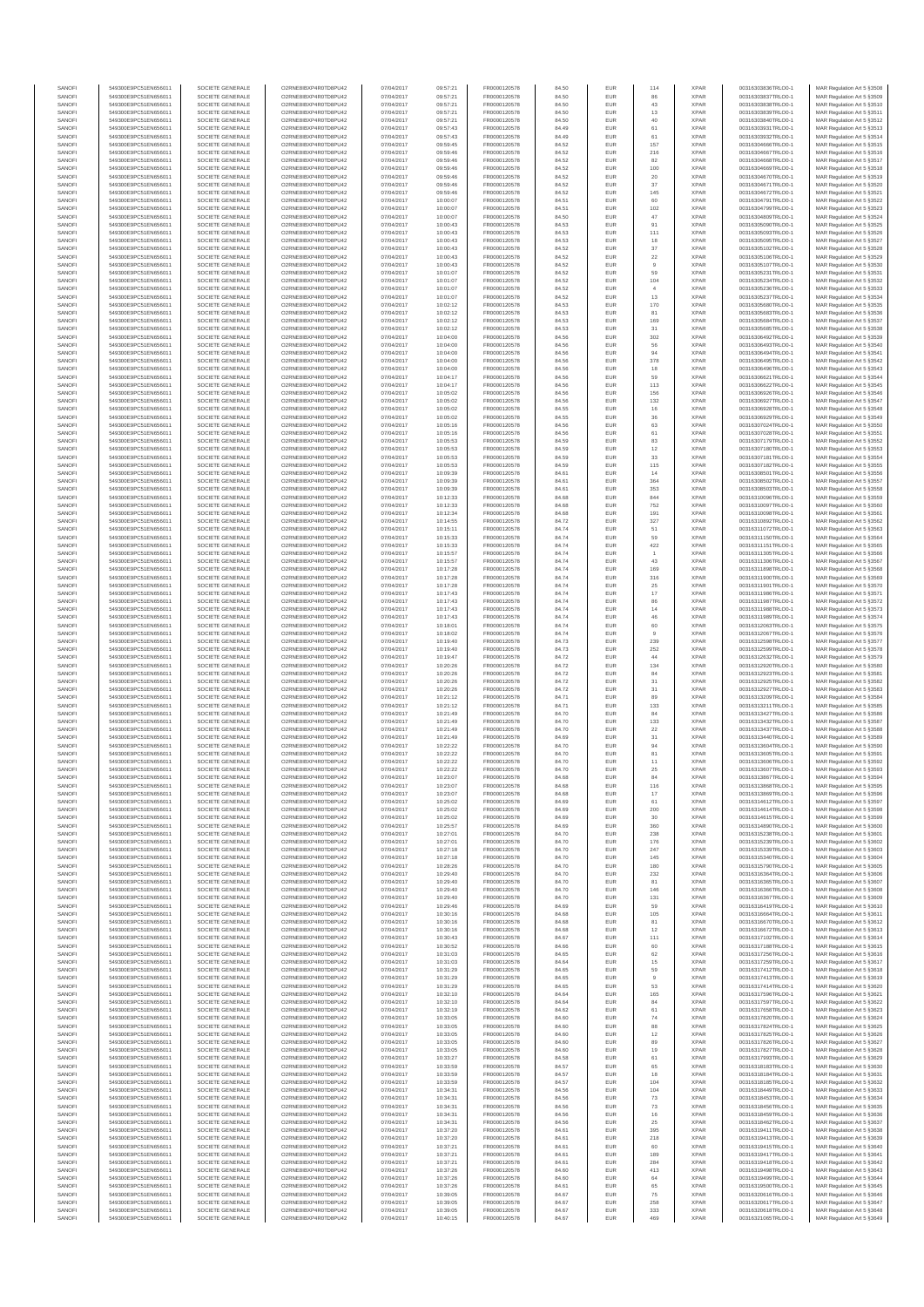| SANOF            | 549300E9PC51EN656011                         | SOCIETE GENERALE                     | O2RNE8IBXP4R0TD8PU42                          | 07/04/2017               | 10:40:15             | FR0000120578                 | 84.67          | EUR               |                | <b>XPAR</b>                | 00316321066TRLO0-1                       | MAR Regulation Art 5 §3650                               |
|------------------|----------------------------------------------|--------------------------------------|-----------------------------------------------|--------------------------|----------------------|------------------------------|----------------|-------------------|----------------|----------------------------|------------------------------------------|----------------------------------------------------------|
| SANOFI<br>SANOFI | 549300E9PC51EN656011                         | SOCIETE GENERALE<br>SOCIETE GENERALE | O2RNE8IBXP4R0TD8PLI42                         | 07/04/2017               | 10:40:15             | FR0000120578                 | 84.67          | EUR               | 150            | <b>XPAR</b><br><b>XPAR</b> | 00316321067TRLO0-1                       | MAR Regulation Art 5 §3651                               |
| SANOFI           | 549300E9PC51EN656011<br>549300E9PC51EN656011 | SOCIETE GENERALE                     | O2RNE8IBXP4R0TD8PU42<br>O2RNE8IBXP4R0TD8PLI42 | 07/04/2017<br>07/04/2017 | 10:40:15<br>10:40:15 | FR0000120578<br>FR0000120578 | 84.67<br>84.67 | EUR<br>EUR        | 113<br>88      | <b>XPAR</b>                | 00316321068TRLO0-1<br>00316321069TRLO0-1 | MAR Regulation Art 5 §3652<br>MAR Regulation Art 5 §3653 |
| SANOFI           | 549300E9PC51EN656011                         | SOCIETE GENERALE                     | O2RNE8IBXP4R0TD8PU42                          | 07/04/2017               | 10:40:35             | FR0000120578                 | 84.67          | EUR               | 61             | <b>XPAR</b>                | 00316321174TRLO0-1                       | MAR Regulation Art 5 §3654                               |
| SANOFI           | 549300E9PC51EN656011                         | SOCIETE GENERALE                     | O2RNE8IBXP4R0TD8PU42                          | 07/04/2017               | 10:40:35             | FR0000120578                 | 84.67          | EUR               |                | <b>XPAR</b>                | 00316321175TRLO0-1                       | MAR Regulation Art 5 §3655                               |
| SANOFI<br>SANOFI | 549300E9PC51EN656011<br>549300E9PC51EN656011 | SOCIETE GENERALE<br>SOCIETE GENERALE | O2RNE8IBXP4R0TD8PU42<br>O2RNE8IBXP4R0TD8PU42  | 07/04/2017<br>07/04/2017 | 10:41:35<br>10:41:35 | FR0000120578<br>FR0000120578 | 84.68<br>84.68 | EUR<br>EUR        | 80<br>185      | <b>XPAR</b><br><b>XPAR</b> | 00316321426TRLO0-1<br>00316321428TRLO0-1 | MAR Regulation Art 5 §3656<br>MAR Regulation Art 5 §3657 |
| SANOFI           | 549300E9PC51EN656011                         | SOCIETE GENERALE                     | O2RNE8IBXP4R0TD8PU42                          | 07/04/2017               | 10:41:35             | FR0000120578                 | 84.68          | EUR               | 22             | <b>XPAR</b>                | 00316321429TRLO0-1                       | MAR Regulation Art 5 \$3658                              |
| SANOFI           | 549300E9PC51EN656011                         | SOCIETE GENERALE                     | O2RNE8IBXP4R0TD8PU42                          | 07/04/2017               | 10:41:35             | FR0000120578                 | 84.68          | EUR               | 21             | <b>XPAR</b>                | 00316321430TRLO0-1                       | MAR Regulation Art 5 §3659                               |
| SANOFI<br>SANOFI | 549300E9PC51EN656011<br>549300E9PC51EN656011 | SOCIETE GENERALE<br>SOCIETE GENERALE | O2RNE8IBXP4R0TD8PU42<br>O2RNE8IBXP4R0TD8PU42  | 07/04/2017<br>07/04/2017 | 10:43:45<br>10:43:53 | FR0000120578<br>FR0000120578 | 84.69<br>84.69 | EUR<br>EUR        | 63<br>52       | <b>XPAR</b><br><b>XPAR</b> | 00316321947TRLO0-1<br>00316321980TRLO0-1 | MAR Regulation Art 5 §3660<br>MAR Regulation Art 5 §3661 |
| SANOFI           | 549300E9PC51EN656011                         | SOCIETE GENERALE                     | O2RNESIBXP4R0TD8PLI42                         | 07/04/2017               | 10:44:23             | FR0000120578                 | 84.69          | EUR               | 59             | <b>XPAR</b>                | 00316322179TRLO0-1                       | MAR Regulation Art 5 §3662                               |
| SANOFI           | 549300E9PC51EN656011                         | SOCIETE GENERALE                     | O2RNE8IBXP4R0TD8PU42                          | 07/04/2017               | 10:44:23             | FR0000120578                 | 84.69          | EUR               | 357            | <b>XPAR</b>                | 00316322180TRLO0-1                       | MAR Regulation Art 5 §3663                               |
| SANOFI           | 549300E9PC51EN656011                         | SOCIETE GENERALE                     | O2RNE8IBXP4R0TD8PU42                          | 07/04/2017               | 10:44:23             | FR0000120578                 | 84.69          | EUR               | 431            | <b>XPAR</b>                | 00316322181TRLO0-1                       | MAR Regulation Art 5 §3664                               |
| SANOFI<br>SANOFI | 549300E9PC51EN656011<br>549300E9PC51EN656011 | SOCIETE GENERALE<br>SOCIETE GENERALE | O2RNE8IBXP4R0TD8PU42<br>O2RNE8IBXP4R0TD8PU42  | 07/04/2017<br>07/04/2017 | 10:44:27<br>10:44:27 | FR0000120578<br>FR0000120578 | 84.68<br>84.68 | EUR<br>EUR        | 123<br>54      | <b>XPAR</b><br><b>XPAR</b> | 00316322192TRLO0-1<br>00316322193TRLO0-1 | MAR Regulation Art 5 §3665<br>MAR Regulation Art 5 §3666 |
| SANOFI           | 549300E9PC51EN656011                         | SOCIETE GENERALE                     | O2RNE8IBXP4R0TD8PU42                          | 07/04/2017               | 10:44:47             | FR0000120578                 | 84.67          | EUR               | 107            | <b>XPAR</b>                | 00316322269TRLO0-1                       | MAR Regulation Art 5 §3667                               |
| SANOFI           | 549300E9PC51EN656011                         | SOCIETE GENERALE                     | O2RNE8IBXP4R0TD8PU42                          | 07/04/2017               | 10:44:47             | FR0000120578                 | 84.67          | EUR               | 103            | <b>XPAR</b>                | 00316322271TRLO0-1                       | MAR Regulation Art 5 §3668                               |
| SANOFI           | 549300E9PC51EN656011                         | SOCIETE GENERALE                     | O2RNE8IBXP4R0TD8PU42                          | 07/04/2017               | 10:44:47             | FR0000120578                 | 84.67          | EUR               | 15             | <b>XPAR</b>                | 00316322273TRLO0-1                       | MAR Regulation Art 5 \$3669                              |
| SANOFI<br>SANOFI | 549300E9PC51EN656011<br>549300E9PC51EN656011 | SOCIETE GENERALE<br>SOCIETE GENERALE | O2RNE8IBXP4R0TD8PU42<br>O2RNE8IBXP4R0TD8PLI42 | 07/04/2017<br>07/04/2017 | 10:47:11<br>10:47:11 | FR0000120578<br>FR0000120578 | 84.70<br>84.70 | EUR<br>EUR        | 40<br>116      | <b>XPAR</b><br><b>XPAR</b> | 00316323070TRLO0-1<br>00316323071TRLO0-1 | MAR Regulation Art 5 §3670<br>MAR Regulation Art 5 §3671 |
| SANOFI           | 549300E9PC51EN656011                         | SOCIETE GENERALE                     | O2RNE8IBXP4R0TD8PU42                          | 07/04/2017               | 10:47:11             | FR0000120578                 | 84.70          | EUR               | 193            | <b>XPAR</b>                | 00316323072TRLO0-1                       | MAR Regulation Art 5 §3672                               |
| SANOFI           | 549300E9PC51EN656011                         | SOCIETE GENERALE                     | O2RNE8IBXP4R0TD8PU42                          | 07/04/2017               | 10:47:11             | FR0000120578                 | 84.70          | EUR               | 150            | <b>XPAR</b>                | 00316323073TRLO0-1                       | MAR Regulation Art 5 §3673                               |
| SANOFI           | 549300E9PC51EN656011                         | SOCIETE GENERALE                     | O2RNE8IBXP4R0TD8PU42                          | 07/04/2017               | 10:47:11             | FR0000120578                 | 84.70          | EUR               | 159            | <b>XPAR</b>                | 00316323074TRLO0-1                       | MAR Regulation Art 5 §3674                               |
| SANOFI<br>SANOFI | 549300E9PC51EN656011<br>549300E9PC51EN656011 | SOCIETE GENERALE<br>SOCIETE GENERALE | O2RNE8IBXP4R0TD8PU42<br>O2RNE8IBXP4R0TD8PU42  | 07/04/2017<br>07/04/2017 | 10:47:17<br>10:47:17 | FR0000120578<br>FR0000120578 | 84.69<br>84.69 | EUR<br>EUR        | 54<br>60       | <b>XPAR</b><br><b>XPAR</b> | 00316323105TRLO0-1<br>00316323106TRLO0-1 | MAR Regulation Art 5 §3675<br>MAR Regulation Art 5 §3676 |
| SANOFI           | 549300E9PC51EN656011                         | SOCIETE GENERALE                     | O2RNE8IBXP4R0TD8PU42                          | 07/04/2017               | 10:49:24             | FR0000120578                 | 84.69          | EUR               | 224            | <b>XPAR</b>                | 00316323738TRLO0-1                       | MAR Regulation Art 5 §3677                               |
| SANOFI           | 549300E9PC51EN656011                         | SOCIETE GENERALE                     | O2RNE8IBXP4R0TD8PU42                          | 07/04/2017               | 10:49:26             | FR0000120578                 | 84.69          | EUR               | 100            | <b>XPAR</b>                | 00316323751TRLO0-1                       | MAR Regulation Art 5 §3678                               |
| SANOFI<br>SANOFI | 549300E9PC51EN656011<br>549300E9PC51EN656011 | SOCIETE GENERALE<br>SOCIETE GENERALE | O2RNE8IBXP4R0TD8PU42<br>O2RNE8IBXP4R0TD8PU42  | 07/04/2017<br>07/04/2017 | 10:49:58<br>10:49:58 | FR0000120578<br>FR0000120578 | 84.70<br>84.70 | EUR<br>EUR        | 68<br>53       | <b>XPAR</b><br><b>XPAR</b> | 00316323888TRLO0-1<br>00316323891TRLO0-1 | MAR Regulation Art 5 §3679<br>MAR Regulation Art 5 §3680 |
| SANOFI           | 549300E9PC51EN656011                         | SOCIETE GENERALE                     | O2RNE8IBXP4R0TD8PU42                          | 07/04/2017               | 10:49:58             | FR0000120578                 | 84.70          | EUR               | 87             | <b>XPAR</b>                | 00316323892TRLO0-1                       | MAR Regulation Art 5 §3681                               |
| SANOFI           | 549300E9PC51EN656011                         | SOCIETE GENERALE                     | O2RNE8IBXP4R0TD8PU42                          | 07/04/2017               | 10:50:19             | FR0000120578                 | 84.74          | EUR               | 176            | <b>XPAR</b>                | 00316324239TRLO0-1                       | MAR Regulation Art 5 §3682                               |
| SANOFI           | 549300E9PC51EN656011                         | SOCIETE GENERALE                     | O2RNE8IBXP4R0TD8PU42                          | 07/04/2017               | 10:50:19             | FR0000120578                 | 84.74          | EUR               | 11             | <b>XPAR</b>                | 00316324240TRLO0-1                       | MAR Regulation Art 5 §3683                               |
| SANOFI<br>SANOFI | 549300E9PC51EN656011<br>549300E9PC51EN656011 | SOCIETE GENERALE<br>SOCIETE GENERALE | O2RNE8IBXP4R0TD8PU42<br>O2RNE8IBXP4R0TD8PU42  | 07/04/2017<br>07/04/2017 | 10:50:19<br>10:50:50 | FR0000120578<br>FR0000120578 | 84.74<br>84.77 | EUR<br>EUR        | 187<br>372     | <b>XPAR</b><br><b>XPAR</b> | 00316324241TRLO0-1<br>00316324891TRLO0-1 | MAR Regulation Art 5 §3684<br>MAR Regulation Art 5 §3685 |
| SANOFI           | 549300E9PC51EN656011                         | SOCIETE GENERALE                     | O2RNE8IBXP4R0TD8PU42                          | 07/04/2017               | 10:50:50             | FR0000120578                 | 84.77          | EUR               | 118            | <b>XPAR</b>                | 00316324892TRLO0-1                       | MAR Regulation Art 5 §3686                               |
| SANOFI           | 549300E9PC51EN656011                         | SOCIETE GENERALE                     | O2RNE8IBXP4R0TD8PU42                          | 07/04/2017               | 10:50:50             | FR0000120578                 | 84.77          | EUR               | 96             | <b>XPAR</b>                | 00316324893TRLO0-1                       | MAR Regulation Art 5 §3687                               |
| SANOFI           | 549300E9PC51EN656011                         | SOCIETE GENERALE                     | O2RNE8IBXP4R0TD8PU42                          | 07/04/2017               | 10:50:50             | FR0000120578                 | 84.77          | EUR               | 289            | <b>XPAR</b>                | 00316324894TRLO0-1                       | MAR Regulation Art 5 §3688                               |
| SANOFI<br>SANOFI | 549300E9PC51EN656011<br>549300E9PC51EN656011 | SOCIETE GENERALE<br>SOCIETE GENERALE | O2RNE8IBXP4R0TD8PU42<br>O2RNE8IBXP4R0TD8PU42  | 07/04/2017<br>07/04/2017 | 10:51:11<br>10:51:52 | FR0000120578<br>FR0000120578 | 84.80<br>84.81 | EUR<br>EUR        | 47<br>128      | <b>XPAR</b><br><b>XPAR</b> | 00316325220TRLO0-1<br>00316325428TRLO0-1 | MAR Regulation Art 5 §3689<br>MAR Regulation Art 5 §3690 |
| SANOFI           | 549300E9PC51EN656011                         | SOCIETE GENERALE                     | O2RNE8IBXP4R0TD8PU42                          | 07/04/2017               | 10:51:52             | FR0000120578                 | 84.81          | EUR               | 207            | <b>XPAR</b>                | 00316325429TRLO0-1                       | MAR Regulation Art 5 §3691                               |
| SANOFI           | 549300E9PC51EN656011                         | SOCIETE GENERALE                     | O2RNE8IBXP4R0TD8PU42                          | 07/04/2017               | 10:51:52             | FR0000120578                 | 84.81          | EUR               | 274            | <b>XPAR</b>                | 00316325430TRLO0-1                       | MAR Regulation Art 5 \$3692                              |
| SANOFI           | 549300E9PC51EN656011                         | SOCIETE GENERALE                     | O2RNE8IBXP4R0TD8PU42                          | 07/04/2017               | 10:51:58             | FR0000120578                 | 84.80          | EUR               | 58             | <b>XPAR</b>                | 00316325456TRLO0-1                       | MAR Regulation Art 5 \$3693                              |
| SANOFI<br>SANOFI | 549300E9PC51EN656011<br>549300E9PC51EN656011 | SOCIETE GENERALE<br>SOCIETE GENERALE | O2RNE8IBXP4R0TD8PU42<br>O2RNE8IBXP4R0TD8PU42  | 07/04/2017<br>07/04/2017 | 10:52:12<br>10:52:12 | FR0000120578<br>FR0000120578 | 84.79<br>84.79 | EUR<br>EUR        | 63<br>57       | <b>XPAR</b><br><b>XPAR</b> | 00316325554TRLO0-1<br>00316325555TRLO0-1 | MAR Regulation Art 5 §3694<br>MAR Regulation Art 5 §3695 |
| SANOFI           | 549300E9PC51EN656011                         | SOCIETE GENERALE                     | O2RNE8IBXP4R0TD8PLI42                         | 07/04/2017               | 10:52:12             | FR0000120578                 | 84.79          | EUR               | $\overline{2}$ | <b>XPAR</b>                | 00316325556TRLO0-1                       | MAR Regulation Art 5 \$3696                              |
| SANOFI           | 549300E9PC51EN656011                         | SOCIETE GENERALE                     | O2RNE8IBXP4R0TD8PU42                          | 07/04/2017               | 10:52:22             | FR0000120578                 | 84.79          | EUR               | 50             | <b>XPAR</b>                | 00316325604TRLO0-1                       | MAR Regulation Art 5 §3697                               |
| SANOFI           | 549300E9PC51EN656011<br>549300E9PC51EN656011 | SOCIETE GENERALE                     | O2RNE8IBXP4R0TD8PU42                          | 07/04/2017               | 10:52:37             | FR0000120578                 | 84.81          | EUR               | 21             | <b>XPAR</b>                | 00316325679TRLO0-1                       | MAR Regulation Art 5 §3698                               |
| SANOFI<br>SANOFI | 549300E9PC51EN656011                         | SOCIETE GENERALE<br>SOCIETE GENERALE | O2RNE8IBXP4R0TD8PU42<br>O2RNE8IBXP4R0TD8PU42  | 07/04/2017<br>07/04/2017 | 10:52:44<br>10:52:45 | FR0000120578<br>FR0000120578 | 84.81<br>84.84 | EUR<br>EUR        | 40<br>100      | <b>XPAR</b><br><b>XPAR</b> | 00316325729TRLO0-1<br>00316325735TRLO0-1 | MAR Regulation Art 5 §3699<br>MAR Regulation Art 5 §3700 |
| SANOFI           | 549300E9PC51EN656011                         | SOCIETE GENERALE                     | O2RNE8IBXP4R0TD8PU42                          | 07/04/2017               | 10:52:57             | FR0000120578                 | 84.84          | EUR               | 131            | <b>XPAR</b>                | 00316325773TRLO0-1                       | MAR Regulation Art 5 §3701                               |
| SANOFI           | 549300E9PC51EN656011                         | SOCIETE GENERALE                     | O2RNE8IBXP4R0TD8PU42                          | 07/04/2017               | 10:52:57             | FR0000120578                 | 84.84          | EUR               | 42             | <b>XPAR</b>                | 00316325774TRLO0-1                       | MAR Regulation Art 5 §3702                               |
| SANOFI           | 549300E9PC51EN656011                         | SOCIETE GENERALE                     | O2RNE8IBXP4R0TD8PU42                          | 07/04/2017               | 10:52:58             | FR0000120578                 | 84.84          | EUR               | 149            | <b>XPAR</b>                | 00316325799TRLO0-1<br>00316326018TRLO0-1 | MAR Regulation Art 5 §3703                               |
| SANOFI<br>SANOFI | 549300E9PC51EN656011<br>549300E9PC51EN656011 | SOCIETE GENERALE<br>SOCIETE GENERALE | O2RNE8IBXP4R0TD8PU42<br>O2RNE8IBXP4R0TD8PU42  | 07/04/2017<br>07/04/2017 | 10:53:41<br>10:53:41 | FR0000120578<br>FR0000120578 | 84.84<br>84.84 | EUR<br>EUR        | $25\,$<br>100  | <b>XPAR</b><br><b>XPAR</b> | 00316326020TRLO0-1                       | MAR Regulation Art 5 §3704<br>MAR Regulation Art 5 §3705 |
| SANOFI           | 549300E9PC51EN656011                         | SOCIETE GENERALE                     | O2RNE8IBXP4R0TD8PU42                          | 07/04/2017               | 10:53:57             | FR0000120578                 | 84.85          | EUR               | 183            | <b>XPAR</b>                | 00316326115TRLO0-1                       | MAR Regulation Art 5 §3706                               |
| SANOFI           | 549300E9PC51EN656011                         | SOCIETE GENERALE                     | O2RNE8IBXP4R0TD8PU42                          | 07/04/2017               | 10:54:06             | FR0000120578                 | 84.84          | EUR               | 36             | <b>XPAR</b>                | 00316326205TRLO0-1                       | MAR Regulation Art 5 §3707                               |
| SANOFI           | 549300E9PC51EN656011                         | SOCIETE GENERALE                     | O2RNE8IBXP4R0TD8PU42                          | 07/04/2017               | 10:54:06             | FR0000120578                 | 84.84          | EUR               | 22             | <b>XPAR</b>                | 00316326206TRLO0-1                       | MAR Regulation Art 5 §3708                               |
| SANOFI<br>SANOFI | 549300E9PC51EN656011<br>549300E9PC51EN656011 | SOCIETE GENERALE<br>SOCIETE GENERALE | O2RNE8IBXP4R0TD8PU42<br>O2RNE8IBXP4R0TD8PU42  | 07/04/2017<br>07/04/2017 | 10:54:33<br>10:54:33 | FR0000120578<br>FR0000120578 | 84.85<br>84.85 | EUR<br>EUR        | 128<br>92      | <b>XPAR</b><br><b>XPAR</b> | 00316326373TRLO0-1<br>00316326374TRLO0-1 | MAR Regulation Art 5 §3709<br>MAR Regulation Art 5 §3710 |
| SANOFI           | 549300E9PC51EN656011                         | SOCIETE GENERALE                     | O2RNE8IBXP4R0TD8PU42                          | 07/04/2017               | 10:54:42             | FR0000120578                 | 84.83          | EUR               | 58             | <b>XPAR</b>                | 00316326433TRLO0-1                       | MAR Regulation Art 5 §3711                               |
| SANOFI           | 549300E9PC51EN656011                         | SOCIETE GENERALE                     | O2RNE8IBXP4R0TD8PU42                          | 07/04/2017               | 10:54:56             | FR0000120578                 | 84.81          | EUR               | 59             | <b>XPAR</b>                | 00316326591TRLO0-1                       | MAR Regulation Art 5 §3712                               |
| SANOFI<br>SANOFI | 549300E9PC51EN656011<br>549300E9PC51EN656011 | SOCIETE GENERALE<br>SOCIETE GENERALE | O2RNE8IBXP4R0TD8PU42<br>O2RNE8IBXP4R0TD8PU42  | 07/04/2017<br>07/04/2017 | 10:54:56<br>10:55:11 | FR0000120578<br>FR0000120578 | 84.81<br>84.77 | EUR<br>EUR        | 59<br>5        | <b>XPAR</b><br><b>XPAR</b> | 00316326592TRLO0-1<br>00316326690TRLO0-1 | MAR Regulation Art 5 §3713<br>MAR Regulation Art 5 §3714 |
| SANOFI           | 549300E9PC51EN656011                         | SOCIETE GENERALE                     | O2RNE8IBXP4R0TD8PU42                          | 07/04/2017               | 10:55:12             | FR0000120578                 | 84.77          | EUR               | 66             | <b>XPAR</b>                | 00316326694TRLO0-1                       | MAR Regulation Art 5 §3715                               |
| SANOFI           | 549300E9PC51EN656011                         | SOCIETE GENERALE                     | O2RNE8IBXP4R0TD8PU42                          | 07/04/2017               | 10:55:12             | FR0000120578                 | 84.77          | EUR               | 34             | <b>XPAR</b>                | 00316326695TRLO0-1                       | MAR Regulation Art 5 §3716                               |
| SANOFI           | 549300E9PC51EN656011                         | SOCIETE GENERALE                     | O2RNE8IBXP4R0TD8PU42                          | 07/04/2017               | 10:55:12             | FR0000120578                 | 84.77          | EUR               | 26             | <b>XPAR</b>                | 00316326696TRLO0-1                       | MAR Regulation Art 5 §3717                               |
| SANOFI<br>SANOFI | 549300E9PC51EN656011<br>549300E9PC51EN656011 | SOCIETE GENERALE<br>SOCIETE GENERALE | O2RNE8IBXP4R0TD8PU42<br>O2RNE8IBXP4R0TD8PU42  | 07/04/2017<br>07/04/2017 | 10:55:42<br>10:56:11 | FR0000120578<br>FR0000120578 | 84.76<br>84.76 | EUR<br>EUR        | 134<br>78      | <b>XPAR</b><br><b>XPAR</b> | 00316326896TRLO0-1<br>00316327056TRLO0-1 | MAR Regulation Art 5 §3718<br>MAR Regulation Art 5 §3719 |
| SANOFI           | 549300E9PC51EN656011                         | SOCIETE GENERALE                     | O2RNE8IBXP4R0TD8PU42                          | 07/04/2017               | 10:56:11             | FR0000120578                 | 84.76          | EUR               | 81             | <b>XPAR</b>                | 00316327057TRLO0-1                       | MAR Regulation Art 5 §3720                               |
| SANOFI           | 549300E9PC51EN656011                         | SOCIETE GENERALE                     | O2RNE8IBXP4R0TD8PU42                          | 07/04/2017               | 10:56:11             | FR0000120578                 | 84.76          | EUR               | 19             | <b>XPAR</b>                | 00316327058TRLO0-1                       | MAR Regulation Art 5 §3721                               |
| SANOFI<br>SANOFI | 549300E9PC51EN656011<br>549300E9PC51EN656011 | SOCIETE GENERALE<br>SOCIETE GENERALE | O2RNE8IBXP4R0TD8PU42<br>O2RNE8IBXP4R0TD8PU42  | 07/04/2017<br>07/04/2017 | 10:56:28<br>10:56:28 | FR0000120578<br>FR0000120578 | 84.76<br>84.76 | EUR<br>EUR        | 58<br>34       | <b>XPAR</b><br><b>XPAR</b> | 00316327155TRLO0-1<br>00316327158TRLO0-1 | MAR Regulation Art 5 §3722<br>MAR Regulation Art 5 §3723 |
| SANOFI           | 549300E9PC51EN656011                         | SOCIETE GENERALE                     | O2RNE8IBXP4R0TD8PU42                          | 07/04/2017               | 10:56:28             | FR0000120578                 | 84.76          | EUR               | 200            | <b>XPAR</b>                | 00316327159TRLO0-1                       | MAR Regulation Art 5 §3724                               |
| SANOFI           | 549300E9PC51EN656011                         | SOCIETE GENERALE                     | O2RNE8IBXP4R0TD8PU42                          | 07/04/2017               | 10:56:28             | FR0000120578                 | 84.76          | EUR               | ${\bf 78}$     | <b>XPAR</b>                | 00316327160TRLO0-1                       | MAR Regulation Art 5 \$3725                              |
| SANOFI           | 549300E9PC51EN656011<br>549300E9PC51EN656011 | SOCIETE GENERALE                     | O2RNE8IBXP4R0TD8PU42                          | 07/04/2017               | 10:56:28             | FR0000120578                 | 84.76          | EUR               | $23\,$         | <b>XPAR</b>                | 00316327161TRLO0-1                       | MAR Regulation Art 5 §3726                               |
| SANOFI<br>SANOFI | 549300E9PC51EN656011                         | SOCIETE GENERALE<br>SOCIETE GENERALE | O2RNE8IBXP4R0TD8PU42<br>O2RNE8IBXP4R0TD8PU42  | 07/04/2017<br>07/04/2017 | 10:56:28<br>10:56:28 | FR0000120578<br>FR0000120578 | 84.76<br>84.76 | EUR<br>EUR        | 56<br>25       | <b>XPAR</b><br><b>XPAR</b> | 00316327162TRLO0-1<br>00316327163TRLO0-1 | MAR Regulation Art 5 §3727<br>MAR Regulation Art 5 §3728 |
| SANOFI           | 549300E9PC51EN656011                         | SOCIETE GENERALE                     | O2RNE8IBXP4R0TD8PU42                          | 07/04/2017               | 10:56:41             | FR0000120578                 | 84.75          | EUR               | 65             | <b>XPAR</b>                | 00316327229TRLO0-1                       | MAR Regulation Art 5 §3729                               |
| SANOFI           | 549300E9PC51EN656011                         | SOCIETE GENERALE                     | O2RNE8IBXP4R0TD8PU42                          | 07/04/2017               | 10:56:41             | FR0000120578                 | 84.75          | EUR               | 42             | <b>XPAR</b>                | 00316327230TRLO0-1                       | MAR Regulation Art 5 §3730                               |
| SANOFI<br>SANOFI | 549300E9PC51EN656011<br>549300E9PC51EN656011 | SOCIETE GENERALE<br>SOCIETE GENERALE | O2RNE8IBXP4R0TD8PU42<br>O2RNE8IBXP4R0TD8PU42  | 07/04/2017<br>07/04/2017 | 10:56:41<br>10:56:43 | FR0000120578<br>FR0000120578 | 84.75<br>84.75 | EUR<br>EUR        | 18<br>64       | <b>XPAR</b><br><b>XPAR</b> | 00316327231TRLO0-1<br>00316327239TRLO0-1 | MAR Regulation Art 5 §3731<br>MAR Regulation Art 5 §3732 |
| SANOFI           | 549300E9PC51EN656011                         | SOCIETE GENERALE                     | O2RNE8IBXP4R0TD8PU42                          | 07/04/2017               | 10:57:15             | FR0000120578                 | 84.79          | EUR               | 165            | <b>XPAR</b>                | 00316327446TRLO0-1                       | MAR Regulation Art 5 \$3733                              |
| SANOFI           | 549300E9PC51EN656011                         | SOCIETE GENERALE                     | O2RNE8IBXP4R0TD8PU42                          | 07/04/2017               | 10:57:15             | FR0000120578                 | 84.79          | EUR               | 5              | <b>XPAR</b>                | 00316327448TRLO0-1                       | MAR Regulation Art 5 §3734                               |
| SANOFI           | 549300E9PC51EN656011                         | SOCIETE GENERALE                     | O2RNE8IBXP4R0TD8PU42                          | 07/04/2017               | 10:57:15             | FR0000120578<br>FR0000120578 | 84.79          | <b>EUR</b>        | 18             | <b>XPAR</b>                | 00316327449TRLO0-1                       | MAR Regulation Art 5 §3735                               |
| SANOFI<br>SANOFI | 549300E9PC51EN656011<br>549300E9PC51EN656011 | SOCIETE GENERALE<br>SOCIETE GENERALE | O2RNE8IBXP4R0TD8PU42<br>O2RNE8IBXP4R0TD8PU42  | 07/04/2017<br>07/04/2017 | 10:57:15<br>10:57:15 | FR0000120578                 | 84.79<br>84.79 | EUR<br>EUR        | 164            | <b>XPAR</b><br><b>XPAR</b> | 00316327450TRLO0-1<br>00316327451TRLO0-1 | MAR Regulation Art 5 §3736<br>MAR Regulation Art 5 §3737 |
| SANOFI           | 549300E9PC51EN656011                         | SOCIETE GENERALE                     | O2RNE8IBXP4R0TD8PU42                          | 07/04/2017               | 10:57:21             | FR0000120578                 | 84.78          | <b>EUR</b>        | 64             | <b>XPAR</b>                | 00316327474TRLO0-1                       | MAR Regulation Art 5 §3738                               |
| SANOFI           | 549300E9PC51EN656011                         | SOCIETE GENERALE                     | O2RNESIBXP4R0TD8PLI42                         | 07/04/2017               | 10:58:06             | FR0000120578                 | 84.78          | EUR               | 164            | <b>XPAR</b>                | 00316327666TRLO0-1                       | MAR Regulation Art 5 §3739                               |
| SANOFI<br>SANOFI | 549300E9PC51EN656011<br>549300E9PC51EN656011 | SOCIETE GENERALE<br>SOCIETE GENERALE | O2RNE8IBXP4R0TD8PU42<br>O2RNE8IBXP4R0TD8PU42  | 07/04/2017<br>07/04/2017 | 10:58:06<br>10:58:06 | FR0000120578<br>FR0000120578 | 84.78<br>84.78 | EUR<br>EUR        | 331<br>39      | <b>XPAR</b><br><b>XPAR</b> | 00316327669TRLO0-1<br>00316327675TRLO0-1 | MAR Regulation Art 5 §3740                               |
| SANOFI           | 549300E9PC51EN656011                         | SOCIETE GENERALE                     | O2RNE8IBXP4R0TD8PU42                          | 07/04/2017               | 10:58:41             | FR0000120578                 | 84.82          | <b>EUR</b>        | 80             | <b>XPAR</b>                | 00316327908TRLO0-1                       | MAR Regulation Art 5 §3741<br>MAR Regulation Art 5 §3742 |
| SANOFI           | 549300E9PC51EN656011                         | SOCIETE GENERALE                     | O2RNE8IBXP4R0TD8PU42                          | 07/04/2017               | 10:59:16             | FR0000120578                 | 84.83          | EUR               | 156            | <b>XPAR</b>                | 00316328086TRLO0-1                       | MAR Regulation Art 5 §3743                               |
| SANOFI           | 549300E9PC51EN656011                         | SOCIETE GENERALE                     | O2RNE8IBXP4R0TD8PU42                          | 07/04/2017               | 10:59:16             | FR0000120578                 | 84.83          | EUR               | 255            | <b>XPAR</b>                | 00316328087TRLO0-1                       | MAR Regulation Art 5 §3744                               |
| SANOFI<br>SANOFI | 549300E9PC51EN656011<br>549300E9PC51EN656011 | SOCIETE GENERALE<br>SOCIETE GENERALE | O2RNE8IBXP4R0TD8PU42<br>O2RNE8IBXP4R0TD8PU42  | 07/04/2017<br>07/04/2017 | 10:59:16<br>10:59:26 | FR0000120578<br>FR0000120578 | 84.83<br>84.82 | EUR<br>EUR        | 58<br>93       | <b>XPAR</b><br><b>XPAR</b> | 00316328088TRLO0-1<br>00316328136TRLO0-1 | MAR Regulation Art 5 §3745<br>MAR Regulation Art 5 §3746 |
| SANOFI           | 549300E9PC51EN656011                         | SOCIETE GENERALE                     | O2RNE8IBXP4R0TD8PU42                          | 07/04/2017               | 10:59:51             | FR0000120578                 | 84.85          | EUR               | 252            | <b>XPAR</b>                | 00316328293TRLO0-1                       | MAR Regulation Art 5 §3747                               |
| SANOFI           | 549300E9PC51EN656011                         | SOCIETE GENERALE                     | O2RNE8IBXP4R0TD8PU42                          | 07/04/2017               | 10:59:52             | FR0000120578                 | 84.84          | EUR               | 94             | <b>XPAR</b>                | 00316328309TRLO0-1                       | MAR Regulation Art 5 §3748                               |
| SANOFI<br>SANOFI | 549300E9PC51EN656011<br>549300E9PC51EN656011 | SOCIETE GENERALE<br>SOCIETE GENERALE | O2RNE8IBXP4R0TD8PU42<br>O2RNE8IBXP4R0TD8PU42  | 07/04/2017<br>07/04/2017 | 11:00:00<br>11:00:00 | FR0000120578<br>FR0000120578 | 84.83<br>84.82 | <b>EUR</b><br>EUR | 58<br>36       | <b>XPAR</b><br><b>XPAR</b> | 00316328383TRLO0-1<br>00316328413TRLO0-1 | MAR Regulation Art 5 §3749<br>MAR Regulation Art 5 §3750 |
| SANOFI           | 549300E9PC51EN656011                         | SOCIETE GENERALE                     | O2RNE8IBXP4R0TD8PU42                          | 07/04/2017               | 11:00:10             | FR0000120578                 | 84.80          | EUR               | 59             | <b>XPAR</b>                | 00316328600TRLO0-1                       | MAR Regulation Art 5 §3751                               |
| SANOFI           | 549300E9PC51EN656011                         | SOCIETE GENERALE                     | O2RNE8IBXP4R0TD8PU42                          | 07/04/2017               | 11:00:16             | FR0000120578                 | 84.79          | EUR               | 58             | <b>XPAR</b>                | 00316328632TRLO0-1                       | MAR Regulation Art 5 §3752                               |
| SANOFI           | 549300E9PC51EN656011                         | SOCIETE GENERALE<br>SOCIETE GENERALE | O2RNE8IBXP4R0TD8PU42                          | 07/04/2017               | 11:00:44             | FR0000120578                 | 84.78          | EUR               | 50             | <b>XPAR</b>                | 00316328775TRLO0-1                       | MAR Regulation Art 5 §3753                               |
| SANOFI<br>SANOFI | 549300E9PC51EN656011<br>549300E9PC51EN656011 | SOCIETE GENERALE                     | O2RNE8IBXP4R0TD8PU42<br>O2RNE8IBXP4R0TD8PU42  | 07/04/2017<br>07/04/2017 | 11:00:44<br>11:00:44 | FR0000120578<br>FR0000120578 | 84.78<br>84.78 | EUR<br>EUR        | 8<br>88        | <b>XPAR</b><br><b>XPAR</b> | 00316328776TRLO0-1<br>00316328777TRLO0-1 | MAR Regulation Art 5 §3754<br>MAR Regulation Art 5 §3755 |
| SANOFI           | 549300E9PC51EN656011                         | SOCIETE GENERALE                     | O2RNE8IBXP4R0TD8PU42                          | 07/04/2017               | 11:00:44             | FR0000120578                 | 84.78          | EUR               |                | <b>XPAR</b>                | 00316328778TRLO0-1                       | MAR Regulation Art 5 §3756                               |
| SANOFI           | 549300E9PC51EN656011                         | SOCIETE GENERALE                     | O2RNE8IBXP4R0TD8PU42                          | 07/04/2017               | 11:00:44             | FR0000120578                 | 84.78          | EUR               | 45             | <b>XPAR</b>                | 00316328779TRLO0-1                       | MAR Regulation Art 5 §3757                               |
| SANOFI<br>SANOFI | 549300E9PC51EN656011<br>549300E9PC51EN656011 | SOCIETE GENERALE<br>SOCIETE GENERALE | O2RNE8IBXP4R0TD8PU42<br>O2RNE8IBXP4R0TD8PU42  | 07/04/2017<br>07/04/2017 | 11:01:11<br>11:01:13 | FR0000120578<br>FR0000120578 | 84.72<br>84.72 | EUR<br>EUR        | 58             | <b>XPAR</b><br><b>XPAR</b> | 00316329124TRLO0-1<br>00316329139TRLO0-1 | MAR Regulation Art 5 §3758<br>MAR Regulation Art 5 §3759 |
| SANOFI           | 549300E9PC51EN656011                         | SOCIETE GENERALE                     | O2RNE8IBXP4R0TD8PLI42                         | 07/04/2017               | 11:02:20             | FR0000120578                 | 84.75          | EUR               | 134            | <b>XPAR</b>                | 00316329483TRLO0-1                       | MAR Regulation Art 5 §3760                               |
| SANOFI           | 549300E9PC51EN656011                         | SOCIETE GENERALE                     | O2RNE8IBXP4R0TD8PU42                          | 07/04/2017               | 11:02:20             | FR0000120578                 | 84.75          | EUR               | 284            | <b>XPAR</b>                | 00316329484TRLO0-1                       | MAR Regulation Art 5 §3761                               |
| SANOFI           | 549300E9PC51EN656011                         | SOCIETE GENERALE                     | O2RNE8IBXP4R0TD8PU42                          | 07/04/2017               | 11:03:22             | FR0000120578                 | 84.75          | EUR               | 130            | <b>XPAR</b>                | 00316329948TRLO0-1                       | MAR Regulation Art 5 §3762                               |
| SANOFI<br>SANOFI | 549300E9PC51EN656011<br>549300E9PC51EN656011 | SOCIETE GENERALE<br>SOCIETE GENERALE | O2RNE8IBXP4R0TD8PU42<br>O2RNE8IBXP4R0TD8PU42  | 07/04/2017<br>07/04/2017 | 11:03:22<br>11:03:22 | FR0000120578<br>FR0000120578 | 84.75<br>84.74 | EUR<br>EUR        | 284<br>$14$    | <b>XPAR</b><br><b>XPAR</b> | 00316329951TRLO0-1<br>00316329954TRLO0-1 | MAR Regulation Art 5 §3763<br>MAR Regulation Art 5 §3764 |
| SANOFI           | 549300E9PC51EN656011                         | SOCIETE GENERALE                     | O2RNE8IBXP4R0TD8PU42                          | 07/04/2017               | 11:03:22             | FR0000120578                 | 84.74          | EUR               | 30             | <b>XPAR</b>                | 00316329958TRLO0-1                       | MAR Regulation Art 5 §3765                               |
| SANOFI           | 549300E9PC51EN656011                         | SOCIETE GENERALE                     | O2RNE8IBXP4R0TD8PU42                          | 07/04/2017               | 11:04:26             | FR0000120578                 | 84.76          | EUR               | 282            | <b>XPAR</b>                | 00316330324TRLO0-1                       | MAR Regulation Art 5 §3766                               |
| SANOFI<br>SANOFI | 549300E9PC51EN656011<br>549300E9PC51EN656011 | SOCIETE GENERALE<br>SOCIETE GENERALE | O2RNE8IBXP4R0TD8PU42<br>O2RNE8IBXP4R0TD8PU42  | 07/04/2017<br>07/04/2017 | 11:04:26<br>11:04:47 | FR0000120578<br>FR0000120578 | 84.76<br>84.75 | EUR<br>EUR        | 81<br>61       | <b>XPAR</b><br><b>XPAR</b> | 00316330325TRLO0-1<br>00316330430TRLO0-1 | MAR Regulation Art 5 §3767                               |
| SANOFI           | 549300E9PC51EN656011                         | SOCIETE GENERALE                     | O2RNE8IBXP4R0TD8PU42                          | 07/04/2017               | 11:06:24             | FR0000120578                 | 84.77          | EUR               | 190            | <b>XPAR</b>                | 00316331011TRLO0-1                       | MAR Regulation Art 5 §3768<br>MAR Regulation Art 5 §3769 |
| SANOFI           | 549300E9PC51EN656011                         | SOCIETE GENERALE                     | O2RNE8IBXP4R0TD8PU42                          | 07/04/2017               | 11:06:24             | FR0000120578                 | 84.77          | EUR               | 302            | <b>XPAR</b>                | 00316331013TRLO0-1                       | MAR Regulation Art 5 §3770                               |
| SANOFI           | 549300E9PC51EN656011                         | SOCIETE GENERALE                     | O2RNE8IBXP4R0TD8PU42                          | 07/04/2017               | 11:06:24             | FR0000120578                 | 84.77          | EUR               | $21\,$         | <b>XPAR</b>                | 00316331028TRLO0-1                       | MAR Regulation Art 5 §3771                               |
| SANOFI<br>SANOFI | 549300E9PC51EN656011<br>549300E9PC51EN656011 | SOCIETE GENERALE<br>SOCIETE GENERALE | O2RNE8IBXP4R0TD8PU42<br>O2RNE8IBXP4R0TD8PU42  | 07/04/2017<br>07/04/2017 | 11:06:24<br>11:06:40 | FR0000120578<br>FR0000120578 | 84.77<br>84.75 | EUR<br>EUR        | 34<br>46       | <b>XPAR</b><br><b>XPAR</b> | 00316331032TRLO0-1<br>00316331162TRLO0-1 | MAR Regulation Art 5 §3772<br>MAR Regulation Art 5 §3773 |
| SANOFI           | 549300E9PC51EN656011                         | SOCIETE GENERALE                     | O2RNE8IBXP4R0TD8PU42                          | 07/04/2017               | 11:06:40             | FR0000120578                 | 84.75          | EUR               | $12\,$         | <b>XPAR</b>                | 00316331163TRLO0-1                       | MAR Regulation Art 5 §3774                               |
| SANOFI           | 549300E9PC51EN656011                         | SOCIETE GENERALE                     | O2RNE8IBXP4R0TD8PU42                          | 07/04/2017               | 11:07:05             | FR0000120578                 | 84.74          | EUR               | 50             | <b>XPAR</b>                | 00316331312TRLO0-1                       | MAR Regulation Art 5 §3775                               |
| SANOFI           | 549300E9PC51EN656011                         | SOCIETE GENERALE                     | O2RNE8IBXP4R0TD8PU42                          | 07/04/2017               | 11:07:05             | FR0000120578                 | 84.74          | EUR               | 11             | <b>XPAR</b>                | 00316331313TRLO0-1                       | MAR Regulation Art 5 §3776                               |
| SANOFI<br>SANOFI | 549300E9PC51EN656011<br>549300E9PC51EN656011 | SOCIETE GENERALE<br>SOCIETE GENERALE | O2RNE8IBXP4R0TD8PU42<br>O2RNE8IBXP4R0TD8PU42  | 07/04/2017<br>07/04/2017 | 11:07:05<br>11:07:31 | FR0000120578<br>FR0000120578 | 84.74<br>84.72 | EUR<br><b>EUR</b> | 81<br>59       | <b>XPAR</b><br><b>XPAR</b> | 00316331314TRLO0-1<br>00316331435TRLO0-1 | MAR Regulation Art 5 §3777<br>MAR Regulation Art 5 §3778 |
| SANOFI           | 549300E9PC51EN656011                         | SOCIETE GENERALE                     | O2RNE8IBXP4R0TD8PU42                          | 07/04/2017               | 11:07:31             | FR0000120578                 | 84.72          | EUR               | $93\,$         | <b>XPAR</b>                | 00316331439TRLO0-1                       | MAR Regulation Art 5 §3779                               |
| SANOFI           | 549300E9PC51EN656011                         | SOCIETE GENERALE                     | O2RNE8IBXP4R0TD8PU42                          | 07/04/2017               | 11:07:31             | FR0000120578                 | 84.72          | EUR               | 13             | <b>XPAR</b>                | 00316331445TRLO0-1                       | MAR Regulation Art 5 §3780                               |
| SANOFI           | 549300E9PC51EN656011                         | SOCIETE GENERALE                     | O2RNE8IBXP4R0TD8PU42                          | 07/04/2017               | 11:07:31             | FR0000120578                 | 84.72<br>84.73 | EUR               | 24             | <b>XPAR</b><br><b>XPAR</b> | 00316331447TRLO0-1                       | MAR Regulation Art 5 §3781                               |
| SANOFI<br>SANOFI | 549300E9PC51EN656011<br>549300E9PC51EN656011 | SOCIETE GENERALE<br>SOCIETE GENERALE | O2RNE8IBXP4R0TD8PU42<br>O2RNE8IBXP4R0TD8PU42  | 07/04/2017<br>07/04/2017 | 11:08:55<br>11:09:06 | FR0000120578<br>FR0000120578 | 84.72          | EUR<br><b>EUR</b> | 160<br>222     | <b>XPAR</b>                | 00316331845TRLO0-1<br>00316331866TRLO0-1 | MAR Regulation Art 5 §3782<br>MAR Regulation Art 5 §3783 |
| SANOFI           | 549300E9PC51EN656011                         | SOCIETE GENERALE                     | O2RNE8IBXP4R0TD8PU42                          | 07/04/2017               | 11:09:06             | FR0000120578                 | 84.72          | EUR               | 46             | <b>XPAR</b>                | 00316331869TRLO0-1                       | MAR Regulation Art 5 §3784                               |
| SANOFI           | 549300E9PC51EN656011                         | SOCIETE GENERALE                     | O2RNE8IBXP4R0TD8PU42                          | 07/04/2017               | 11:09:36             | FR0000120578                 | 84.69          | <b>EUR</b>        | 30             | <b>XPAR</b>                | 00316332035TRLO0-1                       | MAR Regulation Art 5 §3785                               |
| SANOFI<br>SANOFI | 549300E9PC51EN656011<br>549300E9PC51EN656011 | SOCIETE GENERALE<br>SOCIETE GENERALE | O2RNE8IBXP4R0TD8PU42<br>O2RNE8IBXP4R0TD8PU42  | 07/04/2017<br>07/04/2017 | 11:09:36<br>11:09:36 | FR0000120578<br>FR0000120578 | 84.69<br>84.69 | EUR<br>EUR        | 55<br>95       | <b>XPAR</b><br><b>XPAR</b> | 00316332037TRLO0-1<br>00316332038TRLO0-1 | MAR Regulation Art 5 §3786<br>MAR Regulation Art 5 §3787 |
| SANOFI           | 549300E9PC51EN656011                         | SOCIETE GENERALE                     | O2RNE8IBXP4R0TD8PU42                          | 07/04/2017               | 11:09:36             | FR0000120578                 | 84.69          | EUR               | $13\,$         | <b>XPAR</b>                | 00316332039TRLO0-1                       | MAR Regulation Art 5 §3788                               |
| SANOFI           | 549300E9PC51EN656011                         | SOCIETE GENERALE                     | O2RNE8IBXP4R0TD8PU42                          | 07/04/2017               | 11:09:36             | FR0000120578                 | 84.69          | EUR               | $9$            | <b>XPAR</b>                | 00316332040TRLO0-1                       | MAR Regulation Art 5 §3789                               |
| SANOFI<br>SANOFI | 549300E9PC51EN656011<br>549300E9PC51EN656011 | SOCIETE GENERALE<br>SOCIETE GENERALE | O2RNE8IBXP4R0TD8PU42<br>O2RNE8IBXP4R0TD8PU42  | 07/04/2017<br>07/04/2017 | 11:10:02             | FR0000120578                 | 84.67          | EUR               | 61             | <b>XPAR</b>                | 00316332184TRLO0-1<br>00316332185TRLO0-1 | MAR Regulation Art 5 §3790                               |
|                  |                                              |                                      |                                               |                          | 11:10:02             | FR0000120578                 | 84.67          | EUR               | 60             | XPAR                       |                                          | MAR Regulation Art 5 §3791                               |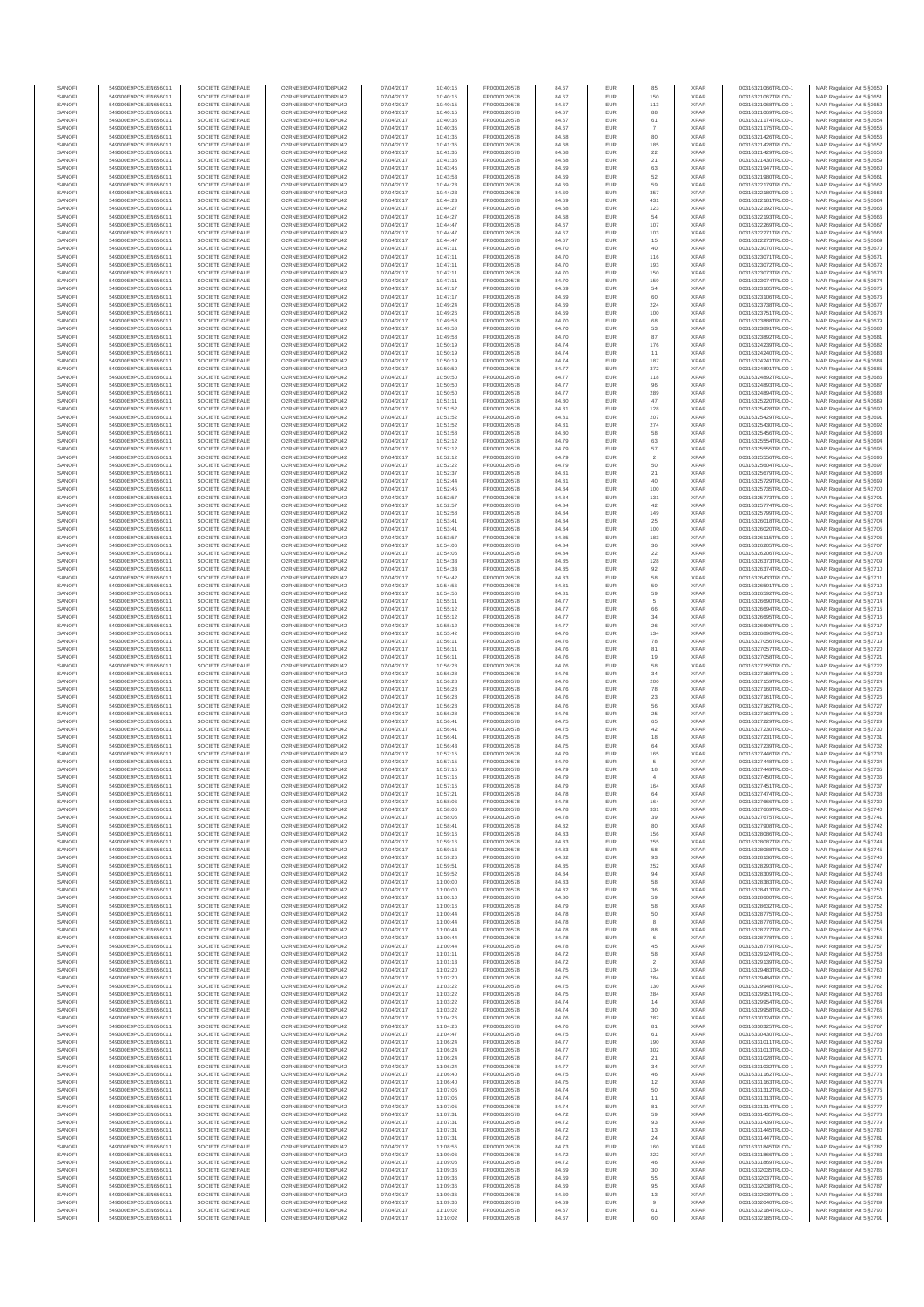| SANOF            | 549300E9PC51EN656011                         | SOCIETE GENERALE                     | O2RNE8IBXP4R0TD8PU42                          | 07/04/2017               | 11:11:25             | FR0000120578                 | 84.70          | EUR               | 100                | <b>XPAR</b>                | 00316332861TRLO0-1                       | MAR Regulation Art 5 §3792                                |
|------------------|----------------------------------------------|--------------------------------------|-----------------------------------------------|--------------------------|----------------------|------------------------------|----------------|-------------------|--------------------|----------------------------|------------------------------------------|-----------------------------------------------------------|
| SANOFI<br>SANOFI | 549300E9PC51EN656011<br>549300E9PC51EN656011 | SOCIETE GENERALE<br>SOCIETE GENERALE | O2RNE8IBXP4R0TD8PU42<br>O2RNE8IBXP4R0TD8PU42  | 07/04/2017               | 11:11:25             | FR0000120578                 | 84.70          | EUR<br>EUR        | 29                 | <b>XPAR</b><br><b>XPAR</b> | 00316332862TRLO0-1<br>00316332864TRLO0-1 | MAR Regulation Art 5 §3793                                |
| SANOFI           | 549300E9PC51EN656011                         | SOCIETE GENERALE                     | O2RNE8IBXP4R0TD8PU42                          | 07/04/2017<br>07/04/2017 | 11:11:25<br>11:11:25 | FR0000120578<br>FR0000120578 | 84.70<br>84.70 | EUR               | 71<br>129          | <b>XPAR</b>                | 00316332865TRLO0-1                       | MAR Regulation Art 5 §3794<br>MAR Regulation Art 5 §3795  |
| SANOFI           | 549300E9PC51EN656011                         | SOCIETE GENERALE                     | O2RNE8IBXP4R0TD8PU42                          | 07/04/2017               | 11:13:16             | FR0000120578                 | 84.70          | EUR               |                    | <b>XPAR</b>                | 00316333357TRLO0-1                       | MAR Regulation Art 5 §3796                                |
| SANOFI           | 549300E9PC51EN656011                         | SOCIETE GENERALE                     | O2RNE8IBXP4R0TD8PU42                          | 07/04/2017               | 11:13:16             | FR0000120578                 | 84.70          | EUR               | 197                | <b>XPAR</b>                | 00316333360TRLO0-1                       | MAR Regulation Art 5 §3797                                |
| SANOFI<br>SANOFI | 549300E9PC51EN656011<br>549300E9PC51EN656011 | SOCIETE GENERALE<br>SOCIETE GENERALE | O2RNE8IBXP4R0TD8PU42<br>O2RNE8IBXP4R0TD8PU42  | 07/04/2017<br>07/04/2017 | 11:13:16<br>11:13:16 | FR0000120578<br>FR0000120578 | 84.70<br>84.70 | EUR<br>EUR        | 65<br>35           | <b>XPAR</b><br><b>XPAR</b> | 00316333361TRLO0-1<br>00316333362TRLO0-1 | MAR Regulation Art 5 §3798<br>MAR Regulation Art 5 §3799  |
| SANOFI           | 549300E9PC51EN656011                         | SOCIETE GENERALE                     | O2RNE8IBXP4R0TD8PU42                          | 07/04/2017               | 11:13:16             | FR0000120578                 | 84.70          | EUR               | $\mathbf{74}$      | <b>XPAR</b>                | 00316333364TRLO0-1                       | MAR Regulation Art 5 §3800                                |
| SANOFI           | 549300E9PC51EN656011                         | SOCIETE GENERALE                     | O2RNE8IBXP4R0TD8PU42                          | 07/04/2017               | 11:13:16             | FR0000120578                 | 84.70          | EUR               | 28                 | <b>XPAR</b>                | 00316333365TRLO0-1                       | MAR Regulation Art 5 §3801                                |
| SANOFI<br>SANOFI | 549300E9PC51EN656011<br>549300E9PC51EN656011 | SOCIETE GENERALE<br>SOCIETE GENERALE | O2RNE8IBXP4R0TD8PU42<br>O2RNE8IBXP4R0TD8PU42  | 07/04/2017<br>07/04/2017 | 11:13:41<br>11:13:56 | FR0000120578<br>FR0000120578 | 84.67<br>84.69 | EUR<br>EUR        | 60<br>60           | <b>XPAR</b><br><b>XPAR</b> | 00316333669TRLO0-1<br>00316333798TRLO0-1 | MAR Regulation Art 5 §3802<br>MAR Regulation Art 5 §3803  |
| SANOFI           | 549300E9PC51EN656011                         | SOCIETE GENERALE                     | O2RNE8IBXP4R0TD8PLI42                         | 07/04/2017               | 11:17:04             | FR0000120578                 | 84.81          | EUR               | 117                | <b>XPAR</b>                | 00316334725TRLO0-1                       | MAR Regulation Art 5 §3804                                |
| SANOFI           | 549300E9PC51EN656011                         | SOCIETE GENERALE                     | O2RNE8IBXP4R0TD8PU42                          | 07/04/2017               | 11:17:04             | FR0000120578                 | 84.81          | EUR               | 83                 | <b>XPAR</b>                | 00316334726TRLO0-1                       | MAR Regulation Art 5 §3805                                |
| SANOFI           | 549300E9PC51EN656011                         | SOCIETE GENERALE                     | O2RNE8IBXP4R0TD8PU42                          | 07/04/2017               | 11:17:04             | FR0000120578                 | 84.81          | EUR               | 34                 | <b>XPAR</b>                | 00316334727TRLO0-1                       | MAR Regulation Art 5 §3806                                |
| SANOFI<br>SANOFI | 549300E9PC51EN656011<br>549300E9PC51EN656011 | SOCIETE GENERALE<br>SOCIETE GENERALE | O2RNE8IBXP4R0TD8PU42<br>O2RNE8IBXP4R0TD8PU42  | 07/04/2017<br>07/04/2017 | 11:17:04<br>11:17:04 | FR0000120578<br>FR0000120578 | 84.81<br>84.81 | EUR<br>EUR        | 116<br>140         | <b>XPAR</b><br><b>XPAR</b> | 00316334728TRLO0-1<br>00316334729TRLO0-1 | MAR Regulation Art 5 §3807<br>MAR Regulation Art 5 §3808  |
| SANOFI           | 549300E9PC51EN656011                         | SOCIETE GENERALE                     | O2RNE8IBXP4R0TD8PU42                          | 07/04/2017               | 11:17:04             | FR0000120578                 | 84.81          | EUR               | 110                | <b>XPAR</b>                | 00316334730TRLO0-1                       | MAR Regulation Art 5 §3809                                |
| SANOFI           | 549300E9PC51EN656011                         | SOCIETE GENERALE                     | O2RNE8IBXP4R0TD8PU42                          | 07/04/2017               | 11:17:04             | FR0000120578                 | 84.81          | EUR               | 59                 | <b>XPAR</b>                | 00316334731TRLO0-1                       | MAR Regulation Art 5 §3810                                |
| SANOFI           | 549300E9PC51EN656011                         | SOCIETE GENERALE                     | O2RNE8IBXP4R0TD8PU42                          | 07/04/2017               | 11:17:04             | FR0000120578                 | 84.81          | EUR               | 129                | <b>XPAR</b>                | 00316334732TRLO0-1                       | MAR Regulation Art 5 §3811                                |
| SANOFI<br>SANOFI | 549300E9PC51EN656011<br>549300E9PC51EN656011 | SOCIETE GENERALE<br>SOCIETE GENERALE | O2RNE8IBXP4R0TD8PU42<br>O2RNE8IBXP4R0TD8PU42  | 07/04/2017<br>07/04/2017 | 11:17:04<br>11:17:11 | FR0000120578<br>FR0000120578 | 84.81<br>84.80 | EUR<br>EUR        | 247<br>60          | <b>XPAR</b><br><b>XPAR</b> | 00316334733TRLO0-1<br>00316334755TRLO0-1 | MAR Regulation Art 5 §3812<br>MAR Regulation Art 5 §3813  |
| SANOFI           | 549300E9PC51EN656011                         | SOCIETE GENERALE                     | O2RNE8IBXP4R0TD8PU42                          | 07/04/2017               | 11:18:01             | FR0000120578                 | 84.81          | EUR               | 147                | <b>XPAR</b>                | 00316335087TRLO0-1                       | MAR Regulation Art 5 §3814                                |
| SANOFI           | 549300E9PC51EN656011                         | SOCIETE GENERALE                     | O2RNE8IBXP4R0TD8PU42                          | 07/04/2017               | 11:18:01             | FR0000120578                 | 84.81          | EUR               | 53                 | <b>XPAR</b>                | 00316335088TRLO0-1                       | MAR Regulation Art 5 §3815                                |
| SANOFI           | 549300E9PC51EN656011                         | SOCIETE GENERALE<br>SOCIETE GENERALE | O2RNE8IBXP4R0TD8PU42                          | 07/04/2017               | 11:18:01             | FR0000120578                 | 84.81          | EUR               | 5                  | <b>XPAR</b>                | 00316335089TRLO0-1                       | MAR Regulation Art 5 §3816                                |
| SANOFI<br>SANOFI | 549300E9PC51EN656011<br>549300E9PC51EN656011 | SOCIETE GENERALE                     | O2RNE8IBXP4R0TD8PU42<br>O2RNE8IBXP4R0TD8PU42  | 07/04/2017<br>07/04/2017 | 11:18:53<br>11:19:01 | FR0000120578<br>FR0000120578 | 84.82<br>84.79 | EUR<br>EUR        | 220<br>58          | <b>XPAR</b><br><b>XPAR</b> | 00316335406TRLO0-1<br>00316335459TRLO0-1 | MAR Regulation Art 5 §3817<br>MAR Regulation Art 5 §3818  |
| SANOFI           | 549300E9PC51EN656011                         | SOCIETE GENERALE                     | O2RNE8IBXP4R0TD8PU42                          | 07/04/2017               | 11:19:26             | FR0000120578                 | 84.77          | EUR               | 105                | <b>XPAR</b>                | 00316335570TRLO0-1                       | MAR Regulation Art 5 §3819                                |
| SANOFI           | 549300E9PC51EN656011                         | SOCIETE GENERALE                     | O2RNE8IBXP4R0TD8PU42                          | 07/04/2017               | 11:20:30             | FR0000120578                 | 84.77          | EUR               | 88                 | <b>XPAR</b>                | 00316335918TRLO0-1                       | MAR Regulation Art 5 §3820                                |
| SANOFI<br>SANOFI | 549300E9PC51EN656011<br>549300E9PC51EN656011 | SOCIETE GENERALE<br>SOCIETE GENERALE | O2RNE8IBXP4R0TD8PU42<br>O2RNE8IBXP4R0TD8PU42  | 07/04/2017<br>07/04/2017 | 11:21:32<br>11:21:36 | FR0000120578<br>FR0000120578 | 84.77<br>84.76 | EUR<br>EUR        | 90<br>78           | <b>XPAR</b><br><b>XPAR</b> | 00316336196TRLO0-1<br>00316336203TRLO0-1 | MAR Regulation Art 5 §3821<br>MAR Regulation Art 5 §3822  |
| SANOFI           | 549300E9PC51EN656011                         | SOCIETE GENERALE                     | O2RNE8IBXP4R0TD8PU42                          | 07/04/2017               | 11:21:36             | FR0000120578                 | 84.76          | EUR               | 182                | <b>XPAR</b>                | 00316336204TRLO0-1                       | MAR Regulation Art 5 §3823                                |
| SANOFI           | 549300E9PC51EN656011                         | SOCIETE GENERALE                     | O2RNE8IBXP4R0TD8PU42                          | 07/04/2017               | 11:21:36             | FR0000120578                 | 84.76          | EUR               | 100                | <b>XPAR</b>                | 00316336205TRLO0-1                       | MAR Regulation Art 5 §3824                                |
| SANOFI           | 549300E9PC51EN656011                         | SOCIETE GENERALE                     | O2RNE8IBXP4R0TD8PU42                          | 07/04/2017               | 11:21:43             | FR0000120578                 | 84.76          | EUR               | $\overline{4}$     | <b>XPAR</b>                | 00316336238TRLO0-1                       | MAR Regulation Art 5 §3825                                |
| SANOFI<br>SANOFI | 549300E9PC51EN656011<br>549300E9PC51EN656011 | SOCIETE GENERALE<br>SOCIETE GENERALE | O2RNE8IBXP4R0TD8PU42<br>O2RNE8IBXP4R0TD8PU42  | 07/04/2017<br>07/04/2017 | 11:23:43<br>11:23:43 | FR0000120578<br>FR0000120578 | 84.78<br>84.78 | EUR<br>EUR        | 64<br>86           | <b>XPAR</b><br><b>XPAR</b> | 00316336856TRLO0-1<br>00316336857TRLO0-1 | MAR Regulation Art 5 §3826<br>MAR Regulation Art 5 §3827  |
| SANOFI           | 549300E9PC51EN656011                         | SOCIETE GENERALE                     | O2RNE8IBXP4R0TD8PU42                          | 07/04/2017               | 11:23:43             | FR0000120578                 | 84.78          | EUR               | 414                | <b>XPAR</b>                | 00316336858TRLO0-1                       | MAR Regulation Art 5 §3828                                |
| SANOFI           | 549300E9PC51EN656011                         | SOCIETE GENERALE                     | O2RNE8IBXP4R0TD8PU42                          | 07/04/2017               | 11:23:43             | FR0000120578                 | 84.77          | EUR               | 33                 | <b>XPAR</b>                | 00316336860TRLO0-1                       | MAR Regulation Art 5 §3829                                |
| SANOFI           | 549300E9PC51EN656011                         | SOCIETE GENERALE                     | O2RNE8IBXP4R0TD8PU42                          | 07/04/2017               | 11:23:43             | FR0000120578                 | 84.77          | EUR               | 93                 | <b>XPAR</b>                | 00316336862TRLO0-1                       | MAR Regulation Art 5 §3830                                |
| SANOFI<br>SANOFI | 549300E9PC51EN656011<br>549300E9PC51EN656011 | SOCIETE GENERALE<br>SOCIETE GENERALE | O2RNE8IBXP4R0TD8PU42<br>O2RNE8IBXP4R0TD8PU42  | 07/04/2017<br>07/04/2017 | 11:24:19<br>11:24:39 | FR0000120578<br>FR0000120578 | 84.77<br>84.77 | EUR<br>EUR        | 97<br>32           | <b>XPAR</b><br><b>XPAR</b> | 00316337061TRLO0-1<br>00316337148TRLO0-1 | MAR Regulation Art 5 §3831<br>MAR Regulation Art 5 \$3832 |
| SANOFI           | 549300E9PC51EN656011                         | SOCIETE GENERALE                     | O2RNE8IBXP4R0TD8PU42                          | 07/04/2017               | 11:24:39             | FR0000120578                 | 84.77          | EUR               | $\scriptstyle{72}$ | <b>XPAR</b>                | 00316337149TRLO0-1                       | MAR Regulation Art 5 §3833                                |
| SANOFI           | 549300E9PC51EN656011                         | SOCIETE GENERALE                     | O2RNE8IBXP4R0TD8PU42                          | 07/04/2017               | 11:24:39             | FR0000120578                 | 84.77          | EUR               | 28                 | <b>XPAR</b>                | 00316337150TRLO0-1                       | MAR Regulation Art 5 §3834                                |
| SANOFI           | 549300E9PC51EN656011                         | SOCIETE GENERALE                     | O2RNE8IBXP4R0TD8PU42                          | 07/04/2017               | 11:24:39             | FR0000120578                 | 84.77          | EUR               | 44                 | <b>XPAR</b>                | 00316337151TRLO0-1                       | MAR Regulation Art 5 §3835                                |
| SANOFI<br>SANOFI | 549300E9PC51EN656011<br>549300E9PC51EN656011 | SOCIETE GENERALE<br>SOCIETE GENERALE | O2RNE8IBXP4R0TD8PU42<br>O2RNE8IBXP4R0TD8PU42  | 07/04/2017<br>07/04/2017 | 11:25:16<br>11:26:36 | FR0000120578<br>FR0000120578 | 84.74<br>84.76 | EUR<br>EUR        | 75<br>224          | <b>XPAR</b><br><b>XPAR</b> | 00316337415TRLO0-1<br>00316337768TRLO0-1 | MAR Regulation Art 5 §3836<br>MAR Regulation Art 5 §3837  |
| SANOFI           | 549300E9PC51EN656011                         | SOCIETE GENERALE                     | O2RNE8IBXP4R0TD8PU42                          | 07/04/2017               | 11:28:08             | FR0000120578                 | 84.78          | EUR               | 183                | <b>XPAR</b>                | 00316338129TRLO0-1                       | MAR Regulation Art 5 \$3838                               |
| SANOFI           | 549300E9PC51EN656011                         | SOCIETE GENERALE                     | O2RNE8IBXP4R0TD8PU42                          | 07/04/2017               | 11:28:08             | FR0000120578                 | 84.78          | EUR               | 23                 | <b>XPAR</b>                | 00316338131TRLO0-1                       | MAR Regulation Art 5 §3839                                |
| SANOFI           | 549300E9PC51EN656011                         | SOCIETE GENERALE                     | O2RNE8IBXP4R0TD8PU42                          | 07/04/2017               | 11:28:08             | FR0000120578                 | 84.78          | EUR               | 160                | <b>XPAR</b>                | 00316338132TRLO0-1                       | MAR Regulation Art 5 §3840                                |
| SANOFI<br>SANOFI | 549300E9PC51EN656011<br>549300E9PC51EN656011 | SOCIETE GENERALE<br>SOCIETE GENERALE | O2RNE8IBXP4R0TD8PU42<br>O2RNE8IBXP4R0TD8PU42  | 07/04/2017<br>07/04/2017 | 11:28:08<br>11:28:08 | FR0000120578<br>FR0000120578 | 84.78<br>84.78 | EUR<br>EUR        | 91<br>59           | <b>XPAR</b><br><b>XPAR</b> | 00316338145TRLO0-1<br>00316338148TRLO0-1 | MAR Regulation Art 5 §3841<br>MAR Regulation Art 5 §3842  |
| SANOFI           | 549300E9PC51EN656011                         | SOCIETE GENERALE                     | O2RNE8IBXP4R0TD8PU42                          | 07/04/2017               | 11:28:08             | FR0000120578                 | 84.78          | EUR               | 274                | <b>XPAR</b>                | 00316338151TRLO0-1                       | MAR Regulation Art 5 §3843                                |
| SANOFI           | 549300E9PC51EN656011                         | SOCIETE GENERALE                     | O2RNE8IBXP4R0TD8PU42                          | 07/04/2017               | 11:28:41             | FR0000120578                 | 84.77          | EUR               | 75                 | <b>XPAR</b>                | 00316338289TRLO0-1                       | MAR Regulation Art 5 §3844                                |
| SANOFI           | 549300E9PC51EN656011                         | SOCIETE GENERALE                     | O2RNE8IBXP4R0TD8PU42<br>O2RNE8IBXP4R0TD8PU42  | 07/04/2017               | 11:28:41             | FR0000120578                 | 84.77          | EUR               | 61                 | <b>XPAR</b>                | 00316338293TRLO0-1                       | MAR Regulation Art 5 §3845                                |
| SANOFI<br>SANOFI | 549300E9PC51EN656011<br>549300E9PC51EN656011 | SOCIETE GENERALE<br>SOCIETE GENERALE | O2RNE8IBXP4R0TD8PU42                          | 07/04/2017<br>07/04/2017 | 11:30:45<br>11:30:45 | FR0000120578<br>FR0000120578 | 84.77<br>84.77 | EUR<br>EUR        | 129<br>40          | <b>XPAR</b><br><b>XPAR</b> | 00316339055TRLO0-1<br>00316339058TRLO0-1 | MAR Regulation Art 5 §3846<br>MAR Regulation Art 5 §3847  |
| SANOFI           | 549300E9PC51EN656011                         | SOCIETE GENERALE                     | O2RNE8IBXP4R0TD8PU42                          | 07/04/2017               | 11:31:33             | FR0000120578                 | 84.79          | EUR               | 71                 | <b>XPAR</b>                | 00316339428TRLO0-1                       | MAR Regulation Art 5 §3848                                |
| SANOFI           | 549300E9PC51EN656011                         | SOCIETE GENERALE                     | O2RNE8IBXP4R0TD8PU42                          | 07/04/2017               | 11:31:33             | FR0000120578                 | 84.79          | EUR               | 517                | <b>XPAR</b>                | 00316339429TRLO0-1                       | MAR Regulation Art 5 §3849                                |
| SANOFI<br>SANOFI | 549300E9PC51EN656011<br>549300E9PC51EN656011 | SOCIETE GENERALE<br>SOCIETE GENERALE | O2RNE8IBXP4R0TD8PU42<br>O2RNE8IBXP4R0TD8PU42  | 07/04/2017<br>07/04/2017 | 11:31:40<br>11:34:37 | FR0000120578<br>FR0000120578 | 84.77<br>84.80 | EUR<br>EUR        | 53<br>322          | <b>XPAR</b><br><b>XPAR</b> | 00316339458TRLO0-1<br>00316340209TRLO0-1 | MAR Regulation Art 5 §3850                                |
| SANOFI           | 549300E9PC51EN656011                         | SOCIETE GENERALE                     | O2RNE8IBXP4R0TD8PU42                          | 07/04/2017               | 11:34:37             | FR0000120578                 | 84.80          | EUR               | 173                | <b>XPAR</b>                | 00316340210TRLO0-1                       | MAR Regulation Art 5 §3851<br>MAR Regulation Art 5 §3852  |
| SANOFI           | 549300E9PC51EN656011                         | SOCIETE GENERALE                     | O2RNE8IBXP4R0TD8PU42                          | 07/04/2017               | 11:35:15             | FR0000120578                 | 84.79          | EUR               | 345                | <b>XPAR</b>                | 00316340415TRLO0-1                       | MAR Regulation Art 5 §3853                                |
| SANOFI           | 549300E9PC51EN656011                         | SOCIETE GENERALE                     | O2RNE8IBXP4R0TD8PU42                          | 07/04/2017               | 11:35:15             | FR0000120578                 | 84.79          | EUR               | 119                | <b>XPAR</b>                | 00316340419TRLO0-1                       | MAR Regulation Art 5 §3854                                |
| SANOFI<br>SANOFI | 549300E9PC51EN656011<br>549300E9PC51EN656011 | SOCIETE GENERALE<br>SOCIETE GENERALE | O2RNE8IBXP4R0TD8PU42<br>O2RNE8IBXP4R0TD8PU42  | 07/04/2017<br>07/04/2017 | 11:36:30<br>11:36:30 | FR0000120578<br>FR0000120578 | 84.80<br>84.80 | EUR<br>EUR        | 80<br>172          | <b>XPAR</b><br><b>XPAR</b> | 00316340930TRLO0-1<br>00316340934TRLO0-1 | MAR Regulation Art 5 §3855<br>MAR Regulation Art 5 §3856  |
| SANOFI           | 549300E9PC51EN656011                         | SOCIETE GENERALE                     | O2RNE8IBXP4R0TD8PU42                          | 07/04/2017               | 11:37:06             | FR0000120578                 | 84.83          | EUR               | 98                 | <b>XPAR</b>                | 00316341421TRLO0-1                       | MAR Regulation Art 5 §3857                                |
| SANOFI           | 549300E9PC51EN656011                         | SOCIETE GENERALE                     | O2RNE8IBXP4R0TD8PU42                          | 07/04/2017               | 11:37:06             | FR0000120578                 | 84.83          | EUR               | 129                | <b>XPAR</b>                | 00316341422TRLO0-1                       | MAR Regulation Art 5 §3858                                |
| SANOFI           | 549300E9PC51EN656011                         | SOCIETE GENERALE                     | O2RNE8IBXP4R0TD8PU42                          | 07/04/2017               | 11:37:50             | FR0000120578                 | 84.85          | EUR               | 132                | <b>XPAR</b>                | 00316341720TRLO0-1                       | MAR Regulation Art 5 §3859                                |
| SANOFI<br>SANOFI | 549300E9PC51EN656011<br>549300E9PC51EN656011 | SOCIETE GENERALE<br>SOCIETE GENERALE | O2RNE8IBXP4R0TD8PU42<br>O2RNE8IBXP4R0TD8PU42  | 07/04/2017<br>07/04/2017 | 11:38:08<br>11:41:55 | FR0000120578<br>FR0000120578 | 84.83<br>84.89 | EUR<br>EUR        | 64<br>117          | <b>XPAR</b><br><b>XPAR</b> | 00316341836TRLO0-1<br>00316342707TRLO0-1 | MAR Regulation Art 5 §3860<br>MAR Regulation Art 5 §3861  |
| SANOFI           | 549300E9PC51EN656011                         | SOCIETE GENERALE                     | O2RNE8IBXP4R0TD8PU42                          | 07/04/2017               | 11:41:55             | FR0000120578                 | 84.89          | EUR               | 147                | <b>XPAR</b>                | 00316342708TRLO0-1                       | MAR Regulation Art 5 §3862                                |
| SANOFI           | 549300E9PC51EN656011                         | SOCIETE GENERALE                     | O2RNE8IBXP4R0TD8PU42                          | 07/04/2017               | 11:41:55             | FR0000120578                 | 84.89          | EUR               | 147                | <b>XPAR</b>                | 00316342709TRLO0-1                       | MAR Regulation Art 5 §3863                                |
| SANOFI<br>SANOFI | 549300E9PC51EN656011<br>549300E9PC51EN656011 | SOCIETE GENERALE<br>SOCIETE GENERALE | O2RNE8IBXP4R0TD8PU42<br>O2RNE8IBXP4R0TD8PU42  | 07/04/2017<br>07/04/2017 | 11:41:55<br>11:41:55 | FR0000120578<br>FR0000120578 | 84.89<br>84.89 | EUR<br>EUR        | 150<br>172         | <b>XPAR</b><br><b>XPAR</b> | 00316342710TRLO0-1<br>00316342711TRLO0-1 | MAR Regulation Art 5 §3864<br>MAR Regulation Art 5 §3865  |
| SANOFI           | 549300E9PC51EN656011                         | SOCIETE GENERALE                     | O2RNE8IBXP4R0TD8PU42                          | 07/04/2017               | 11:42:06             | FR0000120578                 | 84.88          | EUR               | 107                | <b>XPAR</b>                | 00316342810TRLO0-1                       | MAR Regulation Art 5 §3866                                |
| SANOFI           | 549300E9PC51EN656011                         | SOCIETE GENERALE                     | O2RNE8IBXP4R0TD8PU42                          | 07/04/2017               | 11:43:59             | FR0000120578                 | 84.89          | EUR               |                    | <b>XPAR</b>                | 00316343404TRLO0-1                       | MAR Regulation Art 5 §3867                                |
| SANOFI           | 549300E9PC51EN656011                         | SOCIETE GENERALE                     | O2RNE8IBXP4R0TD8PU42                          | 07/04/2017               | 11:43:59             | FR0000120578                 | 84.89          | EUR               | 100                | <b>XPAR</b>                | 00316343407TRLO0-1                       | MAR Regulation Art 5 §3868                                |
| SANOFI<br>SANOFI | 549300E9PC51EN656011<br>549300E9PC51EN656011 | SOCIETE GENERALE<br>SOCIETE GENERALE | O2RNE8IBXP4R0TD8PU42<br>O2RNE8IBXP4R0TD8PU42  | 07/04/2017<br>07/04/2017 | 11:43:59<br>11:44:08 | FR0000120578<br>FR0000120578 | 84.89<br>84.88 | EUR<br>EUR        | 97<br>90           | <b>XPAR</b><br><b>XPAR</b> | 00316343408TRLO0-1<br>00316343445TRLO0-1 | MAR Regulation Art 5 §3869<br>MAR Regulation Art 5 §3870  |
| SANOFI           | 549300E9PC51EN656011                         | SOCIETE GENERALE                     | O2RNE8IBXP4R0TD8PU42                          | 07/04/2017               | 11:44:08             | FR0000120578                 | 84.88          | EUR               | $\scriptstyle{72}$ | <b>XPAR</b>                | 00316343446TRLO0-1                       | MAR Regulation Art 5 §3871                                |
| SANOFI           | 549300E9PC51EN656011                         | SOCIETE GENERALE                     | O2RNE8IBXP4R0TD8PU42                          | 07/04/2017               | 11:46:02             | FR0000120578                 | 84.89          | EUR               | 235                | <b>XPAR</b>                | 00316344095TRLO0-1                       | MAR Regulation Art 5 §3872                                |
| SANOFI           | 549300E9PC51EN656011                         | SOCIETE GENERALE                     | O2RNE8IBXP4R0TD8PU42                          | 07/04/2017               | 11:46:02             | FR0000120578                 | 84.89          | EUR               | 87                 | <b>XPAR</b>                | 00316344096TRLO0-1                       | MAR Regulation Art 5 §3873                                |
| SANOFI<br>SANOFI | 549300E9PC51EN656011<br>549300E9PC51EN656011 | SOCIETE GENERALE<br>SOCIETE GENERALE | O2RNE8IBXP4R0TD8PU42<br>O2RNE8IBXP4R0TD8PU42  | 07/04/2017<br>07/04/2017 | 11:46:02<br>11:46:02 | FR0000120578<br>FR0000120578 | 84.88<br>84.88 | EUR<br>EUR        | 13<br>40           | <b>XPAR</b><br><b>XPAR</b> | 00316344097TRLO0-1<br>00316344098TRLO0-1 | MAR Regulation Art 5 §3874<br>MAR Regulation Art 5 §3875  |
| SANOFI           | 549300E9PC51EN656011                         | SOCIETE GENERALE                     | O2RNE8IBXP4R0TD8PU42                          | 07/04/2017               | 11:47:27             | FR0000120578                 | 84.87          | EUR               | 37                 | <b>XPAR</b>                | 00316344433TRLO0-1                       | MAR Regulation Art 5 §3876                                |
| SANOFI           | 549300E9PC51EN656011                         | SOCIETE GENERALE                     | O2RNE8IBXP4R0TD8PU42                          | 07/04/2017               | 11:47:27             | FR0000120578                 | 84.87          | <b>EUR</b>        | 156                | <b>XPAR</b>                | 00316344434TRLO0-1                       | MAR Regulation Art 5 \$3877                               |
| SANOFI<br>SANOFI | 549300E9PC51EN656011<br>549300E9PC51EN656011 | SOCIETE GENERALE<br>SOCIETE GENERALE | O2RNE8IBXP4R0TD8PU42<br>O2RNE8IBXP4R0TD8PLI42 | 07/04/2017<br>07/04/2017 | 11:48:46<br>11:48:54 | FR0000120578<br>FR0000120578 | 84.87<br>84.87 | EUR<br>EUR        | 13                 | <b>XPAR</b><br><b>XPAR</b> | 00316344939TRLO0-1<br>00316344960TRLO0-1 | MAR Regulation Art 5 §3878<br>MAR Regulation Art 5 §3879  |
| SANOFI           | 549300E9PC51EN656011                         | SOCIETE GENERALE                     | O2RNE8IBXP4R0TD8PU42                          | 07/04/2017               | 11:50:23             | FR0000120578                 | 84.88          | EUR               | 308                | <b>XPAR</b>                | 00316345432TRLO0-1                       | MAR Regulation Art 5 §3880                                |
| SANOFI           | 549300E9PC51EN656011                         | SOCIETE GENERALE                     | O2RNE8IBXP4R0TD8PU42                          | 07/04/2017               | 11:50:23             | FR0000120578                 | 84.88          | EUR               | 89                 | <b>XPAR</b>                | 00316345436TRLO0-1                       | MAR Regulation Art 5 §3881                                |
| SANOFI           | 549300E9PC51EN656011                         | SOCIETE GENERALE                     | O2RNE8IBXP4R0TD8PU42                          | 07/04/2017               | 11:50:24             | FR0000120578                 | 84.87          | EUR               | 67                 | <b>XPAR</b>                | 00316345438TRLO0-1                       | MAR Regulation Art 5 §3882                                |
| SANOFI<br>SANOFI | 549300E9PC51EN656011<br>549300E9PC51EN656011 | SOCIETE GENERALE<br>SOCIETE GENERALE | O2RNE8IBXP4R0TD8PU42<br>O2RNE8IBXP4R0TD8PU42  | 07/04/2017<br>07/04/2017 | 11:50:59<br>11:50:59 | FR0000120578<br>FR0000120578 | 84.86<br>84.86 | EUR<br>EUR        | 93<br>37           | <b>XPAR</b><br><b>XPAR</b> | 00316345594TRLO0-1<br>00316345598TRLO0-1 | MAR Regulation Art 5 §3883<br>MAR Regulation Art 5 §3884  |
| SANOFI           | 549300E9PC51EN656011                         | SOCIETE GENERALE                     | O2RNE8IBXP4R0TD8PU42                          | 07/04/2017               | 11:53:06             | FR0000120578                 | 84.89          | EUR               | 100                | <b>XPAR</b>                | 00316346196TRLO0-1                       | MAR Regulation Art 5 §3885                                |
| SANOFI           | 549300E9PC51EN656011                         | SOCIETE GENERALE                     | O2RNE8IBXP4R0TD8PU42                          | 07/04/2017               | 11:53:06             | FR0000120578                 | 84.89          | EUR               | 362                | <b>XPAR</b>                | 00316346197TRLO0-1                       | MAR Regulation Art 5 §3886                                |
| SANOFI<br>SANOFI | 549300E9PC51EN656011<br>549300E9PC51EN656011 | SOCIETE GENERALE<br>SOCIETE GENERALE | O2RNE8IBXP4R0TD8PU42<br>O2RNE8IBXP4R0TD8PU42  | 07/04/2017<br>07/04/2017 | 11:53:06             | FR0000120578<br>FR0000120578 | 84.89<br>84.88 | EUR<br>EUR        | 11<br>11           | <b>XPAR</b><br><b>XPAR</b> | 00316346198TRLO0-1                       | MAR Regulation Art 5 §3887<br>MAR Regulation Art 5 §3888  |
| SANOFI           | 549300E9PC51EN656011                         | SOCIETE GENERALE                     | O2RNE8IBXP4R0TD8PU42                          | 07/04/2017               | 11:53:20<br>11:53:20 | FR0000120578                 | 84.88          | EUR               | 48                 | <b>XPAR</b>                | 00316346274TRLO0-1<br>00316346277TRLO0-1 | MAR Regulation Art 5 §3889                                |
| SANOFI           | 549300E9PC51EN656011                         | SOCIETE GENERALE                     | O2RNE8IBXP4R0TD8PU42                          | 07/04/2017               | 11:53:21             | FR0000120578                 | 84.88          | EUR               | 15                 | <b>XPAR</b>                | 00316346279TRLO0-1                       | MAR Regulation Art 5 §3890                                |
| SANOFI<br>SANOFI | 549300E9PC51EN656011<br>549300E9PC51EN656011 | SOCIETE GENERALE<br>SOCIETE GENERALE | O2RNE8IBXP4R0TD8PU42<br>O2RNE8IBXP4R0TD8PU42  | 07/04/2017<br>07/04/2017 | 11:54:51<br>11:54:51 | FR0000120578<br>FR0000120578 | 84.86<br>84.86 | <b>EUR</b><br>EUR | 58<br>259          | <b>XPAR</b><br><b>XPAR</b> | 00316346999TRLO0-1<br>00316347006TRLO0-1 | MAR Regulation Art 5 §3891                                |
| SANOFI           | 549300E9PC51EN656011                         | SOCIETE GENERALE                     | O2RNE8IBXP4R0TD8PU42                          | 07/04/2017               | 11:54:51             | FR0000120578                 | 84.86          | EUR               | 6                  | <b>XPAR</b>                | 00316347092TRLO0-1                       | MAR Regulation Art 5 §3892<br>MAR Regulation Art 5 §3893  |
| SANOFI           | 549300E9PC51EN656011                         | SOCIETE GENERALE                     | O2RNE8IBXP4R0TD8PU42                          | 07/04/2017               | 11:55:43             | FR0000120578                 | 84.84          | EUR               | 116                | <b>XPAR</b>                | 00316347614TRLO0-1                       | MAR Regulation Art 5 §3894                                |
| SANOFI           | 549300E9PC51EN656011                         | SOCIETE GENERALE                     | O2RNE8IBXP4R0TD8PU42                          | 07/04/2017               | 11:55:43             | FR0000120578                 | 84.84          | EUR               | 12                 | <b>XPAR</b>                | 00316347615TRLO0-1                       | MAR Regulation Art 5 §3895                                |
| SANOFI<br>SANOFI | 549300E9PC51EN656011<br>549300E9PC51EN656011 | SOCIETE GENERALE<br>SOCIETE GENERALE | O2RNE8IBXP4R0TD8PU42<br>O2RNE8IBXP4R0TD8PU42  | 07/04/2017<br>07/04/2017 | 11:57:00<br>11:57:00 | FR0000120578<br>FR0000120578 | 84.83<br>84.83 | EUR<br>EUR        | 39<br>19           | <b>XPAR</b><br><b>XPAR</b> | 00316348006TRLO0-1<br>00316348009TRLO0-1 | MAR Regulation Art 5 §3896<br>MAR Regulation Art 5 §3897  |
| SANOFI           | 549300E9PC51EN656011                         | SOCIETE GENERALE                     | O2RNE8IBXP4R0TD8PU42                          | 07/04/2017               | 11:57:00             | FR0000120578                 | 84.83          | EUR               | 81                 | <b>XPAR</b>                | 00316348011TRLO0-1                       | MAR Regulation Art 5 §3898                                |
| SANOFI           | 549300E9PC51EN656011                         | SOCIETE GENERALE                     | O2RNE8IBXP4R0TD8PU42                          | 07/04/2017               | 11:57:00             | FR0000120578                 | 84.83          | EUR               | 157                | <b>XPAR</b>                | 00316348012TRLO0-1                       | MAR Regulation Art 5 §3899                                |
| SANOFI           | 549300E9PC51EN656011                         | SOCIETE GENERALE                     | O2RNE8IBXP4R0TD8PU42                          | 07/04/2017               | 11:57:24             | FR0000120578                 | 84.82          | EUR               | 32                 | <b>XPAR</b>                | 00316348121TRLO0-1                       | MAR Regulation Art 5 §3900                                |
| SANOFI<br>SANOFI | 549300E9PC51EN656011<br>549300E9PC51EN656011 | SOCIETE GENERALE<br>SOCIETE GENERALE | O2RNE8IBXP4R0TD8PU42<br>O2RNE8IBXP4R0TD8PU42  | 07/04/2017<br>07/04/2017 | 11:57:24<br>11:57:25 | FR0000120578<br>FR0000120578 | 84.82<br>84.81 | EUR<br>EUR        | 62<br>$12$         | <b>XPAR</b><br><b>XPAR</b> | 00316348122TRLO0-1<br>00316348124TRLO0-1 | MAR Regulation Art 5 §3901<br>MAR Regulation Art 5 §3902  |
| SANOFI           | 549300E9PC51EN656011                         | SOCIETE GENERALE                     | O2RNE8IBXP4R0TD8PU42                          | 07/04/2017               | 11:58:03             | FR0000120578                 | 84.80          | EUR               | 91                 | <b>XPAR</b>                | 00316348318TRLO0-1                       | MAR Regulation Art 5 §3903                                |
| SANOFI           | 549300E9PC51EN656011                         | SOCIETE GENERALE                     | O2RNE8IBXP4R0TD8PU42                          | 07/04/2017               | 11:58:03             | FR0000120578                 | 84.80          | EUR               | 23                 | <b>XPAR</b>                | 00316348321TRLO0-1                       | MAR Regulation Art 5 §3904                                |
| SANOFI           | 549300E9PC51EN656011                         | SOCIETE GENERALE                     | O2RNE8IBXP4R0TD8PU42                          | 07/04/2017               | 11:59:13             | FR0000120578                 | 84.78          | EUR               | 176                | <b>XPAR</b>                | 00316349045TRLO0-1                       | MAR Regulation Art 5 §3905                                |
| SANOFI<br>SANOFI | 549300E9PC51EN656011<br>549300E9PC51EN656011 | SOCIETE GENERALE<br>SOCIETE GENERALE | O2RNE8IBXP4R0TD8PU42<br>O2RNE8IBXP4R0TD8PU42  | 07/04/2017<br>07/04/2017 | 11:59:13<br>12:00:18 | FR0000120578                 | 84.78<br>84.79 | EUR               | 58                 | <b>XPAR</b><br><b>XPAR</b> | 00316349046TRLO0-1<br>00316350197TRLO0-1 | MAR Regulation Art 5 §3906                                |
| SANOFI           | 549300E9PC51EN656011                         | SOCIETE GENERALE                     | O2RNE8IBXP4R0TD8PU42                          | 07/04/2017               | 12:00:18             | FR0000120578<br>FR0000120578 | 84.79          | EUR<br>EUR        | 58<br>$71\,$       | <b>XPAR</b>                | 00316350199TRLO0-1                       | MAR Regulation Art 5 §3907<br>MAR Regulation Art 5 §3908  |
| SANOFI           | 549300E9PC51EN656011                         | SOCIETE GENERALE                     | O2RNE8IBXP4R0TD8PU42                          | 07/04/2017               | 12:00:18             | FR0000120578                 | 84.79          | EUR               | 87                 | <b>XPAR</b>                | 00316350201TRLO0-1                       | MAR Regulation Art 5 §3909                                |
| SANOFI           | 549300E9PC51EN656011                         | SOCIETE GENERALE                     | O2RNE8IBXP4R0TD8PU42                          | 07/04/2017               | 12:00:43             | FR0000120578                 | 84.78          | EUR               | 58                 | <b>XPAR</b>                | 00316350252TRLO0-1                       | MAR Regulation Art 5 §3910                                |
| SANOFI<br>SANOFI | 549300E9PC51EN656011<br>549300E9PC51EN656011 | SOCIETE GENERALE<br>SOCIETE GENERALE | O2RNE8IBXP4R0TD8PU42<br>O2RNE8IBXP4R0TD8PU42  | 07/04/2017<br>07/04/2017 | 12:00:43<br>12:01:07 | FR0000120578<br>FR0000120578 | 84.78<br>84.78 | EUR<br>EUR        | 60<br>58           | <b>XPAR</b><br><b>XPAR</b> | 00316350254TRLO0-1<br>00316350374TRLO0-1 | MAR Regulation Art 5 §3911<br>MAR Regulation Art 5 §3912  |
| SANOFI           | 549300E9PC51EN656011                         | SOCIETE GENERALE                     | O2RNE8IBXP4R0TD8PU42                          | 07/04/2017               | 12:02:35             | FR0000120578                 | 84.78          | EUR               | 100                | <b>XPAR</b>                | 00316351042TRLO0-1                       | MAR Regulation Art 5 §3913                                |
| SANOFI           | 549300E9PC51EN656011                         | SOCIETE GENERALE                     | O2RNE8IBXP4R0TD8PU42                          | 07/04/2017               | 12:02:35             | FR0000120578                 | 84.78          | EUR               | 104                | <b>XPAR</b>                | 00316351043TRLO0-1                       | MAR Regulation Art 5 §3914                                |
| SANOFI           | 549300E9PC51EN656011                         | SOCIETE GENERALE                     | O2RNE8IBXP4R0TD8PU42                          | 07/04/2017               | 12:02:35             | FR0000120578                 | 84.78          | EUR               | 59                 | <b>XPAR</b>                | 00316351044TRLO0-1                       | MAR Regulation Art 5 §3915                                |
| SANOFI<br>SANOFI | 549300E9PC51EN656011<br>549300E9PC51EN656011 | SOCIETE GENERALE<br>SOCIETE GENERALE | O2RNE8IBXP4R0TD8PU42<br>O2RNE8IBXP4R0TD8PU42  | 07/04/2017<br>07/04/2017 | 12:03:05<br>12:03:05 | FR0000120578<br>FR0000120578 | 84.78<br>84.78 | EUR<br>EUR        | 50<br>122          | <b>XPAR</b><br><b>XPAR</b> | 00316351315TRLO0-1<br>00316351316TRLO0-1 | MAR Regulation Art 5 §3916<br>MAR Regulation Art 5 §3917  |
| SANOFI           | 549300E9PC51EN656011                         | SOCIETE GENERALE                     | O2RNE8IBXP4R0TD8PU42                          | 07/04/2017               | 12:05:44             | FR0000120578                 | 84.76          | EUR               | 193                | <b>XPAR</b>                | 00316352484TRLO0-1                       | MAR Regulation Art 5 §3918                                |
| SANOFI           | 549300E9PC51EN656011                         | SOCIETE GENERALE                     | O2RNE8IBXP4R0TD8PU42                          | 07/04/2017               | 12:05:44             | FR0000120578                 | 84.76          | EUR               | 435                | <b>XPAR</b>                | 00316352488TRLO0-1                       | MAR Regulation Art 5 §3919                                |
| SANOFI           | 549300E9PC51EN656011                         | SOCIETE GENERALE                     | O2RNE8IBXP4R0TD8PU42                          | 07/04/2017               | 12:05:44             | FR0000120578                 | 84.76          | EUR               | 30                 | <b>XPAR</b>                | 00316352491TRLO0-1                       | MAR Regulation Art 5 §3920                                |
| SANOFI<br>SANOFI | 549300E9PC51EN656011<br>549300E9PC51EN656011 | SOCIETE GENERALE<br>SOCIETE GENERALE | O2RNE8IBXP4R0TD8PU42<br>O2RNE8IBXP4R0TD8PU42  | 07/04/2017<br>07/04/2017 | 12:06:51<br>12:06:51 | FR0000120578<br>FR0000120578 | 84.75<br>84.74 | EUR<br>EUR        | 114<br>26          | <b>XPAR</b><br><b>XPAR</b> | 00316352776TRLO0-1<br>00316352777TRLO0-1 | MAR Regulation Art 5 §3921<br>MAR Regulation Art 5 §3922  |
| SANOFI           | 549300E9PC51EN656011                         | SOCIETE GENERALE                     | O2RNE8IBXP4R0TD8PU42                          | 07/04/2017               | 12:08:14             | FR0000120578                 | 84.74          | EUR               | 108                | <b>XPAR</b>                | 00316353290TRLO0-1                       | MAR Regulation Art 5 §3923                                |
| SANOFI           | 549300E9PC51EN656011                         | SOCIETE GENERALE                     | O2RNE8IBXP4R0TD8PU42                          | 07/04/2017               | 12:08:14             | FR0000120578                 | 84.74          | EUR               | 44                 | <b>XPAR</b>                | 00316353292TRLO0-1                       | MAR Regulation Art 5 §3924                                |
| SANOFI           | 549300E9PC51EN656011                         | SOCIETE GENERALE                     | O2RNE8IBXP4R0TD8PU42                          | 07/04/2017               | 12:08:14             | FR0000120578                 | 84.74          | EUR               | 94                 | <b>XPAR</b>                | 00316353294TRLO0-1                       | MAR Regulation Art 5 §3925                                |
| SANOFI<br>SANOFI | 549300E9PC51EN656011<br>549300E9PC51EN656011 | SOCIETE GENERALE<br>SOCIETE GENERALE | O2RNE8IBXP4R0TD8PU42<br>O2RNE8IBXP4R0TD8PU42  | 07/04/2017<br>07/04/2017 | 12:09:55<br>12:09:55 | FR0000120578<br>FR0000120578 | 84.73<br>84.73 | EUR<br>EUR        | 21<br>150          | <b>XPAR</b><br><b>XPAR</b> | 00316353867TRLO0-1<br>00316353868TRLO0-1 | MAR Regulation Art 5 §3926<br>MAR Regulation Art 5 §3927  |
| SANOFI           | 549300E9PC51EN656011                         | SOCIETE GENERALE                     | O2RNE8IBXP4R0TD8PU42                          | 07/04/2017               | 12:09:55             | FR0000120578                 | 84.73          | EUR               | $\sqrt{4}$         | <b>XPAR</b>                | 00316353869TRLO0-1                       | MAR Regulation Art 5 §3928                                |
| SANOFI           | 549300E9PC51EN656011                         | SOCIETE GENERALE                     | O2RNE8IBXP4R0TD8PU42                          | 07/04/2017               | 12:09:55             | FR0000120578                 | 84.73          | EUR               | 36                 | <b>XPAR</b>                | 00316353870TRLO0-1                       | MAR Regulation Art 5 §3929                                |
| SANOFI<br>SANOFI | 549300E9PC51EN656011<br>549300E9PC51EN656011 | SOCIETE GENERALE<br>SOCIETE GENERALE | O2RNE8IBXP4R0TD8PU42<br>O2RNE8IBXP4R0TD8PU42  | 07/04/2017<br>07/04/2017 | 12:09:55<br>12:11:22 | FR0000120578<br>FR0000120578 | 84.73<br>84.73 | EUR<br>EUR        | 89<br>59           | <b>XPAR</b><br><b>XPAR</b> | 00316353871TRLO0-1<br>00316354295TRLO0-1 | MAR Regulation Art 5 §3930<br>MAR Regulation Art 5 §3931  |
| SANOFI           | 549300E9PC51EN656011                         | SOCIETE GENERALE                     | O2RNE8IBXP4R0TD8PU42                          | 07/04/2017               | 12:11:22             | FR0000120578                 | 84.73          | EUR               | 196                | <b>XPAR</b>                | 00316354300TRLO0-1                       | MAR Regulation Art 5 §3932                                |
| SANOFI           | 549300E9PC51EN656011                         | SOCIETE GENERALE                     | O2RNE8IBXP4R0TD8PU42                          | 07/04/2017               | 12:11:34             | FR0000120578                 | 84.73          | EUR               | 59                 | XPAR                       | 00316354421TRLO0-1                       | MAR Regulation Art 5 §3933                                |
|                  |                                              |                                      |                                               |                          |                      |                              |                |                   |                    |                            |                                          |                                                           |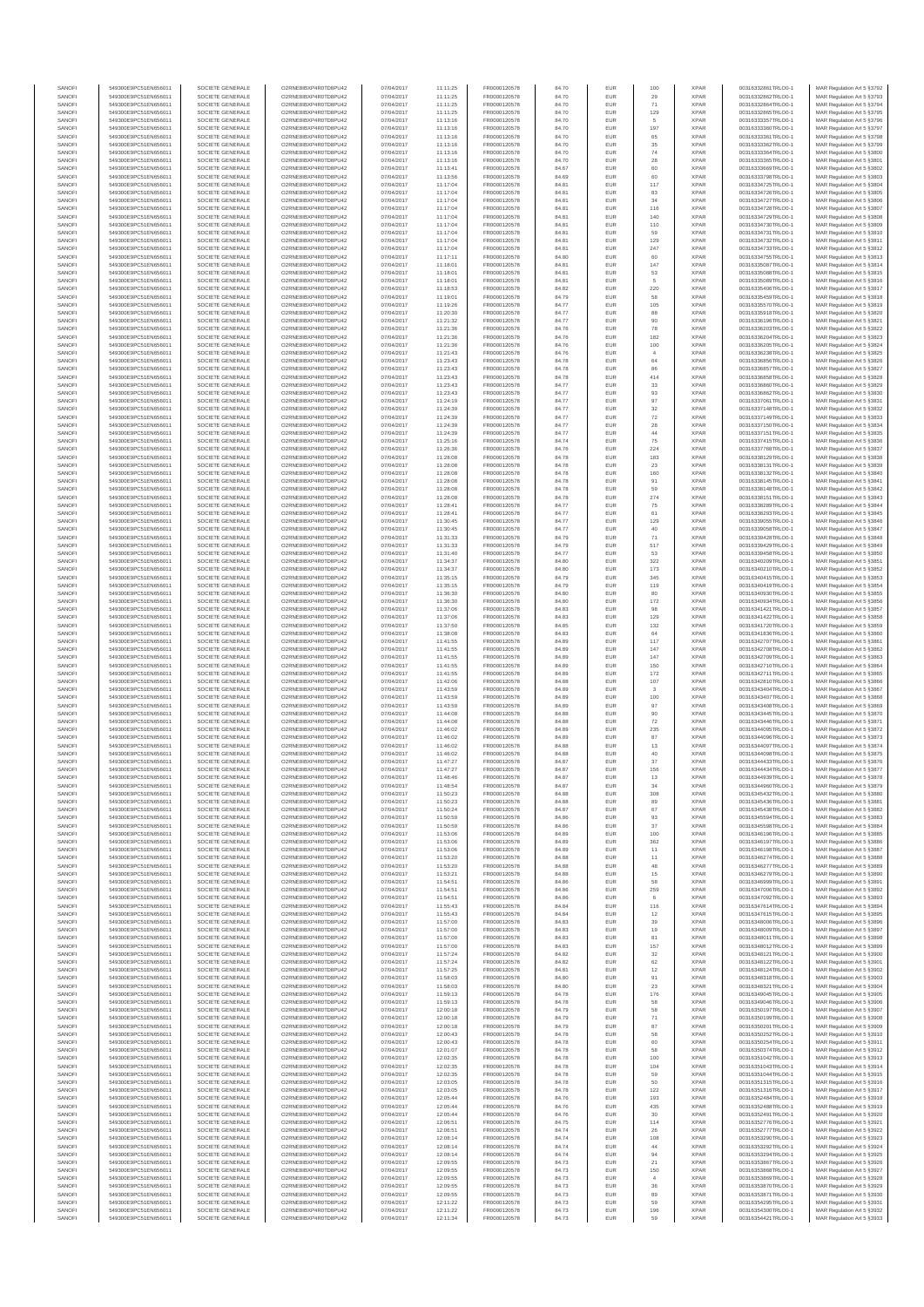| SANOF            | 549300E9PC51EN656011                         | SOCIETE GENERALE                     | O2RNE8IBXP4R0TD8PU42                          | 07/04/2017               | 12:13:25             | FR0000120578                 | 84.72          | EUR               | 260                     | <b>XPAR</b>                | 00316354865TRLO0-1                       | MAR Regulation Art 5 §3934                                |
|------------------|----------------------------------------------|--------------------------------------|-----------------------------------------------|--------------------------|----------------------|------------------------------|----------------|-------------------|-------------------------|----------------------------|------------------------------------------|-----------------------------------------------------------|
| SANOFI<br>SANOFI | 549300E9PC51EN656011                         | SOCIETE GENERALE<br>SOCIETE GENERALE | O2RNE8IBXP4R0TD8PLI42                         | 07/04/2017               | 12:13:25             | FR0000120578                 | 84.72          | EUR               | 26                      | <b>XPAR</b><br><b>XPAR</b> | 00316354868TRLO0-1                       | MAR Regulation Art 5 §3935                                |
| SANOFI           | 549300E9PC51EN656011<br>549300E9PC51EN656011 | SOCIETE GENERALE                     | O2RNE8IBXP4R0TD8PU42<br>O2RNE8IBXP4R0TD8PLI42 | 07/04/2017<br>07/04/2017 | 12:13:25<br>12:14:05 | FR0000120578<br>FR0000120578 | 84.72<br>84.72 | EUR<br>EUR        | 108<br>93               | <b>XPAR</b>                | 00316354869TRLO0-1<br>00316355120TRLO0-1 | MAR Regulation Art 5 §3936<br>MAR Regulation Art 5 §3937  |
| SANOFI           | 549300E9PC51EN656011                         | SOCIETE GENERALE                     | O2RNE8IBXP4R0TD8PU42                          | 07/04/2017               | 12:16:09             | FR0000120578                 | 84.70          | EUR               | 285                     | <b>XPAR</b>                | 00316355741TRLO0-1                       | MAR Regulation Art 5 §3938                                |
| SANOFI           | 549300E9PC51EN656011                         | SOCIETE GENERALE                     | O2RNE8IBXP4R0TD8PU42                          | 07/04/2017               | 12:16:09             | FR0000120578                 | 84.70          | EUR               | 187                     | <b>XPAR</b>                | 00316355744TRLO0-1                       | MAR Regulation Art 5 §3939                                |
| SANOFI<br>SANOFI | 549300E9PC51EN656011<br>549300E9PC51EN656011 | SOCIETE GENERALE<br>SOCIETE GENERALE | O2RNE8IBXP4R0TD8PU42<br>O2RNE8IBXP4R0TD8PU42  | 07/04/2017<br>07/04/2017 | 12:16:57<br>12:17:05 | FR0000120578<br>FR0000120578 | 84.67<br>84.67 | EUR<br>EUR        | 92<br>29                | <b>XPAR</b><br><b>XPAR</b> | 00316355925TRLO0-1<br>00316355970TRLO0-1 | MAR Regulation Art 5 §3940<br>MAR Regulation Art 5 §3941  |
| SANOFI           | 549300E9PC51EN656011                         | SOCIETE GENERALE                     | O2RNE8IBXP4R0TD8PU42                          | 07/04/2017               | 12:18:38             | FR0000120578                 | 84.75          | EUR               | 236                     | <b>XPAR</b>                | 00316356319TRLO0-1                       | MAR Regulation Art 5 \$3942                               |
| SANOFI           | 549300E9PC51EN656011                         | SOCIETE GENERALE                     | O2RNE8IBXP4R0TD8PU42                          | 07/04/2017               | 12:18:41             | FR0000120578                 | 84.74          | EUR               | 60                      | <b>XPAR</b>                | 00316356324TRLO0-1                       | MAR Regulation Art 5 §3943                                |
| SANOFI<br>SANOFI | 549300E9PC51EN656011<br>549300E9PC51EN656011 | SOCIETE GENERALE<br>SOCIETE GENERALE | O2RNE8IBXP4R0TD8PU42<br>O2RNE8IBXP4R0TD8PU42  | 07/04/2017<br>07/04/2017 | 12:18:41<br>12:19:26 | FR0000120578<br>FR0000120578 | 84.74<br>84.73 | EUR<br>EUR        | $\rm 28$<br>126         | <b>XPAR</b><br><b>XPAR</b> | 00316356326TRLO0-1<br>00316356593TRLO0-1 | MAR Regulation Art 5 §3944<br>MAR Regulation Art 5 §3945  |
| SANOFI           | 549300E9PC51EN656011                         | SOCIETE GENERALE                     | O2RNESIBXP4R0TD8PLI42                         | 07/04/2017               | 12:19:26             | FR0000120578                 | 84.73          | EUR               | 30                      | <b>XPAR</b>                | 00316356600TRLO0-1                       | MAR Regulation Art 5 §3946                                |
| SANOFI           | 549300E9PC51EN656011                         | SOCIETE GENERALE                     | O2RNE8IBXP4R0TD8PU42                          | 07/04/2017               | 12:22:06             | FR0000120578                 | 84.76          | EUR               | 160                     | <b>XPAR</b>                | 00316357488TRLO0-1                       | MAR Regulation Art 5 §3947                                |
| SANOFI           | 549300E9PC51EN656011                         | SOCIETE GENERALE                     | O2RNE8IBXP4R0TD8PU42                          | 07/04/2017               | 12:22:06             | FR0000120578                 | 84.76          | EUR               | 204                     | <b>XPAR</b>                | 00316357489TRLO0-1                       | MAR Regulation Art 5 §3948                                |
| SANOFI<br>SANOFI | 549300E9PC51EN656011<br>549300E9PC51EN656011 | SOCIETE GENERALE<br>SOCIETE GENERALE | O2RNE8IBXP4R0TD8PU42<br>O2RNE8IBXP4R0TD8PU42  | 07/04/2017<br>07/04/2017 | 12:22:06<br>12:22:13 | FR0000120578<br>FR0000120578 | 84.76<br>84.75 | EUR<br>EUR        | 175<br>41               | <b>XPAR</b><br><b>XPAR</b> | 00316357490TRLO0-1<br>00316357523TRLO0-1 | MAR Regulation Art 5 §3949<br>MAR Regulation Art 5 §3950  |
| SANOFI           | 549300E9PC51EN656011                         | SOCIETE GENERALE                     | O2RNE8IBXP4R0TD8PU42                          | 07/04/2017               | 12:22:22             | FR0000120578                 | 84.74          | EUR               | 61                      | <b>XPAR</b>                | 00316357555TRLO0-1                       | MAR Regulation Art 5 §3951                                |
| SANOFI           | 549300E9PC51EN656011                         | SOCIETE GENERALE                     | O2RNE8IBXP4R0TD8PU42                          | 07/04/2017               | 12:24:48             | FR0000120578                 | 84.74          | EUR               | 160                     | <b>XPAR</b>                | 00316358201TRLO0-1                       | MAR Regulation Art 5 §3952                                |
| SANOFI           | 549300E9PC51EN656011                         | SOCIETE GENERALE                     | O2RNE8IBXP4R0TD8PU42                          | 07/04/2017               | 12:24:48             | FR0000120578                 | 84.74          | EUR               | 85                      | <b>XPAR</b>                | 00316358202TRLO0-1                       | MAR Regulation Art 5 §3953                                |
| SANOFI<br>SANOFI | 549300E9PC51EN656011<br>549300E9PC51EN656011 | SOCIETE GENERALE<br>SOCIETE GENERALE | O2RNE8IBXP4R0TD8PU42<br>O2RNE8IBXP4R0TD8PLI42 | 07/04/2017<br>07/04/2017 | 12:24:48<br>12:25:53 | FR0000120578<br>FR0000120578 | 84.74<br>84.74 | EUR<br>EUR        | 389<br>117              | <b>XPAR</b><br><b>XPAR</b> | 00316358203TRLO0-1<br>00316358524TRLO0-1 | MAR Regulation Art 5 §3954<br>MAR Regulation Art 5 §3955  |
| SANOFI           | 549300E9PC51EN656011                         | SOCIETE GENERALE                     | O2RNE8IBXP4R0TD8PU42                          | 07/04/2017               | 12:25:53             | FR0000120578                 | 84.74          | EUR               | 196                     | <b>XPAR</b>                | 00316358525TRLO0-1                       | MAR Regulation Art 5 §3956                                |
| SANOFI           | 549300E9PC51EN656011                         | SOCIETE GENERALE                     | O2RNE8IBXP4R0TD8PU42                          | 07/04/2017               | 12:27:52             | FR0000120578                 | 84.73          | EUR               | 192                     | <b>XPAR</b>                | 00316359046TRLO0-1                       | MAR Regulation Art 5 §3957                                |
| SANOFI           | 549300E9PC51EN656011                         | SOCIETE GENERALE                     | O2RNE8IBXP4R0TD8PU42                          | 07/04/2017               | 12:27:52             | FR0000120578                 | 84.73          | EUR               | 276                     | <b>XPAR</b>                | 00316359048TRLO0-1                       | MAR Regulation Art 5 §3958<br>MAR Regulation Art 5 \$3959 |
| SANOFI<br>SANOFI | 549300E9PC51EN656011<br>549300E9PC51EN656011 | SOCIETE GENERALE<br>SOCIETE GENERALE | O2RNE8IBXP4R0TD8PU42<br>O2RNE8IBXP4R0TD8PU42  | 07/04/2017<br>07/04/2017 | 12:27:52<br>12:27:52 | FR0000120578<br>FR0000120578 | 84.72<br>84.72 | EUR<br>EUR        | $21\,$<br>59            | <b>XPAR</b><br><b>XPAR</b> | 00316359049TRLO0-1<br>00316359050TRLO0-1 | MAR Regulation Art 5 §3960                                |
| SANOFI           | 549300E9PC51EN656011                         | SOCIETE GENERALE                     | O2RNE8IBXP4R0TD8PU42                          | 07/04/2017               | 12:29:11             | FR0000120578                 | 84.72          | EUR               | 218                     | <b>XPAR</b>                | 00316359310TRLO0-1                       | MAR Regulation Art 5 §3961                                |
| SANOFI           | 549300E9PC51EN656011                         | SOCIETE GENERALE                     | O2RNE8IBXP4R0TD8PU42                          | 07/04/2017               | 12:29:11             | FR0000120578                 | 84.72          | EUR               | 126                     | <b>XPAR</b>                | 00316359311TRLO0-1                       | MAR Regulation Art 5 §3962                                |
| SANOFI<br>SANOFI | 549300E9PC51EN656011<br>549300E9PC51EN656011 | SOCIETE GENERALE<br>SOCIETE GENERALE | O2RNE8IBXP4R0TD8PU42<br>O2RNE8IBXP4R0TD8PU42  | 07/04/2017<br>07/04/2017 | 12:30:38<br>12:31:54 | FR0000120578<br>FR0000120578 | 84.71<br>84.71 | EUR<br>EUR        | ${\bf 76}$              | <b>XPAR</b><br><b>XPAR</b> | 00316359659TRLO0-1<br>00316360188TRLO0-1 | MAR Regulation Art 5 §3963<br>MAR Regulation Art 5 §3964  |
| SANOFI           | 549300E9PC51EN656011                         | SOCIETE GENERALE                     | O2RNE8IBXP4R0TD8PU42                          | 07/04/2017               | 12:31:54             | FR0000120578                 | 84.71          | EUR               | 150                     | <b>XPAR</b>                | 00316360189TRLO0-1                       | MAR Regulation Art 5 §3965                                |
| SANOFI           | 549300E9PC51EN656011                         | SOCIETE GENERALE                     | O2RNE8IBXP4R0TD8PU42                          | 07/04/2017               | 12:31:54             | FR0000120578                 | 84.71          | EUR               | 11                      | <b>XPAR</b>                | 00316360190TRLO0-1                       | MAR Regulation Art 5 §3966                                |
| SANOFI<br>SANOFI | 549300E9PC51EN656011<br>549300E9PC51EN656011 | SOCIETE GENERALE<br>SOCIETE GENERALE | O2RNE8IBXP4R0TD8PU42<br>O2RNE8IBXP4R0TD8PU42  | 07/04/2017<br>07/04/2017 | 12:31:54<br>12:32:25 | FR0000120578<br>FR0000120578 | 84.71<br>84.70 | EUR<br>EUR        | 289<br>52               | <b>XPAR</b><br><b>XPAR</b> | 00316360191TRLO0-1<br>00316360327TRLO0-1 | MAR Regulation Art 5 §3967                                |
| SANOFI           | 549300E9PC51EN656011                         | SOCIETE GENERALE                     | O2RNE8IBXP4R0TD8PU42                          | 07/04/2017               | 12:32:25             | FR0000120578                 | 84.70          | EUR               | 106                     | <b>XPAR</b>                | 00316360328TRLO0-1                       | MAR Regulation Art 5 §3968<br>MAR Regulation Art 5 §3969  |
| SANOFI           | 549300E9PC51EN656011                         | SOCIETE GENERALE                     | O2RNE8IBXP4R0TD8PU42                          | 07/04/2017               | 12:34:49             | FR0000120578                 | 84.72          | EUR               | 347                     | <b>XPAR</b>                | 00316361392TRLO0-1                       | MAR Regulation Art 5 §3970                                |
| SANOFI           | 549300E9PC51EN656011                         | SOCIETE GENERALE                     | O2RNE8IBXP4R0TD8PU42                          | 07/04/2017               | 12:34:49             | FR0000120578                 | 84.72          | EUR               | 195                     | <b>XPAR</b>                | 00316361394TRLO0-1                       | MAR Regulation Art 5 §3971                                |
| SANOFI<br>SANOFI | 549300E9PC51EN656011<br>549300E9PC51EN656011 | SOCIETE GENERALE<br>SOCIETE GENERALE | O2RNE8IBXP4R0TD8PU42<br>O2RNE8IBXP4R0TD8PU42  | 07/04/2017<br>07/04/2017 | 12:35:38<br>12:35:38 | FR0000120578<br>FR0000120578 | 84.70<br>84.70 | EUR<br>EUR        | 39<br>105               | <b>XPAR</b><br><b>XPAR</b> | 00316361634TRLO0-1<br>00316361636TRLO0-1 | MAR Regulation Art 5 §3972<br>MAR Regulation Art 5 §3973  |
| SANOFI           | 549300E9PC51EN656011                         | SOCIETE GENERALE                     | O2RNE8IBXP4R0TD8PU42                          | 07/04/2017               | 12:36:30             | FR0000120578                 | 84.70          | EUR               | 144                     | <b>XPAR</b>                | 00316361897TRLO0-1                       | MAR Regulation Art 5 §3974                                |
| SANOFI           | 549300E9PC51EN656011                         | SOCIETE GENERALE                     | O2RNE8IBXP4R0TD8PU42                          | 07/04/2017               | 12:36:30             | FR0000120578                 | 84.70          | EUR               | $_{\rm 32}$             | <b>XPAR</b>                | 00316361898TRLO0-1                       | MAR Regulation Art 5 §3975                                |
| SANOFI           | 549300E9PC51EN656011                         | SOCIETE GENERALE                     | O2RNE8IBXP4R0TD8PU42                          | 07/04/2017               | 12:36:57             | FR0000120578<br>FR0000120578 | 84.70          | EUR               | 59                      | <b>XPAR</b>                | 00316362055TRLO0-1                       | MAR Regulation Art 5 §3976                                |
| SANOFI<br>SANOFI | 549300E9PC51EN656011<br>549300E9PC51EN656011 | SOCIETE GENERALE<br>SOCIETE GENERALE | O2RNE8IBXP4R0TD8PU42<br>O2RNE8IBXP4R0TD8PU42  | 07/04/2017<br>07/04/2017 | 12:36:57<br>12:36:57 | FR0000120578                 | 84.70<br>84.70 | EUR<br>EUR        | 91<br>3                 | <b>XPAR</b><br><b>XPAR</b> | 00316362057TRLO0-1<br>00316362058TRLO0-1 | MAR Regulation Art 5 §3977<br>MAR Regulation Art 5 §3978  |
| SANOFI           | 549300E9PC51EN656011                         | SOCIETE GENERALE                     | O2RNE8IBXP4R0TD8PU42                          | 07/04/2017               | 12:36:57             | FR0000120578                 | 84.70          | EUR               | $_{\rm 32}$             | <b>XPAR</b>                | 00316362059TRLO0-1                       | MAR Regulation Art 5 §3979                                |
| SANOFI           | 549300E9PC51EN656011                         | SOCIETE GENERALE                     | O2RNE8IBXP4R0TD8PLI42                         | 07/04/2017               | 12:37:50             | FR0000120578                 | 84.69          | EUR               | $74\,$                  | <b>XPAR</b>                | 00316362313TRLO0-1                       | MAR Regulation Art 5 §3980                                |
| SANOFI           | 549300E9PC51EN656011                         | SOCIETE GENERALE                     | O2RNE8IBXP4R0TD8PU42                          | 07/04/2017               | 12:37:50             | FR0000120578                 | 84.69          | EUR               | 49                      | <b>XPAR</b>                | 00316362314TRLO0-1                       | MAR Regulation Art 5 §3981                                |
| SANOFI<br>SANOFI | 549300E9PC51EN656011<br>549300E9PC51EN656011 | SOCIETE GENERALE<br>SOCIETE GENERALE | O2RNE8IBXP4R0TD8PU42<br>O2RNE8IBXP4R0TD8PU42  | 07/04/2017<br>07/04/2017 | 12:37:50<br>12:38:40 | FR0000120578<br>FR0000120578 | 84.69<br>84.67 | EUR<br>EUR        | 92<br>59                | <b>XPAR</b><br><b>XPAR</b> | 00316362315TRLO0-1<br>00316362515TRLO0-1 | MAR Regulation Art 5 §3982<br>MAR Regulation Art 5 §3983  |
| SANOFI           | 549300E9PC51EN656011                         | SOCIETE GENERALE                     | O2RNE8IBXP4R0TD8PU42                          | 07/04/2017               | 12:38:40             | FR0000120578                 | 84.67          | EUR               | 103                     | <b>XPAR</b>                | 00316362517TRLO0-1                       | MAR Regulation Art 5 §3984                                |
| SANOFI           | 549300E9PC51EN656011                         | SOCIETE GENERALE                     | O2RNE8IBXP4R0TD8PU42                          | 07/04/2017               | 12:38:45             | FR0000120578                 | 84.67          | EUR               | 41                      | <b>XPAR</b>                | 00316362556TRLO0-1                       | MAR Regulation Art 5 §3985                                |
| SANOFI           | 549300E9PC51EN656011                         | SOCIETE GENERALE                     | O2RNE8IBXP4R0TD8PU42                          | 07/04/2017               | 12:39:05             | FR0000120578                 | 84.65          | EUR<br>EUR        | 61<br>59                | <b>XPAR</b><br><b>XPAR</b> | 00316362640TRLO0-1                       | MAR Regulation Art 5 §3986<br>MAR Regulation Art 5 §3987  |
| SANOFI<br>SANOFI | 549300E9PC51EN656011<br>549300E9PC51EN656011 | SOCIETE GENERALE<br>SOCIETE GENERALE | O2RNE8IBXP4R0TD8PU42<br>O2RNE8IBXP4R0TD8PU42  | 07/04/2017<br>07/04/2017 | 12:39:28<br>12:40:17 | FR0000120578<br>FR0000120578 | 84.64<br>84.64 | EUR               | 214                     | <b>XPAR</b>                | 00316362737TRLO0-1<br>00316362956TRLO0-1 | MAR Regulation Art 5 §3988                                |
| SANOFI           | 549300E9PC51EN656011                         | SOCIETE GENERALE                     | O2RNE8IBXP4R0TD8PU42                          | 07/04/2017               | 12:40:17             | FR0000120578                 | 84.64          | EUR               | 80                      | <b>XPAR</b>                | 00316362961TRLO0-1                       | MAR Regulation Art 5 §3989                                |
| SANOFI           | 549300E9PC51EN656011                         | SOCIETE GENERALE                     | O2RNE8IBXP4R0TD8PU42                          | 07/04/2017               | 12:40:17             | FR0000120578                 | 84.64          | EUR               | 23                      | <b>XPAR</b>                | 00316363001TRLO0-1                       | MAR Regulation Art 5 §3990                                |
| SANOFI<br>SANOFI | 549300E9PC51EN656011<br>549300E9PC51EN656011 | SOCIETE GENERALE<br>SOCIETE GENERALE | O2RNE8IBXP4R0TD8PU42<br>O2RNE8IBXP4R0TD8PU42  | 07/04/2017<br>07/04/2017 | 12:40:48<br>12:41:02 | FR0000120578<br>FR0000120578 | 84.61<br>84.60 | EUR<br>EUR        | 60<br>60                | <b>XPAR</b><br><b>XPAR</b> | 00316363528TRLO0-1<br>00316363663TRLO0-1 | MAR Regulation Art 5 §3991<br>MAR Regulation Art 5 §3992  |
| SANOFI           | 549300E9PC51EN656011                         | SOCIETE GENERALE                     | O2RNE8IBXP4R0TD8PU42                          | 07/04/2017               | 12:41:45             | FR0000120578                 | 84.60          | EUR               | 127                     | <b>XPAR</b>                | 00316363966TRLO0-1                       | MAR Regulation Art 5 §3993                                |
| SANOFI           | 549300E9PC51EN656011                         | SOCIETE GENERALE                     | O2RNE8IBXP4R0TD8PU42                          | 07/04/2017               | 12:41:45             | FR0000120578                 | 84.60          | EUR               | 91                      | <b>XPAR</b>                | 00316363967TRLO0-1                       | MAR Regulation Art 5 §3994                                |
| SANOFI           | 549300E9PC51EN656011                         | SOCIETE GENERALE                     | O2RNE8IBXP4R0TD8PU42                          | 07/04/2017               | 12:41:46             | FR0000120578                 | 84.60          | EUR               | $12\,$                  | <b>XPAR</b>                | 00316363979TRLO0-1                       | MAR Regulation Art 5 §3995                                |
| SANOFI<br>SANOFI | 549300E9PC51EN656011<br>549300E9PC51EN656011 | SOCIETE GENERALE<br>SOCIETE GENERALE | O2RNE8IBXP4R0TD8PU42<br>O2RNE8IBXP4R0TD8PU42  | 07/04/2017<br>07/04/2017 | 12:41:46<br>12:42:32 | FR0000120578<br>FR0000120578 | 84.60<br>84.55 | EUR<br>EUR        | 14<br>92                | <b>XPAR</b><br><b>XPAR</b> | 00316363980TRLO0-1<br>00316364363TRLO0-1 | MAR Regulation Art 5 §3996<br>MAR Regulation Art 5 §3997  |
| SANOFI           | 549300E9PC51EN656011                         | SOCIETE GENERALE                     | O2RNE8IBXP4R0TD8PU42                          | 07/04/2017               | 12:42:32             | FR0000120578                 | 84.55          | EUR               | 96                      | <b>XPAR</b>                | 00316364364TRLO0-1                       | MAR Regulation Art 5 §3998                                |
| SANOFI           | 549300E9PC51EN656011                         | SOCIETE GENERALE                     | O2RNE8IBXP4R0TD8PU42                          | 07/04/2017               | 12:43:07             | FR0000120578                 | 84.54          | EUR               | 92                      | <b>XPAR</b>                | 00316364514TRLO0-1                       | MAR Regulation Art 5 §3999                                |
| SANOFI           | 549300E9PC51EN656011                         | SOCIETE GENERALE                     | O2RNE8IBXP4R0TD8PU42                          | 07/04/2017               | 12:43:09             | FR0000120578                 | 84.53          | EUR               | 87                      | <b>XPAR</b>                | 00316364528TRLO0-1                       | MAR Regulation Art 5 §4000                                |
| SANOFI<br>SANOFI | 549300E9PC51EN656011<br>549300E9PC51EN656011 | SOCIETE GENERALE<br>SOCIETE GENERALE | O2RNE8IBXP4R0TD8PU42<br>O2RNE8IBXP4R0TD8PU42  | 07/04/2017<br>07/04/2017 | 12:43:10<br>12:43:33 | FR0000120578<br>FR0000120578 | 84.53<br>84.53 | EUR<br>EUR        | $\overline{9}$<br>34    | <b>XPAR</b><br><b>XPAR</b> | 00316364538TRLO0-1<br>00316364673TRLO0-1 | MAR Regulation Art 5 §4001<br>MAR Regulation Art 5 §4002  |
| SANOFI           | 549300E9PC51EN656011                         | SOCIETE GENERALE                     | O2RNE8IBXP4R0TD8PU42                          | 07/04/2017               | 12:44:31             | FR0000120578                 | 84.55          | EUR               | 59                      | <b>XPAR</b>                | 00316364960TRLO0-1                       | MAR Regulation Art 5 §4003                                |
| SANOFI           | 549300E9PC51EN656011                         | SOCIETE GENERALE                     | O2RNE8IBXP4R0TD8PU42                          | 07/04/2017               | 12:44:31             | FR0000120578                 | 84.55          | EUR               | 90                      | <b>XPAR</b>                | 00316364962TRLO0-1                       | MAR Regulation Art 5 §4004                                |
| SANOFI<br>SANOFI | 549300E9PC51EN656011<br>549300E9PC51EN656011 | SOCIETE GENERALE<br>SOCIETE GENERALE | O2RNE8IBXP4R0TD8PU42<br>O2RNE8IBXP4R0TD8PU42  | 07/04/2017<br>07/04/2017 | 12:44:31<br>12:47:17 | FR0000120578<br>FR0000120578 | 84.55<br>84.59 | EUR<br>EUR        | 95<br>58                | <b>XPAR</b><br><b>XPAR</b> | 00316364963TRLO0-1<br>00316365700TRLO0-1 | MAR Regulation Art 5 §4005<br>MAR Regulation Art 5 §4006  |
| SANOFI           | 549300E9PC51EN656011                         | SOCIETE GENERALE                     | O2RNE8IBXP4R0TD8PU42                          | 07/04/2017               | 12:47:29             | FR0000120578                 | 84.59          | EUR               | 70                      | <b>XPAR</b>                | 00316365735TRLO0-1                       | MAR Regulation Art 5 §4007                                |
| SANOFI           | 549300E9PC51EN656011                         | SOCIETE GENERALE                     | O2RNE8IBXP4R0TD8PU42                          | 07/04/2017               | 12:48:03             | FR0000120578                 | 84.58          | EUR               | 160                     | <b>XPAR</b>                | 00316365879TRLO0-1                       | MAR Regulation Art 5 §4008                                |
| SANOFI<br>SANOFI | 549300E9PC51EN656011<br>549300E9PC51EN656011 | SOCIETE GENERALE<br>SOCIETE GENERALE | O2RNE8IBXP4R0TD8PU42<br>O2RNE8IBXP4R0TD8PU42  | 07/04/2017<br>07/04/2017 | 12:48:03<br>12:48:03 | FR0000120578<br>FR0000120578 | 84.58<br>84.58 | EUR               | 311                     | <b>XPAR</b><br><b>XPAR</b> | 00316365881TRLO0-1<br>00316365882TRLO0-1 | MAR Regulation Art 5 §4009                                |
| SANOFI           | 549300E9PC51EN656011                         | SOCIETE GENERALE                     | O2RNE8IBXP4R0TD8PU42                          | 07/04/2017               | 12:48:12             | FR0000120578                 | 84.57          | EUR<br>EUR        | 403<br>49               | <b>XPAR</b>                | 00316365912TRLO0-1                       | MAR Regulation Art 5 §4010<br>MAR Regulation Art 5 §4011  |
| SANOFI           | 549300E9PC51EN656011                         | SOCIETE GENERALE                     | O2RNE8IBXP4R0TD8PU42                          | 07/04/2017               | 12:48:12             | FR0000120578                 | 84.57          | EUR               | $17\,$                  | <b>XPAR</b>                | 00316365913TRLO0-1                       | MAR Regulation Art 5 §4012                                |
| SANOFI           | 549300E9PC51EN656011                         | SOCIETE GENERALE                     | O2RNE8IBXP4R0TD8PU42                          | 07/04/2017               | 12:48:12             | FR0000120578                 | 84.57          | EUR               | 161                     | <b>XPAR</b>                | 00316365914TRLO0-1                       | MAR Regulation Art 5 §4013                                |
| SANOFI<br>SANOFI | 549300E9PC51EN656011<br>549300E9PC51EN656011 | SOCIETE GENERALE<br>SOCIETE GENERALE | O2RNE8IBXP4R0TD8PU42<br>O2RNE8IBXP4R0TD8PU42  | 07/04/2017<br>07/04/2017 | 12:48:50<br>12:48:50 | FR0000120578<br>FR0000120578 | 84.57<br>84.57 | EUR<br>EUR        | 126<br>34               | <b>XPAR</b><br><b>XPAR</b> | 00316366043TRLO0-1<br>00316366044TRLO0-1 | MAR Regulation Art 5 §4014<br>MAR Regulation Art 5 §4015  |
| SANOFI           | 549300E9PC51EN656011                         | SOCIETE GENERALE                     | O2RNE8IBXP4R0TD8PU42                          | 07/04/2017               | 12:48:50             | FR0000120578                 | 84.57          | EUR               | 166                     | <b>XPAR</b>                | 00316366045TRLO0-1                       | MAR Regulation Art 5 §4016                                |
| SANOFI           | 549300E9PC51EN656011                         | SOCIETE GENERALE                     | O2RNE8IBXP4R0TD8PLI42                         | 07/04/2017               | 12:48:50             | FR0000120578                 | 84.57          | EUR               | $\overline{2}$          | <b>XPAR</b>                | 00316366046TRLO0-1                       | MAR Regulation Art 5 §4017                                |
| SANOFI           | 549300E9PC51EN656011<br>549300E9PC51EN656011 | SOCIETE GENERALE                     | O2RNE8IBXP4R0TD8PU42                          | 07/04/2017               | 12:49:01             | FR0000120578                 | 84.56          | EUR               | 61                      | <b>XPAR</b>                | 00316366089TRLO0-1                       | MAR Regulation Art 5 §4018                                |
| SANOFI<br>SANOFI | 549300E9PC51EN656011                         | SOCIETE GENERALE<br>SOCIETE GENERALE | O2RNE8IBXP4R0TD8PU42<br>O2RNE8IBXP4R0TD8PU42  | 07/04/2017<br>07/04/2017 | 12:49:01<br>12:49:01 | FR0000120578<br>FR0000120578 | 84.56<br>84.56 | <b>EUR</b><br>EUR | 27<br>33                | <b>XPAR</b><br><b>XPAR</b> | 00316366090TRLO0-1<br>00316366091TRLO0-1 | MAR Regulation Art 5 §4019<br>MAR Regulation Art 5 §4020  |
| SANOFI           | 549300E9PC51EN656011                         | SOCIETE GENERALE                     | O2RNE8IBXP4R0TD8PU42                          | 07/04/2017               | 12:49:28             | FR0000120578                 | 84.56          | EUR               | 104                     | <b>XPAR</b>                | 00316366209TRLO0-1                       | MAR Regulation Art 5 §4021                                |
| SANOFI           | 549300E9PC51EN656011                         | SOCIETE GENERALE                     | O2RNE8IBXP4R0TD8PU42                          | 07/04/2017               | 12:49:52             | FR0000120578                 | 84.55          | <b>EUR</b>        | 61                      | <b>XPAR</b>                | 00316366299TRLO0-1                       | MAR Regulation Art 5 §4022                                |
| SANOFI           | 549300E9PC51EN656011                         | SOCIETE GENERALE                     | O2RNESIBXP4R0TD8PLI42<br>O2RNE8IBXP4R0TD8PU42 | 07/04/2017               | 12:49:52             | FR0000120578                 | 84.55          | EUR               | 86                      | <b>XPAR</b>                | 00316366300TRLO0-1                       | MAR Regulation Art 5 §4023                                |
| SANOFI<br>SANOFI | 549300E9PC51EN656011<br>549300E9PC51EN656011 | SOCIETE GENERALE<br>SOCIETE GENERALE | O2RNE8IBXP4R0TD8PU42                          | 07/04/2017<br>07/04/2017 | 12:49:52<br>12:51:14 | FR0000120578<br>FR0000120578 | 84.55<br>84.56 | EUR<br>EUR        | 64<br>167               | <b>XPAR</b><br><b>XPAR</b> | 00316366301TRLO0-1<br>00316366639TRLO0-1 | MAR Regulation Art 5 §4024<br>MAR Regulation Art 5 §4025  |
| SANOFI           | 549300E9PC51EN656011                         | SOCIETE GENERALE                     | O2RNE8IBXP4R0TD8PU42                          | 07/04/2017               | 12:51:14             | FR0000120578                 | 84.56          | EUR               | 248                     | <b>XPAR</b>                | 00316366640TRLO0-1                       | MAR Regulation Art 5 §4026                                |
| SANOFI           | 549300E9PC51EN656011                         | SOCIETE GENERALE                     | O2RNE8IBXP4R0TD8PU42                          | 07/04/2017               | 12:52:18             | FR0000120578                 | 84.59          | EUR               | 218                     | <b>XPAR</b>                | 00316367112TRLO0-1                       | MAR Regulation Art 5 §4027                                |
| SANOFI<br>SANOFI | 549300E9PC51EN656011<br>549300E9PC51EN656011 | SOCIETE GENERALE<br>SOCIETE GENERALE | O2RNE8IBXP4R0TD8PU42<br>O2RNE8IBXP4R0TD8PU42  | 07/04/2017<br>07/04/2017 | 12:52:18<br>12:52:18 | FR0000120578<br>FR0000120578 | 84.59<br>84.59 | EUR<br>EUR        | 158<br>80               | <b>XPAR</b><br><b>XPAR</b> | 00316367114TRLO0-1<br>00316367116TRLO0-1 | MAR Regulation Art 5 §4028<br>MAR Regulation Art 5 §4029  |
| SANOFI           | 549300E9PC51EN656011                         | SOCIETE GENERALE                     | O2RNE8IBXP4R0TD8PU42                          | 07/04/2017               | 12:52:26             | FR0000120578                 | 84.58          | EUR               | 59                      | <b>XPAR</b>                | 00316367219TRLO0-1                       | MAR Regulation Art 5 \$4030                               |
| SANOFI           | 549300E9PC51EN656011                         | SOCIETE GENERALE                     | O2RNE8IBXP4R0TD8PU42                          | 07/04/2017               | 12:52:37             | FR0000120578                 | 84.57          | EUR               | 60                      | <b>XPAR</b>                | 00316367303TRLO0-1                       | MAR Regulation Art 5 §4031                                |
| SANOFI<br>SANOFI | 549300E9PC51EN656011<br>549300E9PC51EN656011 | SOCIETE GENERALE<br>SOCIETE GENERALE | O2RNE8IBXP4R0TD8PU42<br>O2RNE8IBXP4R0TD8PU42  | 07/04/2017<br>07/04/2017 | 12:54:19<br>12:54:19 | FR0000120578<br>FR0000120578 | 84.57<br>84.57 | EUR<br><b>EUR</b> | 242<br>258              | <b>XPAR</b><br><b>XPAR</b> | 00316367840TRLO0-1<br>00316367841TRLO0-1 | MAR Regulation Art 5 §4032<br>MAR Regulation Art 5 §4033  |
| SANOFI           | 549300E9PC51EN656011                         | SOCIETE GENERALE                     | O2RNE8IBXP4R0TD8PU42                          | 07/04/2017               | 12:54:28             | FR0000120578                 | 84.56          | EUR               | 60                      | <b>XPAR</b>                | 00316367895TRLO0-1                       | MAR Regulation Art 5 §4034                                |
| SANOFI           | 549300E9PC51EN656011                         | SOCIETE GENERALE                     | O2RNE8IBXP4R0TD8PU42                          | 07/04/2017               | 12:54:36             | FR0000120578                 | 84.54          | EUR               | 59                      | <b>XPAR</b>                | 00316367981TRLO0-1                       | MAR Regulation Art 5 §4035                                |
| SANOFI<br>SANOFI | 549300E9PC51EN656011<br>549300E9PC51EN656011 | SOCIETE GENERALE<br>SOCIETE GENERALE | O2RNE8IBXP4R0TD8PU42<br>O2RNE8IBXP4R0TD8PU42  | 07/04/2017<br>07/04/2017 | 12:54:50<br>12:55:35 | FR0000120578<br>FR0000120578 | 84.52<br>84.55 | EUR<br>EUR        | 60<br>100               | <b>XPAR</b><br><b>XPAR</b> | 00316368058TRLO0-1<br>00316368365TRLO0-1 | MAR Regulation Art 5 §4036<br>MAR Regulation Art 5 §4037  |
| SANOFI           | 549300E9PC51EN656011                         | SOCIETE GENERALE                     | O2RNE8IBXP4R0TD8PU42                          | 07/04/2017               | 12:55:35             | FR0000120578                 | 84.55          | EUR               | $\overline{4}$          | <b>XPAR</b>                | 00316368366TRLO0-1                       | MAR Regulation Art 5 §4038                                |
| SANOFI           | 549300E9PC51EN656011                         | SOCIETE GENERALE                     | O2RNE8IBXP4R0TD8PU42                          | 07/04/2017               | 12:55:35             | FR0000120578                 | 84.55          | EUR               | 23                      | <b>XPAR</b>                | 00316368367TRLO0-1                       | MAR Regulation Art 5 §4039                                |
| SANOFI<br>SANOFI | 549300E9PC51EN656011<br>549300E9PC51EN656011 | SOCIETE GENERALE<br>SOCIETE GENERALE | O2RNE8IBXP4R0TD8PU42<br>O2RNE8IBXP4R0TD8PU42  | 07/04/2017<br>07/04/2017 | 12:56:05<br>12:56:05 | FR0000120578<br>FR0000120578 | 84.54<br>84.54 | EUR<br>EUR        | 116<br>18               | <b>XPAR</b><br><b>XPAR</b> | 00316368531TRLO0-1<br>00316368534TRLO0-1 | MAR Regulation Art 5 §4040                                |
| SANOFI           | 549300E9PC51EN656011                         | SOCIETE GENERALE                     | O2RNE8IBXP4R0TD8PU42                          | 07/04/2017               | 12:56:05             | FR0000120578                 | 84.54          | EUR               | 17                      | <b>XPAR</b>                | 00316368536TRLO0-1                       | MAR Regulation Art 5 §4041<br>MAR Regulation Art 5 §4042  |
| SANOFI           | 549300E9PC51EN656011                         | SOCIETE GENERALE                     | O2RNE8IBXP4R0TD8PU42                          | 07/04/2017               | 12:56:34             | FR0000120578                 | 84.54          | EUR               | 40                      | <b>XPAR</b>                | 00316368675TRLO0-1                       | MAR Regulation Art 5 §4043                                |
| SANOFI           | 549300E9PC51EN656011                         | SOCIETE GENERALE                     | O2RNE8IBXP4R0TD8PU42                          | 07/04/2017               | 12:56:34             | FR0000120578                 | 84.54          | EUR               | 68                      | <b>XPAR</b>                | 00316368676TRLO0-1                       | MAR Regulation Art 5 §4044                                |
| SANOFI<br>SANOFI | 549300E9PC51EN656011<br>549300E9PC51EN656011 | SOCIETE GENERALE<br>SOCIETE GENERALE | O2RNE8IBXP4R0TD8PU42<br>O2RNE8IBXP4R0TD8PU42  | 07/04/2017<br>07/04/2017 | 12:56:34<br>12:56:34 | FR0000120578<br>FR0000120578 | 84.54<br>84.54 | EUR<br>EUR        | 32<br>62                | <b>XPAR</b><br><b>XPAR</b> | 00316368677TRLO0-1<br>00316368678TRLO0-1 | MAR Regulation Art 5 §4045<br>MAR Regulation Art 5 §4046  |
| SANOFI           | 549300E9PC51EN656011                         | SOCIETE GENERALE                     | O2RNE8IBXP4R0TD8PU42                          | 07/04/2017               | 12:57:26             | FR0000120578                 | 84.52          | EUR               | 95                      | <b>XPAR</b>                | 00316368844TRLO0-1                       | MAR Regulation Art 5 §4047                                |
| SANOFI           | 549300E9PC51EN656011                         | SOCIETE GENERALE                     | O2RNE8IBXP4R0TD8PU42                          | 07/04/2017               | 12:57:26             | FR0000120578                 | 84.52          | EUR               | 97                      | <b>XPAR</b>                | 00316368848TRLO0-1                       | MAR Regulation Art 5 §4048                                |
| SANOFI           | 549300E9PC51EN656011                         | SOCIETE GENERALE                     | O2RNE8IBXP4R0TD8PU42                          | 07/04/2017               | 12:57:33             | FR0000120578                 | 84.52          | EUR               | 34                      | <b>XPAR</b>                | 00316368868TRLO0-1                       | MAR Regulation Art 5 §4049                                |
| SANOFI<br>SANOFI | 549300E9PC51EN656011<br>549300E9PC51EN656011 | SOCIETE GENERALE<br>SOCIETE GENERALE | O2RNE8IBXP4R0TD8PU42<br>O2RNE8IBXP4R0TD8PU42  | 07/04/2017<br>07/04/2017 | 12:57:33<br>12:58:11 | FR0000120578<br>FR0000120578 | 84.52<br>84.52 | EUR<br>EUR        | 60<br>101               | <b>XPAR</b><br><b>XPAR</b> | 00316368872TRLO0-1<br>00316369058TRLO0-1 | MAR Regulation Art 5 §4050<br>MAR Regulation Art 5 §4051  |
| SANOFI           | 549300E9PC51EN656011                         | SOCIETE GENERALE                     | O2RNE8IBXP4R0TD8PU42                          | 07/04/2017               | 12:58:17             | FR0000120578                 | 84.51          | EUR               | 162                     | <b>XPAR</b>                | 00316369104TRLO0-1                       | MAR Regulation Art 5 §4052                                |
| SANOFI           | 549300E9PC51EN656011                         | SOCIETE GENERALE                     | O2RNE8IBXP4R0TD8PU42                          | 07/04/2017               | 12:58:17             | FR0000120578                 | 84.51          | EUR               | 60                      | <b>XPAR</b>                | 00316369108TRLO0-1                       | MAR Regulation Art 5 §4053                                |
| SANOFI<br>SANOFI | 549300E9PC51EN656011<br>549300E9PC51EN656011 | SOCIETE GENERALE<br>SOCIETE GENERALE | O2RNE8IBXP4R0TD8PU42<br>O2RNE8IBXP4R0TD8PU42  | 07/04/2017<br>07/04/2017 | 13:00:24<br>13:00:24 | FR0000120578<br>FR0000120578 | 84.55<br>84.55 | EUR<br>EUR        | 236<br>52               | <b>XPAR</b><br><b>XPAR</b> | 00316370129TRLO0-1                       | MAR Regulation Art 5 §4054<br>MAR Regulation Art 5 §4055  |
| SANOFI           | 549300E9PC51EN656011                         | SOCIETE GENERALE                     | O2RNE8IBXP4R0TD8PU42                          | 07/04/2017               | 13:00:24             | FR0000120578                 | 84.55          | EUR               | 184                     | <b>XPAR</b>                | 00316370130TRLO0-1<br>00316370131TRLO0-1 | MAR Regulation Art 5 §4056                                |
| SANOFI           | 549300E9PC51EN656011                         | SOCIETE GENERALE                     | O2RNE8IBXP4R0TD8PU42                          | 07/04/2017               | 13:00:24             | FR0000120578                 | 84.55          | EUR               | 231                     | <b>XPAR</b>                | 00316370132TRLO0-1                       | MAR Regulation Art 5 §4057                                |
| SANOFI           | 549300E9PC51EN656011                         | SOCIETE GENERALE                     | O2RNE8IBXP4R0TD8PU42                          | 07/04/2017               | 13:00:31             | FR0000120578                 | 84.54          | EUR               | 59                      | <b>XPAR</b>                | 00316370177TRLO0-1                       | MAR Regulation Art 5 §4058                                |
| SANOFI<br>SANOFI | 549300E9PC51EN656011<br>549300E9PC51EN656011 | SOCIETE GENERALE<br>SOCIETE GENERALE | O2RNE8IBXP4R0TD8PU42<br>O2RNE8IBXP4R0TD8PU42  | 07/04/2017               | 13:00:40<br>13:01:24 | FR0000120578                 | 84.53<br>84.53 | EUR               | 59<br>93                | <b>XPAR</b><br><b>XPAR</b> | 00316370216TRLO0-1<br>00316370465TRLO0-1 | MAR Regulation Art 5 §4059                                |
| SANOFI           | 549300E9PC51EN656011                         | SOCIETE GENERALE                     | O2RNE8IBXP4R0TD8PU42                          | 07/04/2017<br>07/04/2017 | 13:01:24             | FR0000120578<br>FR0000120578 | 84.53          | EUR<br>EUR        | 160                     | <b>XPAR</b>                | 00316370472TRLO0-1                       | MAR Regulation Art 5 §4060<br>MAR Regulation Art 5 §4061  |
| SANOFI           | 549300E9PC51EN656011                         | SOCIETE GENERALE                     | O2RNE8IBXP4R0TD8PU42                          | 07/04/2017               | 13:03:21             | FR0000120578                 | 84.57          | <b>EUR</b>        | $\overline{7}$          | <b>XPAR</b>                | 00316371067TRLO0-1                       | MAR Regulation Art 5 §4062                                |
| SANOFI           | 549300E9PC51EN656011                         | SOCIETE GENERALE                     | O2RNE8IBXP4R0TD8PU42                          | 07/04/2017               | 13:03:21             | FR0000120578                 | 84.57          | EUR               | 268                     | <b>XPAR</b>                | 00316371068TRLO0-1                       | MAR Regulation Art 5 §4063                                |
| SANOFI<br>SANOFI | 549300E9PC51EN656011<br>549300E9PC51EN656011 | SOCIETE GENERALE<br>SOCIETE GENERALE | O2RNE8IBXP4R0TD8PU42<br>O2RNE8IBXP4R0TD8PU42  | 07/04/2017<br>07/04/2017 | 13:03:21<br>13:03:22 | FR0000120578<br>FR0000120578 | 84.56<br>84.56 | EUR<br>EUR        | 22<br>15                | <b>XPAR</b><br><b>XPAR</b> | 00316371069TRLO0-1<br>00316371111TRLO0-1 | MAR Regulation Art 5 §4064<br>MAR Regulation Art 5 §4065  |
| SANOFI           | 549300E9PC51EN656011                         | SOCIETE GENERALE                     | O2RNE8IBXP4R0TD8PU42                          | 07/04/2017               | 13:03:25             | FR0000120578                 | 84.56          | EUR               | 132                     | <b>XPAR</b>                | 00316371134TRLO0-1                       | MAR Regulation Art 5 §4066                                |
| SANOFI           | 549300E9PC51EN656011                         | SOCIETE GENERALE                     | O2RNE8IBXP4R0TD8PU42                          | 07/04/2017               | 13:03:25             | FR0000120578                 | 84.56          | EUR               | 100                     | <b>XPAR</b>                | 00316371137TRLO0-1                       | MAR Regulation Art 5 §4067                                |
| SANOFI<br>SANOFI | 549300E9PC51EN656011<br>549300E9PC51EN656011 | SOCIETE GENERALE<br>SOCIETE GENERALE | O2RNE8IBXP4R0TD8PU42<br>O2RNE8IBXP4R0TD8PU42  | 07/04/2017<br>07/04/2017 | 13:03:25<br>13:03:36 | FR0000120578<br>FR0000120578 | 84.56<br>84.55 | EUR<br><b>EUR</b> | 80<br>68                | <b>XPAR</b><br><b>XPAR</b> | 00316371138TRLO0-1<br>00316371176TRLO0-1 | MAR Regulation Art 5 §4068                                |
| SANOFI           | 549300E9PC51EN656011                         | SOCIETE GENERALE                     | O2RNE8IBXP4R0TD8PU42                          | 07/04/2017               | 13:05:40             | FR0000120578                 | 84.56          | EUR               | 131                     | <b>XPAR</b>                | 00316372068TRLO0-1                       | MAR Regulation Art 5 §4069<br>MAR Regulation Art 5 §4070  |
| SANOFI           | 549300E9PC51EN656011                         | SOCIETE GENERALE                     | O2RNE8IBXP4R0TD8PU42                          | 07/04/2017               | 13:05:40             | FR0000120578                 | 84.56          | EUR               | 100                     | <b>XPAR</b>                | 00316372069TRLO0-1                       | MAR Regulation Art 5 §4071                                |
| SANOFI           | 549300E9PC51EN656011                         | SOCIETE GENERALE                     | O2RNE8IBXP4R0TD8PU42                          | 07/04/2017               | 13:05:40             | FR0000120578                 | 84.56          | EUR               | 118                     | <b>XPAR</b>                | 00316372070TRLO0-1                       | MAR Regulation Art 5 §4072                                |
| SANOFI<br>SANOFI | 549300E9PC51EN656011<br>549300E9PC51EN656011 | SOCIETE GENERALE<br>SOCIETE GENERALE | O2RNE8IBXP4R0TD8PU42<br>O2RNE8IBXP4R0TD8PU42  | 07/04/2017<br>07/04/2017 | 13:05:40<br>13:05:40 | FR0000120578<br>FR0000120578 | 84.56<br>84.56 | EUR<br>EUR        | 309<br>$\mathbf{^{24}}$ | <b>XPAR</b><br><b>XPAR</b> | 00316372071TRLO0-1<br>00316372072TRLO0-1 | MAR Regulation Art 5 §4073<br>MAR Regulation Art 5 §4074  |
| SANOFI           | 549300E9PC51EN656011                         | SOCIETE GENERALE                     | O2RNE8IBXP4R0TD8PU42                          | 07/04/2017               | 13:05:40             | FR0000120578                 | 84.56          | EUR               | 16                      | XPAR                       | 00316372073TRLO0-1                       | MAR Regulation Art 5 §4075                                |
|                  |                                              |                                      |                                               |                          |                      |                              |                |                   |                         |                            |                                          |                                                           |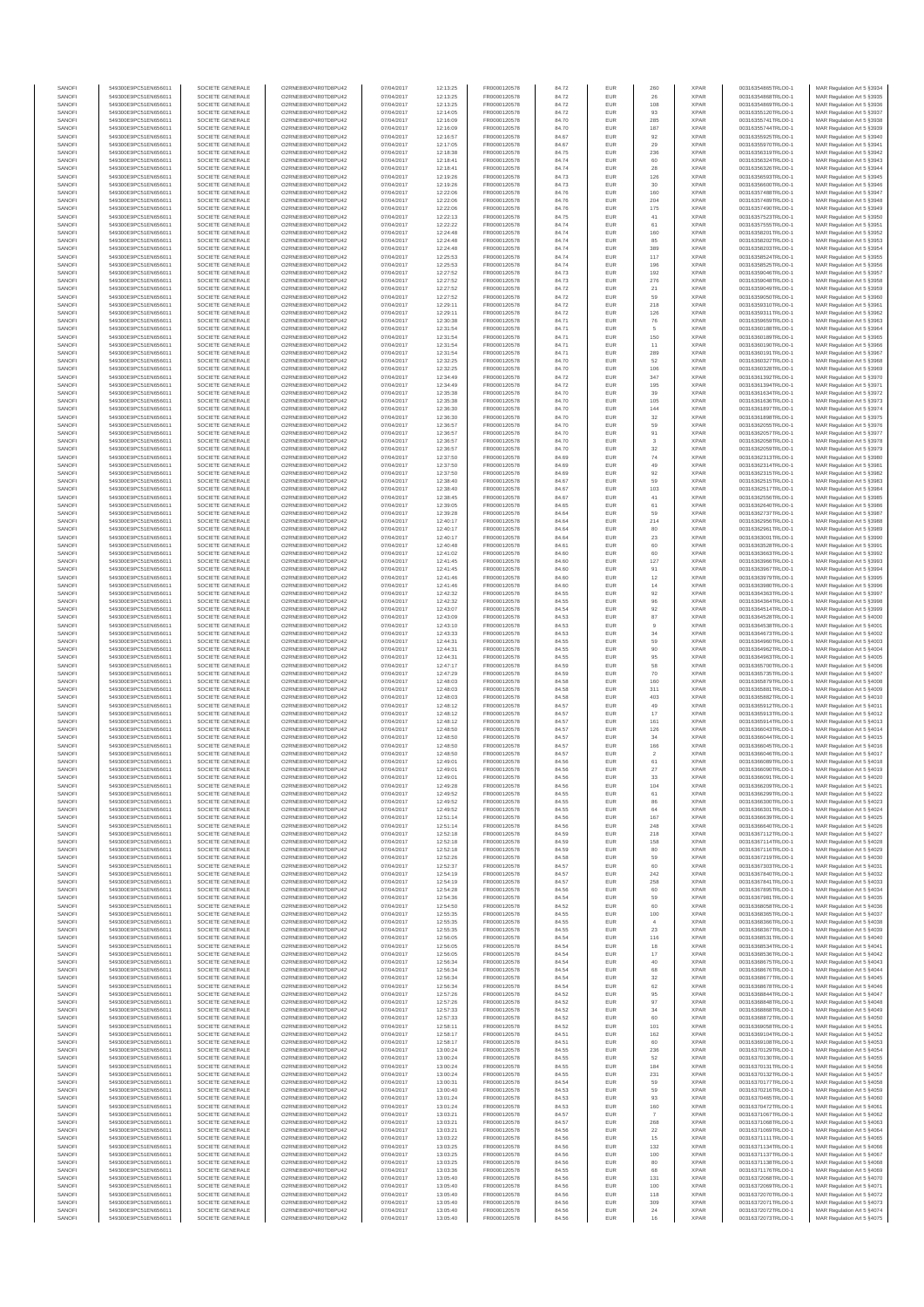| SANOFI<br>SANOFI | 549300E9PC51EN656011<br>549300E9PC51EN656011 | SOCIETE GENERALE<br>SOCIETE GENERALE | O2RNE8IBXP4R0TD8PU42<br>O2RNE8IBXP4R0TD8PU42  | 07/04/2017<br>07/04/2017 | 13:05:45<br>13:05:45 | FR0000120578<br>FR0000120578 | 84.55<br>84.55 | EUR<br>EUR        | 11<br>100              | <b>XPAR</b><br><b>XPAR</b> | 00316372108TRLO0-1<br>00316372109TRLO0-1 | MAR Regulation Art 5 §4076<br>MAR Regulation Art 5 §4077  |
|------------------|----------------------------------------------|--------------------------------------|-----------------------------------------------|--------------------------|----------------------|------------------------------|----------------|-------------------|------------------------|----------------------------|------------------------------------------|-----------------------------------------------------------|
| SANOFI           | 549300E9PC51EN656011                         | SOCIETE GENERALE                     | O2RNE8IBXP4R0TD8PU42                          | 07/04/2017               | 13:06:31             | FR0000120578                 | 84.53          | <b>EUR</b>        | 11                     | <b>XPAR</b>                | 00316372350TRLO0-1                       | MAR Regulation Art 5 §4078                                |
| SANOFI           | 549300E9PC51EN656011                         | SOCIETE GENERALE                     | O2RNE8IBXP4R0TD8PU42                          | 07/04/2017               | 13:06:31             | FR0000120578                 | 84.53          | EUR               | 100                    | <b>XPAR</b>                | 00316372352TRLO0-1                       | MAR Regulation Art 5 \$4079                               |
| SANOFI<br>SANOFI | 549300E9PC51EN656011<br>549300E9PC51EN656011 | SOCIETE GENERALE<br>SOCIETE GENERALE | O2RNE8IBXP4R0TD8PU42<br>O2RNE8IBXP4R0TD8PU42  | 07/04/2017<br>07/04/2017 | 13:06:39<br>13:06:39 | FR0000120578<br>FR0000120578 | 84.53<br>84.53 | EUR<br>EUR        | 38<br>127              | <b>XPAR</b><br><b>XPAR</b> | 00316372419TRLO0-1<br>00316372424TRLO0-1 | MAR Regulation Art 5 §4080<br>MAR Regulation Art 5 §4081  |
| SANOFI           | 549300E9PC51EN656011                         | SOCIETE GENERALE                     | O2RNE8IBXP4R0TD8PLI42                         | 07/04/2017               | 13:06:40             | FR0000120578                 | 84.53          | EUR               | $_{\rm 64}$            | <b>XPAR</b>                | 00316372463TRLO0-1                       | MAR Regulation Art 5 §4082                                |
| SANOFI<br>SANOFI | 549300E9PC51EN656011<br>549300E9PC51EN656011 | SOCIETE GENERALE<br>SOCIETE GENERALE | O2RNE8IBXP4R0TD8PU42<br>O2RNE8IBXP4R0TD8PU42  | 07/04/2017<br>07/04/2017 | 13:06:40<br>13:06:40 | FR0000120578<br>FR0000120578 | 84.53<br>84.53 | EUR<br>EUR        | $\overline{2}$<br>61   | <b>XPAR</b><br><b>XPAR</b> | 00316372465TRLO0-1<br>00316372468TRLO0-1 | MAR Regulation Art 5 §4083<br>MAR Regulation Art 5 §4084  |
| SANOFI           | 549300E9PC51EN656011                         | SOCIETE GENERALE                     | O2RNE8IBXP4R0TD8PU42                          | 07/04/2017               | 13:06:57             | FR0000120578                 | 84.51          | EUR               | 16                     | <b>XPAR</b>                | 00316372688TRLO0-1                       | MAR Regulation Art 5 §4085                                |
| SANOFI           | 549300E9PC51EN656011                         | SOCIETE GENERALE                     | O2RNE8IBXP4R0TD8PU42                          | 07/04/2017               | 13:06:57             | FR0000120578                 | 84.51          | EUR               | 45                     | <b>XPAR</b>                | 00316372693TRLO0-1                       | MAR Regulation Art 5 §4086                                |
| SANOFI<br>SANOFI | 549300E9PC51EN656011<br>549300E9PC51EN656011 | SOCIETE GENERALE<br>SOCIETE GENERALE | O2RNE8IBXP4R0TD8PU42<br>O2RNE8IBXP4R0TD8PU42  | 07/04/2017<br>07/04/2017 | 13:07:27<br>13:07:27 | FR0000120578<br>FR0000120578 | 84.51<br>84.50 | EUR<br>EUR        | 105<br>95              | <b>XPAR</b><br><b>XPAR</b> | 00316373022TRLO0-1<br>00316373025TRLO0-1 | MAR Regulation Art 5 §4087<br>MAR Regulation Art 5 §4088  |
| SANOFI           | 549300E9PC51EN656011                         | SOCIETE GENERALE                     | O2RNE8IBXP4R0TD8PU42                          | 07/04/2017               | 13:07:27             | FR0000120578                 | 84.49          | EUR               | 37                     | <b>XPAR</b>                | 00316373057TRLO0-1                       | MAR Regulation Art 5 §4089                                |
| SANOFI<br>SANOFI | 549300E9PC51EN656011<br>549300E9PC51EN656011 | SOCIETE GENERALE<br>SOCIETE GENERALE | O2RNE8IBXP4R0TD8PU42<br>O2RNE8IBXP4R0TD8PU42  | 07/04/2017<br>07/04/2017 | 13:07:46<br>13:07:46 | FR0000120578<br>FR0000120578 | 84.39<br>84.39 | EUR<br>EUR        | 39<br>21               | <b>XPAR</b><br><b>XPAR</b> | 00316373691TRLO0-1<br>00316373692TRLO0-1 | MAR Regulation Art 5 §4090<br>MAR Regulation Art 5 §4091  |
| SANOFI           | 549300E9PC51EN656011                         | SOCIETE GENERALE                     | O2RNE8IBXP4R0TD8PU42                          | 07/04/2017               | 13:07:46             | FR0000120578                 | 84.39          | EUR               | 62                     | <b>XPAR</b>                | 00316373693TRLO0-1                       | MAR Regulation Art 5 §4092                                |
| SANOFI           | 549300E9PC51EN656011                         | SOCIETE GENERALE                     | O2RNE8IBXP4R0TD8PU42                          | 07/04/2017               | 13:08:09             | FR0000120578                 | 84.40          | EUR               | 60                     | <b>XPAR</b>                | 00316373888TRLO0-1                       | MAR Regulation Art 5 §4093                                |
| SANOFI<br>SANOFI | 549300E9PC51EN656011<br>549300E9PC51EN656011 | SOCIETE GENERALE<br>SOCIETE GENERALE | O2RNE8IBXP4R0TD8PU42<br>O2RNE8IBXP4R0TD8PU42  | 07/04/2017<br>07/04/2017 | 13:08:13<br>13:08:13 | FR0000120578<br>FR0000120578 | 84.39<br>84.39 | EUR<br>EUR        | 61<br>18               | <b>XPAR</b><br><b>XPAR</b> | 00316373924TRLO0-1<br>00316373925TRLO0-1 | MAR Regulation Art 5 §4094<br>MAR Regulation Art 5 §4095  |
| SANOFI           | 549300E9PC51EN656011                         | SOCIETE GENERALE                     | O2RNE8IBXP4R0TD8PU42                          | 07/04/2017               | 13:08:52             | FR0000120578                 | 84.39          | EUR               | 93                     | <b>XPAR</b>                | 00316374151TRLO0-1                       | MAR Regulation Art 5 §4096                                |
| SANOFI<br>SANOFI | 549300E9PC51EN656011<br>549300E9PC51EN656011 | SOCIETE GENERALE<br>SOCIETE GENERALE | O2RNE8IBXP4R0TD8PU42<br>O2RNE8IBXP4R0TD8PU42  | 07/04/2017<br>07/04/2017 | 13:08:52<br>13:08:55 | FR0000120578<br>FR0000120578 | 84.39<br>84.38 | EUR<br>EUR        | 24<br>95               | <b>XPAR</b><br><b>XPAR</b> | 00316374154TRLO0-1<br>00316374192TRLO0-1 | MAR Regulation Art 5 §4097<br>MAR Regulation Art 5 §4098  |
| SANOFI           | 549300E9PC51EN656011                         | SOCIETE GENERALE                     | O2RNE8IBXP4R0TD8PU42                          | 07/04/2017               | 13:09:24             | FR0000120578                 | 84.37          | EUR               | 114                    | <b>XPAR</b>                | 00316374292TRLO0-1                       | MAR Regulation Art 5 §4099                                |
| SANOFI           | 549300E9PC51EN656011                         | SOCIETE GENERALE                     | O2RNE8IBXP4R0TD8PLI42                         | 07/04/2017               | 13:09:26             | FR0000120578                 | 84.37          | EUR               | 882                    | <b>XPAR</b>                | 00316374306TRLO0-1                       | MAR Regulation Art 5 §4100                                |
| SANOFI<br>SANOFI | 549300E9PC51EN656011<br>549300E9PC51EN656011 | SOCIETE GENERALE<br>SOCIETE GENERALE | O2RNE8IBXP4R0TD8PU42<br>O2RNE8IBXP4R0TD8PU42  | 07/04/2017<br>07/04/2017 | 13:09:26<br>13:09:26 | FR0000120578<br>FR0000120578 | 84.37<br>84.37 | EUR<br>EUR        | 882<br>114             | <b>XPAR</b><br><b>XPAR</b> | 00316374307TRLO0-1<br>00316374308TRLO0-1 | MAR Regulation Art 5 §4101<br>MAR Regulation Art 5 §4102  |
| SANOFI           | 549300E9PC51EN656011                         | SOCIETE GENERALE                     | O2RNE8IBXP4R0TD8PU42                          | 07/04/2017               | 13:09:26             | FR0000120578                 | 84.37          | EUR               | 114                    | <b>XPAR</b>                | 00316374309TRLO0-1                       | MAR Regulation Art 5 §4103                                |
| SANOFI<br>SANOFI | 549300E9PC51EN656011<br>549300E9PC51EN656011 | SOCIETE GENERALE<br>SOCIETE GENERALE | O2RNE8IBXP4R0TD8PU42<br>O2RNE8IBXP4R0TD8PU42  | 07/04/2017<br>07/04/2017 | 13:09:26<br>13:09:26 | FR0000120578<br>FR0000120578 | 84.37<br>84.37 | EUR<br>EUR        | 100<br>245             | <b>XPAR</b><br><b>XPAR</b> | 00316374310TRLO0-1<br>00316374311TRLO0-1 | MAR Regulation Art 5 §4104<br>MAR Regulation Art 5 §4105  |
| SANOFI           | 549300E9PC51EN656011                         | SOCIETE GENERALE                     | O2RNE8IBXP4R0TD8PU42                          | 07/04/2017               | 13:09:26             | FR0000120578                 | 84.37          | EUR               | 380                    | <b>XPAR</b>                | 00316374312TRLO0-1                       | MAR Regulation Art 5 §4106                                |
| SANOFI           | 549300E9PC51EN656011                         | SOCIETE GENERALE                     | O2RNE8IBXP4R0TD8PU42                          | 07/04/2017               | 13:09:26             | FR0000120578                 | 84.37          | EUR               | 100                    | <b>XPAR</b>                | 00316374313TRLO0-1                       | MAR Regulation Art 5 §4107                                |
| SANOFI<br>SANOFI | 549300E9PC51EN656011<br>549300E9PC51EN656011 | SOCIETE GENERALE<br>SOCIETE GENERALE | O2RNE8IBXP4R0TD8PU42<br>O2RNE8IBXP4R0TD8PU42  | 07/04/2017<br>07/04/2017 | 13:10:21<br>13:12:12 | FR0000120578<br>FR0000120578 | 84.39<br>84.45 | EUR<br>EUR        | 94<br>432              | <b>XPAR</b><br><b>XPAR</b> | 00316374514TRLO0-1<br>00316375035TRLO0-1 | MAR Regulation Art 5 §4108<br>MAR Regulation Art 5 §4109  |
| SANOFI           | 549300E9PC51EN656011                         | SOCIETE GENERALE                     | O2RNE8IBXP4R0TD8PU42                          | 07/04/2017               | 13:12:12             | FR0000120578                 | 84.45          | EUR               | 100                    | <b>XPAR</b>                | 00316375039TRLO0-1                       | MAR Regulation Art 5 §4110                                |
| SANOFI<br>SANOFI | 549300E9PC51EN656011<br>549300E9PC51EN656011 | SOCIETE GENERALE<br>SOCIETE GENERALE | O2RNE8IBXP4R0TD8PU42<br>O2RNE8IBXP4R0TD8PU42  | 07/04/2017<br>07/04/2017 | 13:12:12<br>13:12:15 | FR0000120578<br>FR0000120578 | 84.45<br>84.43 | EUR<br>EUR        | 59<br>61               | <b>XPAR</b><br><b>XPAR</b> | 00316375040TRLO0-1<br>00316375060TRLO0-1 | MAR Regulation Art 5 §4111<br>MAR Regulation Art 5 §4112  |
| SANOFI           | 549300E9PC51EN656011                         | SOCIETE GENERALE                     | O2RNE8IBXP4R0TD8PU42                          | 07/04/2017               | 13:14:06             | FR0000120578                 | 84.48          | EUR               | 186                    | <b>XPAR</b>                | 00316375664TRLO0-1                       | MAR Regulation Art 5 §4113                                |
| SANOFI           | 549300E9PC51EN656011                         | SOCIETE GENERALE<br>SOCIETE GENERALE | O2RNE8IBXP4R0TD8PU42                          | 07/04/2017               | 13:14:06             | FR0000120578                 | 84.48          | EUR               | 82                     | <b>XPAR</b>                | 00316375667TRLO0-1                       | MAR Regulation Art 5 §4114                                |
| SANOFI<br>SANOFI | 549300E9PC51EN656011<br>549300E9PC51EN656011 | SOCIETE GENERALE                     | O2RNE8IBXP4R0TD8PU42<br>O2RNE8IBXP4R0TD8PU42  | 07/04/2017<br>07/04/2017 | 13:14:06<br>13:14:06 | FR0000120578<br>FR0000120578 | 84.48<br>84.48 | EUR<br>EUR        | 68<br>226              | <b>XPAR</b><br><b>XPAR</b> | 00316375670TRLO0-1<br>00316375673TRLO0-1 | MAR Regulation Art 5 §4115<br>MAR Regulation Art 5 §4116  |
| SANOFI           | 549300E9PC51EN656011                         | SOCIETE GENERALE                     | O2RNE8IBXP4R0TD8PU42                          | 07/04/2017               | 13:16:16             | FR0000120578                 | 84.49          | EUR               | 81                     | <b>XPAR</b>                | 00316376170TRLO0-1                       | MAR Regulation Art 5 §4117                                |
| SANOFI<br>SANOFI | 549300E9PC51EN656011<br>549300E9PC51EN656011 | SOCIETE GENERALE<br>SOCIETE GENERALE | O2RNE8IBXP4R0TD8PU42<br>O2RNE8IBXP4R0TD8PU42  | 07/04/2017<br>07/04/2017 | 13:16:16<br>13:16:16 | FR0000120578<br>FR0000120578 | 84.49<br>84.49 | EUR<br>EUR        | 304<br>242             | <b>XPAR</b><br><b>XPAR</b> | 00316376171TRLO0-1<br>00316376172TRLO0-1 | MAR Regulation Art 5 §4118<br>MAR Regulation Art 5 §4119  |
| SANOFI           | 549300E9PC51EN656011                         | SOCIETE GENERALE                     | O2RNE8IBXP4R0TD8PU42                          | 07/04/2017               | 13:16:16             | FR0000120578                 | 84.49          | EUR               | 418                    | <b>XPAR</b>                | 00316376173TRLO0-1                       | MAR Regulation Art 5 §4120                                |
| SANOFI           | 549300E9PC51EN656011                         | SOCIETE GENERALE                     | O2RNE8IBXP4R0TD8PU42                          | 07/04/2017               | 13:17:20             | FR0000120578                 | 84.46          | EUR               | 176                    | <b>XPAR</b>                | 00316376527TRLO0-1                       | MAR Regulation Art 5 §4121                                |
| SANOFI<br>SANOFI | 549300E9PC51EN656011<br>549300E9PC51EN656011 | SOCIETE GENERALE<br>SOCIETE GENERALE | O2RNE8IBXP4R0TD8PU42<br>O2RNE8IBXP4R0TD8PU42  | 07/04/2017<br>07/04/2017 | 13:17:20<br>13:17:20 | FR0000120578<br>FR0000120578 | 84.46<br>84.46 | EUR<br>EUR        | 42<br>58               | <b>XPAR</b><br><b>XPAR</b> | 00316376529TRLO0-1<br>00316376530TRLO0-1 | MAR Regulation Art 5 §4122<br>MAR Regulation Art 5 §4123  |
| SANOFI           | 549300E9PC51EN656011                         | SOCIETE GENERALE                     | O2RNE8IBXP4R0TD8PU42                          | 07/04/2017               | 13:17:20             | FR0000120578                 | 84.46          | EUR               | 160                    | <b>XPAR</b>                | 00316376531TRLO0-1                       | MAR Regulation Art 5 §4124                                |
| SANOFI<br>SANOFI | 549300E9PC51EN656011<br>549300E9PC51EN656011 | SOCIETE GENERALE<br>SOCIETE GENERALE | O2RNE8IBXP4R0TD8PLI42<br>O2RNE8IBXP4R0TD8PU42 | 07/04/2017<br>07/04/2017 | 13:17:29             | FR0000120578<br>FR0000120578 | 84.46<br>84.46 | EUR               | 60<br>$\overline{2}$   | <b>XPAR</b><br><b>XPAR</b> | 00316376603TRLO0-1<br>00316376605TRLO0-1 | MAR Regulation Art 5 §4125                                |
| SANOFI           | 549300E9PC51EN656011                         | SOCIETE GENERALE                     | O2RNE8IBXP4R0TD8PU42                          | 07/04/2017               | 13:17:29<br>13:17:35 | FR0000120578                 | 84.45          | EUR<br>EUR        | 171                    | <b>XPAR</b>                | 00316376648TRLO0-1                       | MAR Regulation Art 5 §4126<br>MAR Regulation Art 5 §4127  |
| SANOFI           | 549300E9PC51EN656011                         | SOCIETE GENERALE                     | O2RNE8IBXP4R0TD8PU42                          | 07/04/2017               | 13:17:35             | FR0000120578                 | 84.45          | EUR               | 70                     | <b>XPAR</b>                | 00316376650TRLO0-1                       | MAR Regulation Art 5 §4128                                |
| SANOFI<br>SANOFI | 549300E9PC51EN656011<br>549300E9PC51EN656011 | SOCIETE GENERALE<br>SOCIETE GENERALE | O2RNE8IBXP4R0TD8PU42<br>O2RNE8IBXP4R0TD8PU42  | 07/04/2017<br>07/04/2017 | 13:18:48<br>13:19:34 | FR0000120578<br>FR0000120578 | 84.50<br>84.53 | EUR<br>EUR        | 59<br>124              | <b>XPAR</b><br><b>XPAR</b> | 00316377129TRLO0-1<br>00316377386TRLO0-1 | MAR Regulation Art 5 §4129<br>MAR Regulation Art 5 §4130  |
| SANOFI           | 549300E9PC51EN656011                         | SOCIETE GENERALE                     | O2RNE8IBXP4R0TD8PU42                          | 07/04/2017               | 13:19:36             | FR0000120578                 | 84.53          | EUR               | 39                     | <b>XPAR</b>                | 00316377398TRLO0-1                       | MAR Regulation Art 5 §4131                                |
| SANOFI<br>SANOFI | 549300E9PC51EN656011<br>549300E9PC51EN656011 | SOCIETE GENERALE<br>SOCIETE GENERALE | O2RNE8IBXP4R0TD8PU42<br>O2RNE8IBXP4R0TD8PU42  | 07/04/2017<br>07/04/2017 | 13:19:36<br>13:19:37 | FR0000120578<br>FR0000120578 | 84.53<br>84.53 | EUR<br>EUR        | $\overline{9}$<br>320  | <b>XPAR</b><br><b>XPAR</b> | 00316377401TRLO0-1<br>00316377410TRLO0-1 | MAR Regulation Art 5 §4132<br>MAR Regulation Art 5 §4133  |
| SANOFI           | 549300E9PC51EN656011                         | SOCIETE GENERALE                     | O2RNE8IBXP4R0TD8PU42                          | 07/04/2017               | 13:19:37             | FR0000120578                 | 84.53          | EUR               | 114                    | <b>XPAR</b>                | 00316377411TRLO0-1                       | MAR Regulation Art 5 §4134                                |
| SANOFI           | 549300E9PC51EN656011                         | SOCIETE GENERALE                     | O2RNE8IBXP4R0TD8PU42                          | 07/04/2017               | 13:19:43             | FR0000120578                 | 84.51          | EUR               | 60                     | <b>XPAR</b>                | 00316377447TRLO0-1                       | MAR Regulation Art 5 §4135                                |
| SANOFI<br>SANOFI | 549300E9PC51EN656011<br>549300E9PC51EN656011 | SOCIETE GENERALE<br>SOCIETE GENERALE | O2RNE8IBXP4R0TD8PU42<br>O2RNE8IBXP4R0TD8PU42  | 07/04/2017<br>07/04/2017 | 13:19:53<br>13:19:54 | FR0000120578<br>FR0000120578 | 84.50<br>84.50 | EUR<br>EUR        | $\bf 28$<br>31         | <b>XPAR</b><br><b>XPAR</b> | 00316377516TRLO0-1<br>00316377526TRLO0-1 | MAR Regulation Art 5 §4136<br>MAR Regulation Art 5 §4137  |
| SANOFI           | 549300E9PC51EN656011                         | SOCIETE GENERALE                     | O2RNE8IBXP4R0TD8PU42                          | 07/04/2017               | 13:19:54             | FR0000120578                 | 84.50          | EUR               | 35                     | <b>XPAR</b>                | 00316377528TRLO0-1                       | MAR Regulation Art 5 §4138                                |
| SANOFI<br>SANOFI | 549300E9PC51EN656011<br>549300E9PC51EN656011 | SOCIETE GENERALE<br>SOCIETE GENERALE | O2RNE8IBXP4R0TD8PU42<br>O2RNE8IBXP4R0TD8PU42  | 07/04/2017<br>07/04/2017 | 13:20:02<br>13:20:02 | FR0000120578<br>FR0000120578 | 84.47<br>84.47 | EUR<br>EUR        | 62<br>38               | <b>XPAR</b><br><b>XPAR</b> | 00316377701TRLO0-1<br>00316377702TRLO0-1 | MAR Regulation Art 5 §4139<br>MAR Regulation Art 5 §4140  |
| SANOFI           | 549300E9PC51EN656011                         | SOCIETE GENERALE                     | O2RNE8IBXP4R0TD8PU42                          | 07/04/2017               | 13:20:14             | FR0000120578                 | 84.45          | EUR               | 45                     | <b>XPAR</b>                | 00316377854TRLO0-1                       | MAR Regulation Art 5 §4141                                |
| SANOFI           | 549300E9PC51EN656011                         | SOCIETE GENERALE                     | O2RNE8IBXP4R0TD8PU42                          | 07/04/2017               | 13:20:14             | FR0000120578                 | 84.45          | EUR               | 16                     | <b>XPAR</b>                | 00316377856TRLO0-1                       | MAR Regulation Art 5 §4142                                |
| SANOFI<br>SANOFI | 549300E9PC51EN656011<br>549300E9PC51EN656011 | SOCIETE GENERALE<br>SOCIETE GENERALE | O2RNE8IBXP4R0TD8PU42<br>O2RNE8IBXP4R0TD8PU42  | 07/04/2017<br>07/04/2017 | 13:20:20<br>13:20:20 | FR0000120578<br>FR0000120578 | 84.43<br>84.43 | EUR<br>EUR        | 60<br>$17\,$           | <b>XPAR</b><br><b>XPAR</b> | 00316377944TRLO0-1<br>00316377947TRLO0-1 | MAR Regulation Art 5 §4143<br>MAR Regulation Art 5 §4144  |
| SANOFI           | 549300E9PC51EN656011                         | SOCIETE GENERALE                     | O2RNE8IBXP4R0TD8PU42                          | 07/04/2017               | 13:20:46             | FR0000120578                 | 84.46          | EUR               | 67                     | <b>XPAR</b>                | 00316378133TRLO0-1                       | MAR Regulation Art 5 §4145                                |
| SANOFI<br>SANOFI | 549300E9PC51EN656011<br>549300E9PC51EN656011 | SOCIETE GENERALE<br>SOCIETE GENERALE | O2RNE8IBXP4R0TD8PU42<br>O2RNE8IBXP4R0TD8PU42  | 07/04/2017<br>07/04/2017 | 13:20:46<br>13:20:46 | FR0000120578<br>FR0000120578 | 84.46<br>84.46 | EUR<br>EUR        | ${\bf 75}$<br>41       | <b>XPAR</b><br><b>XPAR</b> | 00316378135TRLO0-1<br>00316378140TRLO0-1 | MAR Regulation Art 5 §4146<br>MAR Regulation Art 5 §4147  |
| SANOFI           | 549300E9PC51EN656011                         | SOCIETE GENERALE                     | O2RNE8IBXP4R0TD8PU42                          | 07/04/2017               | 13:20:46             | FR0000120578                 | 84.46          | EUR               | 19                     | <b>XPAR</b>                | 00316378141TRLO0-1                       | MAR Regulation Art 5 §4148                                |
| SANOFI           | 549300E9PC51EN656011                         | SOCIETE GENERALE                     | O2RNE8IBXP4R0TD8PU42                          | 07/04/2017               | 13:21:11             | FR0000120578                 | 84.46          | EUR               | 60                     | <b>XPAR</b>                | 00316378233TRLO0-1                       | MAR Regulation Art 5 §4149                                |
| SANOFI<br>SANOFI | 549300E9PC51EN656011<br>549300E9PC51EN656011 | SOCIETE GENERALE<br>SOCIETE GENERALE | O2RNE8IBXP4R0TD8PU42<br>O2RNE8IBXP4R0TD8PU42  | 07/04/2017<br>07/04/2017 | 13:21:11<br>13:21:48 | FR0000120578<br>FR0000120578 | 84.46<br>84.48 | EUR<br>EUR        | 60<br>132              | <b>XPAR</b><br><b>XPAR</b> | 00316378238TRLO0-1<br>00316378401TRLO0-1 | MAR Regulation Art 5 §4150<br>MAR Regulation Art 5 §4151  |
| SANOFI           | 549300E9PC51EN656011                         | SOCIETE GENERALE                     | O2RNE8IBXP4R0TD8PU42                          | 07/04/2017               | 13:21:53             | FR0000120578                 | 84.45          | EUR               | 184                    | <b>XPAR</b>                | 00316378465TRLO0-1                       | MAR Regulation Art 5 §4152                                |
| SANOFI<br>SANOFI | 549300E9PC51EN656011<br>549300E9PC51EN656011 | SOCIETE GENERALE<br>SOCIETE GENERALE | O2RNE8IBXP4R0TD8PU42<br>O2RNE8IBXP4R0TD8PU42  | 07/04/2017<br>07/04/2017 | 13:21:53<br>13:23:43 | FR0000120578<br>FR0000120578 | 84.45<br>84.49 | EUR<br>EUR        | 21<br>68               | <b>XPAR</b><br><b>XPAR</b> | 00316378477TRLO0-1<br>00316379062TRLO0-1 | MAR Regulation Art 5 §4153<br>MAR Regulation Art 5 §4154  |
| SANOFI           | 549300E9PC51EN656011                         | SOCIETE GENERALE                     | O2RNE8IBXP4R0TD8PLI42                         | 07/04/2017               | 13:23:43             | FR0000120578                 | 84.49          | EUR               | 67                     | <b>XPAR</b>                | 00316379063TRLO0-1                       | MAR Regulation Art 5 §4155                                |
| SANOFI           | 549300E9PC51EN656011                         | SOCIETE GENERALE                     | O2RNE8IBXP4R0TD8PU42                          | 07/04/2017               | 13:23:43             | FR0000120578                 | 84.49          | EUR               | 202                    | <b>XPAR</b>                | 00316379065TRLO0-1                       | MAR Regulation Art 5 §4156                                |
| SANOFI<br>SANOFI | 549300E9PC51EN656011<br>549300E9PC51EN656011 | SOCIETE GENERALE<br>SOCIETE GENERALE | O2RNE8IBXP4R0TD8PU42<br>O2RNE8IBXP4R0TD8PU42  | 07/04/2017<br>07/04/2017 | 13:24:29<br>13:24:29 | FR0000120578<br>FR0000120578 | 84.49<br>84.49 | EUR<br>EUR        | 256<br>188             | <b>XPAR</b><br><b>XPAR</b> | 00316379375TRLO0-1<br>00316379378TRLO0-1 | MAR Regulation Art 5 §4157<br>MAR Regulation Art 5 §4158  |
| SANOFI           | 549300E9PC51EN656011                         | SOCIETE GENERALE                     | O2RNE8IBXP4R0TD8PU42                          | 07/04/2017               | 13:24:29             | FR0000120578                 | 84.49          | EUR               | 247                    | <b>XPAR</b>                | 00316379379TRLO0-1                       | MAR Regulation Art 5 §4159                                |
| SANOFI<br>SANOFI | 549300E9PC51EN656011<br>549300E9PC51EN656011 | SOCIETE GENERALE<br>SOCIETE GENERALE | O2RNE8IBXP4R0TD8PU42<br>O2RNE8IBXP4R0TD8PU42  | 07/04/2017<br>07/04/2017 | 13:24:35<br>13:24:35 | FR0000120578<br>FR0000120578 | 84.47<br>84.47 | EUR<br>EUR        | $^{\rm 44}$<br>54      | <b>XPAR</b><br><b>XPAR</b> | 00316379420TRLO0-1<br>00316379424TRLO0-1 | MAR Regulation Art 5 §4160<br>MAR Regulation Art 5 \$4161 |
| SANOFI           | 549300E9PC51EN656011                         | SOCIETE GENERALE                     | O2RNE8IBXP4R0TD8PU42                          | 07/04/2017               | 13:25:16             | FR0000120578                 | 84.48          | <b>EUR</b>        | 122                    | <b>XPAR</b>                | 00316379605TRLO0-1                       | MAR Regulation Art 5 §4162                                |
| SANOF            | 549300E9PC51EN656011                         | SOCIETE GENERALE                     | O2RNE8IBXP4R0TD8PU42                          | 07/04/2017               | 13:26:35             | FR0000120578                 | 84.54          | EUR               | 246                    | <b>XPAR</b>                | 00316380226TRLO0-                        | MAR Regulation Art 5 §4163                                |
| SANOFI<br>SANOFI | 549300E9PC51EN656011<br>549300E9PC51EN656011 | SOCIETE GENERALE<br>SOCIETE GENERALE | O2RNE8IBXP4R0TD8PU42<br>O2RNE8IBXP4R0TD8PU42  | 07/04/2017<br>07/04/2017 | 13:26:35<br>13:26:35 | FR0000120578<br>FR0000120578 | 84.54<br>84.54 | <b>EUR</b><br>EUR | 143<br>100             | <b>XPAR</b><br><b>XPAR</b> | 00316380227TRLO0-1<br>00316380228TRLO0-1 | MAR Regulation Art 5 §4164<br>MAR Regulation Art 5 §4165  |
| SANOFI           | 549300E9PC51EN656011                         | SOCIETE GENERALE                     | O2RNE8IBXP4R0TD8PU42                          | 07/04/2017               | 13:26:35             | FR0000120578                 | 84.54          | EUR               | 48                     | <b>XPAR</b>                | 00316380229TRLO0-1                       | MAR Regulation Art 5 §4166                                |
| SANOFI<br>SANOFI | 549300E9PC51EN656011<br>549300E9PC51EN656011 | SOCIETE GENERALE<br>SOCIETE GENERALE | O2RNE8IBXP4R0TD8PU42<br>O2RNE8IBXP4R0TD8PU42  | 07/04/2017<br>07/04/2017 | 13:26:38<br>13:26:38 | FR0000120578<br>FR0000120578 | 84.53<br>84.53 | EUR<br>EUR        | 55<br>47               | <b>XPAR</b><br><b>XPAR</b> | 00316380243TRLO0-1<br>00316380246TRLO0-1 | MAR Regulation Art 5 §4167<br>MAR Regulation Art 5 §4168  |
| SANOFI           | 549300E9PC51EN656011                         | SOCIETE GENERALE                     | O2RNE8IBXP4R0TD8PU42                          | 07/04/2017               | 13:27:00             | FR0000120578                 | 84.53          | EUR               | 61                     | <b>XPAR</b>                | 00316380373TRLO0-1                       | MAR Regulation Art 5 §4169                                |
| SANOFI<br>SANOFI | 549300E9PC51EN656011<br>549300E9PC51EN656011 | SOCIETE GENERALE<br>SOCIETE GENERALE | O2RNE8IBXP4R0TD8PU42<br>O2RNE8IBXP4R0TD8PU42  | 07/04/2017<br>07/04/2017 | 13:27:00<br>13:27:58 | FR0000120578<br>FR0000120578 | 84.53<br>84.57 | EUR<br>EUR        | 173<br>111             | <b>XPAR</b><br><b>XPAR</b> | 00316380375TRLO0-1<br>00316380891TRLO0-1 | MAR Regulation Art 5 §4170                                |
| SANOFI           | 549300E9PC51EN656011                         | SOCIETE GENERALE                     | O2RNE8IBXP4R0TD8PU42                          | 07/04/2017               | 13:27:58             | FR0000120578                 | 84.57          | EUR               | 50                     | <b>XPAR</b>                | 00316380894TRLO0-1                       | MAR Regulation Art 5 §4171<br>MAR Regulation Art 5 §4172  |
| SANOFI           | 549300E9PC51EN656011                         | SOCIETE GENERALE                     | O2RNE8IBXP4R0TD8PLI42                         | 07/04/2017               | 13:27:58             | FR0000120578                 | 84.57          | EUR               | 50                     | <b>XPAR</b>                | 00316380895TRLO0-1                       | MAR Regulation Art 5 §4173                                |
| SANOFI<br>SANOFI | 549300E9PC51EN656011<br>549300E9PC51EN656011 | SOCIETE GENERALE<br>SOCIETE GENERALE | O2RNE8IBXP4R0TD8PU42<br>O2RNE8IBXP4R0TD8PU42  | 07/04/2017<br>07/04/2017 | 13:28:04<br>13:28:04 | FR0000120578<br>FR0000120578 | 84.57<br>84.57 | EUR<br>EUR        | 152<br>42              | <b>XPAR</b><br><b>XPAR</b> | 00316380941TRLO0-1<br>00316380949TRLO0-1 | MAR Regulation Art 5 §4174<br>MAR Regulation Art 5 §4175  |
| SANOFI           | 549300E9PC51EN656011                         | SOCIETE GENERALE                     | O2RNE8IBXP4R0TD8PU42                          | 07/04/2017               | 13:28:19             | FR0000120578                 | 84.54          | EUR               | 61                     | <b>XPAR</b>                | 00316381076TRLO0-1                       | MAR Regulation Art 5 §4176                                |
| SANOFI<br>SANOFI | 549300E9PC51EN656011<br>549300E9PC51EN656011 | SOCIETE GENERALE<br>SOCIETE GENERALE | O2RNE8IBXP4R0TD8PU42<br>O2RNE8IBXP4R0TD8PU42  | 07/04/2017<br>07/04/2017 | 13:28:25<br>13:28:28 | FR0000120578<br>FR0000120578 | 84.54<br>84.53 | EUR<br>EUR        | 61<br>61               | <b>XPAR</b><br><b>XPAR</b> | 00316381101TRLO0-1<br>00316381110TRLO0-1 | MAR Regulation Art 5 §4177<br>MAR Regulation Art 5 §4178  |
| SANOFI           | 549300E9PC51EN656011                         | SOCIETE GENERALE                     | O2RNE8IBXP4R0TD8PU42                          | 07/04/2017               | 13:29:15             | FR0000120578                 | 84.51          | EUR               | 75                     | <b>XPAR</b>                | 00316381484TRLO0-1                       | MAR Regulation Art 5 §4179                                |
| SANOFI<br>SANOFI | 549300E9PC51EN656011<br>549300E9PC51EN656011 | SOCIETE GENERALE<br>SOCIETE GENERALE | O2RNE8IBXP4R0TD8PU42<br>O2RNE8IBXP4R0TD8PU42  | 07/04/2017<br>07/04/2017 | 13:29:15<br>13:29:16 | FR0000120578<br>FR0000120578 | 84.51<br>84.50 | EUR<br>EUR        | 161<br>56              | <b>XPAR</b><br><b>XPAR</b> | 00316381485TRLO0-1<br>00316381490TRLO0-1 | MAR Regulation Art 5 §4180<br>MAR Regulation Art 5 §4181  |
| SANOFI           | 549300E9PC51EN656011                         | SOCIETE GENERALE                     | O2RNE8IBXP4R0TD8PU42                          | 07/04/2017               | 13:29:27             | FR0000120578                 | 84.54          | EUR               | 43                     | <b>XPAR</b>                | 00316381682TRLO0-1                       | MAR Regulation Art 5 §4182                                |
| SANOFI<br>SANOFI | 549300E9PC51EN656011<br>549300E9PC51EN656011 | SOCIETE GENERALE<br>SOCIETE GENERALE | O2RNE8IBXP4R0TD8PU42<br>O2RNE8IBXP4R0TD8PU42  | 07/04/2017<br>07/04/2017 | 13:29:27             | FR0000120578<br>FR0000120578 | 84.54          | EUR<br>EUR        | 19<br>61               | <b>XPAR</b><br><b>XPAR</b> | 00316381684TRLO0-1<br>00316381788TRLO0-1 | MAR Regulation Art 5 §4183<br>MAR Regulation Art 5 §4184  |
| SANOFI           | 549300E9PC51EN656011                         | SOCIETE GENERALE                     | O2RNE8IBXP4R0TD8PU42                          | 07/04/2017               | 13:29:36<br>13:29:57 | FR0000120578                 | 84.53<br>84.50 | EUR               | 75                     | <b>XPAR</b>                | 00316382019TRLO0-1                       | MAR Regulation Art 5 §4185                                |
| SANOFI           | 549300E9PC51EN656011                         | SOCIETE GENERALE                     | O2RNE8IBXP4R0TD8PU42                          | 07/04/2017               | 13:29:57             | FR0000120578                 | 84.50          | EUR               | 5                      | <b>XPAR</b>                | 00316382021TRLO0-1                       | MAR Regulation Art 5 §4186                                |
| SANOFI<br>SANOFI | 549300E9PC51EN656011<br>549300E9PC51EN656011 | SOCIETE GENERALE<br>SOCIETE GENERALE | O2RNE8IBXP4R0TD8PU42<br>O2RNE8IBXP4R0TD8PU42  | 07/04/2017<br>07/04/2017 | 13:29:57<br>13:30:04 | FR0000120578<br>FR0000120578 | 84.50<br>84.37 | EUR<br>EUR        | 54<br>57               | <b>XPAR</b><br><b>XPAR</b> | 00316382023TRLO0-1<br>00316382304TRLO0-1 | MAR Regulation Art 5 §4187                                |
| SANOFI           | 549300E9PC51EN656011                         | SOCIETE GENERALE                     | O2RNE8IBXP4R0TD8PU42                          | 07/04/2017               | 13:30:04             | FR0000120578                 | 84.37          | <b>EUR</b>        | 37                     | <b>XPAR</b>                | 00316382318TRLO0-1                       | MAR Regulation Art 5 §4188<br>MAR Regulation Art 5 §4189  |
| SANOFI           | 549300E9PC51EN656011                         | SOCIETE GENERALE                     | O2RNE8IBXP4R0TD8PU42                          | 07/04/2017               | 13:30:04             | FR0000120578                 | 84.37          | EUR               | 92                     | <b>XPAR</b>                | 00316382380TRLO0-1                       | MAR Regulation Art 5 §4190                                |
| SANOFI<br>SANOFI | 549300E9PC51EN656011<br>549300E9PC51EN656011 | SOCIETE GENERALE<br>SOCIETE GENERALE | O2RNE8IBXP4R0TD8PU42<br>O2RNE8IBXP4R0TD8PU42  | 07/04/2017<br>07/04/2017 | 13:30:05<br>13:30:05 | FR0000120578<br>FR0000120578 | 84.37<br>84.37 | EUR<br>EUR        | 586<br>237             | <b>XPAR</b><br><b>XPAR</b> | 00316382448TRLO0-1<br>00316382451TRLO0-1 | MAR Regulation Art 5 §4191<br>MAR Regulation Art 5 §4192  |
| SANOFI           | 549300E9PC51EN656011                         | SOCIETE GENERALE                     | O2RNE8IBXP4R0TD8PU42                          | 07/04/2017               | 13:30:05             | FR0000120578                 | 84.37          | EUR               | $44\,$                 | <b>XPAR</b>                | 00316382453TRLO0-1                       | MAR Regulation Art 5 §4193                                |
| SANOFI<br>SANOFI | 549300E9PC51EN656011<br>549300E9PC51EN656011 | SOCIETE GENERALE<br>SOCIETE GENERALE | O2RNE8IBXP4R0TD8PU42<br>O2RNE8IBXP4R0TD8PU42  | 07/04/2017<br>07/04/2017 | 13:30:05<br>13:30:05 | FR0000120578<br>FR0000120578 | 84.37<br>84.37 | EUR<br>EUR        | 193<br>281             | <b>XPAR</b><br><b>XPAR</b> | 00316382457TRLO0-1<br>00316382458TRLO0-1 | MAR Regulation Art 5 §4194<br>MAR Regulation Art 5 §4195  |
| SANOFI           | 549300E9PC51EN656011                         | SOCIETE GENERALE                     | O2RNE8IBXP4R0TD8PU42                          | 07/04/2017               | 13:30:05             | FR0000120578                 | 84.37          | <b>EUR</b>        | 542                    | <b>XPAR</b>                | 00316382459TRLO0-1                       | MAR Regulation Art 5 §4196                                |
| SANOFI           | 549300E9PC51EN656011                         | SOCIETE GENERALE                     | O2RNE8IBXP4R0TD8PU42                          | 07/04/2017               | 13:30:23             | FR0000120578                 | 84.40          | EUR               | 116                    | <b>XPAR</b>                | 00316382849TRLO0-1                       | MAR Regulation Art 5 §4197                                |
| SANOFI<br>SANOFI | 549300E9PC51EN656011<br>549300E9PC51EN656011 | SOCIETE GENERALE<br>SOCIETE GENERALE | O2RNE8IBXP4R0TD8PU42<br>O2RNE8IBXP4R0TD8PU42  | 07/04/2017<br>07/04/2017 | 13:30:23<br>13:30:23 | FR0000120578<br>FR0000120578 | 84.40<br>84.40 | EUR<br>EUR        | 60<br>112              | <b>XPAR</b><br><b>XPAR</b> | 00316382852TRLO0-1<br>00316382854TRLO0-1 | MAR Regulation Art 5 §4198<br>MAR Regulation Art 5 §4199  |
| SANOFI           | 549300E9PC51EN656011                         | SOCIETE GENERALE                     | O2RNE8IBXP4R0TD8PU42                          | 07/04/2017               | 13:30:34             | FR0000120578                 | 84.40          | EUR               | 59                     | <b>XPAR</b>                | 00316383019TRLO0-1                       | MAR Regulation Art 5 §4200                                |
| SANOFI<br>SANOFI | 549300E9PC51EN656011<br>549300E9PC51EN656011 | SOCIETE GENERALE<br>SOCIETE GENERALE | O2RNE8IBXP4R0TD8PU42<br>O2RNE8IBXP4R0TD8PU42  | 07/04/2017<br>07/04/2017 | 13:30:34<br>13:31:45 | FR0000120578<br>FR0000120578 | 84.40<br>84.51 | EUR<br>EUR        | 64<br>353              | <b>XPAR</b><br><b>XPAR</b> | 00316383021TRLO0-1<br>00316383644TRLO0-1 | MAR Regulation Art 5 §4201<br>MAR Regulation Art 5 §4202  |
| SANOFI           | 549300E9PC51EN656011                         | SOCIETE GENERALE                     | O2RNE8IBXP4R0TD8PU42                          | 07/04/2017               | 13:31:46             | FR0000120578                 | 84.51          | EUR               | $13\,$                 | <b>XPAR</b>                | 00316383652TRLO0-1                       | MAR Regulation Art 5 §4203                                |
| SANOFI           | 549300E9PC51EN656011                         | SOCIETE GENERALE                     | O2RNE8IBXP4R0TD8PU42                          | 07/04/2017               | 13:31:46             | FR0000120578                 | 84.51          | EUR               | 147                    | XPAR                       | 00316383654TRLO0-1                       | MAR Regulation Art 5 §4204                                |
| SANOFI<br>SANOFI | 549300E9PC51EN656011<br>549300E9PC51EN656011 | SOCIETE GENERALE<br>SOCIETE GENERALE | O2RNE8IBXP4R0TD8PU42<br>O2RNE8IBXP4R0TD8PU42  | 07/04/2017<br>07/04/2017 | 13:31:46<br>13:32:09 | FR0000120578<br>FR0000120578 | 84.51<br>84.49 | EUR<br>EUR        | 174<br>138             | <b>XPAR</b><br><b>XPAR</b> | 00316383656TRLO0-1<br>00316383953TRLO0-1 | MAR Regulation Art 5 §4205<br>MAR Regulation Art 5 §4206  |
| SANOFI           | 549300E9PC51EN656011                         | SOCIETE GENERALE                     | O2RNE8IBXP4R0TD8PU42                          | 07/04/2017               | 13:32:09             | FR0000120578                 | 84.49          | EUR               | 179                    | <b>XPAR</b>                | 00316383955TRLO0-1                       | MAR Regulation Art 5 §4207                                |
| SANOFI<br>SANOFI | 549300E9PC51EN656011<br>549300E9PC51EN656011 | SOCIETE GENERALE<br>SOCIETE GENERALE | O2RNE8IBXP4R0TD8PU42<br>O2RNE8IBXP4R0TD8PU42  | 07/04/2017<br>07/04/2017 | 13:32:09<br>13:32:44 | FR0000120578<br>FR0000120578 | 84.49<br>84.46 | EUR<br>EUR        | $15$<br>$\overline{2}$ | <b>XPAR</b><br><b>XPAR</b> | 00316383957TRLO0-1<br>00316384218TRLO0-1 | MAR Regulation Art 5 §4208<br>MAR Regulation Art 5 §4209  |
| SANOFI           | 549300E9PC51EN656011                         | SOCIETE GENERALE                     | O2RNE8IBXP4R0TD8PU42                          | 07/04/2017               | 13:32:44             | FR0000120578                 | 84.46          | EUR               | 123                    | <b>XPAR</b>                | 00316384220TRLO0-1                       | MAR Regulation Art 5 §4210                                |
| SANOFI           | 549300E9PC51EN656011                         | SOCIETE GENERALE                     | O2RNE8IBXP4R0TD8PU42                          | 07/04/2017               | 13:32:44             | FR0000120578                 | 84.46          | EUR               | 123                    | <b>XPAR</b>                | 00316384221TRLO0-1                       | MAR Regulation Art 5 §4211                                |
| SANOFI<br>SANOFI | 549300E9PC51EN656011<br>549300E9PC51EN656011 | SOCIETE GENERALE<br>SOCIETE GENERALE | O2RNE8IBXP4R0TD8PU42<br>O2RNE8IBXP4R0TD8PU42  | 07/04/2017<br>07/04/2017 | 13:32:44<br>13:32:44 | FR0000120578<br>FR0000120578 | 84.46<br>84.46 | EUR<br>EUR        | 50<br>78               | <b>XPAR</b><br><b>XPAR</b> | 00316384222TRLO0-1<br>00316384223TRLO0-1 | MAR Regulation Art 5 §4212<br>MAR Regulation Art 5 §4213  |
| SANOFI           | 549300E9PC51EN656011                         | SOCIETE GENERALE                     | O2RNE8IBXP4R0TD8PU42                          | 07/04/2017               | 13:32:56             | FR0000120578                 | 84.43          | EUR               | 44                     | <b>XPAR</b>                | 00316384316TRLO0-1                       | MAR Regulation Art 5 §4214                                |
| SANOFI<br>SANOFI | 549300E9PC51EN656011<br>549300E9PC51EN656011 | SOCIETE GENERALE<br>SOCIETE GENERALE | O2RNE8IBXP4R0TD8PU42<br>O2RNE8IBXP4R0TD8PU42  | 07/04/2017<br>07/04/2017 | 13:32:56<br>13:32:56 | FR0000120578                 | 84.43<br>84.43 | EUR<br>EUR        | $20\,$<br>59           | <b>XPAR</b><br><b>XPAR</b> | 00316384320TRLO0-1<br>00316384322TRLO0-1 | MAR Regulation Art 5 §4215                                |
| SANOFI           | 549300E9PC51EN656011                         | SOCIETE GENERALE                     | O2RNE8IBXP4R0TD8PU42                          | 07/04/2017               | 13:33:28             | FR0000120578<br>FR0000120578 | 84.44          | EUR               | 153                    | XPAR                       | 00316384529TRLO0-1                       | MAR Regulation Art 5 §4216<br>MAR Regulation Art 5 §4217  |
|                  |                                              |                                      |                                               |                          |                      |                              |                |                   |                        |                            |                                          |                                                           |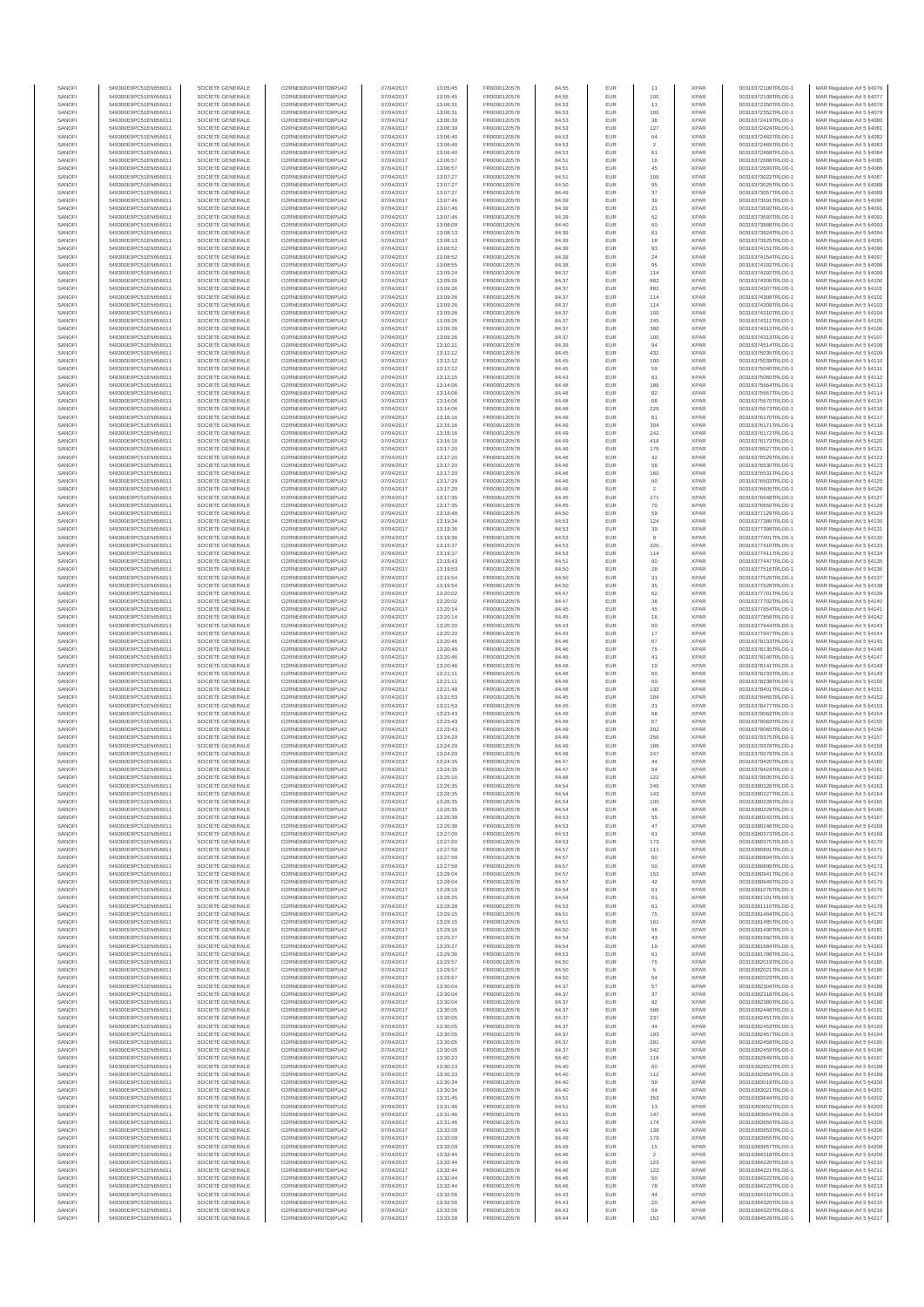| SANOFI           | 549300E9PC51EN656011                         | SOCIETE GENERALE                     | O2RNE8IBXP4R0TD8PLI42                         | 07/04/2017               | 13:33:28             | FR0000120578                 | 84.44          | EUR        | 47             | <b>XPAR</b>                | 00316384533TRLO0-1                       | MAR Regulation Art 5 §4218                                |
|------------------|----------------------------------------------|--------------------------------------|-----------------------------------------------|--------------------------|----------------------|------------------------------|----------------|------------|----------------|----------------------------|------------------------------------------|-----------------------------------------------------------|
| SANOFI<br>SANOFI | 549300E9PC51EN656011<br>549300E9PC51EN656011 | SOCIETE GENERALE<br>SOCIETE GENERALE | O2RNE8IBXP4R0TD8PU42<br>O2RNE8IBXP4R0TD8PU42  | 07/04/2017<br>07/04/2017 | 13:33:28<br>13:33:28 | FR0000120578<br>FR0000120578 | 84.44<br>84.44 | EUR<br>EUR | 95<br>50       | <b>XPAR</b><br><b>XPAR</b> | 00316384534TRLO0-1<br>00316384535TRLO0-1 | MAR Regulation Art 5 §4219<br>MAR Regulation Art 5 §4220  |
| SANOFI           | 549300E9PC51EN656011                         | SOCIETE GENERALE                     | O2RNE8IBXP4R0TD8PU42                          | 07/04/2017               | 13:33:28             | FR0000120578                 | 84.44          | EUR        | 11             | <b>XPAR</b>                | 00316384536TRLO0-1                       | MAR Regulation Art 5 \$4221                               |
| SANOFI           | 549300E9PC51EN656011                         | SOCIETE GENERALE                     | O2RNE8IBXP4R0TD8PU42                          | 07/04/2017               | 13:33:48             | FR0000120578                 | 84.42          | EUR        | 64             | <b>XPAR</b>                | 00316384740TRLO0-1                       | MAR Regulation Art 5 §4222                                |
| SANOFI<br>SANOFI | 549300E9PC51EN656011<br>549300E9PC51EN656011 | SOCIETE GENERALE<br>SOCIETE GENERALE | O2RNE8IBXP4R0TD8PU42<br>O2RNE8IBXP4R0TD8PU42  | 07/04/2017<br>07/04/2017 | 13:33:48<br>13:33:59 | FR0000120578<br>FR0000120578 | 84.42<br>84.41 | EUR<br>EUR | 47<br>143      | <b>XPAR</b><br><b>XPAR</b> | 00316384742TRLO0-1<br>00316384840TRLO0-1 | MAR Regulation Art 5 §4223<br>MAR Regulation Art 5 §4224  |
| SANOFI           | 549300E9PC51EN656011                         | SOCIETE GENERALE                     | O2RNE8IBXP4R0TD8PU42                          | 07/04/2017               | 13:33:59             | FR0000120578                 | 84.41          | EUR        | 63             | <b>XPAR</b>                | 00316384843TRLO0-1                       | MAR Regulation Art 5 §4225                                |
| SANOFI           | 549300E9PC51EN656011                         | SOCIETE GENERALE                     | O2RNE8IBXP4R0TD8PU42                          | 07/04/2017               | 13:34:00             | FR0000120578                 | 84.41          | EUR        | 65             | <b>XPAR</b>                | 00316384854TRLO0-1                       | MAR Regulation Art 5 §4226                                |
| SANOFI<br>SANOFI | 549300E9PC51EN656011<br>549300E9PC51EN656011 | SOCIETE GENERALE<br>SOCIETE GENERALE | O2RNE8IBXP4R0TD8PU42<br>O2RNE8IBXP4R0TD8PU42  | 07/04/2017<br>07/04/2017 | 13:35:00<br>13:35:08 | FR0000120578<br>FR0000120578 | 84.46<br>84.46 | EUR<br>EUR | 37<br>52       | <b>XPAR</b><br><b>XPAR</b> | 00316385481TRLO0-1<br>00316385561TRLO0-1 | MAR Regulation Art 5 §4227<br>MAR Regulation Art 5 §4228  |
| SANOFI           | 549300E9PC51EN656011                         | SOCIETE GENERALE                     | O2RNE8IBXP4R0TD8PU42                          | 07/04/2017               | 13:35:20             | FR0000120578                 | 84.43          | EUR        | 333            | <b>XPAR</b>                | 00316385672TRLO0-1                       | MAR Regulation Art 5 §4229                                |
| SANOFI           | 549300E9PC51EN656011                         | SOCIETE GENERALE                     | O2RNE8IBXP4R0TD8PU42                          | 07/04/2017               | 13:35:20             | FR0000120578                 | 84.43          | EUR        | 50             | <b>XPAR</b>                | 00316385677TRLO0-1                       | MAR Regulation Art 5 \$4230                               |
| SANOFI           | 549300E9PC51EN656011                         | SOCIETE GENERALE                     | O2RNE8IBXP4R0TD8PU42                          | 07/04/2017               | 13:35:20             | FR0000120578                 | 84.43          | EUR        | 265<br>85      | <b>XPAR</b><br><b>XPAR</b> | 00316385682TRLO0-1                       | MAR Regulation Art 5 §4231<br>MAR Regulation Art 5 §4232  |
| SANOFI<br>SANOFI | 549300E9PC51EN656011<br>549300E9PC51EN656011 | SOCIETE GENERALE<br>SOCIETE GENERALE | O2RNE8IBXP4R0TD8PU42<br>O2RNE8IBXP4R0TD8PU42  | 07/04/2017<br>07/04/2017 | 13:35:20<br>13:35:20 | FR0000120578<br>FR0000120578 | 84.43<br>84.43 | EUR<br>EUR | $\mathbf{74}$  | <b>XPAR</b>                | 00316385686TRLO0-1<br>00316385690TRLO0-1 | MAR Regulation Art 5 §4233                                |
| SANOFI           | 549300E9PC51EN656011                         | SOCIETE GENERALE                     | O2RNE8IBXP4R0TD8PU42                          | 07/04/2017               | 13:35:20             | FR0000120578                 | 84.43          | EUR        | 86             | <b>XPAR</b>                | 00316385694TRLO0-1                       | MAR Regulation Art 5 §4234                                |
| SANOFI           | 549300E9PC51EN656011                         | SOCIETE GENERALE                     | O2RNE8IBXP4R0TD8PU42                          | 07/04/2017               | 13:36:04             | FR0000120578                 | 84.43          | EUR        | 17             | <b>XPAR</b>                | 00316386004TRLO0-1                       | MAR Regulation Art 5 §4235                                |
| SANOFI<br>SANOFI | 549300E9PC51EN656011<br>549300E9PC51EN656011 | SOCIETE GENERALE<br>SOCIETE GENERALE | O2RNE8IBXP4R0TD8PU42<br>O2RNE8IBXP4R0TD8PU42  | 07/04/2017<br>07/04/2017 | 13:36:04<br>13:36:19 | FR0000120578<br>FR0000120578 | 84.43<br>84.47 | EUR<br>EUR | $13\,$         | <b>XPAR</b><br><b>XPAR</b> | 00316386005TRLO0-1<br>00316386148TRLO0-1 | MAR Regulation Art 5 §4236<br>MAR Regulation Art 5 \$4237 |
| SANOFI           | 549300E9PC51EN656011                         | SOCIETE GENERALE                     | O2RNE8IBXP4R0TD8PU42                          | 07/04/2017               | 13:36:30             | FR0000120578                 | 84.50          | EUR        | 54<br>30       | <b>XPAR</b>                | 00316386256TRLO0-1                       | MAR Regulation Art 5 §4238                                |
| SANOFI           | 549300E9PC51EN656011                         | SOCIETE GENERALE                     | O2RNE8IBXP4R0TD8PU42                          | 07/04/2017               | 13:36:59             | FR0000120578                 | 84.53          | EUR        | 59             | <b>XPAR</b>                | 00316386621TRLO0-1                       | MAR Regulation Art 5 §4239                                |
| SANOFI           | 549300E9PC51EN656011                         | SOCIETE GENERALE                     | O2RNE8IBXP4R0TD8PU42                          | 07/04/2017               | 13:36:59             | FR0000120578                 | 84.53          | EUR        | 153            | <b>XPAR</b>                | 00316386623TRLO0-1                       | MAR Regulation Art 5 §4240                                |
| SANOFI<br>SANOFI | 549300E9PC51EN656011<br>549300E9PC51EN656011 | SOCIETE GENERALE<br>SOCIETE GENERALE | O2RNE8IBXP4R0TD8PU42<br>O2RNE8IBXP4R0TD8PU42  | 07/04/2017<br>07/04/2017 | 13:36:59<br>13:37:27 | FR0000120578<br>FR0000120578 | 84.53<br>84.49 | EUR<br>EUR | 397<br>146     | <b>XPAR</b><br><b>XPAR</b> | 00316386624TRLO0-1<br>00316386759TRLO0-1 | MAR Regulation Art 5 §4241<br>MAR Regulation Art 5 §4242  |
| SANOFI           | 549300E9PC51EN656011                         | SOCIETE GENERALE                     | O2RNE8IBXP4R0TD8PU42                          | 07/04/2017               | 13:37:27             | FR0000120578                 | 84.49          | EUR        | 91             | <b>XPAR</b>                | 00316386760TRLO0-1                       | MAR Regulation Art 5 §4243                                |
| SANOFI           | 549300E9PC51EN656011                         | SOCIETE GENERALE                     | O2RNE8IBXP4R0TD8PU42                          | 07/04/2017               | 13:37:27             | FR0000120578                 | 84.49          | EUR        | 81             | <b>XPAR</b>                | 00316386761TRLO0-1                       | MAR Regulation Art 5 §4244                                |
| SANOFI<br>SANOFI | 549300E9PC51EN656011<br>549300E9PC51EN656011 | SOCIETE GENERALE<br>SOCIETE GENERALE | O2RNE8IBXP4R0TD8PU42<br>O2RNE8IBXP4R0TD8PU42  | 07/04/2017<br>07/04/2017 | 13:37:45<br>13:37:45 | FR0000120578<br>FR0000120578 | 84.48<br>84.48 | EUR<br>EUR | 63<br>175      | <b>XPAR</b><br><b>XPAR</b> | 00316386937TRLO0-1<br>00316386938TRLO0-1 | MAR Regulation Art 5 §4245<br>MAR Regulation Art 5 §4246  |
| SANOFI           | 549300E9PC51EN656011                         | SOCIETE GENERALE                     | O2RNE8IBXP4R0TD8PU42                          | 07/04/2017               | 13:37:45             | FR0000120578                 | 84.48          | EUR        | $25\,$         | <b>XPAR</b>                | 00316386940TRLO0-1                       | MAR Regulation Art 5 §4247                                |
| SANOFI           | 549300E9PC51EN656011                         | SOCIETE GENERALE                     | O2RNE8IBXP4R0TD8PU42                          | 07/04/2017               | 13:38:49             | FR0000120578                 | 84.48          | EUR        | 86             | <b>XPAR</b>                | 00316387262TRLO0-1                       | MAR Regulation Art 5 §4248                                |
| SANOFI<br>SANOFI | 549300E9PC51EN656011<br>549300E9PC51EN656011 | SOCIETE GENERALE<br>SOCIETE GENERALE | O2RNE8IBXP4R0TD8PU42<br>O2RNE8IBXP4R0TD8PU42  | 07/04/2017<br>07/04/2017 | 13:38:49<br>13:39:44 | FR0000120578<br>FR0000120578 | 84.48<br>84.52 | EUR<br>EUR | 100<br>367     | <b>XPAR</b><br><b>XPAR</b> | 00316387265TRLO0-1<br>00316387811TRLO0-1 | MAR Regulation Art 5 §4249<br>MAR Regulation Art 5 §4250  |
| SANOFI           | 549300E9PC51EN656011                         | SOCIETE GENERALE                     | O2RNE8IBXP4R0TD8PU42                          | 07/04/2017               | 13:39:44             | FR0000120578                 | 84.52          | EUR        | $23\,$         | <b>XPAR</b>                | 00316387812TRLO0-1                       | MAR Regulation Art 5 §4251                                |
| SANOFI           | 549300E9PC51EN656011                         | SOCIETE GENERALE                     | O2RNE8IBXP4R0TD8PU42                          | 07/04/2017               | 13:39:44             | FR0000120578                 | 84.52          | EUR        | 639            | <b>XPAR</b>                | 00316387813TRLO0-1                       | MAR Regulation Art 5 §4252                                |
| SANOFI           | 549300E9PC51EN656011                         | SOCIETE GENERALE                     | O2RNE8IBXP4R0TD8PU42                          | 07/04/2017               | 13:39:44             | FR0000120578                 | 84.52          | EUR        | 64             | <b>XPAR</b>                | 00316387814TRLO0-1                       | MAR Regulation Art 5 §4253                                |
| SANOFI<br>SANOFI | 549300E9PC51EN656011<br>549300E9PC51EN656011 | SOCIETE GENERALE<br>SOCIETE GENERALE | O2RNE8IBXP4R0TD8PU42<br>O2RNE8IBXP4R0TD8PU42  | 07/04/2017<br>07/04/2017 | 13:40:04<br>13:40:04 | FR0000120578<br>FR0000120578 | 84.52<br>84.52 | EUR<br>EUR | 158<br>266     | <b>XPAR</b><br><b>XPAR</b> | 00316387940TRLO0-1<br>00316387942TRLO0-1 | MAR Regulation Art 5 §4254<br>MAR Regulation Art 5 §4255  |
| SANOFI           | 549300E9PC51EN656011                         | SOCIETE GENERALE                     | O2RNE8IBXP4R0TD8PU42                          | 07/04/2017               | 13:40:04             | FR0000120578                 | 84.52          | EUR        | 181            | <b>XPAR</b>                | 00316387944TRLO0-1                       | MAR Regulation Art 5 §4256                                |
| SANOFI           | 549300E9PC51EN656011                         | SOCIETE GENERALE                     | O2RNE8IBXP4R0TD8PU42                          | 07/04/2017               | 13:40:04             | FR0000120578                 | 84.52          | EUR        | 20             | <b>XPAR</b>                | 00316387945TRLO0-1                       | MAR Regulation Art 5 §4257                                |
| SANOFI<br>SANOFI | 549300E9PC51EN656011<br>549300E9PC51EN656011 | SOCIETE GENERALE<br>SOCIETE GENERALE | O2RNE8IBXP4R0TD8PU42<br>O2RNE8IBXP4R0TD8PU42  | 07/04/2017<br>07/04/2017 | 13:40:15<br>13:40:15 | FR0000120578<br>FR0000120578 | 84.49<br>84.49 | EUR<br>EUR | 62<br>60       | <b>XPAR</b><br><b>XPAR</b> | 00316388015TRLO0-1<br>00316388019TRLO0-1 | MAR Regulation Art 5 §4258<br>MAR Regulation Art 5 §4259  |
| SANOFI           | 549300E9PC51EN656011                         | SOCIETE GENERALE                     | O2RNE8IBXP4R0TD8PU42                          | 07/04/2017               | 13:40:15             | FR0000120578                 | 84.48          | EUR        | 8              | <b>XPAR</b>                | 00316388020TRLO0-1                       | MAR Regulation Art 5 §4260                                |
| SANOFI           | 549300E9PC51EN656011                         | SOCIETE GENERALE                     | O2RNE8IBXP4R0TD8PLI42                         | 07/04/2017               | 13:40:15             | FR0000120578                 | 84.48          | EUR        | 11             | <b>XPAR</b>                | 00316388022TRLO0-1                       | MAR Regulation Art 5 \$4261                               |
| SANOFI           | 549300E9PC51EN656011                         | SOCIETE GENERALE                     | O2RNE8IBXP4R0TD8PU42                          | 07/04/2017               | 13:41:02             | FR0000120578                 | 84.52          | EUR        | 145            | <b>XPAR</b>                | 00316388610TRLO0-1                       | MAR Regulation Art 5 §4262                                |
| SANOFI<br>SANOFI | 549300E9PC51EN656011<br>549300E9PC51EN656011 | SOCIETE GENERALE<br>SOCIETE GENERALE | O2RNE8IBXP4R0TD8PU42<br>O2RNE8IBXP4R0TD8PU42  | 07/04/2017<br>07/04/2017 | 13:41:02<br>13:41:10 | FR0000120578<br>FR0000120578 | 84.52<br>84.51 | EUR<br>EUR | 204<br>59      | <b>XPAR</b><br><b>XPAR</b> | 00316388612TRLO0-1<br>00316388648TRLO0-1 | MAR Regulation Art 5 §4263<br>MAR Regulation Art 5 §4264  |
| SANOFI           | 549300E9PC51EN656011                         | SOCIETE GENERALE                     | O2RNE8IBXP4R0TD8PU42                          | 07/04/2017               | 13:41:24             | FR0000120578                 | 84.50          | EUR        | 61             | <b>XPAR</b>                | 00316388683TRLO0-1                       | MAR Regulation Art 5 §4265                                |
| SANOFI           | 549300E9PC51EN656011                         | SOCIETE GENERALE                     | O2RNE8IBXP4R0TD8PU42                          | 07/04/2017               | 13:41:24             | FR0000120578                 | 84.50          | EUR        | 62             | <b>XPAR</b>                | 00316388685TRLO0-1                       | MAR Regulation Art 5 §4266                                |
| SANOFI           | 549300E9PC51EN656011<br>549300E9PC51EN656011 | SOCIETE GENERALE                     | O2RNE8IBXP4R0TD8PU42<br>O2RNE8IBXP4R0TD8PLI42 | 07/04/2017               | 13:41:56             | FR0000120578                 | 84.49          | EUR        | 110            | <b>XPAR</b>                | 00316388861TRLO0-1                       | MAR Regulation Art 5 §4267                                |
| SANOFI<br>SANOFI | 549300E9PC51EN656011                         | SOCIETE GENERALE<br>SOCIETE GENERALE | O2RNE8IBXP4R0TD8PU42                          | 07/04/2017<br>07/04/2017 | 13:41:56<br>13:41:56 | FR0000120578<br>FR0000120578 | 84.48<br>84.48 | EUR<br>EUR | 109<br>$12$    | <b>XPAR</b><br><b>XPAR</b> | 00316388869TRLO0-1<br>00316388881TRLO0-1 | MAR Regulation Art 5 §4268<br>MAR Regulation Art 5 §4269  |
| SANOFI           | 549300E9PC51EN656011                         | SOCIETE GENERALE                     | O2RNE8IBXP4R0TD8PU42                          | 07/04/2017               | 13:41:56             | FR0000120578                 | 84.48          | EUR        | 43             | <b>XPAR</b>                | 00316388885TRLO0-1                       | MAR Regulation Art 5 §4270                                |
| SANOFI           | 549300E9PC51EN656011                         | SOCIETE GENERALE                     | O2RNE8IBXP4R0TD8PU42                          | 07/04/2017               | 13:44:10             | FR0000120578                 | 84.52          | EUR        | 35             | <b>XPAR</b>                | 00316390028TRLO0-1                       | MAR Regulation Art 5 §4271                                |
| SANOFI<br>SANOFI | 549300E9PC51EN656011<br>549300E9PC51EN656011 | SOCIETE GENERALE<br>SOCIETE GENERALE | O2RNE8IBXP4R0TD8PU42<br>O2RNE8IBXP4R0TD8PU42  | 07/04/2017<br>07/04/2017 | 13:44:10<br>13:44:10 | FR0000120578                 | 84.52<br>84.52 | EUR        | 392<br>465     | <b>XPAR</b><br><b>XPAR</b> | 00316390029TRLO0-1<br>00316390030TRLO0-1 | MAR Regulation Art 5 §4272                                |
| SANOFI           | 549300E9PC51EN656011                         | SOCIETE GENERALE                     | O2RNE8IBXP4R0TD8PU42                          | 07/04/2017               | 13:44:10             | FR0000120578<br>FR0000120578 | 84.51          | EUR<br>EUR | 43             | <b>XPAR</b>                | 00316390031TRLO0-1                       | MAR Regulation Art 5 §4273<br>MAR Regulation Art 5 §4274  |
| SANOFI           | 549300E9PC51EN656011                         | SOCIETE GENERALE                     | O2RNE8IBXP4R0TD8PU42                          | 07/04/2017               | 13:44:10             | FR0000120578                 | 84.51          | EUR        | $47\,$         | <b>XPAR</b>                | 00316390032TRLO0-1                       | MAR Regulation Art 5 §4275                                |
| SANOFI           | 549300E9PC51EN656011                         | SOCIETE GENERALE                     | O2RNE8IBXP4R0TD8PU42                          | 07/04/2017               | 13:44:21             | FR0000120578                 | 84.49          | EUR        | 59             | <b>XPAR</b>                | 00316390142TRLO0-1                       | MAR Regulation Art 5 §4276                                |
| SANOFI<br>SANOFI | 549300E9PC51EN656011<br>549300E9PC51EN656011 | SOCIETE GENERALE<br>SOCIETE GENERALE | O2RNE8IBXP4R0TD8PU42<br>O2RNE8IBXP4R0TD8PU42  | 07/04/2017<br>07/04/2017 | 13:44:21<br>13:44:46 | FR0000120578<br>FR0000120578 | 84.49<br>84.49 | EUR<br>EUR | 62<br>59       | <b>XPAR</b><br><b>XPAR</b> | 00316390143TRLO0-1<br>00316390539TRLO0-1 | MAR Regulation Art 5 §4277<br>MAR Regulation Art 5 §4278  |
| SANOFI           | 549300E9PC51EN656011                         | SOCIETE GENERALE                     | O2RNE8IBXP4R0TD8PU42                          | 07/04/2017               | 13:44:46             | FR0000120578                 | 84.49          | EUR        | 61             | <b>XPAR</b>                | 00316390540TRLO0-1                       | MAR Regulation Art 5 §4279                                |
| SANOFI           | 549300E9PC51EN656011                         | SOCIETE GENERALE                     | O2RNE8IBXP4R0TD8PU42                          | 07/04/2017               | 13:45:06             | FR0000120578                 | 84.48          | EUR        | 62             | <b>XPAR</b>                | 00316390610TRLO0-1                       | MAR Regulation Art 5 §4280                                |
| SANOFI<br>SANOFI | 549300E9PC51EN656011<br>549300E9PC51EN656011 | SOCIETE GENERALE<br>SOCIETE GENERALE | O2RNE8IBXP4R0TD8PU42<br>O2RNE8IBXP4R0TD8PU42  | 07/04/2017<br>07/04/2017 | 13:45:06<br>13:45:43 | FR0000120578<br>FR0000120578 | 84.48<br>84.48 | EUR<br>EUR | 126<br>126     | <b>XPAR</b><br><b>XPAR</b> | 00316390611TRLO0-1<br>00316390716TRLO0-1 | MAR Regulation Art 5 §4281<br>MAR Regulation Art 5 §4282  |
| SANOFI           | 549300E9PC51EN656011                         | SOCIETE GENERALE                     | O2RNE8IBXP4R0TD8PU42                          | 07/04/2017               | 13:45:43             | FR0000120578                 | 84.48          | EUR        | 152            | <b>XPAR</b>                | 00316390717TRLO0-1                       | MAR Regulation Art 5 §4283                                |
| SANOFI           | 549300E9PC51EN656011                         | SOCIETE GENERALE                     | O2RNE8IBXP4R0TD8PU42                          | 07/04/2017               | 13:45:56             | FR0000120578                 | 84.46          | EUR        | 60             | <b>XPAR</b>                | 00316390793TRLO0-1                       | MAR Regulation Art 5 §4284                                |
| SANOFI           | 549300E9PC51EN656011                         | SOCIETE GENERALE                     | O2RNE8IBXP4R0TD8PU42                          | 07/04/2017               | 13:45:56             | FR0000120578                 | 84.46          | EUR        | 30             | <b>XPAR</b>                | 00316390794TRLO0-1                       | MAR Regulation Art 5 §4285                                |
| SANOFI<br>SANOFI | 549300E9PC51EN656011<br>549300E9PC51EN656011 | SOCIETE GENERALE<br>SOCIETE GENERALE | O2RNE8IBXP4R0TD8PU42<br>O2RNE8IBXP4R0TD8PU42  | 07/04/2017<br>07/04/2017 | 13:46:01<br>13:46:01 | FR0000120578<br>FR0000120578 | 84.46<br>84.46 | EUR<br>EUR | 31<br>61       | <b>XPAR</b><br><b>XPAR</b> | 00316390826TRLO0-1<br>00316390827TRLO0-1 | MAR Regulation Art 5 §4286<br>MAR Regulation Art 5 §4287  |
| SANOFI           | 549300E9PC51EN656011                         | SOCIETE GENERALE                     | O2RNE8IBXP4R0TD8PU42                          | 07/04/2017               | 13:47:07             | FR0000120578                 | 84.49          | EUR        | 281            | <b>XPAR</b>                | 00316391125TRLO0-1                       | MAR Regulation Art 5 §4288                                |
| SANOFI           | 549300E9PC51EN656011                         | SOCIETE GENERALE                     | O2RNE8IBXP4R0TD8PU42                          | 07/04/2017               | 13:47:11             | FR0000120578                 | 84.49          | EUR        | 300            | <b>XPAR</b>                | 00316391132TRLO0-1                       | MAR Regulation Art 5 §4289                                |
| SANOFI<br>SANOFI | 549300E9PC51EN656011<br>549300E9PC51EN656011 | SOCIETE GENERALE<br>SOCIETE GENERALE | O2RNE8IBXP4R0TD8PU42<br>O2RNE8IBXP4R0TD8PU42  | 07/04/2017<br>07/04/2017 | 13:47:11<br>13:47:11 | FR0000120578<br>FR0000120578 | 84.49<br>84.49 | EUR<br>EUR | 47<br>37       | <b>XPAR</b><br><b>XPAR</b> | 00316391133TRLO0-1<br>00316391134TRLO0-1 | MAR Regulation Art 5 §4290<br>MAR Regulation Art 5 §4291  |
| SANOFI           | 549300E9PC51EN656011                         | SOCIETE GENERALE                     | O2RNE8IBXP4R0TD8PU42                          | 07/04/2017               | 13:47:48             | FR0000120578                 | 84.47          | EUR        | 126            | <b>XPAR</b>                | 00316391306TRLO0-1                       | MAR Regulation Art 5 §4292                                |
| SANOFI           | 549300E9PC51EN656011                         | SOCIETE GENERALE                     | O2RNE8IBXP4R0TD8PU42                          | 07/04/2017               | 13:47:48             | FR0000120578                 | 84.47          | EUR        | 47             | <b>XPAR</b>                | 00316391307TRLO0-1                       | MAR Regulation Art 5 §4293                                |
| SANOFI           | 549300E9PC51EN656011                         | SOCIETE GENERALE                     | O2RNE8IBXP4R0TD8PU42                          | 07/04/2017               | 13:47:51             | FR0000120578                 | 84.47          | EUR        | 50             | <b>XPAR</b>                | 00316391314TRLO0-1                       | MAR Regulation Art 5 §4294                                |
| SANOFI<br>SANOFI | 549300E9PC51EN656011<br>549300E9PC51EN656011 | SOCIETE GENERALE<br>SOCIETE GENERALE | O2RNE8IBXP4R0TD8PU42<br>O2RNE8IBXP4R0TD8PU42  | 07/04/2017<br>07/04/2017 | 13:48:07<br>13:48:17 | FR0000120578<br>FR0000120578 | 84.48<br>84.48 | EUR<br>EUR | 129<br>17      | <b>XPAR</b><br><b>XPAR</b> | 00316391364TRLO0-1<br>00316391389TRLO0-1 | MAR Regulation Art 5 §4295<br>MAR Regulation Art 5 §4296  |
| SANOFI           | 549300E9PC51EN656011                         | SOCIETE GENERALE                     | O2RNE8IBXP4R0TD8PU42                          | 07/04/2017               | 13:48:53             | FR0000120578                 | 84.50          | EUR        | 169            | <b>XPAR</b>                | 00316391759TRLO0-1                       | MAR Regulation Art 5 §4297                                |
| SANOFI           | 549300E9PC51EN656011                         | SOCIETE GENERALE                     | O2RNE8IBXP4R0TD8PU42                          | 07/04/2017               | 13:48:53             | FR0000120578                 | 84.50          | EUR        | 307            | <b>XPAR</b>                | 00316391761TRLO0-1                       | MAR Regulation Art 5 §4298                                |
| SANOFI<br>SANOFI | 549300E9PC51EN656011<br>549300E9PC51EN656011 | SOCIETE GENERALE<br>SOCIETE GENERALE | O2RNE8IBXP4R0TD8PU42<br>O2RNE8IBXP4R0TD8PU42  | 07/04/2017<br>07/04/2017 | 13:48:59<br>13:49:01 | FR0000120578<br>FR0000120578 | 84.49<br>84.49 | EUR<br>EUR | $71\,$<br>61   | <b>XPAR</b><br><b>XPAR</b> | 00316391789TRLO0-1<br>00316391803TRLO0-1 | MAR Regulation Art 5 §4299<br>MAR Regulation Art 5 §4300  |
| SANOFI           | 549300E9PC51EN656011                         | SOCIETE GENERALE                     | O2RNE8IBXP4R0TD8PU42                          | 07/04/2017               | 13:49:33             | FR0000120578                 | 84.46          | EUR        | 83             | <b>XPAR</b>                | 00316391946TRLO0-1                       | MAR Regulation Art 5 §4301                                |
| SANOFI           | 549300E9PC51EN656011                         | SOCIETE GENERALE                     | O2RNE8IBXP4R0TD8PU42                          | 07/04/2017               | 13:49:33             | FR0000120578                 | 84.46          | EUR        | 43             | <b>XPAR</b>                | 00316391950TRLO0-1                       | MAR Regulation Art 5 §4302                                |
| SANOFI<br>SANOFI | 549300E9PC51EN656011<br>549300E9PC51EN656011 | SOCIETE GENERALE<br>SOCIETE GENERALE | O2RNE8IBXP4R0TD8PU42<br>O2RNE8IBXP4R0TD8PU42  | 07/04/2017<br>07/04/2017 | 13:49:33<br>13:49:37 | FR0000120578<br>FR0000120578 | 84.46<br>84.45 | EUR<br>EUR | 121<br>52      | <b>XPAR</b><br><b>XPAR</b> | 00316391953TRLO0-1<br>00316391978TRLO0-1 | MAR Regulation Art 5 §4303                                |
| SANOFI           | 549300E9PC51EN656011                         | SOCIETE GENERALE                     | O2RNE8IBXP4R0TD8PU42                          | 07/04/2017               | 13:49:46             | FR0000120578                 | 84.45          | EUR        | 61             | <b>XPAR</b>                | 00316392012TRLO0-1                       | MAR Regulation Art 5 §4304<br>MAR Regulation Art 5 §4305  |
| SANOFI           | 549300E9PC51EN656011                         | SOCIETE GENERALE                     | O2RNE8IBXP4R0TD8PU42                          | 07/04/2017               | 13:50:23             | FR0000120578                 | 84.46          | EUR        | 161            | <b>XPAR</b>                | 00316392107TRLO0-1                       | MAR Regulation Art 5 §4306                                |
| SANOFI           | 549300E9PC51EN656011                         | SOCIETE GENERALE                     | O2RNE8IBXP4R0TD8PLI42                         | 07/04/2017               | 13:51:19             | FR0000120578                 | 84.48          | <b>EUR</b> | 149            | <b>XPAR</b>                | 00316392547TRLO0-1                       | MAR Regulation Art 5 §4307                                |
| SANOFI<br>SANOFI | 549300E9PC51EN656011<br>549300E9PC51EN656011 | SOCIETE GENERALE<br>SOCIETE GENERALE | O2RNE8IBXP4R0TD8PU42<br>O2RNE8IBXP4R0TD8PU42  | 07/04/2017<br>07/04/2017 | 13:51:19<br>13:52:30 | FR0000120578<br>FR0000120578 | 84.48<br>84.50 | EUR<br>EUR | 149<br>249     | <b>XPAR</b><br><b>XPAR</b> | 00316392548TRLO0-1<br>00316392833TRLO0-1 | MAR Regulation Art 5 §4308<br>MAR Regulation Art 5 §4309  |
| SANOFI           | 549300E9PC51EN656011                         | SOCIETE GENERALE                     | O2RNE8IBXP4R0TD8PU42                          | 07/04/2017               | 13:52:30             | FR0000120578                 | 84.50          | EUR        | 252            | <b>XPAR</b>                | 00316392834TRLO0-1                       | MAR Regulation Art 5 §4310                                |
| SANOFI           | 549300E9PC51EN656011                         | SOCIETE GENERALE                     | O2RNE8IBXP4R0TD8PU42                          | 07/04/2017               | 13:55:04             | FR0000120578                 | 84.57          | EUR        | 150            | <b>XPAR</b>                | 00316393714TRLO0-1                       | MAR Regulation Art 5 §4311                                |
| SANOFI<br>SANOFI | 549300E9PC51EN656011<br>549300E9PC51EN656011 | SOCIETE GENERALE<br>SOCIETE GENERALE | O2RNE8IBXP4R0TD8PU42<br>O2RNE8IBXP4R0TD8PU42  | 07/04/2017<br>07/04/2017 | 13:55:04<br>13:55:04 | FR0000120578<br>FR0000120578 | 84.57<br>84.57 | EUR<br>EUR | 327<br>477     | <b>XPAR</b><br><b>XPAR</b> | 00316393716TRLO0-1<br>00316393717TRLO0-1 | MAR Regulation Art 5 §4312<br>MAR Regulation Art 5 §4313  |
| SANOFI           | 549300E9PC51EN656011                         | SOCIETE GENERALE                     | O2RNE8IBXP4R0TD8PU42                          | 07/04/2017               | 13:55:04             | FR0000120578                 | 84.57          | EUR        | 91             | <b>XPAR</b>                | 00316393718TRLO0-1                       | MAR Regulation Art 5 §4314                                |
| SANOFI           | 549300E9PC51EN656011                         | SOCIETE GENERALE                     | O2RNE8IBXP4R0TD8PU42                          | 07/04/2017               | 13:55:04             | FR0000120578                 | 84.57          | EUR        | 59             | <b>XPAR</b>                | 00316393719TRLO0-1                       | MAR Regulation Art 5 §4315                                |
| SANOFI<br>SANOFI | 549300E9PC51EN656011<br>549300E9PC51EN656011 | SOCIETE GENERALE<br>SOCIETE GENERALE | O2RNE8IBXP4R0TD8PU42<br>O2RNE8IBXP4R0TD8PU42  | 07/04/2017<br>07/04/2017 | 13:55:04<br>13:55:04 | FR0000120578<br>FR0000120578 | 84.57<br>84.57 | EUR<br>EUR | 114<br>168     | <b>XPAR</b><br><b>XPAR</b> | 00316393720TRLO0-1<br>00316393721TRLO0-1 | MAR Regulation Art 5 §4316<br>MAR Regulation Art 5 §4317  |
| SANOFI           | 549300E9PC51EN656011                         | SOCIETE GENERALE                     | O2RNE8IBXP4R0TD8PU42                          | 07/04/2017               | 13:55:04             | FR0000120578                 | 84.55          | EUR        | 66             | XPAR                       | 00316393736TRLO0-1                       | MAR Regulation Art 5 §4318                                |
| SANOFI           | 549300E9PC51EN656011                         | SOCIETE GENERALE                     | O2RNE8IBXP4R0TD8PU42                          | 07/04/2017               | 13:55:22             | FR0000120578                 | 84.54          | EUR        | $77\,$         | <b>XPAR</b>                | 00316393797TRLO0-1                       | MAR Regulation Art 5 §4319                                |
| SANOFI<br>SANOFI | 549300E9PC51EN656011<br>549300E9PC51EN656011 | SOCIETE GENERALE<br>SOCIETE GENERALE | O2RNE8IBXP4R0TD8PU42<br>O2RNE8IBXP4R0TD8PU42  | 07/04/2017<br>07/04/2017 | 13:55:22<br>13:55:47 | FR0000120578<br>FR0000120578 | 84.54<br>84.55 | EUR<br>EUR | 59<br>118      | <b>XPAR</b><br><b>XPAR</b> | 00316393801TRLO0-1<br>00316393901TRLO0-1 | MAR Regulation Art 5 §4320<br>MAR Regulation Art 5 §4321  |
| SANOFI           | 549300E9PC51EN656011                         | SOCIETE GENERALE                     | O2RNE8IBXP4R0TD8PU42                          | 07/04/2017               | 13:55:47             | FR0000120578                 | 84.55          | EUR        | 124            | <b>XPAR</b>                | 00316393902TRLO0-1                       | MAR Regulation Art 5 §4322                                |
| SANOFI           | 549300E9PC51EN656011                         | SOCIETE GENERALE                     | O2RNE8IBXP4R0TD8PU42                          | 07/04/2017               | 13:56:01             | FR0000120578                 | 84.54          | EUR        | 60             | <b>XPAR</b>                | 00316393929TRLO0-1                       | MAR Regulation Art 5 §4323                                |
| SANOFI<br>SANOFI | 549300E9PC51EN656011<br>549300E9PC51EN656011 | SOCIETE GENERALE<br>SOCIETE GENERALE | O2RNE8IBXP4R0TD8PU42<br>O2RNE8IBXP4R0TD8PU42  | 07/04/2017<br>07/04/2017 | 13:56:01<br>13:56:27 | FR0000120578<br>FR0000120578 | 84.54<br>84.53 | EUR<br>EUR | 59<br>59       | <b>XPAR</b><br><b>XPAR</b> | 00316393930TRLO0-1<br>00316394062TRLO0-1 | MAR Regulation Art 5 §4324<br>MAR Regulation Art 5 §4325  |
| SANOFI           | 549300E9PC51EN656011                         | SOCIETE GENERALE                     | O2RNE8IBXP4R0TD8PU42                          | 07/04/2017               | 13:56:27             | FR0000120578                 | 84.53          | EUR        | 59             | <b>XPAR</b>                | 00316394064TRLO0-1                       | MAR Regulation Art 5 §4326                                |
| SANOFI           | 549300E9PC51EN656011                         | SOCIETE GENERALE                     | O2RNE8IBXP4R0TD8PU42                          | 07/04/2017               | 13:57:02             | FR0000120578                 | 84.56          | EUR        | 39             | <b>XPAR</b>                | 00316394216TRLO0-1                       | MAR Regulation Art 5 \$4327                               |
| SANOFI           | 549300E9PC51EN656011                         | SOCIETE GENERALE                     | O2RNE8IBXP4R0TD8PU42                          | 07/04/2017               | 13:57:03             | FR0000120578                 | 84.56          | EUR        | 64             | <b>XPAR</b>                | 00316394219TRLO0-1                       | MAR Regulation Art 5 §4328                                |
| SANOFI<br>SANOFI | 549300E9PC51EN656011<br>549300E9PC51EN656011 | SOCIETE GENERALE<br>SOCIETE GENERALE | O2RNE8IBXP4R0TD8PU42<br>O2RNE8IBXP4R0TD8PU42  | 07/04/2017<br>07/04/2017 | 13:57:03<br>13:57:29 | FR0000120578<br>FR0000120578 | 84.56<br>84.56 | EUR<br>EUR | 103<br>6       | <b>XPAR</b><br><b>XPAR</b> | 00316394220TRLO0-1<br>00316394365TRLO0-1 | MAR Regulation Art 5 §4329<br>MAR Regulation Art 5 §4330  |
| SANOFI           | 549300E9PC51EN656011                         | SOCIETE GENERALE                     | O2RNE8IBXP4R0TD8PU42                          | 07/04/2017               | 13:57:29             | FR0000120578                 | 84.56          | EUR        | 39             | <b>XPAR</b>                | 00316394367TRLO0-1                       | MAR Regulation Art 5 §4331                                |
| SANOFI           | 549300E9PC51EN656011                         | SOCIETE GENERALE                     | O2RNE8IBXP4R0TD8PU42                          | 07/04/2017               | 13:57:57             | FR0000120578                 | 84.58          | EUR        | 44             | <b>XPAR</b>                | 00316394472TRLO0-1                       | MAR Regulation Art 5 §4332                                |
| SANOFI<br>SANOFI | 549300E9PC51EN656011<br>549300E9PC51EN656011 | SOCIETE GENERALE<br>SOCIETE GENERALE | O2RNE8IBXP4R0TD8PU42<br>O2RNE8IBXP4R0TD8PU42  | 07/04/2017<br>07/04/2017 | 13:58:27<br>13:58:27 | FR0000120578<br>FR0000120578 | 84.58<br>84.58 | EUR<br>EUR | 59<br>146      | <b>XPAR</b><br><b>XPAR</b> | 00316394561TRLO0-1<br>00316394562TRLO0-1 | MAR Regulation Art 5 §4333<br>MAR Regulation Art 5 §4334  |
| SANOFI           | 549300E9PC51EN656011                         | SOCIETE GENERALE                     | O2RNE8IBXP4R0TD8PU42                          | 07/04/2017               | 13:58:31             | FR0000120578                 | 84.58          | EUR        | 53             | <b>XPAR</b>                | 00316394583TRLO0-1                       | MAR Regulation Art 5 §4335                                |
| SANOFI           | 549300E9PC51EN656011                         | SOCIETE GENERALE                     | O2RNE8IBXP4R0TD8PU42                          | 07/04/2017               | 13:58:31             | FR0000120578                 | 84.58          | EUR        | 250            | <b>XPAR</b>                | 00316394587TRLO0-1                       | MAR Regulation Art 5 §4336                                |
| SANOFI<br>SANOFI | 549300E9PC51EN656011<br>549300E9PC51EN656011 | SOCIETE GENERALE<br>SOCIETE GENERALE | O2RNE8IBXP4R0TD8PU42<br>O2RNE8IBXP4R0TD8PU42  | 07/04/2017<br>07/04/2017 | 13:58:31<br>13:58:31 | FR0000120578<br>FR0000120578 | 84.58<br>84.58 | EUR<br>EUR | 92<br>158      | <b>XPAR</b><br><b>XPAR</b> | 00316394591TRLO0-1<br>00316394593TRLO0-1 | MAR Regulation Art 5 §4337<br>MAR Regulation Art 5 §4338  |
| SANOFI           | 549300E9PC51EN656011                         | SOCIETE GENERALE                     | O2RNE8IBXP4R0TD8PU42                          | 07/04/2017               | 13:59:08             | FR0000120578                 | 84.55          | EUR        | 80             | <b>XPAR</b>                | 00316394780TRLO0-1                       | MAR Regulation Art 5 §4339                                |
| SANOFI           | 549300E9PC51EN656011                         | SOCIETE GENERALE                     | O2RNE8IBXP4R0TD8PU42                          | 07/04/2017               | 13:59:09             | FR0000120578                 | 84.55          | EUR        | 43             | <b>XPAR</b>                | 00316394784TRLO0-1                       | MAR Regulation Art 5 §4340                                |
| SANOFI           | 549300E9PC51EN656011                         | SOCIETE GENERALE                     | O2RNE8IBXP4R0TD8PU42                          | 07/04/2017               | 13:59:09             | FR0000120578                 | 84.55          | EUR        | $\overline{1}$ | <b>XPAR</b>                | 00316394785TRLO0-1                       | MAR Regulation Art 5 §4341                                |
| SANOFI<br>SANOFI | 549300E9PC51EN656011<br>549300E9PC51EN656011 | SOCIETE GENERALE<br>SOCIETE GENERALE | O2RNE8IBXP4R0TD8PU42<br>O2RNE8IBXP4R0TD8PU42  | 07/04/2017<br>07/04/2017 | 13:59:09<br>13:59:14 | FR0000120578<br>FR0000120578 | 84.55<br>84.55 | EUR<br>EUR | 11<br>50       | <b>XPAR</b><br><b>XPAR</b> | 00316394786TRLO0-1<br>00316394804TRLO0-1 | MAR Regulation Art 5 §4342<br>MAR Regulation Art 5 §4343  |
| SANOFI           | 549300E9PC51EN656011                         | SOCIETE GENERALE                     | O2RNE8IBXP4R0TD8PU42                          | 07/04/2017               | 13:59:14             | FR0000120578                 | 84.55          | EUR        | 60             | <b>XPAR</b>                | 00316394809TRLO0-1                       | MAR Regulation Art 5 §4344                                |
| SANOFI           | 549300E9PC51EN656011                         | SOCIETE GENERALE                     | O2RNE8IBXP4R0TD8PU42                          | 07/04/2017               | 13:59:19             | FR0000120578                 | 84.55          | EUR        | $71\,$         | <b>XPAR</b>                | 00316394823TRLO0-1                       | MAR Regulation Art 5 §4345                                |
| SANOFI<br>SANOFI | 549300E9PC51EN656011<br>549300E9PC51EN656011 | SOCIETE GENERALE<br>SOCIETE GENERALE | O2RNE8IBXP4R0TD8PU42<br>O2RNE8IBXP4R0TD8PU42  | 07/04/2017<br>07/04/2017 | 13:59:19<br>13:59:56 | FR0000120578<br>FR0000120578 | 84.55<br>84.55 | EUR<br>EUR | 33<br>123      | <b>XPAR</b><br><b>XPAR</b> | 00316394824TRLO0-1<br>00316394969TRLO0-1 | MAR Regulation Art 5 §4346<br>MAR Regulation Art 5 §4347  |
| SANOFI           | 549300E9PC51EN656011                         | SOCIETE GENERALE                     | O2RNE8IBXP4R0TD8PU42                          | 07/04/2017               | 13:59:56             | FR0000120578                 | 84.55          | EUR        | 191            | <b>XPAR</b>                | 00316394970TRLO0-1                       | MAR Regulation Art 5 §4348                                |
| SANOFI           | 549300E9PC51EN656011                         | SOCIETE GENERALE                     | O2RNE8IBXP4R0TD8PU42                          | 07/04/2017               | 14:00:18             | FR0000120578                 | 84.54          | EUR        | 61             | <b>XPAR</b>                | 00316395100TRLO0-1                       | MAR Regulation Art 5 §4349                                |
| SANOFI<br>SANOFI | 549300E9PC51EN656011<br>549300E9PC51EN656011 | SOCIETE GENERALE<br>SOCIETE GENERALE | O2RNE8IBXP4R0TD8PU42<br>O2RNE8IBXP4R0TD8PU42  | 07/04/2017<br>07/04/2017 | 14:00:18<br>14:00:18 | FR0000120578<br>FR0000120578 | 84.54<br>84.54 | EUR<br>EUR | 120<br>39      | <b>XPAR</b><br><b>XPAR</b> | 00316395101TRLO0-1<br>00316395102TRLO0-1 | MAR Regulation Art 5 §4350<br>MAR Regulation Art 5 §4351  |
| SANOFI           | 549300E9PC51EN656011                         | SOCIETE GENERALE                     | O2RNE8IBXP4R0TD8PU42                          | 07/04/2017               | 14:00:18             | FR0000120578                 | 84.54          | EUR        | 30             | <b>XPAR</b>                | 00316395103TRLO0-1                       | MAR Regulation Art 5 §4352                                |
| SANOFI           | 549300E9PC51EN656011                         | SOCIETE GENERALE                     | O2RNE8IBXP4R0TD8PU42                          | 07/04/2017               | 14:01:04             | FR0000120578                 | 84.55          | EUR        | 169            | <b>XPAR</b>                | 00316395418TRLO0-1                       | MAR Regulation Art 5 §4353                                |
| SANOFI<br>SANOFI | 549300E9PC51EN656011<br>549300E9PC51EN656011 | SOCIETE GENERALE<br>SOCIETE GENERALE | O2RNE8IBXP4R0TD8PU42<br>O2RNE8IBXP4R0TD8PU42  | 07/04/2017<br>07/04/2017 | 14:01:07<br>14:03:35 | FR0000120578<br>FR0000120578 | 84.54<br>84.70 | EUR<br>EUR | 192<br>59      | <b>XPAR</b><br><b>XPAR</b> | 00316395438TRLO0-1<br>00316396326TRLO0-1 | MAR Regulation Art 5 §4354<br>MAR Regulation Art 5 §4355  |
| SANOFI           | 549300E9PC51EN656011                         | SOCIETE GENERALE                     | O2RNE8IBXP4R0TD8PU42                          | 07/04/2017               | 14:03:35             | FR0000120578                 | 84.70          | EUR        | 35             | <b>XPAR</b>                | 00316396329TRLO0-1                       | MAR Regulation Art 5 §4356                                |
| SANOFI           | 549300E9PC51EN656011                         | SOCIETE GENERALE                     | O2RNE8IBXP4R0TD8PU42                          | 07/04/2017               | 14:03:35             | FR0000120578                 | 84.70          | EUR        | 533            | <b>XPAR</b>                | 00316396331TRLO0-1                       | MAR Regulation Art 5 §4357                                |
| SANOFI<br>SANOFI | 549300E9PC51EN656011<br>549300E9PC51EN656011 | SOCIETE GENERALE<br>SOCIETE GENERALE | O2RNE8IBXP4R0TD8PU42<br>O2RNE8IBXP4R0TD8PU42  | 07/04/2017<br>07/04/2017 | 14:04:01<br>14:04:01 | FR0000120578<br>FR0000120578 | 84.71<br>84.71 | EUR        | 60             | <b>XPAR</b><br><b>XPAR</b> | 00316396480TRLO0-1<br>00316396483TRLO0-1 | MAR Regulation Art 5 §4358<br>MAR Regulation Art 5 §4359  |
|                  |                                              |                                      |                                               |                          |                      |                              |                | EUR        |                |                            |                                          |                                                           |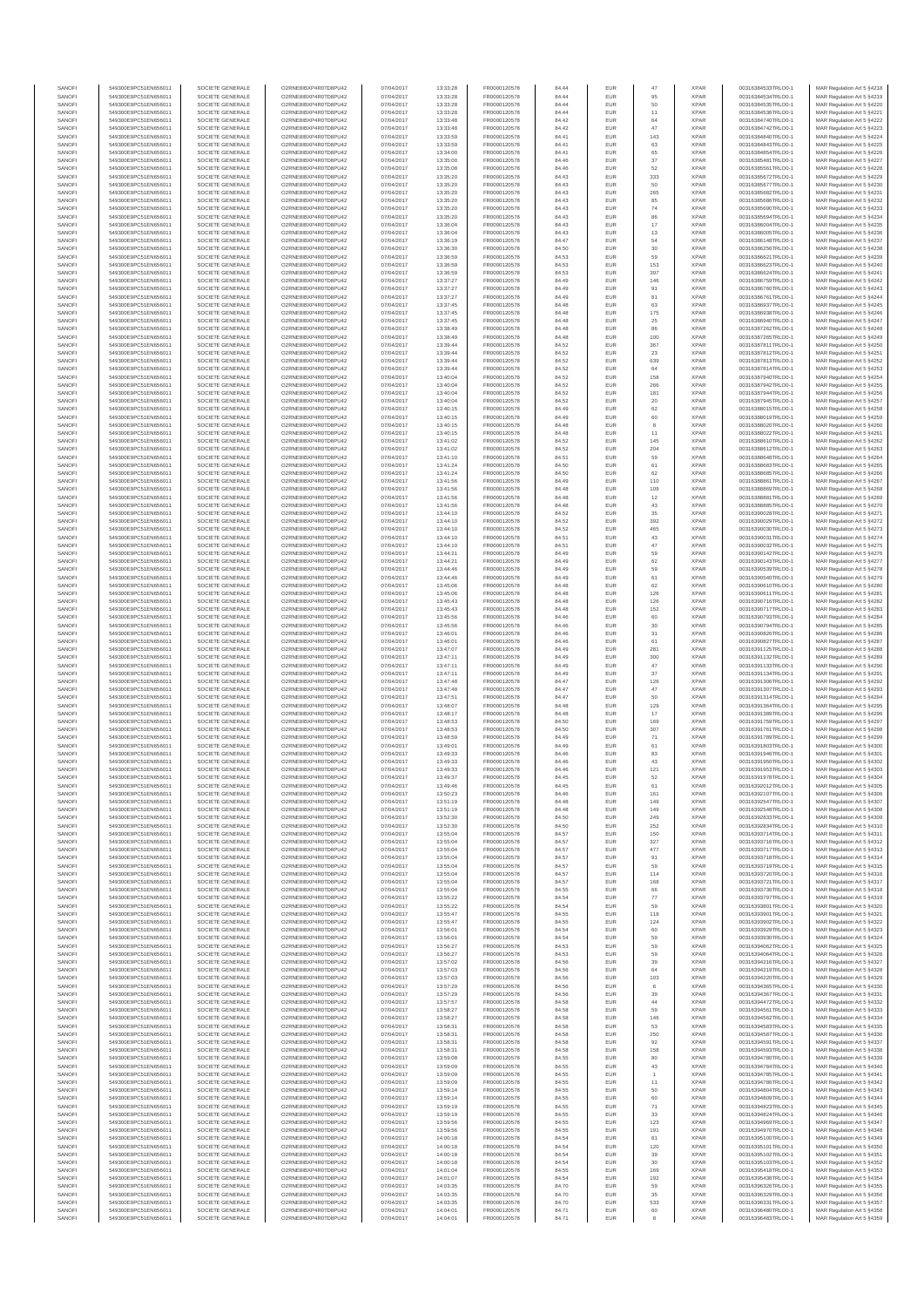| SANOF            | 549300E9PC51EN656011                         | SOCIETE GENERALE                     | O2RNE8IBXP4R0TD8PU42                          | 07/04/2017               | 14:04:09             | FR0000120578                 |                | EUR               | 43                        | <b>XPAR</b>                | 00316396547TRLO0-1                       | MAR Regulation Art 5 \$4360                              |
|------------------|----------------------------------------------|--------------------------------------|-----------------------------------------------|--------------------------|----------------------|------------------------------|----------------|-------------------|---------------------------|----------------------------|------------------------------------------|----------------------------------------------------------|
| SANOFI<br>SANOFI | 549300E9PC51EN656011                         | SOCIETE GENERALE<br>SOCIETE GENERALE | O2RNE8IBXP4R0TD8PU42                          | 07/04/2017               | 14:04:09             | FR0000120578                 | 84.69          | EUR<br>EUR        | 186                       | <b>XPAR</b><br><b>XPAR</b> | 00316396550TRLO0-1                       | MAR Regulation Art 5 §4361                               |
| SANOFI           | 549300E9PC51EN656011<br>549300E9PC51EN656011 | SOCIETE GENERALE                     | O2RNE8IBXP4R0TD8PU42<br>O2RNE8IBXP4R0TD8PU42  | 07/04/2017<br>07/04/2017 | 14:05:34<br>14:05:34 | FR0000120578<br>FR0000120578 | 84.69<br>84.69 | EUR               | 18<br>170                 | <b>XPAR</b>                | 00316396933TRLO0-1<br>00316396934TRLO0-1 | MAR Regulation Art 5 §4362<br>MAR Regulation Art 5 §4363 |
| SANOFI           | 549300E9PC51EN656011                         | SOCIETE GENERALE                     | O2RNE8IBXP4R0TD8PU42                          | 07/04/2017               | 14:05:34             | FR0000120578                 | 84.69          | EUR               | 24                        | <b>XPAR</b>                | 00316396938TRLO0-1                       | MAR Regulation Art 5 §4364                               |
| SANOFI           | 549300E9PC51EN656011                         | SOCIETE GENERALE                     | O2RNE8IBXP4R0TD8PU42                          | 07/04/2017               | 14:05:34             | FR0000120578                 | 84.69          | EUR               | 278                       | <b>XPAR</b>                | 00316396941TRLO0-1                       | MAR Regulation Art 5 §4365                               |
| SANOFI<br>SANOFI | 549300E9PC51EN656011<br>549300E9PC51EN656011 | SOCIETE GENERALE<br>SOCIETE GENERALE | O2RNE8IBXP4R0TD8PU42<br>O2RNE8IBXP4R0TD8PU42  | 07/04/2017<br>07/04/2017 | 14:05:34<br>14:05:34 | FR0000120578<br>FR0000120578 | 84.69<br>84.69 | EUR<br>EUR        | $23\,$<br>${\bf 78}$      | <b>XPAR</b><br><b>XPAR</b> | 00316396944TRLO0-1<br>00316396945TRLO0-1 | MAR Regulation Art 5 §4366<br>MAR Regulation Art 5 §4367 |
| SANOFI           | 549300E9PC51EN656011                         | SOCIETE GENERALE                     | O2RNE8IBXP4R0TD8PU42                          | 07/04/2017               | 14:06:03             | FR0000120578                 | 84.69          | EUR               | 24                        | <b>XPAR</b>                | 00316397123TRLO0-1                       | MAR Regulation Art 5 \$4368                              |
| SANOFI           | 549300E9PC51EN656011                         | SOCIETE GENERALE                     | O2RNE8IBXP4R0TD8PU42                          | 07/04/2017               | 14:06:24             | FR0000120578                 | 84.71          | EUR               | 140                       | <b>XPAR</b>                | 00316397704TRLO0-1                       | MAR Regulation Art 5 §4369                               |
| SANOFI<br>SANOFI | 549300E9PC51EN656011<br>549300E9PC51EN656011 | SOCIETE GENERALE<br>SOCIETE GENERALE | O2RNE8IBXP4R0TD8PU42<br>O2RNE8IBXP4R0TD8PU42  | 07/04/2017<br>07/04/2017 | 14:06:24<br>14:06:24 | FR0000120578<br>FR0000120578 | 84.71<br>84.71 | EUR<br>EUR        | 128<br>$15\,$             | <b>XPAR</b><br><b>XPAR</b> | 00316397707TRLO0-1<br>00316397717TRLO0-1 | MAR Regulation Art 5 §4370<br>MAR Regulation Art 5 §4371 |
| SANOFI           | 549300E9PC51EN656011                         | SOCIETE GENERALE                     | O2RNE8IBXP4R0TD8PLI42                         | 07/04/2017               | 14:06:24             | FR0000120578                 | 84.71          | EUR               | 35                        | <b>XPAR</b>                | 00316397718TRLO0-1                       | MAR Regulation Art 5 §4372                               |
| SANOFI           | 549300E9PC51EN656011                         | SOCIETE GENERALE                     | O2RNE8IBXP4R0TD8PU42                          | 07/04/2017               | 14:08:49             | FR0000120578                 | 84.79          | EUR               | 89                        | <b>XPAR</b>                | 00316399173TRLO0-1                       | MAR Regulation Art 5 §4373                               |
| SANOFI           | 549300E9PC51EN656011                         | SOCIETE GENERALE                     | O2RNE8IBXP4R0TD8PU42                          | 07/04/2017               | 14:08:49             | FR0000120578                 | 84.79          | EUR               | 314                       | <b>XPAR</b>                | 00316399177TRLO0-1                       | MAR Regulation Art 5 §4374                               |
| SANOFI<br>SANOFI | 549300E9PC51EN656011<br>549300E9PC51EN656011 | SOCIETE GENERALE<br>SOCIETE GENERALE | O2RNE8IBXP4R0TD8PU42<br>O2RNE8IBXP4R0TD8PU42  | 07/04/2017<br>07/04/2017 | 14:08:49<br>14:08:49 | FR0000120578<br>FR0000120578 | 84.79<br>84.79 | EUR<br>EUR        | 150<br>28                 | <b>XPAR</b><br><b>XPAR</b> | 00316399182TRLO0-1<br>00316399183TRLO0-1 | MAR Regulation Art 5 §4375<br>MAR Regulation Art 5 §4376 |
| SANOFI           | 549300E9PC51EN656011                         | SOCIETE GENERALE                     | O2RNE8IBXP4R0TD8PU42                          | 07/04/2017               | 14:09:38             | FR0000120578                 | 84.77          | EUR               | 146                       | <b>XPAR</b>                | 00316399396TRLO0-1                       | MAR Regulation Art 5 §4377                               |
| SANOFI           | 549300E9PC51EN656011                         | SOCIETE GENERALE                     | O2RNE8IBXP4R0TD8PU42                          | 07/04/2017               | 14:09:38             | FR0000120578                 | 84.77          | EUR               | $71\,$                    | <b>XPAR</b>                | 00316399398TRLO0-1                       | MAR Regulation Art 5 §4378                               |
| SANOFI           | 549300E9PC51EN656011                         | SOCIETE GENERALE                     | O2RNE8IBXP4R0TD8PU42                          | 07/04/2017               | 14:09:38             | FR0000120578                 | 84.77          | EUR               | 36                        | <b>XPAR</b>                | 00316399399TRLO0-1                       | MAR Regulation Art 5 §4379                               |
| SANOFI<br>SANOFI | 549300E9PC51EN656011<br>549300E9PC51EN656011 | SOCIETE GENERALE<br>SOCIETE GENERALE | O2RNE8IBXP4R0TD8PU42<br>O2RNE8IBXP4R0TD8PU42  | 07/04/2017<br>07/04/2017 | 14:09:38<br>14:11:31 | FR0000120578<br>FR0000120578 | 84.77<br>84.83 | EUR<br>EUR        | $16\,$<br>195             | <b>XPAR</b><br><b>XPAR</b> | 00316399405TRLO0-1<br>00316400589TRLO0-1 | MAR Regulation Art 5 §4380<br>MAR Regulation Art 5 §4381 |
| SANOFI           | 549300E9PC51EN656011                         | SOCIETE GENERALE                     | O2RNE8IBXP4R0TD8PU42                          | 07/04/2017               | 14:11:31             | FR0000120578                 | 84.83          | EUR               | 58                        | <b>XPAR</b>                | 00316400590TRLO0-1                       | MAR Regulation Art 5 §4382                               |
| SANOFI           | 549300E9PC51EN656011                         | SOCIETE GENERALE                     | O2RNE8IBXP4R0TD8PU42                          | 07/04/2017               | 14:11:51             | FR0000120578                 | 84.81          | EUR               | 283                       | <b>XPAR</b>                | 00316400706TRLO0-1                       | MAR Regulation Art 5 §4383                               |
| SANOFI<br>SANOFI | 549300E9PC51EN656011<br>549300E9PC51EN656011 | SOCIETE GENERALE<br>SOCIETE GENERALE | O2RNE8IBXP4R0TD8PU42<br>O2RNE8IBXP4R0TD8PU42  | 07/04/2017<br>07/04/2017 | 14:12:19<br>14:13:22 | FR0000120578<br>FR0000120578 | 84.80<br>84.79 | EUR<br>EUR        | 107<br>30                 | <b>XPAR</b><br><b>XPAR</b> | 00316400835TRLO0-1<br>00316401592TRLO0-1 | MAR Regulation Art 5 §4384<br>MAR Regulation Art 5 §4385 |
| SANOFI           | 549300E9PC51EN656011                         | SOCIETE GENERALE                     | O2RNE8IBXP4R0TD8PU42                          | 07/04/2017               | 14:13:22             | FR0000120578                 | 84.79          | EUR               | 217                       | <b>XPAR</b>                | 00316401593TRLO0-1                       | MAR Regulation Art 5 §4386                               |
| SANOFI           | 549300E9PC51EN656011                         | SOCIETE GENERALE                     | O2RNE8IBXP4R0TD8PU42                          | 07/04/2017               | 14:13:22             | FR0000120578                 | 84.79          | EUR               | 87                        | <b>XPAR</b>                | 00316401594TRLO0-1                       | MAR Regulation Art 5 §4387                               |
| SANOFI           | 549300E9PC51EN656011                         | SOCIETE GENERALE                     | O2RNE8IBXP4R0TD8PU42                          | 07/04/2017               | 14:13:22             | FR0000120578                 | 84.79          | EUR               | 55                        | <b>XPAR</b>                | 00316401595TRLO0-1                       | MAR Regulation Art 5 §4388                               |
| SANOFI<br>SANOFI | 549300E9PC51EN656011<br>549300E9PC51EN656011 | SOCIETE GENERALE<br>SOCIETE GENERALE | O2RNE8IBXP4R0TD8PU42<br>O2RNE8IBXP4R0TD8PU42  | 07/04/2017<br>07/04/2017 | 14:13:53<br>14:14:05 | FR0000120578<br>FR0000120578 | 84.77<br>84.75 | EUR<br>EUR        | 105<br>59                 | <b>XPAR</b><br><b>XPAR</b> | 00316401730TRLO0-1<br>00316401779TRLO0-1 | MAR Regulation Art 5 §4389<br>MAR Regulation Art 5 §4390 |
| SANOFI           | 549300E9PC51EN656011                         | SOCIETE GENERALE                     | O2RNE8IBXP4R0TD8PU42                          | 07/04/2017               | 14:15:04             | FR0000120578                 | 84.73          | EUR               | 89                        | <b>XPAR</b>                | 00316402611TRLO0-1                       | MAR Regulation Art 5 §4391                               |
| SANOFI           | 549300E9PC51EN656011                         | SOCIETE GENERALE                     | O2RNE8IBXP4R0TD8PU42                          | 07/04/2017               | 14:15:04             | FR0000120578                 | 84.73          | EUR               | 182                       | <b>XPAR</b>                | 00316402613TRLO0-1                       | MAR Regulation Art 5 §4392                               |
| SANOFI<br>SANOFI | 549300E9PC51EN656011<br>549300E9PC51EN656011 | SOCIETE GENERALE<br>SOCIETE GENERALE | O2RNE8IBXP4R0TD8PU42<br>O2RNE8IBXP4R0TD8PU42  | 07/04/2017<br>07/04/2017 | 14:15:04<br>14:15:04 | FR0000120578<br>FR0000120578 | 84.73<br>84.73 | EUR<br>EUR        | 19<br>37                  | <b>XPAR</b><br><b>XPAR</b> | 00316402615TRLO0-1<br>00316402616TRLO0-1 | MAR Regulation Art 5 §4393                               |
| SANOFI           | 549300E9PC51EN656011                         | SOCIETE GENERALE                     | O2RNE8IBXP4R0TD8PU42                          | 07/04/2017               | 14:15:52             | FR0000120578                 | 84.76          | EUR               | 179                       | <b>XPAR</b>                | 00316403006TRLO0-1                       | MAR Regulation Art 5 §4394<br>MAR Regulation Art 5 §4395 |
| SANOFI           | 549300E9PC51EN656011                         | SOCIETE GENERALE                     | O2RNE8IBXP4R0TD8PU42                          | 07/04/2017               | 14:15:52             | FR0000120578                 | 84.76          | EUR               | 56                        | <b>XPAR</b>                | 00316403010TRLO0-1                       | MAR Regulation Art 5 §4396                               |
| SANOFI           | 549300E9PC51EN656011                         | SOCIETE GENERALE                     | O2RNE8IBXP4R0TD8PU42                          | 07/04/2017               | 14:15:52             | FR0000120578                 | 84.76          | EUR               | 3                         | <b>XPAR</b>                | 00316403013TRLO0-1                       | MAR Regulation Art 5 §4397                               |
| SANOFI<br>SANOFI | 549300E9PC51EN656011<br>549300E9PC51EN656011 | SOCIETE GENERALE<br>SOCIETE GENERALE | O2RNE8IBXP4R0TD8PU42<br>O2RNE8IBXP4R0TD8PU42  | 07/04/2017<br>07/04/2017 | 14:16:01<br>14:16:24 | FR0000120578<br>FR0000120578 | 84.74<br>84.74 | EUR<br>EUR        | 60<br>61                  | <b>XPAR</b><br><b>XPAR</b> | 00316403081TRLO0-1<br>00316403145TRLO0-1 | MAR Regulation Art 5 §4398<br>MAR Regulation Art 5 §4399 |
| SANOFI           | 549300E9PC51EN656011                         | SOCIETE GENERALE                     | O2RNE8IBXP4R0TD8PU42                          | 07/04/2017               | 14:17:42             | FR0000120578                 | 84.76          | EUR               | 96                        | <b>XPAR</b>                | 00316403674TRLO0-1                       | MAR Regulation Art 5 §4400                               |
| SANOFI           | 549300E9PC51EN656011                         | SOCIETE GENERALE                     | O2RNE8IBXP4R0TD8PU42                          | 07/04/2017               | 14:18:02             | FR0000120578                 | 84.75          | EUR               | 369                       | <b>XPAR</b>                | 00316403726TRLO0-1                       | MAR Regulation Art 5 §4401                               |
| SANOFI           | 549300E9PC51EN656011                         | SOCIETE GENERALE                     | O2RNE8IBXP4R0TD8PU42                          | 07/04/2017               | 14:18:11             | FR0000120578                 | 84.74          | EUR               | 37                        | <b>XPAR</b>                | 00316403781TRLO0-1<br>00316403806TRLO0-1 | MAR Regulation Art 5 §4402                               |
| SANOFI<br>SANOFI | 549300E9PC51EN656011<br>549300E9PC51EN656011 | SOCIETE GENERALE<br>SOCIETE GENERALE | O2RNE8IBXP4R0TD8PU42<br>O2RNE8IBXP4R0TD8PU42  | 07/04/2017<br>07/04/2017 | 14:18:19<br>14:18:19 | FR0000120578<br>FR0000120578 | 84.74<br>84.74 | EUR<br>EUR        | 56<br>$\overline{4}$      | <b>XPAR</b><br><b>XPAR</b> | 00316403807TRLO0-1                       | MAR Regulation Art 5 §4403<br>MAR Regulation Art 5 §4404 |
| SANOFI           | 549300E9PC51EN656011                         | SOCIETE GENERALE                     | O2RNE8IBXP4R0TD8PU42                          | 07/04/2017               | 14:18:45             | FR0000120578                 | 84.74          | EUR               | 110                       | <b>XPAR</b>                | 00316403921TRLO0-1                       | MAR Regulation Art 5 §4405                               |
| SANOFI           | 549300E9PC51EN656011                         | SOCIETE GENERALE                     | O2RNE8IBXP4R0TD8PU42                          | 07/04/2017               | 14:18:45             | FR0000120578                 | 84.74          | EUR               | $\bf 28$                  | <b>XPAR</b>                | 00316403940TRLO0-1                       | MAR Regulation Art 5 §4406                               |
| SANOFI           | 549300E9PC51EN656011<br>549300E9PC51EN656011 | SOCIETE GENERALE                     | O2RNE8IBXP4R0TD8PU42                          | 07/04/2017               | 14:19:05             | FR0000120578                 | 84.73          | EUR               | 61                        | <b>XPAR</b>                | 00316404076TRLO0-1                       | MAR Regulation Art 5 §4407                               |
| SANOFI<br>SANOFI | 549300E9PC51EN656011                         | SOCIETE GENERALE<br>SOCIETE GENERALE | O2RNE8IBXP4R0TD8PU42<br>O2RNE8IBXP4R0TD8PU42  | 07/04/2017<br>07/04/2017 | 14:19:06<br>14:19:49 | FR0000120578<br>FR0000120578 | 84.73<br>84.75 | EUR<br>EUR        | $\scriptstyle{72}$<br>150 | <b>XPAR</b><br><b>XPAR</b> | 00316404080TRLO0-1<br>00316404285TRLO0-1 | MAR Regulation Art 5 §4408<br>MAR Regulation Art 5 §4409 |
| SANOFI           | 549300E9PC51EN656011                         | SOCIETE GENERALE                     | O2RNE8IBXP4R0TD8PU42                          | 07/04/2017               | 14:19:49             | FR0000120578                 | 84.75          | EUR               | 20                        | <b>XPAR</b>                | 00316404286TRLO0-1                       | MAR Regulation Art 5 §4410                               |
| SANOFI           | 549300E9PC51EN656011                         | SOCIETE GENERALE                     | O2RNE8IBXP4R0TD8PU42                          | 07/04/2017               | 14:20:18             | FR0000120578                 | 84.73          | EUR               | 110                       | <b>XPAR</b>                | 00316404471TRLO0-1                       | MAR Regulation Art 5 \$4411                              |
| SANOFI           | 549300E9PC51EN656011                         | SOCIETE GENERALE                     | O2RNE8IBXP4R0TD8PU42                          | 07/04/2017               | 14:20:18             | FR0000120578                 | 84.73          | EUR<br>EUR        | 59<br>46                  | <b>XPAR</b><br><b>XPAR</b> | 00316404474TRLO0-1                       | MAR Regulation Art 5 §4412<br>MAR Regulation Art 5 §4413 |
| SANOFI<br>SANOFI | 549300E9PC51EN656011<br>549300E9PC51EN656011 | SOCIETE GENERALE<br>SOCIETE GENERALE | O2RNE8IBXP4R0TD8PU42<br>O2RNE8IBXP4R0TD8PU42  | 07/04/2017<br>07/04/2017 | 14:20:18<br>14:20:49 | FR0000120578<br>FR0000120578 | 84.73<br>84.71 | EUR               | 107                       | <b>XPAR</b>                | 00316404489TRLO0-1<br>00316404723TRLO0-1 | MAR Regulation Art 5 §4414                               |
| SANOFI           | 549300E9PC51EN656011                         | SOCIETE GENERALE                     | O2RNE8IBXP4R0TD8PU42                          | 07/04/2017               | 14:22:29             | FR0000120578                 | 84.73          | EUR               | 11                        | <b>XPAR</b>                | 00316405354TRLO0-1                       | MAR Regulation Art 5 §4415                               |
| SANOFI           | 549300E9PC51EN656011                         | SOCIETE GENERALE                     | O2RNE8IBXP4R0TD8PU42                          | 07/04/2017               | 14:22:29             | FR0000120578                 | 84.73          | EUR               | 87                        | <b>XPAR</b>                | 00316405355TRLO0-1                       | MAR Regulation Art 5 §4416                               |
| SANOFI<br>SANOFI | 549300E9PC51EN656011<br>549300E9PC51EN656011 | SOCIETE GENERALE<br>SOCIETE GENERALE | O2RNE8IBXP4R0TD8PU42<br>O2RNE8IBXP4R0TD8PU42  | 07/04/2017<br>07/04/2017 | 14:22:29<br>14:22:29 | FR0000120578<br>FR0000120578 | 84.73<br>84.72 | EUR<br>EUR        | 290                       | <b>XPAR</b><br><b>XPAR</b> | 00316405356TRLO0-1<br>00316405357TRLO0-1 | MAR Regulation Art 5 §4417<br>MAR Regulation Art 5 §4418 |
| SANOFI           | 549300E9PC51EN656011                         | SOCIETE GENERALE                     | O2RNE8IBXP4R0TD8PU42                          | 07/04/2017               | 14:23:41             | FR0000120578                 | 84.75          | EUR               | $10$<br>58                | <b>XPAR</b>                | 00316405802TRLO0-1                       | MAR Regulation Art 5 §4419                               |
| SANOFI           | 549300E9PC51EN656011                         | SOCIETE GENERALE                     | O2RNE8IBXP4R0TD8PU42                          | 07/04/2017               | 14:23:41             | FR0000120578                 | 84.75          | EUR               | 399                       | <b>XPAR</b>                | 00316405803TRLO0-1                       | MAR Regulation Art 5 §4420                               |
| SANOFI           | 549300E9PC51EN656011                         | SOCIETE GENERALE                     | O2RNE8IBXP4R0TD8PU42                          | 07/04/2017               | 14:23:41             | FR0000120578                 | 84.74          | EUR               | $_{\rm 6}$                | <b>XPAR</b>                | 00316405804TRLO0-1                       | MAR Regulation Art 5 §4421                               |
| SANOFI<br>SANOFI | 549300E9PC51EN656011<br>549300E9PC51EN656011 | SOCIETE GENERALE<br>SOCIETE GENERALE | O2RNE8IBXP4R0TD8PU42<br>O2RNE8IBXP4R0TD8PU42  | 07/04/2017<br>07/04/2017 | 14:23:41<br>14:25:10 | FR0000120578<br>FR0000120578 | 84.74<br>84.76 | EUR<br>EUR        | 41<br>61                  | <b>XPAR</b><br><b>XPAR</b> | 00316405805TRLO0-1<br>00316406248TRLO0-1 | MAR Regulation Art 5 §4422<br>MAR Regulation Art 5 §4423 |
| SANOFI           | 549300E9PC51EN656011                         | SOCIETE GENERALE                     | O2RNE8IBXP4R0TD8PU42                          | 07/04/2017               | 14:25:10             | FR0000120578                 | 84.76          | EUR               | 191                       | <b>XPAR</b>                | 00316406249TRLO0-1                       | MAR Regulation Art 5 §4424                               |
| SANOFI           | 549300E9PC51EN656011                         | SOCIETE GENERALE                     | O2RNE8IBXP4R0TD8PU42                          | 07/04/2017               | 14:25:10             | FR0000120578                 | 84.75          | EUR               | 10                        | <b>XPAR</b>                | 00316406250TRLO0-1                       | MAR Regulation Art 5 §4425                               |
| SANOFI           | 549300E9PC51EN656011                         | SOCIETE GENERALE                     | O2RNE8IBXP4R0TD8PU42                          | 07/04/2017               | 14:25:10             | FR0000120578                 | 84.75          | EUR               | 90<br>59                  | <b>XPAR</b>                | 00316406251TRLO0-1                       | MAR Regulation Art 5 §4426                               |
| SANOFI<br>SANOFI | 549300E9PC51EN656011<br>549300E9PC51EN656011 | SOCIETE GENERALE<br>SOCIETE GENERALE | O2RNE8IBXP4R0TD8PU42<br>O2RNE8IBXP4R0TD8PU42  | 07/04/2017<br>07/04/2017 | 14:25:10<br>14:25:20 | FR0000120578<br>FR0000120578 | 84.76<br>84.74 | EUR<br>EUR        | 62                        | <b>XPAR</b><br><b>XPAR</b> | 00316406252TRLO0-1<br>00316406316TRLO0-1 | MAR Regulation Art 5 §4427<br>MAR Regulation Art 5 §4428 |
| SANOFI           | 549300E9PC51EN656011                         | SOCIETE GENERALE                     | O2RNE8IBXP4R0TD8PU42                          | 07/04/2017               | 14:25:42             | FR0000120578                 | 84.73          | EUR               | 61                        | <b>XPAR</b>                | 00316406424TRLO0-1                       | MAR Regulation Art 5 §4429                               |
| SANOFI           | 549300E9PC51EN656011                         | SOCIETE GENERALE                     | O2RNE8IBXP4R0TD8PU42                          | 07/04/2017               | 14:26:03             | FR0000120578                 | 84.72          | EUR               | 119                       | <b>XPAR</b>                | 00316406548TRLO0-1                       | MAR Regulation Art 5 §4430                               |
| SANOFI<br>SANOFI | 549300E9PC51EN656011<br>549300E9PC51EN656011 | SOCIETE GENERALE<br>SOCIETE GENERALE | O2RNE8IBXP4R0TD8PU42<br>O2RNE8IBXP4R0TD8PU42  | 07/04/2017<br>07/04/2017 | 14:27:45<br>14:27:45 | FR0000120578<br>FR0000120578 | 84.72<br>84.72 | EUR<br>EUR        | 114<br>17                 | <b>XPAR</b><br><b>XPAR</b> | 00316407327TRLO0-1<br>00316407328TRLO0-1 | MAR Regulation Art 5 §4431<br>MAR Regulation Art 5 §4432 |
| SANOFI           | 549300E9PC51EN656011                         | SOCIETE GENERALE                     | O2RNE8IBXP4R0TD8PU42                          | 07/04/2017               | 14:27:45             | FR0000120578                 | 84.72          | EUR               | 471                       | <b>XPAR</b>                | 00316407329TRLO0-1                       | MAR Regulation Art 5 §4433                               |
| SANOFI           | 549300E9PC51EN656011                         | SOCIETE GENERALE                     | O2RNE8IBXP4R0TD8PU42                          | 07/04/2017               | 14:27:46             | FR0000120578                 | 84.71          | EUR               | 61                        | <b>XPAR</b>                | 00316407341TRLO0-1                       | MAR Regulation Art 5 §4434                               |
| SANOFI<br>SANOFI | 549300E9PC51EN656011<br>549300E9PC51EN656011 | SOCIETE GENERALE<br>SOCIETE GENERALE | O2RNE8IBXP4R0TD8PU42<br>O2RNE8IBXP4R0TD8PU42  | 07/04/2017               | 14:28:53<br>14:28:53 | FR0000120578<br>FR0000120578 | 84.75          | EUR               | 189                       | <b>XPAR</b><br><b>XPAR</b> | 00316407806TRLO0-1<br>00316407807TRLO0-1 | MAR Regulation Art 5 \$4435                              |
| SANOFI           | 549300E9PC51EN656011                         | SOCIETE GENERALE                     | O2RNE8IBXP4R0TD8PU42                          | 07/04/2017<br>07/04/2017 | 14:28:53             | FR0000120578                 | 84.75<br>84.75 | EUR<br>EUR        | 63<br>87                  | <b>XPAR</b>                | 00316407808TRLO0-1                       | MAR Regulation Art 5 §4436<br>MAR Regulation Art 5 §4437 |
| SANOFI           | 549300E9PC51EN656011                         | SOCIETE GENERALE                     | O2RNE8IBXP4R0TD8PU42                          | 07/04/2017               | 14:29:18             | FR0000120578                 | 84.73          | EUR               | 50                        | <b>XPAR</b>                | 00316407944TRLO0-1                       | MAR Regulation Art 5 §4438                               |
| SANOFI           | 549300E9PC51EN656011                         | SOCIETE GENERALE                     | O2RNE8IBXP4R0TD8PU42                          | 07/04/2017               | 14:29:18             | FR0000120578                 | 84.73          | EUR               | 84                        | <b>XPAR</b>                | 00316407945TRLO0-1                       | MAR Regulation Art 5 §4439                               |
| SANOFI<br>SANOFI | 549300E9PC51EN656011<br>549300E9PC51EN656011 | SOCIETE GENERALE<br>SOCIETE GENERALE | O2RNE8IBXP4R0TD8PLI42<br>O2RNE8IBXP4R0TD8PU42 | 07/04/2017<br>07/04/2017 | 14:30:26             | FR0000120578<br>FR0000120578 | 84.73          | EUR<br>EUR        | 64                        | <b>XPAR</b><br><b>XPAR</b> | 00316408620TRLO0-1<br>00316408621TRLO0-1 | MAR Regulation Art 5 §4440                               |
| SANOFI           | 549300E9PC51EN656011                         | SOCIETE GENERALE                     | O2RNE8IBXP4R0TD8PU42                          | 07/04/2017               | 14:30:26<br>14:30:26 | FR0000120578                 | 84.73<br>84.73 | EUR               | 94<br>91                  | <b>XPAR</b>                | 00316408622TRLO0-1                       | MAR Regulation Art 5 §4441<br>MAR Regulation Art 5 §4442 |
| SANOFI           | 549300E9PC51EN656011                         | SOCIETE GENERALE                     | O2RNE8IBXP4R0TD8PU42                          | 07/04/2017               | 14:30:52             | FR0000120578                 | 84.72          | EUR               | $\scriptstyle{72}$        | <b>XPAR</b>                | 00316408811TRLO0-1                       | MAR Regulation Art 5 §4443                               |
| SANOFI           | 549300E9PC51EN656011                         | SOCIETE GENERALE                     | O2RNE8IBXP4R0TD8PU42                          | 07/04/2017               | 14:32:55             | FR0000120578                 | 84.80          | EUR               | 172                       | <b>XPAR</b>                | 00316409761TRLO0-1                       | MAR Regulation Art 5 §4444                               |
| SANOFI<br>SANOFI | 549300E9PC51EN656011<br>549300E9PC51EN656011 | SOCIETE GENERALE<br>SOCIETE GENERALE | O2RNE8IBXP4R0TD8PU42<br>O2RNE8IBXP4R0TD8PU42  | 07/04/2017<br>07/04/2017 | 14:32:55<br>14:32:55 | FR0000120578<br>FR0000120578 | 84.80<br>84.80 | <b>EUR</b><br>EUR | 219<br>11                 | <b>XPAR</b><br><b>XPAR</b> | 00316409762TRLO0-1<br>00316409763TRLO0-1 | MAR Regulation Art 5 §4445<br>MAR Regulation Art 5 §4446 |
| SANOFI           | 549300E9PC51EN656011                         | SOCIETE GENERALE                     | O2RNE8IBXP4R0TD8PLI42                         | 07/04/2017               | 14:32:55             | FR0000120578                 | 84.80          | EUR               | 25                        | <b>XPAR</b>                | 00316409766TRLO0-1                       | MAR Regulation Art 5 §4447                               |
| SANOFI           | 549300E9PC51EN656011                         | SOCIETE GENERALE                     | O2RNE8IBXP4R0TD8PU42                          | 07/04/2017               | 14:33:07             | FR0000120578                 | 84.79          | EUR               | 94                        | <b>XPAR</b>                | 00316409848TRLO0-1                       | MAR Regulation Art 5 §4448                               |
| SANOFI           | 549300E9PC51EN656011                         | SOCIETE GENERALE                     | O2RNE8IBXP4R0TD8PU42                          | 07/04/2017               | 14:33:07             | FR0000120578                 | 84.79          | EUR               | 537                       | <b>XPAR</b>                | 00316409849TRLO0-1<br>00316409850TRLO0-1 | MAR Regulation Art 5 §4449                               |
| SANOFI<br>SANOFI | 549300E9PC51EN656011<br>549300E9PC51EN656011 | SOCIETE GENERALE<br>SOCIETE GENERALE | O2RNE8IBXP4R0TD8PU42<br>O2RNE8IBXP4R0TD8PU42  | 07/04/2017<br>07/04/2017 | 14:33:07<br>14:33:07 | FR0000120578<br>FR0000120578 | 84.78<br>84.78 | EUR<br>EUR        | 183<br>120                | <b>XPAR</b><br><b>XPAR</b> | 00316409851TRLO0-1                       | MAR Regulation Art 5 §4450<br>MAR Regulation Art 5 §4451 |
| SANOFI           | 549300E9PC51EN656011                         | SOCIETE GENERALE                     | O2RNE8IBXP4R0TD8PU42                          | 07/04/2017               | 14:33:07             | FR0000120578                 | 84.78          | EUR               | 100                       | <b>XPAR</b>                | 00316409852TRLO0-1                       | MAR Regulation Art 5 §4452                               |
| SANOFI           | 549300E9PC51EN656011                         | SOCIETE GENERALE                     | O2RNE8IBXP4R0TD8PU42                          | 07/04/2017               | 14:33:07             | FR0000120578                 | 84.79          | EUR               | 150                       | <b>XPAR</b>                | 00316409853TRLO0-1                       | MAR Regulation Art 5 §4453                               |
| SANOFI<br>SANOFI | 549300E9PC51EN656011<br>549300E9PC51EN656011 | SOCIETE GENERALE<br>SOCIETE GENERALE | O2RNE8IBXP4R0TD8PU42<br>O2RNE8IBXP4R0TD8PU42  | 07/04/2017<br>07/04/2017 | 14:33:07<br>14:33:14 | FR0000120578<br>FR0000120578 | 84.79<br>84.77 | EUR<br>EUR        | 5<br>59                   | <b>XPAR</b><br><b>XPAR</b> | 00316409854TRLO0-1<br>00316409971TRLO0-1 | MAR Regulation Art 5 §4454<br>MAR Regulation Art 5 §4455 |
| SANOFI           | 549300E9PC51EN656011                         | SOCIETE GENERALE                     | O2RNE8IBXP4R0TD8PU42                          | 07/04/2017               | 14:33:46             | FR0000120578                 | 84.76          | EUR               | 147                       | <b>XPAR</b>                | 00316410159TRLO0-1                       | MAR Regulation Art 5 §4456                               |
| SANOFI           | 549300E9PC51EN656011                         | SOCIETE GENERALE                     | O2RNE8IBXP4R0TD8PU42                          | 07/04/2017               | 14:33:46             | FR0000120578                 | 84.76          | EUR               |                           | <b>XPAR</b>                | 00316410160TRLO0-1                       | MAR Regulation Art 5 §4457                               |
| SANOFI<br>SANOFI | 549300E9PC51EN656011<br>549300E9PC51EN656011 | SOCIETE GENERALE<br>SOCIETE GENERALE | O2RNE8IBXP4R0TD8PU42<br>O2RNE8IBXP4R0TD8PU42  | 07/04/2017<br>07/04/2017 | 14:33:46<br>14:33:46 | FR0000120578<br>FR0000120578 | 84.76<br>84.76 | EUR<br>EUR        | $71\,$<br>8               | <b>XPAR</b><br><b>XPAR</b> | 00316410161TRLO0-1<br>00316410162TRLO0-1 | MAR Regulation Art 5 §4458<br>MAR Regulation Art 5 §4459 |
| SANOFI           | 549300E9PC51EN656011                         | SOCIETE GENERALE                     | O2RNE8IBXP4R0TD8PU42                          | 07/04/2017               | 14:33:57             | FR0000120578                 | 84.76          | EUR               | 81                        | <b>XPAR</b>                | 00316410207TRLO0-1                       | MAR Regulation Art 5 §4460                               |
| SANOFI           | 549300E9PC51EN656011                         | SOCIETE GENERALE                     | O2RNE8IBXP4R0TD8PU42                          | 07/04/2017               | 14:33:57             | FR0000120578                 | 84.76          | EUR               | 73                        | <b>XPAR</b>                | 00316410208TRLO0-1                       | MAR Regulation Art 5 §4461                               |
| SANOFI<br>SANOFI | 549300E9PC51EN656011<br>549300E9PC51EN656011 | SOCIETE GENERALE<br>SOCIETE GENERALE | O2RNE8IBXP4R0TD8PU42<br>O2RNE8IBXP4R0TD8PU42  | 07/04/2017<br>07/04/2017 | 14:34:56<br>14:34:56 | FR0000120578<br>FR0000120578 | 84.74<br>84.74 | EUR<br>EUR        | 109<br>236                | <b>XPAR</b><br><b>XPAR</b> | 00316410646TRLO0-1<br>00316410647TRLO0-1 | MAR Regulation Art 5 §4462<br>MAR Regulation Art 5 §4463 |
| SANOFI           | 549300E9PC51EN656011                         | SOCIETE GENERALE                     | O2RNE8IBXP4R0TD8PU42                          | 07/04/2017               | 14:34:56             | FR0000120578                 | 84.74          | EUR               | 93                        | <b>XPAR</b>                | 00316410648TRLO0-1                       | MAR Regulation Art 5 §4464                               |
| SANOFI           | 549300E9PC51EN656011                         | SOCIETE GENERALE                     | O2RNE8IBXP4R0TD8PU42                          | 07/04/2017               | 14:34:57             | FR0000120578                 | 84.73          | EUR               | 81                        | <b>XPAR</b>                | 00316410649TRLO0-1                       | MAR Regulation Art 5 §4465                               |
| SANOFI<br>SANOFI | 549300E9PC51EN656011<br>549300E9PC51EN656011 | SOCIETE GENERALE<br>SOCIETE GENERALE | O2RNE8IBXP4R0TD8PU42<br>O2RNE8IBXP4R0TD8PU42  | 07/04/2017<br>07/04/2017 | 14:35:14<br>14:35:16 | FR0000120578<br>FR0000120578 | 84.76<br>84.76 | EUR<br>EUR        | $\sqrt{24}$<br>53         | <b>XPAR</b><br><b>XPAR</b> | 00316410774TRLO0-1<br>00316410790TRLO0-1 | MAR Regulation Art 5 §4466<br>MAR Regulation Art 5 §4467 |
| SANOFI           | 549300E9PC51EN656011                         | SOCIETE GENERALE                     | O2RNE8IBXP4R0TD8PU42                          | 07/04/2017               | 14:35:26             | FR0000120578                 | 84.75          | EUR               | 50                        | <b>XPAR</b>                | 00316410838TRLO0-1                       | MAR Regulation Art 5 §4468                               |
| SANOFI           | 549300E9PC51EN656011                         | SOCIETE GENERALE                     | O2RNE8IBXP4R0TD8PU42                          | 07/04/2017               | 14:36:52             | FR0000120578                 | 84.83          | EUR               | 151                       | <b>XPAR</b>                | 00316412039TRLO0-1                       | MAR Regulation Art 5 §4469                               |
| SANOFI           | 549300E9PC51EN656011                         | SOCIETE GENERALE                     | O2RNE8IBXP4R0TD8PU42                          | 07/04/2017               | 14:36:56             | FR0000120578                 | 84.82          | EUR               | 252                       | <b>XPAR</b>                | 00316412090TRLO0-1                       | MAR Regulation Art 5 §4470                               |
| SANOFI<br>SANOFI | 549300E9PC51EN656011<br>549300E9PC51EN656011 | SOCIETE GENERALE<br>SOCIETE GENERALE | O2RNE8IBXP4R0TD8PU42<br>O2RNE8IBXP4R0TD8PU42  | 07/04/2017<br>07/04/2017 | 14:36:56<br>14:36:56 | FR0000120578<br>FR0000120578 | 84.82<br>84.82 | EUR<br>EUR        | 252<br>110                | <b>XPAR</b><br><b>XPAR</b> | 00316412092TRLO0-1<br>00316412094TRLO0-1 | MAR Regulation Art 5 §4471<br>MAR Regulation Art 5 §4472 |
| SANOFI           | 549300E9PC51EN656011                         | SOCIETE GENERALE                     | O2RNE8IBXP4R0TD8PU42                          | 07/04/2017               | 14:36:56             | FR0000120578                 | 84.82          | EUR               | $30\,$                    | <b>XPAR</b>                | 00316412095TRLO0-1                       | MAR Regulation Art 5 §4473                               |
| SANOFI           | 549300E9PC51EN656011                         | SOCIETE GENERALE                     | O2RNE8IBXP4R0TD8PU42                          | 07/04/2017               | 14:37:59             | FR0000120578                 | 84.90          | EUR               | 91                        | <b>XPAR</b>                | 00316412971TRLO0-1                       | MAR Regulation Art 5 §4474                               |
| SANOFI           | 549300E9PC51EN656011                         | SOCIETE GENERALE                     | O2RNE8IBXP4R0TD8PU42                          | 07/04/2017               | 14:37:59             | FR0000120578                 | 84.90          | EUR               | 117                       | <b>XPAR</b>                | 00316412972TRLO0-1                       | MAR Regulation Art 5 §4475                               |
| SANOFI<br>SANOFI | 549300E9PC51EN656011<br>549300E9PC51EN656011 | SOCIETE GENERALE<br>SOCIETE GENERALE | O2RNE8IBXP4R0TD8PU42<br>O2RNE8IBXP4R0TD8PU42  | 07/04/2017<br>07/04/2017 | 14:37:59<br>14:37:59 | FR0000120578<br>FR0000120578 | 84.90<br>84.90 | EUR<br>EUR        | $\sqrt{4}$<br>$10$        | <b>XPAR</b><br><b>XPAR</b> | 00316412973TRLO0-1<br>00316412974TRLO0-1 | MAR Regulation Art 5 §4476<br>MAR Regulation Art 5 §4477 |
| SANOFI           | 549300E9PC51EN656011                         | SOCIETE GENERALE                     | O2RNE8IBXP4R0TD8PU42                          | 07/04/2017               | 14:37:59             | FR0000120578                 | 84.90          | EUR               | 109                       | <b>XPAR</b>                | 00316412975TRLO0-1                       | MAR Regulation Art 5 §4478                               |
| SANOFI           | 549300E9PC51EN656011                         | SOCIETE GENERALE                     | O2RNE8IBXP4R0TD8PU42                          | 07/04/2017               | 14:37:59             | FR0000120578                 | 84.90          | EUR               | 65                        | <b>XPAR</b>                | 00316412976TRLO0-1                       | MAR Regulation Art 5 §4479                               |
| SANOFI<br>SANOFI | 549300E9PC51EN656011<br>549300E9PC51EN656011 | SOCIETE GENERALE<br>SOCIETE GENERALE | O2RNE8IBXP4R0TD8PU42<br>O2RNE8IBXP4R0TD8PU42  | 07/04/2017<br>07/04/2017 | 14:37:59<br>14:37:59 | FR0000120578                 | 84.90<br>84.90 | EUR<br>EUR        | 110<br>$20\,$             | <b>XPAR</b><br><b>XPAR</b> | 00316412977TRLO0-1                       | MAR Regulation Art 5 §4480<br>MAR Regulation Art 5 §4481 |
| SANOFI           | 549300E9PC51EN656011                         | SOCIETE GENERALE                     | O2RNE8IBXP4R0TD8PU42                          | 07/04/2017               | 14:38:39             | FR0000120578<br>FR0000120578 | 84.88          | EUR               | $22\,$                    | <b>XPAR</b>                | 00316412978TRLO0-1<br>00316413239TRLO0-1 | MAR Regulation Art 5 §4482                               |
| SANOFI           | 549300E9PC51EN656011                         | SOCIETE GENERALE                     | O2RNE8IBXP4R0TD8PU42                          | 07/04/2017               | 14:38:39             | FR0000120578                 | 84.88          | EUR               | 158                       | <b>XPAR</b>                | 00316413240TRLO0-1                       | MAR Regulation Art 5 §4483                               |
| SANOFI           | 549300E9PC51EN656011                         | SOCIETE GENERALE                     | O2RNE8IBXP4R0TD8PU42                          | 07/04/2017               | 14:38:39             | FR0000120578                 | 84.88          | EUR               | 58                        | <b>XPAR</b>                | 00316413241TRLO0-1                       | MAR Regulation Art 5 §4484                               |
| SANOFI<br>SANOFI | 549300E9PC51EN656011<br>549300E9PC51EN656011 | SOCIETE GENERALE<br>SOCIETE GENERALE | O2RNE8IBXP4R0TD8PU42<br>O2RNE8IBXP4R0TD8PU42  | 07/04/2017               | 14:38:50<br>14:39:00 | FR0000120578                 | 84.86          | EUR               | 70<br>84                  | <b>XPAR</b><br><b>XPAR</b> | 00316413299TRLO0-1<br>00316413377TRLO0-1 | MAR Regulation Art 5 §4485                               |
| SANOFI           | 549300E9PC51EN656011                         | SOCIETE GENERALE                     | O2RNE8IBXP4R0TD8PU42                          | 07/04/2017<br>07/04/2017 | 14:39:31             | FR0000120578<br>FR0000120578 | 84.85<br>84.88 | EUR<br>EUR        | 65                        | <b>XPAR</b>                | 00316413668TRLO0-1                       | MAR Regulation Art 5 §4486<br>MAR Regulation Art 5 §4487 |
| SANOFI           | 549300E9PC51EN656011                         | SOCIETE GENERALE                     | O2RNE8IBXP4R0TD8PU42                          | 07/04/2017               | 14:39:31             | FR0000120578                 | 84.88          | EUR               | 177                       | <b>XPAR</b>                | 00316413671TRLO0-1                       | MAR Regulation Art 5 §4488                               |
| SANOFI           | 549300E9PC51EN656011                         | SOCIETE GENERALE                     | O2RNE8IBXP4R0TD8PU42                          | 07/04/2017               | 14:39:31             | FR0000120578                 | 84.88          | EUR               | $42\,$                    | <b>XPAR</b>                | 00316413673TRLO0-1                       | MAR Regulation Art 5 §4489                               |
| SANOFI<br>SANOFI | 549300E9PC51EN656011<br>549300E9PC51EN656011 | SOCIETE GENERALE<br>SOCIETE GENERALE | O2RNE8IBXP4R0TD8PU42<br>O2RNE8IBXP4R0TD8PU42  | 07/04/2017<br>07/04/2017 | 14:39:53<br>14:39:53 | FR0000120578<br>FR0000120578 | 84.89<br>84.89 | EUR<br>EUR        | 141<br>39                 | <b>XPAR</b><br><b>XPAR</b> | 00316413800TRLO0-1<br>00316413810TRLO0-1 | MAR Regulation Art 5 §4490<br>MAR Regulation Art 5 §4491 |
| SANOFI           | 549300E9PC51EN656011                         | SOCIETE GENERALE                     | O2RNE8IBXP4R0TD8PU42                          | 07/04/2017               | 14:40:30             | FR0000120578                 | 84.88          | EUR               | $71\,$                    | <b>XPAR</b>                | 00316414019TRLO0-1                       | MAR Regulation Art 5 §4492                               |
| SANOFI           | 549300E9PC51EN656011                         | SOCIETE GENERALE                     | O2RNE8IBXP4R0TD8PU42                          | 07/04/2017               | 14:40:30             | FR0000120578                 | 84.88          | EUR               | 206                       | <b>XPAR</b>                | 00316414020TRLO0-1                       | MAR Regulation Art 5 §4493                               |
| SANOFI<br>SANOFI | 549300E9PC51EN656011<br>549300E9PC51EN656011 | SOCIETE GENERALE<br>SOCIETE GENERALE | O2RNE8IBXP4R0TD8PU42<br>O2RNE8IBXP4R0TD8PU42  | 07/04/2017<br>07/04/2017 | 14:40:45<br>14:40:57 | FR0000120578<br>FR0000120578 | 84.87<br>84.83 | EUR<br>EUR        | 60<br>61                  | <b>XPAR</b><br><b>XPAR</b> | 00316414141TRLO0-1<br>00316414231TRLO0-1 | MAR Regulation Art 5 §4494                               |
| SANOFI           | 549300E9PC51EN656011                         | SOCIETE GENERALE                     | O2RNE8IBXP4R0TD8PU42                          | 07/04/2017               | 14:41:11             | FR0000120578                 | 84.84          | EUR               | 105                       | <b>XPAR</b>                | 00316414349TRLO0-1                       | MAR Regulation Art 5 §4495<br>MAR Regulation Art 5 §4496 |
| SANOFI           | 549300E9PC51EN656011                         | SOCIETE GENERALE                     | O2RNE8IBXP4R0TD8PU42                          | 07/04/2017               | 14:42:02             | FR0000120578                 | 84.83          | EUR               | 224                       | <b>XPAR</b>                | 00316414527TRLO0-1                       | MAR Regulation Art 5 §4497                               |
| SANOFI           | 549300E9PC51EN656011                         | SOCIETE GENERALE                     | O2RNE8IBXP4R0TD8PU42                          | 07/04/2017               | 14:42:11             | FR0000120578                 | 84.83          | EUR               | 63                        | <b>XPAR</b>                | 00316414568TRLO0-1                       | MAR Regulation Art 5 §4498                               |
| SANOFI<br>SANOFI | 549300E9PC51EN656011<br>549300E9PC51EN656011 | SOCIETE GENERALE<br>SOCIETE GENERALE | O2RNE8IBXP4R0TD8PU42<br>O2RNE8IBXP4R0TD8PU42  | 07/04/2017<br>07/04/2017 | 14:42:25<br>14:42:33 | FR0000120578<br>FR0000120578 | 84.82<br>84.80 | EUR<br>EUR        | 61<br>$\scriptstyle{72}$  | <b>XPAR</b><br><b>XPAR</b> | 00316414660TRLO0-1<br>00316414712TRLO0-1 | MAR Regulation Art 5 §4499<br>MAR Regulation Art 5 §4500 |
| SANOFI           | 549300E9PC51EN656011                         | SOCIETE GENERALE                     | O2RNE8IBXP4R0TD8PU42                          | 07/04/2017               | 14:43:01             | FR0000120578                 | 84.83          | EUR               | 55                        | XPAR                       | 00316414870TRLO0-1                       | MAR Regulation Art 5 §4501                               |
|                  |                                              |                                      |                                               |                          |                      |                              |                |                   |                           |                            |                                          |                                                          |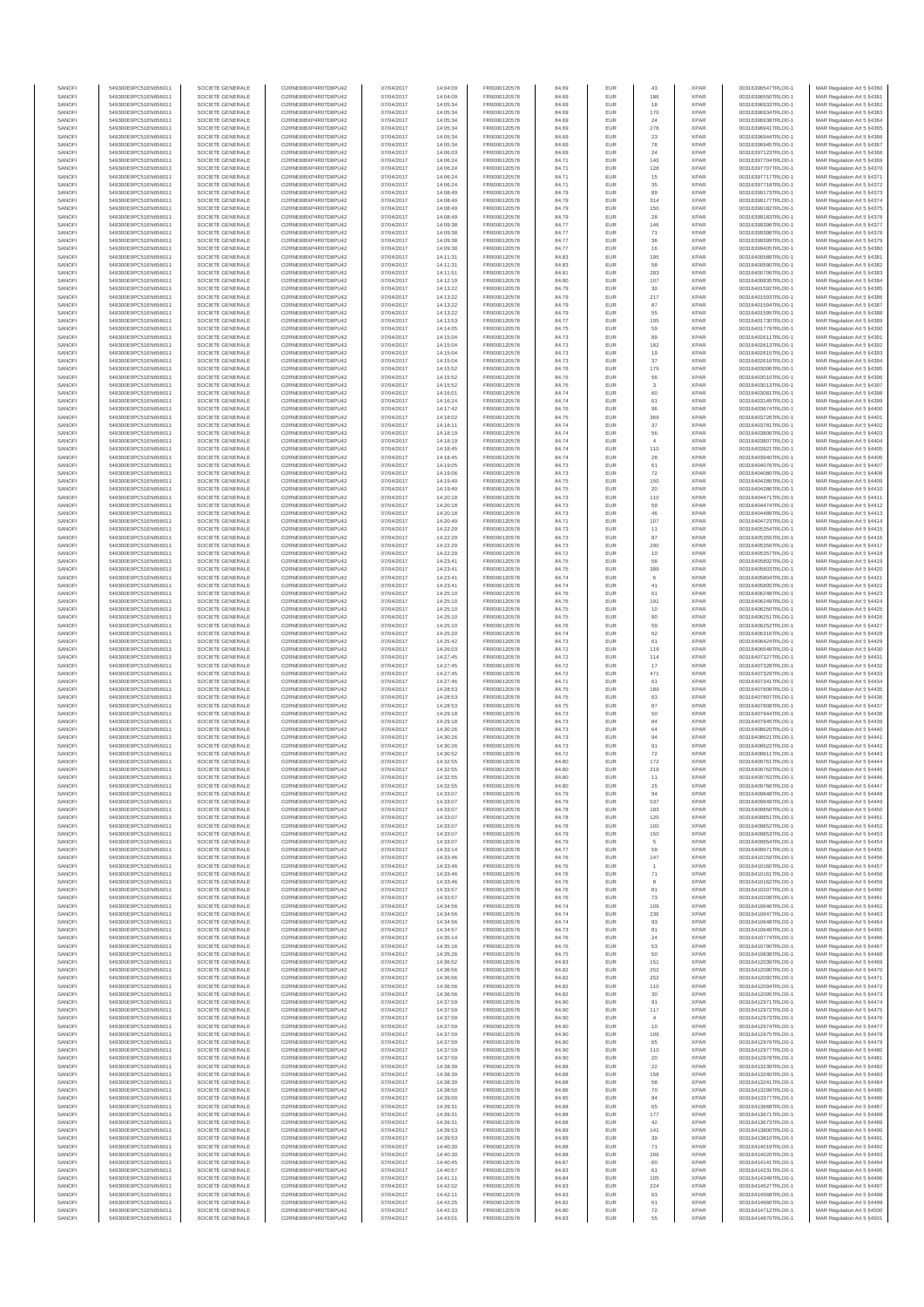| SANOFI<br>SANOFI | 549300E9PC51EN656011<br>549300E9PC51EN656011 | SOCIETE GENERALE<br>SOCIETE GENERALE | O2RNE8IBXP4R0TD8PU42<br>O2RNE8IBXP4R0TD8PU42 | 07/04/2017<br>07/04/2017 | 14:43:01<br>14:43:05 | FR0000120578<br>FR0000120578 | 84.83<br>84.82 | EUR<br>EUR        | 186                      | <b>XPAR</b><br><b>XPAR</b> | 00316414871TRLO0-1<br>00316414895TRLO0-1 | MAR Regulation Art 5 §4502<br>MAR Regulation Art 5 §4503  |
|------------------|----------------------------------------------|--------------------------------------|----------------------------------------------|--------------------------|----------------------|------------------------------|----------------|-------------------|--------------------------|----------------------------|------------------------------------------|-----------------------------------------------------------|
| SANOFI           | 549300E9PC51EN656011                         | SOCIETE GENERALE                     | O2RNE8IBXP4R0TD8PU42                         | 07/04/2017               | 14:43:05             | FR0000120578                 | 84.82          | EUR               | 54                       | <b>XPAR</b>                | 00316414897TRLO0-1                       | MAR Regulation Art 5 §4504                                |
| SANOFI           | 549300E9PC51EN656011                         | SOCIETE GENERALE                     | O2RNE8IBXP4R0TD8PU42                         | 07/04/2017               | 14:43:05             | FR0000120578                 | 84.82          | EUR               | 19                       | <b>XPAR</b>                | 00316414898TRLO0-1                       | MAR Regulation Art 5 §4505                                |
| SANOFI<br>SANOFI | 549300E9PC51EN656011<br>549300E9PC51EN656011 | SOCIETE GENERALE<br>SOCIETE GENERALE | O2RNE8IBXP4R0TD8PU42<br>O2RNE8IBXP4R0TD8PU42 | 07/04/2017<br>07/04/2017 | 14:43:27<br>14:43:27 | FR0000120578<br>FR0000120578 | 84.81<br>84.82 | EUR<br>EUR        | 159<br>60                | <b>XPAR</b><br><b>XPAR</b> | 00316414983TRLO0-1<br>00316415002TRLO0-1 | MAR Regulation Art 5 \$4506<br>MAR Regulation Art 5 §4507 |
| SANOFI           | 549300E9PC51EN656011                         | SOCIETE GENERALE                     | O2RNE8IBXP4R0TD8PLI42                        | 07/04/2017               | 14:43:59             | FR0000120578                 | 84.80          | EUR               | 180                      | <b>XPAR</b>                | 00316415162TRLO0-1                       | MAR Regulation Art 5 §4508                                |
| SANOFI<br>SANOFI | 549300E9PC51EN656011<br>549300E9PC51EN656011 | SOCIETE GENERALE<br>SOCIETE GENERALE | O2RNE8IBXP4R0TD8PU42<br>O2RNE8IBXP4R0TD8PU42 | 07/04/2017               | 14:44:30<br>14:44:30 | FR0000120578<br>FR0000120578 | 84.79          | EUR<br>EUR        | 262<br>125               | <b>XPAR</b><br><b>XPAR</b> | 00316415333TRLO0-1<br>00316415336TRLO0-1 | MAR Regulation Art 5 §4509<br>MAR Regulation Art 5 §4510  |
| SANOFI           | 549300E9PC51EN656011                         | SOCIETE GENERALE                     | O2RNE8IBXP4R0TD8PU42                         | 07/04/2017<br>07/04/2017 | 14:44:30             | FR0000120578                 | 84.78<br>84.77 | EUR               | 70                       | <b>XPAR</b>                | 00316415338TRLO0-1                       | MAR Regulation Art 5 §4511                                |
| SANOFI           | 549300E9PC51EN656011                         | SOCIETE GENERALE                     | O2RNE8IBXP4R0TD8PU42                         | 07/04/2017               | 14:46:01             | FR0000120578                 | 84.87          | EUR               | 129                      | <b>XPAR</b>                | 00316416086TRLO0-1                       | MAR Regulation Art 5 §4512                                |
| SANOFI<br>SANOFI | 549300E9PC51EN656011<br>549300E9PC51EN656011 | SOCIETE GENERALE<br>SOCIETE GENERALE | O2RNE8IBXP4R0TD8PU42<br>O2RNE8IBXP4R0TD8PU42 | 07/04/2017<br>07/04/2017 | 14:46:01<br>14:47:01 | FR0000120578<br>FR0000120578 | 84.87<br>84.93 | EUR<br>EUR        | 85<br>80                 | <b>XPAR</b><br><b>XPAR</b> | 00316416087TRLO0-1<br>00316416519TRLO0-1 | MAR Regulation Art 5 §4513<br>MAR Regulation Art 5 §4514  |
| SANOFI           | 549300E9PC51EN656011                         | SOCIETE GENERALE                     | O2RNE8IBXP4R0TD8PU42                         | 07/04/2017               | 14:47:18             | FR0000120578                 | 84.95          | EUR               | 100                      | <b>XPAR</b>                | 00316416656TRLO0-1                       | MAR Regulation Art 5 §4515                                |
| SANOFI<br>SANOFI | 549300E9PC51EN656011<br>549300E9PC51EN656011 | SOCIETE GENERALE<br>SOCIETE GENERALE | O2RNE8IBXP4R0TD8PU42<br>O2RNE8IBXP4R0TD8PU42 | 07/04/2017<br>07/04/2017 | 14:47:18<br>14:47:25 | FR0000120578<br>FR0000120578 | 84.95<br>84.95 | EUR<br>EUR        | 18<br>49                 | <b>XPAR</b><br><b>XPAR</b> | 00316416657TRLO0-1<br>00316416741TRLO0-1 | MAR Regulation Art 5 §4516<br>MAR Regulation Art 5 §4517  |
| SANOFI           | 549300E9PC51EN656011                         | SOCIETE GENERALE                     | O2RNE8IBXP4R0TD8PU42                         | 07/04/2017               | 14:47:40             | FR0000120578                 | 84.96          | EUR               | 103                      | <b>XPAR</b>                | 00316416817TRLO0-1                       | MAR Regulation Art 5 §4518                                |
| SANOFI           | 549300E9PC51EN656011                         | SOCIETE GENERALE                     | O2RNE8IBXP4R0TD8PU42                         | 07/04/2017               | 14:47:53             | FR0000120578                 | 84.96          | EUR               | 218<br>$\mathbf{a}$      | <b>XPAR</b>                | 00316416898TRLO0-1                       | MAR Regulation Art 5 §4519                                |
| SANOFI<br>SANOFI | 549300E9PC51EN656011<br>549300E9PC51EN656011 | SOCIETE GENERALE<br>SOCIETE GENERALE | O2RNE8IBXP4R0TD8PU42<br>O2RNE8IBXP4R0TD8PU42 | 07/04/2017<br>07/04/2017 | 14:47:53<br>14:47:53 | FR0000120578<br>FR0000120578 | 84.96<br>84.96 | EUR<br>EUR        | 150                      | <b>XPAR</b><br><b>XPAR</b> | 00316416904TRLO0-1<br>00316416907TRLO0-1 | MAR Regulation Art 5 §4520<br>MAR Regulation Art 5 §4521  |
| SANOFI           | 549300E9PC51EN656011                         | SOCIETE GENERALE                     | O2RNE8IBXP4R0TD8PLI42                        | 07/04/2017               | 14:47:53             | FR0000120578                 | 84.96          | EUR               | 140                      | <b>XPAR</b>                | 00316416908TRLO0-1                       | MAR Regulation Art 5 §4522                                |
| SANOFI<br>SANOFI | 549300E9PC51EN656011<br>549300E9PC51EN656011 | SOCIETE GENERALE<br>SOCIETE GENERALE | O2RNE8IBXP4R0TD8PU42<br>O2RNE8IBXP4R0TD8PU42 | 07/04/2017<br>07/04/2017 | 14:47:53<br>14:47:53 | FR0000120578<br>FR0000120578 | 84.96<br>84.96 | EUR<br>EUR        | 51<br>79                 | <b>XPAR</b><br><b>XPAR</b> | 00316416909TRLO0-1<br>00316416910TRLO0-1 | MAR Regulation Art 5 §4523<br>MAR Regulation Art 5 §4524  |
| SANOFI           | 549300E9PC51EN656011                         | SOCIETE GENERALE                     | O2RNE8IBXP4R0TD8PU42                         | 07/04/2017               | 14:47:53             | FR0000120578                 | 84.96          | EUR               | 194                      | <b>XPAR</b>                | 00316416911TRLO0-1                       | MAR Regulation Art 5 §4525                                |
| SANOFI           | 549300E9PC51EN656011                         | SOCIETE GENERALE                     | O2RNE8IBXP4R0TD8PU42                         | 07/04/2017               | 14:47:53             | FR0000120578                 | 84.96          | EUR               | 11                       | <b>XPAR</b>                | 00316416912TRLO0-1                       | MAR Regulation Art 5 §4526                                |
| SANOFI<br>SANOFI | 549300E9PC51EN656011<br>549300E9PC51EN656011 | SOCIETE GENERALE<br>SOCIETE GENERALE | O2RNE8IBXP4R0TD8PU42<br>O2RNE8IBXP4R0TD8PU42 | 07/04/2017<br>07/04/2017 | 14:47:53<br>14:47:59 | FR0000120578<br>FR0000120578 | 84.96<br>84.93 | EUR<br>EUR        | $\scriptstyle{72}$<br>64 | <b>XPAR</b><br><b>XPAR</b> | 00316416913TRLO0-1<br>00316416961TRLO0-1 | MAR Regulation Art 5 §4527<br>MAR Regulation Art 5 §4528  |
| SANOFI           | 549300E9PC51EN656011                         | SOCIETE GENERALE                     | O2RNE8IBXP4R0TD8PU42                         | 07/04/2017               | 14:48:27             | FR0000120578                 | 84.92          | EUR               | 140                      | <b>XPAR</b>                | 00316417220TRLO0-1                       | MAR Regulation Art 5 §4529                                |
| SANOFI<br>SANOFI | 549300E9PC51EN656011<br>549300E9PC51EN656011 | SOCIETE GENERALE<br>SOCIETE GENERALE | O2RNE8IBXP4R0TD8PU42<br>O2RNE8IBXP4R0TD8PU42 | 07/04/2017<br>07/04/2017 | 14:49:35<br>14:49:35 | FR0000120578<br>FR0000120578 | 84.92<br>84.92 | EUR<br>EUR        | 439<br>49                | <b>XPAR</b><br><b>XPAR</b> | 00316417667TRLO0-1<br>00316417669TRLO0-1 | MAR Regulation Art 5 §4530<br>MAR Regulation Art 5 §4531  |
| SANOFI           | 549300E9PC51EN656011                         | SOCIETE GENERALE                     | O2RNE8IBXP4R0TD8PU42                         | 07/04/2017               | 14:49:48             | FR0000120578                 | 84.90          | EUR               | 62                       | <b>XPAR</b>                | 00316417720TRLO0-1                       | MAR Regulation Art 5 §4532                                |
| SANOFI           | 549300E9PC51EN656011                         | SOCIETE GENERALE                     | O2RNE8IBXP4R0TD8PU42                         | 07/04/2017               | 14:49:48             | FR0000120578                 | 84.90          | EUR               | 70                       | <b>XPAR</b>                | 00316417724TRLO0-1                       | MAR Regulation Art 5 §4533                                |
| SANOFI<br>SANOFI | 549300E9PC51EN656011<br>549300E9PC51EN656011 | SOCIETE GENERALE<br>SOCIETE GENERALE | O2RNE8IBXP4R0TD8PU42<br>O2RNE8IBXP4R0TD8PU42 | 07/04/2017<br>07/04/2017 | 14:50:19<br>14:51:00 | FR0000120578<br>FR0000120578 | 84.90<br>84.89 | EUR<br>EUR        | 237<br>258               | <b>XPAR</b><br><b>XPAR</b> | 00316417941TRLO0-1<br>00316418238TRLO0-1 | MAR Regulation Art 5 §4534<br>MAR Regulation Art 5 §4535  |
| SANOFI           | 549300E9PC51EN656011                         | SOCIETE GENERALE                     | O2RNE8IBXP4R0TD8PU42                         | 07/04/2017               | 14:51:02             | FR0000120578                 | 84.88          | EUR               | 64                       | <b>XPAR</b>                | 00316418256TRLO0-1                       | MAR Regulation Art 5 §4536                                |
| SANOFI<br>SANOFI | 549300E9PC51EN656011<br>549300E9PC51EN656011 | SOCIETE GENERALE<br>SOCIETE GENERALE | O2RNE8IBXP4R0TD8PU42<br>O2RNE8IBXP4R0TD8PU42 | 07/04/2017<br>07/04/2017 | 14:51:23<br>14:52:01 | FR0000120578<br>FR0000120578 | 84.87<br>84.86 | EUR<br>EUR        | 161<br>238               | <b>XPAR</b><br><b>XPAR</b> | 00316418358TRLO0-1<br>00316418632TRLO0-1 | MAR Regulation Art 5 §4537<br>MAR Regulation Art 5 §4538  |
| SANOFI           | 549300E9PC51EN656011                         | SOCIETE GENERALE                     | O2RNE8IBXP4R0TD8PU42                         | 07/04/2017               | 14:52:02             | FR0000120578                 | 84.86          | EUR               | 85                       | <b>XPAR</b>                | 00316418637TRLO0-1                       | MAR Regulation Art 5 §4539                                |
| SANOFI           | 549300E9PC51EN656011                         | SOCIETE GENERALE                     | O2RNE8IBXP4R0TD8PU42                         | 07/04/2017               | 14:52:26             | FR0000120578                 | 84.84          | EUR               | 103                      | <b>XPAR</b>                | 00316418896TRLO0-1                       | MAR Regulation Art 5 §4540                                |
| SANOFI<br>SANOFI | 549300E9PC51EN656011<br>549300E9PC51EN656011 | SOCIETE GENERALE<br>SOCIETE GENERALE | O2RNE8IBXP4R0TD8PU42<br>O2RNE8IBXP4R0TD8PU42 | 07/04/2017<br>07/04/2017 | 14:52:26<br>14:52:38 | FR0000120578<br>FR0000120578 | 84.84<br>84.82 | EUR<br>EUR        | 66<br>65                 | <b>XPAR</b><br><b>XPAR</b> | 00316418899TRLO0-1<br>00316419008TRLO0-1 | MAR Regulation Art 5 §4541<br>MAR Regulation Art 5 §4542  |
| SANOFI           | 549300E9PC51EN656011                         | SOCIETE GENERALE                     | O2RNE8IBXP4R0TD8PU42                         | 07/04/2017               | 14:52:38             | FR0000120578                 | 84.82          | EUR               | $70$                     | <b>XPAR</b>                | 00316419010TRLO0-1                       | MAR Regulation Art 5 §4543                                |
| SANOFI<br>SANOFI | 549300E9PC51EN656011<br>549300E9PC51EN656011 | SOCIETE GENERALE<br>SOCIETE GENERALE | O2RNE8IBXP4R0TD8PU42<br>O2RNE8IBXP4R0TD8PU42 | 07/04/2017<br>07/04/2017 | 14:52:38<br>14:53:02 | FR0000120578<br>FR0000120578 | 84.82          | EUR<br>EUR        | $10$                     | <b>XPAR</b><br><b>XPAR</b> | 00316419012TRLO0-1<br>00316419255TRLO0-1 | MAR Regulation Art 5 §4544                                |
| SANOFI           | 549300E9PC51EN656011                         | SOCIETE GENERALE                     | O2RNE8IBXP4R0TD8PU42                         | 07/04/2017               | 14:53:02             | FR0000120578                 | 84.80<br>84.80 | EUR               | 161<br>17                | <b>XPAR</b>                | 00316419258TRLO0-1                       | MAR Regulation Art 5 §4545<br>MAR Regulation Art 5 §4546  |
| SANOFI           | 549300E9PC51EN656011                         | SOCIETE GENERALE                     | O2RNE8IBXP4R0TD8PU42                         | 07/04/2017               | 14:53:40             | FR0000120578                 | 84.82          | EUR               | 254                      | <b>XPAR</b>                | 00316419499TRLO0-1                       | MAR Regulation Art 5 §4547                                |
| SANOFI<br>SANOFI | 549300E9PC51EN656011<br>549300E9PC51EN656011 | SOCIETE GENERALE<br>SOCIETE GENERALE | O2RNE8IBXP4R0TD8PU42<br>O2RNE8IBXP4R0TD8PU42 | 07/04/2017<br>07/04/2017 | 14:54:09<br>14:54:09 | FR0000120578<br>FR0000120578 | 84.81<br>84.81 | EUR<br>EUR        | 33<br>261                | <b>XPAR</b><br><b>XPAR</b> | 00316419771TRLO0-1<br>00316419773TRLO0-1 | MAR Regulation Art 5 §4548<br>MAR Regulation Art 5 §4549  |
| SANOFI           | 549300E9PC51EN656011                         | SOCIETE GENERALE                     | O2RNE8IBXP4R0TD8PU42                         | 07/04/2017               | 14:54:22             | FR0000120578                 | 84.80          | EUR               | 64                       | <b>XPAR</b>                | 00316419910TRLO0-1                       | MAR Regulation Art 5 §4550                                |
| SANOFI           | 549300E9PC51EN656011                         | SOCIETE GENERALE                     | O2RNE8IBXP4R0TD8PLI42                        | 07/04/2017               | 14:54:31             | FR0000120578                 | 84.79          | EUR               | 65                       | <b>XPAR</b>                | 00316419976TRLO0-1<br>00316420033TRLO0-1 | MAR Regulation Art 5 §4551                                |
| SANOFI<br>SANOFI | 549300E9PC51EN656011<br>549300E9PC51EN656011 | SOCIETE GENERALE<br>SOCIETE GENERALE | O2RNE8IBXP4R0TD8PU42<br>O2RNE8IBXP4R0TD8PU42 | 07/04/2017<br>07/04/2017 | 14:54:39<br>14:54:39 | FR0000120578<br>FR0000120578 | 84.78<br>84.78 | EUR<br>EUR        | 64<br>49                 | <b>XPAR</b><br><b>XPAR</b> | 00316420034TRLO0-1                       | MAR Regulation Art 5 §4552<br>MAR Regulation Art 5 §4553  |
| SANOFI           | 549300E9PC51EN656011                         | SOCIETE GENERALE                     | O2RNE8IBXP4R0TD8PU42                         | 07/04/2017               | 14:54:56             | FR0000120578                 | 84.78          | EUR               | 91                       | <b>XPAR</b>                | 00316420281TRLO0-1                       | MAR Regulation Art 5 §4554                                |
| SANOFI<br>SANOFI | 549300E9PC51EN656011<br>549300E9PC51EN656011 | SOCIETE GENERALE<br>SOCIETE GENERALE | O2RNE8IBXP4R0TD8PU42<br>O2RNE8IBXP4R0TD8PU42 | 07/04/2017<br>07/04/2017 | 14:54:56<br>14:55:26 | FR0000120578<br>FR0000120578 | 84.78<br>84.78 | EUR<br>EUR        | 54<br>162                | <b>XPAR</b><br><b>XPAR</b> | 00316420282TRLO0-1<br>00316420530TRLO0-1 | MAR Regulation Art 5 §4555<br>MAR Regulation Art 5 §4556  |
| SANOFI           | 549300E9PC51EN656011                         | SOCIETE GENERALE                     | O2RNE8IBXP4R0TD8PU42                         | 07/04/2017               | 14:55:26             | FR0000120578                 | 84.78          | EUR               | 65                       | <b>XPAR</b>                | 00316420533TRLO0-1                       | MAR Regulation Art 5 §4557                                |
| SANOFI<br>SANOFI | 549300E9PC51EN656011                         | SOCIETE GENERALE                     | O2RNE8IBXP4R0TD8PU42                         | 07/04/2017               | 14:55:55             | FR0000120578<br>FR0000120578 | 84.77          | EUR               | 75                       | <b>XPAR</b><br><b>XPAR</b> | 00316420675TRLO0-1                       | MAR Regulation Art 5 §4558                                |
| SANOFI           | 549300E9PC51EN656011<br>549300E9PC51EN656011 | SOCIETE GENERALE<br>SOCIETE GENERALE | O2RNE8IBXP4R0TD8PU42<br>O2RNE8IBXP4R0TD8PU42 | 07/04/2017<br>07/04/2017 | 14:56:03<br>14:56:03 | FR0000120578                 | 84.76<br>84.76 | EUR<br>EUR        | 66<br>100                | <b>XPAR</b>                | 00316420778TRLO0-1<br>00316420780TRLO0-1 | MAR Regulation Art 5 §4559<br>MAR Regulation Art 5 §4560  |
| SANOFI           | 549300E9PC51EN656011                         | SOCIETE GENERALE                     | O2RNE8IBXP4R0TD8PU42                         | 07/04/2017               | 14:56:03             | FR0000120578                 | 84.76          | EUR               | $12$                     | <b>XPAR</b>                | 00316420781TRLO0-1                       | MAR Regulation Art 5 §4561                                |
| SANOFI<br>SANOFI | 549300E9PC51EN656011<br>549300E9PC51EN656011 | SOCIETE GENERALE<br>SOCIETE GENERALE | O2RNE8IBXP4R0TD8PU42<br>O2RNE8IBXP4R0TD8PU42 | 07/04/2017<br>07/04/2017 | 14:56:03<br>14:56:47 | FR0000120578<br>FR0000120578 | 84.76<br>84.75 | EUR<br>EUR        | 49<br>344                | <b>XPAR</b><br><b>XPAR</b> | 00316420782TRLO0-1<br>00316421108TRLO0-1 | MAR Regulation Art 5 §4562<br>MAR Regulation Art 5 §4563  |
| SANOFI           | 549300E9PC51EN656011                         | SOCIETE GENERALE                     | O2RNE8IBXP4R0TD8PU42                         | 07/04/2017               | 14:57:03             | FR0000120578                 | 84.74          | EUR               | ${\bf 75}$               | <b>XPAR</b>                | 00316421221TRLO0-1                       | MAR Regulation Art 5 §4564                                |
| SANOFI           | 549300E9PC51EN656011                         | SOCIETE GENERALE                     | O2RNE8IBXP4R0TD8PU42                         | 07/04/2017               | 14:57:03             | FR0000120578                 | 84.74          | EUR               | 86                       | <b>XPAR</b>                | 00316421226TRLO0-1                       | MAR Regulation Art 5 §4565                                |
| SANOFI<br>SANOFI | 549300E9PC51EN656011<br>549300E9PC51EN656011 | SOCIETE GENERALE<br>SOCIETE GENERALE | O2RNE8IBXP4R0TD8PU42<br>O2RNE8IBXP4R0TD8PU42 | 07/04/2017<br>07/04/2017 | 14:57:14<br>14:57:32 | FR0000120578<br>FR0000120578 | 84.71<br>84.72 | EUR<br>EUR        | 65<br>106                | <b>XPAR</b><br><b>XPAR</b> | 00316421318TRLO0-1<br>00316421419TRLO0-1 | MAR Regulation Art 5 §4566<br>MAR Regulation Art 5 §4567  |
| SANOFI           | 549300E9PC51EN656011                         | SOCIETE GENERALE                     | O2RNE8IBXP4R0TD8PU42                         | 07/04/2017               | 14:57:46             | FR0000120578                 | 84.71          | EUR               | 50                       | <b>XPAR</b>                | 00316421487TRLO0-1                       | MAR Regulation Art 5 §4568                                |
| SANOFI<br>SANOFI | 549300E9PC51EN656011<br>549300E9PC51EN656011 | SOCIETE GENERALE<br>SOCIETE GENERALE | O2RNE8IBXP4R0TD8PU42<br>O2RNE8IBXP4R0TD8PU42 | 07/04/2017<br>07/04/2017 | 14:57:48<br>14:58:08 | FR0000120578<br>FR0000120578 | 84.71<br>84.73 | EUR<br>EUR        | 15<br>261                | <b>XPAR</b><br><b>XPAR</b> | 00316421495TRLO0-1<br>00316421580TRLO0-1 | MAR Regulation Art 5 §4569<br>MAR Regulation Art 5 §4570  |
| SANOFI           | 549300E9PC51EN656011                         | SOCIETE GENERALE                     | O2RNE8IBXP4R0TD8PU42                         | 07/04/2017               | 14:58:11             | FR0000120578                 | 84.71          | EUR               | $15\,$                   | <b>XPAR</b>                | 00316421614TRLO0-1                       | MAR Regulation Art 5 §4571                                |
| SANOFI<br>SANOFI | 549300E9PC51EN656011<br>549300E9PC51EN656011 | SOCIETE GENERALE<br>SOCIETE GENERALE | O2RNE8IBXP4R0TD8PU42<br>O2RNE8IBXP4R0TD8PU42 | 07/04/2017<br>07/04/2017 | 14:58:12<br>14:58:23 | FR0000120578<br>FR0000120578 | 84.71<br>84.69 | EUR<br>EUR        | 50<br>65                 | <b>XPAR</b><br><b>XPAR</b> | 00316421615TRLO0-1<br>00316421675TRLO0-1 | MAR Regulation Art 5 §4572<br>MAR Regulation Art 5 §4573  |
| SANOFI           | 549300E9PC51EN656011                         | SOCIETE GENERALE                     | O2RNE8IBXP4R0TD8PU42                         | 07/04/2017               | 14:58:49             | FR0000120578                 | 84.67          | EUR               | $\overline{7}$           | <b>XPAR</b>                | 00316421821TRLO0-1                       | MAR Regulation Art 5 §4574                                |
| SANOFI           | 549300E9PC51EN656011                         | SOCIETE GENERALE                     | O2RNE8IBXP4R0TD8PU42                         | 07/04/2017               | 14:59:13             | FR0000120578                 | 84.68          | EUR               | 67                       | <b>XPAR</b>                | 00316422000TRLO0-1                       | MAR Regulation Art 5 §4575                                |
| SANOFI<br>SANOFI | 549300E9PC51EN656011<br>549300E9PC51EN656011 | SOCIETE GENERALE<br>SOCIETE GENERALE | O2RNE8IBXP4R0TD8PU42<br>O2RNE8IBXP4R0TD8PU42 | 07/04/2017<br>07/04/2017 | 14:59:15<br>14:59:26 | FR0000120578<br>FR0000120578 | 84.67<br>84.68 | EUR<br>EUR        | 298                      | <b>XPAR</b><br><b>XPAR</b> | 00316422005TRLO0-1<br>00316422067TRLO0-1 | MAR Regulation Art 5 §4576<br>MAR Regulation Art 5 §4577  |
| SANOFI           | 549300E9PC51EN656011                         | SOCIETE GENERALE                     | O2RNE8IBXP4R0TD8PU42                         | 07/04/2017               | 14:59:39             | FR0000120578                 | 84.67          | EUR               | 404                      | <b>XPAR</b>                | 00316422159TRLO0-1                       | MAR Regulation Art 5 §4578                                |
| SANOFI<br>SANOFI | 549300E9PC51EN656011<br>549300E9PC51EN656011 | SOCIETE GENERALE<br>SOCIETE GENERALE | O2RNE8IBXP4R0TD8PU42<br>O2RNE8IBXP4R0TD8PU42 | 07/04/2017<br>07/04/2017 | 14:59:39<br>14:59:40 | FR0000120578<br>FR0000120578 | 84.67<br>84.66 | EUR<br>EUR        | 81                       | <b>XPAR</b><br><b>XPAR</b> | 00316422160TRLO0-1<br>00316422170TRLO0-1 | MAR Regulation Art 5 §4579<br>MAR Regulation Art 5 §4580  |
| SANOFI           | 549300E9PC51EN656011                         | SOCIETE GENERALE                     | O2RNE8IBXP4R0TD8PLI42                        | 07/04/2017               | 14:59:44             | FR0000120578                 | 84.66          | EUR               | 100<br>95                | <b>XPAR</b>                | 00316422216TRLO0-1                       | MAR Regulation Art 5 §4581                                |
| SANOFI           | 549300E9PC51EN656011                         | SOCIETE GENERALE                     | O2RNE8IBXP4R0TD8PU42                         | 07/04/2017               | 14:59:44             | FR0000120578                 | 84.66          | EUR               | 81                       | <b>XPAR</b>                | 00316422220TRLO0-1                       | MAR Regulation Art 5 §4582                                |
| SANOFI<br>SANOFI | 549300E9PC51EN656011<br>549300E9PC51EN656011 | SOCIETE GENERALE<br>SOCIETE GENERALE | O2RNE8IBXP4R0TD8PU42<br>O2RNE8IBXP4R0TD8PU42 | 07/04/2017<br>07/04/2017 | 14:59:54<br>15:00:04 | FR0000120578<br>FR0000120578 | 84.63<br>84.62 | EUR<br>EUR        | 64<br>$25\,$             | <b>XPAR</b><br><b>XPAR</b> | 00316422308TRLO0-1<br>00316422670TRLO0-1 | MAR Regulation Art 5 §4583<br>MAR Regulation Art 5 §4584  |
| SANOFI           | 549300E9PC51EN656011                         | SOCIETE GENERALE                     | O2RNE8IBXP4R0TD8PU42                         | 07/04/2017               | 15:00:08             | FR0000120578                 | 84.62          | EUR               | $\sqrt{73}$              | <b>XPAR</b>                | 00316422757TRLO0-1                       | MAR Regulation Art 5 §4585                                |
| SANOFI<br>SANOFI | 549300E9PC51EN656011<br>549300E9PC51EN656011 | SOCIETE GENERALE<br>SOCIETE GENERALE | O2RNE8IBXP4R0TD8PU42<br>O2RNE8IBXP4R0TD8PU42 | 07/04/2017<br>07/04/2017 | 15:00:51<br>15:01:13 | FR0000120578<br>FR0000120578 | 84.70<br>84.71 | EUR<br>EUR        | 25<br>61                 | <b>XPAR</b><br><b>XPAR</b> | 00316423346TRLO0-1<br>00316423559TRLO0-1 | MAR Regulation Art 5 §4586<br>MAR Regulation Art 5 \$4587 |
| SANOFI           | 549300E9PC51EN656011                         | SOCIETE GENERALE                     | O2RNE8IBXP4R0TD8PU42                         | 07/04/2017               | 15:01:26             | FR0000120578                 | 84.73          | <b>EUR</b>        | $\overline{2}$           | <b>XPAR</b>                | 00316423686TRLO0-1                       | MAR Regulation Art 5 §4588                                |
| SANOF            | 549300E9PC51EN656011                         | SOCIETE GENERALE                     | O2RNE8IBXP4R0TD8PU42                         | 07/04/2017               | 15:01:26             | FR0000120578                 | 84.73          | EUR               | 76                       | <b>XPAR</b>                | 00316423688TRLO0-1                       | MAR Regulation Art 5 §4589                                |
| SANOFI<br>SANOFI | 549300E9PC51EN656011<br>549300E9PC51EN656011 | SOCIETE GENERALE<br>SOCIETE GENERALE | O2RNE8IBXP4R0TD8PU42<br>O2RNE8IBXP4R0TD8PU42 | 07/04/2017<br>07/04/2017 | 15:01:26<br>15:01:27 | FR0000120578<br>FR0000120578 | 84.73<br>84.73 | EUR<br>EUR        | 33                       | <b>XPAR</b><br><b>XPAR</b> | 00316423689TRLO0-1<br>00316423700TRLO0-1 | MAR Regulation Art 5 §4590<br>MAR Regulation Art 5 §4591  |
| SANOFI           | 549300E9PC51EN656011                         | SOCIETE GENERALE                     | O2RNE8IBXP4R0TD8PU42                         | 07/04/2017               | 15:01:27             | FR0000120578                 | 84.73          | EUR               | 31                       | <b>XPAR</b>                | 00316423701TRLO0-1                       | MAR Regulation Art 5 §4592                                |
| SANOFI<br>SANOFI | 549300E9PC51EN656011<br>549300E9PC51EN656011 | SOCIETE GENERALE<br>SOCIETE GENERALE | O2RNE8IBXP4R0TD8PU42<br>O2RNE8IBXP4R0TD8PU42 | 07/04/2017<br>07/04/2017 | 15:01:28<br>15:01:28 | FR0000120578<br>FR0000120578 | 84.73<br>84.73 | EUR<br>EUR        | $22\,$<br>18             | <b>XPAR</b><br><b>XPAR</b> | 00316423702TRLO0-1<br>00316423703TRLO0-1 | MAR Regulation Art 5 §4593<br>MAR Regulation Art 5 §4594  |
| SANOFI           | 549300E9PC51EN656011                         | SOCIETE GENERALE                     | O2RNE8IBXP4R0TD8PU42                         | 07/04/2017               | 15:01:33             | FR0000120578                 | 84.73          | EUR               | 11                       | <b>XPAR</b>                | 00316423763TRLO0-1                       | MAR Regulation Art 5 §4595                                |
| SANOFI           | 549300E9PC51EN656011                         | SOCIETE GENERALE                     | O2RNE8IBXP4R0TD8PU42                         | 07/04/2017               | 15:01:38             | FR0000120578                 | 84.73          | EUR               | 62                       | <b>XPAR</b>                | 00316423813TRLO0-1                       | MAR Regulation Art 5 §4596                                |
| SANOFI<br>SANOFI | 549300E9PC51EN656011<br>549300E9PC51EN656011 | SOCIETE GENERALE<br>SOCIETE GENERALE | O2RNE8IBXP4R0TD8PU42<br>O2RNE8IBXP4R0TD8PU42 | 07/04/2017<br>07/04/2017 | 15:01:41<br>15:01:41 | FR0000120578<br>FR0000120578 | 84.72<br>84.71 | EUR<br>EUR        | 190<br>100               | <b>XPAR</b><br><b>XPAR</b> | 00316423818TRLO0-1<br>00316423822TRLO0-1 | MAR Regulation Art 5 §4597<br>MAR Regulation Art 5 §4598  |
| SANOFI           | 549300E9PC51EN656011                         | SOCIETE GENERALE                     | O2RNE8IBXP4R0TD8PLI42                        | 07/04/2017               | 15:01:41             | FR0000120578                 | 84.71          | EUR               | 192                      | <b>XPAR</b>                | 00316423823TRLO0-1                       | MAR Regulation Art 5 §4599                                |
| SANOFI<br>SANOFI | 549300E9PC51EN656011<br>549300E9PC51EN656011 | SOCIETE GENERALE<br>SOCIETE GENERALE | O2RNE8IBXP4R0TD8PU42<br>O2RNE8IBXP4R0TD8PU42 | 07/04/2017<br>07/04/2017 | 15:01:41<br>15:01:44 | FR0000120578<br>FR0000120578 | 84.72<br>84.70 | EUR<br>EUR        | 130<br>218               | <b>XPAR</b><br><b>XPAR</b> | 00316423824TRLO0-1<br>00316423853TRLO0-1 | MAR Regulation Art 5 §4600<br>MAR Regulation Art 5 §4601  |
| SANOFI           | 549300E9PC51EN656011                         | SOCIETE GENERALE                     | O2RNE8IBXP4R0TD8PU42                         | 07/04/2017               | 15:01:44             | FR0000120578                 | 84.70          | EUR               | ${\bf 76}$               | <b>XPAR</b>                | 00316423854TRLO0-1                       | MAR Regulation Art 5 §4602                                |
| SANOFI<br>SANOFI | 549300E9PC51EN656011<br>549300E9PC51EN656011 | SOCIETE GENERALE<br>SOCIETE GENERALE | O2RNE8IBXP4R0TD8PU42<br>O2RNE8IBXP4R0TD8PU42 | 07/04/2017<br>07/04/2017 | 15:01:44<br>15:01:48 | FR0000120578                 | 84.70<br>84.69 | EUR<br>EUR        | 31                       | <b>XPAR</b><br><b>XPAR</b> | 00316423856TRLO0-1<br>00316423925TRLO0-1 | MAR Regulation Art 5 \$4603                               |
| SANOFI           | 549300E9PC51EN656011                         | SOCIETE GENERALE                     | O2RNE8IBXP4R0TD8PU42                         | 07/04/2017               | 15:01:57             | FR0000120578<br>FR0000120578 | 84.71          | EUR               | 62<br>104                | <b>XPAR</b>                | 00316424013TRLO0-1                       | MAR Regulation Art 5 §4604<br>MAR Regulation Art 5 §4605  |
| SANOFI           | 549300E9PC51EN656011                         | SOCIETE GENERALE                     | O2RNE8IBXP4R0TD8PU42                         | 07/04/2017               | 15:02:44             | FR0000120578                 | 84.68          | EUR               | 435                      | <b>XPAR</b>                | 00316424513TRLO0-1                       | MAR Regulation Art 5 §4606                                |
| SANOFI<br>SANOFI | 549300E9PC51EN656011<br>549300E9PC51EN656011 | SOCIETE GENERALE<br>SOCIETE GENERALE | O2RNE8IBXP4R0TD8PU42<br>O2RNE8IBXP4R0TD8PU42 | 07/04/2017<br>07/04/2017 | 15:02:44<br>15:03:21 | FR0000120578<br>FR0000120578 | 84.68<br>84.69 | EUR<br>EUR        | 51<br>241                | <b>XPAR</b><br><b>XPAR</b> | 00316424532TRLO0-1<br>00316424802TRLO0-1 | MAR Regulation Art 5 §4607<br>MAR Regulation Art 5 §4608  |
| SANOFI           | 549300E9PC51EN656011                         | SOCIETE GENERALE                     | O2RNE8IBXP4R0TD8PU42                         | 07/04/2017               | 15:03:44             | FR0000120578                 | 84.69          | EUR               | 246                      | <b>XPAR</b>                | 00316424968TRLO0-1                       | MAR Regulation Art 5 §4609                                |
| SANOFI<br>SANOFI | 549300E9PC51EN656011<br>549300E9PC51EN656011 | SOCIETE GENERALE<br>SOCIETE GENERALE | O2RNE8IBXP4R0TD8PU42<br>O2RNE8IBXP4R0TD8PU42 | 07/04/2017<br>07/04/2017 | 15:03:44<br>15:03:53 | FR0000120578<br>FR0000120578 | 84.68<br>84.67 | EUR<br>EUR        | 93<br>59                 | <b>XPAR</b><br><b>XPAR</b> | 00316424969TRLO0-1<br>00316425028TRLO0-1 | MAR Regulation Art 5 §4610<br>MAR Regulation Art 5 §4611  |
| SANOFI           | 549300E9PC51EN656011                         | SOCIETE GENERALE                     | O2RNE8IBXP4R0TD8PU42                         | 07/04/2017               | 15:04:27             | FR0000120578                 | 84.72          | EUR               | 64                       | <b>XPAR</b>                | 00316425361TRLO0-1                       | MAR Regulation Art 5 §4612                                |
| SANOFI<br>SANOFI | 549300E9PC51EN656011<br>549300E9PC51EN656011 | SOCIETE GENERALE<br>SOCIETE GENERALE | O2RNE8IBXP4R0TD8PU42<br>O2RNE8IBXP4R0TD8PU42 | 07/04/2017<br>07/04/2017 | 15:04:29<br>15:04:29 | FR0000120578<br>FR0000120578 | 84.71<br>84.71 | EUR<br>EUR        | 455                      | <b>XPAR</b><br><b>XPAR</b> | 00316425364TRLO0-1<br>00316425365TRLO0-1 | MAR Regulation Art 5 §4613                                |
| SANOFI           | 549300E9PC51EN656011                         | SOCIETE GENERALE                     | O2RNE8IBXP4R0TD8PU42                         | 07/04/2017               | 15:05:27             | FR0000120578                 | 84.72          | EUR               | 125<br>65                | <b>XPAR</b>                | 00316425850TRLO0-1                       | MAR Regulation Art 5 §4614<br>MAR Regulation Art 5 §4615  |
| SANOFI           | 549300E9PC51EN656011                         | SOCIETE GENERALE                     | O2RNE8IBXP4R0TD8PU42                         | 07/04/2017               | 15:05:31             | FR0000120578                 | 84.71          | EUR               | 461                      | <b>XPAR</b>                | 00316425870TRLO0-1                       | MAR Regulation Art 5 §4616                                |
| SANOFI<br>SANOFI | 549300E9PC51EN656011<br>549300E9PC51EN656011 | SOCIETE GENERALE<br>SOCIETE GENERALE | O2RNE8IBXP4R0TD8PU42<br>O2RNE8IBXP4R0TD8PU42 | 07/04/2017<br>07/04/2017 | 15:05:31<br>15:05:31 | FR0000120578<br>FR0000120578 | 84.71<br>84.71 | EUR<br>EUR        | 300<br>52                | <b>XPAR</b><br><b>XPAR</b> | 00316425871TRLO0-1<br>00316425872TRLO0-1 | MAR Regulation Art 5 §4617<br>MAR Regulation Art 5 §4618  |
| SANOFI           | 549300E9PC51EN656011                         | SOCIETE GENERALE                     | O2RNE8IBXP4R0TD8PU42                         | 07/04/2017               | 15:05:31             | FR0000120578                 | 84.70          | EUR               | 67                       | <b>XPAR</b>                | 00316425873TRLO0-1                       | MAR Regulation Art 5 §4619                                |
| SANOFI           | 549300E9PC51EN656011                         | SOCIETE GENERALE                     | O2RNE8IBXP4R0TD8PU42                         | 07/04/2017               | 15:05:31             | FR0000120578                 | 84.70          | EUR               | 35                       | <b>XPAR</b>                | 00316425874TRLO0-1                       | MAR Regulation Art 5 §4620                                |
| SANOFI<br>SANOFI | 549300E9PC51EN656011<br>549300E9PC51EN656011 | SOCIETE GENERALE<br>SOCIETE GENERALE | O2RNE8IBXP4R0TD8PU42<br>O2RNE8IBXP4R0TD8PU42 | 07/04/2017<br>07/04/2017 | 15:06:16<br>15:06:18 | FR0000120578<br>FR0000120578 | 84.71<br>84.71 | EUR<br><b>EUR</b> | 114<br>273               | <b>XPAR</b><br><b>XPAR</b> | 00316426158TRLO0-1<br>00316426166TRLO0-1 | MAR Regulation Art 5 §4621<br>MAR Regulation Art 5 §4622  |
| SANOFI           | 549300E9PC51EN656011                         | SOCIETE GENERALE                     | O2RNE8IBXP4R0TD8PU42                         | 07/04/2017               | 15:06:43             | FR0000120578                 | 84.73          | EUR               | 333                      | <b>XPAR</b>                | 00316426363TRLO0-1                       | MAR Regulation Art 5 §4623                                |
| SANOFI<br>SANOFI | 549300E9PC51EN656011<br>549300E9PC51EN656011 | SOCIETE GENERALE<br>SOCIETE GENERALE | O2RNE8IBXP4R0TD8PU42<br>O2RNE8IBXP4R0TD8PU42 | 07/04/2017<br>07/04/2017 | 15:07:10<br>15:07:10 | FR0000120578<br>FR0000120578 | 84.74<br>84.74 | EUR<br>EUR        | 178<br>87                | <b>XPAR</b><br><b>XPAR</b> | 00316426587TRLO0-1<br>00316426588TRLO0-1 | MAR Regulation Art 5 §4624<br>MAR Regulation Art 5 §4625  |
| SANOFI           | 549300E9PC51EN656011                         | SOCIETE GENERALE                     | O2RNE8IBXP4R0TD8PU42                         | 07/04/2017               | 15:07:17             | FR0000120578                 | 84.74          | EUR               | 43                       | <b>XPAR</b>                | 00316426619TRLO0-1                       | MAR Regulation Art 5 §4626                                |
| SANOFI           | 549300E9PC51EN656011                         | SOCIETE GENERALE                     | O2RNE8IBXP4R0TD8PU42                         | 07/04/2017               | 15:07:17             | FR0000120578                 | 84.74          | EUR               | 111                      | <b>XPAR</b>                | 00316426620TRLO0-1                       | MAR Regulation Art 5 §4627                                |
| SANOFI<br>SANOFI | 549300E9PC51EN656011<br>549300E9PC51EN656011 | SOCIETE GENERALE<br>SOCIETE GENERALE | O2RNE8IBXP4R0TD8PU42<br>O2RNE8IBXP4R0TD8PU42 | 07/04/2017<br>07/04/2017 | 15:07:29<br>15:07:29 | FR0000120578<br>FR0000120578 | 84.73<br>84.72 | EUR<br>EUR        | 87<br>$12$               | <b>XPAR</b><br><b>XPAR</b> | 00316426715TRLO0-1<br>00316426716TRLO0-1 | MAR Regulation Art 5 §4628<br>MAR Regulation Art 5 §4629  |
| SANOFI           | 549300E9PC51EN656011                         | SOCIETE GENERALE                     | O2RNE8IBXP4R0TD8PU42                         | 07/04/2017               | 15:07:29             | FR0000120578                 | 84.72          | EUR               | 100                      | XPAR                       | 00316426717TRLO0-1                       | MAR Regulation Art 5 §4630                                |
| SANOFI<br>SANOFI | 549300E9PC51EN656011<br>549300E9PC51EN656011 | SOCIETE GENERALE<br>SOCIETE GENERALE | O2RNE8IBXP4R0TD8PU42<br>O2RNE8IBXP4R0TD8PU42 | 07/04/2017<br>07/04/2017 | 15:07:43<br>15:08:21 | FR0000120578<br>FR0000120578 | 84.71<br>84.71 | EUR<br>EUR        | 63<br>32                 | <b>XPAR</b><br><b>XPAR</b> | 00316426827TRLO0-1<br>00316427105TRLO0-1 | MAR Regulation Art 5 §4631<br>MAR Regulation Art 5 §4632  |
| SANOFI           | 549300E9PC51EN656011                         | SOCIETE GENERALE                     | O2RNE8IBXP4R0TD8PU42                         | 07/04/2017               | 15:08:21             | FR0000120578                 | 84.71          | EUR               | 472                      | <b>XPAR</b>                | 00316427109TRLO0-1                       | MAR Regulation Art 5 §4633                                |
| SANOFI           | 549300E9PC51EN656011                         | SOCIETE GENERALE                     | O2RNE8IBXP4R0TD8PU42                         | 07/04/2017               | 15:08:39             | FR0000120578                 | 84.70          | EUR               | 154                      | <b>XPAR</b>                | 00316427229TRLO0-1                       | MAR Regulation Art 5 §4634                                |
| SANOFI<br>SANOFI | 549300E9PC51EN656011<br>549300E9PC51EN656011 | SOCIETE GENERALE<br>SOCIETE GENERALE | O2RNE8IBXP4R0TD8PU42<br>O2RNE8IBXP4R0TD8PU42 | 07/04/2017<br>07/04/2017 | 15:08:39<br>15:09:11 | FR0000120578<br>FR0000120578 | 84.70<br>84.71 | EUR<br>EUR        | 12<br>268                | <b>XPAR</b><br><b>XPAR</b> | 00316427230TRLO0-1<br>00316427419TRLO0-1 | MAR Regulation Art 5 §4635<br>MAR Regulation Art 5 §4636  |
| SANOFI           | 549300E9PC51EN656011                         | SOCIETE GENERALE                     | O2RNE8IBXP4R0TD8PU42                         | 07/04/2017               | 15:09:11             | FR0000120578                 | 84.71          | EUR               | $25\,$                   | <b>XPAR</b>                | 00316427421TRLO0-1                       | MAR Regulation Art 5 §4637                                |
| SANOFI<br>SANOFI | 549300E9PC51EN656011<br>549300E9PC51EN656011 | SOCIETE GENERALE<br>SOCIETE GENERALE | O2RNE8IBXP4R0TD8PU42<br>O2RNE8IBXP4R0TD8PU42 | 07/04/2017<br>07/04/2017 | 15:09:12<br>15:09:12 | FR0000120578<br>FR0000120578 | 84.71<br>84.71 | EUR<br>EUR        | 33<br>98                 | <b>XPAR</b><br><b>XPAR</b> | 00316427429TRLO0-1<br>00316427432TRLO0-1 | MAR Regulation Art 5 §4638<br>MAR Regulation Art 5 §4639  |
| SANOFI           | 549300E9PC51EN656011                         | SOCIETE GENERALE                     | O2RNE8IBXP4R0TD8PU42                         | 07/04/2017               | 15:10:10             | FR0000120578                 | 84.73          | EUR               | 237                      | <b>XPAR</b>                | 00316427931TRLO0-1                       | MAR Regulation Art 5 §4640                                |
| SANOFI           | 549300E9PC51EN656011                         | SOCIETE GENERALE                     | O2RNE8IBXP4R0TD8PU42                         | 07/04/2017               | 15:10:15             | FR0000120578                 | 84.73          | EUR               | 88                       | <b>XPAR</b>                | 00316427968TRLO0-1                       | MAR Regulation Art 5 §4641                                |
| SANOFI<br>SANOFI | 549300E9PC51EN656011<br>549300E9PC51EN656011 | SOCIETE GENERALE<br>SOCIETE GENERALE | O2RNE8IBXP4R0TD8PU42<br>O2RNE8IBXP4R0TD8PU42 | 07/04/2017<br>07/04/2017 | 15:10:15<br>15:10:15 | FR0000120578<br>FR0000120578 | 84.73<br>84.73 | EUR<br>EUR        | 111<br>187               | <b>XPAR</b><br>XPAR        | 00316427972TRLO0-1<br>00316427973TRLO0-1 | MAR Regulation Art 5 §4642<br>MAR Regulation Art 5 §4643  |
|                  |                                              |                                      |                                              |                          |                      |                              |                |                   |                          |                            |                                          |                                                           |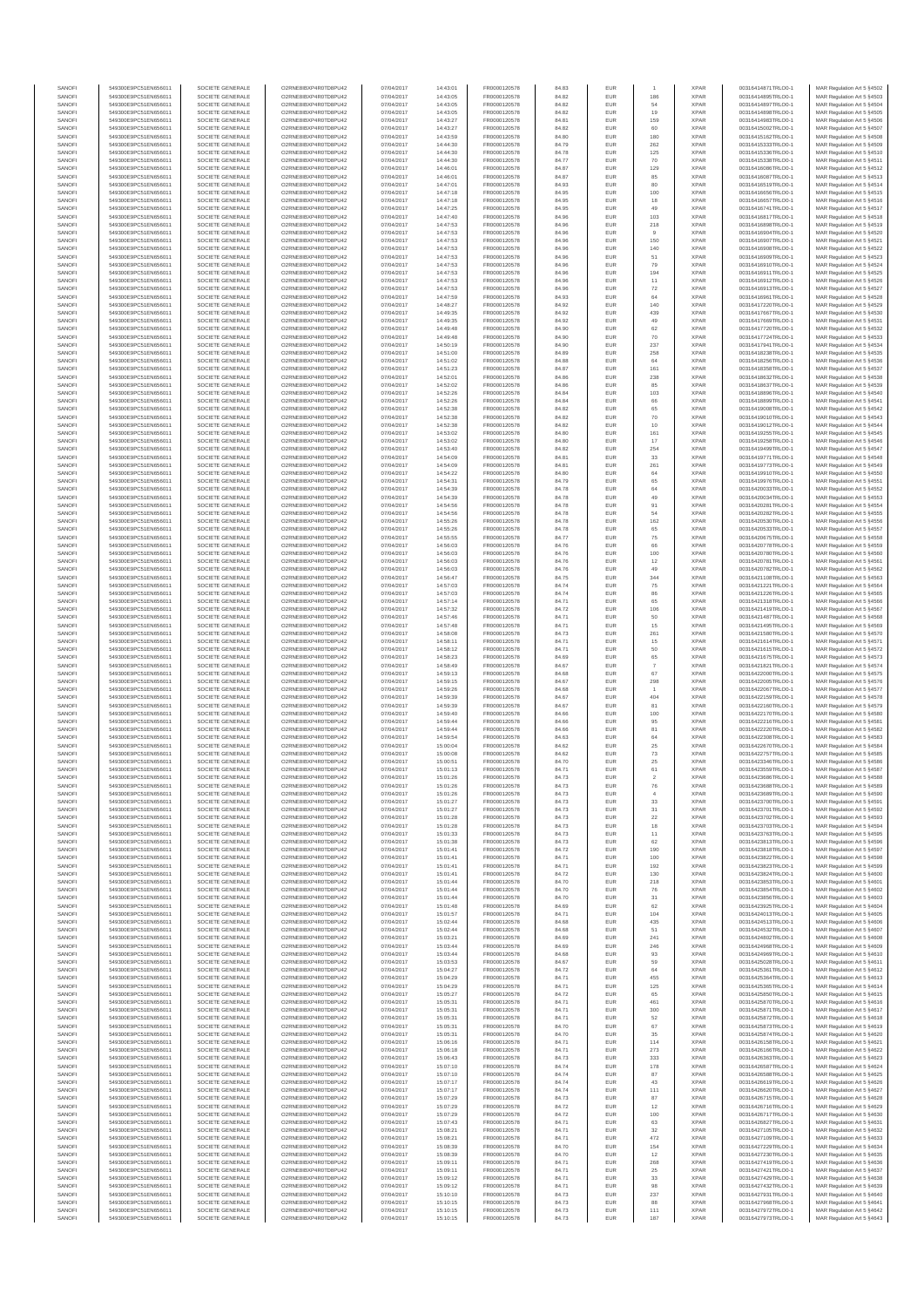| SANOFI<br>SANOFI       | 549300E9PC51EN656011<br>549300E9PC51EN656011 | SOCIETE GENERALE<br>SOCIETE GENERALE | O2RNE8IBXP4R0TD8PU42<br>O2RNE8IBXP4R0TD8PU42  | 07/04/2017<br>07/04/2017 | 15:10:15<br>15:10:25 | FR0000120578<br>FR0000120578 | 84.73<br>84.72 | EUR<br>EUR        | 58                    | <b>XPAR</b><br><b>XPAR</b> | 00316427975TRLO0-1<br>00316428061TRLO0-1 | MAR Regulation Art 5 §4644<br>MAR Regulation Art 5 §4645  |
|------------------------|----------------------------------------------|--------------------------------------|-----------------------------------------------|--------------------------|----------------------|------------------------------|----------------|-------------------|-----------------------|----------------------------|------------------------------------------|-----------------------------------------------------------|
| SANOFI                 | 549300E9PC51EN656011                         | SOCIETE GENERALE                     | O2RNE8IBXP4R0TD8PU42                          | 07/04/2017               | 15:10:25             | FR0000120578                 | 84.71          | EUR               | 44                    | <b>XPAR</b>                | 00316428084TRLO0-1                       | MAR Regulation Art 5 §4646                                |
| SANOFI                 | 549300E9PC51EN656011                         | SOCIETE GENERALE                     | O2RNE8IBXP4R0TD8PU42                          | 07/04/2017               | 15:10:46             | FR0000120578                 | 84.69          | EUR               | 144                   | <b>XPAR</b>                | 00316428249TRLO0-1                       | MAR Regulation Art 5 §4647                                |
| SANOFI<br>SANOFI       | 549300E9PC51EN656011<br>549300E9PC51EN656011 | SOCIETE GENERALE<br>SOCIETE GENERALE | O2RNE8IBXP4R0TD8PU42<br>O2RNE8IBXP4R0TD8PU42  | 07/04/2017<br>07/04/2017 | 15:11:39<br>15:11:44 | FR0000120578<br>FR0000120578 | 84.71<br>84.70 | EUR<br>EUR        | 220<br>200            | <b>XPAR</b><br><b>XPAR</b> | 00316428580TRLO0-1<br>00316428607TRLO0-1 | MAR Regulation Art 5 \$4648<br>MAR Regulation Art 5 §4649 |
| SANOFI                 | 549300E9PC51EN656011                         | SOCIETE GENERALE                     | O2RNE8IBXP4R0TD8PLI42                         | 07/04/2017               | 15:11:44             | FR0000120578                 | 84.70          | EUR               | 255                   | <b>XPAR</b>                | 00316428611TRLO0-1                       | MAR Regulation Art 5 §4650                                |
| SANOFI<br>SANOFI       | 549300E9PC51EN656011<br>549300E9PC51EN656011 | SOCIETE GENERALE<br>SOCIETE GENERALE | O2RNE8IBXP4R0TD8PU42<br>O2RNE8IBXP4R0TD8PU42  | 07/04/2017               | 15:11:44<br>15:12:07 | FR0000120578<br>FR0000120578 | 84.70          | EUR<br>EUR        | 55<br>199             | <b>XPAR</b><br><b>XPAR</b> | 00316428621TRLO0-1<br>00316428828TRLO0-1 | MAR Regulation Art 5 §4651<br>MAR Regulation Art 5 §4652  |
| SANOFI                 | 549300E9PC51EN656011                         | SOCIETE GENERALE                     | O2RNE8IBXP4R0TD8PU42                          | 07/04/2017<br>07/04/2017 | 15:12:27             | FR0000120578                 | 84.70<br>84.69 | EUR               | 13                    | <b>XPAR</b>                | 00316428984TRLO0-1                       | MAR Regulation Art 5 §4653                                |
| SANOFI                 | 549300E9PC51EN656011                         | SOCIETE GENERALE                     | O2RNE8IBXP4R0TD8PU42                          | 07/04/2017               | 15:12:27             | FR0000120578                 | 84.69          | EUR               | 187                   | <b>XPAR</b>                | 00316428986TRLO0-1                       | MAR Regulation Art 5 §4654                                |
| SANOFI<br>SANOFI       | 549300E9PC51EN656011<br>549300E9PC51EN656011 | SOCIETE GENERALE<br>SOCIETE GENERALE | O2RNE8IBXP4R0TD8PU42<br>O2RNE8IBXP4R0TD8PU42  | 07/04/2017<br>07/04/2017 | 15:12:52<br>15:13:19 | FR0000120578<br>FR0000120578 | 84.71<br>84.72 | EUR<br>EUR        | 354<br>199            | <b>XPAR</b><br><b>XPAR</b> | 00316429242TRLO0-1<br>00316429600TRLO0-1 | MAR Regulation Art 5 §4655<br>MAR Regulation Art 5 §4656  |
| SANOFI                 | 549300E9PC51EN656011                         | SOCIETE GENERALE                     | O2RNE8IBXP4R0TD8PU42                          | 07/04/2017               | 15:13:19             | FR0000120578                 | 84.72          | EUR               | 78                    | <b>XPAR</b>                | 00316429602TRLO0-1                       | MAR Regulation Art 5 §4657                                |
| SANOFI                 | 549300E9PC51EN656011                         | SOCIETE GENERALE                     | O2RNE8IBXP4R0TD8PU42                          | 07/04/2017               | 15:13:19             | FR0000120578                 | 84.72          | EUR               | $10$                  | <b>XPAR</b>                | 00316429604TRLO0-1                       | MAR Regulation Art 5 §4658                                |
| SANOFI<br>SANOFI       | 549300E9PC51EN656011<br>549300E9PC51EN656011 | SOCIETE GENERALE<br>SOCIETE GENERALE | O2RNE8IBXP4R0TD8PU42<br>O2RNE8IBXP4R0TD8PU42  | 07/04/2017<br>07/04/2017 | 15:14:12<br>15:14:12 | FR0000120578<br>FR0000120578 | 84.72<br>84.72 | EUR<br>EUR        | 96<br>327             | <b>XPAR</b><br><b>XPAR</b> | 00316430105TRLO0-1<br>00316430108TRLO0-1 | MAR Regulation Art 5 §4659<br>MAR Regulation Art 5 §4660  |
| SANOFI                 | 549300E9PC51EN656011                         | SOCIETE GENERALE                     | O2RNE8IBXP4R0TD8PU42                          | 07/04/2017               | 15:14:12             | FR0000120578                 | 84.72          | EUR               | 164                   | <b>XPAR</b>                | 00316430111TRLO0-1                       | MAR Regulation Art 5 §4661                                |
| SANOFI                 | 549300E9PC51EN656011                         | SOCIETE GENERALE                     | O2RNE8IBXP4R0TD8PU42                          | 07/04/2017               | 15:14:28             | FR0000120578                 | 84.70          | EUR               | 195                   | <b>XPAR</b>                | 00316430266TRLO0-1                       | MAR Regulation Art 5 §4662                                |
| SANOFI<br>SANOFI       | 549300E9PC51EN656011<br>549300E9PC51EN656011 | SOCIETE GENERALE<br>SOCIETE GENERALE | O2RNE8IBXP4R0TD8PU42<br>O2RNE8IBXP4R0TD8PU42  | 07/04/2017<br>07/04/2017 | 15:14:28<br>15:14:45 | FR0000120578<br>FR0000120578 | 84.70<br>84.71 | EUR<br>EUR        | 132                   | <b>XPAR</b><br><b>XPAR</b> | 00316430285TRLO0-1<br>00316430448TRLO0-1 | MAR Regulation Art 5 §4663<br>MAR Regulation Art 5 §4664  |
| SANOFI                 | 549300E9PC51EN656011                         | SOCIETE GENERALE                     | O2RNE8IBXP4R0TD8PU42                          | 07/04/2017               | 15:15:25             | FR0000120578                 | 84.70          | EUR               | 436                   | <b>XPAR</b>                | 00316430850TRLO0-1                       | MAR Regulation Art 5 §4665                                |
| SANOFI                 | 549300E9PC51EN656011                         | SOCIETE GENERALE                     | O2RNE8IBXP4R0TD8PU42                          | 07/04/2017               | 15:15:43             | FR0000120578                 | 84.69          | EUR               | 184                   | <b>XPAR</b>                | 00316430963TRLO0-1                       | MAR Regulation Art 5 §4666                                |
| SANOFI<br>SANOFI       | 549300E9PC51EN656011<br>549300E9PC51EN656011 | SOCIETE GENERALE<br>SOCIETE GENERALE | O2RNE8IBXP4R0TD8PU42<br>O2RNE8IBXP4R0TD8PU42  | 07/04/2017<br>07/04/2017 | 15:16:02<br>15:16:42 | FR0000120578<br>FR0000120578 | 84.69<br>84.71 | EUR<br>EUR        | 184<br>317            | <b>XPAR</b><br><b>XPAR</b> | 00316431067TRLO0-1<br>00316431381TRLO0-1 | MAR Regulation Art 5 §4667<br>MAR Regulation Art 5 §4668  |
| SANOFI                 | 549300E9PC51EN656011                         | SOCIETE GENERALE                     | O2RNE8IBXP4R0TD8PU42                          | 07/04/2017               | 15:16:42             | FR0000120578                 | 84.71          | EUR               | 92                    | <b>XPAR</b>                | 00316431382TRLO0-1                       | MAR Regulation Art 5 §4669                                |
| SANOFI<br>SANOFI       | 549300E9PC51EN656011<br>549300E9PC51EN656011 | SOCIETE GENERALE<br>SOCIETE GENERALE | O2RNE8IBXP4R0TD8PU42<br>O2RNE8IBXP4R0TD8PU42  | 07/04/2017<br>07/04/2017 | 15:16:42<br>15:17:38 | FR0000120578<br>FR0000120578 | 84.71<br>84.71 | EUR<br>EUR        | 41<br>201             | <b>XPAR</b><br><b>XPAR</b> | 00316431383TRLO0-1<br>00316431833TRLO0-1 | MAR Regulation Art 5 §4670<br>MAR Regulation Art 5 §4671  |
| SANOFI                 | 549300E9PC51EN656011                         | SOCIETE GENERALE                     | O2RNE8IBXP4R0TD8PU42                          | 07/04/2017               | 15:17:58             | FR0000120578                 | 84.71          | EUR               | 88                    | <b>XPAR</b>                | 00316431978TRLO0-1                       | MAR Regulation Art 5 §4672                                |
| SANOFI                 | 549300E9PC51EN656011                         | SOCIETE GENERALE                     | O2RNE8IBXP4R0TD8PU42                          | 07/04/2017               | 15:17:58             | FR0000120578                 | 84.71          | EUR               | 281                   | <b>XPAR</b>                | 00316431981TRLO0-1                       | MAR Regulation Art 5 §4673                                |
| SANOFI<br>SANOFI       | 549300E9PC51EN656011<br>549300E9PC51EN656011 | SOCIETE GENERALE<br>SOCIETE GENERALE | O2RNE8IBXP4R0TD8PU42<br>O2RNE8IBXP4R0TD8PU42  | 07/04/2017<br>07/04/2017 | 15:17:58<br>15:18:43 | FR0000120578<br>FR0000120578 | 84.71<br>84.71 | EUR<br>EUR        | 67<br>305             | <b>XPAR</b><br><b>XPAR</b> | 00316431984TRLO0-1<br>00316432335TRLO0-1 | MAR Regulation Art 5 §4674<br>MAR Regulation Art 5 §4675  |
| SANOFI                 | 549300E9PC51EN656011                         | SOCIETE GENERALE                     | O2RNE8IBXP4R0TD8PU42                          | 07/04/2017               | 15:18:43             | FR0000120578                 | 84.71          | EUR               | 100                   | <b>XPAR</b>                | 00316432336TRLO0-1                       | MAR Regulation Art 5 §4676                                |
| SANOFI                 | 549300E9PC51EN656011                         | SOCIETE GENERALE                     | O2RNE8IBXP4R0TD8PU42                          | 07/04/2017               | 15:18:46             | FR0000120578                 | 84.71          | EUR               | 110                   | <b>XPAR</b>                | 00316432345TRLO0-1                       | MAR Regulation Art 5 §4677                                |
| SANOFI<br>SANOFI       | 549300E9PC51EN656011<br>549300E9PC51EN656011 | SOCIETE GENERALE<br>SOCIETE GENERALE | O2RNE8IBXP4R0TD8PU42<br>O2RNE8IBXP4R0TD8PU42  | 07/04/2017<br>07/04/2017 | 15:19:17<br>15:19:17 | FR0000120578<br>FR0000120578 | 84.70<br>84.70 | EUR<br>EUR        | $77\,$<br>${\bf 75}$  | <b>XPAR</b><br><b>XPAR</b> | 00316432604TRLO0-1<br>00316432611TRLO0-1 | MAR Regulation Art 5 §4678<br>MAR Regulation Art 5 §4679  |
| SANOFI                 | 549300E9PC51EN656011                         | SOCIETE GENERALE                     | O2RNE8IBXP4R0TD8PU42                          | 07/04/2017               | 15:19:17             | FR0000120578                 | 84.70          | EUR               | 140                   | <b>XPAR</b>                | 00316432614TRLO0-1                       | MAR Regulation Art 5 §4680                                |
| SANOFI<br>SANOFI       | 549300E9PC51EN656011<br>549300E9PC51EN656011 | SOCIETE GENERALE<br>SOCIETE GENERALE | O2RNE8IBXP4R0TD8PU42<br>O2RNE8IBXP4R0TD8PU42  | 07/04/2017<br>07/04/2017 | 15:20:08<br>15:20:36 | FR0000120578<br>FR0000120578 | 84.71<br>84.73 | EUR<br>EUR        | 37<br>$22\,$          | <b>XPAR</b><br><b>XPAR</b> | 00316432879TRLO0-1<br>00316433095TRLO0-1 | MAR Regulation Art 5 §4681<br>MAR Regulation Art 5 §4682  |
| SANOFI                 | 549300E9PC51EN656011                         | SOCIETE GENERALE                     | O2RNE8IBXP4R0TD8PU42                          | 07/04/2017               | 15:20:36             | FR0000120578                 | 84.73          | EUR               | $27\,$                | <b>XPAR</b>                | 00316433096TRLO0-1                       | MAR Regulation Art 5 §4683                                |
| SANOFI                 | 549300E9PC51EN656011                         | SOCIETE GENERALE                     | O2RNE8IBXP4R0TD8PU42                          | 07/04/2017               | 15:20:36             | FR0000120578                 | 84.73          | EUR               | 10                    | <b>XPAR</b>                | 00316433097TRLO0-1                       | MAR Regulation Art 5 §4684                                |
| SANOFI<br>SANOFI       | 549300E9PC51EN656011<br>549300E9PC51EN656011 | SOCIETE GENERALE<br>SOCIETE GENERALE | O2RNE8IBXP4R0TD8PU42<br>O2RNE8IBXP4R0TD8PU42  | 07/04/2017<br>07/04/2017 | 15:20:36<br>15:20:36 | FR0000120578<br>FR0000120578 | 84.73<br>84.73 | EUR<br>EUR        | 57<br>58              | <b>XPAR</b><br><b>XPAR</b> | 00316433100TRLO0-1<br>00316433110TRLO0-1 | MAR Regulation Art 5 §4685<br>MAR Regulation Art 5 §4686  |
| SANOFI                 | 549300E9PC51EN656011                         | SOCIETE GENERALE                     | O2RNE8IBXP4R0TD8PU42                          | 07/04/2017               | 15:21:09             | FR0000120578                 | 84.74          | EUR               | 108                   | <b>XPAR</b>                | 00316433542TRLO0-1                       | MAR Regulation Art 5 §4687                                |
| SANOFI<br>SANOFI       | 549300E9PC51EN656011<br>549300E9PC51EN656011 | SOCIETE GENERALE<br>SOCIETE GENERALE | O2RNE8IBXP4R0TD8PU42<br>O2RNE8IBXP4R0TD8PU42  | 07/04/2017<br>07/04/2017 | 15:21:27<br>15:21:34 | FR0000120578<br>FR0000120578 | 84.75<br>84.74 | EUR<br>EUR        | 69<br>35              | <b>XPAR</b><br><b>XPAR</b> | 00316433703TRLO0-1<br>00316433798TRLO0-1 | MAR Regulation Art 5 §4688<br>MAR Regulation Art 5 §4689  |
| SANOFI                 | 549300E9PC51EN656011                         | SOCIETE GENERALE                     | O2RNE8IBXP4R0TD8PU42                          | 07/04/2017               | 15:21:34             | FR0000120578                 | 84.74          | EUR               | 416                   | <b>XPAR</b>                | 00316433799TRLO0-1                       | MAR Regulation Art 5 §4690                                |
| SANOFI                 | 549300E9PC51EN656011                         | SOCIETE GENERALE                     | O2RNE8IBXP4R0TD8PU42                          | 07/04/2017               | 15:22:00             | FR0000120578                 | 84.73          | EUR               | 359                   | <b>XPAR</b>                | 00316434030TRLO0-1                       | MAR Regulation Art 5 §4691                                |
| SANOFI<br>SANOFI       | 549300E9PC51EN656011<br>549300E9PC51EN656011 | SOCIETE GENERALE<br>SOCIETE GENERALE | O2RNE8IBXP4R0TD8PU42<br>O2RNE8IBXP4R0TD8PLI42 | 07/04/2017<br>07/04/2017 | 15:22:00<br>15:22:09 | FR0000120578<br>FR0000120578 | 84.72<br>84.71 | EUR<br>EUR        | 223<br>61             | <b>XPAR</b><br><b>XPAR</b> | 00316434061TRLO0-1<br>00316434248TRLO0-1 | MAR Regulation Art 5 §4692<br>MAR Regulation Art 5 §4693  |
| SANOFI                 | 549300E9PC51EN656011                         | SOCIETE GENERALE                     | O2RNE8IBXP4R0TD8PU42                          | 07/04/2017               | 15:22:09             | FR0000120578                 | 84.71          | EUR               | 52                    | <b>XPAR</b>                | 00316434258TRLO0-1                       | MAR Regulation Art 5 §4694                                |
| SANOFI<br>SANOFI       | 549300E9PC51EN656011<br>549300E9PC51EN656011 | SOCIETE GENERALE<br>SOCIETE GENERALE | O2RNE8IBXP4R0TD8PU42<br>O2RNE8IBXP4R0TD8PU42  | 07/04/2017<br>07/04/2017 | 15:22:55<br>15:23:00 | FR0000120578<br>FR0000120578 | 84.74<br>84.73 | EUR<br>EUR        | 381<br>61             | <b>XPAR</b><br><b>XPAR</b> | 00316434653TRLO0-1<br>00316434690TRLO0-1 | MAR Regulation Art 5 §4695<br>MAR Regulation Art 5 §4696  |
| SANOFI                 | 549300E9PC51EN656011                         | SOCIETE GENERALE                     | O2RNE8IBXP4R0TD8PU42                          | 07/04/2017               | 15:24:35             | FR0000120578                 | 84.75          | EUR               | 119                   | <b>XPAR</b>                | 00316435379TRLO0-1                       | MAR Regulation Art 5 §4697                                |
| SANOFI                 | 549300E9PC51EN656011                         | SOCIETE GENERALE                     | O2RNE8IBXP4R0TD8PU42                          | 07/04/2017               | 15:24:35             | FR0000120578                 | 84.75          | EUR               |                       | <b>XPAR</b>                | 00316435380TRLO0-1                       | MAR Regulation Art 5 §4698                                |
| SANOFI<br>SANOFI       | 549300E9PC51EN656011<br>549300E9PC51EN656011 | SOCIETE GENERALE<br>SOCIETE GENERALE | O2RNE8IBXP4R0TD8PU42<br>O2RNE8IBXP4R0TD8PU42  | 07/04/2017<br>07/04/2017 | 15:24:52<br>15:24:52 | FR0000120578<br>FR0000120578 | 84.74<br>84.74 | EUR<br>EUR        | 236<br>236            | <b>XPAR</b><br><b>XPAR</b> | 00316435488TRLO0-1<br>00316435489TRLO0-1 | MAR Regulation Art 5 §4699<br>MAR Regulation Art 5 §4700  |
| SANOFI                 | 549300E9PC51EN656011                         | SOCIETE GENERALE                     | O2RNE8IBXP4R0TD8PU42                          | 07/04/2017               | 15:24:52             | FR0000120578                 | 84.74          | EUR               | 138                   | <b>XPAR</b>                | 00316435490TRLO0-1                       | MAR Regulation Art 5 §4701                                |
| SANOFI<br>SANOFI       | 549300E9PC51EN656011                         | SOCIETE GENERALE<br>SOCIETE GENERALE | O2RNE8IBXP4R0TD8PU42<br>O2RNE8IBXP4R0TD8PU42  | 07/04/2017               | 15:25:01             | FR0000120578                 | 84.73          | EUR<br>EUR        |                       | <b>XPAR</b><br><b>XPAR</b> | 00316435596TRLO0-1                       | MAR Regulation Art 5 §4702                                |
| SANOFI                 | 549300E9PC51EN656011<br>549300E9PC51EN656011 | SOCIETE GENERALE                     | O2RNE8IBXP4R0TD8PU42                          | 07/04/2017<br>07/04/2017 | 15:25:32<br>15:25:32 | FR0000120578<br>FR0000120578 | 84.74<br>84.73 | EUR               | 474<br>51             | <b>XPAR</b>                | 00316435839TRLO0-1<br>00316435840TRLO0-1 | MAR Regulation Art 5 §4703<br>MAR Regulation Art 5 §4704  |
| SANOFI                 | 549300E9PC51EN656011                         | SOCIETE GENERALE                     | O2RNE8IBXP4R0TD8PU42                          | 07/04/2017               | 15:27:02             | FR0000120578                 | 84.75          | EUR               | 571                   | <b>XPAR</b>                | 00316436578TRLO0-1                       | MAR Regulation Art 5 §4705                                |
| SANOFI<br>SANOFI       | 549300E9PC51EN656011<br>549300E9PC51EN656011 | SOCIETE GENERALE<br>SOCIETE GENERALE | O2RNE8IBXP4R0TD8PU42<br>O2RNE8IBXP4R0TD8PU42  | 07/04/2017<br>07/04/2017 | 15:27:05<br>15:27:52 | FR0000120578<br>FR0000120578 | 84.74<br>84.71 | EUR<br>EUR        | 95<br>186             | <b>XPAR</b><br><b>XPAR</b> | 00316436604TRLO0-1<br>00316436913TRLO0-1 | MAR Regulation Art 5 §4706<br>MAR Regulation Art 5 §4707  |
| SANOFI                 | 549300E9PC51EN656011                         | SOCIETE GENERALE                     | O2RNE8IBXP4R0TD8PU42                          | 07/04/2017               | 15:27:52             | FR0000120578                 | 84.71          | EUR               | 98                    | <b>XPAR</b>                | 00316436914TRLO0-1                       | MAR Regulation Art 5 §4708                                |
| SANOFI<br>SANOFI       | 549300E9PC51EN656011                         | SOCIETE GENERALE                     | O2RNE8IBXP4R0TD8PU42                          | 07/04/2017               | 15:27:53             | FR0000120578                 | 84.70          | EUR               | 102                   | <b>XPAR</b><br><b>XPAR</b> | 00316436916TRLO0-1                       | MAR Regulation Art 5 §4709                                |
| SANOFI                 | 549300E9PC51EN656011<br>549300E9PC51EN656011 | SOCIETE GENERALE<br>SOCIETE GENERALE | O2RNE8IBXP4R0TD8PU42<br>O2RNE8IBXP4R0TD8PU42  | 07/04/2017<br>07/04/2017 | 15:28:10<br>15:28:11 | FR0000120578<br>FR0000120578 | 84.70<br>84.70 | EUR<br>EUR        | 129<br>51             | <b>XPAR</b>                | 00316437011TRLO0-1<br>00316437017TRLO0-1 | MAR Regulation Art 5 §4710<br>MAR Regulation Art 5 §4711  |
| SANOFI                 | 549300E9PC51EN656011                         | SOCIETE GENERALE                     | O2RNE8IBXP4R0TD8PU42                          | 07/04/2017               | 15:28:11             | FR0000120578                 | 84.70          | EUR               | 6                     | <b>XPAR</b>                | 00316437019TRLO0-1                       | MAR Regulation Art 5 §4712                                |
| SANOFI<br>SANOFI       | 549300E9PC51EN656011<br>549300E9PC51EN656011 | SOCIETE GENERALE<br>SOCIETE GENERALE | O2RNE8IBXP4R0TD8PU42<br>O2RNE8IBXP4R0TD8PU42  | 07/04/2017<br>07/04/2017 | 15:28:46<br>15:29:35 | FR0000120578<br>FR0000120578 | 84.71<br>84.70 | EUR<br>EUR        | 308<br>325            | <b>XPAR</b><br><b>XPAR</b> | 00316437432TRLO0-1<br>00316437854TRLO0-1 | MAR Regulation Art 5 §4713<br>MAR Regulation Art 5 §4714  |
| SANOFI                 | 549300E9PC51EN656011                         | SOCIETE GENERALE                     | O2RNE8IBXP4R0TD8PU42                          | 07/04/2017               | 15:29:50             | FR0000120578                 | 84.69          | EUR               | 164                   | <b>XPAR</b>                | 00316437940TRLO0-1                       | MAR Regulation Art 5 §4715                                |
| SANOFI                 | 549300E9PC51EN656011                         | SOCIETE GENERALE                     | O2RNE8IBXP4R0TD8PU42                          | 07/04/2017               | 15:29:50             | FR0000120578                 | 84.68          | EUR               | 21                    | <b>XPAR</b>                | 00316437945TRLO0-1                       | MAR Regulation Art 5 §4716                                |
| SANOFI<br>SANOFI       | 549300E9PC51EN656011<br>549300E9PC51EN656011 | SOCIETE GENERALE<br>SOCIETE GENERALE | O2RNE8IBXP4R0TD8PU42<br>O2RNE8IBXP4R0TD8PU42  | 07/04/2017<br>07/04/2017 | 15:30:33<br>15:30:33 | FR0000120578<br>FR0000120578 | 84.67<br>84.67 | EUR<br>EUR        | 140<br>90             | <b>XPAR</b><br><b>XPAR</b> | 00316438303TRLO0-1<br>00316438305TRLO0-1 | MAR Regulation Art 5 §4717<br>MAR Regulation Art 5 §4718  |
| SANOFI                 | 549300E9PC51EN656011                         | SOCIETE GENERALE                     | O2RNE8IBXP4R0TD8PU42                          | 07/04/2017               | 15:30:33             | FR0000120578                 | 84.67          | EUR               | 89                    | <b>XPAR</b>                | 00316438308TRLO0-1                       | MAR Regulation Art 5 §4719                                |
| SANOFI<br>SANOFI       | 549300E9PC51EN656011<br>549300E9PC51EN656011 | SOCIETE GENERALE<br>SOCIETE GENERALE | O2RNE8IBXP4R0TD8PU42<br>O2RNE8IBXP4R0TD8PU42  | 07/04/2017<br>07/04/2017 | 15:30:42<br>15:30:59 | FR0000120578<br>FR0000120578 | 84.66<br>84.65 | EUR<br>EUR        | 59<br>59              | <b>XPAR</b><br><b>XPAR</b> | 00316438386TRLO0-1<br>00316438505TRLO0-1 | MAR Regulation Art 5 §4720<br>MAR Regulation Art 5 §4721  |
| SANOFI                 | 549300E9PC51EN656011                         | SOCIETE GENERALE                     | O2RNE8IBXP4R0TD8PU42                          | 07/04/2017               | 15:30:59             | FR0000120578                 | 84.65          | EUR               | $74\,$                | <b>XPAR</b>                | 00316438508TRLO0-1                       | MAR Regulation Art 5 §4722                                |
| SANOFI                 | 549300E9PC51EN656011                         | SOCIETE GENERALE                     | O2RNE8IBXP4R0TD8PLI42                         | 07/04/2017               | 15:32:03             | FR0000120578                 | 84.66          | EUR               | $\overline{9}$        | <b>XPAR</b>                | 00316439035TRLO0-1                       | MAR Regulation Art 5 §4723                                |
| SANOFI<br>SANOFI       | 549300E9PC51EN656011<br>549300E9PC51EN656011 | SOCIETE GENERALE<br>SOCIETE GENERALE | O2RNE8IBXP4R0TD8PU42<br>O2RNE8IBXP4R0TD8PU42  | 07/04/2017<br>07/04/2017 | 15:33:08<br>15:33:08 | FR0000120578<br>FR0000120578 | 84.70<br>84.70 | EUR<br>EUR        | 100<br>40             | <b>XPAR</b><br><b>XPAR</b> | 00316439501TRLO0-1<br>00316439505TRLO0-1 | MAR Regulation Art 5 §4724<br>MAR Regulation Art 5 §4725  |
| SANOFI                 | 549300E9PC51EN656011                         | SOCIETE GENERALE                     | O2RNE8IBXP4R0TD8PU42                          | 07/04/2017               | 15:33:14             | FR0000120578                 | 84.69          | EUR               | 713                   | <b>XPAR</b>                | 00316439539TRLO0-1                       | MAR Regulation Art 5 §4726                                |
| SANOFI<br>SANOFI       | 549300E9PC51EN656011<br>549300E9PC51EN656011 | SOCIETE GENERALE<br>SOCIETE GENERALE | O2RNE8IBXP4R0TD8PU42<br>O2RNE8IBXP4R0TD8PU42  | 07/04/2017<br>07/04/2017 | 15:33:21<br>15:34:23 | FR0000120578<br>FR0000120578 | 84.68<br>84.71 | EUR<br>EUR        | 135<br>63             | <b>XPAR</b><br><b>XPAR</b> | 00316439623TRLO0-1<br>00316440072TRLO0-1 | MAR Regulation Art 5 §4727<br>MAR Regulation Art 5 §4728  |
| SANOFI                 | 549300E9PC51EN656011                         | SOCIETE GENERALE                     | O2RNE8IBXP4R0TD8PU42                          | 07/04/2017               | 15:34:45             | FR0000120578                 | 84.71          | EUR               | 79                    | <b>XPAR</b>                | 00316440215TRLO0-1                       | MAR Regulation Art 5 §4729                                |
| SANOFI<br><b>SANOF</b> | 549300E9PC51EN656011<br>549300E9PC51EN656011 | SOCIETE GENERALE<br>SOCIETE GENERALE | O2RNE8IBXP4R0TD8PU42<br>O2RNE8IBXP4R0TD8PU42  | 07/04/2017<br>07/04/2017 | 15:34:46<br>15:35:58 | FR0000120578<br>FR0000120578 | 84.70<br>84.73 | <b>EUR</b><br>EUR | 429<br>15'            | <b>XPAR</b><br><b>XPAR</b> | 00316440220TRLO0-1<br>00316441019TRLO0-1 | MAR Regulation Art 5 §4730<br>MAR Regulation Art 5 §4731  |
| SANOFI                 | 549300E9PC51EN656011                         | SOCIETE GENERALE                     | O2RNE8IBXP4R0TD8PU42                          | 07/04/2017               | 15:36:06             | FR0000120578                 | 84.73          | EUR               | 351                   | <b>XPAR</b>                | 00316441113TRLO0-1                       | MAR Regulation Art 5 §4732                                |
| SANOFI                 | 549300E9PC51EN656011                         | SOCIETE GENERALE                     | O2RNE8IBXP4R0TD8PU42                          | 07/04/2017               | 15:36:31             | FR0000120578                 | 84.72          | EUR               | 18                    | <b>XPAR</b>                | 00316441273TRLO0-1                       | MAR Regulation Art 5 §4733                                |
| SANOFI<br>SANOFI       | 549300E9PC51EN656011<br>549300E9PC51EN656011 | SOCIETE GENERALE<br>SOCIETE GENERALE | O2RNE8IBXP4R0TD8PU42<br>O2RNE8IBXP4R0TD8PU42  | 07/04/2017<br>07/04/2017 | 15:36:31<br>15:36:31 | FR0000120578<br>FR0000120578 | 84.72<br>84.72 | EUR<br>EUR        | 150<br>33             | <b>XPAR</b><br><b>XPAR</b> | 00316441274TRLO0-1<br>00316441275TRLO0-1 | MAR Regulation Art 5 §4734<br>MAR Regulation Art 5 §4735  |
| SANOFI                 | 549300E9PC51EN656011                         | SOCIETE GENERALE                     | O2RNE8IBXP4R0TD8PU42                          | 07/04/2017               | 15:37:21             | FR0000120578                 | 84.74          | EUR               | $74\,$                | <b>XPAR</b>                | 00316441628TRLO0-1                       | MAR Regulation Art 5 §4736                                |
| SANOFI<br>SANOFI       | 549300E9PC51EN656011<br>549300E9PC51EN656011 | SOCIETE GENERALE<br>SOCIETE GENERALE | O2RNE8IBXP4R0TD8PU42<br>O2RNE8IBXP4R0TD8PU42  | 07/04/2017<br>07/04/2017 | 15:37:21<br>15:37:34 | FR0000120578<br>FR0000120578 | 84.74          | EUR<br>EUR        | $\overline{9}$<br>428 | <b>XPAR</b><br><b>XPAR</b> | 00316441629TRLO0-1<br>00316441797TRLO0-1 | MAR Regulation Art 5 §4737<br>MAR Regulation Art 5 §4738  |
| SANOFI                 | 549300E9PC51EN656011                         | SOCIETE GENERALE                     | O2RNE8IBXP4R0TD8PU42                          | 07/04/2017               | 15:37:34             | FR0000120578                 | 84.73<br>84.73 | EUR               | $12$                  | <b>XPAR</b>                | 00316441802TRLO0-1                       | MAR Regulation Art 5 §4739                                |
| SANOFI                 | 549300E9PC51EN656011                         | SOCIETE GENERALE                     | O2RNE8IBXP4R0TD8PU42                          | 07/04/2017               | 15:37:37             | FR0000120578                 | 84.72          | EUR               | 106                   | <b>XPAR</b>                | 00316441830TRLO0-1                       | MAR Regulation Art 5 §4740                                |
| SANOFI<br>SANOFI       | 549300E9PC51EN656011<br>549300E9PC51EN656011 | SOCIETE GENERALE<br>SOCIETE GENERALE | O2RNE8IBXP4R0TD8PU42<br>O2RNE8IBXP4R0TD8PU42  | 07/04/2017<br>07/04/2017 | 15:38:51<br>15:39:16 | FR0000120578<br>FR0000120578 | 84.75<br>84.75 | EUR<br>EUR        | $\overline{7}$<br>124 | <b>XPAR</b><br><b>XPAR</b> | 00316442461TRLO0-1<br>00316442666TRLO0-1 | MAR Regulation Art 5 §4741<br>MAR Regulation Art 5 §4742  |
| SANOFI                 | 549300E9PC51EN656011                         | SOCIETE GENERALE                     | O2RNE8IBXP4R0TD8PU42                          | 07/04/2017               | 15:39:24             | FR0000120578                 | 84.74          | EUR               | 70                    | <b>XPAR</b>                | 00316442708TRLO0-1                       | MAR Regulation Art 5 §4743                                |
| SANOFI<br>SANOFI       | 549300E9PC51EN656011<br>549300E9PC51EN656011 | SOCIETE GENERALE<br>SOCIETE GENERALE | O2RNE8IBXP4R0TD8PU42<br>O2RNE8IBXP4R0TD8PU42  | 07/04/2017<br>07/04/2017 | 15:39:26<br>15:40:06 | FR0000120578<br>FR0000120578 | 84.73<br>84.73 | EUR<br>EUR        | 608<br>156            | <b>XPAR</b><br><b>XPAR</b> | 00316442725TRLO0-1<br>00316443047TRLO0-1 | MAR Regulation Art 5 §4744<br>MAR Regulation Art 5 \$4745 |
| SANOFI                 | 549300E9PC51EN656011                         | SOCIETE GENERALE                     | O2RNE8IBXP4R0TD8PU42                          | 07/04/2017               | 15:40:22             | FR0000120578                 | 84.79          | EUR               | 150                   | <b>XPAR</b>                | 00316443417TRLO0-1                       | MAR Regulation Art 5 §4746                                |
| SANOFI                 | 549300E9PC51EN656011                         | SOCIETE GENERALE                     | O2RNE8IBXP4R0TD8PU42                          | 07/04/2017               | 15:40:22             | FR0000120578                 | 84.79          | EUR               | 100                   | <b>XPAR</b>                | 00316443418TRLO0-1                       | MAR Regulation Art 5 §4747                                |
| SANOFI<br>SANOFI       | 549300E9PC51EN656011<br>549300E9PC51EN656011 | SOCIETE GENERALE<br>SOCIETE GENERALE | O2RNE8IBXP4R0TD8PU42<br>O2RNE8IBXP4R0TD8PU42  | 07/04/2017<br>07/04/2017 | 15:40:22<br>15:40:22 | FR0000120578<br>FR0000120578 | 84.79<br>84.79 | EUR<br>EUR        | 59<br>72              | <b>XPAR</b><br><b>XPAR</b> | 00316443419TRLO0-1<br>00316443420TRLO0-1 | MAR Regulation Art 5 §4748<br>MAR Regulation Art 5 §4749  |
| SANOFI                 | 549300E9PC51EN656011                         | SOCIETE GENERALE                     | O2RNE8IBXP4R0TD8PU42                          | 07/04/2017               | 15:40:29             | FR0000120578                 | 84.76          | EUR               | 60                    | <b>XPAR</b>                | 00316443502TRLO0-1                       | MAR Regulation Art 5 §4750                                |
| SANOFI<br>SANOFI       | 549300E9PC51EN656011<br>549300E9PC51EN656011 | SOCIETE GENERALE<br>SOCIETE GENERALE | O2RNE8IBXP4R0TD8PU42<br>O2RNE8IBXP4R0TD8PU42  | 07/04/2017               | 15:40:41             | FR0000120578<br>FR0000120578 | 84.75<br>84.75 | EUR<br>EUR        | 60<br>62              | <b>XPAR</b><br><b>XPAR</b> | 00316443576TRLO0-1<br>00316444018TRLO0-1 | MAR Regulation Art 5 §4751<br>MAR Regulation Art 5 §4752  |
| SANOFI                 | 549300E9PC51EN656011                         | SOCIETE GENERALE                     | O2RNE8IBXP4R0TD8PU42                          | 07/04/2017<br>07/04/2017 | 15:41:36<br>15:41:36 | FR0000120578                 | 84.75          | EUR               | 235                   | <b>XPAR</b>                | 00316444020TRLO0-1                       | MAR Regulation Art 5 §4753                                |
| SANOFI                 | 549300E9PC51EN656011                         | SOCIETE GENERALE                     | O2RNE8IBXP4R0TD8PU42                          | 07/04/2017               | 15:41:36             | FR0000120578                 | 84.75          | EUR               | 157                   | <b>XPAR</b>                | 00316444021TRLO0-1                       | MAR Regulation Art 5 §4754                                |
| SANOFI<br>SANOFI       | 549300E9PC51EN656011<br>549300E9PC51EN656011 | SOCIETE GENERALE<br>SOCIETE GENERALE | O2RNE8IBXP4R0TD8PU42<br>O2RNE8IBXP4R0TD8PU42  | 07/04/2017<br>07/04/2017 | 15:41:36<br>15:41:55 | FR0000120578<br>FR0000120578 | 84.75<br>84.73 | EUR<br>EUR        | 51<br>154             | <b>XPAR</b><br><b>XPAR</b> | 00316444022TRLO0-1<br>00316444317TRLO0-1 | MAR Regulation Art 5 §4755<br>MAR Regulation Art 5 §4756  |
| SANOFI                 | 549300E9PC51EN656011                         | SOCIETE GENERALE                     | O2RNE8IBXP4R0TD8PU42                          | 07/04/2017               | 15:42:28             | FR0000120578                 | 84.74          | EUR               | 112                   | <b>XPAR</b>                | 00316444646TRLO0-1                       | MAR Regulation Art 5 §4757                                |
| SANOFI<br>SANOFI       | 549300E9PC51EN656011<br>549300E9PC51EN656011 | SOCIETE GENERALE<br>SOCIETE GENERALE | O2RNE8IBXP4R0TD8PU42<br>O2RNE8IBXP4R0TD8PU42  | 07/04/2017<br>07/04/2017 | 15:42:28<br>15:42:28 | FR0000120578<br>FR0000120578 | 84.74<br>84.74 | EUR<br>EUR        | 23<br>114             | <b>XPAR</b><br><b>XPAR</b> | 00316444647TRLO0-1<br>00316444652TRLO0-1 | MAR Regulation Art 5 §4758<br>MAR Regulation Art 5 §4759  |
| SANOFI                 | 549300E9PC51EN656011                         | SOCIETE GENERALE                     | O2RNE8IBXP4R0TD8PU42                          | 07/04/2017               | 15:42:28             | FR0000120578                 | 84.74          | EUR               | 60                    | <b>XPAR</b>                | 00316444656TRLO0-1                       | MAR Regulation Art 5 §4760                                |
| SANOFI<br>SANOFI       | 549300E9PC51EN656011<br>549300E9PC51EN656011 | SOCIETE GENERALE<br>SOCIETE GENERALE | O2RNE8IBXP4R0TD8PU42<br>O2RNE8IBXP4R0TD8PU42  | 07/04/2017<br>07/04/2017 | 15:42:49<br>15:42:49 | FR0000120578                 | 84.72<br>84.72 | EUR               | 93                    | <b>XPAR</b><br><b>XPAR</b> | 00316444812TRLO0-1<br>00316444813TRLO0-1 | MAR Regulation Art 5 §4761                                |
| SANOFI                 | 549300E9PC51EN656011                         | SOCIETE GENERALE                     | O2RNE8IBXP4R0TD8PU42                          | 07/04/2017               | 15:43:47             | FR0000120578<br>FR0000120578 | 84.72          | EUR<br>EUR        | 69<br>48              | <b>XPAR</b>                | 00316445224TRLO0-1                       | MAR Regulation Art 5 §4762<br>MAR Regulation Art 5 §4763  |
| SANOFI                 | 549300E9PC51EN656011                         | SOCIETE GENERALE                     | O2RNE8IBXP4R0TD8PU42                          | 07/04/2017               | 15:43:47             | FR0000120578                 | 84.72          | <b>EUR</b>        | $17\,$                | <b>XPAR</b>                | 00316445226TRLO0-1                       | MAR Regulation Art 5 §4764                                |
| SANOFI<br>SANOFI       | 549300E9PC51EN656011<br>549300E9PC51EN656011 | SOCIETE GENERALE<br>SOCIETE GENERALE | O2RNE8IBXP4R0TD8PU42<br>O2RNE8IBXP4R0TD8PU42  | 07/04/2017<br>07/04/2017 | 15:43:47<br>15:44:21 | FR0000120578<br>FR0000120578 | 84.72<br>84.72 | EUR<br>EUR        | 37<br>90              | <b>XPAR</b><br><b>XPAR</b> | 00316445228TRLO0-1<br>00316445410TRLO0-1 | MAR Regulation Art 5 §4765<br>MAR Regulation Art 5 §4766  |
| SANOFI                 | 549300E9PC51EN656011                         | SOCIETE GENERALE                     | O2RNE8IBXP4R0TD8PU42                          | 07/04/2017               | 15:44:23             | FR0000120578                 | 84.72          | EUR               | 84                    | <b>XPAR</b>                | 00316445436TRLO0-1                       | MAR Regulation Art 5 §4767                                |
| SANOFI<br>SANOFI       | 549300E9PC51EN656011<br>549300E9PC51EN656011 | SOCIETE GENERALE<br>SOCIETE GENERALE | O2RNE8IBXP4R0TD8PU42<br>O2RNE8IBXP4R0TD8PU42  | 07/04/2017<br>07/04/2017 | 15:44:23<br>15:44:33 | FR0000120578<br>FR0000120578 | 84.72<br>84.71 | EUR<br>EUR        | 63<br>68              | <b>XPAR</b><br><b>XPAR</b> | 00316445437TRLO0-1<br>00316445523TRLO0-1 | MAR Regulation Art 5 §4768<br>MAR Regulation Art 5 §4769  |
| SANOFI                 | 549300E9PC51EN656011                         | SOCIETE GENERALE                     | O2RNE8IBXP4R0TD8PU42                          | 07/04/2017               | 15:44:33             | FR0000120578                 | 84.71          | EUR               | 323                   | <b>XPAR</b>                | 00316445526TRLO0-1                       | MAR Regulation Art 5 §4770                                |
| SANOFI                 | 549300E9PC51EN656011                         | SOCIETE GENERALE                     | O2RNE8IBXP4R0TD8PU42                          | 07/04/2017               | 15:44:33             | FR0000120578                 | 84.71          | EUR               | 85                    | <b>XPAR</b>                | 00316445529TRLO0-1                       | MAR Regulation Art 5 §4771                                |
| SANOFI<br>SANOFI       | 549300E9PC51EN656011<br>549300E9PC51EN656011 | SOCIETE GENERALE<br>SOCIETE GENERALE | O2RNE8IBXP4R0TD8PU42<br>O2RNE8IBXP4R0TD8PU42  | 07/04/2017<br>07/04/2017 | 15:44:42<br>15:44:43 | FR0000120578<br>FR0000120578 | 84.70<br>84.69 | EUR<br>EUR        | 51<br>111             | XPAR<br><b>XPAR</b>        | 00316445583TRLO0-1<br>00316445595TRLO0-1 | MAR Regulation Art 5 §4772<br>MAR Regulation Art 5 §4773  |
| SANOFI                 | 549300E9PC51EN656011                         | SOCIETE GENERALE                     | O2RNE8IBXP4R0TD8PU42                          | 07/04/2017               | 15:45:16             | FR0000120578                 | 84.71          | EUR               | 144                   | <b>XPAR</b>                | 00316445877TRLO0-1                       | MAR Regulation Art 5 §4774                                |
| SANOFI<br>SANOFI       | 549300E9PC51EN656011<br>549300E9PC51EN656011 | SOCIETE GENERALE<br>SOCIETE GENERALE | O2RNE8IBXP4R0TD8PU42<br>O2RNE8IBXP4R0TD8PU42  | 07/04/2017<br>07/04/2017 | 15:45:16<br>15:45:16 | FR0000120578<br>FR0000120578 | 84.71<br>84.71 | EUR<br>EUR        | 97<br>31              | <b>XPAR</b><br><b>XPAR</b> | 00316445878TRLO0-1<br>00316445879TRLO0-1 | MAR Regulation Art 5 §4775<br>MAR Regulation Art 5 §4776  |
| SANOFI                 | 549300E9PC51EN656011                         | SOCIETE GENERALE                     | O2RNE8IBXP4R0TD8PU42                          | 07/04/2017               | 15:45:21             | FR0000120578                 | 84.70          | EUR               | 63                    | <b>XPAR</b>                | 00316445933TRLO0-1                       | MAR Regulation Art 5 §4777                                |
| SANOFI                 | 549300E9PC51EN656011                         | SOCIETE GENERALE                     | O2RNE8IBXP4R0TD8PU42                          | 07/04/2017               | 15:45:52             | FR0000120578                 | 84.69          | EUR               | 106                   | <b>XPAR</b>                | 00316446245TRLO0-1                       | MAR Regulation Art 5 §4778                                |
| SANOFI<br>SANOFI       | 549300E9PC51EN656011<br>549300E9PC51EN656011 | SOCIETE GENERALE<br>SOCIETE GENERALE | O2RNE8IBXP4R0TD8PU42<br>O2RNE8IBXP4R0TD8PU42  | 07/04/2017<br>07/04/2017 | 15:45:52<br>15:46:05 | FR0000120578<br>FR0000120578 | 84.69<br>84.69 | EUR<br>EUR        | 42<br>20              | <b>XPAR</b><br><b>XPAR</b> | 00316446246TRLO0-1<br>00316446363TRLO0-1 | MAR Regulation Art 5 §4779<br>MAR Regulation Art 5 §4780  |
| SANOFI                 | 549300E9PC51EN656011                         | SOCIETE GENERALE                     | O2RNE8IBXP4R0TD8PU42                          | 07/04/2017               | 15:46:05             | FR0000120578                 | 84.69          | EUR               | 67                    | <b>XPAR</b>                | 00316446366TRLO0-1                       | MAR Regulation Art 5 §4781                                |
| SANOFI<br>SANOFI       | 549300E9PC51EN656011<br>549300E9PC51EN656011 | SOCIETE GENERALE<br>SOCIETE GENERALE | O2RNE8IBXP4R0TD8PU42<br>O2RNE8IBXP4R0TD8PU42  | 07/04/2017<br>07/04/2017 | 15:46:42<br>15:46:43 | FR0000120578<br>FR0000120578 | 84.72<br>84.71 | EUR<br>EUR        | 320<br>39             | <b>XPAR</b><br><b>XPAR</b> | 00316446639TRLO0-1<br>00316446640TRLO0-1 | MAR Regulation Art 5 §4782<br>MAR Regulation Art 5 §4783  |
| SANOFI                 | 549300E9PC51EN656011                         | SOCIETE GENERALE                     | O2RNE8IBXP4R0TD8PU42                          | 07/04/2017               | 15:48:07             | FR0000120578                 | 84.71          | EUR               | $23\,$                | <b>XPAR</b>                | 00316447296TRLO0-1                       | MAR Regulation Art 5 §4784                                |
| SANOFI                 | 549300E9PC51EN656011                         | SOCIETE GENERALE                     | O2RNE8IBXP4R0TD8PU42                          | 07/04/2017               | 15:48:07             | FR0000120578                 | 84.71          | EUR               | 162                   | XPAR                       | 00316447300TRLO0-1                       | MAR Regulation Art 5 §4785                                |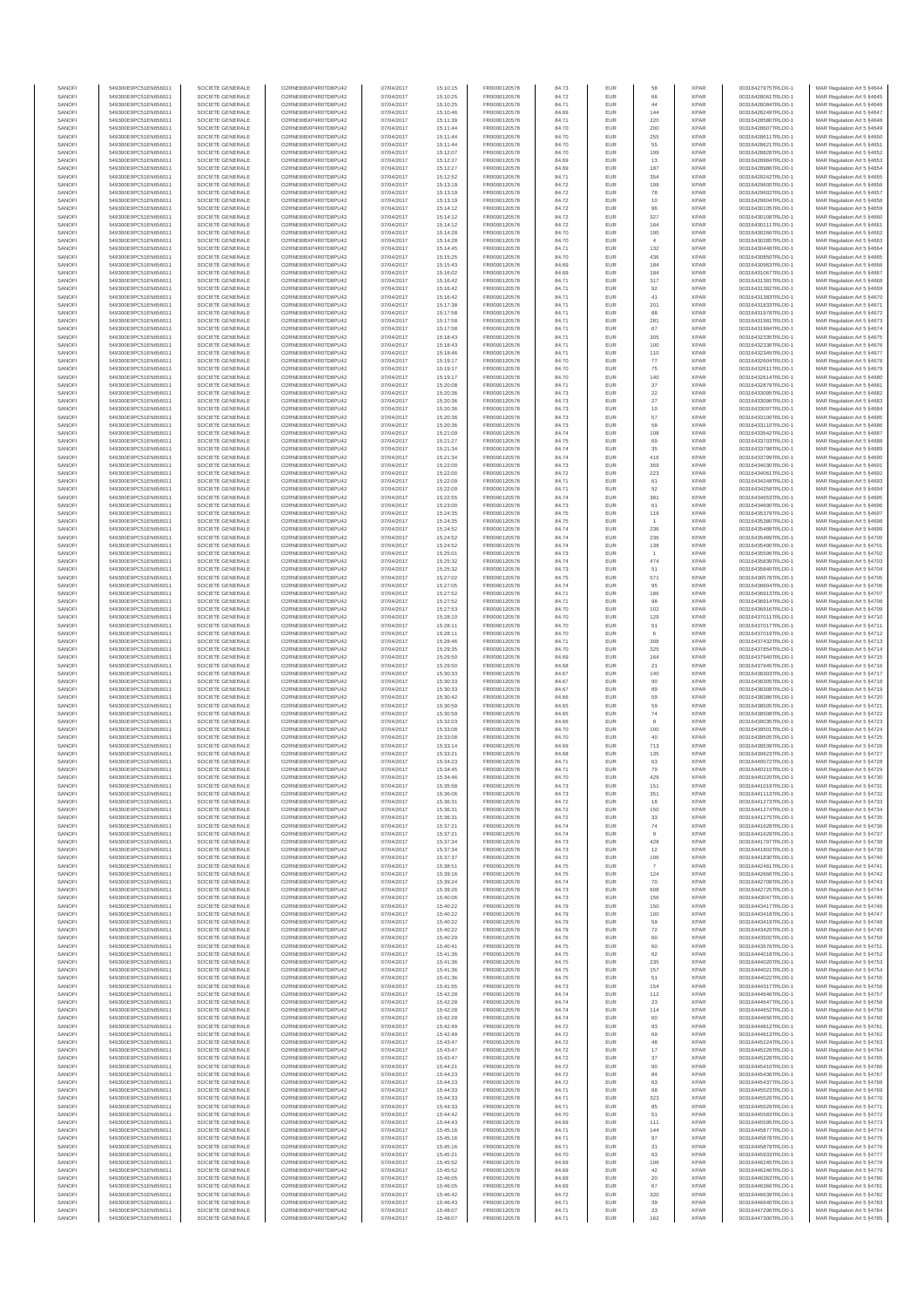| SANOF            | 549300E9PC51EN656011                         | SOCIETE GENERALE                     | O2RNE8IBXP4R0TD8PU42                          | 07/04/2017               | 15:48:07             | FR0000120578                 | 84.71          | EUR                      | 161                     | <b>XPAR</b>                | 00316447304TRLO0-1                       | MAR Regulation Art 5 §4786                                |
|------------------|----------------------------------------------|--------------------------------------|-----------------------------------------------|--------------------------|----------------------|------------------------------|----------------|--------------------------|-------------------------|----------------------------|------------------------------------------|-----------------------------------------------------------|
| SANOFI<br>SANOFI | 549300E9PC51EN656011<br>549300E9PC51EN656011 | SOCIETE GENERALE<br>SOCIETE GENERALE | O2RNE8IBXP4R0TD8PU42<br>O2RNE8IBXP4R0TD8PU42  | 07/04/2017<br>07/04/2017 | 15:48:07<br>15:48:07 | FR0000120578<br>FR0000120578 | 84.71<br>84.71 | EUR<br>EUR               | 162<br>35               | <b>XPAR</b><br><b>XPAR</b> | 00316447308TRLO0-1<br>00316447313TRLO0-1 | MAR Regulation Art 5 §4787<br>MAR Regulation Art 5 §4788  |
| SANOFI           | 549300E9PC51EN656011                         | SOCIETE GENERALE                     | O2RNE8IBXP4R0TD8PU42                          | 07/04/2017               | 15:48:07             | FR0000120578                 | 84.71          | EUR                      | 100                     | <b>XPAR</b>                | 00316447337TRLO0-1                       | MAR Regulation Art 5 \$4789                               |
| SANOFI<br>SANOFI | 549300E9PC51EN656011<br>549300E9PC51EN656011 | SOCIETE GENERALE<br>SOCIETE GENERALE | O2RNE8IBXP4R0TD8PU42<br>O2RNE8IBXP4R0TD8PU42  | 07/04/2017<br>07/04/2017 | 15:48:07<br>15:48:25 | FR0000120578<br>FR0000120578 | 84.71<br>84.72 | EUR<br>EUR               | 148                     | <b>XPAR</b><br><b>XPAR</b> | 00316447341TRLO0-1<br>00316447528TRLO0-1 | MAR Regulation Art 5 §4790<br>MAR Regulation Art 5 §4791  |
| SANOFI           | 549300E9PC51EN656011                         | SOCIETE GENERALE                     | O2RNE8IBXP4R0TD8PLI42                         | 07/04/2017               | 15:49:01             | FR0000120578                 | 84.70          | EUR                      | 127                     | <b>XPAR</b>                | 00316447807TRLO0-1                       | MAR Regulation Art 5 §4792                                |
| SANOFI           | 549300E9PC51EN656011                         | SOCIETE GENERALE                     | O2RNE8IBXP4R0TD8PU42                          | 07/04/2017               | 15:49:01             | FR0000120578                 | 84.70          | EUR                      | 79                      | <b>XPAR</b>                | 00316447808TRLO0-1                       | MAR Regulation Art 5 §4793                                |
| SANOFI<br>SANOFI | 549300E9PC51EN656011<br>549300E9PC51EN656011 | SOCIETE GENERALE<br>SOCIETE GENERALE | O2RNE8IBXP4R0TD8PU42<br>O2RNE8IBXP4R0TD8PU42  | 07/04/2017<br>07/04/2017 | 15:49:02<br>15:49:25 | FR0000120578<br>FR0000120578 | 84.69<br>84.69 | EUR<br>EUR               | 91<br>76                | <b>XPAR</b><br><b>XPAR</b> | 00316447822TRLO0-1<br>00316447992TRLO0-1 | MAR Regulation Art 5 §4794<br>MAR Regulation Art 5 §4795  |
| SANOFI           | 549300E9PC51EN656011                         | SOCIETE GENERALE                     | O2RNE8IBXP4R0TD8PU42                          | 07/04/2017               | 15:49:25             | FR0000120578                 | 84.69          | EUR                      | 81                      | <b>XPAR</b>                | 00316447994TRLO0-1                       | MAR Regulation Art 5 §4796                                |
| SANOFI<br>SANOFI | 549300E9PC51EN656011<br>549300E9PC51EN656011 | SOCIETE GENERALE<br>SOCIETE GENERALE | O2RNE8IBXP4R0TD8PU42<br>O2RNE8IBXP4R0TD8PU42  | 07/04/2017<br>07/04/2017 | 15:50:03<br>15:50:27 | FR0000120578<br>FR0000120578 | 84.69<br>84.70 | EUR<br><b>EUR</b>        | 200<br>80               | <b>XPAR</b><br><b>XPAR</b> | 00316448330TRLO0-1<br>00316448641TRLO0-1 | MAR Regulation Art 5 §4797<br>MAR Regulation Art 5 §4798  |
| SANOFI           | 549300E9PC51EN656011                         | SOCIETE GENERALE                     | O2RNE8IBXP4R0TD8PU42                          | 07/04/2017               | 15:50:27             | FR0000120578                 | 84.70          | EUR                      | 150                     | <b>XPAR</b>                | 00316448642TRLO0-1                       | MAR Regulation Art 5 §4799                                |
| SANOFI<br>SANOFI | 549300E9PC51EN656011<br>549300E9PC51EN656011 | SOCIETE GENERALE<br>SOCIETE GENERALE | O2RNE8IBXP4R0TD8PU42<br>O2RNE8IBXP4R0TD8PU42  | 07/04/2017<br>07/04/2017 | 15:50:27<br>15:50:58 | FR0000120578<br>FR0000120578 | 84.70<br>84.71 | EUR<br>EUR               | 10<br>148               | <b>XPAR</b><br><b>XPAR</b> | 00316448643TRLO0-1<br>00316448889TRLO0-1 | MAR Regulation Art 5 §4800<br>MAR Regulation Art 5 §4801  |
| SANOFI           | 549300E9PC51EN656011                         | SOCIETE GENERALE                     | O2RNE8IBXP4R0TD8PU42                          | 07/04/2017               | 15:50:58             | FR0000120578                 | 84.71          | EUR                      | 143                     | <b>XPAR</b>                | 00316448890TRLO0-1                       | MAR Regulation Art 5 §4802                                |
| SANOFI           | 549300E9PC51EN656011                         | SOCIETE GENERALE                     | O2RNE8IBXP4R0TD8PU42                          | 07/04/2017               | 15:51:03             | FR0000120578                 | 84.70          | <b>EUR</b>               | 59                      | <b>XPAR</b>                | 00316448940TRLO0-1                       | MAR Regulation Art 5 §4803                                |
| SANOFI<br>SANOFI | 549300E9PC51EN656011<br>549300E9PC51EN656011 | SOCIETE GENERALE<br>SOCIETE GENERALE | O2RNE8IBXP4R0TD8PU42<br>O2RNE8IBXP4R0TD8PU42  | 07/04/2017<br>07/04/2017 | 15:51:13<br>15:51:52 | FR0000120578<br>FR0000120578 | 84.69<br>84.69 | EUR<br><b>EUR</b>        | 60<br>223               | <b>XPAR</b><br><b>XPAR</b> | 00316449099TRLO0-1<br>00316449404TRLO0-1 | MAR Regulation Art 5 §4804<br>MAR Regulation Art 5 §4805  |
| SANOFI           | 549300E9PC51EN656011                         | SOCIETE GENERALE                     | O2RNE8IBXP4R0TD8PU42                          | 07/04/2017               | 15:52:50             | FR0000120578                 | 84.69          | EUR                      | 121                     | <b>XPAR</b>                | 00316449917TRLO0-1                       | MAR Regulation Art 5 §4806                                |
| SANOFI<br>SANOFI | 549300E9PC51EN656011<br>549300E9PC51EN656011 | SOCIETE GENERALE<br>SOCIETE GENERALE | O2RNESIBXP4R0TD8PLI42<br>O2RNE8IBXP4R0TD8PU42 | 07/04/2017<br>07/04/2017 | 15:52:50<br>15:52:50 | FR0000120578<br>FR0000120578 | 84.69<br>84.69 | EUR<br>EUR               | 311<br>97               | <b>XPAR</b><br><b>XPAR</b> | 00316449918TRLO0-1<br>00316449919TRLO0-1 | MAR Regulation Art 5 §4807<br>MAR Regulation Art 5 §4808  |
| SANOFI           | 549300E9PC51EN656011                         | SOCIETE GENERALE                     | O2RNE8IBXP4R0TD8PU42                          | 07/04/2017               | 15:53:30             | FR0000120578                 | 84.68          | EUR                      | 231                     | <b>XPAR</b>                | 00316450271TRLO0-1                       | MAR Regulation Art 5 §4809                                |
| SANOFI<br>SANOFI | 549300E9PC51EN656011<br>549300E9PC51EN656011 | SOCIETE GENERALE<br>SOCIETE GENERALE | O2RNE8IBXP4R0TD8PU42<br>O2RNE8IBXP4R0TD8PU42  | 07/04/2017<br>07/04/2017 | 15:53:30<br>15:53:41 | FR0000120578<br>FR0000120578 | 84.68<br>84.67 | EUR<br>EUR               | 60<br>59                | <b>XPAR</b><br><b>XPAR</b> | 00316450280TRLO0-1<br>00316450381TRLO0-1 | MAR Regulation Art 5 §4810<br>MAR Regulation Art 5 §4811  |
| SANOFI           | 549300E9PC51EN656011                         | SOCIETE GENERALE                     | O2RNE8IBXP4R0TD8PU42                          | 07/04/2017               | 15:53:41             | FR0000120578                 | 84.67          | EUR                      | 23                      | <b>XPAR</b>                | 00316450400TRLO0-1                       | MAR Regulation Art 5 §4812                                |
| SANOFI           | 549300E9PC51EN656011                         | SOCIETE GENERALE                     | O2RNE8IBXP4R0TD8PU42                          | 07/04/2017               | 15:54:01             | FR0000120578                 | 84.65          | EUR                      | 141                     | <b>XPAR</b>                | 00316450582TRLO0-1                       | MAR Regulation Art 5 §4813                                |
| SANOFI<br>SANOFI | 549300E9PC51EN656011<br>549300E9PC51EN656011 | SOCIETE GENERALE<br>SOCIETE GENERALE | O2RNE8IBXP4R0TD8PU42<br>O2RNE8IBXP4R0TD8PU42  | 07/04/2017<br>07/04/2017 | 15:54:30<br>15:54:30 | FR0000120578<br>FR0000120578 | 84.64<br>84.64 | EUR<br>EUR               | 149<br>60               | <b>XPAR</b><br><b>XPAR</b> | 00316450794TRLO0-1<br>00316450795TRLO0-1 | MAR Regulation Art 5 §4814<br>MAR Regulation Art 5 §4815  |
| SANOFI           | 549300E9PC51EN656011                         | SOCIETE GENERALE                     | O2RNE8IBXP4R0TD8PU42                          | 07/04/2017               | 15:55:29             | FR0000120578                 | 84.67          | EUR                      | 93                      | <b>XPAR</b>                | 00316451353TRLO0-1                       | MAR Regulation Art 5 §4816                                |
| SANOFI<br>SANOFI | 549300E9PC51EN656011<br>549300E9PC51EN656011 | SOCIETE GENERALE<br>SOCIETE GENERALE | O2RNE8IBXP4R0TD8PU42<br>O2RNE8IBXP4R0TD8PU42  | 07/04/2017<br>07/04/2017 | 15:55:29<br>15:55:29 | FR0000120578<br>FR0000120578 | 84.67<br>84.67 | EUR<br>EUR               | 463<br>86               | <b>XPAR</b><br><b>XPAR</b> | 00316451356TRLO0-1<br>00316451359TRLO0-1 | MAR Regulation Art 5 §4817<br>MAR Regulation Art 5 §4818  |
| SANOFI           | 549300E9PC51EN656011                         | SOCIETE GENERALE                     | O2RNE8IBXP4R0TD8PU42                          | 07/04/2017               | 15:55:55             | FR0000120578                 | 84.67          | EUR                      | 150                     | <b>XPAR</b>                | 00316451588TRLO0-1                       | MAR Regulation Art 5 §4819                                |
| SANOFI<br>SANOFI | 549300E9PC51EN656011<br>549300E9PC51EN656011 | SOCIETE GENERALE<br>SOCIETE GENERALE | O2RNE8IBXP4R0TD8PU42<br>O2RNE8IBXP4R0TD8PU42  | 07/04/2017<br>07/04/2017 | 15:55:55<br>15:55:55 | FR0000120578<br>FR0000120578 | 84.67<br>84.67 | EUR<br>EUR               | 102<br>150              | <b>XPAR</b><br><b>XPAR</b> | 00316451590TRLO0-1<br>00316451591TRLO0-1 | MAR Regulation Art 5 §4820<br>MAR Regulation Art 5 §4821  |
| SANOFI           | 549300E9PC51EN656011                         | SOCIETE GENERALE                     | O2RNE8IBXP4R0TD8PU42                          | 07/04/2017               | 15:55:55             | FR0000120578                 | 84.67          | EUR                      | $107$                   | <b>XPAR</b>                | 00316451592TRLO0-1                       | MAR Regulation Art 5 §4822                                |
| SANOFI           | 549300E9PC51EN656011                         | SOCIETE GENERALE                     | O2RNE8IBXP4R0TD8PU42                          | 07/04/2017               | 15:56:02             | FR0000120578                 | 84.66          | EUR                      | 66                      | <b>XPAR</b>                | 00316451632TRLO0-1                       | MAR Regulation Art 5 §4823                                |
| SANOFI<br>SANOFI | 549300E9PC51EN656011<br>549300E9PC51EN656011 | SOCIETE GENERALE<br>SOCIETE GENERALE | O2RNE8IBXP4R0TD8PU42<br>O2RNE8IBXP4R0TD8PU42  | 07/04/2017<br>07/04/2017 | 15:56:02<br>15:56:08 | FR0000120578<br>FR0000120578 | 84.66<br>84.65 | EUR<br>EUR               | 39<br>66                | <b>XPAR</b><br><b>XPAR</b> | 00316451633TRLO0-1<br>00316451683TRLO0-1 | MAR Regulation Art 5 §4824<br>MAR Regulation Art 5 §4825  |
| SANOFI           | 549300E9PC51EN656011                         | SOCIETE GENERALE                     | O2RNE8IBXP4R0TD8PU42                          | 07/04/2017               | 15:56:47             | FR0000120578                 | 84.66          | EUR                      | 66                      | <b>XPAR</b>                | 00316452001TRLO0-1                       | MAR Regulation Art 5 §4826                                |
| SANOFI<br>SANOFI | 549300E9PC51EN656011<br>549300E9PC51EN656011 | SOCIETE GENERALE<br>SOCIETE GENERALE | O2RNE8IBXP4R0TD8PU42<br>O2RNE8IBXP4R0TD8PU42  | 07/04/2017<br>07/04/2017 | 15:56:48<br>15:57:07 | FR0000120578<br>FR0000120578 | 84.65<br>84.66 | EUR<br>EUR               | 253<br>178              | <b>XPAR</b><br><b>XPAR</b> | 00316452005TRLO0-1<br>00316452246TRLO0-1 | MAR Regulation Art 5 §4827<br>MAR Regulation Art 5 §4828  |
| SANOFI           | 549300E9PC51EN656011                         | SOCIETE GENERALE                     | O2RNE8IBXP4R0TD8PU42                          | 07/04/2017               | 15:57:30             | FR0000120578                 | 84.69          | EUR                      | 71                      | <b>XPAR</b>                | 00316452487TRLO0-1                       | MAR Regulation Art 5 §4829                                |
| SANOFI<br>SANOFI | 549300E9PC51EN656011<br>549300E9PC51EN656011 | SOCIETE GENERALE<br>SOCIETE GENERALE | O2RNE8IBXP4R0TD8PU42<br>O2RNE8IBXP4R0TD8PU42  | 07/04/2017<br>07/04/2017 | 15:57:36<br>15:57:36 | FR0000120578<br>FR0000120578 | 84.68<br>84.68 | <b>EUR</b><br>EUR        | 336<br>$\overline{4}$   | <b>XPAR</b><br><b>XPAR</b> | 00316452536TRLO0-1<br>00316452539TRLO0-1 | MAR Regulation Art 5 \$4830<br>MAR Regulation Art 5 §4831 |
| SANOFI           | 549300E9PC51EN656011                         | SOCIETE GENERALE                     | O2RNE8IBXP4R0TD8PU42                          | 07/04/2017               | 15:57:36             | FR0000120578                 | 84.68          | EUR                      | 90                      | <b>XPAR</b>                | 00316452541TRLO0-1                       | MAR Regulation Art 5 §4832                                |
| SANOFI           | 549300E9PC51EN656011                         | SOCIETE GENERALE                     | O2RNE8IBXP4R0TD8PU42<br>O2RNE8IBXP4R0TD8PU42  | 07/04/2017               | 15:57:36             | FR0000120578                 | 84.68          | EUR                      | 134                     | <b>XPAR</b>                | 00316452542TRLO0-1                       | MAR Regulation Art 5 §4833                                |
| SANOFI<br>SANOFI | 549300E9PC51EN656011<br>549300E9PC51EN656011 | SOCIETE GENERALE<br>SOCIETE GENERALE | O2RNE8IBXP4R0TD8PU42                          | 07/04/2017<br>07/04/2017 | 15:57:40<br>15:57:40 | FR0000120578<br>FR0000120578 | 84.67<br>84.67 | EUR<br><b>EUR</b>        | 5<br>61                 | <b>XPAR</b><br><b>XPAR</b> | 00316452572TRLO0-1<br>00316452573TRLO0-1 | MAR Regulation Art 5 §4834<br>MAR Regulation Art 5 §4835  |
| SANOFI           | 549300E9PC51EN656011                         | SOCIETE GENERALE                     | O2RNE8IBXP4R0TD8PU42                          | 07/04/2017               | 15:57:53             | FR0000120578                 | 84.65          | EUR                      | 66                      | <b>XPAR</b>                | 00316452679TRLO0-1                       | MAR Regulation Art 5 §4836                                |
| SANOFI<br>SANOFI | 549300E9PC51EN656011<br>549300E9PC51EN656011 | SOCIETE GENERALE<br>SOCIETE GENERALE | O2RNE8IBXP4R0TD8PU42<br>O2RNE8IBXP4R0TD8PU42  | 07/04/2017<br>07/04/2017 | 15:58:22<br>15:58:22 | FR0000120578<br>FR0000120578 | 84.65<br>84.65 | EUR<br>EUR               | 200<br>56               | <b>XPAR</b><br><b>XPAR</b> | 00316452996TRLO0-1<br>00316452998TRLO0-1 | MAR Regulation Art 5 \$4837<br>MAR Regulation Art 5 §4838 |
| SANOFI           | 549300E9PC51EN656011                         | SOCIETE GENERALE                     | O2RNE8IBXP4R0TD8PU42                          | 07/04/2017               | 15:58:22             | FR0000120578                 | 84.65          | EUR                      | 110                     | <b>XPAR</b>                | 00316453004TRLO0-1                       | MAR Regulation Art 5 §4839                                |
| SANOFI           | 549300E9PC51EN656011                         | SOCIETE GENERALE                     | O2RNE8IBXP4R0TD8PU42                          | 07/04/2017               | 15:58:22             | FR0000120578                 | 84.65          | EUR                      | 130                     | <b>XPAR</b>                | 00316453007TRLO0-1                       | MAR Regulation Art 5 §4840                                |
| SANOFI<br>SANOFI | 549300E9PC51EN656011<br>549300E9PC51EN656011 | SOCIETE GENERALE<br>SOCIETE GENERALE | O2RNE8IBXP4R0TD8PU42<br>O2RNE8IBXP4R0TD8PU42  | 07/04/2017<br>07/04/2017 | 15:58:22<br>15:58:28 | FR0000120578<br>FR0000120578 | 84.65<br>84.64 | EUR<br>EUR               | $\overline{4}$<br>66    | <b>XPAR</b><br><b>XPAR</b> | 00316453009TRLO0-1<br>00316453072TRLO0-1 | MAR Regulation Art 5 §4841<br>MAR Regulation Art 5 §4842  |
| SANOFI           | 549300E9PC51EN656011                         | SOCIETE GENERALE                     | O2RNE8IBXP4R0TD8PU42                          | 07/04/2017               | 15:58:51             | FR0000120578                 | 84.63          | EUR                      | 70                      | <b>XPAR</b>                | 00316453300TRLO0-1                       | MAR Regulation Art 5 §4843                                |
| SANOFI<br>SANOFI | 549300E9PC51EN656011<br>549300E9PC51EN656011 | SOCIETE GENERALE<br>SOCIETE GENERALE | O2RNE8IBXP4R0TD8PU42<br>O2RNE8IBXP4R0TD8PU42  | 07/04/2017<br>07/04/2017 | 15:59:39<br>15:59:39 | FR0000120578<br>FR0000120578 | 84.65<br>84.65 | EUR<br>EUR               | 160<br>35               | <b>XPAR</b><br><b>XPAR</b> | 00316453893TRLO0-1<br>00316453894TRLO0-1 | MAR Regulation Art 5 §4844<br>MAR Regulation Art 5 §4845  |
| SANOFI           | 549300E9PC51EN656011                         | SOCIETE GENERALE                     | O2RNE8IBXP4R0TD8PU42                          | 07/04/2017               | 15:59:45             | FR0000120578                 | 84.65          | <b>EUR</b>               | 121                     | <b>XPAR</b>                | 00316453957TRLO0-1                       | MAR Regulation Art 5 §4846                                |
| SANOFI<br>SANOFI | 549300E9PC51EN656011<br>549300E9PC51EN656011 | SOCIETE GENERALE<br>SOCIETE GENERALE | O2RNE8IBXP4R0TD8PU42<br>O2RNE8IBXP4R0TD8PU42  | 07/04/2017<br>07/04/2017 | 15:59:45<br>15:59:50 | FR0000120578<br>FR0000120578 | 84.65<br>84.64 | EUR<br><b>EUR</b>        | 120<br>507              | <b>XPAR</b><br><b>XPAR</b> | 00316453959TRLO0-1<br>00316454035TRLO0-1 | MAR Regulation Art 5 §4847<br>MAR Regulation Art 5 §4848  |
| SANOFI           | 549300E9PC51EN656011                         | SOCIETE GENERALE                     | O2RNE8IBXP4R0TD8PU42                          | 07/04/2017               | 15:59:54             | FR0000120578                 | 84.63          | EUR                      | 66                      | <b>XPAR</b>                | 00316454067TRLO0-1                       | MAR Regulation Art 5 §4849                                |
| SANOFI<br>SANOFI | 549300E9PC51EN656011                         | SOCIETE GENERALE<br>SOCIETE GENERALE | O2RNE8IBXP4R0TD8PU42<br>O2RNE8IBXP4R0TD8PU42  | 07/04/2017               | 15:59:58             | FR0000120578                 | 84.62          | EUR                      | 66<br>14                | <b>XPAR</b><br><b>XPAR</b> | 00316454100TRLO0-1                       | MAR Regulation Art 5 §4850                                |
| SANOFI           | 549300E9PC51EN656011<br>549300E9PC51EN656011 | SOCIETE GENERALE                     | O2RNE8IBXP4R0TD8PU42                          | 07/04/2017<br>07/04/2017 | 16:00:00<br>16:00:00 | FR0000120578<br>FR0000120578 | 84.61<br>84.61 | EUR<br>EUR               | 52                      | <b>XPAR</b>                | 00316454137TRLO0-1<br>00316454142TRLO0-1 | MAR Regulation Art 5 §4851<br>MAR Regulation Art 5 §4852  |
| SANOFI           | 549300E9PC51EN656011                         | SOCIETE GENERALE                     | O2RNE8IBXP4R0TD8PU42                          | 07/04/2017               | 16:00:00             | FR0000120578                 | 84.60          | EUR                      | 13                      | <b>XPAR</b>                | 00316454158TRLO0-1                       | MAR Regulation Art 5 §4853                                |
| SANOFI<br>SANOFI | 549300E9PC51EN656011<br>549300E9PC51EN656011 | SOCIETE GENERALE<br>SOCIETE GENERALE | O2RNE8IBXP4R0TD8PU42<br>O2RNE8IBXP4R0TD8PU42  | 07/04/2017<br>07/04/2017 | 16:00:08<br>16:00:16 | FR0000120578<br>FR0000120578 | 84.60<br>84.60 | EUR<br>EUR               | 106<br>67               | <b>XPAR</b><br><b>XPAR</b> | 00316454275TRLO0-1<br>00316454355TRLO0-1 | MAR Regulation Art 5 §4854<br>MAR Regulation Art 5 §4855  |
| SANOFI           | 549300E9PC51EN656011                         | SOCIETE GENERALE                     | O2RNE8IBXP4R0TD8PU42                          | 07/04/2017               | 16:00:42             | FR0000120578                 | 84.60          | EUR                      | 228                     | <b>XPAR</b>                | 00316454602TRLO0-1                       | MAR Regulation Art 5 §4856                                |
| SANOFI<br>SANOFI | 549300E9PC51EN656011<br>549300E9PC51EN656011 | SOCIETE GENERALE<br>SOCIETE GENERALE | O2RNE8IBXP4R0TD8PU42<br>O2RNE8IBXP4R0TD8PU42  | 07/04/2017<br>07/04/2017 | 16:01:11<br>16:01:14 | FR0000120578<br>FR0000120578 | 84.61<br>84.60 | EUR<br>EUR               | 75<br>184               | <b>XPAR</b><br><b>XPAR</b> | 00316454877TRLO0-1<br>00316454914TRLO0-1 | MAR Regulation Art 5 §4857<br>MAR Regulation Art 5 §4858  |
| SANOFI           | 549300E9PC51EN656011                         | SOCIETE GENERALE                     | O2RNE8IBXP4R0TD8PU42                          | 07/04/2017               | 16:01:14             | FR0000120578                 | 84.59          | EUR                      | 90                      | <b>XPAR</b>                | 00316454917TRLO0-1                       | MAR Regulation Art 5 §4859                                |
| SANOFI<br>SANOFI | 549300E9PC51EN656011<br>549300E9PC51EN656011 | SOCIETE GENERALE<br>SOCIETE GENERALE | O2RNE8IBXP4R0TD8PU42<br>O2RNE8IBXP4R0TD8PU42  | 07/04/2017<br>07/04/2017 | 16:01:14<br>16:01:14 | FR0000120578<br>FR0000120578 | 84.60<br>84.60 | <b>EUR</b><br>EUR        | 180<br>51               | <b>XPAR</b><br><b>XPAR</b> | 00316454919TRLO0-1<br>00316454920TRLO0-1 | MAR Regulation Art 5 §4860<br>MAR Regulation Art 5 §4861  |
| SANOFI           | 549300E9PC51EN656011                         | SOCIETE GENERALE                     | O2RNE8IBXP4R0TD8PU42                          | 07/04/2017               | 16:02:01             | FR0000120578                 | 84.61          | EUR                      | 86                      | <b>XPAR</b>                | 00316455377TRLO0-1                       | MAR Regulation Art 5 §4862                                |
| SANOFI           | 549300E9PC51EN656011                         | SOCIETE GENERALE                     | O2RNE8IBXP4R0TD8PU42                          | 07/04/2017               | 16:02:01             | FR0000120578                 | 84.60          | EUR                      | 221                     | <b>XPAR</b>                | 00316455379TRLO0-1                       | MAR Regulation Art 5 §4863                                |
| SANOFI<br>SANOFI | 549300E9PC51EN656011<br>549300E9PC51EN656011 | SOCIETE GENERALE<br>SOCIETE GENERALE | O2RNE8IBXP4R0TD8PU42<br>O2RNE8IBXP4R0TD8PU42  | 07/04/2017<br>07/04/2017 | 16:02:07<br>16:02:07 | FR0000120578<br>FR0000120578 | 84.60<br>84.60 | EUR<br>EUR               | 118<br>$164\,$          | <b>XPAR</b><br><b>XPAR</b> | 00316455427TRLO0-1<br>00316455428TRLO0-1 | MAR Regulation Art 5 §4864<br>MAR Regulation Art 5 §4865  |
| SANOFI           | 549300E9PC51EN656011                         | SOCIETE GENERALE                     | O2RNE8IBXP4R0TD8PU42                          | 07/04/2017               | 16:02:07             | FR0000120578                 | 84.60          | EUR                      | 16                      | <b>XPAR</b>                | 00316455429TRLO0-1                       | MAR Regulation Art 5 §4866                                |
| SANOFI<br>SANOFI | 549300E9PC51EN656011<br>549300E9PC51EN656011 | SOCIETE GENERALE<br>SOCIETE GENERALE | O2RNE8IBXP4R0TD8PU42<br>O2RNE8IBXP4R0TD8PU42  | 07/04/2017<br>07/04/2017 | 16:02:20<br>16:02:20 | FR0000120578<br>FR0000120578 | 84.62<br>84.62 | EUR<br>EUR               | 9<br>37                 | <b>XPAR</b><br><b>XPAR</b> | 00316455595TRLO0-1<br>00316455597TRLO0-1 | MAR Regulation Art 5 §4867<br>MAR Regulation Art 5 §4868  |
| SANOFI           | 549300E9PC51EN656011                         | SOCIETE GENERALE                     | O2RNE8IBXP4R0TD8PU42                          | 07/04/2017               | 16:03:03             | FR0000120578                 | 84.61          | <b>EUR</b>               | 200                     | XPAR                       | 00316456111TRLO0-1                       | MAR Regulation Art 5 §4869                                |
| SANOFI<br>SANOFI | 549300E9PC51EN656011<br>549300E9PC51EN656011 | SOCIETE GENERALE<br>SOCIETE GENERALE | O2RNE8IBXP4R0TD8PU42<br>O2RNE8IBXP4R0TD8PU42  | 07/04/2017<br>07/04/2017 | 16:03:03<br>16:04:21 | FR0000120578<br>FR0000120578 | 84.61<br>84.56 | EUR<br><b>EUR</b>        | 562<br>56               | <b>XPAR</b><br><b>XPAR</b> | 00316456112TRLO0-1<br>00316456861TRLO0-1 | MAR Regulation Art 5 §4870<br>MAR Regulation Art 5 §4871  |
| SANOFI           | 549300E9PC51EN656011                         | SOCIETE GENERALE                     | O2RNE8IBXP4R0TD8PU42                          | 07/04/2017               | 16:04:21             | FR0000120578                 | 84.56          | EUR                      | 49                      | <b>XPAR</b>                | 00316456863TRLO0-1                       | MAR Regulation Art 5 §4872                                |
| SANOFI<br>SANOFI | 549300E9PC51EN656011                         | SOCIETE GENERALE                     | O2RNE8IBXP4R0TD8PU42                          | 07/04/2017               | 16:04:45             | FR0000120578                 | 84.58          | EUR                      | 100                     | <b>XPAR</b><br><b>XPAR</b> | 00316457104TRLO0-1                       | MAR Regulation Art 5 §4873                                |
| SANOFI           | 549300E9PC51EN656011<br>549300E9PC51EN656011 | SOCIETE GENERALE<br>SOCIETE GENERALE | O2RNE8IBXP4R0TD8PU42<br>O2RNESIBXP4R0TD8PLI42 | 07/04/2017<br>07/04/2017 | 16:04:45<br>16:04:45 | FR0000120578<br>FR0000120578 | 84.58<br>84.58 | <b>EUR</b><br>EUR        | 110<br>133              | <b>XPAR</b>                | 00316457105TRLO0-1<br>00316457106TRLO0-1 | MAR Regulation Art 5 §4874<br>MAR Regulation Art 5 §4875  |
| SANOFI           | 549300E9PC51EN656011                         | SOCIETE GENERALE                     | O2RNE8IBXP4R0TD8PU42                          | 07/04/2017               | 16:04:48             | FR0000120578                 | 84.57          | EUR                      | 553                     | <b>XPAR</b>                | 00316457122TRLO0-1                       | MAR Regulation Art 5 §4876                                |
| SANOFI<br>SANOFI | 549300E9PC51EN656011<br>549300E9PC51EN656011 | SOCIETE GENERALE<br>SOCIETE GENERALE | O2RNE8IBXP4R0TD8PU42<br>O2RNE8IBXP4R0TD8PU42  | 07/04/2017<br>07/04/2017 | 16:04:48<br>16:04:58 | FR0000120578<br>FR0000120578 | 84.57<br>84.59 | EUR<br><b>EUR</b>        | $\overline{2}$<br>85    | <b>XPAR</b><br><b>XPAR</b> | 00316457125TRLO0-1<br>00316457222TRLO0-1 | MAR Regulation Art 5 §4877<br>MAR Regulation Art 5 §4878  |
| SANOFI           | 549300E9PC51EN656011                         | SOCIETE GENERALE                     | O2RNE8IBXP4R0TD8PU42                          | 07/04/2017               | 16:05:05             | FR0000120578                 | 84.58          | EUR                      | 68                      | <b>XPAR</b>                | 00316457283TRLO0-1                       | MAR Regulation Art 5 §4879                                |
| SANOFI<br>SANOFI | 549300E9PC51EN656011<br>549300E9PC51EN656011 | SOCIETE GENERALE<br>SOCIETE GENERALE | O2RNE8IBXP4R0TD8PU42<br>O2RNE8IBXP4R0TD8PU42  | 07/04/2017<br>07/04/2017 | 16:05:19<br>16:05:36 | FR0000120578<br>FR0000120578 | 84.57<br>84.57 | <b>EUR</b><br><b>EUR</b> | 264<br>$27\,$           | <b>XPAR</b><br><b>XPAR</b> | 00316457481TRLO0-1<br>00316457655TRLO0-1 | MAR Regulation Art 5 \$4880<br>MAR Regulation Art 5 §4881 |
| SANOFI           | 549300E9PC51EN656011                         | SOCIETE GENERALE                     | O2RNE8IBXP4R0TD8PU42                          | 07/04/2017               | 16:05:36             | FR0000120578                 | 84.57          | EUR                      | 171                     | <b>XPAR</b>                | 00316457657TRLO0-1                       | MAR Regulation Art 5 §4882                                |
| SANOFI<br>SANOFI | 549300E9PC51EN656011<br>549300E9PC51EN656011 | SOCIETE GENERALE<br>SOCIETE GENERALE | O2RNE8IBXP4R0TD8PU42<br>O2RNE8IBXP4R0TD8PU42  | 07/04/2017<br>07/04/2017 | 16:05:36<br>16:05:49 | FR0000120578<br>FR0000120578 | 84.55<br>84.55 | EUR<br>EUR               | $\boldsymbol{25}$<br>62 | <b>XPAR</b><br><b>XPAR</b> | 00316457658TRLO0-1<br>00316457771TRLO0-1 | MAR Regulation Art 5 §4883<br>MAR Regulation Art 5 §4884  |
| SANOFI           | 549300E9PC51EN656011                         | SOCIETE GENERALE                     | O2RNE8IBXP4R0TD8PU42                          | 07/04/2017               | 16:06:20             | FR0000120578                 | 84.57          | <b>EUR</b>               | 101                     | <b>XPAR</b>                | 00316458131TRLO0-1                       | MAR Regulation Art 5 §4885                                |
| SANOFI<br>SANOFI | 549300E9PC51EN656011<br>549300E9PC51EN656011 | SOCIETE GENERALE<br>SOCIETE GENERALE | O2RNE8IBXP4R0TD8PU42<br>O2RNE8IBXP4R0TD8PU42  | 07/04/2017<br>07/04/2017 | 16:06:27<br>16:06:27 | FR0000120578<br>FR0000120578 | 84.56<br>84.56 | EUR<br><b>EUR</b>        | 396<br>49               | <b>XPAR</b><br><b>XPAR</b> | 00316458226TRLO0-1<br>00316458227TRLO0-1 | MAR Regulation Art 5 §4886<br>MAR Regulation Art 5 §4887  |
| SANOFI           | 549300E9PC51EN656011                         | SOCIETE GENERALE                     | O2RNE8IBXP4R0TD8PU42                          | 07/04/2017               | 16:06:41             | FR0000120578                 | 84.56          | EUR                      | 62                      | <b>XPAR</b>                | 00316458393TRLO0-1                       | MAR Regulation Art 5 §4888                                |
| SANOFI<br>SANOFI | 549300E9PC51EN656011                         | SOCIETE GENERALE<br>SOCIETE GENERALE | O2RNE8IBXP4R0TD8PU42<br>O2RNE8IBXP4R0TD8PU42  | 07/04/2017<br>07/04/2017 | 16:06:41<br>16:07:05 | FR0000120578                 | 84.56<br>84.57 | EUR<br>EUR               | 124                     | <b>XPAR</b><br><b>XPAR</b> | 00316458394TRLO0-1                       | MAR Regulation Art 5 §4889                                |
| SANOFI           | 549300E9PC51EN656011<br>549300E9PC51EN656011 | SOCIETE GENERALE                     | O2RNE8IBXP4R0TD8PU42                          | 07/04/2017               | 16:07:09             | FR0000120578<br>FR0000120578 | 84.55          | EUR                      | 220<br>78               | <b>XPAR</b>                | 00316458690TRLO0-1<br>00316458763TRLO0-1 | MAR Regulation Art 5 §4890<br>MAR Regulation Art 5 §4891  |
| SANOFI           | 549300E9PC51EN656011                         | SOCIETE GENERALE                     | O2RNE8IBXP4R0TD8PU42<br>O2RNE8IBXP4R0TD8PU42  | 07/04/2017               | 16:07:27             | FR0000120578<br>FR0000120578 | 84.54          | EUR                      | 211                     | <b>XPAR</b>                | 00316458928TRLO0-1                       | MAR Regulation Art 5 §4892                                |
| SANOFI<br>SANOFI | 549300E9PC51EN656011<br>549300E9PC51EN656011 | SOCIETE GENERALE<br>SOCIETE GENERALE | O2RNE8IBXP4R0TD8PU42                          | 07/04/2017<br>07/04/2017 | 16:07:40<br>16:07:43 | FR0000120578                 | 84.55<br>84.53 | EUR<br><b>EUR</b>        | 149<br>74               | <b>XPAR</b><br><b>XPAR</b> | 00316459060TRLO0-1<br>00316459125TRLO0-1 | MAR Regulation Art 5 §4893<br>MAR Regulation Art 5 §4894  |
| SANOFI           | 549300E9PC51EN656011                         | SOCIETE GENERALE                     | O2RNE8IBXP4R0TD8PU42                          | 07/04/2017               | 16:07:59             | FR0000120578                 | 84.51          | EUR                      | 211                     | <b>XPAR</b>                | 00316459361TRLO0-1                       | MAR Regulation Art 5 §4895                                |
| SANOFI<br>SANOFI | 549300E9PC51EN656011<br>549300E9PC51EN656011 | SOCIETE GENERALE<br>SOCIETE GENERALE | O2RNE8IBXP4R0TD8PU42<br>O2RNE8IBXP4R0TD8PU42  | 07/04/2017<br>07/04/2017 | 16:07:59<br>16:08:16 | FR0000120578<br>FR0000120578 | 84.49<br>84.50 | <b>EUR</b><br>EUR        | 25<br>22                | <b>XPAR</b><br><b>XPAR</b> | 00316459364TRLO0-1<br>00316459588TRLO0-1 | MAR Regulation Art 5 §4896<br>MAR Regulation Art 5 §4897  |
| SANOFI           | 549300E9PC51EN656011                         | SOCIETE GENERALE                     | O2RNE8IBXP4R0TD8PU42                          | 07/04/2017               | 16:08:16             | FR0000120578                 | 84.50          | EUR                      | 37                      | <b>XPAR</b>                | 00316459589TRLO0-1                       | MAR Regulation Art 5 §4898                                |
| SANOFI<br>SANOFI | 549300E9PC51EN656011<br>549300E9PC51EN656011 | SOCIETE GENERALE<br>SOCIETE GENERALE | O2RNE8IBXP4R0TD8PU42<br>O2RNE8IBXP4R0TD8PU42  | 07/04/2017<br>07/04/2017 | 16:08:23<br>16:08:23 | FR0000120578<br>FR0000120578 | 84.52<br>84.52 | EUR<br>EUR               | 29<br>18                | <b>XPAR</b><br><b>XPAR</b> | 00316459723TRLO0-1<br>00316459724TRLO0-1 | MAR Regulation Art 5 §4899<br>MAR Regulation Art 5 §4900  |
| SANOFI           | 549300E9PC51EN656011                         | SOCIETE GENERALE                     | O2RNE8IBXP4R0TD8PU42                          | 07/04/2017               | 16:08:23             | FR0000120578                 | 84.52          | <b>EUR</b>               | 12                      | <b>XPAR</b>                | 00316459725TRLO0-1                       | MAR Regulation Art 5 §4901                                |
| SANOFI<br>SANOFI | 549300E9PC51EN656011<br>549300E9PC51EN656011 | SOCIETE GENERALE<br>SOCIETE GENERALE | O2RNE8IBXP4R0TD8PU42<br>O2RNE8IBXP4R0TD8PU42  | 07/04/2017<br>07/04/2017 | 16:08:24<br>16:08:24 | FR0000120578<br>FR0000120578 | 84.51<br>84.51 | EUR<br><b>EUR</b>        | 113<br>24               | <b>XPAR</b><br><b>XPAR</b> | 00316459772TRLO0-1                       | MAR Regulation Art 5 §4902                                |
| SANOFI           | 549300E9PC51EN656011                         | SOCIETE GENERALE                     | O2RNE8IBXP4R0TD8PU42                          | 07/04/2017               | 16:08:35             | FR0000120578                 | 84.51          | EUR                      | 48                      | <b>XPAR</b>                | 00316459776TRLO0-1<br>00316459889TRLO0-1 | MAR Regulation Art 5 §4903<br>MAR Regulation Art 5 §4904  |
| SANOFI           | 549300E9PC51EN656011                         | SOCIETE GENERALE                     | O2RNE8IBXP4R0TD8PU42                          | 07/04/2017               | 16:08:49             | FR0000120578                 | 84.50          | <b>EUR</b>               | 146                     | <b>XPAR</b>                | 00316460087TRLO0-1                       | MAR Regulation Art 5 §4905                                |
| SANOFI<br>SANOFI | 549300E9PC51EN656011<br>549300E9PC51EN656011 | SOCIETE GENERALE<br>SOCIETE GENERALE | O2RNE8IBXP4R0TD8PU42<br>O2RNE8IBXP4R0TD8PU42  | 07/04/2017<br>07/04/2017 | 16:08:49<br>16:08:49 | FR0000120578<br>FR0000120578 | 84.50<br>84.50 | <b>EUR</b><br>EUR        | 11<br>65                | <b>XPAR</b><br><b>XPAR</b> | 00316460088TRLO0-1<br>00316460089TRLO0-1 | MAR Regulation Art 5 §4906<br>MAR Regulation Art 5 §4907  |
| SANOFI           | 549300E9PC51EN656011                         | SOCIETE GENERALE                     | O2RNE8IBXP4R0TD8PU42                          | 07/04/2017               | 16:09:16             | FR0000120578                 | 84.50          | EUR                      | 88                      | <b>XPAR</b>                | 00316460355TRLO0-1                       | MAR Regulation Art 5 §4908                                |
| SANOFI<br>SANOFI | 549300E9PC51EN656011<br>549300E9PC51EN656011 | SOCIETE GENERALE<br>SOCIETE GENERALE | O2RNE8IBXP4R0TD8PU42<br>O2RNE8IBXP4R0TD8PU42  | 07/04/2017<br>07/04/2017 | 16:09:18<br>16:09:18 | FR0000120578<br>FR0000120578 | 84.49<br>84.50 | EUR<br><b>EUR</b>        | 74<br>80                | <b>XPAR</b><br><b>XPAR</b> | 00316460379TRLO0-1<br>00316460380TRLO0-1 | MAR Regulation Art 5 §4909<br>MAR Regulation Art 5 §4910  |
| SANOFI           | 549300E9PC51EN656011                         | SOCIETE GENERALE                     | O2RNE8IBXP4R0TD8PU42                          | 07/04/2017               | 16:09:18             | FR0000120578                 | 84.50          | EUR                      | $\overline{2}$          | <b>XPAR</b>                | 00316460383TRLO0-1                       | MAR Regulation Art 5 §4911                                |
| SANOFI<br>SANOFI | 549300E9PC51EN656011<br>549300E9PC51EN656011 | SOCIETE GENERALE<br>SOCIETE GENERALE | O2RNE8IBXP4R0TD8PU42<br>O2RNE8IBXP4R0TD8PU42  | 07/04/2017<br>07/04/2017 | 16:09:18<br>16:09:21 | FR0000120578<br>FR0000120578 | 84.50<br>84.49 | <b>EUR</b><br>EUR        | 40<br>28                | <b>XPAR</b><br><b>XPAR</b> | 00316460385TRLO0-1<br>00316460413TRLO0-1 | MAR Regulation Art 5 §4912                                |
| SANOFI           | 549300E9PC51EN656011                         | SOCIETE GENERALE                     | O2RNE8IBXP4R0TD8PU42                          | 07/04/2017               | 16:09:21             | FR0000120578                 | 84.49          | <b>EUR</b>               | 200                     | <b>XPAR</b>                | 00316460414TRLO0-1                       | MAR Regulation Art 5 §4913<br>MAR Regulation Art 5 §4914  |
| SANOFI           | 549300E9PC51EN656011                         | SOCIETE GENERALE                     | O2RNE8IBXP4R0TD8PU42                          | 07/04/2017               | 16:09:21             | FR0000120578                 | 84.49          | EUR                      | 150                     | <b>XPAR</b><br><b>XPAR</b> | 00316460415TRLO0-1                       | MAR Regulation Art 5 §4915                                |
| SANOFI<br>SANOFI | 549300E9PC51EN656011<br>549300E9PC51EN656011 | SOCIETE GENERALE<br>SOCIETE GENERALE | O2RNE8IBXP4R0TD8PU42<br>O2RNE8IBXP4R0TD8PU42  | 07/04/2017<br>07/04/2017 | 16:09:21<br>16:09:43 | FR0000120578<br>FR0000120578 | 84.49<br>84.47 | EUR<br>EUR               | 18<br>70                | <b>XPAR</b>                | 00316460416TRLO0-1<br>00316460632TRLO0-1 | MAR Regulation Art 5 §4916<br>MAR Regulation Art 5 §4917  |
| SANOFI           | 549300E9PC51EN656011                         | SOCIETE GENERALE                     | O2RNE8IBXP4R0TD8PU42                          | 07/04/2017               | 16:09:43             | FR0000120578                 | 84.47          | EUR                      | 30                      | <b>XPAR</b>                | 00316460633TRLO0-1                       | MAR Regulation Art 5 §4918                                |
| SANOFI<br>SANOFI | 549300E9PC51EN656011<br>549300E9PC51EN656011 | SOCIETE GENERALE<br>SOCIETE GENERALE | O2RNE8IBXP4R0TD8PU42<br>O2RNE8IBXP4R0TD8PU42  | 07/04/2017<br>07/04/2017 | 16:09:51<br>16:09:51 | FR0000120578<br>FR0000120578 | 84.46<br>84.46 | <b>EUR</b><br>EUR        | 128<br>12               | <b>XPAR</b><br><b>XPAR</b> | 00316460742TRLO0-1<br>00316460743TRLO0-1 | MAR Regulation Art 5 §4919<br>MAR Regulation Art 5 §4920  |
| SANOFI           | 549300E9PC51EN656011                         | SOCIETE GENERALE                     | O2RNE8IBXP4R0TD8PU42                          | 07/04/2017               | 16:10:07             | FR0000120578                 | 84.45          | <b>EUR</b>               | 35                      | <b>XPAR</b>                | 00316460958TRLO0-1                       | MAR Regulation Art 5 §4921                                |
| SANOFI<br>SANOFI | 549300E9PC51EN656011<br>549300E9PC51EN656011 | SOCIETE GENERALE<br>SOCIETE GENERALE | O2RNE8IBXP4R0TD8PU42<br>O2RNE8IBXP4R0TD8PU42  | 07/04/2017<br>07/04/2017 | 16:10:07<br>16:10:07 | FR0000120578<br>FR0000120578 | 84.45<br>84.45 | EUR<br>EUR               | 200<br>88               | <b>XPAR</b><br><b>XPAR</b> | 00316460961TRLO0-1<br>00316460963TRLO0-1 | MAR Regulation Art 5 §4922<br>MAR Regulation Art 5 §4923  |
| SANOFI           | 549300E9PC51EN656011                         | SOCIETE GENERALE                     | O2RNE8IBXP4R0TD8PU42                          | 07/04/2017               | 16:10:07             | FR0000120578                 | 84.45          | EUR                      | 100                     | <b>XPAR</b>                | 00316460964TRLO0-1                       | MAR Regulation Art 5 §4924                                |
| SANOFI<br>SANOFI | 549300E9PC51EN656011<br>549300E9PC51EN656011 | SOCIETE GENERALE<br>SOCIETE GENERALE | O2RNE8IBXP4R0TD8PU42<br>O2RNE8IBXP4R0TD8PU42  | 07/04/2017<br>07/04/2017 | 16:10:07             | FR0000120578                 | 84.45<br>84.44 | EUR                      | 52                      | <b>XPAR</b><br><b>XPAR</b> | 00316460965TRLO0-1                       | MAR Regulation Art 5 §4925                                |
| SANOFI           | 549300E9PC51EN656011                         | SOCIETE GENERALE                     | O2RNE8IBXP4R0TD8PU42                          | 07/04/2017               | 16:10:18<br>16:10:33 | FR0000120578<br>FR0000120578 | 84.46          | EUR<br>EUR               | 63<br>158               | <b>XPAR</b>                | 00316461105TRLO0-1<br>00316461365TRLO0-1 | MAR Regulation Art 5 §4926<br>MAR Regulation Art 5 §4927  |
|                  |                                              |                                      |                                               |                          |                      |                              |                |                          |                         |                            |                                          |                                                           |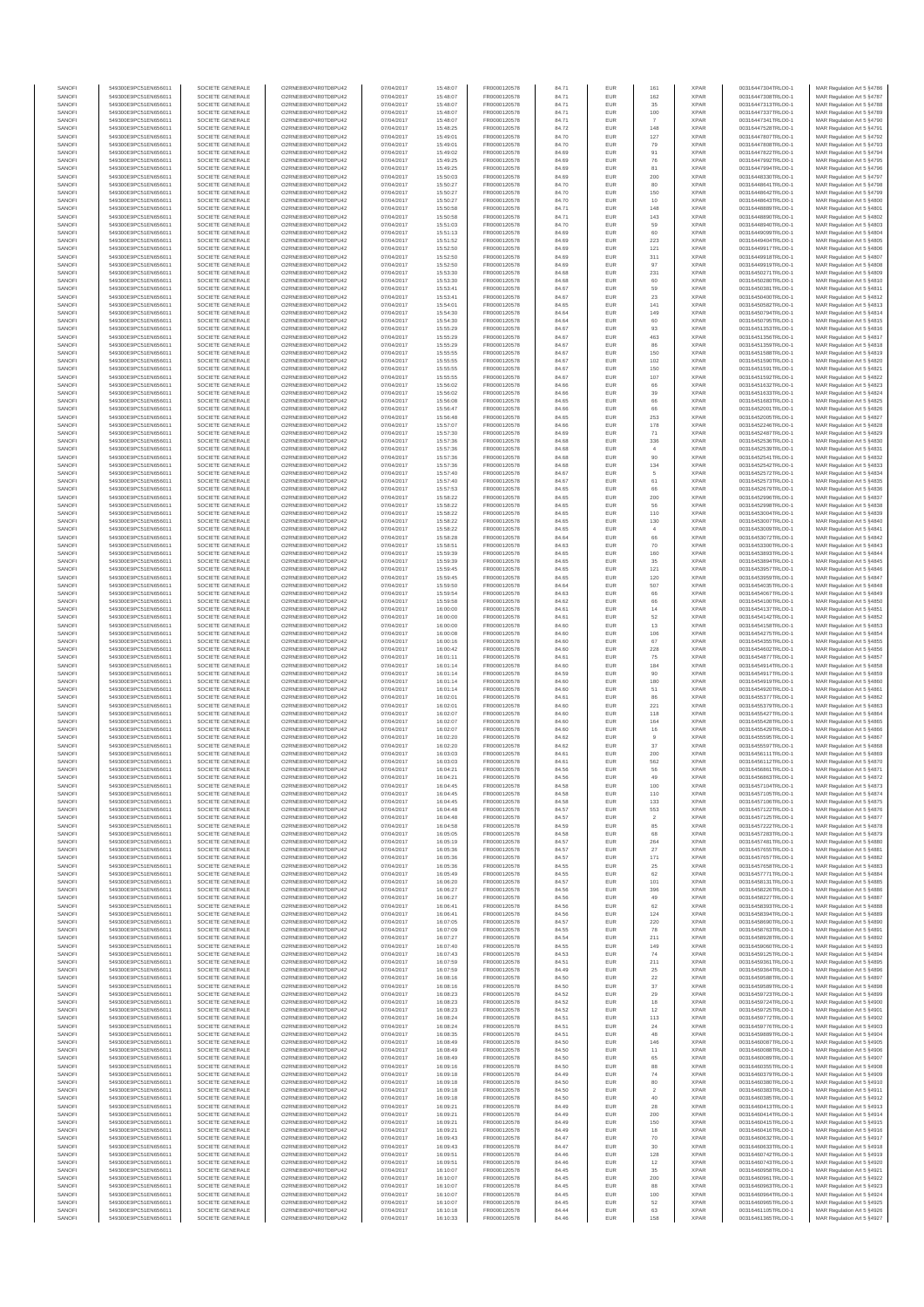| SANOFI           | 549300E9PC51EN656011                         | SOCIETE GENERALE                     | O2RNE8IBXP4R0TD8PU42                          | 07/04/2017               | 16:10:33             | FR0000120578                 | 84.46          | <b>EUR</b>        | 113                   | <b>XPAR</b>                | 00316461366TRLO0-1                       | MAR Regulation Art 5 §4928                                |
|------------------|----------------------------------------------|--------------------------------------|-----------------------------------------------|--------------------------|----------------------|------------------------------|----------------|-------------------|-----------------------|----------------------------|------------------------------------------|-----------------------------------------------------------|
| SANOFI           | 549300E9PC51EN656011<br>549300E9PC51EN656011 | SOCIETE GENERALE                     | O2RNE8IBXP4R0TD8PU42                          | 07/04/2017               | 16:10:45             | FR0000120578<br>FR0000120578 | 84.47          | EUR               | 106                   | <b>XPAR</b>                | 00316461462TRLO0-1                       | MAR Regulation Art 5 §4929                                |
| SANOFI<br>SANOFI | 549300E9PC51EN656011                         | SOCIETE GENERALE<br>SOCIETE GENERALE | O2RNE8IBXP4R0TD8PU42<br>O2RNE8IBXP4R0TD8PU42  | 07/04/2017<br>07/04/2017 | 16:10:45<br>16:10:45 | FR0000120578                 | 84.47<br>84.47 | <b>EUR</b><br>EUR | 207<br>5              | <b>XPAR</b><br><b>XPAR</b> | 00316461465TRLO0-1<br>00316461466TRLO0-1 | MAR Regulation Art 5 §4930<br>MAR Regulation Art 5 §4931  |
| SANOFI           | 549300E9PC51EN656011                         | SOCIETE GENERALE                     | O2RNE8IBXP4R0TD8PU42                          | 07/04/2017               | 16:11:20             | FR0000120578                 | 84.47          | <b>EUR</b>        | 99                    | <b>XPAR</b>                | 00316461974TRLO0-1                       | MAR Regulation Art 5 §4932                                |
| SANOFI           | 549300E9PC51EN656011                         | SOCIETE GENERALE                     | O2RNE8IBXP4R0TD8PU42                          | 07/04/2017               | 16:11:31             | FR0000120578                 | 84.47          | EUR               | 87                    | <b>XPAR</b>                | 00316462047TRLO0-1                       | MAR Regulation Art 5 §4933                                |
| SANOFI           | 549300E9PC51EN656011                         | SOCIETE GENERALE                     | O2RNE8IBXP4R0TD8PU42                          | 07/04/2017               | 16:11:31             | FR0000120578                 | 84.46          | EUR               | 456                   | <b>XPAR</b>                | 00316462050TRLO0-1                       | MAR Regulation Art 5 §4934                                |
| SANOFI<br>SANOFI | 549300E9PC51EN656011<br>549300E9PC51EN656011 | SOCIETE GENERALE<br>SOCIETE GENERALE | O2RNE8IBXP4R0TD8PU42<br>O2RNE8IBXP4R0TD8PU42  | 07/04/2017<br>07/04/2017 | 16:11:46<br>16:11:46 | FR0000120578<br>FR0000120578 | 84.46<br>84.46 | EUR<br>EUR        | $200\,$<br>88         | <b>XPAR</b><br><b>XPAR</b> | 00316462228TRLO0-1<br>00316462229TRLO0-1 | MAR Regulation Art 5 §4935<br>MAR Regulation Art 5 §4936  |
| SANOFI           | 549300E9PC51EN656011                         | SOCIETE GENERALE                     | O2RNE8IBXP4R0TD8PU42                          | 07/04/2017               | 16:11:48             | FR0000120578                 | 84.45          | <b>EUR</b>        | $\overline{9}$        | <b>XPAR</b>                | 00316462239TRLO0-1                       | MAR Regulation Art 5 §4937                                |
| SANOFI           | 549300E9PC51EN656011                         | SOCIETE GENERALE                     | O2RNE8IBXP4R0TD8PU42                          | 07/04/2017               | 16:12:02             | FR0000120578                 | 84.45          | EUR               | 253                   | <b>XPAR</b>                | 00316462393TRLO0-1                       | MAR Regulation Art 5 §4938                                |
| SANOFI           | 549300E9PC51EN656011                         | SOCIETE GENERALE                     | O2RNE8IBXP4R0TD8PU42                          | 07/04/2017               | 16:12:02             | FR0000120578                 | 84.45          | <b>EUR</b>        | 32                    | <b>XPAR</b>                | 00316462396TRLO0-1                       | MAR Regulation Art 5 §4939                                |
| SANOFI<br>SANOFI | 549300E9PC51EN656011<br>549300E9PC51EN656011 | SOCIETE GENERALE<br>SOCIETE GENERALE | O2RNE8IBXP4R0TD8PU42<br>O2RNE8IBXP4R0TD8PU42  | 07/04/2017<br>07/04/2017 | 16:12:35<br>16:12:48 | FR0000120578<br>FR0000120578 | 84.45<br>84.45 | EUR<br><b>EUR</b> | 100<br>88             | <b>XPAR</b><br><b>XPAR</b> | 00316462811TRLO0-1<br>00316462958TRLO0-1 | MAR Regulation Art 5 §4940<br>MAR Regulation Art 5 §4941  |
| SANOFI           | 549300E9PC51EN656011                         | SOCIETE GENERALE                     | O2RNE8IBXP4R0TD8PU42                          | 07/04/2017               | 16:12:48             | FR0000120578                 | 84.45          | EUR               | 74                    | <b>XPAR</b>                | 00316462959TRLO0-1                       | MAR Regulation Art 5 §4942                                |
| SANOFI           | 549300E9PC51EN656011                         | SOCIETE GENERALE                     | O2RNE8IBXP4R0TD8PU42                          | 07/04/2017               | 16:13:05             | FR0000120578                 | 84.46          | EUR               | 117                   | <b>XPAR</b>                | 00316463133TRLO0-1                       | MAR Regulation Art 5 §4943                                |
| SANOFI           | 549300E9PC51EN656011                         | SOCIETE GENERALE                     | O2RNE8IBXP4R0TD8PU42                          | 07/04/2017               | 16:13:05             | FR0000120578                 | 84.46          | EUR               | $15\,$                | <b>XPAR</b>                | 00316463134TRLO0-1                       | MAR Regulation Art 5 §4944                                |
| SANOFI<br>SANOFI | 549300E9PC51EN656011<br>549300E9PC51EN656011 | SOCIETE GENERALE<br>SOCIETE GENERALE | O2RNE8IBXP4R0TD8PU42<br>O2RNE8IBXP4R0TD8PU42  | 07/04/2017<br>07/04/2017 | 16:13:06<br>16:13:11 | FR0000120578<br>FR0000120578 | 84.46<br>84.46 | EUR<br><b>EUR</b> | 79<br>160             | <b>XPAR</b><br><b>XPAR</b> | 00316463159TRLO0-1<br>00316463209TRLO0-1 | MAR Regulation Art 5 §4945<br>MAR Regulation Art 5 §4946  |
| SANOFI           | 549300E9PC51EN656011                         | SOCIETE GENERALE                     | O2RNE8IBXP4R0TD8PU42                          | 07/04/2017               | 16:13:11             | FR0000120578                 | 84.46          | EUR               | $\overline{2}$        | <b>XPAR</b>                | 00316463210TRLO0-1                       | MAR Regulation Art 5 §4947                                |
| SANOFI           | 549300E9PC51EN656011                         | SOCIETE GENERALE                     | O2RNE8IBXP4R0TD8PU42                          | 07/04/2017               | 16:13:21             | FR0000120578                 | 84.46          | <b>EUR</b>        | 37                    | <b>XPAR</b>                | 00316463311TRLO0-1                       | MAR Regulation Art 5 §4948                                |
| SANOFI           | 549300E9PC51EN656011                         | SOCIETE GENERALE                     | O2RNE8IBXP4R0TD8PU42                          | 07/04/2017               | 16:13:21             | FR0000120578                 | 84.46          | EUR               | 124                   | <b>XPAR</b>                | 00316463312TRLO0-1                       | MAR Regulation Art 5 §4949                                |
| SANOFI<br>SANOFI | 549300E9PC51EN656011<br>549300E9PC51EN656011 | SOCIETE GENERALE<br>SOCIETE GENERALE | O2RNE8IBXP4R0TD8PU42<br>O2RNE8IBXP4R0TD8PU42  | 07/04/2017<br>07/04/2017 | 16:13:21<br>16:13:36 | FR0000120578<br>FR0000120578 | 84.46<br>84.46 | EUR<br>EUR        | 76<br>78              | <b>XPAR</b><br><b>XPAR</b> | 00316463313TRLO0-1<br>00316463516TRLO0-1 | MAR Regulation Art 5 §4950<br>MAR Regulation Art 5 §4951  |
| SANOFI           | 549300E9PC51EN656011                         | SOCIETE GENERALE                     | O2RNE8IBXP4R0TD8PU42                          | 07/04/2017               | 16:13:41             | FR0000120578                 | 84.45          | EUR               | 204                   | <b>XPAR</b>                | 00316463551TRLO0-1                       | MAR Regulation Art 5 §4952                                |
| SANOFI           | 549300E9PC51EN656011                         | SOCIETE GENERALE                     | O2RNE8IBXP4R0TD8PU42                          | 07/04/2017               | 16:13:41             | FR0000120578                 | 84.45          | EUR               | 150                   | <b>XPAR</b>                | 00316463552TRLO0-1                       | MAR Regulation Art 5 §4953                                |
| SANOFI           | 549300E9PC51EN656011                         | SOCIETE GENERALE                     | O2RNE8IBXP4R0TD8PU42                          | 07/04/2017               | 16:13:41             | FR0000120578                 | 84.45          | EUR               | 177                   | <b>XPAR</b>                | 00316463553TRLO0-1                       | MAR Regulation Art 5 §4954                                |
| SANOFI<br>SANOFI | 549300E9PC51EN656011<br>549300E9PC51EN656011 | SOCIETE GENERALE<br>SOCIETE GENERALE | O2RNE8IBXP4R0TD8PLI42<br>O2RNE8IBXP4R0TD8PU42 | 07/04/2017<br>07/04/2017 | 16:14:24<br>16:14:25 | FR0000120578<br>FR0000120578 | 84.50<br>84.49 | <b>EUR</b><br>EUR | 100<br>50             | <b>XPAR</b><br><b>XPAR</b> | 00316464095TRLO0-1<br>00316464098TRLO0-1 | MAR Regulation Art 5 \$4955<br>MAR Regulation Art 5 §4956 |
| SANOFI           | 549300E9PC51EN656011                         | SOCIETE GENERALE                     | O2RNE8IBXP4R0TD8PU42                          | 07/04/2017               | 16:14:25             | FR0000120578                 | 84.49          | <b>EUR</b>        | 16                    | <b>XPAR</b>                | 00316464099TRLO0-1                       | MAR Regulation Art 5 §4957                                |
| SANOFI           | 549300E9PC51EN656011                         | SOCIETE GENERALE                     | O2RNE8IBXP4R0TD8PU42                          | 07/04/2017               | 16:14:25             | FR0000120578                 | 84.49          | EUR               | 54                    | <b>XPAR</b>                | 00316464100TRLO0-1                       | MAR Regulation Art 5 §4958                                |
| SANOFI           | 549300E9PC51EN656011                         | SOCIETE GENERALE                     | O2RNE8IBXP4R0TD8PU42                          | 07/04/2017               | 16:14:25             | FR0000120578                 | 84.49          | <b>EUR</b>        | 8                     | <b>XPAR</b>                | 00316464102TRLO0-1                       | MAR Regulation Art 5 §4959                                |
| SANOFI<br>SANOFI | 549300E9PC51EN656011<br>549300E9PC51EN656011 | SOCIETE GENERALE<br>SOCIETE GENERALE | O2RNE8IBXP4R0TD8PU42<br>O2RNE8IBXP4R0TD8PU42  | 07/04/2017<br>07/04/2017 | 16:14:26<br>16:14:26 | FR0000120578<br>FR0000120578 | 84.49<br>84.48 | EUR<br>EUR        | 52<br>212             | <b>XPAR</b><br><b>XPAR</b> | 00316464118TRLO0-1<br>00316464119TRLO0-1 | MAR Regulation Art 5 §4960<br>MAR Regulation Art 5 §4961  |
| SANOFI           | 549300E9PC51EN656011                         | SOCIETE GENERALE                     | O2RNE8IBXP4R0TD8PU42                          | 07/04/2017               | 16:14:26             | FR0000120578                 | 84.49          | EUR               | 8                     | <b>XPAR</b>                | 00316464120TRLO0-1                       | MAR Regulation Art 5 §4962                                |
| SANOFI           | 549300E9PC51EN656011                         | SOCIETE GENERALE                     | O2RNE8IBXP4R0TD8PU42                          | 07/04/2017               | 16:14:26             | FR0000120578                 | 84.48          | EUR               | 238                   | <b>XPAR</b>                | 00316464123TRLO0-1                       | MAR Regulation Art 5 §4963                                |
| SANOFI           | 549300E9PC51EN656011                         | SOCIETE GENERALE                     | O2RNE8IBXP4R0TD8PU42                          | 07/04/2017               | 16:14:26             | FR0000120578                 | 84.48          | <b>EUR</b>        | 64                    | <b>XPAR</b>                | 00316464124TRLO0-1                       | MAR Regulation Art 5 §4964                                |
| SANOFI<br>SANOFI | 549300E9PC51EN656011<br>549300E9PC51EN656011 | SOCIETE GENERALE<br>SOCIETE GENERALE | O2RNE8IBXP4R0TD8PU42<br>O2RNE8IBXP4R0TD8PU42  | 07/04/2017<br>07/04/2017 | 16:14:34<br>16:14:53 | FR0000120578<br>FR0000120578 | 84.48<br>84.48 | EUR<br><b>EUR</b> | 70<br>106             | <b>XPAR</b><br><b>XPAR</b> | 00316464246TRLO0-1<br>00316464545TRLO0-1 | MAR Regulation Art 5 \$4965<br>MAR Regulation Art 5 §4966 |
| SANOFI           | 549300E9PC51EN656011                         | SOCIETE GENERALE                     | O2RNE8IBXP4R0TD8PU42                          | 07/04/2017               | 16:14:56             | FR0000120578                 | 84.47          | EUR               | $\boldsymbol{243}$    | <b>XPAR</b>                | 00316464567TRLO0-1                       | MAR Regulation Art 5 §4967                                |
| SANOFI           | 549300E9PC51EN656011                         | SOCIETE GENERALE                     | O2RNE8IBXP4R0TD8PU42                          | 07/04/2017               | 16:15:25             | FR0000120578                 | 84.47          | EUR               | 279                   | <b>XPAR</b>                | 00316464972TRLO0-1                       | MAR Regulation Art 5 §4968                                |
| SANOFI           | 549300E9PC51EN656011                         | SOCIETE GENERALE                     | O2RNE8IBXP4R0TD8PU42                          | 07/04/2017               | 16:15:25             | FR0000120578                 | 84.48          | EUR               | $40\,$                | <b>XPAR</b>                | 00316464973TRLO0-1                       | MAR Regulation Art 5 §4969                                |
| SANOFI<br>SANOFI | 549300E9PC51EN656011<br>549300E9PC51EN656011 | SOCIETE GENERALE<br>SOCIETE GENERALE | O2RNE8IBXP4R0TD8PU42<br>O2RNE8IBXP4R0TD8PU42  | 07/04/2017<br>07/04/2017 | 16:15:25<br>16:15:25 | FR0000120578<br>FR0000120578 | 84.48<br>84.47 | EUR<br>EUR        | 20<br>51              | <b>XPAR</b><br><b>XPAR</b> | 00316464974TRLO0-1<br>00316464984TRLO0-1 | MAR Regulation Art 5 §4970<br>MAR Regulation Art 5 §4971  |
| SANOFI           | 549300E9PC51EN656011                         | SOCIETE GENERALE                     | O2RNE8IBXP4R0TD8PU42                          | 07/04/2017               | 16:15:26             | FR0000120578                 | 84.47          | EUR               | 100                   | <b>XPAR</b>                | 00316464989TRLO0-1                       | MAR Regulation Art 5 §4972                                |
| SANOFI           | 549300E9PC51EN656011                         | SOCIETE GENERALE                     | O2RNE8IBXP4R0TD8PU42                          | 07/04/2017               | 16:15:26             | FR0000120578                 | 84.47          | <b>EUR</b>        | 45                    | <b>XPAR</b>                | 00316464991TRLO0-1                       | MAR Regulation Art 5 §4973                                |
| SANOFI           | 549300E9PC51EN656011                         | SOCIETE GENERALE                     | O2RNE8IBXP4R0TD8PU42                          | 07/04/2017               | 16:15:31             | FR0000120578                 | 84.45          | EUR               | 66                    | <b>XPAR</b>                | 00316465050TRLO0-1                       | MAR Regulation Art 5 §4974                                |
| SANOFI<br>SANOFI | 549300E9PC51EN656011<br>549300E9PC51EN656011 | SOCIETE GENERALE<br>SOCIETE GENERALE | O2RNE8IBXP4R0TD8PU42<br>O2RNE8IBXP4R0TD8PU42  | 07/04/2017<br>07/04/2017 | 16:15:33<br>16:15:56 | FR0000120578<br>FR0000120578 | 84.42<br>84.45 | <b>EUR</b><br>EUR | 65<br>37              | <b>XPAR</b><br><b>XPAR</b> | 00316465093TRLO0-1<br>00316465450TRLO0-1 | MAR Regulation Art 5 §4975<br>MAR Regulation Art 5 §4976  |
| SANOFI           | 549300E9PC51EN656011                         | SOCIETE GENERALE                     | O2RNESIBXP4R0TD8PLI42                         | 07/04/2017               | 16:16:08             | FR0000120578                 | 84.47          | EUR               | 220                   | <b>XPAR</b>                | 00316465649TRLO0-1                       | MAR Regulation Art 5 §4977                                |
| SANOFI           | 549300E9PC51EN656011                         | SOCIETE GENERALE                     | O2RNE8IBXP4R0TD8PU42                          | 07/04/2017               | 16:16:08             | FR0000120578                 | 84.47          | EUR               | 118                   | <b>XPAR</b>                | 00316465652TRLO0-1                       | MAR Regulation Art 5 §4978                                |
| SANOFI           | 549300E9PC51EN656011                         | SOCIETE GENERALE                     | O2RNE8IBXP4R0TD8PU42                          | 07/04/2017               | 16:16:08             | FR0000120578                 | 84.47          | EUR               | 100                   | <b>XPAR</b>                | 00316465657TRLO0-1                       | MAR Regulation Art 5 §4979                                |
| SANOFI           | 549300E9PC51EN656011                         | SOCIETE GENERALE                     | O2RNE8IBXP4R0TD8PU42                          | 07/04/2017               | 16:16:08             | FR0000120578                 | 84.47          | <b>EUR</b>        | 79                    | <b>XPAR</b>                | 00316465662TRLO0-1                       | MAR Regulation Art 5 §4980                                |
| SANOFI<br>SANOFI | 549300E9PC51EN656011<br>549300E9PC51EN656011 | SOCIETE GENERALE<br>SOCIETE GENERALE | O2RNE8IBXP4R0TD8PU42<br>O2RNE8IBXP4R0TD8PU42  | 07/04/2017<br>07/04/2017 | 16:17:06<br>16:17:06 | FR0000120578<br>FR0000120578 | 84.50          | EUR<br><b>EUR</b> | 445<br>15             | <b>XPAR</b><br><b>XPAR</b> | 00316466303TRLO0-1<br>00316466306TRLO0-1 | MAR Regulation Art 5 §4981                                |
| SANOFI           | 549300E9PC51EN656011                         | SOCIETE GENERALE                     | O2RNE8IBXP4R0TD8PU42                          | 07/04/2017               | 16:17:06             | FR0000120578                 | 84.50<br>84.50 | EUR               | 150                   | <b>XPAR</b>                | 00316466310TRLO0-1                       | MAR Regulation Art 5 §4982<br>MAR Regulation Art 5 §4983  |
| SANOFI           | 549300E9PC51EN656011                         | SOCIETE GENERALE                     | O2RNE8IBXP4R0TD8PU42                          | 07/04/2017               | 16:17:06             | FR0000120578                 | 84.50          | <b>EUR</b>        | 40                    | <b>XPAR</b>                | 00316466311TRLO0-1                       | MAR Regulation Art 5 §4984                                |
| SANOFI           | 549300E9PC51EN656011                         | SOCIETE GENERALE                     | O2RNE8IBXP4R0TD8PU42                          | 07/04/2017               | 16:17:27             | FR0000120578                 | 84.51          | EUR               | 83                    | <b>XPAR</b>                | 00316466529TRLO0-1                       | MAR Regulation Art 5 §4985                                |
| SANOFI           | 549300E9PC51EN656011                         | SOCIETE GENERALE                     | O2RNE8IBXP4R0TD8PU42                          | 07/04/2017               | 16:17:27             | FR0000120578                 | 84.51          | EUR               | $\overline{5}$        | <b>XPAR</b>                | 00316466530TRLO0-1                       | MAR Regulation Art 5 §4986                                |
| SANOFI<br>SANOFI | 549300E9PC51EN656011<br>549300E9PC51EN656011 | SOCIETE GENERALE<br>SOCIETE GENERALE | O2RNE8IBXP4R0TD8PU42<br>O2RNE8IBXP4R0TD8PU42  | 07/04/2017<br>07/04/2017 | 16:17:38<br>16:17:43 | FR0000120578<br>FR0000120578 | 84.50<br>84.50 | EUR<br>EUR        | 584<br>66             | <b>XPAR</b><br><b>XPAR</b> | 00316466711TRLO0-1<br>00316466749TRLO0-1 | MAR Regulation Art 5 §4987<br>MAR Regulation Art 5 §4988  |
| SANOFI           | 549300E9PC51EN656011                         | SOCIETE GENERALE                     | O2RNE8IBXP4R0TD8PU42                          | 07/04/2017               | 16:17:43             | FR0000120578                 | 84.50          | <b>EUR</b>        | 81                    | <b>XPAR</b>                | 00316466750TRLO0-1                       | MAR Regulation Art 5 §4989                                |
| SANOFI           | 549300E9PC51EN656011                         | SOCIETE GENERALE                     | O2RNE8IBXP4R0TD8PU42                          | 07/04/2017               | 16:17:45             | FR0000120578                 | 84.49          | EUR               | 54                    | <b>XPAR</b>                | 00316466778TRLO0-1                       | MAR Regulation Art 5 §4990                                |
| SANOFI           | 549300E9PC51EN656011                         | SOCIETE GENERALE                     | O2RNE8IBXP4R0TD8PU42                          | 07/04/2017               | 16:17:45             | FR0000120578                 | 84.49          | EUR               | 43                    | <b>XPAR</b>                | 00316466779TRLO0-1                       | MAR Regulation Art 5 §4991                                |
|                  |                                              |                                      |                                               |                          |                      |                              |                |                   |                       |                            |                                          |                                                           |
| SANOFI           | 549300E9PC51EN656011                         | SOCIETE GENERALE                     | O2RNE8IBXP4R0TD8PU42                          | 07/04/2017               | 16:18:21             | FR0000120578                 | 84.51          | EUR               | 78                    | <b>XPAR</b>                | 00316467285TRLO0-1                       | MAR Regulation Art 5 §4992                                |
|                  |                                              |                                      |                                               |                          |                      |                              |                |                   |                       |                            |                                          |                                                           |
|                  |                                              |                                      |                                               |                          |                      |                              |                |                   |                       |                            |                                          |                                                           |
|                  |                                              |                                      |                                               |                          |                      |                              |                |                   |                       |                            |                                          |                                                           |
|                  |                                              |                                      |                                               |                          |                      |                              |                |                   |                       |                            |                                          |                                                           |
|                  |                                              |                                      |                                               |                          |                      |                              |                |                   |                       |                            |                                          |                                                           |
| SANOFI           | 549300E9PC51EN656011                         | SOCIETE GENERALE                     | O2RNE8IBXP4R0TD8PU42                          | 07/04/2017               | 16:18:25             | FR0000120578                 | 84.50          | EUR               | 294                   | <b>XPAR</b>                | 00316467324TRLO0-1                       | MAR Regulation Art 5 §4993                                |
|                  |                                              |                                      |                                               |                          |                      |                              |                |                   |                       |                            |                                          |                                                           |
| SANOFI           | 549300E9PC51EN656011                         | SOCIETE GENERALE                     | O2RNE8IBXP4R0TD8PU42                          | 07/04/2017               | 16:18:25             | FR0000120578                 | 84.50          | <b>EUR</b>        | 100                   | <b>XPAR</b>                | 00316467327TRLO0-1                       | MAR Regulation Art 5 §4994                                |
| SANOFI           | 549300E9PC51EN656011                         | SOCIETE GENERALE                     | O2RNE8IBXP4R0TD8PU42                          | 07/04/2017               | 16:18:25             | FR0000120578                 | 84.50          | EUR               | 150                   | <b>XPAR</b>                | 00316467328TRLO0-1                       | MAR Regulation Art 5 §4995                                |
| SANOFI           | 549300E9PC51EN656011                         | SOCIETE GENERALE                     | O2RNE8IBXP4R0TD8PU42                          | 07/04/2017               | 16:18:25             | FR0000120578                 | 84.50          | EUR               | 14                    | <b>XPAR</b>                | 00316467329TRLO0-1                       | MAR Regulation Art 5 §4996                                |
| SANOFI           | 549300E9PC51EN656011                         | SOCIETE GENERALE                     | O2RNE8IBXP4R0TD8PU42                          | 07/04/2017               | 16:18:48             | FR0000120578                 | 84.49          | EUR               | 37                    | <b>XPAR</b>                | 00316467520TRLO0-1                       | MAR Regulation Art 5 §4997                                |
| SANOFI<br>SANOFI | 549300E9PC51EN656011<br>549300E9PC51EN656011 | SOCIETE GENERALE<br>SOCIETE GENERALE | O2RNE8IBXP4R0TD8PU42<br>O2RNE8IBXP4R0TD8PU42  | 07/04/2017<br>07/04/2017 | 16:18:48<br>16:18:56 | FR0000120578<br>FR0000120578 | 84.49<br>84.48 | EUR<br>EUR        | 225                   | <b>XPAR</b><br><b>XPAR</b> | 00316467521TRLO0-1<br>00316467618TRLO0-1 | MAR Regulation Art 5 §4998                                |
| SANOFI           | 549300E9PC51EN656011                         | SOCIETE GENERALE                     | O2RNE8IBXP4R0TD8PU42                          | 07/04/2017               | 16:18:56             | FR0000120578                 | 84.48          | EUR               | 123<br>40             | <b>XPAR</b>                | 00316467619TRLO0-1                       | MAR Regulation Art 5 §4999<br>MAR Regulation Art 5 §5000  |
| SANOFI           | 549300E9PC51EN656011                         | SOCIETE GENERALE                     | O2RNE8IBXP4R0TD8PLI42                         | 07/04/2017               | 16:18:59             | FR0000120578                 | 84.48          | <b>EUR</b>        | 130                   | <b>XPAR</b>                | 00316467704TRLO0-1                       | MAR Regulation Art 5 §5001                                |
| SANOFI           | 549300E9PC51EN656011                         | SOCIETE GENERALE                     | O2RNE8IBXP4R0TD8PU42                          | 07/04/2017               | 16:18:59             | FR0000120578                 | 84.48          | EUR               | 33                    | <b>XPAR</b>                | 00316467707TRLO0-1                       | MAR Regulation Art 5 §5002                                |
| SANOFI           | 549300E9PC51EN656011                         | SOCIETE GENERALE                     | O2RNE8IBXP4R0TD8PU42                          | 07/04/2017               | 16:19:16             | FR0000120578                 | 84.48          | <b>EUR</b>        | 261                   | <b>XPAR</b>                | 00316468060TRLO0-1                       | MAR Regulation Art 5 §5003                                |
| SANOFI<br>SANOFI | 549300E9PC51EN656011<br>549300E9PC51EN656011 | SOCIETE GENERALE<br>SOCIETE GENERALE | O2RNE8IBXP4R0TD8PU42<br>O2RNE8IBXP4R0TD8PU42  | 07/04/2017<br>07/04/2017 | 16:19:16<br>16:19:25 | FR0000120578<br>FR0000120578 | 84.48<br>84.47 | EUR<br>EUR        | $32\,$<br>27          | <b>XPAR</b><br>XPAR        | 00316468063TRLO0-1<br>00316468221TRLO0-1 | MAR Regulation Art 5 §5004<br>MAR Regulation Art 5 §5005  |
| SANOFI           | 549300E9PC51EN656011                         | SOCIETE GENERALE                     | O2RNE8IBXP4R0TD8PU42                          | 07/04/2017               | 16:19:25             | FR0000120578                 | 84.47          | EUR               | $39\,$                | XPAR                       | 00316468222TRLO0-1                       | MAR Regulation Art 5 §5006                                |
| SANOFI           | 549300E9PC51EN656011                         | SOCIETE GENERALE                     | O2RNE8IBXP4R0TD8PLI42                         | 07/04/2017               | 16:19:26             | FR0000120578                 | 84.45          | <b>EUR</b>        |                       | <b>XPAR</b>                | 00316468240TRLO0-1                       | MAR Regulation Art 5 §5007                                |
| SANOFI           | 549300E9PC51EN656011                         | SOCIETE GENERALE                     | O2RNE8IBXP4R0TD8PU42                          | 07/04/2017               | 16:19:50             | FR0000120578                 | 84.45          | EUR               | 250                   | <b>XPAR</b>                | 00316468510TRLO0-1                       | MAR Regulation Art 5 §5008                                |
| SANOFI<br>SANOFI | 549300E9PC51EN656011<br>549300E9PC51EN656011 | SOCIETE GENERALE<br>SOCIETE GENERALE | O2RNE8IBXP4R0TD8PU42<br>O2RNE8IBXP4R0TD8PLI42 | 07/04/2017<br>07/04/2017 | 16:19:50<br>16:20:24 | FR0000120578<br>FR0000120578 | 84.45<br>84.47 | EUR<br><b>EUR</b> | 233<br>81             | <b>XPAR</b><br><b>XPAR</b> | 00316468515TRLO0-1<br>00316469043TRLO0-1 | MAR Regulation Art 5 §5009                                |
| SANOFI           | 549300E9PC51EN656011                         | SOCIETE GENERALE                     | O2RNE8IBXP4R0TD8PU42                          | 07/04/2017               | 16:20:30             | FR0000120578                 | 84.48          | EUR               | 79                    | <b>XPAR</b>                | 00316469087TRLO0-1                       | MAR Regulation Art 5 §5010<br>MAR Regulation Art 5 §5011  |
| SANOFI           | 549300E9PC51EN656011                         | SOCIETE GENERALE                     | O2RNE8IBXP4R0TD8PU42                          | 07/04/2017               | 16:20:31             | FR0000120578                 | 84.48          | <b>EUR</b>        | 13                    | <b>XPAR</b>                | 00316469100TRLO0-1                       | MAR Regulation Art 5 §5012                                |
| SANOFI           | 549300E9PC51EN656011                         | SOCIETE GENERALE                     | O2RNE8IBXP4R0TD8PU42                          | 07/04/2017               | 16:20:31             | FR0000120578                 | 84.48          | EUR               | $71\,$                | <b>XPAR</b>                | 00316469101TRLO0-1                       | MAR Regulation Art 5 §5013                                |
| SANOFI           | 549300E9PC51EN656011                         | SOCIETE GENERALE<br>SOCIETE GENERALE | O2RNE8IBXP4R0TD8PU42                          | 07/04/2017               | 16:20:32             | FR0000120578                 | 84.48          | EUR               | 11                    | <b>XPAR</b><br><b>XPAR</b> | 00316469105TRLO0-1                       | MAR Regulation Art 5 §5014                                |
| SANOFI<br>SANOFI | 549300E9PC51EN656011<br>549300E9PC51EN656011 | SOCIETE GENERALE                     | O2RNE8IBXP4R0TD8PU42<br>O2RNE8IBXP4R0TD8PU42  | 07/04/2017<br>07/04/2017 | 16:20:33<br>16:20:35 | FR0000120578<br>FR0000120578 | 84.48<br>84.49 | EUR<br>EUR        | $\sqrt{26}$<br>22     | <b>XPAR</b>                | 00316469122TRLO0-1<br>00316469182TRLO0-1 | MAR Regulation Art 5 §5015<br>MAR Regulation Art 5 §5016  |
| SANOFI           | 549300E9PC51EN656011                         | SOCIETE GENERALE                     | O2RNE8IBXP4R0TD8PLI42                         | 07/04/2017               | 16:20:35             | FR0000120578                 | 84.49          | <b>EUR</b>        | 25                    | <b>XPAR</b>                | 00316469187TRLO0-1                       | MAR Regulation Art 5 §5017                                |
| SANOFI           | 549300E9PC51EN656011                         | SOCIETE GENERALE                     | O2RNE8IBXP4R0TD8PU42                          | 07/04/2017               | 16:20:54             | FR0000120578                 | 84.48          | EUR               | 137                   | <b>XPAR</b>                | 00316469350TRLO0-1                       | MAR Regulation Art 5 §5018                                |
| SANOFI           | 549300E9PC51EN656011                         | SOCIETE GENERALE                     | O2RNE8IBXP4R0TD8PU42                          | 07/04/2017               | 16:20:54             | FR0000120578<br>FR0000120578 | 84.48          | <b>EUR</b>        | 110                   | <b>XPAR</b>                | 00316469352TRLO0-1                       | MAR Regulation Art 5 \$5019                               |
| SANOFI<br>SANOFI | 549300E9PC51EN656011<br>549300E9PC51EN656011 | SOCIETE GENERALE<br>SOCIETE GENERALE | O2RNE8IBXP4R0TD8PU42<br>O2RNE8IBXP4R0TD8PU42  | 07/04/2017<br>07/04/2017 | 16:20:54<br>16:20:54 | FR0000120578                 | 84.48<br>84.48 | EUR<br><b>EUR</b> | 19<br>18              | <b>XPAR</b><br><b>XPAR</b> | 00316469353TRLO0-1<br>00316469354TRLO0-1 | MAR Regulation Art 5 §5020<br>MAR Regulation Art 5 §5021  |
| SANOFI           | 549300E9PC51EN656011                         | SOCIETE GENERALE                     | O2RNE8IBXP4R0TD8PU42                          | 07/04/2017               | 16:21:07             | FR0000120578                 | 84.49          | EUR               | $70$                  | <b>XPAR</b>                | 00316469534TRLO0-1                       | MAR Regulation Art 5 §5022                                |
| SANOFI           | 549300E9PC51EN656011                         | SOCIETE GENERALE                     | O2RNE8IBXP4R0TD8PU42                          | 07/04/2017               | 16:21:07             | FR0000120578                 | 84.49          | EUR               | 15                    | <b>XPAR</b>                | 00316469539TRLO0-1                       | MAR Regulation Art 5 §5023                                |
| SANOFI           | 549300E9PC51EN656011                         | SOCIETE GENERALE                     | O2RNE8IBXP4R0TD8PU42                          | 07/04/2017               | 16:21:07             | FR0000120578                 | 84.49          | EUR               | 52                    | <b>XPAR</b>                | 00316469540TRLO0-1                       | MAR Regulation Art 5 §5024                                |
| SANOFI           | 549300E9PC51EN656011                         | SOCIETE GENERALE                     | O2RNE8IBXP4R0TD8PU42<br>O2RNE8IBXP4R0TD8PLI42 | 07/04/2017               | 16:21:18             | FR0000120578<br>FR0000120578 | 84.49          | EUR               | 70                    | <b>XPAR</b>                | 00316469673TRLO0-1                       | MAR Regulation Art 5 §5025                                |
| SANOFI<br>SANOFI | 549300E9PC51EN656011<br>549300E9PC51EN656011 | SOCIETE GENERALE<br>SOCIETE GENERALE | O2RNE8IBXP4R0TD8PU42                          | 07/04/2017<br>07/04/2017 | 16:21:28<br>16:21:28 | FR0000120578                 | 84.49<br>84.49 | <b>EUR</b><br>EUR | 120                   | <b>XPAR</b><br><b>XPAR</b> | 00316469782TRLO0-1<br>00316469783TRLO0-1 | MAR Regulation Art 5 §5026                                |
| SANOFI           | 549300E9PC51EN656011                         | SOCIETE GENERALE                     | O2RNE8IBXP4R0TD8PU42                          | 07/04/2017               | 16:21:32             | FR0000120578                 | 84.49          | <b>EUR</b>        | 104<br>78             | <b>XPAR</b>                | 00316469851TRLO0-1                       | MAR Regulation Art 5 §5027<br>MAR Regulation Art 5 §5028  |
| SANOFI           | 549300E9PC51EN656011                         | SOCIETE GENERALE                     | O2RNE8IBXP4R0TD8PU42                          | 07/04/2017               | 16:21:34             | FR0000120578                 | 84.48          | EUR               | 604                   | <b>XPAR</b>                | 00316469932TRLO0-1                       | MAR Regulation Art 5 §5029                                |
| SANOFI           | 549300E9PC51EN656011                         | SOCIETE GENERALE                     | O2RNE8IBXP4R0TD8PU42                          | 07/04/2017               | 16:21:58             | FR0000120578                 | 84.50          | EUR               | 52                    | <b>XPAR</b>                | 00316470220TRLO0-1                       | MAR Regulation Art 5 §5030                                |
| SANOFI           | 549300E9PC51EN656011                         | SOCIETE GENERALE                     | O2RNE8IBXP4R0TD8PU42                          | 07/04/2017               | 16:22:14             | FR0000120578                 | 84.51          | EUR               | 84                    | <b>XPAR</b>                | 00316470403TRLO0-1                       | MAR Regulation Art 5 §5031                                |
| SANOFI<br>SANOFI | 549300E9PC51EN656011<br>549300E9PC51EN656011 | SOCIETE GENERALE<br>SOCIETE GENERALE | O2RNE8IBXP4R0TD8PU42<br>O2RNE8IBXP4R0TD8PU42  | 07/04/2017<br>07/04/2017 | 16:22:14<br>16:22:16 | FR0000120578                 | 84.51<br>84.51 | EUR<br>EUR        | 83                    | <b>XPAR</b><br><b>XPAR</b> | 00316470404TRLO0-1<br>00316470430TRLO0-1 | MAR Regulation Art 5 §5032                                |
| SANOFI           | 549300E9PC51EN656011                         | SOCIETE GENERALE                     | O2RNE8IBXP4R0TD8PU42                          | 07/04/2017               | 16:22:26             | FR0000120578<br>FR0000120578 | 84.52          | EUR               | 12<br>78              | <b>XPAR</b>                | 00316470532TRLO0-1                       | MAR Regulation Art 5 §5033<br>MAR Regulation Art 5 §5034  |
| SANOFI           | 549300E9PC51EN656011                         | SOCIETE GENERALE                     | O2RNE8IBXP4R0TD8PU42                          | 07/04/2017               | 16:22:31             | FR0000120578                 | 84.52          | <b>EUR</b>        | 63                    | <b>XPAR</b>                | 00316470587TRLO0-1                       | MAR Regulation Art 5 §5035                                |
| SANOFI           | 549300E9PC51EN656011                         | SOCIETE GENERALE                     | O2RNE8IBXP4R0TD8PU42                          | 07/04/2017               | 16:22:31             | FR0000120578                 | 84.52          | EUR               | 21                    | <b>XPAR</b>                | 00316470588TRLO0-1                       | MAR Regulation Art 5 §5036                                |
| SANOFI           | 549300E9PC51EN656011                         | SOCIETE GENERALE                     | O2RNE8IBXP4R0TD8PU42                          | 07/04/2017               | 16:22:32             | FR0000120578                 | 84.52          | <b>EUR</b>        | 116                   | <b>XPAR</b>                | 00316470590TRLO0-1                       | MAR Regulation Art 5 §5037                                |
| SANOFI<br>SANOFI | 549300E9PC51EN656011<br>549300E9PC51EN656011 | SOCIETE GENERALE<br>SOCIETE GENERALE | O2RNE8IBXP4R0TD8PU42<br>O2RNE8IBXP4R0TD8PU42  | 07/04/2017<br>07/04/2017 | 16:22:32<br>16:22:46 | FR0000120578<br>FR0000120578 | 84.52<br>84.56 | EUR<br>EUR        | $\overline{9}$<br>100 | <b>XPAR</b><br><b>XPAR</b> | 00316470594TRLO0-1<br>00316470873TRLO0-1 | MAR Regulation Art 5 §5038                                |
| SANOFI           | 549300E9PC51EN656011                         | SOCIETE GENERALE                     | O2RNE8IBXP4R0TD8PU42                          | 07/04/2017               | 16:22:46             | FR0000120578                 | 84.56          | EUR               | 130                   | <b>XPAR</b>                | 00316470874TRLO0-1                       | MAR Regulation Art 5 §5039<br>MAR Regulation Art 5 §5040  |
| SANOFI           | 549300E9PC51EN656011                         | SOCIETE GENERALE                     | O2RNE8IBXP4R0TD8PU42                          | 07/04/2017               | 16:22:58             | FR0000120578                 | 84.58          | EUR               | 248                   | <b>XPAR</b>                | 00316471318TRLO0-1                       | MAR Regulation Art 5 §5041                                |
| SANOFI           | 549300E9PC51EN656011                         | SOCIETE GENERALE                     | O2RNE8IBXP4R0TD8PU42                          | 07/04/2017               | 16:23:02             | FR0000120578                 | 84.57          | EUR               | 361                   | <b>XPAR</b>                | 00316471362TRLO0-1                       | MAR Regulation Art 5 §5042                                |
| SANOFI           | 549300E9PC51EN656011                         | SOCIETE GENERALE                     | O2RNE8IBXP4R0TD8PU42                          | 07/04/2017               | 16:23:02             | FR0000120578                 | 84.57          | EUR               | 83                    | <b>XPAR</b>                | 00316471363TRLO0-1                       | MAR Regulation Art 5 §5043                                |
| SANOFI           | 549300E9PC51EN656011                         | SOCIETE GENERALE                     | O2RNE8IBXP4R0TD8PU42                          | 07/04/2017               | 16:23:36             | FR0000120578                 | 84.61          | <b>EUR</b>        | 67                    | <b>XPAR</b>                | 00316471805TRLO0-1                       | MAR Regulation Art 5 §5044                                |
| SANOFI<br>SANOFI | 549300E9PC51EN656011<br>549300E9PC51EN656011 | SOCIETE GENERALE<br>SOCIETE GENERALE | O2RNE8IBXP4R0TD8PU42<br>O2RNE8IBXP4R0TD8PU42  | 07/04/2017<br>07/04/2017 | 16:23:36<br>16:23:36 | FR0000120578<br>FR0000120578 | 84.61<br>84.61 | EUR<br><b>EUR</b> | 33<br>36              | <b>XPAR</b><br><b>XPAR</b> | 00316471808TRLO0-1<br>00316471809TRLO0-1 | MAR Regulation Art 5 §5045<br>MAR Regulation Art 5 §5046  |
| SANOFI           | 549300E9PC51EN656011                         | SOCIETE GENERALE                     | O2RNE8IBXP4R0TD8PU42                          | 07/04/2017               | 16:23:36             | FR0000120578                 | 84.61          | EUR               | 63                    | <b>XPAR</b>                | 00316471810TRLO0-1                       | MAR Regulation Art 5 §5047                                |
| SANOFI           | 549300E9PC51EN656011                         | SOCIETE GENERALE                     | O2RNE8IBXP4R0TD8PU42                          | 07/04/2017               | 16:23:36             | FR0000120578                 | 84.61          | <b>EUR</b>        | $\overline{4}$        | <b>XPAR</b>                | 00316471811TRLO0-1                       | MAR Regulation Art 5 §5048                                |
| SANOFI           | 549300E9PC51EN656011                         | SOCIETE GENERALE                     | O2RNE8IBXP4R0TD8PU42                          | 07/04/2017               | 16:23:36             | FR0000120578                 | 84.61          | EUR               | 62                    | <b>XPAR</b>                | 00316471813TRLO0-1                       | MAR Regulation Art 5 §5049                                |
| SANOFI<br>SANOFI | 549300E9PC51EN656011<br>549300E9PC51EN656011 | SOCIETE GENERALE<br>SOCIETE GENERALE | O2RNE8IBXP4R0TD8PU42<br>O2RNE8IBXP4R0TD8PU42  | 07/04/2017               | 16:23:36             | FR0000120578                 | 84.61          | EUR               | 54                    | <b>XPAR</b><br><b>XPAR</b> | 00316471814TRLO0-1                       | MAR Regulation Art 5 §5050                                |
| SANOFI           | 549300E9PC51EN656011                         | SOCIETE GENERALE                     | O2RNE8IBXP4R0TD8PU42                          | 07/04/2017<br>07/04/2017 | 16:23:36<br>16:23:59 | FR0000120578<br>FR0000120578 | 84.61<br>84.60 | <b>EUR</b><br>EUR | 40<br>78              | <b>XPAR</b>                | 00316471819TRLO0-1<br>00316472051TRLO0-1 | MAR Regulation Art 5 §5051<br>MAR Regulation Art 5 §5052  |
| SANOFI           | 549300E9PC51EN656011                         | SOCIETE GENERALE                     | O2RNE8IBXP4R0TD8PU42                          | 07/04/2017               | 16:24:15             | FR0000120578                 | 84.63          | <b>EUR</b>        | 71                    | <b>XPAR</b>                | 00316472276TRLO0-1                       | MAR Regulation Art 5 §5053                                |
| SANOFI           | 549300E9PC51EN656011                         | SOCIETE GENERALE                     | O2RNE8IBXP4R0TD8PU42                          | 07/04/2017               | 16:24:15             | FR0000120578                 | 84.63          | EUR               | 38                    | <b>XPAR</b>                | 00316472277TRLO0-1                       | MAR Regulation Art 5 §5054                                |
| SANOFI           | 549300E9PC51EN656011                         | SOCIETE GENERALE                     | O2RNE8IBXP4R0TD8PU42                          | 07/04/2017               | 16:24:15             | FR0000120578                 | 84.63          | <b>EUR</b>        | 18                    | <b>XPAR</b>                | 00316472278TRLO0-1                       | MAR Regulation Art 5 §5055                                |
| SANOFI<br>SANOFI | 549300E9PC51EN656011<br>549300E9PC51EN656011 | SOCIETE GENERALE<br>SOCIETE GENERALE | O2RNE8IBXP4R0TD8PU42<br>O2RNE8IBXP4R0TD8PU42  | 07/04/2017<br>07/04/2017 | 16:24:15<br>16:24:15 | FR0000120578<br>FR0000120578 | 84.63<br>84.63 | EUR<br>EUR        | 29                    | <b>XPAR</b><br><b>XPAR</b> | 00316472279TRLO0-1<br>00316472283TRLO0-1 | MAR Regulation Art 5 §5056<br>MAR Regulation Art 5 §5057  |
| SANOFI           | 549300E9PC51EN656011                         | SOCIETE GENERALE                     | O2RNE8IBXP4R0TD8PU42                          | 07/04/2017               | 16:24:15             | FR0000120578                 | 84.63          | EUR               | 90<br>6               | <b>XPAR</b>                | 00316472286TRLO0-1                       | MAR Regulation Art 5 §5058                                |
| SANOFI<br>SANOFI | 549300E9PC51EN656011<br>549300E9PC51EN656011 | SOCIETE GENERALE<br>SOCIETE GENERALE | O2RNE8IBXP4R0TD8PU42<br>O2RNE8IBXP4R0TD8PU42  | 07/04/2017<br>07/04/2017 | 16:24:16<br>16:24:32 | FR0000120578<br>FR0000120578 | 84.62<br>84.62 | EUR<br>EUR        | 134<br>85             | <b>XPAR</b><br><b>XPAR</b> | 00316472292TRLO0-1<br>00316472483TRLO0-1 | MAR Regulation Art 5 §5059<br>MAR Regulation Art 5 §5060  |